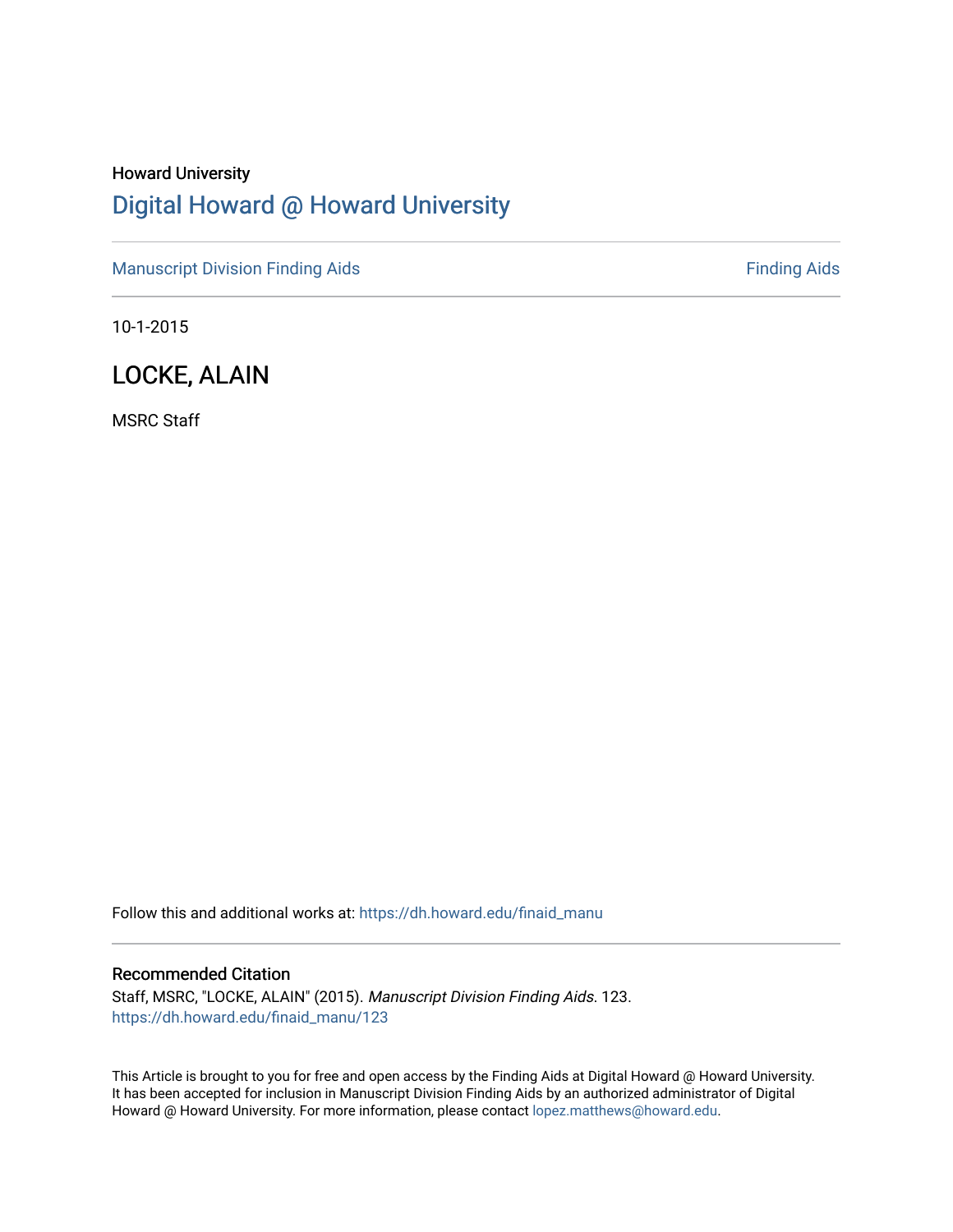# **Alain Locke Papers Coll. 164**

### **Finding aid prepared by Helen Rutt, Assisted by Joellen ElBashir**

 This finding aid was produced using the Archivists' Toolkit October 14, 2016 Local Practice

Moorland-Spingarn Research Center, Howard University December 1993 500 Howard Place, NW Washington, DC 20059 (202) 806-7480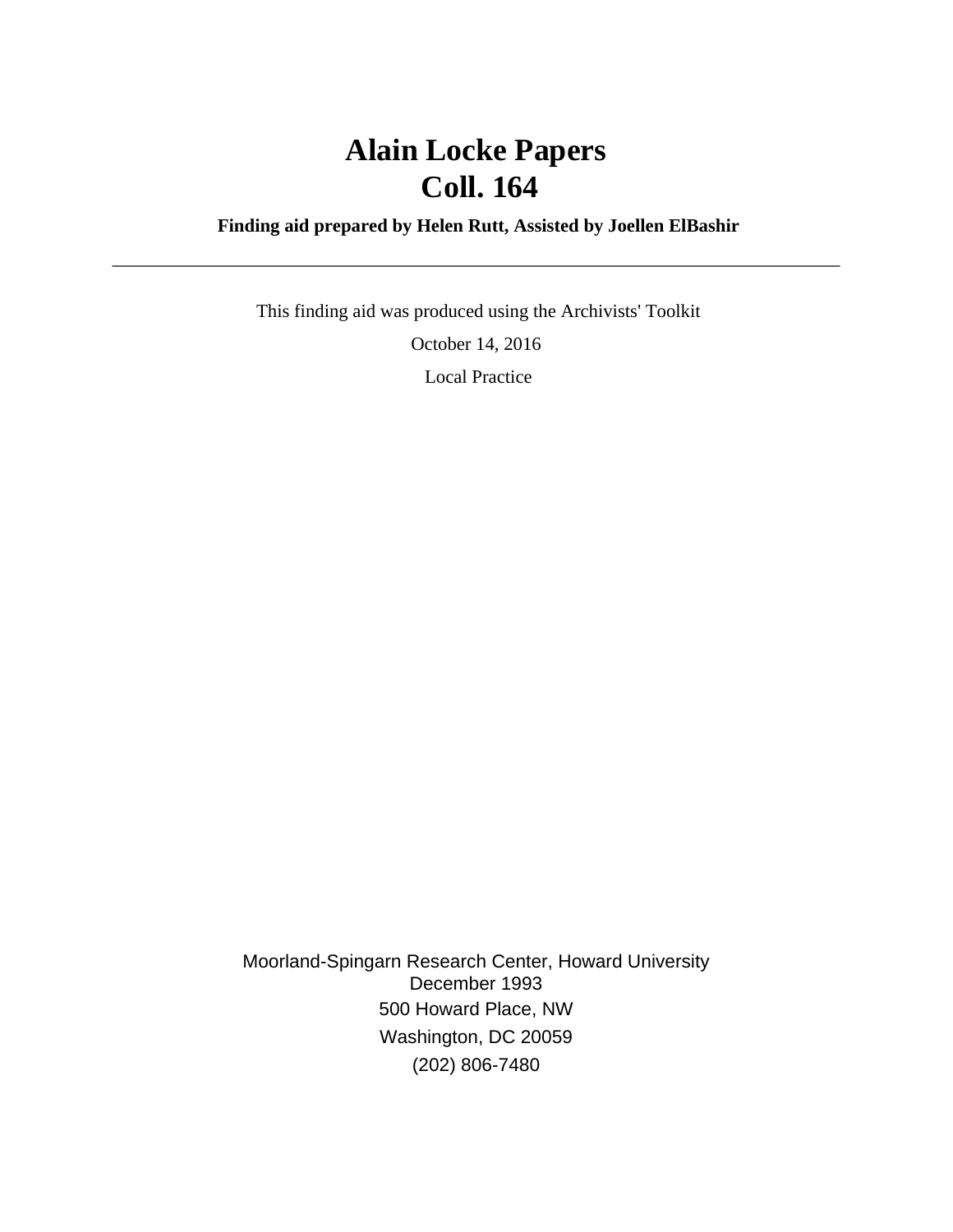# **Table of Contents**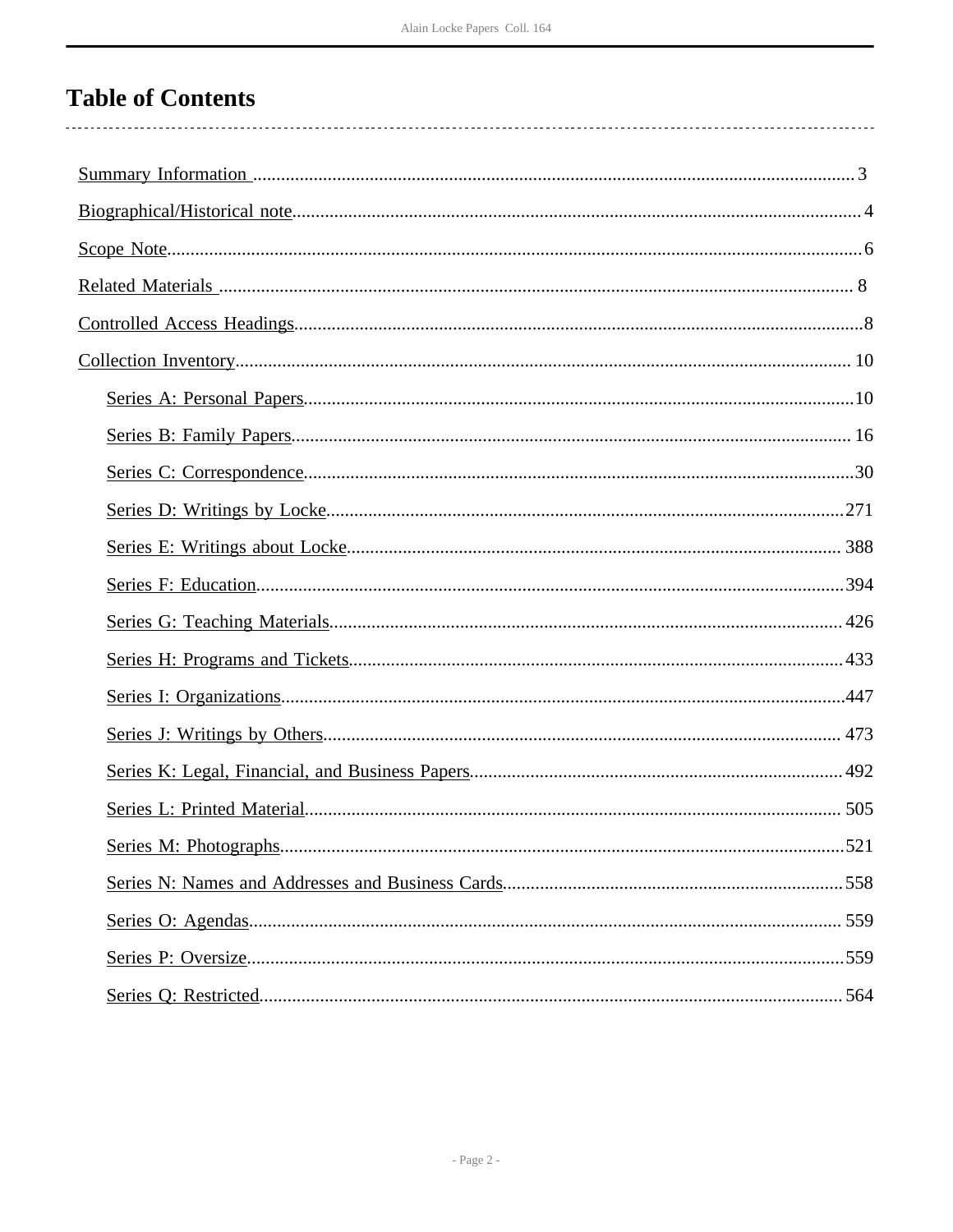# <span id="page-3-0"></span>**Summary Information**

| <b>Repository</b> | Moorland-Spingarn Research Center, Howard University |
|-------------------|------------------------------------------------------|
| <b>Creator</b>    | Locke, Alain, 1885-1954#                             |
| <b>Title</b>      | <b>Alain Locke Papers</b>                            |
| Date [bulk]       | Bulk, 1898-1954                                      |
| Date [inclusive]  | 1841-1983                                            |
| <b>Extent</b>     | 116.0 Linear feet                                    |
| Language          | English                                              |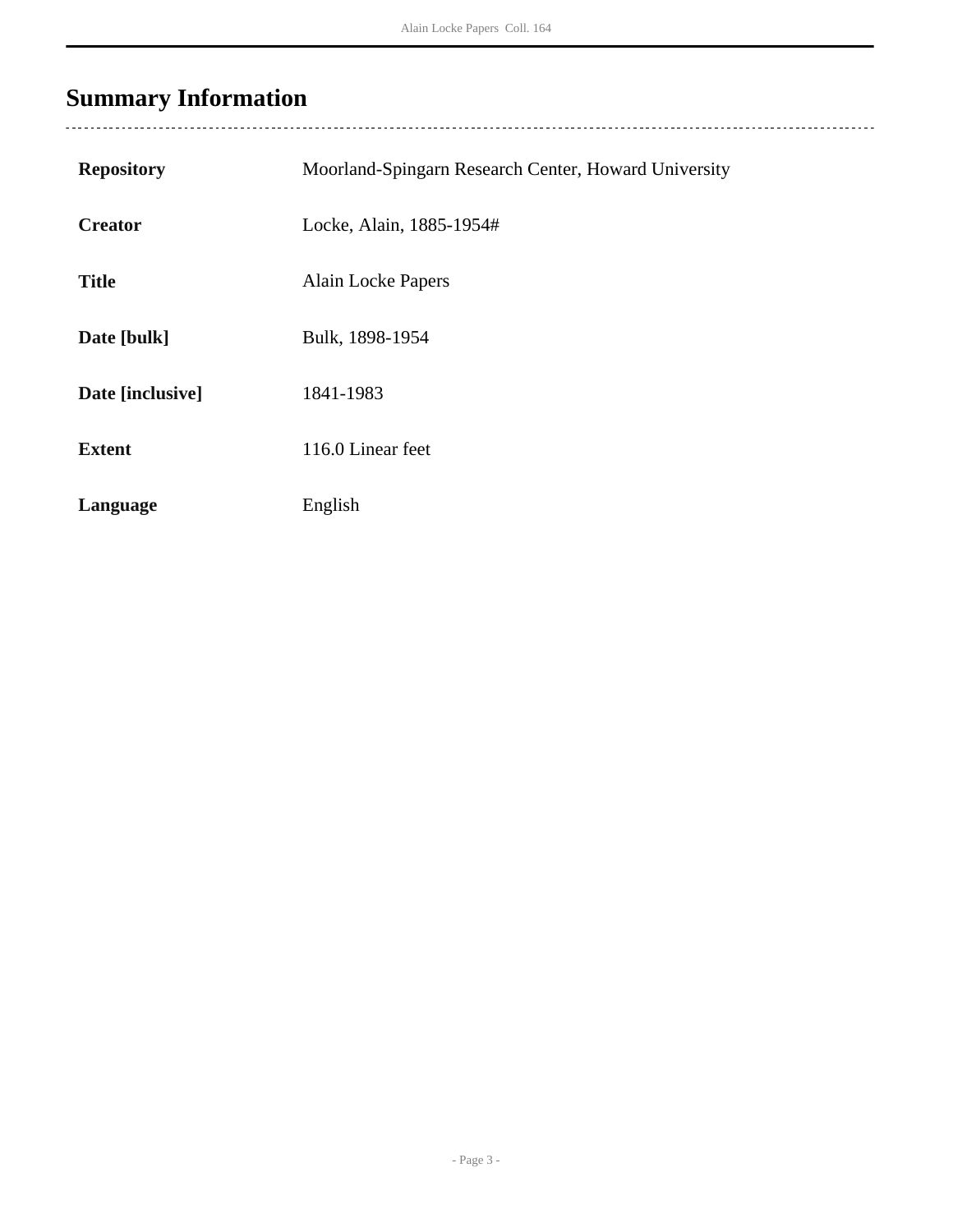# <span id="page-4-0"></span>**Biographical/Historical note**

Alain LeRoy Locke (1885-1954) was a teacher, philosopher, author, and critic. Locke was born in Philadelphia, Pennsylvania, on September 13, 1885, to Mary Hawkins and Pliny Locke.

The educational achievements of both Locke and his family were outstanding and rare for the late nineteenth and early twentieth centuries. Locke's paternal grandfather, Ishmael Locke, attended Cambridge University in Great Britain under the sponsorship of the Society of Friends and later established schools in Liberia. Locke's father, Pliny Locke, graduated from Howard University's Law Department and then worked as an educator and a government clerk. Locke's mother, Mary Hawkins Locke, taught in New Jersey.

Alain Locke, one of the leading intellectuals of the first half of the twentieth century, won acclaim throughout his educational career. Among his achievements was his selection as a Rhodes Scholar from Pennsylvania. He was not only the first, but also the only black Rhodes Scholar during his lifetime. Locke later earned a Ph.D. in Philosophy from Harvard University

Upon the 1925 publication of *The New Negro: An Interpretation*, Locke emerged as spokesman of what he coined "The New Negro Movement", known today as the Harlem Renaissance.

Although Locke is best known for his promotion of the Harlem Renaissance, his contributions reached beyond the arts. For more than forty years, Locke contributed to the improvement of Howard University and its community. He envisioned the University as a center for black intellectuals, and for the study of race and culture contacts. In 1916, with the support of the campus chapter of the N.A.A.C.P., Locke delivered a series of five lectures, collectively known as "Race Contacts and Interracial Relations." He also labored assiduously to secure a chapter of Phi Beta Kappa at Howard. During most of Locke's career, his formal association with Howard University was as Professor of Philosophy and Head of the Department of Philosophy. In 1953, because of his contributions to Howard, the university took the unusual step of awarding him a Doctor of Humane Letters degree.

Locke supported a variety of progressive causes throughout his career. During the 1930s and 1940s he actively promoted adult education. In 1935 he helped found the Associates in Negro Folk Education (ANFE) and served as secretary. Between 1935 and 1940 ANFE published a series of primers about topics related to black Americans. Locke wrote two of these "Bronze Booklets," *Negro Art: Past and Present* and *The Negro and His Music*. In 1946 he became the first black American elected to the presidency of the American Association for Adult Education (AAAE).

Another of Locke's favored ideals, was that of cultural pluralism. He served in or belonged to several organizations that fostered this belief, including the Conference on Science, Philosophy and Religion and the Progressive Education Association.

Because of his prominence as a black American intellectual, Locke had always been a widely sought after educator and speaker. By the end of World War II, white universities also welcomed him. In 1946 Locke served as visiting professor of philosophy at the University of Wisconsin, becoming the first black man to hold tenure from a white American university.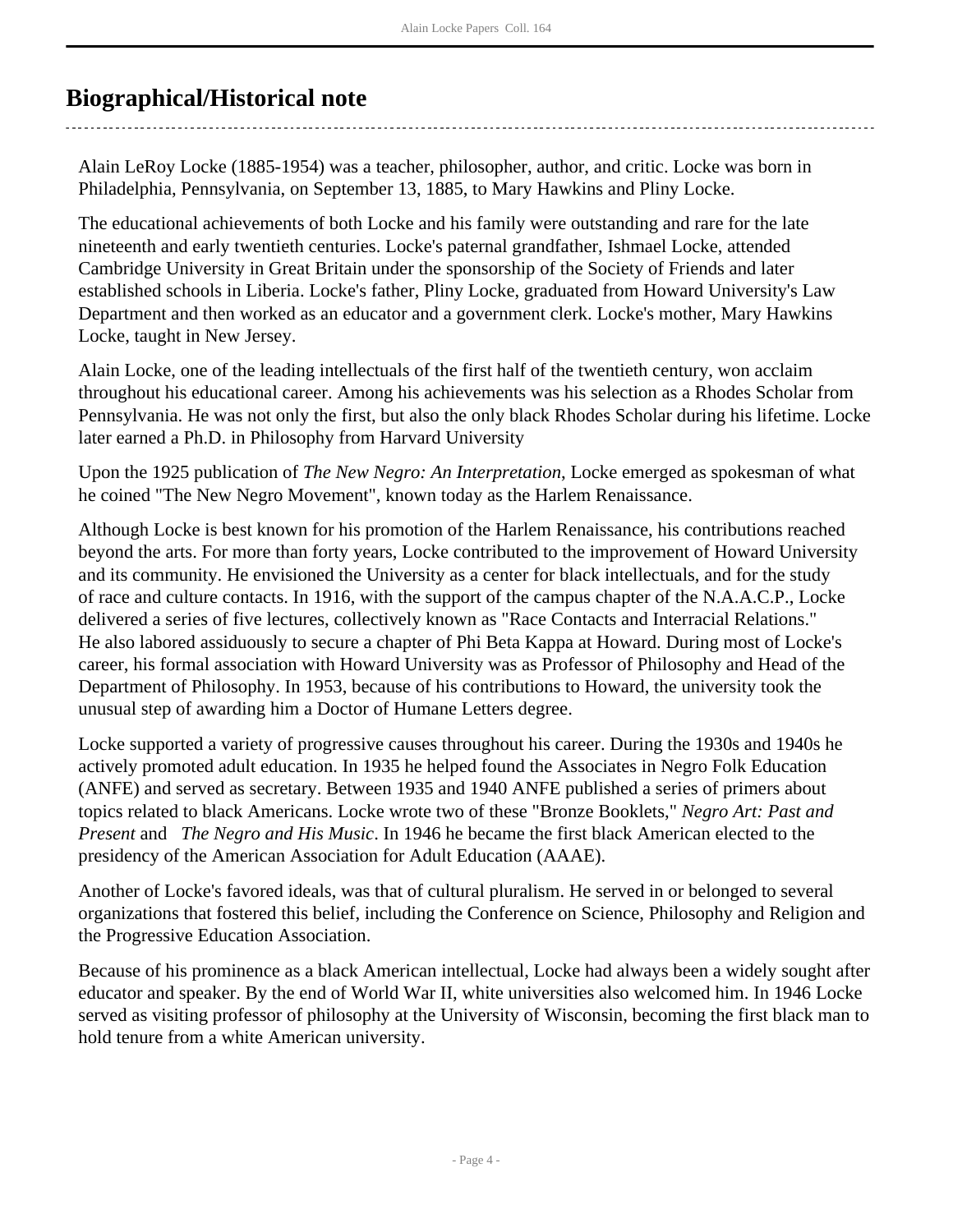| <b>Chronology</b> |                                                                 |
|-------------------|-----------------------------------------------------------------|
| 1885 September 13 | Born in Philadelphia to Mary Hawkins and Pliny<br>Locke         |
| 1902              | Awarded B.A. with honors from Central High                      |
|                   | School, Philadelphia, Pennsylvania                              |
| 1904              | Graduated first in his class from the Philadelphia              |
|                   | <b>School of Pedagogy</b>                                       |
| 1907              | Graduated magna cum laude from Harvard                          |
|                   | University in three years. Received the B.A. degree.            |
|                   | Elected to Phi Beta Kappa. Received the Bowdoin                 |
|                   | Prize for his English essay, "Tennyson and His                  |
|                   | Literary Heritage"                                              |
| 1907-1910         | Studied at Hertford College, Oxford University                  |
|                   | as the first Black Rhodes Scholar wrote thesis,                 |
| 1910-1911         | "Concept of Value"                                              |
|                   | Travelled to Germany and studied at the University<br>of Berlin |
| 1912-1916         | Served simultaneously as Assistant Professor of                 |
|                   | the Teaching of English at Teachers College and                 |
|                   | Instructor in Philosophy and Education in the                   |
|                   | College of Arts and Sciences, Howard University                 |
| 1916-1917         | Studied for Ph.D. degree at Harvard University                  |
| 1918              | Received Ph.D. in Philosophy from Harvard                       |
|                   | University with his dissertation, "The Problem of               |
|                   | Classification in the Theory of Value"                          |
| 1917-1925         | Resumed teaching at Howard University. Appointed                |
|                   | Head of the Department of Philosophy in 1921                    |
| 1925              | Publication of T he New Negro                                   |
| 1927-1928         | Served as exchange professor at Fisk University                 |
| 1936              | Publication of Negro Art: Past and Present                      |
| 1936              | Publication of The Negro and His Music                          |
| 1940              | Publication of The Negro in Art                                 |
| 1942              | Publication of When Peoples Meet: A Study in Race               |
|                   | and Culture Contacts                                            |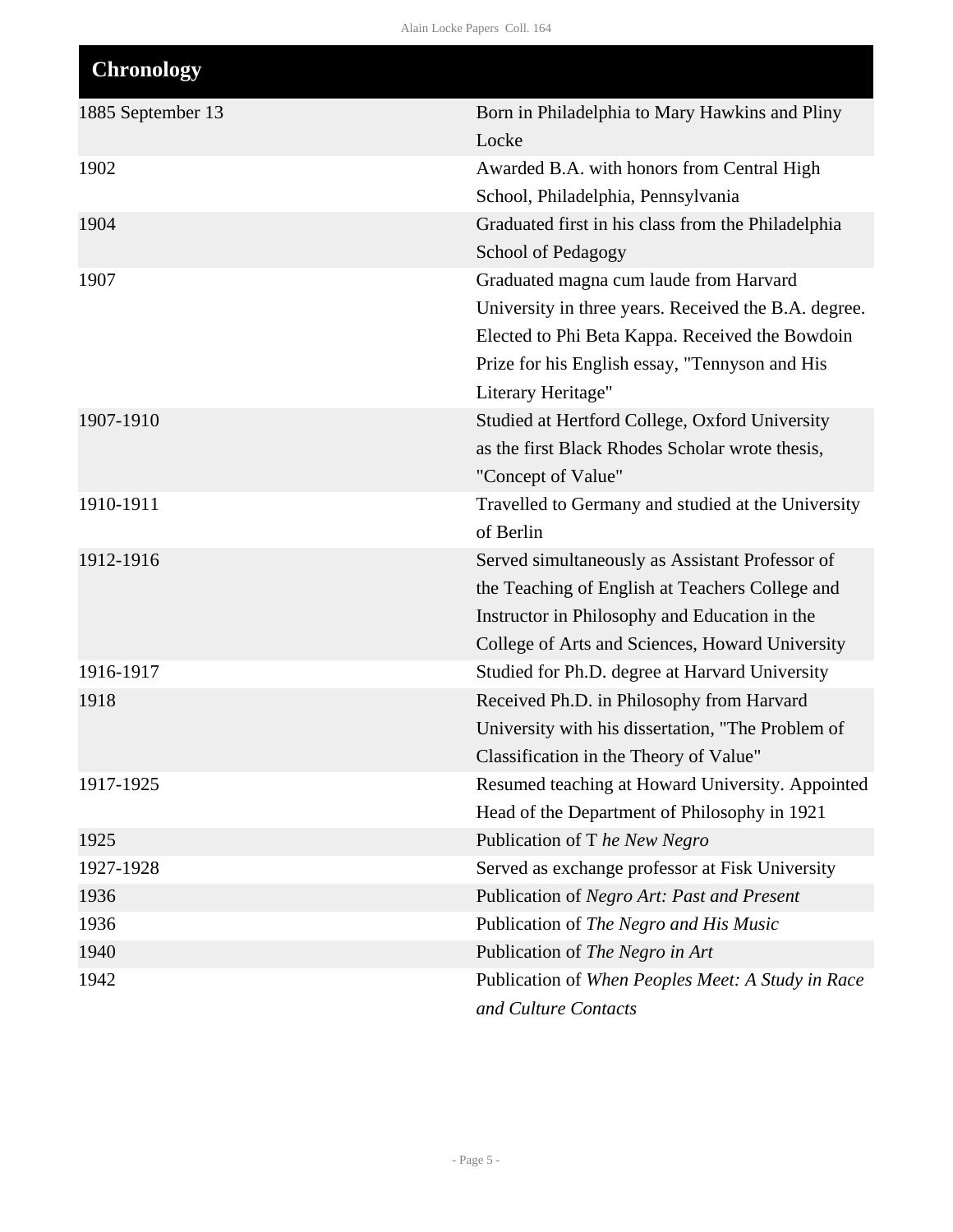| Alain Locke Papers Coll. 164 |                                                    |  |
|------------------------------|----------------------------------------------------|--|
| 1943                         | Served as Inter-American exchange professor in     |  |
|                              | Haiti                                              |  |
| 1946                         | Served as visiting professor of philosophy at the  |  |
|                              | University of Wisconsin, Madison                   |  |
|                              | Elected president of the American Association for  |  |
|                              | <b>Adult Education</b>                             |  |
| 1947                         | Served as visiting professor at the New School for |  |
|                              | Social Research, New York                          |  |
| 1948-1949                    | Taught at the City College of New York             |  |
| 1953                         | Awarded Doctor of Humane Letters by Howard         |  |
|                              | University                                         |  |
| 1954 June 9                  | Died in New York City, where he was cremated       |  |

Sources: Alain Locke Papers, Boxes 164-1, 164-147, 164-148, 164-162

# <span id="page-6-0"></span>**Scope Note**

The papers of Alain Locke (1885-1954), teacher, philosopher, author, and critic, span the period from 1841 to 1983, and measure approximately ninety-two cubic feet (116 linear feet). The bulk of the papers covers the period from 1898 to 1954. In 1956 Moorland-Spingarn acquired the collection, which Locke had bequeathed to Howard University. The majority of Locke's papers consist of correspondence and writings, reflecting his involvement in a wide range of cultural, literary, educational, and civic activities. A sizable amount of family papers, financial documents, organizational materials, and photographs are also included.

The family papers record the Lockes' educational and occupational achievements. They include certificates, letters of appointment, resignation and dismissal, writings, and legal and financial documents. The family correspondence is mainly comprised of letters that Pliny and Mary wrote during their courtship from 1869 to 1882. However, the papers also contain some of Ishmael Locke's correspondence, dating from 1841.

The education series contains mostly writings, including Locke's thesis and numerous essays, as well as printed material. Also of interest is the correspondence between Locke and his mother. These letters, sometimes written daily, chronicle Locke's educational life and early career.

Locke's writings about contemporary black American and African literature and art established him as a leading authority on black culture. His writings, as well as many speeches and lectures he was called upon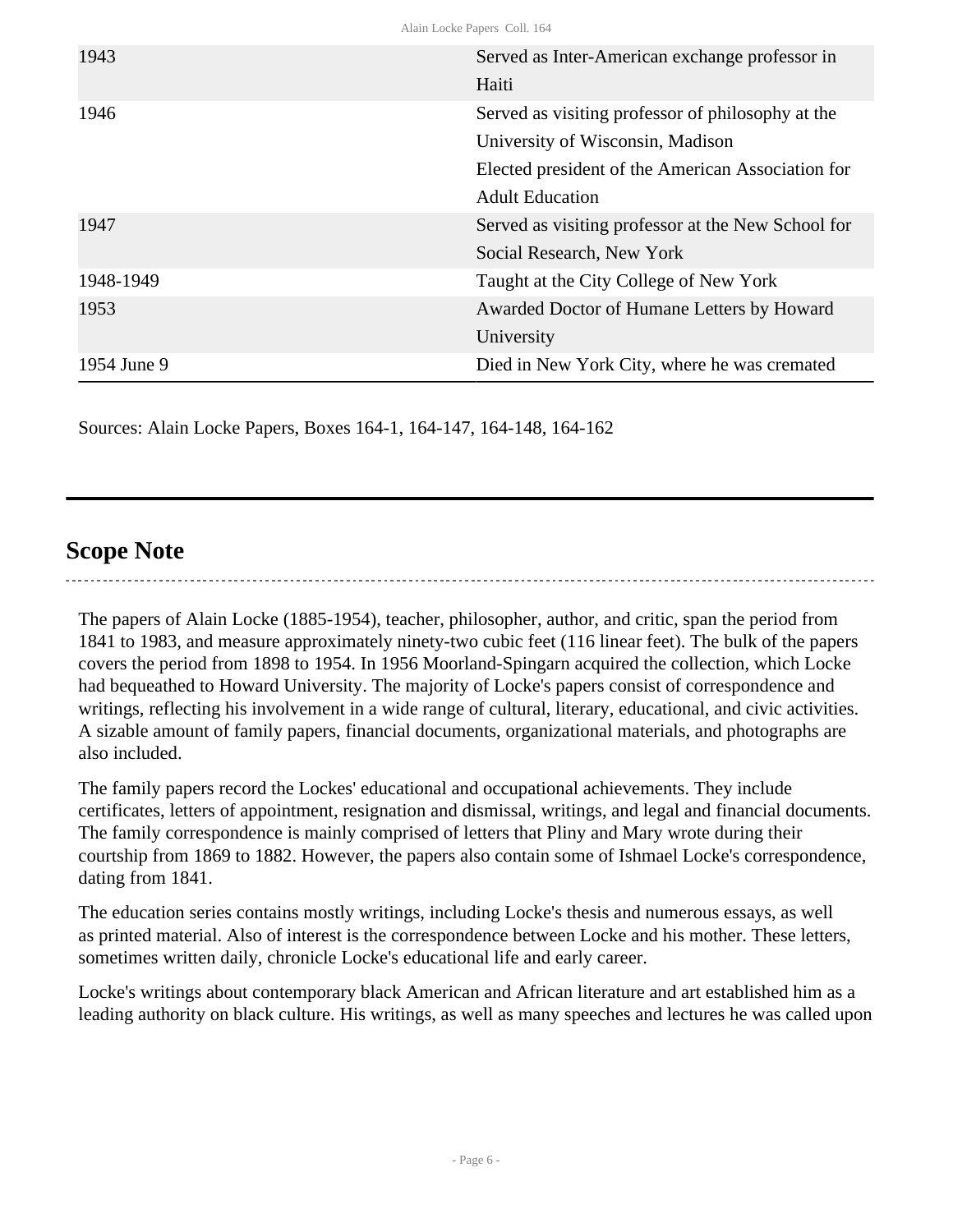#### Alain Locke Papers Coll. 164

to give, are well represented in the collection. They include books, articles, reviews, in both published and manuscript form, and an extensive amount of notes about various topics.

The collection thoroughly documents Locke's writings, including *The New Negro* and its predecessor  *Harlem: Mecca of the New Negro*, a work that Locke edited for a special March 1925 edition of *Survey Graphic*. Locke's pivotal role in the evolution of the Harlem Renaissance is further documented in the abundant correspondence and organizational materials in the collection. Also documented is his role as intermediary between patrons of the arts and black artists and literati of the era. From 1927 to 1945 Locke frequently corresponded with Charlotte Mason, a self-proclaimed "godmother" to several black writers, artists, and performers. The letters between Mason and Locke chronicle the roles that each played in promoting black culture. Also among Locke's many correspondents were Langston Hughes, Zora Neale Hurston, Countee Cullen, Richmond Barthe, Charles S. Johnson, and Rene Maran. The collection includes manuscripts written by Hughes, Hurston, Cullen, Maran, and McKay and photos of sculpture created by Barthe. It also contains extensive correspondence between Mason and her prodigies, and a contract between Mason and Hurston.

In 1916, with the support of the campus chapter of the N.A.A.C.P., Locke delivered a series of five lectures, collectively known as "Race Contacts and Interracial Relations." Transcriptions of these are in the collection.1 He also labored assiduously to secure a chapter of Phi Beta Kappa at Howard. Shortly before his 1953 retirement, Locke spoke at the new chapter's installation ceremony. Correspondence, reports, programs, and photographs documenting this effort and its fruition are found throughout the collection.

Locke supported a variety of progressive causes throughout his career. During the 1930s and 1940s he actively promoted adult education. In 1935 he helped found the Associates in Negro Folk Education (ANFE) and served as secretary. Between 1935 and 1940 ANFE published a series of primers about topics related to black Americans. Locke wrote two of these "Bronze Booklets," *Negro Art: Past and Present* and *The Negro and His Music*. In 1946 he became the first black American elected to the presidency of the American Association for Adult Education (AAAE). Included in the collection are many materials concerning these two organizations.

Another of Locke's favored ideals, was that of cultural pluralism. He served in or belonged to several organizations that fostered this belief, including the Conference on Science, Philosophy and Religion and the Progressive Education Association. The collection contains printed material, reports, correspondence, and writings that document his activities in these and related organizations. Also notable among the papers are materials concerning two of Locke's 1942 editing projects, *When Peoples Meet: A Study in Race and Culture*, co-edited with Bernhard Stern, and *Color: Unfinished Business of Democracy*, a special issue of *Survey Graphic*.

Because of his prominence as a black American intellectual, Locke had always been a widely sought after educator and speaker. The correspondence, writings, and organizational materials in the collection attest to the demand that individuals and groups placed on his schedule. By the end of World War II, white universities also welcomed him. In 1946 Locke served as visiting professor of philosophy at the University of Wisconsin, becoming the first black man to hold tenure from a white American university. The collection documents Locke's term at Wisconsin, as well as his tenure at several other universities, where he served as a guest lecturer.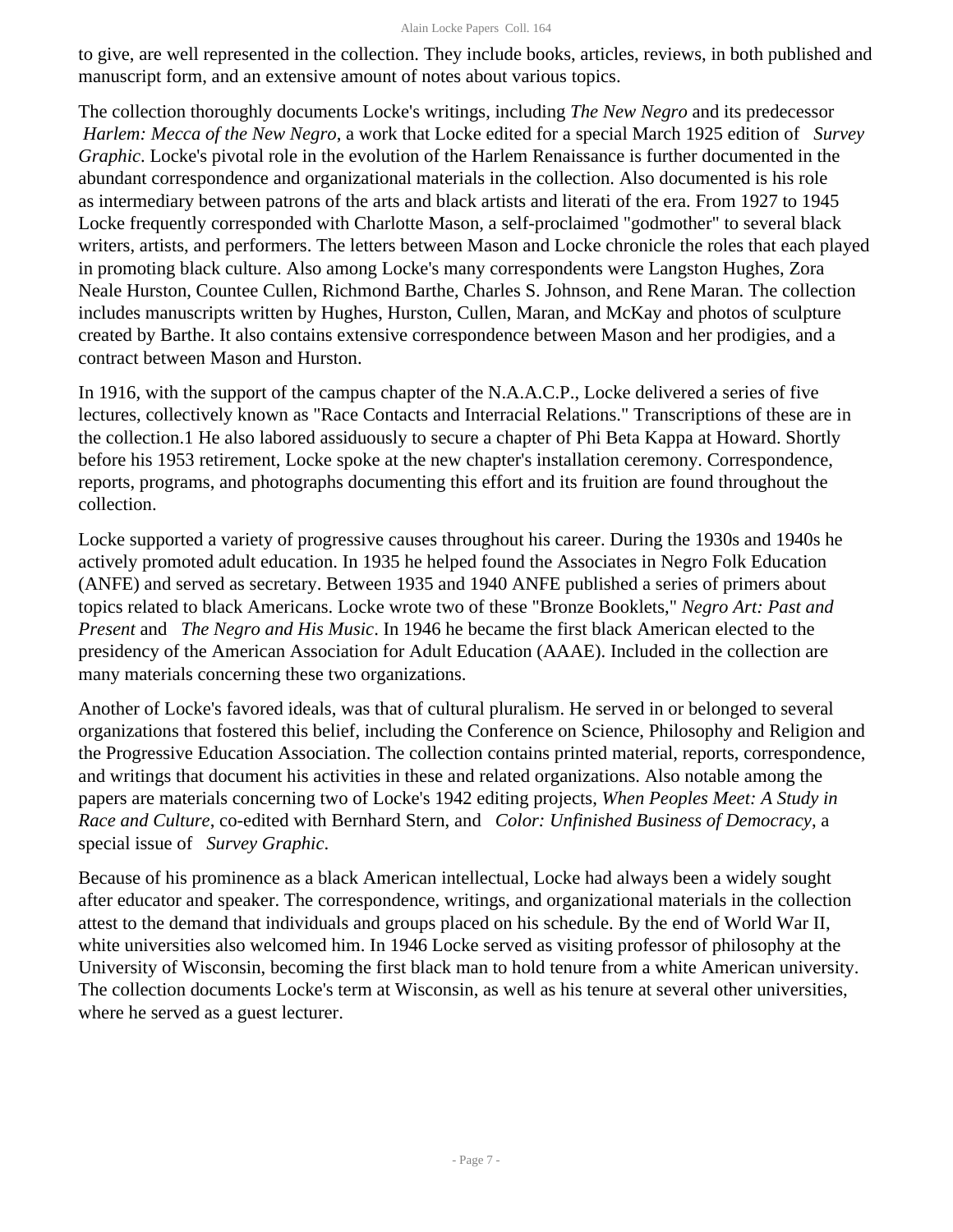1 Although Locke intended to publish these lectures, their publication did not occur until nearly forty years after his death. See Alain Locke, *Race Contacts and Interracial Relations: Lectures on the Theory and Practice of Race*, ed. Jeffrey C. Stewart (Washington, DC: Howard University Press, 1992).

## **Administrative Information**

#### **Publication Information**

Moorland-Spingarn Research Center, Howard University December 1993

#### **Revision Description**

EAD encoding completed by Colleen Funkhouser October 2016

## <span id="page-8-0"></span>**Related Materials**

### **Related Archival Materials**

In addition to his papers, Locke left his sheet music, personal library, and art collection to Howard University. The sheet music is housed in the Music Department of the Manuscript Division and the books are housed in the Library Division of Moorland-Spingarn. Locke's African art collection became the cornerstone of the African art collection of the Howard University Gallery of Art. These works are located in the School of Fine Arts.

## <span id="page-8-1"></span>**Controlled Access Headings**

#### **Corporate Name(s)**

• Associates in Negro Folk Education.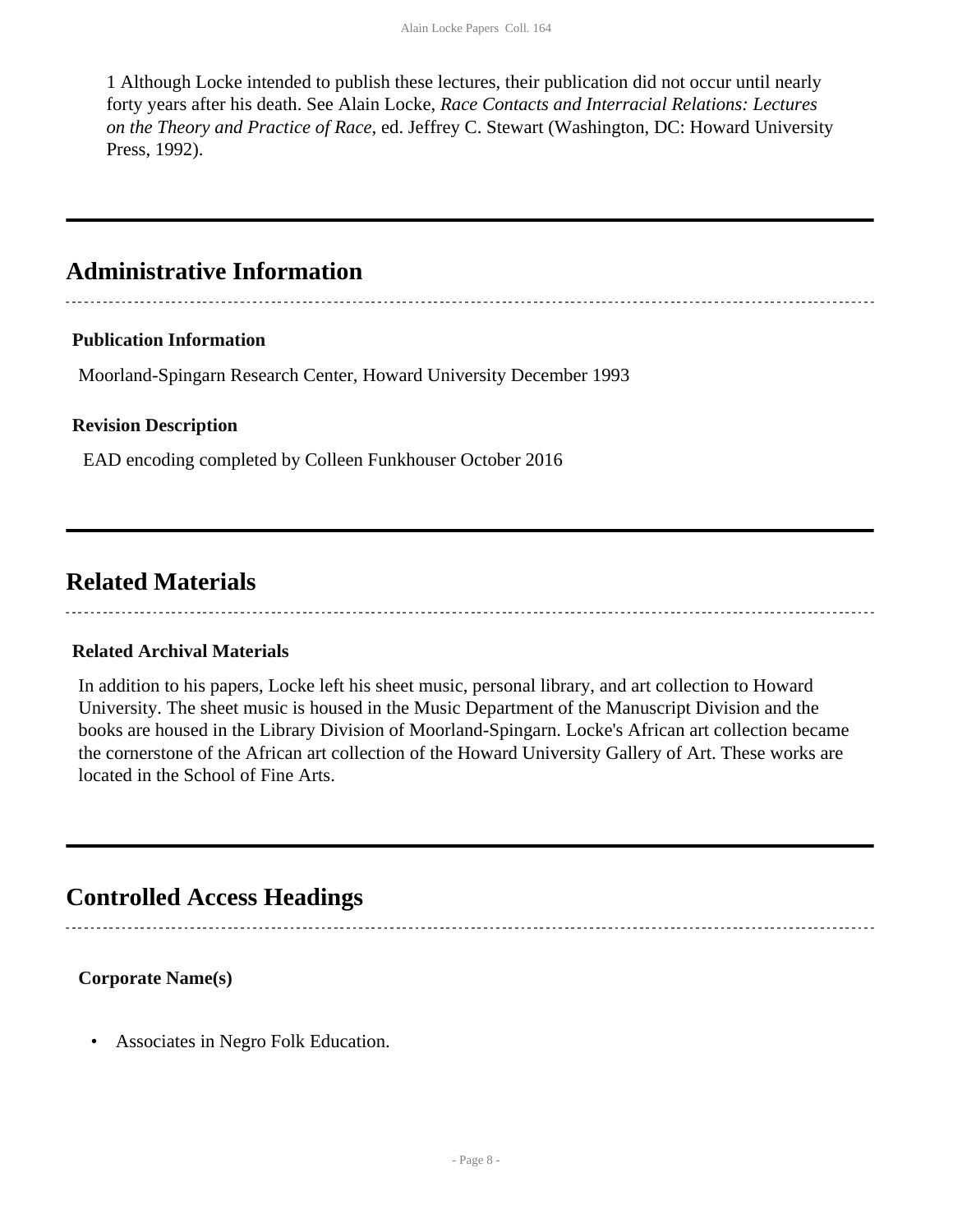- Howard University.
- Progressive Education Association (U.S.).

### **Personal Name(s)**

- Barthé, Richmond, 1901-1989# -- Correspondence
- Cullen, Countee, 1903-1946# -- Correspondence
- Fauset, Arthur Huff, 1899-1983# -- Correspondence
- Hughes, Langston, 1902-1967# -- Correspondence
- Hurston, Zora Neale#, 1891-1960 -- Correspondence
- Johnson, Charles Spurgeon, 1893-1956# -- Correspondence
- Maran, René, 1887-1960# -- Correspondence

### **Subject(s)**

- African American arts
- African American philosophy
- African Americans--Education
- African Americans--Intellectual life
- African literature
- American literature--African American authors
- Art, African
- Harlem Renaissance
- Multiculturalism--United States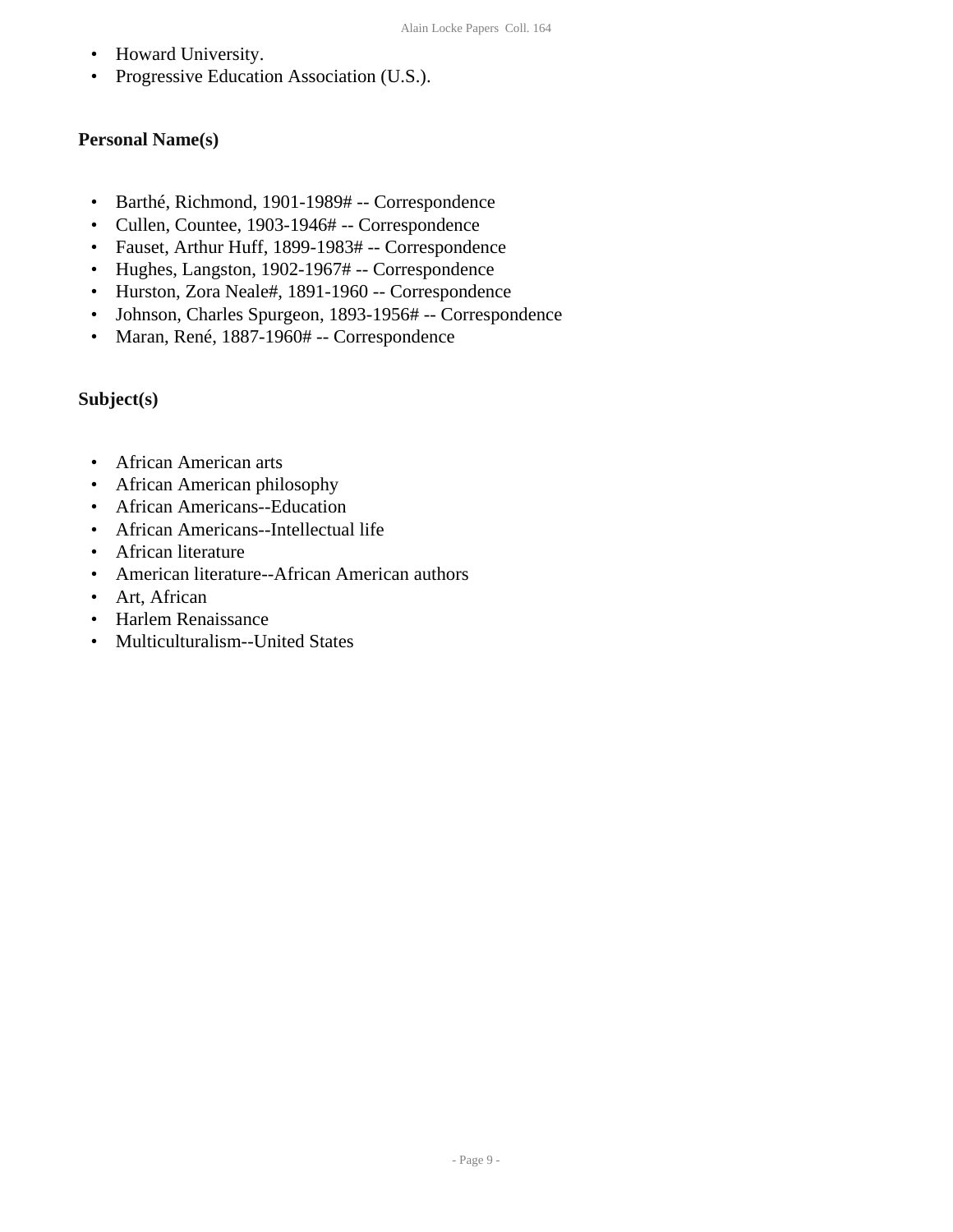# <span id="page-10-0"></span>**Collection Inventory**

#### <span id="page-10-1"></span>**Series A: Personal Papers**

#### **Series Description**

Documents Locke's birth and death, his dismissal from and reinstatement to Howard University, and awards bestowed upon him. Also includes medical papers, identification cards, and programs and speeches from Howard University's Alain Locke Lectureship.

|                                                                                                           | <b>Box</b>   | <b>Folder</b>  |
|-----------------------------------------------------------------------------------------------------------|--------------|----------------|
| Verification of birthdate from the Dept. of Public Health and Charities<br>Bureau of Health, Philadelphia | $\mathbf{1}$ | $\mathbf{1}$   |
| Autobiographical statements                                                                               | $\mathbf{1}$ | $\overline{2}$ |
| Curriculum vitae                                                                                          | $\mathbf{1}$ | 3              |
| Published biographical sketches                                                                           | $\mathbf{1}$ | $\overline{4}$ |
| Lists of publications and activities                                                                      | $\mathbf{1}$ | 5              |
| Will and instructions in case of death 1922                                                               |              | 6              |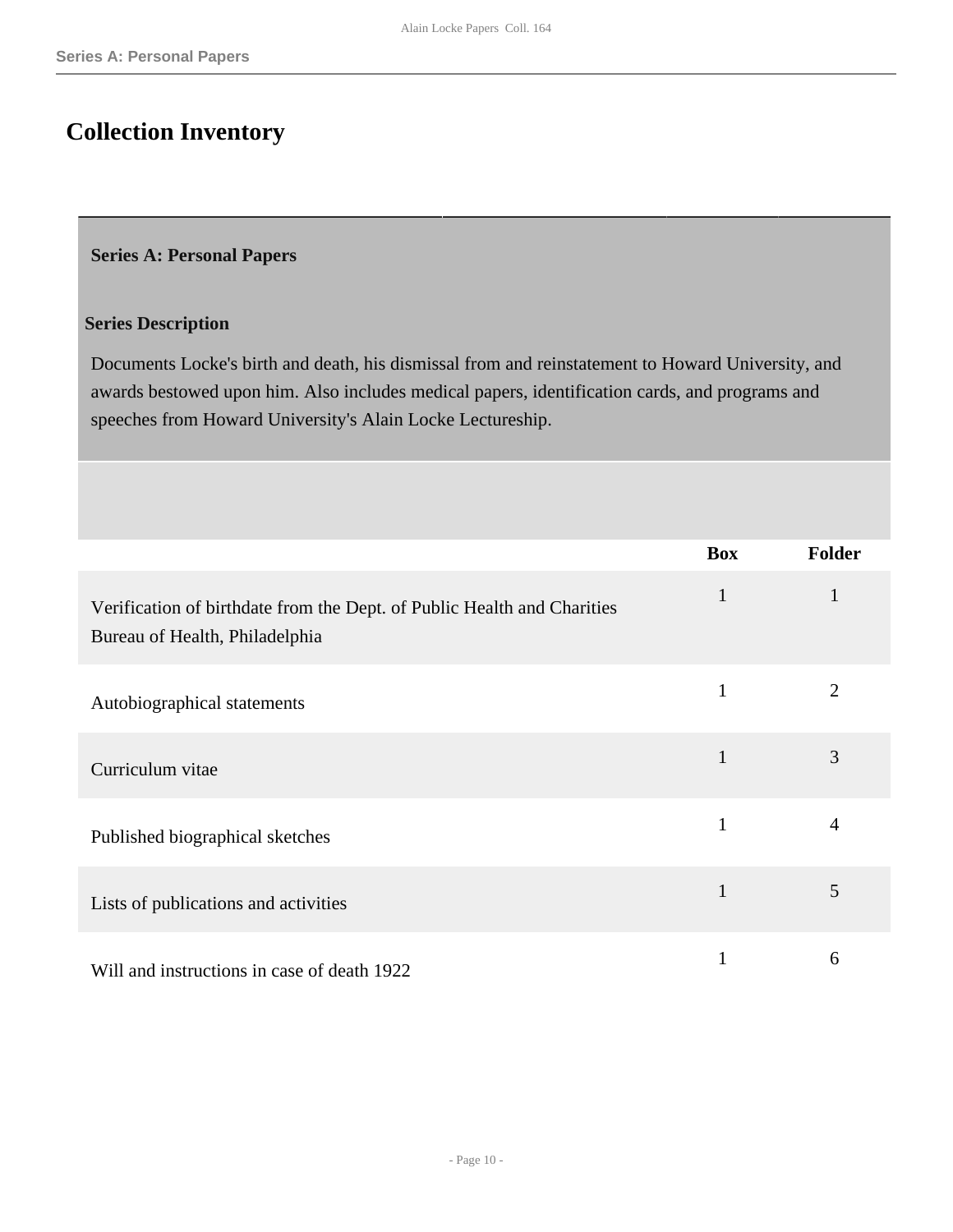| Last will and testament 1943                                | $\mathbf{1}$ | $\overline{7}$ |
|-------------------------------------------------------------|--------------|----------------|
| Licenses to teach English                                   | $\mathbf{1}$ | 8              |
| Astrological chart                                          | $\mathbf{1}$ | 9              |
| Analysis of handwriting                                     | $\mathbf{1}$ | 10             |
| Manuscript music book                                       | $\mathbf{1}$ | 11             |
| Shorthand exercise                                          | $\mathbf{1}$ | 12             |
| Itineraries                                                 | $\mathbf{1}$ | 13             |
| Social Security card                                        | $\mathbf{1}$ | 14             |
| Membership cards, badges                                    | $\mathbf{1}$ | 15             |
| Book plate sketch                                           | $\mathbf{1}$ | 16             |
| <b>Book</b> plates                                          | $\mathbf{1}$ | 17             |
| Library call slips                                          | $\mathbf{1}$ | 18             |
| Howard University Students Army Training Corps 1919 (pass)  | $\mathbf{1}$ | 19             |
| Registration and physical examination - War Department 1918 | $\mathbf{1}$ | 20             |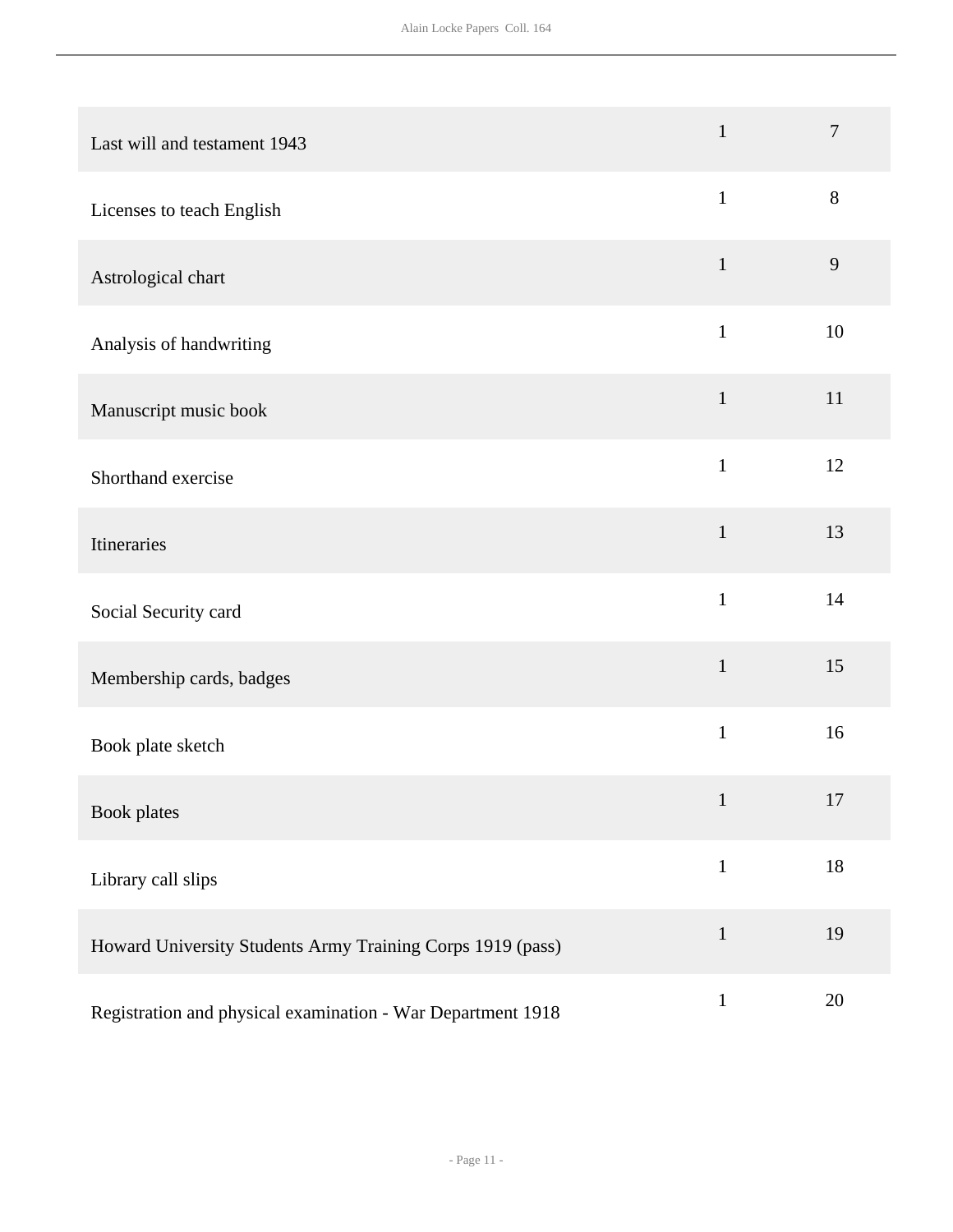| Identification card - War Department 1918           | $\mathbf{1}$ | 21 |
|-----------------------------------------------------|--------------|----|
| Discharge from military draft 1918                  | $\mathbf{1}$ | 22 |
| Dental X-Ray 1927                                   | $\mathbf{1}$ | 23 |
| Eye examination 1941                                | $\mathbf{1}$ | 24 |
| Medical prescriptions                               | $\mathbf{1}$ | 25 |
| Medical reports                                     | $\mathbf{1}$ | 26 |
| Medical (doctor's) appointment - Mt. Sinai Hospital | $\mathbf{1}$ | 27 |
| Associated Hospital Service of New York             | $\mathbf{1}$ | 28 |
| Medical identification cards                        | $\mathbf{1}$ | 29 |
| <b>United Medical Service</b>                       | $\mathbf{1}$ | 30 |
| Mayo Clinic and Life Extension Institute            | $\mathbf{1}$ | 31 |
| Smallpox vaccination certificate 1950               | $\mathbf{1}$ | 32 |
| Life Extensions Institute - correspondence          | $\mathbf{1}$ | 33 |
| <b>Business cards</b>                               | $\mathbf{1}$ | 34 |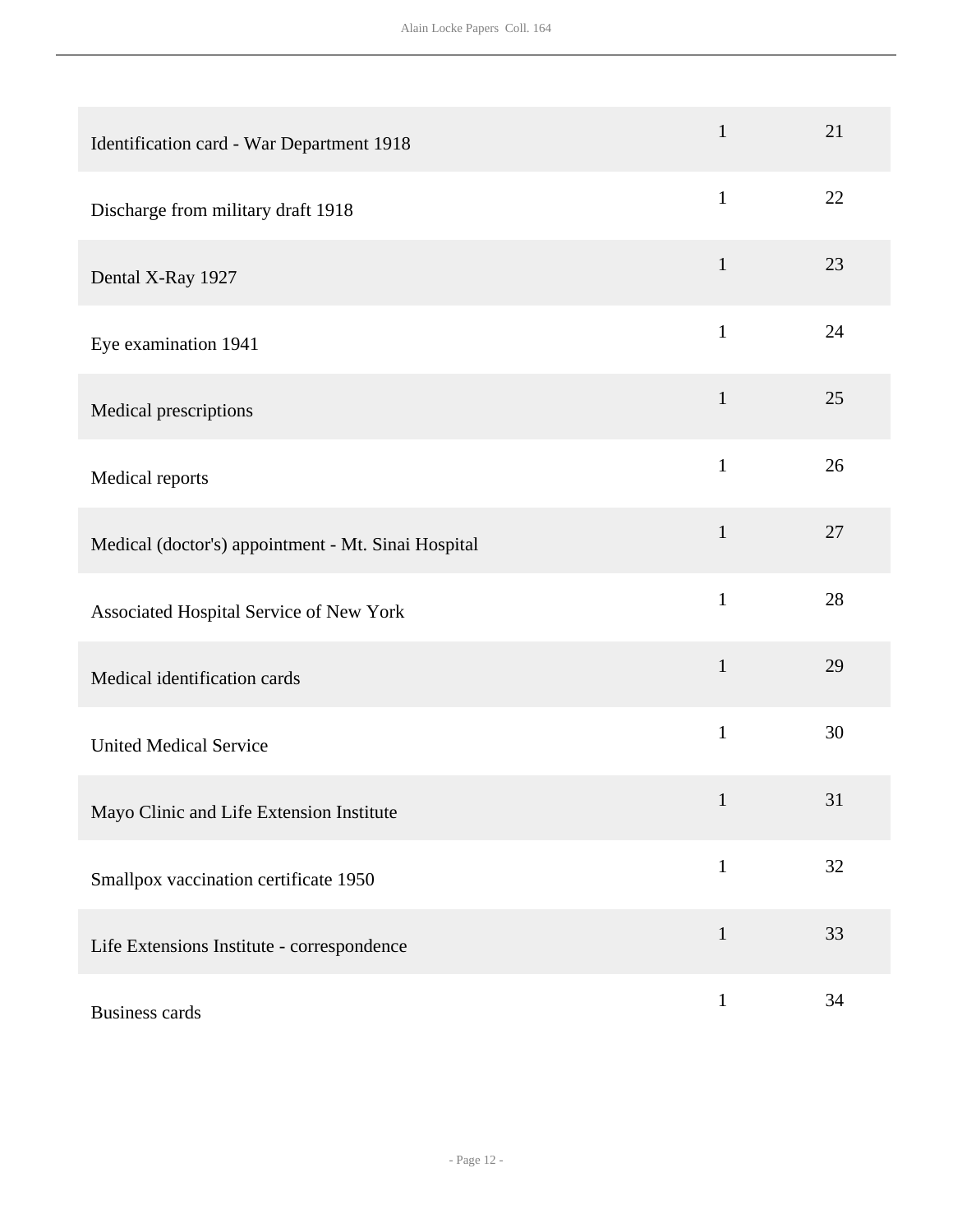| Travel documents                                                 | $\mathbf{1}$   | 35             |
|------------------------------------------------------------------|----------------|----------------|
| Clergyman's permit for B and O Railroad, 1912                    | $\mathbf{1}$   | 36             |
| Ship passenger lists on which Locke's name appears 1913-1928     | $\mathbf{1}$   | 37             |
| Ship passenger lists on which Locke's name appears 1929-1934     | $\overline{2}$ | $\mathbf{1}$   |
| Passports 1922, 1924                                             | $\overline{2}$ | $\overline{2}$ |
| Passports 1926, 1930                                             | $\overline{2}$ | 3              |
| Passports 1934, 1950                                             | $\overline{2}$ | $\overline{4}$ |
| Passport case                                                    | $\overline{2}$ | 5              |
| Nomination for Spingarn Medal 1927                               | $\overline{2}$ | 6              |
| Nomination for Spingarn Medal 1942                               | $\overline{2}$ | $\overline{7}$ |
| Award certificates and citations                                 | $\mathbf{2}$   | 8              |
| Kahn Fellowship 1912 - letters of recommendation, correspondence | $\overline{2}$ | 9              |
| Kahn Fellowship 1912 - supplementary petition                    | $\sqrt{2}$     | 10             |
| Kahn Fellowship 1912 - publicity                                 | $\mathbf{2}$   | 11             |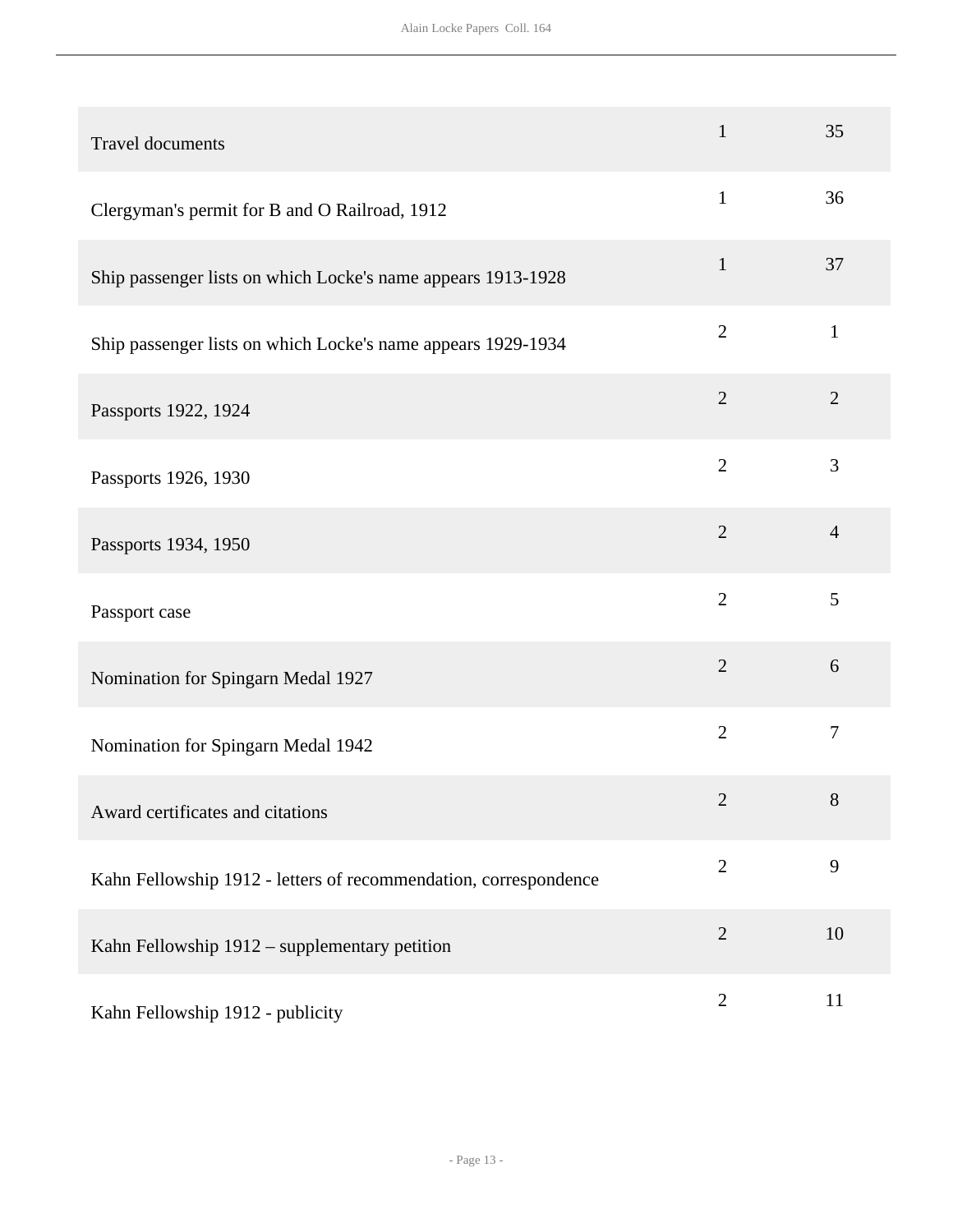### **Howard University Honorary Doctor of Humane Letters Degree 1953**

| Kahn Fellowship 1925 - letters of recommendation |                             |    |
|--------------------------------------------------|-----------------------------|----|
| Kahn Fellowship 1925 - application               | $\mathcal{D}_{\mathcal{L}}$ | 13 |
| Kahn Fellowship 1925 - correspondence            |                             | 14 |

### **Howard University Honorary Doctor of Humane Letters Degree 1953**

|                                                           | <b>Box</b>     | Folder |
|-----------------------------------------------------------|----------------|--------|
| Citation                                                  | $\overline{2}$ | 15     |
| Locke's acceptance speech                                 | $\overline{2}$ | 16     |
| Program from Trustee dinner                               | $\overline{2}$ | 17     |
| <b>Statement of Support - Division of Social Sciences</b> | $\overline{2}$ | 18     |
| Congratulatory Letters upon Locke's Retirement 1953       | $\overline{2}$ | 19     |
| <b>Howard University Dismissal Correspondence</b>         |                |        |
|                                                           | <b>Box</b>     | Folder |
| $A-Z$                                                     | $\overline{2}$ | 20     |
| Brown, Charles R.                                         | $\overline{2}$ | 21     |
| Dyett, Thomas B.                                          | $\overline{2}$ | 22     |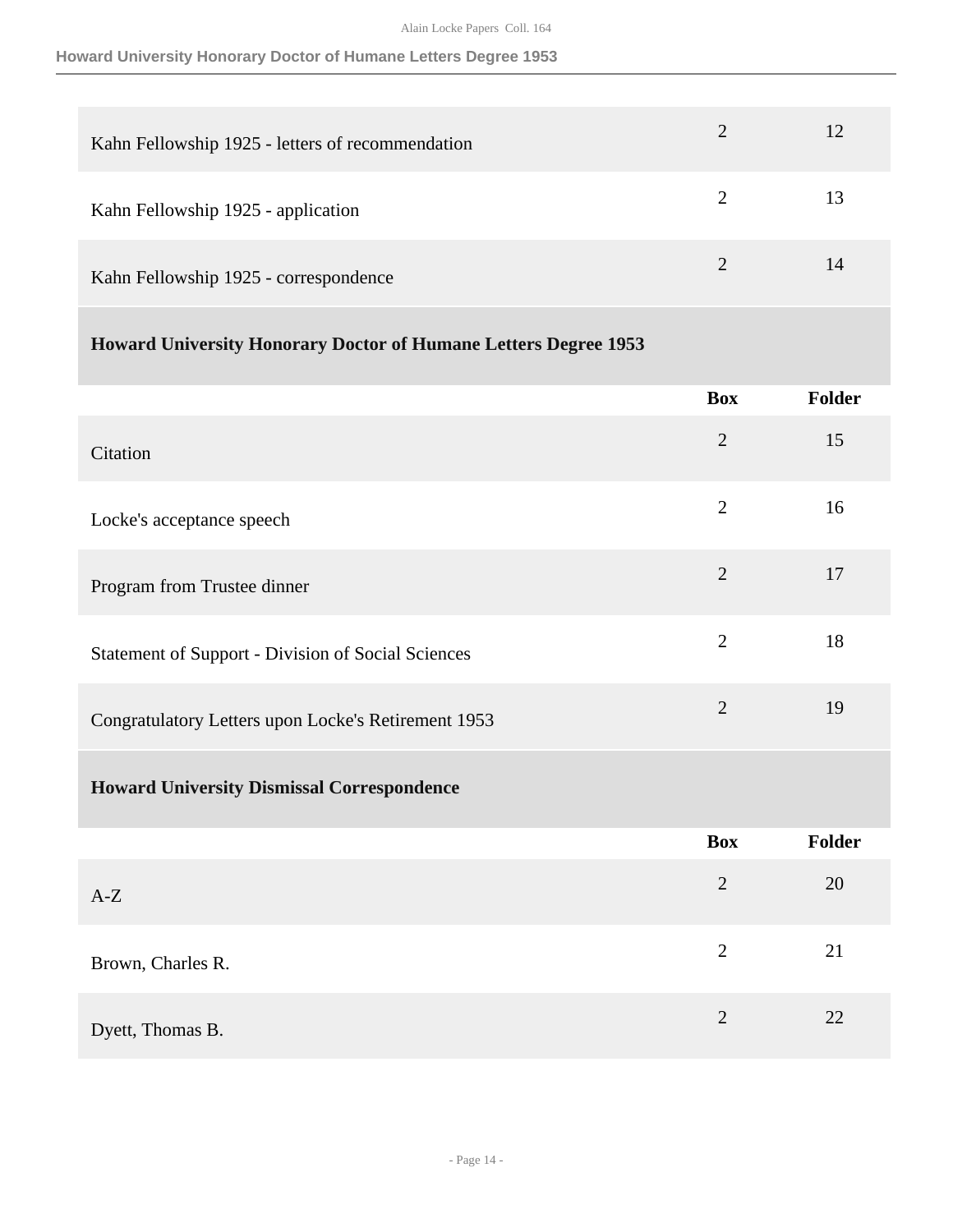| Hurst, John                                                                  | $\overline{2}$ | 23             |
|------------------------------------------------------------------------------|----------------|----------------|
| Johnson, Mordecai                                                            | $\overline{2}$ | 24             |
| Leuschner, A.O.                                                              | $\overline{2}$ | 25             |
| Parker, I. L.                                                                | $\overline{2}$ | 26             |
| Scott, Emmett J.                                                             | $\overline{2}$ | 27             |
| Howard Welfare League (see also Correspondence Series - Mitchell,<br>Arthur) | $\overline{2}$ | 28             |
| Howard University Alumni Association, St. Louis                              | $\overline{2}$ | 29             |
| Howard University Board of Trustees                                          | $\overline{2}$ | 30             |
| Howard University Club of New York City                                      | 3              | $\mathbf{1}$   |
| Howard University General Alumni Association                                 | 3              | $\overline{2}$ |
| Letter excerpts 1924-25                                                      | 3              | 3              |
| <b>In Memoriam</b>                                                           |                |                |
|                                                                              | <b>Box</b>     | Folder         |
| Memorial service guest book                                                  | $\mathfrak{Z}$ | $\overline{4}$ |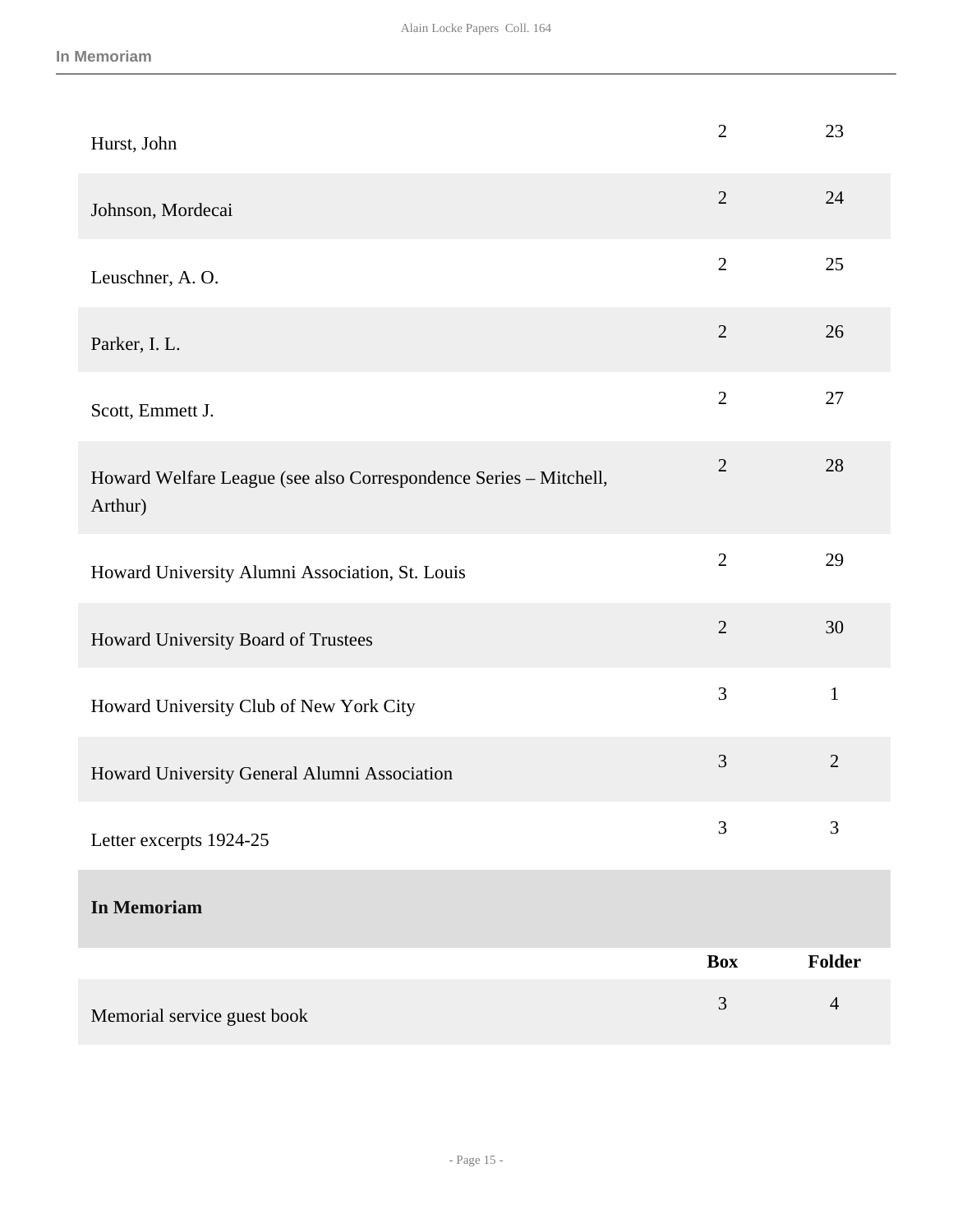| Annual Conference of the Division of Social Sciences, Howard University,<br>1955, Dedicated to the Memory of Alain Locke - Program                          | 3 | 5  |
|-------------------------------------------------------------------------------------------------------------------------------------------------------------|---|----|
| A Collection of African Negro Sculpture and Handicrafts from the Estate<br>of Alain LeRoy Locke, Howard University Gallery of Art [catalog listing]         | 3 | 6  |
| Eddins, Berkley B. "Politics, Culture and Self-Understanding," Inaugural<br>Lecture, Alain Locke Lectureship, Howard University 16 May 16 1978              | 3 | 7  |
| Locke Lectureships 1978, 1979, 1981, 1982 - Programs                                                                                                        | 3 | 8  |
| McKinney, Richard I. "The Existential Man - an Exploration in<br>Philosophical Anthropology." The Alain Locke Lecture at Howard<br>University 15 March 1979 | 3 | 9  |
| Williams, Lorraine. "Tradition, Conviction and Passion." Remarks in<br>honor of Alain LeRoy Locke 16 March 1978                                             | 3 | 10 |
| Francis, Laurence. Through Thick and Thin. Boston: Estes and Lauriat,<br>1890. [Title page, frontispiece, and 1894 inscription to Locke]                    | 3 | 11 |
| Sheet music                                                                                                                                                 | 3 | 12 |

<span id="page-16-0"></span>**Series B: Family Papers** 

#### **Series Description**

Divided into four subseries: Sarah Shorter Hawkins, maternal grandmother; Ishmael Locke, paternal grandfather; Pliny Locke, father; and Mary Hawkins Locke, mother. Includes correspondence, writings, deeds, obituaries, and financial papers. The subseries about Pliny includes correspondence between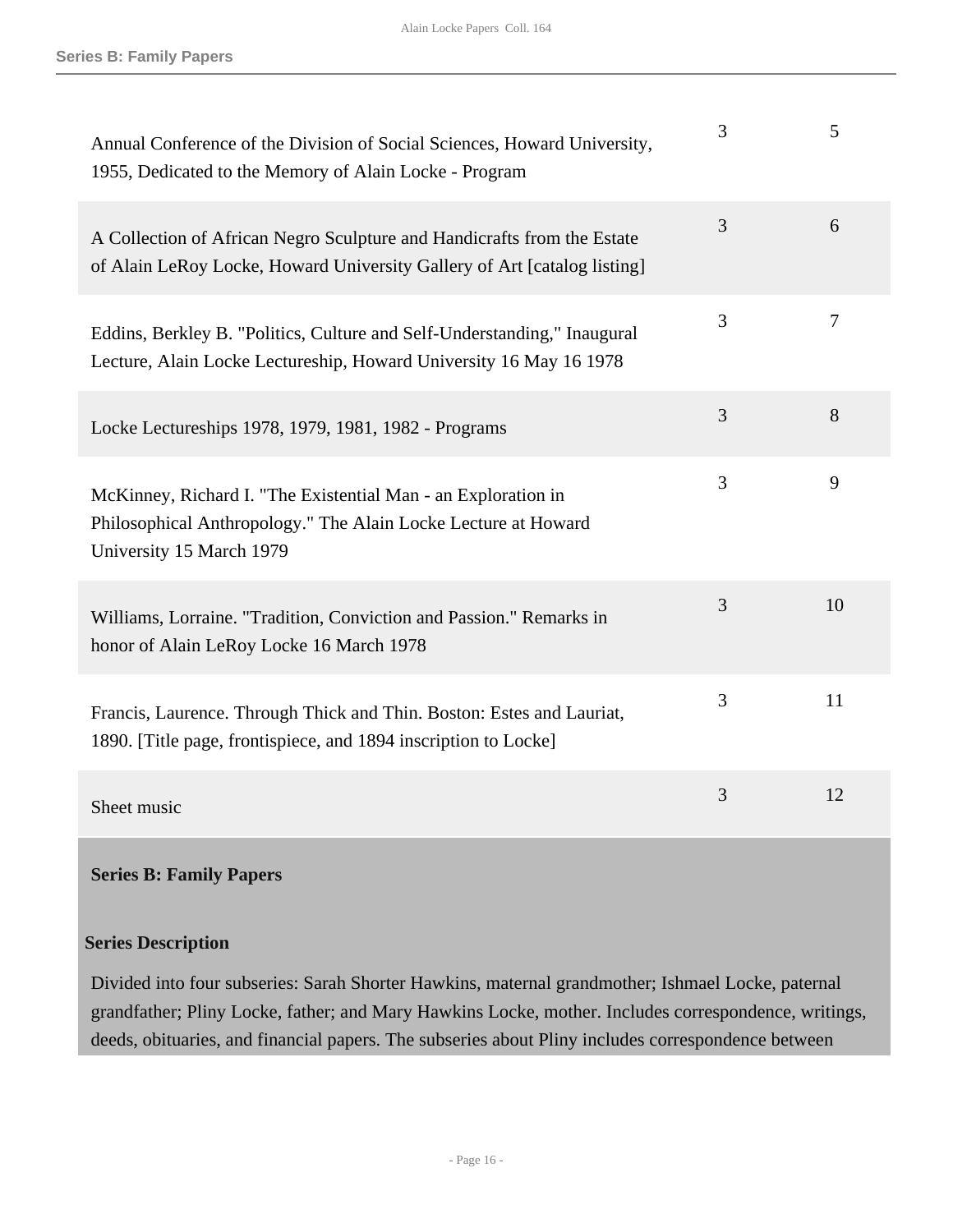Pliny and Mary Locke, from 1869 to 1882. This subseries also contains papers documenting Pliny's employment career, and his duration as a student at Howard University. The subseries about Mary Locke addresses her lengthy teaching career. (See also Series P, Oversize, for certificates documenting the careers of Pliny and Mary Locke and Series M, Photographs, for photos of family members.)

|                                                                                             | <b>Box</b> | <b>Folder</b> |
|---------------------------------------------------------------------------------------------|------------|---------------|
| Genealogical information                                                                    | 3          | 13            |
| <b>Sarah Shorter Hawkins [maternal grandmother]</b>                                         |            |               |
|                                                                                             | <b>Box</b> | <b>Folder</b> |
| Deed to cemetery plot 1862                                                                  | 3          | 14            |
| Tax bill 1871                                                                               | 3          | 15            |
| Broadside for opening of Gent's Furnishing Goods, and c., Cape May, NJ<br>20 September 1873 | 3          | 16            |
| Printed Invitation 23 June 1887                                                             | 3          | 17            |
| Correspondence 12 Oct. 1900                                                                 | 3          | 18            |
| Obituary 22 June 1907                                                                       | 3          | 19            |
| <b>Ishmael Locke [paternal grandfather]</b>                                                 |            |               |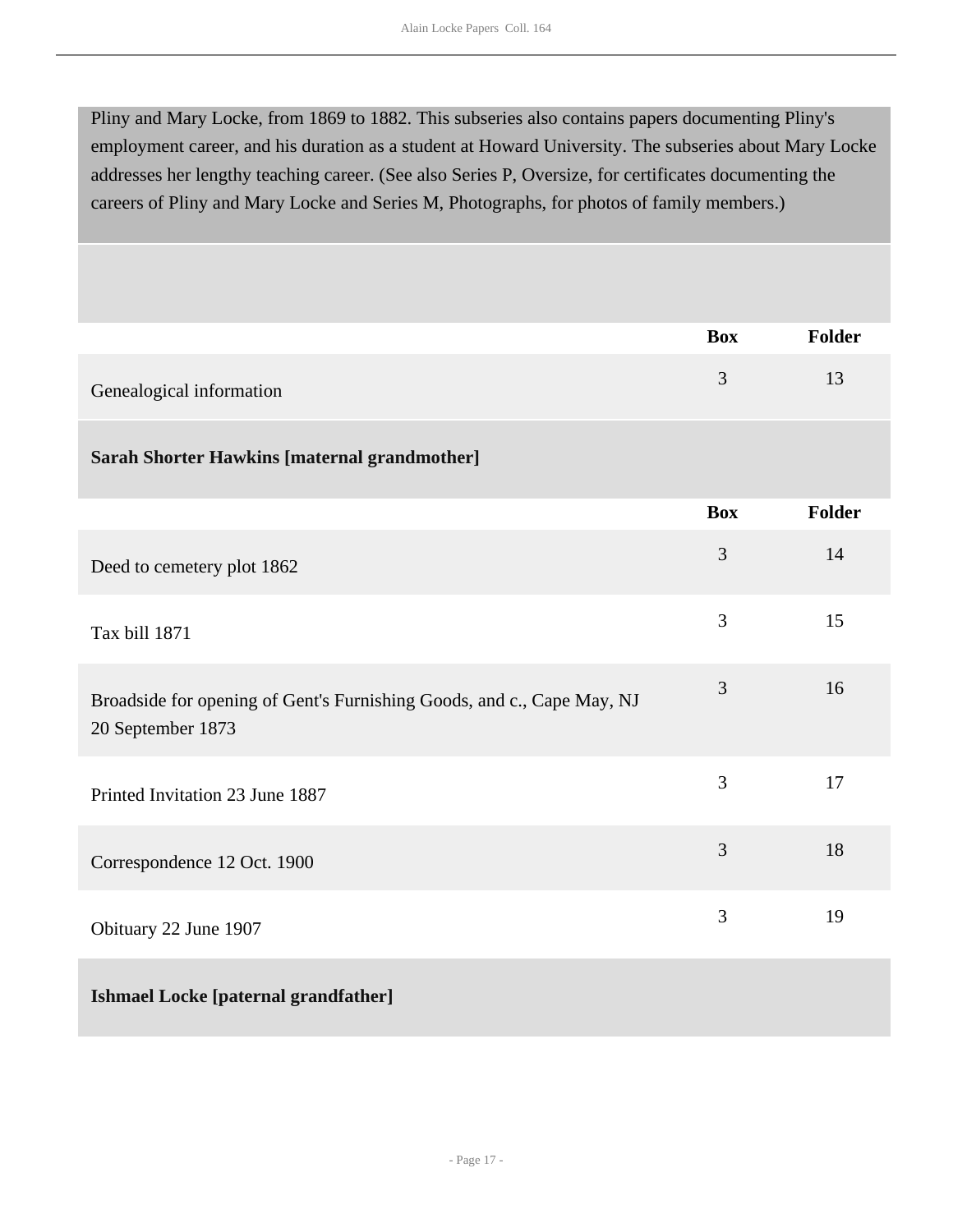|                                                                                       | <b>Box</b> | Folder |
|---------------------------------------------------------------------------------------|------------|--------|
| Correspondence - Hart, Carey 10 August 1841                                           | 3          | 20     |
| Correspondence - Letter of qualification to teach 1 Dec. 1844                         | 3          | 21     |
| Correspondence - Letter of qualification to teach 5 Dec. 1844                         | 3          | 22     |
| Correspondence - Letter of church membership 28 April 1845                            | 3          | 23     |
| Correspondence - Invitation for job Interview 20 July 1850                            | 3          | 24     |
| Correspondence Paul, Thomas 12 July 1850                                              | 3          | 25     |
| Correspondence Wilson, Moore I. 1851                                                  | 3          | 26     |
| Correspondence Porter, G.H. 1851                                                      | 3          | 27     |
| Correspondence - Letter of recommendation no date                                     | 3          | 28     |
| Correspondence - Letter of recommendation 1849                                        | 3          | 29     |
| Monthly student report form for Meeting Street Grammar School [blank]<br>22 Nov. 1850 | 3          | 30     |
| Organization of the School Committee, Providence, June 6, 1851.                       | 3          | 31     |
| Legal deed 17 Aug. 1872                                                               | 3          | 32     |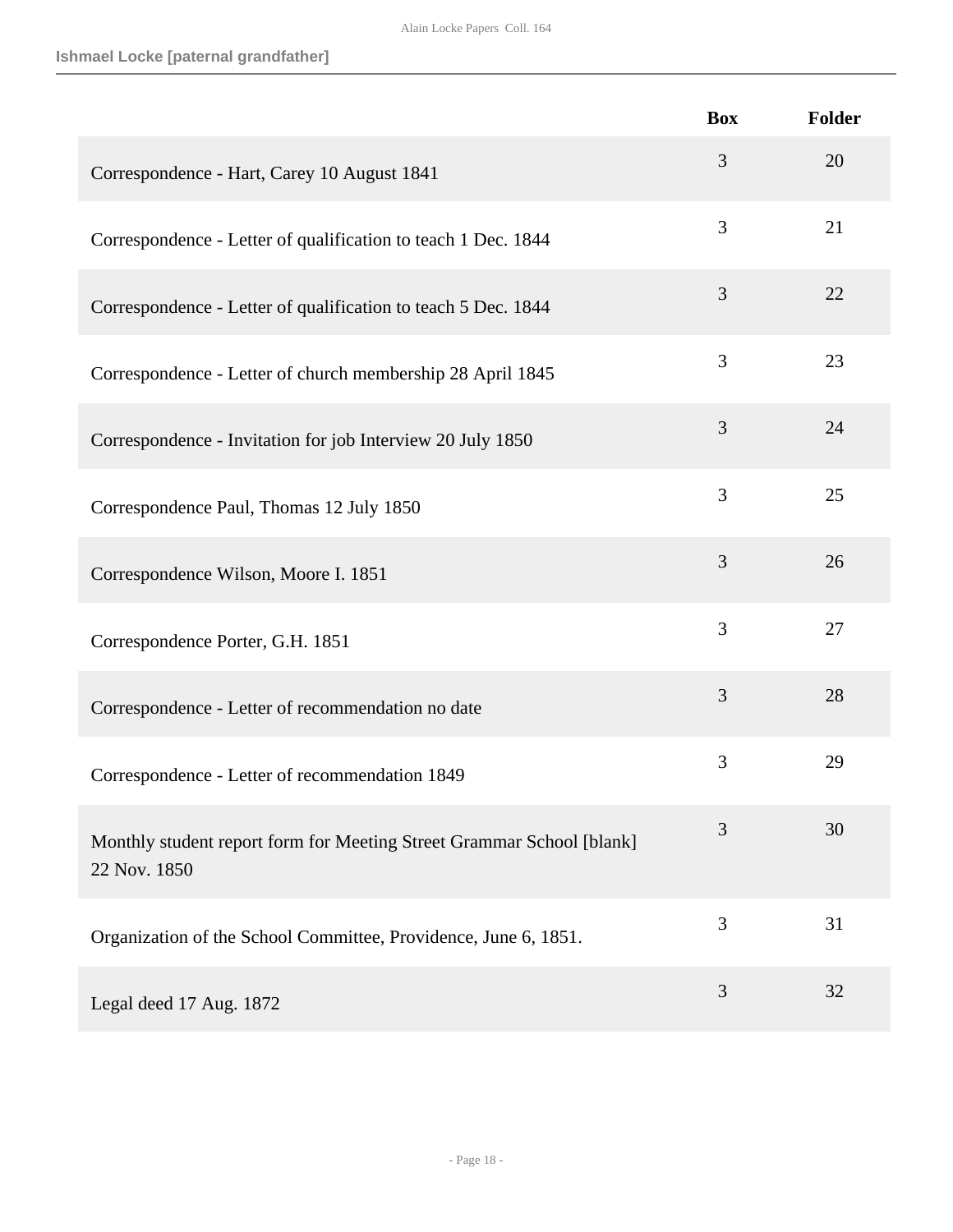| Transcription of tombstone inscription March 1912 [by Alain Locke] | 3              | 33             |
|--------------------------------------------------------------------|----------------|----------------|
| <b>Pliny Locke [father] Correspondence</b>                         |                |                |
|                                                                    | <b>Box</b>     | Folder         |
| Bassett, E.D.                                                      | 3              | 34             |
| Coll, J.W.                                                         | 3              | 35             |
| Hawkins [Locke], Mary Jan. - March 1869                            | 3              | 36             |
| Hawkins, Mary May - June 1869                                      | 3              | 37             |
| Hawkins, Mary Jan. 1870                                            | 3              | 38             |
| Hawkins, Mary Oct.- Dec. 1871                                      | $\overline{4}$ | $\mathbf{1}$   |
| Hawkins, Mary Jan. - March 1872                                    | $\overline{4}$ | $\overline{2}$ |
| Hawkins, Mary April - May 1872                                     | $\overline{4}$ | 3              |
| Hawkins, Mary June - Dec. 1872                                     | $\overline{4}$ | $\overline{4}$ |
| Hawkins, Mary Jan. 1873                                            | $\overline{4}$ | $\mathfrak{S}$ |
| Hawkins, Mary May - Sept. 1873                                     | $\overline{4}$ | 6              |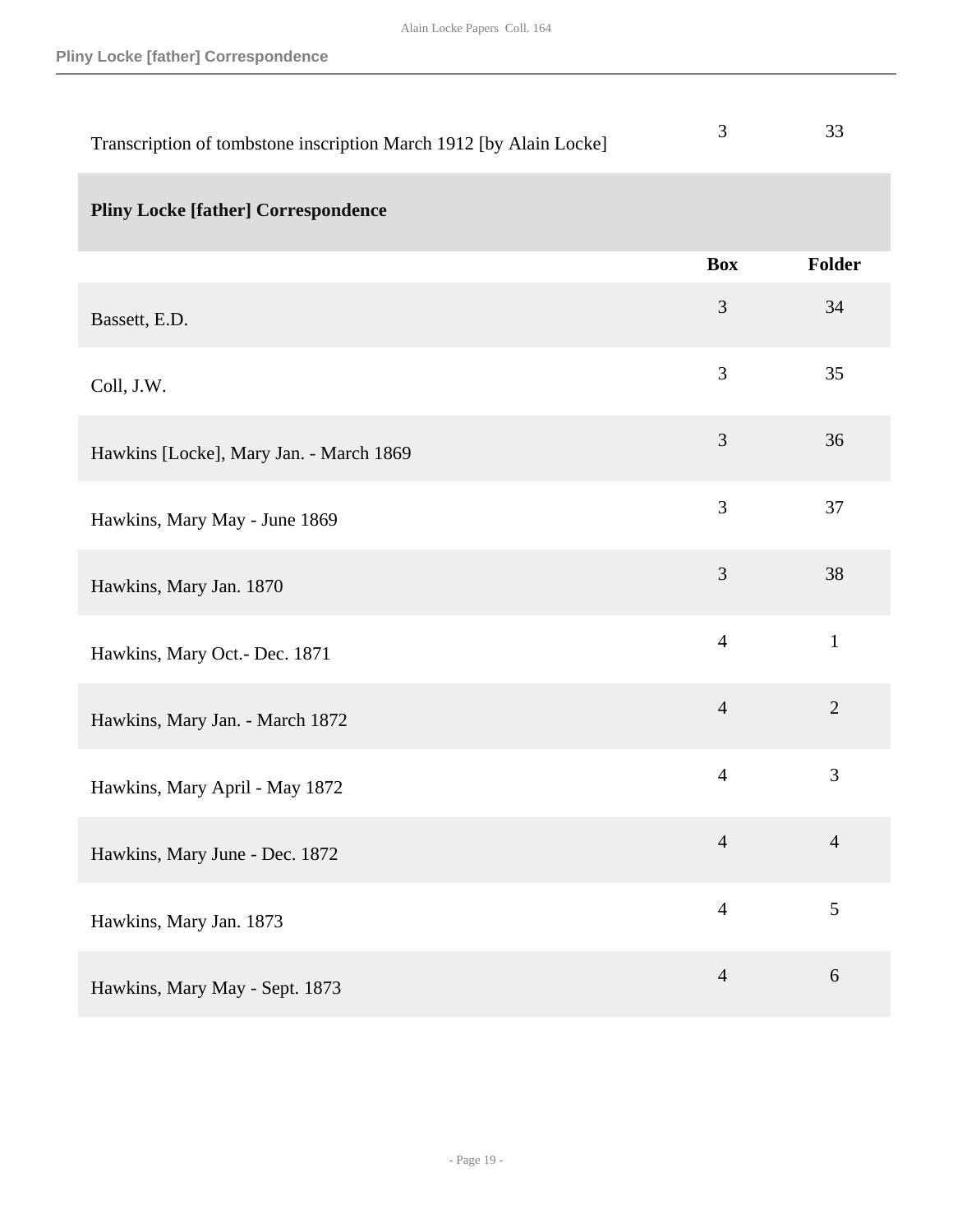| Hawkins, Mary Oct. - Dec. 1873  | $\overline{4}$ | $\boldsymbol{7}$ |
|---------------------------------|----------------|------------------|
| Hawkins, Mary Feb. 1874         | $\overline{4}$ | 8                |
| Hawkins, Mary April 1874        | $\overline{4}$ | 9                |
| Hawkins, Mary May - June 1874   | $\overline{4}$ | 10               |
| Hawkins, Mary July - Sept. 1874 | $\overline{4}$ | 11               |
| Hawkins, Mary Oct. - Nov. 1874  | $\overline{4}$ | 12               |
| Hawkins, Mary Jan. - June 1875  | $\overline{4}$ | 13               |
| Hawkins, Mary Aug. 1875         | $\overline{4}$ | 14               |
| Hawkins, Mary Oct. - Dec. 1875  | $\overline{4}$ | 15               |
| Hawkins, Mary Feb. - June 1876  | $\overline{4}$ | 16               |
| Hawkins, Mary Aug. - Dec. 1876  | $\overline{4}$ | 17               |
| Hawkins, Mary June 1878         | $\overline{4}$ | 18               |
| Hawkins, Mary July - Aug. 1878  | $\overline{4}$ | 19               |
| Hawkins, Mary Oct. - Dec. 1878  | $\overline{4}$ | 20               |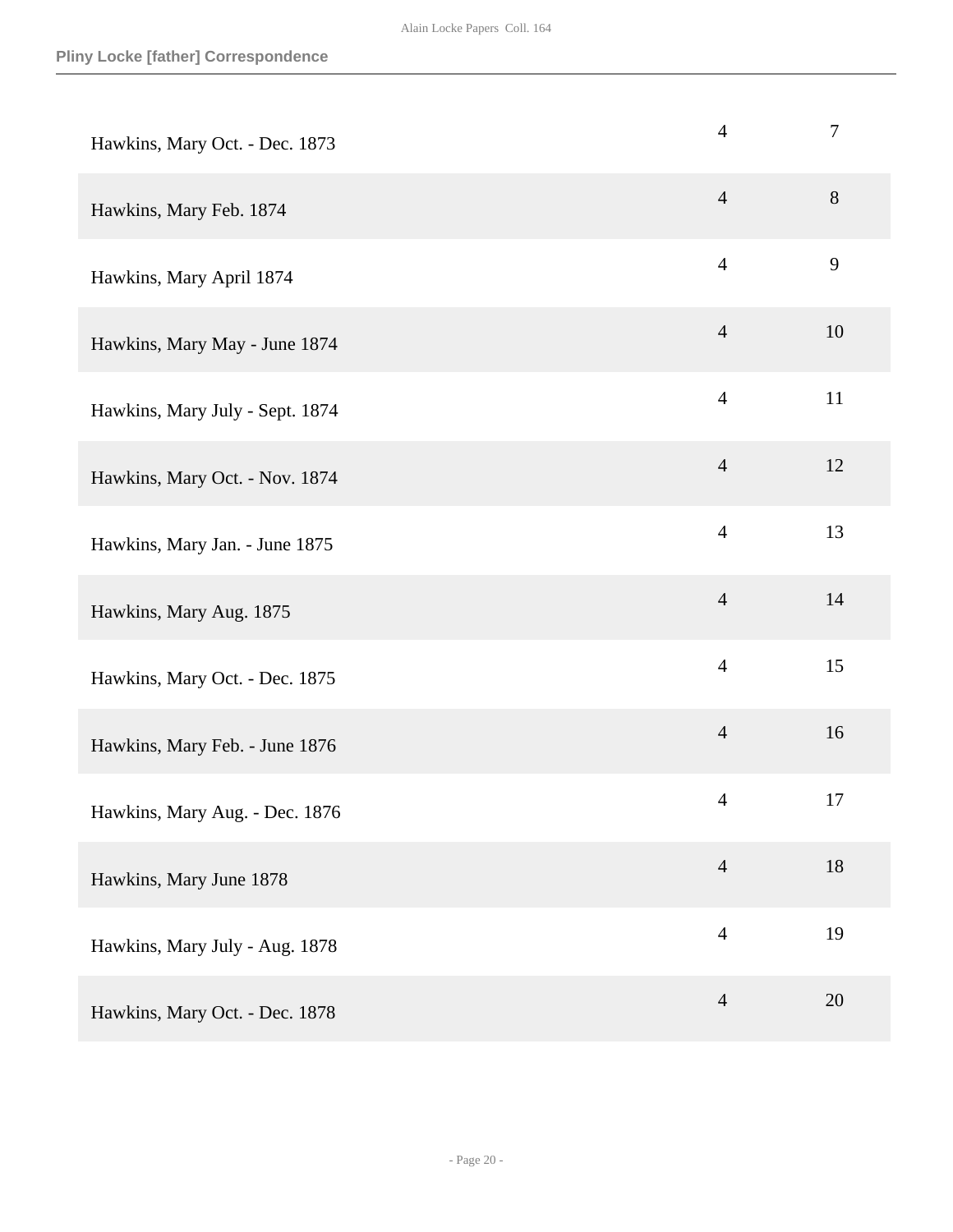| Hawkins, Mary Jan. - March 1879         | $\overline{4}$ | 21           |
|-----------------------------------------|----------------|--------------|
| Hawkins, Mary April - Aug. 1879         | $\overline{4}$ | 22           |
| Hawkins, Mary July 1880                 | $\overline{4}$ | 23           |
| Hawkins, Mary August 1880               | $\overline{4}$ | 24           |
| Hawkins, Mary June - July 1881          | $\overline{4}$ | 25           |
| Hawkins, Mary August 1881               | $\overline{4}$ | 26           |
| Hawkins, Mary June - July 1882          | $\overline{4}$ | 27           |
| Hawkins, Mary August 1882               | $\overline{4}$ | 28           |
| Invitation to reception                 | $\overline{4}$ | 29           |
| Incomplete name                         | $\overline{4}$ | 30           |
| Empty envelopes                         | $\overline{4}$ | 31           |
| <b>Howard University Law Department</b> |                |              |
|                                         | <b>Box</b>     | Folder       |
| Admission card 11 Dec. 1871             | 5              | $\mathbf{1}$ |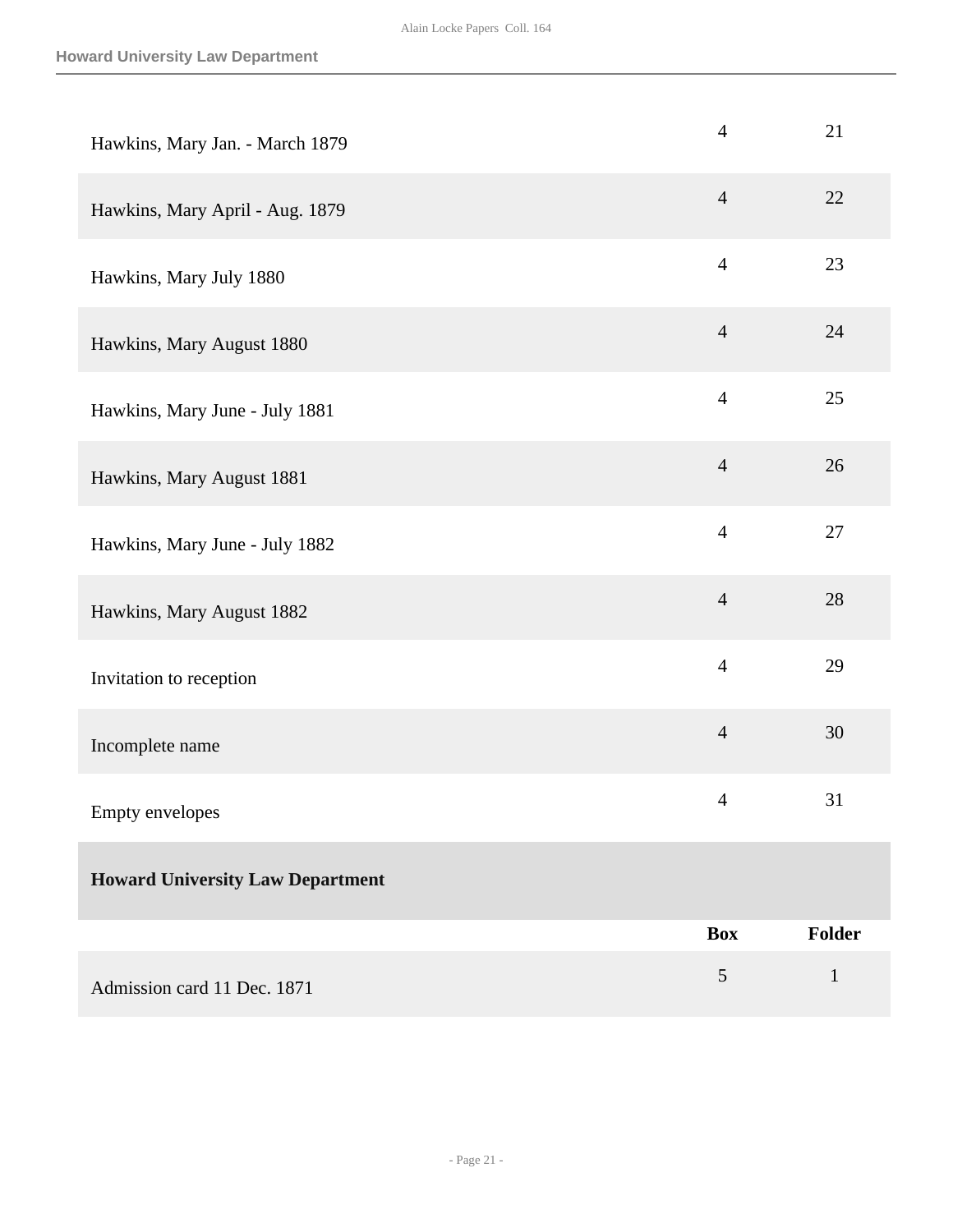| Commencement program, invitation 1873, 1874 |   |   |
|---------------------------------------------|---|---|
| Class notes - "Equity"                      | 5 | 3 |
| Class notes - re: Civil Law [class notes]   | 5 |   |
| Class notes - re: Contracts                 | 5 |   |
| Class notes                                 |   | 6 |

### **Employment Papers**

|                                                                                                | <b>Box</b> | <b>Folder</b> |
|------------------------------------------------------------------------------------------------|------------|---------------|
| Teacher certificates 1871-1890                                                                 | 5          | 7             |
| Letter of appointment to the Bureau of Refugees, Freedmen, and<br>Abandoned Lands 11 Oct. 1871 | 5          | 8             |
| Letter of appointment to the Treasury Dept. 8 Nov. 1872                                        | 5          | 9             |
| Letter of re-appointment to the Treasury Dept. 6 June 1873                                     | 5          | 10            |
| Letter of termination from the Treasury Dept. 2 Sept. 1876                                     | 5          | 11            |
| Letter of recommendation to Civil Service 22 Dec. 1876                                         | 5          | 12            |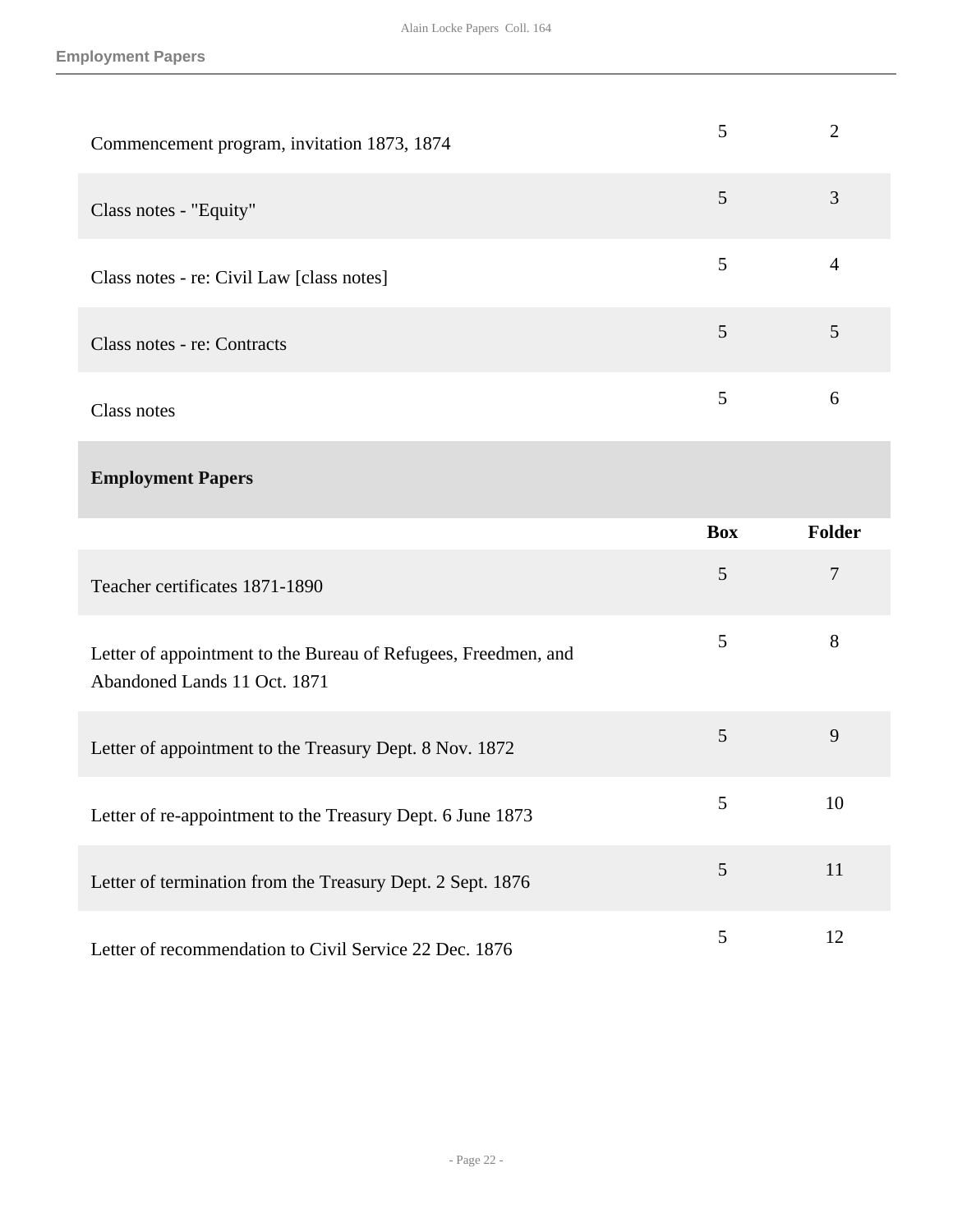| Notice of temporary employment at the Freedman's Savings and Trust Co.<br>2 July 1880                   | 5          | 13            |
|---------------------------------------------------------------------------------------------------------|------------|---------------|
| Letters of recommendation 1882, 1883                                                                    | 5          | 14            |
| Notice of eligibility for appointment to the U.S. Civil Service Commission<br>27 July 1883              | 5          | 15            |
| Letter of appointment to the Post Office 7 Aug. 1883                                                    | 5          | 16            |
| Letter of resignation from the South Chester Borough School 24 Aug.<br>1883                             | 5          | 17            |
| Notices of salary increases from the Post Office 1884, 1885                                             | 5          | 18            |
| Letter of termination from the Post Office 13 Aug. 1886                                                 | 5          | 19            |
| Notice of eligibility for appointment as inspector in the U.S. Civil Service<br>Commission 30 Oct. 1889 | 5          | 20            |
| Notice of appointment as a census enumerator 20 May 1890                                                | 5          | 21            |
| Application for a Permanent Teaching Certificate 24 June 1890                                           | 5          | 22            |
| Notification of election as a teacher 7 July 1890                                                       | 5          | 23            |
| <b>Writings by Pliny Locke</b>                                                                          |            |               |
|                                                                                                         | <b>Box</b> | <b>Folder</b> |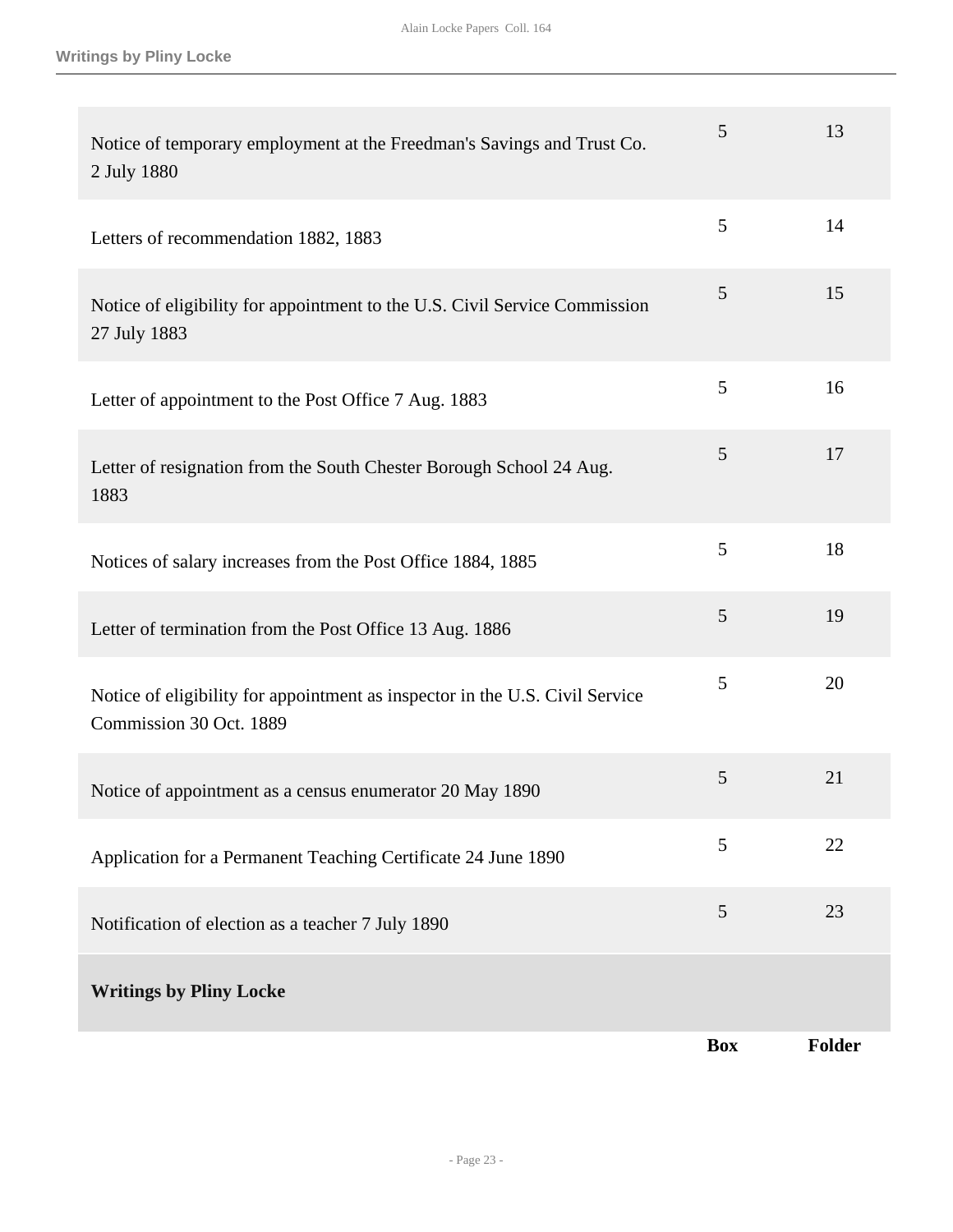| The Age of Pericles                                                                                                                         | 5              | 24 |
|---------------------------------------------------------------------------------------------------------------------------------------------|----------------|----|
| Drifting Away                                                                                                                               | 5              | 25 |
| The Ruins of Time                                                                                                                           | 5              | 26 |
| Poetry                                                                                                                                      | 5              | 27 |
| Address concerning Emancipation Jan. 1883                                                                                                   | 5              | 28 |
| Untitled                                                                                                                                    | 5              | 29 |
| <b>Notes</b>                                                                                                                                | 5              | 30 |
| Writings about Pliny Locke - clippings                                                                                                      | 5              | 31 |
| Financial papers - receipts, check, promissory note                                                                                         | 5              | 32 |
| Financial papers - doctors' bills and receipts 1884-1892                                                                                    | 5              | 33 |
| The Baptised Child. inscribed to Pliny Locke, 1853                                                                                          | 5              | 34 |
| The Fright of the Odd Number, poem by Eleanor Ketchum and dedicated<br>to the Class of 1867, Institute for Colored Youth, Philadelphia 1867 | 5              | 35 |
| Business cards of associates                                                                                                                | $\mathfrak{S}$ | 36 |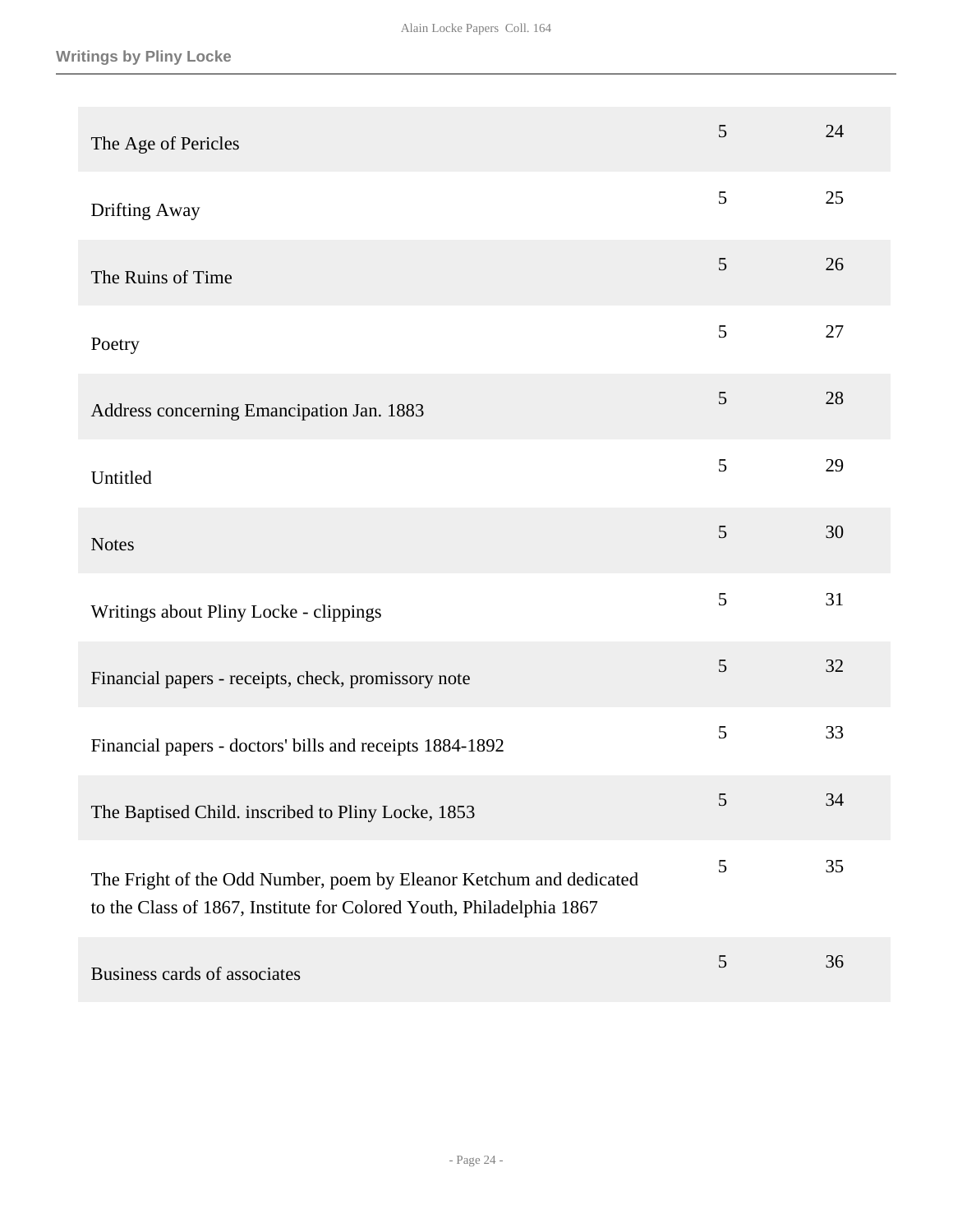### **Mary Locke [mother]**

|                                                                                      | <b>Box</b>     | Folder       |
|--------------------------------------------------------------------------------------|----------------|--------------|
| Obituary in The Crisis 24(July 1922): 127-128.                                       | $\mathfrak{S}$ | 37           |
| Death notice 1922                                                                    | 5              | 38           |
| Library card from the Public Library of the City of Boston 1917                      | 5              | 39           |
| Medical notes and prescription                                                       | 5              | 40           |
| Lists of furniture                                                                   | 5              | 41           |
| Cards on which M.L.'s name appears                                                   | 5              | 42           |
| School grades                                                                        | 5              | 43           |
| Notes from trip to Europe                                                            | 5              | 44           |
| The Order for Daily Evening Prayer. Signed by Mary Locke, Easter 1890                | 5              | 45           |
| The Optimist's Good Night. Inscribed to M.L. [includes bookmark and<br>inserts] 1912 | 6              | $\mathbf{1}$ |
| <b>Teaching Career</b>                                                               |                |              |
|                                                                                      | <b>Box</b>     | Folder       |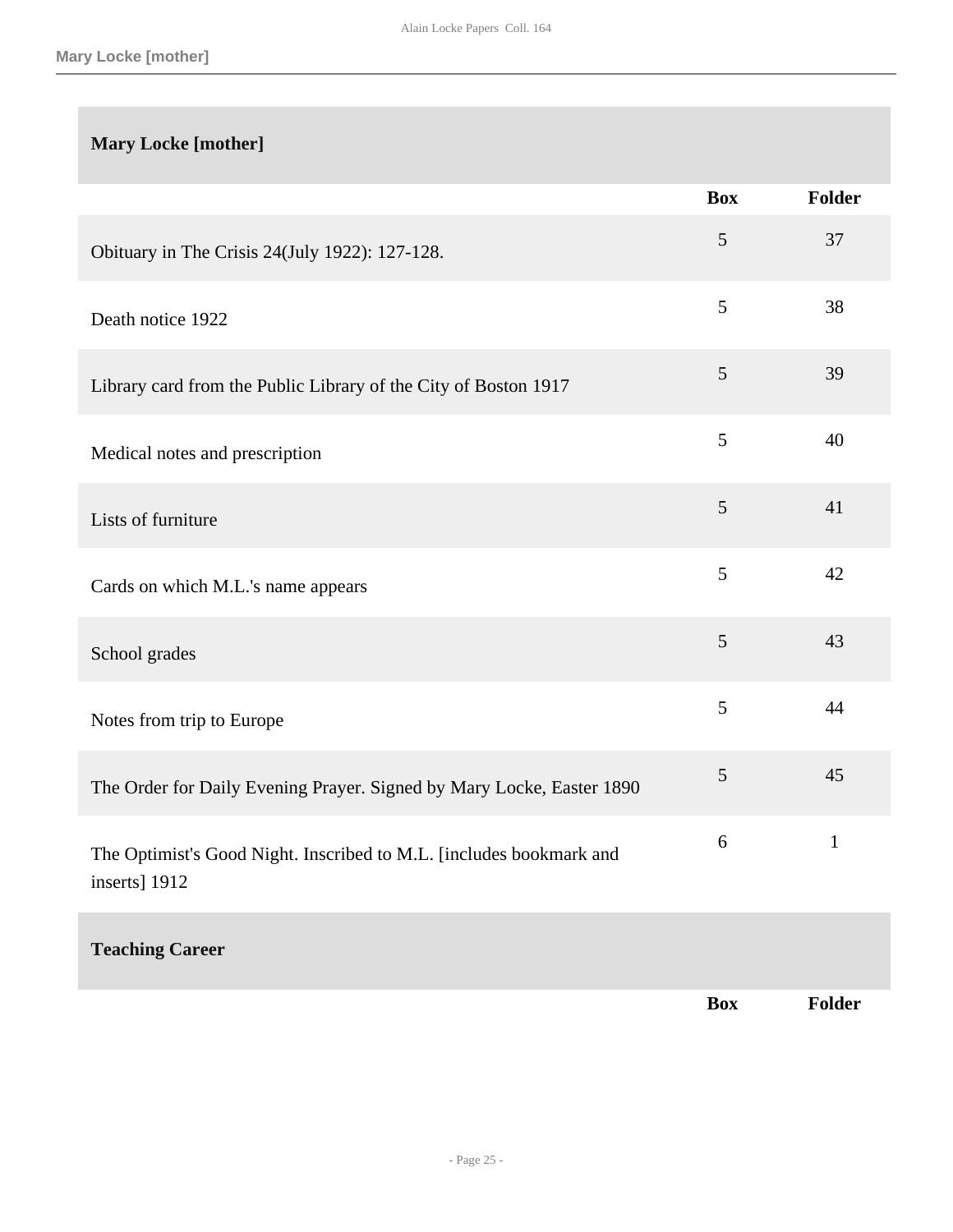#### **Correspondence**

| <b>Teachers' Provisional Certificate 1880</b>                           | 6                | $\overline{2}$ |
|-------------------------------------------------------------------------|------------------|----------------|
| Teachers' notebook with proceeding of the Teachers' Institute Oct. 1888 | $\boldsymbol{6}$ | 3              |
| Attendance book 1892                                                    | $\boldsymbol{6}$ | $\overline{4}$ |
| Sheet music for public schools                                          | 6                | 5              |
| Student art work                                                        | 6                | 6              |
| School programs and clippings on which M.L's name appears               | 6                | $\tau$         |
| School retirement records                                               | $6\,$            | 8              |
| Correspondence                                                          |                  |                |
|                                                                         | <b>Box</b>       | Folder         |
| $A-E$                                                                   | $6\,$            | 9              |
| $F-K$                                                                   | 6                | 10             |
| Irvin, Helen                                                            | $\sqrt{6}$       | $11\,$         |
| $\mathbf{L}\text{-}\mathbf{P}$                                          | $\sqrt{6}$       | $12\,$         |
| $Q-Z$                                                                   | $\sqrt{6}$       | 13             |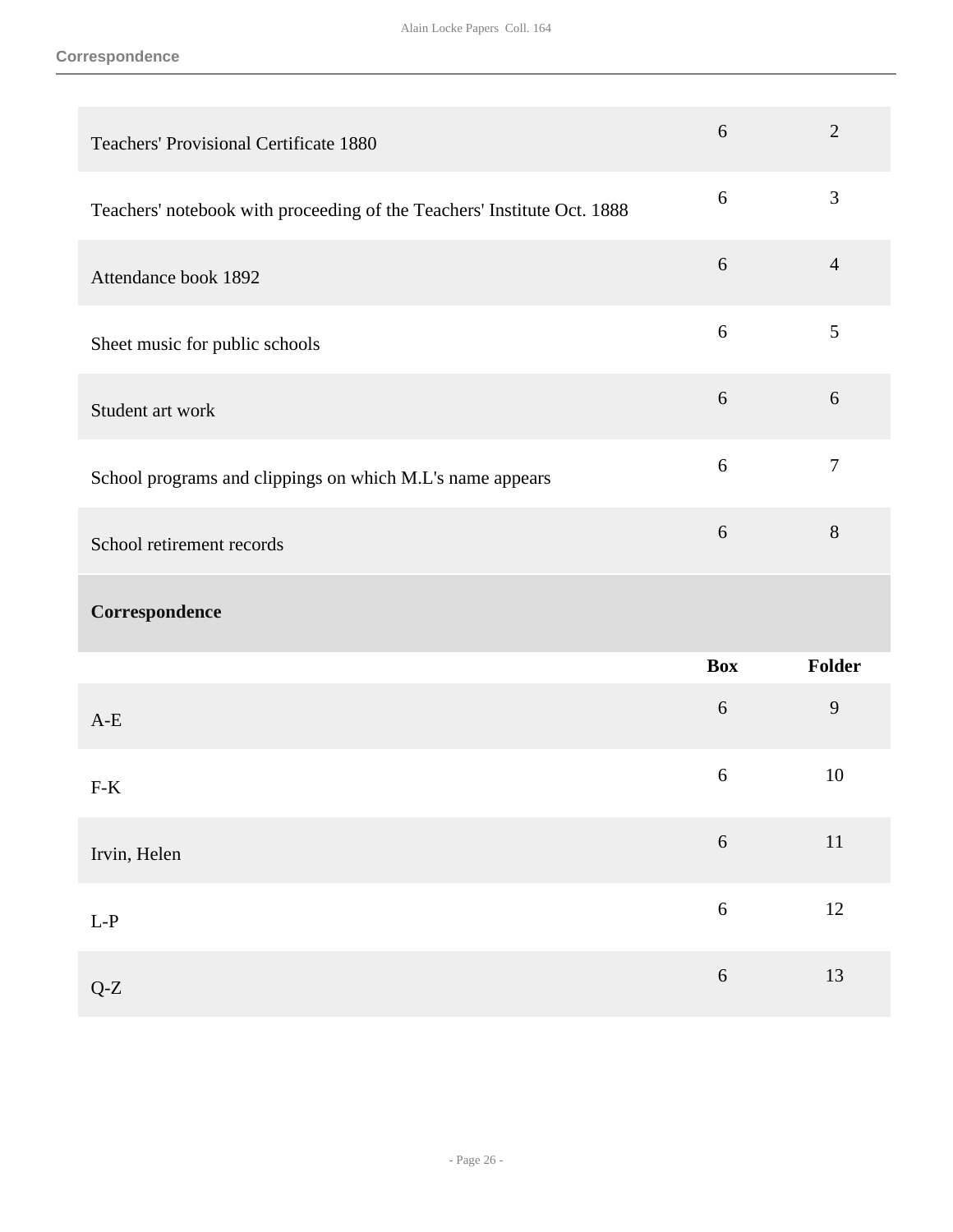| Letters from Alain Locke's teachers                 | 6              | 14             |
|-----------------------------------------------------|----------------|----------------|
| Letter of introduction, 1904                        | 6              | 15             |
| Incomplete names                                    | $\tau$         | $\mathbf{1}$   |
| Illegible names                                     | $\overline{7}$ | $\overline{2}$ |
| Greeting cards                                      | $\tau$         | 3              |
| Greeting cards                                      | $\overline{7}$ | $\overline{4}$ |
| Empty envelopes                                     | $\overline{7}$ | 5              |
| Lists of names and addresses                        | $\overline{7}$ | 6              |
| <b>Financial Papers</b>                             |                |                |
|                                                     | <b>Box</b>     | Folder         |
| Correspondence re: retirement and pension 1914-1916 | $\overline{7}$ | $\overline{7}$ |
| Correspondence 1911-1917                            | $\overline{7}$ | 8              |
| Life insurance policy 1899                          | $\overline{7}$ | 9              |
| Charge card from Gately and Hurley Co.              | $\overline{7}$ | 10             |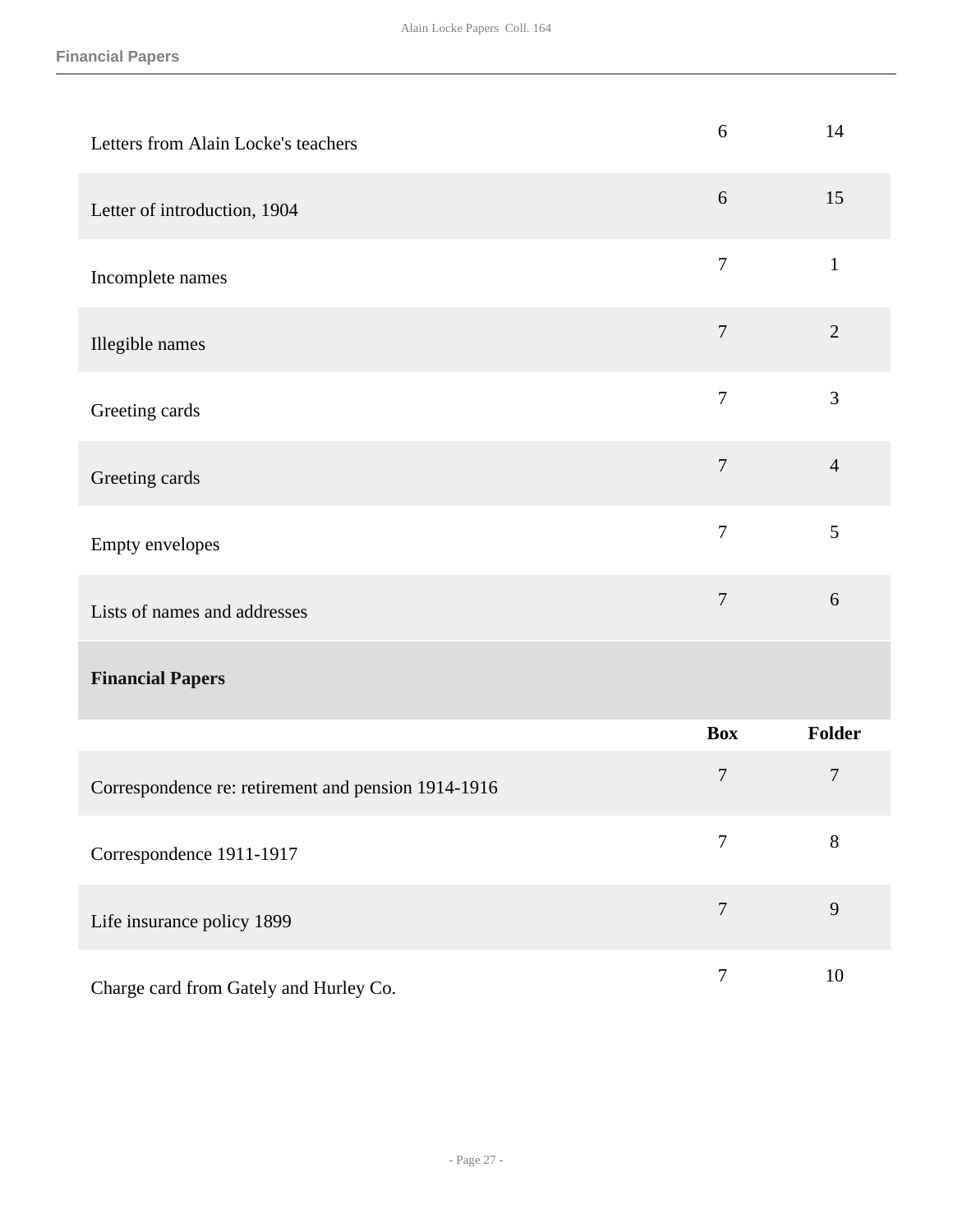| Safe deposit box account book 1916                       | $\overline{7}$ | 11             |
|----------------------------------------------------------|----------------|----------------|
| Undertaker, cemetery bills 1892-1901                     | $\overline{7}$ | 12             |
| Promissory notes, receipts, memoranda of loans 1897-1916 | $\tau$         | 13             |
| Canceled checks and bank account statements 1916         | $\tau$         | 14             |
| Canceled checks and bank account statements 1916-1917    | $\overline{7}$ | 15             |
| Bank account book 1901-1902                              | $\overline{7}$ | 16             |
| Bank account book 1916-1917                              | $\tau$         | 17             |
| Store account book 1904                                  | 8              | $\mathbf{1}$   |
| Store account book 1905                                  | 8              | $\overline{2}$ |
| Store account book 1906-1910                             | 8              | 3              |
| Ledger book - various clippings                          | $8\,$          | $\Delta$       |
| Personal expenses account book 1899-1900                 | $8\,$          | 5              |
| Personal expenses account book 1899-1902                 | $8\,$          | $6\,$          |
| Personal expenses account book 1900                      | $8\,$          | $\tau$         |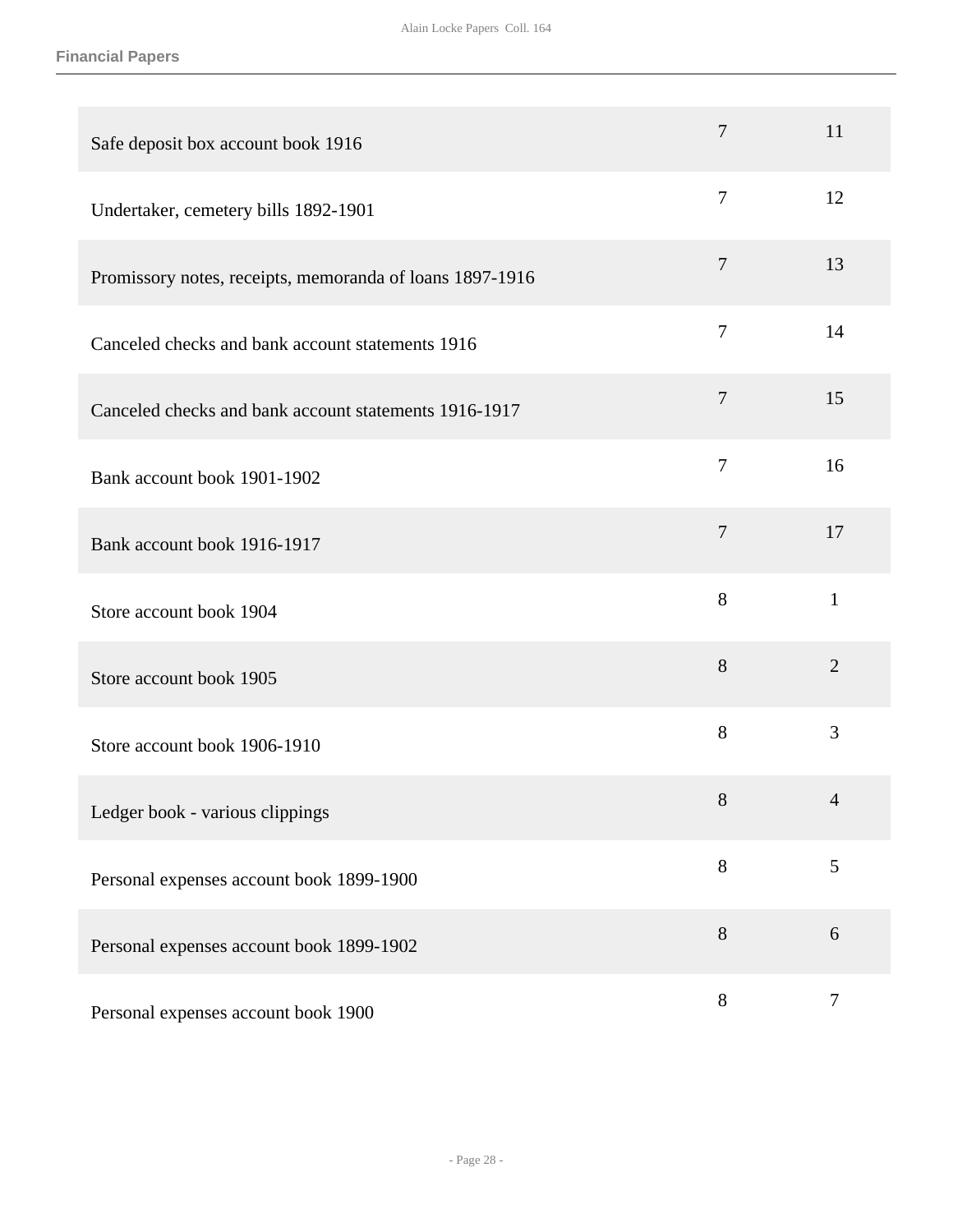| Personal expenses account book 1901-1903 | $8\,$   | $8\,$          |
|------------------------------------------|---------|----------------|
| Receipts 1890                            | $8\,$   | 9              |
| Receipts 1896-1897                       | $8\,$   | $10\,$         |
| Receipts 1898-1899                       | $8\,$   | $11\,$         |
| Receipts 1900                            | $8\,$   | $12\,$         |
| Receipts 1901-1903                       | $\,8\,$ | 13             |
| Receipts 1906-1907                       | $8\,$   | 14             |
| Receipts 1908                            | $8\,$   | 15             |
| Receipts 1909                            | $8\,$   | 16             |
| Receipts 1910                            | $8\,$   | $17\,$         |
| Receipts 1911                            | 9       | $\mathbf{1}$   |
| Receipts 1912                            | 9       | $\overline{2}$ |
| Receipts 1913                            | 9       | $\mathfrak{Z}$ |
| Receipts 1914                            | 9       | $\overline{4}$ |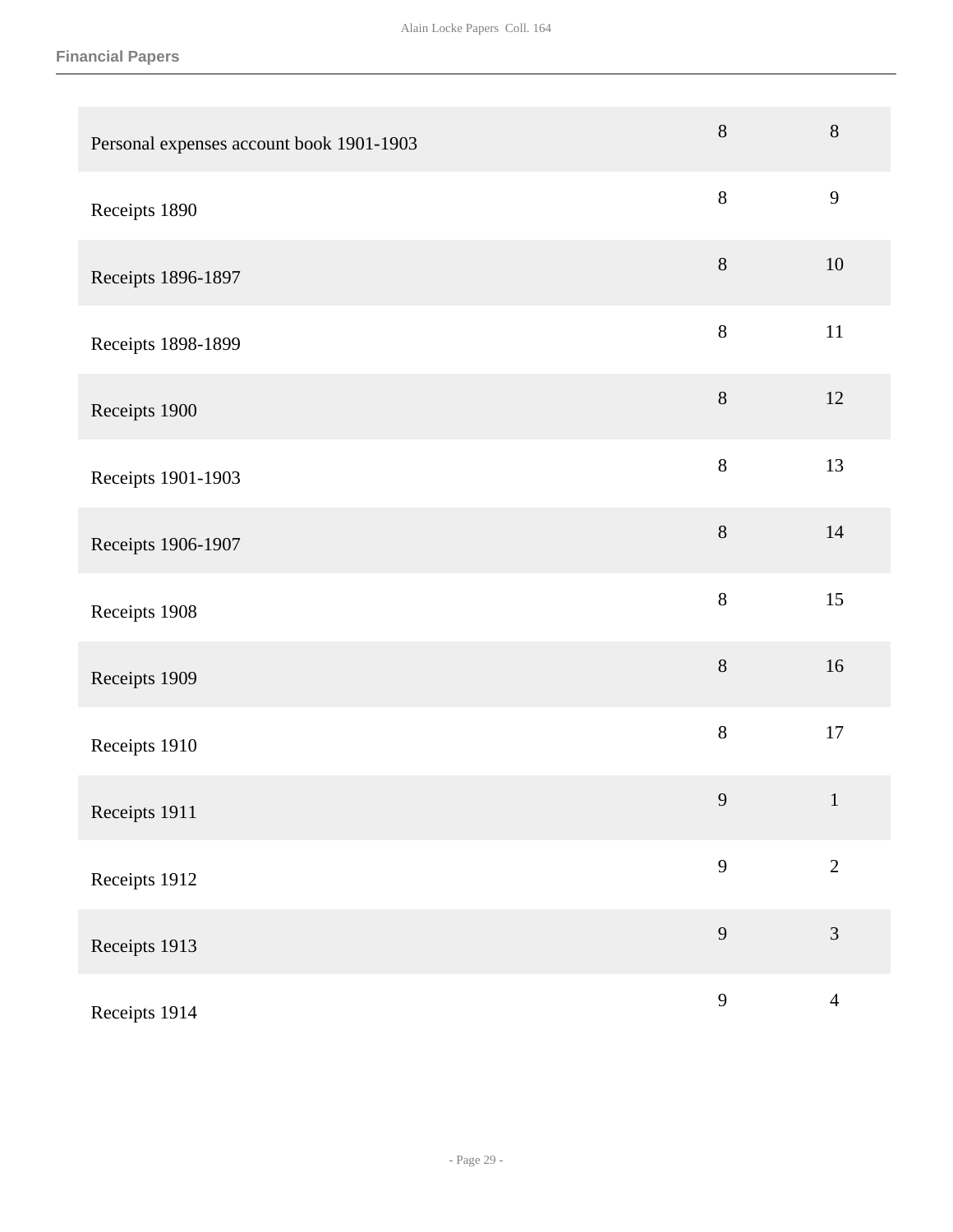| Receipts 1914                                     | 9 | $\mathfrak{S}$ |
|---------------------------------------------------|---|----------------|
| Receipts 1915                                     | 9 | 6              |
| Receipts 1916                                     | 9 | $\overline{7}$ |
| Receipts 1917                                     | 9 | $8\,$          |
| Receipts 1918                                     | 9 | 9              |
| Receipts incomplete dates                         | 9 | 10             |
| Bonwit Teller and Company vs. Mary Locke May 1919 | 9 | 11             |
| Financial notes                                   | 9 | 12             |

#### <span id="page-30-0"></span>**Series C: Correspondence**

#### **Series Description**

Consists of letters, telegrams, greeting cards, and postcards from friends, family, admirers, and professional associates throughout the world. Contains many speaking requests, letters with artists, writers, university officials, and gallery directors. Also includes copies and drafts of Locke's outgoing correspondence. Contains hundreds of letters between Locke and his mother, chronicling his educational life and early career. Other frequent correspondents include Charlotte Mason, a patron of Locke and other Harlem Renaissance literati; Charles S. Johnson, Arthur Fauset, and Countee Cullen. Correspondence with members of some organizations, including Harvard and Oxford Universities, and Survey Associates is arranged according to the names of these organizations. (See also Series A, Personal Papers for Howard University dismissal and retirement correspondence; Series B, Family Papers, family correspondence; Series D, Writings by Locke, for correspondence related to works that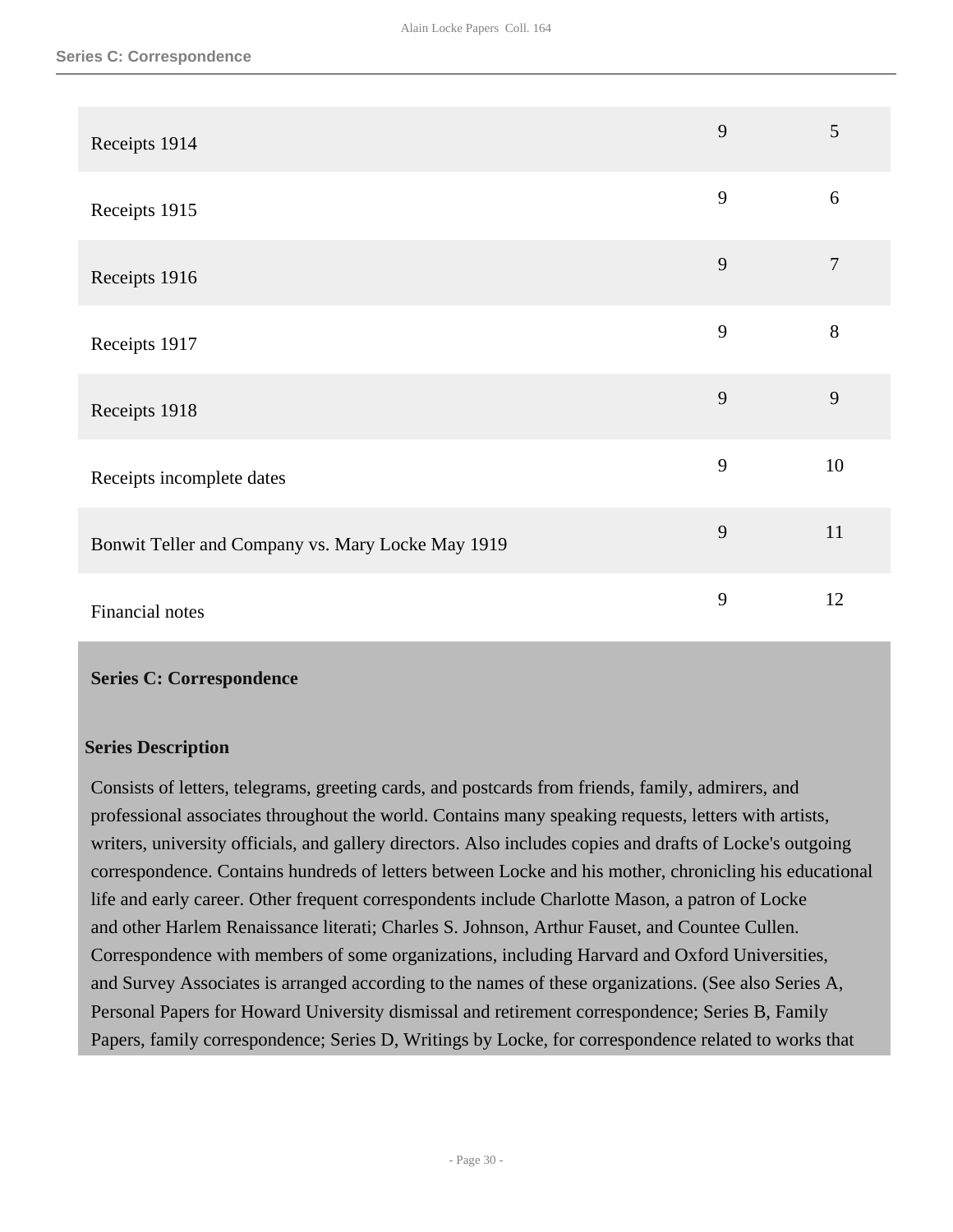| Locke wrote or edited, including Survey Graphic; and Series K, Legal, Financial, and Business Papers<br>for financial correspondence.) |                |        |
|----------------------------------------------------------------------------------------------------------------------------------------|----------------|--------|
| Ab-Az                                                                                                                                  |                |        |
|                                                                                                                                        | <b>Box</b>     | Folder |
| Abbott, Robert S.                                                                                                                      | 9              | 13     |
| Abernethy, Robert W.                                                                                                                   | 9              | 14     |
| Abner, Felix R.                                                                                                                        | $\overline{9}$ | 15     |
| <b>Abraham's Bookstore</b>                                                                                                             | 9              | 16     |
| Acheson, Edna L.                                                                                                                       | 9              | 17     |
| Achille, Louis T.                                                                                                                      | 9              | 18     |
| Achim, Karl                                                                                                                            | 9              | 19     |
| Acree, Sheppard G.                                                                                                                     | $\mathbf{9}$   | 20     |
| Adam, Jean Joseph                                                                                                                      | 9              | 21     |
| Adamic, Louis                                                                                                                          | 9              | $22\,$ |
| Adams, Elizabeth Noel                                                                                                                  | 9              | 23     |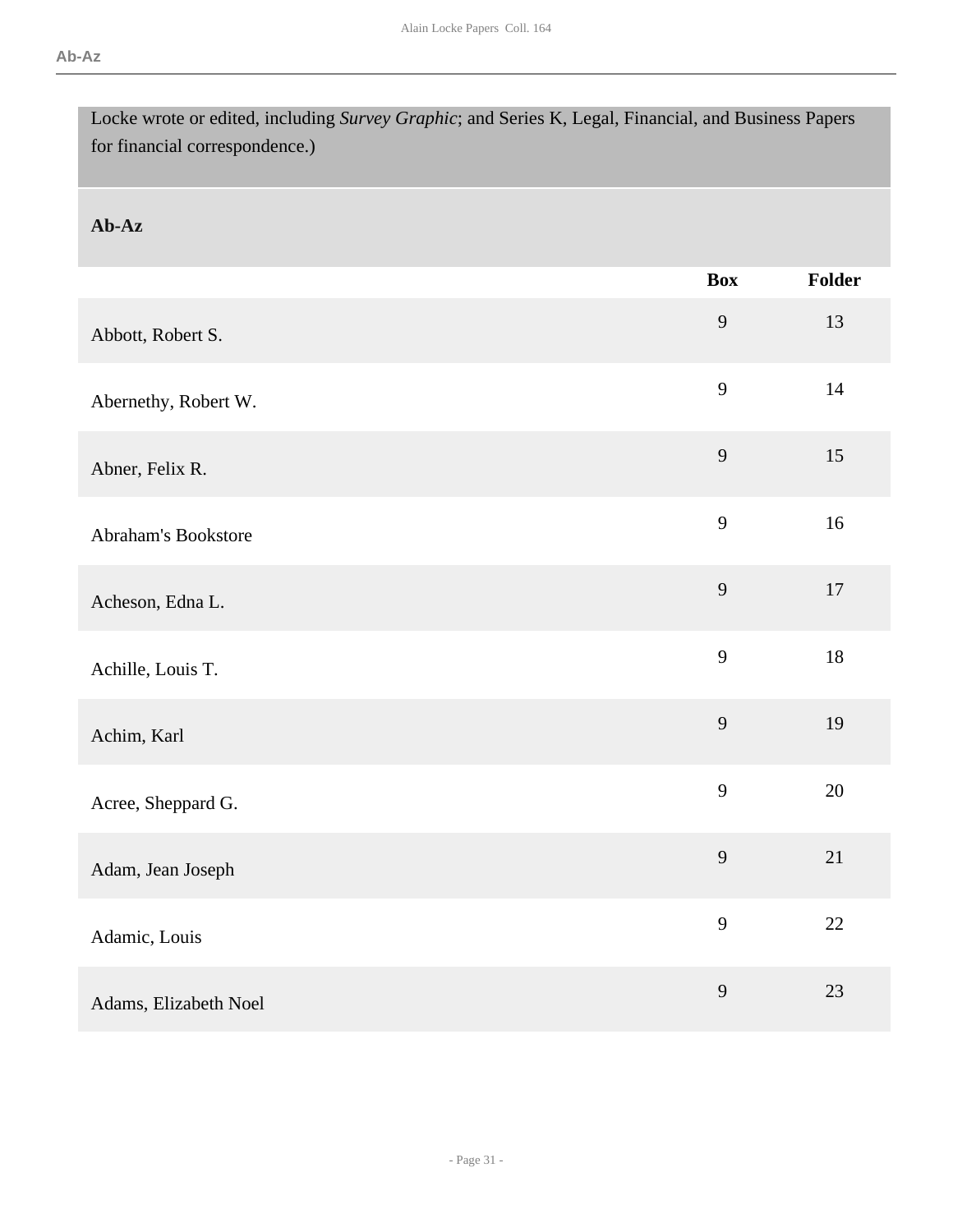| Adams, Henry S.                                                                       | 9      | 24             |
|---------------------------------------------------------------------------------------|--------|----------------|
| Adams, M. Pearl                                                                       | 9      | 25             |
| Adams, Numa P.G.                                                                      | 9      | 26             |
| Adams, William C.                                                                     | 9      | $27\,$         |
| Adler, [Mrs.]                                                                         | 9      | 28             |
| Adusu, Koffi                                                                          | $10\,$ | $\mathbf 1$    |
| Afnan, Ruhi                                                                           | $10\,$ | $\overline{2}$ |
| Afon, Louie                                                                           | $10\,$ | 3              |
| Aguilera, Francisco                                                                   | $10\,$ | $\overline{4}$ |
| Aharon, Gregor                                                                        | 10     | 5              |
| Aja, Pedro Vicente                                                                    | 10     | $\sqrt{6}$     |
| Albany Institute of History and Art [see Hatch, J.D. Jr.]                             |        |                |
| Albert and Charles Boni, Inc. [see also The New Negro in Writings by<br>Locke series] | $10\,$ | $\overline{7}$ |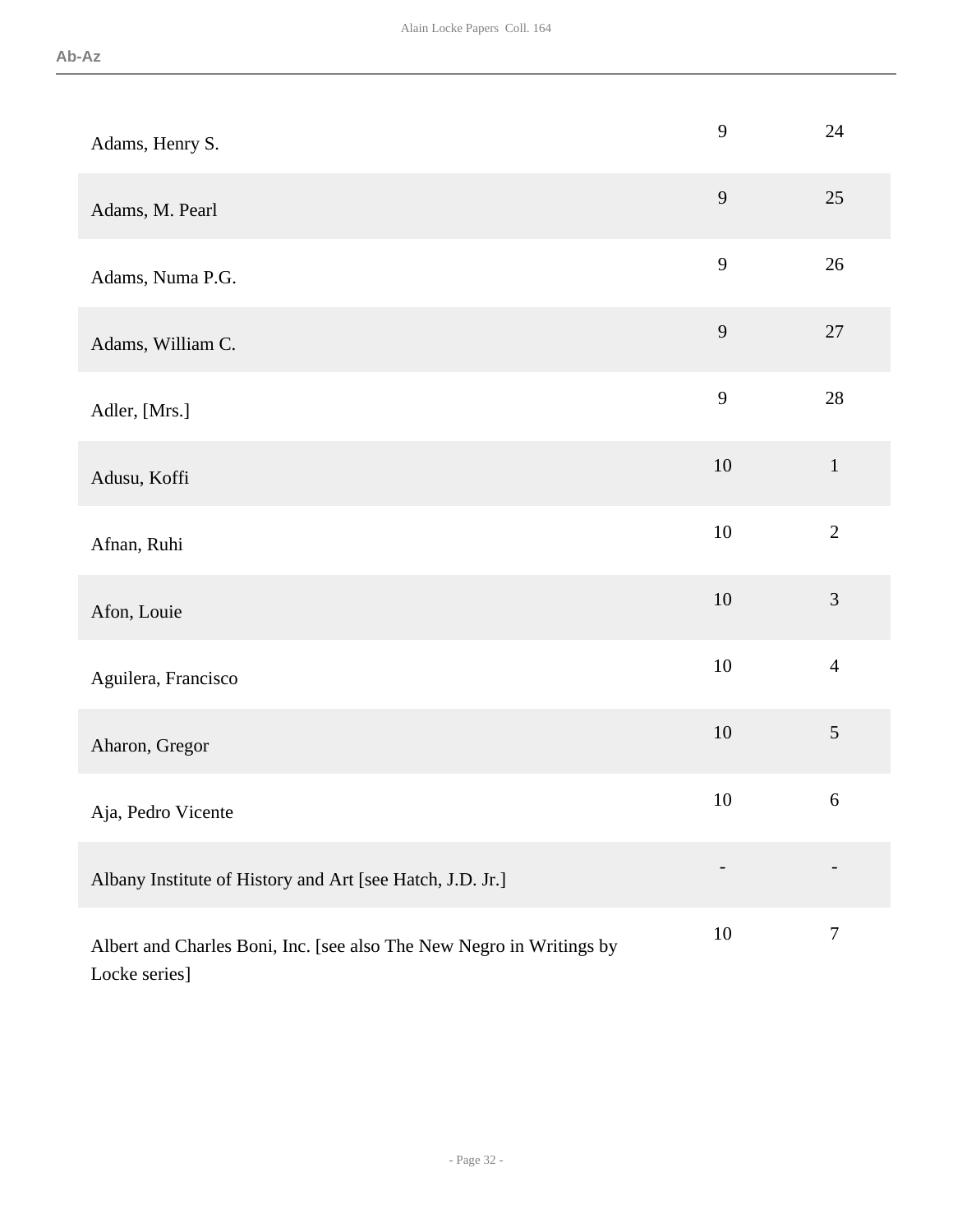| Albert, Zelda              | 10     | 8      |
|----------------------------|--------|--------|
| Aldrich, Richard           | 10     | 9      |
| Alema, [Mr.]               | 10     | 10     |
| Alexander, [Mrs.]          | 10     | 11     |
| Alexander, Brooks          | 10     | 12     |
| Alexander, J.              | 10     | 13     |
| Alexander, Lewis no date   | 10     | 14     |
| Alexander, Lewis 1920-1928 | 10     | 15     |
| Alexander, M.K.            | 10     | 16     |
| Alexander, Raymond Pace    | 10     | 17     |
| Alexander, Scholley Pace   | 10     | 18     |
| Alexander, Sidney          | $10\,$ | 19     |
| Alexander, Virginia M.     | $10\,$ | $20\,$ |
| Alford, Edward B.          | $10\,$ | 21     |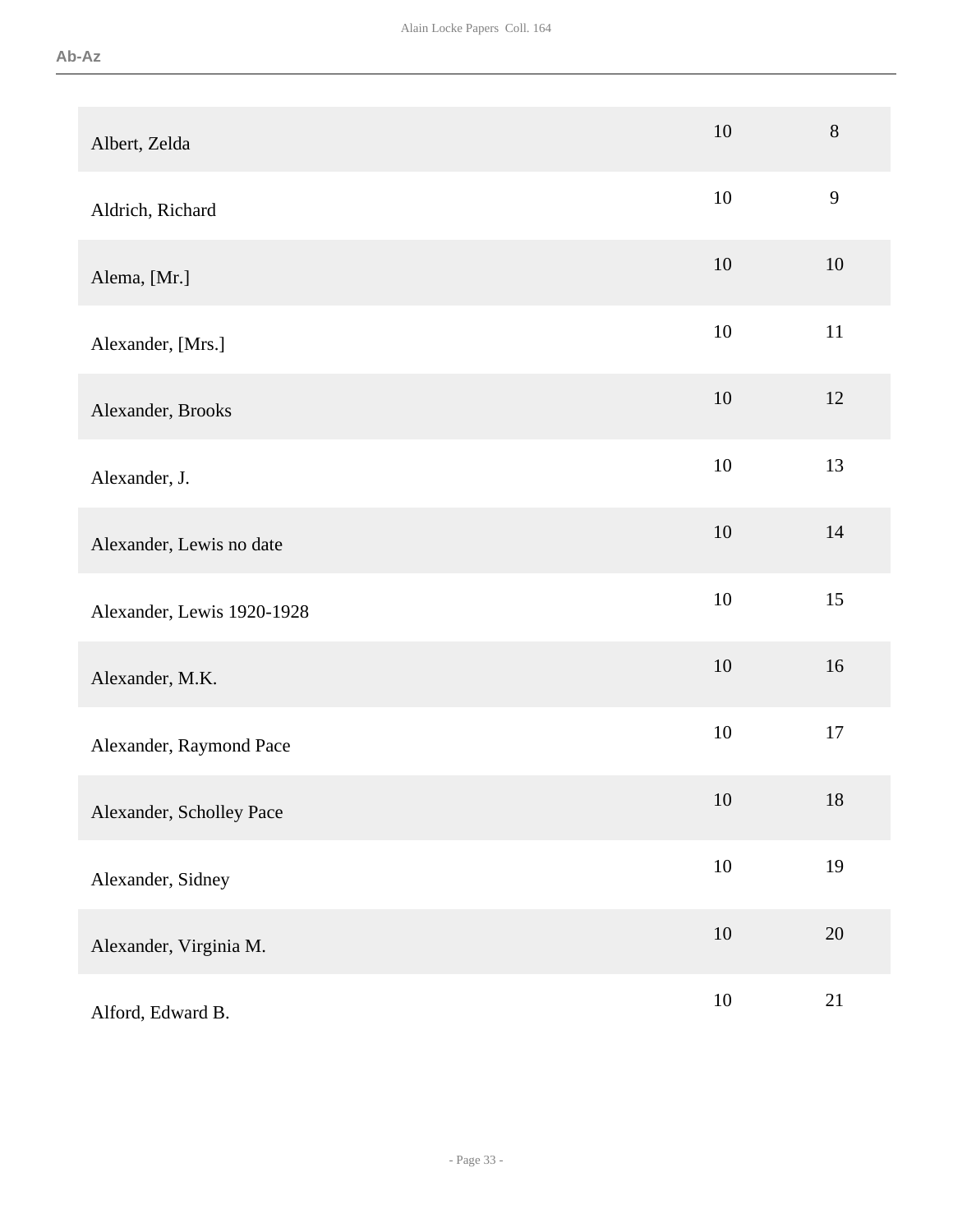| Alfred A. Knopf     | $10\,$ | 22     |
|---------------------|--------|--------|
| Ali, Duse Mohamed   | $10\,$ | 23     |
| Allen, C.K.         | 10     | 24     |
| Allen, Carolyn E.   | $10\,$ | 25     |
| Allen, E.S.         | 10     | $26\,$ |
| Allen, Elizabeth A. | $10\,$ | $27\,$ |
| Allen, Gilbert      | $10\,$ | $28\,$ |
| Allen, James L.     | $10\,$ | 29     |
| Allen, James S.     | $10\,$ | $30\,$ |
| Allinson, Thomas W. | $10\,$ | 31     |
| Allison, Walter     | 10     | 32     |
| Alpin, Hilery       | $10\,$ | 33     |
| Alston, Charles H.  | $10\,$ | 34     |
| Amberg, Callie S.   | $10\,$ | 35     |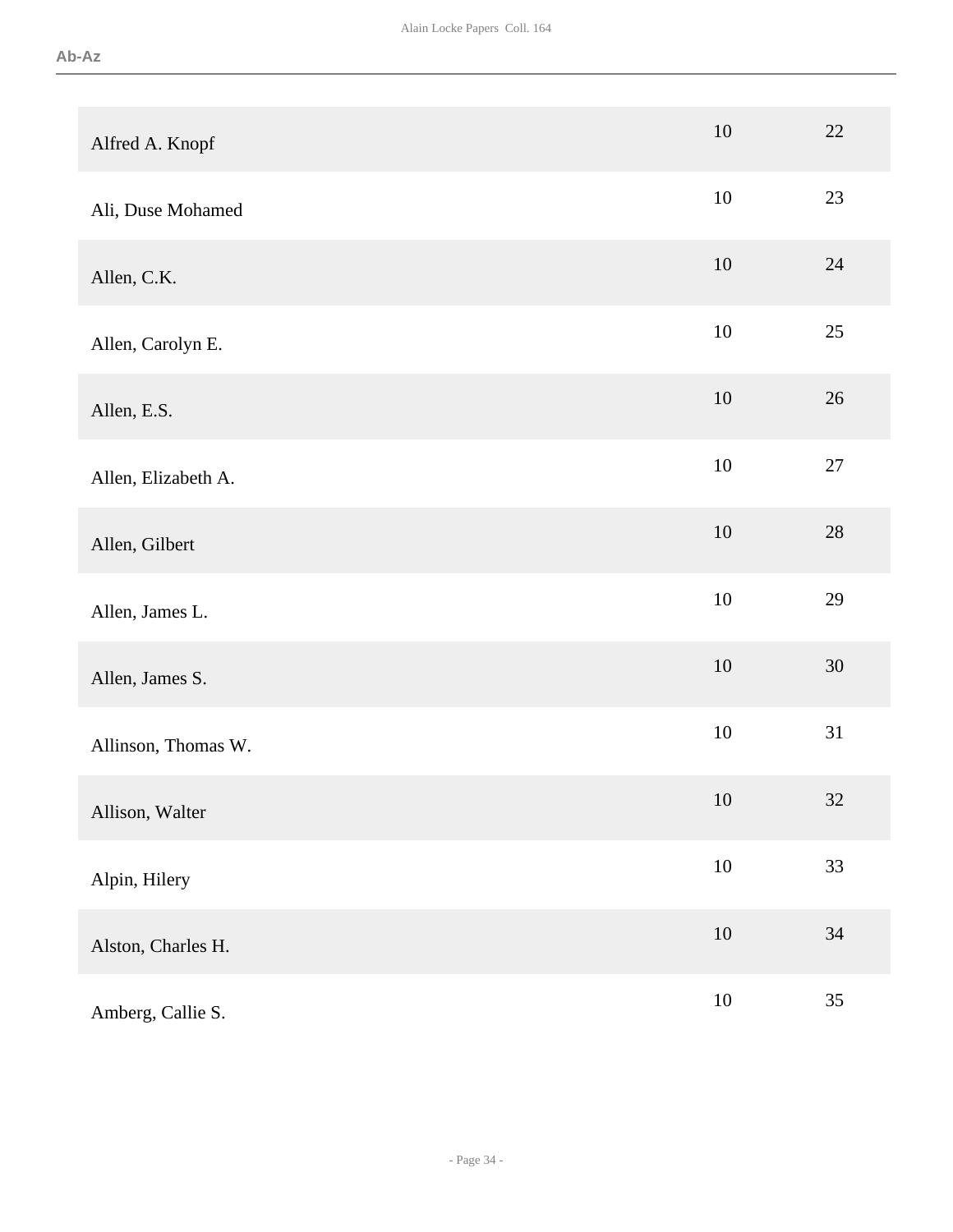| American Association for Adult Education [see Beals, Ralph; Burch, Glen;<br>Ely, Mary; Cartwright, Morse]    |    |    |
|--------------------------------------------------------------------------------------------------------------|----|----|
| American Association of Museums [see Coleman, Laurence V.]                                                   |    |    |
| American Association of University Women                                                                     | 10 | 36 |
| American Committee for Yugoslav Relief [see Balokovic, Zlatko]                                               |    |    |
| American Council on African Education [see Jones-Quartey, H.; Orizu,<br>A.A.; Schuyler, George; Egbuonu, N.] |    |    |
| American Council on Education [see Zook, George F.]                                                          |    |    |
| American Education Association of Cleveland [see Chadsey, Mildred and<br>Mack, S. Catherine]                 |    |    |
| American Express Co.                                                                                         | 10 | 37 |
| American Friends Service Committee [see McCorkel, Roy; Calhoun, Don;<br>Fauset, Crystal B.]                  |    |    |
| American Jewish Committee [see Trager, Frank N.]                                                             |    |    |
| American Leadership Panel [see Ehle, Emily L.]                                                               |    |    |
| The American Library Association                                                                             | 10 | 38 |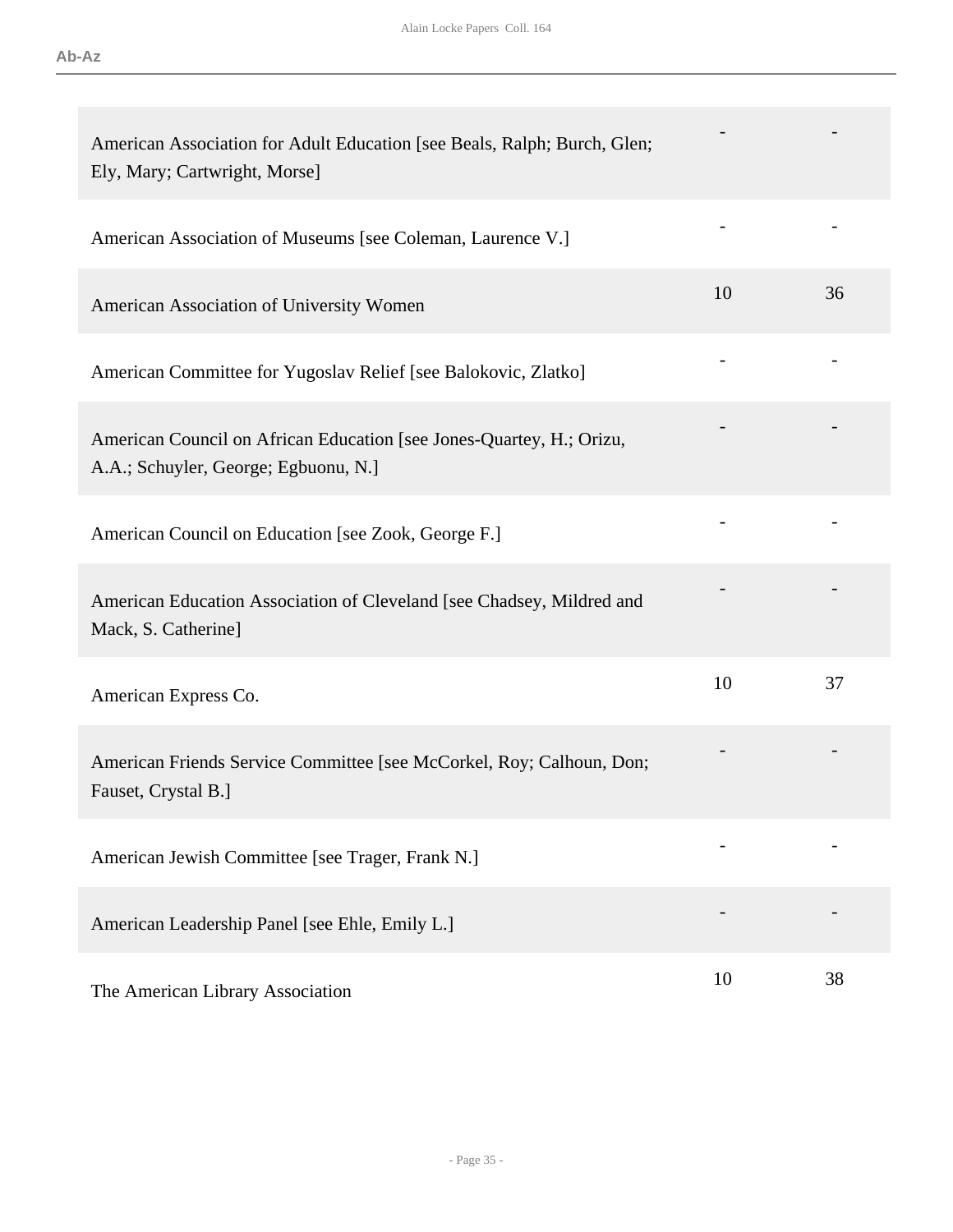| American Oxonian                                          | 10     | 39                       |
|-----------------------------------------------------------|--------|--------------------------|
| The American Scholar                                      | 10     | 40                       |
| American Society for Race Tolerance [see Rock, Nathan L.] |        |                          |
| American-West African Line, Inc.                          | 10     | 41                       |
| Amerika-Institut                                          | 10     | 42                       |
| Amidon, Beulah [see Survey Associates]                    |        | $\overline{\phantom{0}}$ |
| Amoah, Chief III                                          | 10     | 43                       |
| Ancomisso, Peet                                           | 10     | 44                       |
| Anderson, Archibald W.                                    | 10     | 45                       |
| Anderson, Earle                                           | 10     | 46                       |
| Anderson, John                                            | 10     | 47                       |
| Anderson, John Curtis                                     | 10     | 48                       |
| Anderson, M. Margaret                                     | $11\,$ | $\mathbf{1}$             |
| Anderson, Marian                                          | $11\,$ | $\sqrt{2}$               |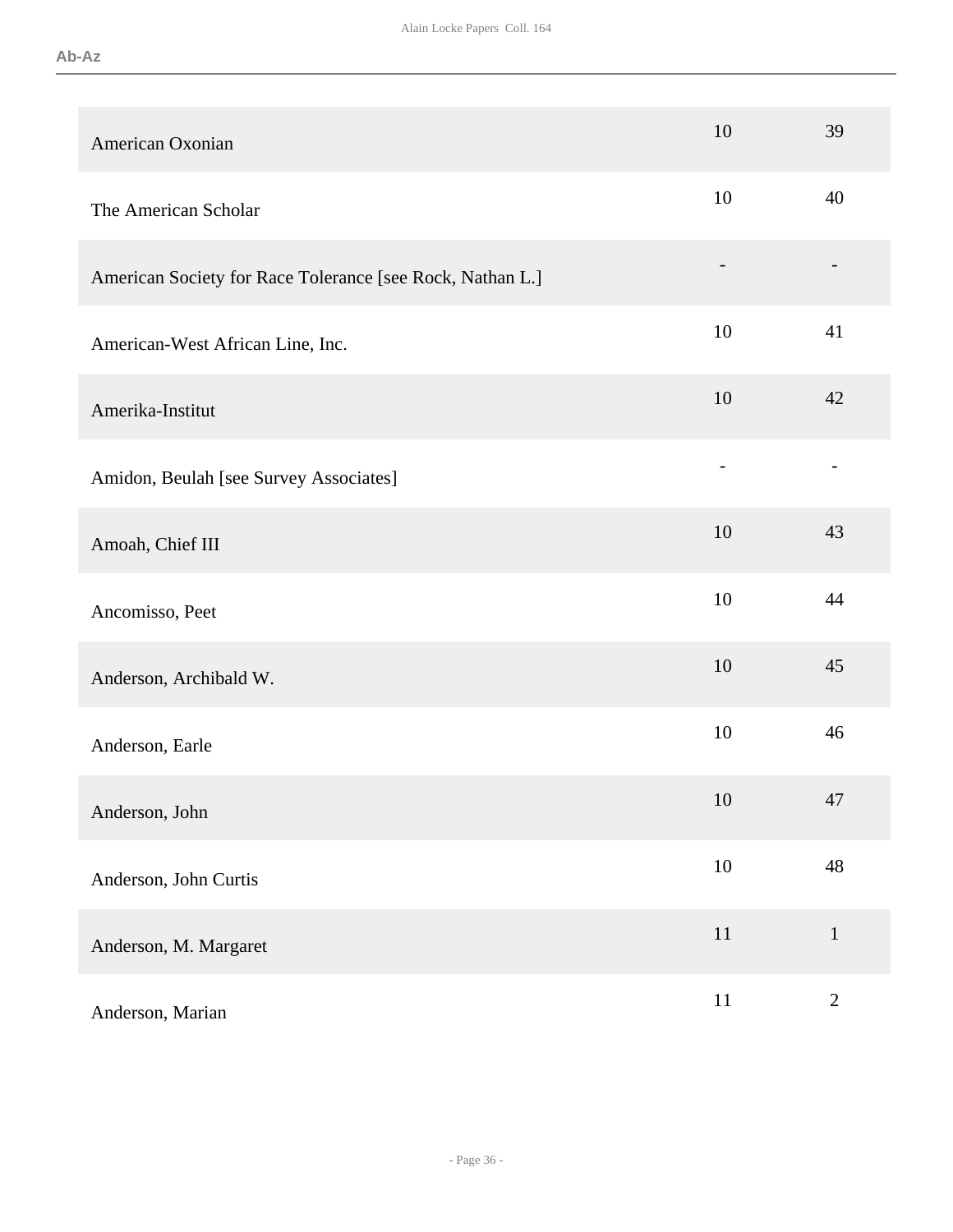| Anderson, Martha                                                   | 11                       | $\mathfrak{Z}$           |
|--------------------------------------------------------------------|--------------------------|--------------------------|
| Anderson, Mary [see Survey Associates]                             | $\overline{\phantom{a}}$ | $\overline{\phantom{a}}$ |
| Anderson, Matthew                                                  | 11                       | $\overline{4}$           |
| Anderson, R.M.                                                     | 11                       | 5                        |
| Anderson, Walter B.                                                | 11                       | $6\,$                    |
| Andrews, [Miss]                                                    | 11                       | $\boldsymbol{7}$         |
| Andrews, [Mr.]                                                     | 11                       | $8\,$                    |
| Andrews, Bill                                                      | 11                       | 9                        |
| Andrews, Enrique                                                   | 11                       | 10                       |
| Andrews, J. Francis                                                | $11\,$                   | $11\,$                   |
| Andrews, Norman P.                                                 | 11                       | 12                       |
| Andrews, R. McCants                                                | $11\,$                   | 13                       |
| Angell, James R.                                                   | $11\,$                   | 14                       |
| The Annals of the American Academy of Political and Social Science | 11                       | 15                       |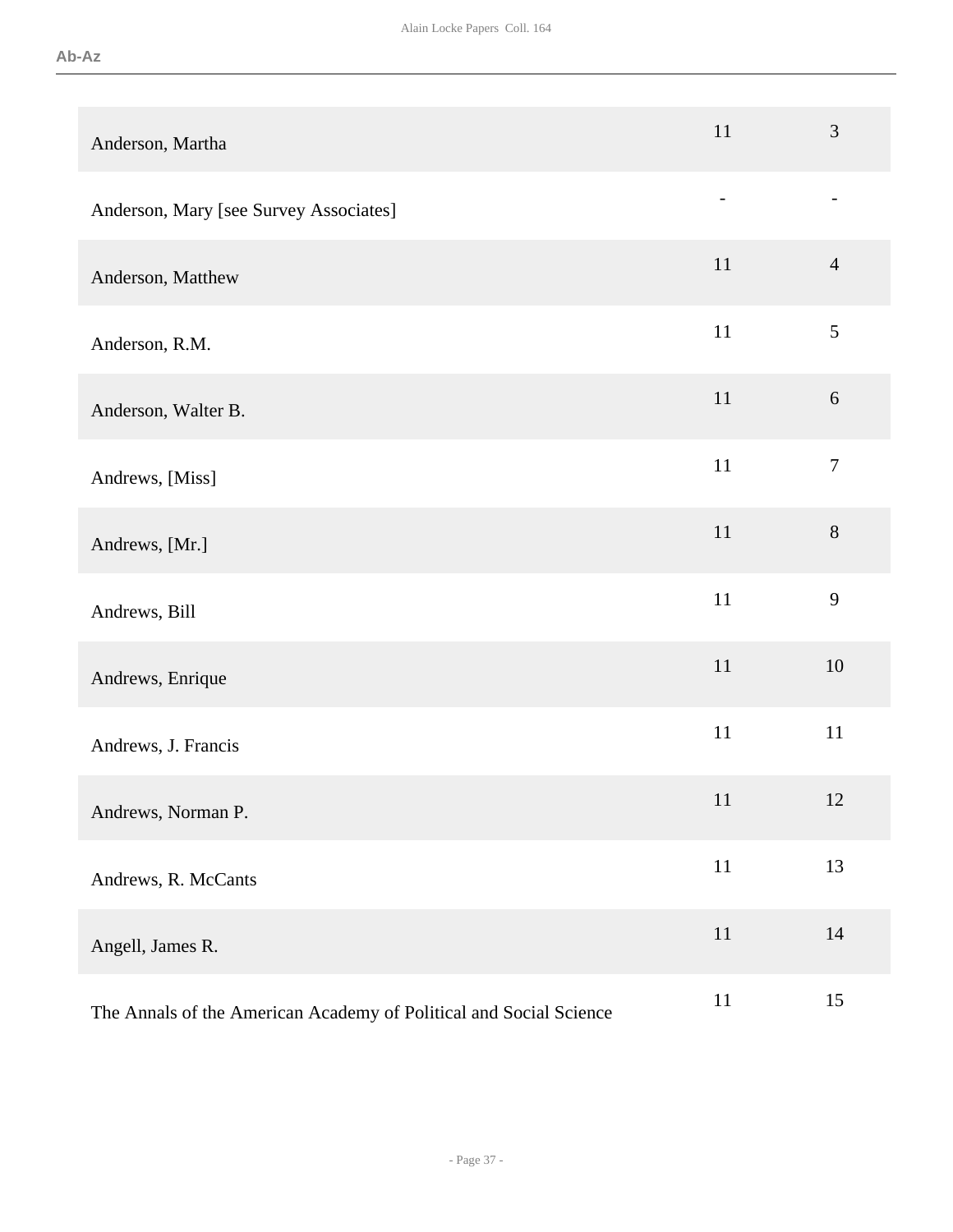| Ansley, Richard Lee            | $11\,$ | 16     |
|--------------------------------|--------|--------|
| Anthony, Robert                | $11\,$ | 17     |
| Antoine, Jacques C.            | $11\,$ | $18\,$ |
| Appel, [Dr.]                   | $11\,$ | 19     |
| Apter, David                   | $11\,$ | 20     |
| The Argus Pressclipping Bureau | $11\,$ | 21     |
| Armand, M.F.                   | $11\,$ | 22     |
| Armstrong, D. Hercules         | $11\,$ | 23     |
| Art News                       | $11\,$ | $24\,$ |
| Artis, William E.              | $11\,$ | $25\,$ |
| The Arts Quarterly             | 11     | $26\,$ |
| Arvey, Verna                   | $11\,$ | $27\,$ |
| The Aryan Path                 | $11\,$ | $28\,$ |
| Asendio, Jimmie                | $11\,$ | 29     |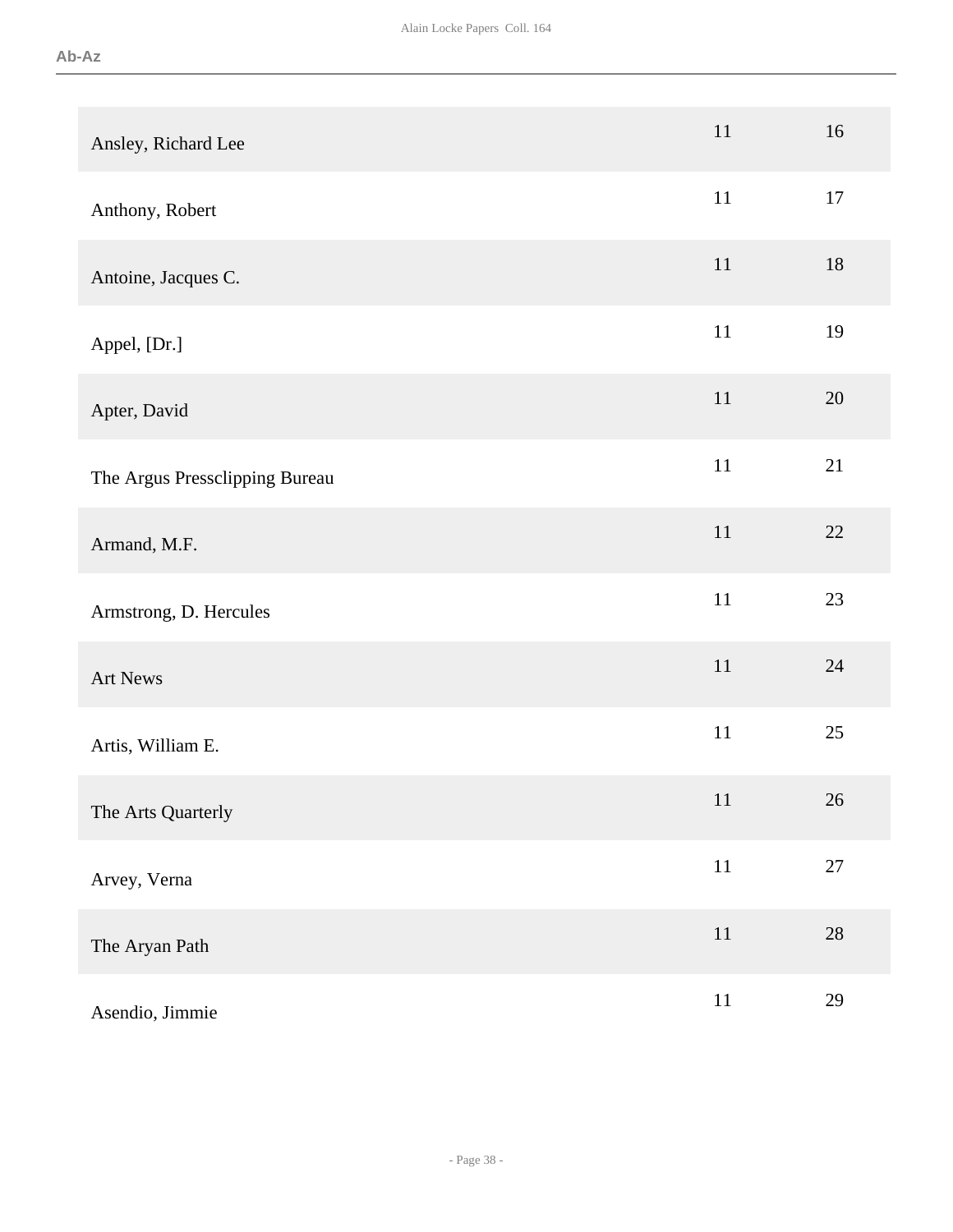| Asselta, Dagny      | $11\,$ | 30     |
|---------------------|--------|--------|
| Ashton, Horace      | $11\,$ | 31     |
| Aswell, Edward C.   | $11\,$ | 32     |
| Atchley, Whitney    | $11\,$ | 33     |
| Atkinson, Edward    | $11\,$ | 34     |
| Atkinson, Henry A.  | $11\,$ | 35     |
| Attwell, E.T.       | $11\,$ | 36     |
| Atwood, Charlotte   | $11\,$ | $37\,$ |
| Atwood, R.B.        | 11     | 38     |
| Auzenne, Gustav Jr. | $11\,$ | 39     |
| Avery, Henry        | 11     | 40     |
| Axten, John         | $11\,$ | 41     |
| Azikiwe, Nnamdi     | $11\,$ | $42\,$ |
| <b>Ba-By</b>        |        |        |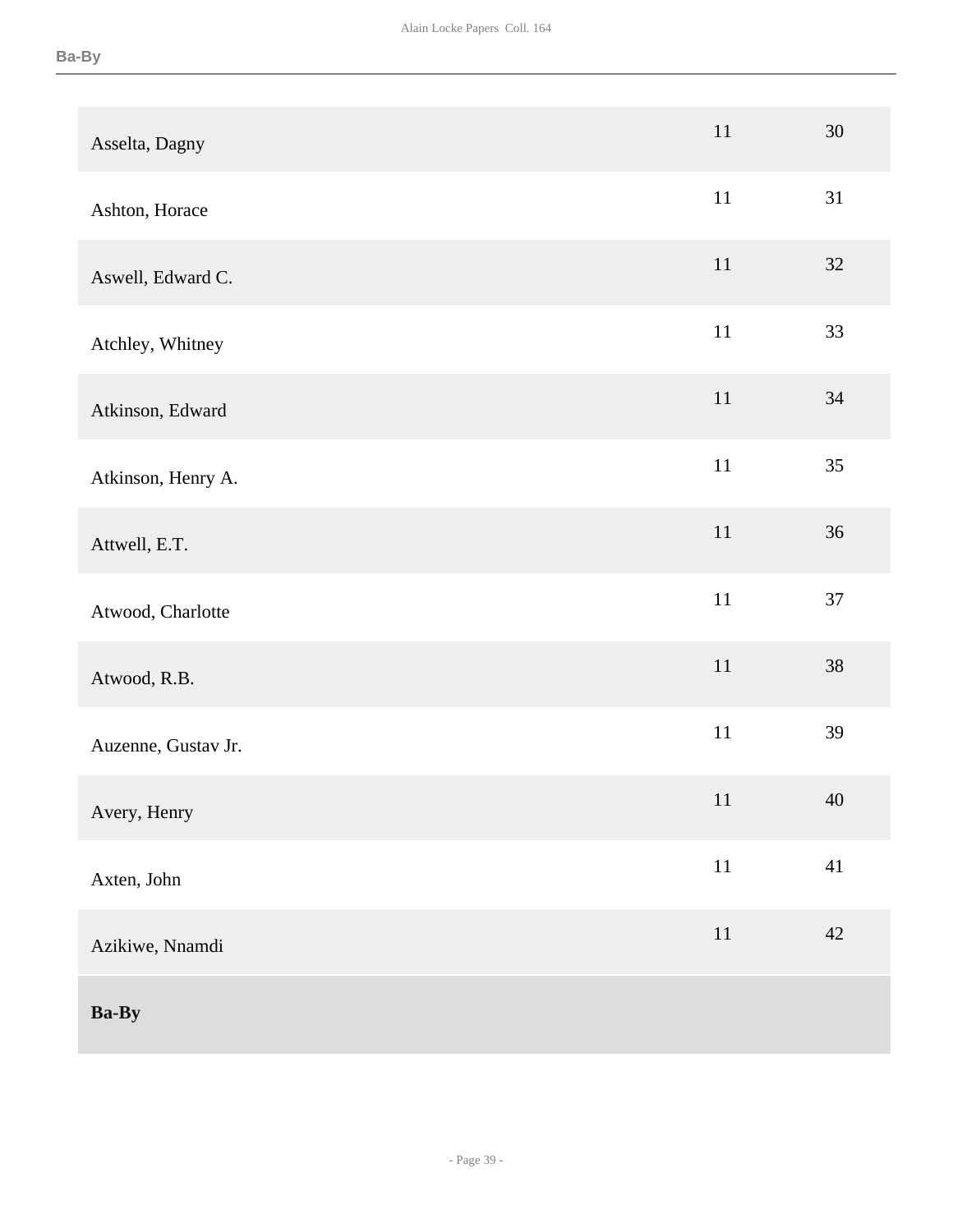|                                                       | <b>Box</b>                   | Folder         |
|-------------------------------------------------------|------------------------------|----------------|
| Babb, James T.                                        | 11                           | 43             |
| Baber, Zonia                                          | $11\,$                       | 44             |
| Bache, Elizabeth                                      | $11\,$                       | 45             |
| Badecker, W.J. [see American-West African Line, Inc.] |                              |                |
| Baddy, John W.                                        | 12                           | $\mathbf{1}$   |
| Baer, Lewis [see Albert and Charles Boni, Inc.]       | $\qquad \qquad -$            |                |
| Bahadur, Azizullah S.                                 | 12                           | $\mathbf{2}$   |
| Baha'i World                                          | 12                           | 3              |
| Bailey, Sue                                           | 12                           | $\overline{4}$ |
| Bain, George Grantham                                 | 12                           | $\sqrt{5}$     |
| Baird, Edwin [see Real Detective]                     | $\qquad \qquad \blacksquare$ |                |
| Bakeless, John                                        | 12                           | $\sqrt{6}$     |
| Baker, G. Derwood                                     | 12                           | $\overline{7}$ |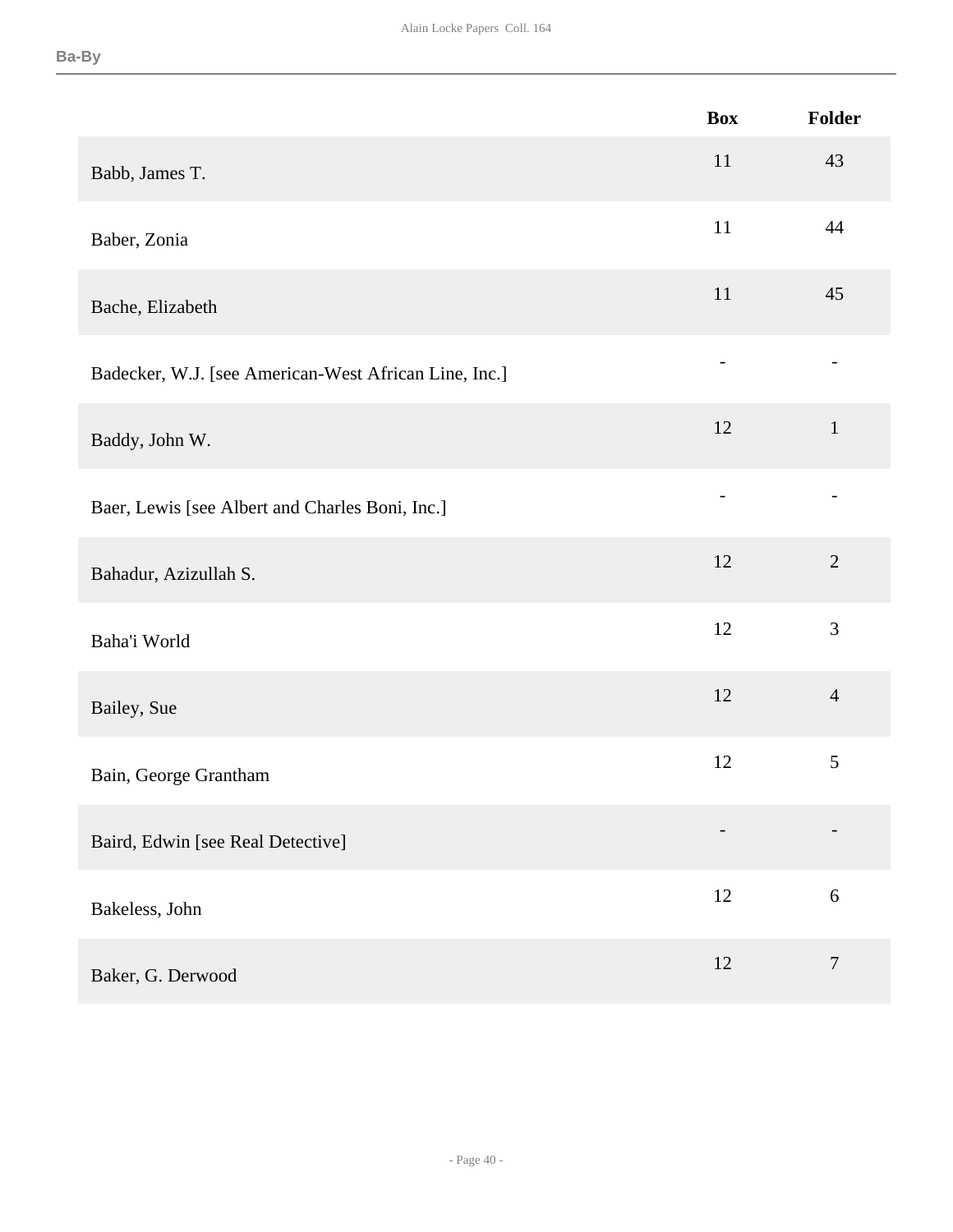| Baker, Harrison C.      | 12     | $8\,$  |
|-------------------------|--------|--------|
| Baker, Henry E.         | $12\,$ | 9      |
| Baker, Joseph V.        | $12\,$ | $10\,$ |
| Baker, Lucille          | 12     | $11\,$ |
| Balch, Albert S.        | 12     | 12     |
| Balch, Emily G.         | 12     | 13     |
| Baldeson, [Miss]        | $12\,$ | 14     |
| Baldwin, [Mr.]          | $12\,$ | 15     |
| Baldwin, [Mrs.]         | $12\,$ | 16     |
| Baldwin, James          | 12     | $17\,$ |
| Balokovic, Zlatko       | 12     | $18\,$ |
| Balz, Albert G.A.       | 12     | 19     |
| Banfield, Marion Martin | $12\,$ | $20\,$ |
| Banks, [Mr.]            | 12     | 21     |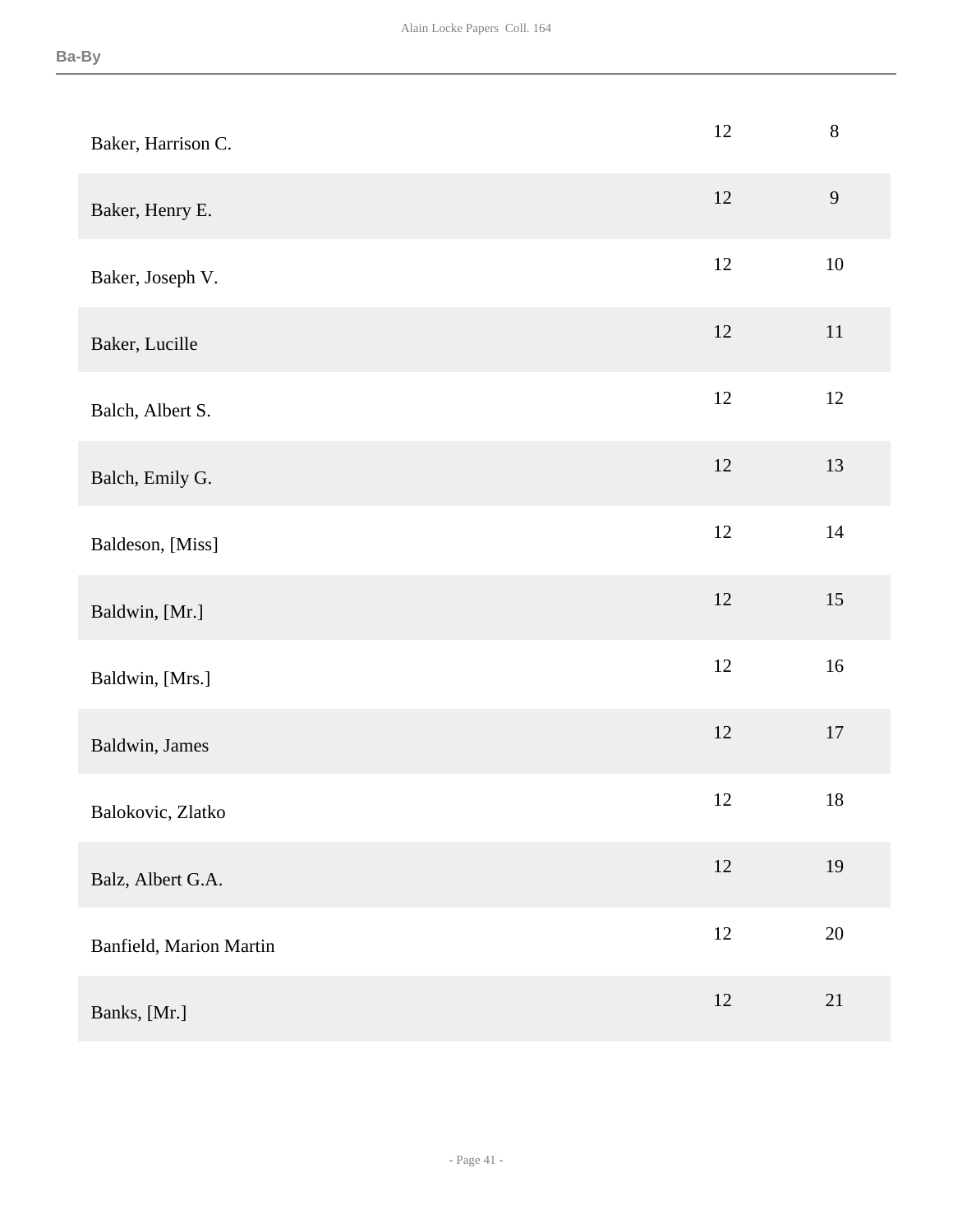| Banks, Ralph                                | 12 | 22     |
|---------------------------------------------|----|--------|
| Banks, Robert                               | 12 | 23     |
| Bannarn, Henry W.                           | 12 | 24     |
| Banner, William A.                          | 12 | 25     |
| Banton, William C. II                       | 12 | 26     |
| Barlow, Jerome                              | 12 | 27     |
| Barnes, Albert C. no date, Jan. - Feb. 1924 | 12 | $28\,$ |
| Barnes, Albert C. March - May 1924          | 12 | 29     |
| Barnes, Katrina McCormick                   | 12 | 30     |
| Barnett, Claude A.                          | 12 | 31     |
| Barnett, J.H.                               | 12 | 32     |
| Barr, [Mr.]                                 | 12 | 33     |
| Barr, Alfred H. Jr.                         | 12 | 34     |
| Barret, Reginald                            | 12 | 35     |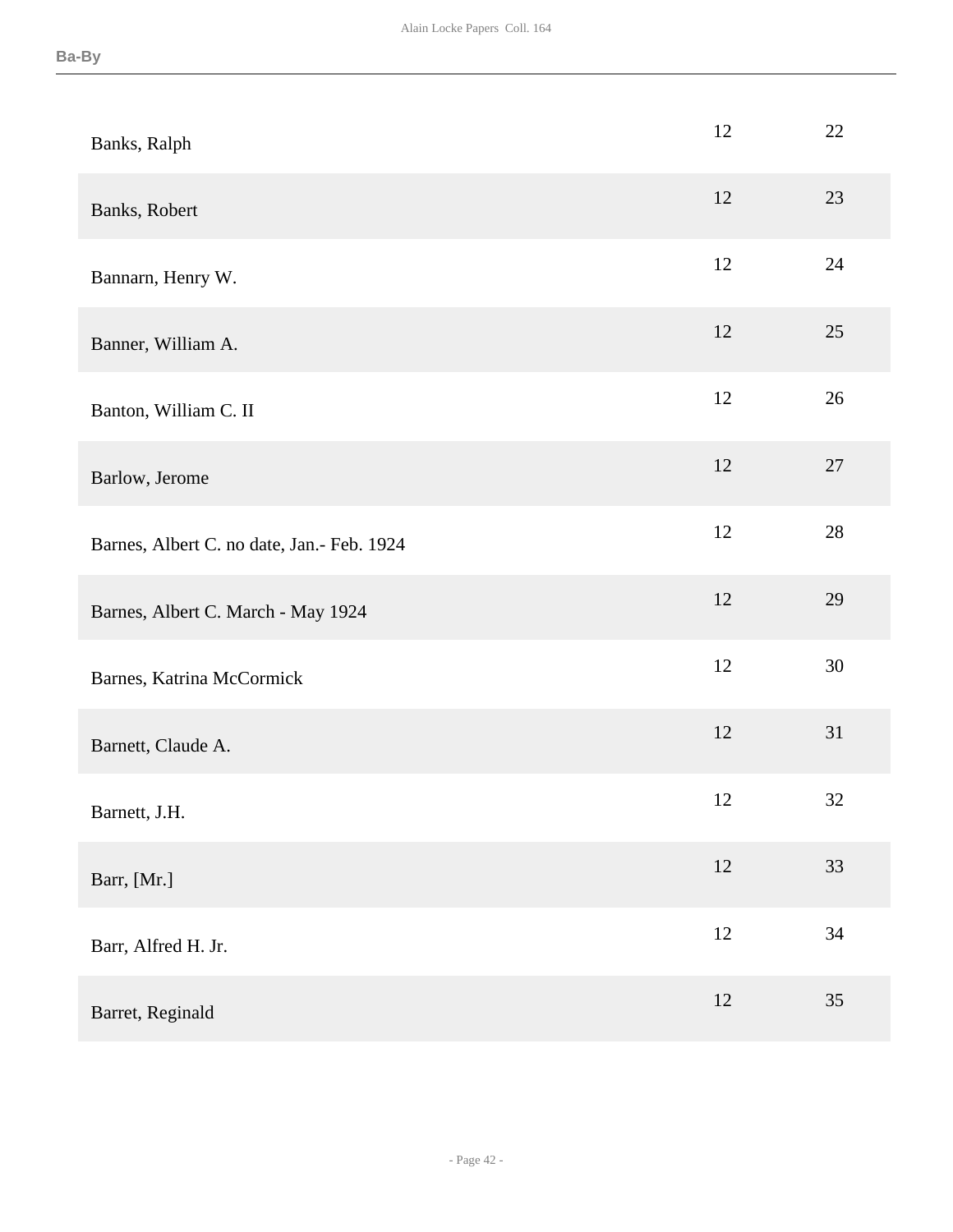| Barthe, Richmond no date   | 12 | 36               |
|----------------------------|----|------------------|
| Barthe, Richmond 1928-1949 | 12 | 37               |
| Barthe, Richmond 1950-1954 | 12 | 38               |
| Barton, John R.            | 12 | 39               |
| Barton, Rebecca Chalmers   | 13 | $\,1\,$          |
| Barzun, Jacques            | 13 | $\overline{2}$   |
| Bascom, William R.         | 13 | 3                |
| Bassett, Dorothy           | 13 | $\overline{4}$   |
| Bassett, Theodore R.       | 13 | 5                |
| Bassett, U.S.              | 13 | $\sqrt{6}$       |
| Bassir, O.                 | 13 | $\boldsymbol{7}$ |
| Bates, Add                 | 13 | $8\,$            |
| Bateson, Gregory           | 13 | 9                |
| Battle, Melvin J.          | 13 | 10               |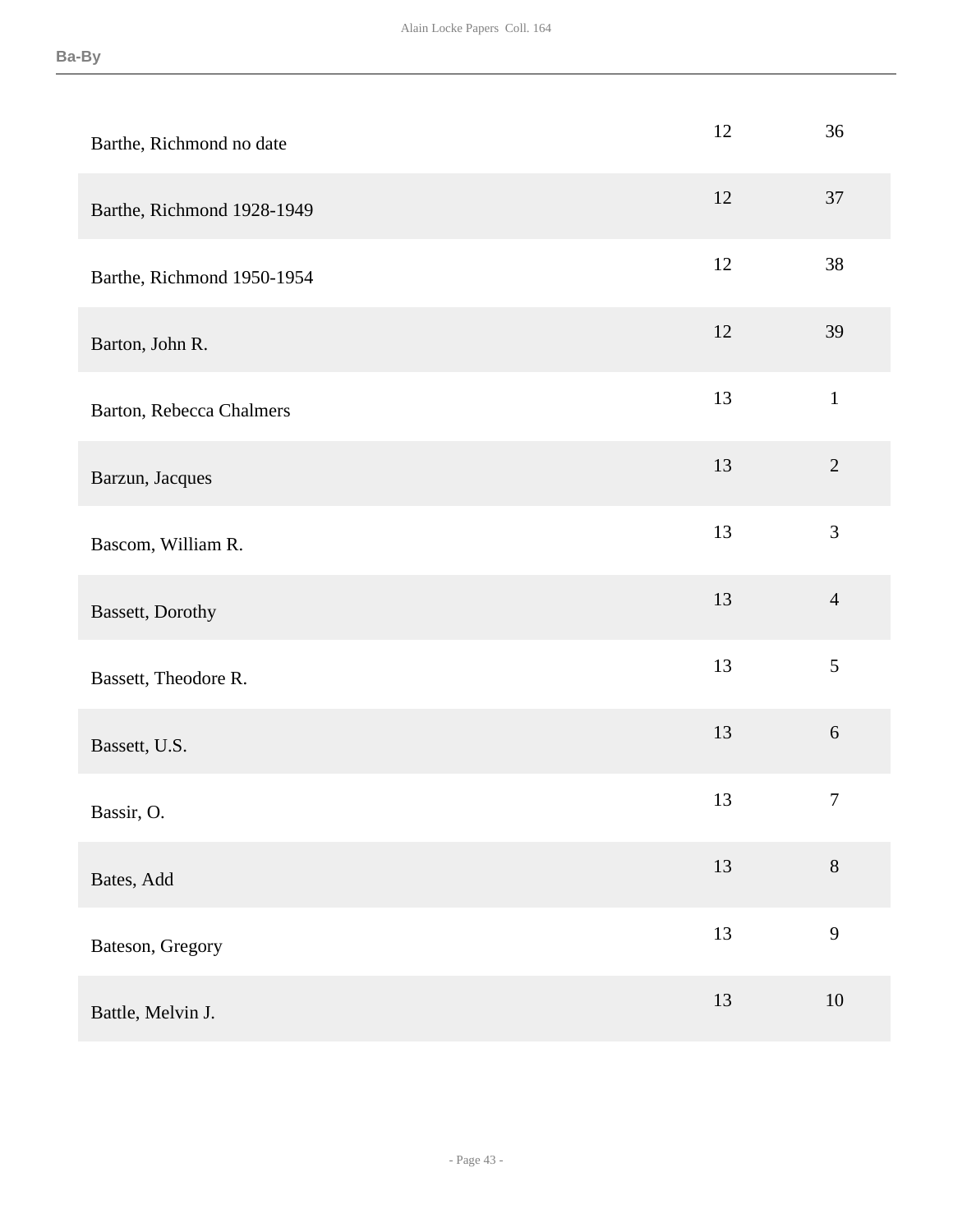| Bauer, Charles C.      | 13 | $11\,$ |
|------------------------|----|--------|
| Baumiller, William M.  | 13 | 12     |
| Bayton, James A.       | 13 | 13     |
| Beals, Clyde           | 13 | 14     |
| Beals, Ralph           | 13 | 15     |
| Bearden, [Mrs.]        | 13 | 16     |
| Bearden, Bessye J.     | 13 | $17\,$ |
| Beausey, De Reath Byrd | 13 | $18\,$ |
| Becker, Carlton H.     | 13 | 19     |
| Becker, Howard         | 13 | $20\,$ |
| Becker, John           | 13 | 21     |
| Becker, Ralph E.       | 13 | 22     |
| Beer, Federica         | 13 | 23     |
| Beiswanger, George W.  | 13 | 24     |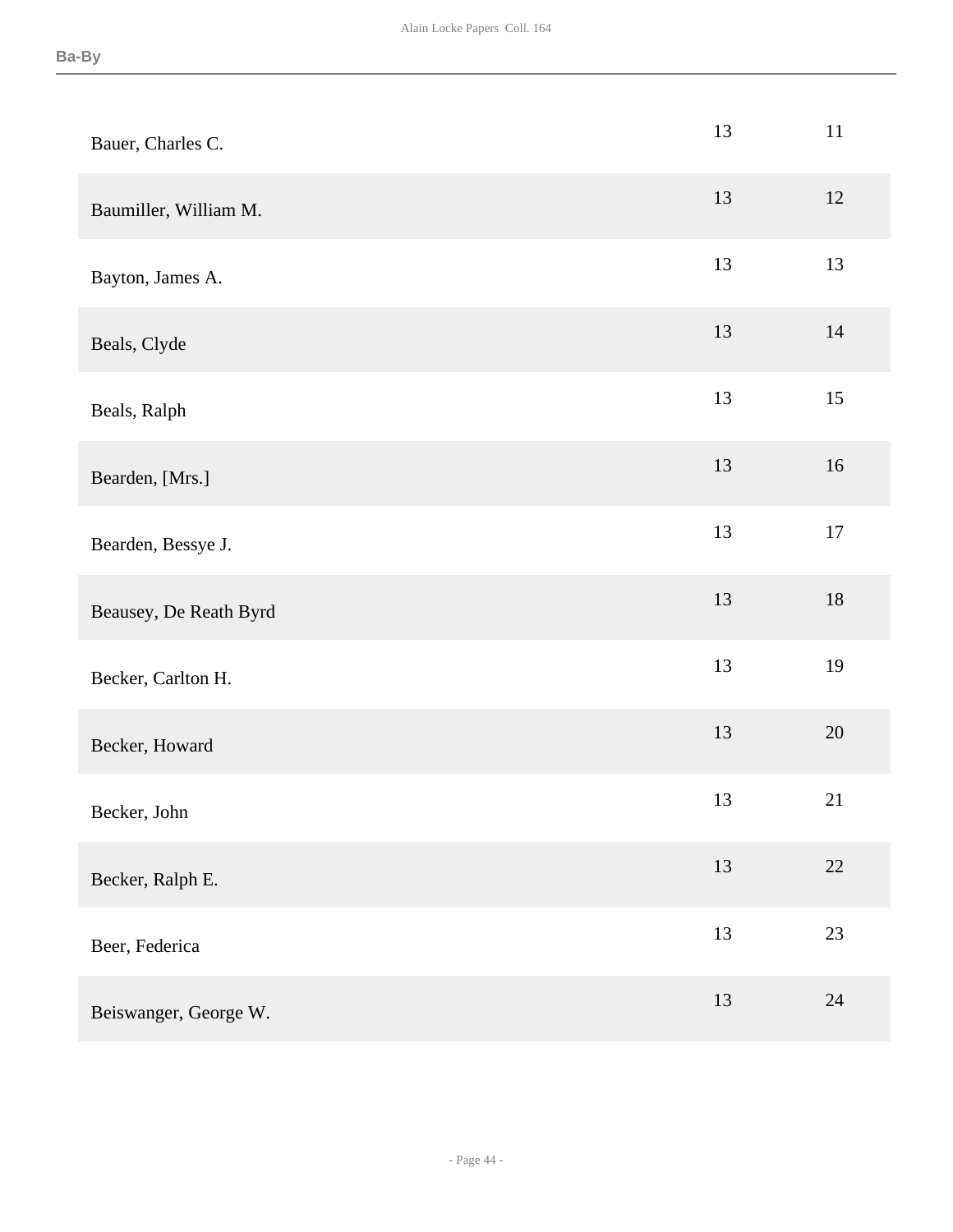| Belasco, Lionel       | 13 | 25     |
|-----------------------|----|--------|
| Bell, William Y. Jr.  | 13 | $26\,$ |
| Bellegarde, Dantes    | 13 | 27     |
| Benedict, Ruth        | 13 | $28\,$ |
| Benne, Kenneth D.     | 13 | 29     |
| Bennett, Gwendolyn B. | 13 | $30\,$ |
| Berg, Sigurd          | 13 | 31     |
| Berle, Adolph A. Jr.  | 13 | 32     |
| Bernstein, Jacob      | 13 | 33     |
| Berry, John L.        | 13 | $34\,$ |
| Berry, Theodore M.    | 13 | 35     |
| Berryman, Fannie V.   | 13 | 36     |
| Bethune, Mary McLeod  | 13 | $37\,$ |
| Biddle, Francis       | 13 | 38     |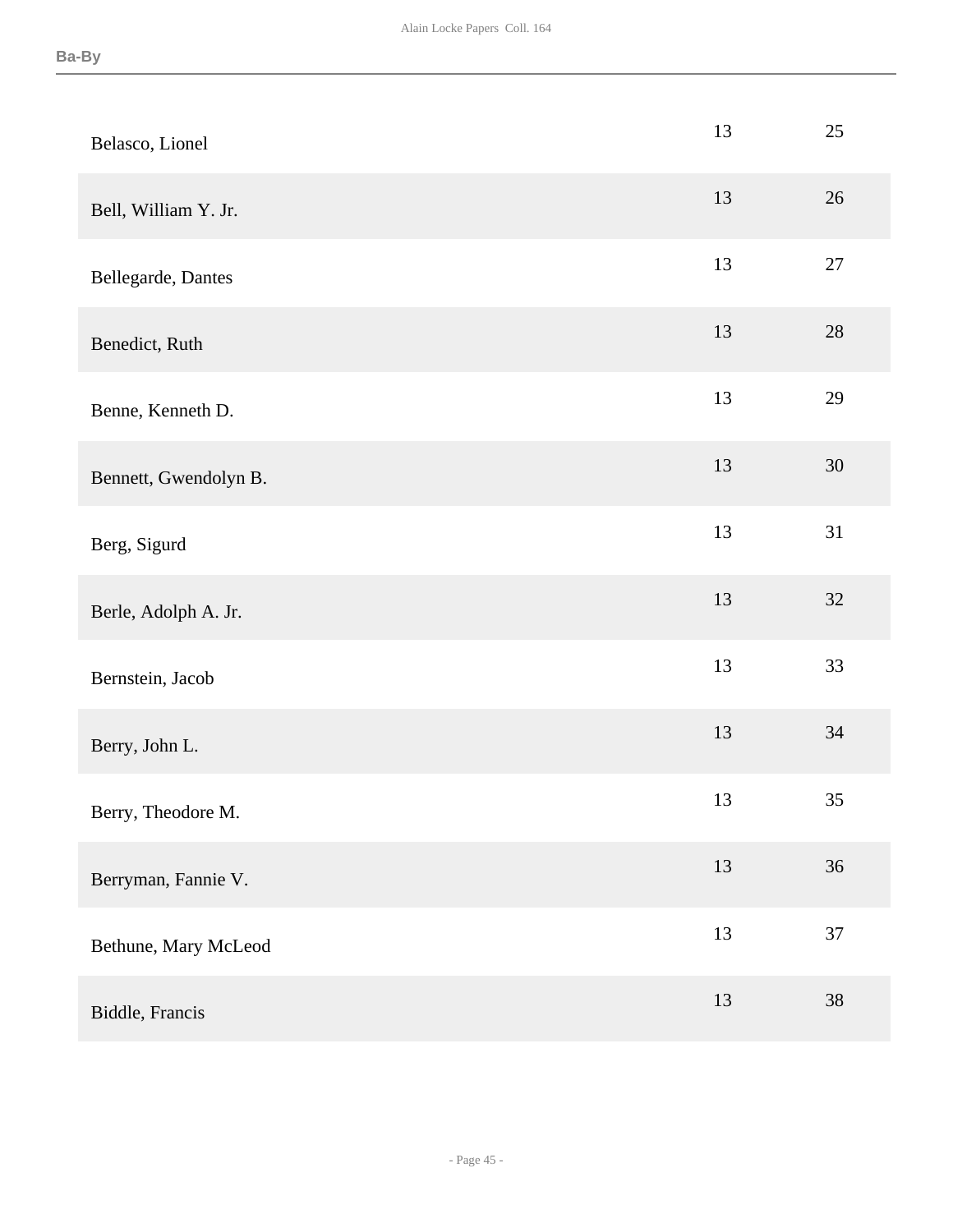| Biddle, Katherine no date   | 13     | 39               |
|-----------------------------|--------|------------------|
| Biddle, Katherine 1933-1954 | 13     | 40               |
| Billikopf, Jacob            | 14     | $\mathbf{1}$     |
| Billings, W.                | 14     | $\sqrt{2}$       |
| Billings, William           | $14\,$ | $\mathfrak{Z}$   |
| Billman, Carl               | 14     | $\overline{4}$   |
| Bird, Remsen                | $14\,$ | $\sqrt{5}$       |
| Bishop, [Father]            | $14\,$ | $\sqrt{6}$       |
| Bishop, Hillman M.          | 14     | $\boldsymbol{7}$ |
| Bishop, Maxwell             | $14\,$ | $8\,$            |
| Bishop, Shelton             | 14     | 9                |
| Bisno, Herbert              | 14     | $10\,$           |
| Bivins, S.T.                | $14\,$ | $11\,$           |
| Black, Algernon D.          | $14\,$ | 12               |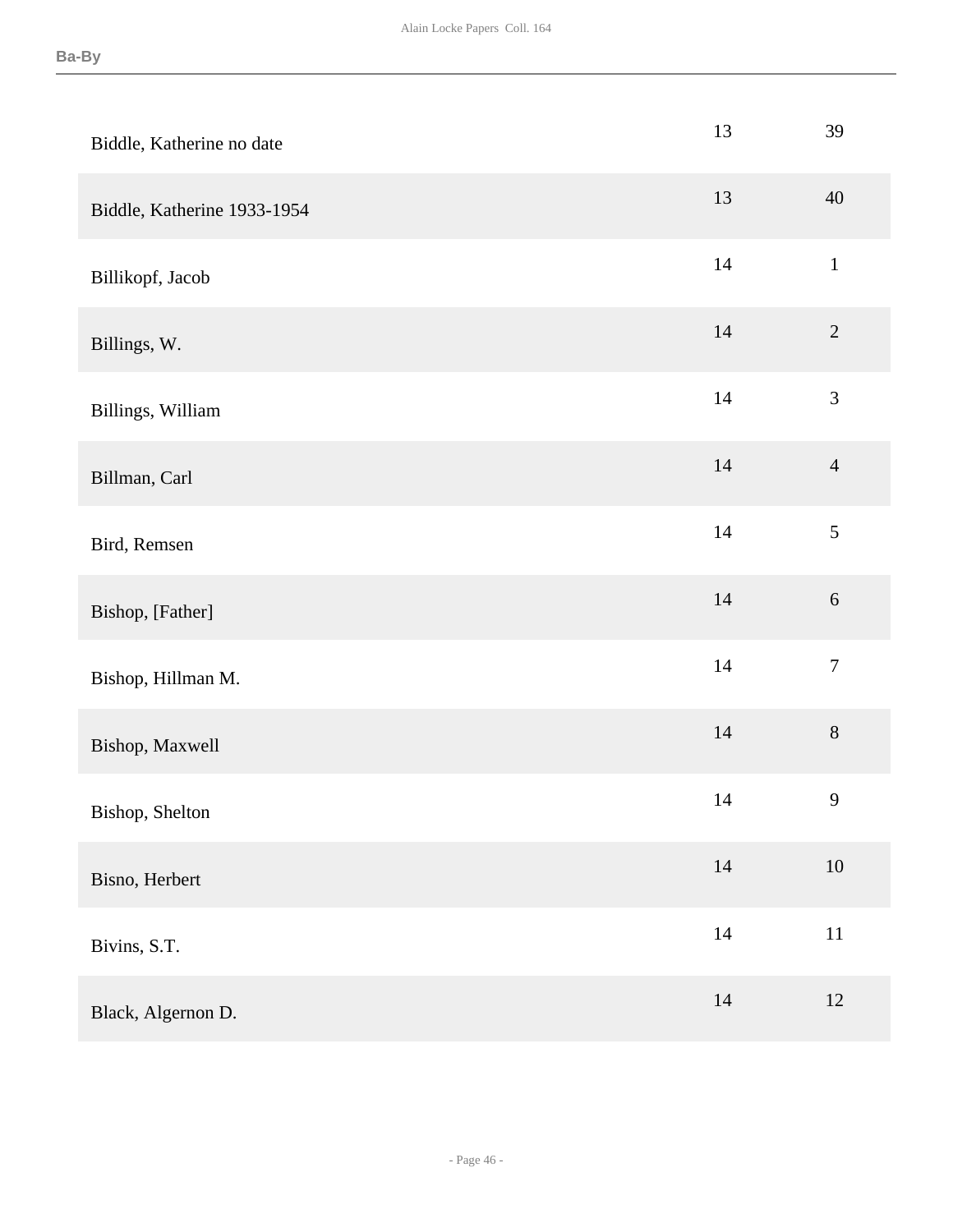| Blackburn, Robert            | 14     | 13     |
|------------------------------|--------|--------|
| Blackburn, Roy               | 14     | 14     |
| Blackwell, David             | 14     | 15     |
| Blackwell, Elsworth and Ruth | $14$   | 16     |
| Blackwell, Jean              | 14     | $17\,$ |
| Blair, Dorothy               | 14     | $18\,$ |
| Blake, Addie F.              | 14     | 19     |
| Blakely, R.J.                | 14     | $20\,$ |
| Blanchet, Carrie Lee         | 14     | 21     |
| Blancheth, D.                | $14\,$ | 22     |
| Blanton, J.E.                | 14     | 23     |
| Blatt, A.H.                  | $14\,$ | 24     |
| Blau, Joseph L.              | $14\,$ | $25\,$ |
| Bledsoe, Tom                 | $14\,$ | $26\,$ |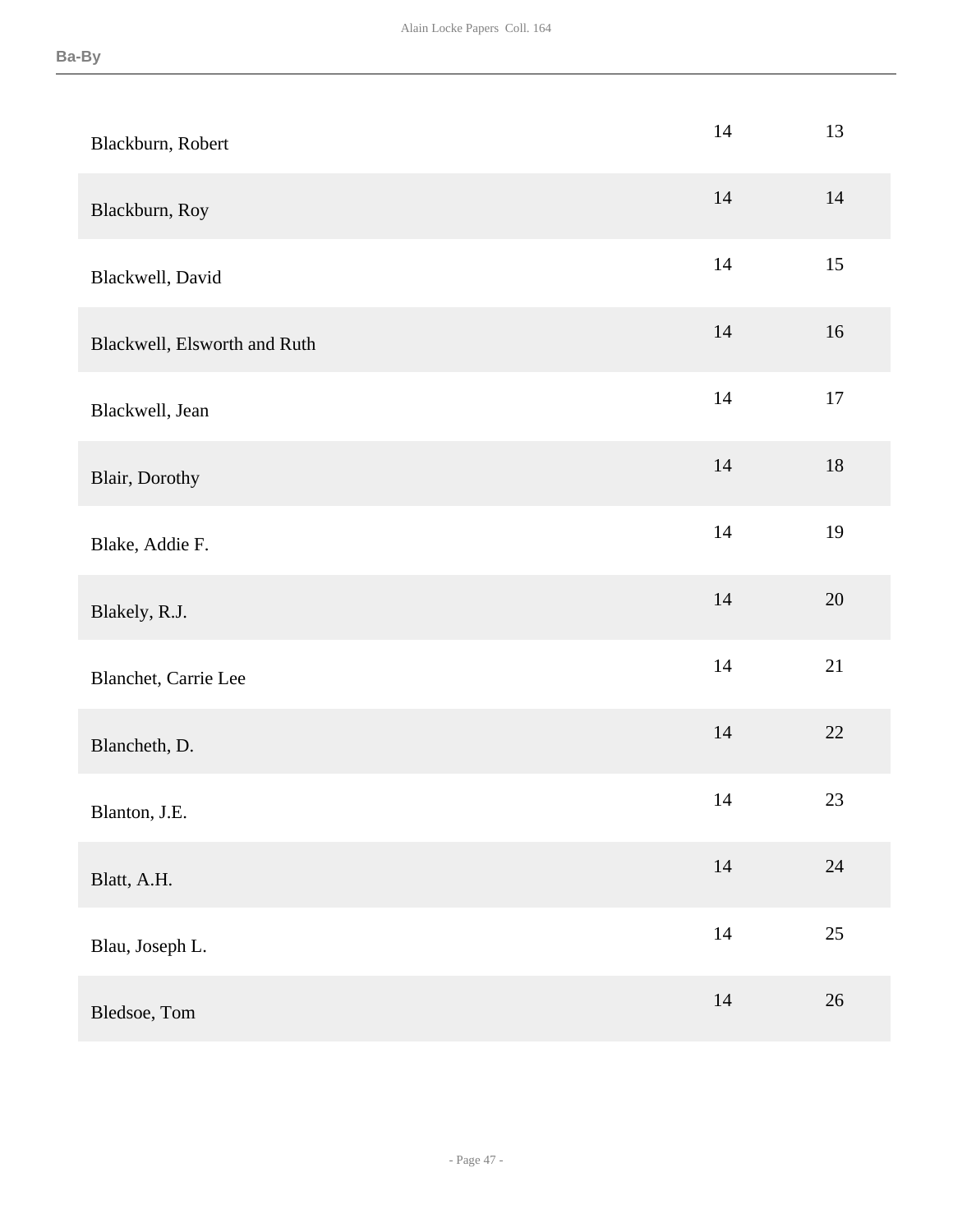| Bliss, Alfred V.      | $14$   | $27\,$ |
|-----------------------|--------|--------|
| Bliven, Bruce         | $14$   | $28\,$ |
| Bloch, Julius         | 14     | 29     |
| Block, Fred           | $14$   | $30\,$ |
| Block, Maxine         | 14     | 31     |
| Block, Shirley C.     | $14$   | 32     |
| Blooah, Charles G.    | 14     | 33     |
| Bloom, Herbert        | $14$   | 34     |
| Bloom, Sol D.         | 14     | 35     |
| Bloomfield, [Mrs.]    | $14\,$ | 36     |
| Bloomfield, S.G.      | 14     | 37     |
| Blossom, Frederick H. | $14\,$ | $38\,$ |
| Blow, James           | $14\,$ | 39     |
| Blue, Cecil Archibald | $14$   | 40     |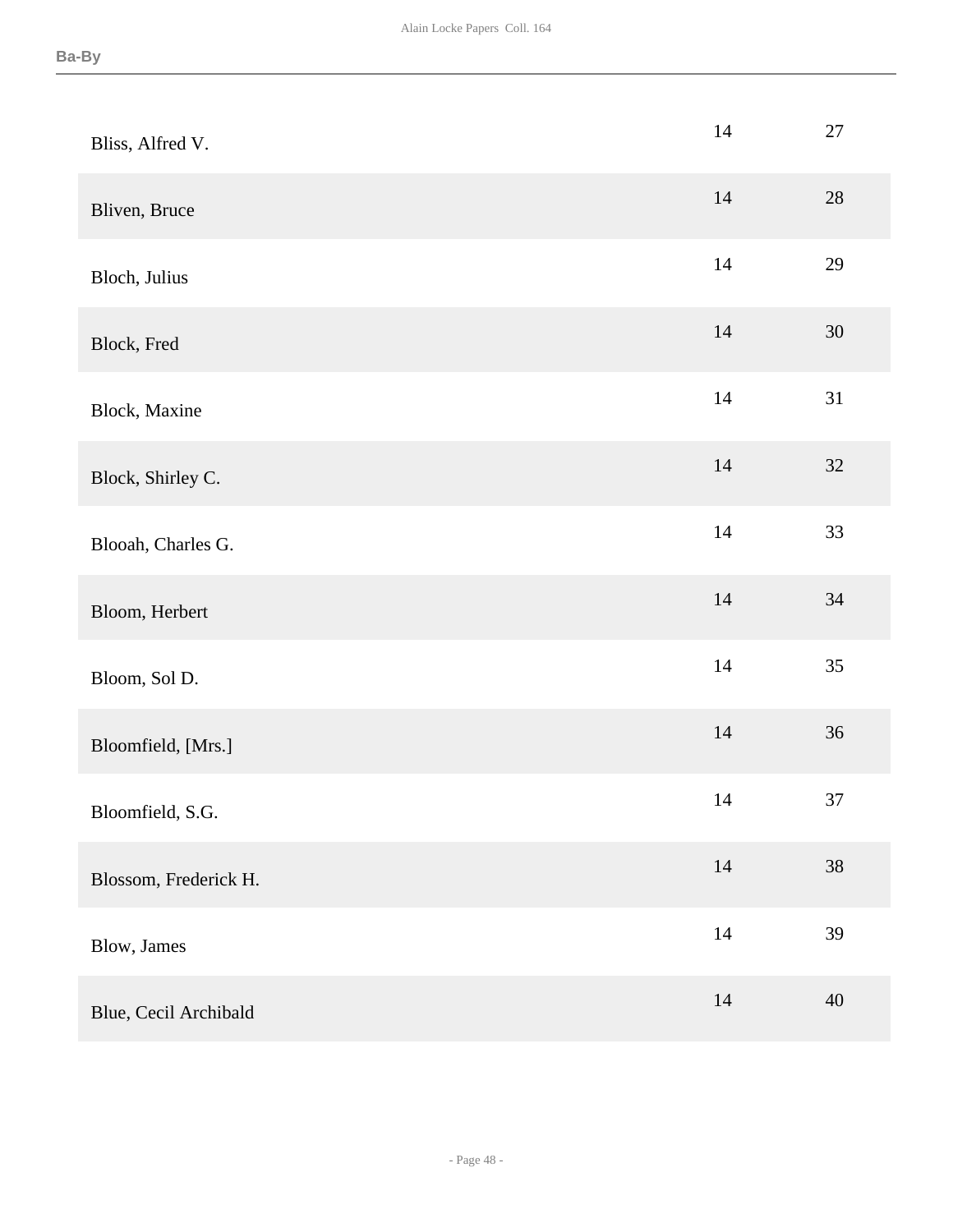| Bluford, F.D.                   | 14 | 41          |
|---------------------------------|----|-------------|
| Blumberg, Edith                 | 14 | 42          |
| Board, Nannie G.                | 14 | 43          |
| Board of Examiners, City of NY  | 14 | 44          |
| Board of Trustees, Howard Univ. | 14 | 45          |
| Boardman, Helen                 | 14 | 46          |
| Boas, Franz                     | 14 | 47          |
| Boas, George                    | 14 | 48          |
| Bohannon, Otto L.               | 14 | 49          |
| Bohlman, Edgar                  | 14 | 50          |
| Bohn, W.F.                      | 14 | 51          |
| Bok, [Mr.]                      | 14 | 52          |
| Bolivar, William                | 15 | $\mathbf 1$ |
| Bolwell, Robert and Adelina     | 15 | $\sqrt{2}$  |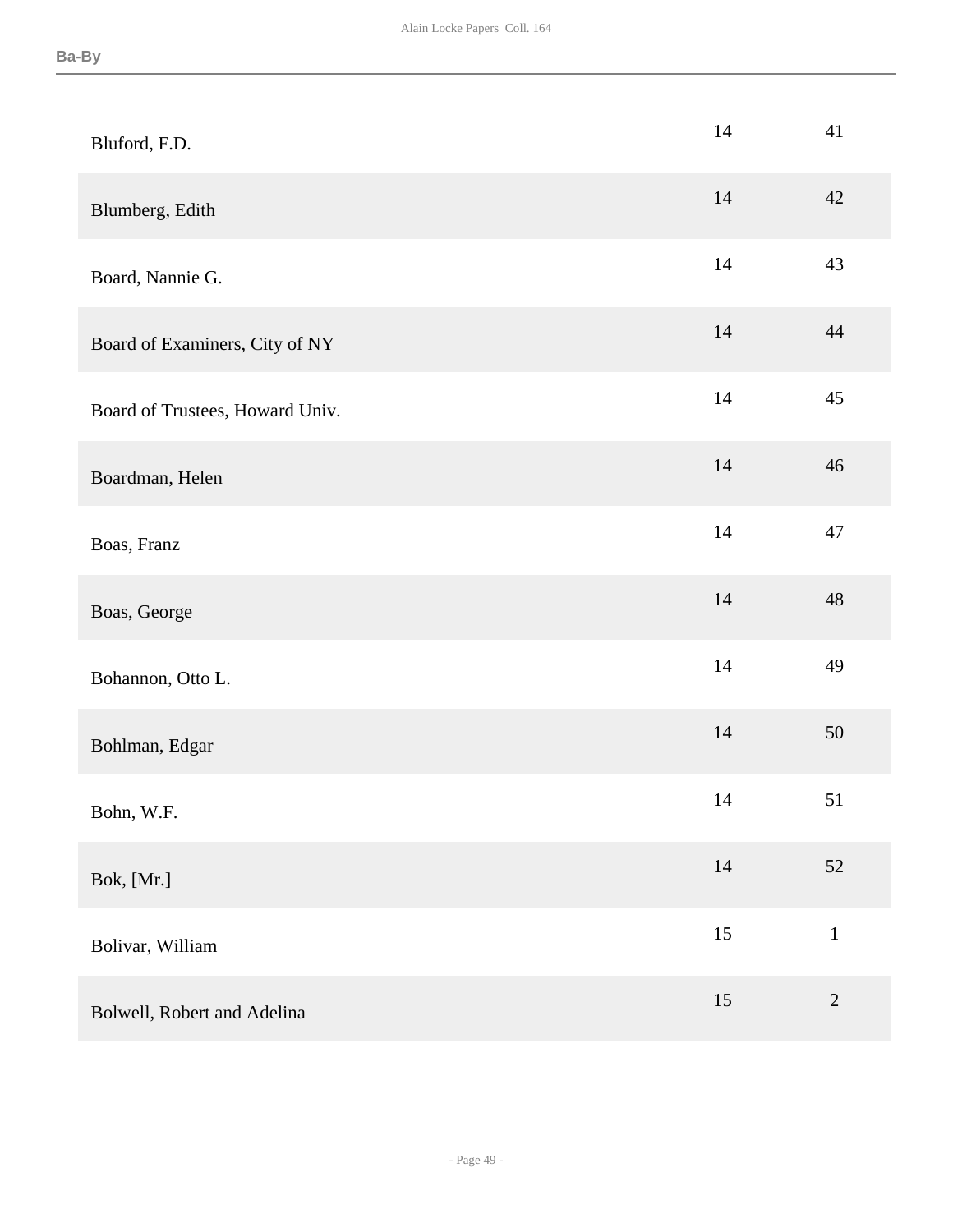| Bond, Bili                                                   | 15     | $\mathfrak{Z}$   |
|--------------------------------------------------------------|--------|------------------|
| Bond, Horace M.                                              | 15     | $\overline{4}$   |
| Bonds, A.B. Jr.                                              | 15     | $\sqrt{5}$       |
| Boni, Albert and Charles [see Albert and Charles Boni, Inc.] |        |                  |
| Bonner, Eddie                                                | 15     | $\sqrt{6}$       |
| Bonner, Embry                                                | 15     | $\boldsymbol{7}$ |
| Bontemps, Arna                                               | 15     | $8\,$            |
| Boozer, James H.                                             | 15     | 9                |
| Boris, Joseph                                                | 15     | $10\,$           |
| Bosley, Roberta                                              | 15     | $11\,$           |
| Bostick, Wallace R.                                          | 15     | 12               |
| Boswell, L.R.M.                                              | 15     | 13               |
| Botkin, B.A.                                                 | $15\,$ | $14\,$           |
| Boudin, Eleanor                                              | 15     | 15               |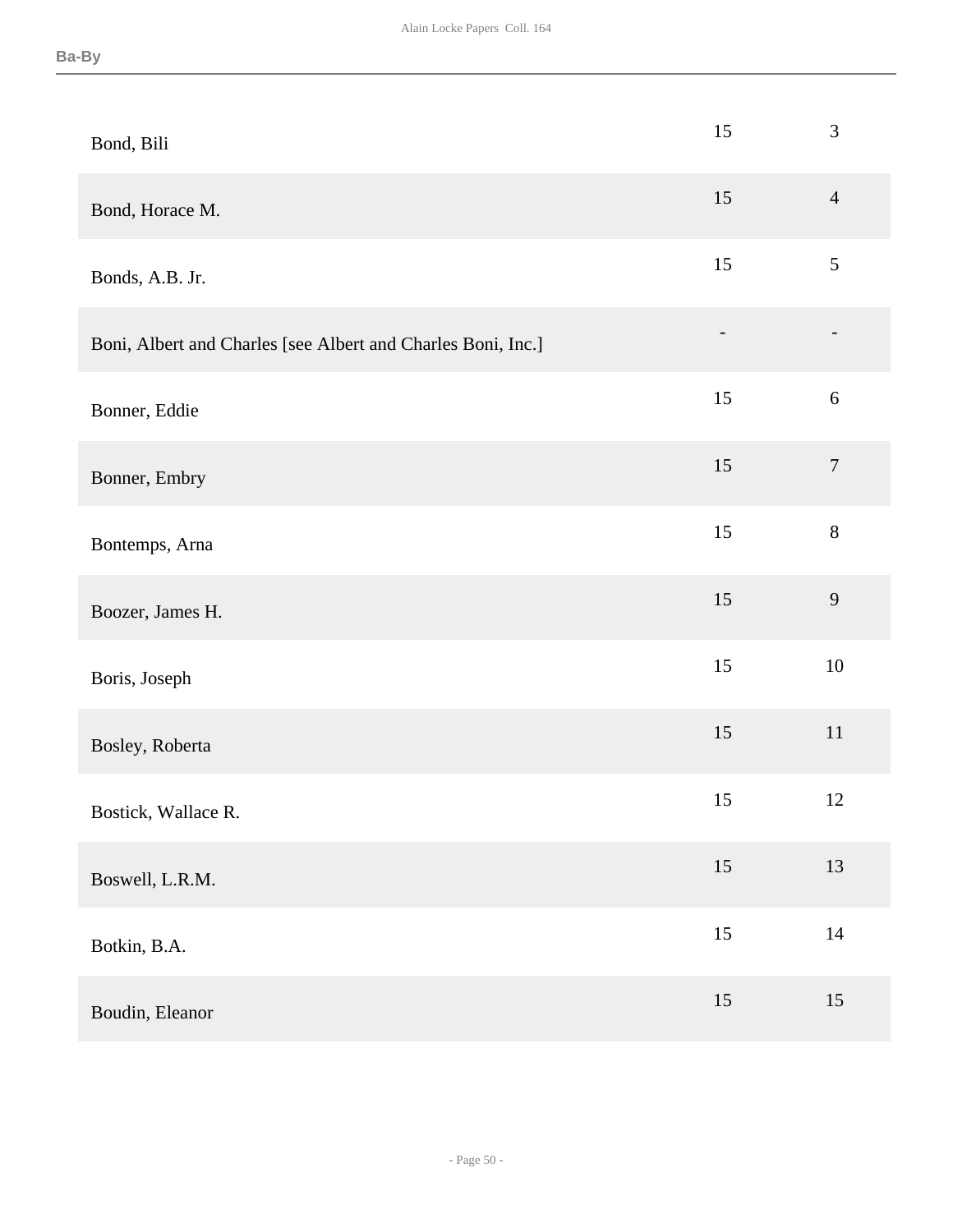| Bousfield, M.O.                  | 15     | 16     |
|----------------------------------|--------|--------|
| Bousios, Basil N.H.              | 15     | $17\,$ |
| Bow, Warren E.                   | 15     | $18\,$ |
| Bowen, L.S.A.                    | 15     | 19     |
| Bowman, Ella Mae                 | 15     | $20\,$ |
| Bowman, L.M.                     | 15     | 21     |
| Bowman, Tom                      | 15     | $22\,$ |
| Boyd, Victor C.                  | 15     | $23\,$ |
| Boyer, Philip A. no date         | 15     | 24     |
| Boyer, Philip A. 1904-1909, 1949 | 15     | $25\,$ |
| Boyle, Louise D.                 | 15     | 26     |
| Bradley, David                   | $15\,$ | $27\,$ |
| Bradley, Robert E.               | $15\,$ | $28\,$ |
| Bradley, Ruth                    | 15     | 29     |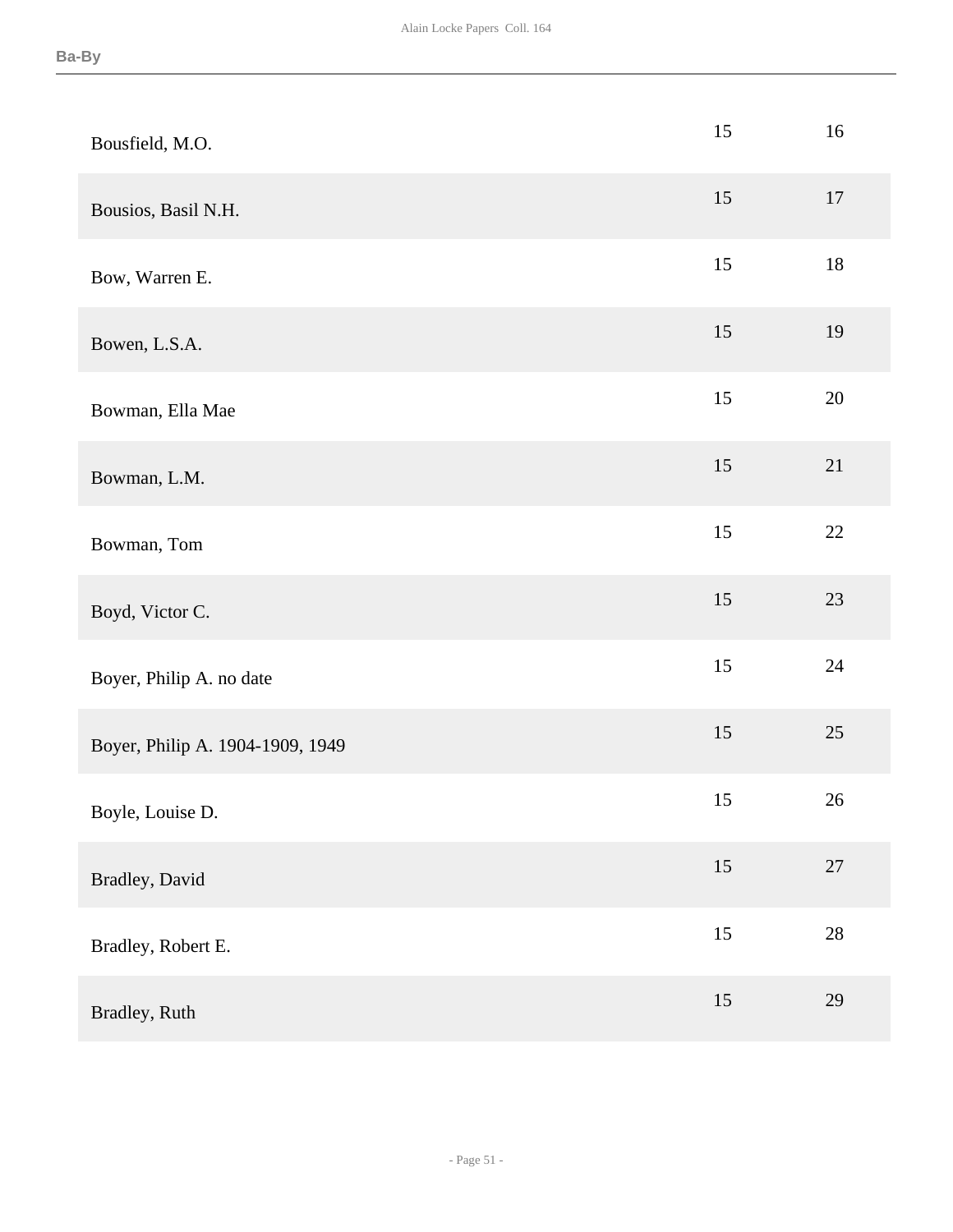| Brady, Mary Beattie no date                     | 15 | 30             |
|-------------------------------------------------|----|----------------|
| Brady, Mary Beattie 1929-1933                   | 15 | 31             |
| Brady, Mary Beattie 1934-1936                   | 15 | 32             |
| Brady, Mary Beattie 1937-1938                   | 15 | 33             |
| Brady, Mary Beattie 1939-1940                   | 15 | 34             |
| Brady, Mary Beattie 1941                        | 15 | 35             |
| Brady, Mary Beattie 1942-1946                   | 15 | 36             |
| Braithwaite, Arnold                             | 16 | $\mathbf{1}$   |
| Braithwaite, Emma                               | 16 | $\overline{2}$ |
| Braithwaite, Fiona                              | 16 | 3              |
| Braithwaite, Katharine                          | 16 | $\overline{4}$ |
| Braithwaite, Louis K.                           | 16 | 5              |
| Braithwaite, William Stanley no date, 1915-1919 | 16 | 6              |
| Braithwaite, William Stanley 1920-1928          | 16 | $\tau$         |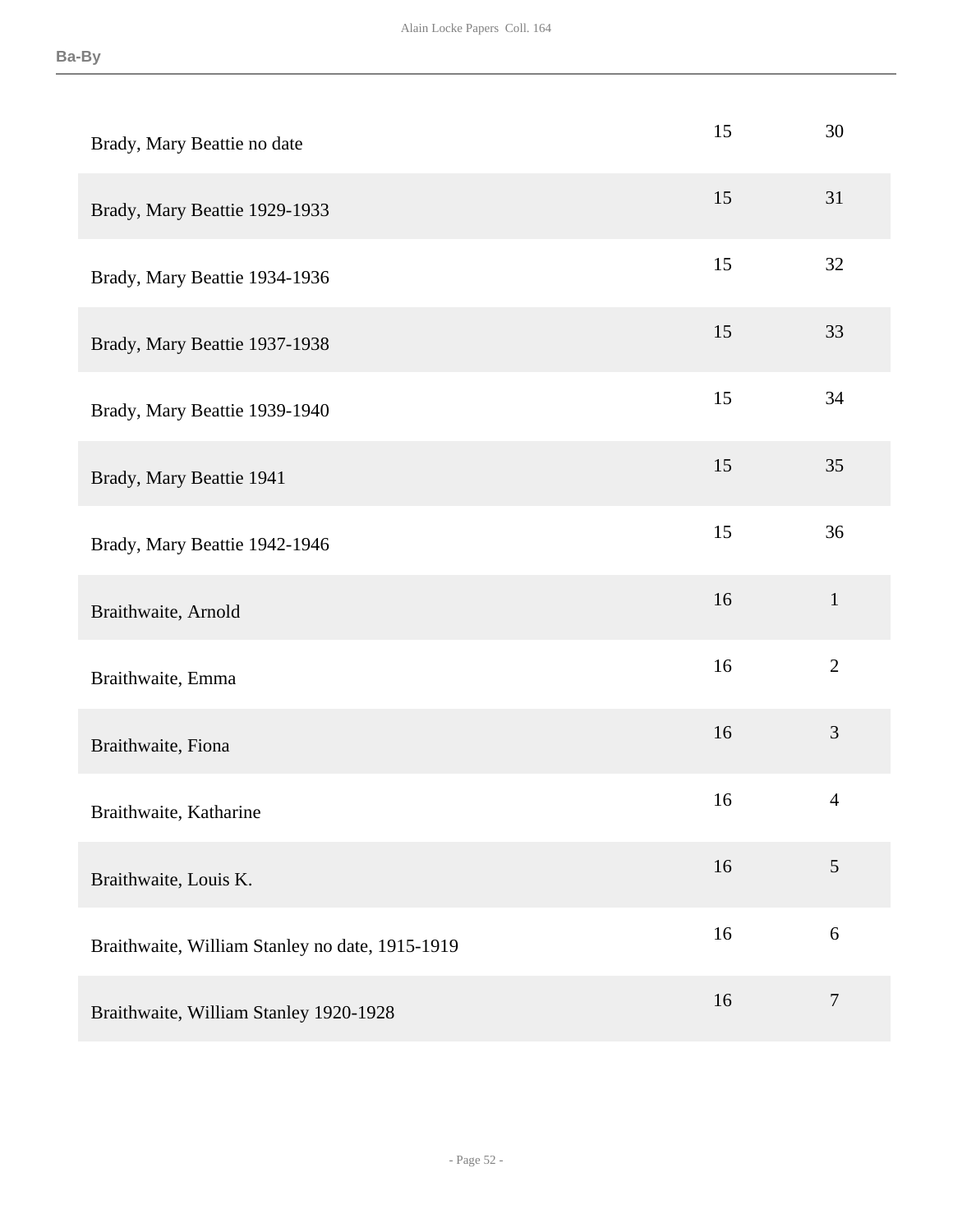| Braithwaite, William Stanley 1931-1950    | 16 | $8\,$  |
|-------------------------------------------|----|--------|
| Brameld, Theodore                         | 16 | 9      |
| Brandt, Francis                           | 16 | 10     |
| Brandt, Lida                              | 16 | 11     |
| Branham, Joseph H. Jr.                    | 16 | 12     |
| Brann, Henry W.                           | 16 | 13     |
| Brawley, Benjamin                         | 16 | 14     |
| Braxstan, Winforh                         | 16 | 15     |
| Bray, Ella C.                             | 16 | 16     |
| Brazell, Leonard                          | 16 | 17     |
| Breckinridge, Mrs. Henry                  | 16 | $18\,$ |
| Breeskin, Adelyn D.                       | 16 | 19     |
| Breland, Hazel                            | 16 | 20     |
| Brenner, Ann Reed [see Survey Associates] |    |        |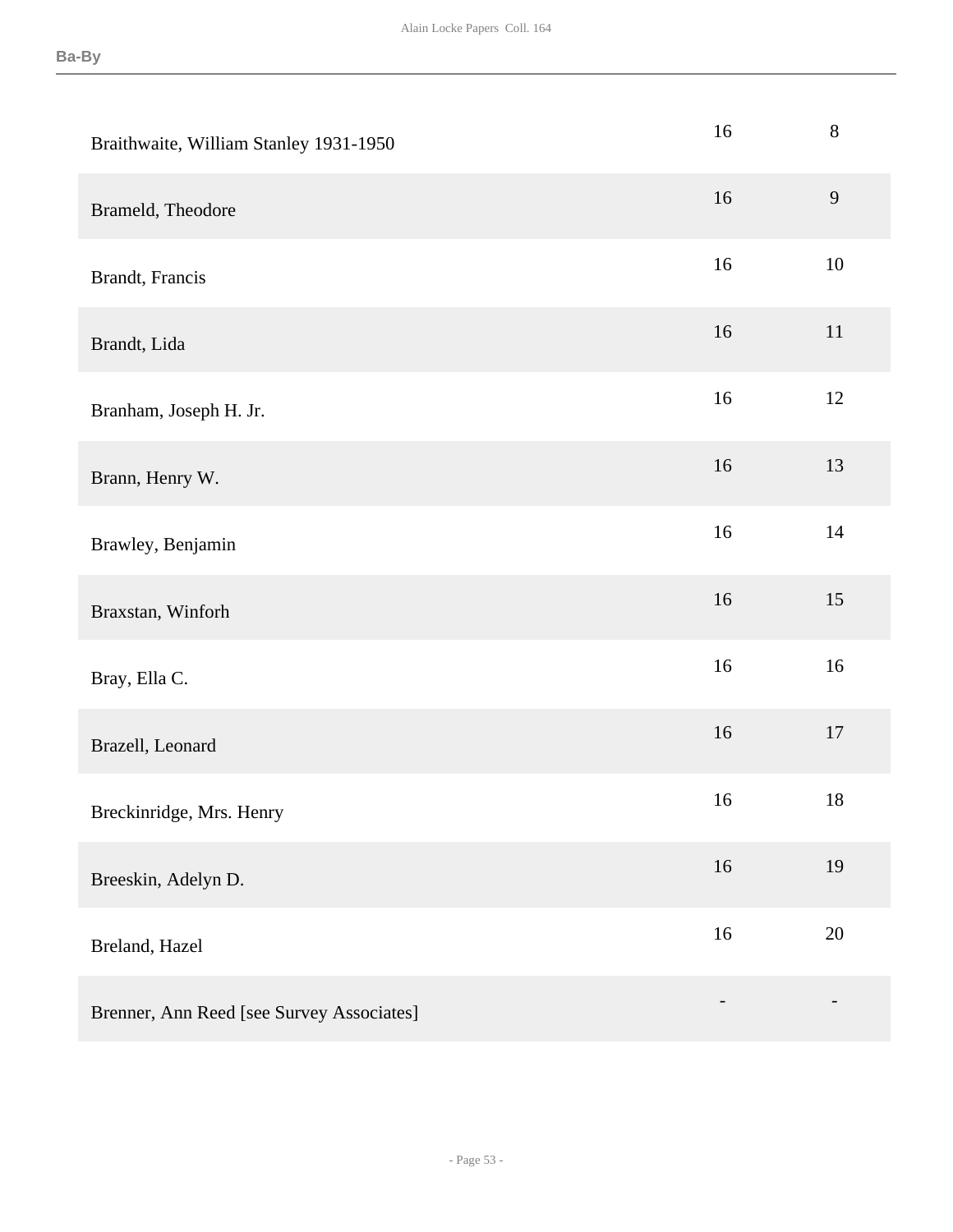| Brenson, Theodore     | $16\,$ | 21     |
|-----------------------|--------|--------|
| Brent, A.P.           | 16     | $22\,$ |
| Bresh, Lydia          | $16\,$ | 23     |
| Brewer, Ralph         | $16\,$ | 24     |
| Brewer, William M.    | $16\,$ | 25     |
| Brickell, Herschel    | 16     | $26\,$ |
| Bridgman, Charlotte   | $16\,$ | $27\,$ |
| Bridgman, Ralph P.    | $16\,$ | $28\,$ |
| Brie, G.              | $16\,$ | 29     |
| Briggs, L.B.R.        | $16\,$ | 30     |
| Bright, Nellie        | $16\,$ | 31     |
| Brightman, Edgar S.   | 16     | 32     |
| Brinton, Anna         | $16\,$ | 33     |
| Brinster, Carrie Wood | $16\,$ | $34\,$ |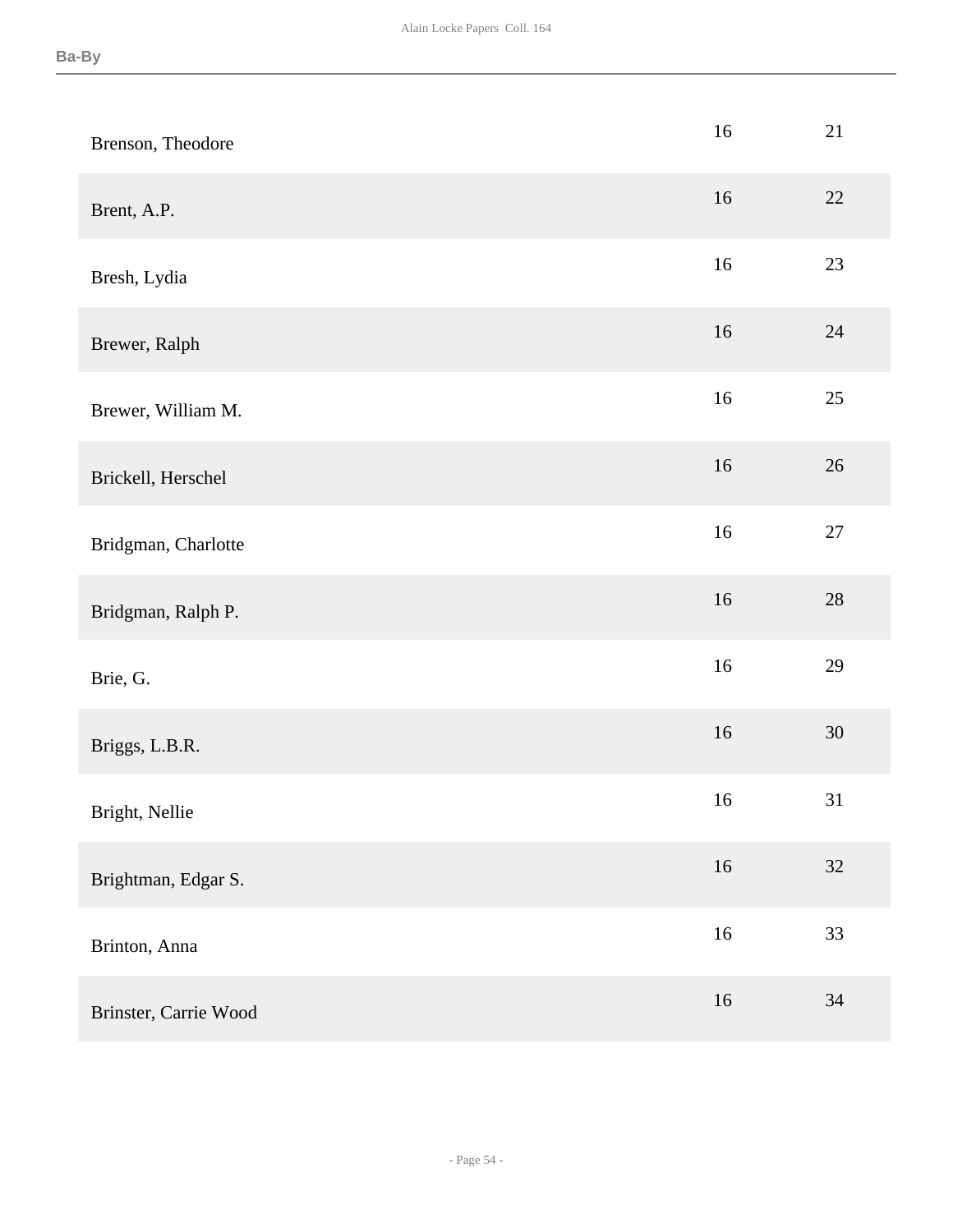| Briscoe, Madison S.    | 16     | 35               |
|------------------------|--------|------------------|
| Britton, Edgar         | 16     | 36               |
| Brodin, P.E.           | $16\,$ | 37               |
| Broodfield, George III | 16     | 38               |
| Brookes, Edgar         | 16     | 39               |
| Brooks, C. Mae         | $17\,$ | $\mathbf{1}$     |
| Brooks, George D.      | $17\,$ | $\overline{2}$   |
| Brooks, Gwendolyn      | $17\,$ | $\mathfrak{Z}$   |
| Brooks, Howard         | $17\,$ | $\overline{4}$   |
| Brooks, Julia E.       | $17\,$ | $\sqrt{5}$       |
| Brooks, Louise         | $17\,$ | $\sqrt{6}$       |
| Brooks, Mabel R.       | $17\,$ | $\boldsymbol{7}$ |
| Brooks, Morris Jr.     | $17\,$ | $8\,$            |
| Brooks, Paul           | $17\,$ | $\mathbf{9}$     |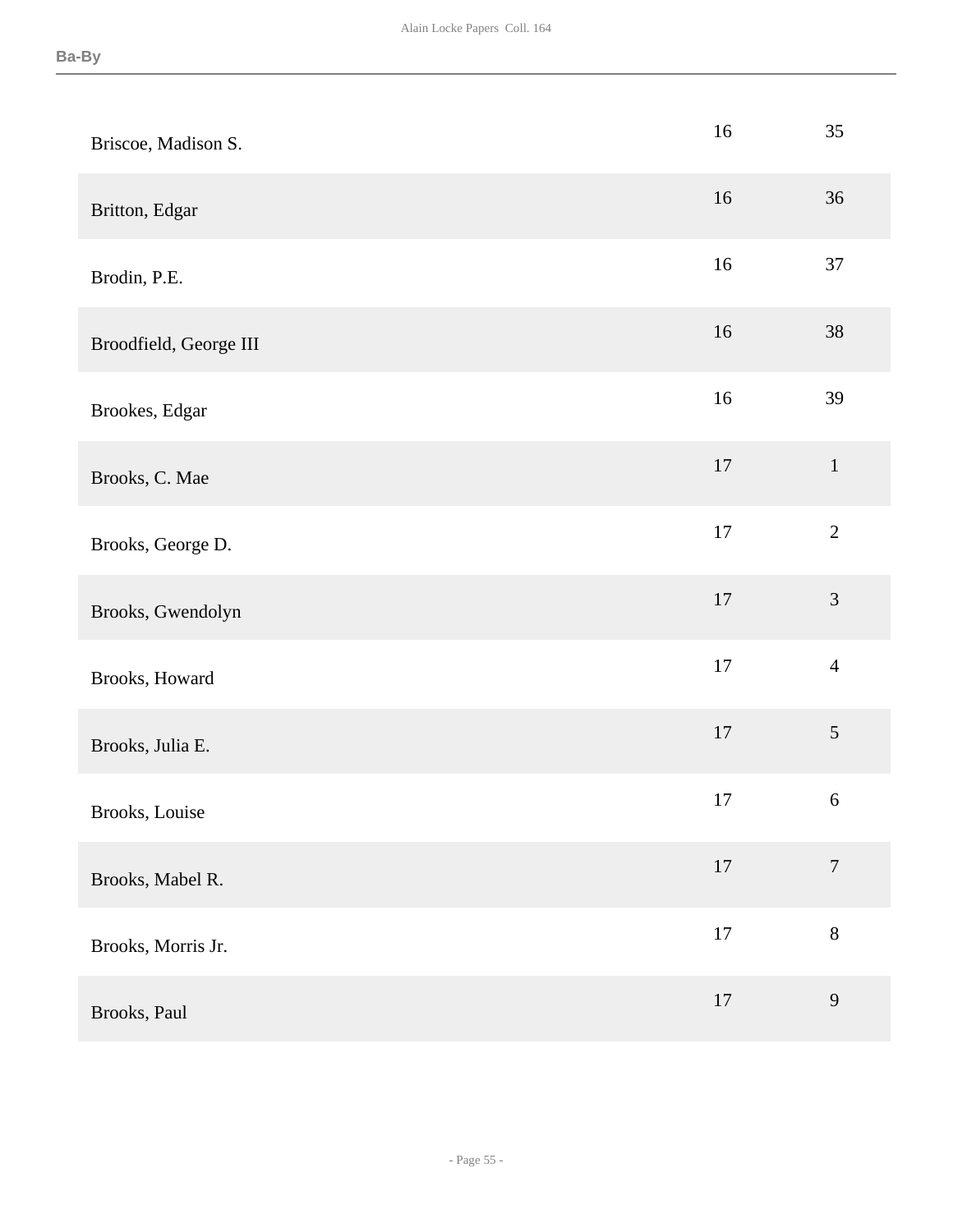| Broun, Heywood     | $17\,$ | $10\,$ |
|--------------------|--------|--------|
| Brown [Miss]       | 17     | $11\,$ |
| Brown, Alice       | 17     | 12     |
| Brown, Benjamin A. | 17     | 13     |
| Brown, Evelyn S.   | $17\,$ | $14\,$ |
| Brown, Frank       | $17\,$ | 15     |
| Brown, Frank W.    | $17\,$ | $16\,$ |
| Brown, George      | 17     | $17\,$ |
| Brown, H.O.        | 17     | $18\,$ |
| Brown, Howard W.   | 17     | 19     |
| Brown, Jimmy       | 17     | $20\,$ |
| Brown, Judge       | $17\,$ | 21     |
| Brown, Lawrence    | $17\,$ | $22\,$ |
| Brown, Peggy       | $17\,$ | 23     |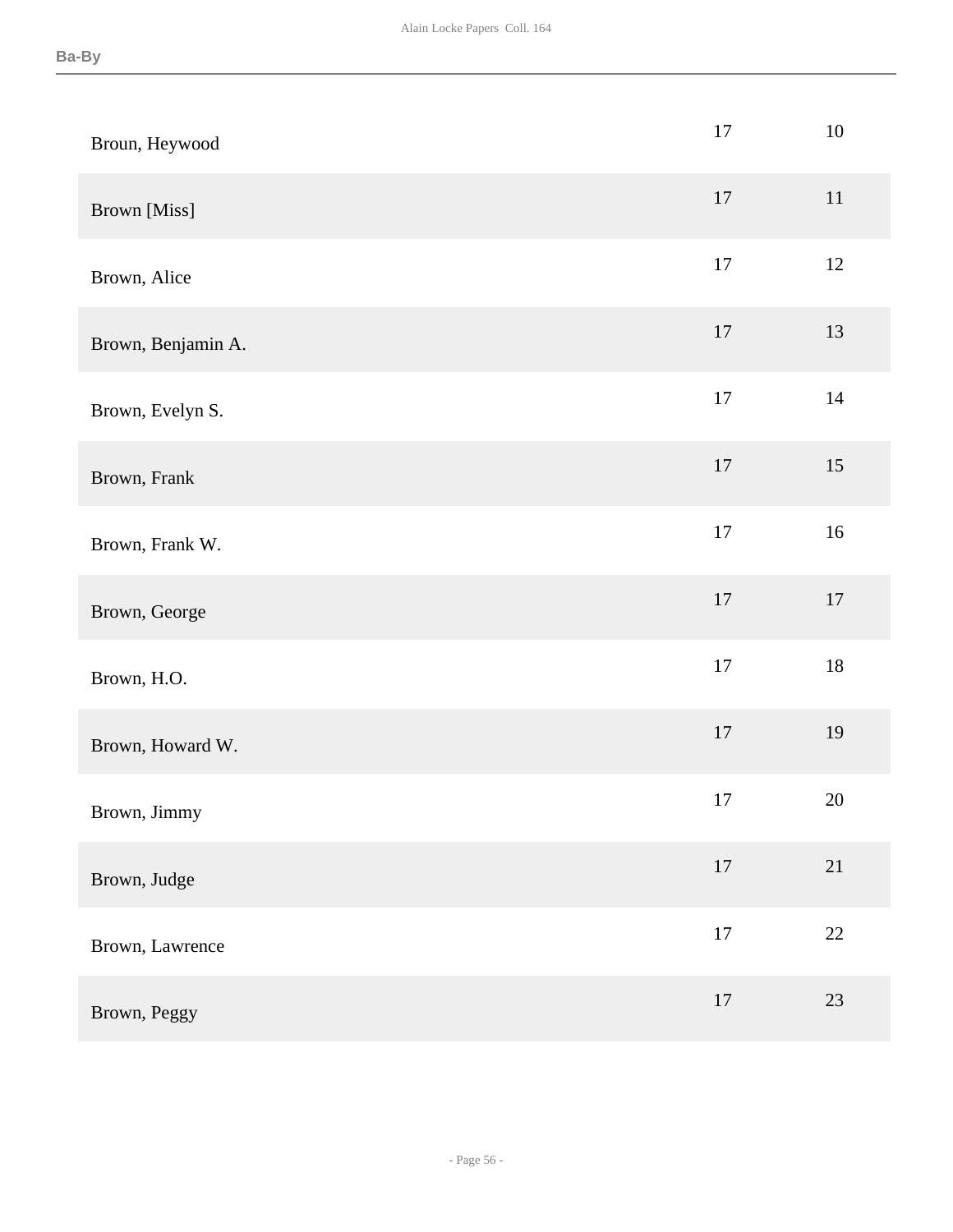| Brown, Robbie                   | $17\,$ | 24     |
|---------------------------------|--------|--------|
| Brown, Robert L.                | 17     | 25     |
| Brown, Robert S.                | 17     | 26     |
| Brown, Roswell                  | 17     | $27\,$ |
| Brown, Samuel J.                | $17\,$ | $28\,$ |
| Brown, Sterling                 | $17\,$ | 29     |
| Brown, W.O.                     | 17     | $30\,$ |
| Browne, Maisie K.               | 17     | 31     |
| Browne, Vincent                 | 17     | 32     |
| Browning, Charles P.            | $17\,$ | 33     |
| <b>Browning Robert Hamilton</b> | 17     | 34     |
| Brownlee, [Mr.]                 | $17\,$ | 35     |
| Bruce, Clara Burrill            | $17\,$ | 36     |
| Bruce, Florence A.              | 17     | 37     |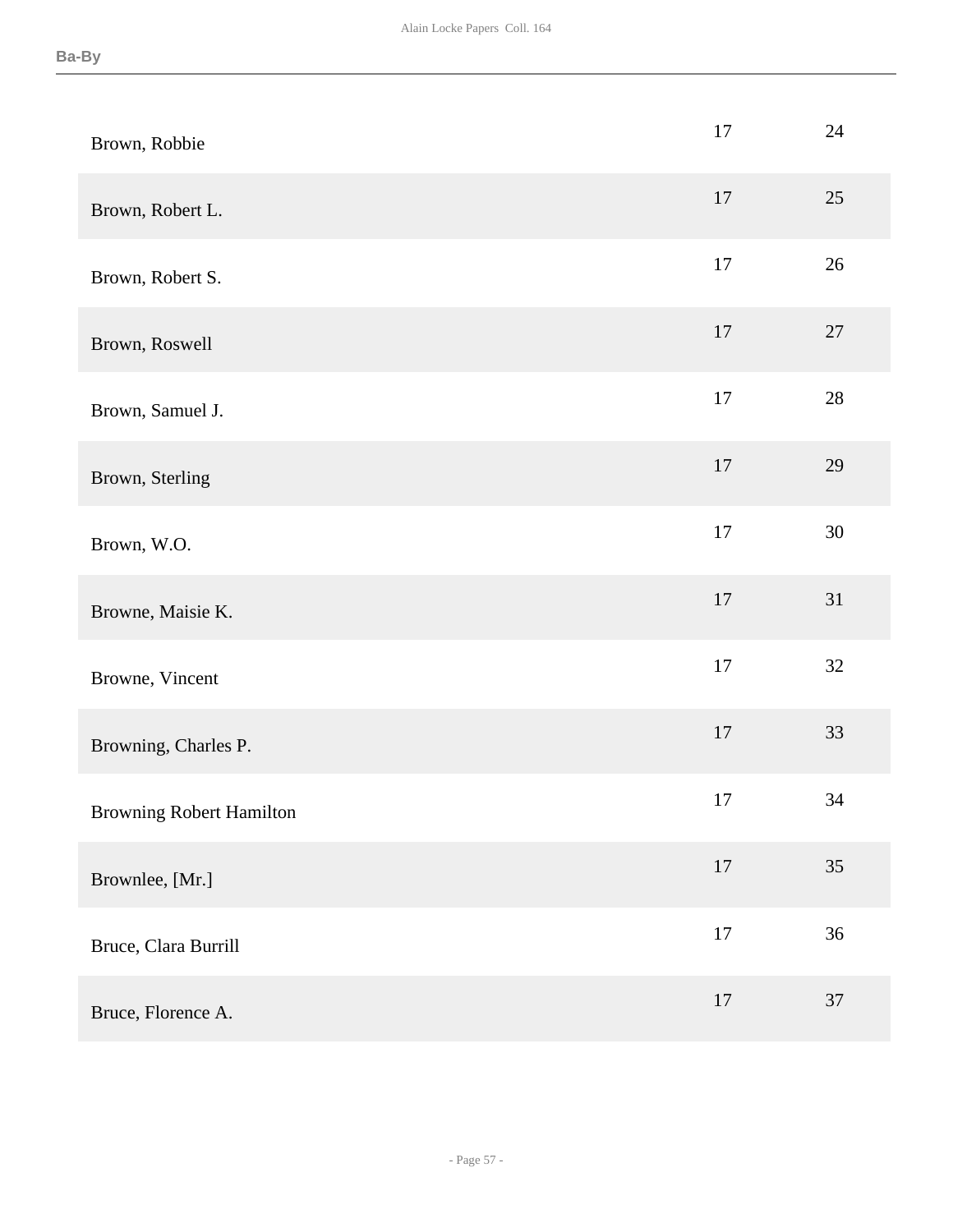| Bruce, John E. no date                  | 17             | 38     |
|-----------------------------------------|----------------|--------|
| Bruce, John E. 1911-1913                | 17             | 39     |
| Bruce, John E. 1914-1916                | 17             | 40     |
| Bruce, John E. 1917                     | 17             | 41     |
| Bruce, John E. 1920-1924                | $17\,$         | 42     |
| Bruce, Kitty B.                         | 17             | 43     |
| Bruce, Richard [see Nugent, Richard B.] | $\overline{a}$ |        |
| <b>Bruce, Roscoe Conkling</b>           | 17             | 44     |
| Bruere, Martha Bensley                  | 17             | 45     |
| Brumberg, A.                            | 17             | 46     |
| Bruseaux, Sheridan, A.                  | 17             | 47     |
| Bryan, Helen R.                         | $17\,$         | 48     |
| Bryan, Marie                            | $17\,$         | 49     |
| Bryant, Alzonia I.                      | $17\,$         | $50\,$ |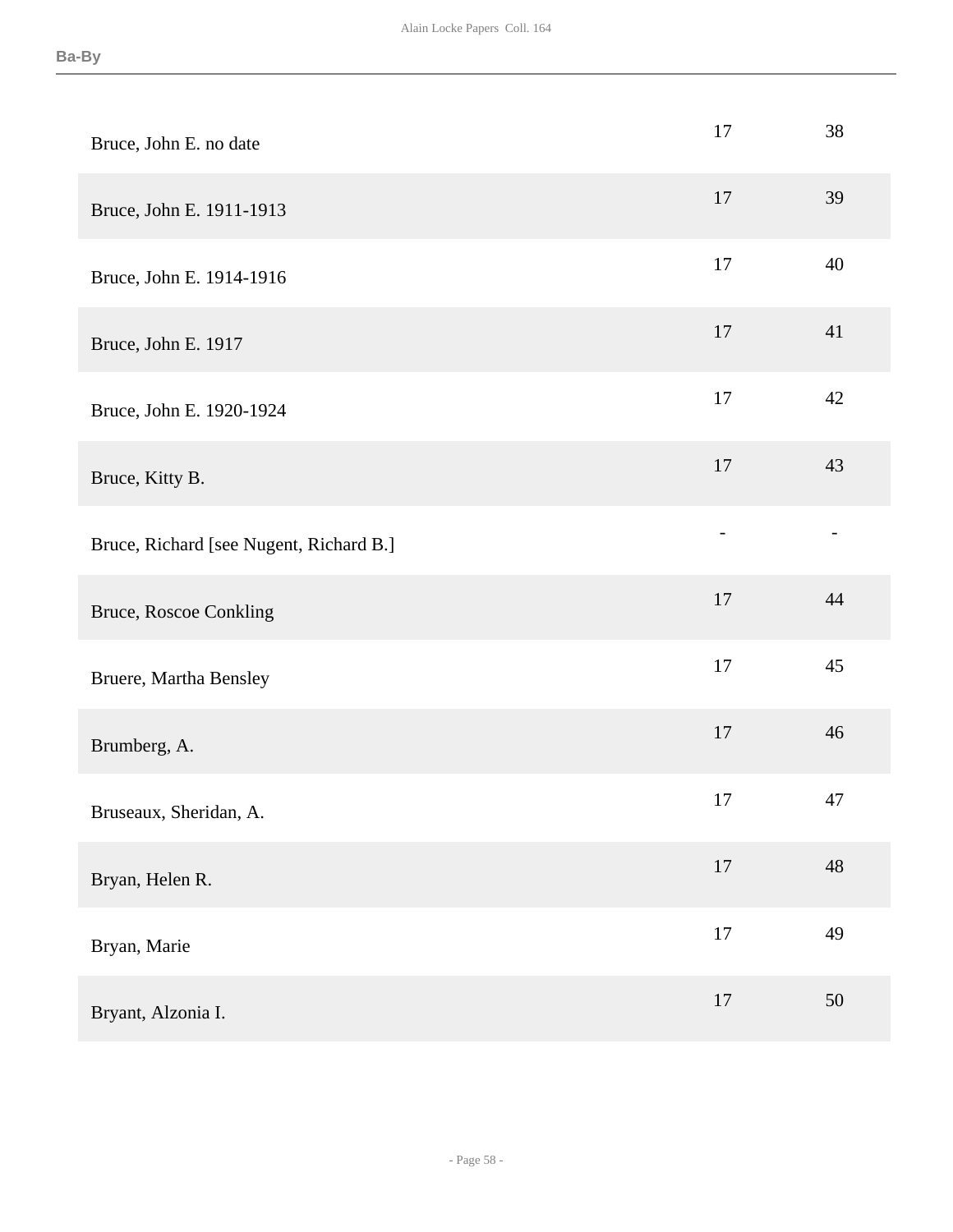| Bryant, Ruth M.          | $17\,$ | 51               |
|--------------------------|--------|------------------|
| Bryson, Lyman            | $17\,$ | 52               |
| Buck, Pearl              | $18\,$ | $1\,$            |
| Buell, Raymond L.        | $18\,$ | $\overline{2}$   |
| Buford, Fanny            | $18\,$ | $\mathfrak{Z}$   |
| Buiswanger, George       | $18\,$ | $\overline{4}$   |
| Bullock, Hazel           | $18\,$ | $\sqrt{5}$       |
| Bullough, Denis Hatfield | $18\,$ | $\sqrt{6}$       |
| Bunche, Ralph J.         | $18\,$ | $\boldsymbol{7}$ |
| Bunday, G.F. Jr.         | $18\,$ | $8\,$            |
| Bundy, Bob and LaMay     | $18\,$ | 9                |
| Bundy, Lillian           | $18\,$ | $10\,$           |
| Bundy, Robert            | $18\,$ | $11\,$           |
| Burbank, Barbara         | $18\,$ | 12               |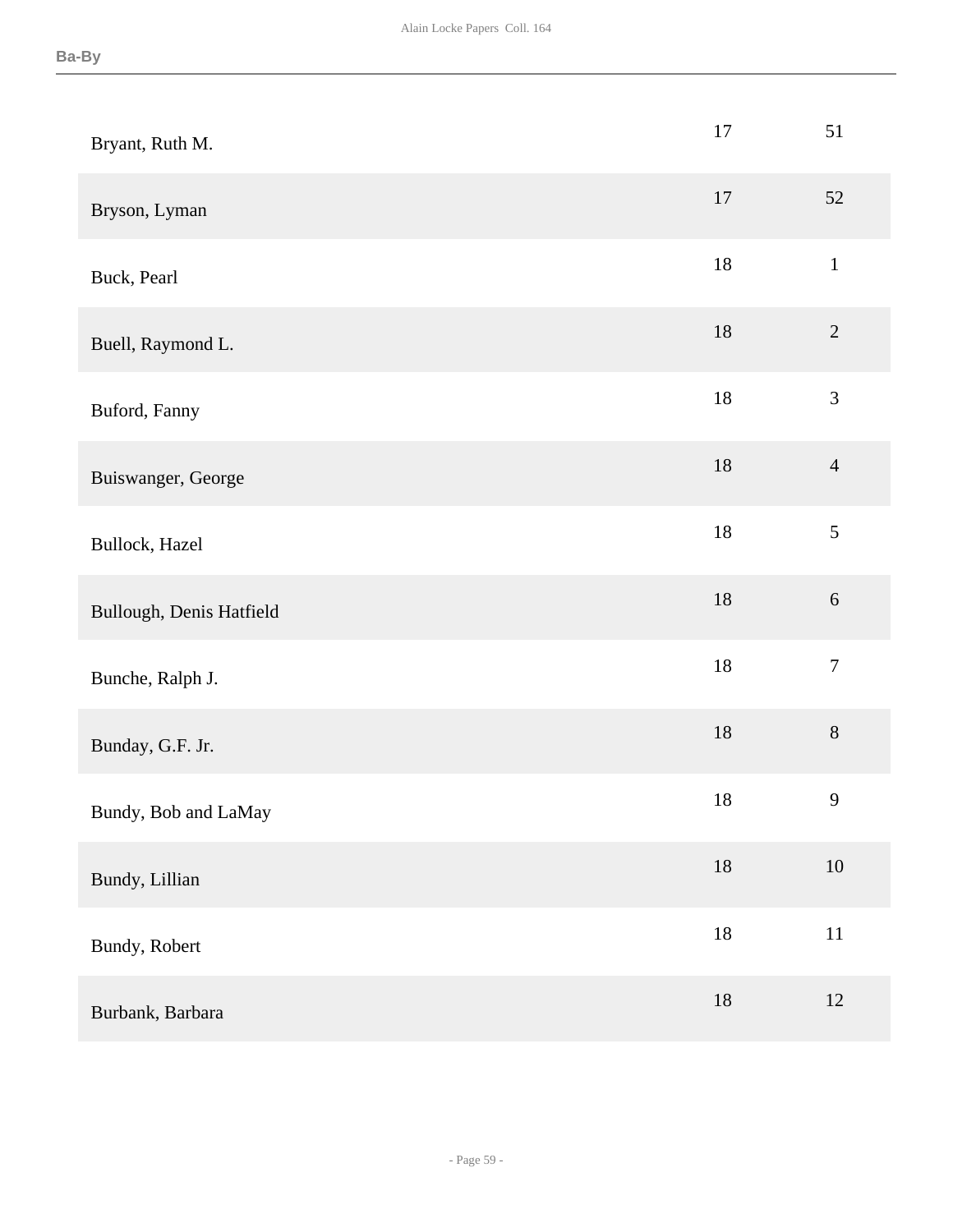| Burch, Glen                                                                                                        | 18     | 13     |
|--------------------------------------------------------------------------------------------------------------------|--------|--------|
| Bureau for Intercultural Education [see also Cole, Stewart; Giles, H.H.;<br>Kilpatrick, William; Van Til, William] |        |        |
| Burge, Louise                                                                                                      | 18     | 14     |
| Burgum, Edwin Berry                                                                                                | 18     | 15     |
| Burke, Arthur E.                                                                                                   | $18\,$ | 16     |
| Burke, Fred                                                                                                        | 18     | 17     |
| Burke, J.F.                                                                                                        | 18     | $18\,$ |
| Burleigh, Harry T.                                                                                                 | $18\,$ | 19     |
| Burleigh, Mary Grace                                                                                               | 18     | 20     |
| Burnett, Marguerite H.                                                                                             | $18\,$ | 21     |
| Burnett, Mary Clarke                                                                                               | 18     | 22     |
| Burnham, Louis E.                                                                                                  | $18\,$ | 23     |
| Burns, S.T.                                                                                                        | $18\,$ | $24\,$ |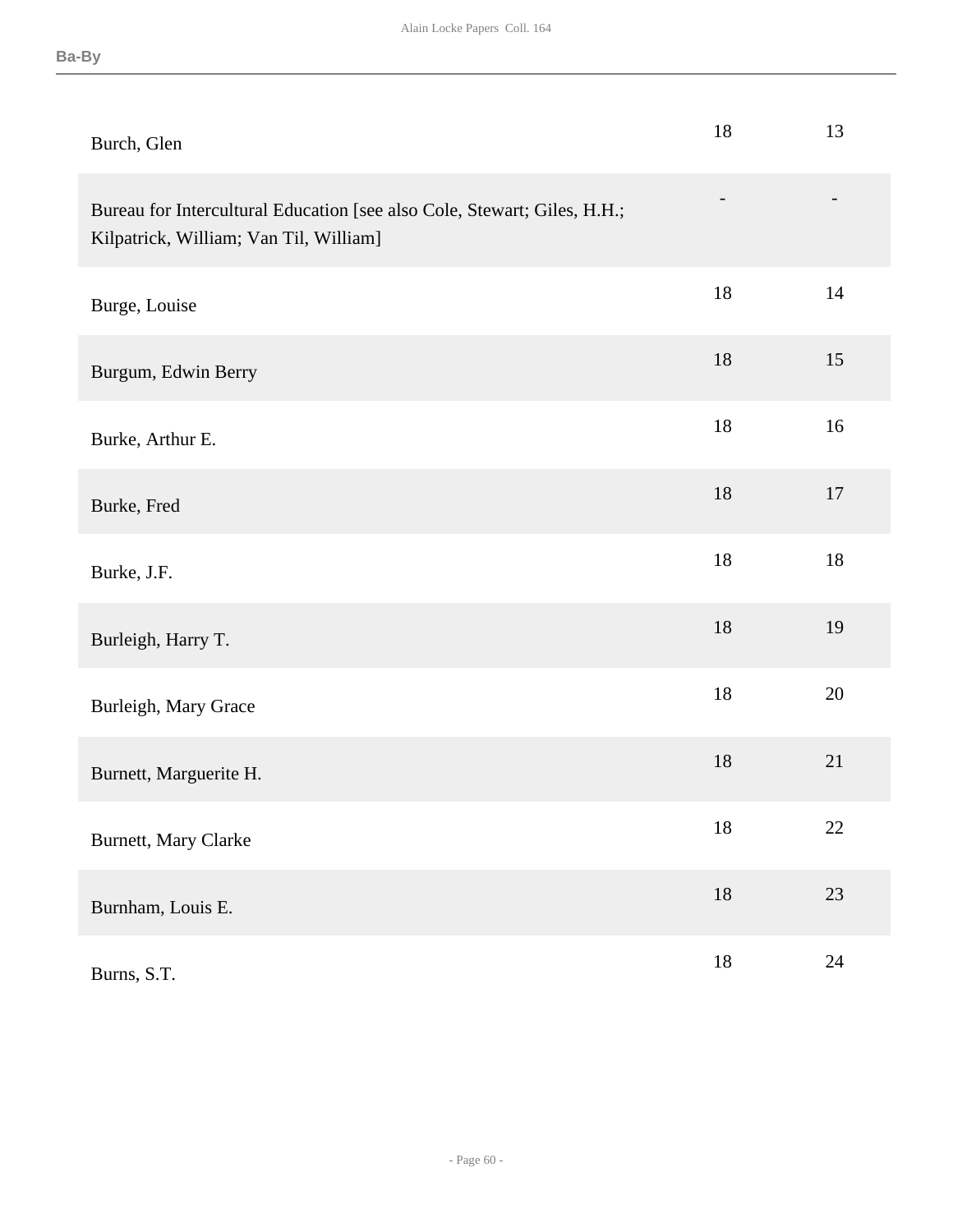| Burnshaw, Stanley [see The Dryden Press] | $\overline{\phantom{a}}$ |        |
|------------------------------------------|--------------------------|--------|
| Burrell, L. Lloyd                        | 18                       | 25     |
| Burt, Melvyn E.                          | $18\,$                   | $26\,$ |
| Burtt, Edwin A.                          | $18\,$                   | 27     |
| Bush, John M.                            | 18                       | 28     |
| Bush, Julian Thaddeus                    | $18\,$                   | 29     |
| Bush, Olivia Ward                        | $18\,$                   | $30\,$ |
| Bussey, Gertrude C.                      | $18\,$                   | 31     |
| Bustill, Louis H.                        | $18\,$                   | $32\,$ |
| Butcher, Harriet                         | $18\,$                   | 33     |
| Butcher, James W.                        | 18                       | 34     |
| Butcher, Margaret Just                   | $18\,$                   | 35     |
| Butcher, Phil                            | $18\,$                   | $36\,$ |
| Butler, Cyril                            | $18\,$                   | $37\,$ |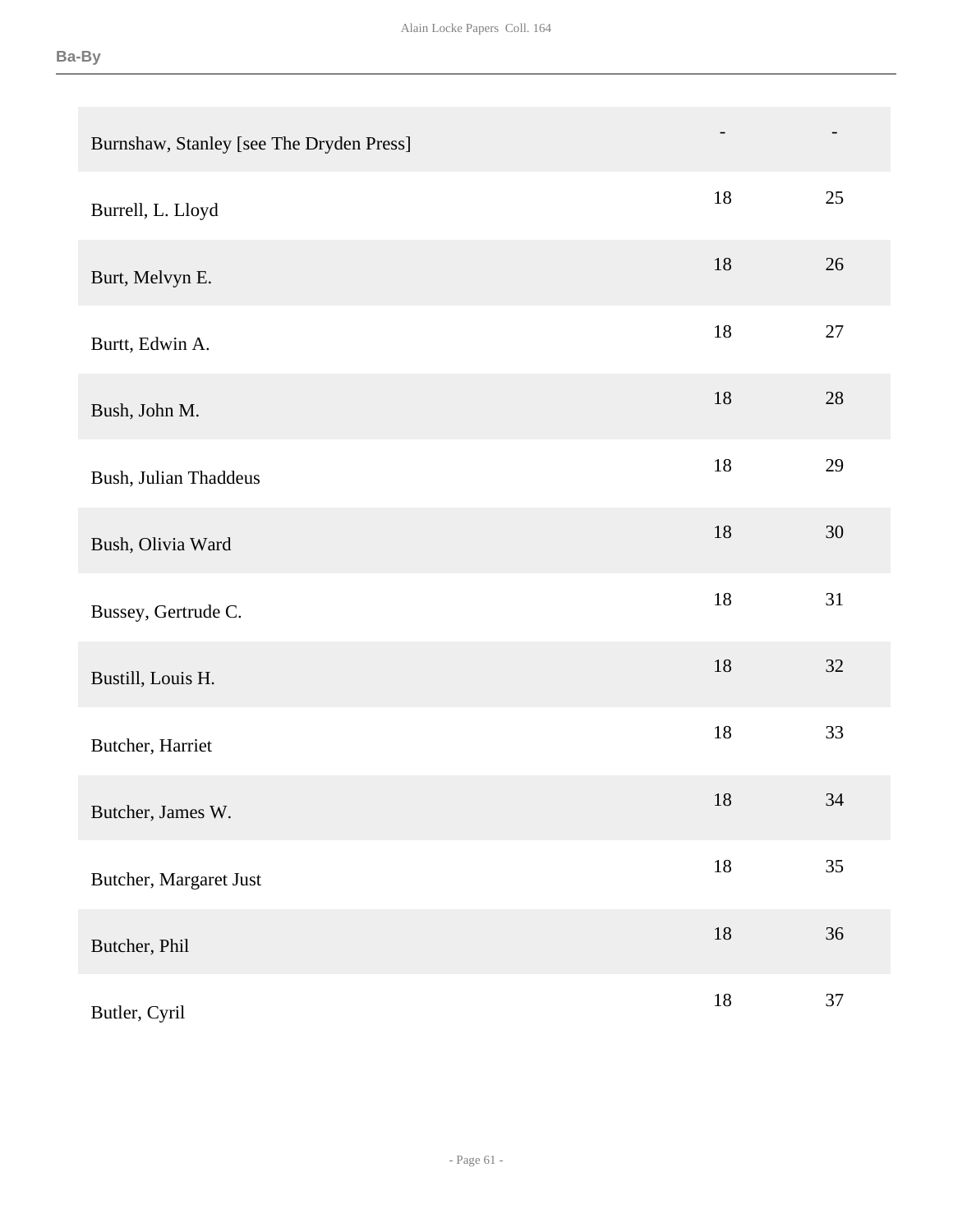| Butler, Francis M.     | 18         | 38               |
|------------------------|------------|------------------|
| Butler, J. Alpheus Jr. | $18\,$     | 39               |
| Butt, Mrs. James C.    | 18         | $\mathbf{1}$     |
| Byrd, Charles E.       | $18\,$     | $\overline{2}$   |
| Byrd, Edward M.        | 18         | $\mathfrak{Z}$   |
| Byrd, Mabel L.         | $18\,$     | $\overline{4}$   |
|                        |            |                  |
| Ca-Cu                  |            |                  |
|                        | <b>Box</b> | Folder           |
| Cabeen [Mr.]           | 19         | $\sqrt{5}$       |
| Cadden, Vivian L.      | 19         | $\sqrt{6}$       |
| Cadman, Bernice M.     | 19         | $\boldsymbol{7}$ |
| Caesar, Emmanuel K.    | 19         | $8\,$            |
| Caesar, George P.E.    | 19         | 9                |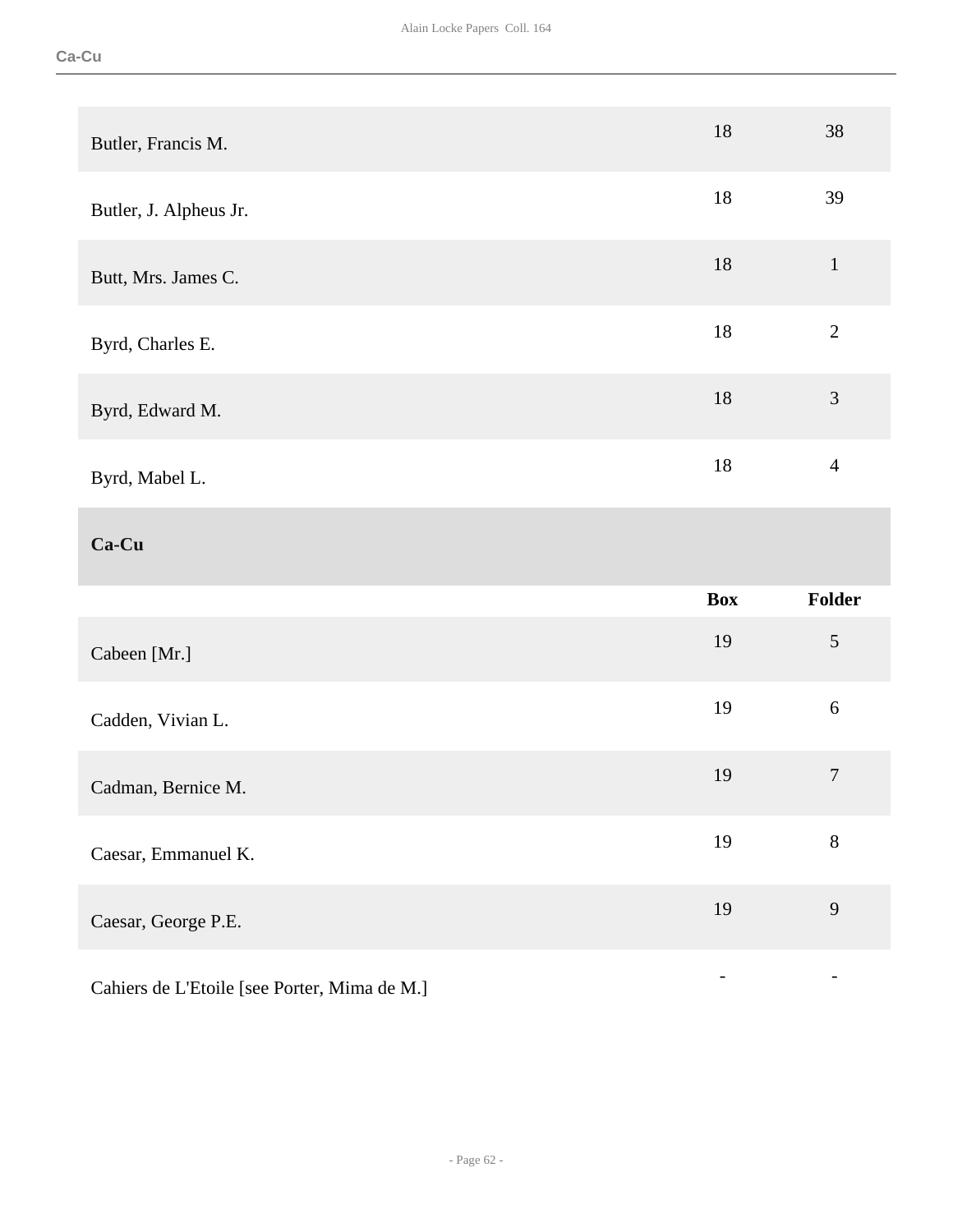| Cahill, Holger       | 19 | $10\,$ |
|----------------------|----|--------|
| Cahill, Joe          | 19 | $11\,$ |
| Caldwell, Albert Lee | 19 | 12     |
| Caldwell, Erskine    | 19 | 13     |
| Caldwell, Jack       | 19 | 14     |
| Caldwell, June       | 19 | 15     |
| Calhoun, Don         | 19 | 16     |
| Caliver, Ambrose     | 19 | $17\,$ |
| Calkins, Deborah     | 19 | $18\,$ |
| Callis, Arthur       | 19 | 19     |
| Calloway, George N.  | 19 | $20\,$ |
| Calverton, V.F.      | 19 | $21\,$ |
| Calvin, Floyd J.     | 19 | 22     |
| Camden Post Telegram | 19 | 23     |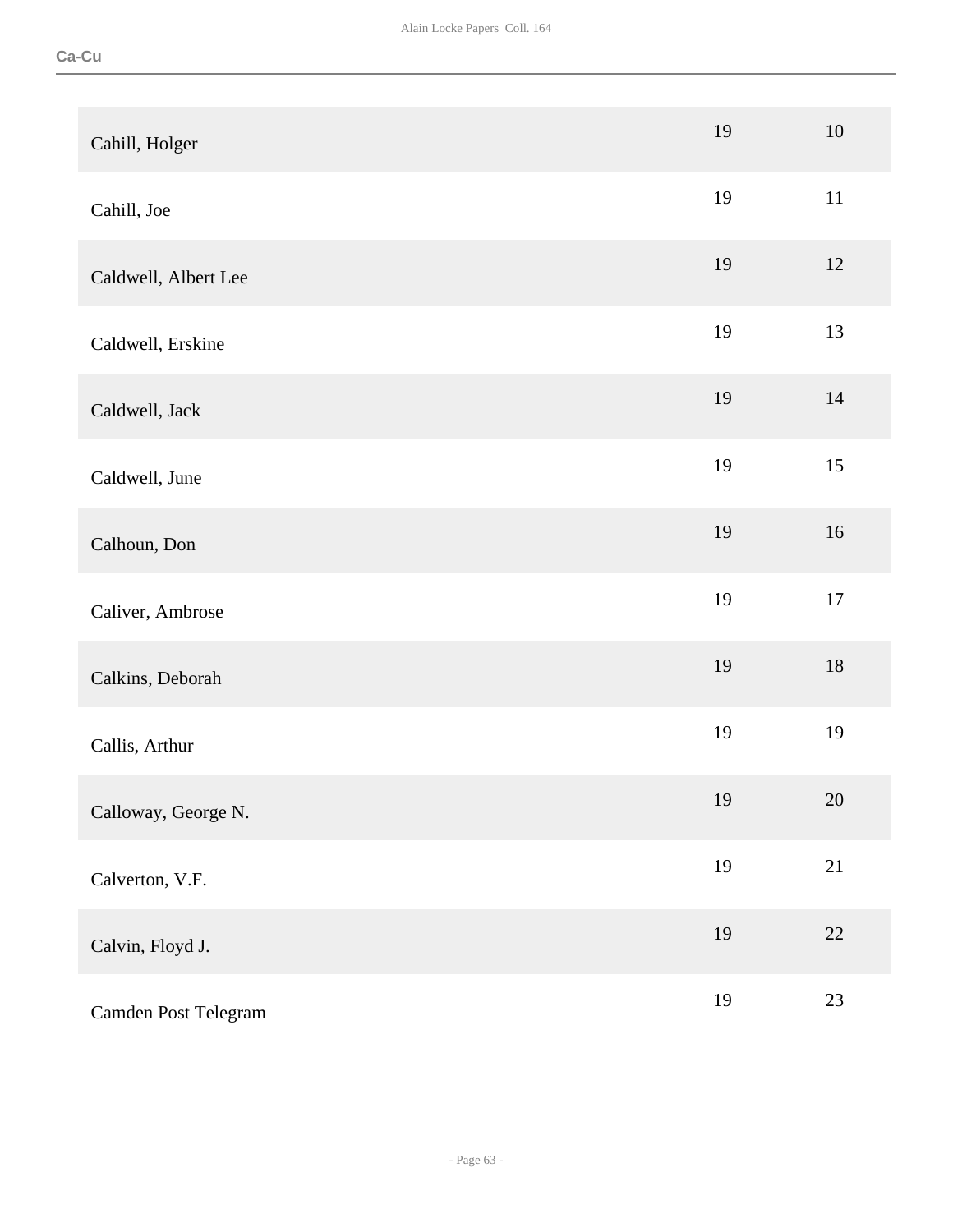| Cameron, Norman           | 19 | 24     |
|---------------------------|----|--------|
| Campbell, [Miss]          | 19 | 25     |
| Campbell, Dick            | 19 | 26     |
| Campbell, Lucille         | 19 | $27\,$ |
| Campbell, Minerva B.      | 19 | 28     |
| Campbell, Ralph H.        | 19 | 29     |
| Campbell, Thomas and Lula | 19 | 30     |
| Canby, Henry              | 19 | 31     |
| Cannon, Antoinette        | 19 | 32     |
| Cannon, Edward            | 19 | 33     |
| Carback, Clarence         | 19 | 34     |
| Carden, I. Myrtle         | 19 | 35     |
| Carlen, Robert            | 19 | 36     |
| Carlis, John              | 19 | 37     |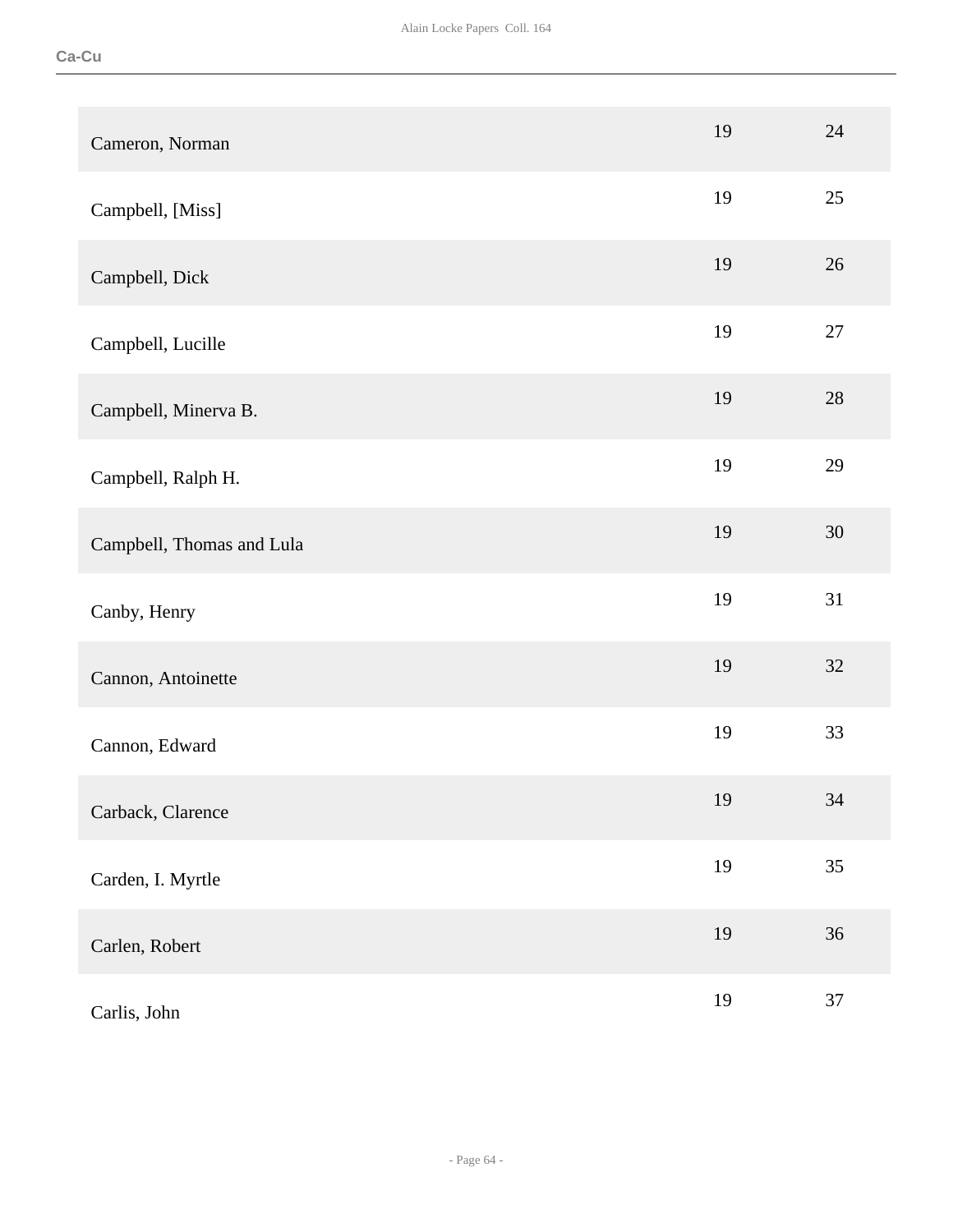| Carlton, Arlette         | 19 | 38          |
|--------------------------|----|-------------|
| Carmichael, Omer         | 19 | 39          |
| Carney, Mabel            | 19 | 40          |
| The Carolina Magazine    | 19 | 41          |
| Carpenter, George W.     | 19 | 42          |
| Carre, Louis             | 19 | 43          |
| Carrington, George Oscar | 19 | 44          |
| Carrington, Glenn        | 19 | 45          |
| Carrol, Harriet Condon   | 19 | 46          |
| Carruthers, Ben          | 19 | 47          |
| Carter, Arthur           | 19 | $\sqrt{48}$ |
| Carter, C. Lennon        | 19 | 49          |
| Carter, Dennie           | 19 | $50\,$      |
| Carter, Elmer A.         | 19 | 51          |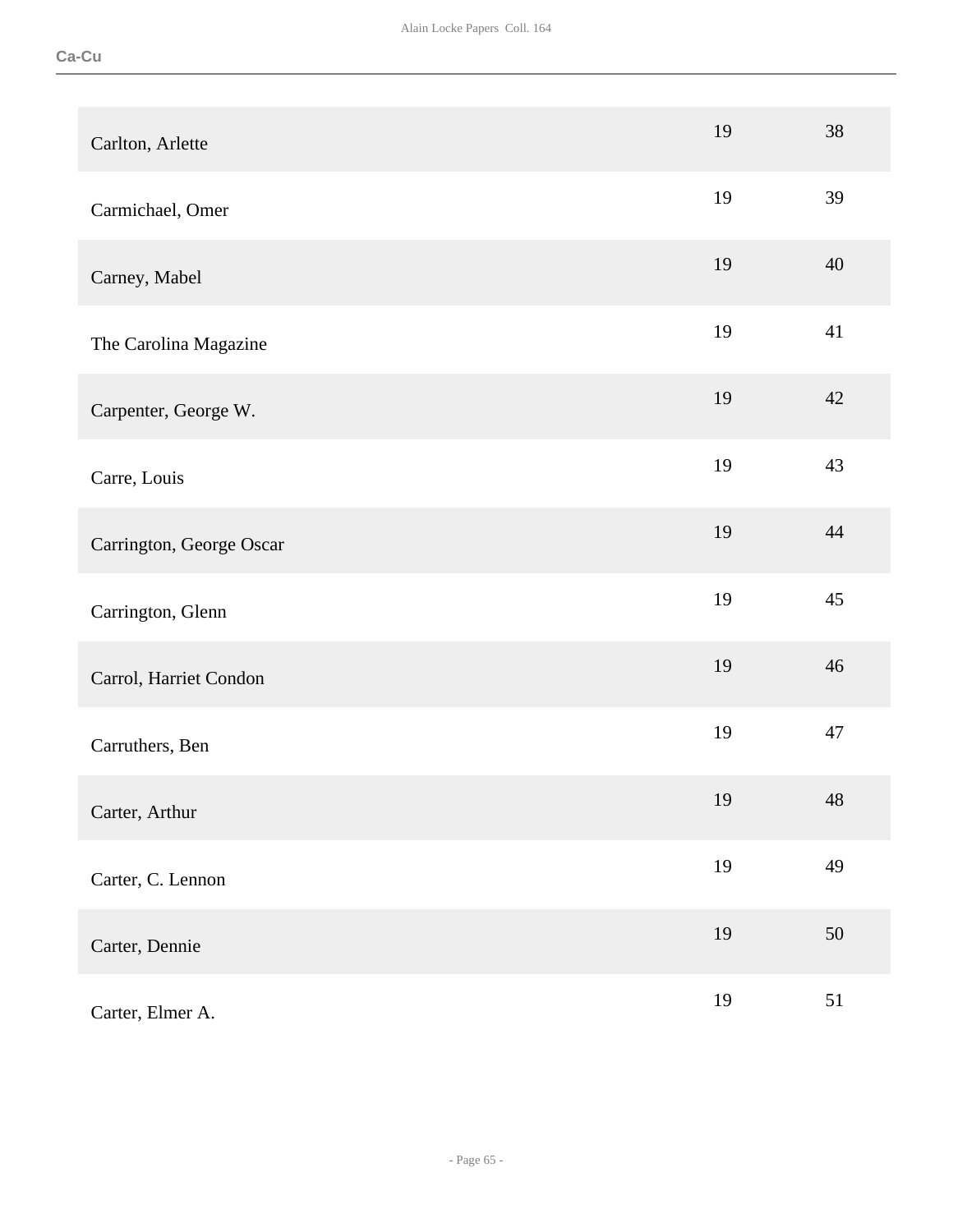| Carter, Marian S.           | 19     | 52             |
|-----------------------------|--------|----------------|
| Carter, Walter L.           | 19     | 53             |
| Cartwright, Morse 1934      | 19     | 54             |
| Cartwright, Morse 1935      | 20     | $\mathbf{1}$   |
| Cartwright, Morse 1936      | 20     | $\sqrt{2}$     |
| Cartwright, Morse 1937      | 20     | 3              |
| Cartwright, Morse 1938      | 20     | $\overline{4}$ |
| Cartwright, Morse 1939      | 20     | 5              |
| Cartwright, Morse 1940-1941 | 20     | 6              |
| Cartwright, Morse 1942-1945 | 20     | $\overline{7}$ |
| Cartwright, Morse 1946      | 20     | 8              |
| Cartwright, Morse 1947-1948 | $20\,$ | 9              |
| Carver, George Washington   | 20     | 10             |
| Castelle, Mrs. James V.     | $20\,$ | 11             |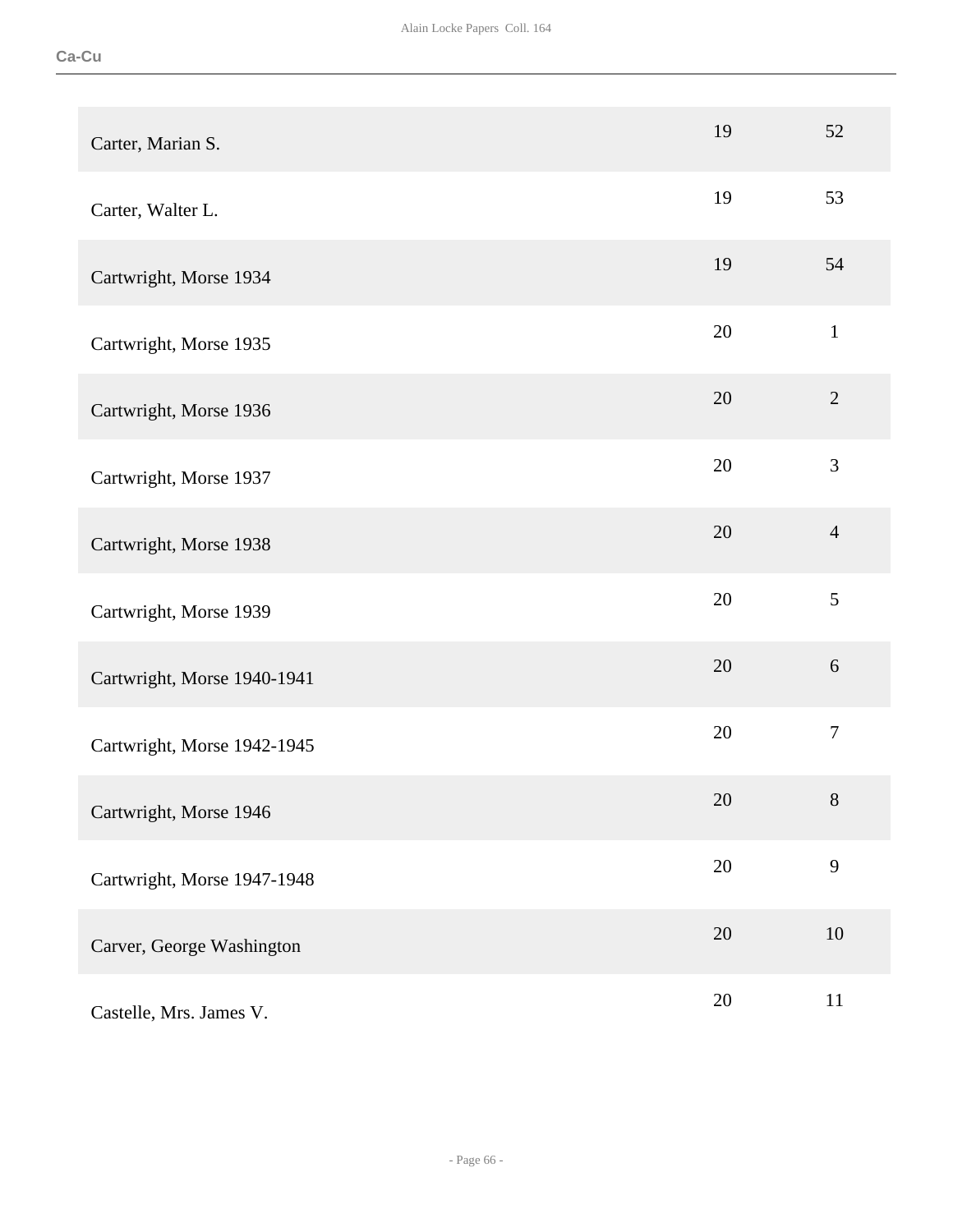| Catchings, L. Maynard                     | 20                       | 12     |
|-------------------------------------------|--------------------------|--------|
| Catlett, Elizabeth                        | 20                       | 13     |
| Central High School [see Brandt, Francis] | $\overline{\phantom{a}}$ |        |
| The Century Co.                           | 20                       | 14     |
| Chadsey, Mildred                          | 20                       | 15     |
| Chaffey, M.E.                             | 20                       | 16     |
| Chamberlain, Helen                        | 20                       | 17     |
| Chapin, Cornelia Van                      | 20                       | $18\,$ |
| Chaplin, Richard                          | 20                       | 19     |
| Chapman, Daniel                           | 20                       | 20     |
| Chapman, Oscar                            | $20\,$                   | 21     |
| Chappelle, L. Lucille                     | $20\,$                   | 22     |
| Chase, Robert S.                          | $20\,$                   | 23     |
| Chenault, Vernice E.                      | 20                       | 24     |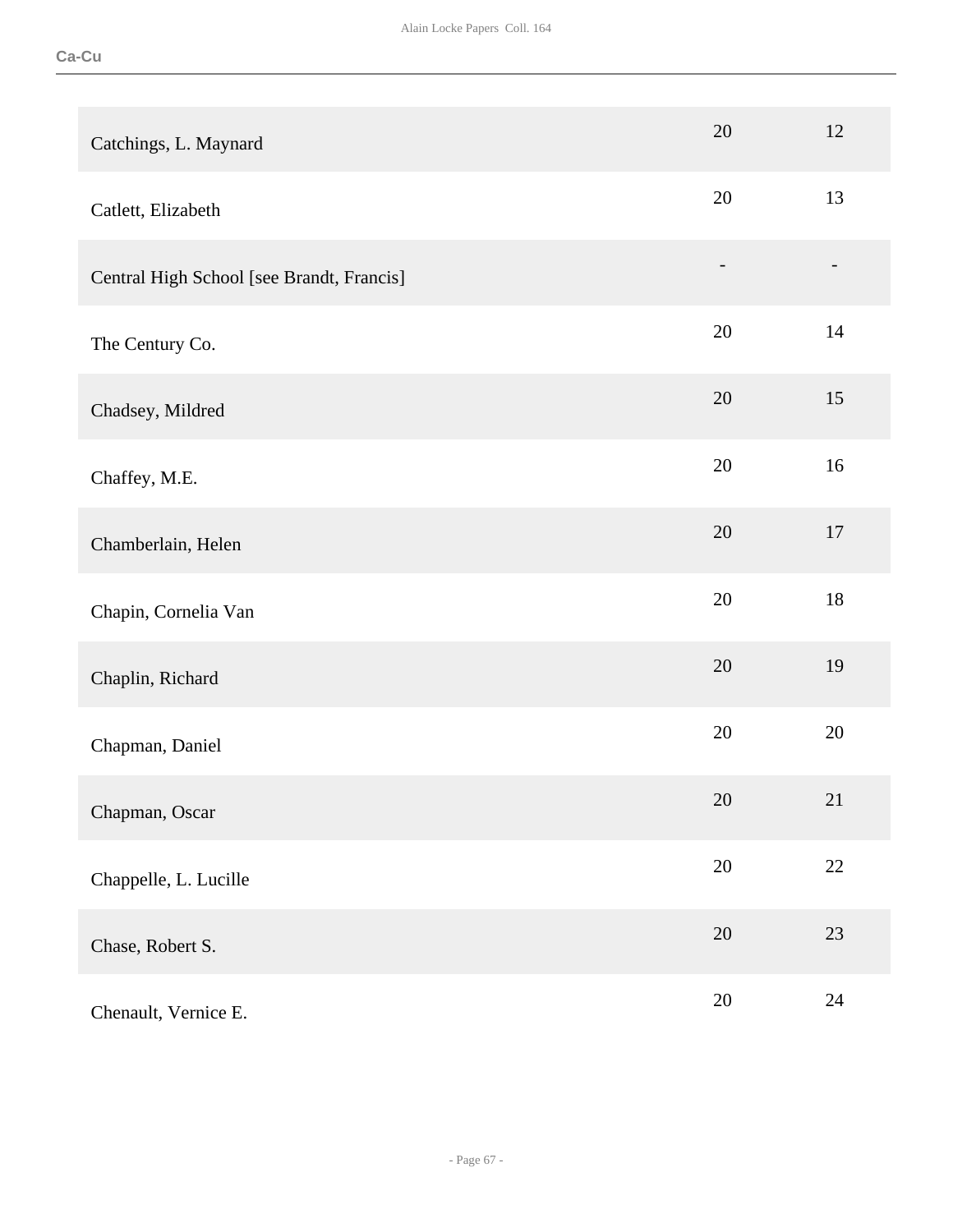| Chenoweth, A.S.           | 20     | 25     |
|---------------------------|--------|--------|
| Cherrington, Ben M.       | 20     | 26     |
| Chesnutt, Charles W.      | 20     | 27     |
| Cheyney, Pauline          | 20     | 28     |
| Chicago Defender          | 20     | 29     |
| Chivers, Walter R.        | 20     | 30     |
| Chorpenning, Charlotte B. | 20     | 31     |
| Christendom               | 20     | 32     |
| Christian, Charles J.     | 20     | 33     |
| Chukwuemeka, Nwankwo      | 20     | 34     |
| Chute, Jeanne Bolles      | 20     | 35     |
| cinema 16                 | $20\,$ | 36     |
| Citizen Publishing Co.    | $20\,$ | $37\,$ |
| Claphan, Agnes and Arthur | $20\,$ | 38     |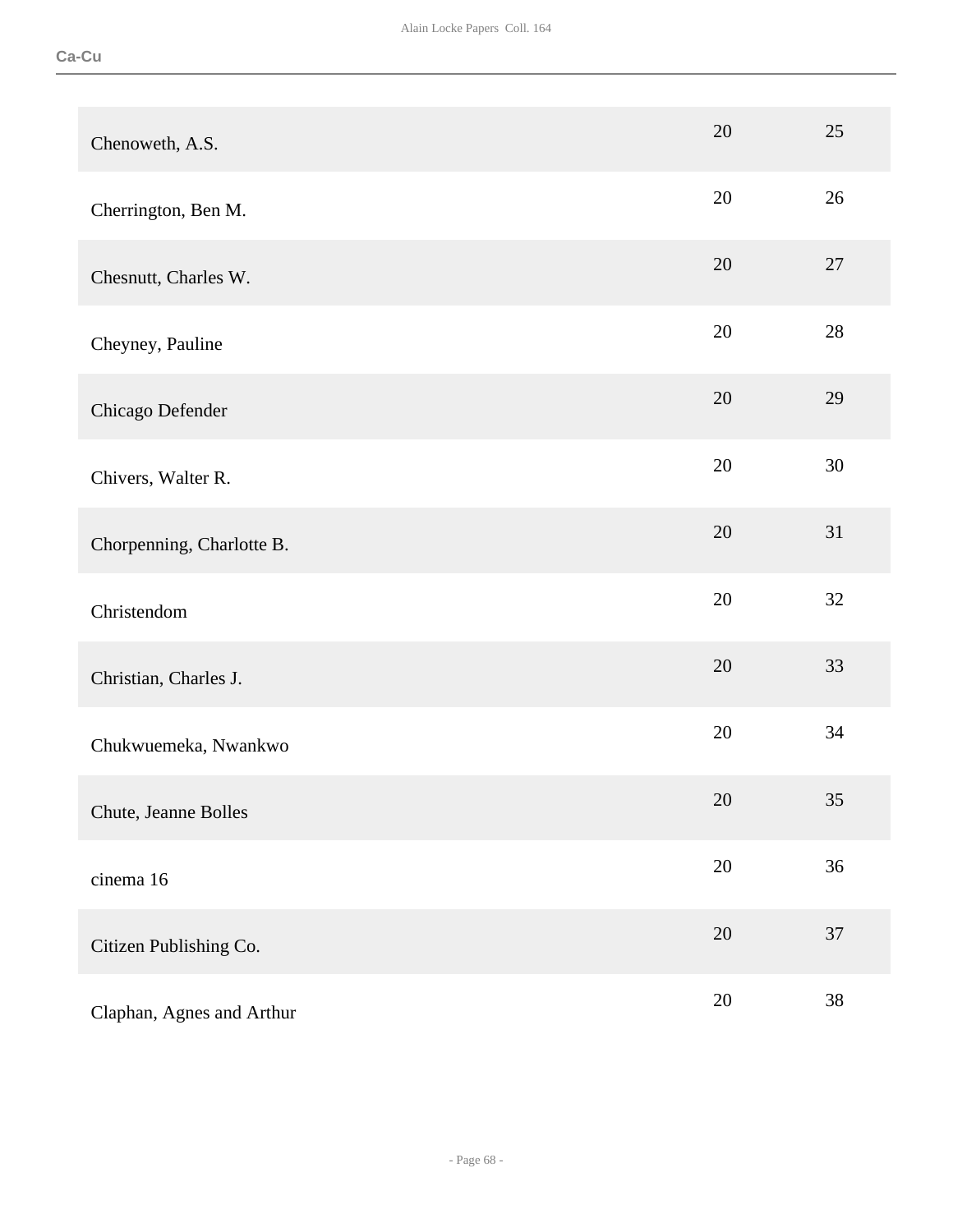| Clapp, Verner W.    | 20     | 39             |
|---------------------|--------|----------------|
| Clark, Banner H.    | 20     | 40             |
| Clark, C.M.         | 20     | 41             |
| Clark, Claude       | 20     | 42             |
| Clark, Evans        | 20     | 43             |
| Clark, John T.      | $20\,$ | $44\,$         |
| Clark, Peter        | $20\,$ | 45             |
| Clarke, Carolyn M.  | $20\,$ | 46             |
| Clarke, Helen I.    | $21\,$ | $\mathbf 1$    |
| Clarke, J.B.        | 21     | $\overline{2}$ |
| Clarke, James B.    | 21     | $\mathfrak{Z}$ |
| Clause, Anthony Van | 21     | $\overline{4}$ |
| Clawson, H. Phelps  | $21\,$ | $\mathfrak{S}$ |
| Claybrooks, Robert  | $21\,$ | $\sqrt{6}$     |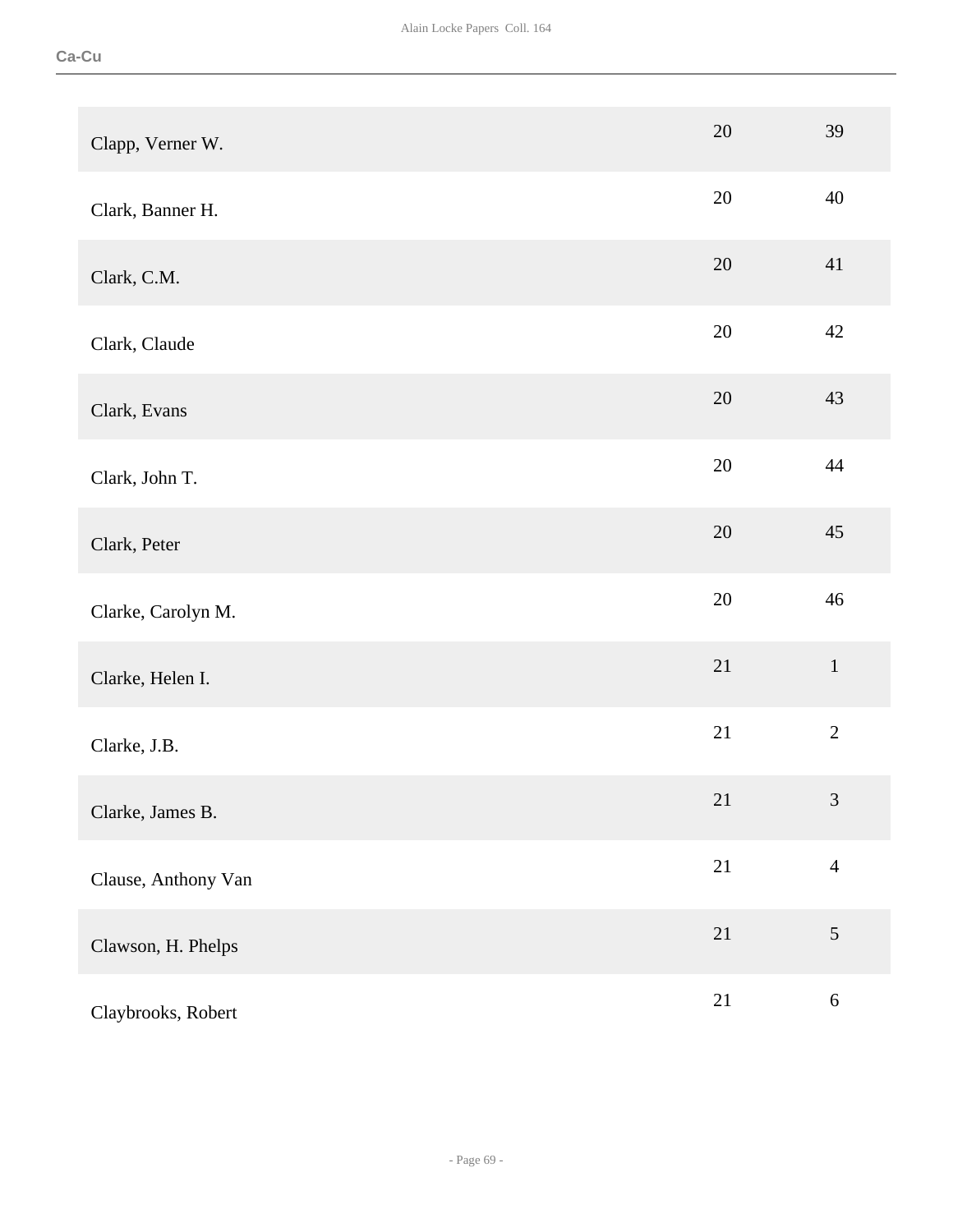| Clayton, Simsie E.     | 21     | $\boldsymbol{7}$ |
|------------------------|--------|------------------|
| Clement, Alice         | 21     | $8\,$            |
| Clement, Rufus E.      | 21     | 9                |
| Clifford, Carrie W.    | 21     | $10\,$           |
| Clinchy, Russell J.    | 21     | 11               |
| Coale, Jessie S.       | 21     | 12               |
| Coates, Maurice        | 21     | 13               |
| Cobb, James            | 21     | 14               |
| Cobb, Nokomis          | 21     | 15               |
| Cobb, Stanwood         | 21     | 16               |
| Cobb, William C.       | 21     | 17               |
| Cobb, William Montague | $21\,$ | $18\,$           |
| Coe, Charles           | $21\,$ | 19               |
| Coggs, Pauline R.      | $21\,$ | $20\,$           |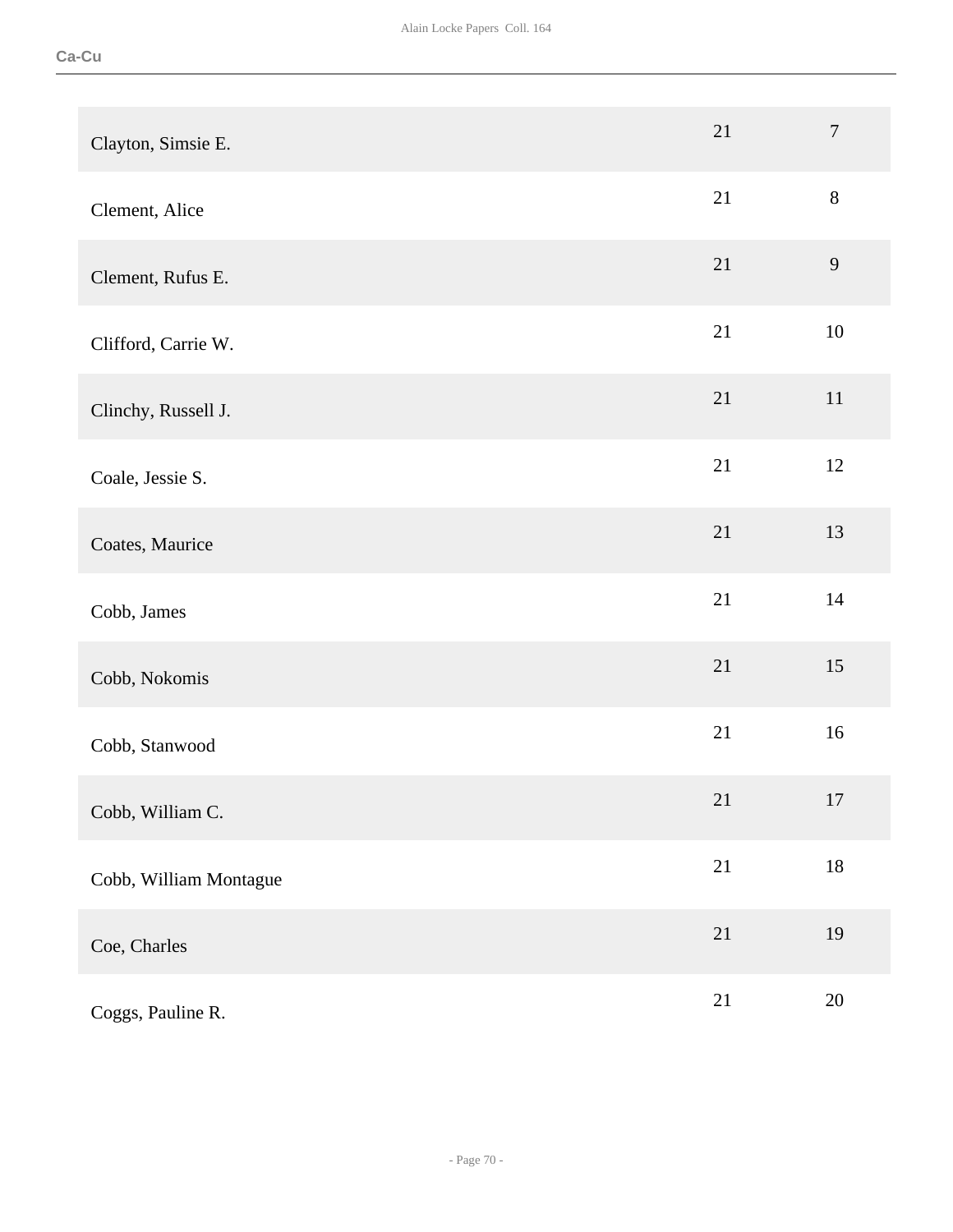| Cohen, Elliot E.                    | 21                | 21     |
|-------------------------------------|-------------------|--------|
| Cohen, Ethel S.                     | 21                | 22     |
| Cohen, Jules                        | 21                | 23     |
| Cohen, Sylvia                       | 21                | 24     |
| Coker, Jashwa                       | 21                | 25     |
| Cole, Stewart G.                    | 21                | 26     |
| Cole, William [see Alfred A. Knopf] | $\qquad \qquad -$ |        |
| Coleman, Laurence Vail              | 21                | 27     |
| Coleman, Marie                      | 21                | $28\,$ |
| Coleman, R.W.                       | 21                | 29     |
| Coles, L.F.                         | 21                | $30\,$ |
| Collier, Charles A. Jr.             | 21                | 31     |
| Collier, John                       | $21\,$            | $32\,$ |
| Collier, William H.                 | 21                | 33     |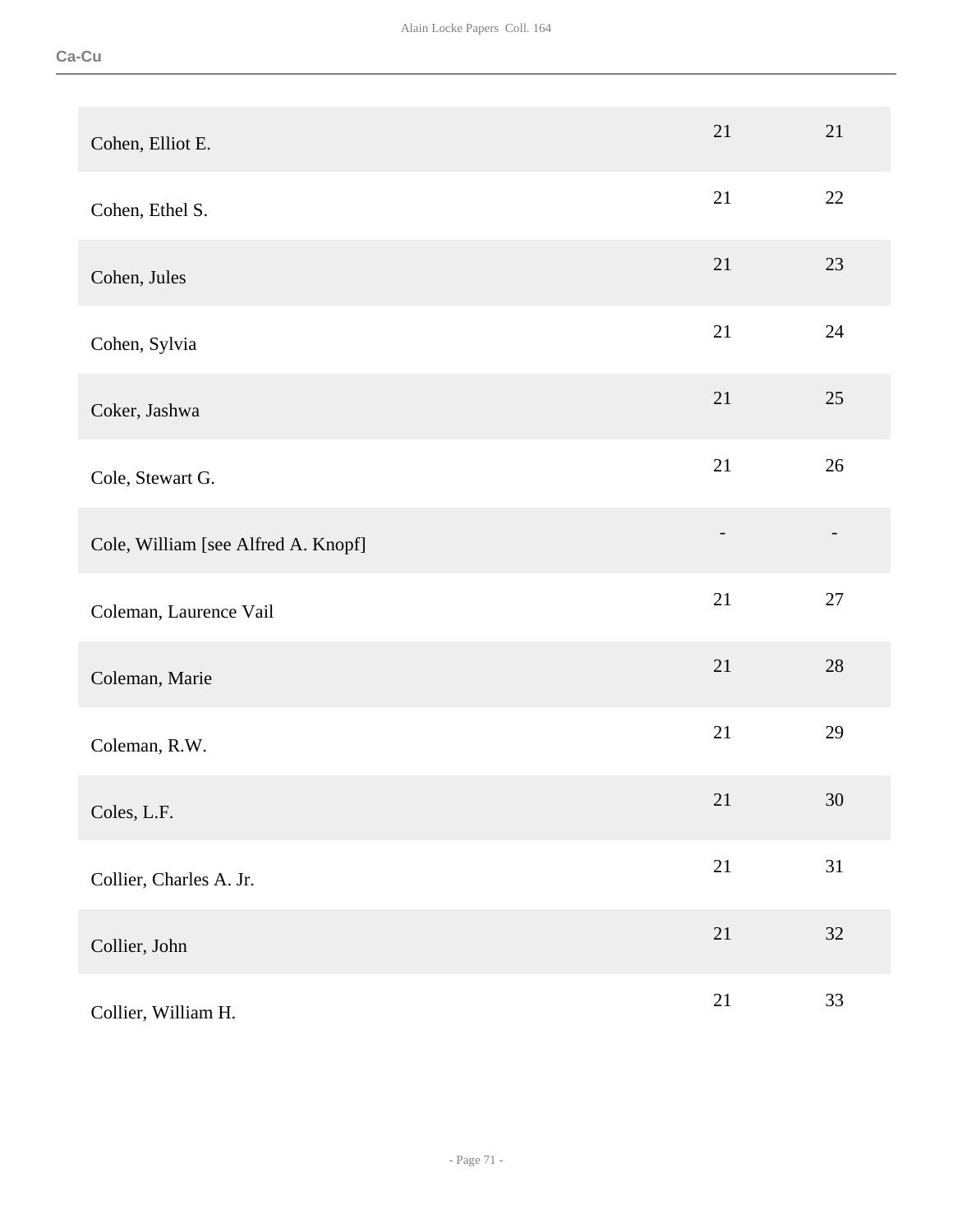| Collins, A.R.                                         | 21             | 34     |
|-------------------------------------------------------|----------------|--------|
| Collins, Evan R.                                      | 21             | 35     |
| Collymore, Errold D.                                  | 21             | 36     |
| Color                                                 | 21             | $37\,$ |
| Colum, Padraic                                        | 21             | 37A    |
| Columbia Broadcasting System, Inc.                    | 21             | 38     |
| Comegys, J. Elwood                                    | 21             | 39     |
| Commins, Saxe                                         | 21             | 40     |
| Commission on Interracial Cooperation [see Hill, Sue] | $\overline{a}$ |        |
| Committee on Graduate Studies, Howard Univ.           | 21             | 41     |
| Conger, George P.                                     | 21             | 42     |
| Conrad, Earl                                          | 21             | 43     |
| Cook, Charles C.                                      | $21\,$         | 44     |
| Cook, Coralie F.                                      | $21\,$         | 45     |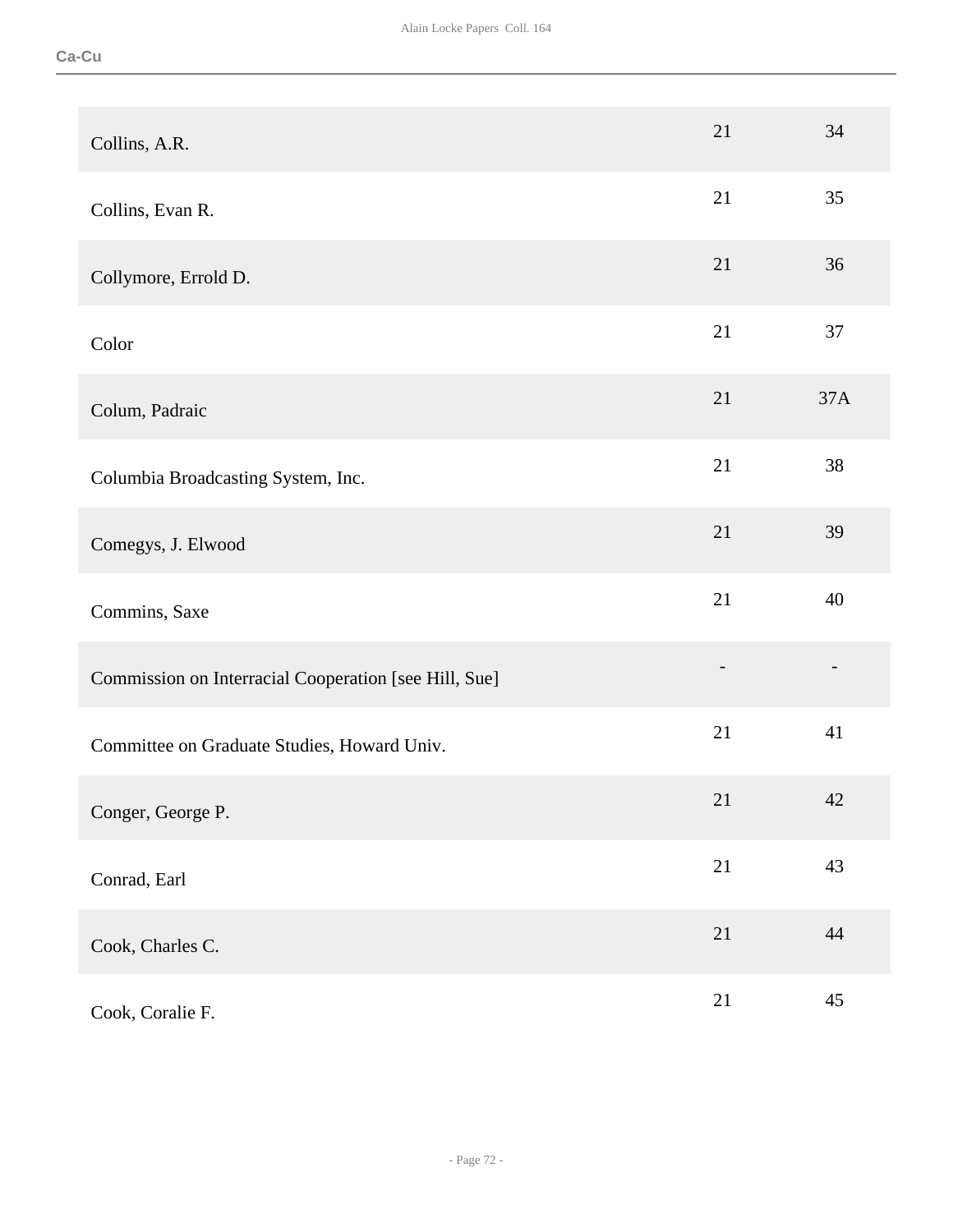| Cook, George William | 21     | 46             |
|----------------------|--------|----------------|
| Cook, H.O.           | 21     | 47             |
| Cook, Vivian E.      | 21     | 48             |
| Cook, Will Marion    | 21     | 49             |
| Cooke, [Miss]        | 21     | 50             |
| Cooke, W. Henry      | 21     | 51             |
| Cooper, [Professor]  | 21     | 52             |
| Cooper, Anna J.      | 21     | 53             |
| Cooper, Charles C.   | 22     | $1\,$          |
| Cooper, Esther V.    | 22     | $\overline{2}$ |
| Cooper, William M.   | 22     | $\mathfrak{Z}$ |
| Coppin, L.J.         | $22\,$ | $\overline{4}$ |
| Cordery, Howard      | $22\,$ | $\sqrt{5}$     |
| Corning, Erastus     | $22\,$ | $\sqrt{6}$     |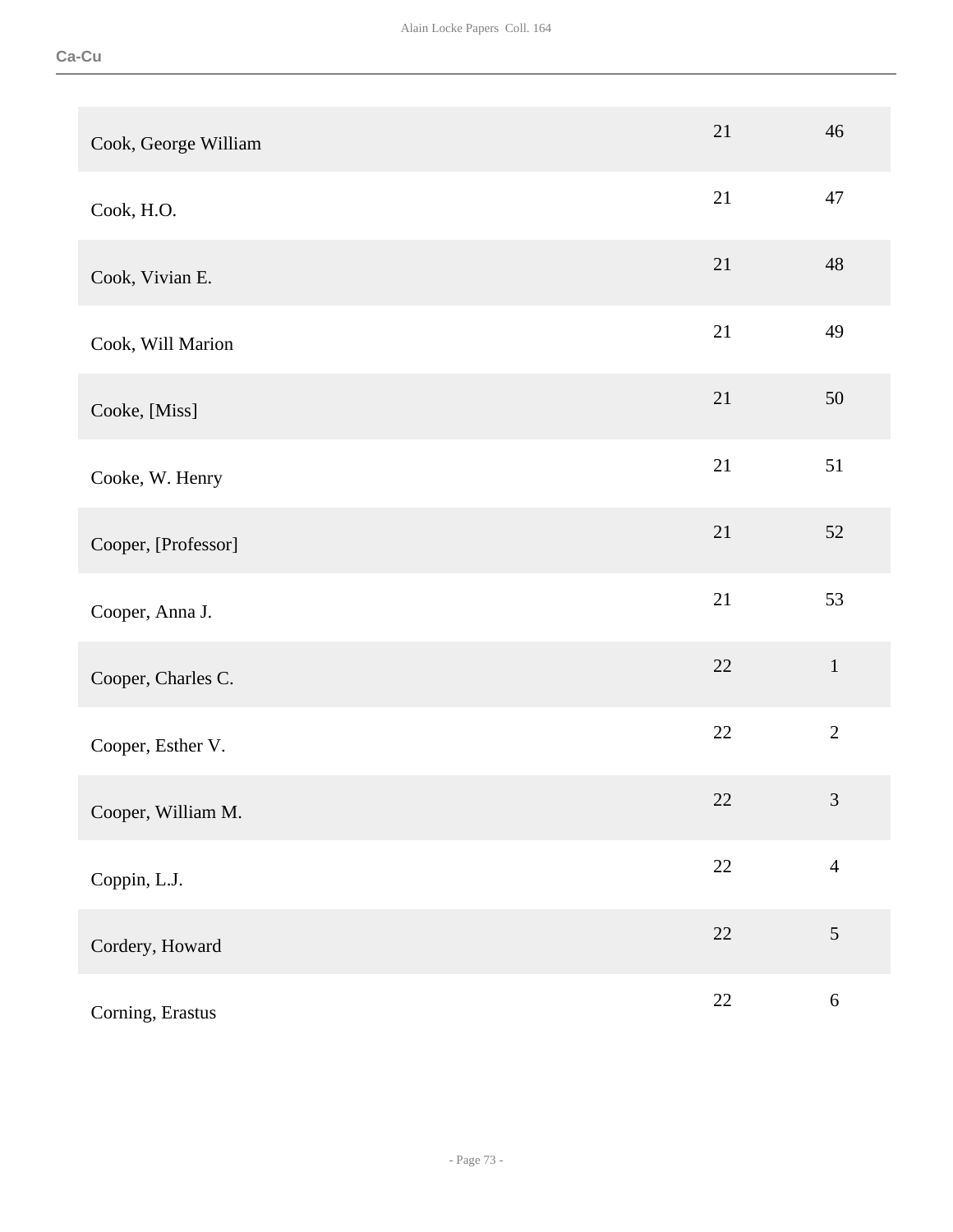| Cornish, Hennetta                     | 22     | $\overline{7}$ |
|---------------------------------------|--------|----------------|
| Corpening, H.C.                       | 22     | $8\,$          |
| Cortor, Eldzier                       | 22     | 9              |
| Corwin, George B.                     | 22     | 10             |
| Cothorn, Marguerite Esters            | 22     | 11             |
| Coulborn, Rushton                     | 22     | 12             |
| <b>Council for Community Action</b>   | 22     | 13             |
| Counts, George S. [see O'Neill, J.M.] |        |                |
| Cousins, Harold                       | 22     | 14             |
| Covello, Leonard                      | 22     | 15             |
| Covici, Freide Inc., Publ.            | $22\,$ | 16             |
| Cox, Oliver C.                        | $22\,$ | $17\,$         |
| Coy, Genevieve L.                     | $22\,$ | $18\,$         |
| Craft, Henry K.                       | $22\,$ | 19             |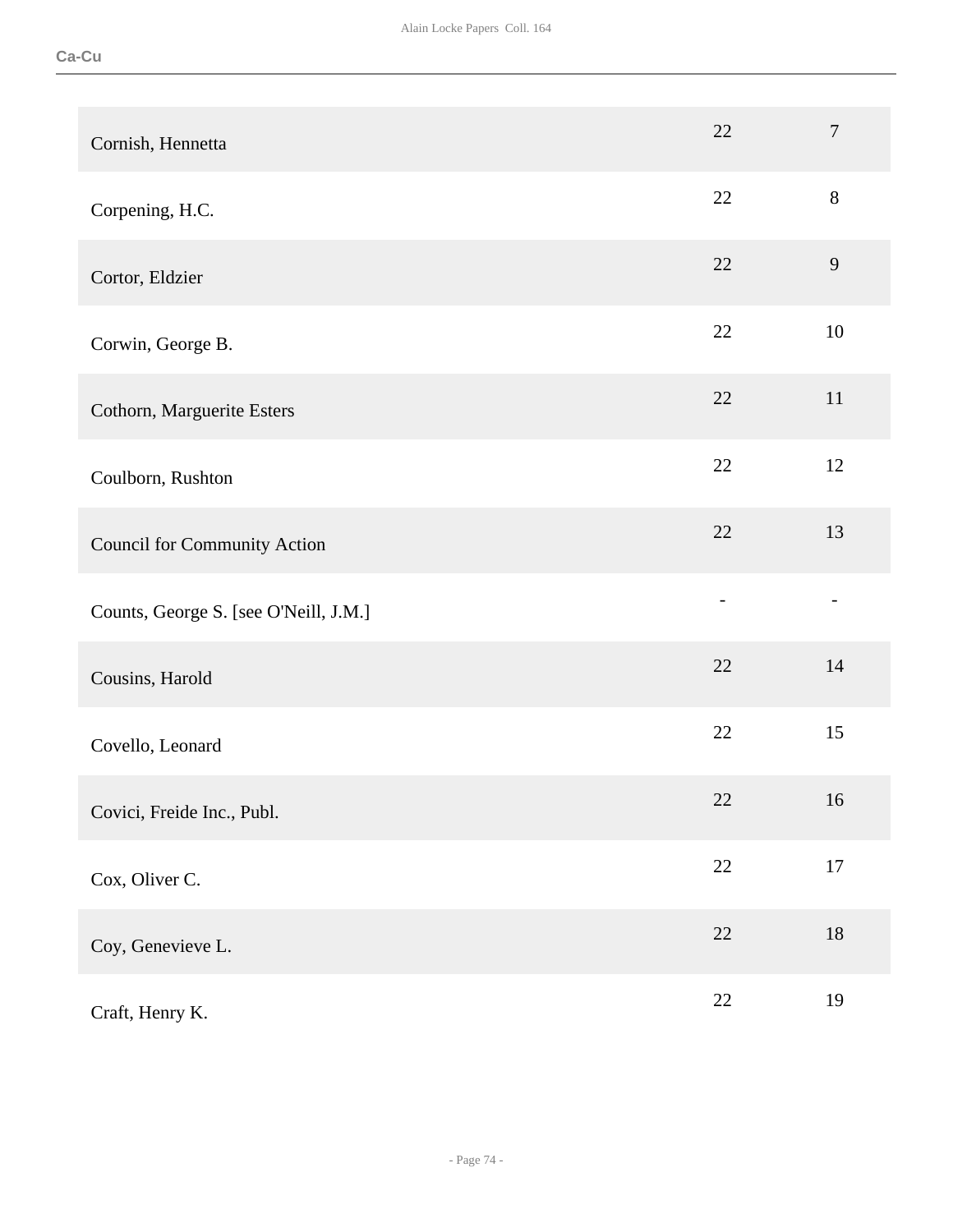| Craig, Carl C.                                  | 22     | 20     |
|-------------------------------------------------|--------|--------|
| Cramp, Winifed                                  | 22     | 21     |
| Crampton, J.D.                                  | 22     | 22     |
| Craner, Lawrence                                | 22     | 23     |
| Cranny, Titus                                   | 22     | 24     |
| Cranston, Ruth                                  | 22     | 25     |
| Crawford, Charlotte E. [see The Arts Quarterly] |        |        |
| Crawford, John W.                               | 22     | 26     |
| Credle, James O.                                | 22     | 27     |
| Creedy, F.                                      | 22     | 28     |
| Crichlow, Ernest                                | $22\,$ | 29     |
| Cromwell, John                                  | $22\,$ | $30\,$ |
| Cromwell, Otelia                                | $22\,$ | 31     |
| Cross, Florence I.                              | $22\,$ | 32     |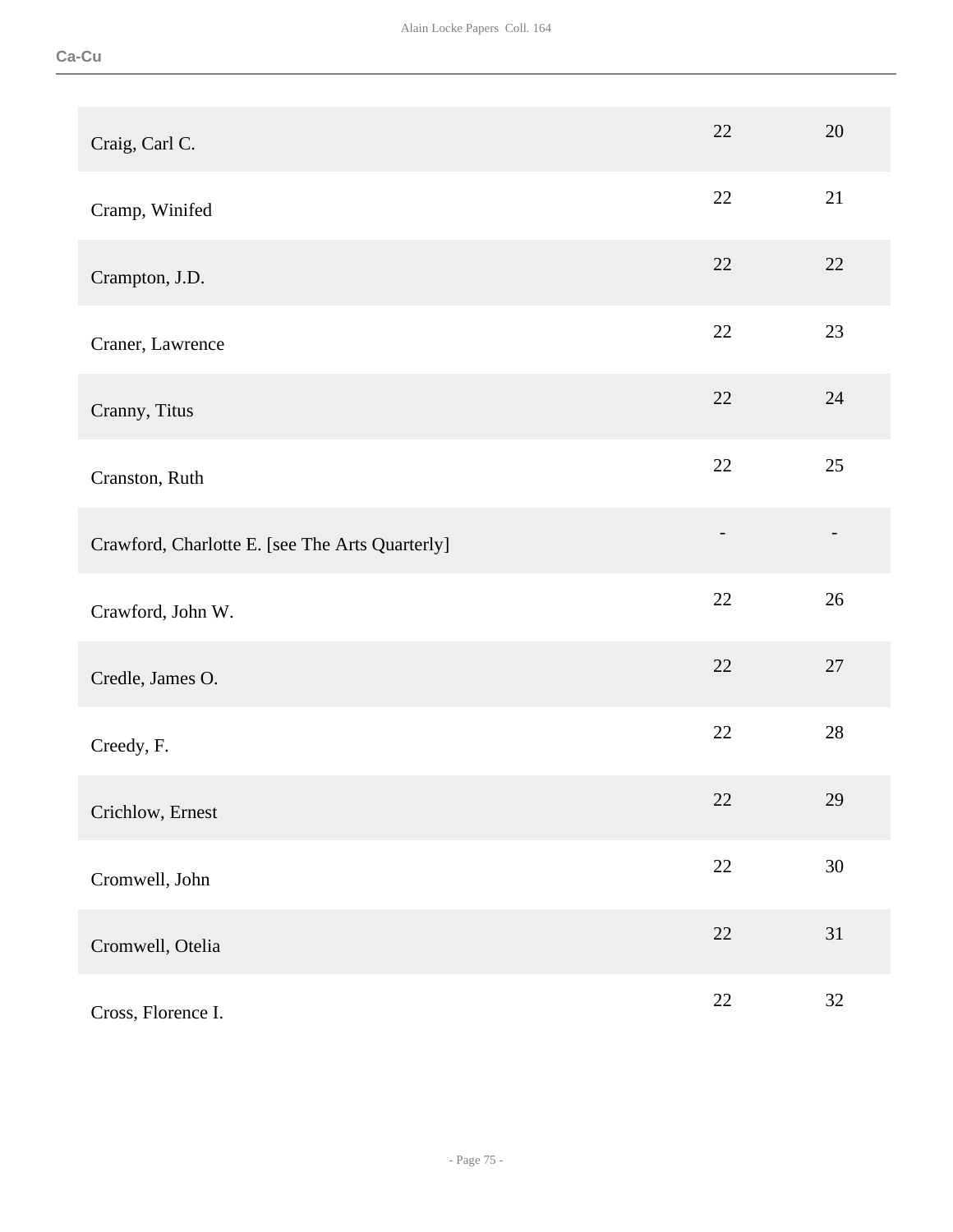| Crowninshield, Frank                            | 22 | 33 |
|-------------------------------------------------|----|----|
| Culias, Ferdinand                               | 22 | 34 |
| Cullen, Countee Porter no date                  | 22 | 35 |
| Cullen, Countee Porter 1921-1923                | 22 | 36 |
| Cullen, Countee Porter 1924                     | 22 | 37 |
| Cullen, Countee Porter 1925                     | 22 | 38 |
| Cullen, Countee Porter 1926-1932                | 22 | 39 |
| Cullen, Countee Porter 1940-1945                | 22 | 40 |
| Cullen, F.A.                                    | 22 | 41 |
| Cummings, Ivor G.                               | 22 | 42 |
| Cunard, Nancy                                   | 22 | 43 |
| Cunard Steam Ship Co. [see also Steedman, C.J.] | 22 | 44 |
| Cuney, Waring                                   | 22 | 45 |
| Cunningham, Mary S.                             | 22 | 46 |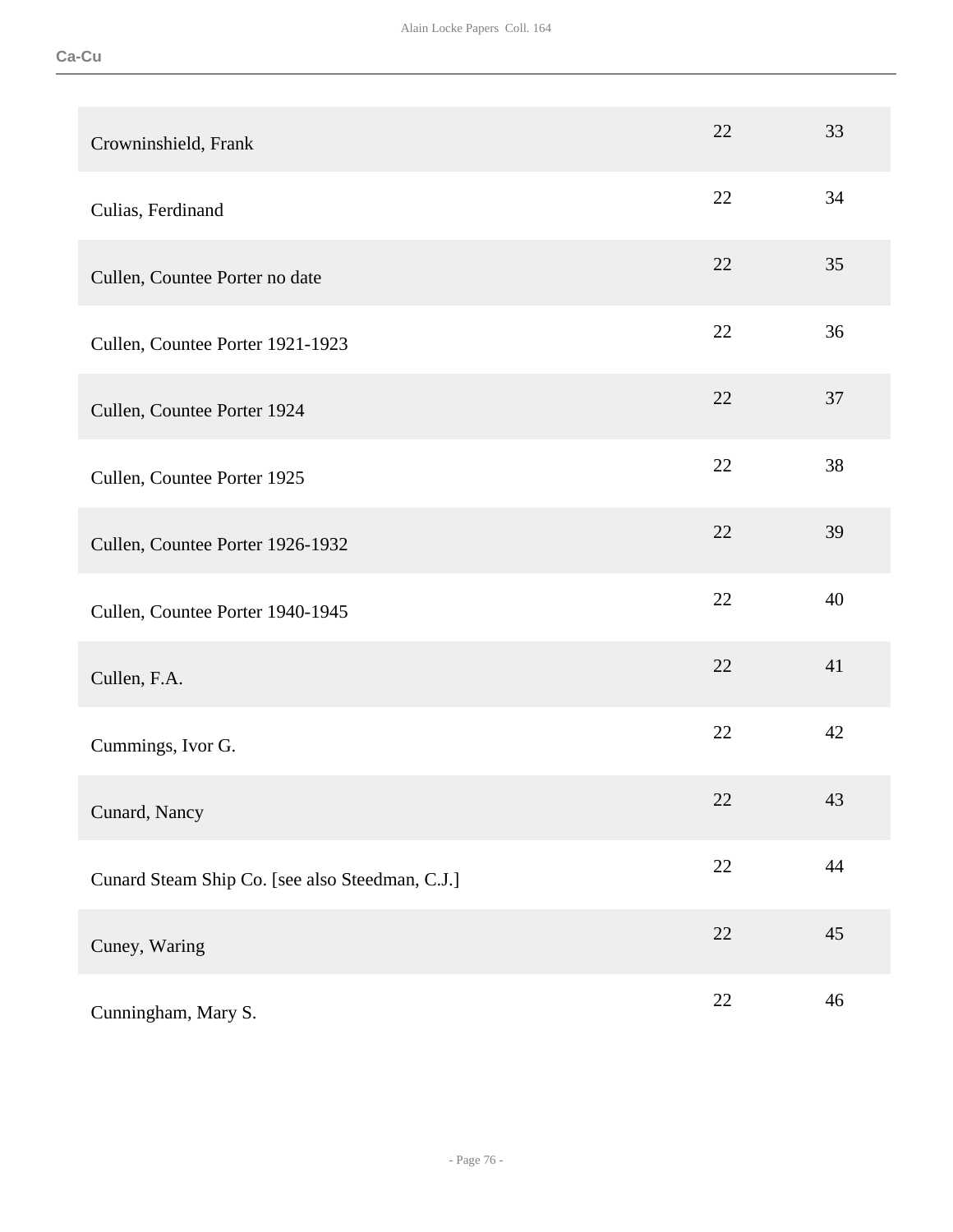| Cunningham, Ruth [see National Education Association] |                          |                |
|-------------------------------------------------------|--------------------------|----------------|
| Curry, Lorre E.                                       | 22                       | 47             |
| Curti, Merle                                          | 22                       | 48             |
| Curtis, L.S.                                          | 23                       | $\mathbf{1}$   |
| Curtis, Letha Jean                                    | 23                       | $\sqrt{2}$     |
| Curtiss, Dorothy W.                                   | 23                       | 3              |
|                                                       | 23                       | $\overline{4}$ |
| Cushman, C.L.                                         |                          |                |
| Da-Dy                                                 |                          |                |
|                                                       | <b>Box</b>               | Folder         |
| Da Silva, Howard [see Rachel Productions]             | $\overline{\phantom{a}}$ |                |
| Dabney, Thomas L.                                     | 23                       | $\mathfrak{S}$ |
| Dabney, Wendell P.                                    | 23                       | $\sqrt{6}$     |
| Dafus, Deiner                                         | 23                       | $\overline{7}$ |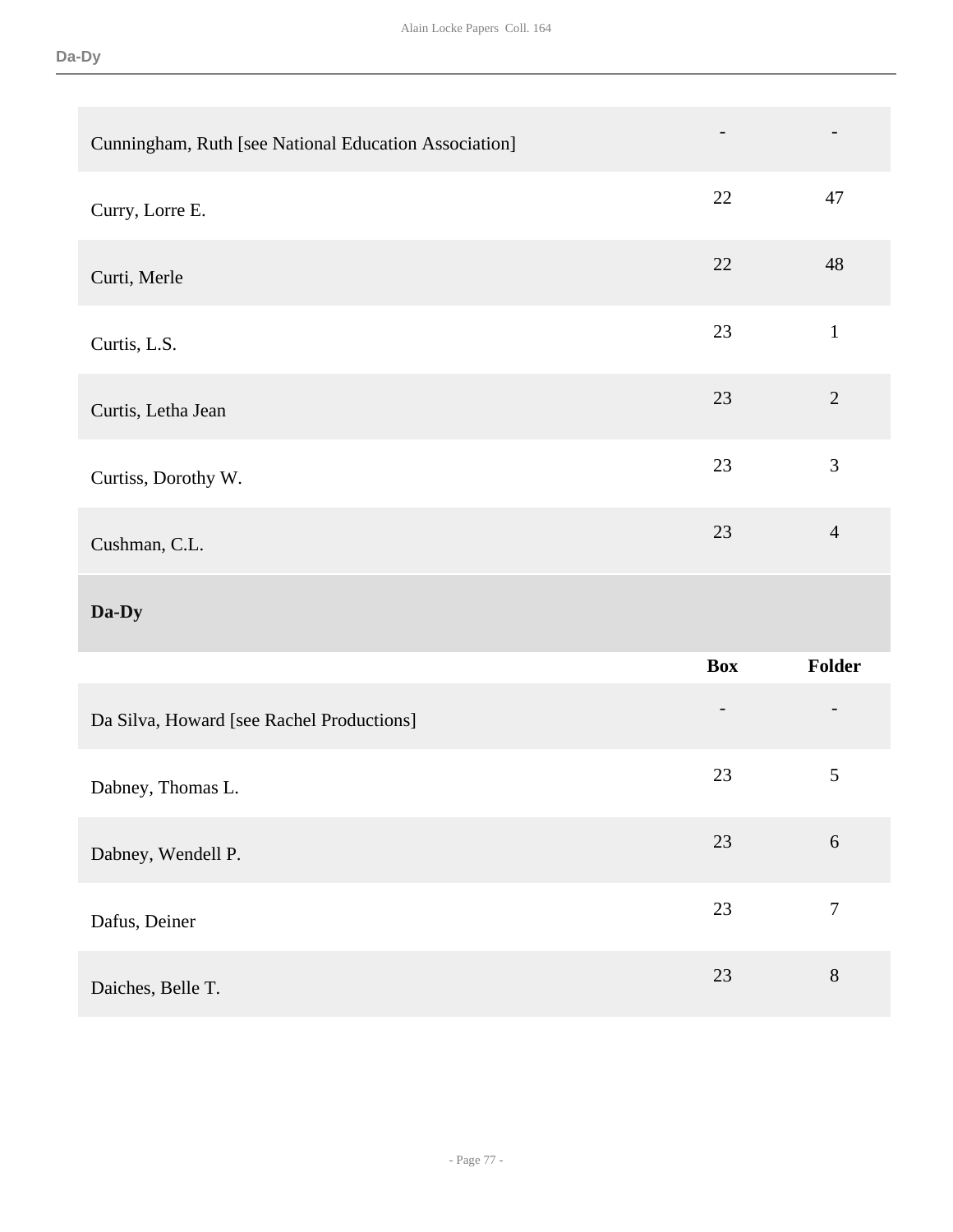| The Daily Chronicle (London)         | 23 | 9      |
|--------------------------------------|----|--------|
| Dancy, John C.                       | 23 | $10\,$ |
| Daniel, V.E.                         | 23 | 11     |
| Daniel, Walter G.                    | 23 | 12     |
| Daniels, James K. no date            | 23 | 13     |
| Daniels, James K. [Jimmie] 1929-1944 | 23 | 14     |
| Daniels, James K. 1945-1950          | 23 | 15     |
| Daniels, Neal                        | 23 | 16     |
| Danquah, J.B.                        | 23 | 17     |
| Danzel, Theodore W.                  | 23 | 18     |
| D'Arms, Edward F.                    | 23 | 19     |
| Darmstadter, Karl D.                 | 23 | $20\,$ |
| Dartigue, M. Maurice                 | 23 | 21     |
| Das, Taraknath                       | 23 | 22     |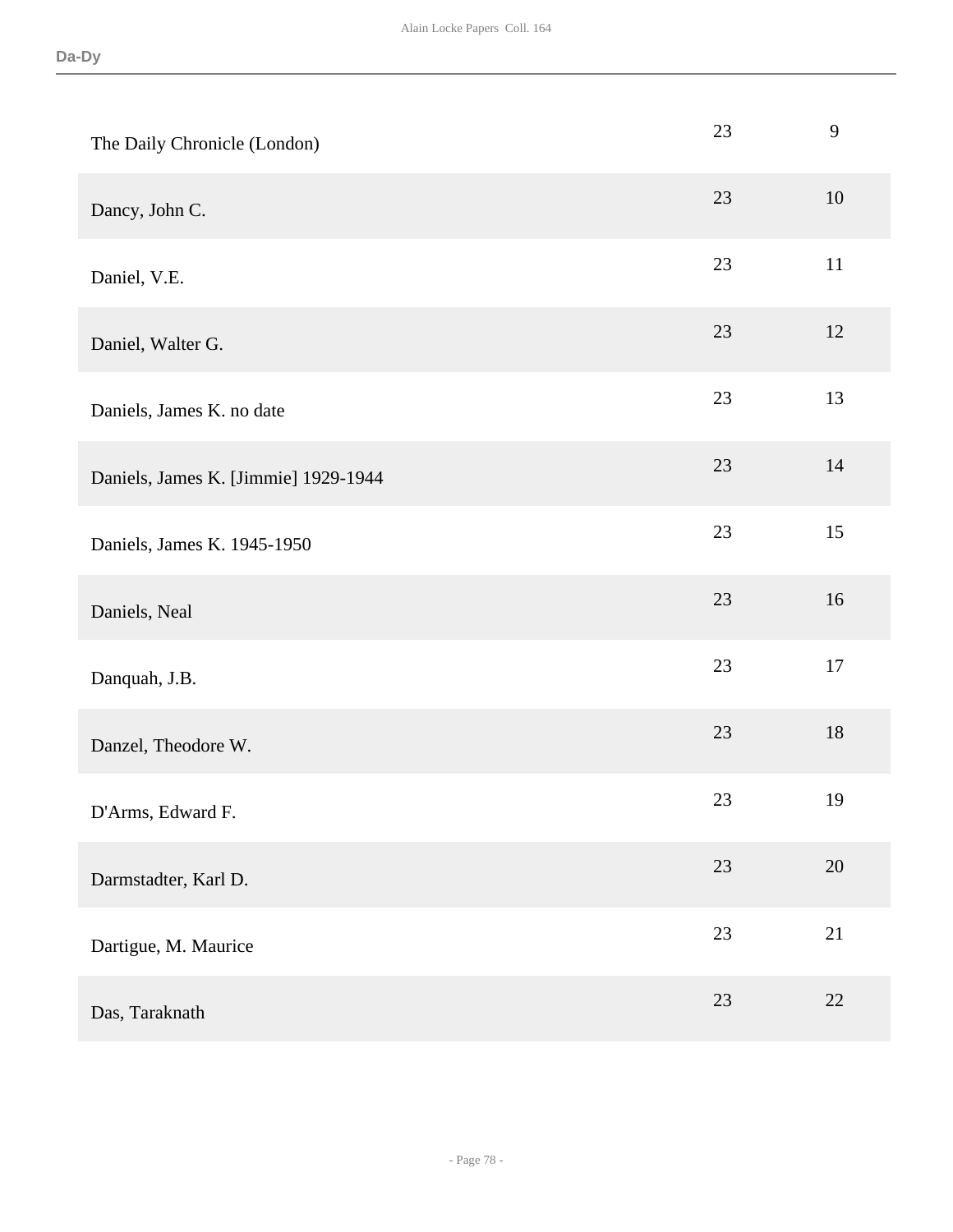| Daugherty, D.H.       | 23     | 23     |
|-----------------------|--------|--------|
| David, Charles W.A.   | 23     | 24     |
| Davidson, Jo          | 23     | 25     |
| Davis, Allison        | 23     | 26     |
| Davis, Arthur P.      | $23\,$ | $27\,$ |
| Davis, Bertie W.H.    | 23     | $28\,$ |
| Davis, Carrington L.  | 23     | 29     |
| Davis, Edward P.      | 23     | $30\,$ |
| Davis, Frank Marshall | 23     | 31     |
| Davis, Harold E.      | 23     | 32     |
| Davis, Harry E.       | $23\,$ | 33     |
| Davis, John P.        | $23\,$ | $34\,$ |
| Davis, John W.        | $23\,$ | 35     |
| Davis, Joseph S.      | 23     | $36\,$ |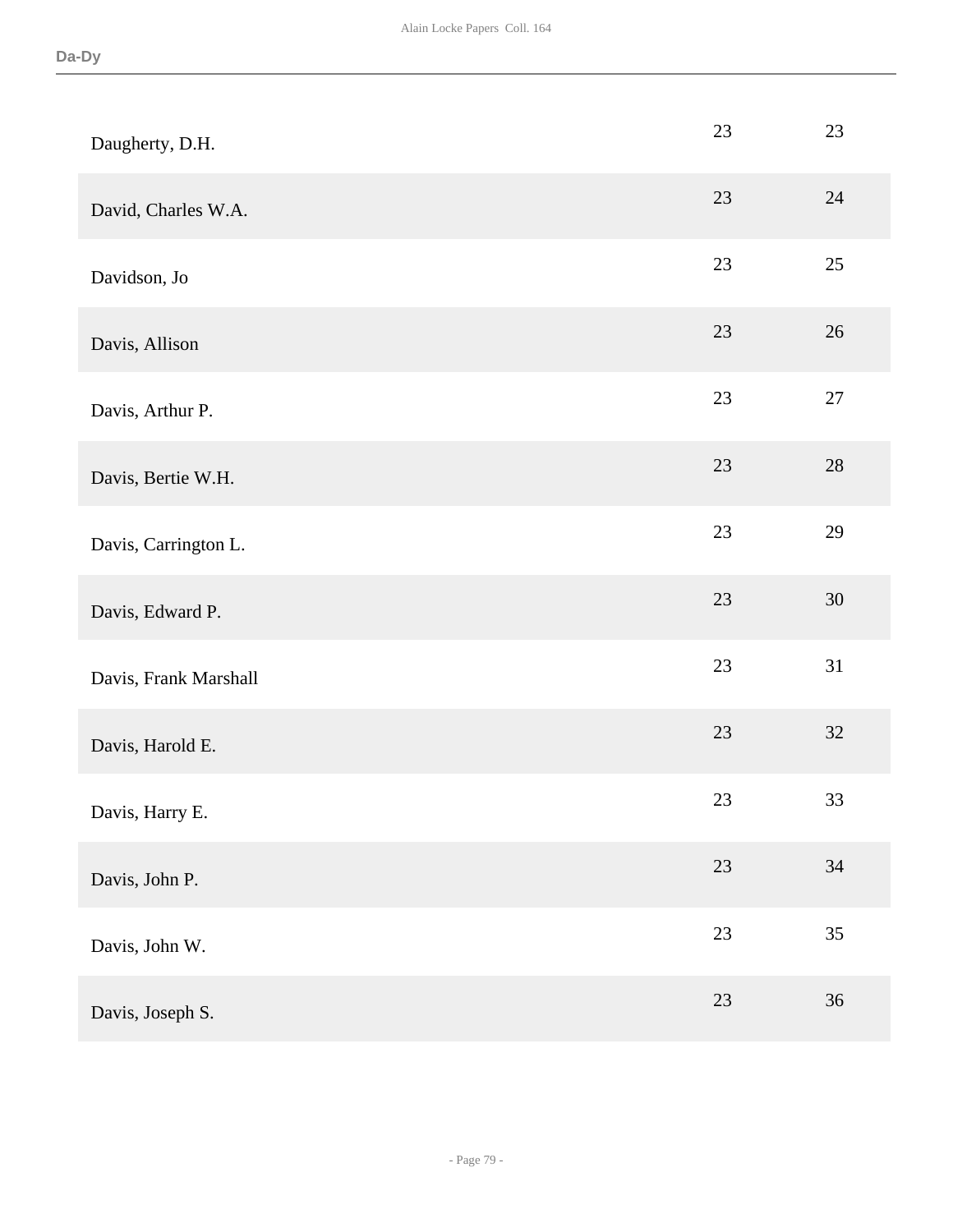| Davis, M.W.                     | 23 | 37               |
|---------------------------------|----|------------------|
| Davis, Ossie                    | 23 | 38               |
| Davis, Pauline A.               | 23 | 39               |
| Davis, R.H.                     | 23 | 40               |
| Davis, Robert A.                | 23 | 41               |
| Davis, William H. Sr.           | 23 | 42               |
| Davis-DuBois, Rachel            | 23 | 43               |
| Dawson, Charles C.              | 24 | $1\,$            |
| Dawson, William L.              | 24 | $\overline{2}$   |
| de Castro, Godfrey R.           | 24 | $\mathfrak{Z}$   |
| de Fouseka, Lionel S. no date   | 24 | $\overline{4}$   |
| de Fouseka, Lionel S. 1908-1909 | 24 | $\overline{5}$   |
| de Fouseka, Lionel S. 1910-1911 | 24 | $\sqrt{6}$       |
| de Fouseka, Lionel S. 1912-1913 | 24 | $\boldsymbol{7}$ |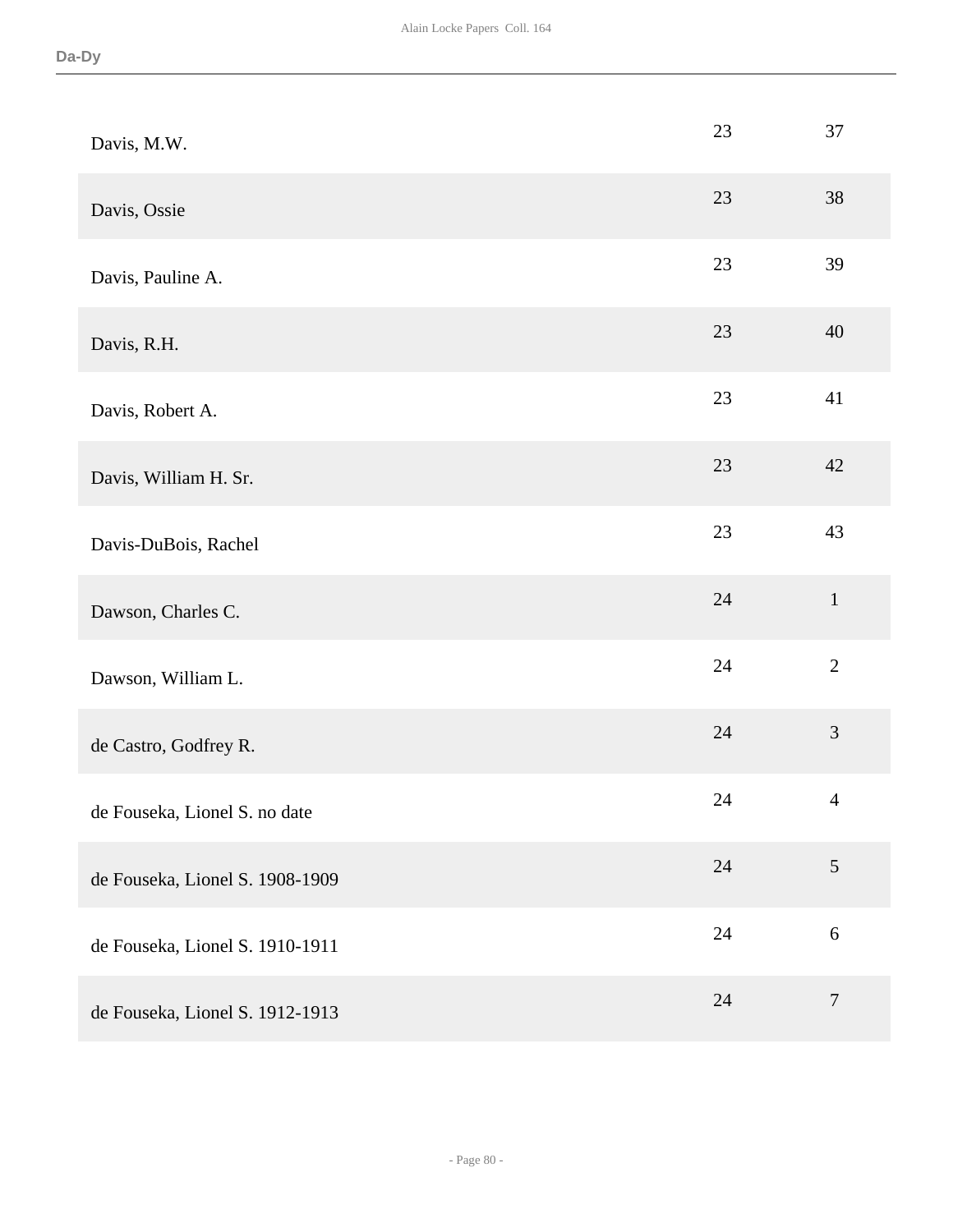| de Fouseka, Lionel S. 1914-1918 | 24     | $8\,$  |
|---------------------------------|--------|--------|
| de Fouseka, Lionel S. 1926-1953 | 24     | 9      |
| De Leon, Alphonso               | 24     | $10\,$ |
| Dean, Harry                     | 24     | 11     |
| Dean, J.G.                      | 24     | 12     |
| DeBoer, John J.                 | 24     | 13     |
| DeBose, Tourgee                 | 24     | $14$   |
| DeFrantz, F.E.                  | 24     | 15     |
| DeGray, Margaret                | 24     | 16     |
| Delafosse, ?                    | 24     | $17\,$ |
| Delainey, William Young         | 24     | 18     |
| DeLaney, Beauford               | 24     | 19     |
| Delaney, Joseph                 | $24\,$ | $20\,$ |
| Delany, Hubert T.               | 24     | 21     |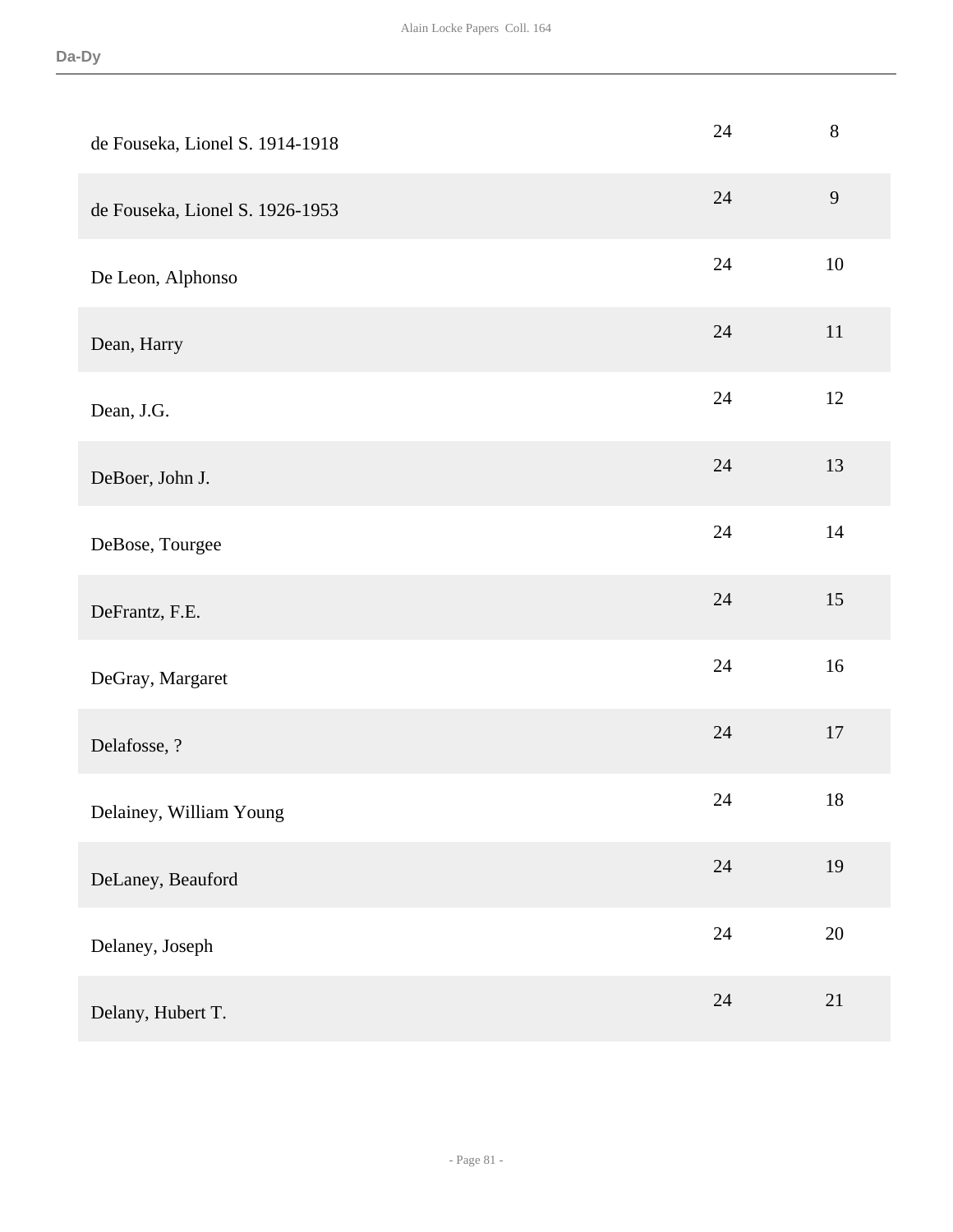| Delany, Lloyd T.                         | 24     | 22     |
|------------------------------------------|--------|--------|
| Demarest, Donald                         | 24     | 23     |
| Dempsey, Richard W.                      | 24     | 24     |
| Denny, George V. Jr.                     | 24     | 25     |
| Derricotte, E.P.                         | 24     | 26     |
| Derry, Douglas                           | 24     | $27\,$ |
| Deschner, Ramy B.                        | 24     | $28\,$ |
| Desmond, Thomas C.                       | 24     | 29     |
| deSot??, Luis                            | 24     | 30     |
| Detzer, Dorothy                          | 24     | 31     |
| Deutsch, Karl M.                         | 24     | 32     |
| Dewey, Robert M.                         | $24\,$ | 33     |
| DeWitt, Dale                             | 24     | 34     |
| Deyrup, Felicia J. [see Social Research] |        |        |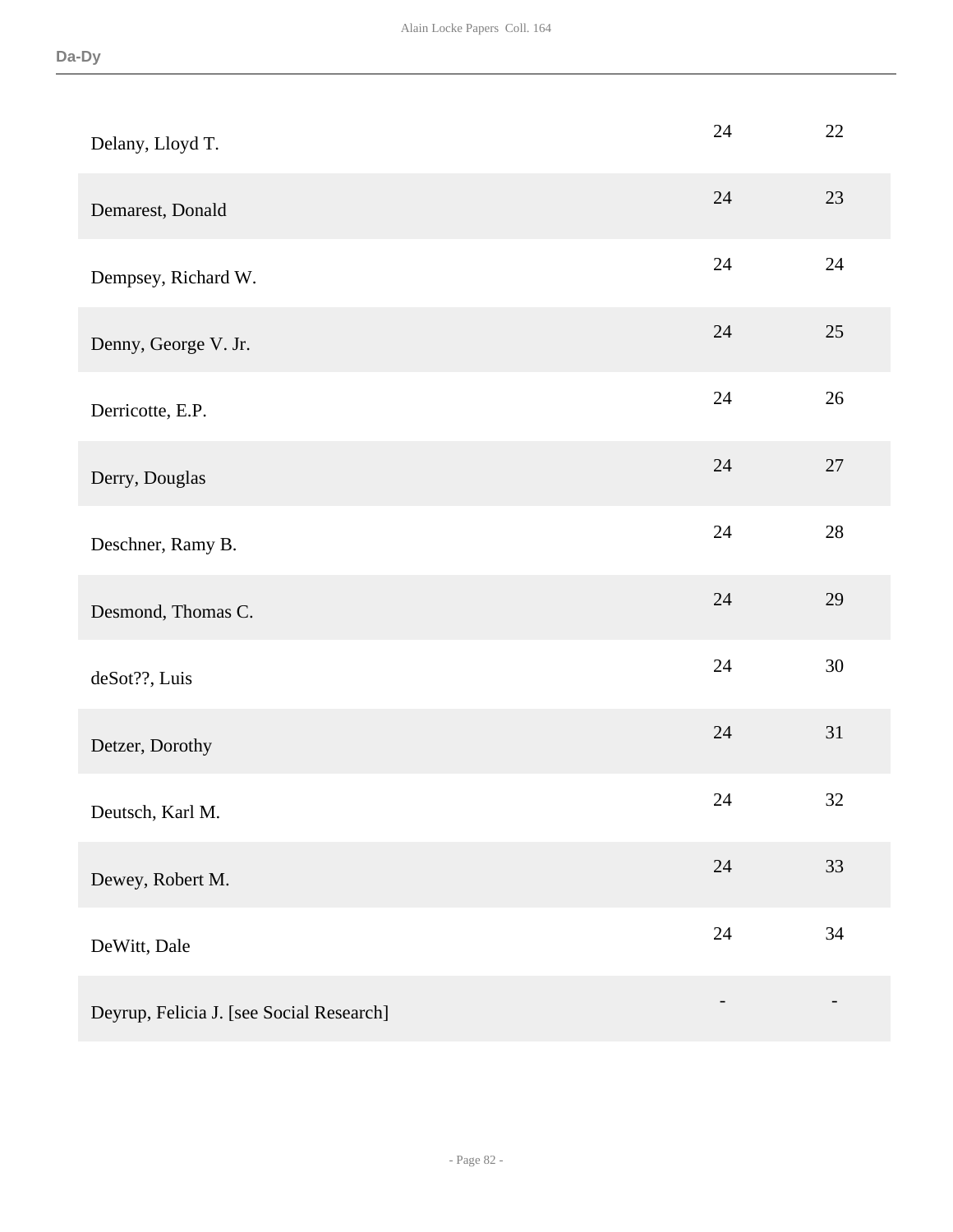| D'Harnancourt, Rene            | 24 | 35               |
|--------------------------------|----|------------------|
| C.H. Dickerman no date         | 24 | 36               |
| C.H. Dickerman no date         | 24 | 37               |
| C.H. Dickerman 1907-1909       | 25 | $\mathbf{1}$     |
| C.H. Dickerman 1911-1916       | 25 | $\overline{2}$   |
| C.H. Dickerman 1917            | 25 | $\mathfrak{Z}$   |
| C.H. Dickerman 1918-1927, 1943 | 25 | $\overline{4}$   |
| Dickinson, Morgan W.F.         | 25 | 5                |
| Diggs, Irene                   | 25 | 6                |
| Diggs, Mary Huff               | 25 | $\boldsymbol{7}$ |
| Dill, Augustus Granville       | 25 | $8\,$            |
| Dillard, James H.              | 25 | 9                |
| Dilling, Hulda A.              | 25 | $10\,$           |
| Dillingham, J.D.               | 25 | 11               |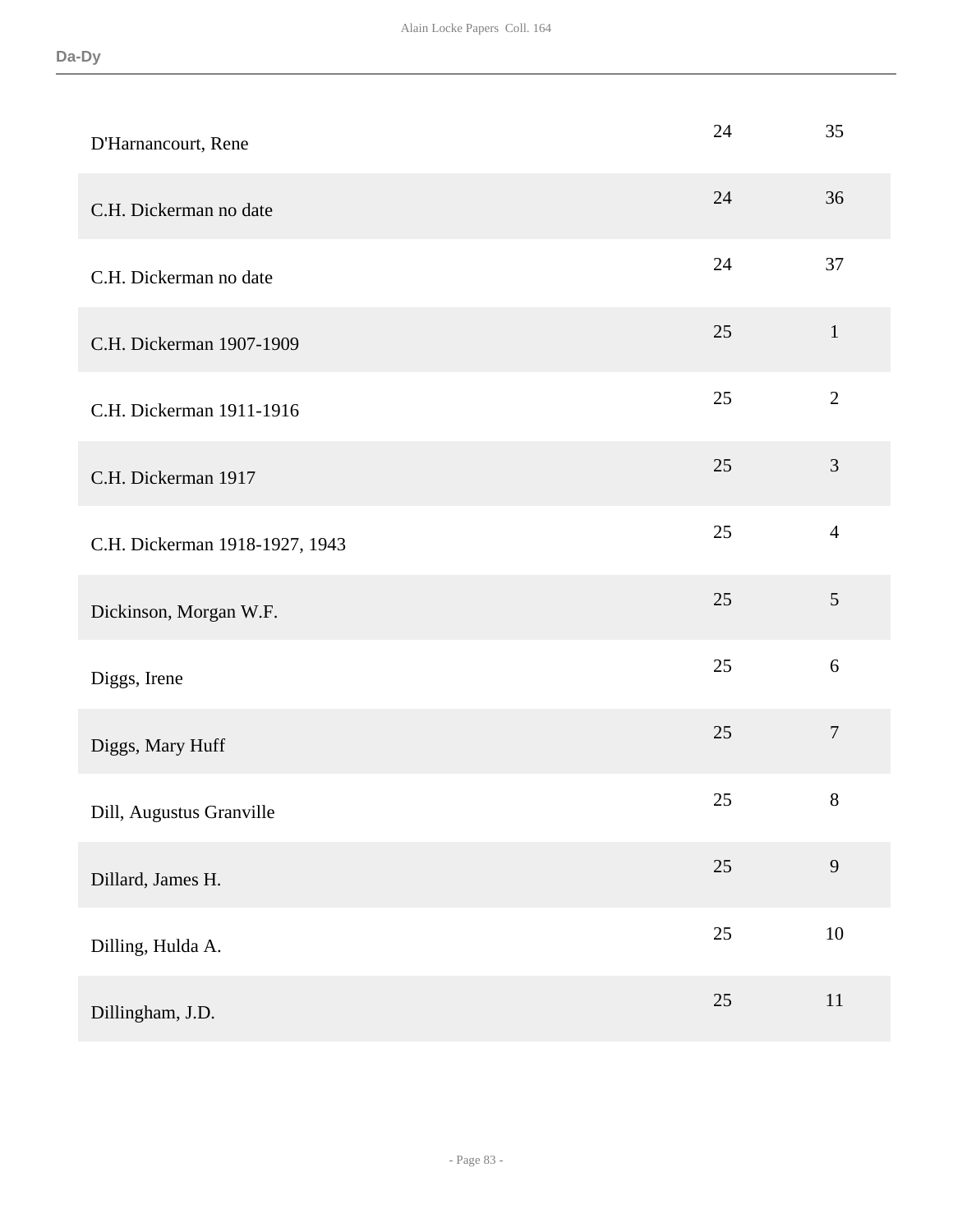| Dilworth, Hubert      | 25     | 12     |
|-----------------------|--------|--------|
| Dimond, Stanley E.    | 25     | 13     |
| Dingle, Ann McCary    | 25     | 14     |
| Diouf, Galandou       | 25     | 15     |
| Dipsolu, Akintunde B. | $25\,$ | 16     |
| Distler, George Henry | 25     | $17\,$ |
| Diton, Carl R.        | $25\,$ | $18\,$ |
| Dixon, Russell A.     | 25     | 19     |
| Doar, William E. Jr.  | 25     | $20\,$ |
| Dodd, Sarah D.        | 25     | 21     |
| Dodge, Anne           | 25     | $22\,$ |
| Dodson, Owen          | 25     | 23     |
| Doggett, Allen B. Jr. | $25\,$ | $24\,$ |
| Dollard, Charles      | 25     | $25\,$ |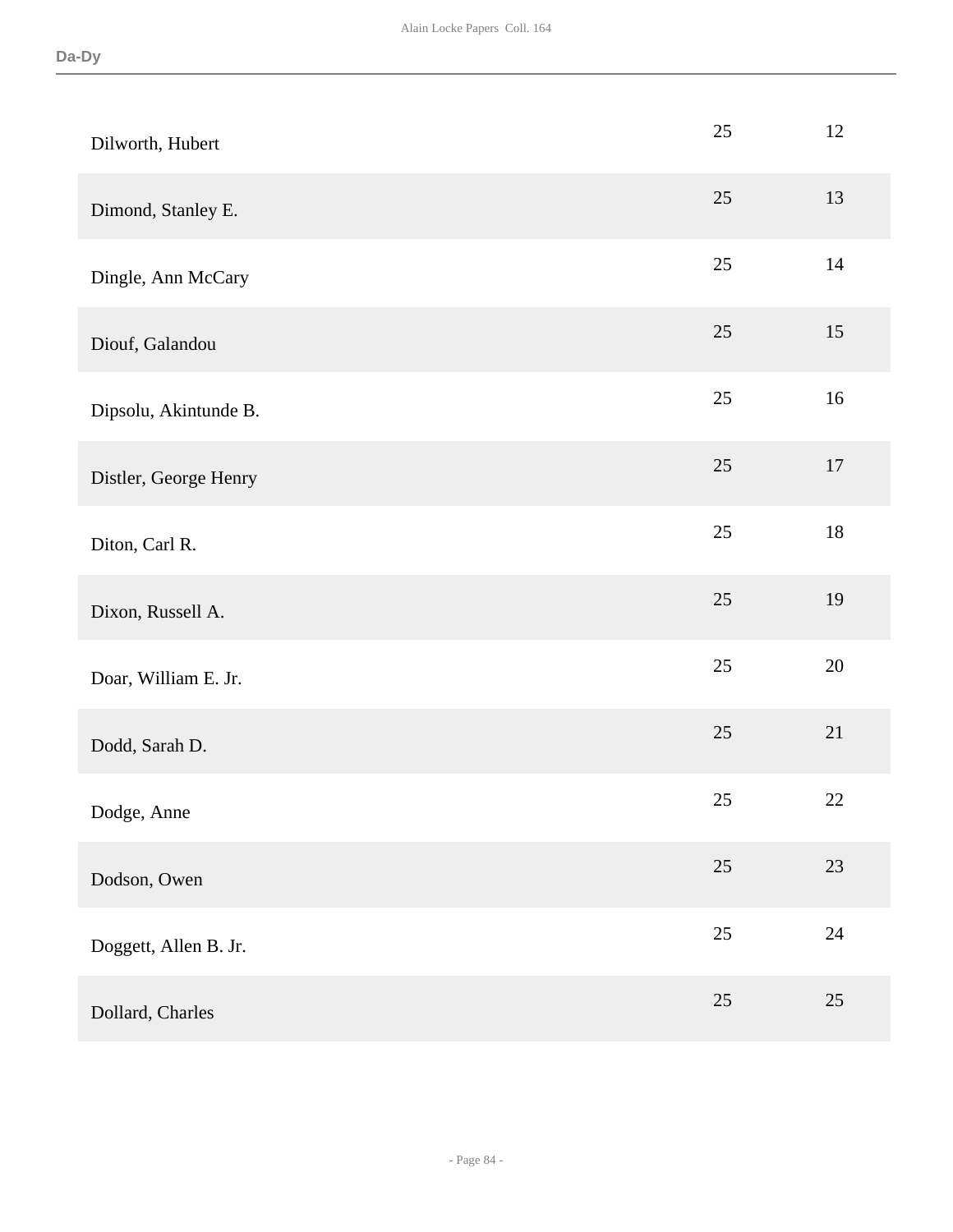| Domenico, Ida                                          | 25     | 26     |
|--------------------------------------------------------|--------|--------|
| Domincovich, Harry A.                                  | 25     | 27     |
| Domingo, W.A.                                          | 25     | 28     |
| Don, Teun                                              | 25     | 29     |
| Donald, H.H.                                           | 25     | $30\,$ |
| Dony, Francoise                                        | 25     | 31     |
| Dorne, Edward J.                                       | 25     | 32     |
| Dorner, Hannah                                         | 25     | 33     |
| Dorsey, Emmett E.                                      | 25     | 34     |
| Doughney, Marie A. [see also financial correspondence] | 25     | 35     |
| Douglas, Aaron                                         | 25     | 36     |
| Douglas, Ethyl K.                                      | 25     | 37     |
| Dover, Cedric no date                                  | $25\,$ | 38     |
| Dover, Cedric 1943-1954                                | 25     | 39     |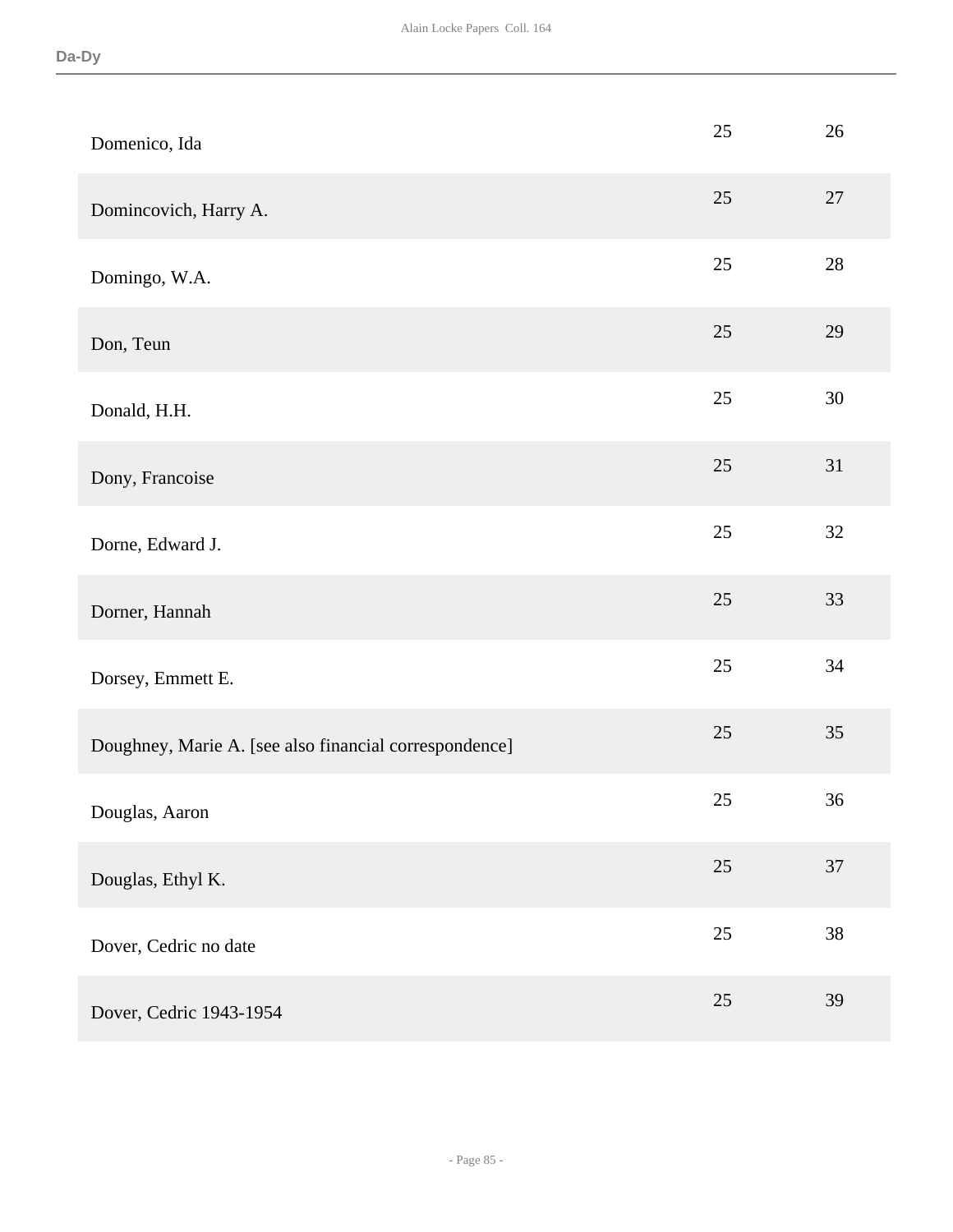| Downing, Lewis K.                      | 25     | 40               |
|----------------------------------------|--------|------------------|
| Downs, Carl                            | 25     | 41               |
| Drachler, Jacob                        | 25     | 42               |
| Draper, Edgar D.                       | 25     | 43               |
| Dreer, Herman                          | $26\,$ | $\mathbf 1$      |
| Drepler, M.E.                          | 26     | $\overline{2}$   |
| Dressler, Rudolf                       | 26     | 3                |
| Drew, Charles R.                       | 26     | $\overline{4}$   |
| The Dryden Press                       | $26\,$ | $\mathfrak{S}$   |
| Du Bois, Shirley [see Graham, Shirley] |        |                  |
| Du Bois, W.E.B. no date                | 26     | $\boldsymbol{6}$ |
| Du Bois, W.E.B. 1912-1920              | $26\,$ | $\boldsymbol{7}$ |
| Du Bois, W.E.B. 1921-1929              | $26\,$ | 8                |
| Du Bois, W.E.B. 1935-1950              | 26     | 9                |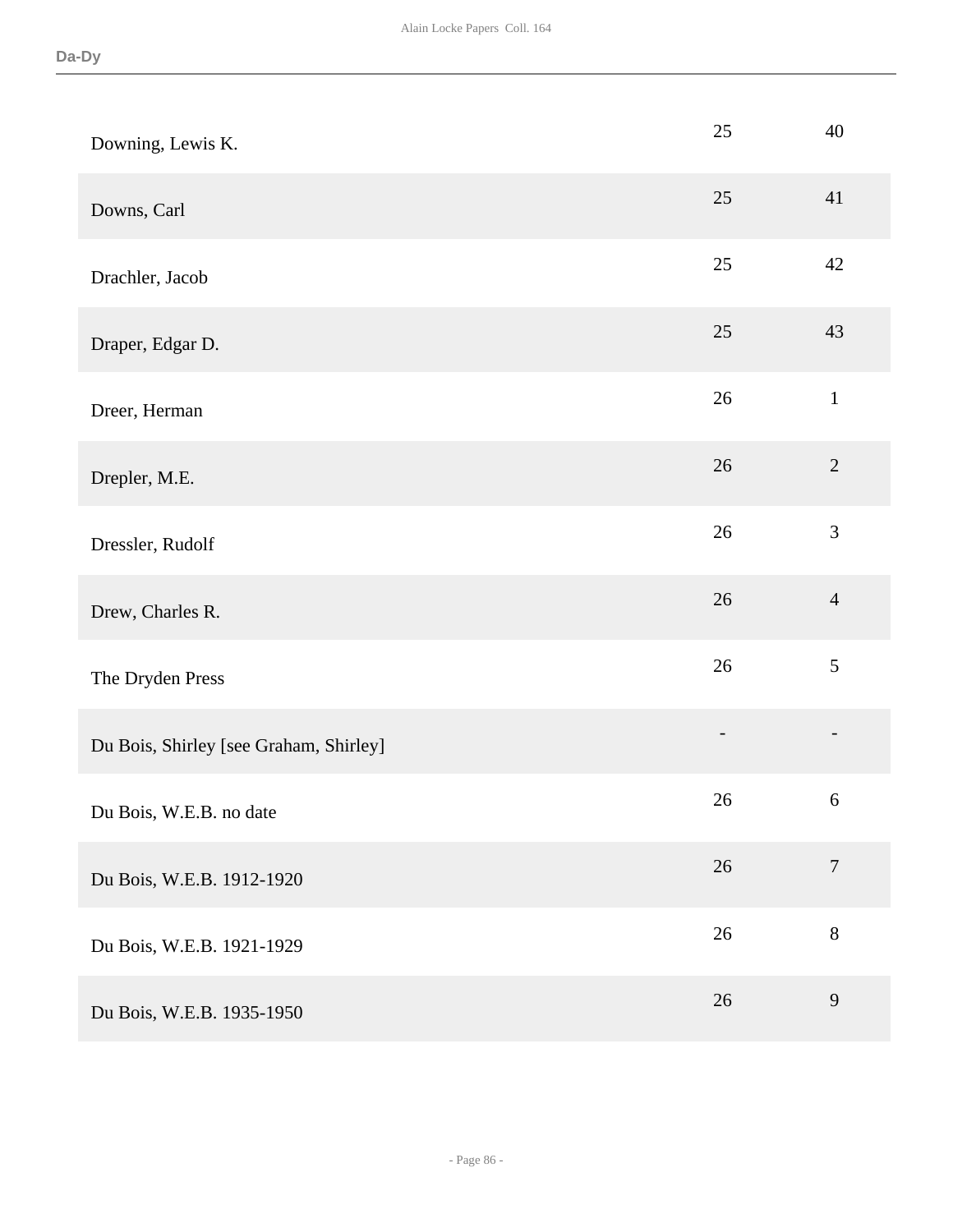| Du Vivier, M. Ulrich                        | 26             | $10\,$                   |
|---------------------------------------------|----------------|--------------------------|
| Du Bonbay, George                           | $26\,$         | $11\,$                   |
| Duckrey, Tanner G.                          | 26             | 12                       |
| Dudley, F.E.                                | 26             | 13                       |
| Dudley, L.P. [see Encyclopaedia Britannica] | $\overline{a}$ | $\overline{\phantom{0}}$ |
| Dudley, S.M.                                | 26             | 14                       |
| Dumont, Hermie                              | 26             | 15                       |
| Dunbar, Alice M.                            | $26\,$         | 16                       |
| <b>Dunbar Camping Party</b>                 | 26             | $17\,$                   |
| Duncan, George S.                           | 26             | 18                       |
| Dunham, Albert no date                      | 26             | 19                       |
| Dunham, Albert 1928-1933                    | 26             | 20                       |
| Dunham, Frances                             | 26             | 21                       |
| Dunham, Katherine                           | 26             | 22                       |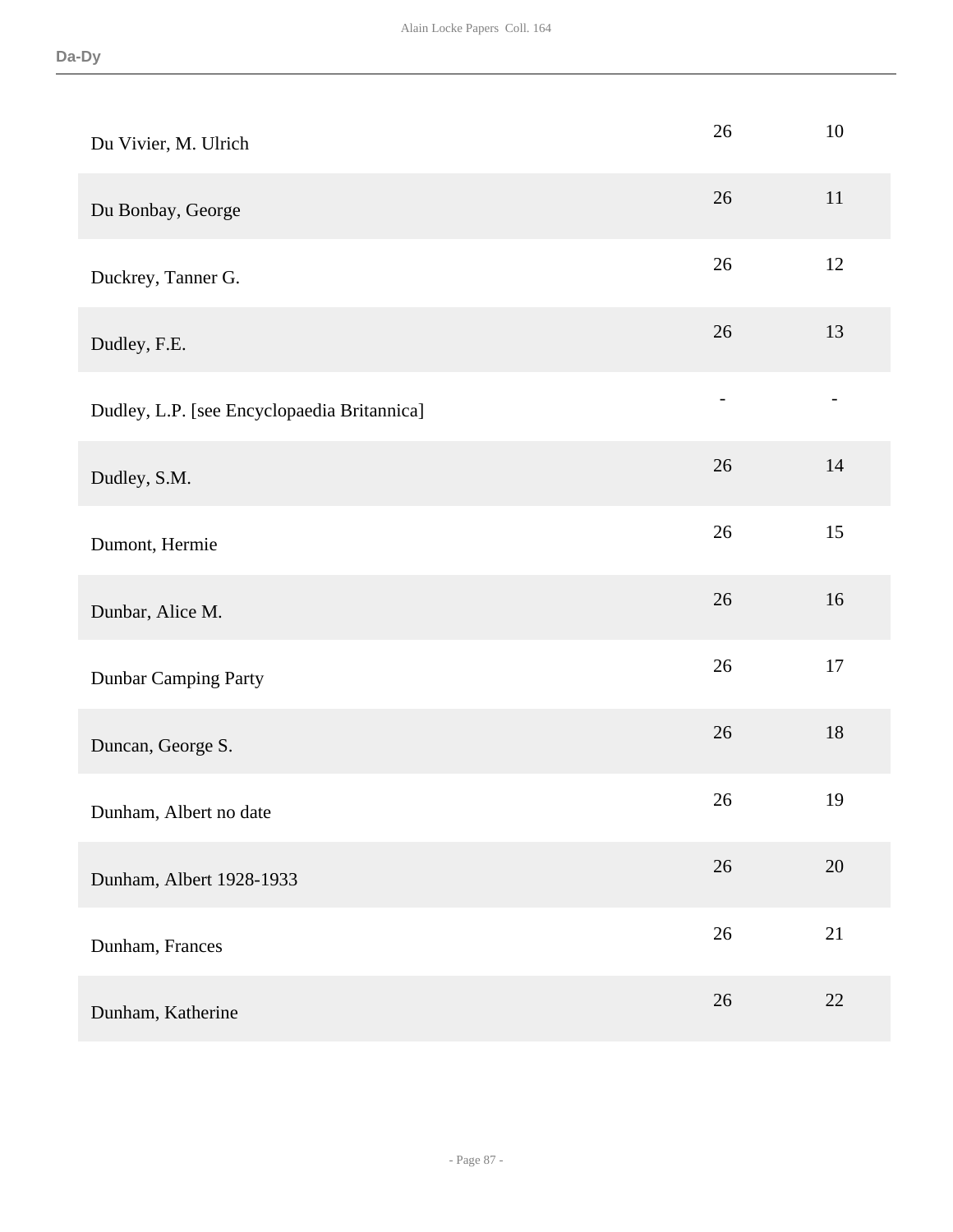| Durham, Barbee William                                  | 26         | 23     |
|---------------------------------------------------------|------------|--------|
| Durham, John S.                                         | 26         | 24     |
| Durkee, Stanley J.                                      | 26         | 25     |
| Durlach, Theresa Mayer                                  | 26         | 26     |
| Dutcher, Howard J. Jr.                                  | 26         | 27     |
| Dyett, Ernest                                           | 26         | 28     |
| Dyett, Thomas B.D. no date                              | 26         | 29     |
| Dyett, Thomas B.D. 1916-1953 [see also Personal Papers] | 26         | 30     |
| Dykes, Eva                                              | 26         | 31     |
| $E$ -Ez                                                 |            |        |
|                                                         | <b>Box</b> | Folder |
| E.P. Dutton and Co., Inc.                               | 26         | 32     |
| Easman, Kathleen                                        | 26         | 33     |
| Easter, W.A.                                            | $26\,$     | 34     |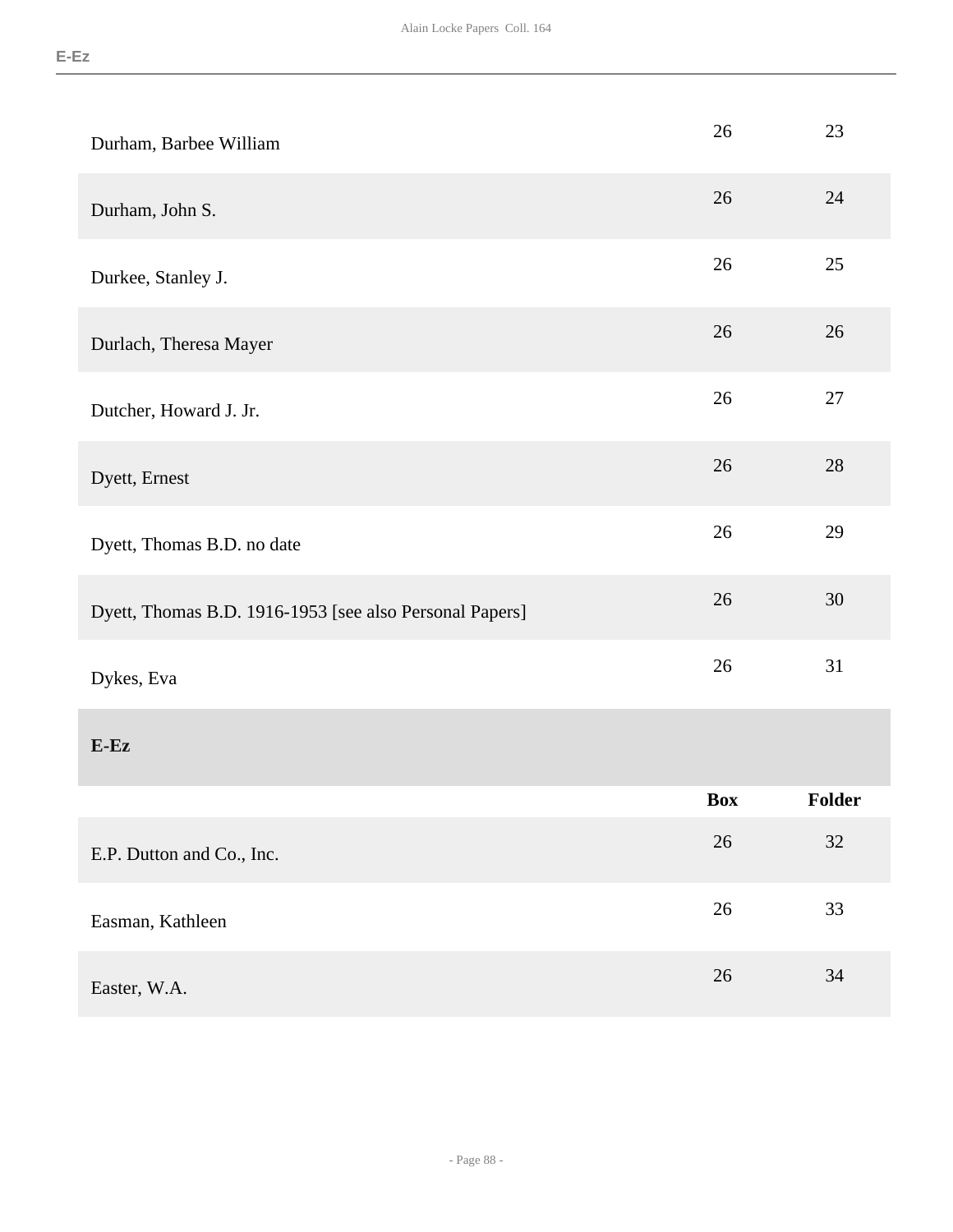| ۰. |
|----|
|----|

| Eaton, Allen         | $26\,$ | 35               |
|----------------------|--------|------------------|
| Eboui, M.A.F.        | $26\,$ | 36               |
| Eddins, Berkley B.   | $26\,$ | 37               |
| Eddy, Sherwood       | $26\,$ | 38               |
| Edel, Abraham        | $26\,$ | 39               |
| Edelman, Barnett     | $26\,$ | 40               |
| Edman, Irwin         | $27\,$ | $\,1$            |
| Edmonds, [Mr.]       | $27\,$ | $\overline{2}$   |
| Edmonds, Franklin T. | $27\,$ | 3                |
| Edmonds, H.          | $27\,$ | $\overline{4}$   |
| Edmonds, Randolph    | 27     | $\mathfrak{S}$   |
| Edwards, A. Toystan  | $27\,$ | $6\,$            |
| Edwards, Bernard     | $27\,$ | $\boldsymbol{7}$ |
| Edwards, G. Franklin | $27\,$ | $8\,$            |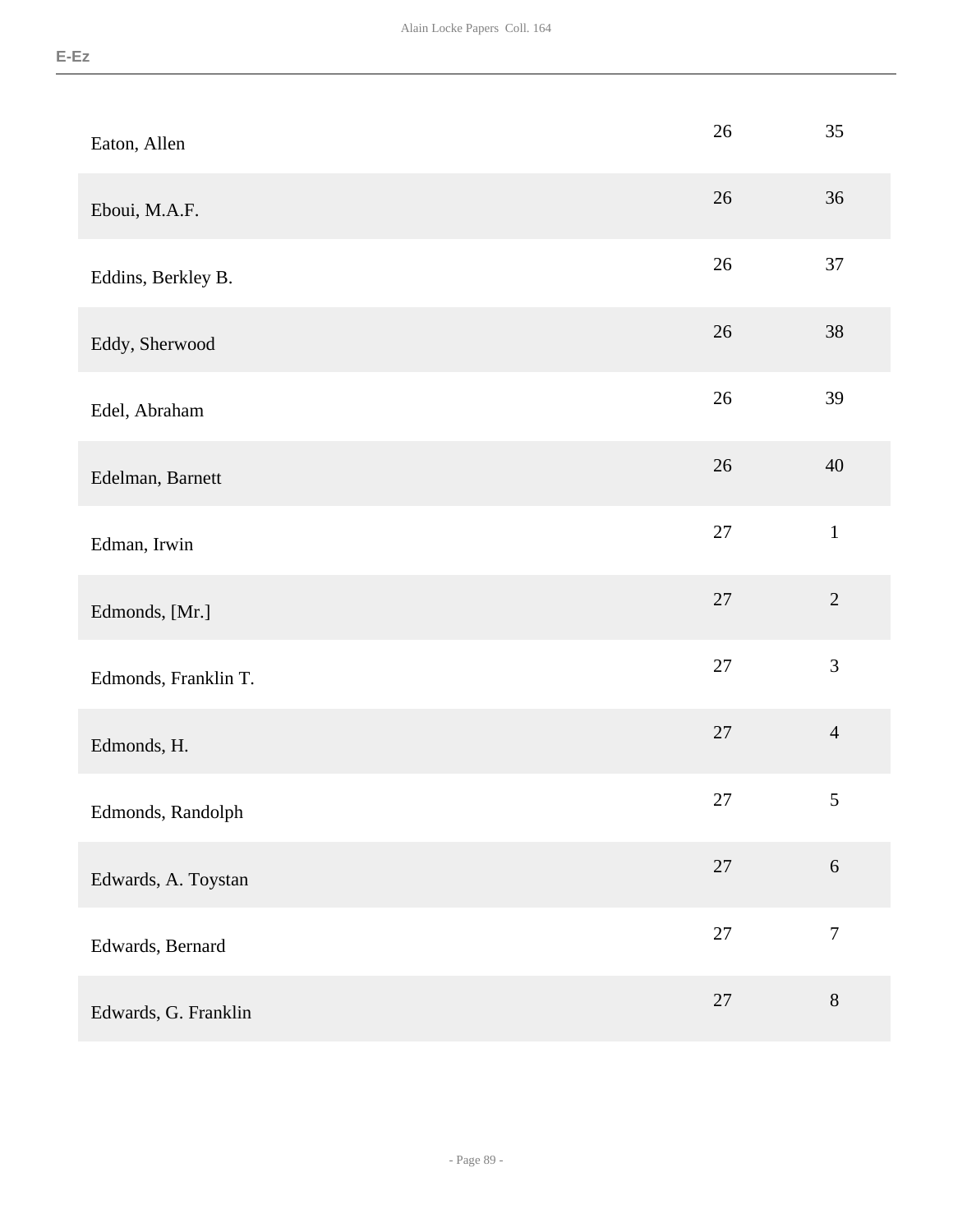| Edwards, Thyra        | $27\,$ | 9      |
|-----------------------|--------|--------|
| Egbuonu, Ndukwe       | 27     | $10\,$ |
| Ehle, Emily L.        | 27     | $11\,$ |
| Ehrenfeld, Abraham    | $27\,$ | 12     |
| Eichel, Mabel Jacques | $27\,$ | 13     |
| Einstein, Albert      | 27     | $14$   |
| Eisenstein, Ira       | $27\,$ | 15     |
| Elbert, Etta L.       | 27     | $16\,$ |
| Elbert, Samuel G.     | $27\,$ | 17     |
| Eldridge, Kenneth     | $27\,$ | $18\,$ |
| Eldridge, Seba        | 27     | 19     |
| Eleazer, R.B.         | $27\,$ | $20\,$ |
| Elgabry, Mohamed M.   | $27\,$ | 21     |
| Eliot, Samuel Ely     | 27     | $22\,$ |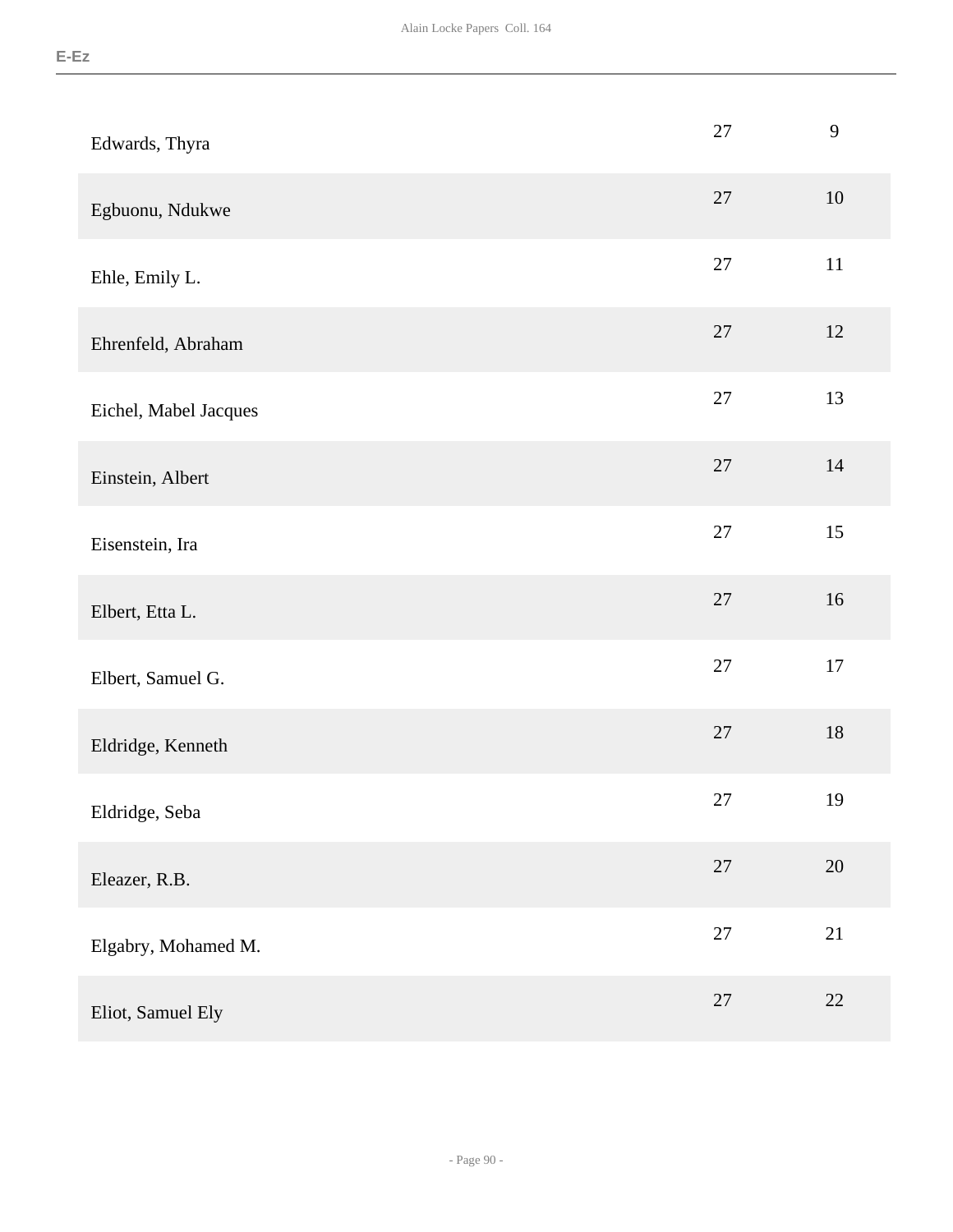| Ellington, Edward "Duke"                                                                                                             | 27     | 23     |
|--------------------------------------------------------------------------------------------------------------------------------------|--------|--------|
| Elliott, A.E.                                                                                                                        | 27     | 24     |
| Elliott, W.Y.                                                                                                                        | 27     | 25     |
| Ellsworth, Fanny                                                                                                                     | 27     | 26     |
| Ellyn, F. Wilan                                                                                                                      | 27     | 27     |
| Ely, Mary L.                                                                                                                         | 27     | 28     |
| Elzy, Robert J.                                                                                                                      | 27     | 29     |
| Emancipation Proclamation Commission [see Hampton, George; Hood,<br>Solomon Porter; Pendleton, E.Z.; Rountree, I.W.L.; Sensor, T.D.] |        |        |
| Embree, Edwin R.                                                                                                                     | 27     | 30     |
| Emerson, B.T.                                                                                                                        | 27     | 31     |
| Emerson, Kendall                                                                                                                     | 27     | $32\,$ |
| Emery, William                                                                                                                       | $27\,$ | 33     |
| Ency. Britannica 1928, 1939-1942                                                                                                     | $27\,$ | 34     |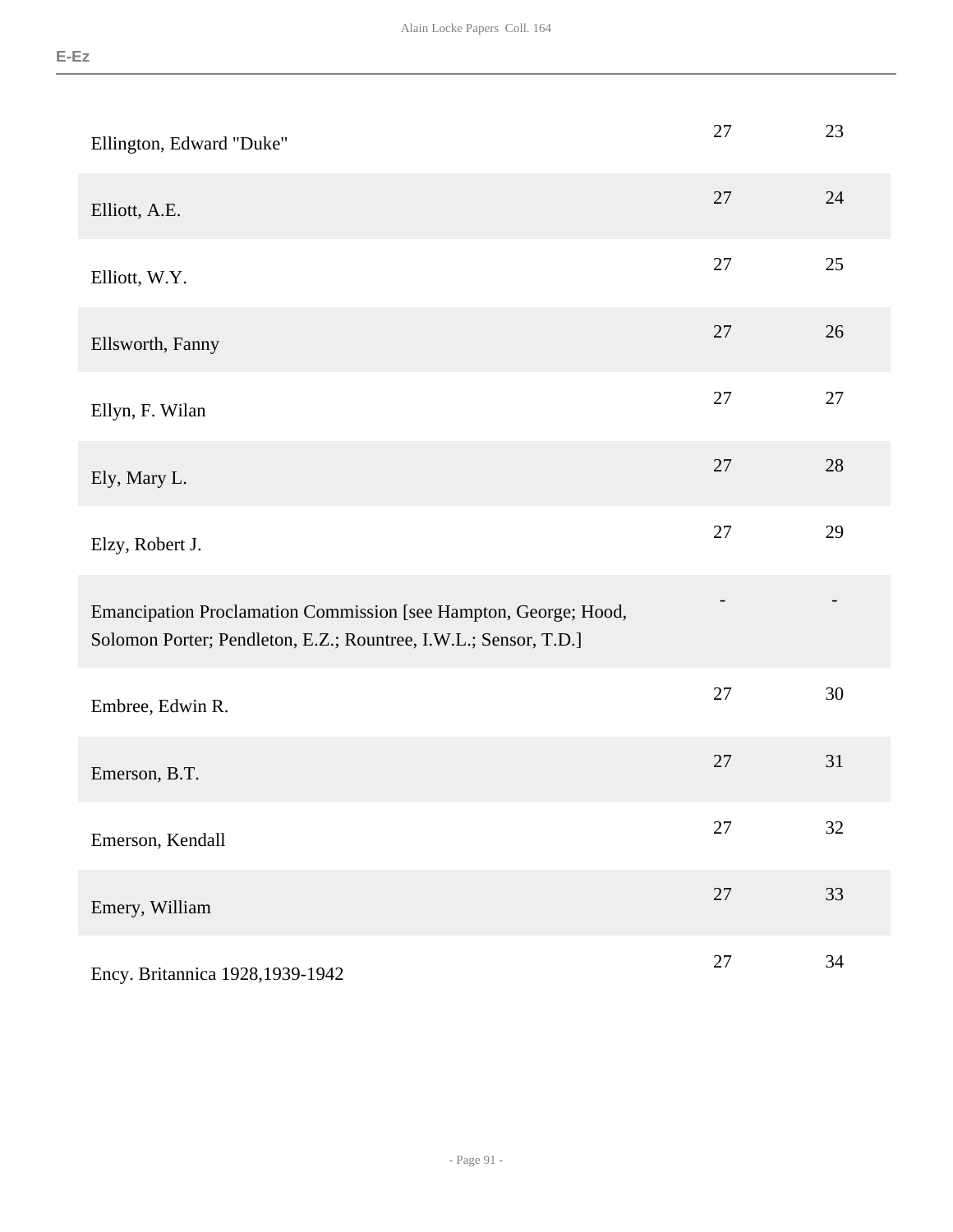| Encyclopaedia Britannica 1943-1946               | 27     | 35           |
|--------------------------------------------------|--------|--------------|
| Encyclopaedia Britannica 1947-1953               | 27     | 36           |
| Engelbrucht, H.C. [see Social Science Abstracts] |        |              |
| Entirestle, [Mrs. and] Nellie                    | $27\,$ | 37           |
| Enwonwu, Ben                                     | 27     | 38           |
| Ephraim, Mariam R.                               | $27\,$ | 39           |
| Eppse, Merl R.                                   | $27\,$ | 40           |
| Ernst, Philip A.                                 | $27\,$ | 41           |
| Ervin, [Mr.]                                     | 27     | 42           |
| Ervin, J. McFarline                              | 27     | 43           |
| Ervin, L.M.                                      | $27\,$ | 44           |
| Eshleman, Elizabeth                              | $28\,$ | $\mathbf{1}$ |
| Estes, Dana                                      | $28\,$ | $\sqrt{2}$   |
| Ettinger, Albert C.                              | $28\,$ | 3            |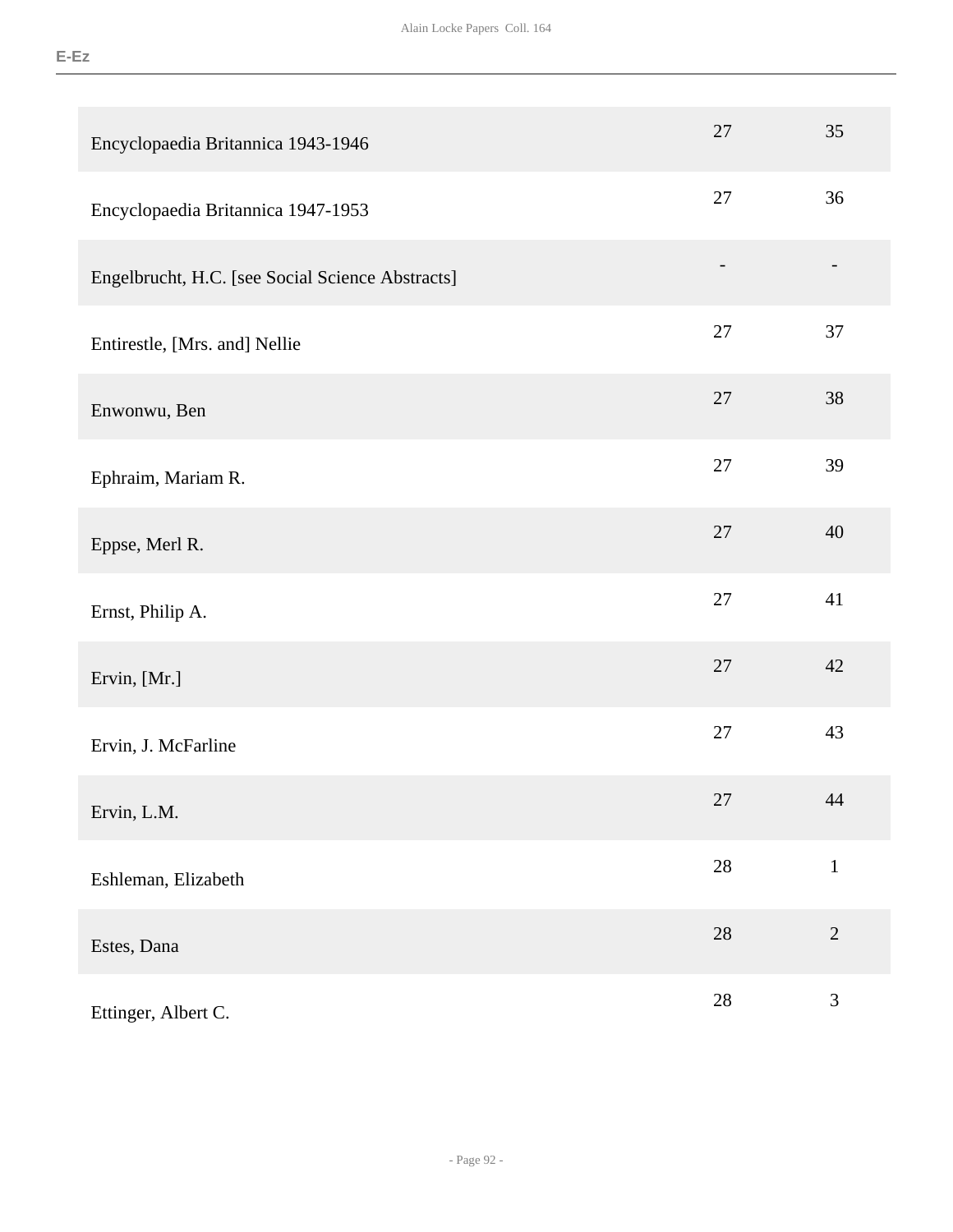| Euphrasia, Mary        | 28         | $\overline{4}$   |
|------------------------|------------|------------------|
| Evans, Essyllt         | 28         | 5                |
| Evans, Eva Knox        | $28\,$     | 6                |
| Evans, James C.        | $28\,$     | $\boldsymbol{7}$ |
| Evans, Mary Sibley     | $28\,$     | $\, 8$           |
| Evans, Rebecca Winsor  | $28\,$     | 9                |
| Evans, William L.      | $28\,$     | $10\,$           |
| Evjue, William T.      | $28\,$     | $11\,$           |
| Ezenekwe, J.N.         | $28\,$     | $12\,$           |
| Ezzatt, I.             | 28         | 13               |
| Fa-Fu                  |            |                  |
|                        | <b>Box</b> | Folder           |
| Fairchild, Henry Pratt | $28\,$     | $14\,$           |
| Fales, Walter          | $28\,$     | $15\,$           |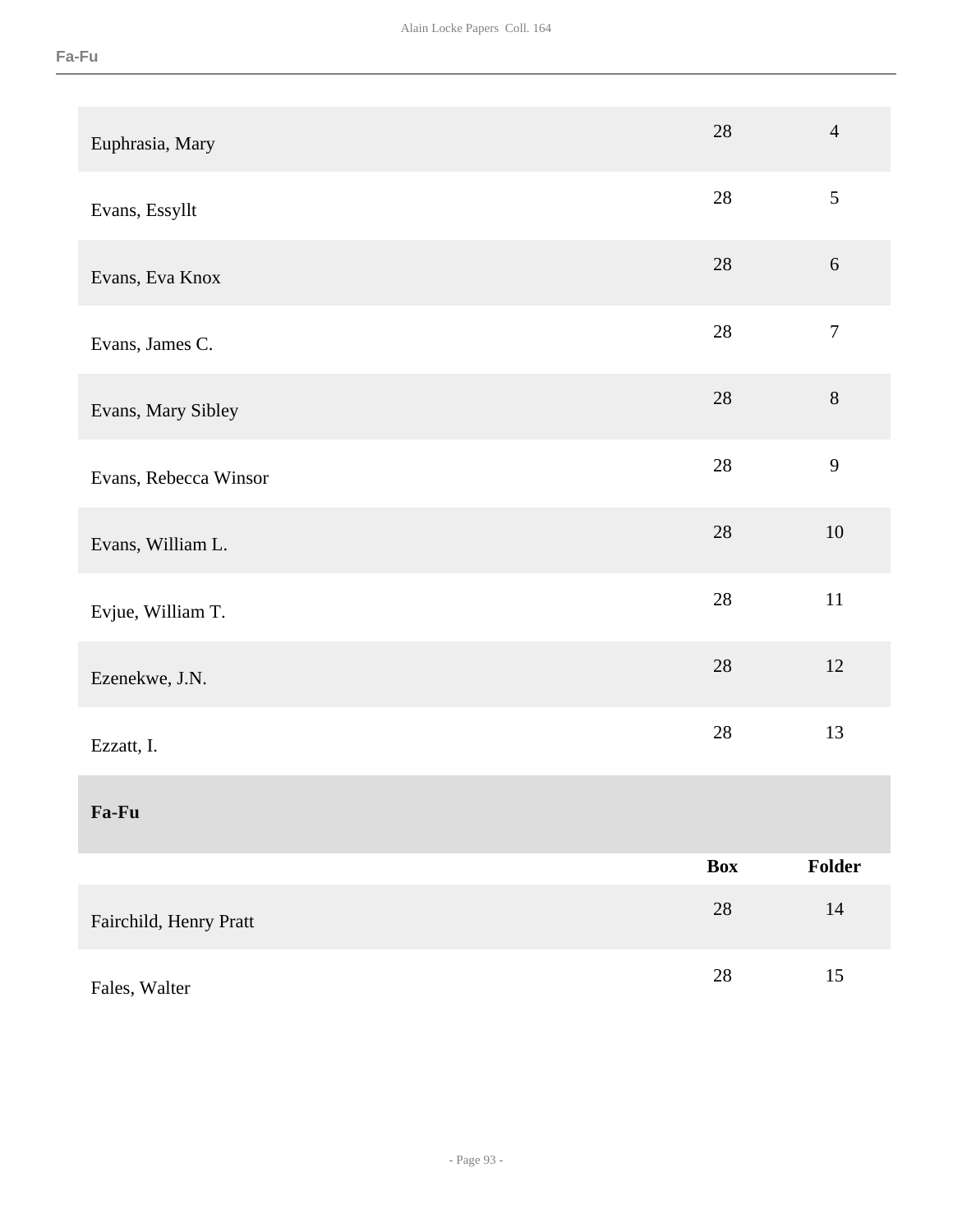| Fallows, Samuel                                   | 28     | 16     |
|---------------------------------------------------|--------|--------|
| Fangel, [Mr.]                                     | 28     | 17     |
| Far and Near East Press Bureau [see Peet, Hubert] |        |        |
| Farber, Marvin                                    | 28     | 18     |
| Farley, E.                                        | 28     | 19     |
| Farley, Morgan                                    | 28     | 20     |
| Farmer, Harold E.                                 | 28     | 21     |
| Farmer, James                                     | 28     | 22     |
| Farnham, A.S.                                     | 28     | 23     |
| Farrow, [Mr.]                                     | 28     | 24     |
| Fasakin, Timothy Ladejo                           | $28\,$ | $25\,$ |
| Faucet, Mabel R.                                  | $28\,$ | $26\,$ |
| Fauset, Arthur H. no date                         | $28\,$ | $27\,$ |
| Fauset, Arthur H. no date                         | $28\,$ | $28\,$ |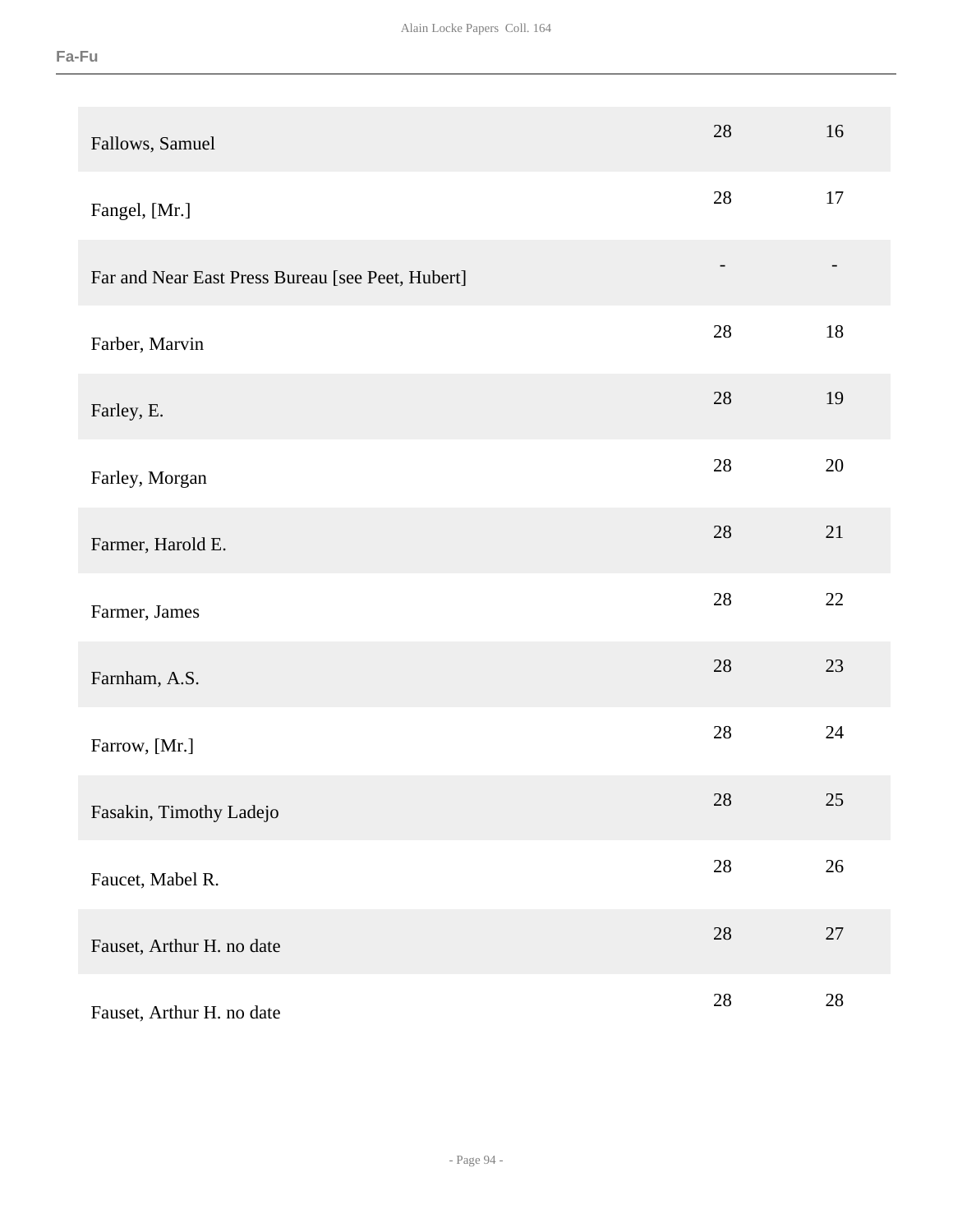| Fauset, Arthur H. 1922-1931     | 28 | 29 |
|---------------------------------|----|----|
| Fauset, Arthur H. 1937-1939     | 28 | 30 |
| Fauset, Arthur H. 1940          | 28 | 31 |
| Fauset, Arthur H. 1941          | 28 | 32 |
| Fauset, Arthur H. 1942          | 28 | 33 |
| Fauset, Arthur H. 1943-1946     | 28 | 34 |
| Fauset, Arthur H. 1947-1948     | 28 | 35 |
| Fauset, Arthur H. 1949-1950     | 28 | 36 |
| Fauset, Arthur H. 1951          | 28 | 37 |
| Fauset, Arthur H. 1952-1954     | 28 | 38 |
| Fauset, Crystal Bird            | 28 | 39 |
| Fauset, Jessie Redmon no date   | 28 | 40 |
| Fauset, Jessie Redmon 1922-1933 | 28 | 41 |
| Fauset, Marion R.               | 28 | 42 |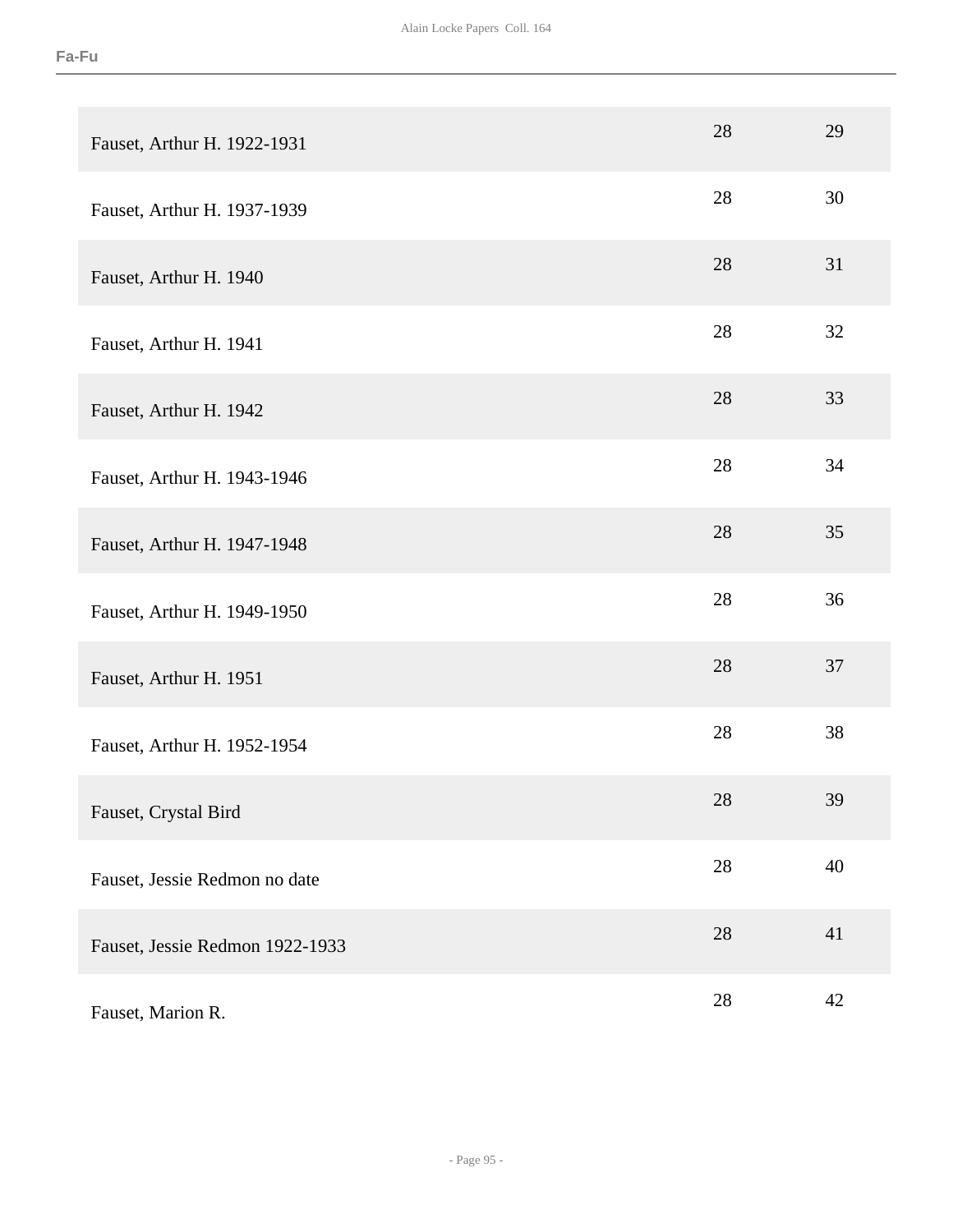| Feingold, Jessica                                | 28     | 43               |
|--------------------------------------------------|--------|------------------|
| Feldman, Leon A.                                 | 28     | 44               |
| Felton, Marjorie N.                              | 28     | 45               |
| Fen, Sing-nan                                    | 28     | 46               |
| Fenderson, F.G.                                  | 28     | 47               |
| Fennell, Robert E.                               | 28     | 48               |
| Fergus, Lenace                                   | $28\,$ | 49               |
| Ferguson, Dutton                                 | 29     | $\mathbf{1}$     |
| Ferguson, Edwin Paul                             | 29     | $\overline{2}$   |
| Ferguson, Evelyn Baptiste                        | 29     | 3                |
| Ferguson, W.T.                                   | 29     | $\overline{4}$   |
| Fernandez, Alice Harrows                         | 29     | 5                |
| Fernandez, B.M.                                  | 29     | $\sqrt{6}$       |
| Fernandis, Sarah C. [see also Haywood, John Jr.] | 29     | $\boldsymbol{7}$ |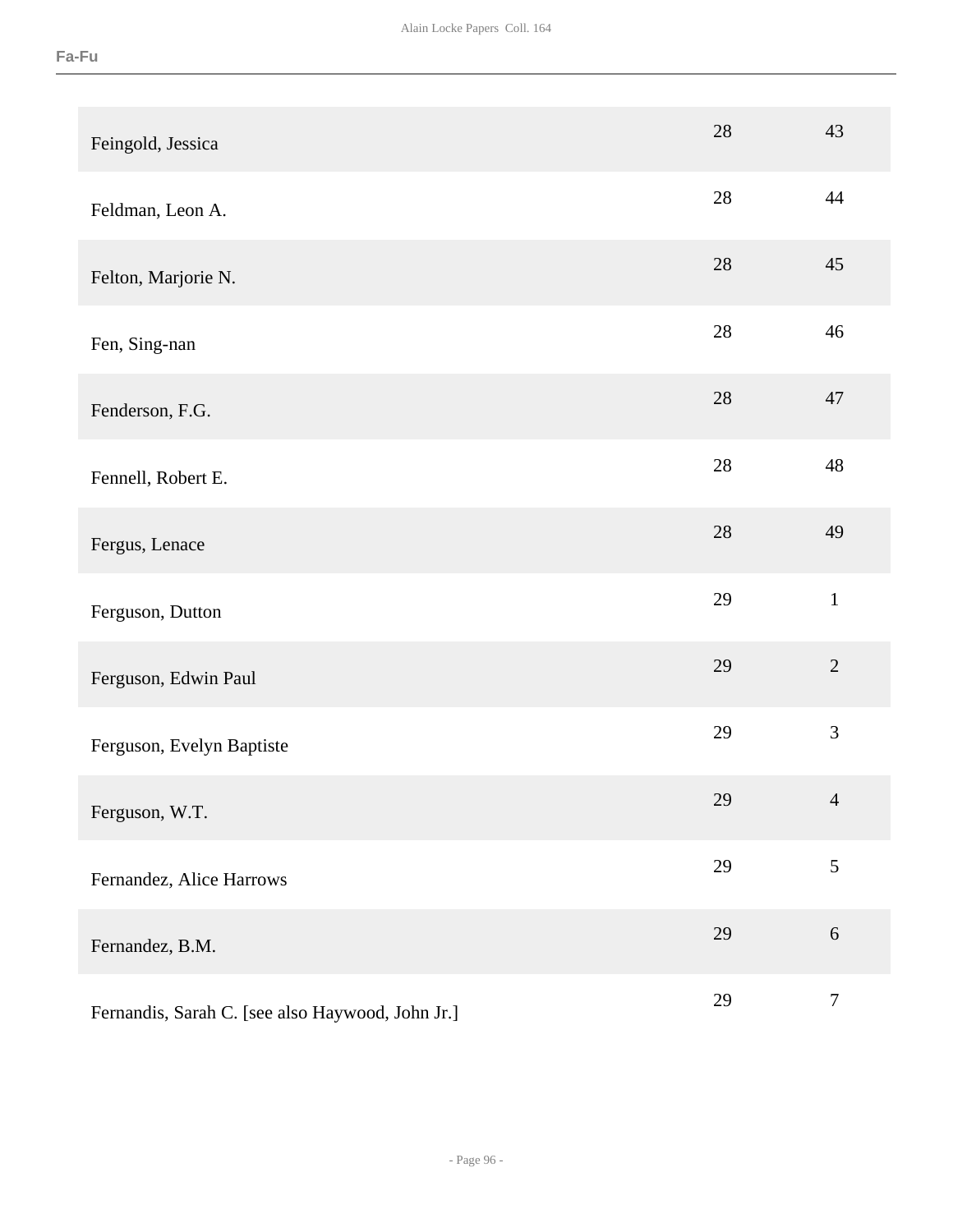| Ferrand, Jacques F.          | 29 | $8\,$  |
|------------------------------|----|--------|
| Ferris, William H.           | 29 | 9      |
| Field, Noel H.               | 29 | 10     |
| Field, Robert M.             | 29 | $11\,$ |
| Field, Vaeletta              | 29 | 12     |
| Fields, Elwood V.            | 29 | 13     |
| Finch, John                  | 29 | 14     |
| Finkelstein, Louis 1940-1941 | 29 | 15     |
| Finkelstein, Louis 1942-1944 | 29 | 16     |
| Finkelstein, Louis 1945-1947 | 29 | 17     |
| Finkelstein, Louis 1948-1954 | 29 | $18\,$ |
| Fischer, George              | 29 | 19     |
| Fish, Eleanor                | 29 | $20\,$ |
| Fisher, Donald               | 29 | 21     |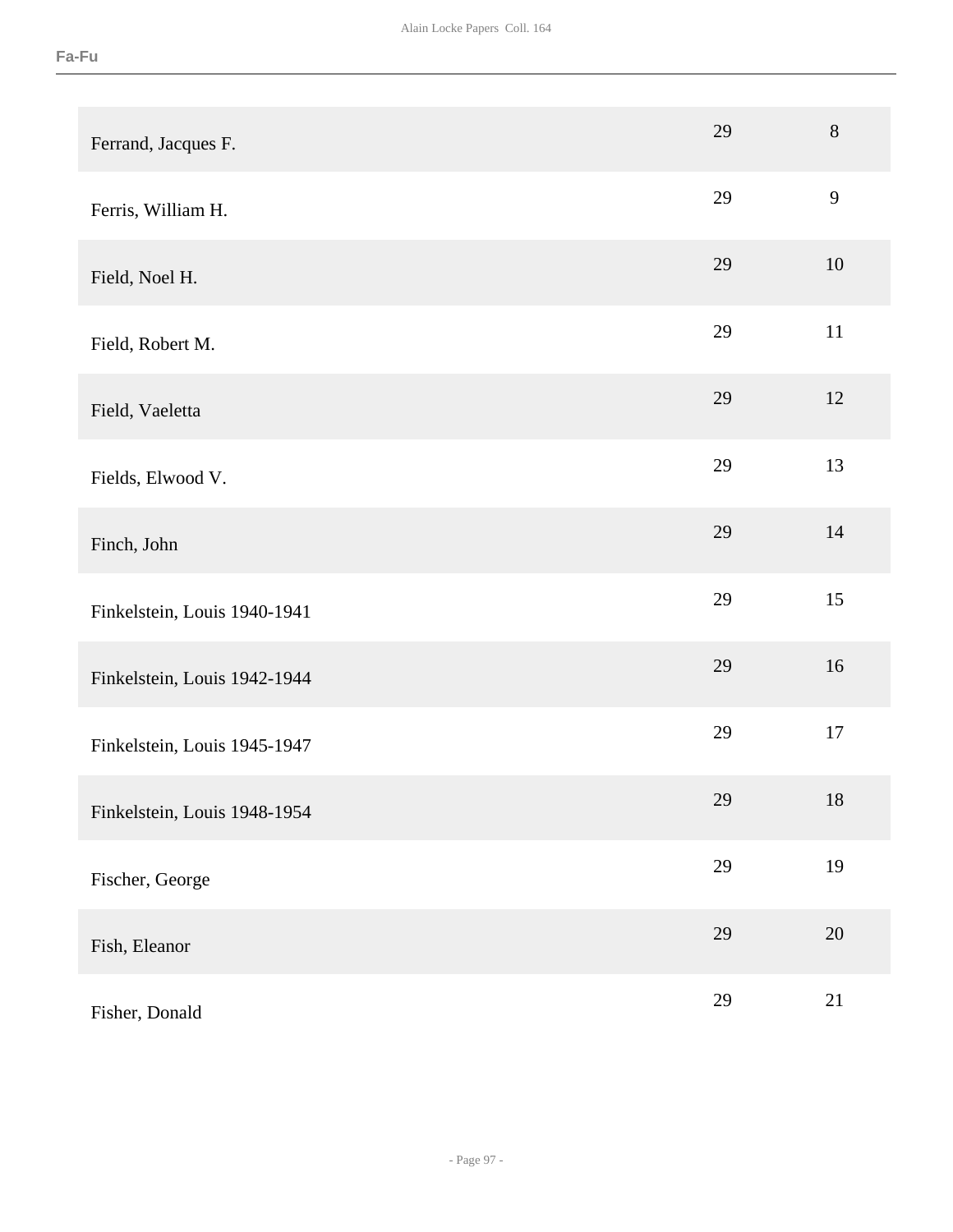| Fisher, Pearl M.        | 29 | 22     |
|-------------------------|----|--------|
| Fisher, Rudolph         | 29 | 23     |
| Fisk, Alfred G.         | 29 | 24     |
| Fiske, Parker B.        | 29 | $25\,$ |
| Fleetwood, Christian A. | 29 | 26     |
| Fleetwood, Edith        | 29 | $27\,$ |
| Fleming, G. James       | 29 | 28     |
| Flemmings, Ford H.      | 29 | 29     |
| Flexner, Jennie M.      | 29 | 30     |
| Flood, J. Julius        | 29 | 31     |
| Florant, Lyonel         | 29 | 32     |
| Florsheim, Richard A.   | 29 | 33     |
| Flournoy, A.E.          | 29 | $34\,$ |
| Folsom, Franklin        | 29 | 35     |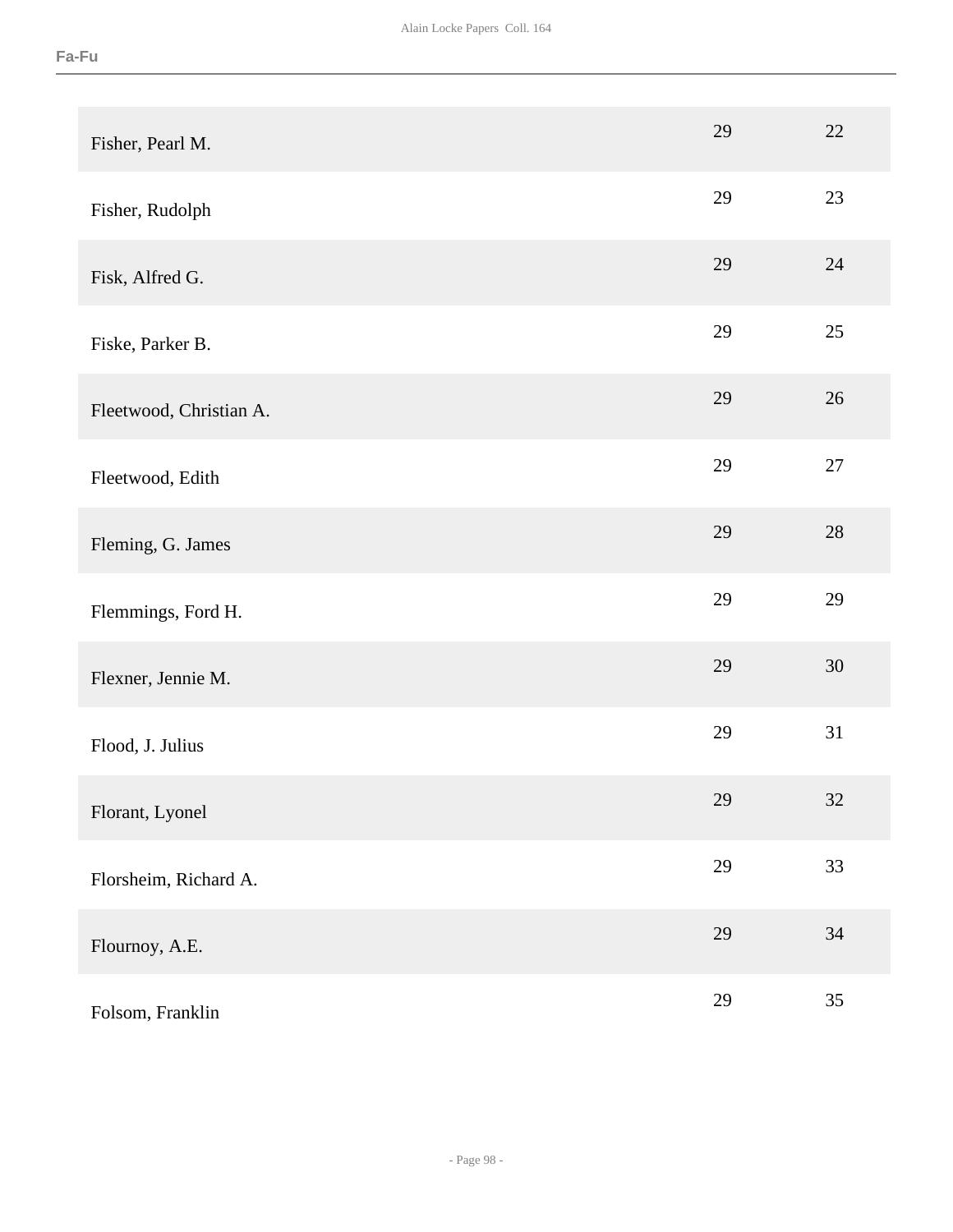| Fontaine, Everett O.                                                                       | 29 | 36               |
|--------------------------------------------------------------------------------------------|----|------------------|
| Fontaine, William T.                                                                       | 29 | 37               |
| Foot, Harry W.                                                                             | 30 | $\mathbf{1}$     |
| Forbes, Frank L.                                                                           | 30 | $\mathbf{2}$     |
| Ford, George Jr.                                                                           | 30 | 3                |
| Ford, James W.                                                                             | 30 | $\overline{4}$   |
| Ford, Nick Aaron                                                                           | 30 | 5                |
| Foreign Policy Association [see McDonald, James; Merriman, Christina;<br>Sawyer, Olive L.] |    |                  |
| Forrest, Marie Moore                                                                       | 30 | $\boldsymbol{6}$ |
| Forrester, Joseph Jr.                                                                      | 30 | $\boldsymbol{7}$ |
| Fort-Whiteman, Lovett                                                                      | 30 | $8\,$            |
| The Forum [see Barber, Ruth J., Bakeless, John and Leach, H.G.]                            |    |                  |
| Foster, A.L.                                                                               | 30 | 9                |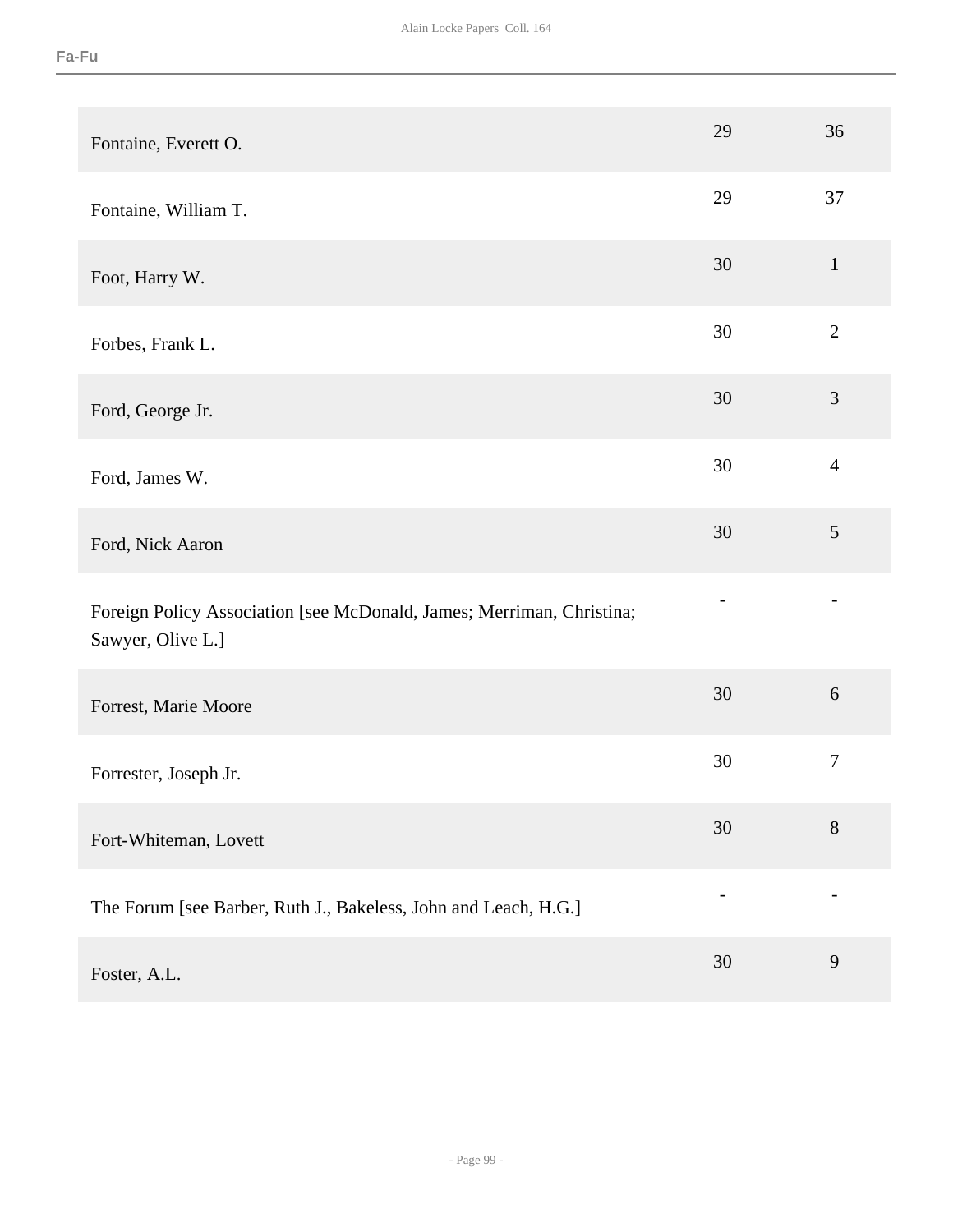| Foster, France M.      | $30\,$ | $10\,$ |
|------------------------|--------|--------|
| Foster, Le Roy         | $30\,$ | $11\,$ |
| Foster, Ruth           | 30     | 12     |
| Foucart, George        | $30\,$ | 13     |
| Fowler, Burton P.      | $30\,$ | 14     |
| Fox, [Miss]            | $30\,$ | 15     |
| Fox, G.V.              | $30\,$ | $16\,$ |
| Fradkin, [Mrs.]        | $30\,$ | $17\,$ |
| Francis, Mamie Elaine  | $30\,$ | $18\,$ |
| Frank, Jerome          | $30\,$ | 19     |
| Frank, Lawrence K.     | $30\,$ | $20\,$ |
| Frank, Waldo           | 30     | 21     |
| Franklin, Elizabeth J. | $30\,$ | $22\,$ |
| Franklin, John Hope    | $30\,$ | 23     |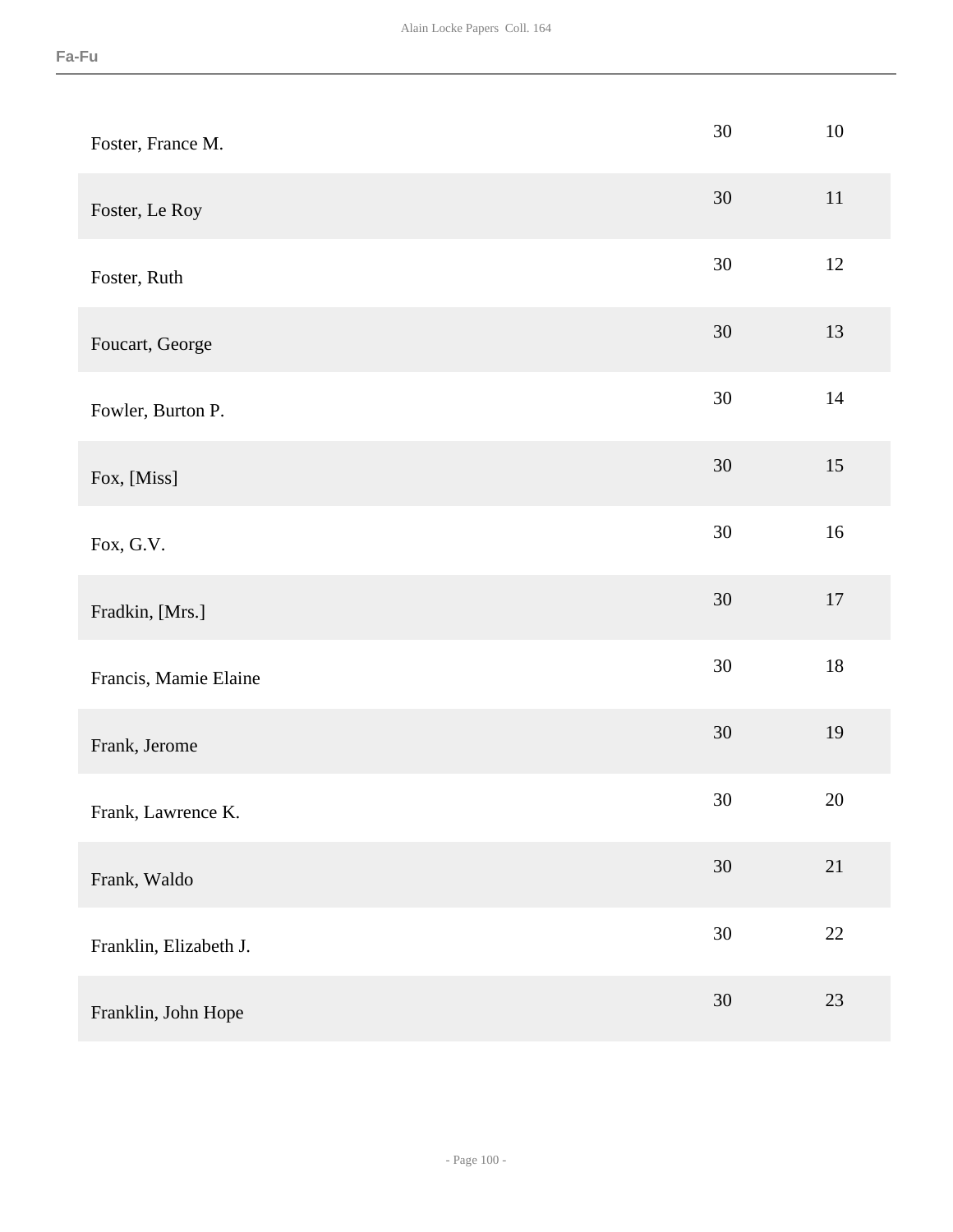| Franklin, Sam H. Jr.                         | 30 | 24     |
|----------------------------------------------|----|--------|
| Franklin, Sydney E.                          | 30 | 25     |
| Fraser, Joseph T.                            | 30 | 26     |
| Frazier, E. Franklin                         | 30 | 27     |
| Frazier, Marie B.                            | 30 | $28\,$ |
| Frederick A. Stokes Co.                      | 30 | 29     |
| Frederick, [Mr.]                             | 30 | $30\,$ |
| Freelon, Allan                               | 30 | 31     |
| Freeman, Eugene                              | 30 | 32     |
| Freeman, Thomas F.                           | 30 | 33     |
| Freeman, Wendell                             | 30 | 34     |
| Frelinghuysen University [see Lawson, Jesse] |    |        |
| French, Samuel                               | 30 | 35     |
| French, Will                                 | 30 | 36     |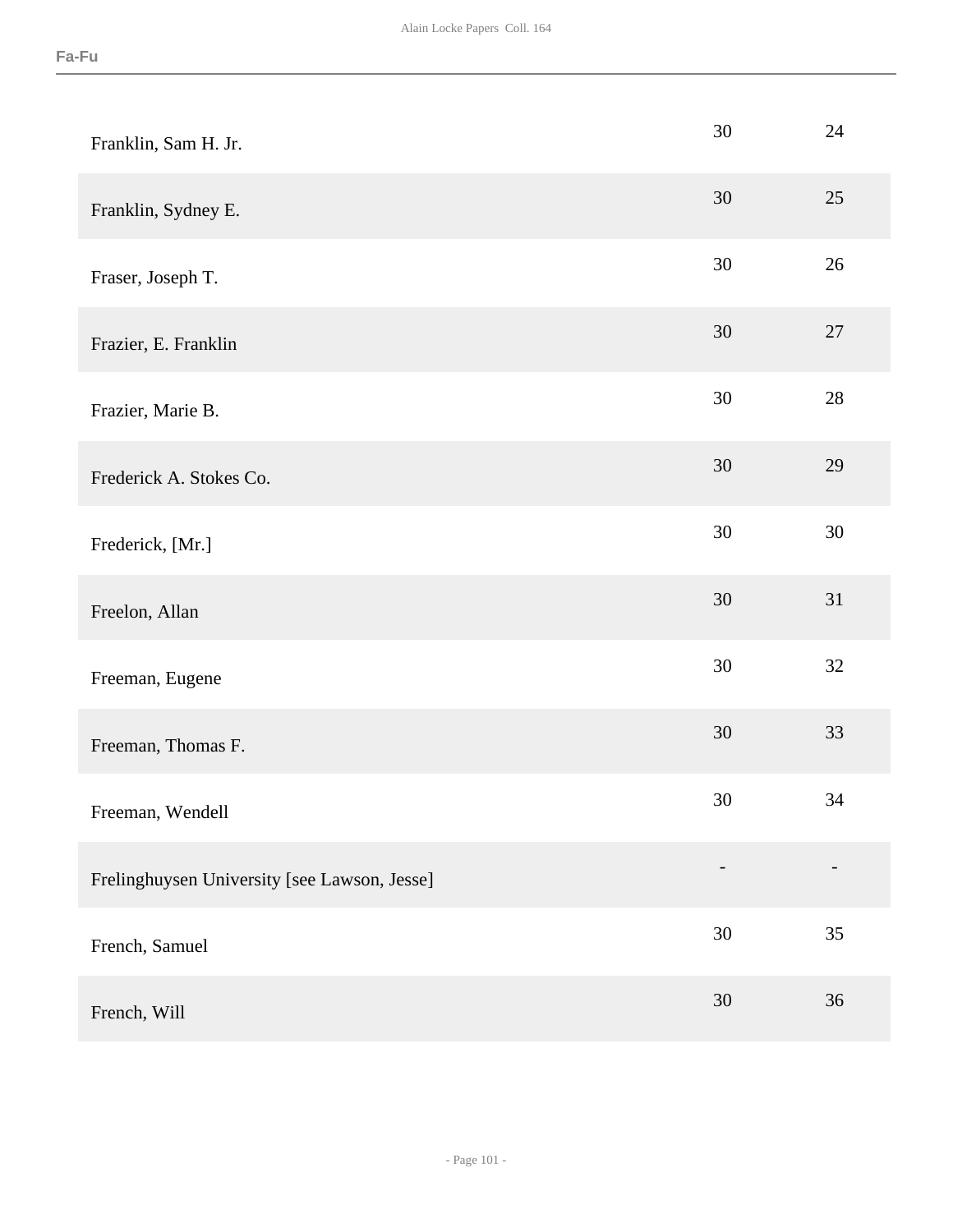| Friedlander, Harold    | 30     | 37     |
|------------------------|--------|--------|
| Friedgood, Harry B.    | 30     | $38\,$ |
| Friedrich, Karl J.     | 30     | 39     |
| Fries, Horace S.       | 30     | 40     |
| Frind, Herbert O.      | $30\,$ | 41     |
| Frost, Paul            | 30     | 42     |
| Fuller, James E.       | $30\,$ | 43     |
| Fuller, Maude          | $30\,$ | 44     |
| Furfey, Paul Hanly     | 30     | 45     |
| Ga-Gy                  |        |        |
|                        | Box    | Folder |
| Gallagher, Buell G.    | $30\,$ | $46\,$ |
| Gallant, Joseph        | $30\,$ | 47     |
| Galrie, Sed Ahmed Moh. | $30\,$ | 48     |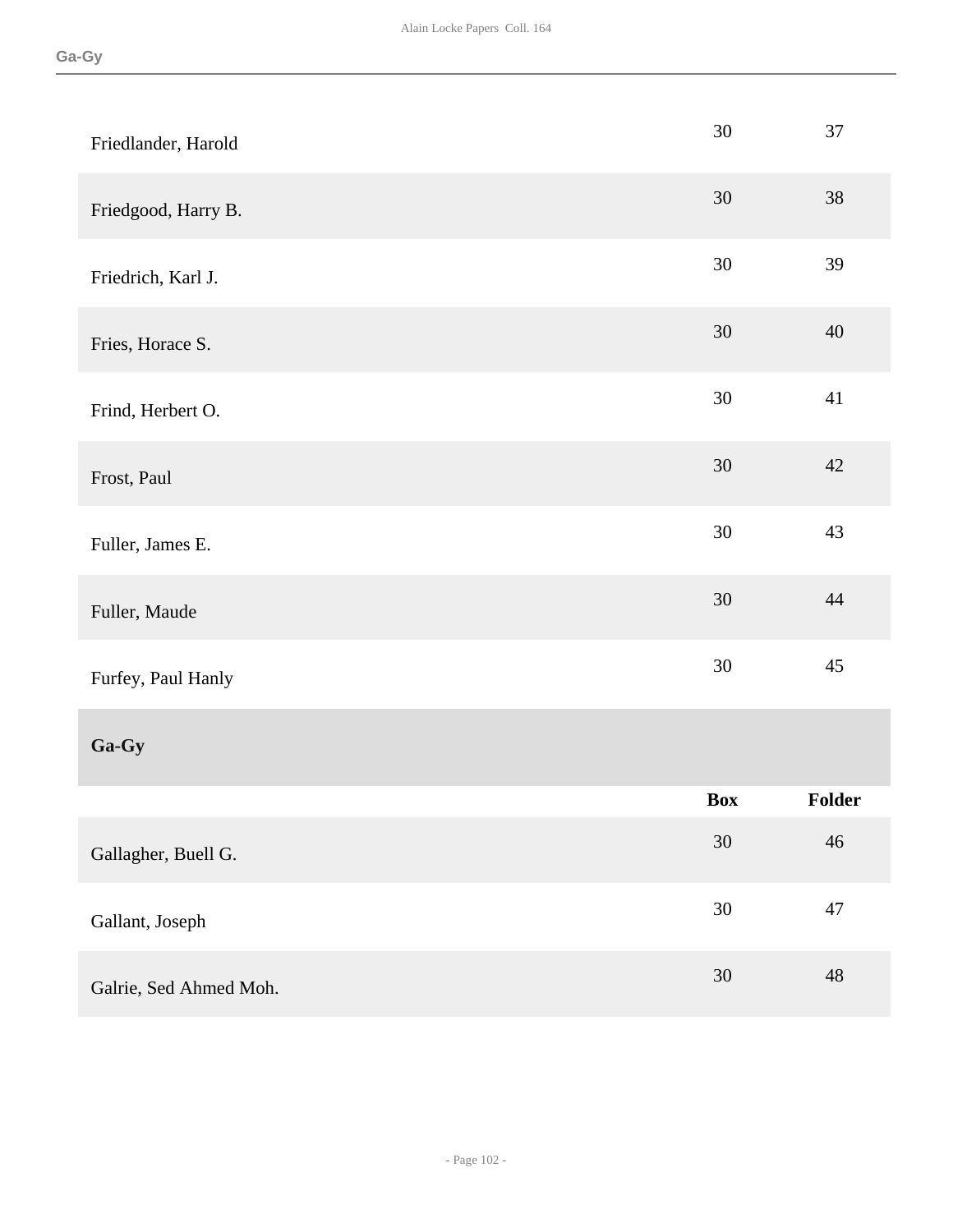| Gandy, John M.                               | 30 | 49               |
|----------------------------------------------|----|------------------|
| Gannett, Mary T.L.                           | 30 | 50               |
| Garcia, M. Elie                              | 30 | 51               |
| Gardiner, Robert                             | 31 | $\mathbf{1}$     |
| Gardner, Dillard [see The Carolina Magazine] |    |                  |
| Garnett, Arnold                              | 31 | $\sqrt{2}$       |
| Garrett, Eileen J.                           | 31 | 3                |
| Garrett, Naomi M.                            | 31 | $\overline{4}$   |
| Garrison, Lloyd K.                           | 31 | 5                |
| Garrison, William Lloyd III                  | 31 | $6\,$            |
| Garvey, Mrs. Marcus                          | 31 | $\boldsymbol{7}$ |
| Garvin, Charles H.                           | 31 | $8\,$            |
| Garwood, Justine                             | 31 | 9                |
| Gaston, Charles R.                           | 31 | 10               |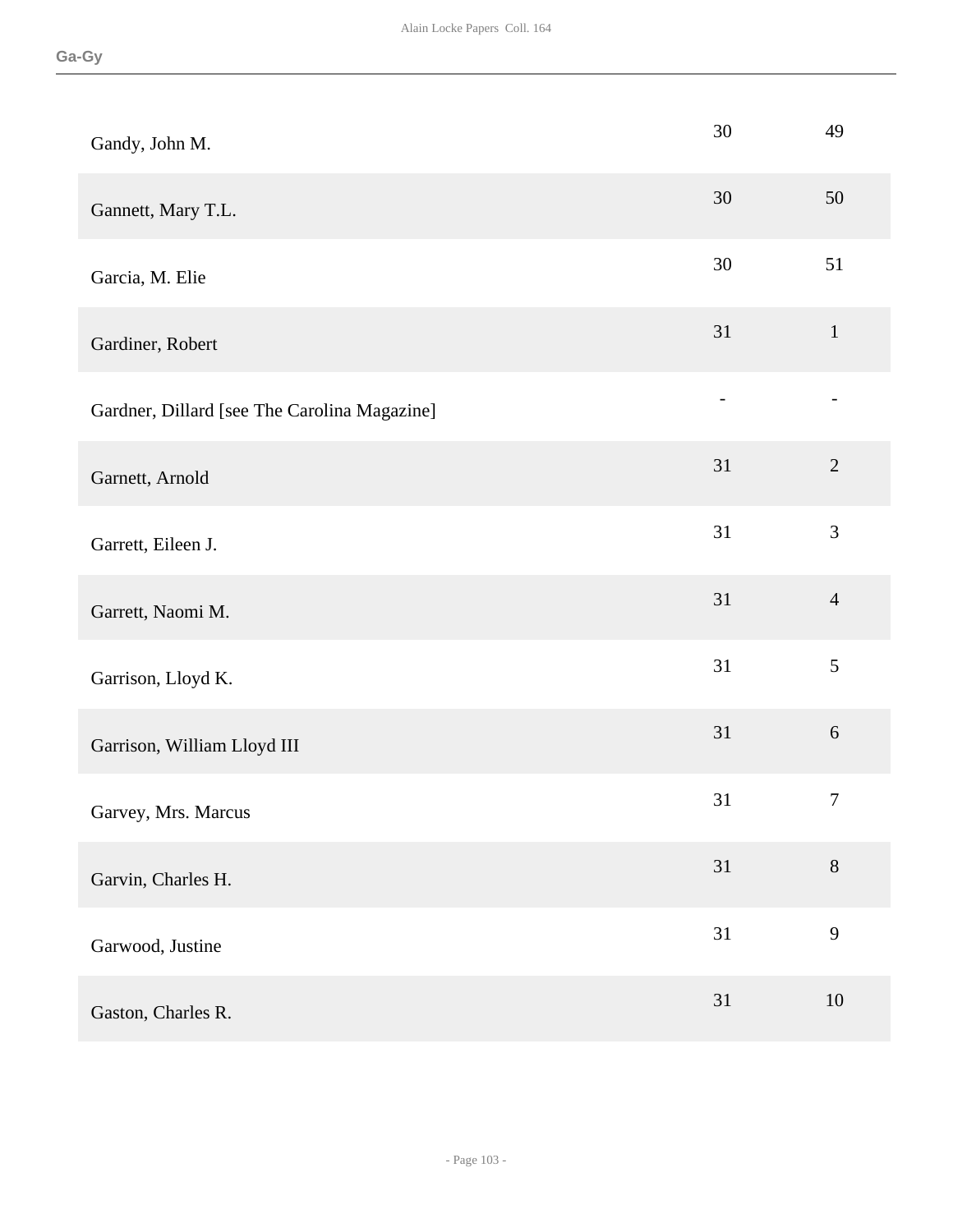| Gauthier, Eva                              | 31             | 10a    |
|--------------------------------------------|----------------|--------|
| Gavin, Jerome                              | 31             | 11     |
| Gavit, John Palmer [see Survey Associates] | $\overline{a}$ |        |
| Geer, William D.                           | 31             | 12     |
| Gellendre, Herbert V.                      | 31             | 13     |
| Gellert, Lawrence                          | 31             | 14     |
| George, Collins C. no date                 | 31             | 15     |
| George, Collins C. 1929-1945               | 31             | 16     |
| George, William C. no date                 | 31             | 17     |
| George, William C. 1920-1927               | 31             | $18\,$ |
| Gerig, Ben                                 | 31             | 19     |
| Germain, Claude                            | 31             | $20\,$ |
| Gerren, Nicholas L.                        | 31             | 21     |
| Gerry, Philippa                            | 31             | 22     |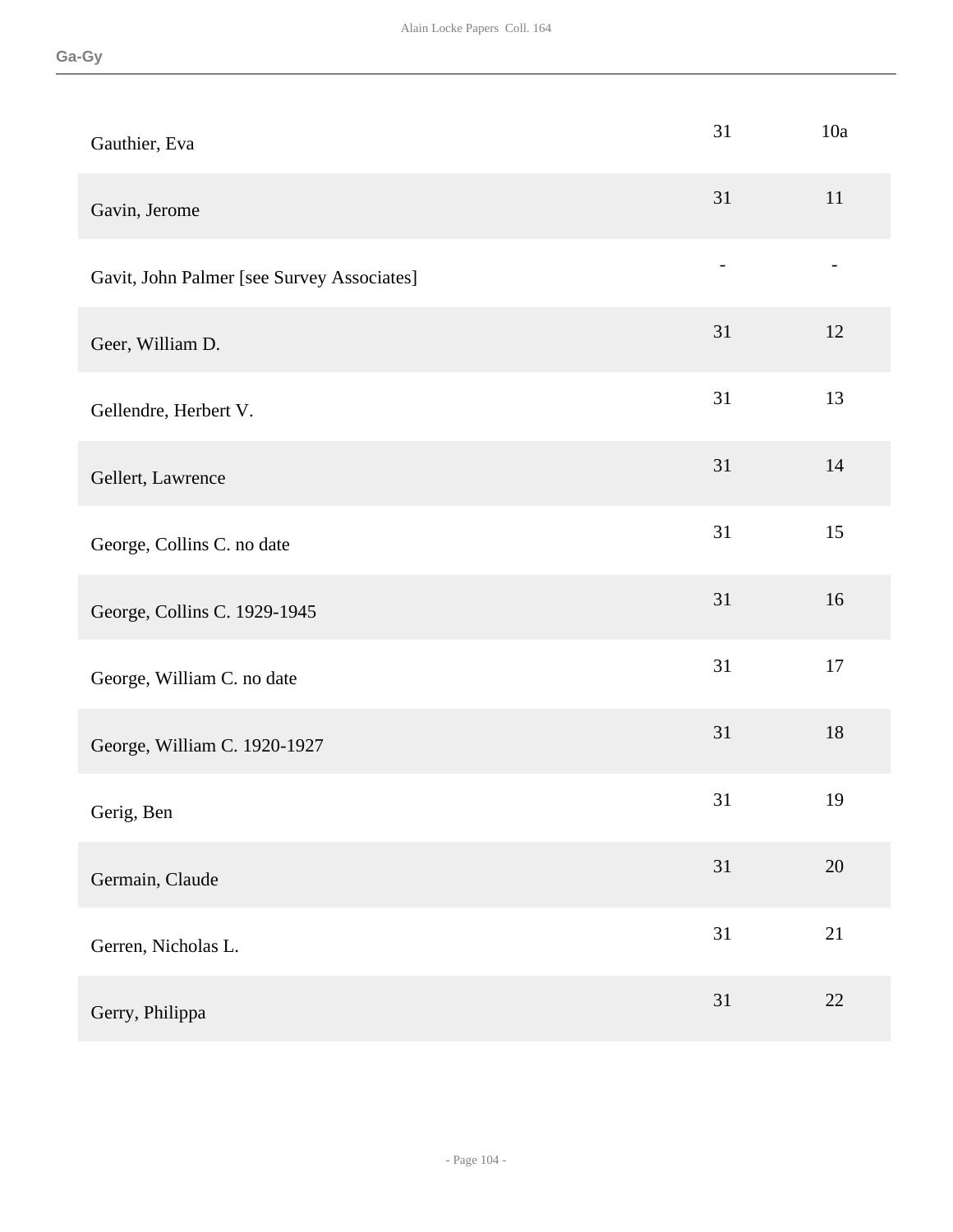| Gibbs, Mifflin T.                                   | 31 | 23 |
|-----------------------------------------------------|----|----|
| Gibson, B.D.                                        | 31 | 24 |
| Gibson, Roland A.                                   | 31 | 25 |
| Gideonse, Harry D.                                  | 31 | 26 |
| Gift, Maye Harvey                                   | 31 | 27 |
| Gilbert, [Mr. and Mrs.]                             | 31 | 28 |
| Gilbert, Ethel B.                                   | 31 | 29 |
| Giles, H.H.                                         | 31 | 30 |
| Gilkes, Lillian B.                                  | 31 | 31 |
| Gilliams, E. Leslie                                 | 31 | 32 |
| Gilman, Mildred                                     | 31 | 33 |
| Girard, Clet A. "Gerry"                             | 31 | 34 |
| Givens, Joseph W.                                   | 31 | 35 |
| Gizerian, Frances [see Lee Furman Publishers, Inc.] |    |    |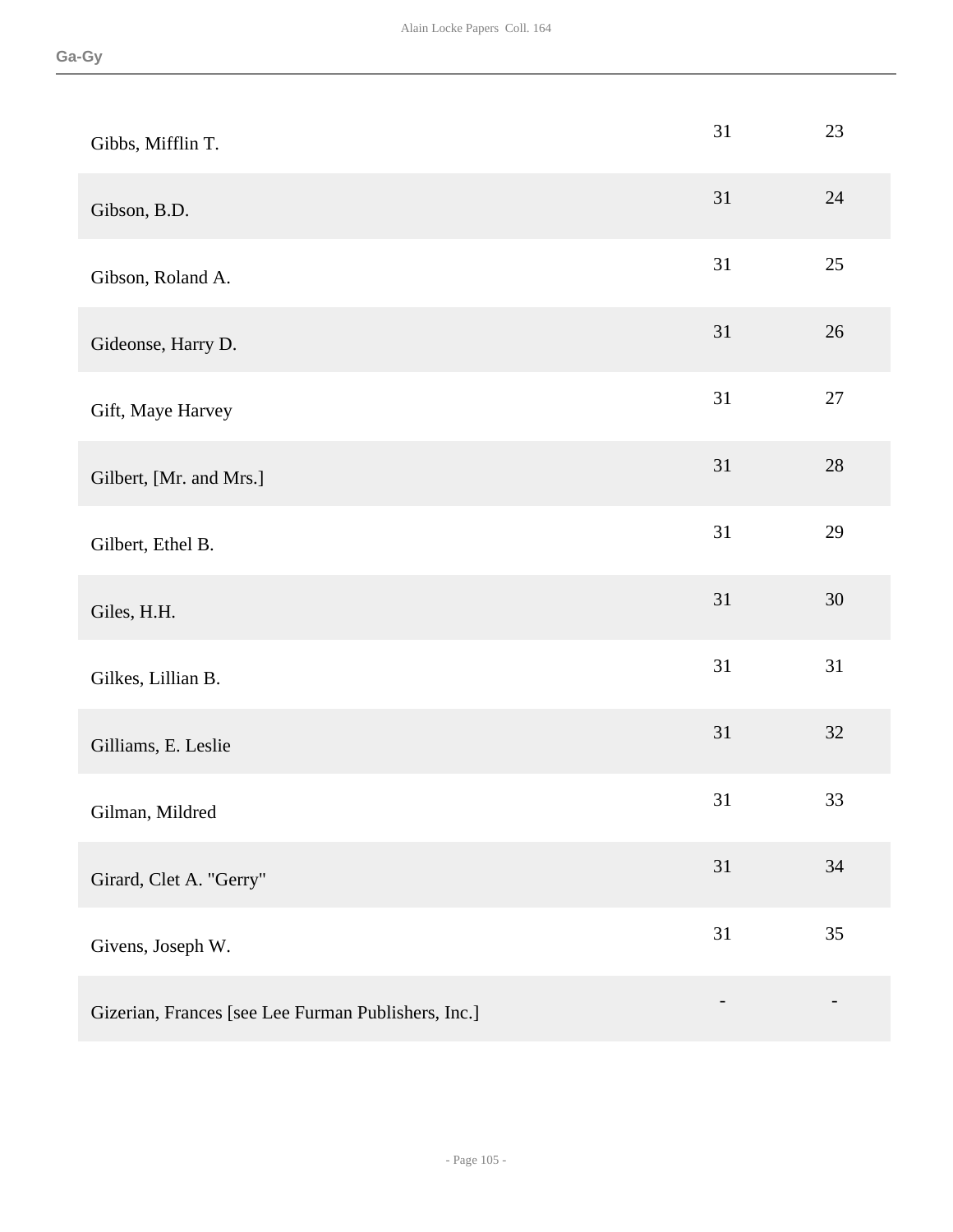| Glaser, Abraham         | 31     | 36             |
|-------------------------|--------|----------------|
| Glasser, Melvin A.      | 31     | $37\,$         |
| Glatzer, Paula          | 31     | 38             |
| Glenn, Nona M.          | 31     | 39             |
| Godsoe, Robert U.       | 31     | 40             |
| Goens, Julia            | 31     | 41             |
| Goens, Walter W.        | 31     | $42\,$         |
| Gogate, R.V.            | 31     | 43             |
| <b>Gold Coast Times</b> | 32     | $\mathbf 1$    |
| Goldberg, Bert          | 32     | $\sqrt{2}$     |
| Golden, Nan             | $32\,$ | $\mathfrak{Z}$ |
| Goldenberg, Benjamin    | 32     | $\overline{4}$ |
| Goldmann, Sidney        | $32\,$ | $\sqrt{5}$     |
| Goldwater, John L.      | 32     | $\sqrt{6}$     |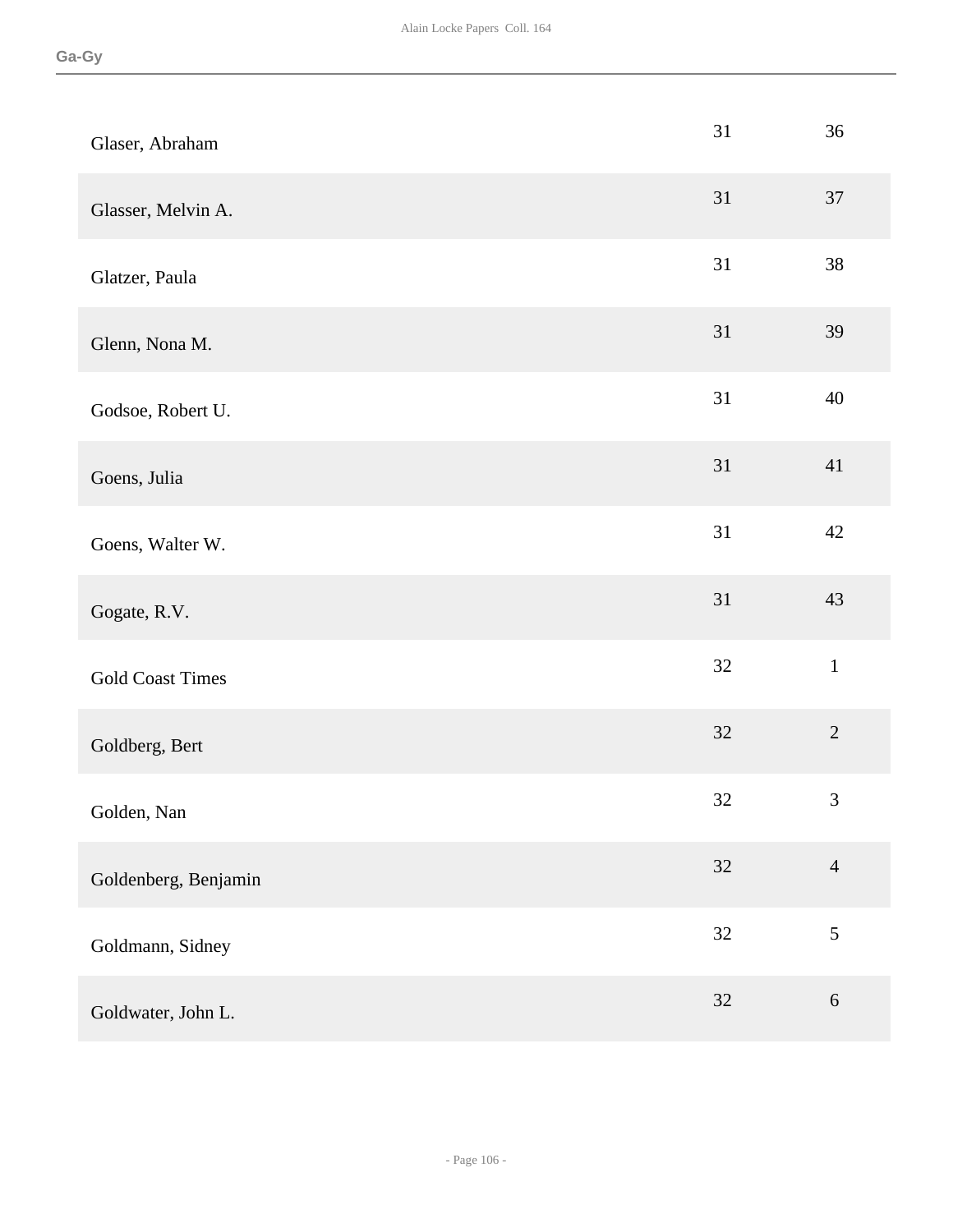| Goldwater, Walter                    | 32     | $\boldsymbol{7}$ |
|--------------------------------------|--------|------------------|
| Golightly, Cornelius L.              | 32     | $8\,$            |
| Goll, [Madame]                       | 32     | 9                |
| Goodloe, Don B.                      | 32     | 10               |
| Goodykootz, Bess [and Paul R. Hanna] | $32\,$ | $11\,$           |
| Goodwin, Reginald E.                 | $32\,$ | 12               |
| Gordon, [Lt.]                        | $32\,$ | 13               |
| Gordon, Esther Lowe                  | $32\,$ | $14$             |
| Gordon, H.J.                         | 32     | 15               |
| Gore, George W. Jr.                  | $32\,$ | 16               |
| Gore, John W.                        | 32     | 17               |
| Goreleigh, Rex                       | 32     | $18\,$           |
| Gorman, Charles S.                   | $32\,$ | 19               |
| Gould, Agnes F.                      | $32\,$ | $20\,$           |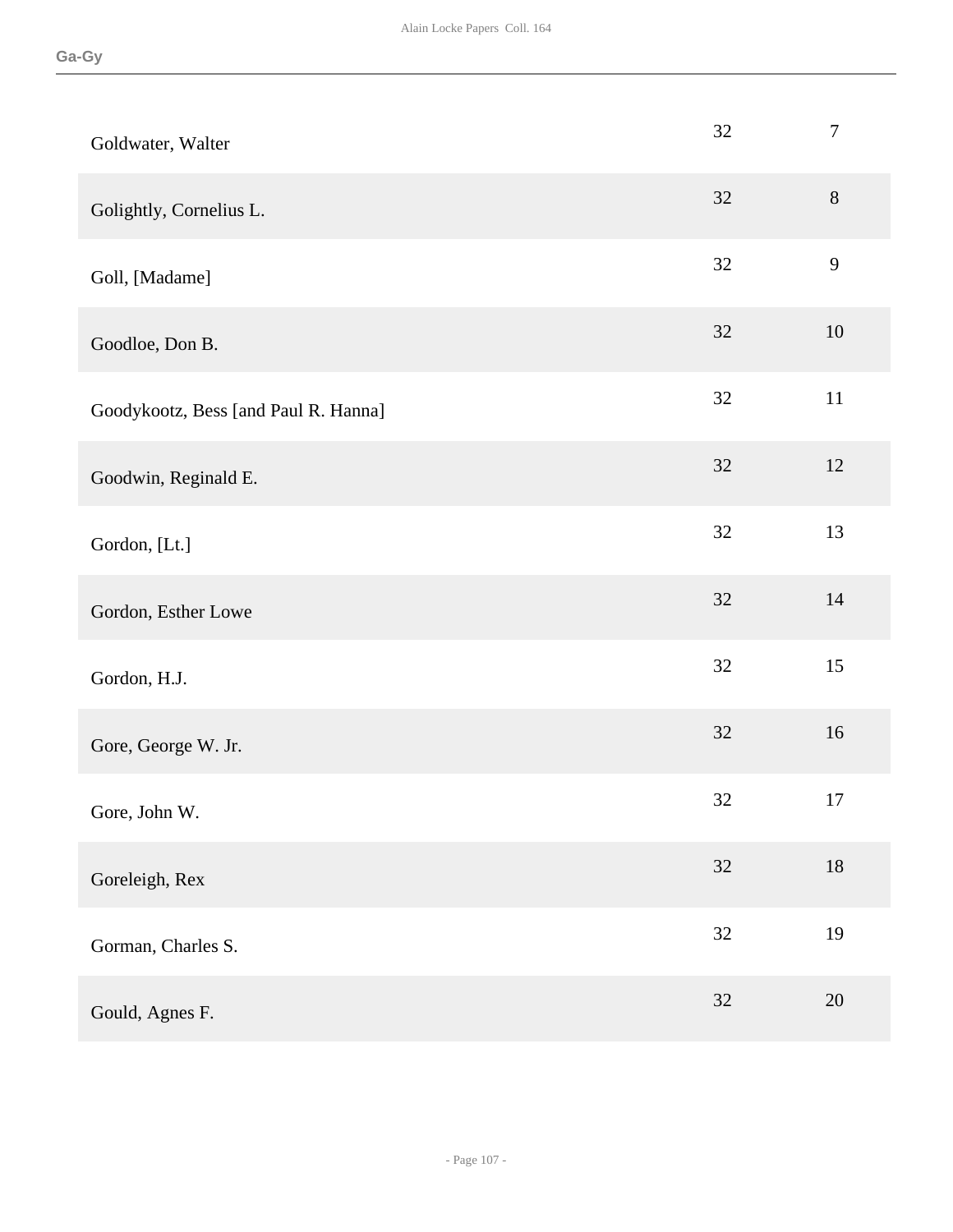| Gould, Bruce         | 32     | 21     |
|----------------------|--------|--------|
| Gould, Joseph        | 32     | $22\,$ |
| Gould, Kenneth M.    | 32     | $23\,$ |
| Grace, Berenice      | 32     | 24     |
| Graham, [Mrs.]       | 32     | 25     |
| Graham, Gladys P.    | $32\,$ | 26     |
| Graham, John D.      | $32\,$ | $27\,$ |
| Graham, Shirley      | 32     | $28\,$ |
| Grainger, Porter     | 32     | 29     |
| Granger, Lester B.   | $32\,$ | $30\,$ |
| Grant, Edmonia White | 32     | 31     |
| Grant, Frances       | 32     | 32     |
| Graver, Joseph W.    | $32\,$ | 33     |
| Graves, Anna Melissa | 32     | $34\,$ |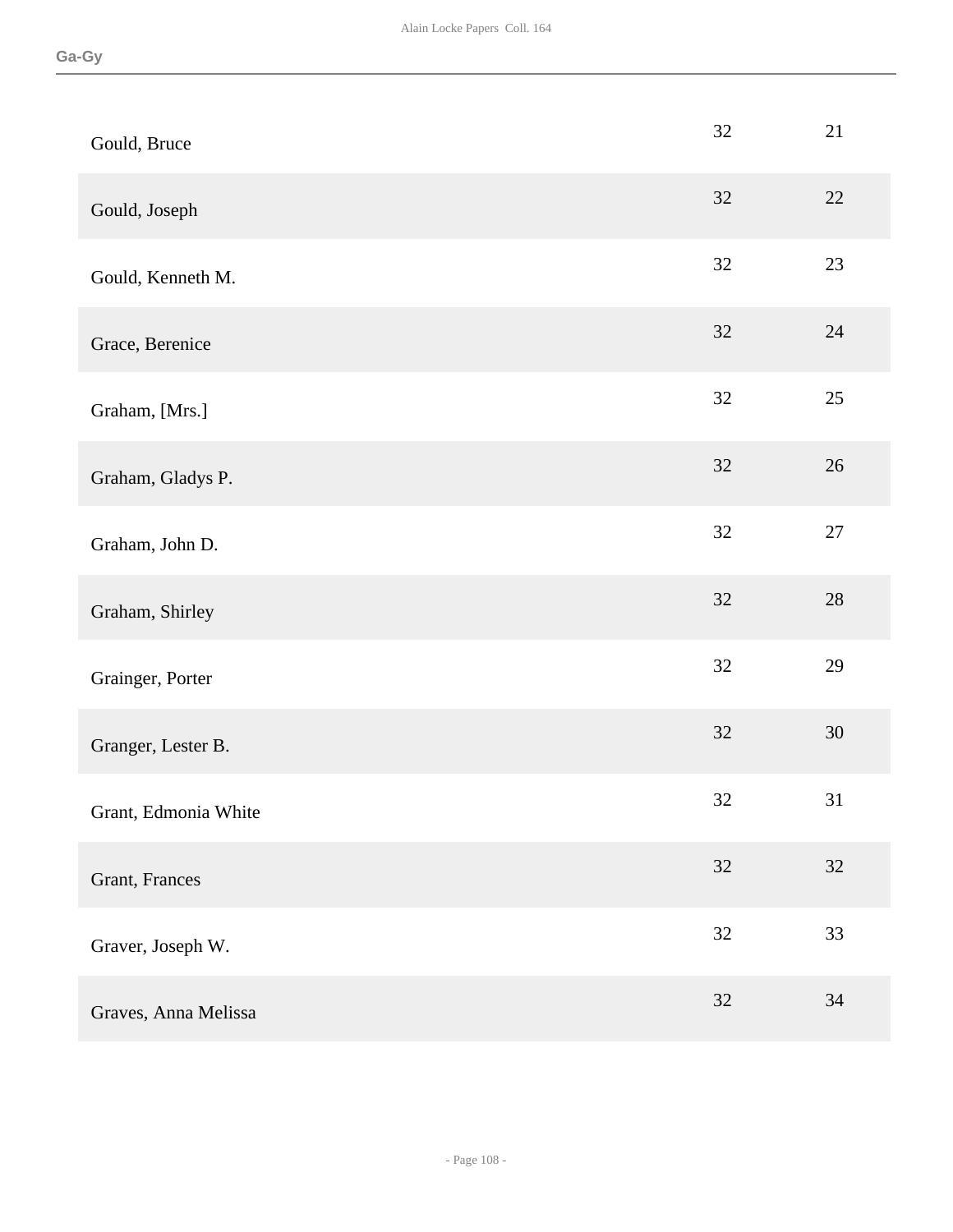| Gray, [Mrs.]          | 32     | 35     |
|-----------------------|--------|--------|
| Gray, Zoe             | 32     | 36     |
| Grayson, William P.   | 32     | 37     |
| Green, Paul           | 32     | 38     |
| Green, Philip Leonard | 32     | 39     |
| Greene, A.N.          | $32\,$ | 40     |
| Greene, Elizabeth     | 32     | 41     |
| Greene, Harry         | 32     | 42     |
| Greene, Madge         | 32     | 43     |
| Greene, Oscar         | 32     | 44     |
| Gregg, James E.       | $32\,$ | 45     |
| Gregor, Henry S.      | 32     | 46     |
| Gregory, Francis A.   | $32\,$ | $47\,$ |
| Gregory, Hugh Ella    | 32     | 48     |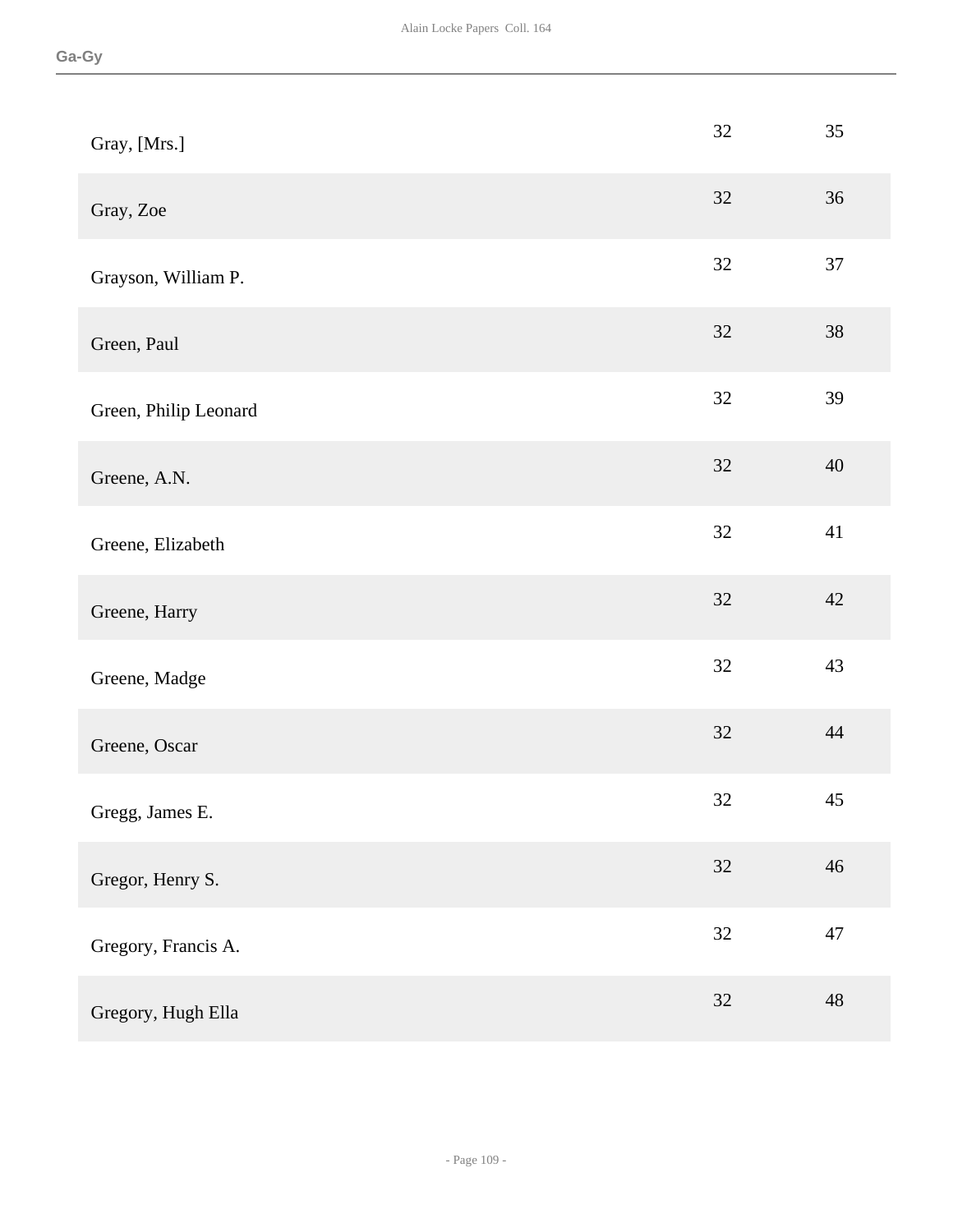| Gregory, J. Francis            | 32 | 49               |
|--------------------------------|----|------------------|
| Gregory, Louis G.              | 32 | 50               |
| Gregory, Montgomery no date    | 32 | 51               |
| Gregory, Montgomery 1908-1918  | 32 | $52\,$           |
| Gregory, Montgomery 1921-1946  | 32 | 53               |
| Gregory, Montgomery Jr.        | 32 | 54               |
| Greuning, Ernest               | 32 | 55               |
| Grey, William J.               | 33 | $\mathbf 1$      |
| Griere, Robert L.              | 33 | $\overline{2}$   |
| Grieshaber, Emil and Mary Otto | 33 | $\mathfrak{Z}$   |
| Griffin, Warren B.             | 33 | $\overline{4}$   |
| Grillo, Evelio                 | 33 | $\mathfrak{S}$   |
| Grimke, Angelina W.            | 33 | $\sqrt{6}$       |
| Grimke, Archibald              | 33 | $\boldsymbol{7}$ |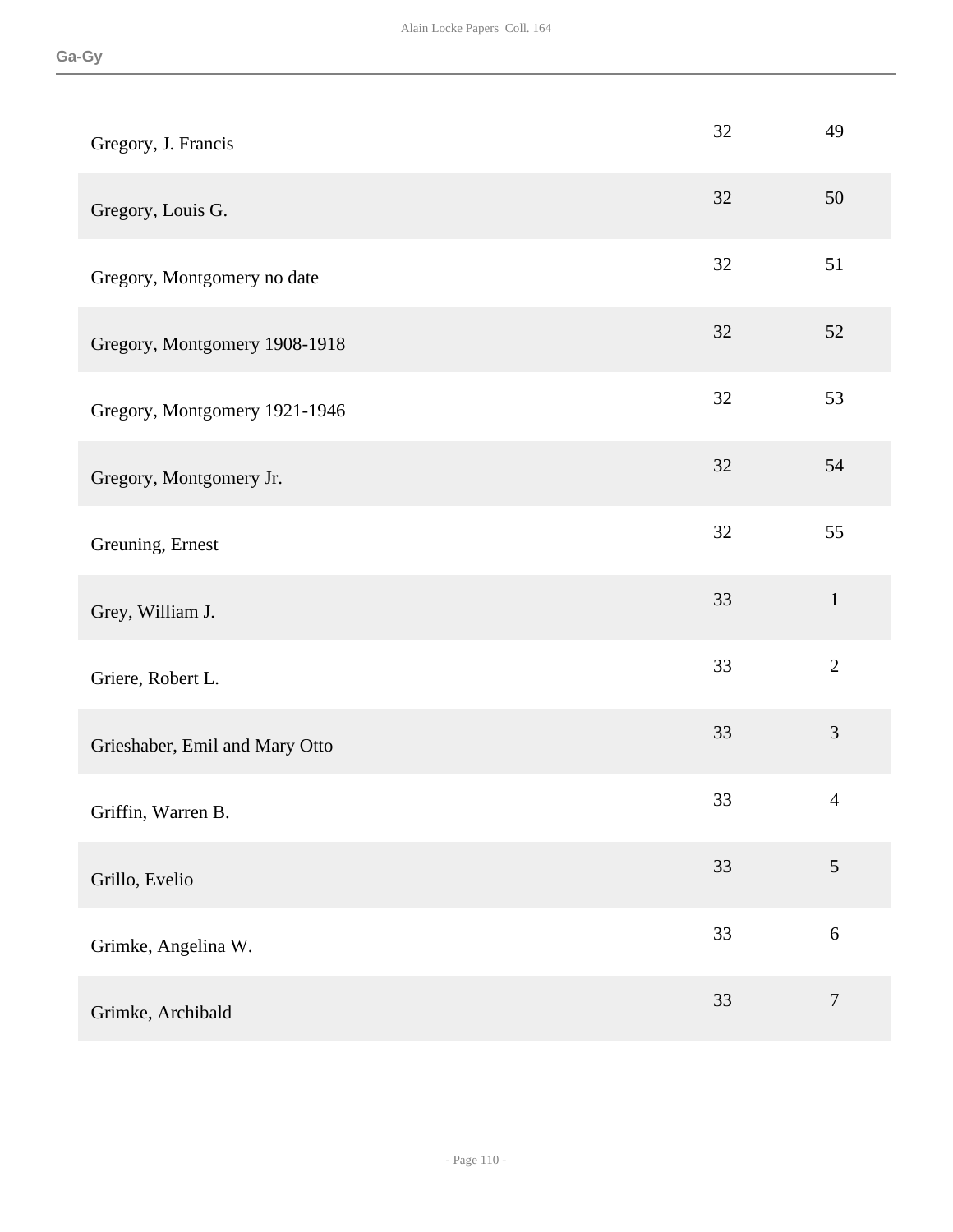| Grimwood, Gertrude M.                         | 33                       | $8\,$                    |
|-----------------------------------------------|--------------------------|--------------------------|
| Griswold, Penelope                            | 33                       | 9                        |
| Grossel, Frances                              | 33                       | 10                       |
| Grossett, J.B. Lowrie                         | 33                       | 11                       |
| Grossley, Helen [see Irvin, Helen]            |                          |                          |
| Grossley, Richard S.                          | 33                       | 12                       |
| Grueninger, Walter F. [see Survey Associates] | $\overline{\phantom{0}}$ | $\overline{\phantom{0}}$ |
| Grummon, Stuart E.                            | 33                       | 13                       |
| Grulier, Grace L.                             | 33                       | 14                       |
| Guerard, Albert                               | 33                       | 15                       |
| Guild, Cameron St. C.                         | 33                       | 16                       |
| Gulick, Robert L. Jr.                         | 33                       | $17\,$                   |
| Gupta, Kedar Nath Das                         | 33                       | $18\,$                   |
| Gussett, [Mrs.]                               | 33                       | 19                       |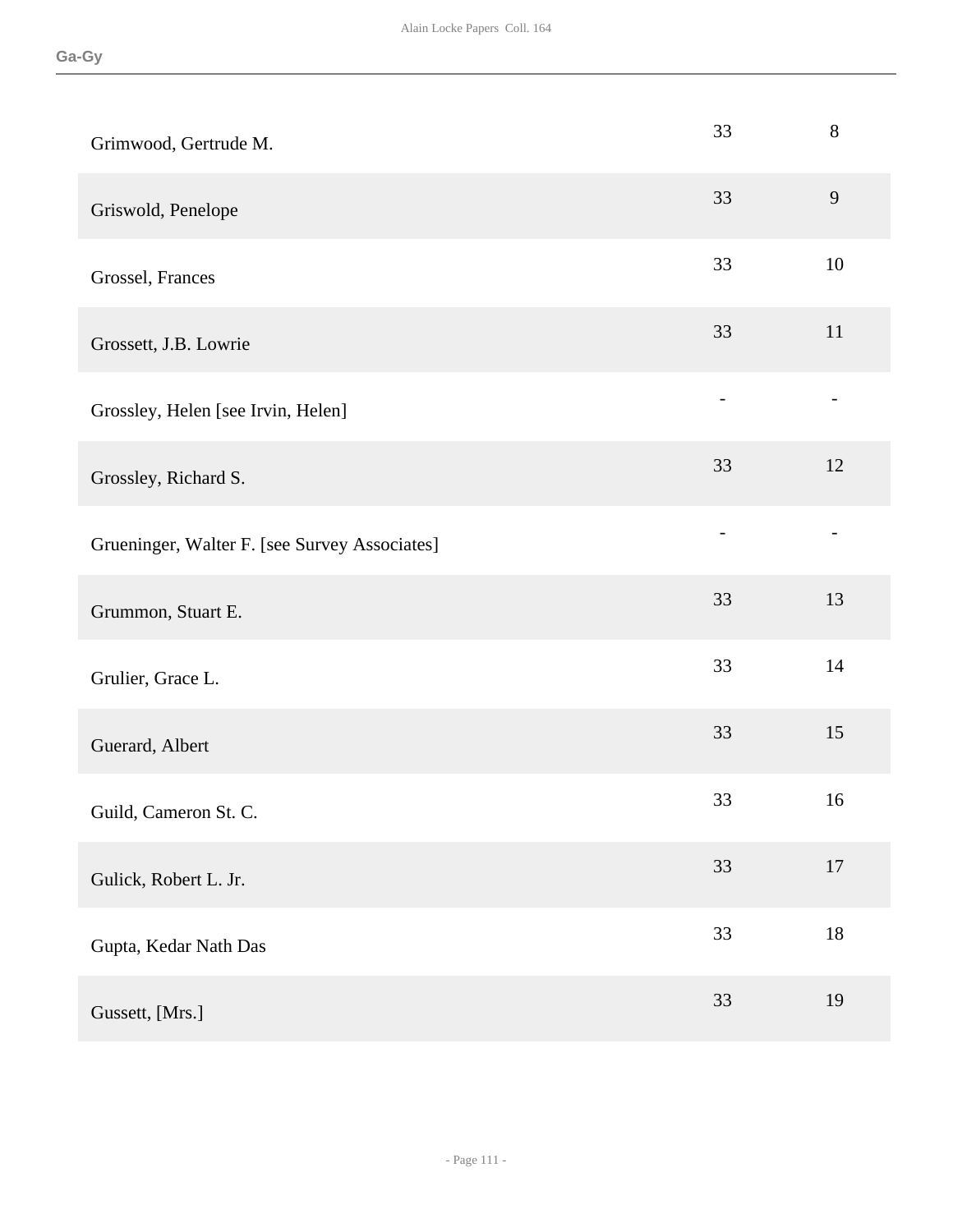| Gutwillig, Mildred A. | 33         | 20     |
|-----------------------|------------|--------|
| Guyol, Mary Ann       | 33         | 21     |
| Gysin, Brion          | 33         | 22     |
| <b>Had-Har</b>        |            |        |
|                       | <b>Box</b> | Folder |
| <b>Haddon Press</b>   | 33         | 23     |
| Haefner, Ruth         | 33         | 24     |
| Hagen, Oskar          | 33         | 25     |
| Hale, Richard W. Jr.  | 33         | $26\,$ |
| Halebsky, Sandor      | 33         | $27\,$ |
| Haliburton, Lawrence  | 33         | $28\,$ |
| Hall, Francis L.      | 33         | 29     |
| Hall, Frederick       | 33         | $30\,$ |
| Hall, George E.       | 33         | 31     |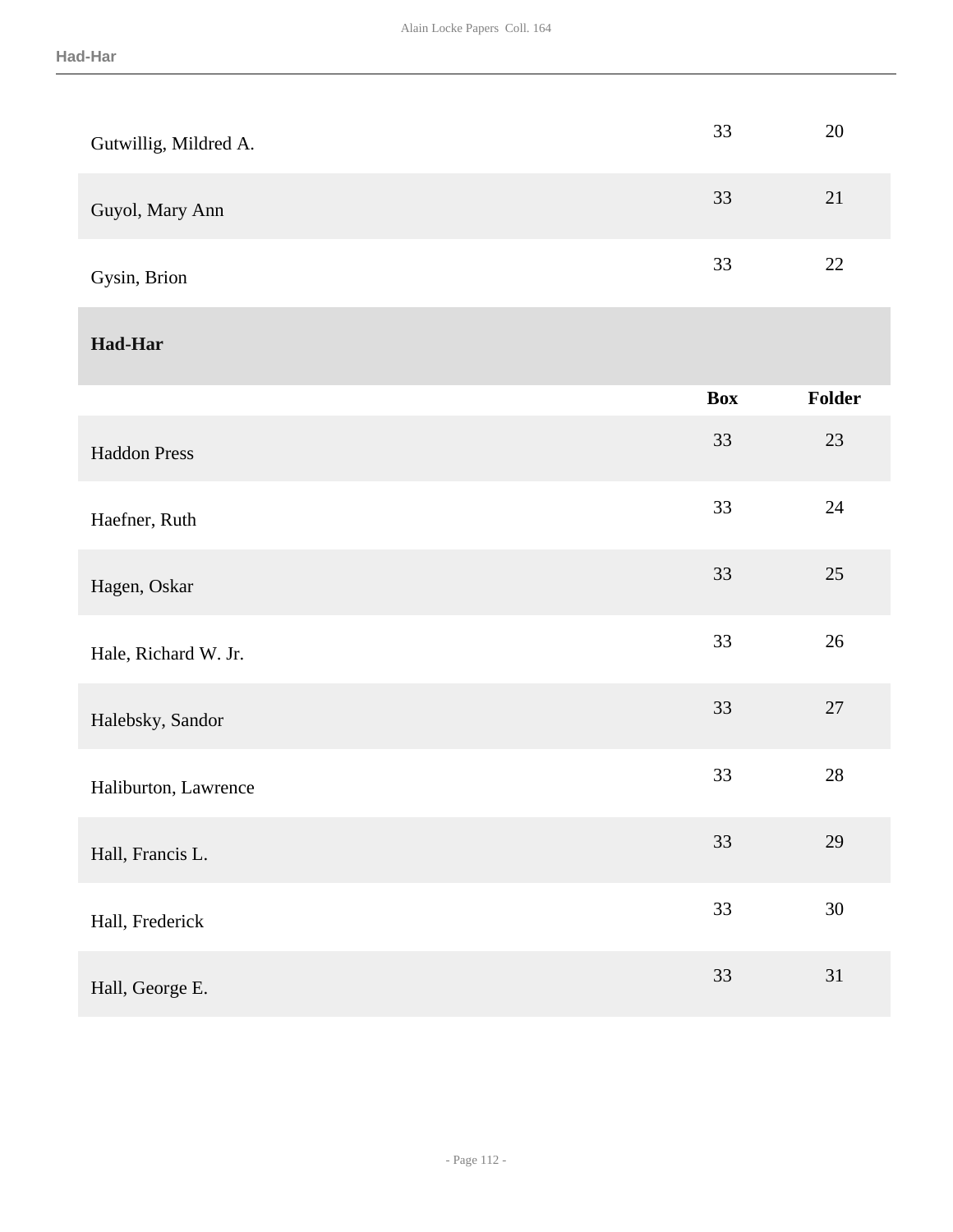| Hall, Isabel [see Nelson's Encyclopedia] | $\overline{a}$ | $\overline{\phantom{a}}$ |
|------------------------------------------|----------------|--------------------------|
| Hall, Louis D.                           | 33             | 32                       |
| Hallock, H.G.C.                          | 33             | 33                       |
| Halperin, Stanley D.                     | 33             | 34                       |
| Halpern, Ben                             | 33             | 35                       |
| Halpern, Frieda F.                       | 33             | $36\,$                   |
| Halpert, Edith                           | 33             | 37                       |
| Hamdy, Kamal                             | 33             | $38\,$                   |
| Hamilton, Jean                           | 33             | 39                       |
| Hamlin, Chauncey J.                      | 33             | 40                       |
| Hammond, Arthur                          | 33             | 41                       |
| Hammond, Francis M.                      | 33             | $42\,$                   |
| Hammond, John                            | 33             | 43                       |
| Hampton, George                          | 33             | 44                       |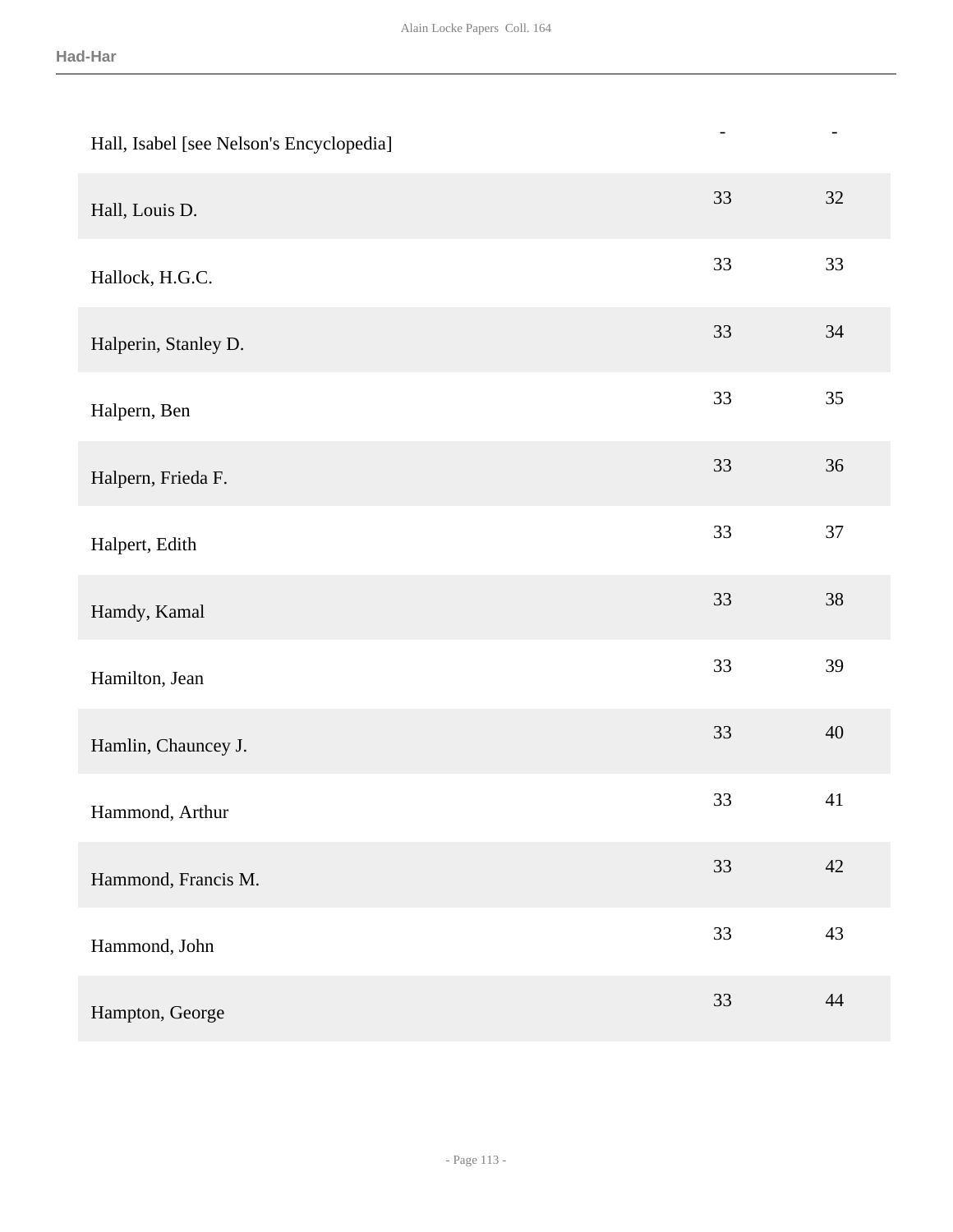| Hampton, Leonard Jr.                                                                                          | 33                | 45 |
|---------------------------------------------------------------------------------------------------------------|-------------------|----|
| Hand, Seymour W.                                                                                              | 33                | 46 |
| Handley, John                                                                                                 | 33                | 47 |
| Handy, William C.                                                                                             | 33                | 48 |
| Haney, Mariam                                                                                                 | 33                | 49 |
| Hankerson, Robert W.                                                                                          | 33                | 50 |
| Hanna, Walter S.                                                                                              | 33                | 51 |
| Hanover, Annette                                                                                              | 33                | 52 |
| Hansberry, William Leo                                                                                        | 33                | 53 |
| Hare, [Mrs.]                                                                                                  | 33                | 54 |
| Harlem Adult Education Committee [see Rose, Ernestine]                                                        | $\qquad \qquad -$ |    |
| Harlem Museum of African Art [see Bishop, [Father]; Isaacs, Edith;<br>McDonald, Edna H.; Wood, Hollingsworth] |                   |    |
| Harleston, Mrs. E.F.                                                                                          | 33                | 55 |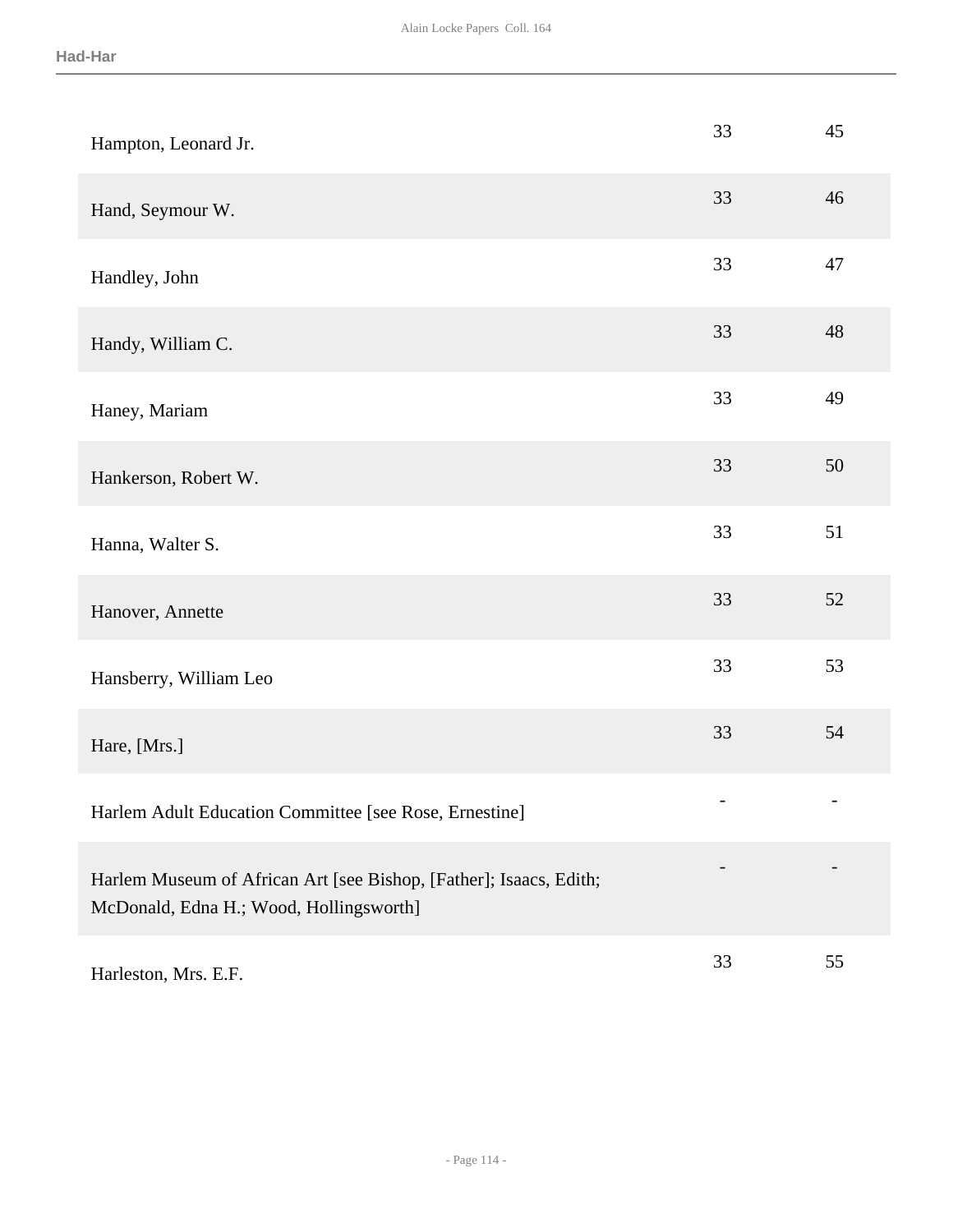| Harley, J. Arthur                                             | 33                       | 56                       |
|---------------------------------------------------------------|--------------------------|--------------------------|
| Harlow, Leola                                                 | 33                       | 57                       |
| Harlow, Ralph                                                 | 33                       | 58                       |
| Harmon Foundation [see Brown, Evelyn and Brady, Mary Beattie] | $\overline{a}$           | $\overline{\phantom{0}}$ |
| Harper and Brothers Publishers                                | 33                       | 59                       |
| Harreld, Kemper                                               | 33                       | 60                       |
| Harriott, Frank                                               | 34                       | $\mathbf{1}$             |
| Harris, Abram L.                                              | 34                       | $\overline{2}$           |
| Harris, Ada                                                   | 34                       | 3                        |
| Harris, Carlton J.H.                                          | 34                       | $\overline{4}$           |
| Harris, Edward                                                | 34                       | $\mathfrak{S}$           |
| Harris, George [see Time]                                     | $\overline{\phantom{0}}$ |                          |
| Harris, J.M. Jr.                                              | 34                       | $\sqrt{6}$               |
| Harris, Jesse H.                                              | 34                       | $\boldsymbol{7}$         |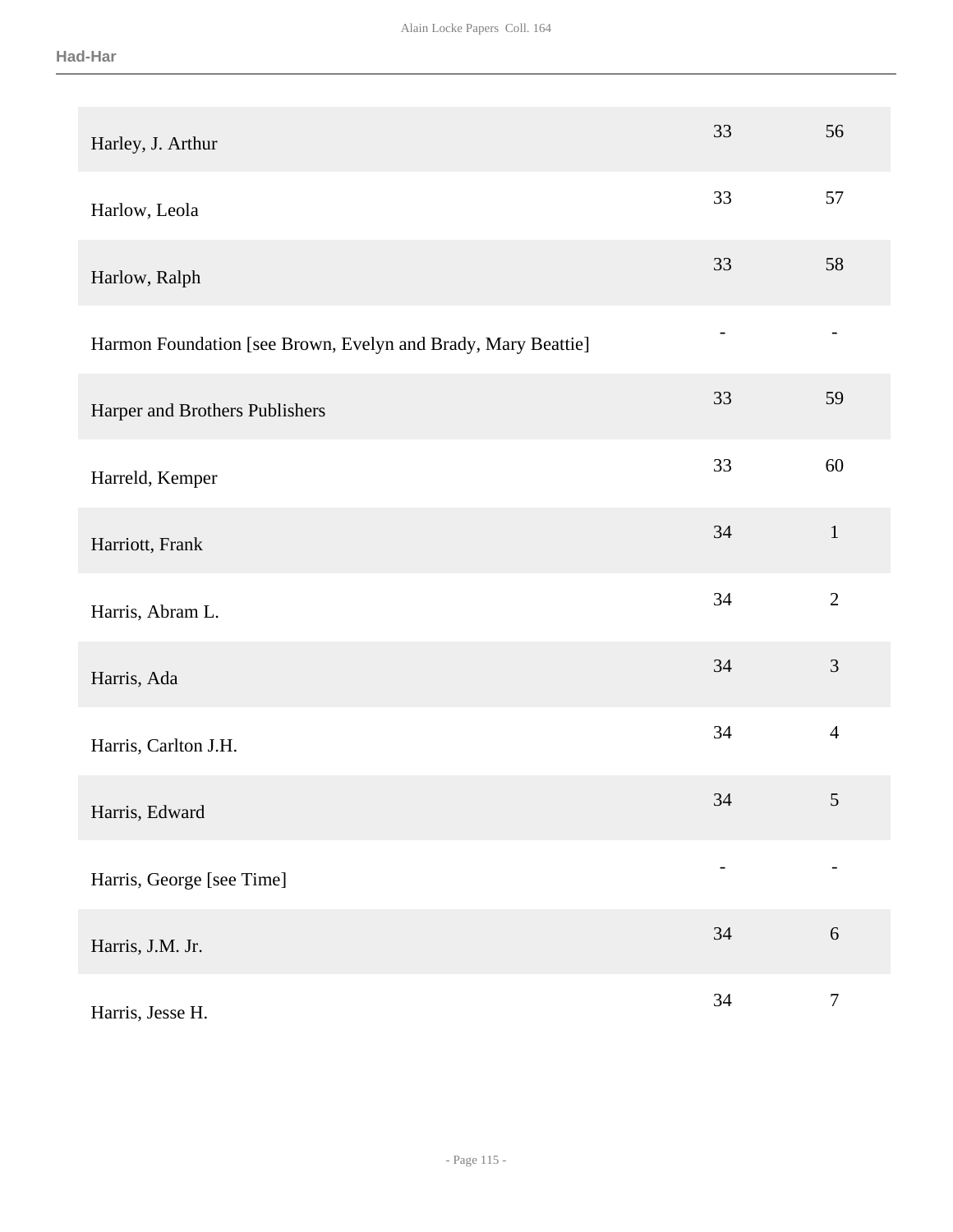| Harris, Leonard C.                      | 34                       | 8                 |
|-----------------------------------------|--------------------------|-------------------|
| Harris, Robert                          | 34                       | 9                 |
| Harrison, Aaron                         | 34                       | 10                |
| Harrison, Dorothy K.                    | 34                       | 11                |
| Harrison, Frank Norman no date          | 34                       | 12                |
| Harrison, Frank Norman 1928-1929        | 34                       | 13                |
| Harrison, Frank Norman 1930             | 34                       | 14                |
| Harrison, Frank Norman 1933-1953        | 34                       | 15                |
| Harrison, Hazel                         | 34                       | 16                |
| Harrison, James Franklin Jr.            | 34                       | 17                |
| Harrison, Robert H.                     | 34                       | $18\,$            |
| Harshe, Robert B.                       | 34                       | 19                |
| Hart, James H.                          | $34\,$                   | 20                |
| Hart, Joseph K. [see Survey Associates] | $\overline{\phantom{0}}$ | $\qquad \qquad -$ |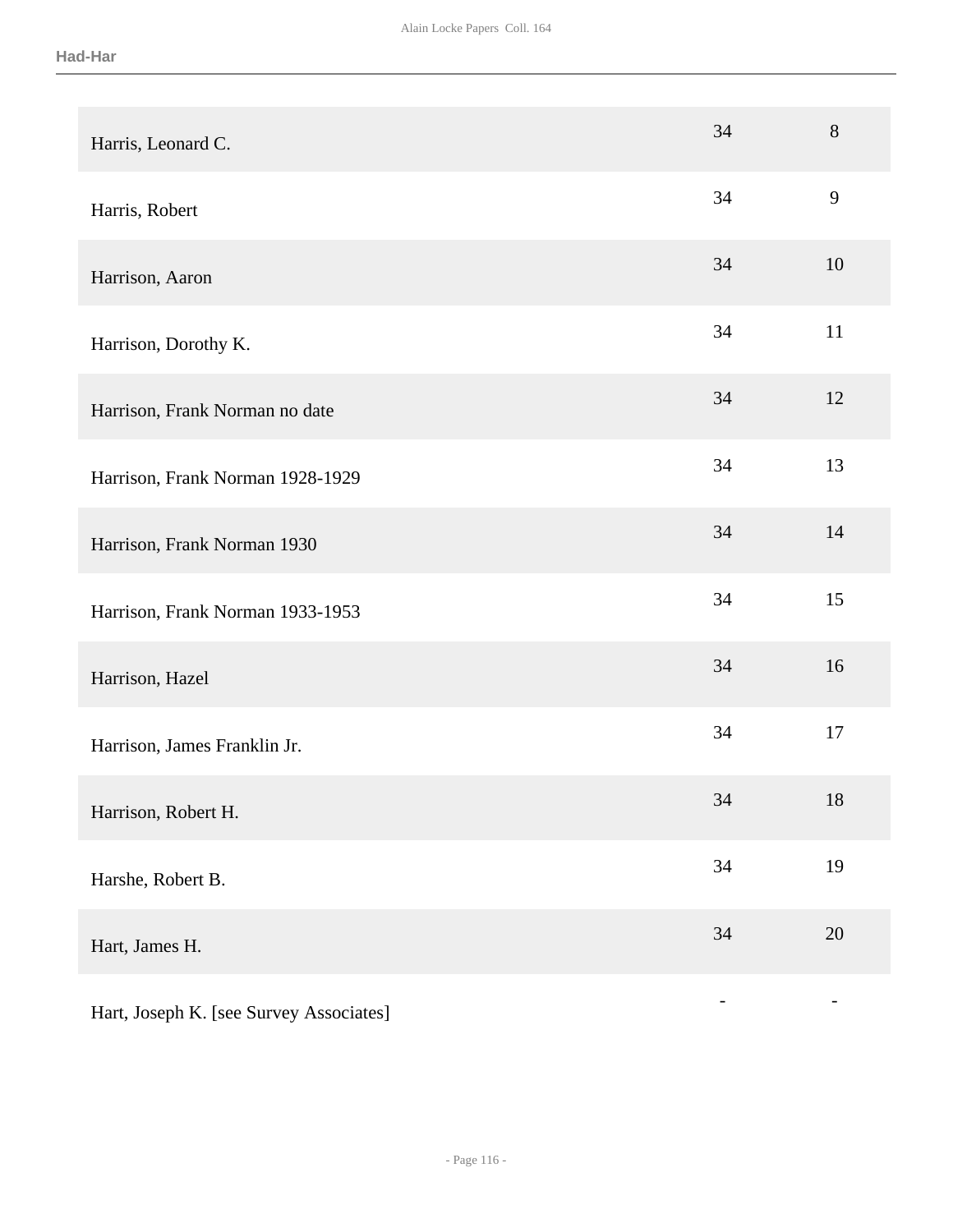| The Hartney Press, Inc.   | 34         | 21             |
|---------------------------|------------|----------------|
| <b>Harvard University</b> |            |                |
|                           | <b>Box</b> | Folder         |
| A-Ha                      | 34         | $22\,$         |
| Hocking, William E.       | 34         | 23             |
| Hoernle, R.F.             | 34         | 24             |
| Hu-Palmer                 | 34         | 25             |
| Perry, Ralph Barton       | 34         | 26             |
| Pevear-S                  | 35         | $\mathbf 1$    |
| W-Z                       | 35         | $\overline{2}$ |
| Has-Hym                   |            |                |
|                           | <b>Box</b> | Folder         |
| Hasazti, Zoltan           | 35         | $\mathfrak{Z}$ |
| Haskelson, [Miss]         | 35         | $\overline{4}$ |
| Hastie, William           | 35         | $\sqrt{5}$     |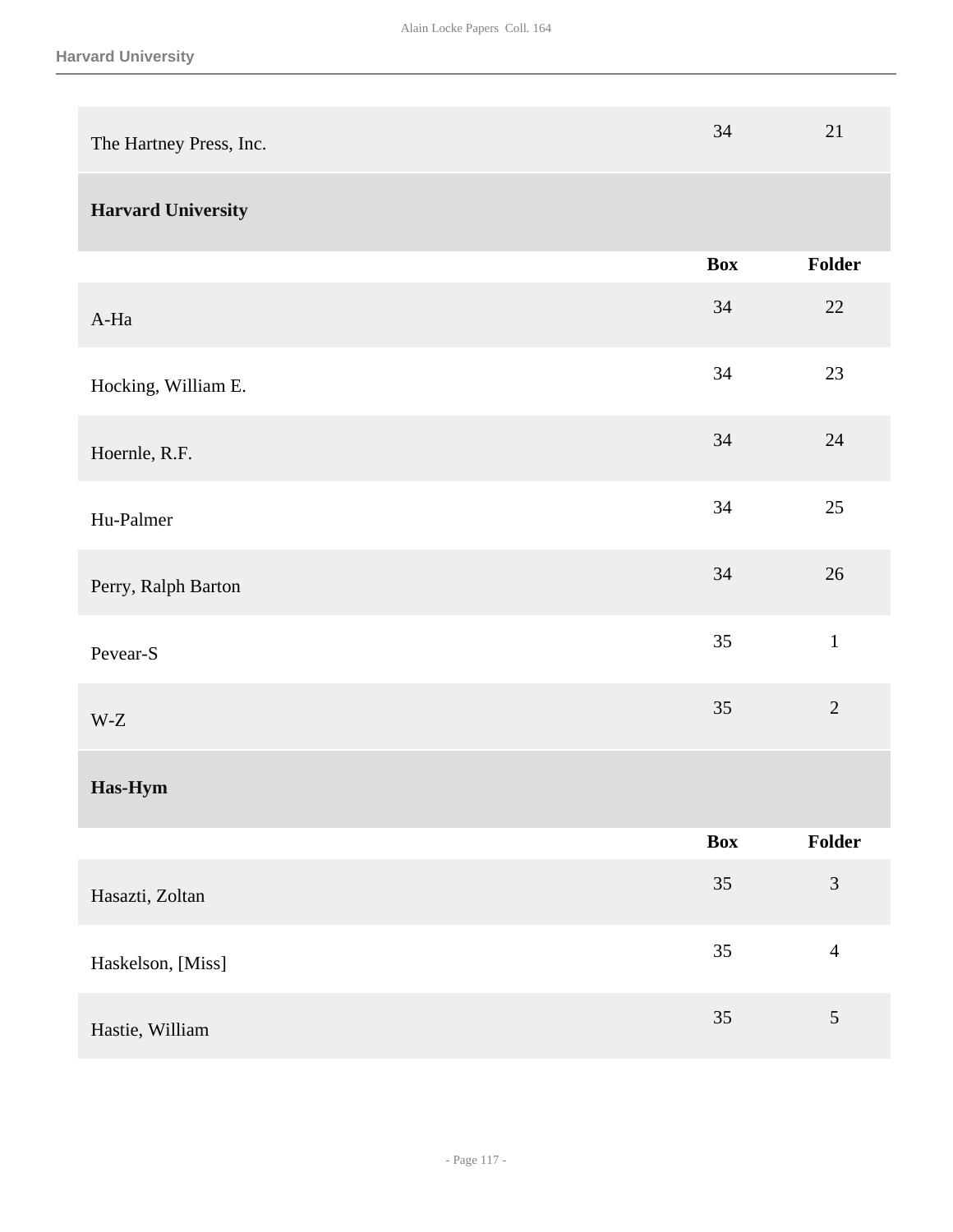| Hastings, William T.                | 35 | $6\,$          |
|-------------------------------------|----|----------------|
| Hatch, J.D. Jr.                     | 35 | $\overline{7}$ |
| Hatfield, W. Wilbur                 | 35 | $8\,$          |
| Hathaway, George A.                 | 35 | $\mathbf{9}$   |
| Hauser, [Mr.]                       | 35 | $10\,$         |
| Havens, P.S. [see American Oxonian] |    |                |
| Hawes, Mae C.                       | 35 | $11\,$         |
| Hawkins, Gaynell                    | 35 | 12             |
| Hawkins, Grayce and Tommy           | 35 | 13             |
| Hawkins, Gregory                    | 35 | 14             |
| Hawkins, J.R.                       | 35 | 15             |
| Hawkins, Mason A.                   | 35 | 16             |
| Hawkins, Ross no date, 1912-1946    | 35 | $17\,$         |
| Hawkins, Ross 1947-1954             | 35 | 18             |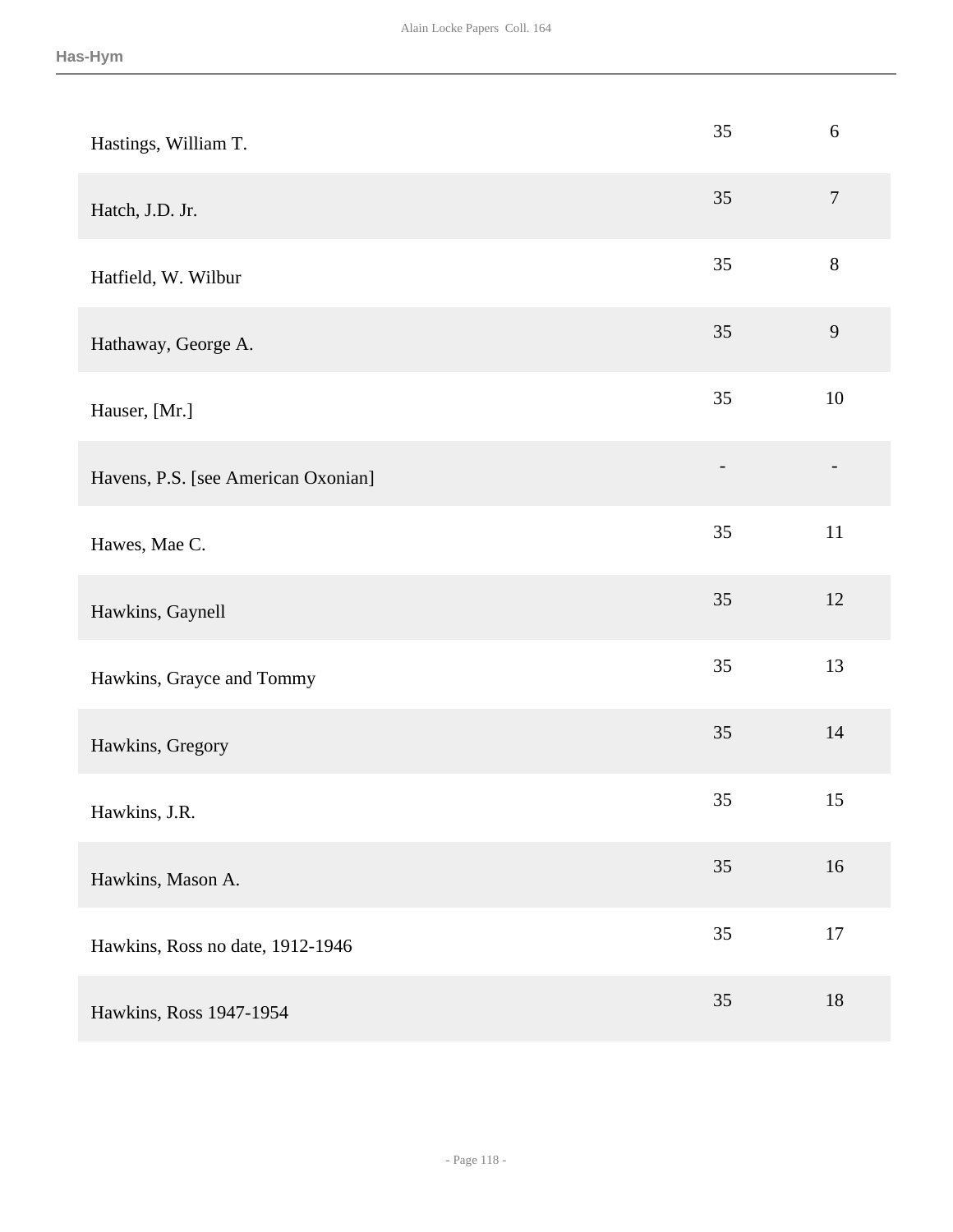| Hawkins, Thomas V.                             | 35             | 19     |
|------------------------------------------------|----------------|--------|
| Hawkins, W.E.                                  | 35             | $20\,$ |
| Hawley, Edith                                  | 35             | 21     |
| Hayakawa, S.I.                                 | 35             | 22     |
| Haycraft, Howard [see also Kunitz, Stanley J.] | 35             | 23     |
| Hayden, Palmer                                 | 35             | 24     |
| Hayden, Robert                                 | 35             | $25\,$ |
| Haydn, Hiram [see The American Scholar]        | $\overline{a}$ |        |
| Hayes, Carlton                                 | 35             | $26\,$ |
| Hayes, Donald                                  | 35             | 27     |
| Hayes, Roland                                  | 35             | $28\,$ |
| Haygood, William C.                            | 35             | 29     |
| Haynes, [Dr.]                                  | 35             | $30\,$ |
| Haynes, Charles Henry                          | 35             | 31     |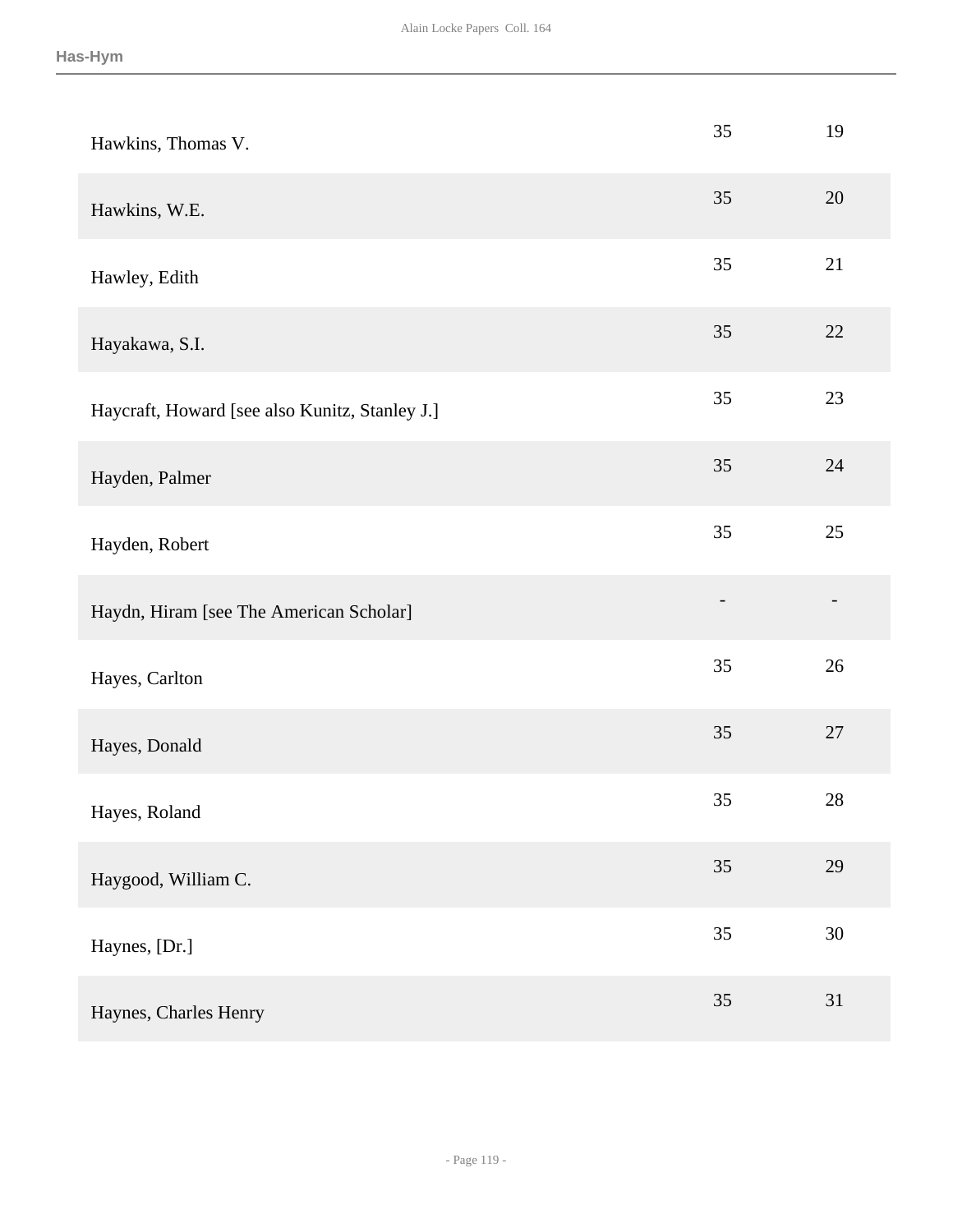| Haynes, E. Adolph   | 35 | 32     |
|---------------------|----|--------|
| Haynes, George E.   | 35 | 33     |
| Hayson, Anna L.     | 35 | 34     |
| Hazel, William A.   | 35 | 35     |
| Heath, Gordon       | 35 | 36     |
| Heaton, Kenneth L.  | 35 | $37\,$ |
| Heckert, [Mr.]      | 35 | 38     |
| Heinmann, Edward    | 35 | 39     |
| Heldring, Balthazar | 35 | 40     |
| Helfant, Mary Linda | 35 | 41     |
| Helm, Arrington S.  | 35 | 42     |
| Hendel, Charles W.  | 35 | 43     |
| Henderson, Elmer    | 35 | $44\,$ |
| Henderson, Hazel    | 35 | 45     |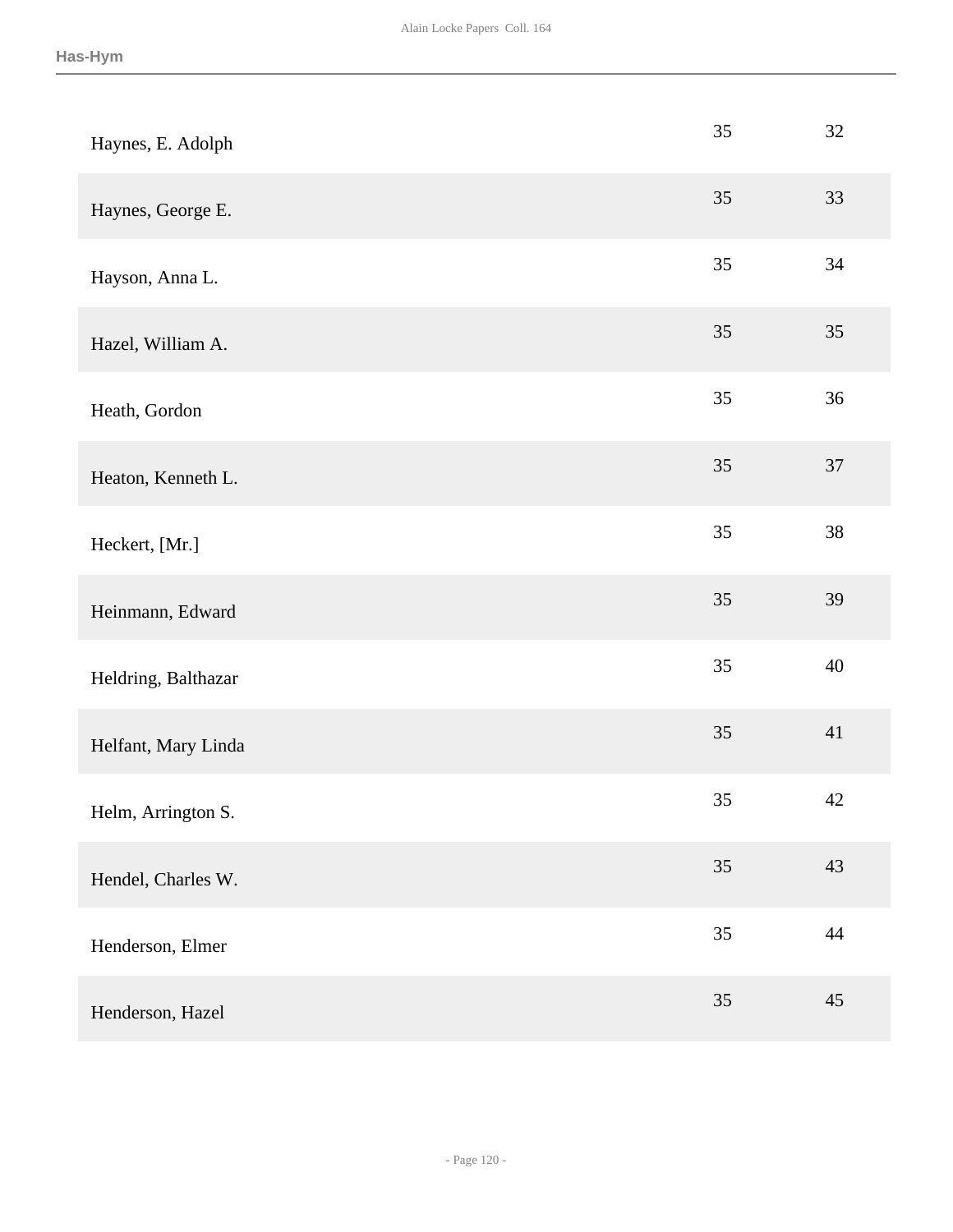| Henderson, Mabel Morris | 35 | 46               |
|-------------------------|----|------------------|
| Hendricks, Henri        | 35 | 47               |
| Heningburg, Alphonse    | 35 | 48               |
| Henson, Francis A.      | 36 | $\mathbf{1}$     |
| Herbert, Stanley P.     | 36 | $\overline{2}$   |
| Herdle, Gertrude        | 36 | $\mathfrak{Z}$   |
| Herman, Henry B.        | 36 | $\overline{4}$   |
| Herndon, Angelo         | 36 | $\sqrt{5}$       |
| Herndon, Norris         | 36 | $\sqrt{6}$       |
| Heroui, Belata          | 36 | $\boldsymbol{7}$ |
| Herring, James V.       | 36 | $8\,$            |
| Herrington, M.E.        | 36 | 9                |
| Herskovits, Melville J. | 36 | $10\,$           |
| Herzfeld, Karl          | 36 | 11               |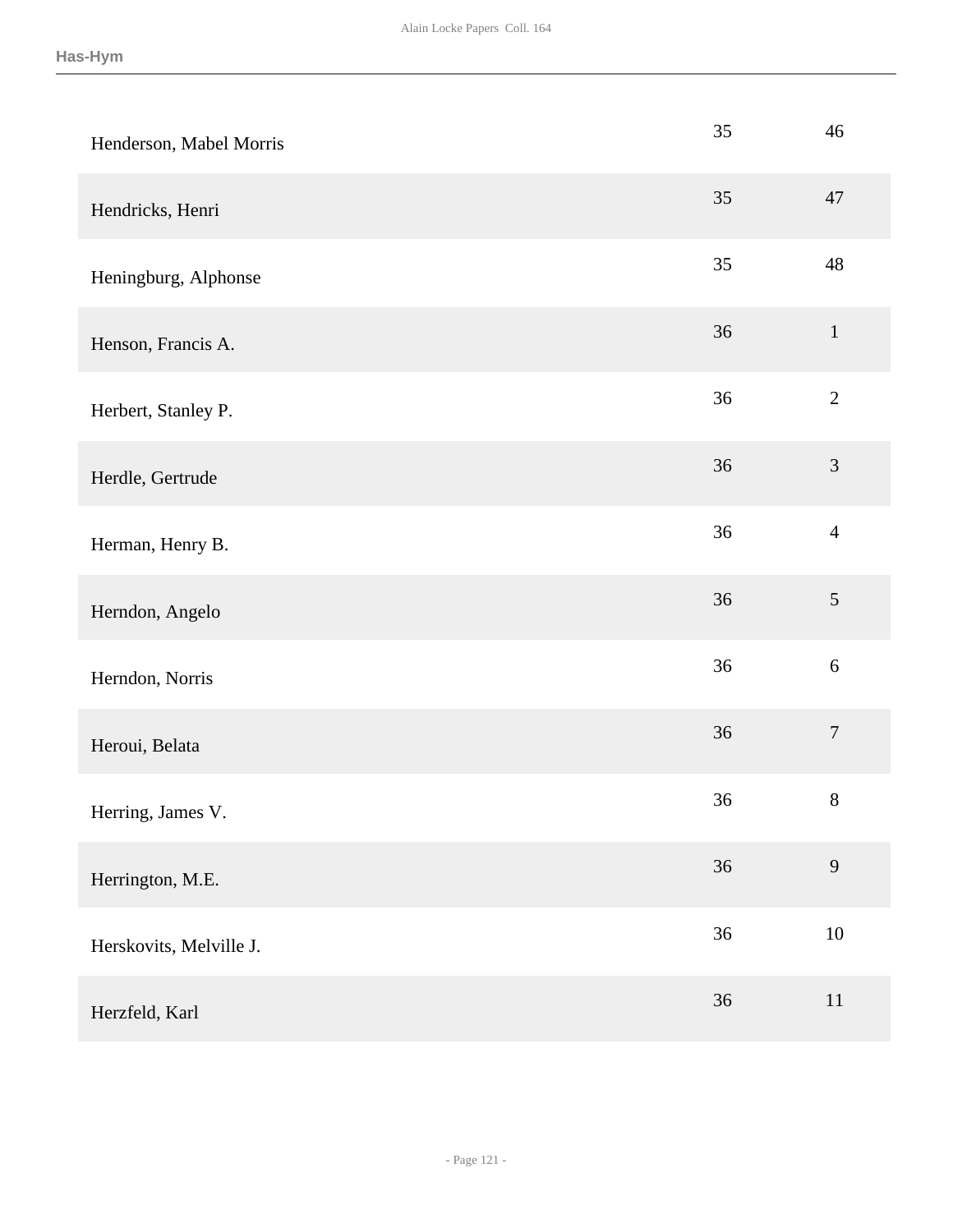| Herzog, Dorothy      | 36     | $12\,$ |
|----------------------|--------|--------|
| Heurtelou, M.        | 36     | 13     |
| Heyward, DuBose      | 36     | 14     |
| Hibbard, [Professor] | 36     | 15     |
| Hickman, Verna A.    | $36\,$ | $16\,$ |
| Higgins, Samuel R.   | 36     | $17\,$ |
| High, Helen          | 36     | $18\,$ |
| Hill, [Professor]    | 36     | 19     |
| Hill, Abram          | $36\,$ | $20\,$ |
| Hill, C.W.           | 36     | 21     |
| Hill, D.G.           | 36     | $22\,$ |
| Hill, George H.      | 36     | $23\,$ |
| Hill, Joe            | 36     | $24\,$ |
| Hill, Leonard        | $36\,$ | 25     |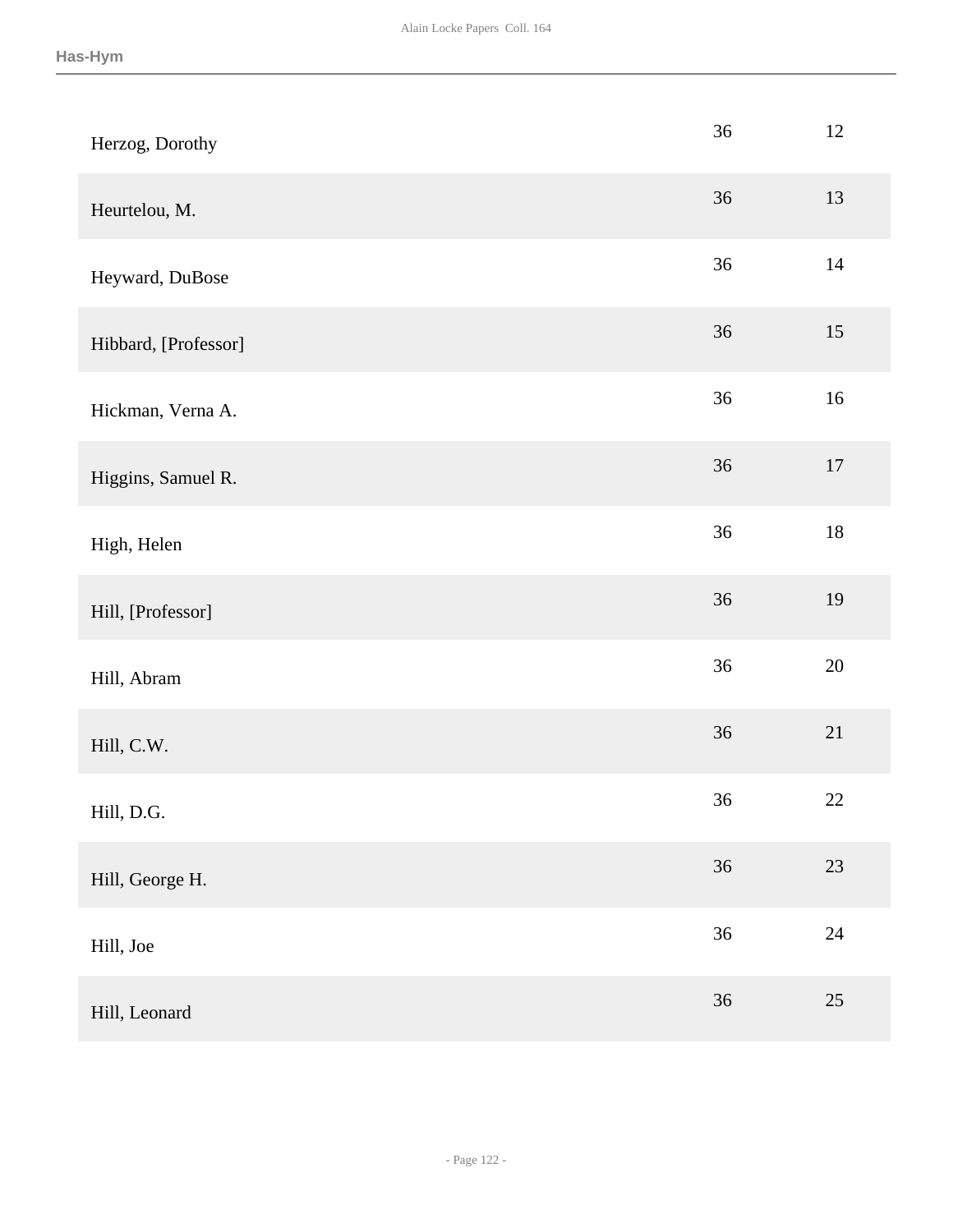| Hill, Leslie Pinckney        | 36                       | $26\,$ |
|------------------------------|--------------------------|--------|
| Hill, Mozell C. [see Phylon] | $\overline{\phantom{0}}$ |        |
| Hill, Richard Hurst          | 36                       | $27\,$ |
| Hill, Sue                    | $36\,$                   | $28\,$ |
| Hill, T. Arnold              | 36                       | 29     |
| Hilliard, Fred D.            | 36                       | $30\,$ |
| Hines, [Professor]           | 36                       | 31     |
| Hines, Warren                | 36                       | $32\,$ |
| Hinton, Carmelita            | 36                       | 33     |
| Hirsch, Stefan               | 36                       | $34\,$ |
| Hitchcock, Lena              | 36                       | 35     |
| Hobby, Oveta Culp            | 36                       | 36     |
| Hobson, M.                   | 36                       | 37     |
| Hodge, Adolph                | 36                       | $38\,$ |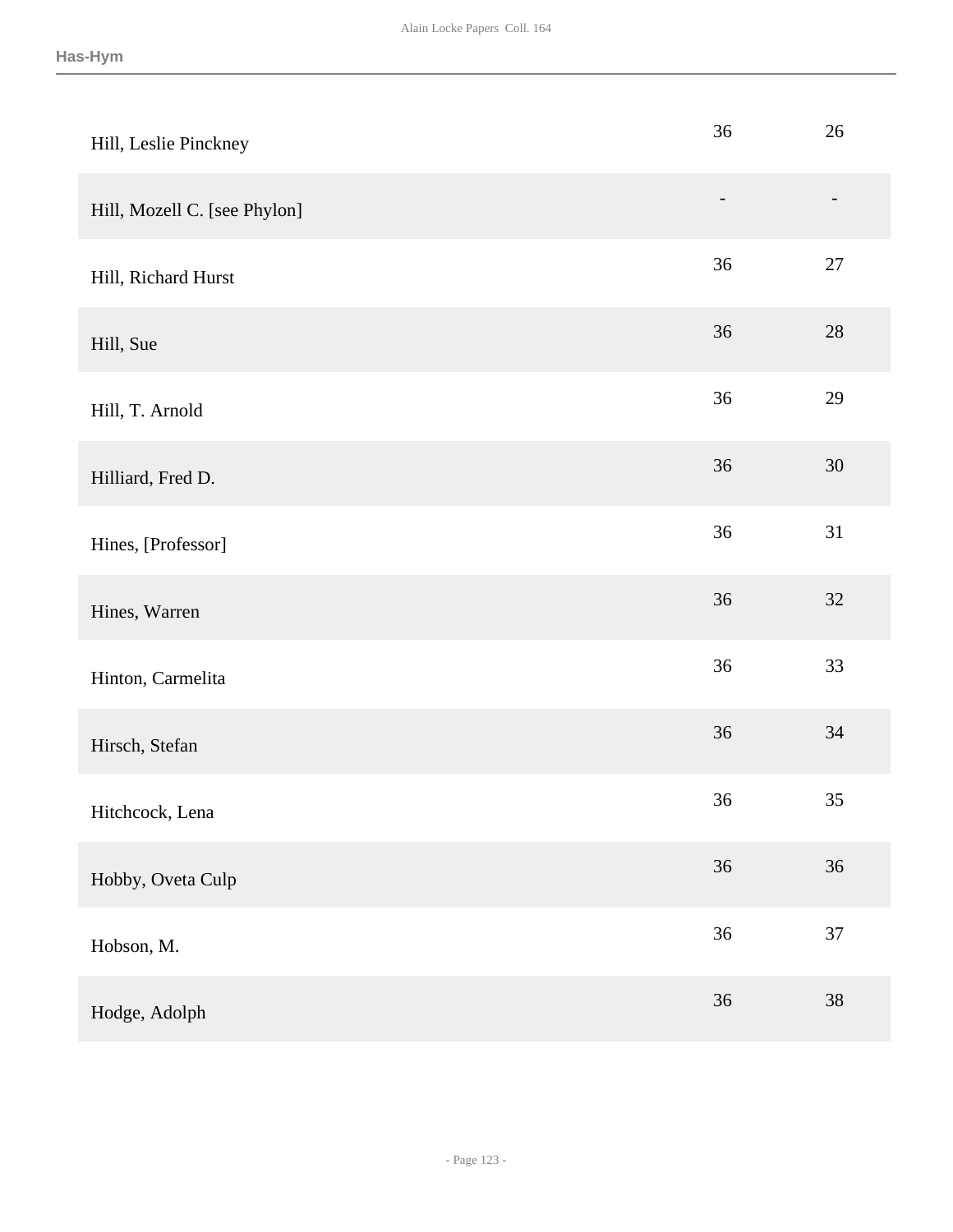| Hoet, Hamilton          | 36     | 39     |
|-------------------------|--------|--------|
| Hoffman, Clare          | 36     | 40     |
| Hoggard, Aaron          | 36     | 41     |
| Hoggard, Francis        | 36     | 42     |
| Hogue, Caroline         | 36     | 43     |
| Hogue, Richard          | 36     | 44     |
| Holden, Leonard William | 36     | $45\,$ |
| Holland, Kenneth        | 36     | 46     |
| Holley, Horace          | 36     | 47     |
| Holmer, Earl A.         | 36     | 48     |
| Holmes, Dwight O.W.     | 36     | 49     |
| Holmes, Eugene C.       | 36     | 50     |
| Holmes, Henry W.        | $36\,$ | 51     |
| Holmes, John Haynes     | 36     | 52     |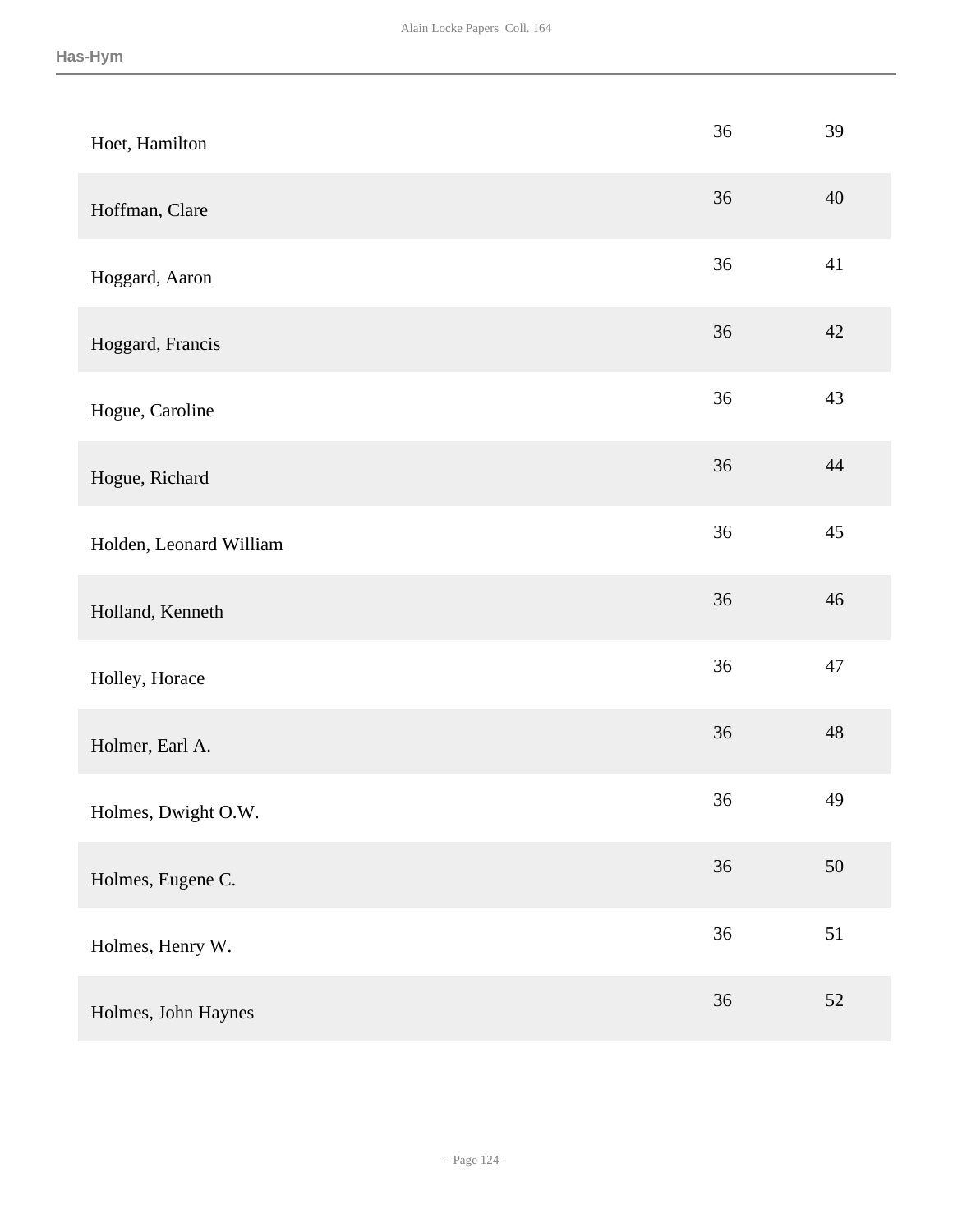| Holmes, Margaret                                       | 37     | $\mathbf{1}$   |
|--------------------------------------------------------|--------|----------------|
| Holmes, Roger W.                                       | 37     | $\overline{2}$ |
| Holsey, Albon [see The National Negro Business League] |        |                |
| Holt, Emily                                            | 37     | $\mathfrak{Z}$ |
| Holt, Hamilton                                         | $37\,$ | $\overline{4}$ |
| Holt, I.J.                                             | 37     | $\sqrt{5}$     |
| Holtzberg, Abraham                                     | 37     | $6\,$          |
| Holtzman, Harry                                        | 37     | $\overline{7}$ |
| Holzhauer, Mildred                                     | 37     | $8\,$          |
| Holzhauer, Robin                                       | 37     | 9              |
| Hone, Vivien                                           | 37     | 10             |
| Honvill, Herbert W.                                    | 37     | 11             |
| Hood, Solomon Porter                                   | $37\,$ | $12\,$         |
| Hook, Sidney [see also Johnson, Alvin]                 | 37     | 13             |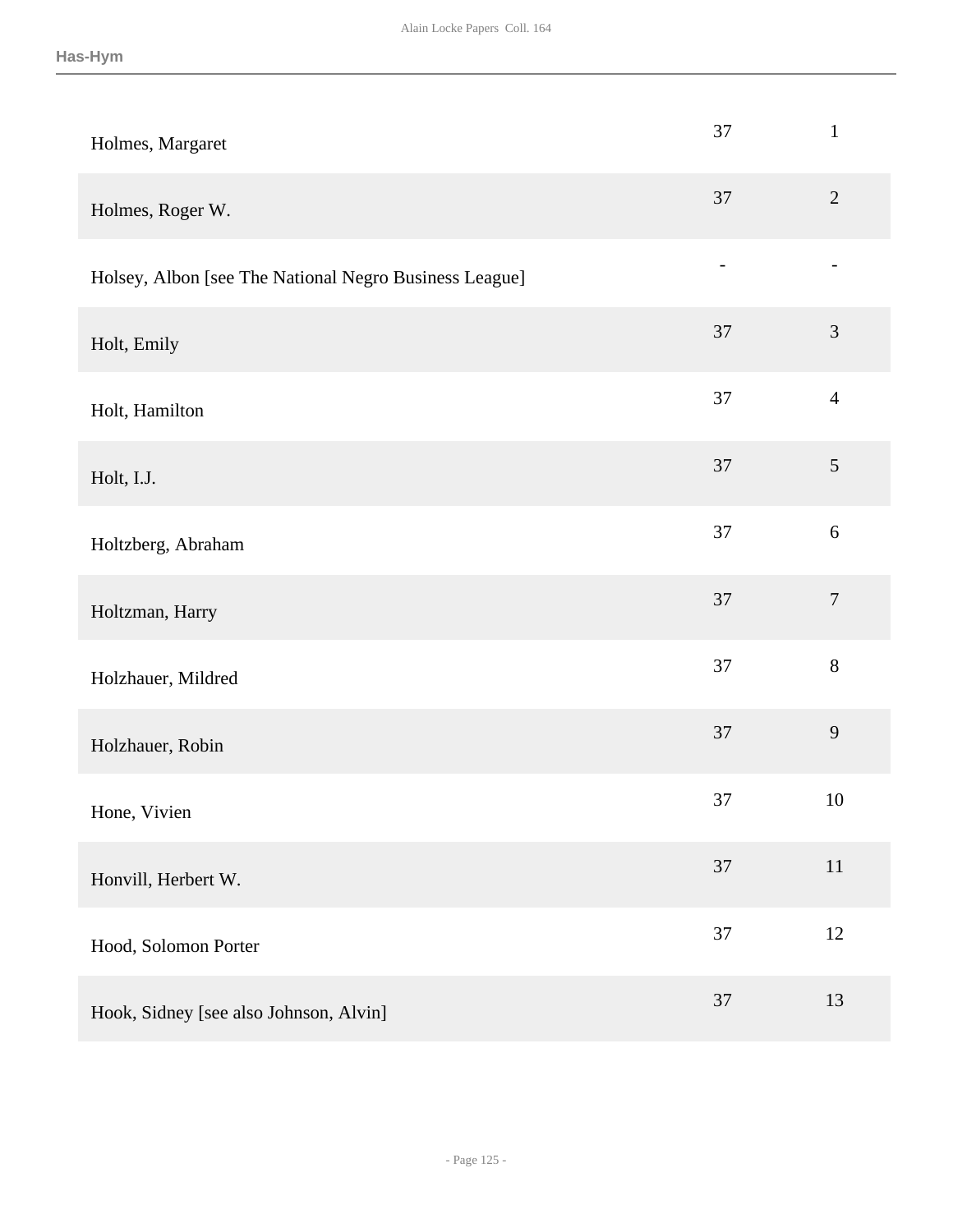| Hooper, F.H. [see Encyclopaedia Britannica]     | $\overline{\phantom{0}}$ | $\overline{\phantom{a}}$ |
|-------------------------------------------------|--------------------------|--------------------------|
| Hooton, E.A.                                    | 37                       | 14                       |
| Hope, John                                      | 37                       | 15                       |
| Hope, John                                      | 37                       | 16                       |
| Hopkins, Frederick M. no date                   | 37                       | 17                       |
| Hopkins, Frederick M. 1907-1916                 | 37                       | $18\,$                   |
| Hopkins, Frederick M. 1917-1919                 | 37                       | 19                       |
| Hopkins, Frederick M. 1920-1953                 | 37                       | $20\,$                   |
| Hopper, Franklin F.                             | 37                       | 21                       |
| Horsfall, I. Owen                               | 37                       | 22                       |
| Horwill, Herbert W.                             | 37                       | 23                       |
| Hosea, Harold R. [see Social Science Abstracts] |                          |                          |
| Hosein, Mozam                                   | $37\,$                   | 24                       |
| Hoskins, John R. Jr.                            | 37                       | 25                       |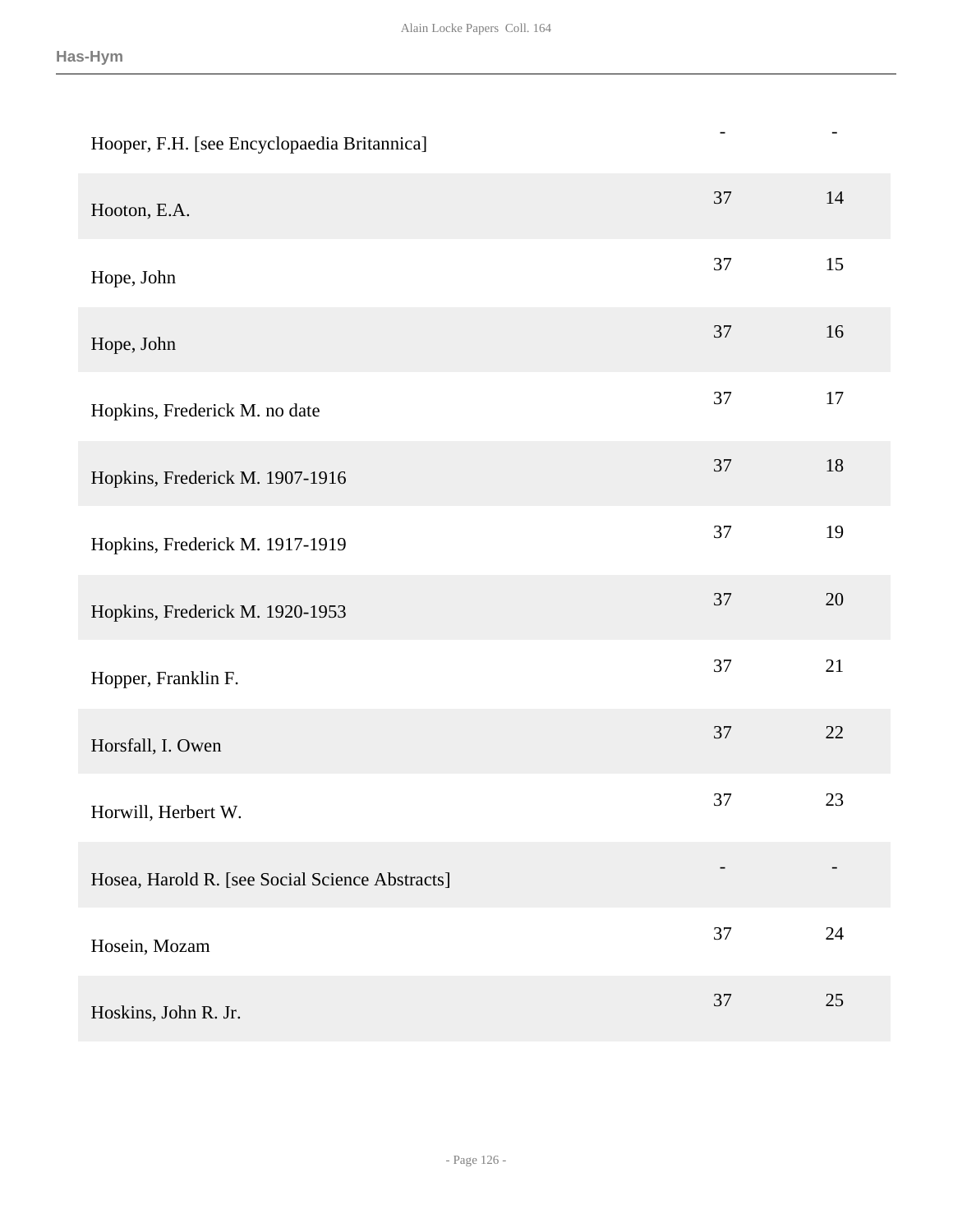| Hough, Waller                           | 37             | 26     |
|-----------------------------------------|----------------|--------|
| Houghton Mifflin Company                | 37             | 27     |
| House, Bina D.                          | 37             | $28\,$ |
| House, Grace Bigelow                    | 37             | 29     |
| House, Mary and Constance               | $37\,$         | $30\,$ |
| Houston, Charles H.                     | 37             | 31     |
| Houston, Dorothy M.                     | 37             | 32     |
| Houston, Joanna R. [see Robb, Frederic] | $\overline{a}$ |        |
| Houston, Joseph W.                      | $37\,$         | 33     |
| Hovde, Bryn J.                          | 37             | 34     |
| Howard, Humbert L.                      | 37             | 35     |
| Howard, Joseph C.                       | 37             | 36     |
| Howard, N. Desmynd                      | 37             | 37     |
| Howard, Perry W.                        | 37             | 38     |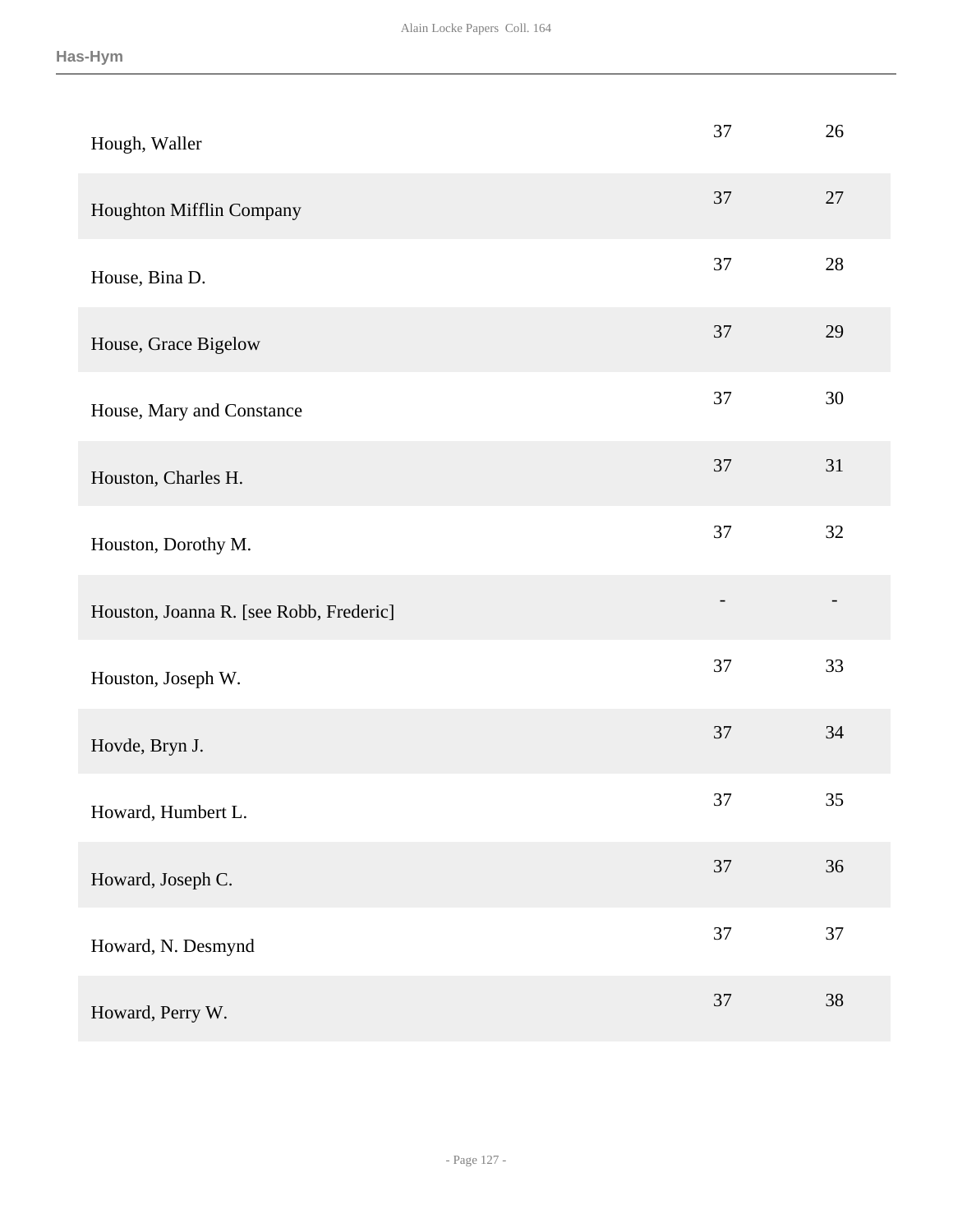| Howe, Mary                 | 37 | 39             |
|----------------------------|----|----------------|
| Howell, Eurilla Winifred   | 37 | 40             |
| Hubbard, Marcella W.       | 37 | 41             |
| Hubert, James H.           | 37 | 42             |
| Huberts Inc.               | 37 | 43             |
| Hucles, Howard             | 37 | 44             |
| Huddles, Gary              | 37 | 45             |
| Hudicourt, Max L.          | 37 | 46             |
| Hudson-Jones, J.           | 37 | 47             |
| Huggins, H. Howe           | 38 | $1\,$          |
| Huggins, J. Horner         | 38 | $\sqrt{2}$     |
| Hughes, Langston no date   | 38 | 3              |
| Hughes, Langston notes     | 38 | $\overline{4}$ |
| Hughes, Langston 1923-1924 | 38 | $\mathfrak{S}$ |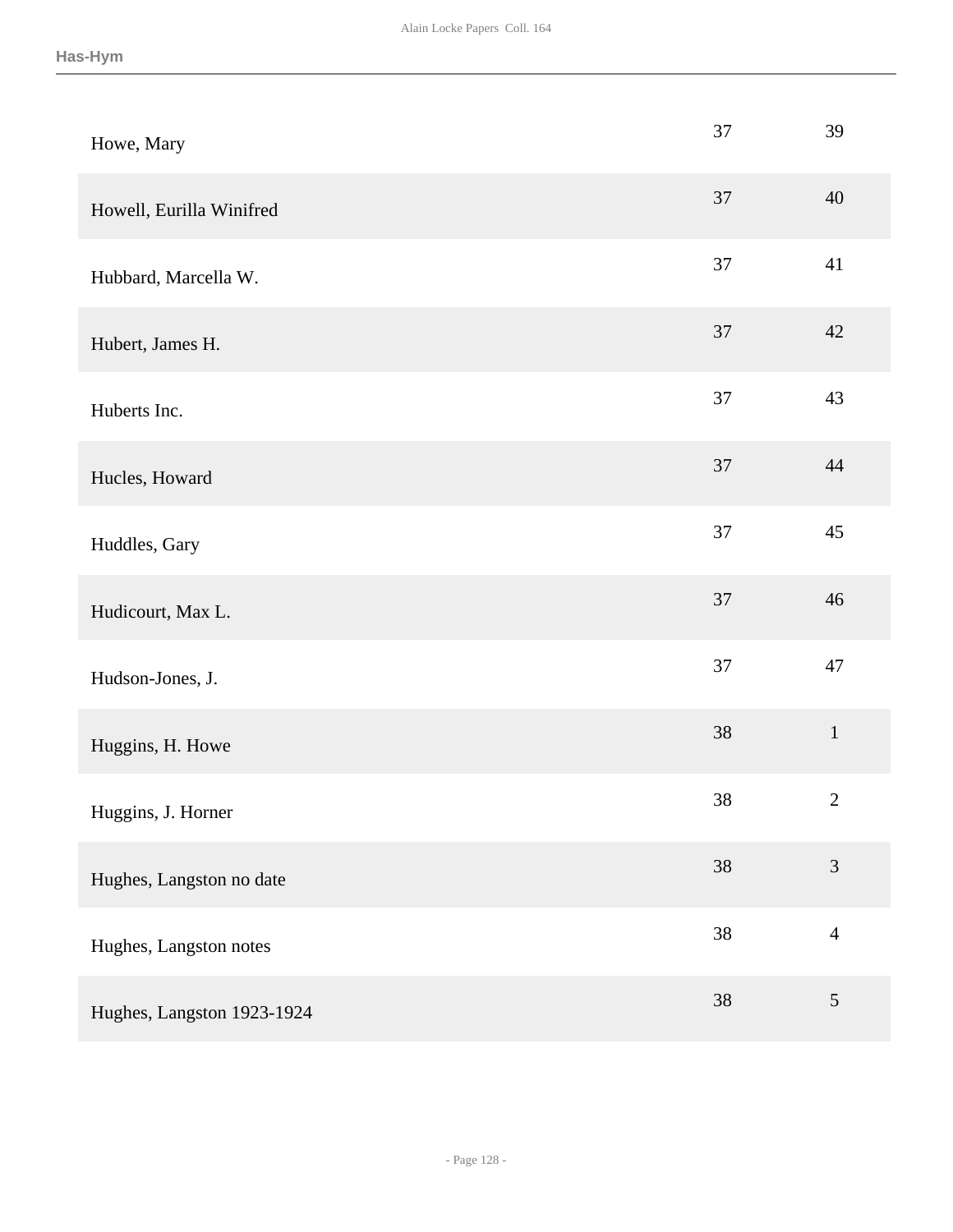| Hughes, Langston 1928-1933, 1949 | 38     | $\sqrt{6}$       |
|----------------------------------|--------|------------------|
| Hughes, Mildred                  | $38\,$ | $\boldsymbol{7}$ |
| Hugin, Rene                      | 38     | $8\,$            |
| Hula, Erich                      | 38     | 9                |
| Huldermann, Paul                 | 38     | $10\,$           |
| Hull, Cordell                    | 38     | 11               |
| Hullfish, H. Gordon              | $38\,$ | $12\,$           |
| Humble, Marion                   | 38     | 13               |
| Hume, Robert E.                  | $38\,$ | $14$             |
| Humphrey, Hubert                 | $38\,$ | 15               |
| Hundley, Freddie                 | $38\,$ | 16               |
| Hundley, Mary Gibson             | 38     | $17\,$           |
| Hunsaker, Herbert C.             | $38\,$ | $18\,$           |
| Hunt, Caroline L.                | 38     | 19               |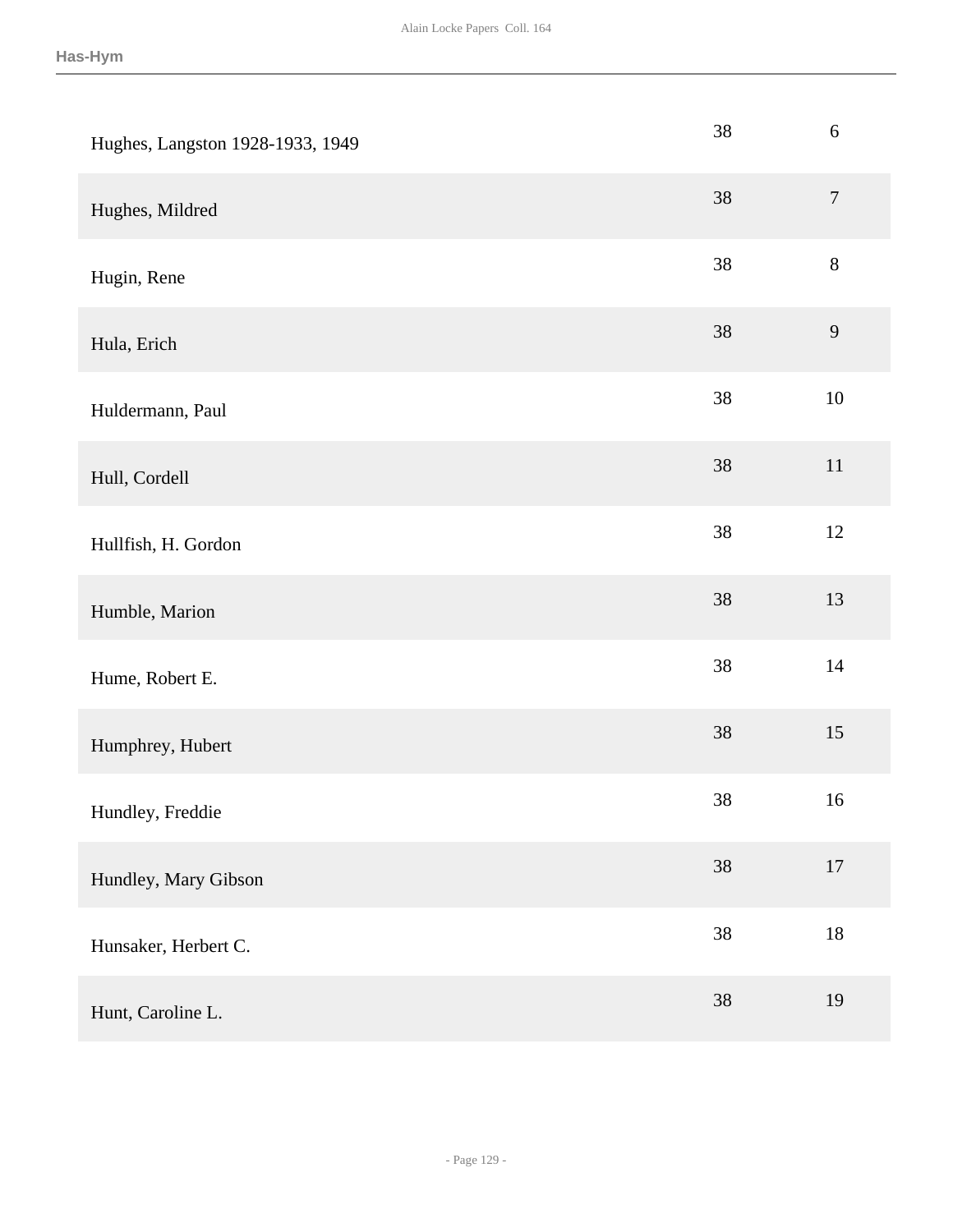| Hunt, Dorothy Hazard                   | 38     | 20     |
|----------------------------------------|--------|--------|
| Hunt, E.B.                             | 38     | 21     |
| Hunt, Erling M.                        | 38     | $22\,$ |
| Hunt, Tom                              | 38     | 23     |
| Hunter, Charlotte                      | 38     | 24     |
| Hunton, William Alphaeus               | 38     | 25     |
| Hurst, B. Price                        | $38\,$ | $26\,$ |
| Hurst, John                            | 38     | $27\,$ |
| Hurston, Zora Neale no date, 1927-1931 | 38     | 28     |
| Hurston, Zora Neale 1932-1943          | 38     | 29     |
| Hutch, Robert L.                       | $38\,$ | $30\,$ |
| Hutchins, William J.                   | 38     | 31     |
| Hutchinson, Clifton L.                 | $38\,$ | $32\,$ |
| Hutchinson, Paul                       | 38     | 33     |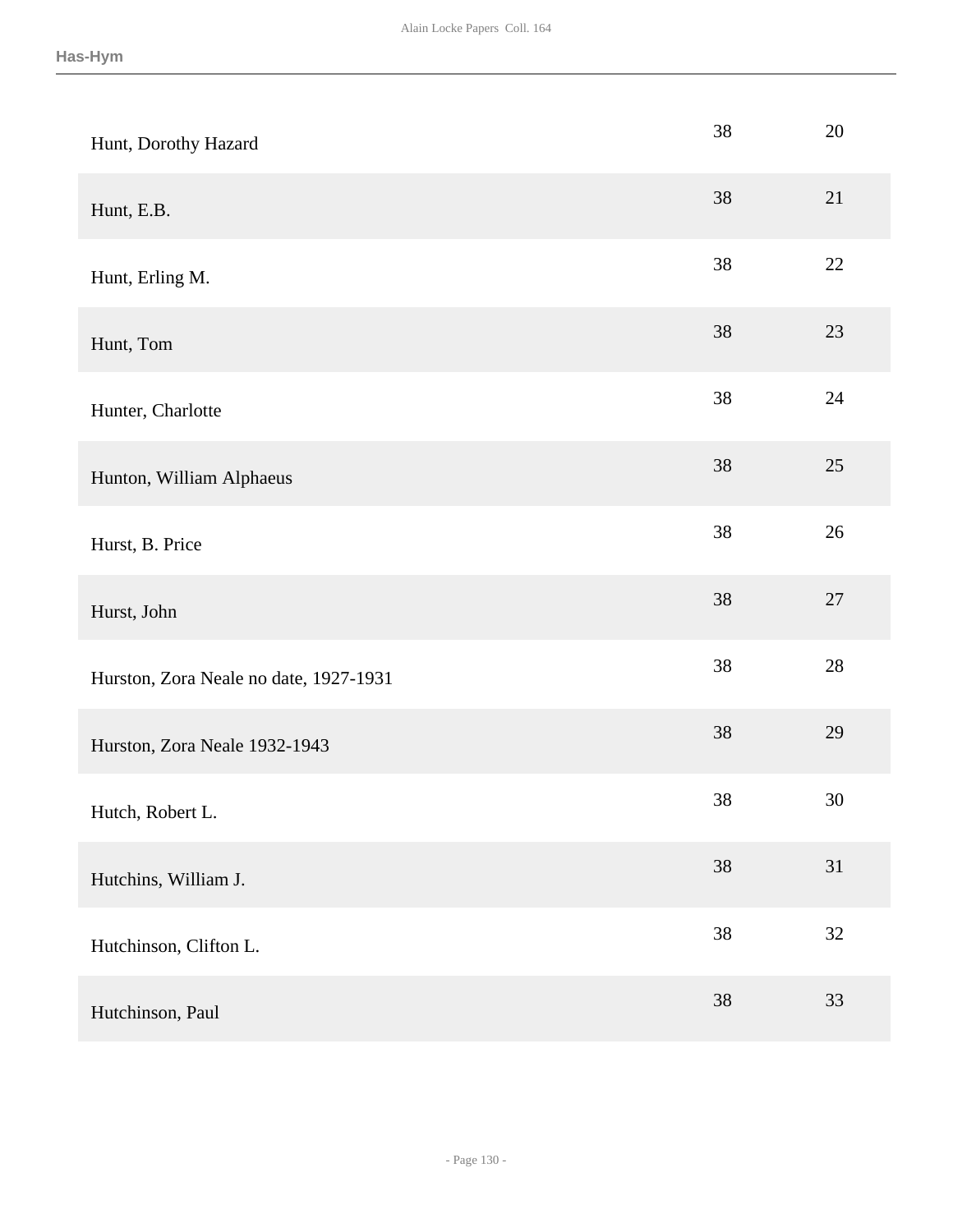| Hutchison, W.F.                 | 38         | 34     |
|---------------------------------|------------|--------|
| Hutten, [Mrs.]                  | 38         | 35     |
| Huyck, Laura Talmage            | 38         | 36     |
| Hyatt, Carl B.                  | 38         | 37     |
| Hyman, Evelyn                   | $38\,$     | 38     |
| Hymes, James L. Jr.             | 38         | 39     |
| Ig-It                           |            |        |
|                                 | <b>Box</b> | Folder |
| Igun, Adenola                   | $38\,$     | 40     |
| Imes, William Lloyd             | 38         | 41     |
| Imlay, Charles V.               | $38\,$     | 42     |
| Ingersoll, Alma R.              | 38         | 43     |
| Ingersoll, William Roberts      | $38\,$     | 44     |
| International Fellowship, India | 38         | 45     |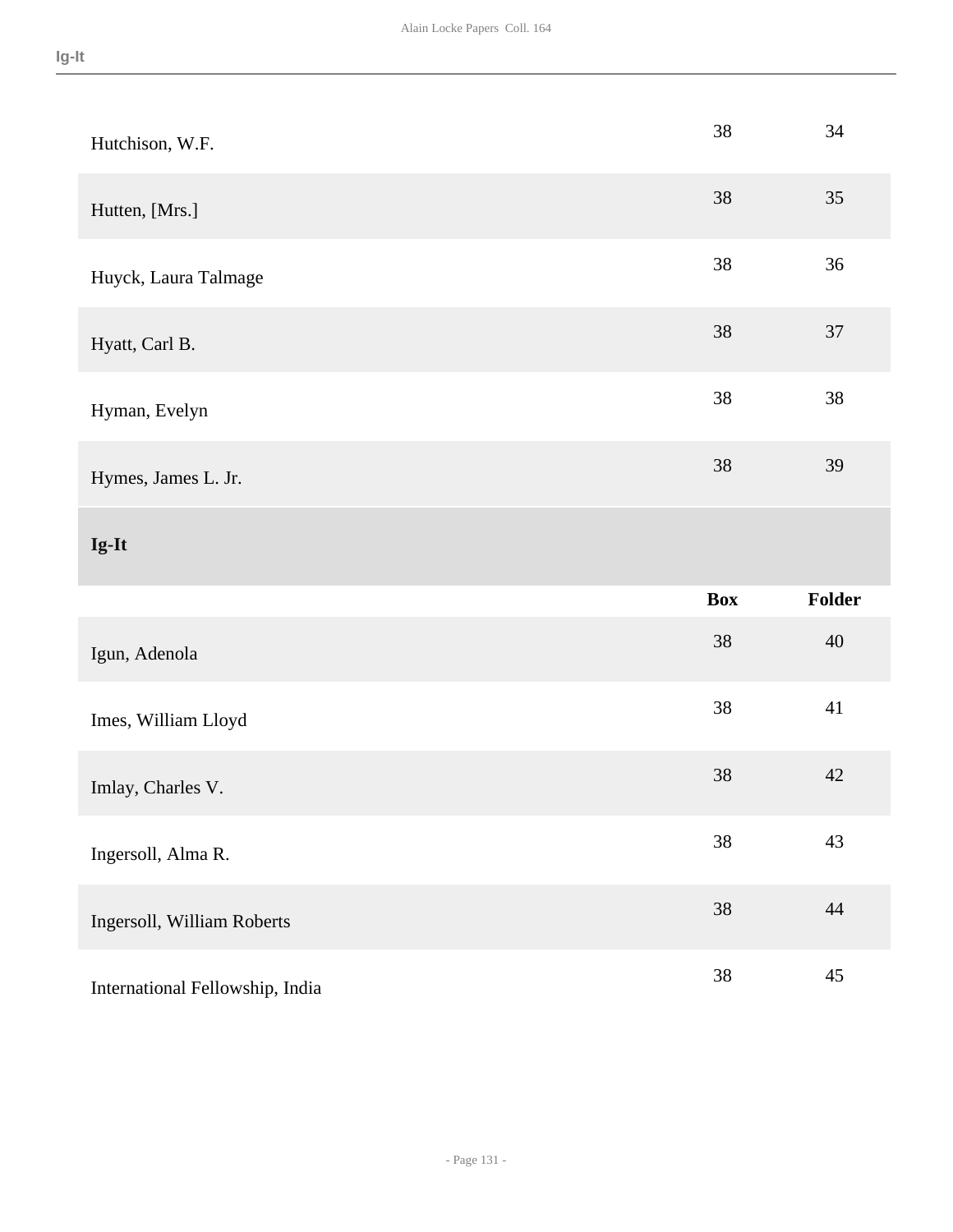| International Journal of Social, Political, and Legal Philosophy [see Perry,<br>Charner]               |    |                |
|--------------------------------------------------------------------------------------------------------|----|----------------|
| The International News Co.                                                                             | 38 | 46             |
| The International Social Science Bulletin                                                              | 39 | $\mathbf{1}$   |
| International Student Service Committee [see Wygal, Winnifred; Quayle,<br>Margaret; Thompson, Frances] |    |                |
| Interracial Amity Committee of the Bahai's of Chicago [see O'North,<br>Rachel]                         |    |                |
| Irvin, Helen Brooks no date                                                                            | 39 | $\overline{2}$ |
| Irvin, Helen Brooks 1905-1909                                                                          | 39 | 3              |
| Irvin, Helen Brooks 1911-1922                                                                          | 39 | $\overline{4}$ |
| Irvin, Helen Brooks 1923                                                                               | 39 | 5              |
| Irvin, Helen Brooks 1924-1926                                                                          | 39 | 6              |
| Irvin, Helen Brooks 1927-1945                                                                          | 39 | $\overline{7}$ |
| Isaacs, Edith J.R.                                                                                     | 39 | 8              |
| Isaacs, Lewis M. Jr.                                                                                   | 39 | 9              |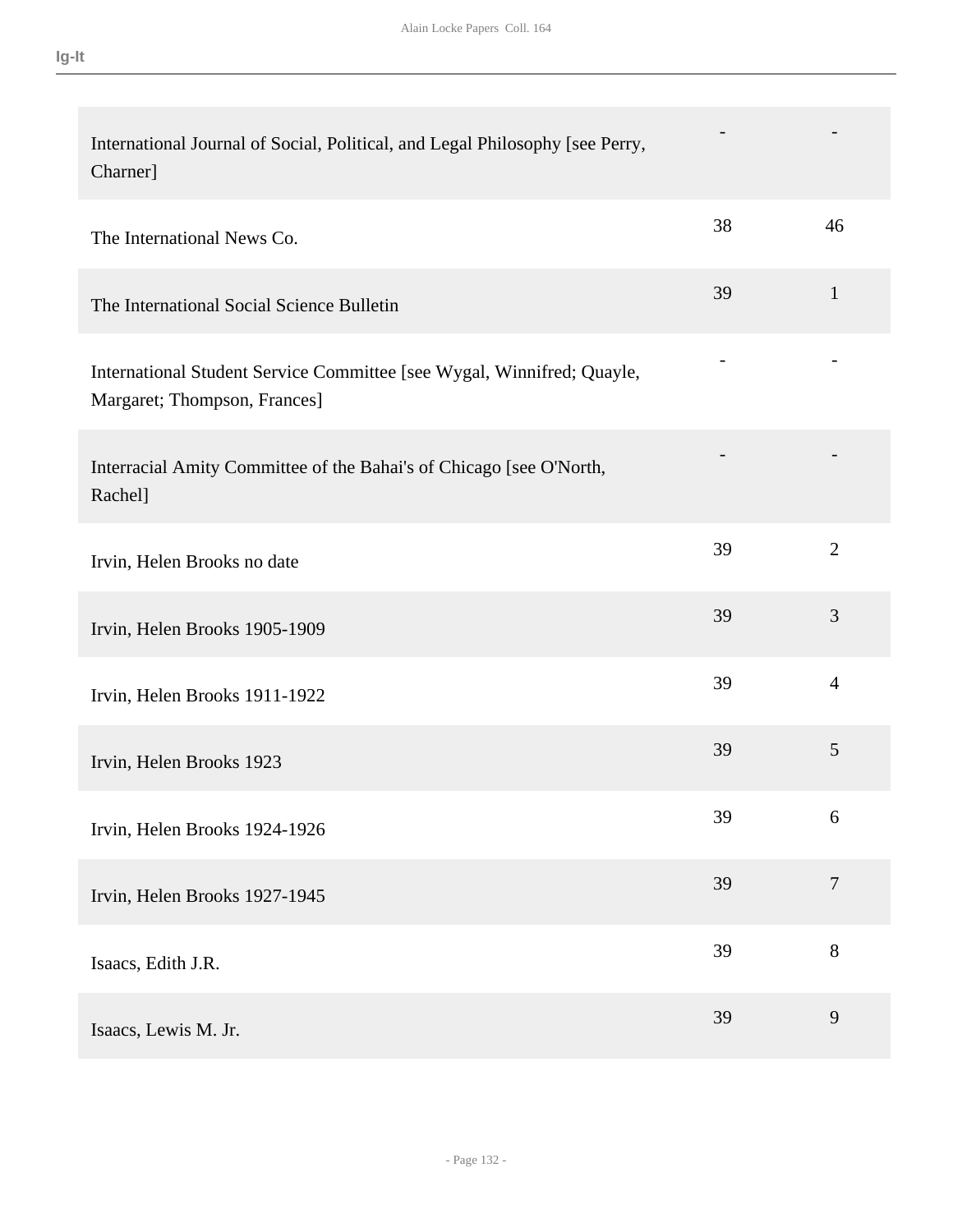| Ishie, A.S. [see Ojunta, U.N.]                                                  |            | $\qquad \qquad -$ |
|---------------------------------------------------------------------------------|------------|-------------------|
| Italian Line                                                                    | 39         | 10                |
| Ja-Ju                                                                           |            |                   |
|                                                                                 | <b>Box</b> | <b>Folder</b>     |
| Jackman, Harold                                                                 | 39         | $11\,$            |
| Jackson, A.B.                                                                   | 39         | 12                |
| Jackson, A.L.                                                                   | 39         | 13                |
| Jackson, Archon                                                                 | 39         | 14                |
| Jackson, Eddy                                                                   | 39         | 15                |
| Jackson, Harvey                                                                 | 39         | 16                |
| Jackson, J.W.                                                                   | 39         | 17                |
| Jackson, Leroy A.                                                               | 39         | 18                |
| Jackson, Luther P. [see The Virginia Society for the Study of Negro<br>History] |            |                   |
| Jackson, May Howard                                                             | 39         | 19                |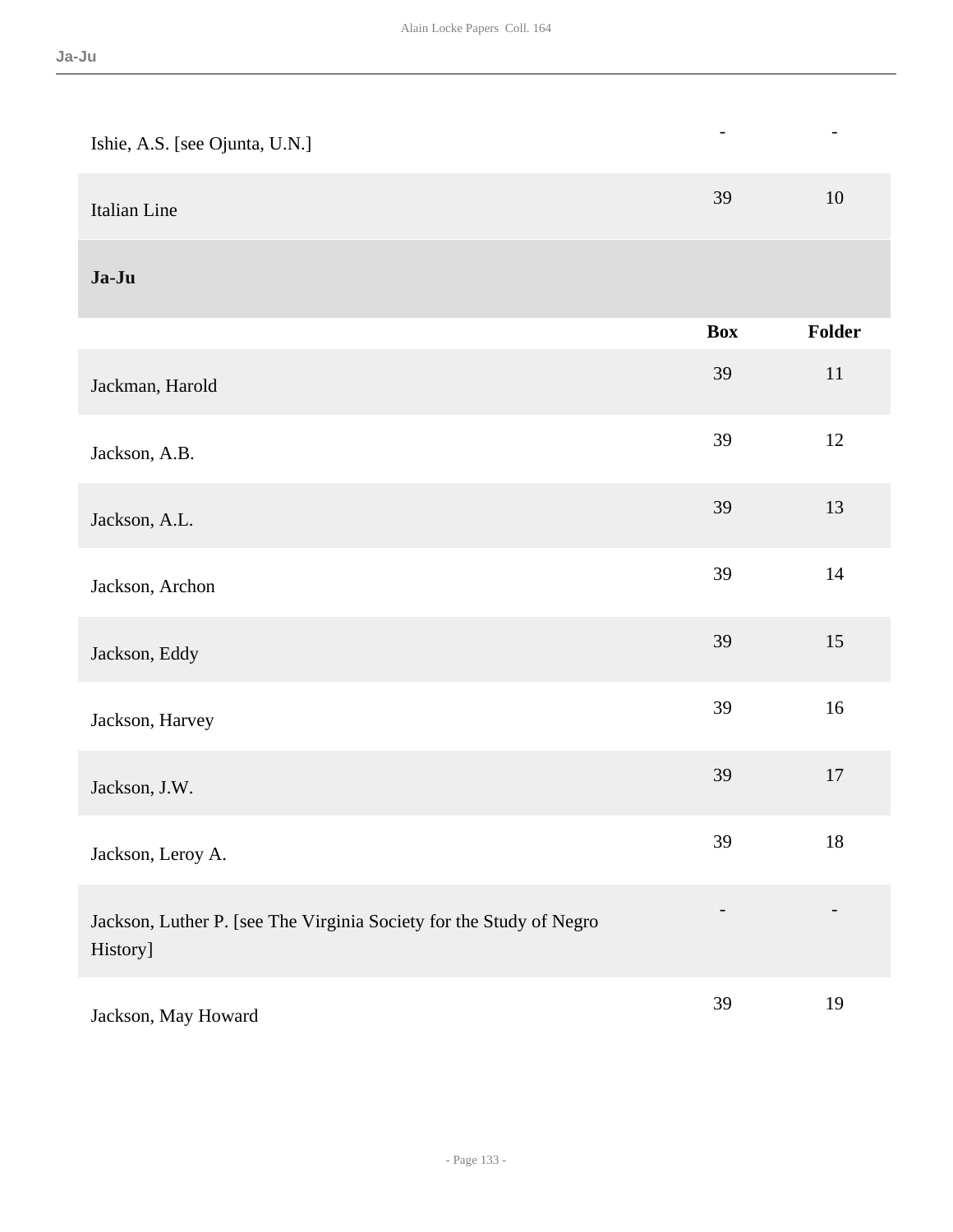| Jackson, Robert               | 39 | 20     |
|-------------------------------|----|--------|
| Jackson, Robert W.            | 39 | 21     |
| Jackson, Walter C.            | 39 | 22     |
| Jacobs, George W.             | 39 | 23     |
| Jacobs, Lenworth M.           | 39 | 24     |
| Jaffe, Ida G.                 | 39 | 25     |
| Jaffe, Jacob                  | 39 | 26     |
| James, C.L.R.                 | 39 | $27\,$ |
| James, Curtiss T.             | 39 | 28     |
| James, Horatio                | 39 | 29     |
| James, Leonidas S.            | 39 | 30     |
| James, Milton Morriss         | 39 | 31     |
| Jamieson-Hutten, Gladys Marie | 39 | $32\,$ |
| Jamison, Roscoe C.            | 39 | 33     |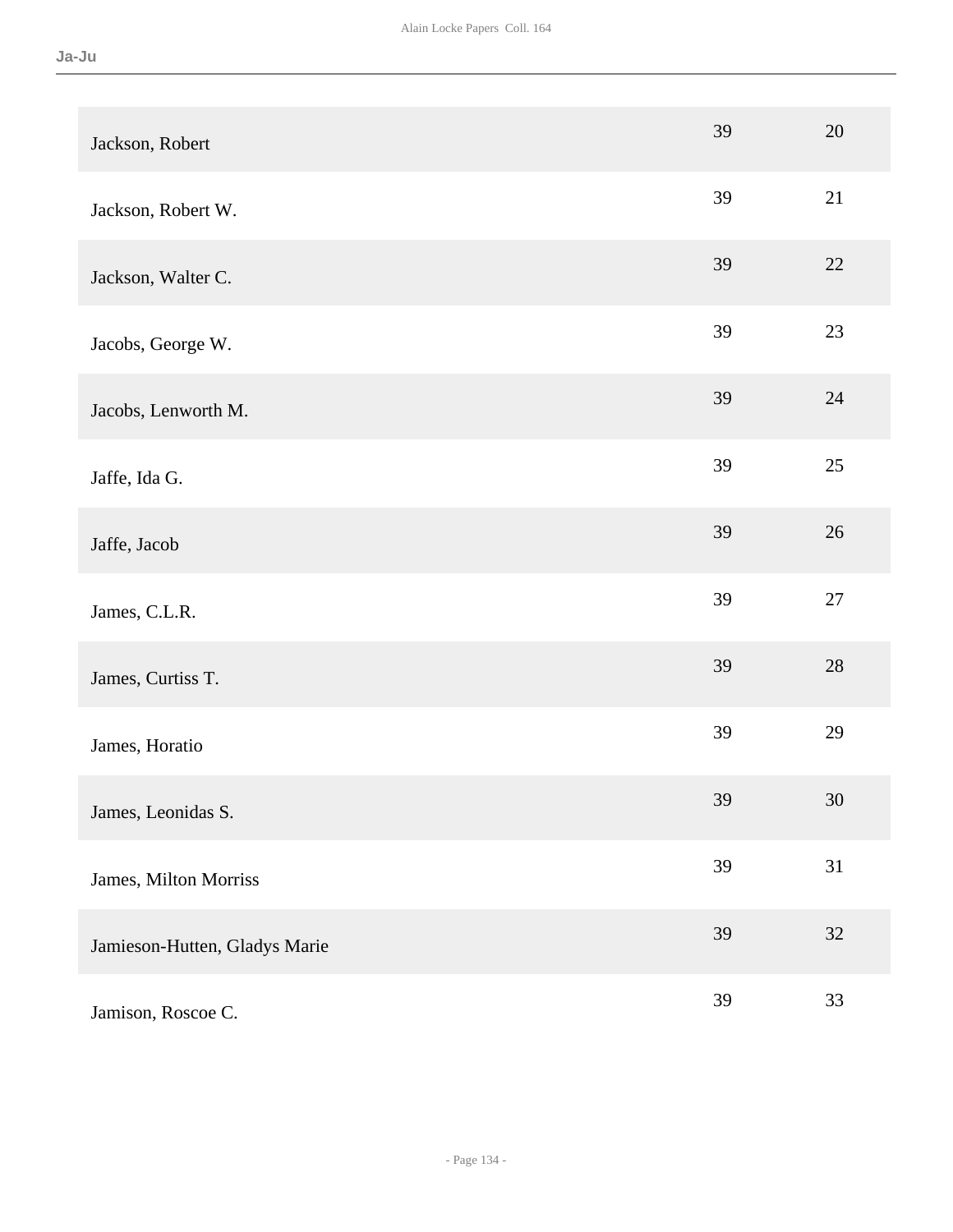| Jarrico, Paul                | 39     | 34               |
|------------------------------|--------|------------------|
| Jarvis, J. Antonio           | 39     | 35               |
| Javitz, Romana               | 39     | 36               |
| Jayerwal, Y.                 | 39     | 37               |
| Jeffers, Louis R             | 39     | 38               |
| Jefferson, Richard           | 40     | $\mathbf{1}$     |
| Jeffreys, [Mr.]              | 40     | $\overline{2}$   |
| Jelliffe, Rowena Woodham     | 40     | 3                |
| Jelliffe, Russell W.         | 40     | $\overline{4}$   |
| Jenkins, [Mrs] Adali Killion | 40     | $\sqrt{5}$       |
| Jenkins, Joseph H.           | 40     | 6                |
| Jenkins, Martin D.           | $40\,$ | $\boldsymbol{7}$ |
| Jensen, Hilmar L.            | $40\,$ | $8\,$            |
| Jernigan, W.H.               | $40\,$ | $\mathbf{9}$     |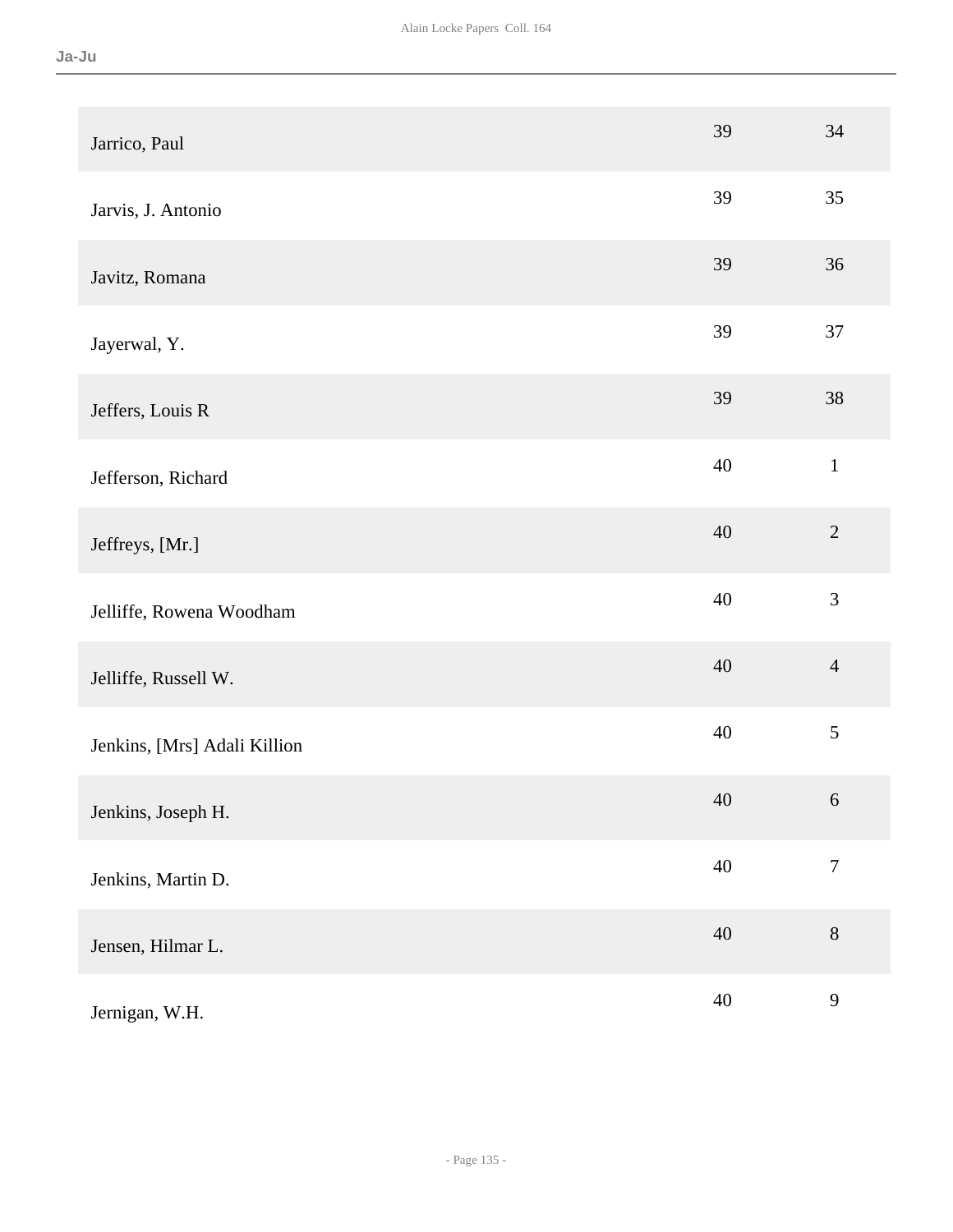| Jessye, Eva                            | 40 | 10     |
|----------------------------------------|----|--------|
| Jett, Ruth                             | 40 | $11\,$ |
| Jiggetts, Persalle                     | 40 | 12     |
| John Duer Scott Commercial Photography | 40 | 13     |
| Johnson, [Miss]                        | 40 | 14     |
| Johnson, [Mr.]                         | 40 | 15     |
| Johnson, Albert                        | 40 | 16     |
| Johnson, Alfred H.                     | 40 | $17\,$ |
| Johnson, Alvin                         | 40 | $18\,$ |
| Johnson, Arthur L.                     | 40 | 19     |
| Johnson, Benjamin Tanner               | 40 | 20     |
| Johnson, C. Walton                     | 40 | 21     |
| Johnson, Campbell                      | 40 | $22\,$ |
| Johnson, Charles S. no date            | 40 | 23     |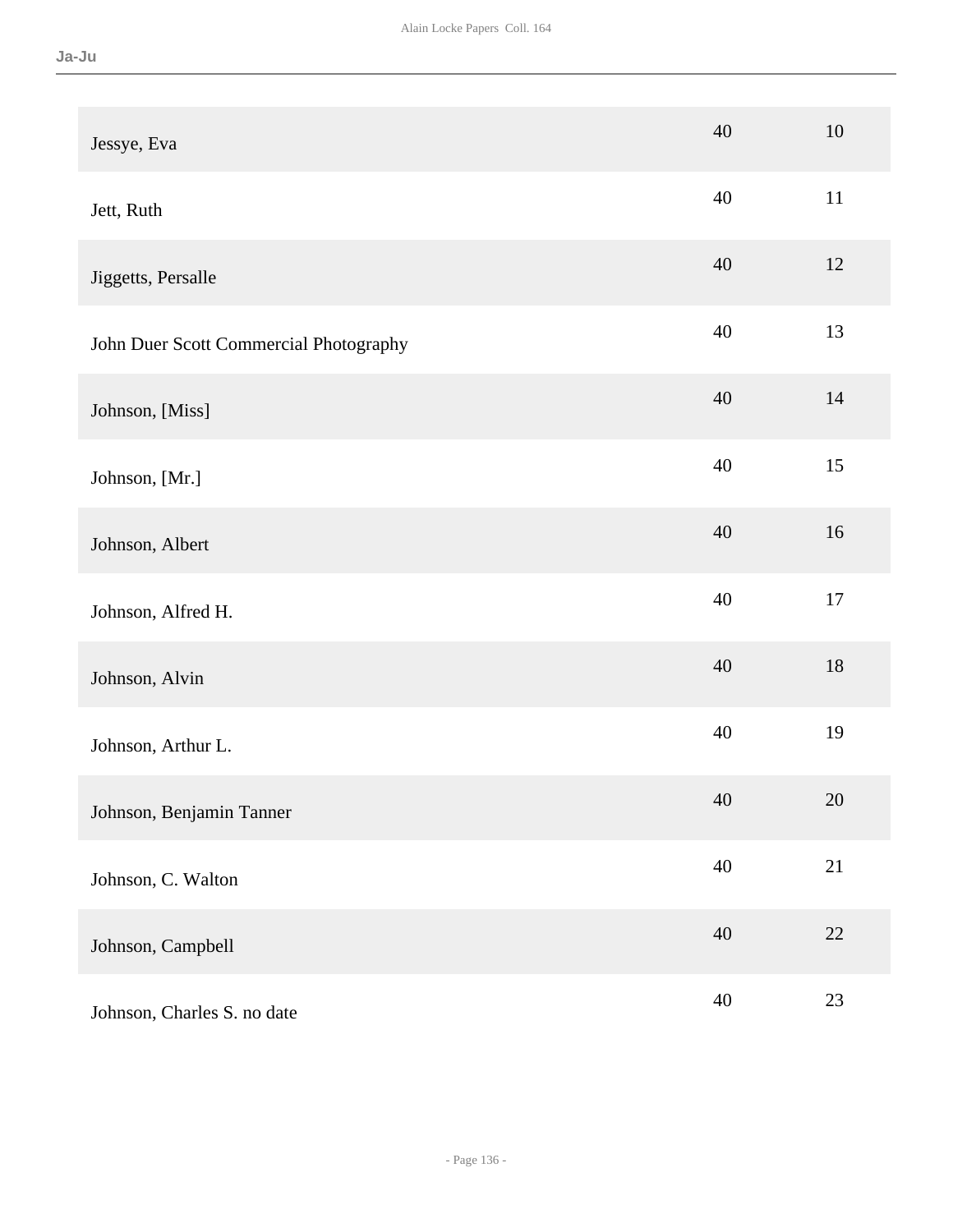| Johnson, Charles S. 1923      | 40 | 24 |
|-------------------------------|----|----|
| Johnson, Charles S. 1924      | 40 | 25 |
| Johnson, Charles S. 1925      | 40 | 26 |
| Johnson, Charles S. 1926-1927 | 40 | 27 |
| Johnson, Charles S. 1928-1929 | 40 | 28 |
| Johnson, Charles S. 1930-1951 | 40 | 29 |
| Johnson, Charles W. no date   | 40 | 30 |
| Johnson, Charles W. 1921-1952 | 40 | 31 |
| Johnson, Earl S.              | 40 | 32 |
| Johnson, Enid                 | 40 | 33 |
| Johnson, George               | 40 | 34 |
| Johnson, Georgia Douglas      | 40 | 35 |
| Johnson, Guy B.               | 40 | 36 |
| Johnson, Hall                 | 40 | 37 |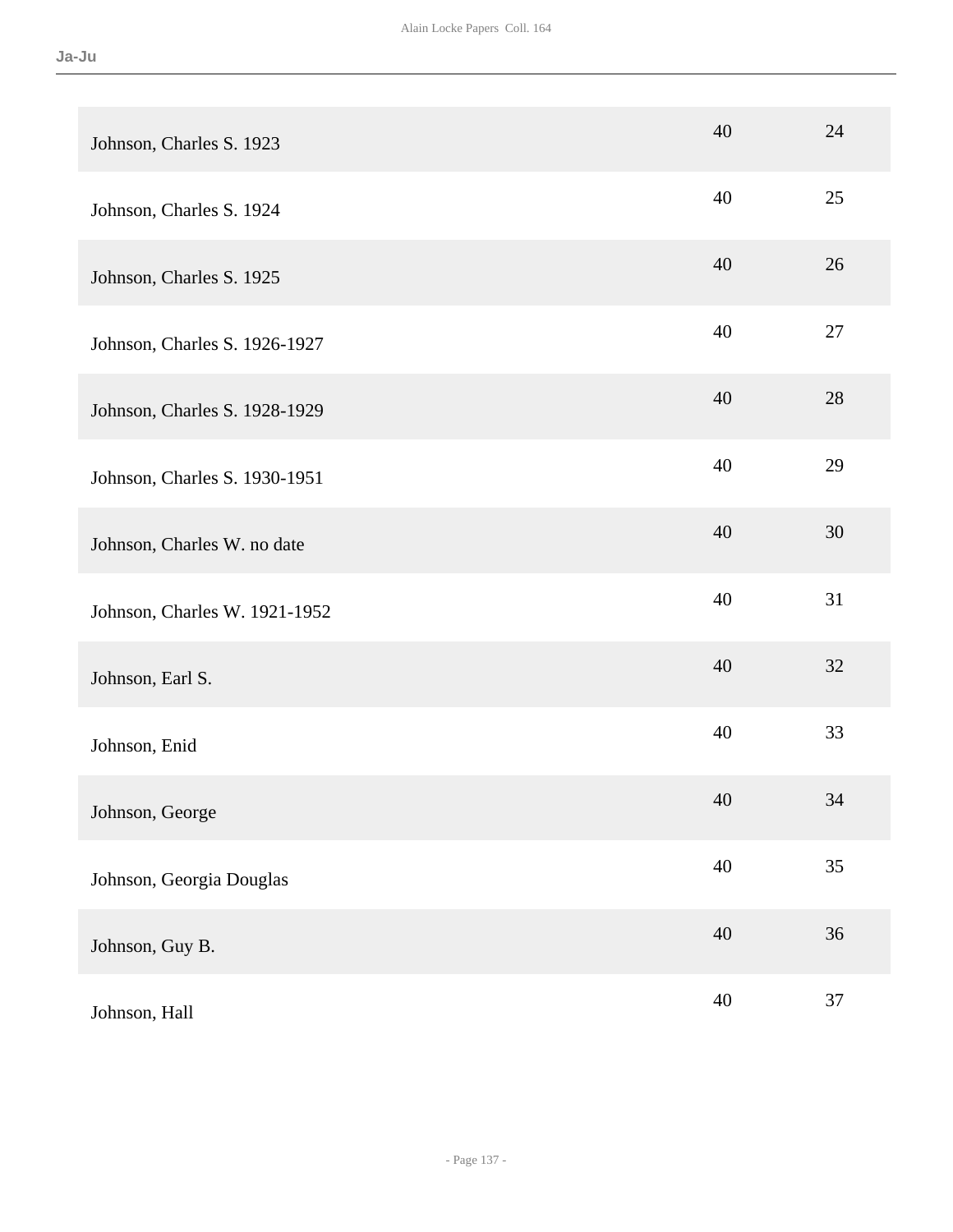| Johnson, Horace F.                                     | 40 | 38               |
|--------------------------------------------------------|----|------------------|
| Johnson, J. Richmond                                   | 40 | 39               |
| Johnson, J.W. deCraft                                  | 40 | 40               |
| Johnson, James Weldon                                  | 40 | 41               |
| Johnson, John H.                                       | 40 | 42               |
| Johnson, May                                           | 40 | 43               |
| Johnson, Momodu                                        | 40 | 44               |
| Johnson, Mordecai 1927-1929 [see also Personal Papers] | 41 | $\mathbf{1}$     |
| Johnson, Mordecai 1930-1939                            | 41 | $\sqrt{2}$       |
| Johnson, Mordecai 1940-1949                            | 41 | 3                |
| Johnson, Mordecai 1951-1953                            | 41 | $\overline{4}$   |
| Johnson, Oakley C.                                     | 41 | 5                |
| Johnson, R.O.                                          | 41 | $\sqrt{6}$       |
| Johnson, Theodore                                      | 41 | $\boldsymbol{7}$ |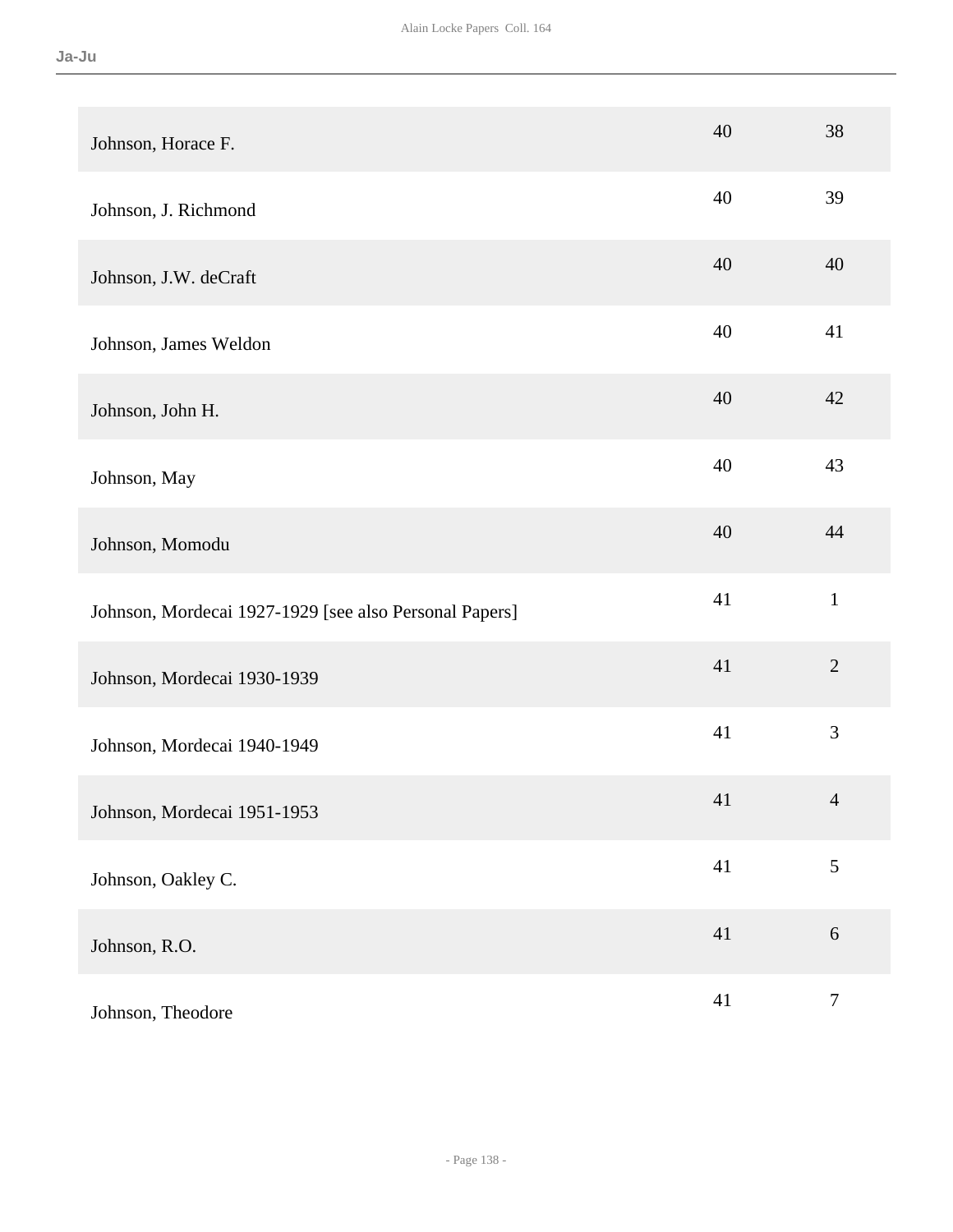| Johnson, Webb                                  | 41 | 8            |
|------------------------------------------------|----|--------------|
| Johnson, William H.                            | 41 | $\mathbf{9}$ |
| Johnson, William H.                            | 41 | 10           |
| Johnston, Leslie                               | 41 | $11\,$       |
| Johnston, V.D.                                 | 41 | 12           |
| Johnstone, Henry W. Jr. [and Mourant, John A.] | 41 | 13           |
| Joiner, William A.                             | 41 | 14           |
| Jones, [Mr.]                                   | 41 | 15           |
| Jones, Clem H. "Tom"                           | 41 | 16           |
| Jones, David D.                                | 41 | 17           |
| Jones, Edna                                    | 41 | $18\,$       |
| Jones, Eugene Kinckle 1923-1935                | 41 | 19           |
| Jones, Eugene Kinckle 1936-1953                | 41 | 20           |
| Jones, George J.                               | 41 | 21           |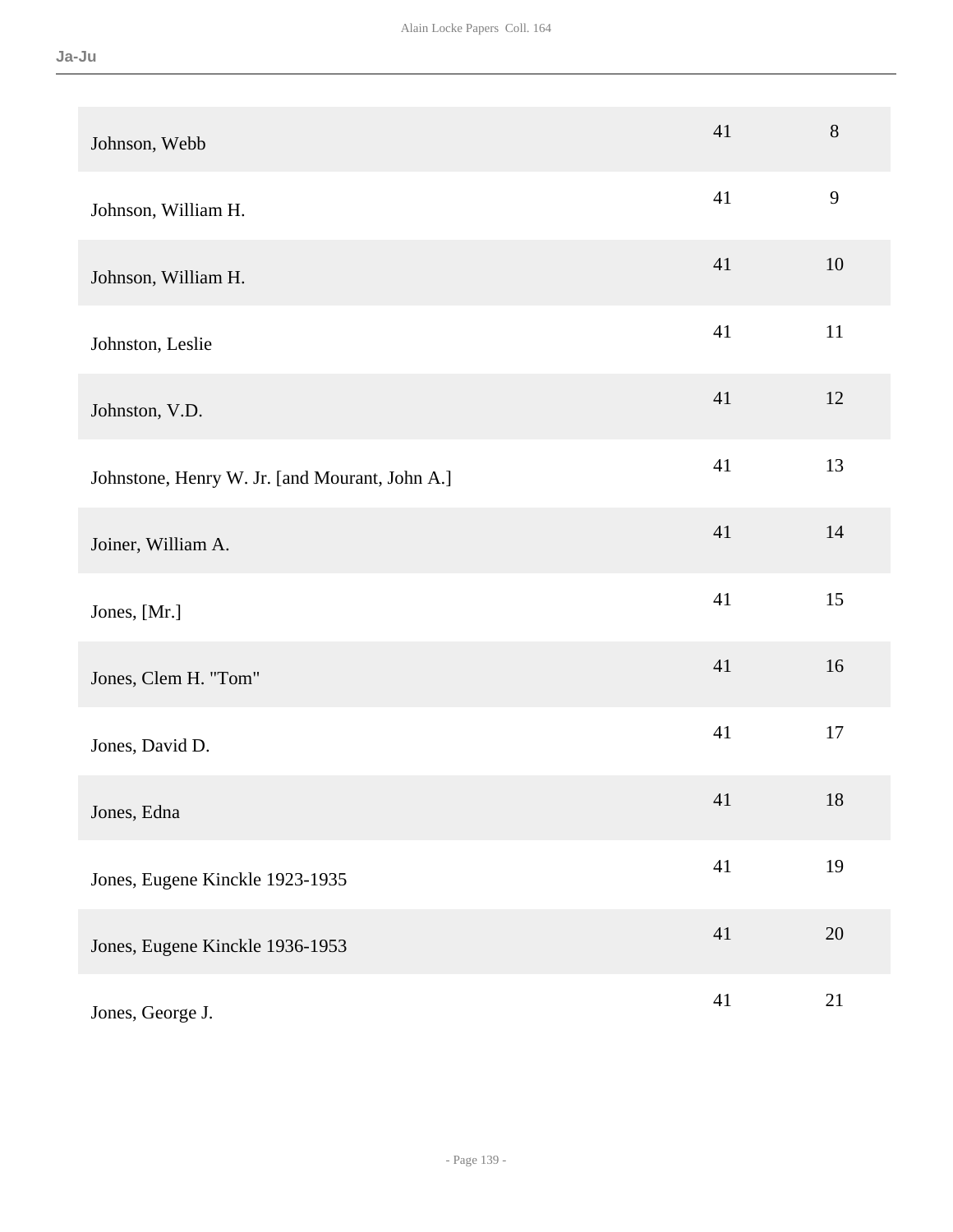| Jones, George T.      | 41     | $22\,$ |
|-----------------------|--------|--------|
| Jones, Gilbert H.     | 41     | 23     |
| Jones, Hen            | 41     | 24     |
| Jones, J.D. Rheinallt | 41     | $25\,$ |
| Jones, J. Morris      | 41     | 26     |
| Jones, Jacob E.       | 41     | $27\,$ |
| Jones, James E.       | 41     | $28\,$ |
| Jones, John B. Jr.    | 41     | 29     |
| Jones, John H.        | 41     | $30\,$ |
| Jones, Johnny         | 41     | 31     |
| Jones, King S.        | 41     | 32     |
| Jones, Loma Vayl      | 41     | 33     |
| Jones, Lois           | $41\,$ | 34     |
| Jones, Louia          | $41\,$ | 35     |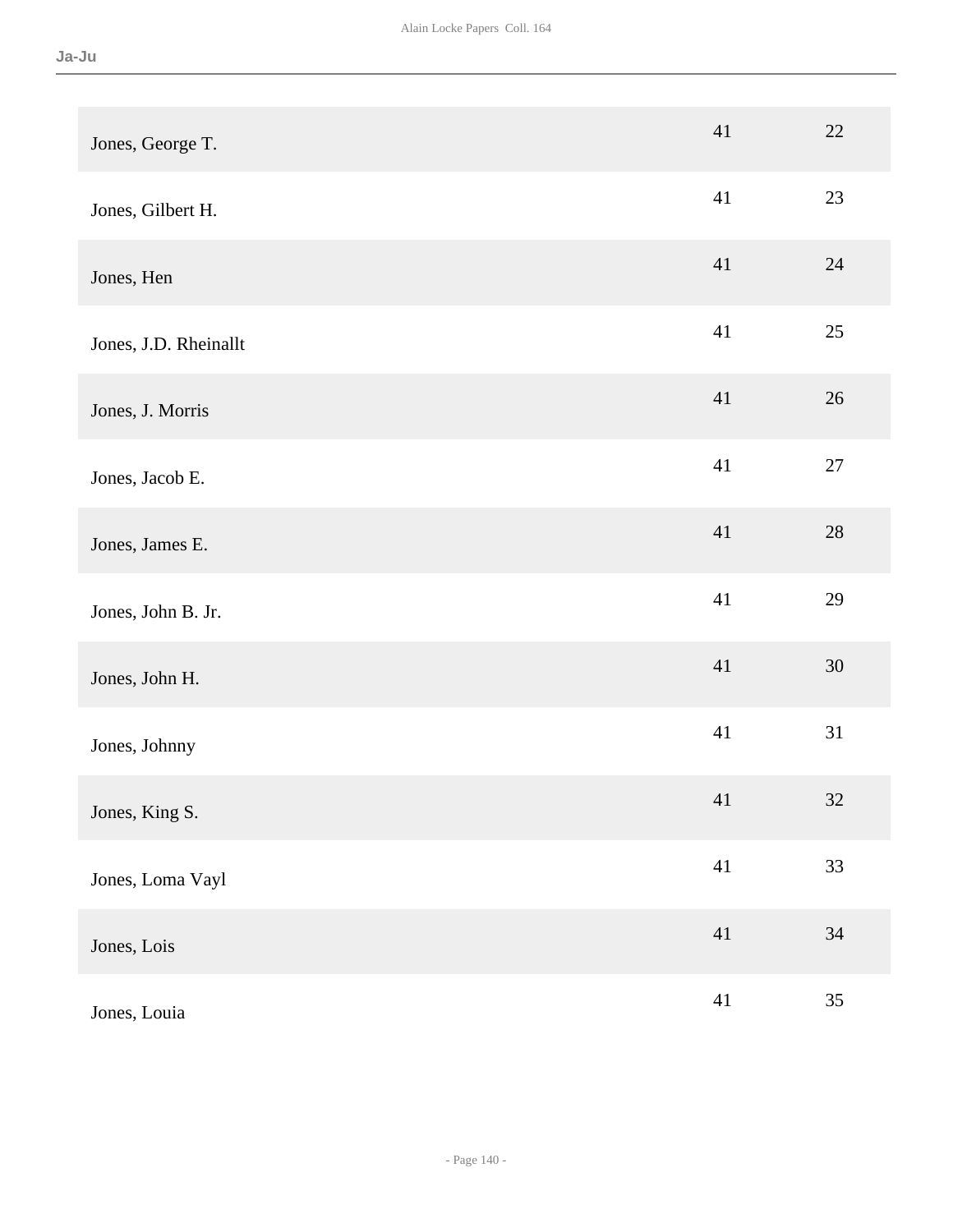| Jones, Margaret E.                      | 41     | 36               |
|-----------------------------------------|--------|------------------|
| Jones, R. Steven                        | 41     | 37               |
| Jones, Raymond Julius                   | 41     | 38               |
| Jones, Robert                           | 41     | 39               |
| Jones, Thomas D. [and Davis, Samuel J.] | 41     | 40               |
| Jones, Thomas E.                        | 42     | $\mathbf{1}$     |
| Jones, Thomas Jesse                     | 42     | $\overline{2}$   |
| Jones-Quartey, H.A.B.                   | 42     | 3                |
| Jordan, E.                              | 42     | $\overline{4}$   |
| Jordan, Richard D.                      | 42     | 5                |
| Josten, [Mr.]                           | 42     | 6                |
| Joyce, B.L.                             | 42     | $\boldsymbol{7}$ |
| Joyce, James Avery                      | $42\,$ | $8\,$            |
| Judelsoh, Samuel J.                     | 42     | $\mathbf{9}$     |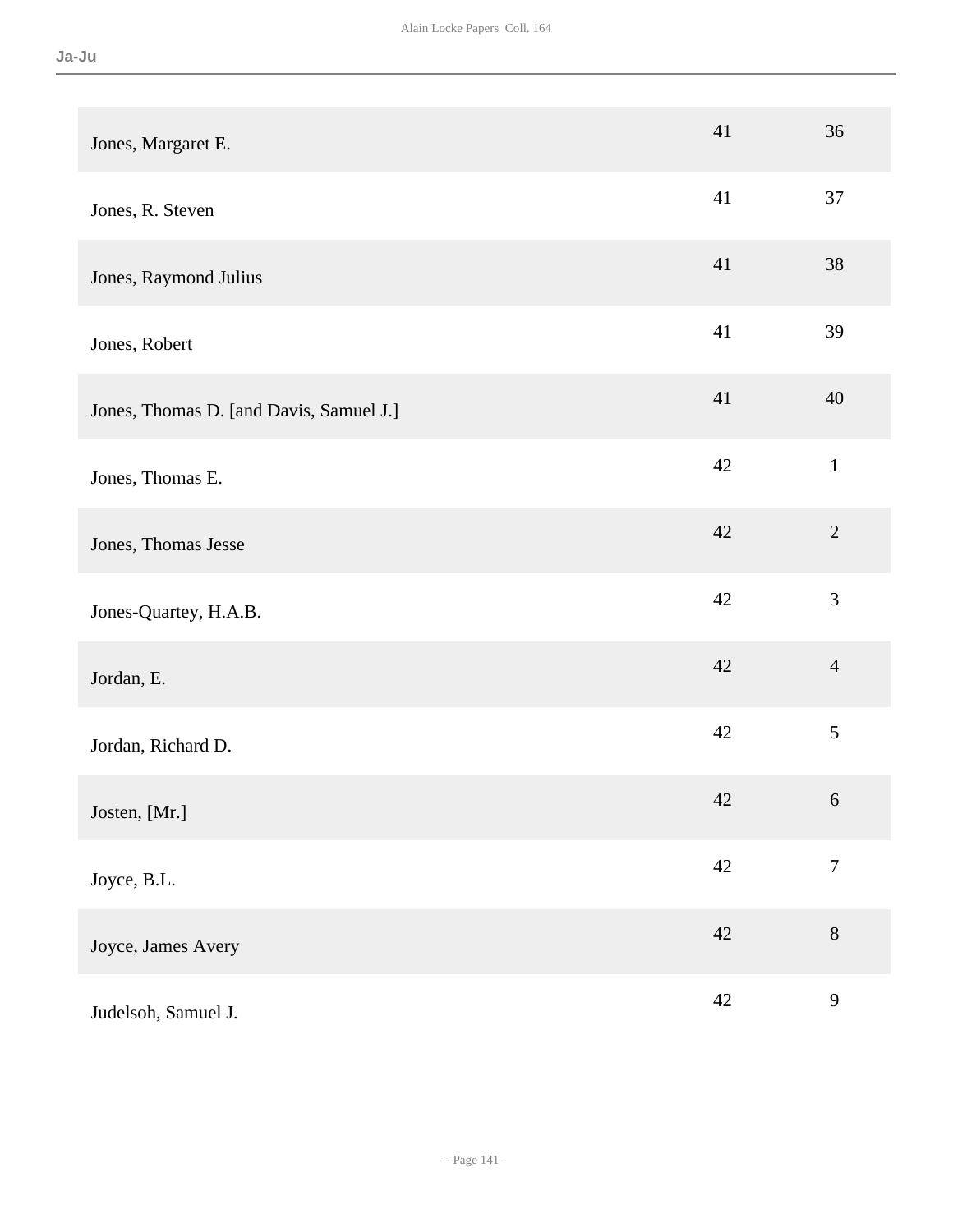| Julian, Percy                                   | 42                       | 10     |
|-------------------------------------------------|--------------------------|--------|
| Just, Ernest E.                                 | 42                       | 11     |
| Just, Ethel H.                                  | 42                       | 12     |
| Ka-Ky                                           |                          |        |
|                                                 | <b>Box</b>               | Folder |
| Kadalie, Clements                               | 42                       | 13     |
| Kallen, David J.                                | 42                       | 14     |
| Kallen, Horace M.                               | 42                       | 15     |
| Kane, Mary S.                                   | 42                       | 16     |
| Kaplan, Max                                     | 42                       | $17\,$ |
| Karefa-Smart, John and Rena                     | 42                       | $18\,$ |
| Karpman, Benjamin                               | 42                       | 19     |
| Karsten, Karl                                   | 42                       | $20\,$ |
| Kasch, Howard E. [see Encyclopaedia Britannica] | $\overline{\phantom{0}}$ |        |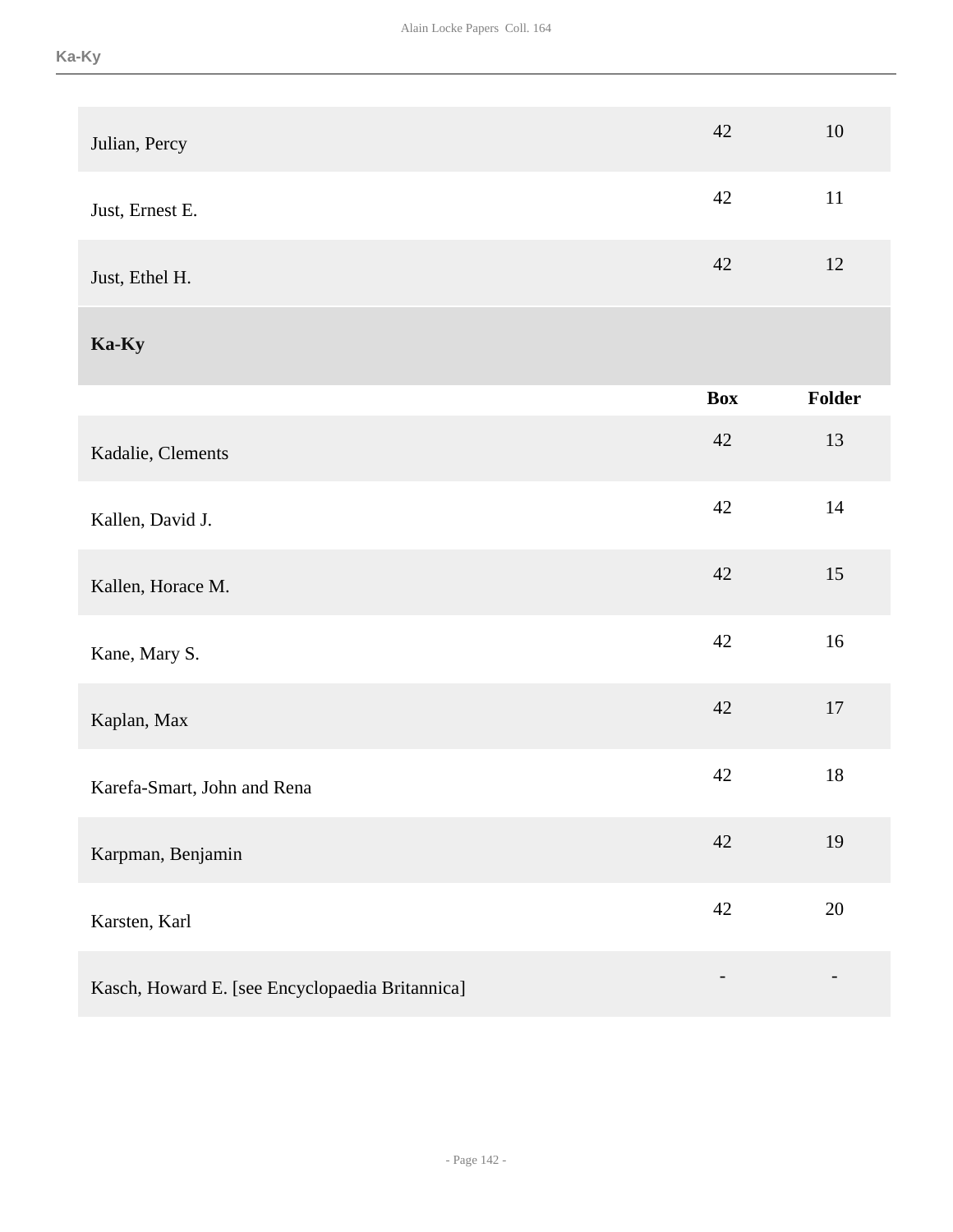| Kassaka, Olissio                          | 42 | 21     |
|-------------------------------------------|----|--------|
| Kaufman, Arnold G.                        | 42 | 22     |
| Kaufmann, Fritz                           | 42 | 23     |
| Kay, Ulysses                              | 42 | 24     |
| Kaye, S.A.                                | 42 | 25     |
| Kee, Herbert                              | 42 | 26     |
| Keene, J. Calvin                          | 42 | $27\,$ |
| Kelchner, William I.                      | 42 | $28\,$ |
| Keliher, Alice                            | 42 | 29     |
| Kelley, William V.                        | 42 | 30     |
| Kellogg, Arthur [see Survey Associates]   | -  | -      |
| Kellogg, Florence [see Survey Associates] |    |        |
| Kellogg, Paul [see Survey Associates]     | -  |        |
| Kelly, Grace A.                           | 42 | 31     |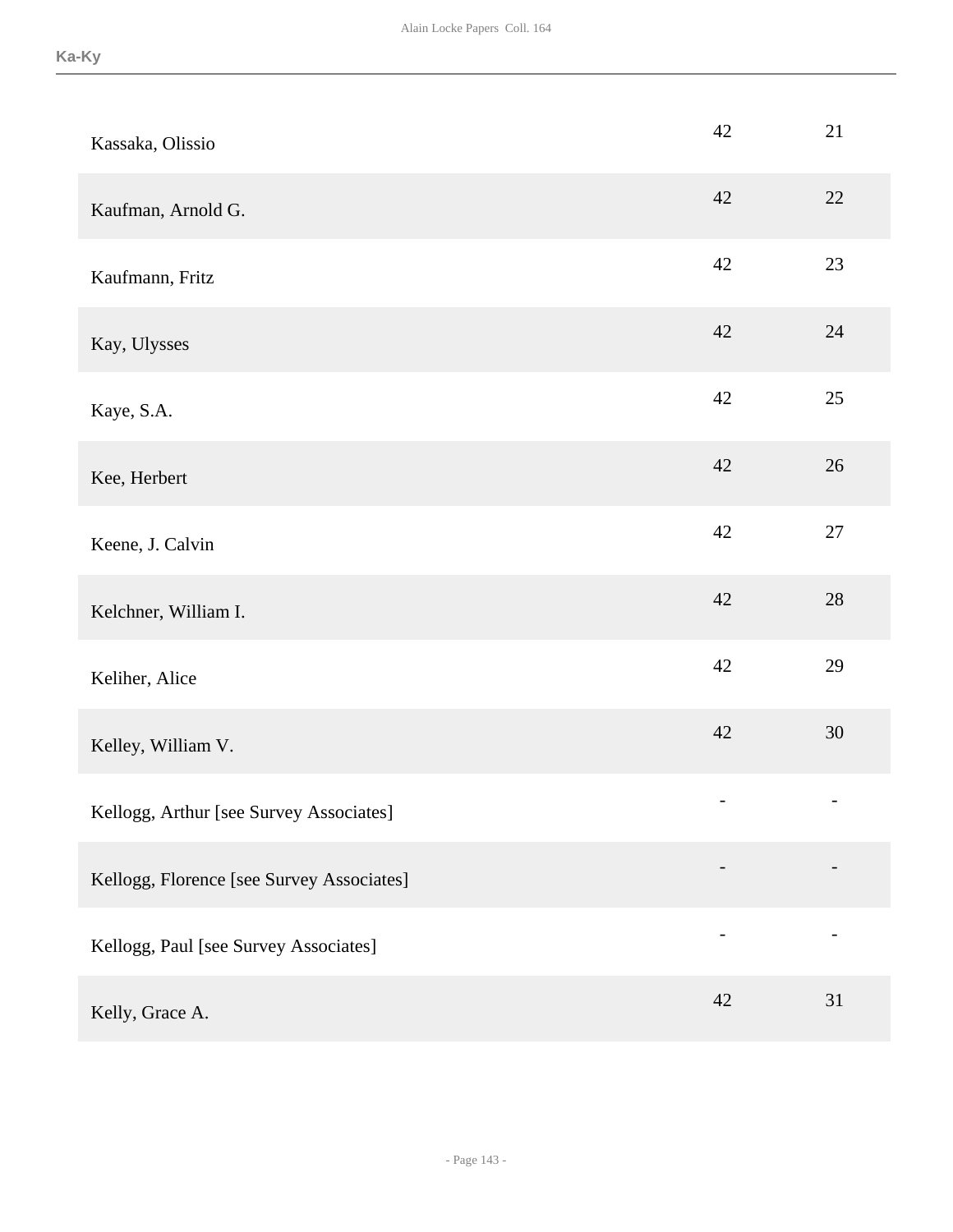| Kelly, James Jr.         | 42     | $32\,$ |
|--------------------------|--------|--------|
| Kelly, Jean              | 42     | 33     |
| Kelsey, [Mrs.]           | 42     | 34     |
| Kelty, Mary G.           | 42     | 35     |
| Kendrix, Moss Hyles      | 42     | 36     |
| Kenyon, O.A.             | 42     | 37     |
| Keppel, Frederick P.     | 42     | 38     |
| Kerlin, Robert T.        | $42\,$ | 39     |
| Kerney, Victor           | 42     | 40     |
| Kerns, J. Harvey         | 42     | 41     |
| Kerr, Wilfred H.         | $42\,$ | $42\,$ |
| Kessel, Erich            | 42     | 43     |
| Ketler, William H.       | 42     | 44     |
| Keyserling, Graf Hermann | 42     | 45     |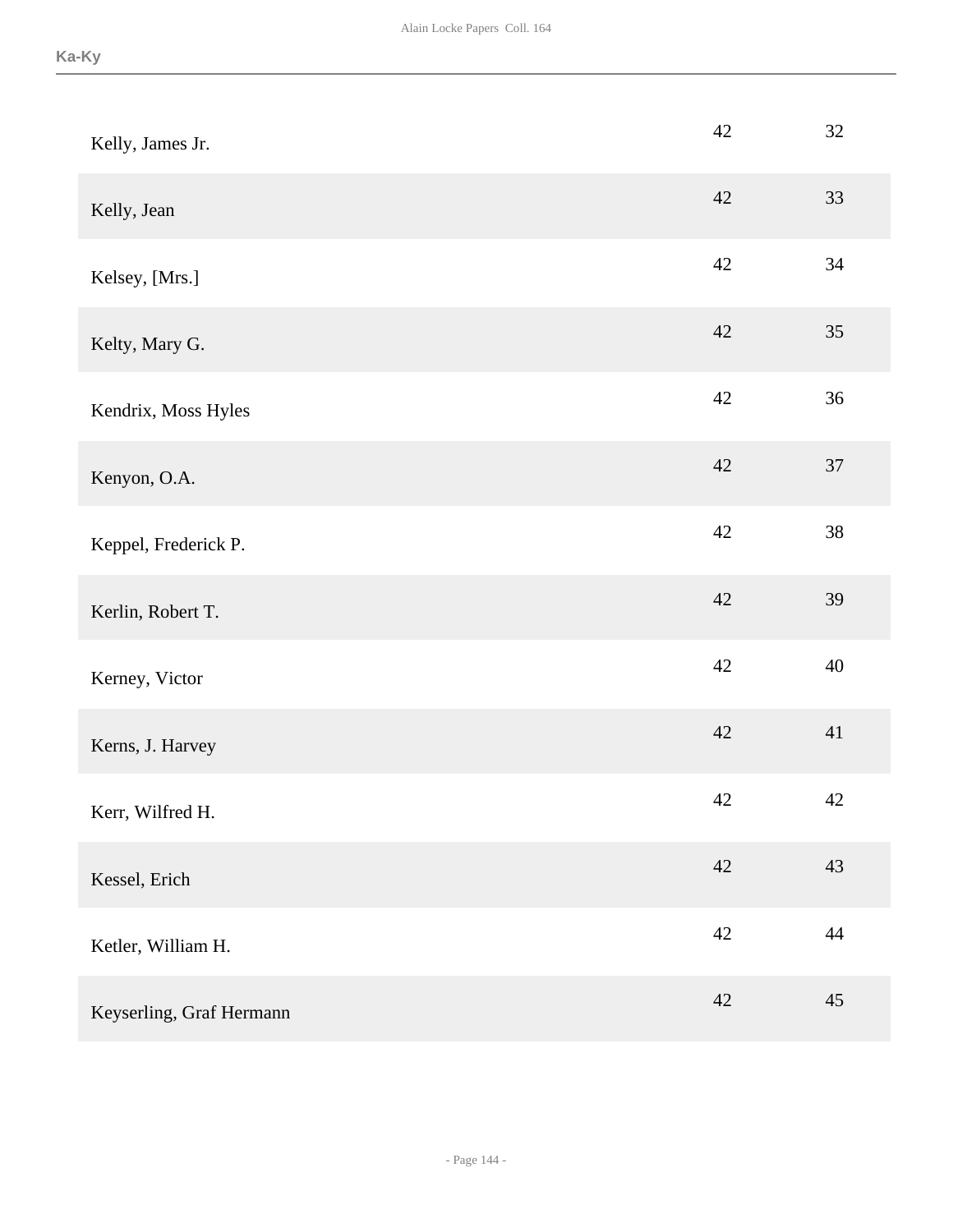| Kidder, A.V.                                                                               | 42 | 46               |
|--------------------------------------------------------------------------------------------|----|------------------|
| Kilgore, Anna S.                                                                           | 42 | 47               |
| Killam, Harold                                                                             | 42 | 48               |
| Kilpatrick, William H.                                                                     | 43 | $\mathbf{1}$     |
| Kimbrough, Leo S.                                                                          | 43 | $\overline{2}$   |
| Kindler, Hans                                                                              | 43 | $\mathfrak{Z}$   |
| King, C.D.                                                                                 | 43 | $\overline{4}$   |
| King, Clyde L. [see The Annals of the American Academy of Political and<br>Social Science] |    |                  |
| King, Grayson                                                                              | 43 | 5                |
| King, Harold S.                                                                            | 43 | $6\,$            |
| King, Marjorie E.                                                                          | 43 | $\boldsymbol{7}$ |
| King, William L.                                                                           | 43 | $8\,$            |
| King, Willis J.                                                                            | 43 | 9                |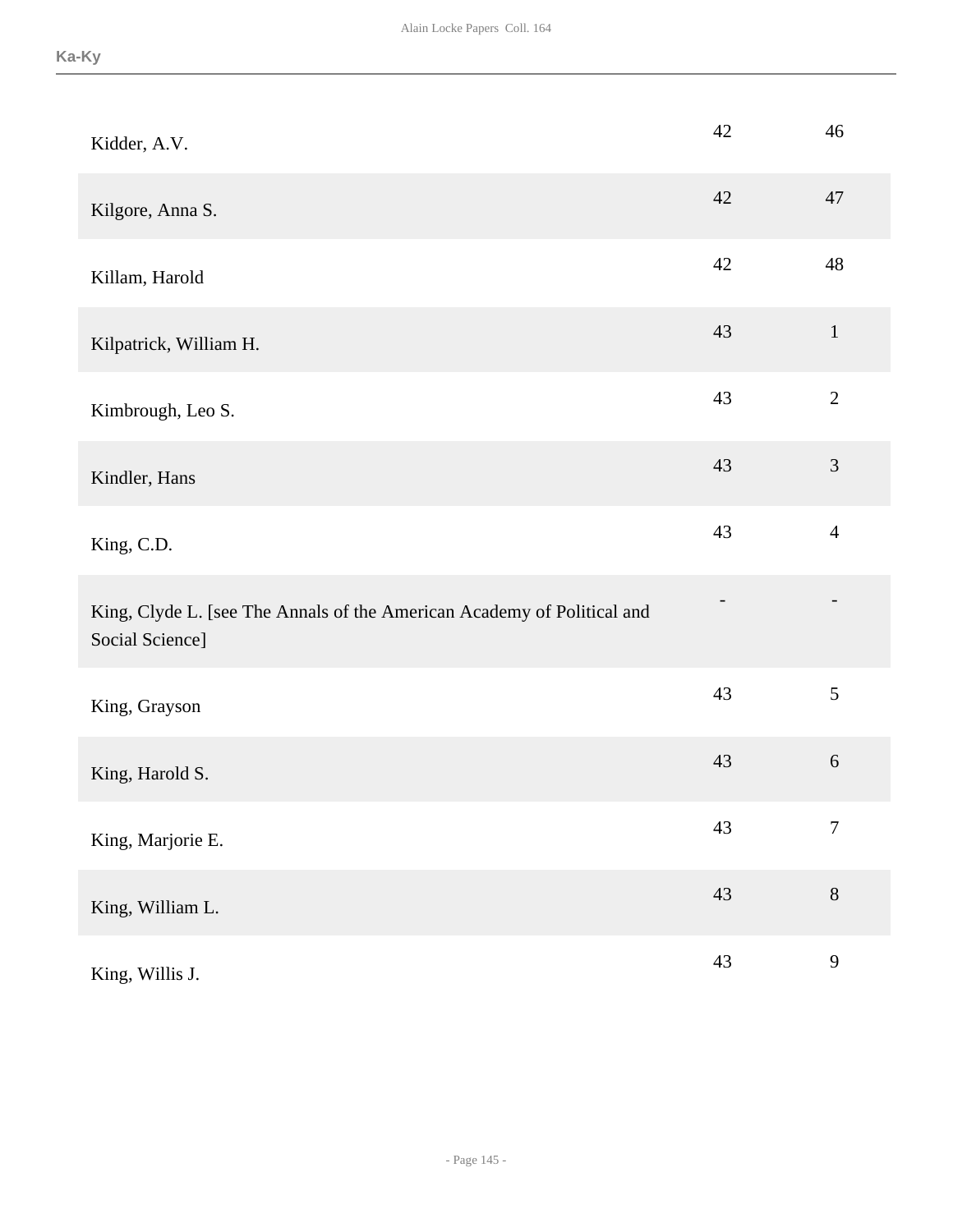| Kingsley, Harold M.              | 43 | 10     |
|----------------------------------|----|--------|
| Kinney, L.B.                     | 43 | 11     |
| Kirchwey, Freda [see The Nation] |    |        |
| Kirby, Mildred                   | 43 | 12     |
| Kirk, Mary K.                    | 43 | 13     |
| Kirksey, Thomas                  | 43 | $14\,$ |
| Kirstein, Lincoln                | 43 | 15     |
| Kirwan, L.P.                     | 43 | 16     |
| Kisseadoo, A.                    | 43 | $17\,$ |
| Klaphaak, [Mrs.]                 | 43 | $18\,$ |
| Kleist, Elva M.                  | 43 | 19     |
| Klejman, J.J.                    | 43 | $20\,$ |
| Klingon, Richard M.              | 43 | 21     |
| Klineberg, Otto                  | 43 | $22\,$ |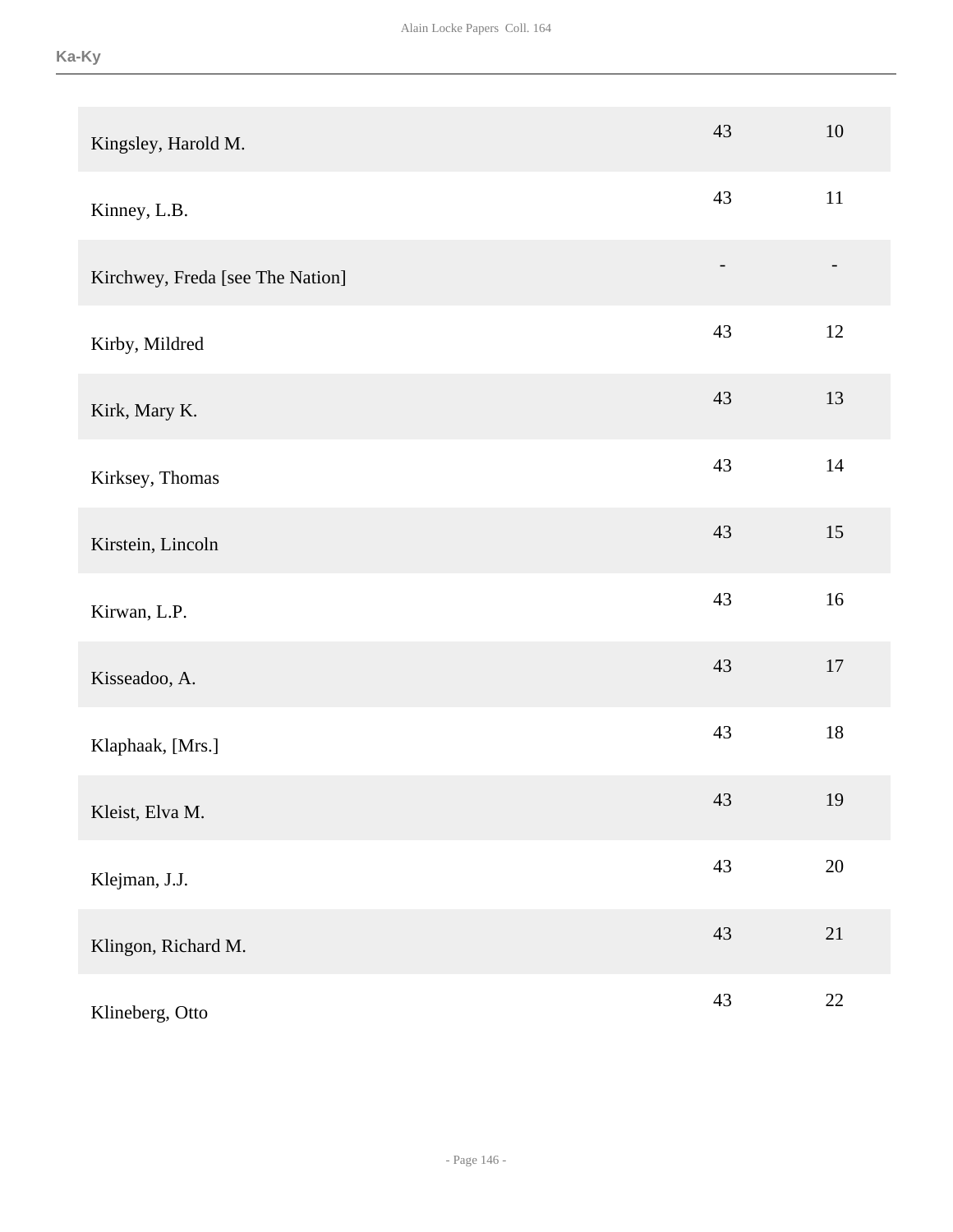| Kluckhohn, Clyde                             | 43     | 23     |
|----------------------------------------------|--------|--------|
| Knight, Mrs. Arthur                          | 43     | 24     |
| Knight, F.G.                                 | 43     | $25\,$ |
| Knight, Frank H.                             | 43     | 26     |
| Knopf, Blanche                               | 43     | $27\,$ |
| Knott, Sarah Gertrude                        | 43     | $28\,$ |
| Kobbe, Herman                                | 43     | 29     |
| Kodding, Trojan M.                           | 43     | 30     |
| Koeidisloe, Leon                             | 43     | 31     |
| Kohl, Dorothy                                | 43     | 32     |
| Kohn, Harris                                 | 43     | 33     |
| Konvitz, Milton R. [see also Johnson, Alvin] | 43     | 34     |
| Kopf, Billy                                  | $43\,$ | 35     |
| Kotinsky, Ruth                               | 43     | 36     |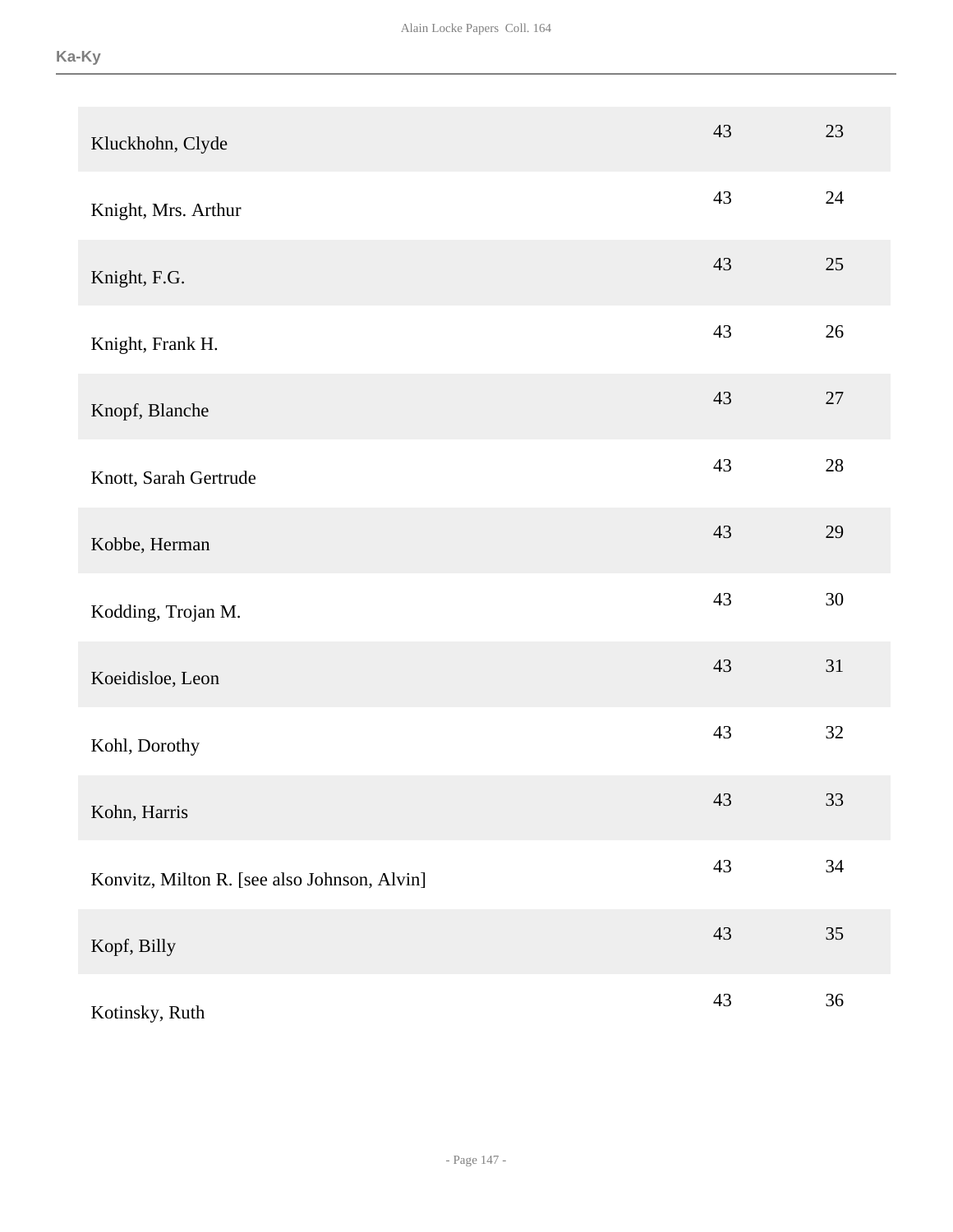|                          | Box | Folder      |
|--------------------------|-----|-------------|
| Laf-Loc                  |     |             |
| Kyles, Ira A.            | 43  | $\sqrt{48}$ |
| Kuyl, Helen R.           | 43  | 47          |
| Kunz, Dora               | 43  | 46          |
| Krutchkoff, [Miss]       | 43  | 45          |
| Kruse, Edwina B.         | 43  | 44          |
| Krueger, Maynard C.      | 43  | 43          |
| Kruce, William F.        | 43  | $42\,$      |
| Kroll, Mary Jane         | 43  | 41          |
| Krikorian, Y.H.          | 43  | 40          |
| Kremer [Mr.]             | 43  | 39          |
| Krauce, Rudolf           | 43  | 38          |
| Krassovsky, Collerohe T. | 43  | 37          |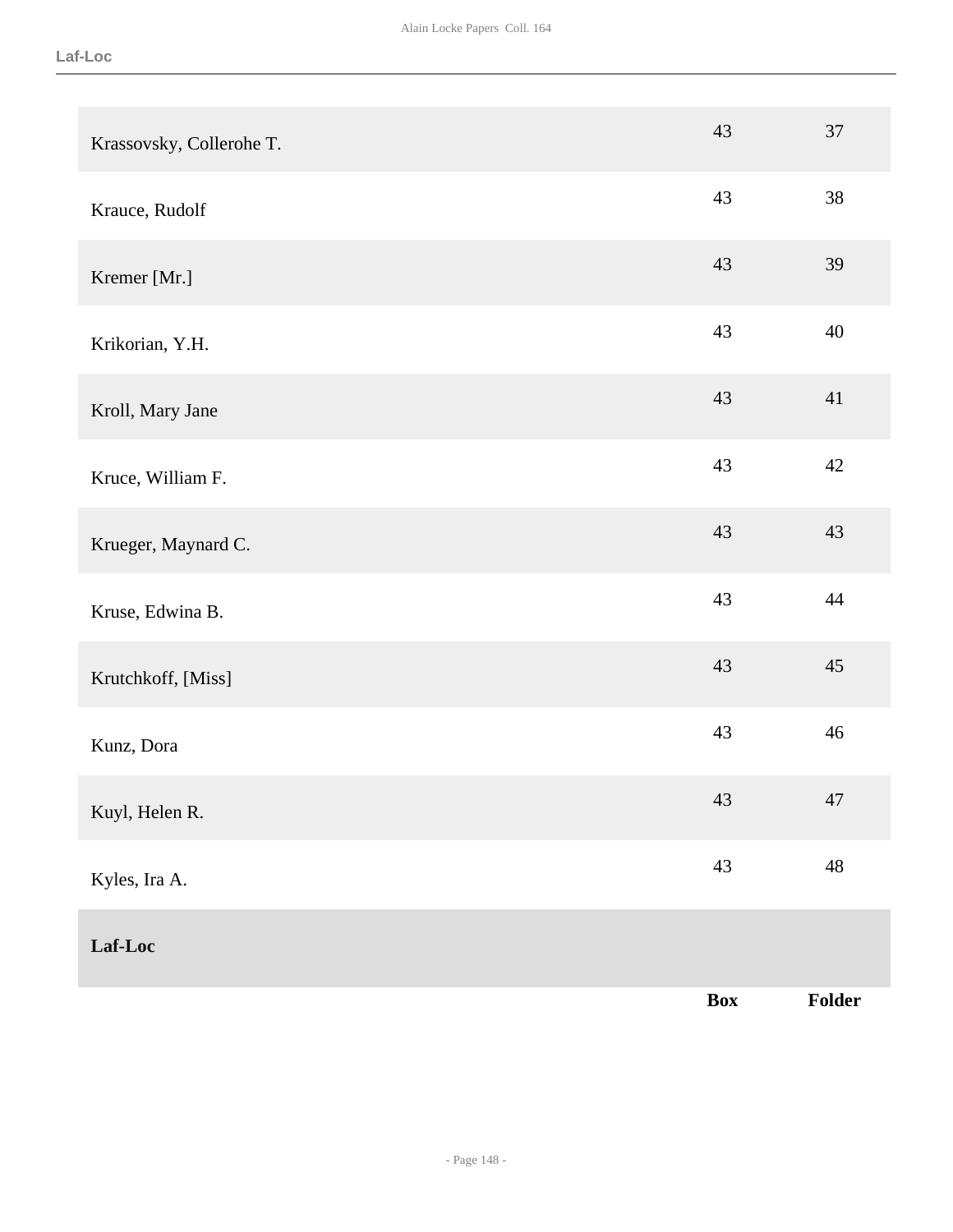| La Farge, John                                         | 43 | 49             |
|--------------------------------------------------------|----|----------------|
| La Farge, Oliver                                       | 43 | 50             |
| La Guardia, Fiorello                                   | 43 | 51             |
| Labaree, Robert M.                                     | 43 | 52             |
| LaBrant, Lou                                           | 43 | 53             |
| LaCroix, Aurora                                        | 43 | 54             |
| Ladd, Durant F.                                        | 43 | 55             |
| LaFarge, John [see America - National Catholic Weekly] |    |                |
| LaFollette, Philip F.                                  | 44 | $\mathbf{1}$   |
| LaFollette, Robert                                     | 44 | $\overline{2}$ |
| Lam, Elizabeth P.                                      | 44 | $\mathfrak{Z}$ |
| Lambert, R.S. [see The Listener]                       |    |                |
| Lamont, A.M.                                           | 44 | $\overline{4}$ |
| Lampkins, Oswald                                       | 44 | $\sqrt{5}$     |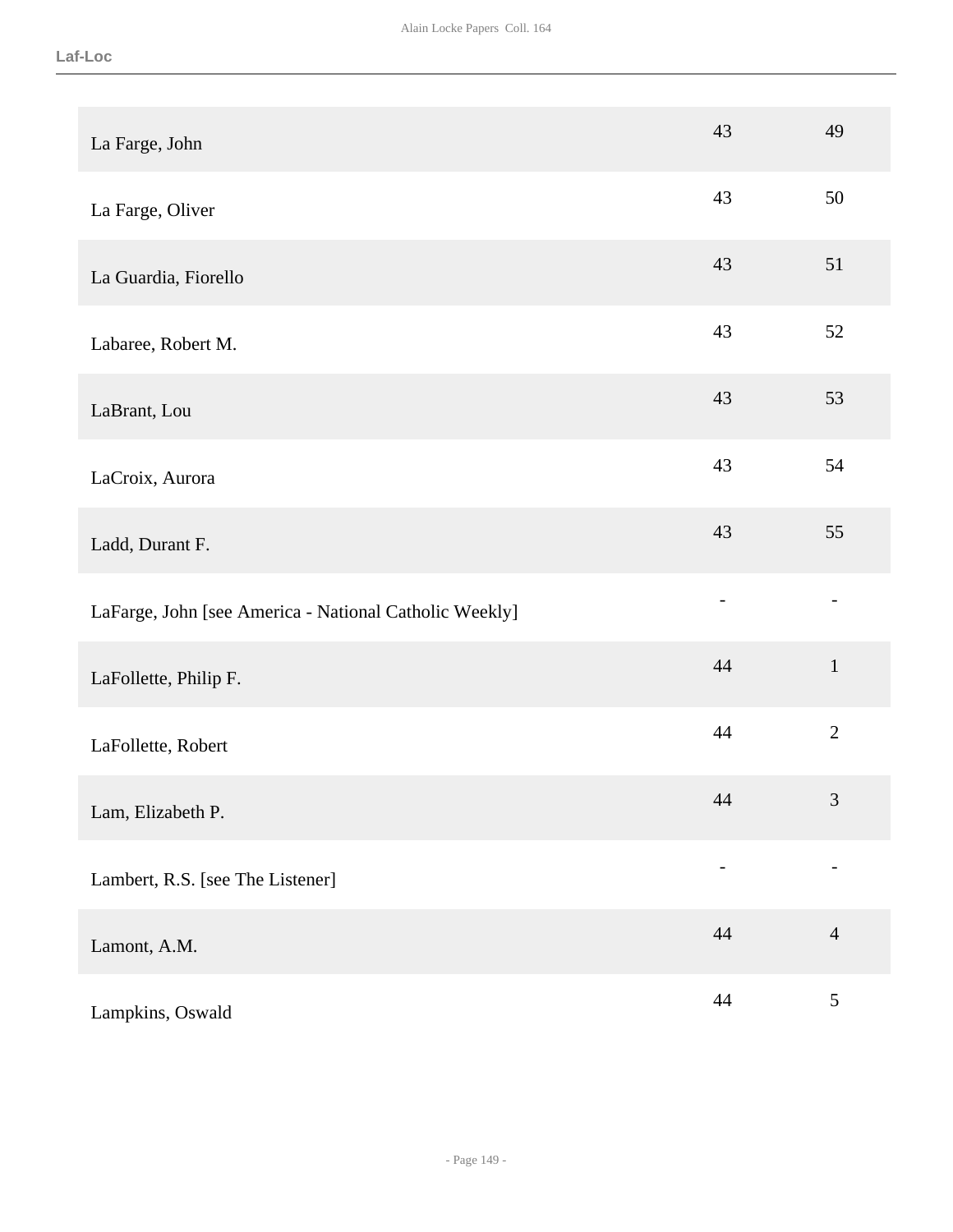| Lamux, Pierre                    | 44     | $6\,$  |
|----------------------------------|--------|--------|
| Lamy, Marguerite                 | 44     | $\tau$ |
| Lancaster, Emmer Martin          | 44     | $8\,$  |
| Land, Leon R.                    | 44     | 9      |
| Lane, Layle [and Stone, Candace] | 44     | 10     |
| Lange, Otto                      | 44     | $11\,$ |
| Lanier, R. O'Hare                | 44     | 12     |
| Laporte, M.J.                    | 44     | 13     |
| Larkin, Oliver W.                | 44     | 14     |
| Larkin, Thomas                   | 44     | 15     |
| Larrabee, Harold A.              | 44     | 16     |
| Laska, Edward                    | 44     | $17\,$ |
| Lasker, Bruno                    | 44     | $18\,$ |
| Lassiter, H.                     | $44\,$ | 19     |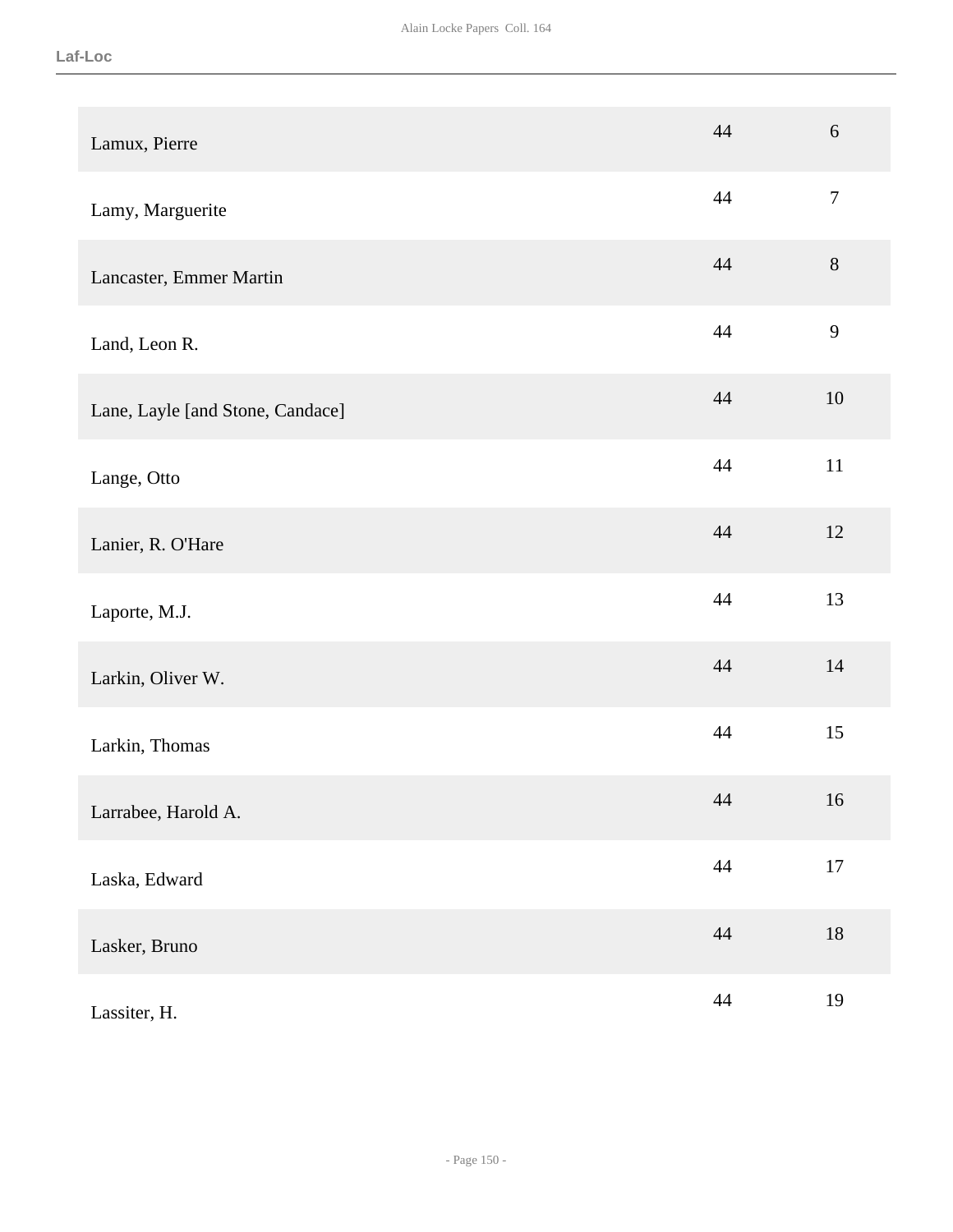| Latimer, Catherine A.                | 44     | 20     |
|--------------------------------------|--------|--------|
| Lattimore, ?                         | 44     | 21     |
| Lattman, [Dr.]                       | 44     | 22     |
| Lautier, [Mr.]                       | 44     | 23     |
| Lavine, Thelma                       | 44     | 24     |
| Lawrence, Charles A.                 | 44     | 25     |
| Lawrence, Jacob                      | 44     | 26     |
| Lawrence, Lillian [see Wilson, Inez] |        |        |
| The Lawrences                        | 44     | 27     |
| Lawson, Edward                       | 44     | 28     |
| Lawson, Jesse                        | 44     | 29     |
| Lawson, Victor F.                    | 44     | $30\,$ |
| Lawson, Warner                       | 44     | 31     |
| Leach, H.G.                          | $44\,$ | 32     |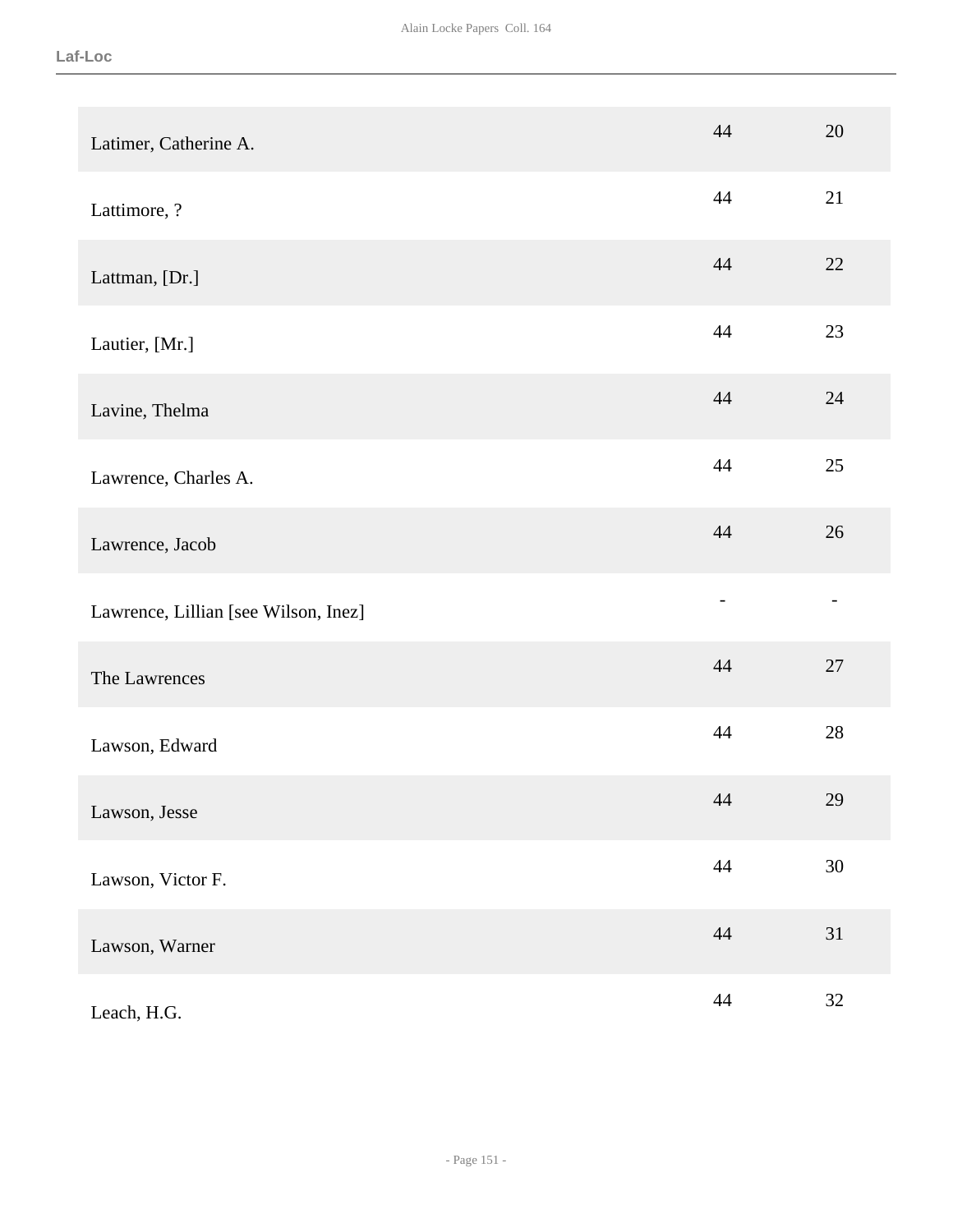| Leader, R.H. Amphlett      | 44     | 33     |
|----------------------------|--------|--------|
| Leary, Lewis               | 44     | 34     |
| LeCompte, Calvin Jr.       | 44     | 35     |
| Lederer, Renee             | 44     | 36     |
| Lee Furman, Inc. Publisher | 44     | 37     |
| Lee, Bertina Bradford      | 44     | 38     |
| Lee, Dallas Hansbru        | 44     | 39     |
| Lee, Nina Opal             | 44     | 40     |
| Lee, Sylvia                | 44     | 41     |
| Lee, Wallace W. Jr.        | 44     | 42     |
| Lee-Smith, Hughie          | 44     | 43     |
| Leffert, Henry             | $44\,$ | $44\,$ |
| Lehman, Benjamin H.        | 44     | $45\,$ |
| Lehmann, F.                | $44\,$ | $46\,$ |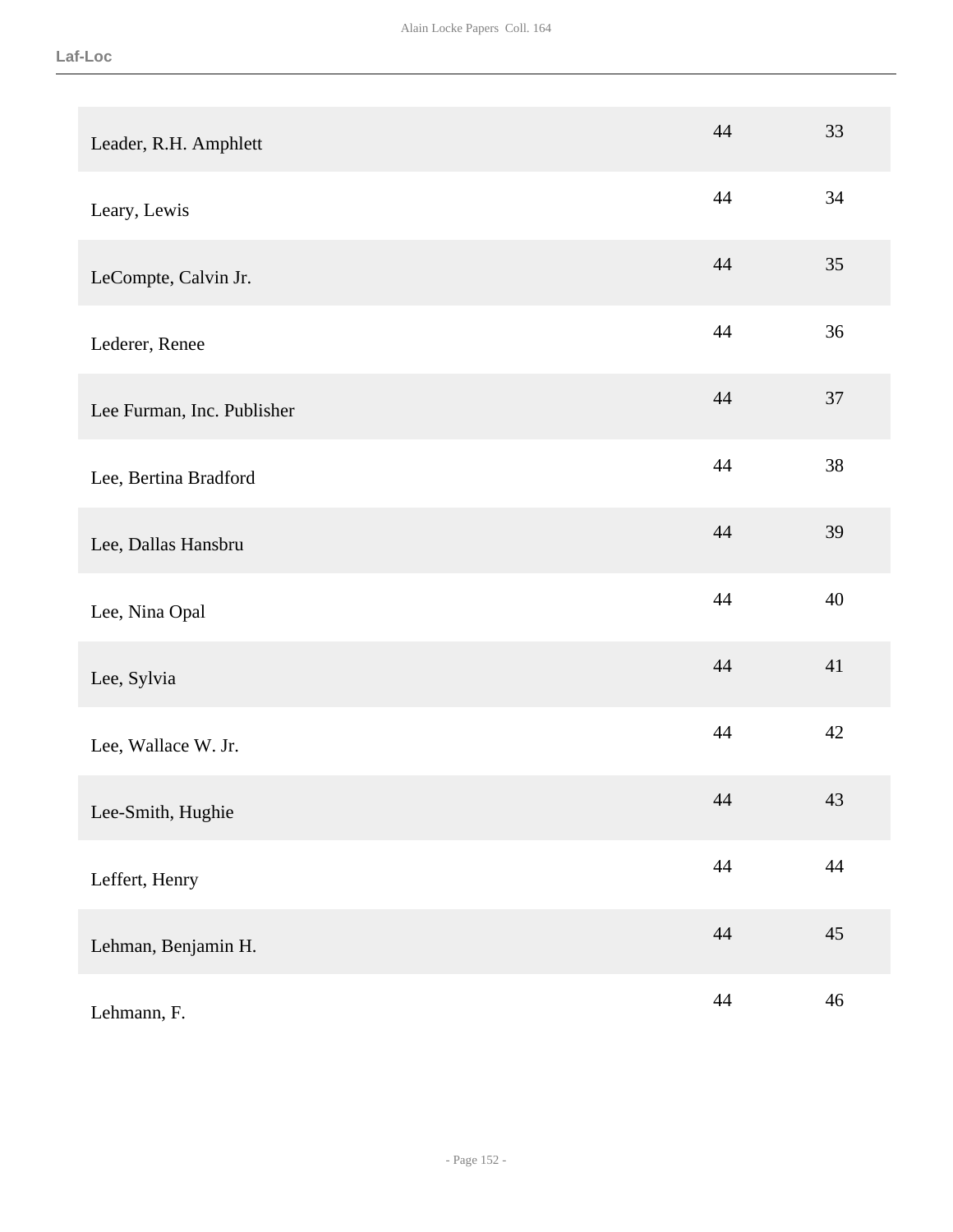| Lehner, Felix O.                                          | 44                       | 47 |
|-----------------------------------------------------------|--------------------------|----|
| Leonards, T.C.                                            | 44                       | 48 |
| Leppert, R.E.                                             | 44                       | 49 |
| Lescot, Elie                                              | 44                       | 50 |
| Lettinger, Leonard A.                                     | 44                       | 51 |
| Levine, Herbert Louis [see Albert and Charles Boni, Inc.] | $\overline{\phantom{0}}$ |    |
| Levinger, Leah                                            | 44                       | 52 |
| Levinthal, Sonia [see Whittlesey House]                   |                          |    |
| Levitas, Irving                                           | 44                       | 53 |
| Levitas, S.M.                                             | 44                       | 54 |
| Levy, Florence                                            | 44                       | 55 |
| Levy, Naphtaly                                            | $44$                     | 56 |
| Lewenthal, Reeves                                         | $44\,$                   | 57 |
| Lewin, Julius                                             | $44\,$                   | 58 |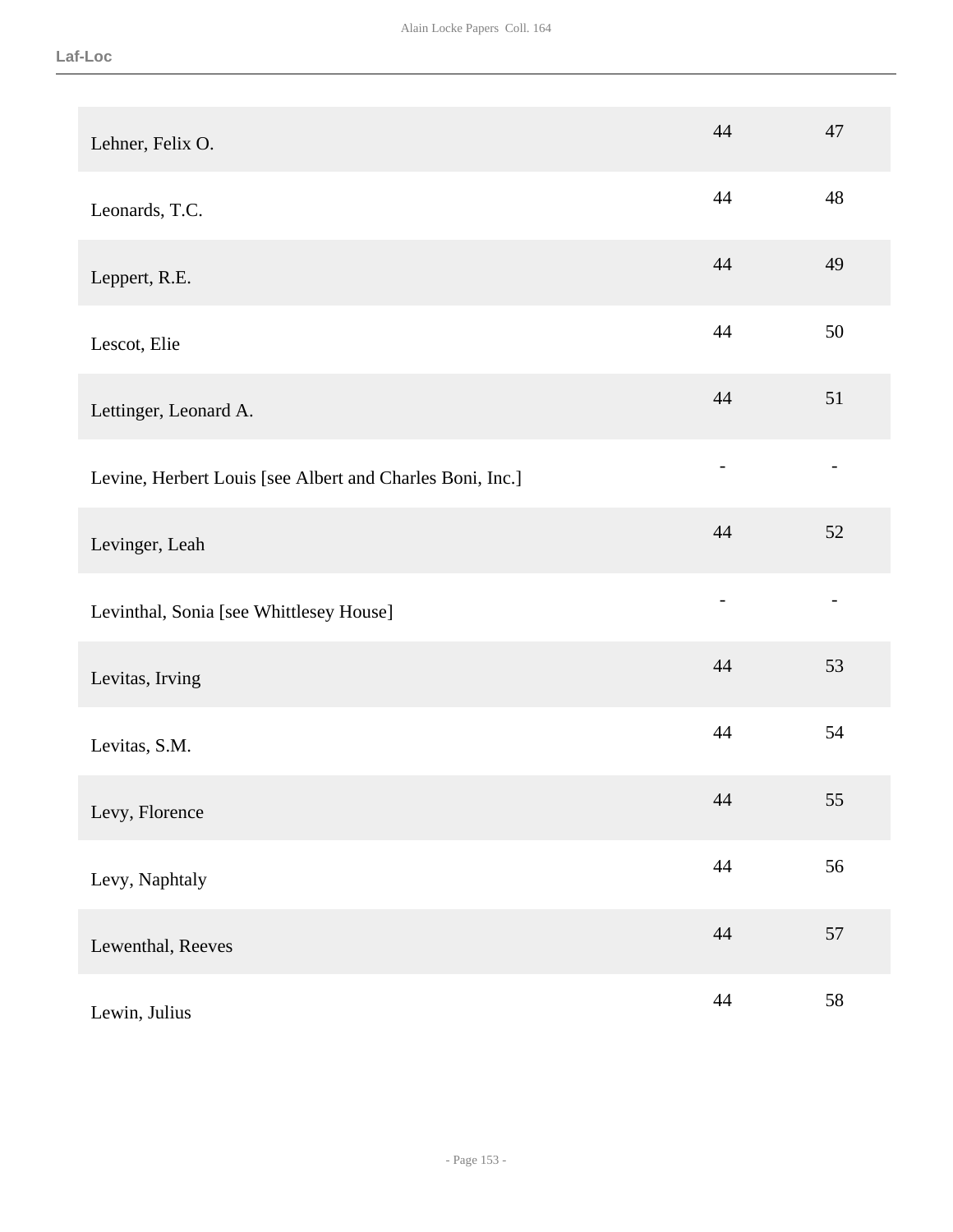| Lewinson, Paul                                       | 44 | 59                       |
|------------------------------------------------------|----|--------------------------|
| Lewis, Alfred Baker                                  | 44 | 60                       |
| Lewis, Edward E.                                     | 44 | 61                       |
| Lewis, Harold                                        | 44 | 62                       |
| Lewis, Hugh F.                                       | 44 | 63                       |
| Lewis, Jesse W.                                      | 44 | 64                       |
| Lewis, Jesse Walter                                  | 44 | 65                       |
| Lewis, John F. Jr.                                   | 45 | $\mathbf{1}$             |
| Lewis, Marx                                          | 45 | $\overline{2}$           |
| Lewis, W.B. [see Columbia Broadcasting System, Inc.] |    | $\overline{\phantom{a}}$ |
| Lewis, Walter                                        | 45 | $\mathfrak{Z}$           |
| Lewis, William H.                                    | 45 | $\overline{4}$           |
| Leyda, Jay                                           | 45 | $\sqrt{5}$               |
| Lherisson, Camille                                   | 45 | $6\,$                    |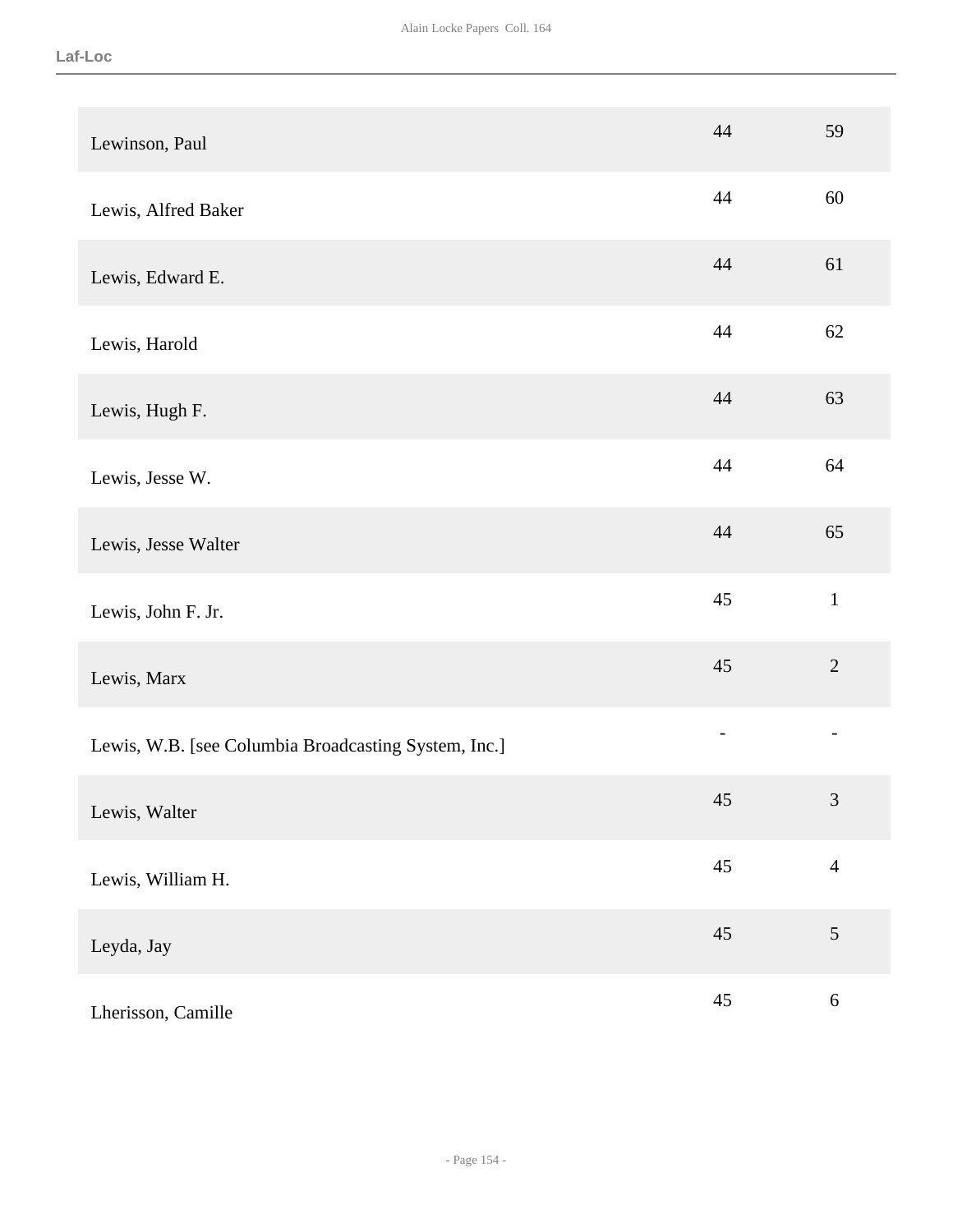| Libbett, Morgan                    | 45 | $\overline{7}$ |
|------------------------------------|----|----------------|
| Lichtman, A.E.                     | 45 | $8\,$          |
| Lida, [Miss]                       | 45 | $\overline{9}$ |
| Lies, Eugene T.                    | 45 | $10\,$         |
| Liga gegen Koloniale Unterdruckung | 45 | $11\,$         |
| Liggins, Lyman                     | 45 | 12             |
| Lightman, Samuel                   | 45 | 13             |
| Lightner, Evelyn A.                | 45 | 14             |
| Lincoln, Edward A.                 | 45 | 15             |
| Lindeman, Eduard C.                | 45 | 16             |
| Lindquist, Mildred                 | 45 | 17             |
| Linton, A. Balfour                 | 45 | $18\,$         |
| Linzel, Verna                      | 45 | 19             |
| Lippman, Walter                    | 45 | $20\,$         |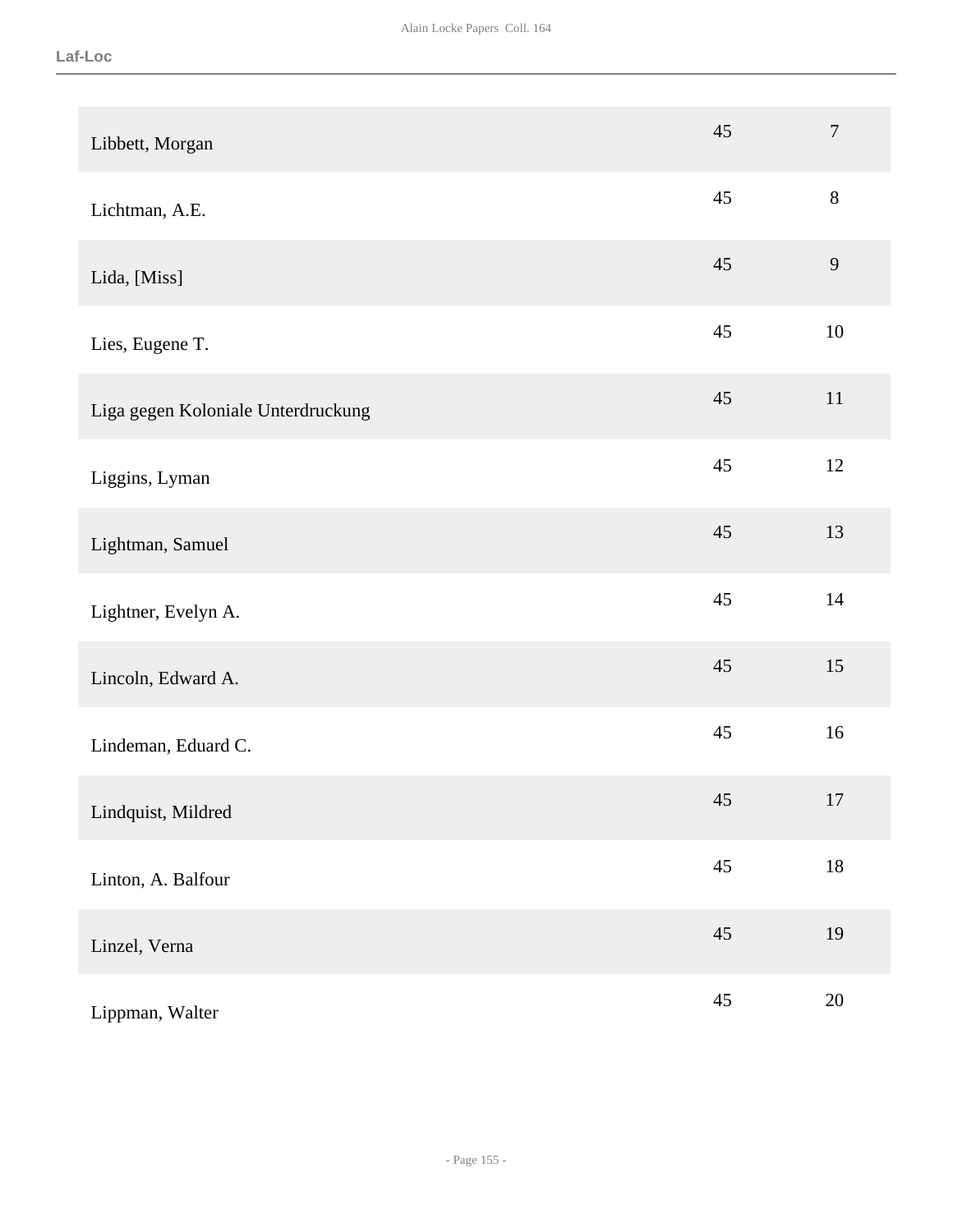| Lips, Eva                 | 45         | 21        |
|---------------------------|------------|-----------|
| Lipscomb, William         | 45         | $22\,$    |
| Lipson, Isaac B.          | 45         | 23        |
| Liss, Sydney B.           | 45         | $24\,$    |
| The Listener              | 45         | $25\,$    |
| Little, Marion            | 45         | $26\,$    |
| Littleboy, Reginald "Rex" | 45         | $27\,$    |
| Lobitz, Louise            | 45         | $28\,$    |
| Lobo, Helio               | 45         | 29        |
| Lochard, Metz T.P.        | 45         | 30        |
| <b>Mary Locke</b>         |            |           |
|                           | <b>Box</b> | Folder    |
| no date                   | $45\,$     | $31 - 72$ |
| no date                   | $46\,$     | $1 - 38$  |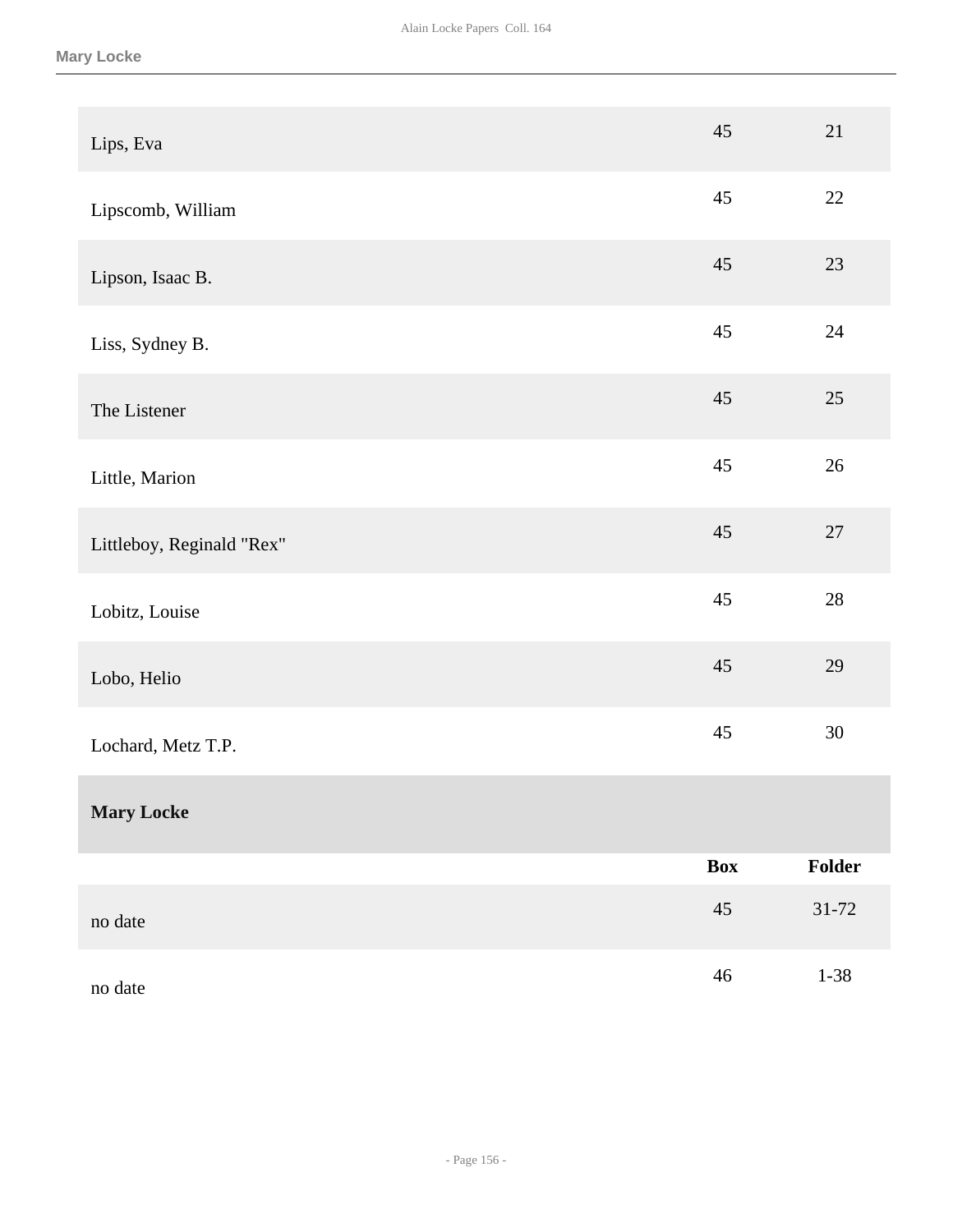| no date [incomplete]           | 46 | 39-44     |
|--------------------------------|----|-----------|
| postcards - no date            | 46 | 45        |
| notes among the correspondence | 46 | 46        |
| no date [Harvard]              | 46 | 47-55     |
| no date [Harvard; incomplete]  | 46 | 56-57     |
| no date [Harvard; incomplete]  | 47 | $1 - 8$   |
| no date [Oxford]               | 47 | $9-10$    |
| no date [Howard]               | 47 | $11 - 12$ |
| 1896 - 23 Nov. 1904            | 47 | 13-59     |
| 25 Nov. 1904 - 22 March 1905   | 48 | $1 - 70$  |
| 27 March 1905 - 31 Oct. 1905   | 49 | $1 - 51$  |
| Nov. 1905 - 13 Feb. 1906       | 50 | $1 - 58$  |
| 15 Feb. 1906 - 19 June 1906    | 51 | $1 - 58$  |
| 25 June 1906 - 1907            | 52 | $1 - 47$  |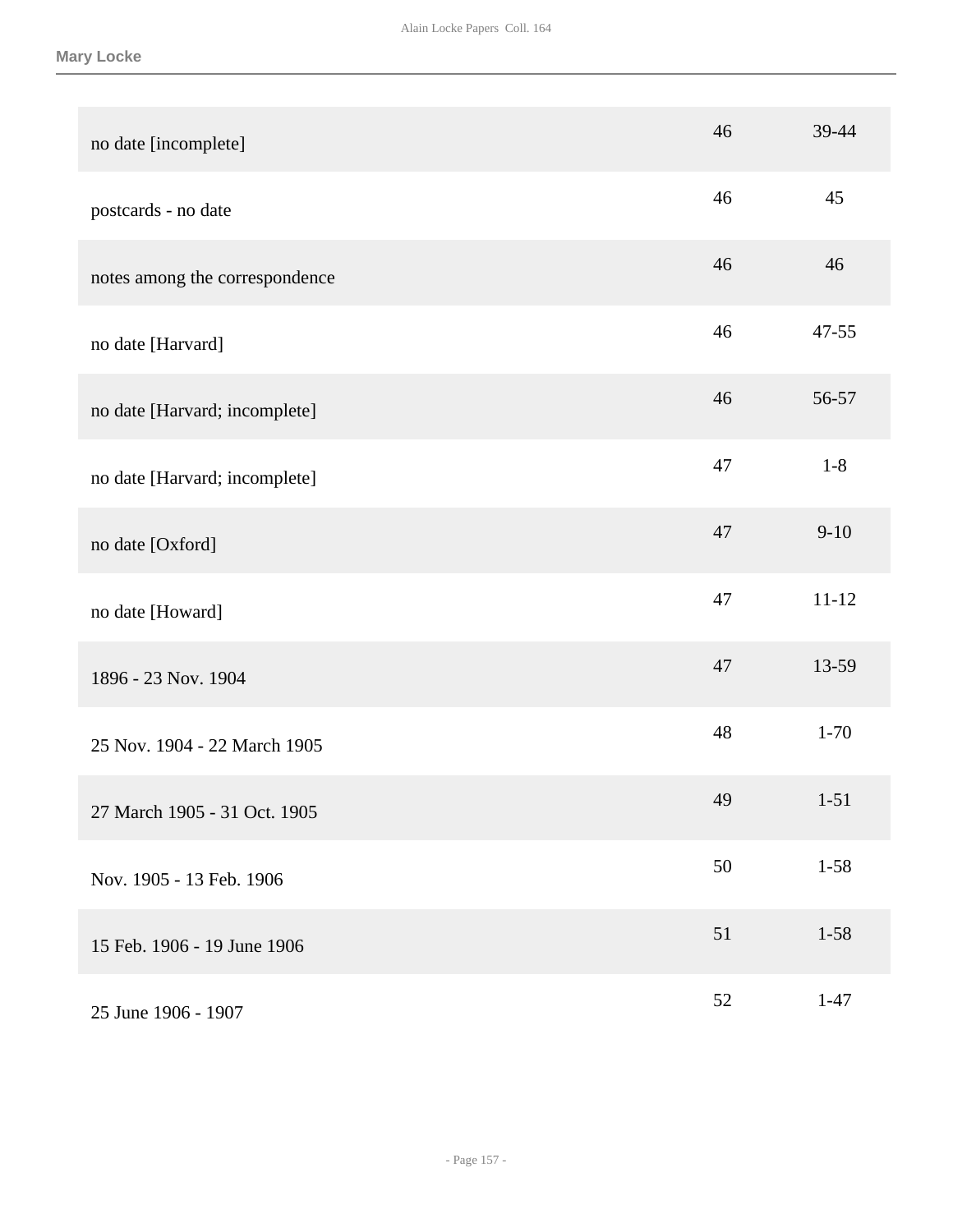| 3 Jan. 1907 - 6 April 1907   | 53 | $1 - 52$ |
|------------------------------|----|----------|
| 9 April 1907 - Oct. 1907     | 54 | $1 - 53$ |
| 1 Oct. 1907 - 21 April 1908  | 55 | $1 - 53$ |
| 23 April 1908 - 16 Jan. 1909 | 56 | $1 - 52$ |
| 18 Jan. 1909 - 5 Nov. 1909   | 57 | $1 - 58$ |
| 12 Nov. 1909 - 7 Oct. 1910   | 58 | $1-59$   |
| 10 Oct. 1910 - 7 Nov. 1911   | 59 | $1 - 53$ |
| 11 Dec. 1911 - 20 Jan. 1914  | 60 | $1 - 66$ |
| 22 Jan. 1914 - 28 Oct. 1914  | 61 | $1 - 60$ |
| 6 Nov. 1914 - 15 March 1915  | 62 | $1 - 62$ |
| 15 March 1915 - 8 Dec. 1915  | 63 | $1-62$   |
| 14 Dec. 1915 - 31 March 1916 | 64 | $1 - 64$ |
| April 1916 - 26 July 1920    | 65 | $1 - 50$ |
| Lof-Lyt                      |    |          |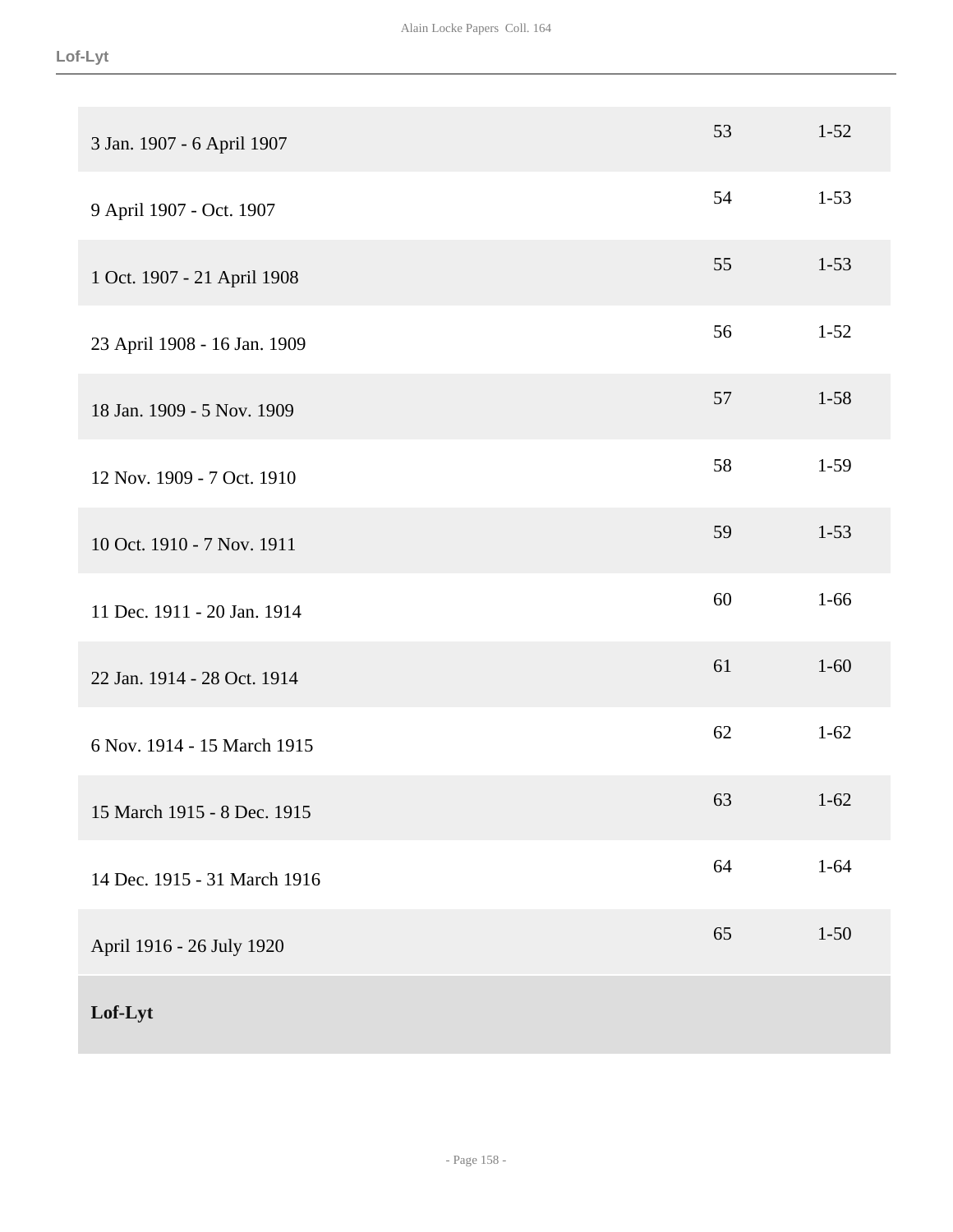|                          | <b>Box</b> | Folder         |
|--------------------------|------------|----------------|
| Lofton, Charles S.       | 65         | 51             |
| Lofton, Melvin           | 65         | 52             |
| Logan, Rayford W.        | 65         | 53             |
| Loguen, Elizabeth Howard | 65         | 54             |
| Lohman, Joseph D.        | 65         | 55             |
| Lomax, Lucius W. Jr.     | 65         | 56             |
| Lombard, James S.        | 65         | 57             |
| Lombardi, Franco         | 65         | 58             |
| Long, [Miss]             | 65         | 59             |
| Long, Howard H.          | 65         | $60\,$         |
| Long, Marjorie Peters    | 66         | $\mathbf 1$    |
| Long, Richard A.         | 66         | $\sqrt{2}$     |
| Longstreth, Emily C.P.   | 66         | $\mathfrak{Z}$ |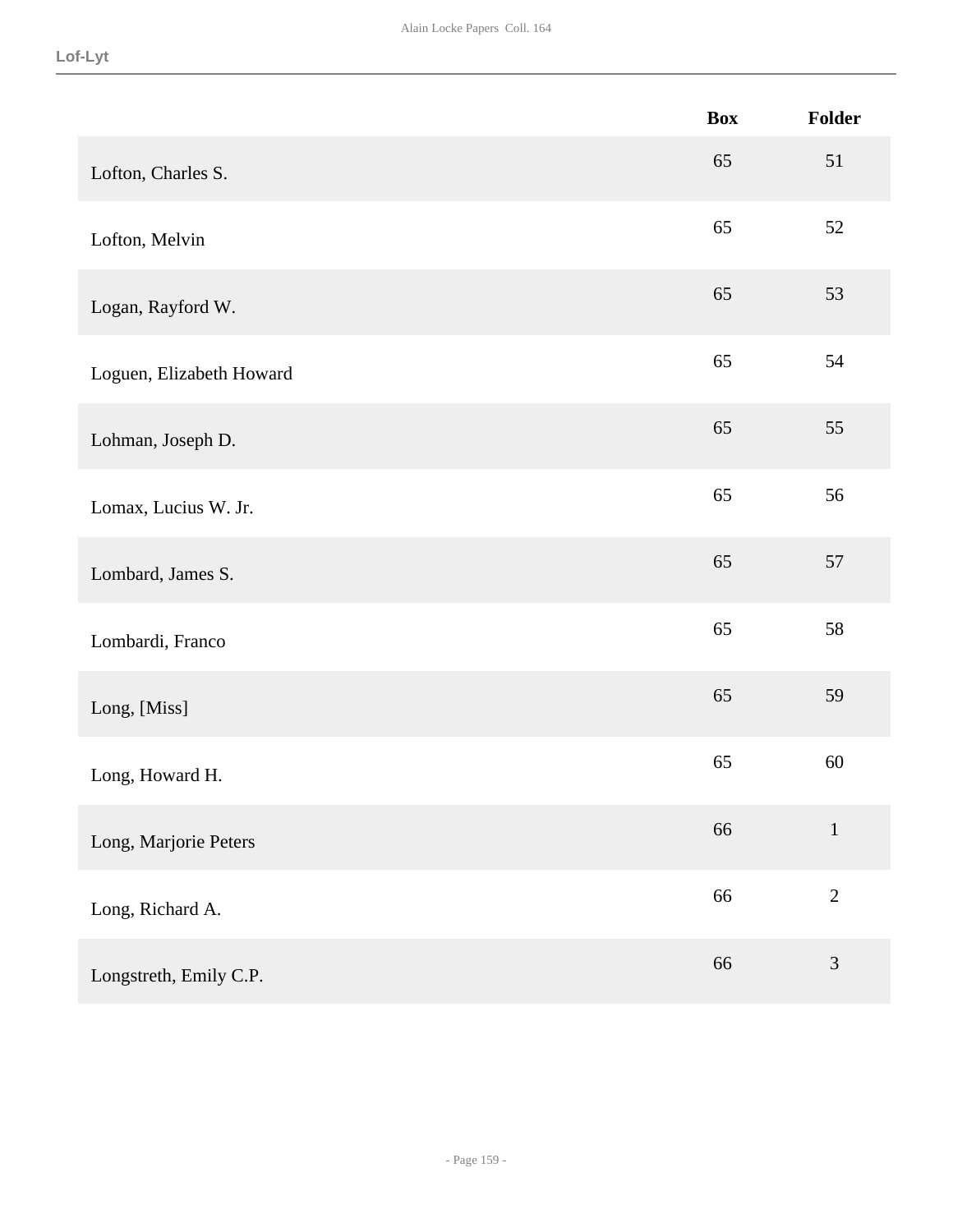| Longstreth, Walter C.   | 66 | $\overline{4}$   |
|-------------------------|----|------------------|
| Loonell, Claude         | 66 | $\mathfrak{S}$   |
| Loos, A.W.              | 66 | $6\,$            |
| Loram, C.T.             | 66 | $\boldsymbol{7}$ |
| Lord, Francisco         | 66 | $8\,$            |
| Lorentzen, Doris G.     | 66 | $\overline{9}$   |
| Lorenzini, Maria        | 66 | $10\,$           |
| Loring, Lee             | 66 | $11\,$           |
| Lormans, Grace McMurray | 66 | $12\,$           |
| Lovejoy, Arthur O.      | 66 | 13               |
| Lovell, [Mr.]           | 66 | $14$             |
| Loveman, Amy            | 66 | 15               |
| Lovett, Robert M.       | 66 | $16\,$           |
| Lowenfeld, Viktor       | 66 | $17\,$           |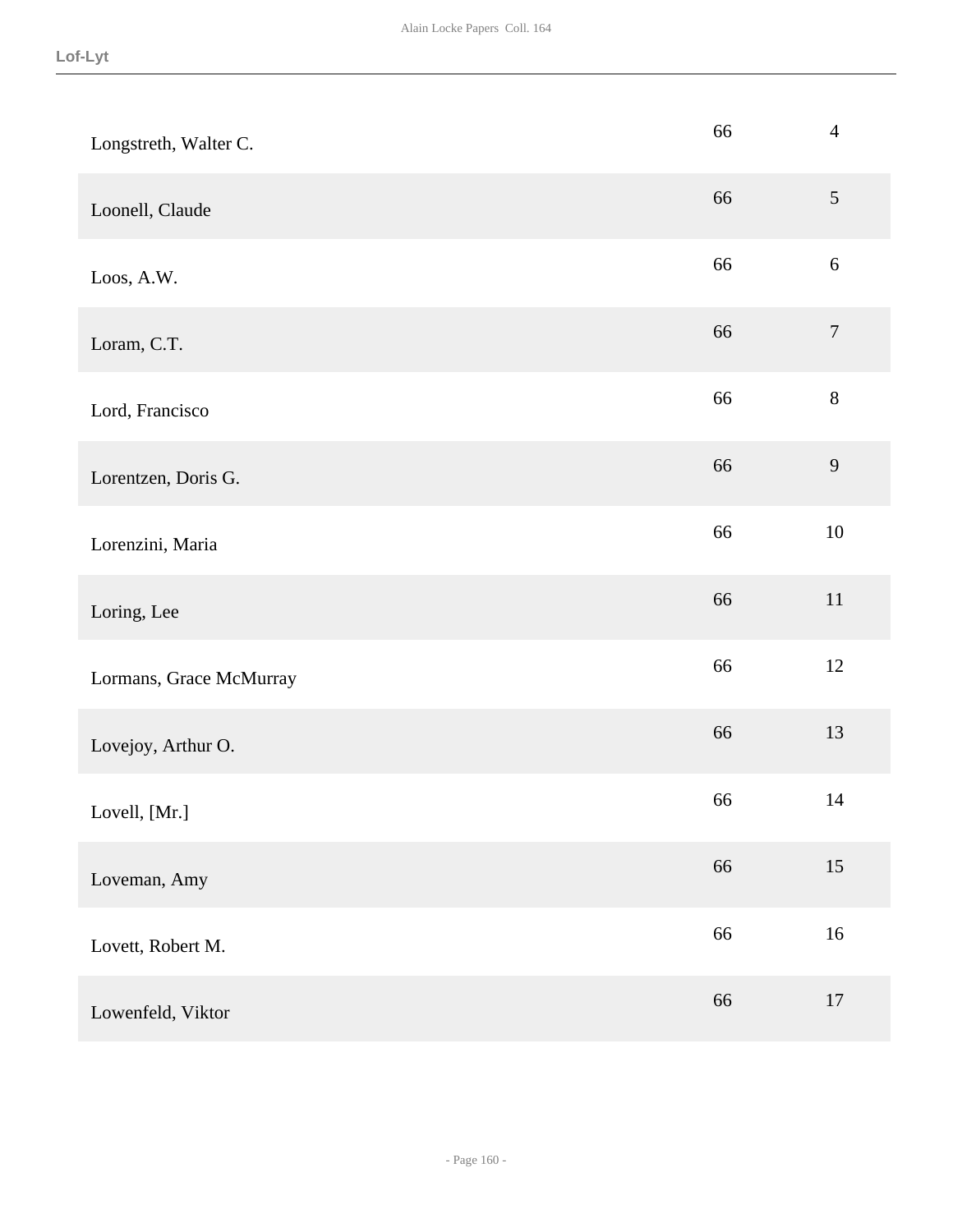| Lowengrund, Robert J.        | 66 | 18     |
|------------------------------|----|--------|
| Lowenthal, Blanche C.        | 66 | 19     |
| Lowenthal, Marvin            | 66 | 20     |
| Lowrie, Kathleen             | 66 | 21     |
| Lu Valle, James E.           | 66 | 22     |
| Lucas, Ira                   | 66 | 23     |
| Lucas, Wilmer Francis        | 66 | $24\,$ |
| Luce's Press Clipping Bureau | 66 | $25\,$ |
| Luchansky, [Mr.]             | 66 | 26     |
| Lukens, Glen                 | 66 | $27\,$ |
| Lundy, Kathryn O.            | 66 | $28\,$ |
| Lurye, Joan B.               | 66 | 29     |
| Luscomb, Florence H.         | 66 | $30\,$ |
| Lusey, Stanley J.            | 66 | 31     |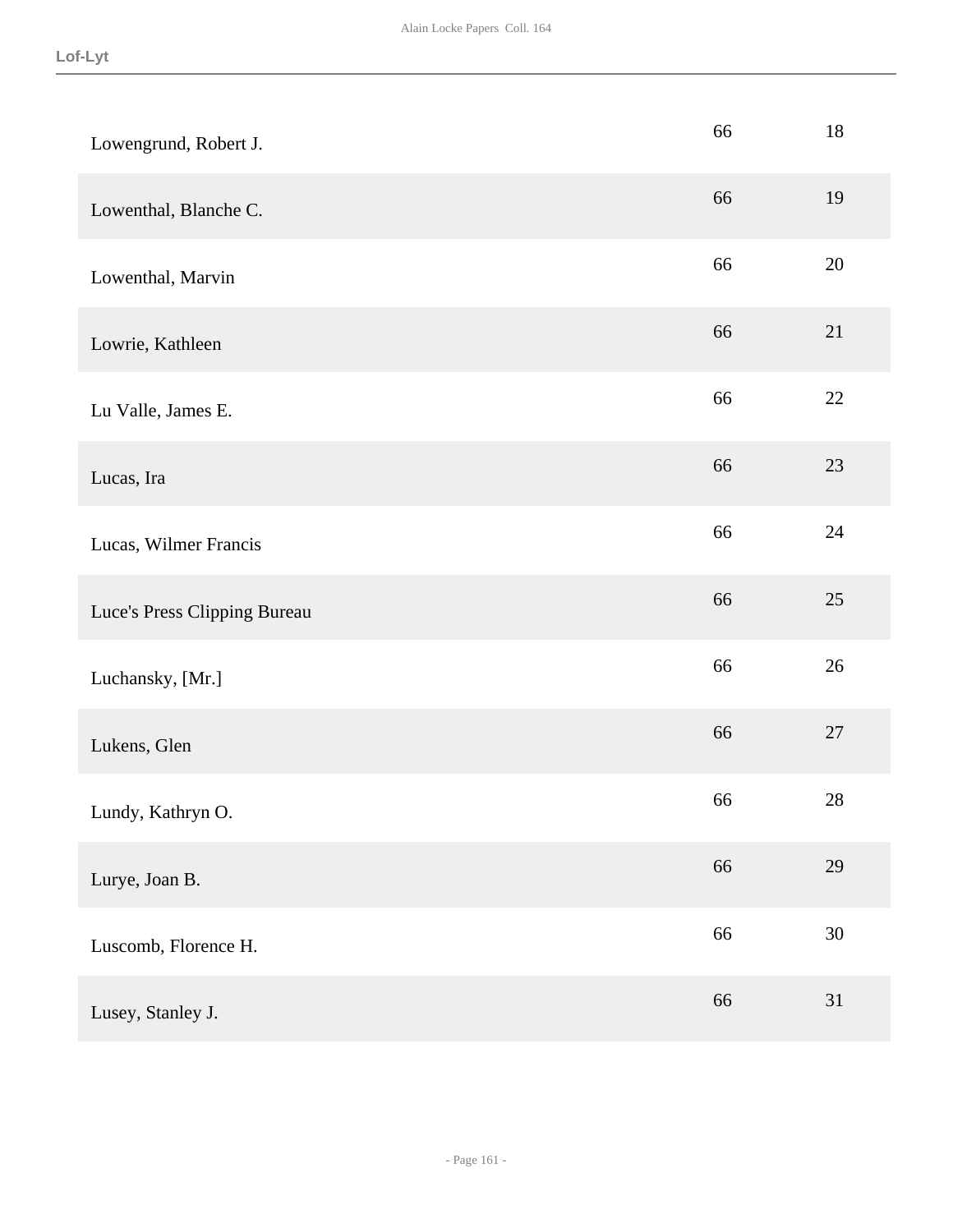| Lushbough, Sylvia      | 66         | 32     |
|------------------------|------------|--------|
| Lutz, William          | 66         | 33     |
| Lyman, John            | 66         | 34     |
| Lynch, Dorothea Thomas | 66         | 35     |
| Lytle, Charlotte W.    | 66         | 36     |
| Mab-Mas                |            |        |
|                        | <b>Box</b> | Folder |
|                        |            |        |
| Mabaso, Charlotte S.   | 66         | 37     |
| MacAdoo, Harold D.     | 66         | 38     |
| Macalister, Jean       | 66         | 39     |
| McAllister, D.         | 66         | 40     |
| McAllister, Dorothy    | 66         | 41     |
| McAllister, Frances    | 66         | $42\,$ |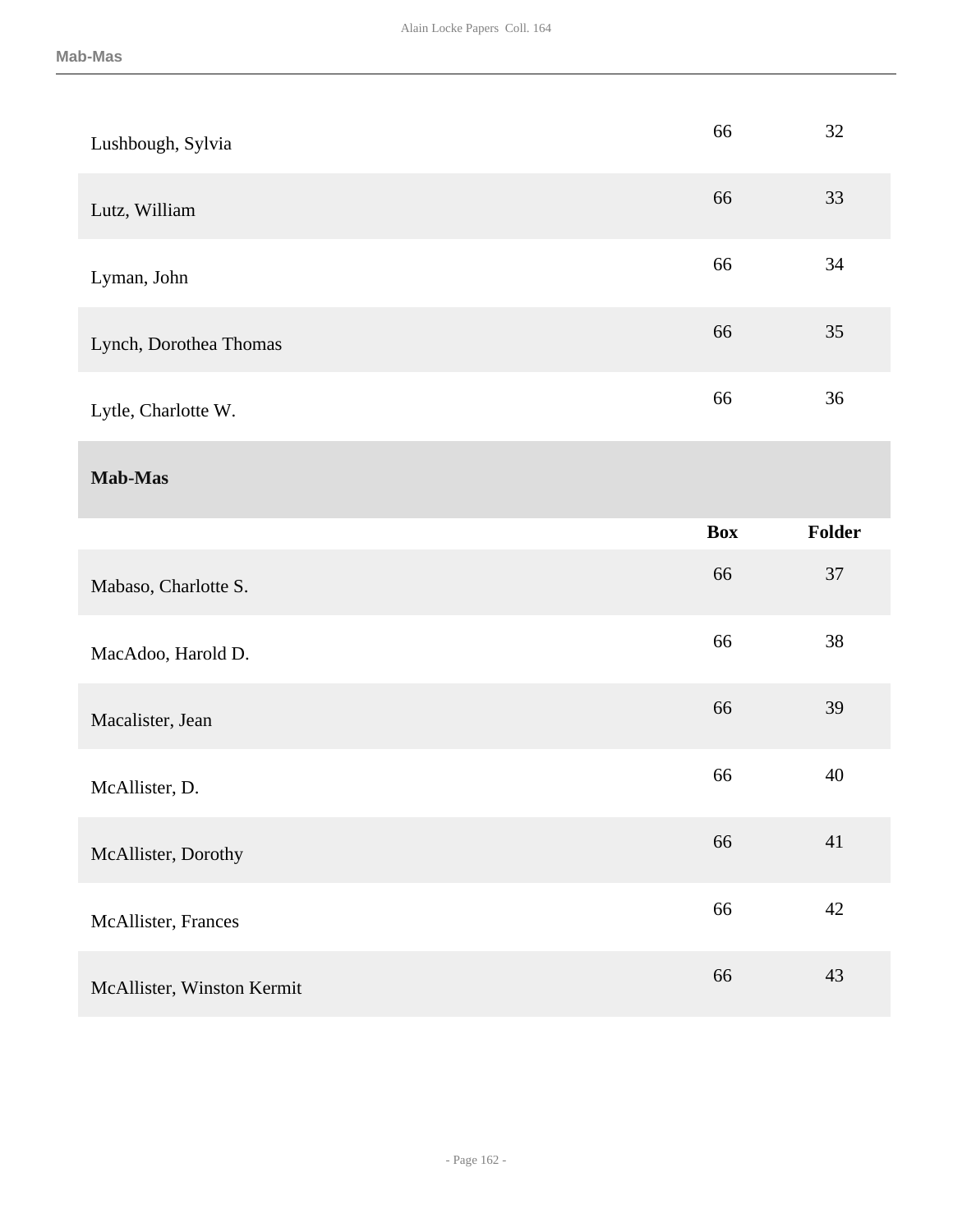| Macaulay, A.         | 66 | 44 |
|----------------------|----|----|
| McBrown, Gertrude P. | 66 | 45 |
| McCarthy, [Mr.]      | 66 | 46 |
| McClellan, G.M.      | 66 | 47 |
| McClelland, Alden    | 66 | 48 |
| McClure, Bill W.     | 66 | 49 |
| McConnell, Helen H.  | 66 | 50 |
| McCorison, J.L. Jr.  | 66 | 51 |
| McCorkel, Roy        | 66 | 52 |
| McCormick, Ada P.    | 66 | 53 |
| McCormick, Katrina   | 66 | 54 |
| MacCrone, I.D.       | 66 | 55 |
| McCrorey, H.L.       | 66 | 56 |
| McCunahan, R.S.      | 66 | 57 |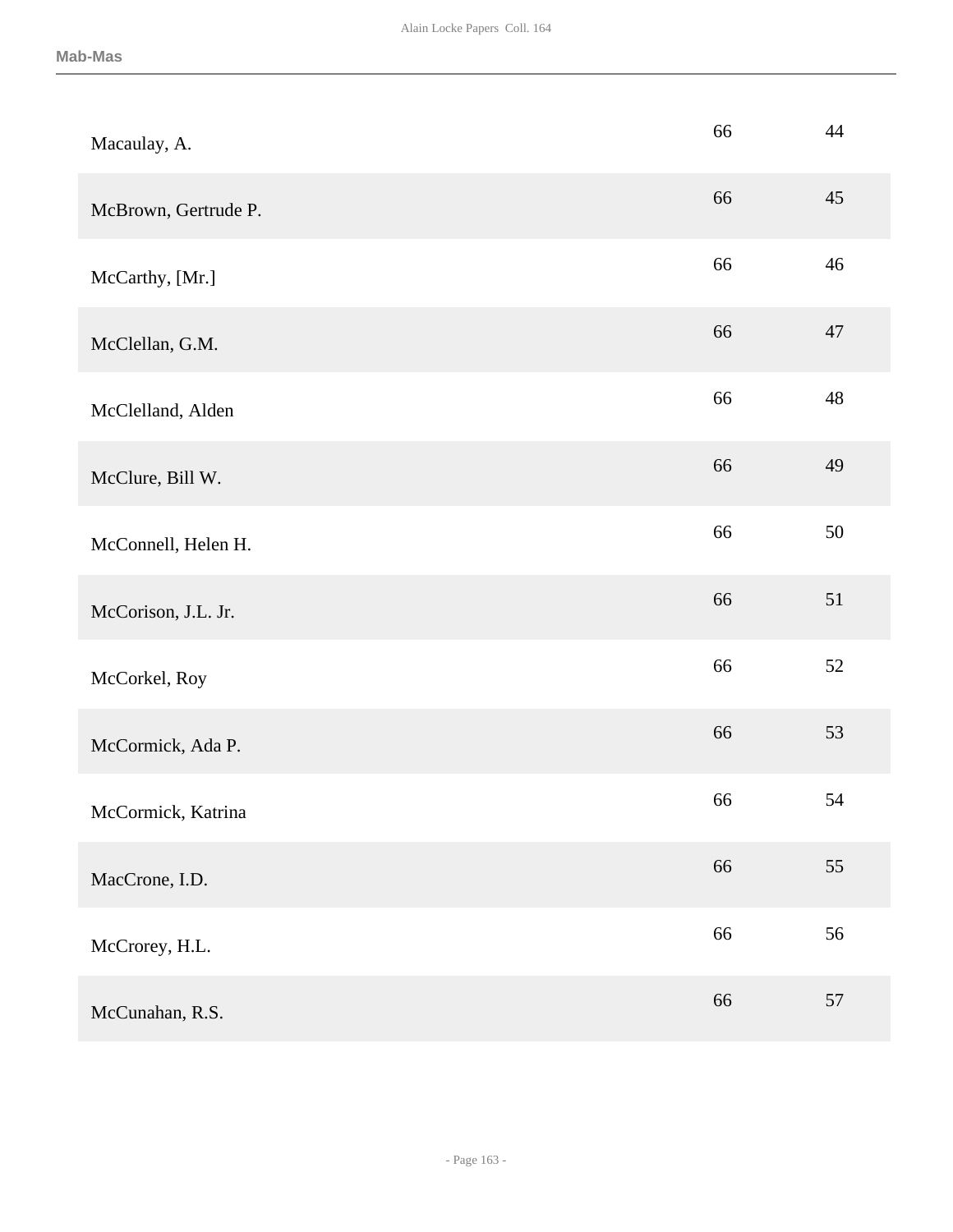| McDonald, James                               | 66 | 58             |
|-----------------------------------------------|----|----------------|
| McDonald, T.                                  | 66 | 59             |
| McDowell, Mary E.                             | 67 | $\mathbf{1}$   |
| MacDwyer, Jane                                | 67 | $\overline{2}$ |
| McElroy, Howard C.                            | 67 | $\mathfrak{Z}$ |
| McGhee, Norman L.C. [and McLeod, Clarence E.] | 67 | $\overline{4}$ |
| MacIver, R.M.                                 | 67 | 5              |
| Mack, Julian W.                               | 67 | $6\,$          |
| Mack, S. Catherine                            | 67 | $\overline{7}$ |
| McKay, Claude no date, 1924-1926              | 67 | $8\,$          |
| McKay, Claude 1927-1938                       | 67 | 9              |
| MacKenzie, Dudley Shannon                     | 67 | $10\,$         |
| MacKenzie, Wilda P.                           | 67 | $11\,$         |
| McKinlay, Whitefield                          | 67 | 12             |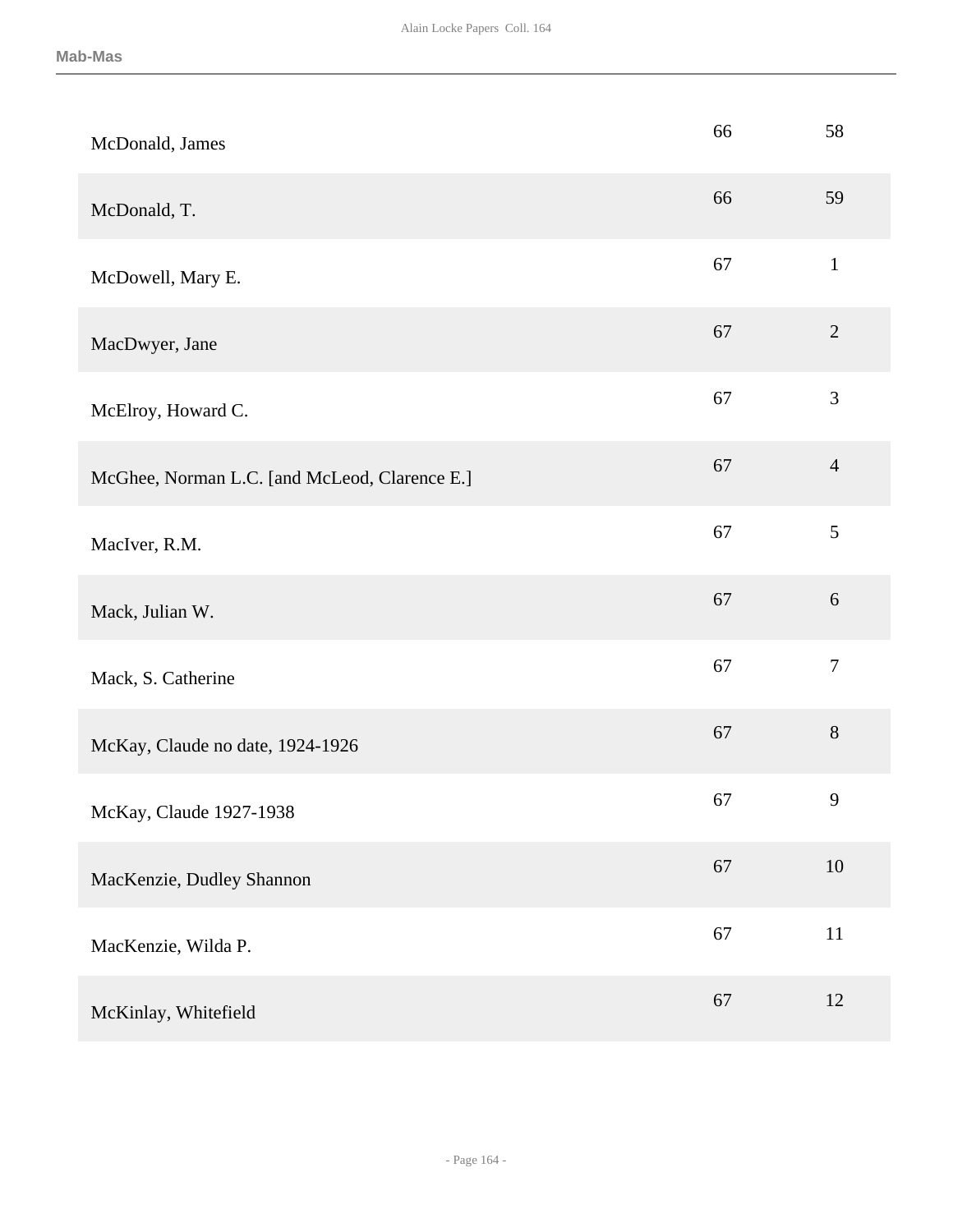| Macklin, [Mr.]                                | 67 | 13 |
|-----------------------------------------------|----|----|
| MacLean, Malcolm S.                           | 67 | 14 |
| MacLeish, Archibald                           | 67 | 15 |
| McLemore, Frances Williams                    | 67 | 16 |
| McLeod, Clarence E. [see McGhee, Norman L.C.] |    |    |
| McLoughlin, Ellen V.                          | 67 | 17 |
| McLucas, M.M.                                 | 67 | 18 |
| McMenamin, Jane F.                            | 67 | 19 |
| Madden, Richard J.                            | 67 | 20 |
| Magida, A.S.                                  | 67 | 21 |
| Magnen, F. Rene                               | 67 | 22 |
| Magnusson, Leiford                            | 67 | 23 |
| Mahadevan, T.K.                               | 67 | 24 |
| Mahoney, Thomas                               | 67 | 25 |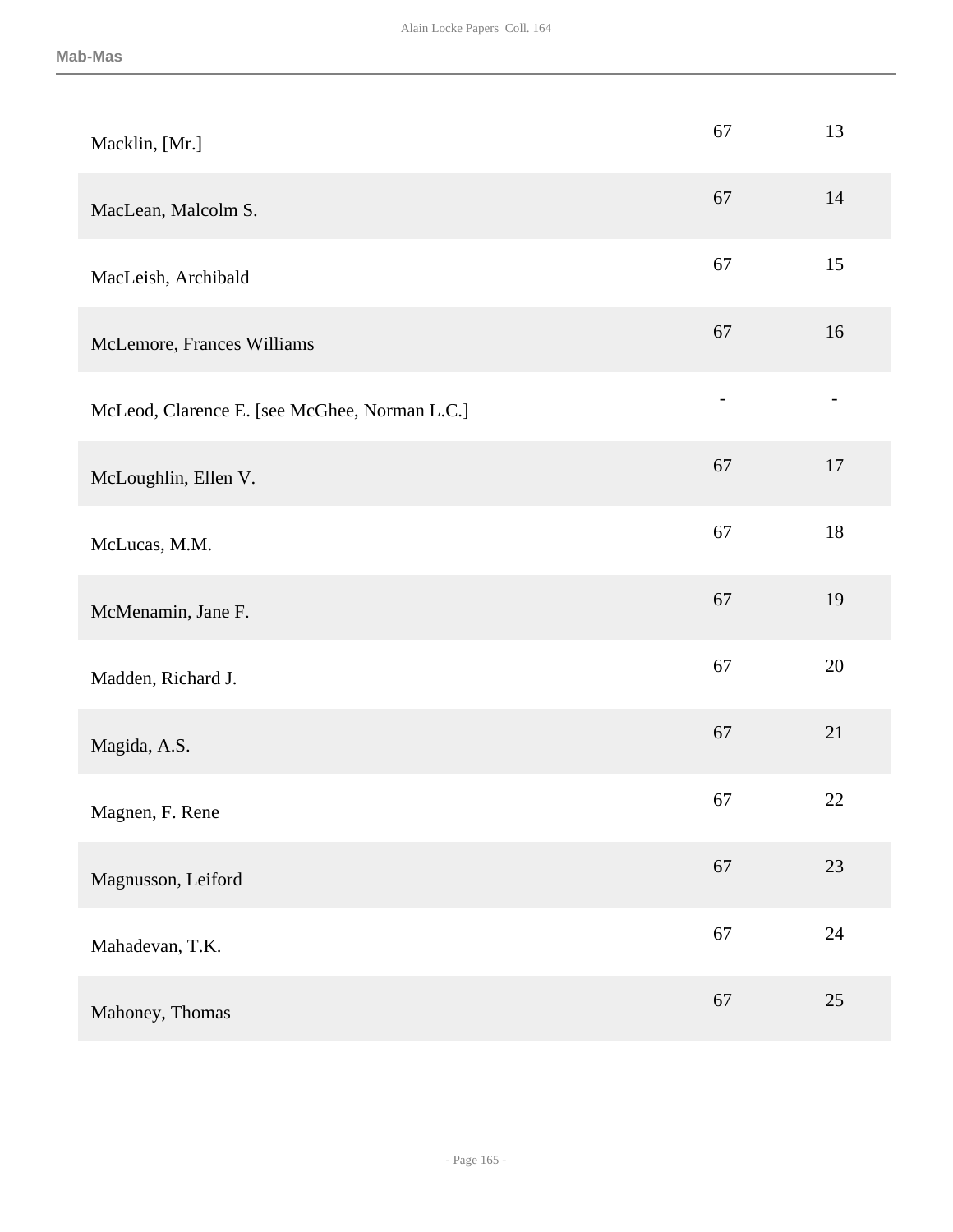| Makonen, Taffari                   | 67 | 26     |
|------------------------------------|----|--------|
| The Malcolm-Roberts Publishing Co. | 67 | 27     |
| Malone, Louis Stanley              | 67 | 28     |
| Maloney, Arnold Hamilton           | 67 | 29     |
| Manakee, Harold R.                 | 67 | 30     |
| Mann, Jesse Bowman                 | 67 | 31     |
| Mann, R.D.                         | 67 | 32     |
| Mann, Theophilus M.                | 67 | 33     |
| Manning, Ethelwyn                  | 67 | 34     |
| Manning, Winifred S.               | 67 | 35     |
| Manser, Elizabeth                  | 67 | 36     |
| Mara, Mara S.                      | 67 | 37     |
| Maran, Rene 1924-1926              | 67 | $38\,$ |
| Maran, Rene 1927                   | 67 | 39     |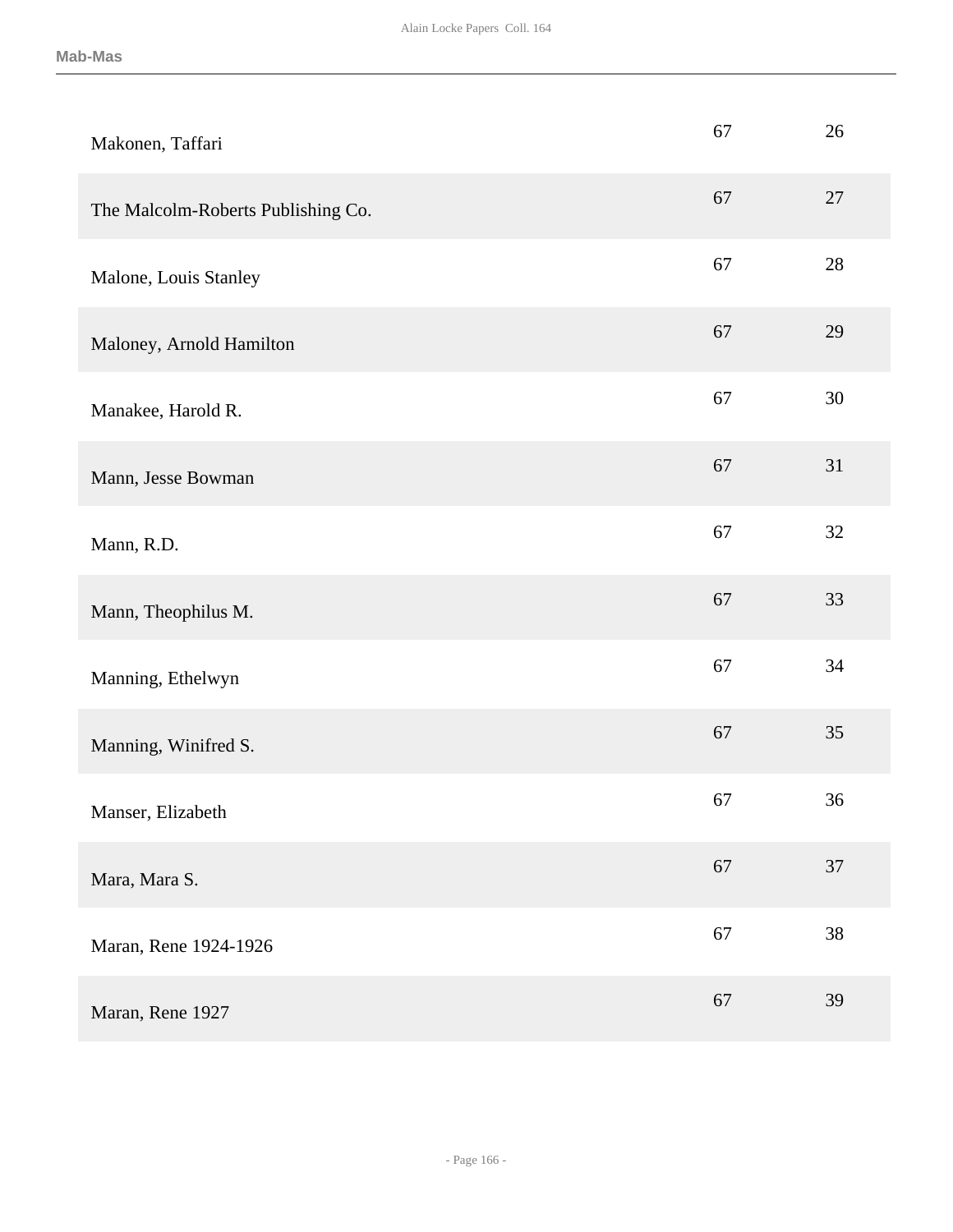| Maran, Rene 1928-1949 | 67 | 40               |
|-----------------------|----|------------------|
| Marcellus, Donald     | 67 | 41               |
| March, [Miss]         | 67 | 42               |
| Marchant, Claude      | 67 | 43               |
| Marquis, A.N. and Co. | 67 | 44               |
| Marsh, Harry B.       | 68 | $\mathbf{1}$     |
| Marshall, James       | 68 | $\overline{2}$   |
| Marshall, John        | 68 | $\mathfrak{Z}$   |
| Marshall, Margaret    | 68 | $\overline{4}$   |
| Martin, Alfred R.     | 68 | 5                |
| Martin, Charles D.    | 68 | $\sqrt{6}$       |
| Martin, Charles R.    | 68 | $\boldsymbol{7}$ |
| Martin, Daphne        | 68 | $8\,$            |
| Martin, Edward W.     | 68 | 9                |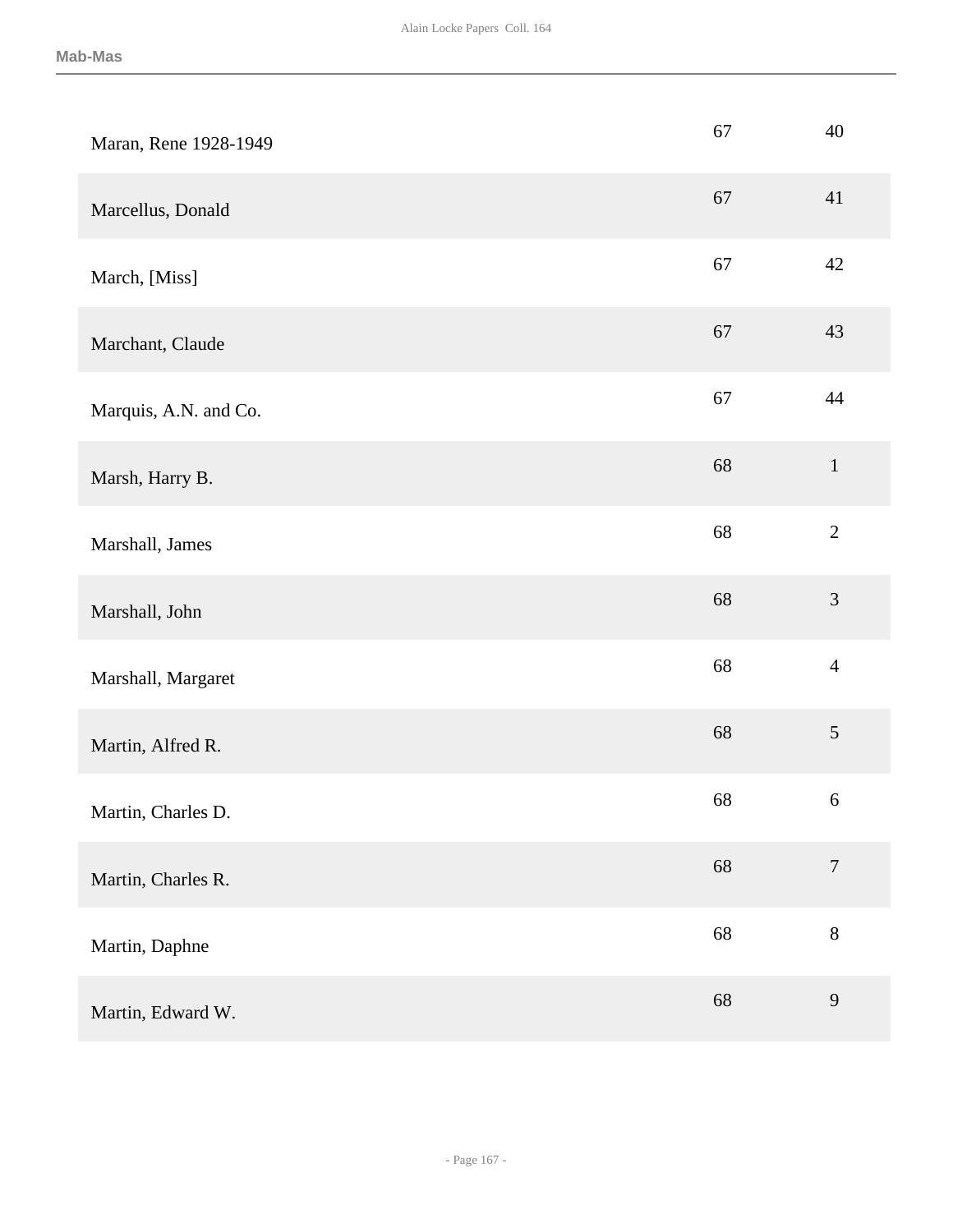| Martin, Everett Dean                    | 68 | 10 |
|-----------------------------------------|----|----|
| Martin, Gertrude S.                     | 68 | 11 |
| Martin, Mary                            | 68 | 12 |
| Martin, Robert E. no date, 1937-1943    | 68 | 13 |
| Martin, Robert E. 1944-1953             | 68 | 14 |
| Mason, Bernard                          | 68 | 15 |
| <b>Charlotte [Mrs. R. Osgood] Mason</b> |    |    |

|                    | <b>Box</b> | <b>Folder</b> |
|--------------------|------------|---------------|
| no date            | 68         | 16            |
| March - July 1927  | 68         | 17            |
| August - Nov. 1927 | 68         | 18            |
| Jan. 1928          | 68         | 19            |
| Feb. 1-12, 1928    | 68         | 20            |
| Feb. 19-27, 1928   | 68         | 21            |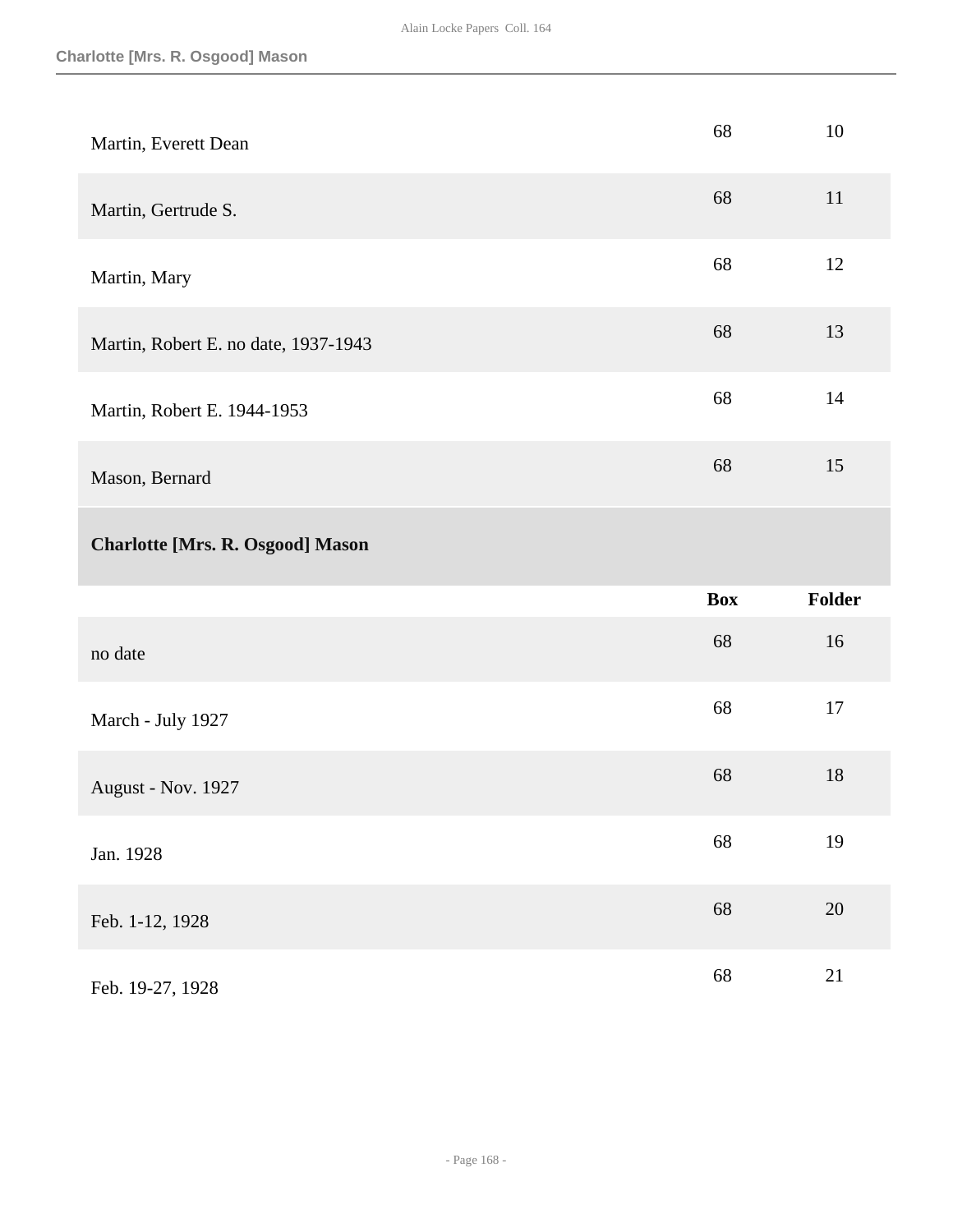| March 1928       | 68 | $22\,$         |
|------------------|----|----------------|
| May - June 1928  | 68 | 23             |
| Aug. - Dec. 1928 | 68 | $24\,$         |
| Jan. - Feb. 1929 | 68 | $25\,$         |
| March 1929       | 68 | $26\,$         |
| April - May 1929 | 68 | $27\,$         |
| June - July 1929 | 68 | $28\,$         |
| Aug. - Dec. 1929 | 68 | 29             |
| Jan. - May 1930  | 68 | $30\,$         |
| July - Dec. 1930 | 68 | 31             |
| Jan. - Feb. 1931 | 69 | $\mathbf{1}$   |
| March 1931       | 69 | $\overline{2}$ |
| April 1931       | 69 | 3              |
| May 1931         | 69 | $\overline{4}$ |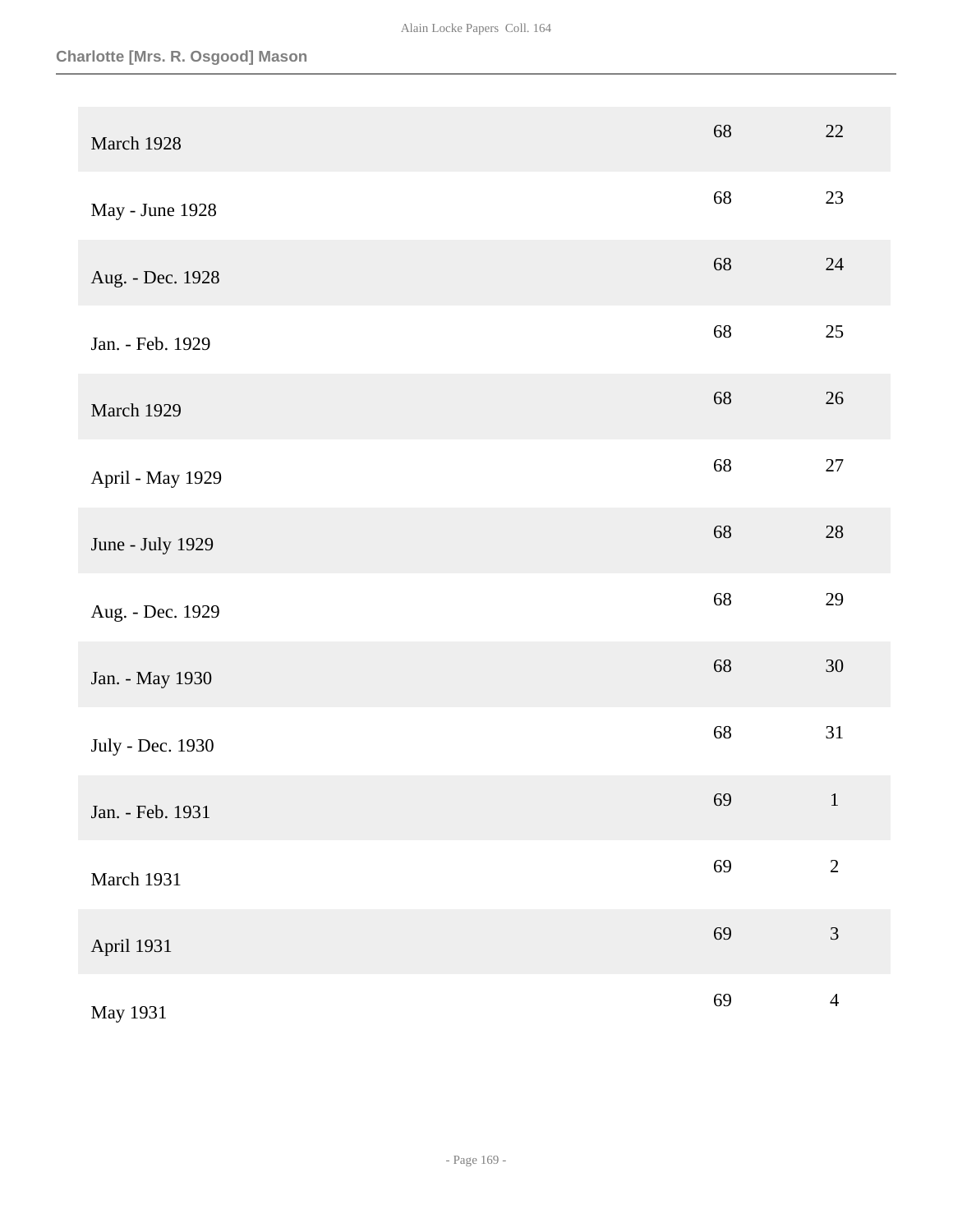| June 1931        | 69     | $\sqrt{5}$       |
|------------------|--------|------------------|
| <b>July 1931</b> | 69     | $6\,$            |
| August 1931      | 69     | $\boldsymbol{7}$ |
| Sept. 1931       | 69     | $8\,$            |
| Oct. 1931        | 69     | $\overline{9}$   |
| Nov. 1931        | 69     | $10\,$           |
| Dec. 1931        | 69     | $11\,$           |
| Jan. 1932        | 69     | $12\,$           |
| Feb. 1932        | 69     | 13               |
| March 1932       | 69     | $14\,$           |
| April 1932       | 69     | 15               |
| May 1932         | 69     | $16\,$           |
| June 1932        | 69     | $17\,$           |
| <b>July 1932</b> | $70\,$ | $\,1\,$          |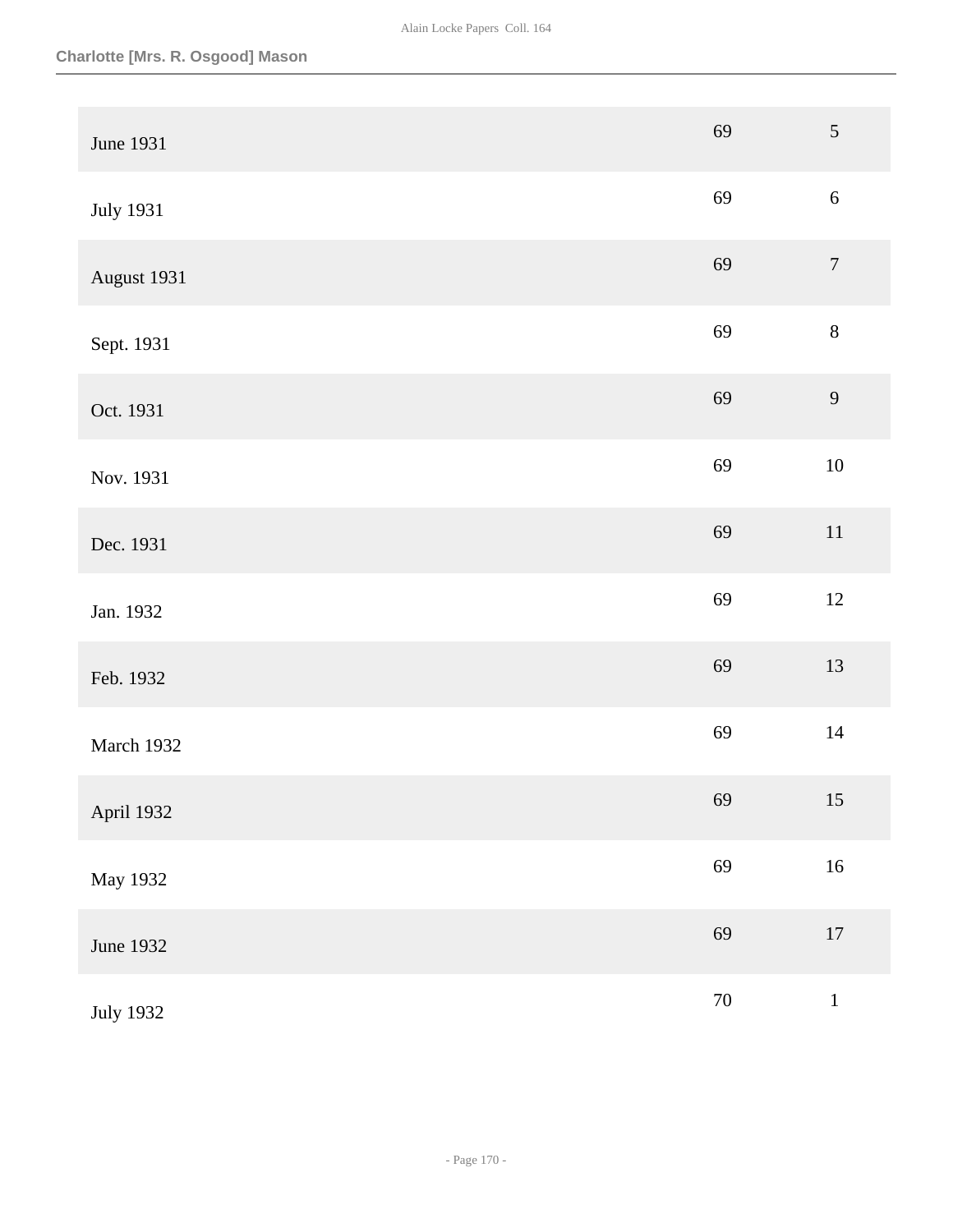| Aug. 1932         | $70\,$ | $\overline{2}$   |
|-------------------|--------|------------------|
| Sept. 1932        | $70\,$ | $\mathfrak{Z}$   |
| Oct. 1932         | $70\,$ | $\overline{4}$   |
| Nov. 1932         | $70\,$ | $\mathfrak{S}$   |
| Dec. 1932         | $70\,$ | $\sqrt{6}$       |
| Jan. - Feb. 1933  | $70\,$ | $\boldsymbol{7}$ |
| March 1933        | $70\,$ | $\,8\,$          |
| April 1933        | $70\,$ | $\mathbf{9}$     |
| May - July 1933   | $70\,$ | $10\,$           |
| Aug. - Sept. 1933 | $70\,$ | $11\,$           |
| Oct. 1933         | 70     | 12               |
| Nov. 1933         | $70\,$ | 13               |
| Dec. 1933         | $70\,$ | $14\,$           |
| Jan. - Feb. 1934  | $70\,$ | $15\,$           |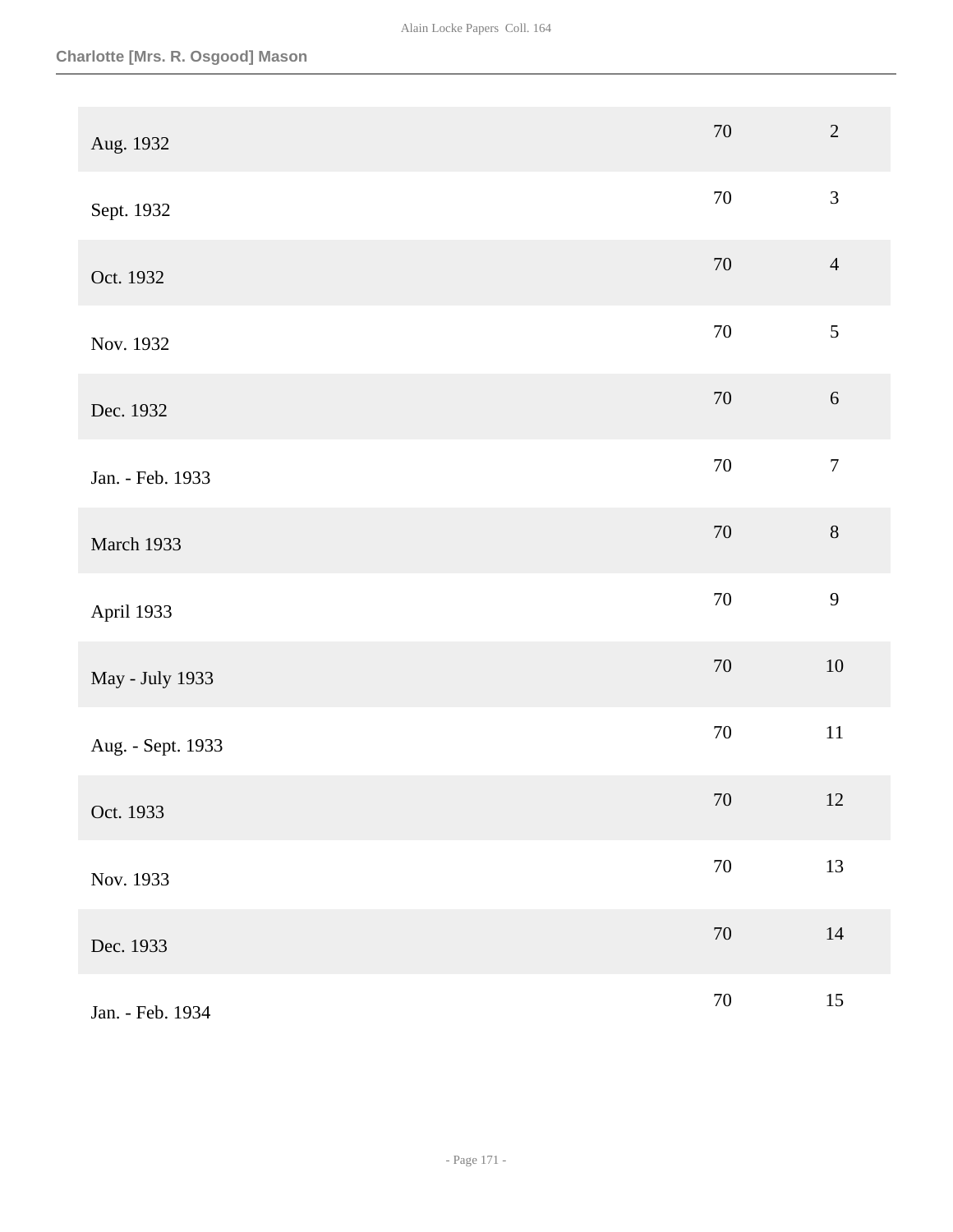| March - April 1934 | 70     | 16               |
|--------------------|--------|------------------|
| May - June 1934    | $70\,$ | 17               |
| July - Aug. 1934   | 71     | $\mathbf{1}$     |
| Sept. - Oct. 1934  | 71     | $\overline{2}$   |
| Nov. - Dec. 1934   | $71\,$ | $\mathfrak{Z}$   |
| Jan. - Feb. 1935   | $71\,$ | $\overline{4}$   |
| March 1935         | $71\,$ | $\mathfrak{S}$   |
| April - May 1935   | 71     | 6                |
| June - Aug. 1935   | 71     | $\boldsymbol{7}$ |
| Sept. - Dec. 1935  | 71     | $8\,$            |
| Feb. - May 1936    | 71     | 9                |
| June - July 1936   | $71\,$ | $10\,$           |
| Aug. - Sept. 1936  | $71\,$ | $11\,$           |
| Oct. - Nov. 1936   | $71\,$ | 12               |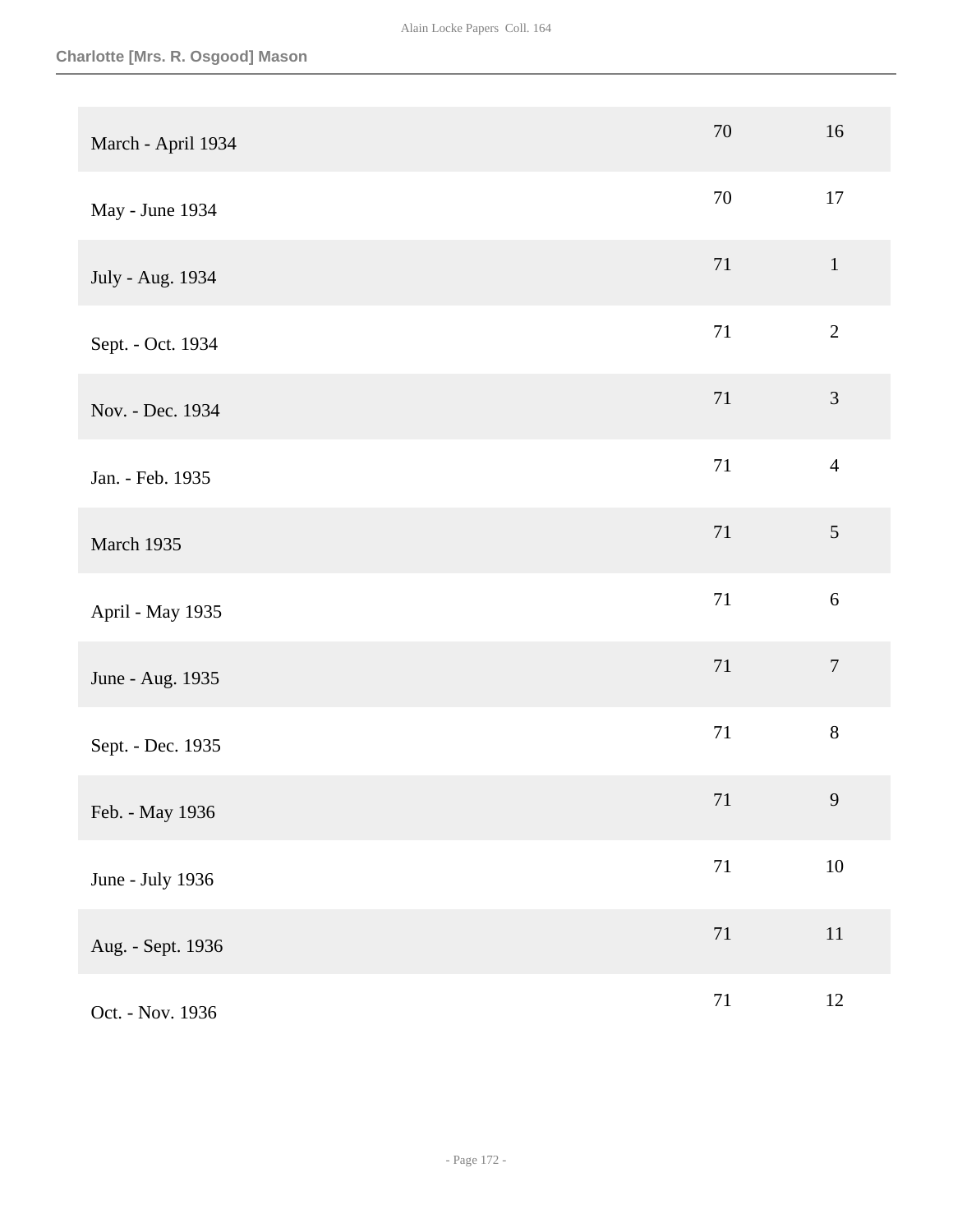| Jan. - Feb. 1937  | 71     | 13             |
|-------------------|--------|----------------|
| March - May 1937  | $71\,$ | $14\,$         |
| June - Aug. 1937  | $71\,$ | 15             |
| Sept. - Dec. 1937 | $71\,$ | $16\,$         |
| 1938              | 72     | $1\,$          |
| Jan. - May 1939   | 72     | $\sqrt{2}$     |
| July - Dec. 1939  | $72\,$ | $\mathfrak{Z}$ |
| 1940              | 72     | $\overline{4}$ |
| 1941              | $72\,$ | 5              |
| 1942              | $72\,$ | $\sqrt{6}$     |
| 1943 - 1945       | $72\,$ | $\overline{7}$ |
| Mas-Mys           |        |                |
|                   | Box    | Folder         |
| Mason, Effie      | $72\,$ | $\, 8$         |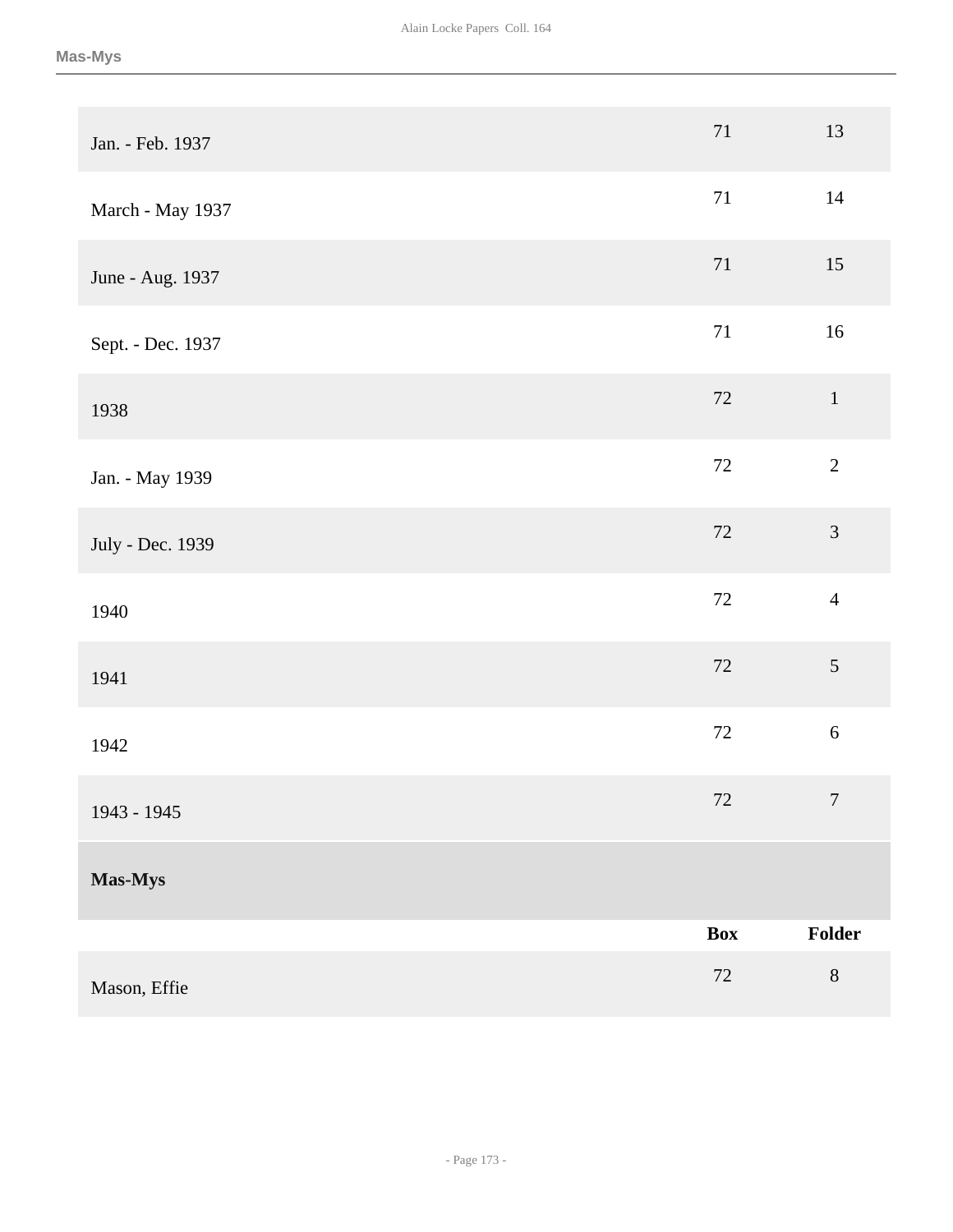| Mason, Josephine D.          | 72     | 9      |
|------------------------------|--------|--------|
| Mason, M. Evelyn             | 72     | $10\,$ |
| Massaquoi, Fatima            | 72     | 11     |
| Massaquoi, M.                | 72     | 12     |
| <b>Masses and Mainstream</b> | 72     | 13     |
| Matheus, John F.             | 72     | 14     |
| Mathews, Basil               | $72\,$ | 15     |
| Mattheus, Eunice             | 72     | $16\,$ |
| Matthews, [Dr.]              | 72     | 17     |
| Matthews, Miriam             | 72     | $18\,$ |
| Matthews, Ralph              | 72     | 19     |
| Matthews, Ruth E.            | 72     | $20\,$ |
| Mattingly, C.                | $72\,$ | 21     |
| Maurice, Albert              | $72\,$ | $22\,$ |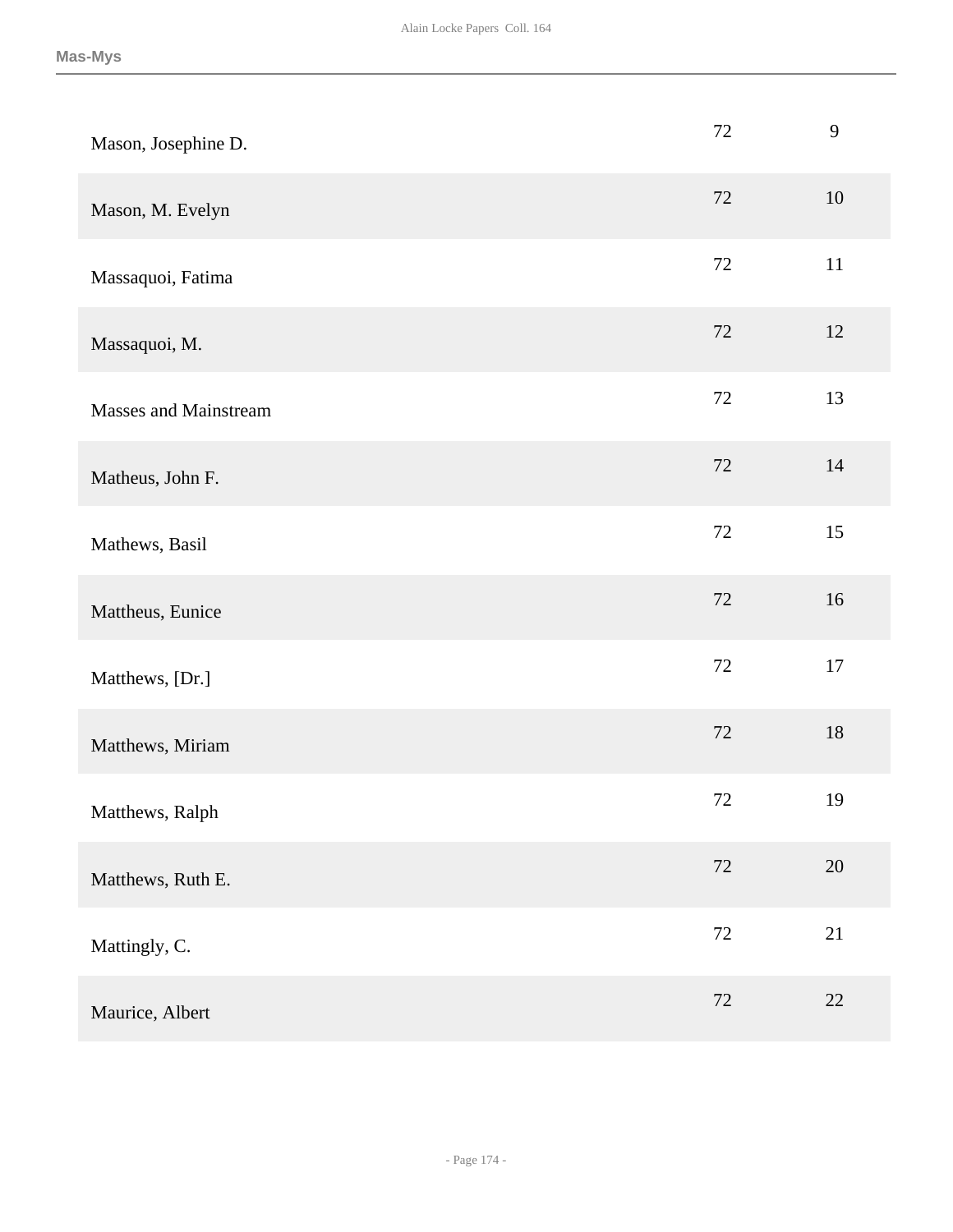| Maxwell, G.L.             | 72     | 23     |
|---------------------------|--------|--------|
| Maxwell, Josef H.         | 72     | 24     |
| Mayer, Clara W.           | $72\,$ | 25     |
| Mayer, E.T.               | $72\,$ | 26     |
| Mayer, Kurt               | $72\,$ | $27\,$ |
| Mayfield, M.H.            | $72\,$ | $28\,$ |
| Maynor, Dorothy           | 72     | 29     |
| Mayo Clinic               | 72     | 30     |
| Mays, Benjamin E.         | 72     | 31     |
| Mazyck, Walter H.         | $72\,$ | 32     |
| Mbadiwe, Kingsley Ozuomba | 72     | 33     |
| Means, Philip Ainsworth   | 72     | $34\,$ |
| Mearns, David C.          | $72\,$ | 35     |
| Mearns, William Hughes    | 72     | 36     |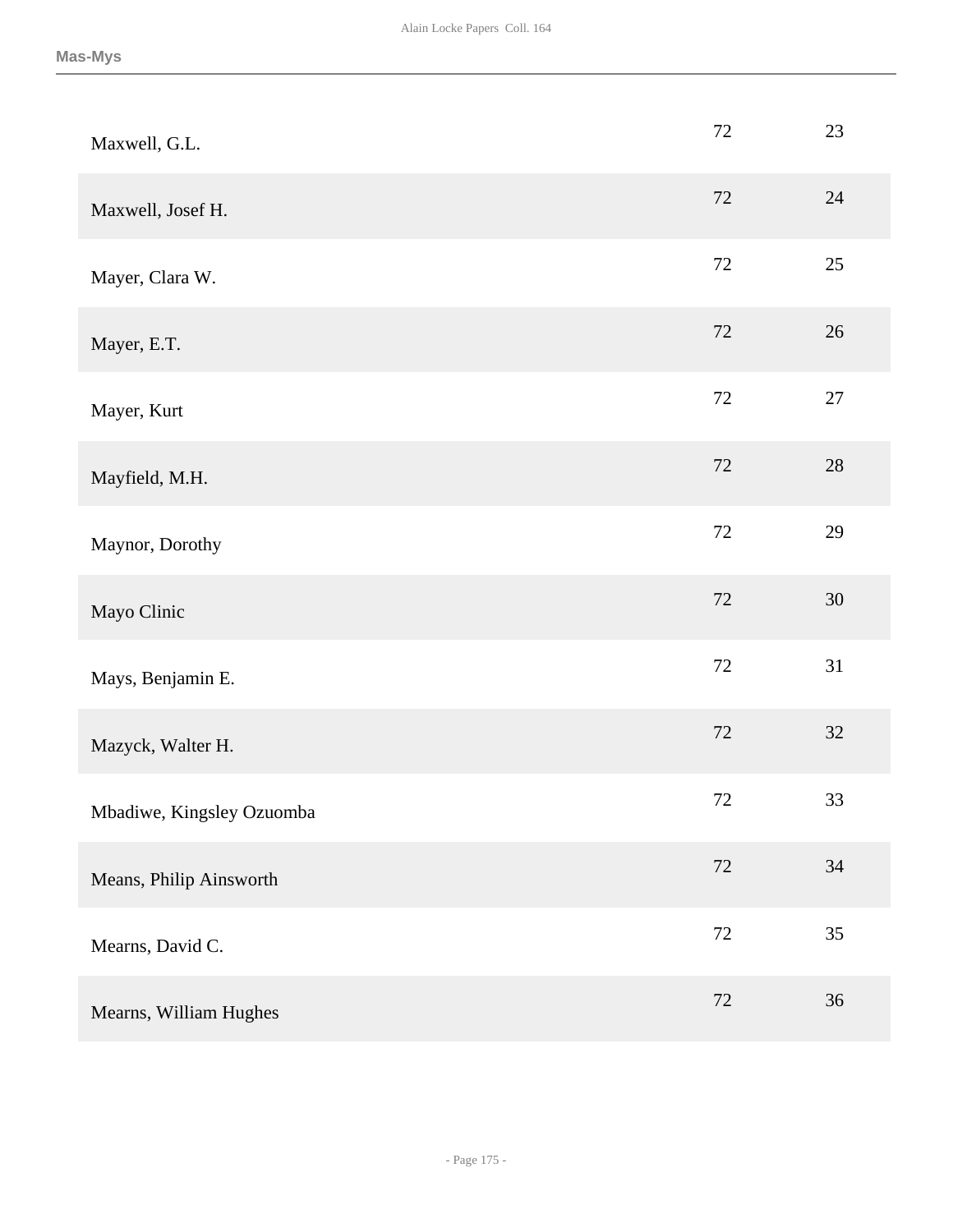| Mebane, John                                            | 72                | 37             |
|---------------------------------------------------------|-------------------|----------------|
| Meherally, Yusuf                                        | 72                | 38             |
| Meier, August                                           | 72                | 39             |
| Men's Dormitory Council, Howard Univ.                   | 72                | 40             |
| Mencken, H.L.                                           | 72                | 41             |
| Mendenhall, [Miss]                                      | 72                | 42             |
| Mensah, [Mr.]                                           | 72                | 43             |
| Merais, L.                                              | 72                | 44             |
| Merrick, Iris                                           | 73                | $\mathbf{1}$   |
| Merrick, Walter E.                                      | 73                | $\overline{2}$ |
| Merrill, Sara [see Survey Associates]                   | $\qquad \qquad -$ |                |
| Merriman, Christina                                     | 73                | $\mathfrak{Z}$ |
| Merton, Robert K.                                       | 73                | $\overline{4}$ |
| Metropolitan Museum of Art [see also De Forest, Robert] | 73                | $\mathfrak{S}$ |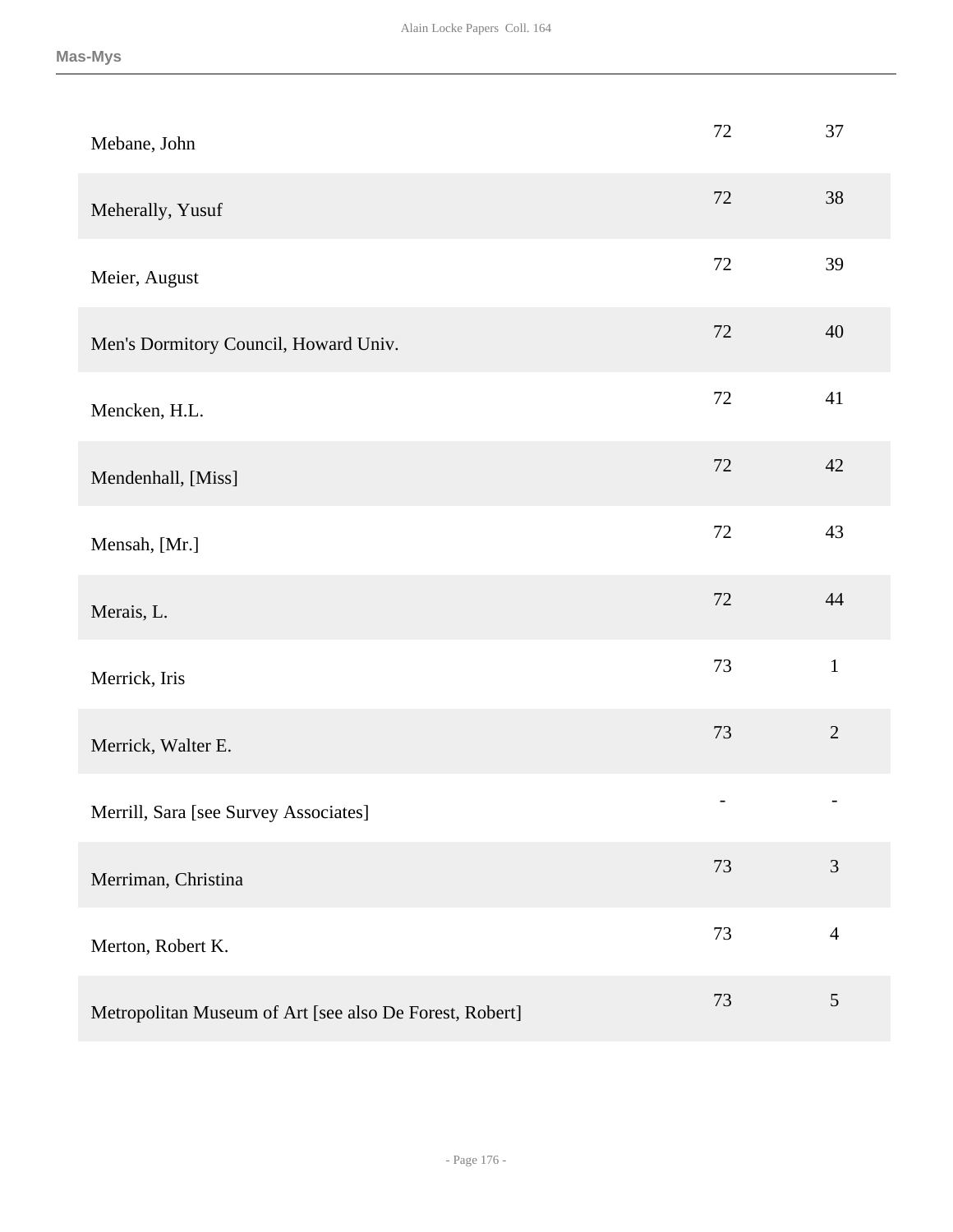| Meyer, Agnes E.                                          | 73     | $\sqrt{6}$       |
|----------------------------------------------------------|--------|------------------|
| Meyette, Grace E.                                        | 73     | $\boldsymbol{7}$ |
| Miller, Carroll L.                                       | 73     | $8\,$            |
| Miller, George Frazier                                   | 73     | $\mathbf{9}$     |
| Miller, Helen Hill                                       | 73     | $10\,$           |
| Miller, Kelly                                            | $73\,$ | $11\,$           |
| Miller, Marie                                            | 73     | 12               |
| Miller, William B.                                       | $73\,$ | 13               |
| Mims, Edwin Jr.                                          | 73     | 14               |
| Minnis, Fred                                             | $73\,$ | 15               |
| Minor, Lydia Gibson                                      | 73     | 16               |
| Minor, R. Clyde                                          | $73\,$ | 17               |
| Minton, Russell F.                                       | $73\,$ | $18\,$           |
| Minus, Marian [see New Challenge - A Literary Quarterly] |        |                  |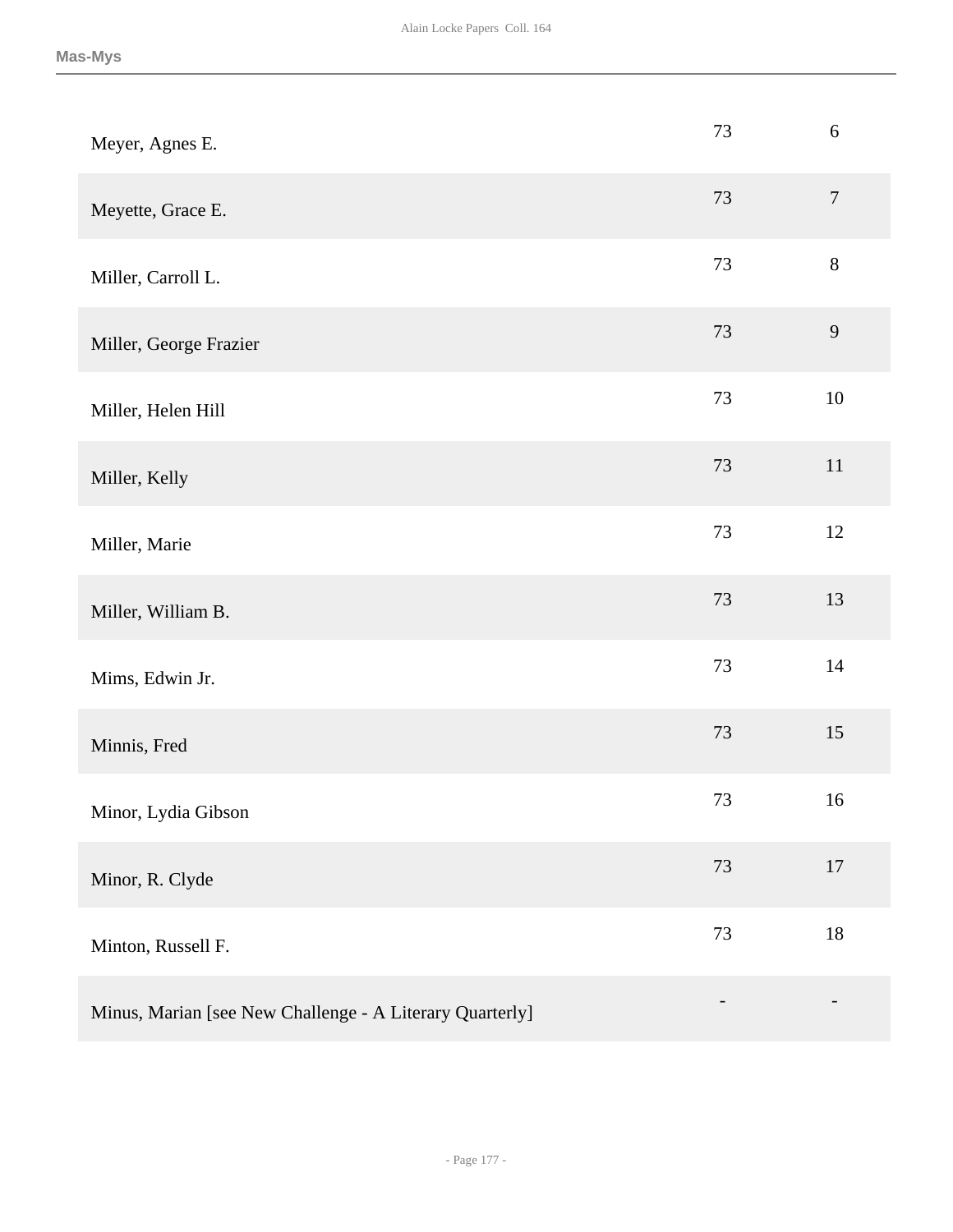| Mirick, Edith            | 73     | 19     |
|--------------------------|--------|--------|
| Mitchell, Arthur W.      | 73     | 20     |
| Mitchell, Broadus        | 73     | 21     |
| Mitchell, Reginald       | 73     | 22     |
| Modern Furniture Company | 73     | $23\,$ |
| Moe, Henry Allen         | 73     | 24     |
| Montero, N.              | 73     | $25\,$ |
| Montllor, Joseph J.      | 73     | 26     |
| Moore, E.W.              | 73     | 27     |
| Moore, Fred Atkins       | $73\,$ | $28\,$ |
| Moore, Joseph T.         | 73     | 29     |
| Moore, Lewis B.          | 73     | $30\,$ |
| Moore, Richard B.        | $73\,$ | 31     |
| Moorhead, Helen Howell   | $73\,$ | $32\,$ |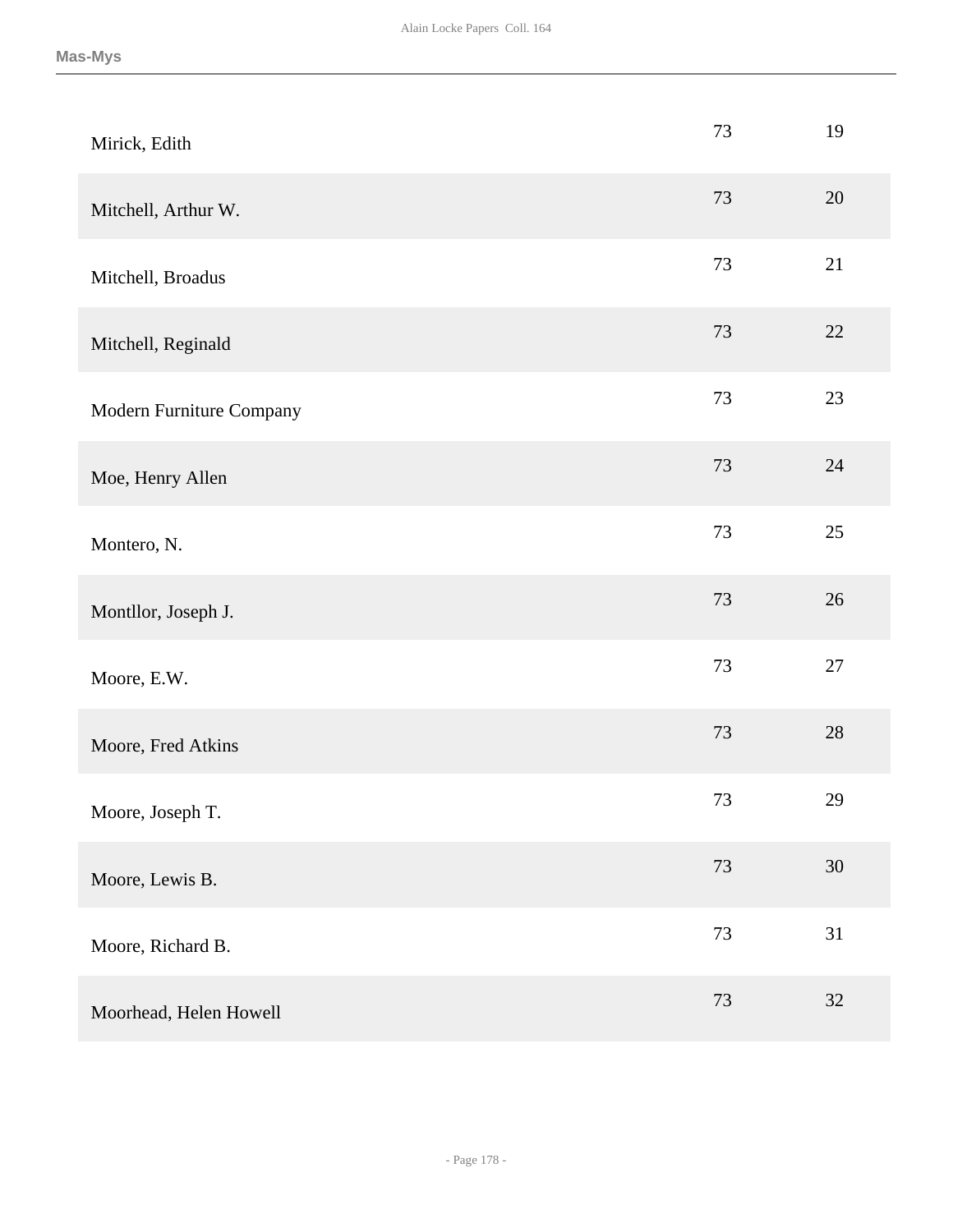| Moorland, Jesse Edward   | 73     | 33     |
|--------------------------|--------|--------|
| Moors, Mrs. John         | 73     | 34     |
| Moos, Elizabeth          | 73     | 35     |
| Moos, Malcolm            | 73     | 36     |
| Mora, Elizabeth Catlett  | 73     | 37     |
| Moraviahllorpeau, Pierre | 73     | $38\,$ |
| Morley, Louise B.        | 73     | 39     |
| Morris, [Mrs.]           | 73     | 40     |
| Morris, Charles          | 73     | 41     |
| Morris, Fritz            | 73     | 42     |
| Morris, Laura B.         | 73     | 43     |
| Morris, Lenwood          | $73\,$ | 44     |
| Morrison, Allan          | 73     | $45\,$ |
| Morrison, Eric           | $73\,$ | 46     |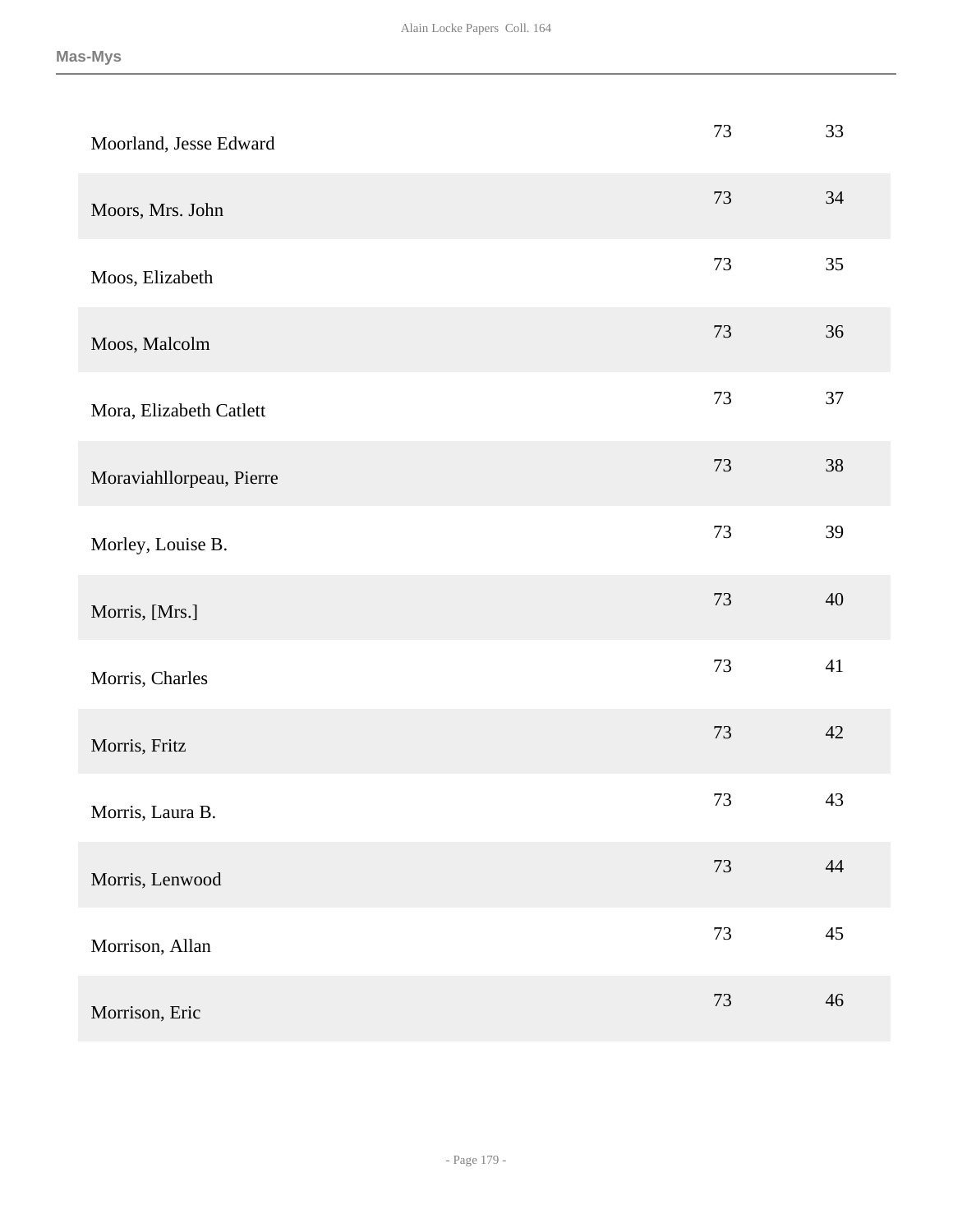| Morse, Leonard                                 | 73     | 47               |
|------------------------------------------------|--------|------------------|
| Morton, Charles                                | 73     | 48               |
| Morton, Florence                               | 73     | 49               |
| Morton, Helen                                  | 73     | 50               |
| Morton, J.R.                                   | $73\,$ | 51               |
| Morton, Lena Beatrice                          | 73     | 52               |
| Moten, Lucy E.                                 | 74     | $\mathbf{1}$     |
| Moton, Robert R.                               | 74     | $\overline{2}$   |
| Mourant, John A. [see Johnstone, Henry W. Jr.] |        |                  |
| Muller, Carl                                   | 74     | 3                |
| Mumford, Elenor M.                             | 74     | $\overline{4}$   |
| Munterberg, H.                                 | 74     | $\mathfrak{S}$   |
| Murphy, Carl                                   | $74\,$ | $\sqrt{6}$       |
| Murra, Wilbur F.                               | 74     | $\boldsymbol{7}$ |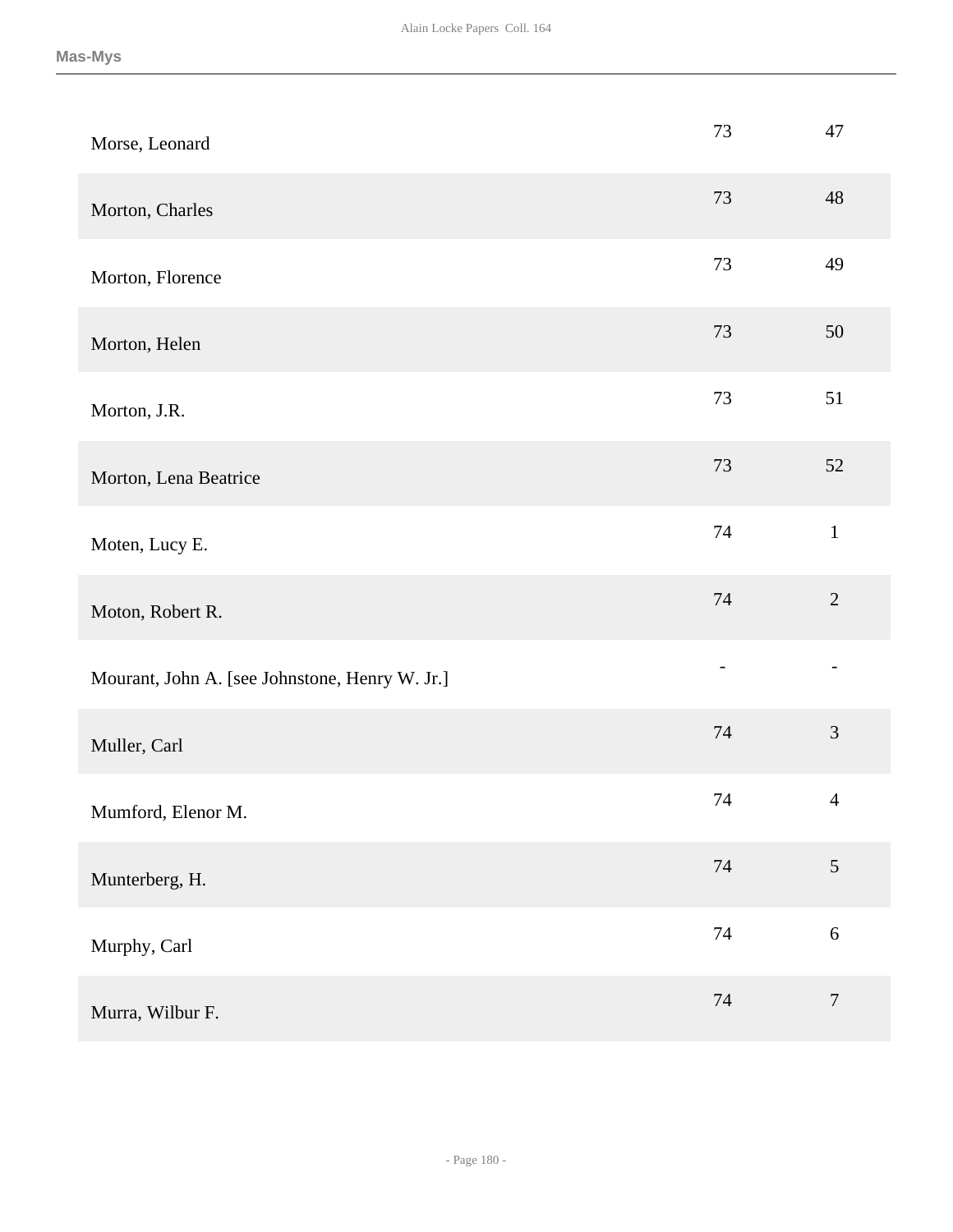| Murrain, [Mr.]        | 74     | $8\,$          |
|-----------------------|--------|----------------|
| Murray, Beth          | 74     | $\overline{9}$ |
| Murray, Pauli         | 74     | $10\,$         |
| Murray, Rewan O.      | 74     | $11\,$         |
| Muthard, William      | 74     | 12             |
| Muzzey, David Saville | 74     | 13             |
| Myers, E. Pauline     | $74\,$ | $14\,$         |
| Myers, Irene          | $74\,$ | $15\,$         |
| Myers, N.D.           | 74     | $16\,$         |
| Mygatt, Tracy D.      | 74     | $17\,$         |
| Myrdal, Gunnar        | $74\,$ | $18\,$         |
| <b>Mystic Ring</b>    | $74\,$ | 19             |
| $Na-Nz$               |        |                |
|                       | Box    | Folder         |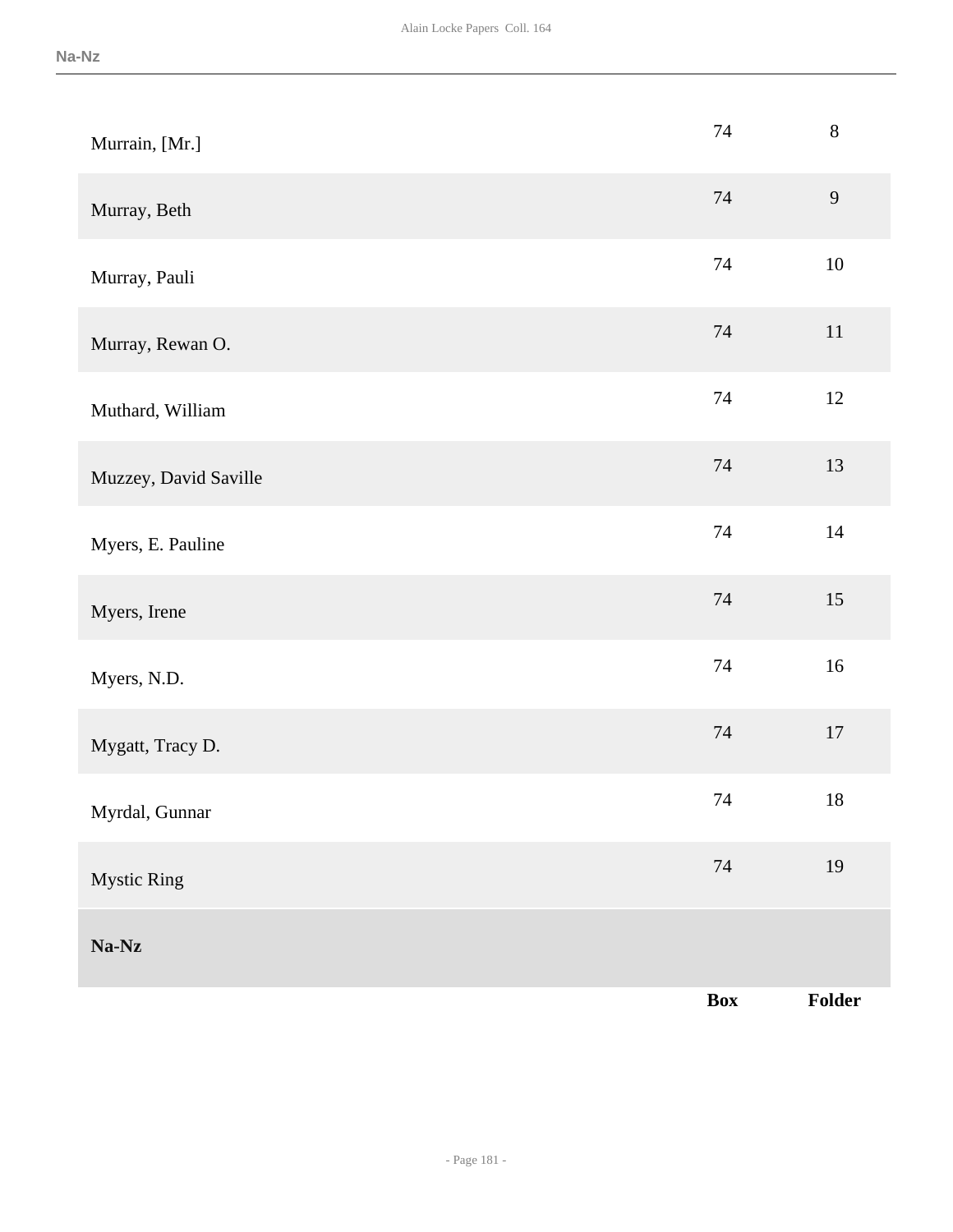| Nablo, R.W.                                                       | 74 | 20     |
|-------------------------------------------------------------------|----|--------|
| Nabrit, James M.                                                  | 74 | 21     |
| Naess, Arne                                                       | 74 | 22     |
| Nagaoka, Chisato                                                  | 74 | 23     |
| Nail, Mr.                                                         | 74 | 24     |
| Nardal, Y.                                                        | 74 | $25\,$ |
| Nardal, Paulette                                                  | 74 | 26     |
| Nash, Philip C.                                                   | 74 | $27\,$ |
| Nathan, Otto                                                      | 74 | 28     |
| Nathanson, Jerome                                                 | 74 | 29     |
| The Nation                                                        | 74 | $30\,$ |
| National Arts Foundation [see Smith, Carleton]                    |    |        |
| National Conference of Christians and Jews [see Linzel, Verna D.; |    |        |

McCorison, J.L. Jr.; Winant, John]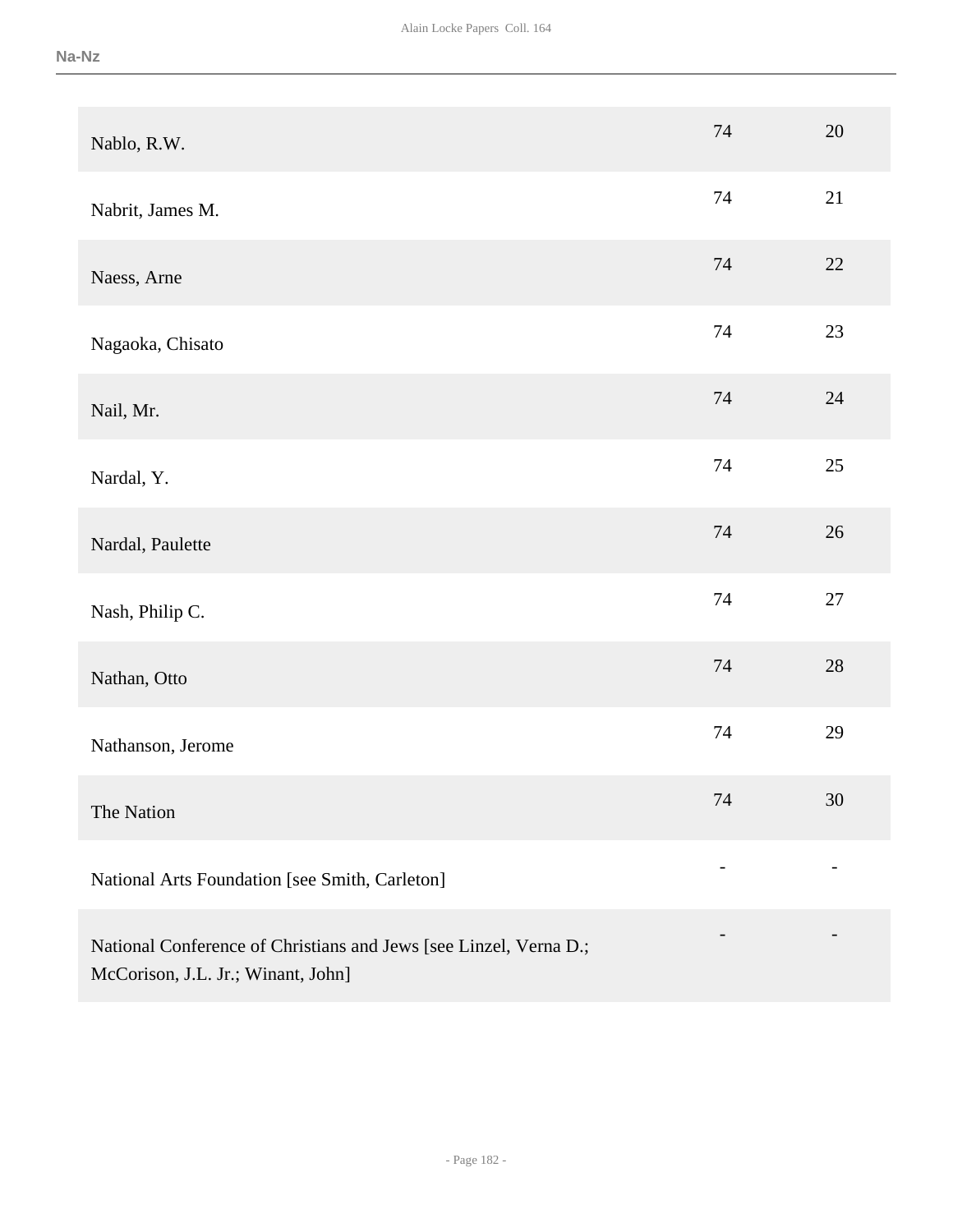- -

| National Council of Teachers of English [see Domincovich, Harry A.; |  |
|---------------------------------------------------------------------|--|
| Rosenblatt, Louise M.]                                              |  |

| <b>National Education Association</b>        | 74                       | 31 |
|----------------------------------------------|--------------------------|----|
| The National Negro Business League           | 74                       | 32 |
| National Urban League [see Caliver, Ambrose] | $\overline{\phantom{a}}$ |    |
| Nattare, L.A.                                | 74                       | 33 |
| Naval, Duracenet                             | 74                       | 34 |
| Neal, R.C.                                   | 74                       | 35 |
| Needham, Maurice d'Arlan                     | 74                       | 36 |
| Neff, Jessica                                | 74                       | 37 |
| Nelson, Joseph H.                            | 74                       | 38 |
| Nelson, Nels David                           | 74                       | 39 |
| Nelson, Warren                               | 74                       | 40 |
| Nelson, William Stuart                       | 74                       | 41 |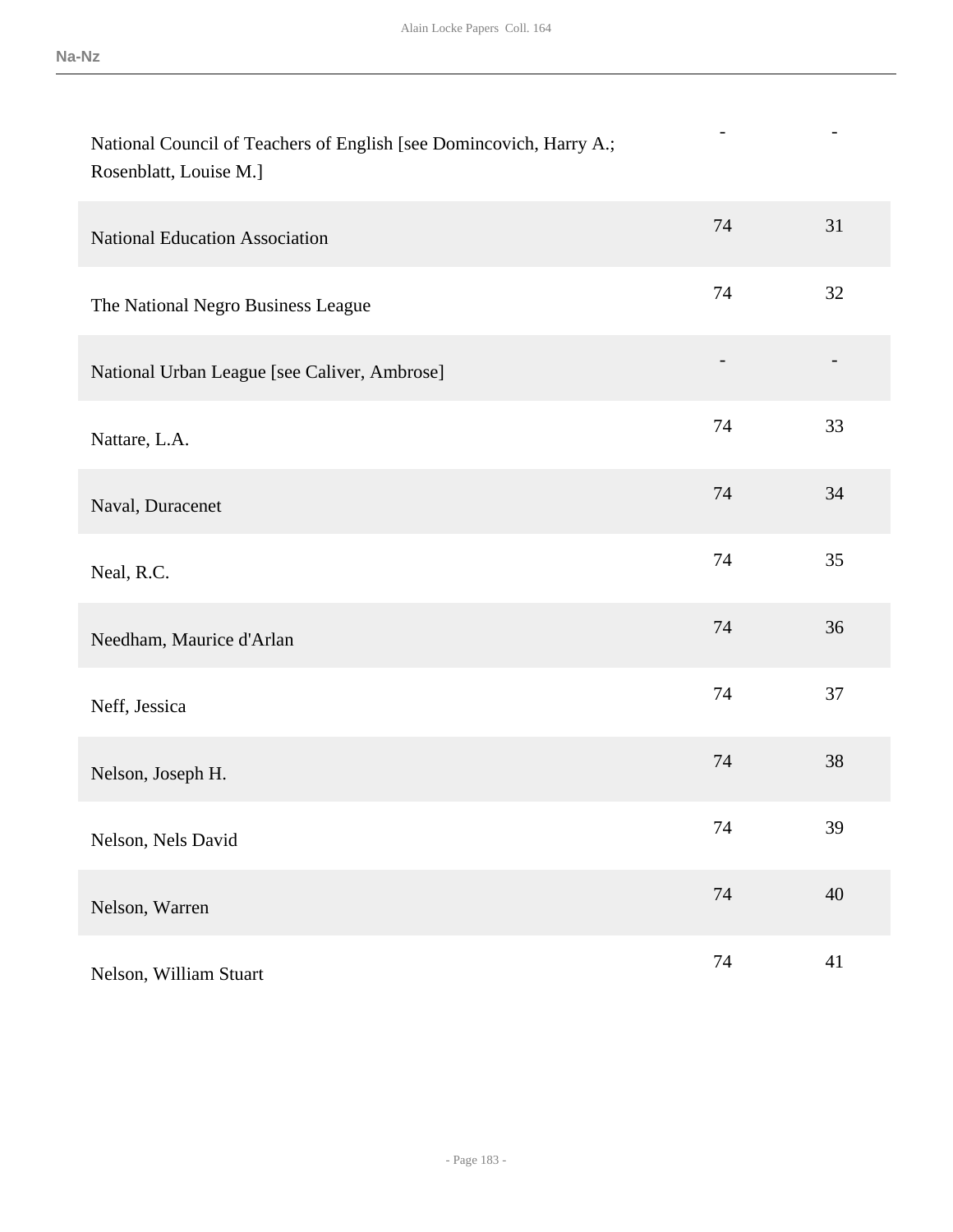| Nelson's Encyclopedia                               | 74     | 42           |
|-----------------------------------------------------|--------|--------------|
| Nemours, [Mr.]                                      | 74     | 43           |
| Neret, Jean-Alexis                                  | 74     | 44           |
| Nerney, Mary Childs                                 | 74     | 45           |
| Neville, Edward                                     | 74     | 46           |
| New Age-Dispatch                                    | 74     | 47           |
| New Challenge - A Literary Quarterly                | 74     | 48           |
| The New Masses                                      | 74     | 49           |
| New Theatre League                                  | 74     | 50           |
| New York Herald Tribune [see also Van Doren, Irita] | 74     | 51           |
| Newman, Stephen                                     | 74     | 52           |
| Newson, Mack                                        | 74     | 53           |
| Newson, William Jennings                            | $75\,$ | $\mathbf{1}$ |
| Nicastro, Ruth Moody                                | 75     | $\mathbf{2}$ |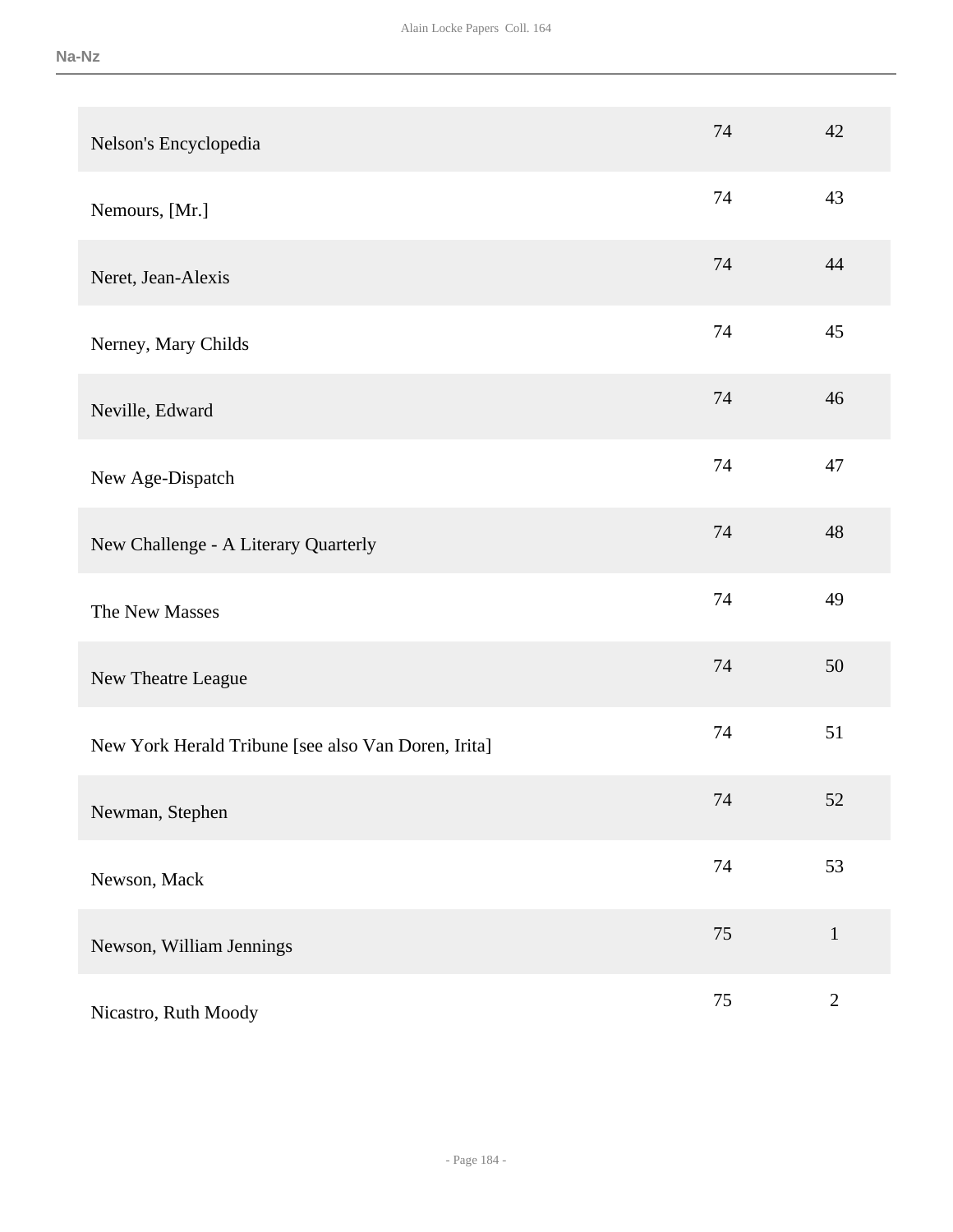| Nicely, Dorothy A.      | 75     | $\mathfrak{Z}$   |
|-------------------------|--------|------------------|
| Nicely, Harold E.       | 75     | $\overline{4}$   |
| Nicholas, Julian C.     | 75     | 5                |
| Nichols, Charles H. Jr. | 75     | $\boldsymbol{6}$ |
| Nickerson, Camille L.   | 75     | $\boldsymbol{7}$ |
| Niles, Edward Abbe      | 75     | $8\,$            |
| Nojima, Mary Masako     | 75     | 9                |
| Norment, Caroline G.    | 75     | 10               |
| Norris, Frank Leslie    | 75     | 11               |
| North American Review   | 75     | 12               |
| North German Lloyd      | 75     | 13               |
| Northrop, Filmer        | $75\,$ | $14\,$           |
| Norton, John K.         | $75\,$ | 15               |
| Novak, Alice            | $75\,$ | 16               |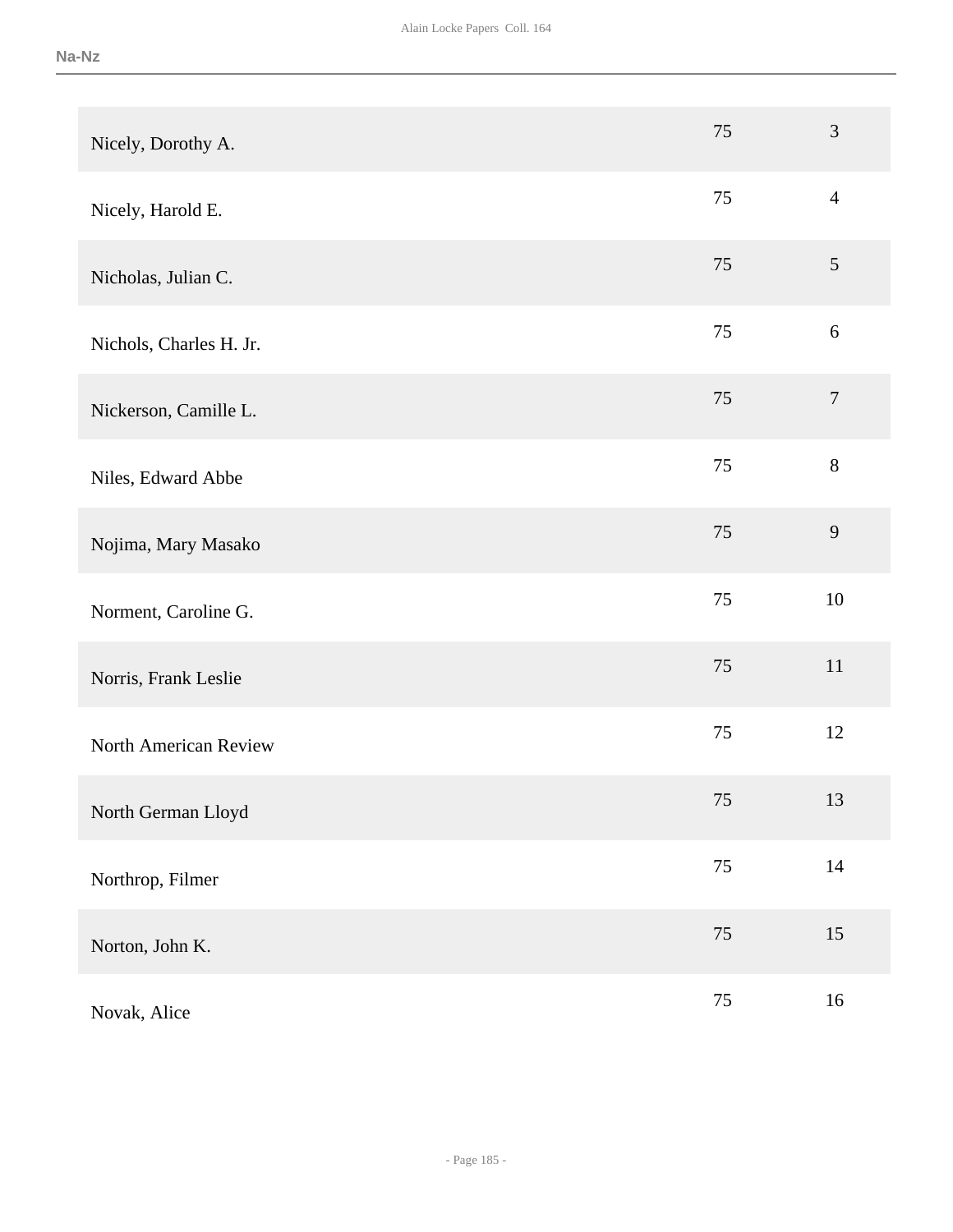| Nsiah, B.G.                                            | 75         | 17     |
|--------------------------------------------------------|------------|--------|
| Nugent, Bruce                                          | 75         | 18     |
| Nurenberger, M.J.                                      | 75         | 19     |
| Nurse, Malcolm                                         | 75         | $20\,$ |
| Nyabongo, Akiki                                        | 75         | 21     |
| Nyren, Karl E.                                         | 75         | $22\,$ |
| Nzeer, Alumac                                          | 75         | 23     |
|                                                        |            |        |
| $Ob-Ow$                                                |            |        |
|                                                        | <b>Box</b> | Folder |
| Oberdorfer, Pauline R.                                 | 75         | $24\,$ |
| O'Brien, R.W. [see The Malcolm-Roberts Publishing Co.] |            |        |
| O'Brien, William J.                                    | 75         | 25     |
| O'Byrne, E.M.                                          | $75\,$     | $26\,$ |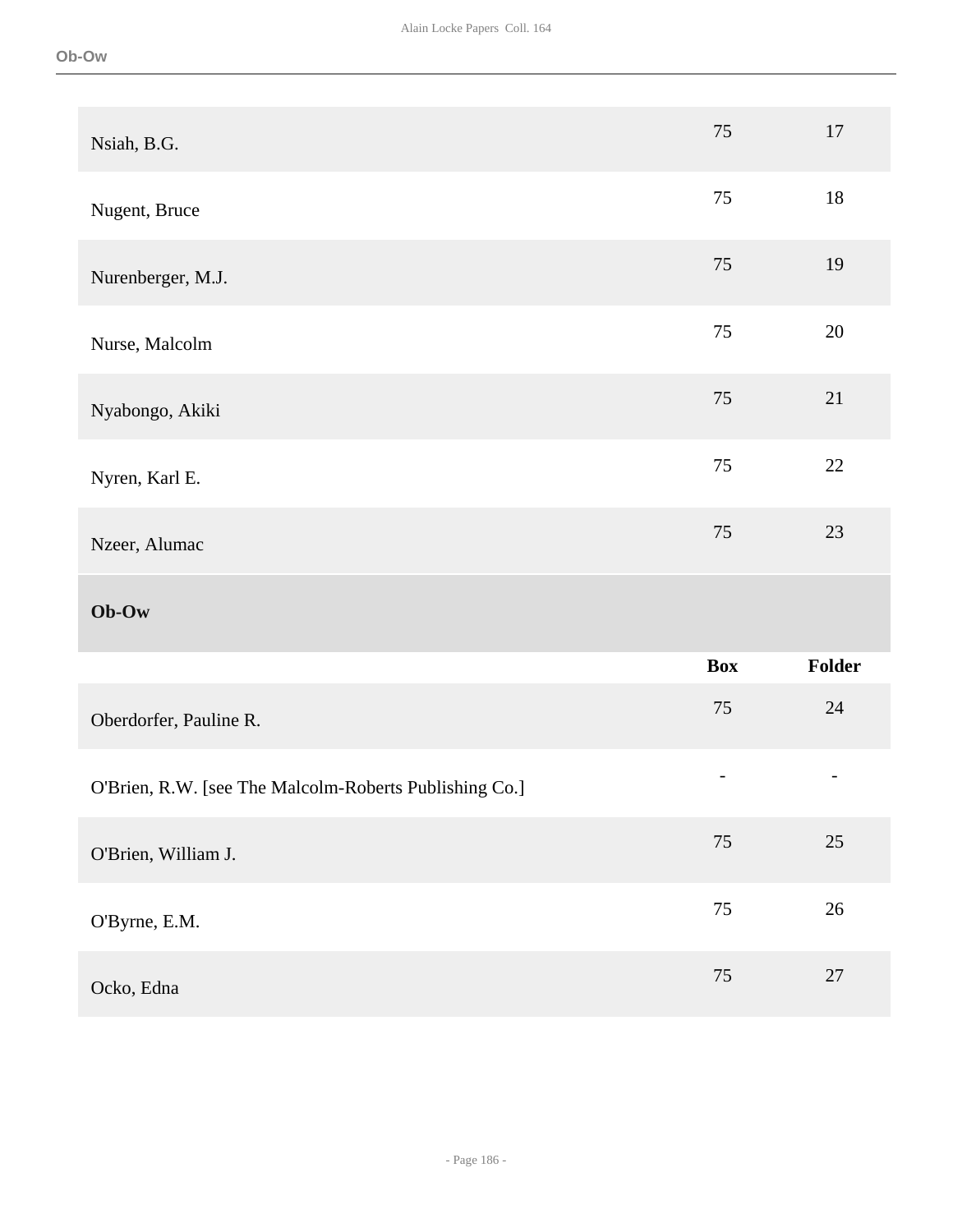| Odell, Marion                  | 75     | $28\,$ |
|--------------------------------|--------|--------|
| Oden, Gloria                   | 75     | 29     |
| Odum, [Professor]              | 75     | $30\,$ |
| Ogan, Ralph W.                 | 75     | 31     |
| Ogilvie, James Edward          | 75     | $32\,$ |
| Oher, Grace                    | 75     | 33     |
| O'Higgins, Myron               | $75\,$ | $34\,$ |
| Ojo-Cole, Julius               | 75     | 35     |
| Ojunta, U.N. [and Ishie, A.S.] | 75     | 36     |
| Okerulier, Victor              | 75     | 37     |
| Oldham, Mary                   | 75     | $38\,$ |
| Oliver, Clinton                | 75     | 39     |
| Oliver, Smith                  | $75\,$ | $40\,$ |
| Olmsted, Mildred Scott         | 75     | 41     |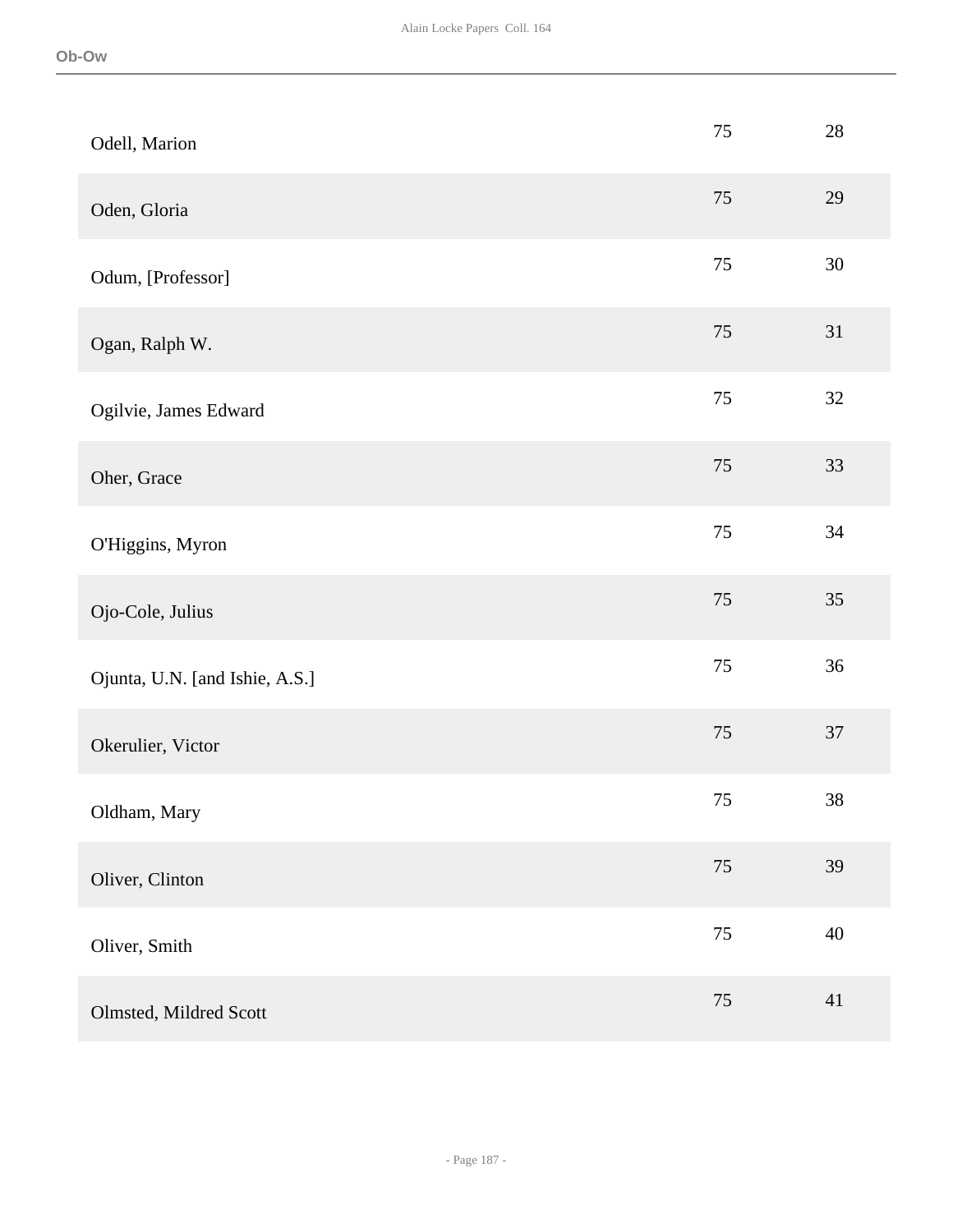| Omega Psi Phi Fraternity                         | 75     | 42             |
|--------------------------------------------------|--------|----------------|
| O'Neal, Robert                                   | 75     | 43             |
| O'Neill, J.M. [and Counts, George S.]            | 75     | 44             |
| O'North, Rachel                                  | 75     | 45             |
| Oppenheimer, Sarah                               | 75     | 46             |
| Oppman, Ernie                                    | 75     | 47             |
| Ore, Malvern L.                                  | 75     | 48             |
| Orizu, A.A. Nwafor                               | 75     | 49             |
| Ormandy, Eugene                                  | 75     | $50\,$         |
| Ormond, Harold H.                                | 75     | 51             |
| O'Rourke, W. Fidelis H.                          | 76     | $\mathbf{1}$   |
| Ortiz, Fernando                                  | 76     | $\sqrt{2}$     |
| Osbow, Henry Fairchild [and Sherwood, George H.] | $76\,$ | $\mathfrak{Z}$ |
| Osekre, B.A.                                     | 76     | $\overline{4}$ |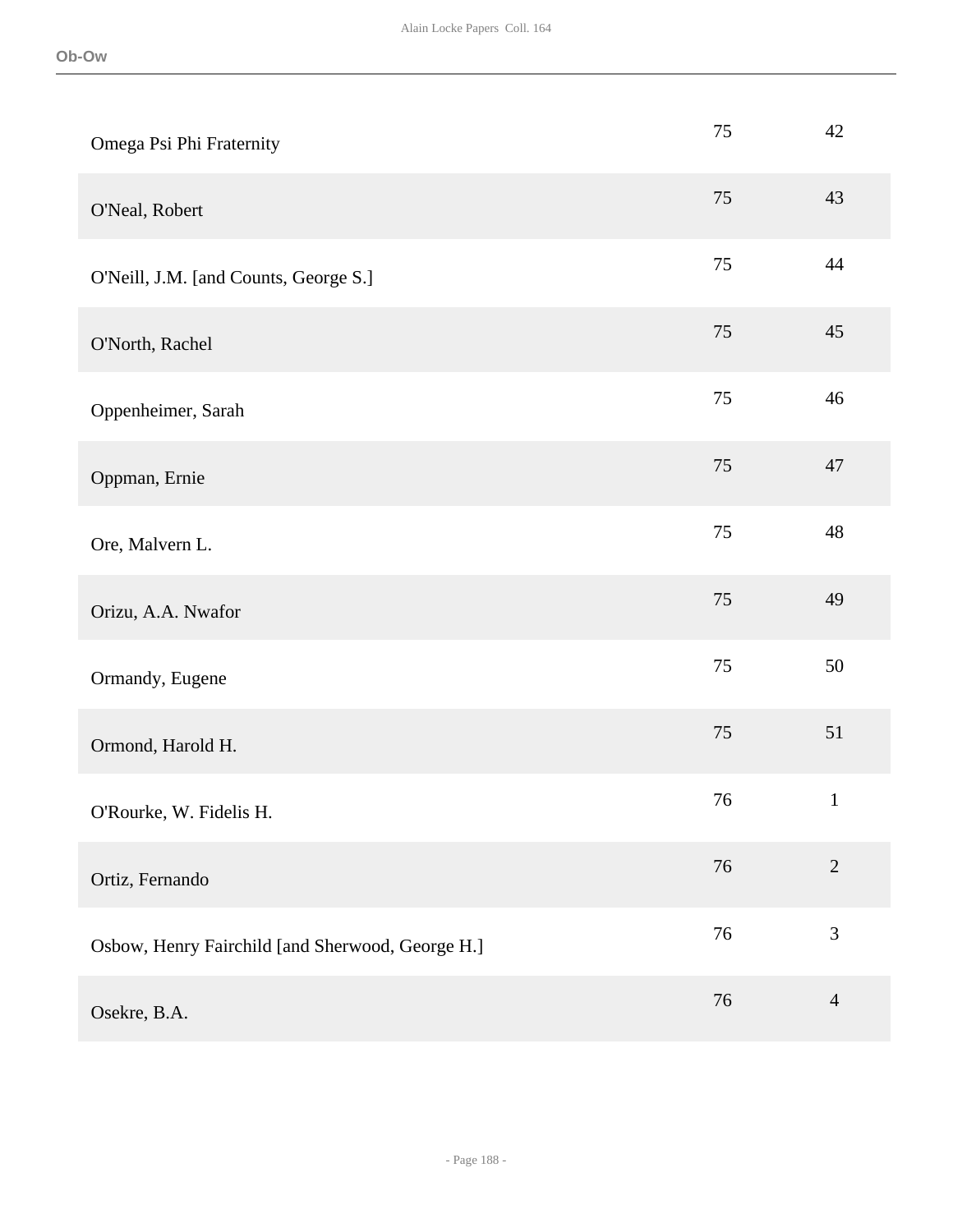| Otto, Max C.                   | $76\,$ | 5                |
|--------------------------------|--------|------------------|
| Otto, Rhonda                   | 76     | $6\,$            |
| Ovington, Mary White           | 76     | $\boldsymbol{7}$ |
| Owens, Mercedes                | 76     | $8\,$            |
| <b>Oxford University</b>       |        |                  |
|                                | Box    | Folder           |
| $\mbox{\rm A-D}$               | 76     | $\mathbf{9}$     |
| $\mathbf{E}\text{-}\mathbf{J}$ | 76     | 10               |
| $K-Q$                          | 76     | $11\,$           |
| Schiller, F.C.S                | 76     | 12               |
| $\rm Sco\text{-}Z$             | 76     | 13               |
| Ox                             |        |                  |
|                                | Box    | Folder           |
| Oxley, Lawrence A.             | $76\,$ | $14\,$           |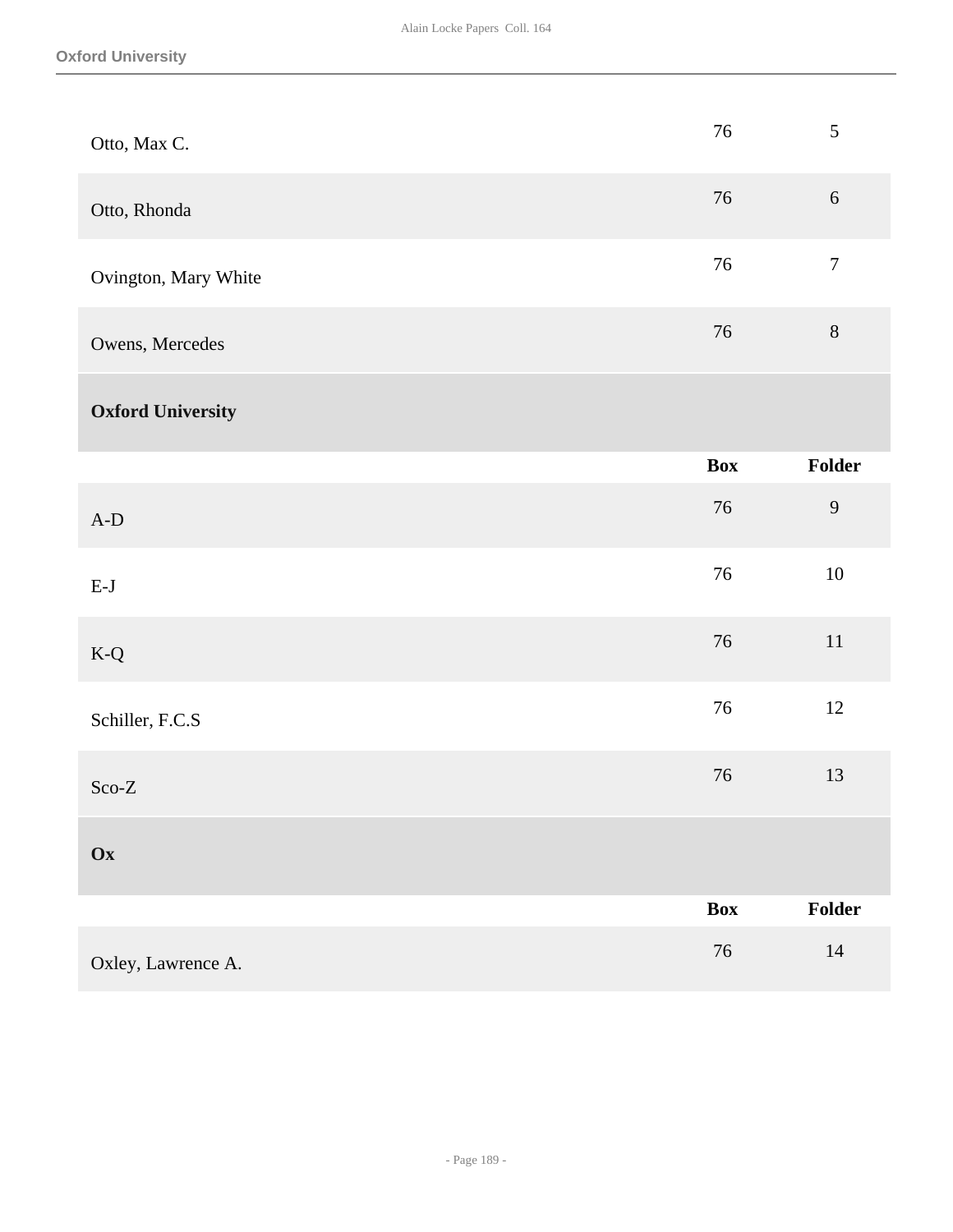| Pa-Pu                           |                              |        |
|---------------------------------|------------------------------|--------|
|                                 | <b>Box</b>                   | Folder |
| Pach, Walter                    | 76                           | 15     |
| Padmore, George                 | 76                           | 16     |
| Paine, Mabel [see Baha'i World] | $\qquad \qquad \blacksquare$ |        |
| Pair, Clarence                  | 76                           | $17\,$ |
| Palmer, Albert                  | 76                           | $18\,$ |
| Palmer, L.F.                    | 76                           | 19     |
| Park, Robert E.                 | 76                           | 20     |
| Parker House                    | 76                           | 21     |
| Parker, Cedric                  | 76                           | 22     |
| Parker, George A.               | 76                           | 23     |
| Parker, Henry C. Jr.            | 76                           | $24\,$ |
| Parker, Thomas C.               | 76                           | $25\,$ |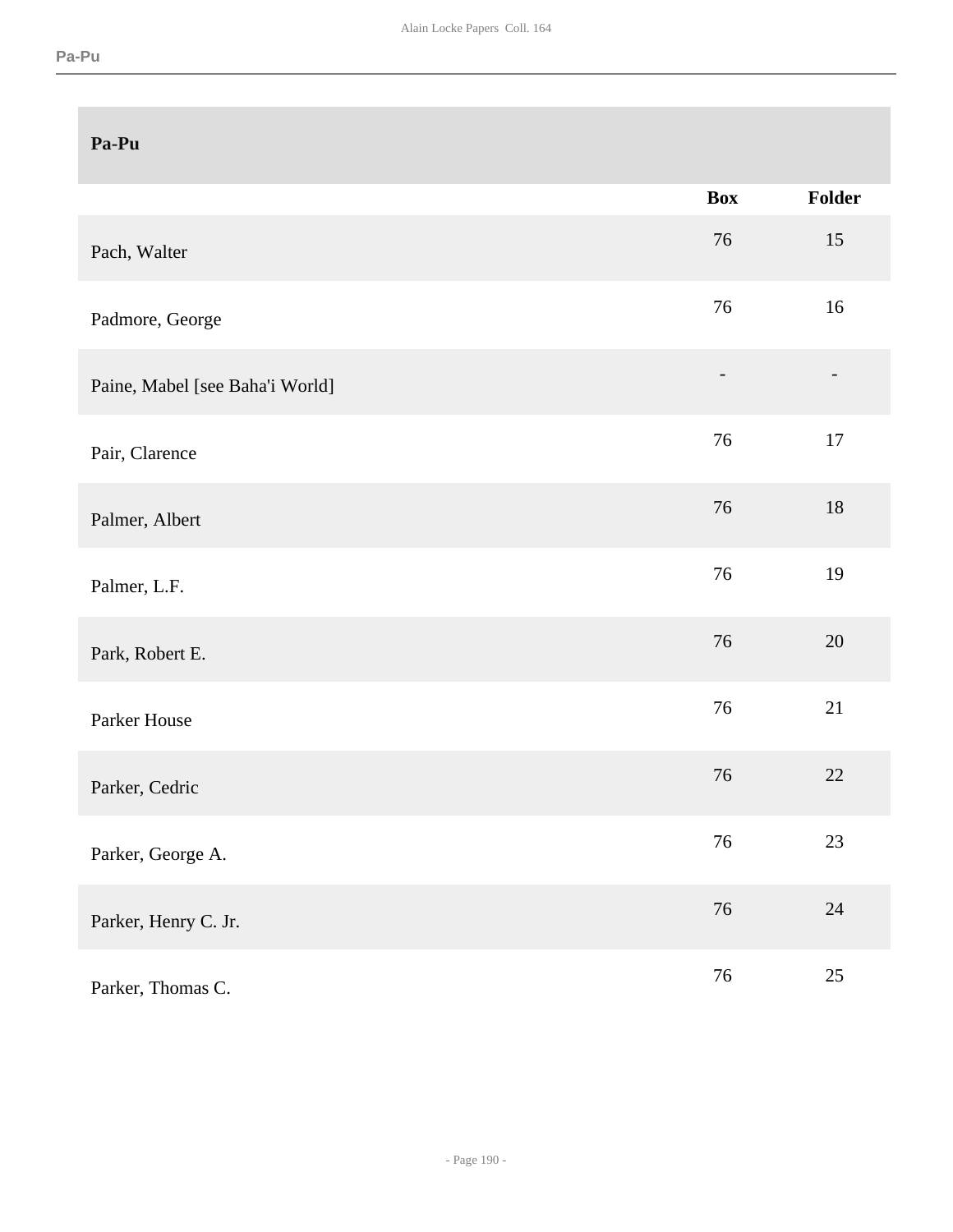| Parker, Y.L.           | 76 | 26 |
|------------------------|----|----|
| Parks, Edward L.       | 76 | 27 |
| Parris, Willie         | 76 | 28 |
| Parrish, C.H. Jr.      | 76 | 29 |
| Parry, William T.      | 76 | 30 |
| Parsons, [Mrs.] Agnes? | 76 | 31 |
| Paterson, Arthur       | 76 | 32 |
| Pattee, Richard        | 76 | 33 |
| Patterson, Louise      | 76 | 34 |
| Paul, T.G.D.           | 76 | 35 |
| Pauli, Hermann         | 76 | 36 |
| Payant, Felix          | 76 | 37 |
| Payne, E. George       | 76 | 38 |
| Paynter, John H.       | 76 | 39 |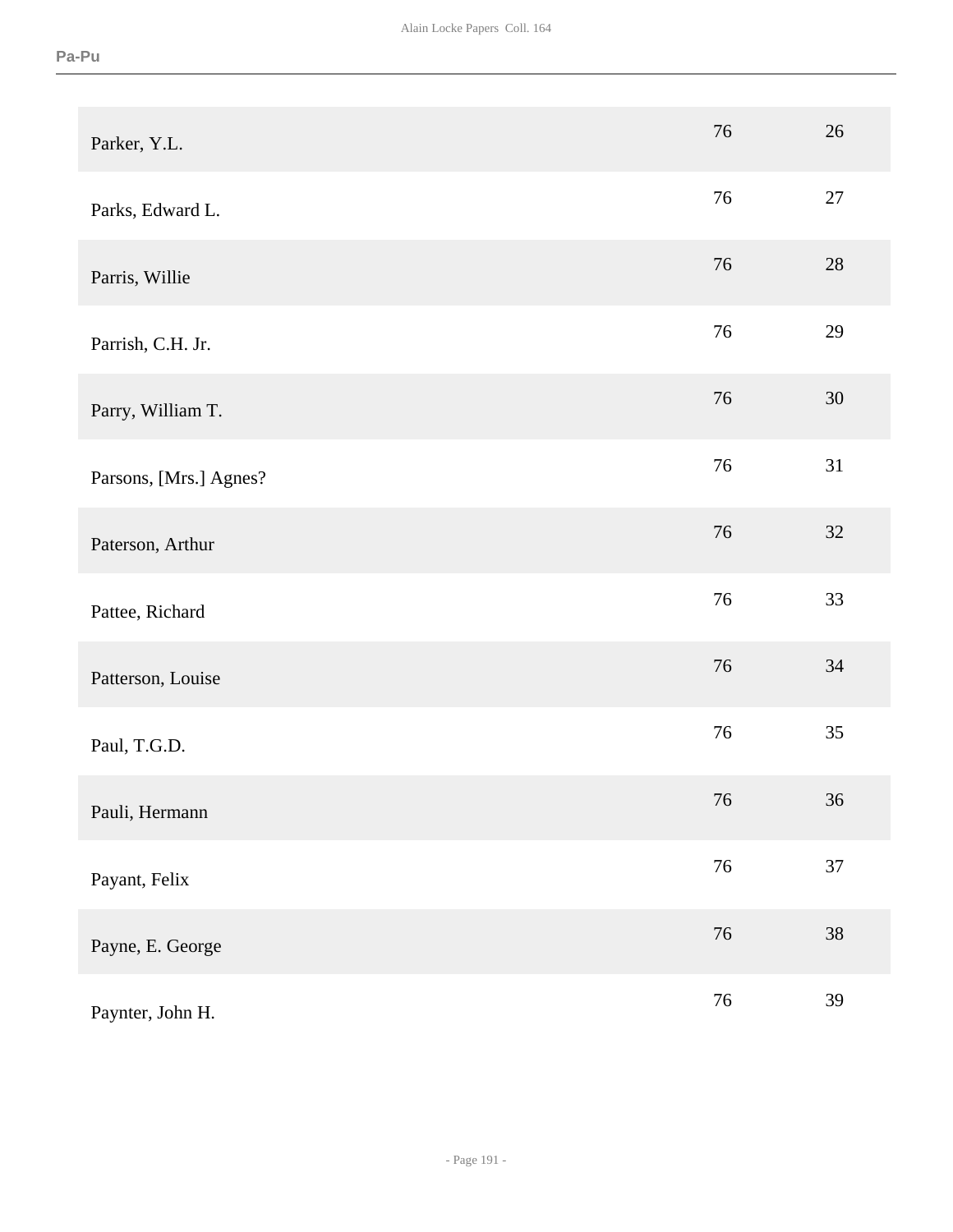| Payton, Edna W.        | 76     | 40             |
|------------------------|--------|----------------|
| Payton, N.F.           | 76     | 41             |
| Peabody, George Foster | 76     | 42             |
| Pearce, Charles A.     | 76     | 43             |
| Pearson, Thomas        | 76     | 44             |
| Peck, Lillie M.        | 76     | 45             |
| Peet, Hubert W.        | 76     | 46             |
| Pellegrini, George     | 76     | 47             |
| Pendleton, ?           | 76     | 48             |
| Pendrell, Nan          | 77     | $\mathbf 1$    |
| Penn, James H.         | $77\,$ | $\sqrt{2}$     |
| Pennington, P.D.G.     | $77\,$ | $\mathfrak{Z}$ |
| Pepper, Stephen C.     | $77\,$ | $\overline{4}$ |
| Perez, R.              | $77\,$ | $\sqrt{5}$     |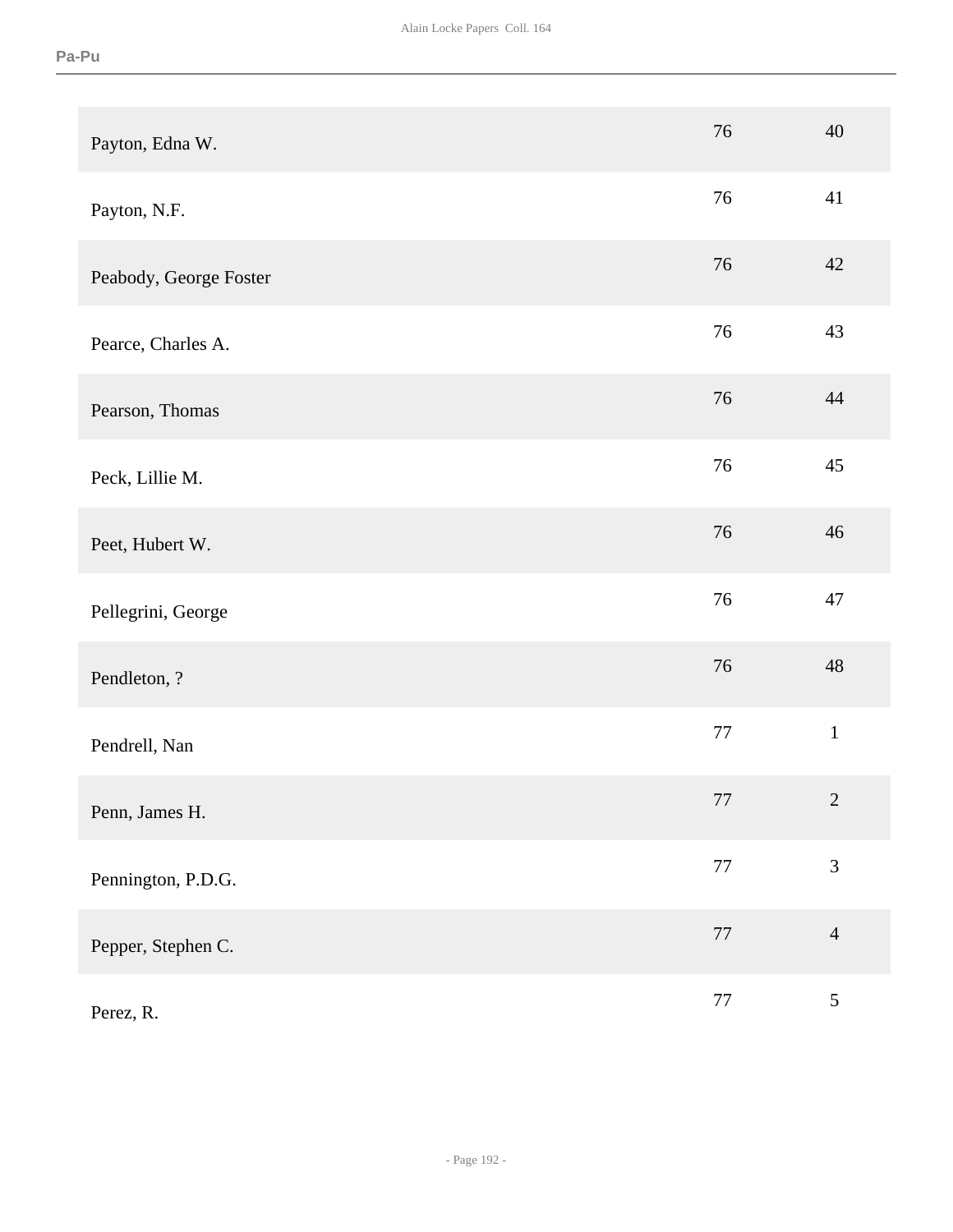| Perier, G.D.                          | 77     | $6\,$          |
|---------------------------------------|--------|----------------|
| Perkins, Emily Taylor                 | 77     | $\overline{7}$ |
| Perl, Arnold [see Rachel Productions] |        |                |
| Perlman, S.                           | 77     | $8\,$          |
| Perry, Charner                        | 77     | $\overline{9}$ |
| Perry, Edward                         | 77     | 10             |
| Perry, Leslie                         | 77     | $11\,$         |
| Perry, S.P. Jr.                       | 77     | 12             |
| Peterkin, Julia                       | 77     | 13             |
| Peters, Dewitt                        | 77     | 14             |
| Peters, Harry A.                      | 77     | 15             |
| Peterson, Dorothy                     | $77\,$ | $16\,$         |
| Petry, Ann                            | $77\,$ | $17\,$         |
| Pfeiffer, Margot                      | $77\,$ | $18\,$         |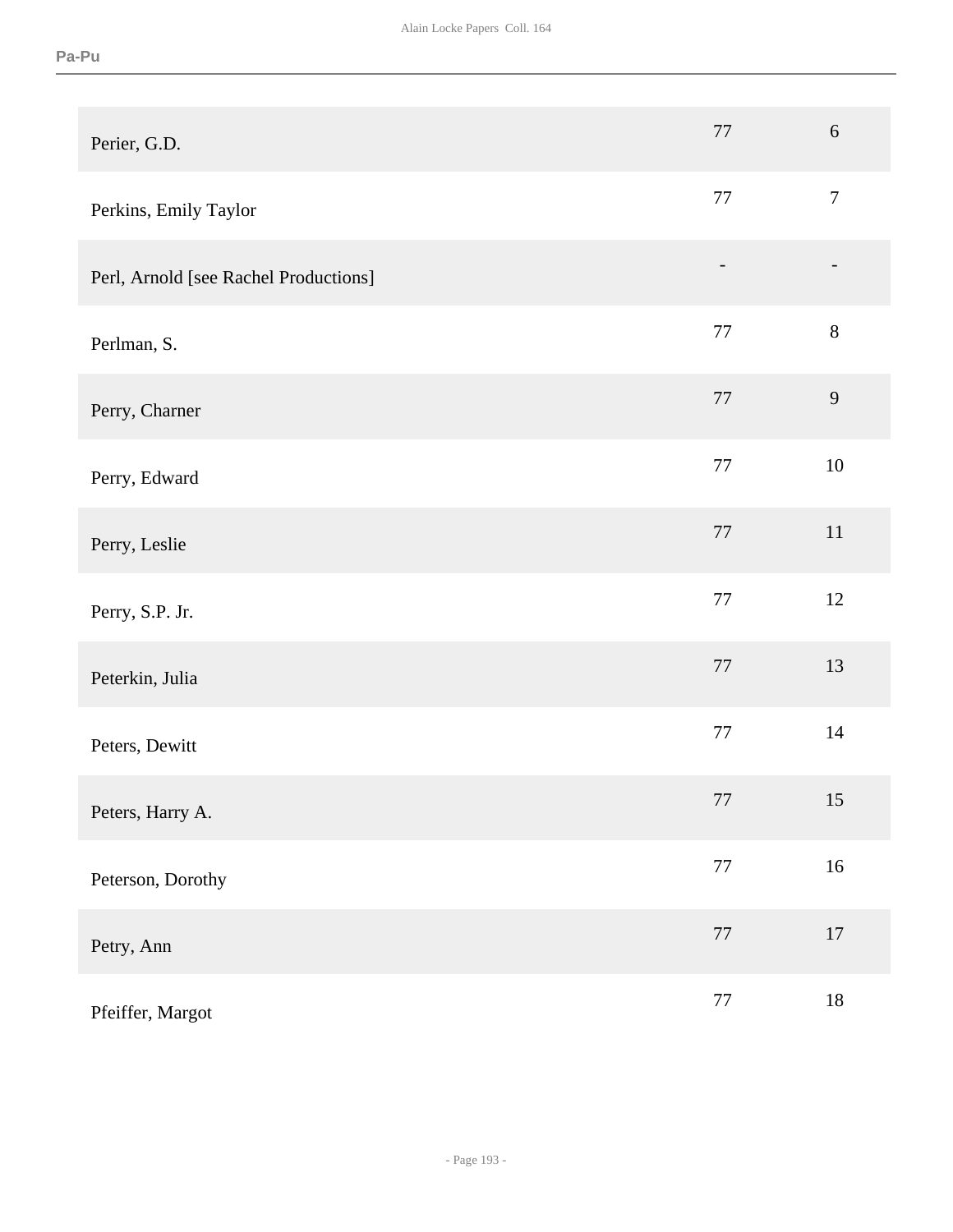| Pfromm, David A. no date                                                                                                                                                                                 | 77 | 19 |
|----------------------------------------------------------------------------------------------------------------------------------------------------------------------------------------------------------|----|----|
| Pfromm, David A. 1907-1910                                                                                                                                                                               | 77 | 20 |
| Pfromm, David A. 1912-1952                                                                                                                                                                               | 77 | 21 |
| Phelps-Stokes Fund [see also Roy, L.A.]                                                                                                                                                                  | 77 | 22 |
| Phenix, George P.                                                                                                                                                                                        | 77 | 23 |
| Phi Beta Kappa [see also Alston, Toussaint; Billman, Carl; Blair, Dorothy;<br>Bolwell, Robert; Bresh, Lydia; Hastings, William T.; Herzfeld, Karl;<br>Moos, Malcolm; Morse, Leonard; Nelson, Nels David] | 77 | 24 |
| Phi Beta Sigma [see Briscoe, M.S.; Johnson, Arthur; Johnson, Horace<br>F. II; Johnson, R.O.; King, C.D.; Pipes, W.H.; Roach, Calvin; Turner,<br>William B.; Yancey, D.L.]                                |    |    |
| Philadelphia Federation of Churches                                                                                                                                                                      | 77 | 25 |
| Philip, Percy J.                                                                                                                                                                                         | 77 | 26 |
| Phillip, James H.                                                                                                                                                                                        | 77 | 27 |
| Phillips, Burr W.                                                                                                                                                                                        | 77 | 28 |
| Phillips, G. Franklin                                                                                                                                                                                    | 77 | 29 |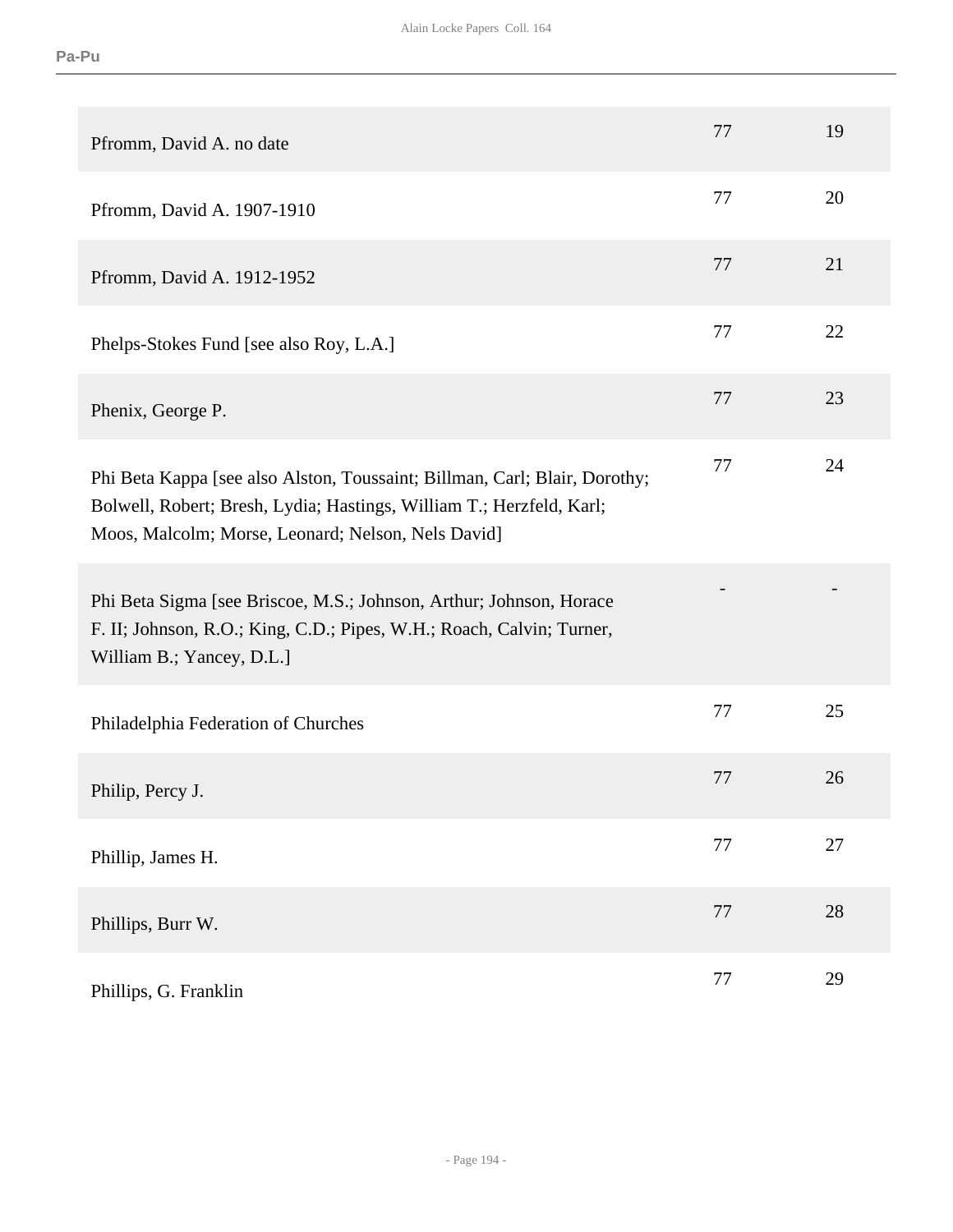| Phillips, Herbert J.  | 77     | $30\,$ |
|-----------------------|--------|--------|
| Phillips, H. Hudson   | 77     | 31     |
| Phylon                | 77     | 32     |
| Pickens, Emilie       | 77     | 33     |
| Pickens, William      | 77     | $34\,$ |
| Pierce, Eldridge      | 77     | 35     |
| Pierre, Lawrence F.   | $77\,$ | $36\,$ |
| Pierson, Donald       | 77     | 37     |
| Pierson, Harry H.     | 77     | 38     |
| Pinkett, Archibald S. | 77     | 39     |
| Pinkett, Helen Lee    | 77     | 40     |
| Piper, [Professor]    | $77\,$ | 41     |
| Piper, P.R.           | $77\,$ | $42\,$ |
| Pipes, W.lt           | $77\,$ | 43     |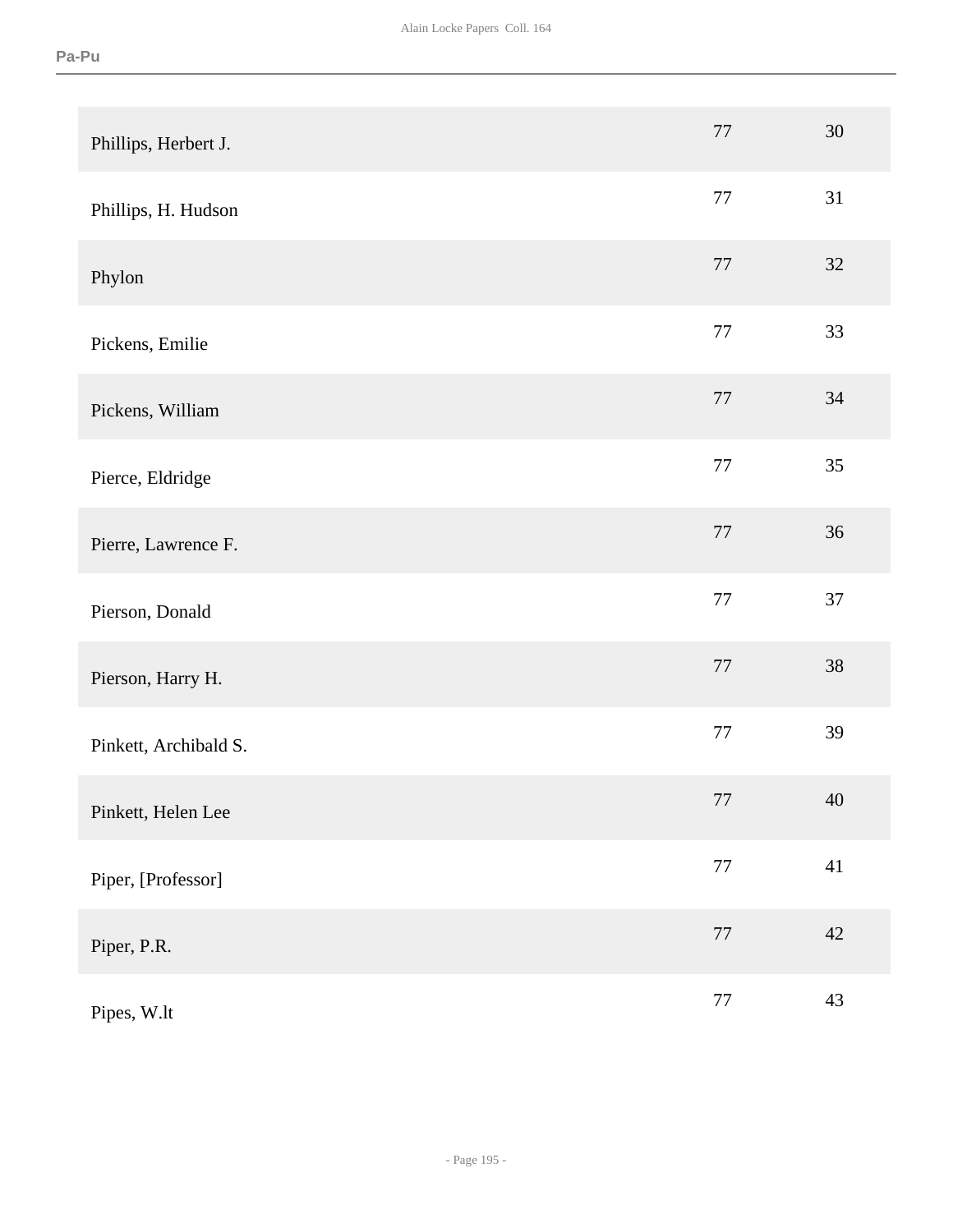| Pitkin, Victor E.        | 77     | 44               |
|--------------------------|--------|------------------|
| Pivosky, Abram P.        | 77     | 45               |
| Platt, David             | 78     | $\mathbf{1}$     |
| Pleasants, Frederick R.  | 78     | $\overline{2}$   |
| Polasek, [Mr.]           | 78     | $\mathfrak{Z}$   |
| Pollack, Peter no date   | 78     | $\overline{4}$   |
| Pollack, Peter 1939-1940 | 78     | 5                |
| Pollack, Peter 1941      | 78     | $6\,$            |
| Pollack, Peter 1942-1945 | 78     | $\boldsymbol{7}$ |
| Pollack, Peter 1946-1954 | 78     | $8\,$            |
| Pollard, Robert L.       | $78\,$ | 9                |
| Pope, Arthur Upham       | $78\,$ | $10\,$           |
| Poplar, Murcie Lee       | $78\,$ | $11\,$           |
| Popo-ola-Alese, M.       | $78\,$ | $12\,$           |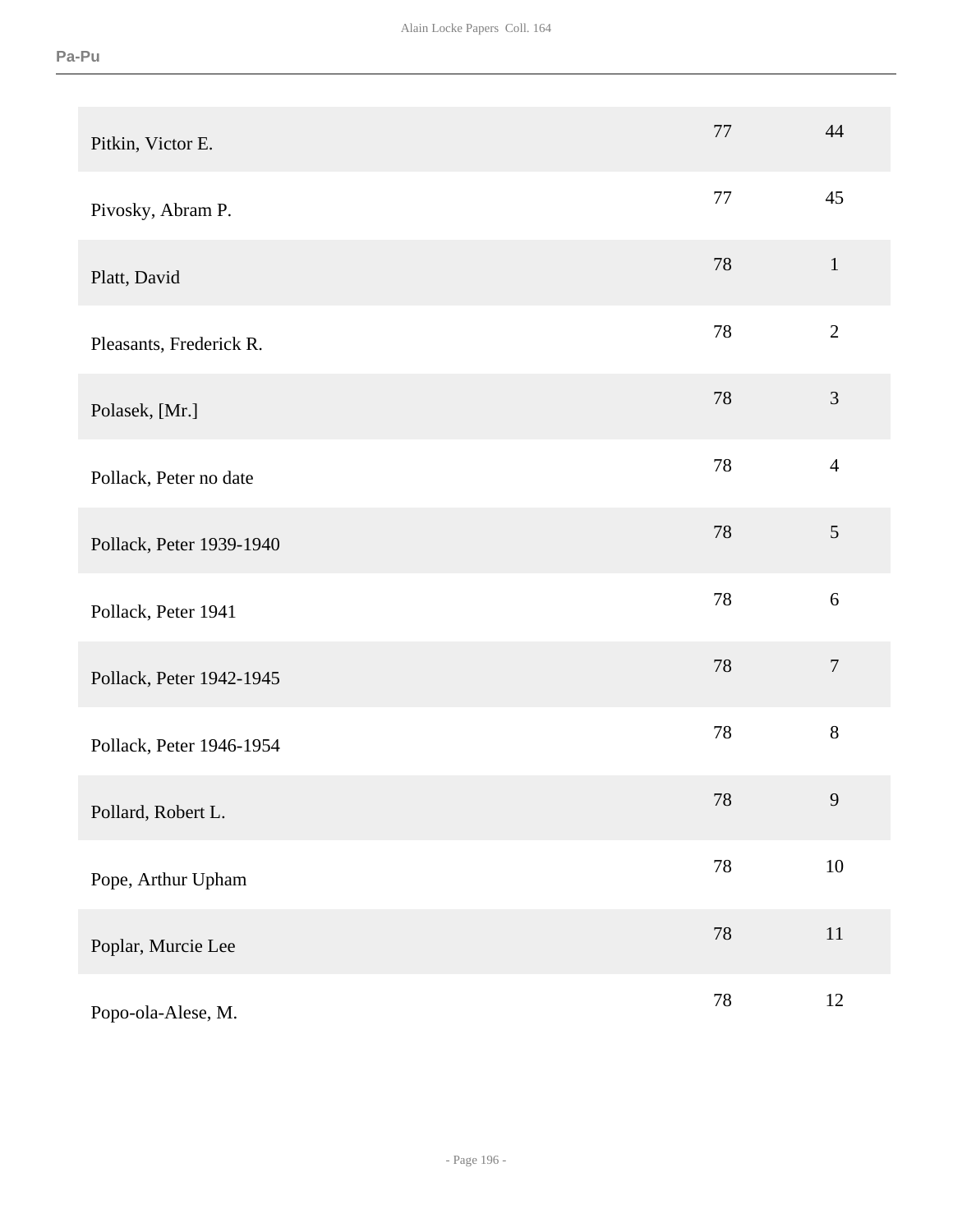| Popper, Lilly            | 78     | 13     |
|--------------------------|--------|--------|
| Porter, Arabel J.        | 78     | 14     |
| Porter, David            | 78     | 15     |
| Porter, Dorothy          | 78     | 16     |
| Porter, James A.         | 78     | 17     |
| Porter, Julia M.         | $78\,$ | $18\,$ |
| Porter, Mina de M.       | 78     | 19     |
| Porter, Vernon           | 78     | 20     |
| Post, Alice Thacher      | 78     | 21     |
| Pottinger, David T.      | $78\,$ | $22\,$ |
| Powell, Adam Clayton Jr. | $78\,$ | 23     |
| Powell, Mrs. J.B.        | $78\,$ | $24\,$ |
| Pratt, Frances J.        | $78\,$ | $25\,$ |
| Pratt, George D. Jr.     | $78\,$ | $26\,$ |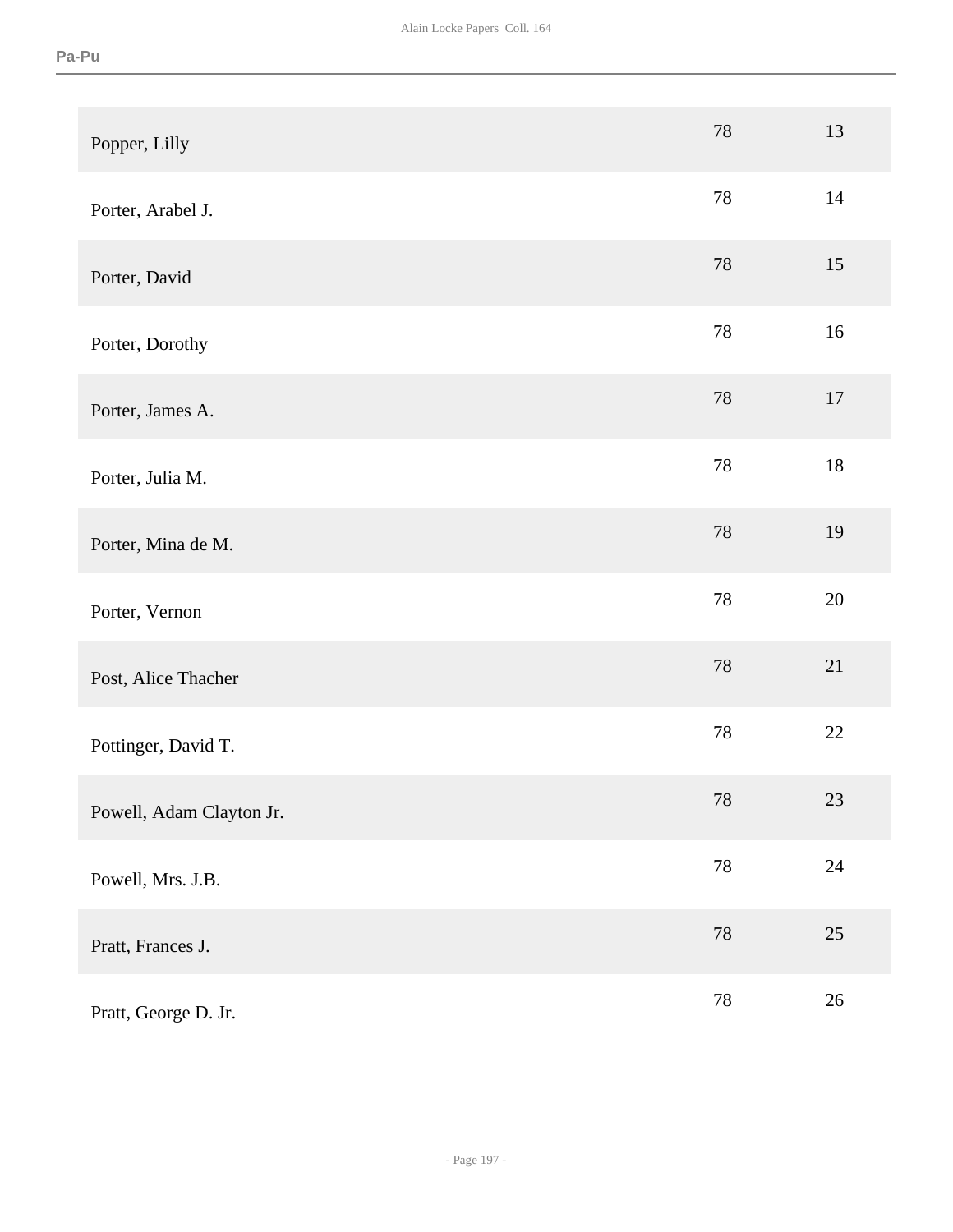| Prattis, P.L.                                                                                                                   | 78     | 27     |
|---------------------------------------------------------------------------------------------------------------------------------|--------|--------|
| Price, Cyril                                                                                                                    | 78     | 28     |
| Price, J. St. Clair                                                                                                             | 78     | 29     |
| Price, Joseph Moore                                                                                                             | 78     | 30     |
| Price-Mars, Jean                                                                                                                | 78     | 31     |
| Pride, Walter LaVon                                                                                                             | 78     | 32     |
| Prince, Kenneth                                                                                                                 | 78     | 33     |
| Pringle, Henry F.                                                                                                               | 78     | 34     |
| Proctor, Eulalia O.                                                                                                             | 78     | 35     |
| Proffer, Ila                                                                                                                    | 78     | 36     |
| Progressive Education Association [see Keliher, Alice; Kuyl, Helen R.;<br>Redefer, Frederick L.; Ryan, W. Carson; Yanase, Fuji] |        |        |
| Prophet, N. Elizabeth                                                                                                           | $78\,$ | $37\,$ |
| Pugh, Charles Howard                                                                                                            | 78     | 38     |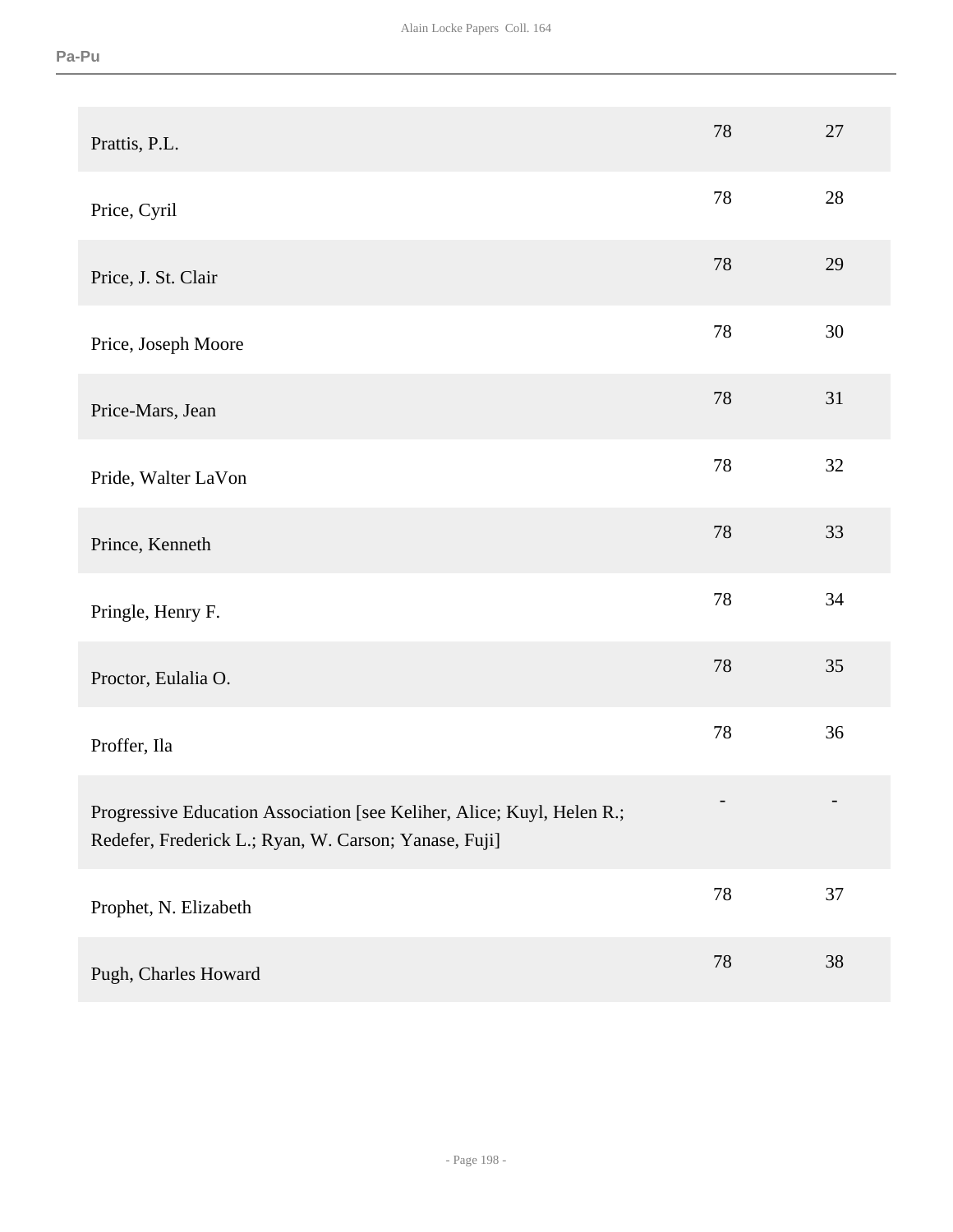| Pugsley, James W.   | $78\,$     | 39               |
|---------------------|------------|------------------|
| Pulley, Willie      | 78         | 40               |
| Pullins, M.B.       | 79         | $\mathbf 1$      |
| Purnell, Idella     | 79         | $\overline{2}$   |
| Putnam, Herbert     | 79         | $\mathfrak{Z}$   |
| Qu                  |            |                  |
|                     | <b>Box</b> | Folder           |
| Quant, Ella         | 79         | $\overline{4}$   |
| Quayle, Margaret S. | 79         | $\mathfrak{S}$   |
| Queely, Leslie      | 79         | $\sqrt{6}$       |
| Queen, Robert       | 79         | $\boldsymbol{7}$ |
| Quereau, Elizabeth  | 79         | $8\,$            |
| Quinn, Idah A.      | 79         | 9                |
| Ra-Rh               |            |                  |
|                     | Box        | Folder           |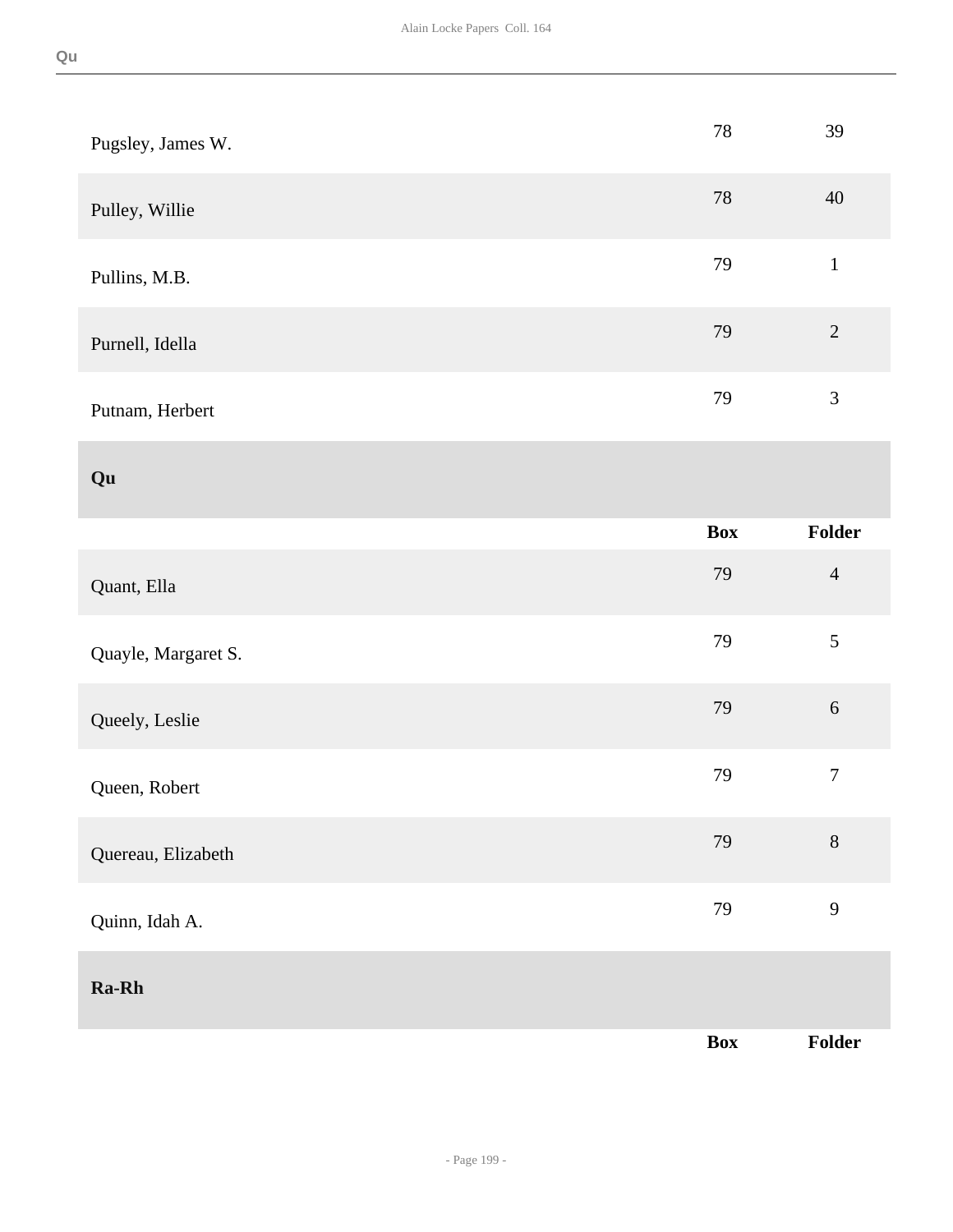| Rabbani, Shoghi [see Baha'i World] | -  |        |
|------------------------------------|----|--------|
| Rabinoff, George W.                | 79 | 10     |
| <b>Rachel Productions</b>          | 79 | $11\,$ |
| Radin, [Professor]                 | 79 | 12     |
| Rady, Simon                        | 79 | 13     |
| Ragland, John Marshall             | 79 | 14     |
| Raiford, Blanche                   | 79 | 15     |
| Rainey, Julian D.                  | 79 | $16\,$ |
| Raley, Will                        | 79 | $17\,$ |
| Ramaswamy, M.                      | 79 | $18\,$ |
| Ramsey, Fred W.                    | 79 | 19     |
| Ramsey, James P.                   | 79 | $20\,$ |
| Ramsperger, Albert G.              | 79 | 21     |
| Randall, Asa G.                    | 79 | 22     |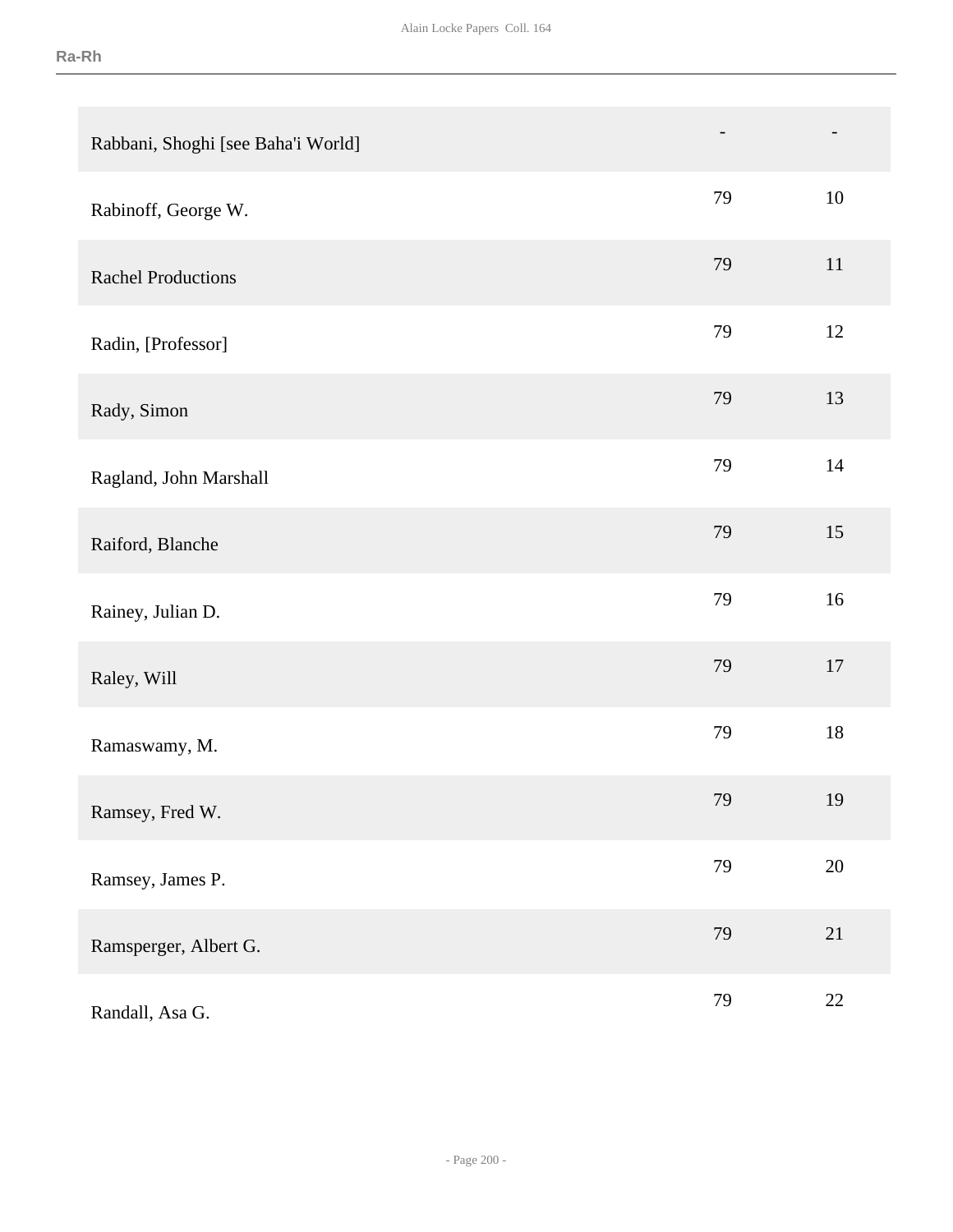| Randall, Eleanor E.      | 79 | 23     |
|--------------------------|----|--------|
| Randall, John Herman     | 79 | 24     |
| Randall, John Herman Jr. | 79 | $25\,$ |
| Randall, May             | 79 | 26     |
| Randolph, Asa Philip     | 79 | 27     |
| Randolph, James B.       | 79 | $28\,$ |
| Randolph, Milton L.      | 79 | 29     |
| Randolph, Millie Durham  | 79 | 30     |
| Ransom, F.B.             | 79 | 31     |
| Ransom, Llewellyn        | 79 | 32     |
| Raphael, Ruth            | 79 | 33     |
| Rapp, Franz              | 79 | 34     |
| Rappaport, Oskar         | 79 | 35     |
| Rassweiler, [Miss]       | 79 | 36     |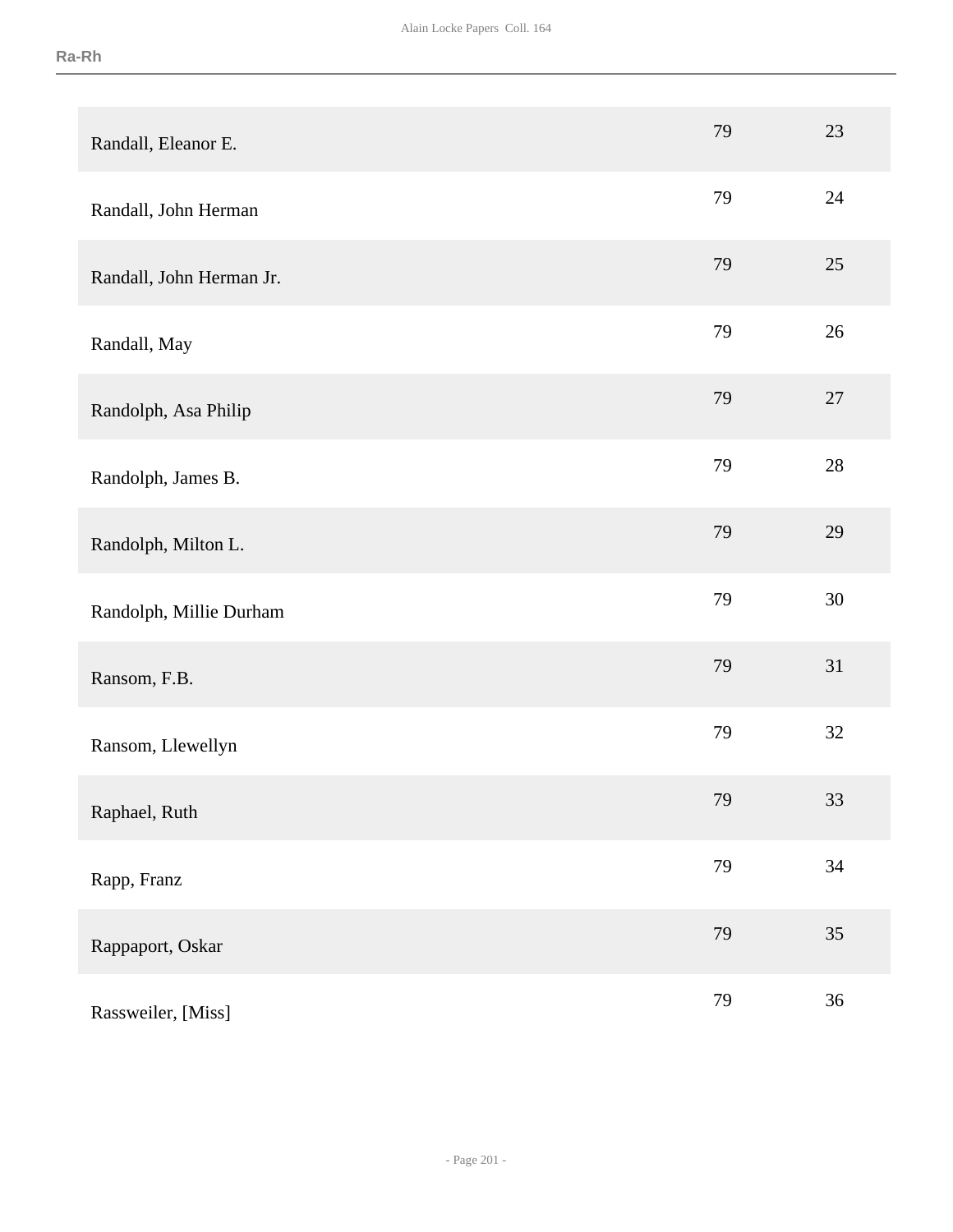| Ray, Robert E.          | 79 | 37     |
|-------------------------|----|--------|
| Rayfield, Stanley       | 79 | 38     |
| Raymond, Mabel K.       | 79 | 39     |
| Raymond, Ruth           | 79 | 40     |
| Raynor, Gilbert         | 79 | 41     |
| Read, Florence M.       | 79 | 42     |
| Reason, Joseph H.       | 79 | 43     |
| Reddick L.D.            | 79 | 44     |
| Redding, J. Saunders    | 79 | 45     |
| Redding, Louis          | 79 | 46     |
| Redefer, Frederick      | 79 | 47     |
| Reed, [Mrs.]            | 79 | 48     |
| Reed, Genevieve Prigger | 79 | 49     |
| Reed, Pauline Kigh      | 79 | $50\,$ |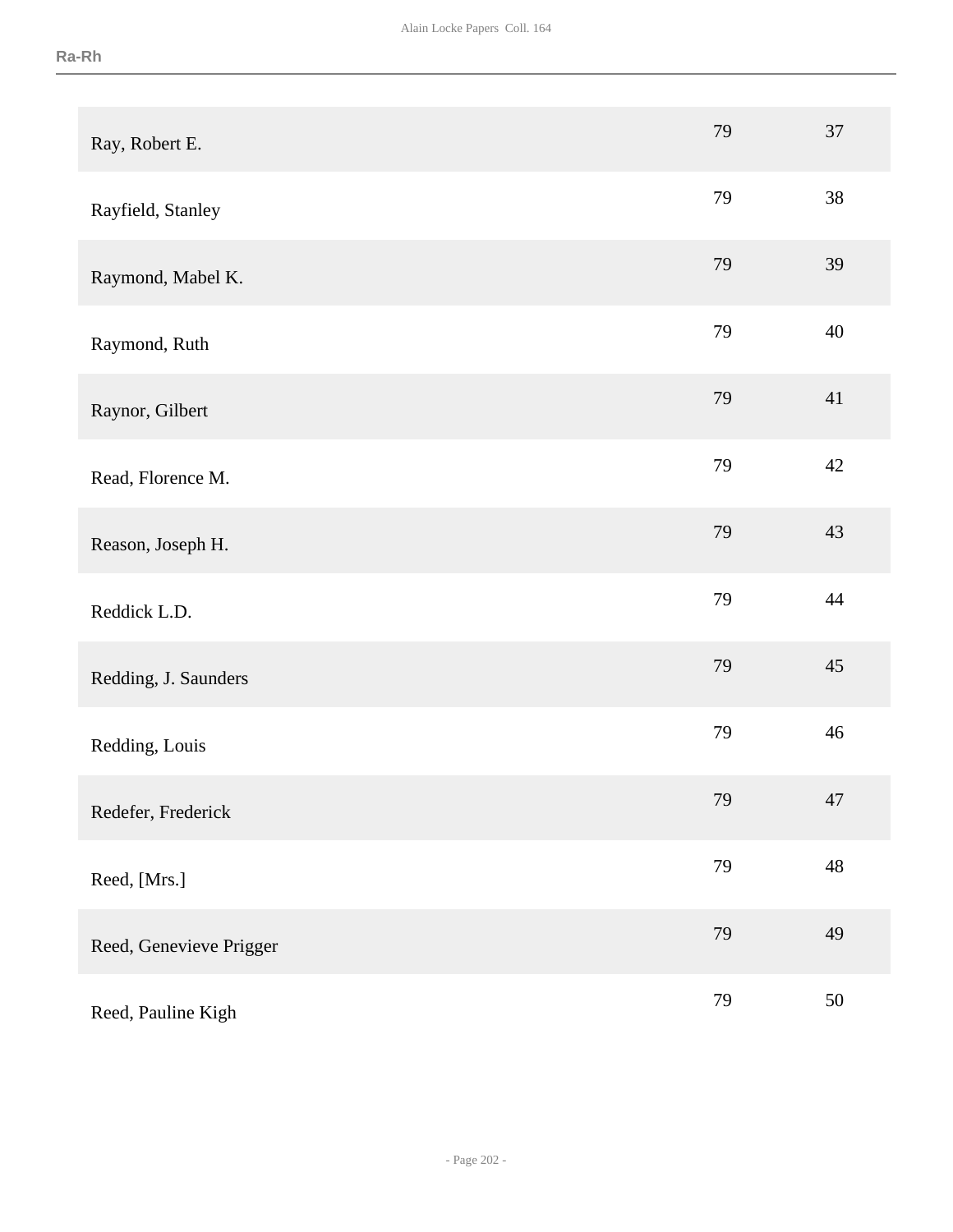| Reed, Thomas M.                                        | 79                       | 51             |
|--------------------------------------------------------|--------------------------|----------------|
| Reed, W.B.                                             | 79                       | 52             |
| Reeve, J.B.                                            | 79                       | 53             |
| Reichard, Gladys A.                                    | 79                       | 54             |
| Reid, Ira De A.                                        | 79                       | 55             |
| Reid, James M. [see Color]                             | $\overline{\phantom{0}}$ |                |
| Reinhardt, Max                                         | 79                       | 56             |
| Reiss, Winold                                          | 79                       | 57             |
| Republican National Committee [see Marvin, Langdon P.] | $\overline{\phantom{0}}$ |                |
| Remey, Charles Mason                                   | 80                       | $\mathbf{1}$   |
| Revell, Jessie E.                                      | 80                       | $\overline{2}$ |
| Reyes, Gorgonio D.                                     | $80\,$                   | $\mathfrak{Z}$ |
| Reyneau, Betsy Graves                                  | $80\,$                   | $\overline{4}$ |
| Reynolds, Collins James                                | $80\,$                   | $\sqrt{5}$     |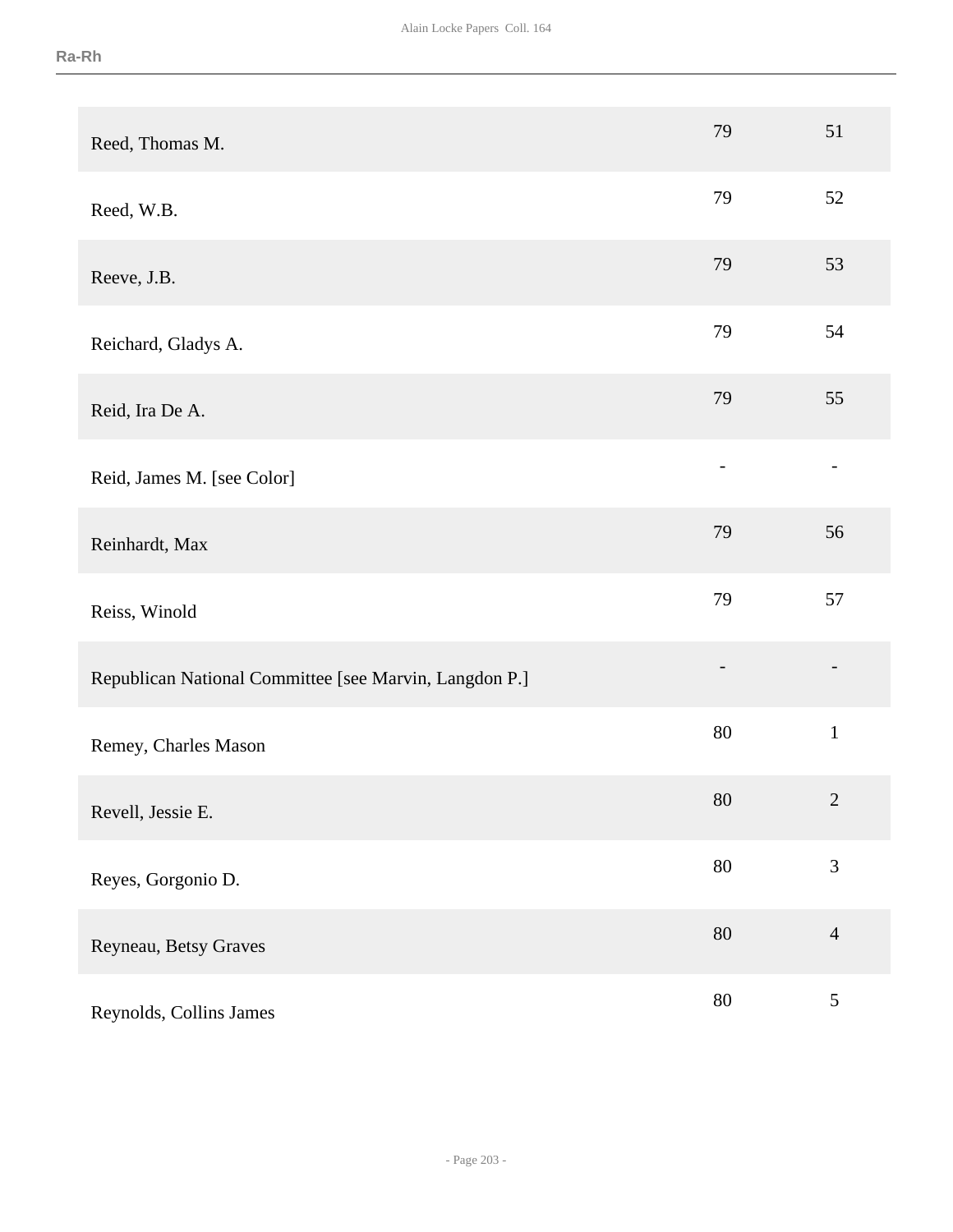| Reynolds, George M.       | $80\,$     | $6\,$            |
|---------------------------|------------|------------------|
| Rhoades, Theodora         | $80\,$     | $\boldsymbol{7}$ |
| Rhoden, John              | $80\,$     | $8\,$            |
| <b>Rhodes Scholarship</b> |            |                  |
|                           | <b>Box</b> | Folder           |
| $\mbox{A-Z}$              | $80\,$     | $\overline{9}$   |
| Congratulations           | $80\,$     | $10\,$           |
| Aydelotte, Frank          | $80\,$     | $11\,$           |
| Pennsylvania Committee    | $80\,$     | $12\,$           |
| Wylie, F.J.               | 80         | 13               |
| <b>Ri-Ry</b>              |            |                  |
|                           | <b>Box</b> | Folder           |
| Rich, Daniel Catton       | $80\,$     | $14\,$           |
| Richards, Lloyd           | $80\,$     | 15               |
| Richards, James M.        | $80\,$     | 16               |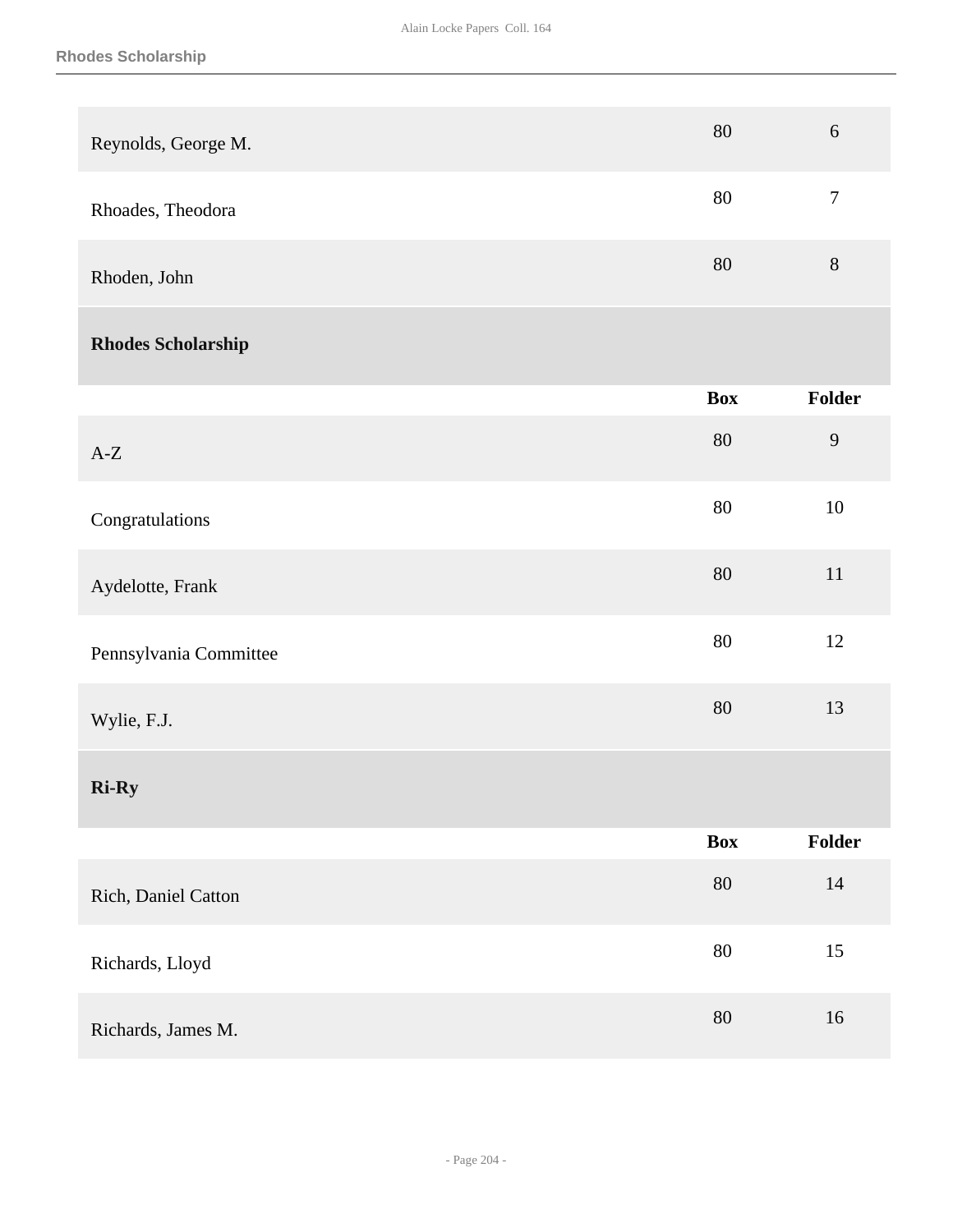| Richardson, Jack       | $80\,$ | 17     |
|------------------------|--------|--------|
| Richardson, Thomas     | 80     | 18     |
| Richardson, Willis     | 80     | 19     |
| Richter, Chandler      | $80\,$ | $20\,$ |
| Riddell, W.D.          | 80     | 21     |
| Ridley, Florida Ruffin | $80\,$ | $22\,$ |
| Ridley, Walter N.      | $80\,$ | 23     |
| Rigaud, Max            | $80\,$ | 24     |
| Riggs, Blanche E.      | $80\,$ | 25     |
| Riley, Fletcher Pearl  | $80\,$ | $26\,$ |
| Rivers, Francis Ellis  | $80\,$ | $27\,$ |
| Rives, Isabel          | $80\,$ | $28\,$ |
| Roach, Calvin          | $80\,$ | 29     |
| Roach, Olive C.        | $80\,$ | $30\,$ |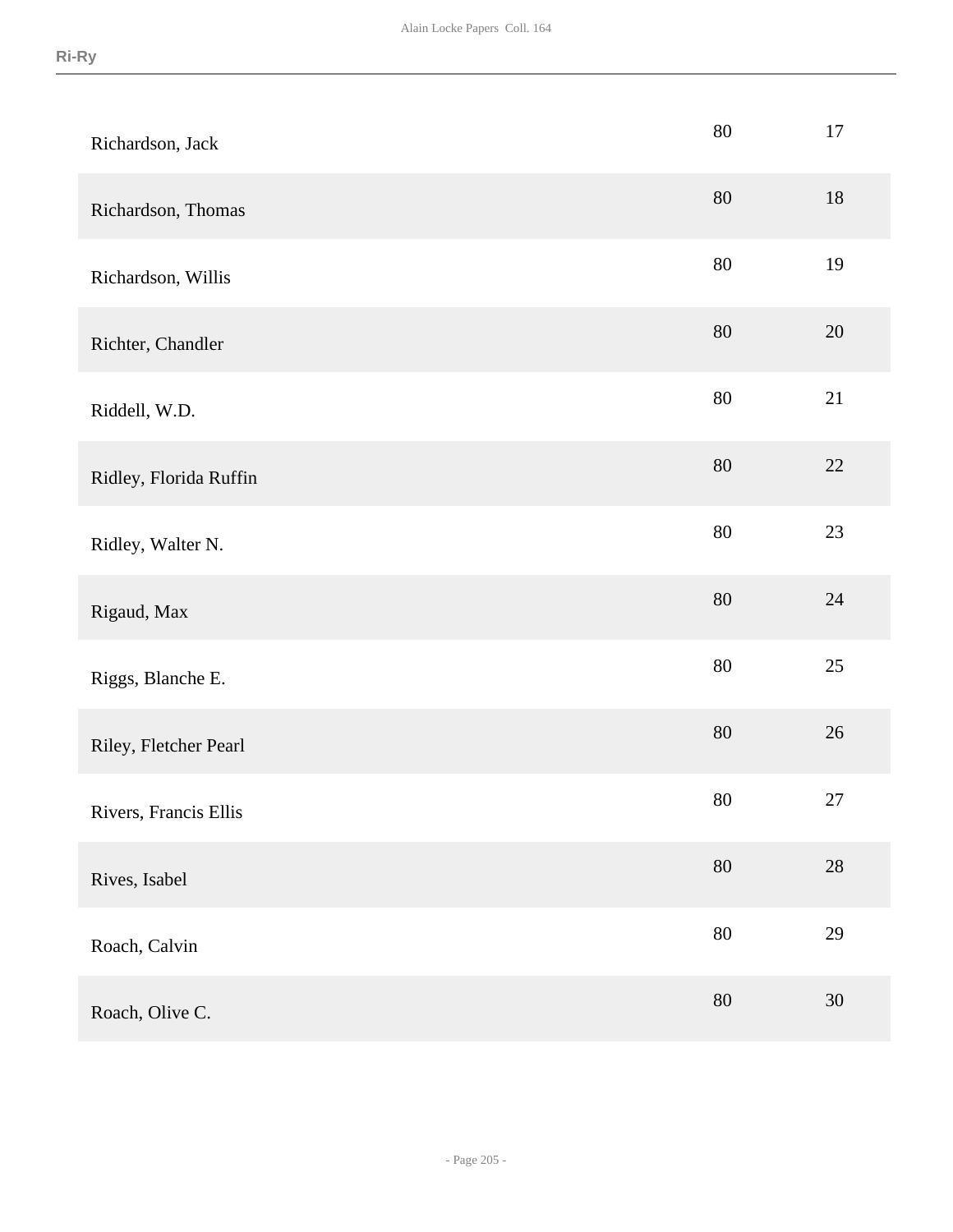| Roach, T.E.                                  | 80     | 31             |
|----------------------------------------------|--------|----------------|
| Robb, Frederic H. [and Houston, Joanna]      | 80     | 32             |
| Robb, Jefferson P.                           | 80     | 33             |
| Roberts, [Mrs.]                              | 80     | 34             |
| Roberts, E.C.                                | 80     | 35             |
| Roberts, Elizabeth                           | 80     | 36             |
| Roberts, Frederick M. [see New Age Dispatch] |        |                |
| Roberts, James E.                            | 80     | 37             |
| Robeson, Eslanda Goode                       | 80     | 38             |
| Robeson, Paul [and Yergan, Max]              | 80     | 39             |
| Robinson, [Dr.]                              | 80     | 40             |
| Robinson, Antonio B. "Tony"                  | 80     | 41             |
| Robinson, Avis P.                            | 81     | $\,1\,$        |
| Robinson, Hilyard                            | $81\,$ | $\overline{2}$ |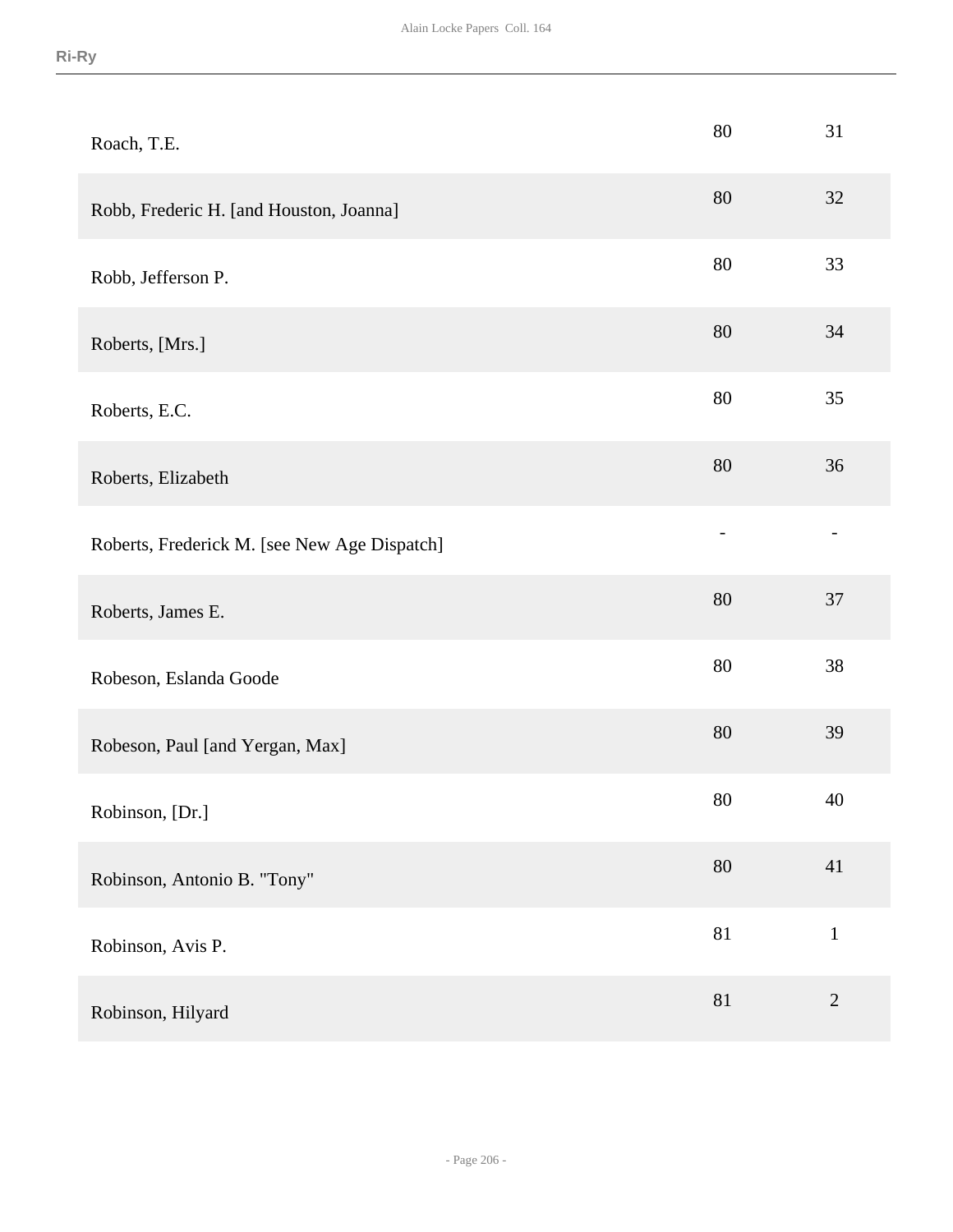| Robinson, James H.         | $81\,$ | $\mathfrak{Z}$   |
|----------------------------|--------|------------------|
| Robinson, Leonard Wallace  | 81     | $\overline{4}$   |
| Robynson, Bernie           | $81\,$ | $\sqrt{5}$       |
| Rock, Nathan L.            | $81\,$ | $6\,$            |
| The Rockefeller Foundation | $81\,$ | $\boldsymbol{7}$ |
| Rockefeller, Nelson A.     | $81\,$ | $8\,$            |
| Rocker, R.R.               | 81     | 9                |
| Rodaniche, A.              | $81\,$ | 10               |
| Rodman, Selden             | $81\,$ | 11               |
| Rogers, Charles R.         | $81\,$ | 12               |
| Rogers, J.A.               | 81     | 13               |
| Rogers, Jefferson P.       | 81     | 14               |
| Rogers, Lydia              | 81     | 15               |
| Roleson, Hillary G.        | $81\,$ | 16               |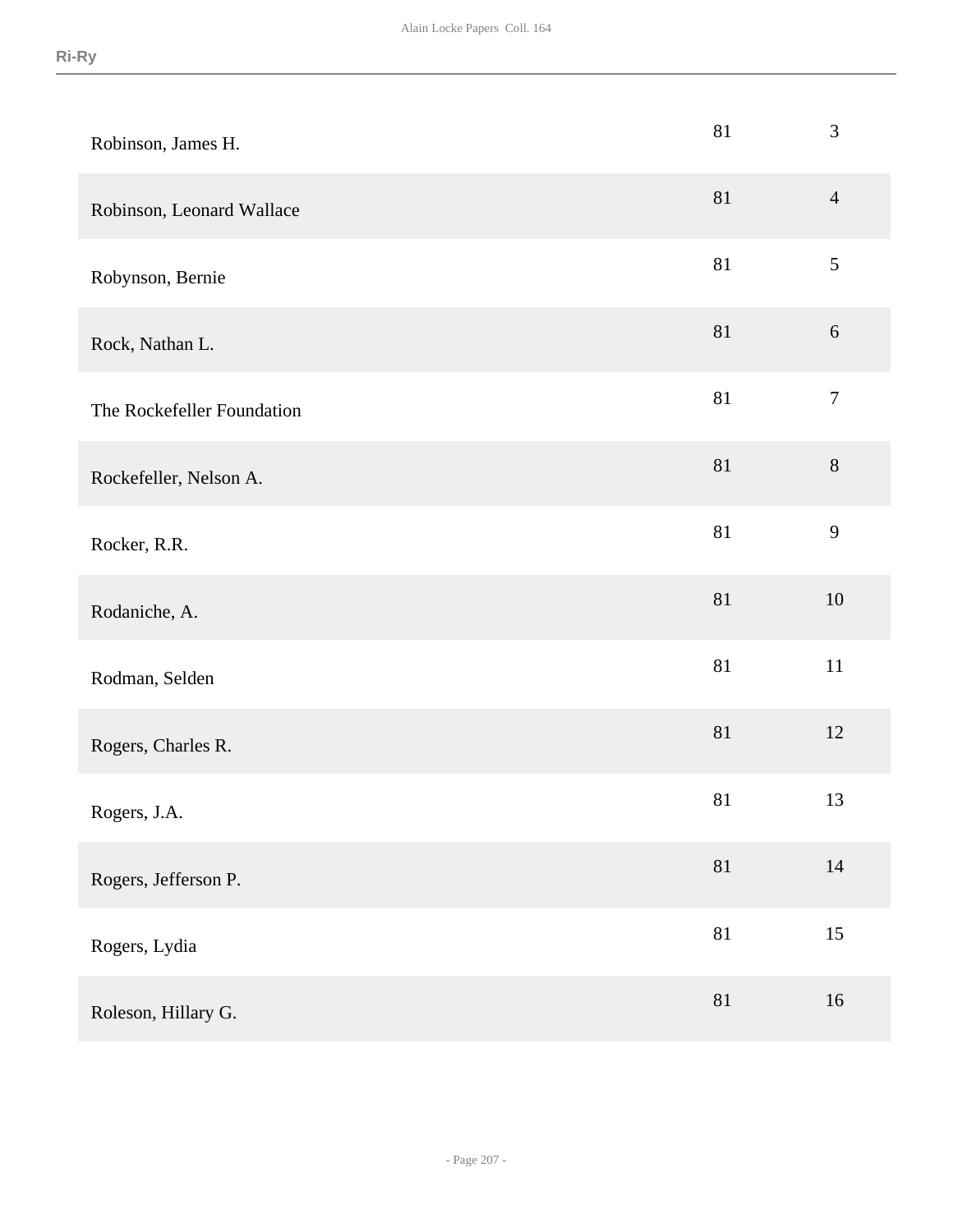| Romain, J.B.                                          | 81                | 17                |
|-------------------------------------------------------|-------------------|-------------------|
| Romano, Leon                                          | 81                | 18                |
| Romeike Clipping Service                              | 81                | 19                |
| Ronan, J.F.                                           | 81                | 20                |
| Rodenko, Igal                                         | 81                | 21                |
| Roosevelt, Franklin D. and Mrs. [letters from Secys.] | 81                | $22\,$            |
| Rose, Arnold M.                                       | 81                | $23\,$            |
| Rose, Ernestine                                       | 81                | 24                |
| Rose, Emma S.                                         | 81                | $25\,$            |
| Rose, James E.                                        | 81                | $26\,$            |
| Rosenbaum, Belle [see New York Herald Tribune]        | $\qquad \qquad -$ | $\qquad \qquad -$ |
| Rosenberg, June                                       | 81                | $27\,$            |
| Rosenblatt, Louise M.                                 | $81\,$            | $28\,$            |
| Rosenfeld, Solomon                                    | 81                | 29                |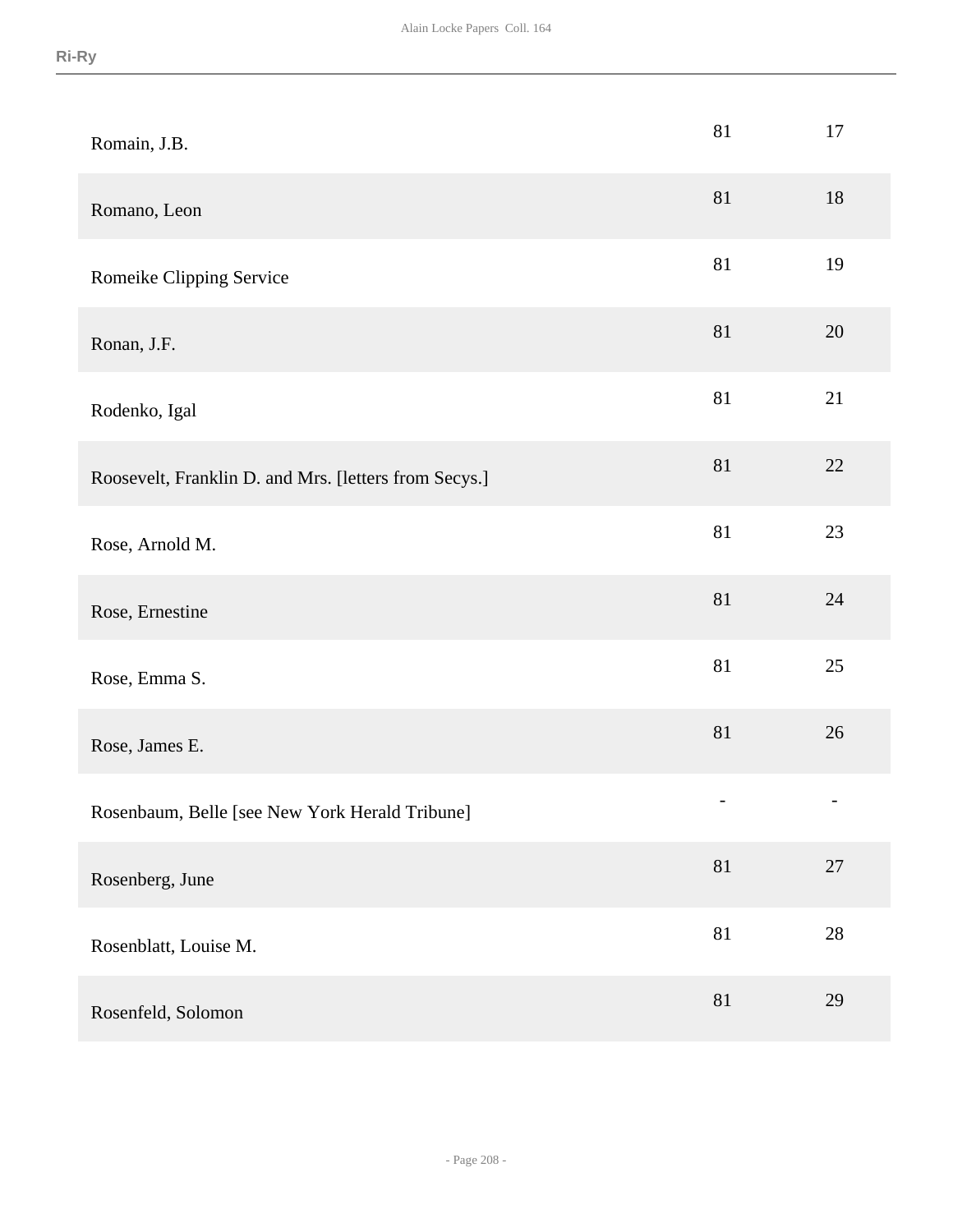| Rosenfels, Helen                   | 81             | 30 |
|------------------------------------|----------------|----|
| Rosengarten, Isaac                 | 81             | 31 |
| Rosenlof, G.W.                     | 81             | 32 |
| Rosenstock-Hussy, Eugen            | $81\,$         | 33 |
| Rosenthal, Charles S.              | 81             | 34 |
| Rosenthal, Gertrude                | 81             | 35 |
| Rosenwald Fund [see Embree, Edwin] | $\overline{a}$ |    |
| Ross, Mrs.                         | $81\,$         | 36 |
| Ross, Emory A.                     | $81\,$         | 37 |
| Ross, H.S.                         | 81             | 38 |
| Ross, John M.                      | 81             | 39 |
| Ross, Mildred E.                   | 81             | 40 |
| Rothe, Hans                        | $81\,$         | 41 |
| Roullier, Alice F.                 | $81\,$         | 42 |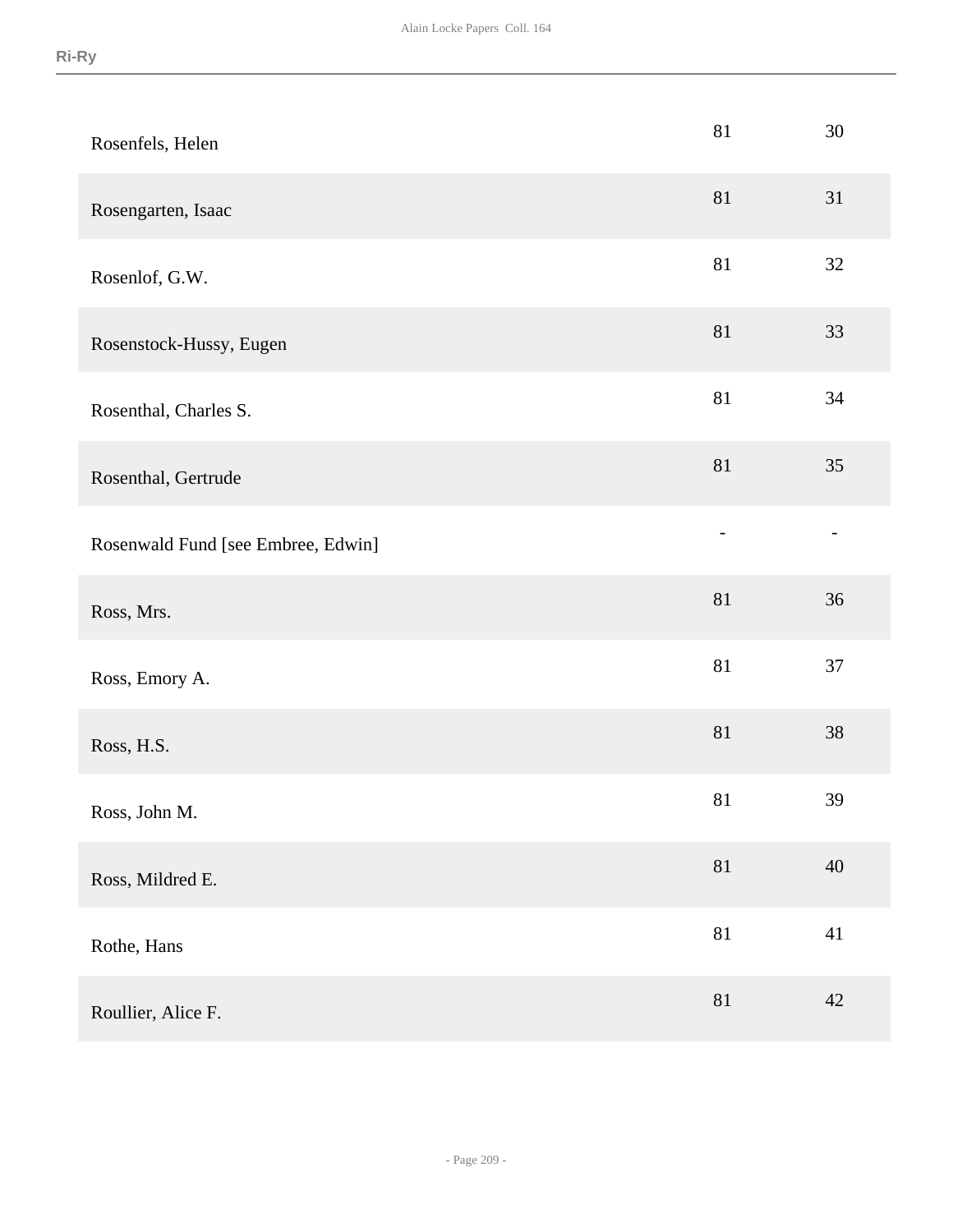| Roumain, Jacques                  | 81     | 43               |
|-----------------------------------|--------|------------------|
| Roundtree, I.W.L.                 | 81     | 44               |
| Rowan, Edward B.                  | $81\,$ | 45               |
| Rowland, Albert Lindsay no date   | $81\,$ | 46               |
| Rowland, Albert Lindsay 1904-1913 | $81\,$ | 47               |
| Royden, [Miss]                    | $81\,$ | 48               |
| Rubin, J.L.                       | 82     | $\mathbf{1}$     |
| Rubin, Mary S.                    | 82     | $\sqrt{2}$       |
| Rudd, Wayland                     | $82\,$ | 3                |
| Rudolph, A. Adele                 | $82\,$ | $\overline{4}$   |
| Ruffman, W.                       | 82     | $\sqrt{5}$       |
| Rugg, Harold                      | 82     | $6\,$            |
| Rundt, Arthur                     | 82     | $\boldsymbol{7}$ |
| Rushmore, A.W.                    | 82     | $8\,$            |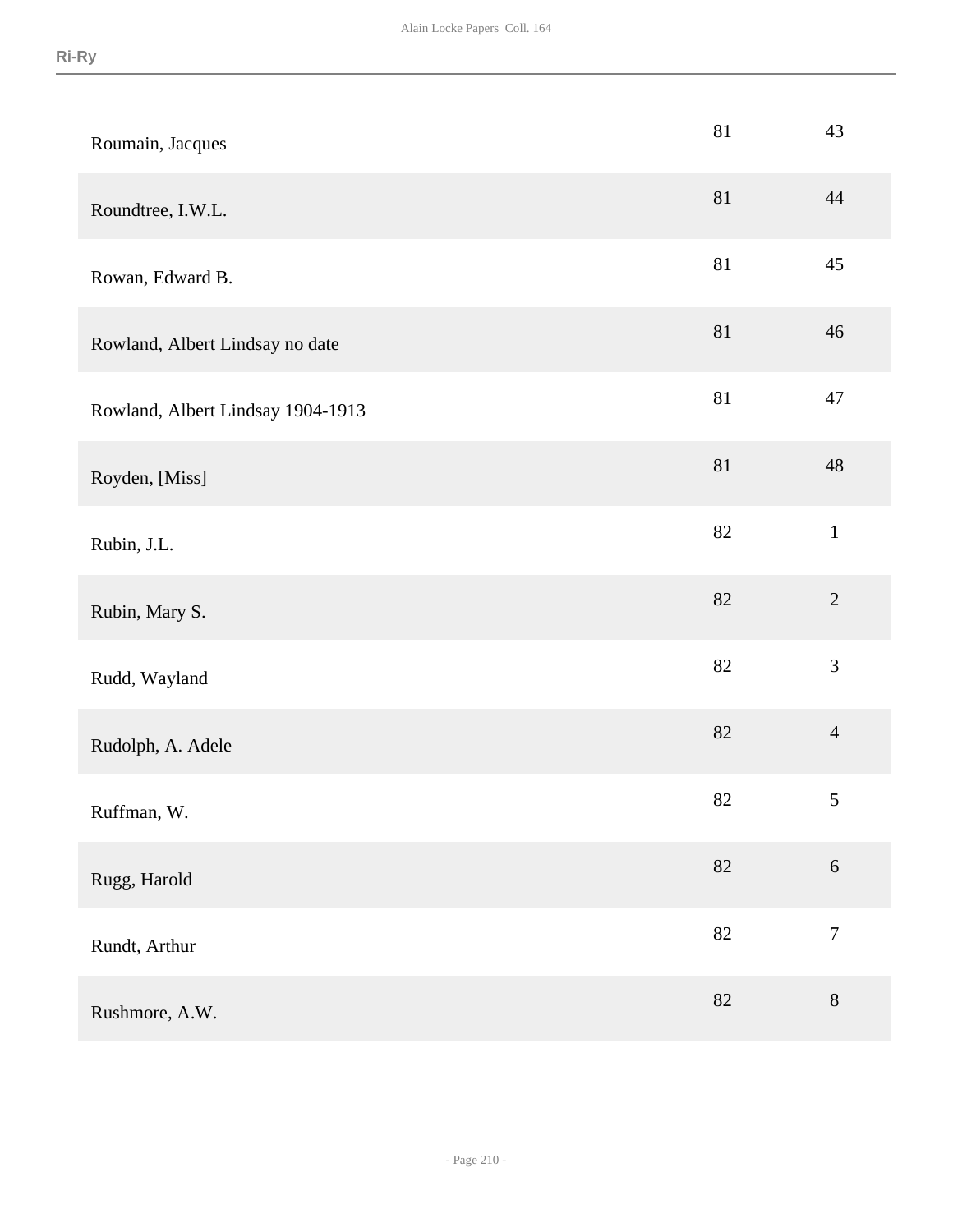| Russell, Bessie                               | 82 | 9  |
|-----------------------------------------------|----|----|
| Russell, Francis H.                           | 82 | 10 |
| Russell, John Dale                            | 82 | 11 |
| Russell, Maurice Victor no date               | 82 | 12 |
| Russell, Maurice Victor no date               | 82 | 13 |
| Russell, Maurice Victor no date               | 82 | 14 |
| Russell, Maurice Victor 1941-August 1942      | 82 | 15 |
| Russell, Maurice Victor Sept.-Oct. 1942       | 82 | 16 |
| Russell, Maurice Victor Nov.-Dec. 1942        | 82 | 17 |
| Russell, Maurice Victor Jan.-June 1943        | 82 | 18 |
| Russell, Maurice Victor July-Dec. 1943        | 82 | 19 |
| Russell, Maurice Victor Jan.-May 1944         | 82 | 20 |
| Russell, Maurice Victor June 1944 - Dec. 1945 | 82 | 21 |
| Russell, Maurice Victor Jan. - April 1946     | 82 | 22 |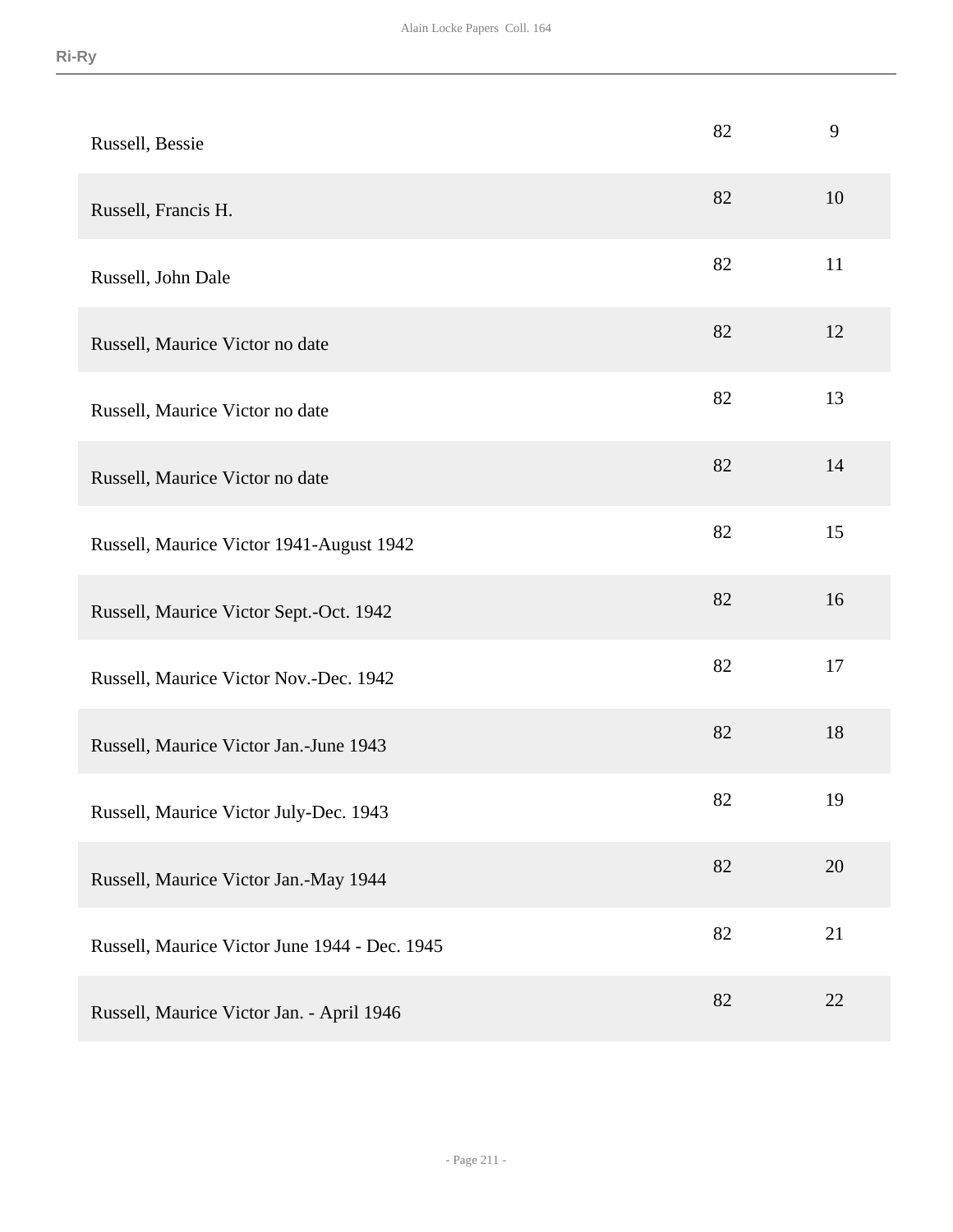| Russell, Maurice Victor May-Dec. 1946  | 82         | 23               |
|----------------------------------------|------------|------------------|
| Russell, Maurice Victor 1947-1948      | 83         | $\mathbf{1}$     |
| Russell, Maurice Victor 1949-1953      | 83         | $\mathbf{2}$     |
| Russell, William F.                    | 83         | $\mathfrak{Z}$   |
| Ruta, Mary Adelina                     | 83         | $\overline{4}$   |
| Ryan, Sylvester                        | 83         | $\mathfrak{S}$   |
| Ryan, W. Carson                        | 83         | $6\,$            |
|                                        |            |                  |
| Sab-Sum                                |            |                  |
|                                        | <b>Box</b> | Folder           |
| Sabloff, Janet [see Survey Associates] |            |                  |
| Sachs, H.F.                            | 83         | $\boldsymbol{7}$ |
| Salomon, Rene                          | 83         | 8                |
| Saltz, Thomas                          | 83         | 9                |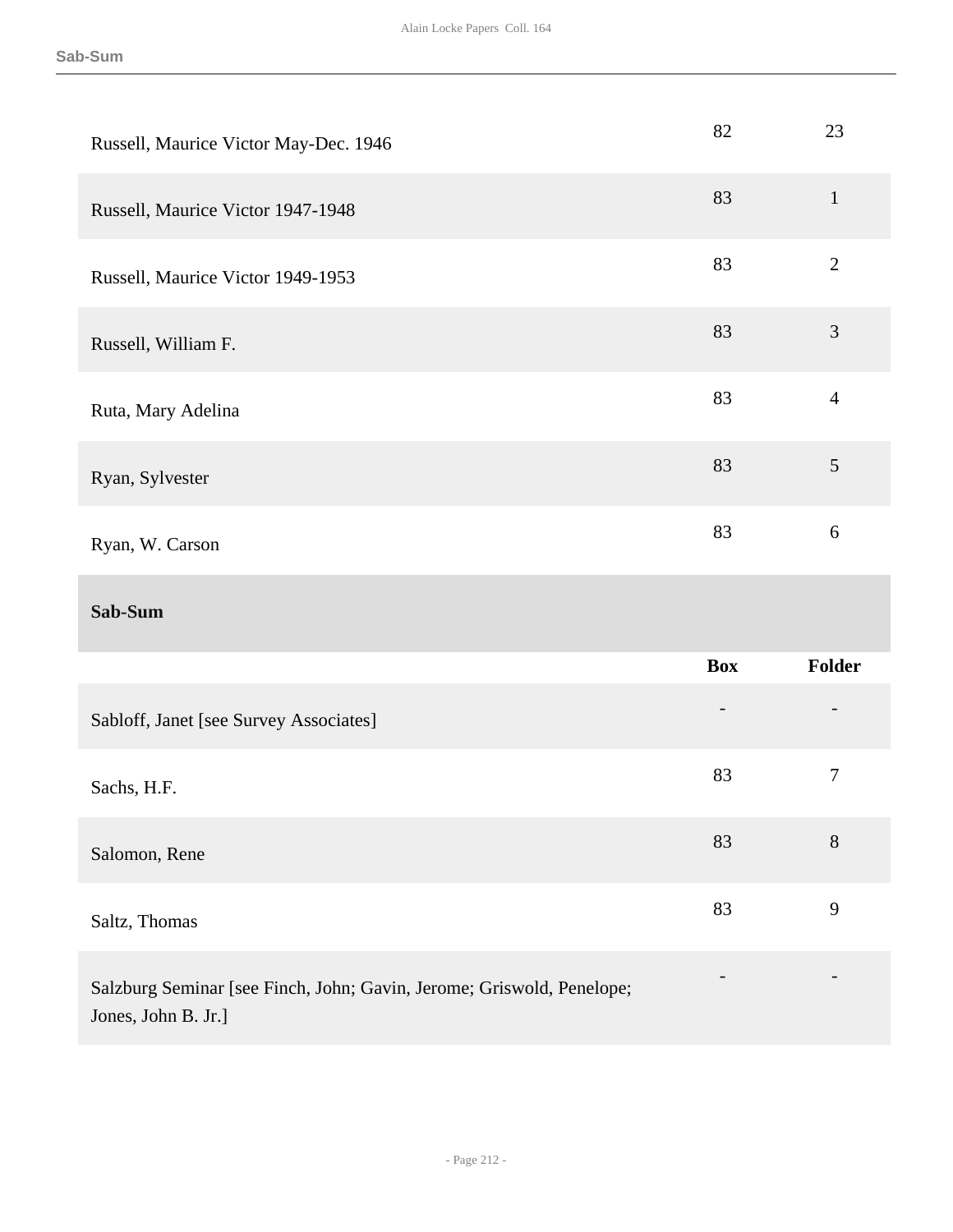| Sampson, Edith                                                    | 83 | 10     |
|-------------------------------------------------------------------|----|--------|
| Sancton, Thomas [see Survey Associates]                           |    |        |
| Sander, Charlotte                                                 | 83 | 11     |
| Sanders, Marion                                                   | 83 | 12     |
| Santesson, Hans Stefan                                            | 83 | 13     |
| Sapir, E.                                                         | 83 | 14     |
| Saunders, J. Moria                                                | 83 | 15     |
| Sawyer, Randolph "Rannie"                                         | 83 | 16     |
| Saxton, Eugene F. [see also Harper and Brothers Publishers, Inc.] | 83 | 17     |
| Saybolt, W.D.                                                     | 83 | 18     |
| Scandrett, Richard B. Jr. [see Survey Associates]                 |    |        |
| Scarborough, Dorothy                                              | 83 | 19     |
| Scarborough, W.S.                                                 | 83 | $20\,$ |
| Scarff, John H.                                                   | 83 | 21     |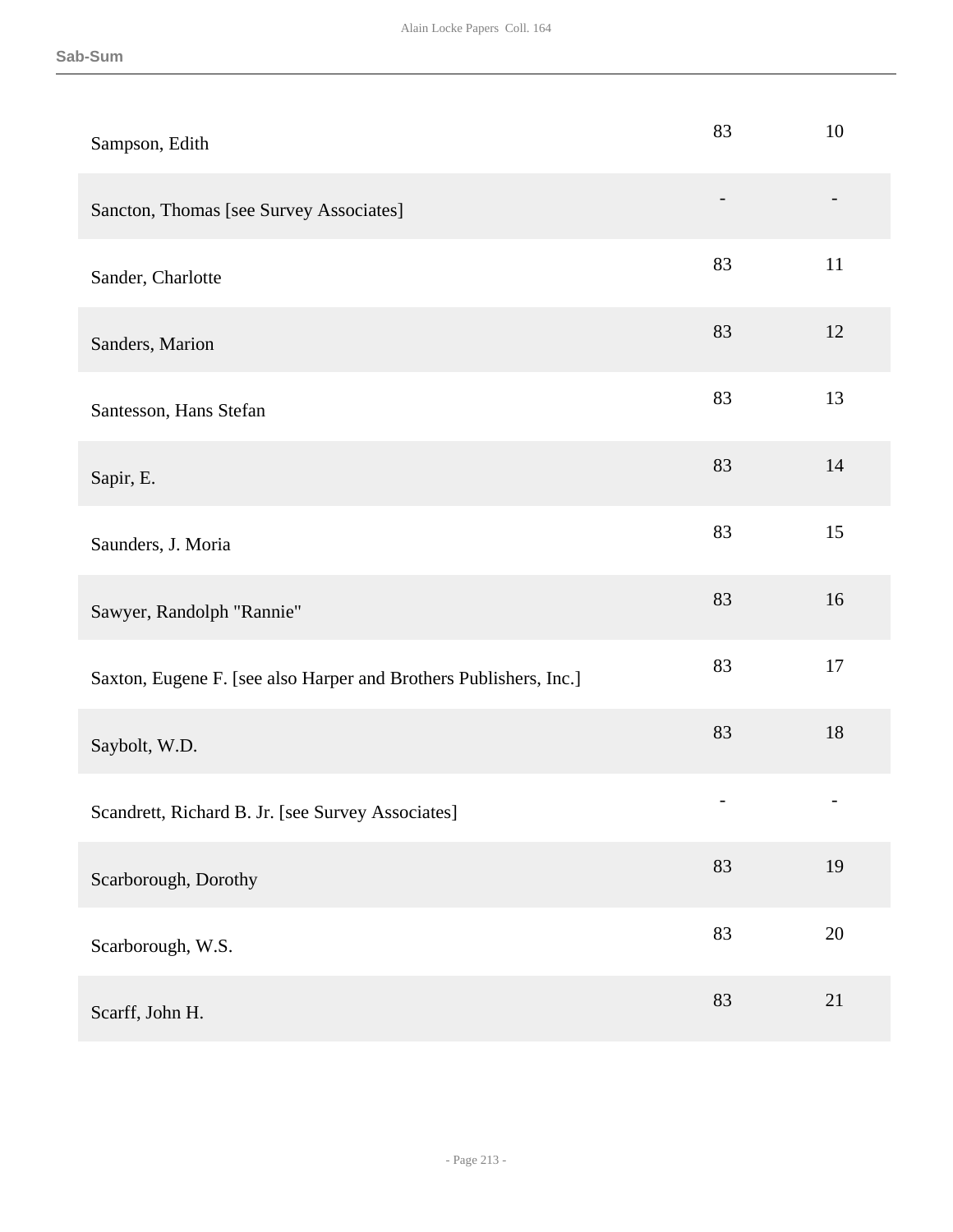| Scattergood, J. Henry                    | 83             | 22           |
|------------------------------------------|----------------|--------------|
| Schaffner, Halle [see Survey Associates] | $\overline{a}$ |              |
| Schairer, Reinhold                       | 83             | 23           |
| Schecter, Bernard                        | 83             | 24           |
| Schnabel, Ellis A.                       | 83             | 25           |
| Schnell, B.A.                            | 83             | 26           |
| Schoell, Franck Louis                    | 83             | 27           |
| Schoenfeld, Seymour J.                   | 83             | 28           |
| Scholes, Theo E.S.                       | 83             | 29           |
| Schomburg, Arthur A. no date             | 83             | 30           |
| Schomburg, Arthur A. 1911-1917           | 83             | 31           |
| Schomburg, Arthur A. 1922-1925           | 83             | 32           |
| Schomburg, Arthur A. 1926-1937           | 83             | 33           |
| Schomburg, Fernando A.                   | 84             | $\mathbf{1}$ |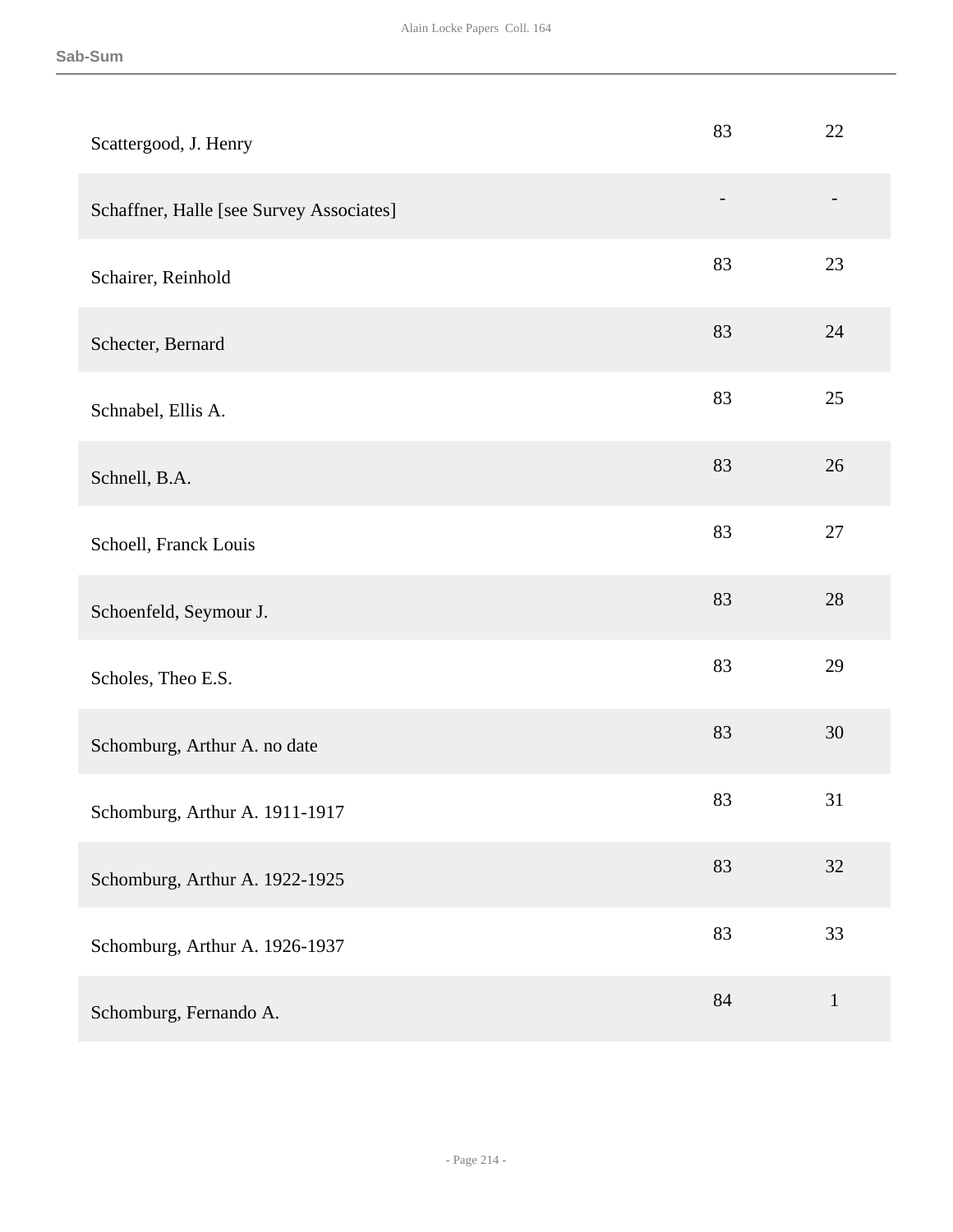| Schroeder, Louis L.                                   | 84     | $\overline{2}$   |
|-------------------------------------------------------|--------|------------------|
| Schroeder, Paul M.                                    | 84     | $\mathfrak{Z}$   |
| Schuyler, George S.                                   | 84     | $\overline{4}$   |
| Scott, Albert Livingstone                             | 84     | $\sqrt{5}$       |
| Scott, Alma J.                                        | 84     | 6                |
| Scott, C. Waldo                                       | 84     | $\boldsymbol{7}$ |
| Scott, Elisabeth McK.                                 | 84     | 8                |
| Scott, Emmett J. 1910-1919                            | 84     | 9                |
| Scott, Emmett J. 1920-1929 [see also Personal Papers] | 84     | 10               |
| Scott, Emmett J. 1930                                 | $84\,$ | $11\,$           |
| Scott, Loretta                                        | 84     | 12               |
| Scott, Nathan A.                                      | 84     | 13               |
| Scott, Tracey E.                                      | 84     | $14\,$           |
| Scott, Walter Dill                                    | 84     | 15               |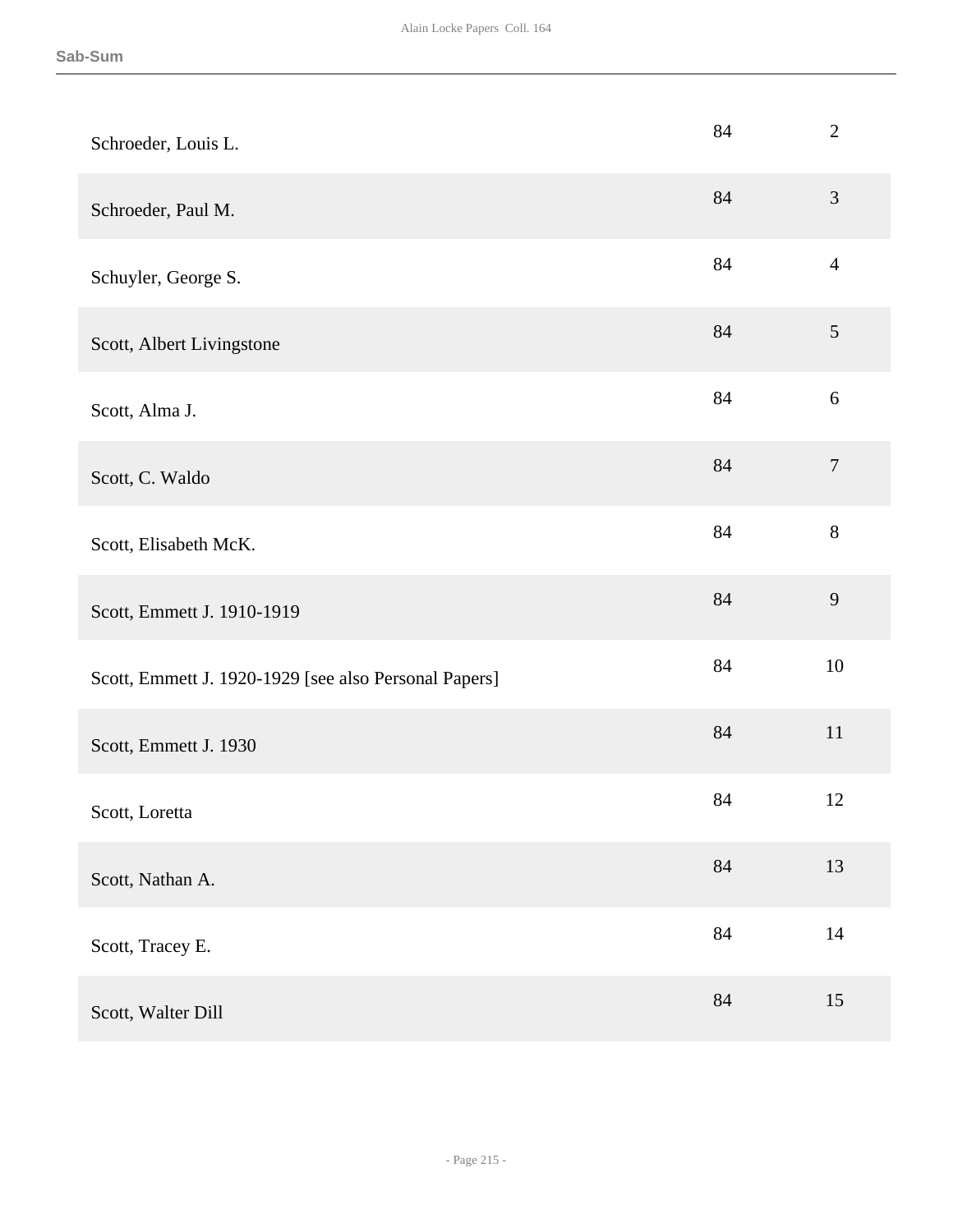| Scovel, Edwin          | 84       | 16     |
|------------------------|----------|--------|
| Scoville, Mildred C.   | 84       | $17\,$ |
| Scribner, Charles      | 84       | $18\,$ |
| Scull, Antonio         | $84\,$   | 19     |
| Sealte, Harry          | $84\,$   | $20\,$ |
| Sebree, Charles        | $84\,$   | 21     |
| Seeger, Peter          | 84       | $22\,$ |
| Seghers, Pierre        | $84\,$   | $23\,$ |
| Segy, Ladislas         | 84       | 24     |
| Seidman, Irving        | $\rm 84$ | $25\,$ |
| Seiferth, Wolfgang S.  | 84       | 26     |
| Selden, Joseph Russell | $84\,$   | $27\,$ |
| Seldon, Benjamin F.    | 84       | $28\,$ |
| Seligmann, Herbert J.  | 84       | 29     |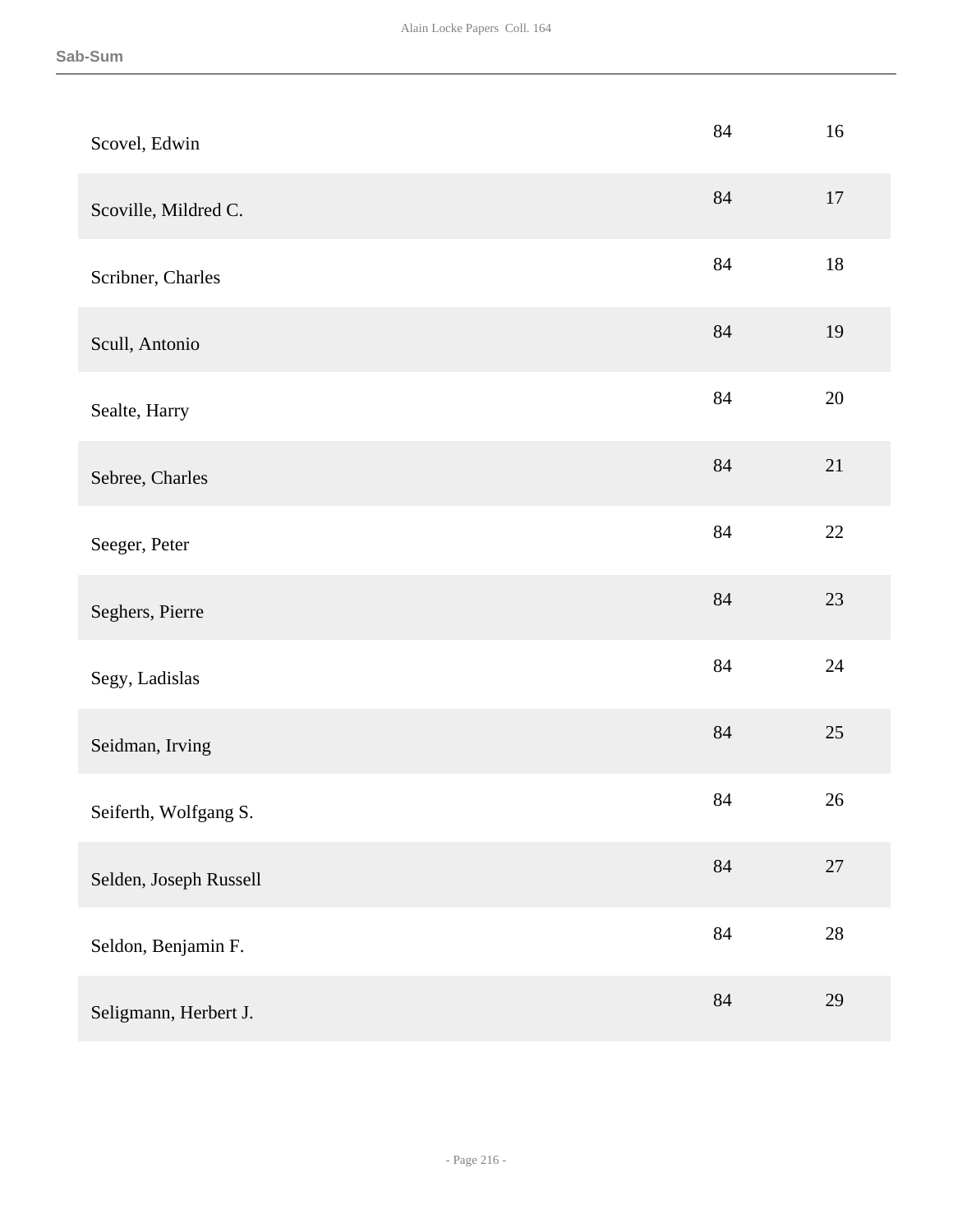| Sellery, George C.                                                    | 84 | 30             |
|-----------------------------------------------------------------------|----|----------------|
| Semakula, Blasius                                                     | 84 | 31             |
| Seme, P. Ka Isaka no date                                             | 84 | 32             |
| Seme, P. Ka Isaka 1907                                                | 84 | 33             |
| Seme, P. Ka Isaka 1908                                                | 84 | 34             |
| Seme, P. Ka Isaka 1909-1910                                           | 84 | 35             |
| Seme, P. Ka Isaka 1911-1914                                           | 84 | 36             |
| Seme, P. Ka Isaka 1922-1923                                           | 84 | 37             |
| Seme, P. Ka Isaka 1924-1925                                           | 84 | 38             |
| Service Bureau for Intercultural Education [see Davis-DuBois, Rachel] |    |                |
| Settle, Ophelia                                                       | 85 | $\mathbf{1}$   |
| Setzer, Earl C.                                                       | 85 | $\mathbf{2}$   |
| Shadd, Marion P.                                                      | 85 | 3              |
| Shane, Elizabeth                                                      | 85 | $\overline{4}$ |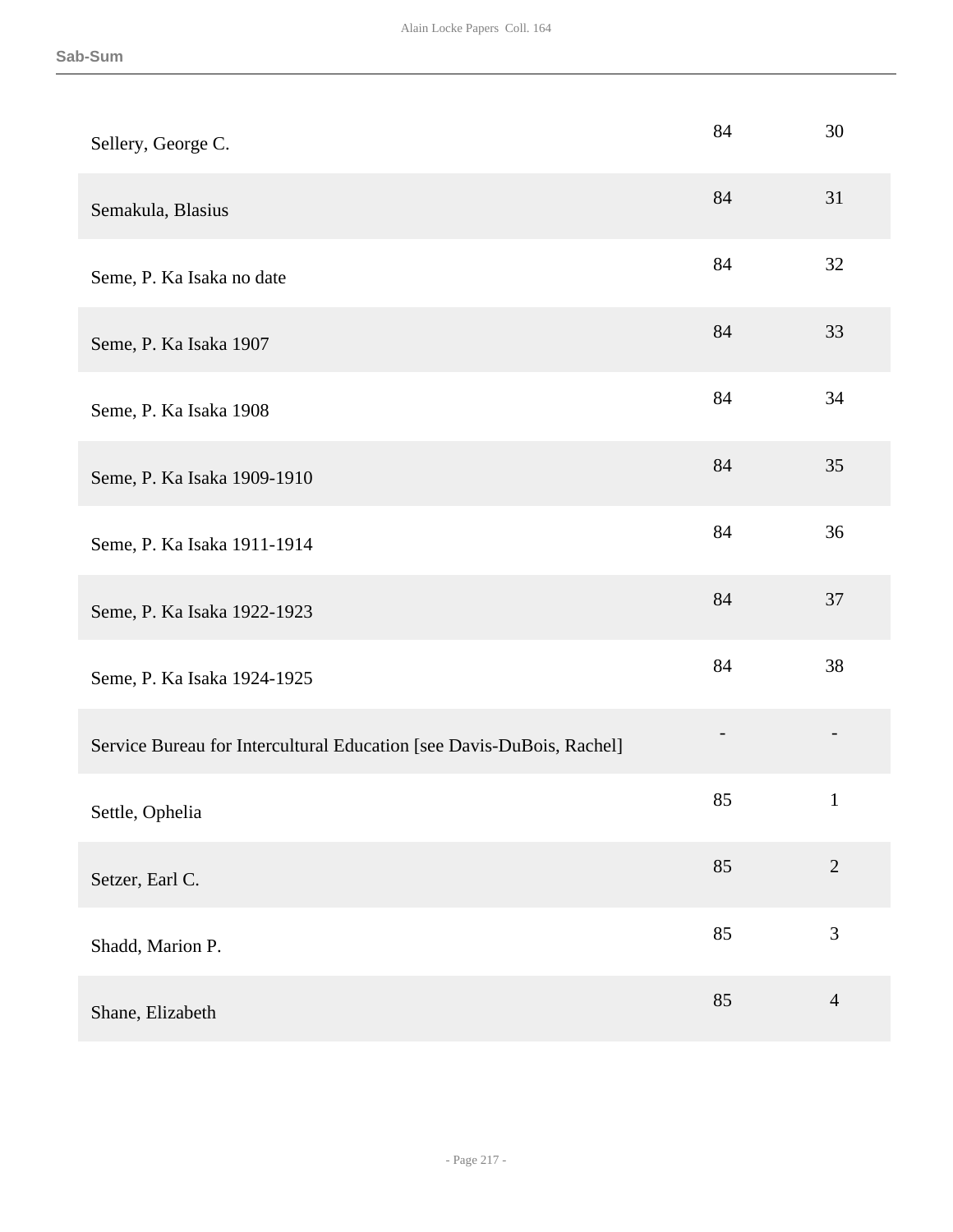| Shane, Joseph B.                                 | 85 | $\sqrt{5}$       |
|--------------------------------------------------|----|------------------|
| Shannon, Wilma L.                                | 85 | $6\,$            |
| Shapiro, Harry L.                                | 85 | $\boldsymbol{7}$ |
| Shapley, Harlow                                  | 85 | $8\,$            |
| Shart-Nedas, Elden                               | 85 | 9                |
| Shaw, S. Adele                                   | 85 | 10               |
| Sheehan, Joseph                                  | 85 | $11\,$           |
| Shelton, Nokomis Boyd                            | 85 | $12\,$           |
| Shepard, James E.                                | 85 | 13               |
| Sheppard, Kate I.                                | 85 | $14$             |
| Sheridan, Mary                                   | 85 | 15               |
| Sherman, Jane                                    | 85 | 16               |
| Sherwood, George H. [see Osbow, Henry Fairchild] |    |                  |
| Shipley, Caroline C.                             | 85 | 17               |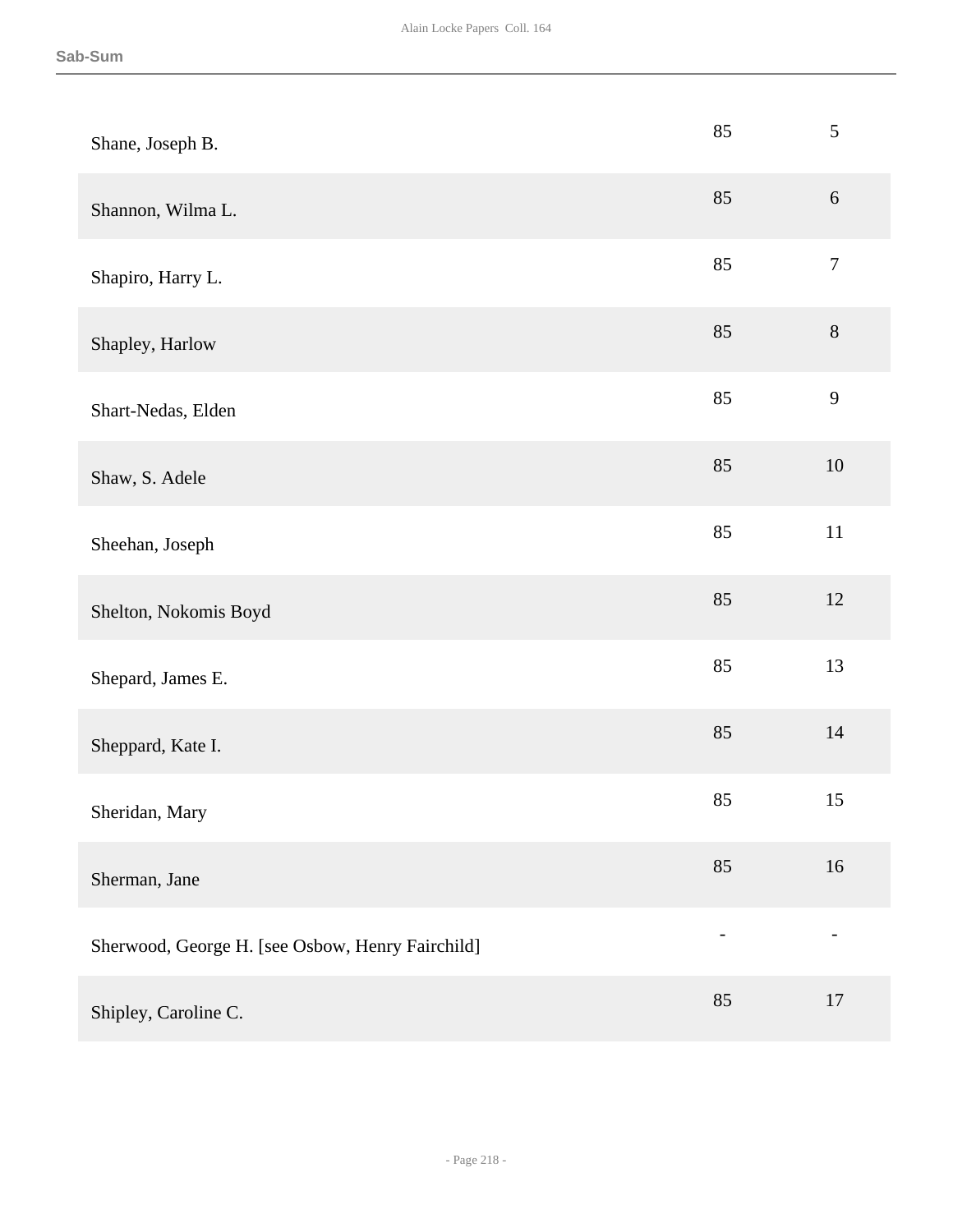| Shipley, R.B.                               | 85 | 18     |
|---------------------------------------------|----|--------|
| Shirley, Donald                             | 85 | 19     |
| Sideboard, Henry Y.                         | 85 | 20     |
| Sierra, Manuel Barros                       | 85 | 21     |
| Sieverson, Charles                          | 85 | $22\,$ |
| Siggelko, Herbert S.                        | 85 | 23     |
| Sillen, Samuel [see Masses and Mainstream]  |    |        |
| Silvera, Frank                              | 85 | 24     |
| Silverman, [Miss]                           | 85 | 25     |
| Simms, J.L. [see Wilberforce Press Service] |    |        |
| Simon and Schuster Publishers               | 85 | 26     |
| Simmons, Hugh                               | 85 | 27     |
| Simmons, I.F.                               | 85 | $28\,$ |
| Simmons, Raymond                            | 85 | 29     |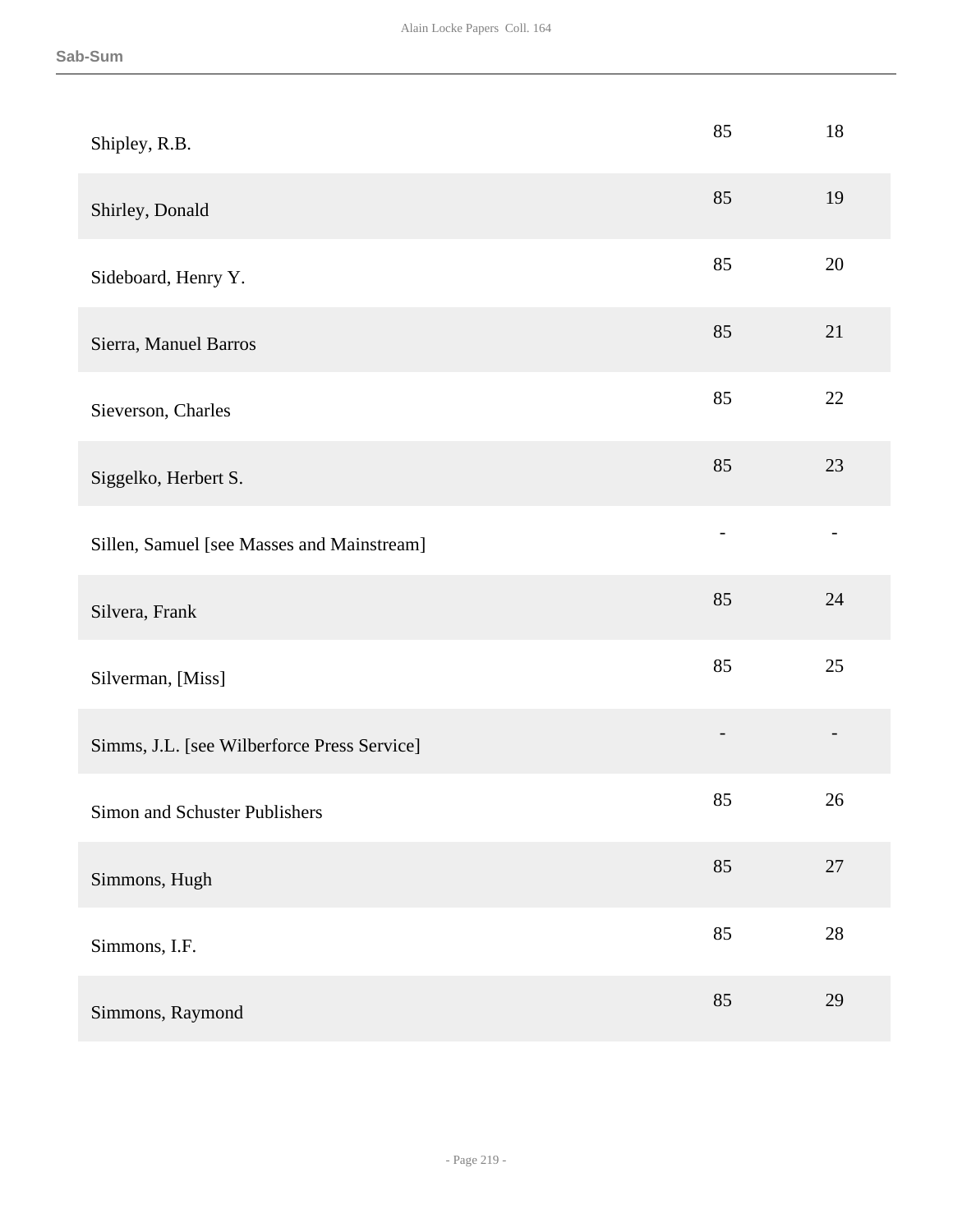| Simon, Hubert V.       | 85 | 30     |
|------------------------|----|--------|
| Simonds, Bert          | 85 | 31     |
| Simonds, Maurice       | 85 | 32     |
| Simpson, Gordon H.     | 85 | 33     |
| Simpson, James Baird   | 85 | 34     |
| Sinclair, Haste        | 85 | 35     |
| Sinclair, William A.   | 85 | 36     |
| Singer, Henry F.       | 85 | $37\,$ |
| Singleton, J. Andrews  | 85 | 38     |
| Sinisaari, Erkki       | 85 | 39     |
| Skinner, Cornelia Otis | 85 | 40     |
| Skinner, Daniel T.     | 85 | 41     |
| Sklar, Bernice         | 85 | $42\,$ |
| Slaughter, Claude      | 85 | 43     |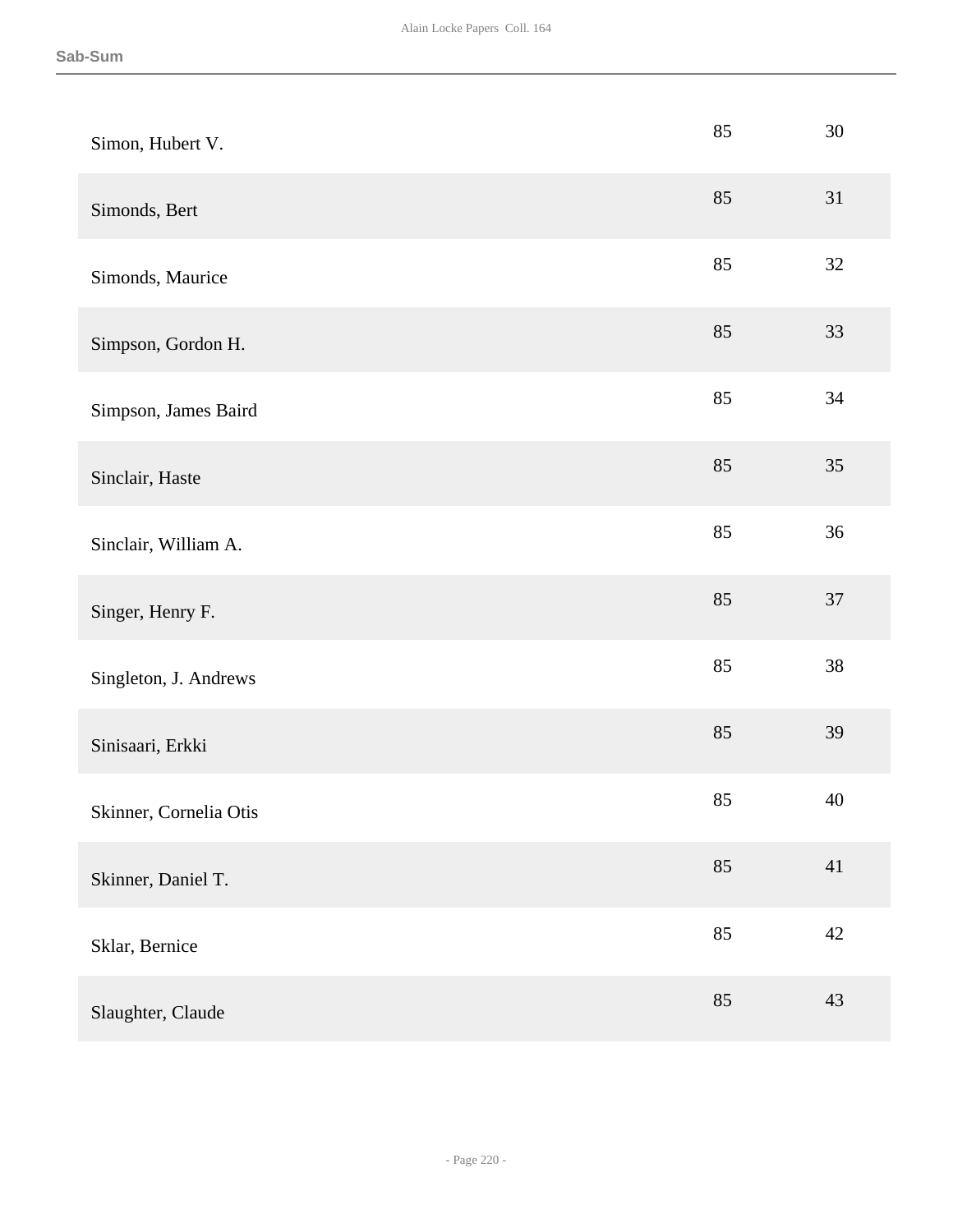| Sloan, Charles Frederick | 85 | 44          |
|--------------------------|----|-------------|
| Sloan, Ruth C.           | 85 | 45          |
| Slowe, Lucy D.           | 85 | 46          |
| Smidon, [Miss]           | 85 | 47          |
| Smith, [Mr.]             | 85 | $\sqrt{48}$ |
| Smith, [Reverend]        | 85 | 49          |
| Smith, Alfred Edgar      | 85 | 50          |
| Smith, Anne Rylance      | 85 | 51          |
| Smith, Annette           | 85 | $52\,$      |
| Smith, B. Othaniel       | 85 | 53          |
| Smith, Britta            | 85 | 54          |
| Smith, Carleton          | 85 | 55          |
| Smith, Catherine         | 85 | 56          |
| Smith, Elsie E.          | 85 | 57          |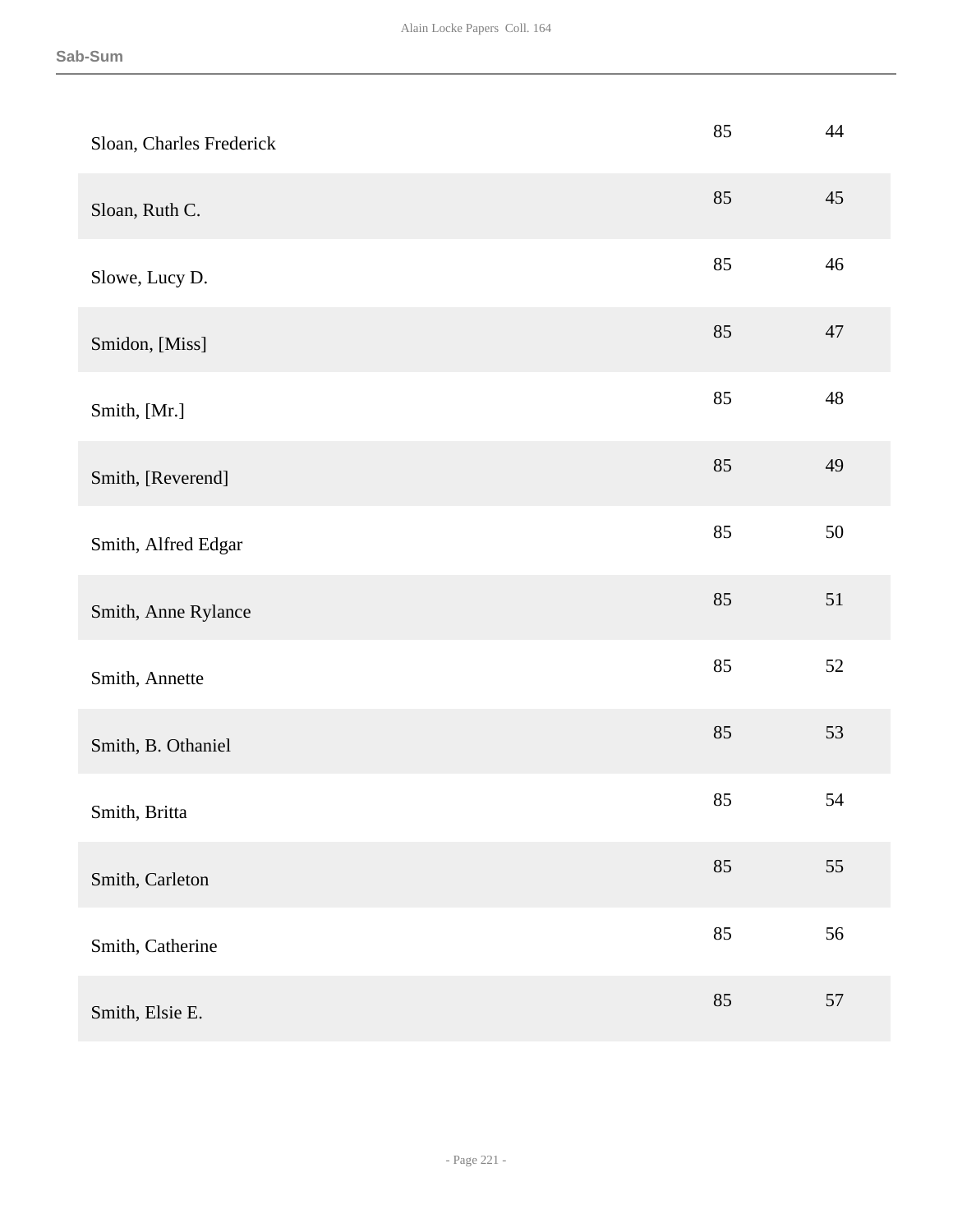| Smith, Emory B.                       | 85 | 58               |
|---------------------------------------|----|------------------|
| Smith, Ethel R.                       | 86 | $\mathbf 1$      |
| Smith, F. Tredwell                    | 86 | $\sqrt{2}$       |
| Smith, Geddes [see Survey Associates] |    |                  |
| Smith, Ida V.                         | 86 | $\mathfrak{Z}$   |
| Smith, Jack                           | 86 | $\overline{4}$   |
| Smith, John M.                        | 86 | $\sqrt{5}$       |
| Smith, Kathleen                       | 86 | $\sqrt{6}$       |
| Smith, Lucy B.                        | 86 | $\boldsymbol{7}$ |
| Smith, Marvin P.                      | 86 | $8\,$            |
| Smith, Myra A.                        | 86 | $\mathbf{9}$     |
| Smith, O.E.                           | 86 | $10\,$           |
| Smith, Paul                           | 86 | $11\,$           |
| Smith, Robert E. Jr.                  | 86 | $12\,$           |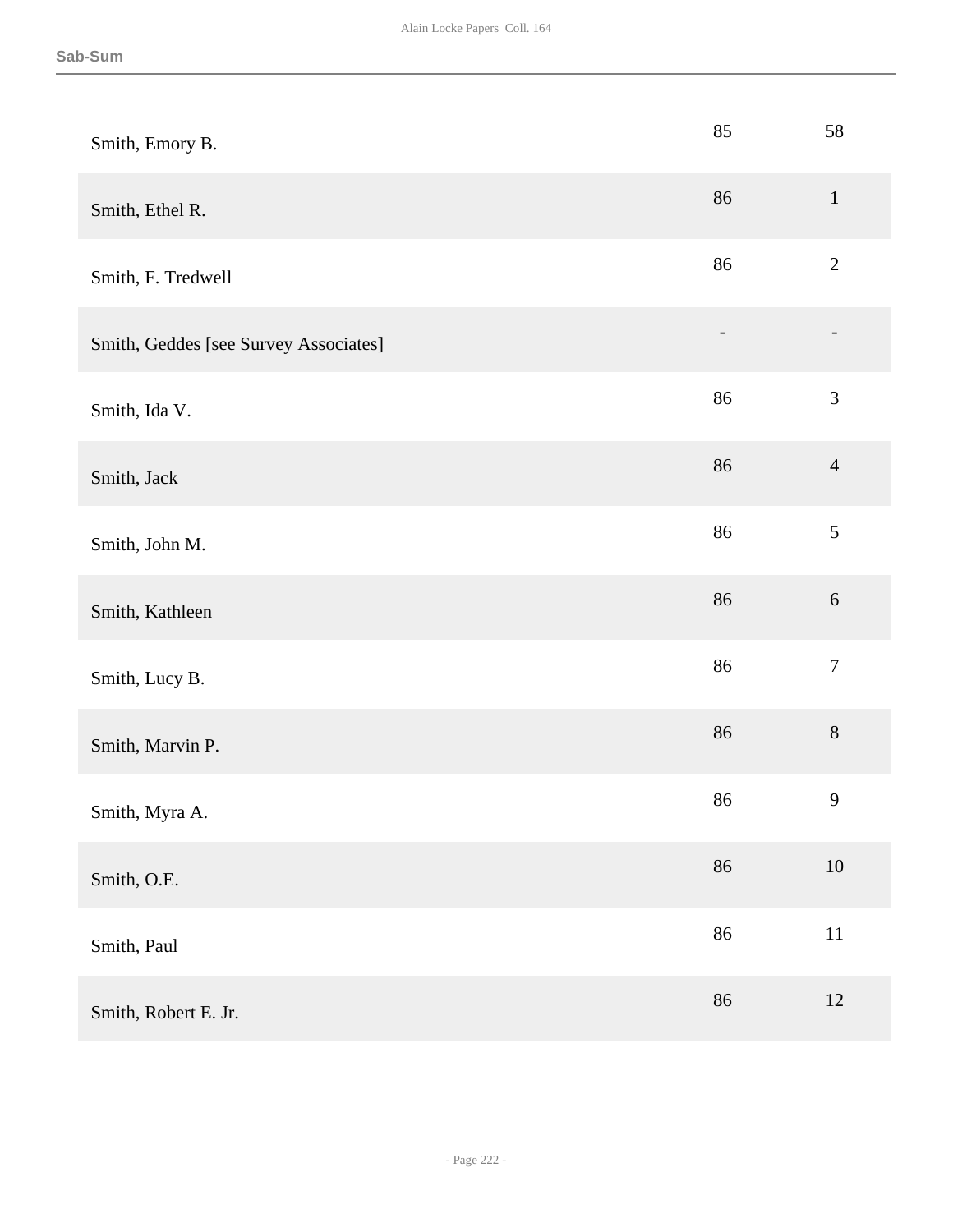| Smith, S. Stephenson                                                           | 86 | 13     |
|--------------------------------------------------------------------------------|----|--------|
| Smith, Samuel [see also Barnes and Noble, Inc.]                                | 86 | 14     |
| Smith, T.V.                                                                    | 86 | 15     |
| Smith, W.A.                                                                    | 86 | 16     |
| Smith, William E.                                                              | 86 | 17     |
| Smith, William H.                                                              | 86 | $18\,$ |
| Snavely, Guy E.                                                                | 86 | 19     |
| Snowden, Frank M. Jr.                                                          | 86 | 20     |
| Snyder, H.M.                                                                   | 86 | 21     |
| Social Research: An International Quarterly of Political and Social<br>Science | 86 | 22     |
| <b>Social Science Abstracts</b>                                                | 86 | 23     |
| Soderberg, Ronald D.                                                           | 86 | $24\,$ |
| Solanke, Ladipo                                                                | 86 | $25\,$ |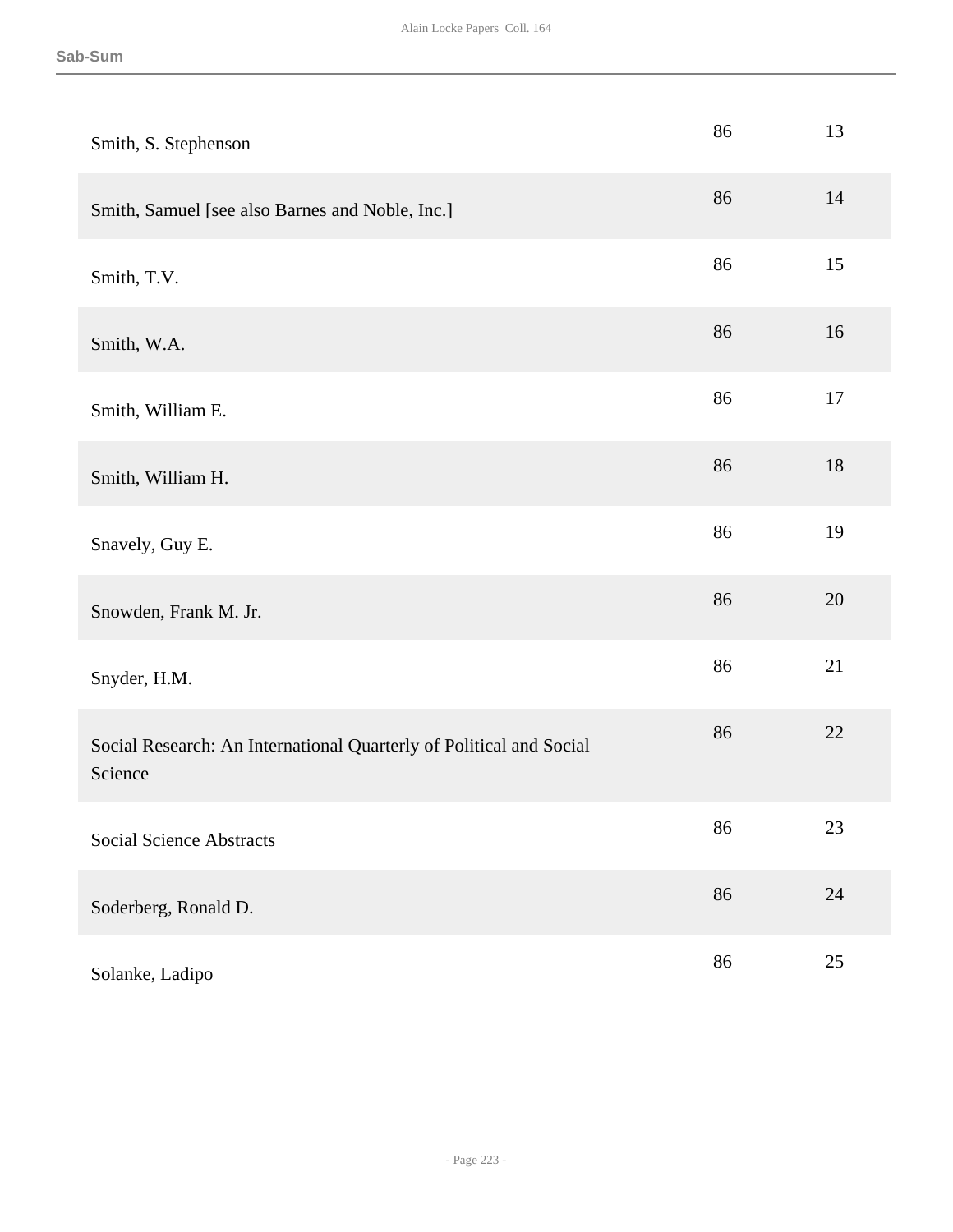| Sollins, L.M.             | 86 | 26     |
|---------------------------|----|--------|
| Sollins, I.V.             | 86 | $27\,$ |
| Solomon, Mildred          | 86 | $28\,$ |
| Soltau, Irene and Roger   | 86 | 29     |
| Sorsby, William           | 86 | $30\,$ |
| Sothsaso, Fernande Pivano | 86 | 31     |
| Sounerby, O.G.            | 86 | 32     |
| South Today               | 86 | 33     |
| Soyer, Raphael            | 86 | 34     |
| Spaulding, El Fleda       | 86 | 35     |
| Speare, M.E.              | 86 | 36     |
| The Spectator             | 86 | 37     |
| Spence, Eulalie           | 86 | 38     |
| Spencer, Anne             | 86 | 39     |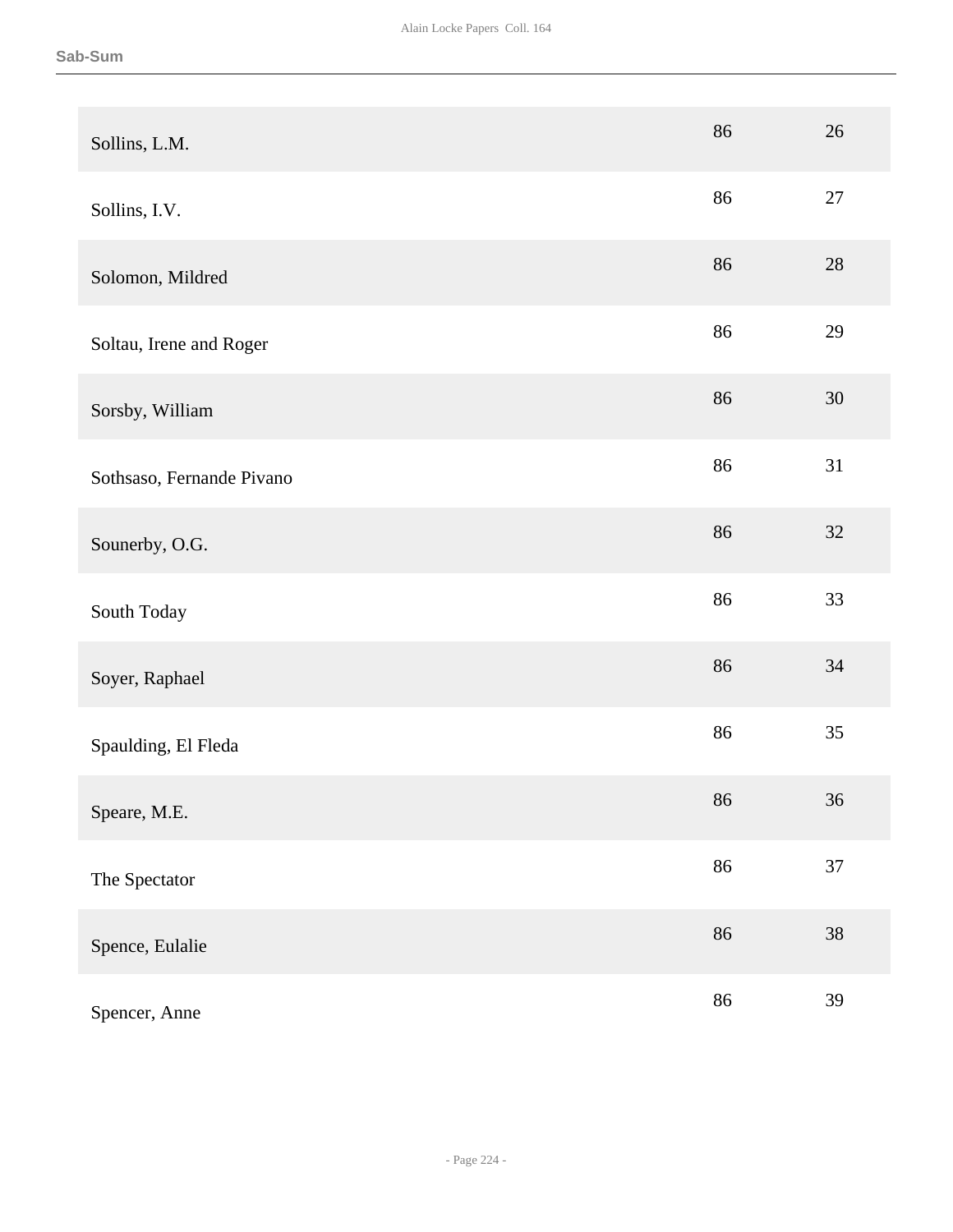| Spengler, Otto [see The Argus Pressclipping Bureau] |    |              |
|-----------------------------------------------------|----|--------------|
| Spiers, Alice                                       | 86 | 40           |
| Spingarn, Amy                                       | 86 | 41           |
| Spingarn, Arthur B.                                 | 86 | 42           |
| Spingarn, Joel E.                                   | 86 | 43           |
| Spivacke, Harold                                    | 86 | 44           |
| Sprague, M.D.                                       | 86 | 45           |
| Spratlin, V.B.                                      | 86 | 46           |
| Spurlock, Mary Ellen                                | 86 | 47           |
| Staff, Sonya                                        | 86 | 48           |
| Stafford, Bart Lanier                               | 86 | 49           |
| Stafford, Douglas                                   | 86 | 50           |
| Stallings, Marvin C. no date                        | 86 | 51           |
| Stallings, Marvin C. 1939-1940                      | 87 | $\mathbf{1}$ |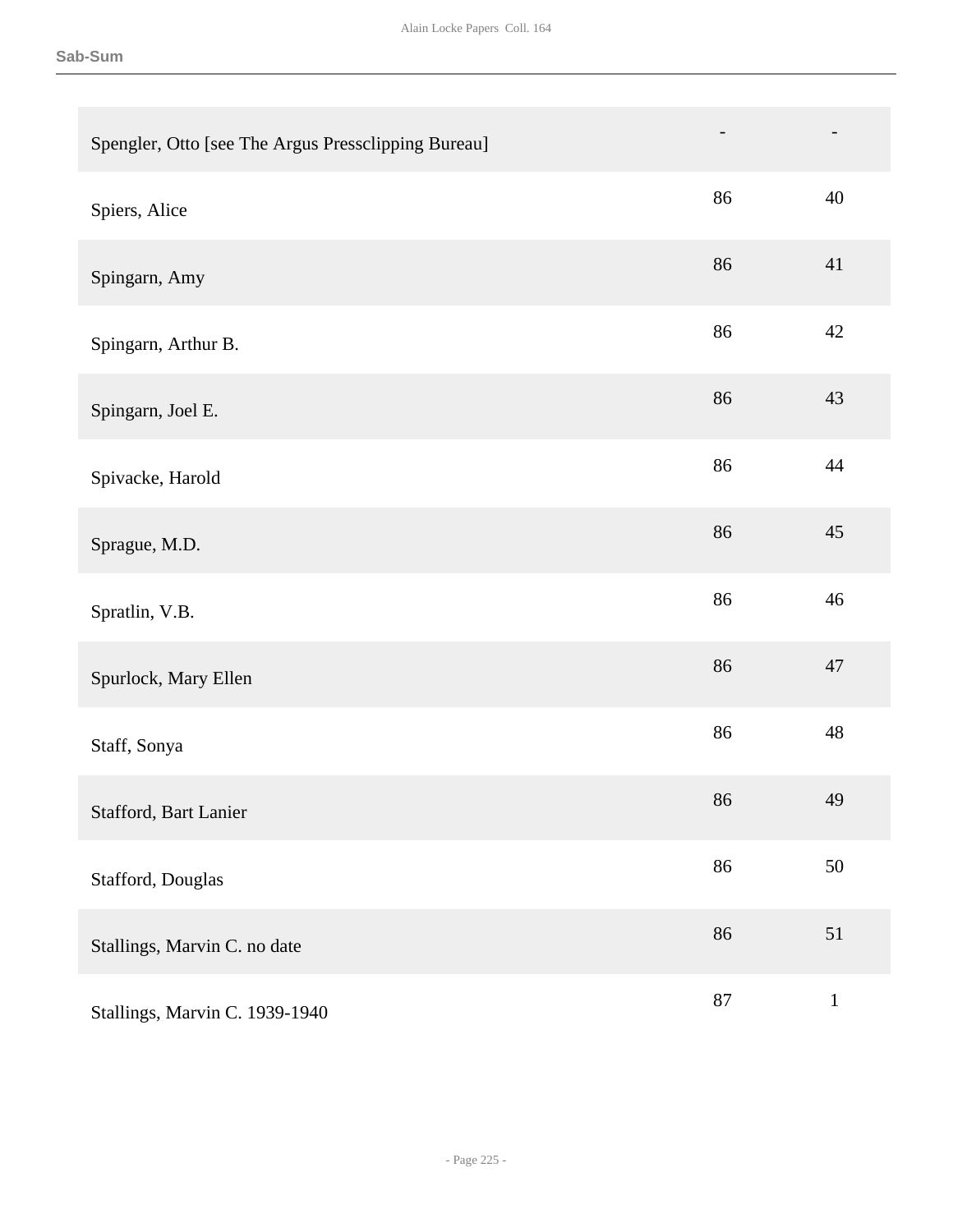| Stallings, Marvin C. 1941-1953                                      | 87     | $\overline{2}$   |
|---------------------------------------------------------------------|--------|------------------|
| Starr, Mark                                                         | 87     | 3                |
| Stebbins, May                                                       | 87     | $\overline{4}$   |
| Steers, [Miss]                                                      | $87\,$ | $\sqrt{5}$       |
| Steger, S.A.                                                        | $87\,$ | $\sqrt{6}$       |
| Stein, Melvin                                                       | 87     | $\boldsymbol{7}$ |
| Stephens, J. Albert                                                 | $87\,$ | $8\,$            |
| Stephens, Jack                                                      | 87     | 9                |
| Stephens, Nau Bagley                                                | $87\,$ | $10\,$           |
| Stephens, Robert G.                                                 | $87\,$ | $11\,$           |
| Stern, Alfred K.                                                    | $87\,$ | $12\,$           |
| Stern, Bernhard J. [see also Writings by Locke, When People's Meet] | 87     | 13               |
| Sterner, Richard                                                    | 87     | 14               |
| Sternheimer, E.                                                     | 87     | 15               |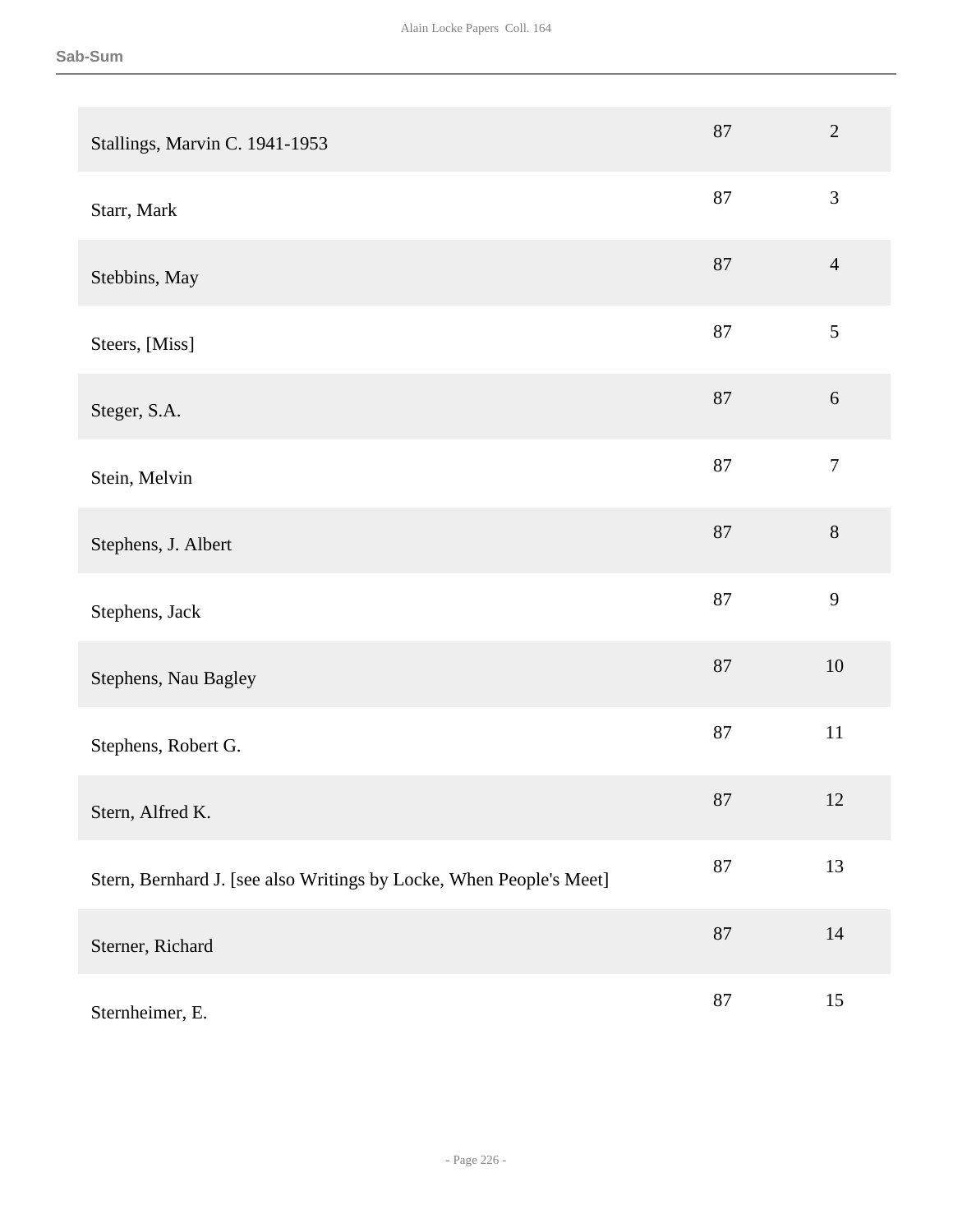| Stewart, Donald                             | 87     | 16     |
|---------------------------------------------|--------|--------|
| Stewart, Gilchrist                          | 87     | 17     |
| Stewart, Willard                            | 87     | 18     |
| Still, Elizabeth J.B.                       | 87     | 19     |
| Still, Verna                                | 87     | 20     |
| Still, William Grant                        | 87     | 21     |
| Stokes, Ansen Phelps                        | 87     | 22     |
| Stokes, Brett [see Frederick A. Stokes Co.] |        |        |
| Stokes, Olivia Pearl                        | 87     | 23     |
| Stokien, Eva E.                             | 87     | 24     |
| Stolberg, Benjamin                          | $87\,$ | $25\,$ |
| Stone, Candace [see also Lane, Layle]       | $87\,$ | $26\,$ |
| Stone, Geoffrey                             | $87\,$ | $27\,$ |
| Stone, Vernon W.                            | $87\,$ | $28\,$ |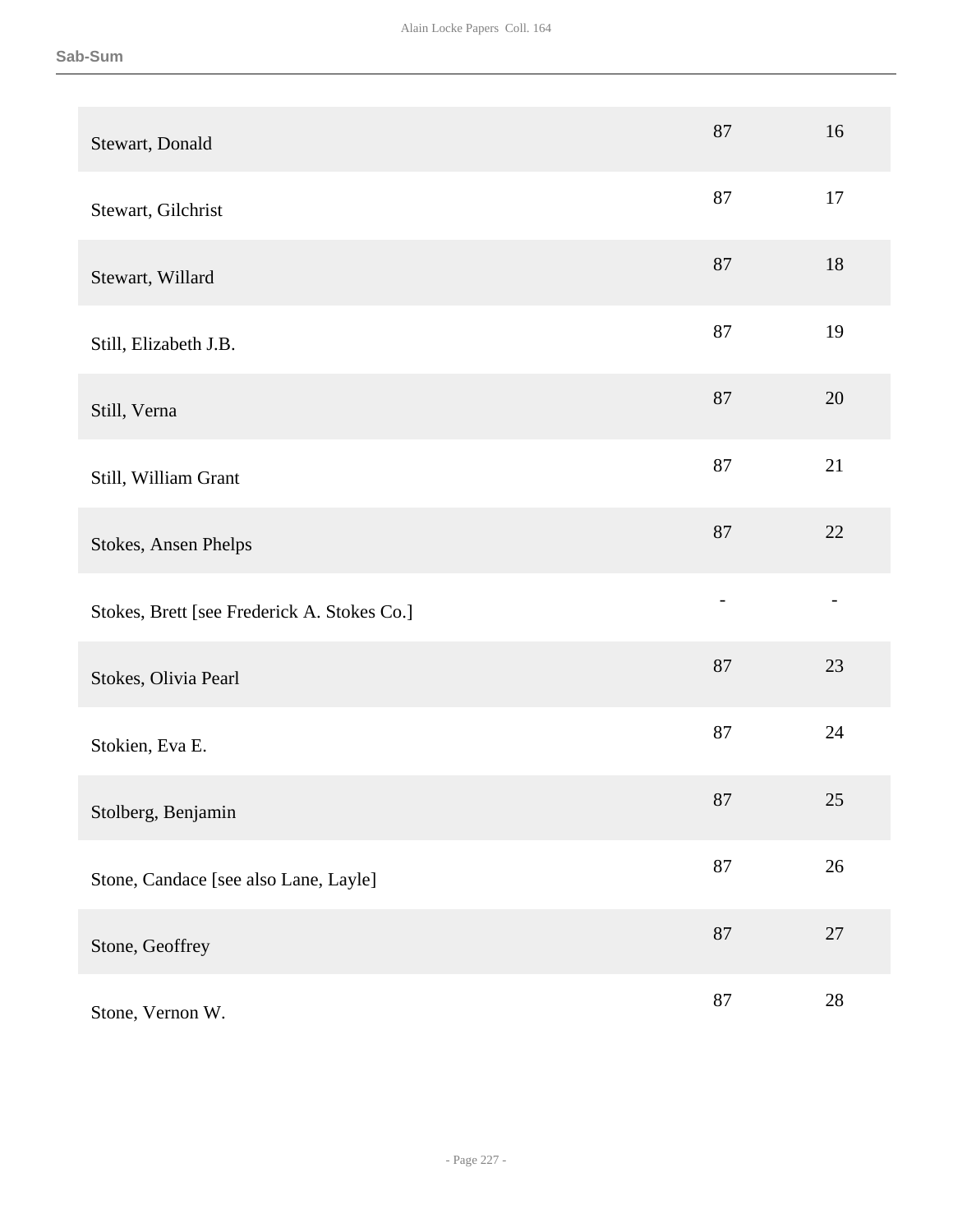| Stoney, [Mr.]       | 87     | 29     |
|---------------------|--------|--------|
| Stouffer, G.C.      | 87     | 30     |
| Stouffer, Samuel A. | 87     | 31     |
| Stoute, Argyle      | $87\,$ | $32\,$ |
| Strachu, Pearl A.   | $87\,$ | 33     |
| Straight, Michael   | 87     | $34\,$ |
| Strong, Alice T.    | $87\,$ | $35\,$ |
| Strong, Edward E.   | 87     | 36     |
| Strong, Mary Louise | 87     | 37     |
| Strong, Tracy       | $87\,$ | $38\,$ |
| Stuart-Medas, Elder | $87\,$ | 39     |
| Studebaker, J.W.    | 87     | $40\,$ |
| Stunkard, Horace W. | $87\,$ | 41     |
| Sturges, Sarah E.D. | $87\,$ | $42\,$ |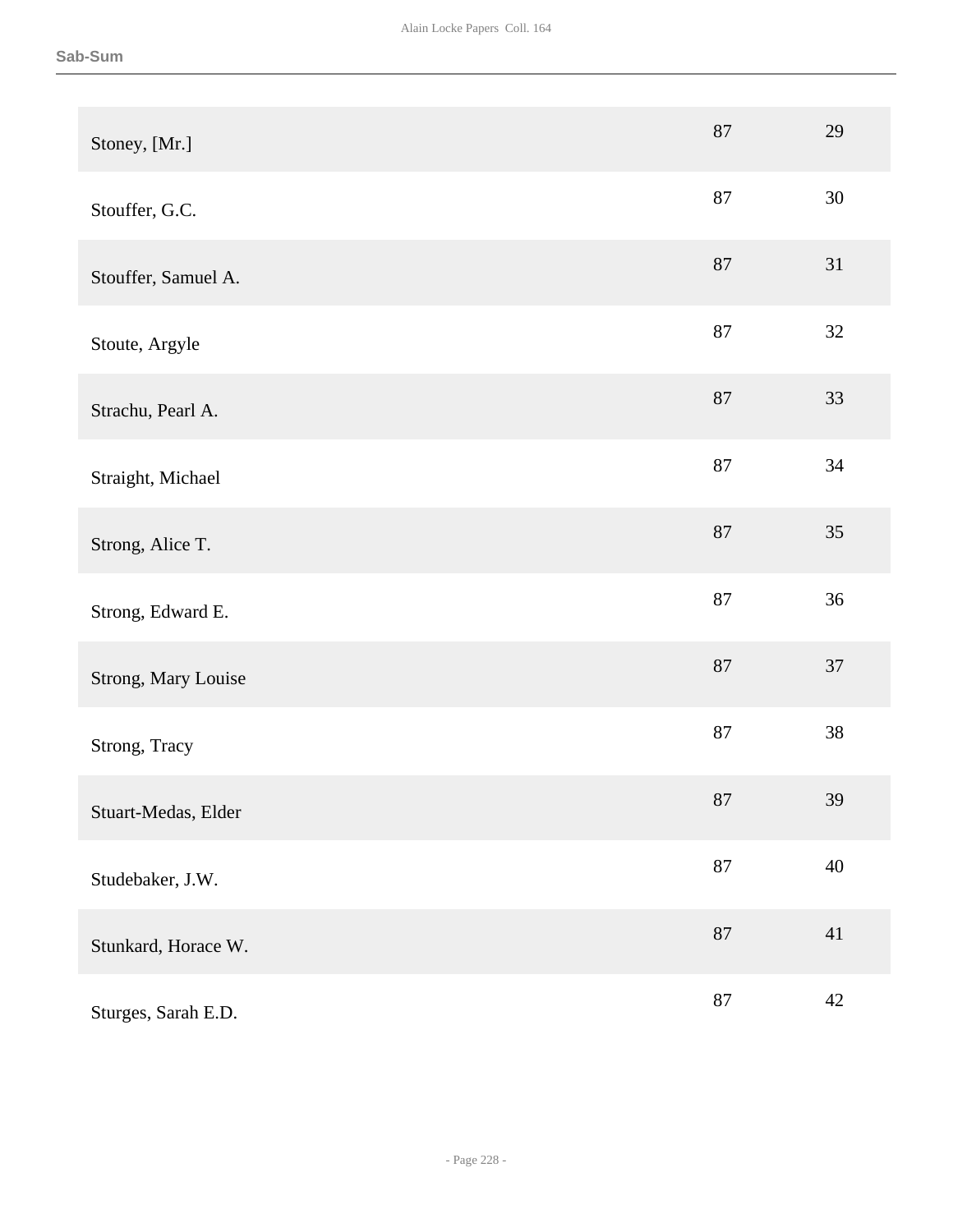| Suggs, Frank G.          | 87         | 43             |
|--------------------------|------------|----------------|
| Sullivan, Noel           | $87\,$     | 44             |
| Sumner, Frank C.         | 87         | 45             |
| <b>Survey Associates</b> |            |                |
|                          | <b>Box</b> | Folder         |
| Amidon, Beulah           | 87         | 46             |
| Anderson, Mary           | 87         | 47             |
| Brenner, Ann Reed        | 87         | 48             |
| Britt, George            | 87         | 49             |
| Gavit, John Palmer       | 87         | 50             |
| Grueninger, Walter F.    | $87\,$     | 51             |
| Hart, Joseph K.          | 88         | $\mathbf 1$    |
| Kellogg, Arthur          | $88\,$     | $\overline{2}$ |
| Kellogg, Florence        | 88         | $\mathfrak{Z}$ |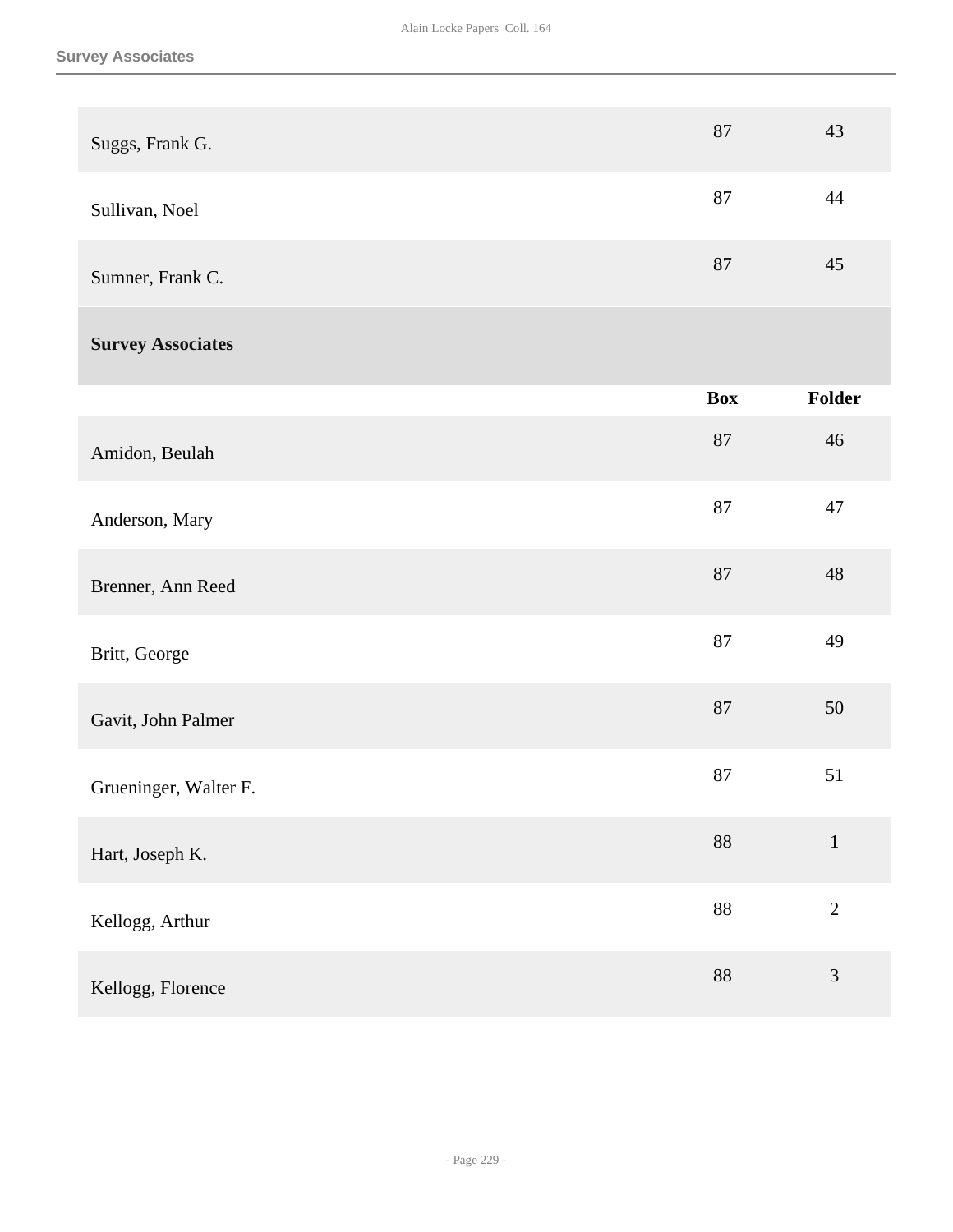| Kellogg, Paul no date         | 88     | $\overline{4}$   |
|-------------------------------|--------|------------------|
| Kellogg, Paul 1923-1924       | 88     | $\sqrt{5}$       |
| Kellogg, Paul Jan.-Mar. 1925  | 88     | $6\,$            |
| Kellogg, Paul April-Dec. 1925 | 88     | $\boldsymbol{7}$ |
| Kellogg, Paul 1926-1927       | 88     | $8\,$            |
| Kellogg, Paul 1928            | $88\,$ | $\overline{9}$   |
| Kellogg, Paul 1930-1933       | 88     | $10\,$           |
| Kellogg, Paul 1935-1938       | $88\,$ | $11\,$           |
| Kellogg, Paul 1939            | $88\,$ | $12\,$           |
| Kellogg, Paul Jan.-July 1942  | 88     | 13               |
| Kellogg, Paul Aug.-Dec. 1942  | 88     | 14               |
| Kellogg, Paul 1943-1945       | 88     | 15               |
| Kellogg, Paul 1946-1947       | $88\,$ | $16\,$           |
| Merrill, Sara                 | 88     | 17               |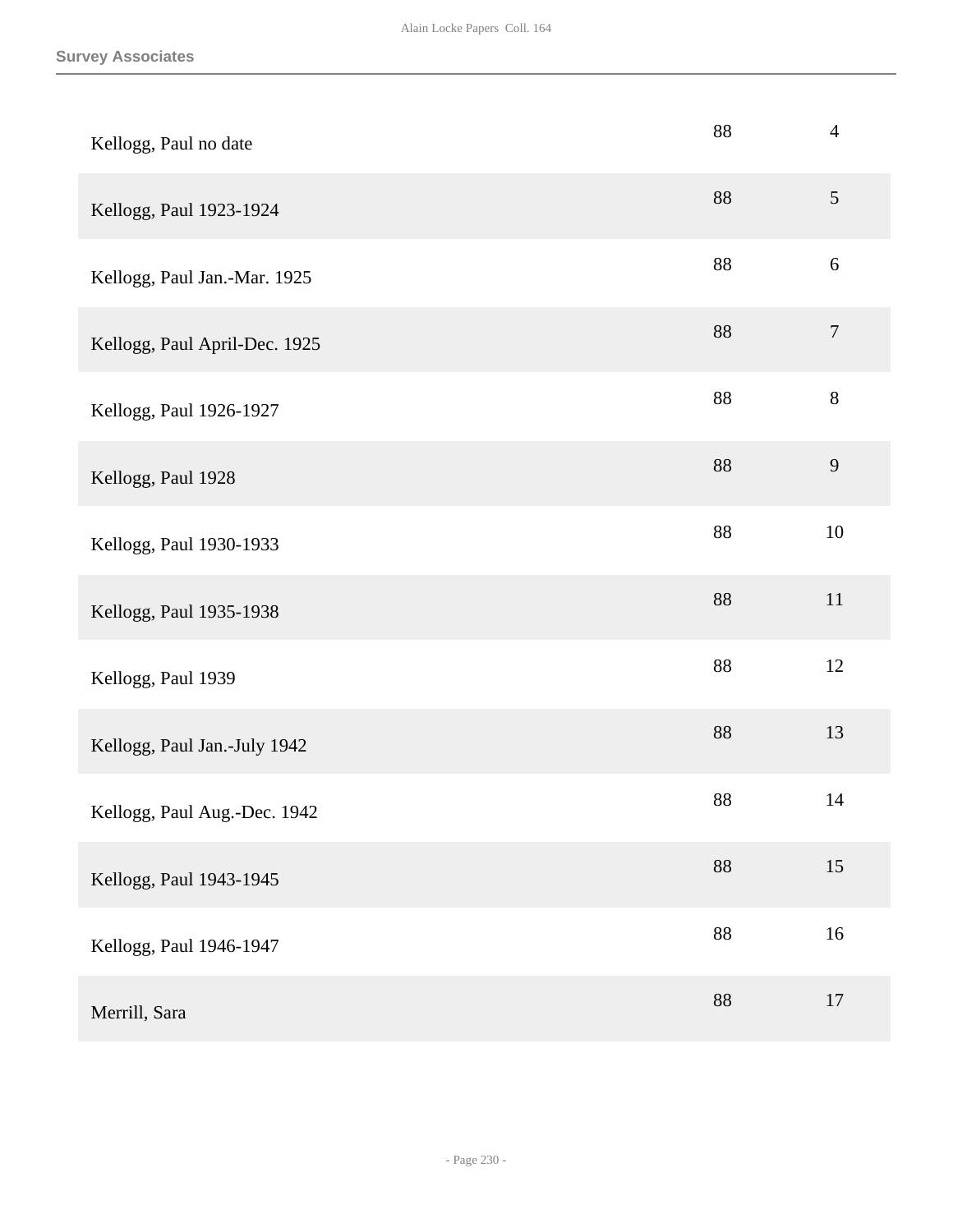| Sabloff, Janet            | $88\,$     | 18     |
|---------------------------|------------|--------|
| Sancton, Thomas           | $88\,$     | 19     |
| Scandrett, Richard B. Jr. | 88         | 20     |
| Schaffner, Halle          | $88\,$     | 21     |
| Smith, Geddes             | $88\,$     | 22     |
| Weybright, Victor         | $88\,$     | 23     |
|                           | $88\,$     | 24     |
| Whipple, Leon             |            |        |
| Sut-Szo                   |            |        |
|                           | <b>Box</b> | Folder |
| Suter, Alvin D.           | $88\,$     | 25     |
| Suthern, Orrin Clayton    | $88\,$     | $26\,$ |
| Sutton, Fiona M.          | $88\,$     | $27\,$ |
| Swan, Lionel              | $88\,$     | $28\,$ |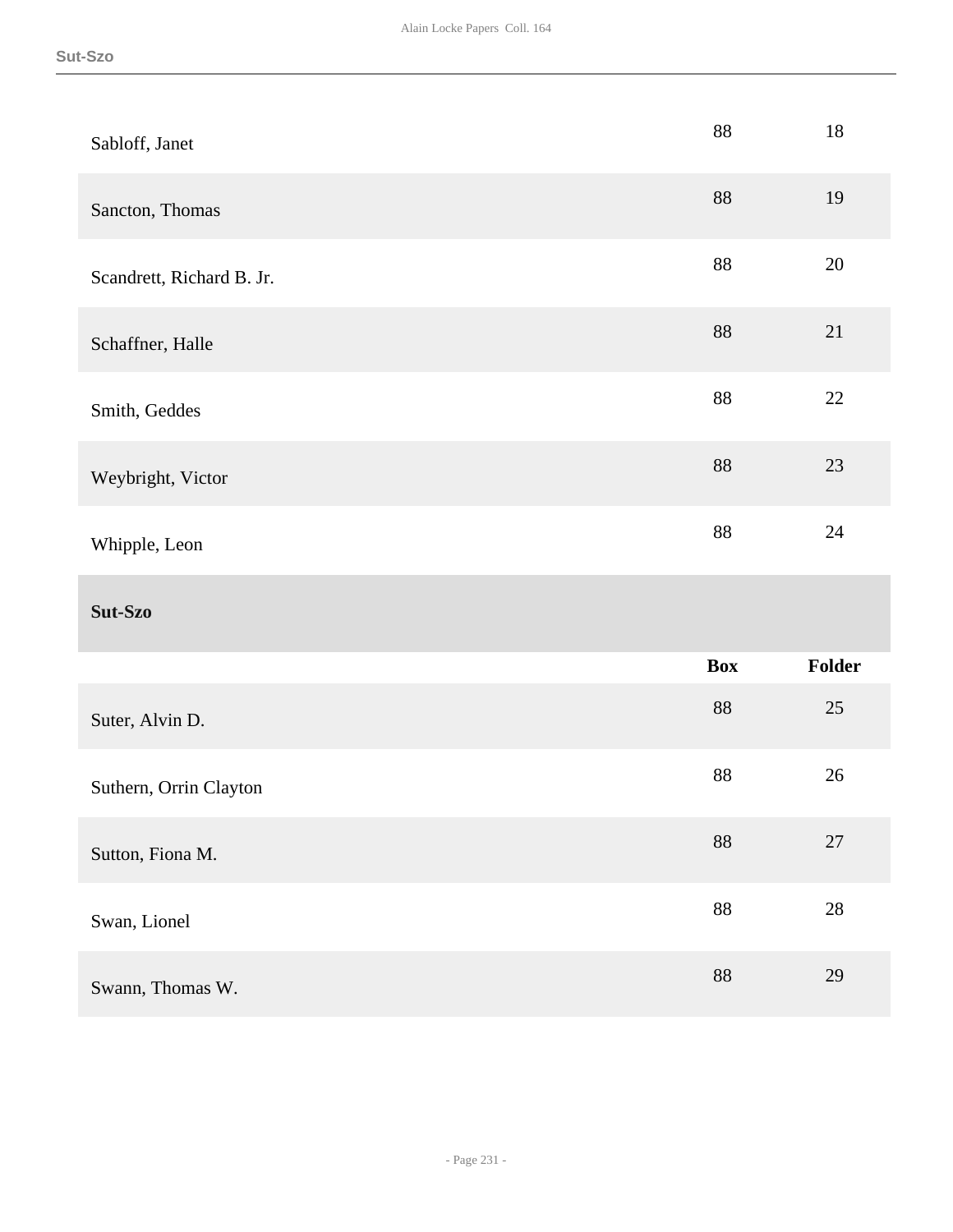| Swanson, Gregory Hayes             | 88         | 30               |
|------------------------------------|------------|------------------|
| Swartz, Mathilde                   | 88         | 31               |
| Sweeney, James Johnson             | 89         | $\mathbf{1}$     |
| Swenson, Eric                      | 89         | $\overline{2}$   |
| Swift, Arthur [see Johnson, Alvin] |            |                  |
| Symons, A.                         | 89         | $\overline{3}$   |
| Syphax, John                       | 89         | $\overline{4}$   |
| Szozerba-Likiernik, K.             | 89         | 5                |
| Ta-Tu                              |            |                  |
|                                    | <b>Box</b> | Folder           |
| Tannenbaum, Frank                  | 89         | $\sqrt{6}$       |
| Tanner, H. Jeanne                  | 89         | $\boldsymbol{7}$ |
| Tanner, H.O.                       | 89         | $8\,$            |
| Tate, Merze                        | 89         | $\mathbf{9}$     |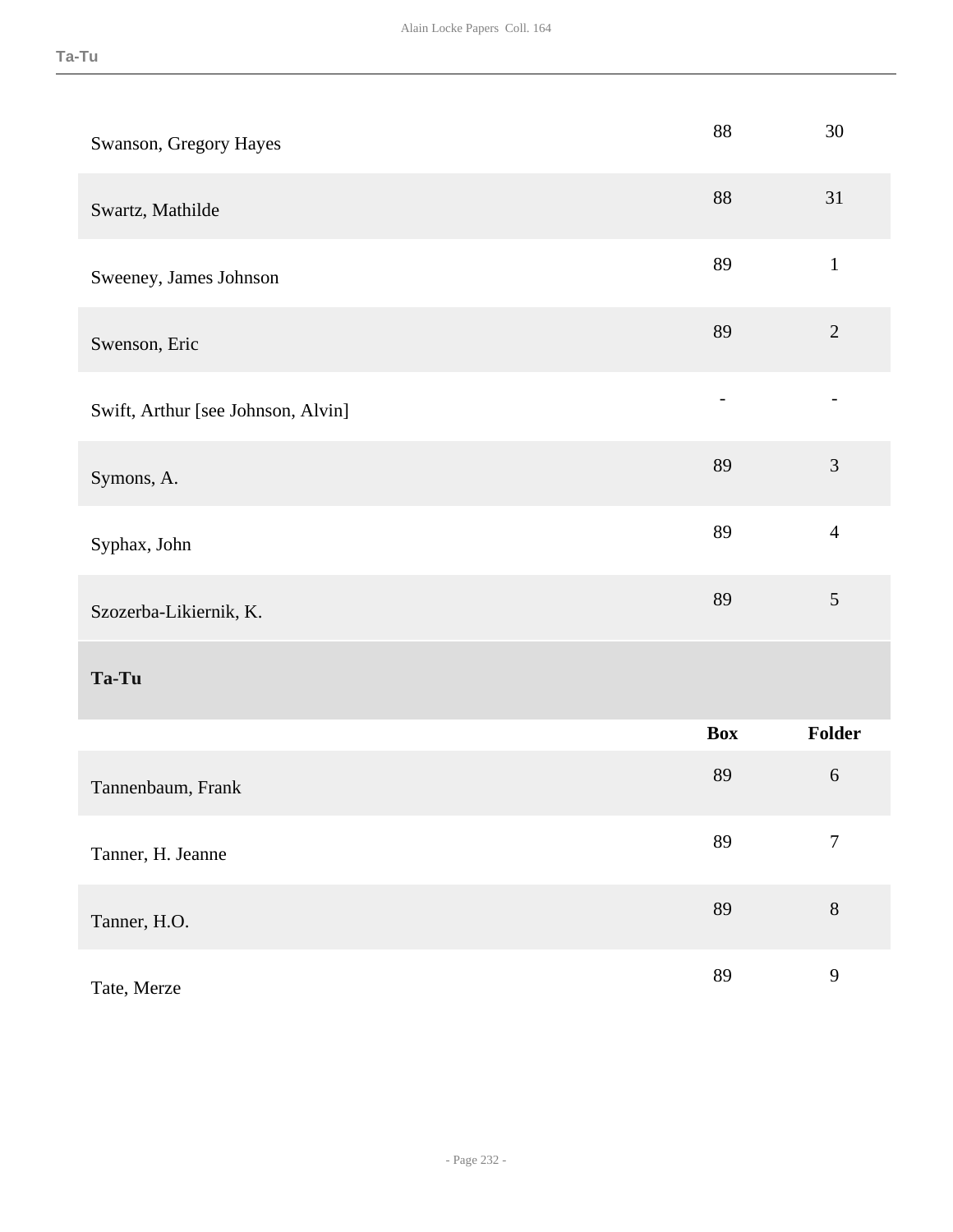| Tavernier, Alford H.  | 89 | $10\,$ |
|-----------------------|----|--------|
| Tayloe, Dorothy J.    | 89 | $11\,$ |
| Taylor, [Miss]        | 89 | 12     |
| Taylor, Buddy         | 89 | 13     |
| Taylor, Edward T.     | 89 | 14     |
| Taylor, Elsie Leigh   | 89 | 15     |
| Taylor, Frederick     | 89 | 16     |
| Taylor, Harold        | 89 | $17\,$ |
| Taylor, Horace        | 89 | $18\,$ |
| Taylor, Robert Gray   | 89 | 19     |
| <b>Teachers Union</b> | 89 | $20\,$ |
| Tear, Daniel A.       | 89 | 21     |
| Teller, Leopold Hirsh | 89 | 22     |
| Teller, Leonard E.    | 89 | 23     |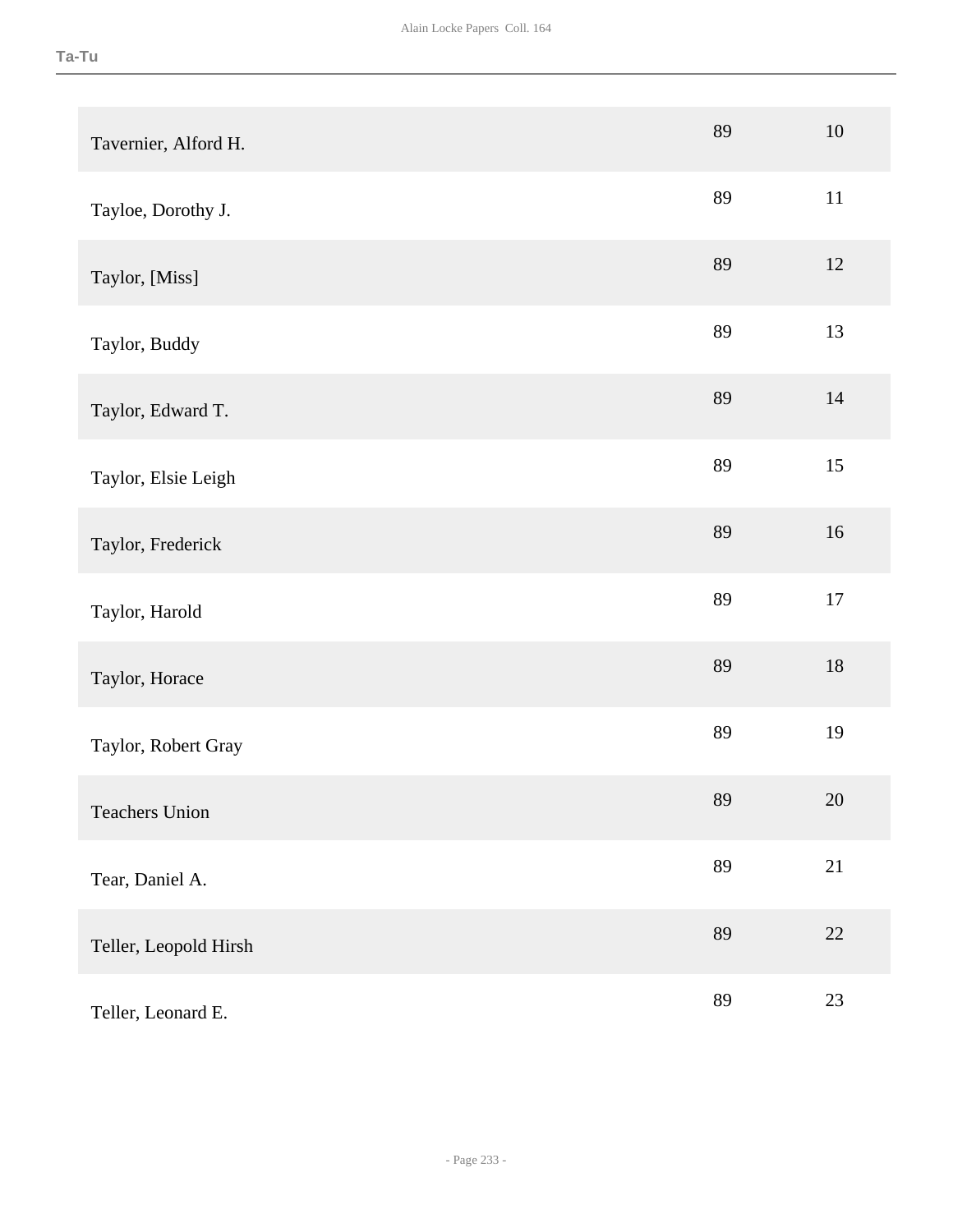| Terrell, Robert H.                    | 89 | 24     |
|---------------------------------------|----|--------|
| Terry, Adolphus                       | 89 | 25     |
| Theatre Arts [see also Isaacs, Edith] | 89 | $26\,$ |
| Thomas, [Miss]                        | 89 | 27     |
| Thomas, [Mr.]                         | 89 | 28     |
| Thomas, A.W.                          | 89 | 29     |
| Thomas, Antonia                       | 89 | 30     |
| Thomas, Denis R. II                   | 89 | 31     |
| Thomas, Joe T.                        | 89 | 32     |
| Thomas, Julius A.                     | 89 | 33     |
| Thomas, Lavens II                     | 89 | 34     |
| Thompkins, William J.                 | 89 | 35     |
| Thompson, Charles deWitt              | 89 | 36     |
| Thompson, Charles H.                  | 89 | 37     |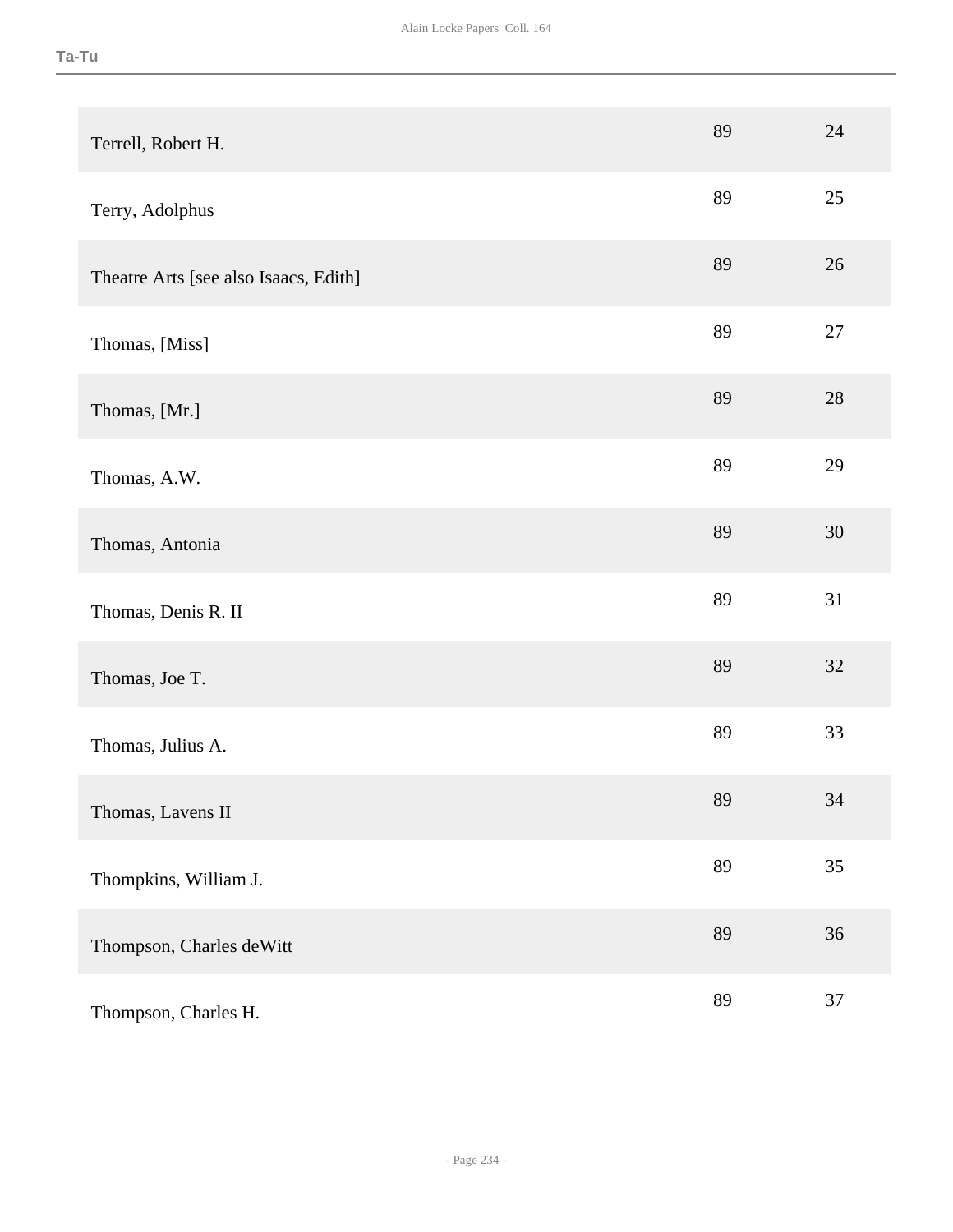| Thompson, Charles M.                            | 89 | 38 |
|-------------------------------------------------|----|----|
| Thompson, E.D.L.                                | 89 | 39 |
| Thompson, Edgar T.                              | 89 | 40 |
| Thompson, Era Bell                              | 89 | 41 |
| Thompson, Frances                               | 89 | 42 |
| Thompson, Juliet                                | 89 | 43 |
| Thompson, Louise                                | 89 | 44 |
| Thompson, O.M.                                  | 89 | 45 |
| Thomson, Charles A.                             | 89 | 46 |
| Thorne, Carolyn G.                              | 89 | 47 |
| Thrash, Dox                                     | 89 | 48 |
| Thurburn, Malcolm                               | 89 | 49 |
| Thurman, Howard                                 | 89 | 50 |
| Thurman, Louise Thompson [see Thompson, Louise] |    |    |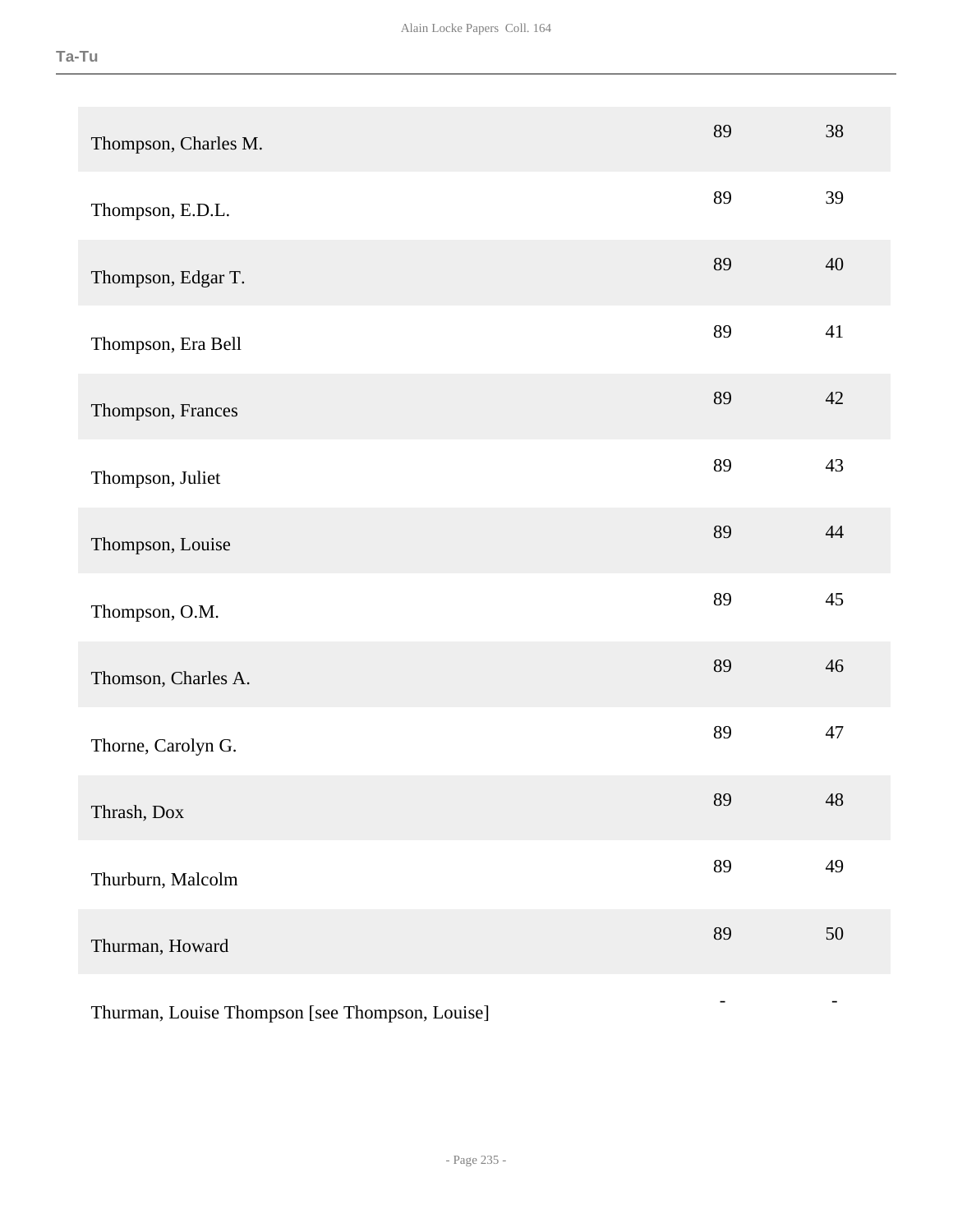| Thurman, Sue Bailey        | 89                       | 51               |
|----------------------------|--------------------------|------------------|
| Thurman, Wallace           | 89                       | 52               |
| Thut, I.N.                 | $90\,$                   | $\mathbf{1}$     |
| Tibbetts, Vinal H.         | 90                       | $\sqrt{2}$       |
| Tibbs, Roy                 | 90                       | $\mathfrak{Z}$   |
| Tillman, N.P. [see Phylon] | $\overline{\phantom{0}}$ |                  |
| Time                       | 90                       | $\overline{4}$   |
| Tingle, Jedediah           | 90                       | 5                |
| Tipton, James H.           | $90\,$                   | $\sqrt{6}$       |
| Tobias, Channing H.        | $90\,$                   | $\boldsymbol{7}$ |
| Tobias, Joel               | $90\,$                   | $8\,$            |
| Todd, Arthur               | $90\,$                   | 9                |
| Todd, Constance L.         | $90\,$                   | $10\,$           |
| Tolson, Melvin B.          | $90\,$                   | $11\,$           |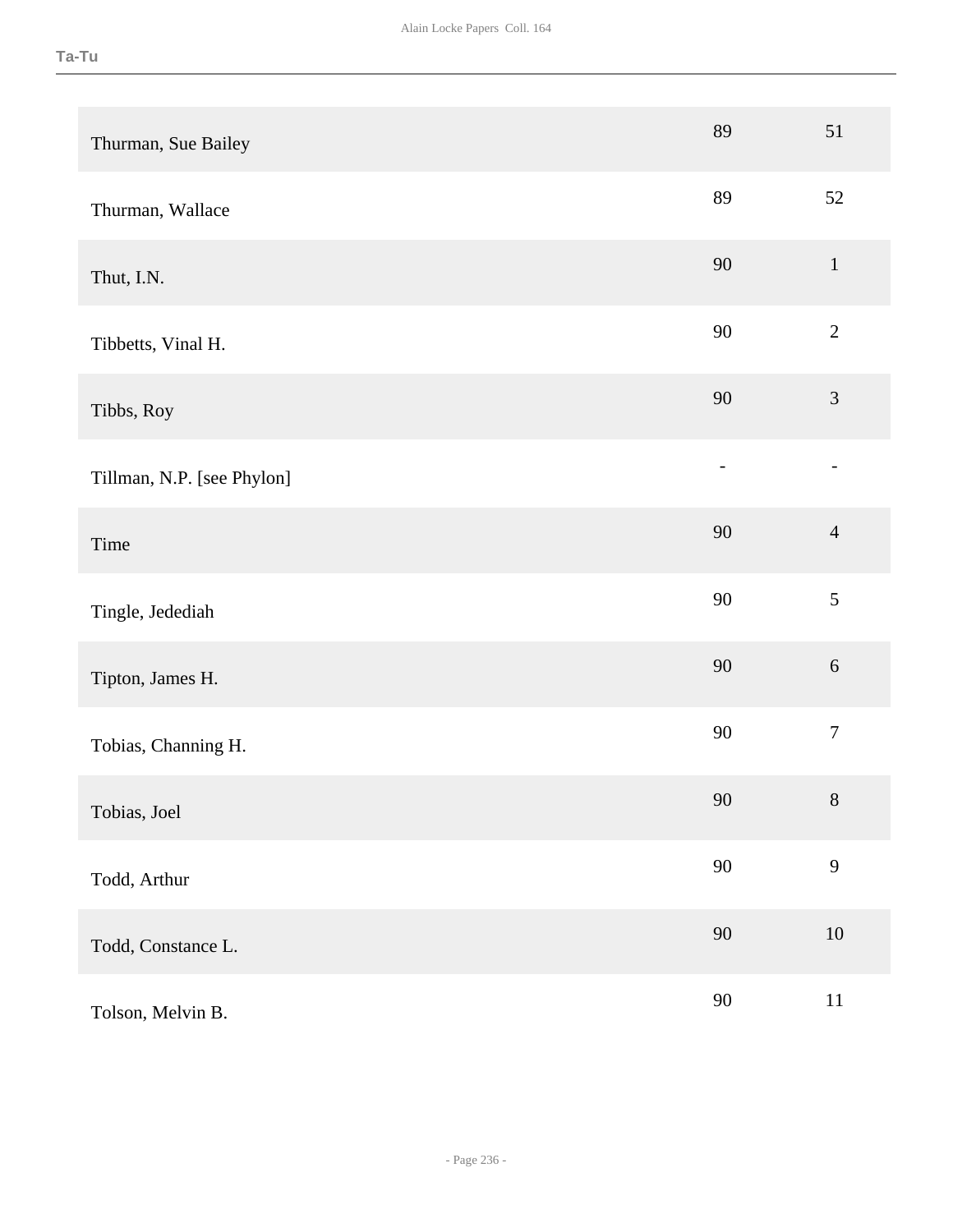| Toomer, Jean                       | 90     | 12     |
|------------------------------------|--------|--------|
| Torrence, Ridgely                  | 90     | 13     |
| Torrey, Beth                       | 90     | 14     |
| Tovalou-Houenou, Kojo              | 90     | 15     |
| Townes, Howard                     | 90     | 16     |
| Townsend, Atwood H.                | 90     | $17\,$ |
| Trager, Frank N.                   | 90     | 18     |
| Trautwein, Jos.                    | 90     | 19     |
| Treide, Henry E.                   | 90     | 20     |
| Trenholm, H. Councill              | 90     | 21     |
| Trent, John P.                     | $90\,$ | 22     |
| Tressler, J.C.                     | 90     | 23     |
| Trilling, Henry [see Huberts Inc.] |        |        |
| Troment, C.G.                      | 90     | $24\,$ |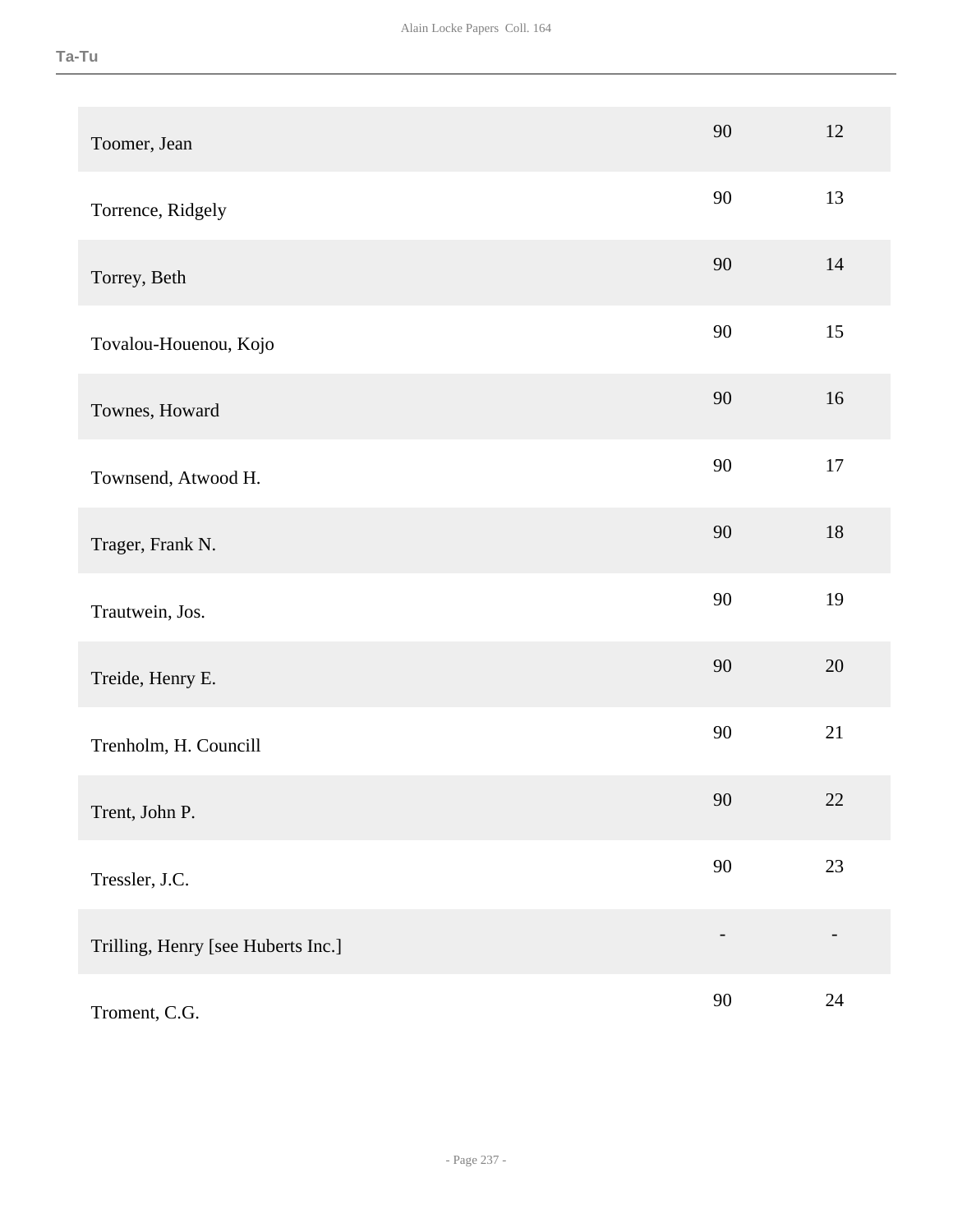| Trotter, C. Novella   | 90     | 25     |
|-----------------------|--------|--------|
| Trotter, Geraldine L. | 90     | 26     |
| Trowbridge, Buel      | 90     | 27     |
| Troy, Adrian          | 90     | 28     |
| Troyer, Maurice E.    | 90     | 29     |
| Trueblood, D. Elton   | 90     | $30\,$ |
| Truman, Harry S.      | 90     | 31     |
| Trytten, M.H.         | 90     | 32     |
| Tucker, David         | 90     | 33     |
| Tunnell, Arthur V.    | 90     | 34     |
| Turner, John G.       | $90\,$ | 35     |
| Turner, Paul H.       | 90     | 36     |
| Turner, Thomas W.     | 90     | 37     |
| Turner, William B.    | 90     | 38     |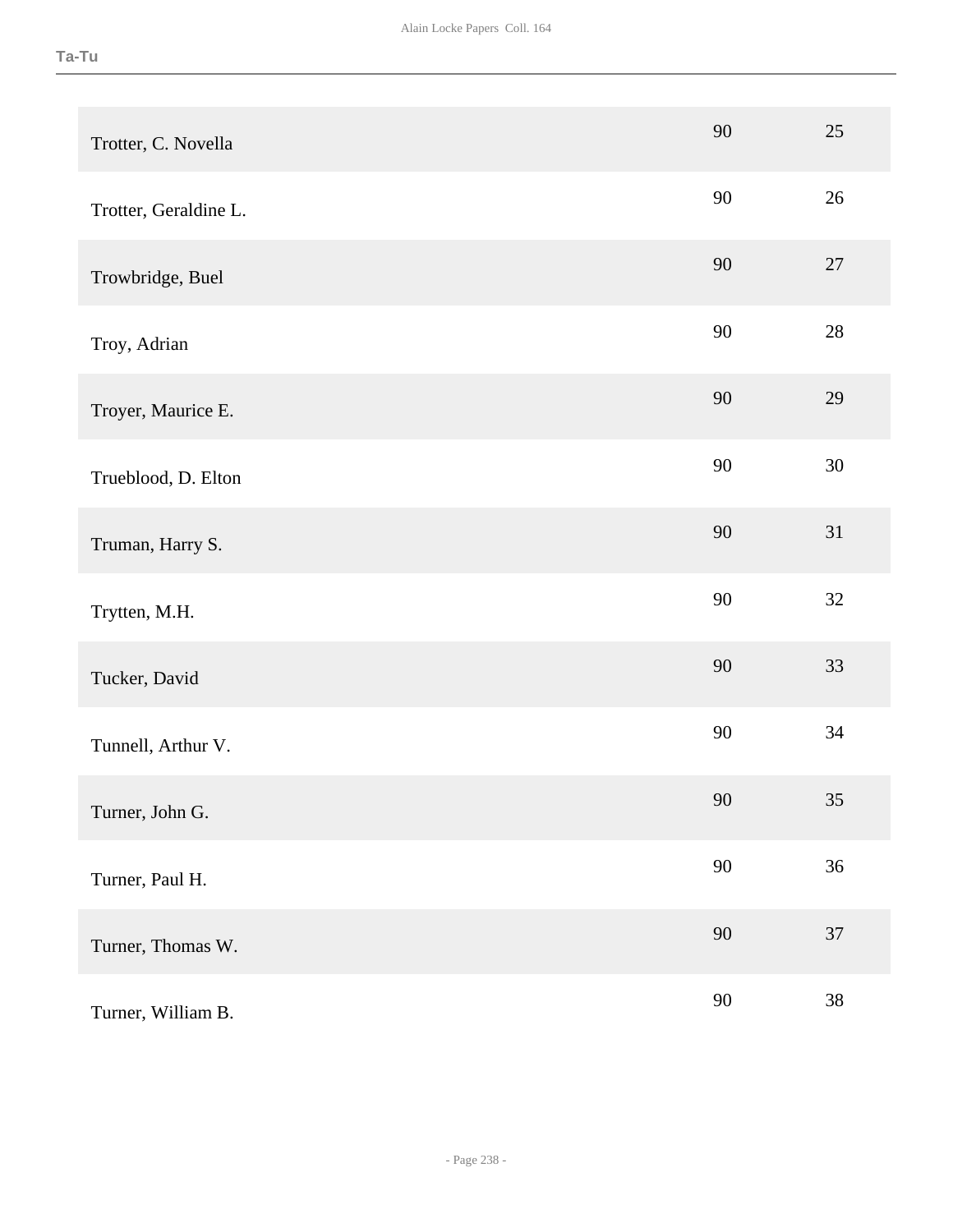| Tutewiler, Julia Belle              | 90         | 39     |
|-------------------------------------|------------|--------|
| $Um$ -Un                            |            |        |
|                                     | <b>Box</b> | Folder |
| Umbles, Idell M.                    | 90         | 40     |
| Unger, Nell A.                      | 90         | 41     |
| U.S. Bureau of Education            | 90         | 42     |
| The U.S. War Dept. Records          | 90         | 43     |
| The University Museum, Philadelphia | 90         | 44     |
| University of Chcago Press          | 90         | 45     |
| University of North Carolina Press  | 90         | 46     |
| Untermeyer, Louis                   | 90         | 47     |
| Va-Vu                               |            |        |
|                                     | <b>Box</b> | Folder |
| Valdez, Ildefonso Pereda            | 90         | 48     |
| Valentine, W.R.                     | 90         | 49     |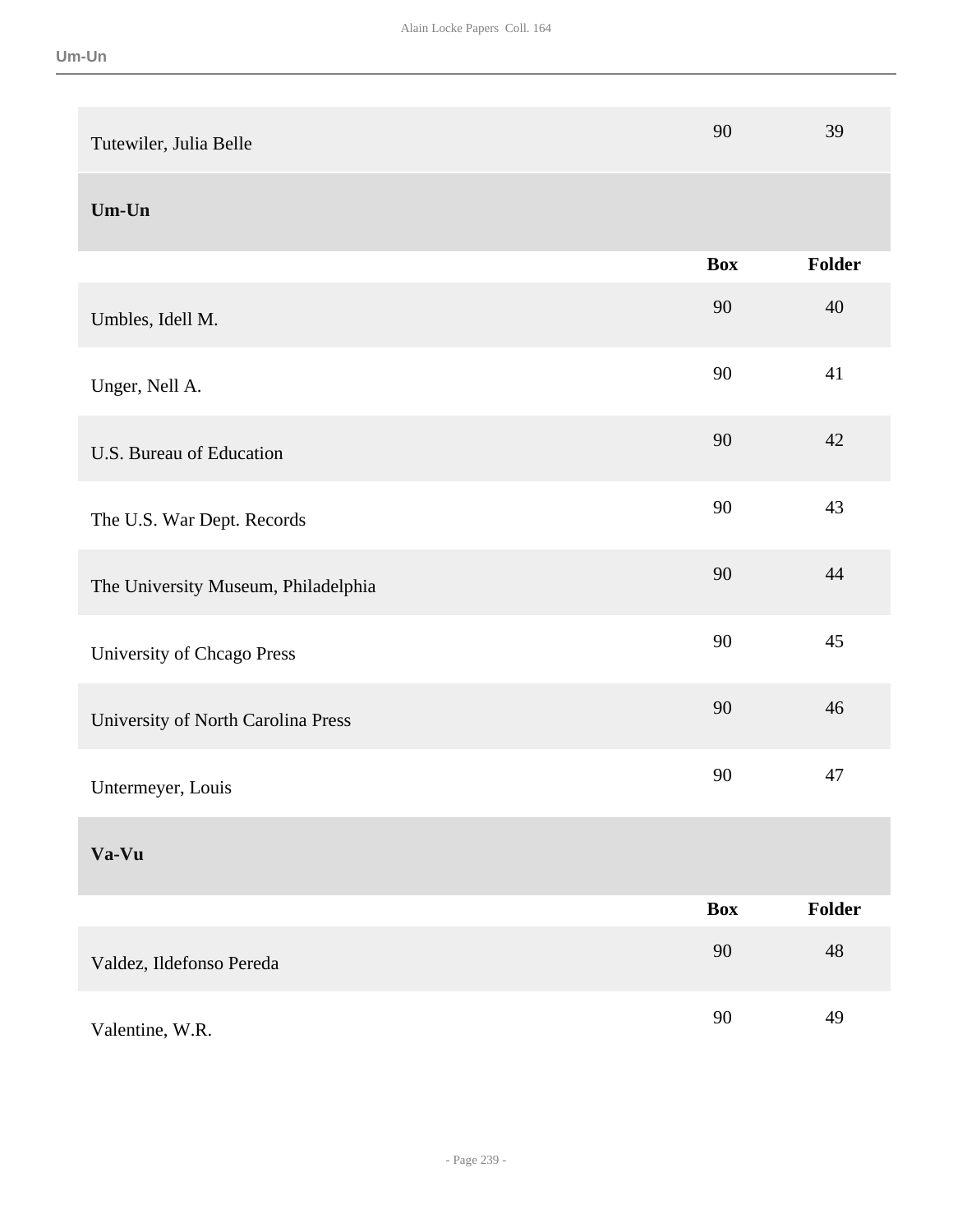| Valentiner, W.R.                 | 90     | 50           |
|----------------------------------|--------|--------------|
| Van Beveren, Winifred            | 90     | 51           |
| Van Doren, Carl                  | 90     | 52           |
| Van Doren, Ireta                 | 90     | 53           |
| Van Doren, Mark [see The Nation] |        |              |
| Van Kleeck, Mary                 | 90     | 54           |
| Van Lier, Kunstzaal              | 90     | 55           |
| van Loon, Janet                  | 90     | 56           |
| Van Til, William                 | 90     | 57           |
| Van Vechten, Carl                | 90     | 58           |
| Van Wyck, Harriet                | $90\,$ | 59           |
| Van Zandt, Howard M.             | $90\,$ | $60\,$       |
| Vander Brecken, Francis N.       | 91     | $1\,$        |
| Vann, Robert                     | 91     | $\mathbf{2}$ |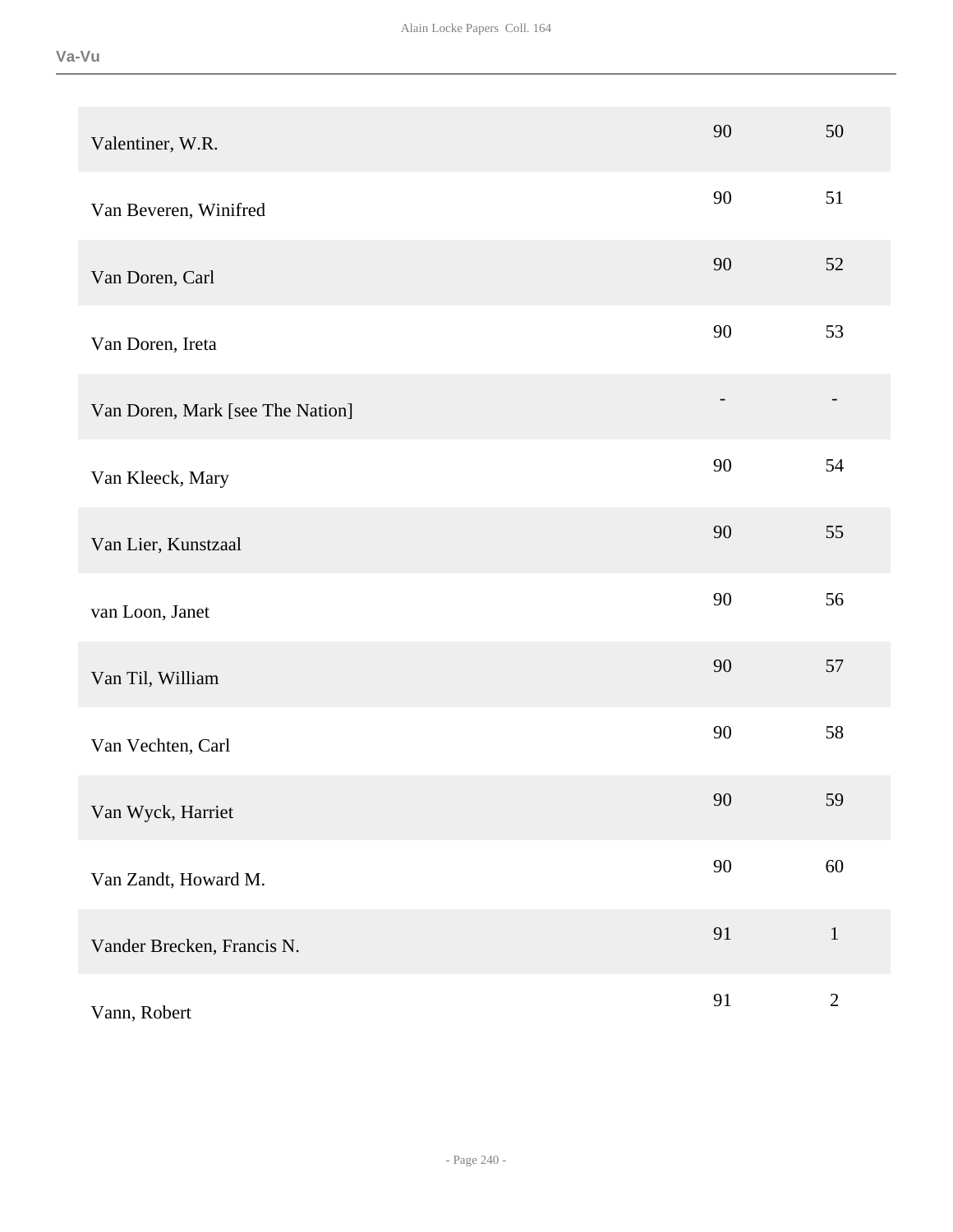| Vantine, A.K.                                       | 91 | 3                |
|-----------------------------------------------------|----|------------------|
| Vaval, Duracine                                     | 91 | $\overline{4}$   |
| Vederer, Renee                                      | 91 | 5                |
| Velasco, John                                       | 91 | $\sqrt{6}$       |
| Vickery, William E.                                 | 91 | $\boldsymbol{7}$ |
| The Viking Press Inc.                               | 91 | $8\,$            |
| Villard, Oswald Garrison                            | 91 | 9                |
| Vinal, Harold                                       | 91 | 10               |
| Vincent, I.B.                                       | 91 | $11\,$           |
| Vincent, Merle D.                                   | 91 | 12               |
| The Virginia Society for the Study of Negro History | 91 | 13               |
| Vischer, Hanns                                      | 91 | $14\,$           |
| Viscount Knutsford                                  | 91 | 15               |
| Visser't Hooft, W.A.                                | 91 | 16               |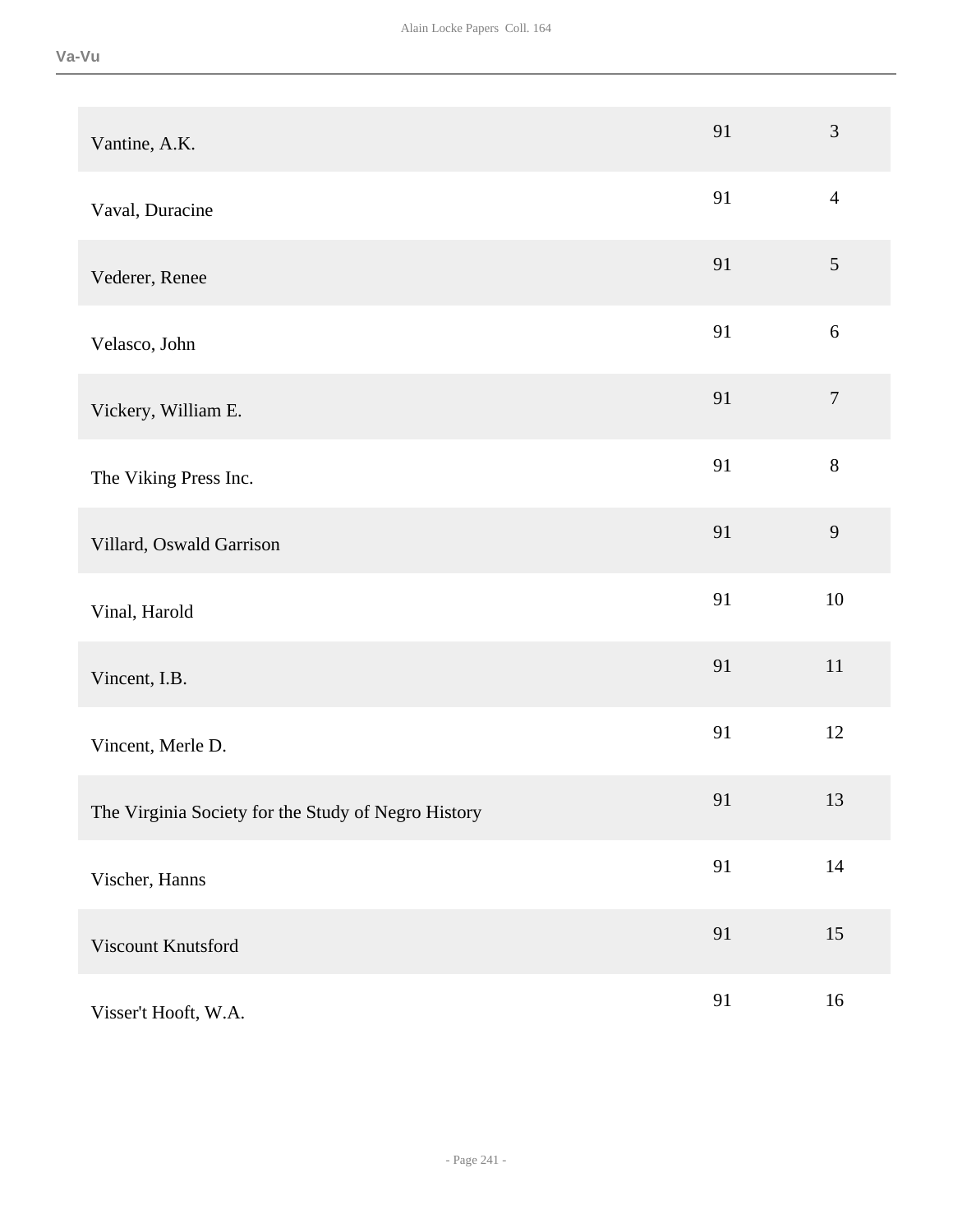| Visva-Bharati               | 91                       | 17                       |
|-----------------------------|--------------------------|--------------------------|
| Vogel, Amos [see cinema 16] | $\overline{\phantom{a}}$ | $\overline{\phantom{0}}$ |
| Voigt, Hans Joachim         | 91                       | 18                       |
| Von Grona, Eugene           | 91                       | 19                       |
| Von Kissler, Urtson C.      | 91                       | 20                       |
| Voss, F.H.V.                | 91                       | 21                       |
|                             | 91                       | 22                       |
| Vucker, Vivian              |                          |                          |
| Wa-Wy                       |                          |                          |
|                             | <b>Box</b>               | Folder                   |
| Wade, Luther H.             | 91                       | $23\,$                   |
| Wadlin, Horace G.           | 91                       | 24                       |
| Wagner, Charles             | 91                       | $25\,$                   |
| Wagner, Elaine              | 91                       | $26\,$                   |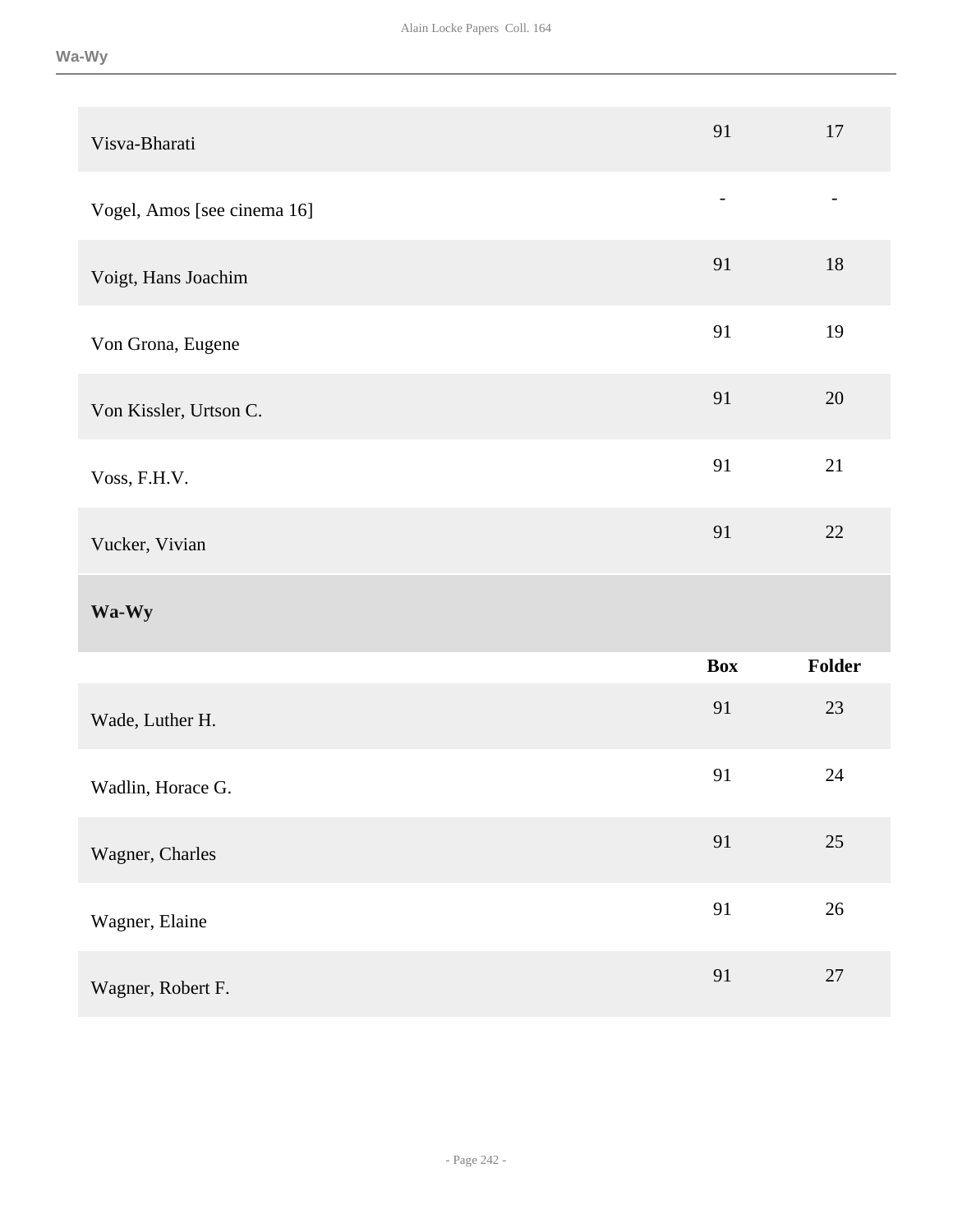| Walburn, Helen           | 91 | $28\,$ |
|--------------------------|----|--------|
| Waldron, Jay Clark       | 91 | 29     |
| Wale, Fred G.            | 91 | 30     |
| Walker, [Madame] A'Lelia | 91 | 31     |
| Walker, Lee              | 91 | 32     |
| Walker, Margaret         | 91 | 33     |
| Walker, Robert B.        | 91 | 34     |
| Walker, Stanley          | 91 | 35     |
| Wall, Louise H.          | 91 | 36     |
| Wallace, Ivory Jr.       | 91 | 37     |
| Walrond, Eric            | 91 | $38\,$ |
| Walsh, Richard J.        | 91 | 39     |
| Walters, Alexander       | 91 | $40\,$ |
| Walters, Lelia           | 91 | 41     |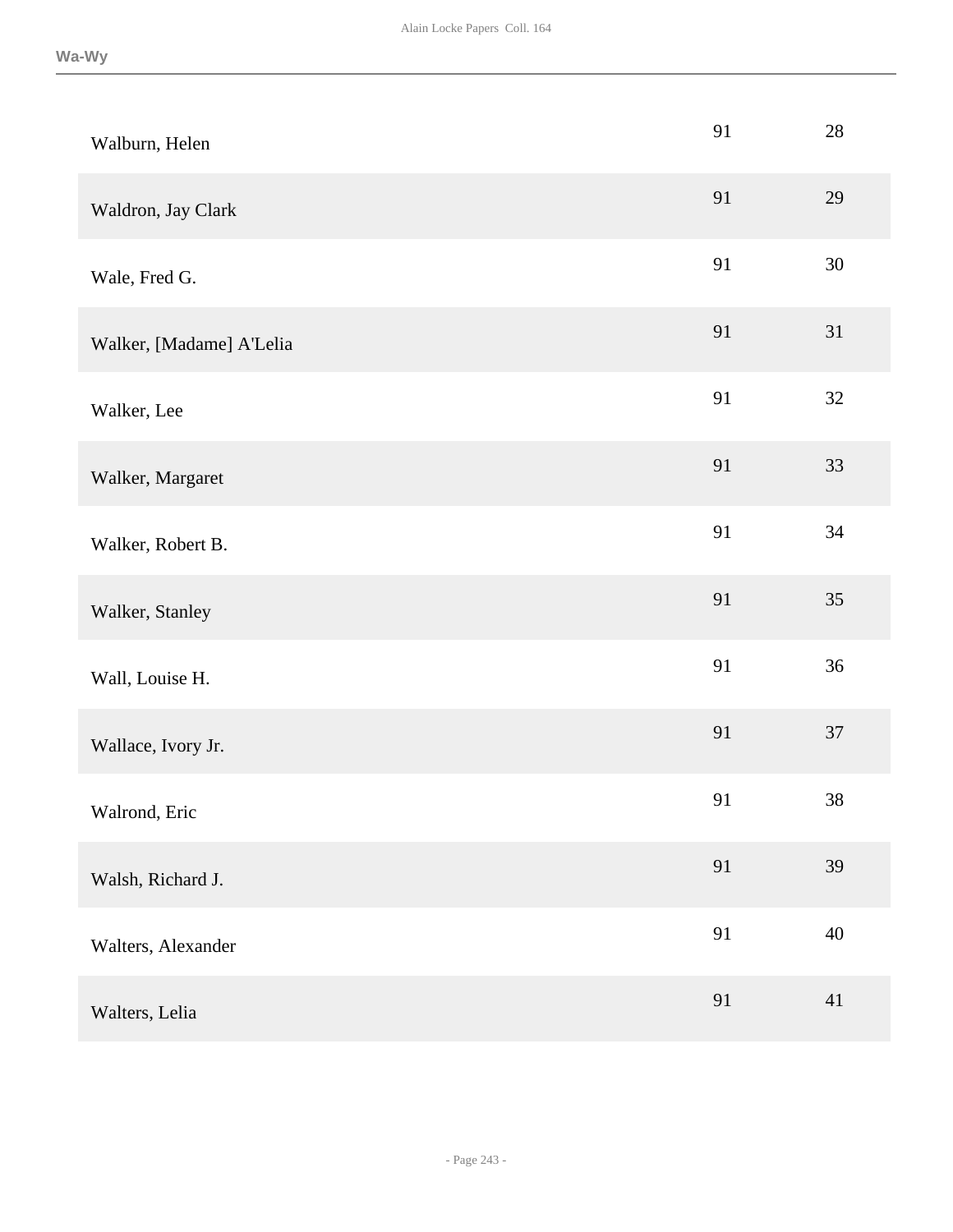| Walton, Dorothy D.    | 91 | 42 |
|-----------------------|----|----|
| Walton, J. Barnard    | 91 | 43 |
| Walton, Raymond       | 91 | 44 |
| Wang, [Mr.]           | 91 | 45 |
| Wanger, Walter F.     | 91 | 46 |
| Waples, Dorothea H.   | 91 | 47 |
| Ward, Theodore        | 91 | 48 |
| Ware, Alice           | 91 | 49 |
| Waring, J.N.H. Jr.    | 91 | 50 |
| Warner, Wellman J.    | 91 | 51 |
| Warren, H.M.          | 91 | 52 |
| Washburn, Gordon B.   | 91 | 53 |
| The Washington Star   | 91 | 54 |
| Washington, Booker T. | 91 | 55 |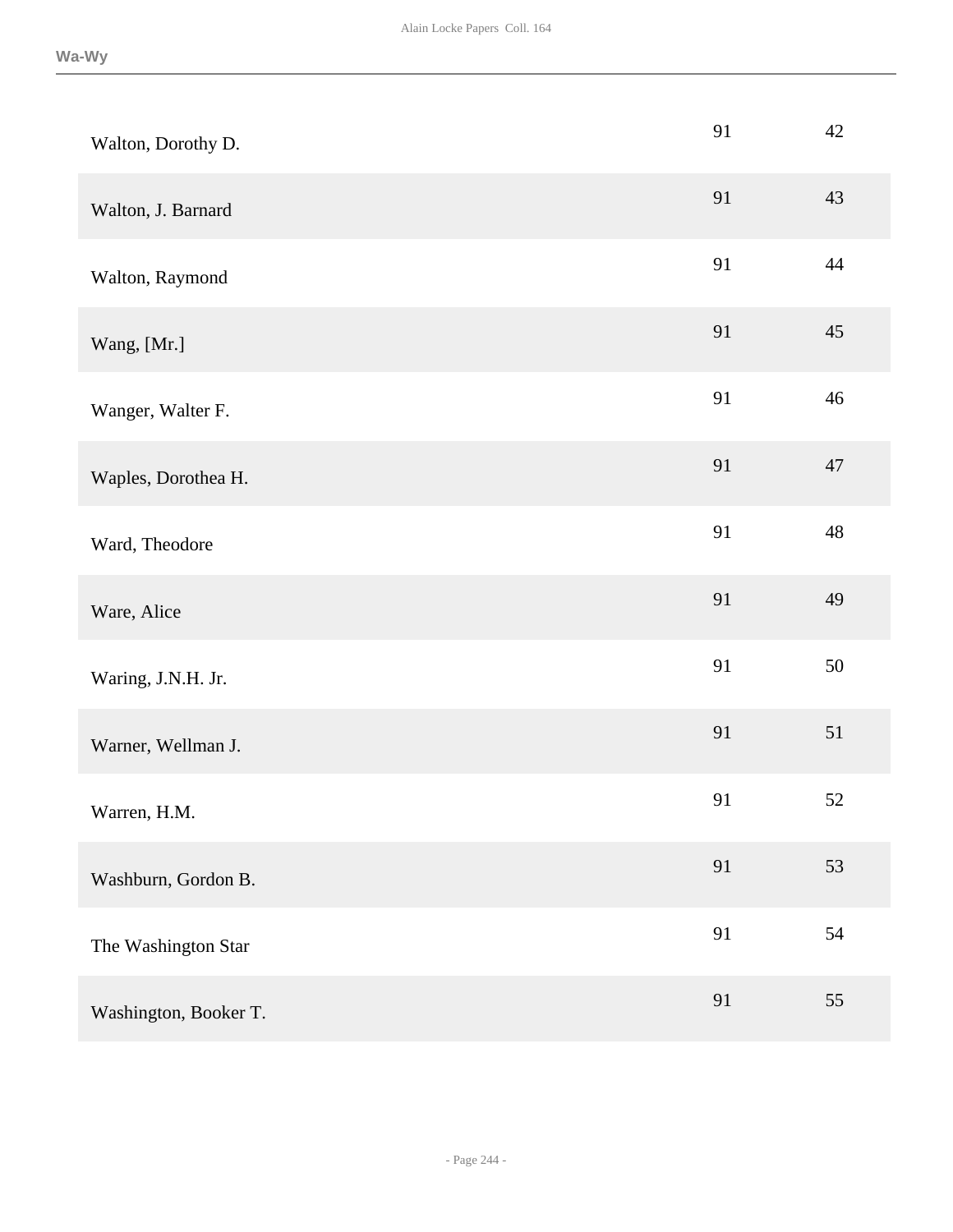| Washington, David B.  | 92 | $\mathbf{1}$     |
|-----------------------|----|------------------|
| Washington, G.L.      | 92 | $\overline{2}$   |
| Wasserman, Mrs.       | 92 | 3                |
| Waters, Raymond       | 92 | $\overline{4}$   |
| Watkins, Sylvestre    | 92 | 5                |
| Watson, A.P.          | 92 | $\sqrt{6}$       |
| Watson, Barbara M.    | 92 | $\boldsymbol{7}$ |
| Watson, Frank D.      | 92 | $8\,$            |
| Watson, Grace         | 92 | 9                |
| Watson, Jeanne        | 92 | 10               |
| Watt, Burton K.       | 92 | 11               |
| Watts, Helen          | 92 | 12               |
| Weatherly, Herbert H. | 92 | 13               |
| Weaver, C.W.H.        | 92 | 14               |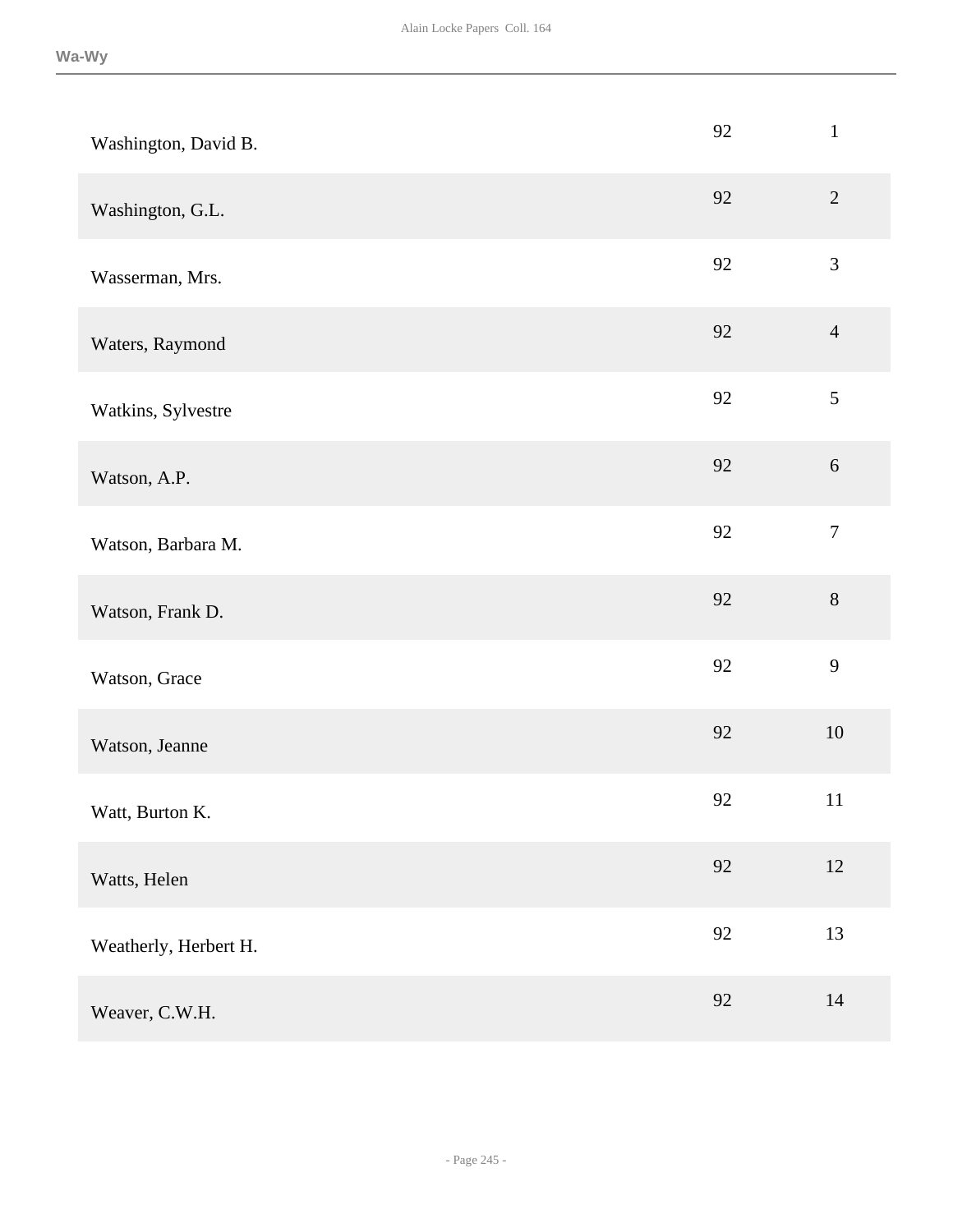| Weaver, Edward                      | 92     | 15     |
|-------------------------------------|--------|--------|
| Weaver, Mortimer                    | 92     | 16     |
| Weaver, Robert C.                   | 92     | 17     |
| Webster, Margaret                   | 92     | 18     |
| Weidemann, Mrs. Wayne               | 92     | 19     |
| Weinreich, Max                      | 92     | 20     |
| Weinstein, Jacob                    | 92     | 21     |
| Weinstein, Matthew B.               | 92     | 22     |
| Weinstock, Clarence                 | 92     | 23     |
| Weir, S.E.                          | 92     | 24     |
| Welch, Livingstone                  | 92     | 25     |
| Wells, H.B.                         | 92     | $26\,$ |
| Wells, H.G. [letter from secretary] | $92\,$ | $27\,$ |
| Wells, James Lesesne                | 92     | $28\,$ |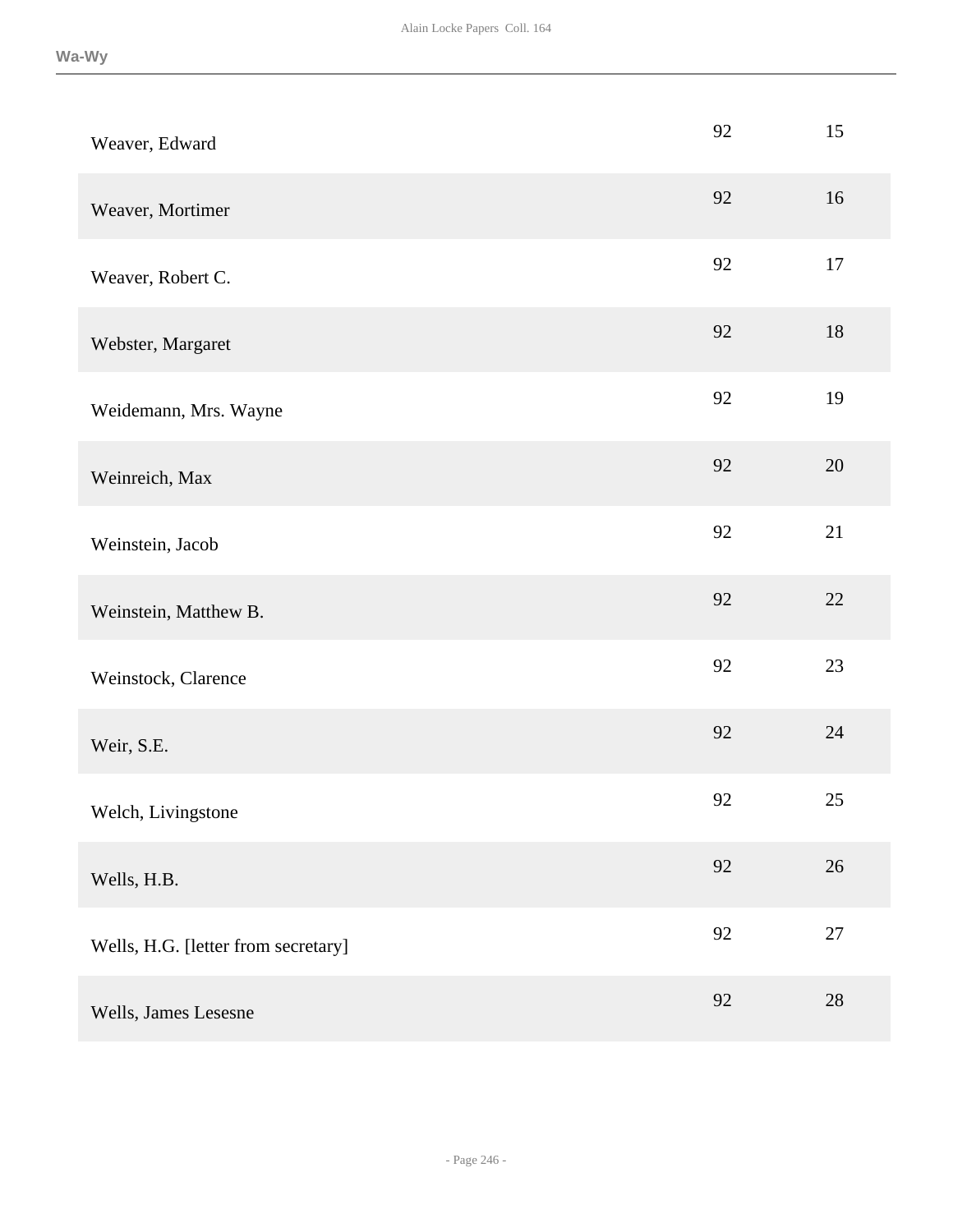| Wells, R.C.                                              | 92 | 29 |
|----------------------------------------------------------|----|----|
| Welsh, William Henry                                     | 92 | 30 |
| Weltfish, Gene                                           | 92 | 31 |
| Werner, LaVerne E.                                       | 92 | 32 |
| Werns, George J.                                         | 92 | 33 |
| Wesley, Charles H.                                       | 92 | 34 |
| Wessell, Helen E.                                        | 92 | 35 |
| Wesson, John                                             | 92 | 36 |
| West, Dorothy [see New Challenge - A Literary Quarterly] |    |    |
| West, William B.                                         | 92 | 37 |
| Westerman, G.W.                                          | 92 | 38 |
| Weybright, Victor [see also Survey Associates]           | 92 | 39 |
| Whaley, Lawrence                                         | 92 | 40 |
| Wheatland, Marcus F.                                     | 92 | 41 |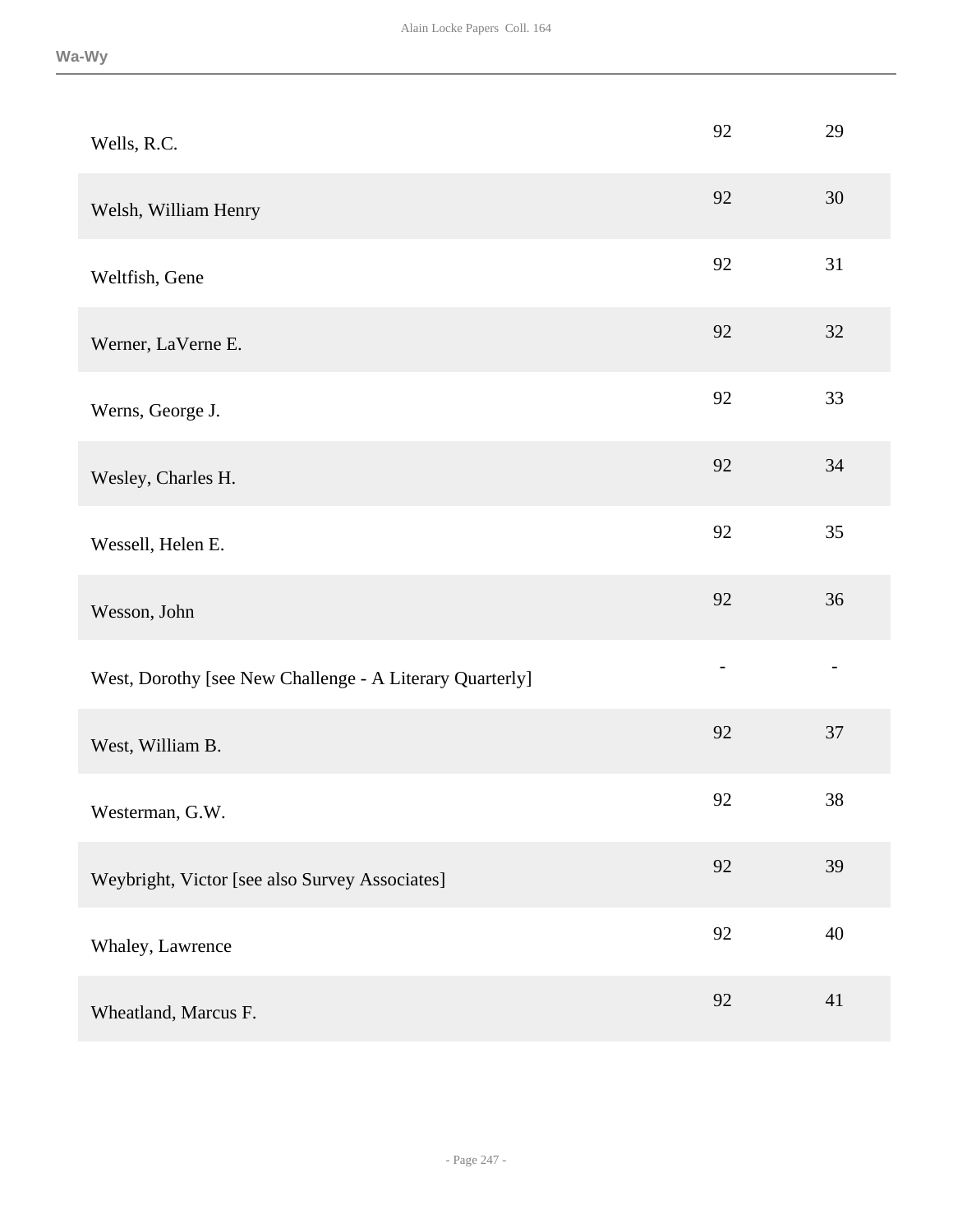| Whipper, Leighla                      | 92                | 42 |
|---------------------------------------|-------------------|----|
| Whipple, Leon [see Survey Associates] | $\qquad \qquad -$ |    |
| Whisonant, Lawrence                   | 92                | 43 |
| White, Clarence Cameron               | 92                | 44 |
| White, Edwin C.                       | 92                | 45 |
| White, Elizabeth C.                   | 92                | 46 |
| White, J.C.                           | 92                | 47 |
| White, James W.                       | 92                | 48 |
| White, Joseph H.                      | 92                | 49 |
| White, Lena H.                        | 92                | 50 |
| White, Louis B.                       | 92                | 51 |
| White, Ruth E.                        | 92                | 52 |
| White, Walter                         | $92\,$            | 53 |
| Whiting, Frederic Allen Jr.           | 92                | 54 |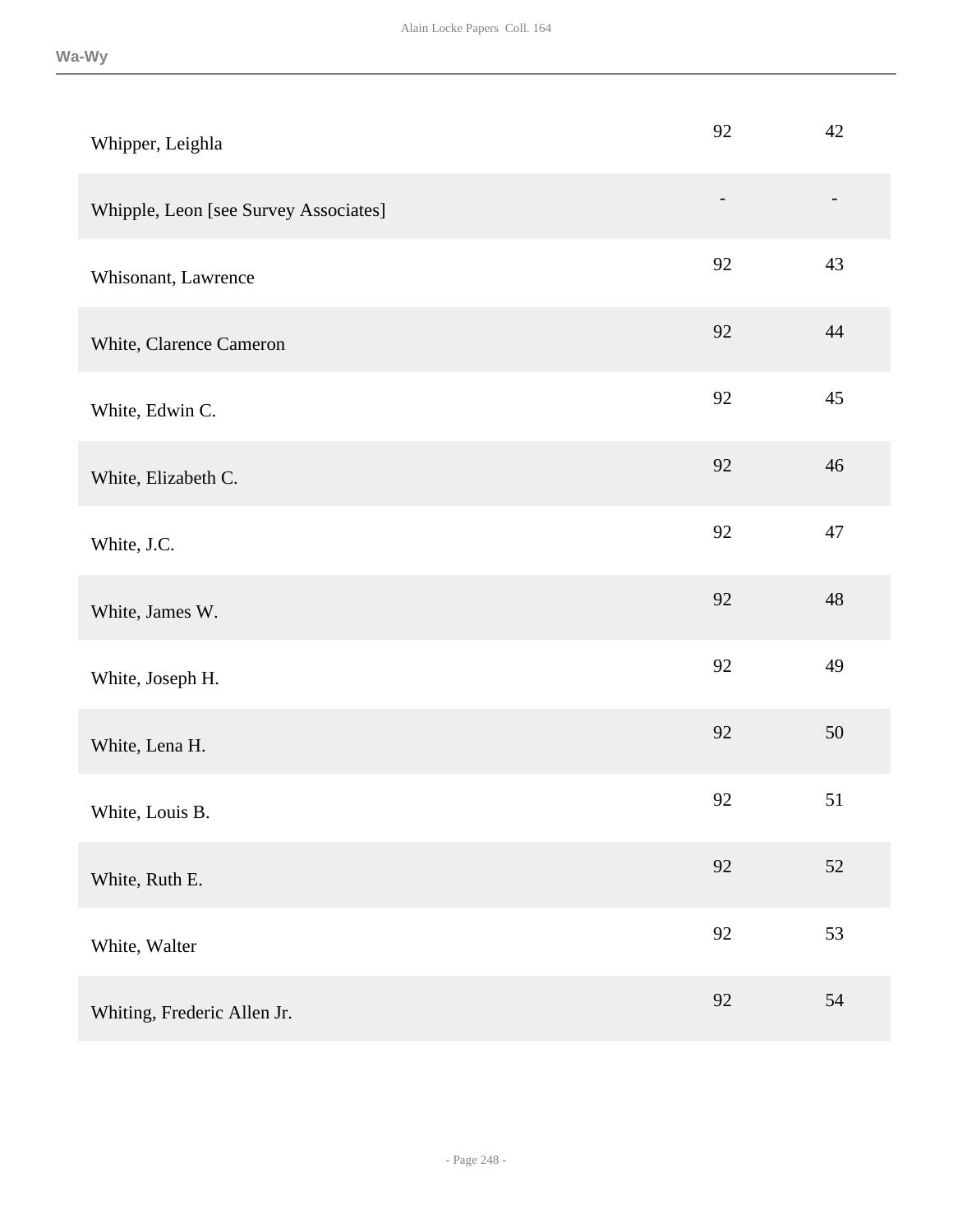| Whiting, Helen A.                                      | 92 | 55               |
|--------------------------------------------------------|----|------------------|
| Whittlesey House (McGraw-Hill)                         | 92 | 56               |
| Who's Who in the Western Hemisphere [see Rocker, R.R.] |    |                  |
| Wiborg, Mary Hoyt                                      | 93 | $\mathbf{1}$     |
| Wide, Leonard A.                                       | 93 | $\overline{2}$   |
| Wiener, Philip P.                                      | 93 | $\mathfrak{Z}$   |
| Wiese, Mildred J.                                      | 93 | $\overline{4}$   |
| Wiggins, Forrest O.                                    | 93 | $\mathfrak{S}$   |
| Wiggins, Henry H.                                      | 93 | $6\,$            |
| Wilberforce Press Service                              | 93 | $\boldsymbol{7}$ |
| Wilberforce, Robert                                    | 93 | $8\,$            |
| Wilhelm, Roy C.                                        | 93 | 9                |
| Wilkins, J. Ernest Jr.                                 | 93 | $10\,$           |
| Wilkins, Roy                                           | 93 | $11\,$           |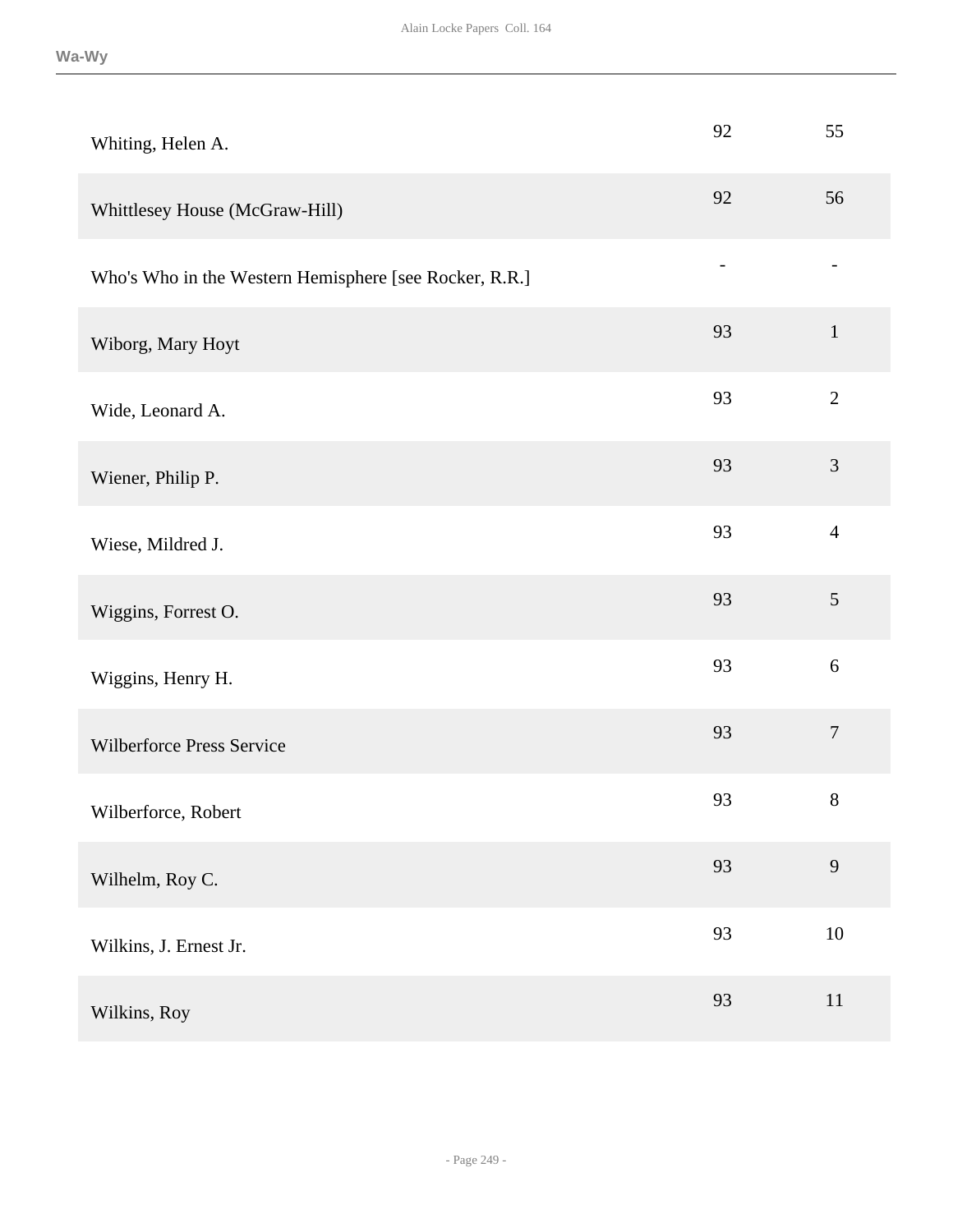| Wilkinson, F.D.      | 93 | 12     |
|----------------------|----|--------|
| Wilkinson, Garnet C. | 93 | 13     |
| Wilkinson, Winifred  | 93 | 14     |
| Will, Roland G.      | 93 | 15     |
| Willey, John         | 93 | 16     |
| Willey, Malcolm M.   | 93 | $17\,$ |
| Williams, Aubrey     | 93 | $18\,$ |
| Williams, B.C.       | 93 | 19     |
| Williams, Chancellor | 93 | $20\,$ |
| Williams, Charles    | 93 | 21     |
| Williams, E.C.       | 93 | $22\,$ |
| Williams, Eric       | 93 | 23     |
| Williams, Gertha     | 93 | $24\,$ |
| Williams, J. Harold  | 93 | $25\,$ |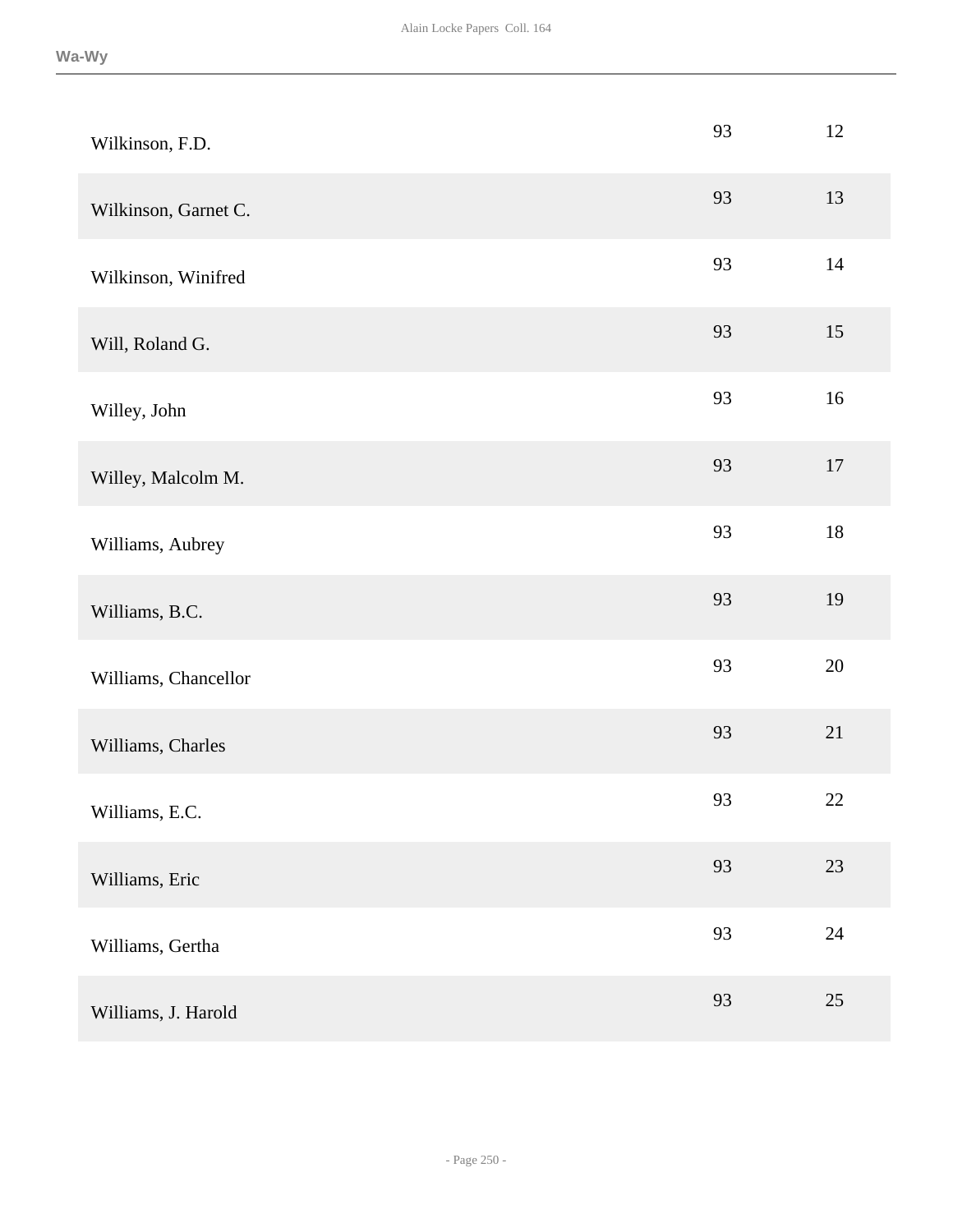| Williams, J.J.          | 93 | 26     |
|-------------------------|----|--------|
| Williams, James A.      | 93 | 27     |
| Williams, John E.       | 93 | $28\,$ |
| Williams, Mamie         | 93 | 29     |
| Williams, R.E.          | 93 | $30\,$ |
| Williams, Roger B.      | 93 | 31     |
| Williams, Samuel W.     | 93 | 32     |
| Williams, Talcott       | 93 | 33     |
| Williams, Thelma Taylor | 93 | 34     |
| Williams, Thomas        | 93 | 35     |
| Williams, W.L.G.        | 93 | 36     |
| Williams, Wilson A.     | 93 | 37     |
| Williams, Wilson E.     | 93 | 38     |
| Williamson, Mae         | 93 | 39     |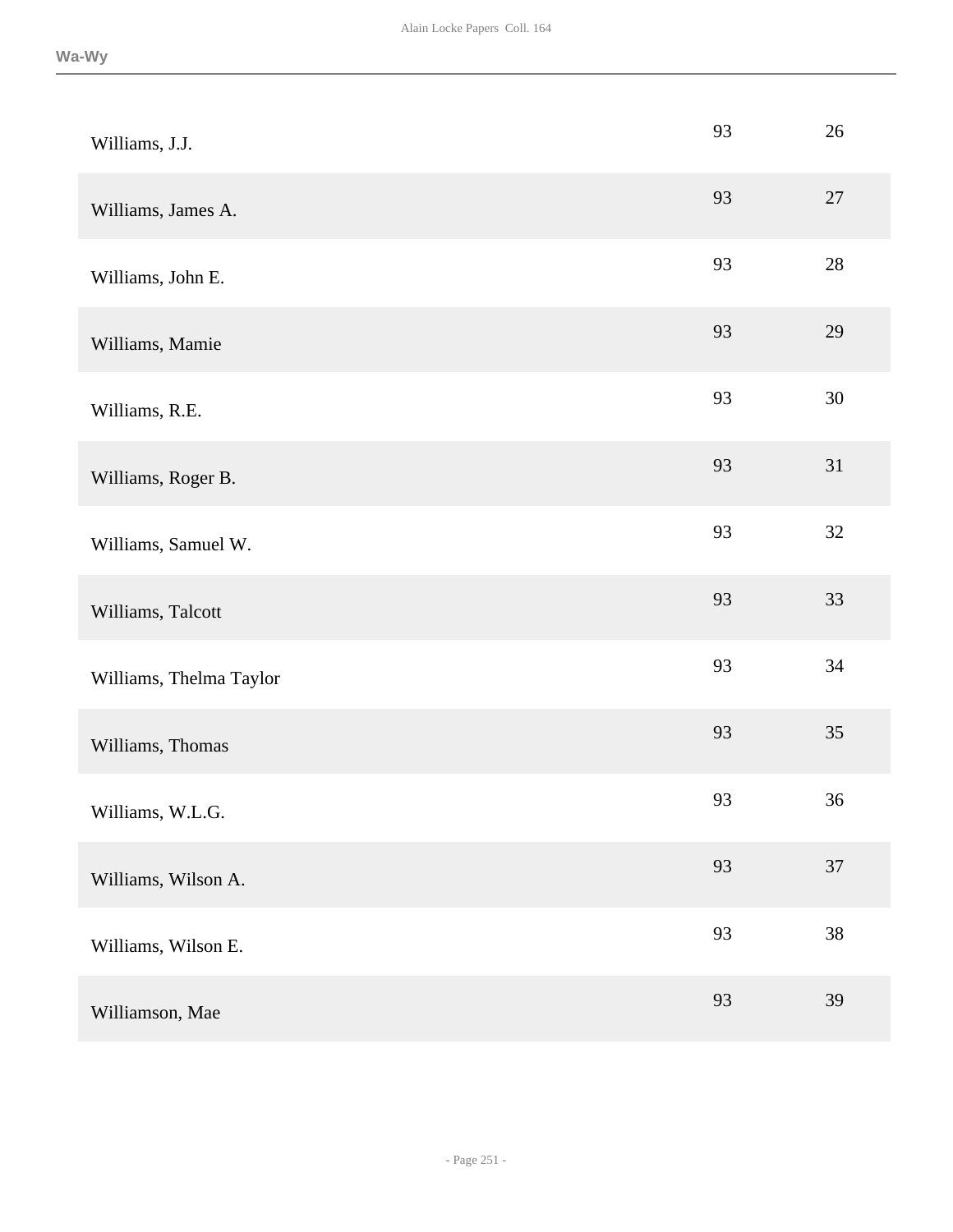| Williford, Flouret E.       | 93 | 40               |
|-----------------------------|----|------------------|
| Willis, A. Merral           | 93 | 41               |
| Willis, Robert              | 93 | 42               |
| Willis, William S.          | 93 | 43               |
| Willy, A.                   | 93 | 44               |
| Wilm, E.C.                  | 94 | $\,1$            |
| Wilson, Edwin H.            | 94 | $\overline{2}$   |
| Wilson, Ellis               | 94 | 3                |
| Wilson, Frank T.            | 94 | $\overline{4}$   |
| Wilson, Gerard R. no date   | 94 | 5                |
| Wilson, Gerard R. 1943-1947 | 94 | $\boldsymbol{6}$ |
| Wilson, Gerard R. 1948-1953 | 94 | $\boldsymbol{7}$ |
| Wilson, Howard E.           | 94 | $8\,$            |
| Wilson, Isabel R.           | 94 | 9                |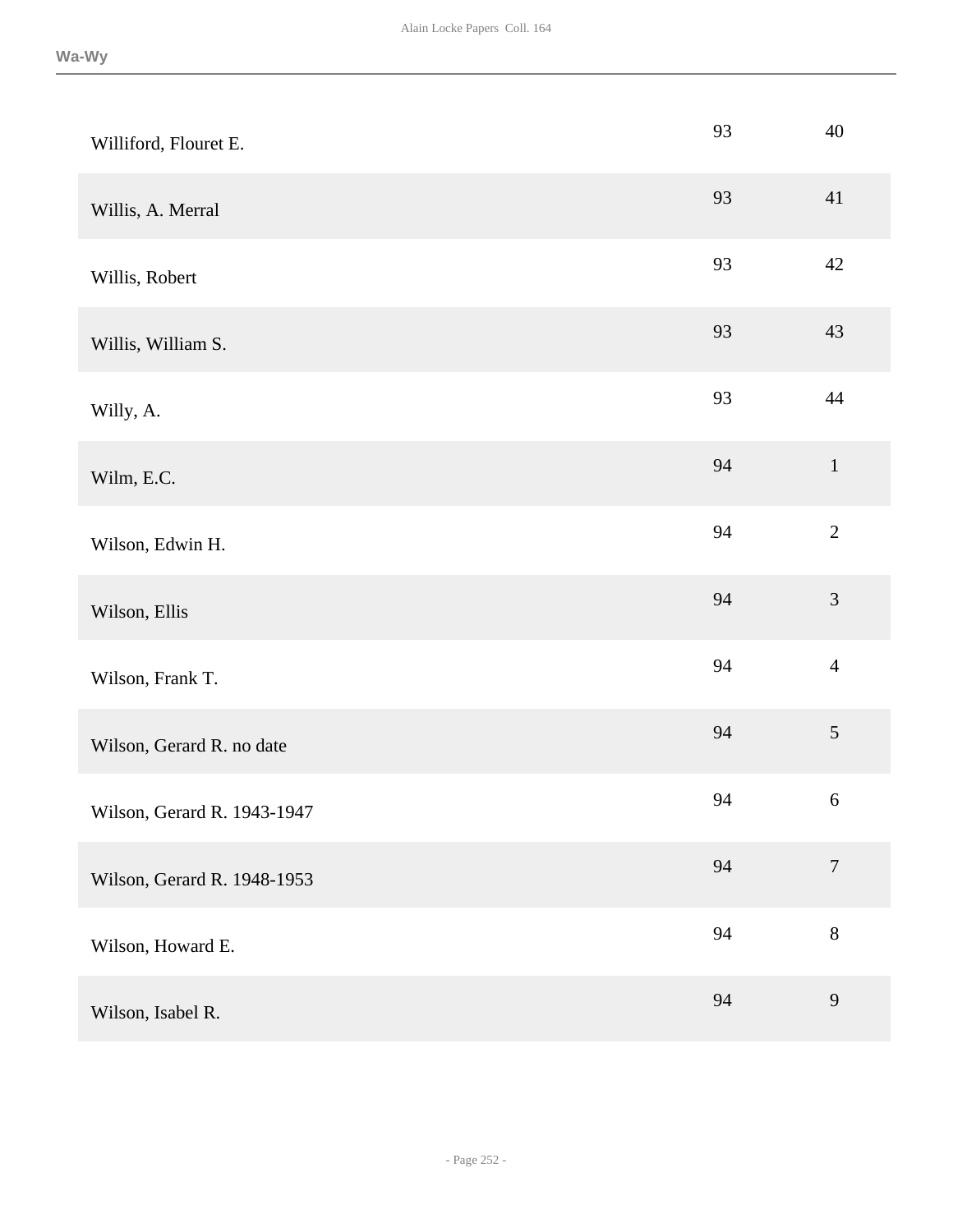| Wilson, James N.      | 94 | $10\,$ |
|-----------------------|----|--------|
| Wilson, John          | 94 | $11\,$ |
| Wilson, Lucy W.       | 94 | 12     |
| Wilson, M. Gerard     | 94 | 13     |
| Wilson, Mary E.       | 94 | 14     |
| Wilson, Max           | 94 | 15     |
| Wilson, Ruth D.       | 94 | 16     |
| Wilson, Thomas B.     | 94 | $17\,$ |
| Wilson, William       | 94 | $18\,$ |
| Winant, John          | 94 | 19     |
| Winchell, Lawrence R. | 94 | $20\,$ |
| Winfield, Alvin O.    | 94 | 21     |
| Wing, Pauline         | 94 | $22\,$ |
| Winkfield, Clyde      | 94 | 23     |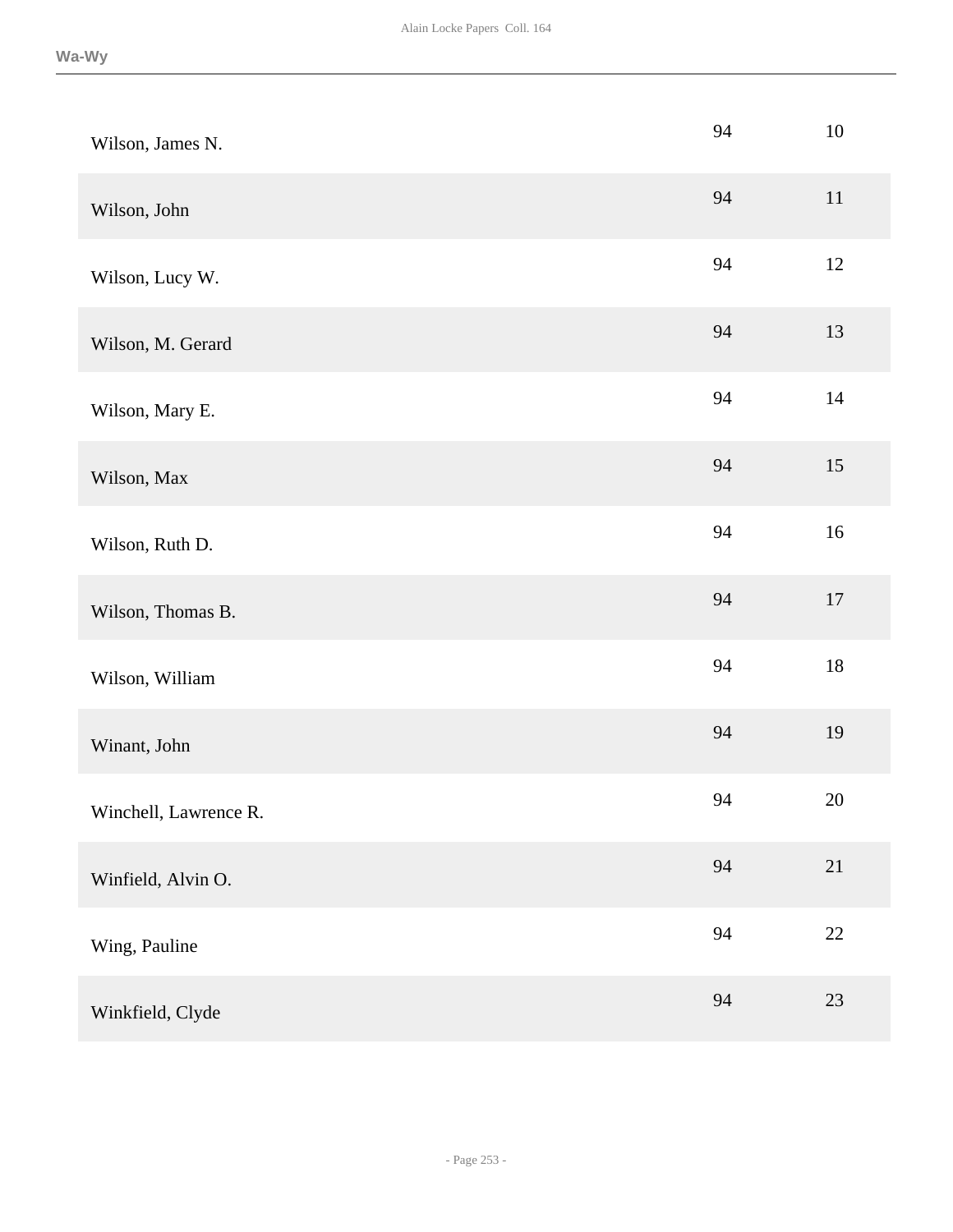| Winser, Beatrice      | 94 | $24\,$ |
|-----------------------|----|--------|
| Winslow, Vernon       | 94 | $25\,$ |
| Winsor, Ellen         | 94 | 26     |
| Winzie, George B. Jr. | 94 | $27\,$ |
| Wissler, Clark        | 94 | $28\,$ |
| Wittich, Walter A.    | 94 | 29     |
| Wolcott, Leon B.      | 94 | $30\,$ |
| Wolfe, Bertram D.     | 94 | 31     |
| Wolfers, A.           | 94 | 32     |
| Wolffe, Joseph B.     | 94 | 33     |
| Woll, Matthew         | 94 | 34     |
| Wolo, Plenyous Gbe    | 94 | 35     |
| Wolsman, Louil        | 94 | 36     |
| Wolston, E.           | 94 | $37\,$ |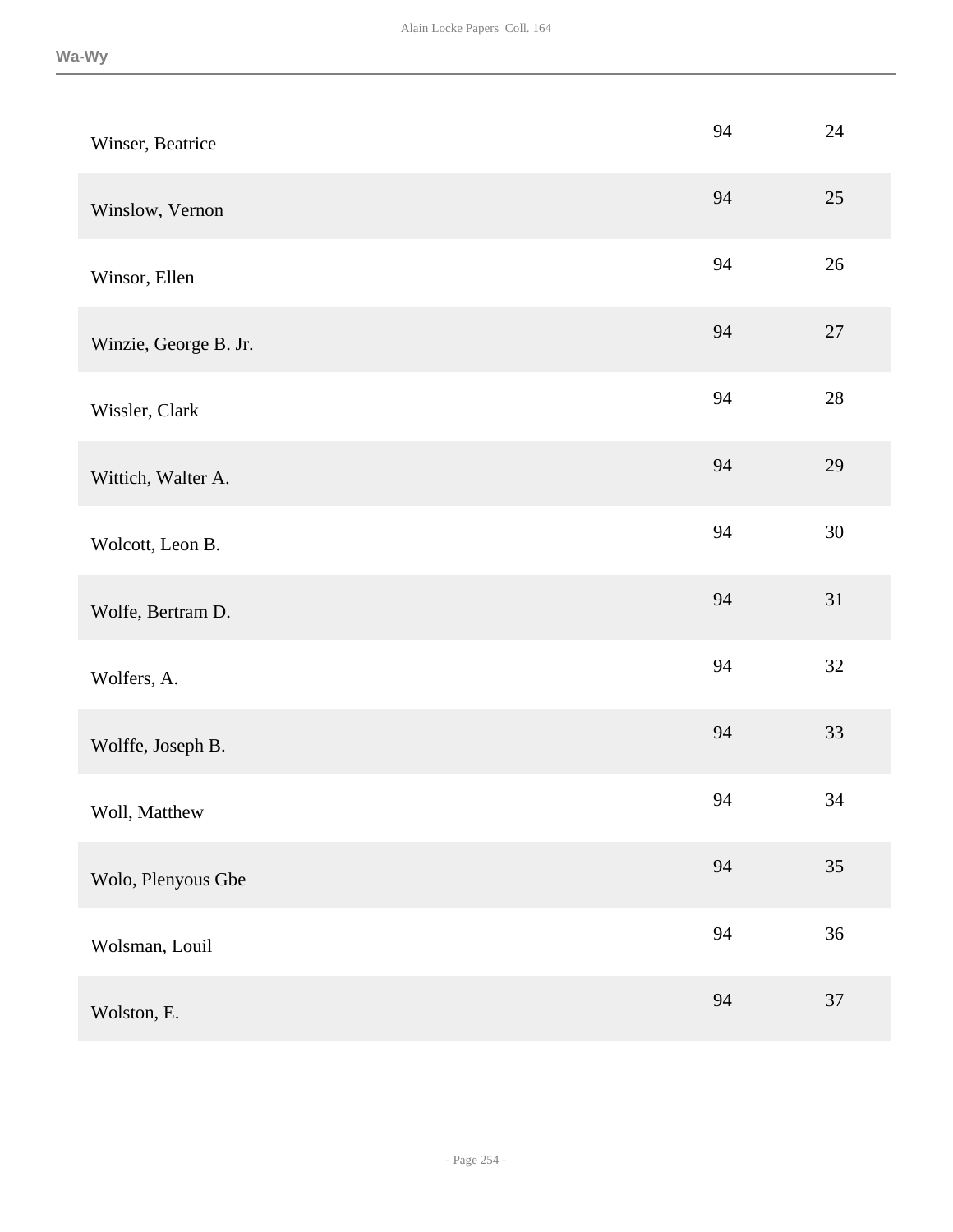- -

# Women's International League for Peace and Freedom [see Butt, Dorothy S.; Lowrie, Kathleen J.; Luscomb, Florence H.]

| Wood, Clement            | 94 | 38             |
|--------------------------|----|----------------|
| Wood, J. Garland         | 94 | 39             |
| Wood, L. Hollingsworth   | 94 | 40             |
| Woodall, Lillian H.      | 94 | 41             |
| Woodard, D.W.            | 94 | 42             |
| Woodard, Gertrude        | 94 | 43             |
| Woodland, Robert A.      | 94 | 44             |
| Woodring, Maurice J. Jr. | 94 | 45             |
| Woodruff, Hale           | 94 | 46             |
| Woods, E.C. "Chuck"      | 95 | $\mathbf{1}$   |
| Woods, Gladys Toliver    | 95 | $\overline{2}$ |
| Woods, Robert C.         | 95 | 3              |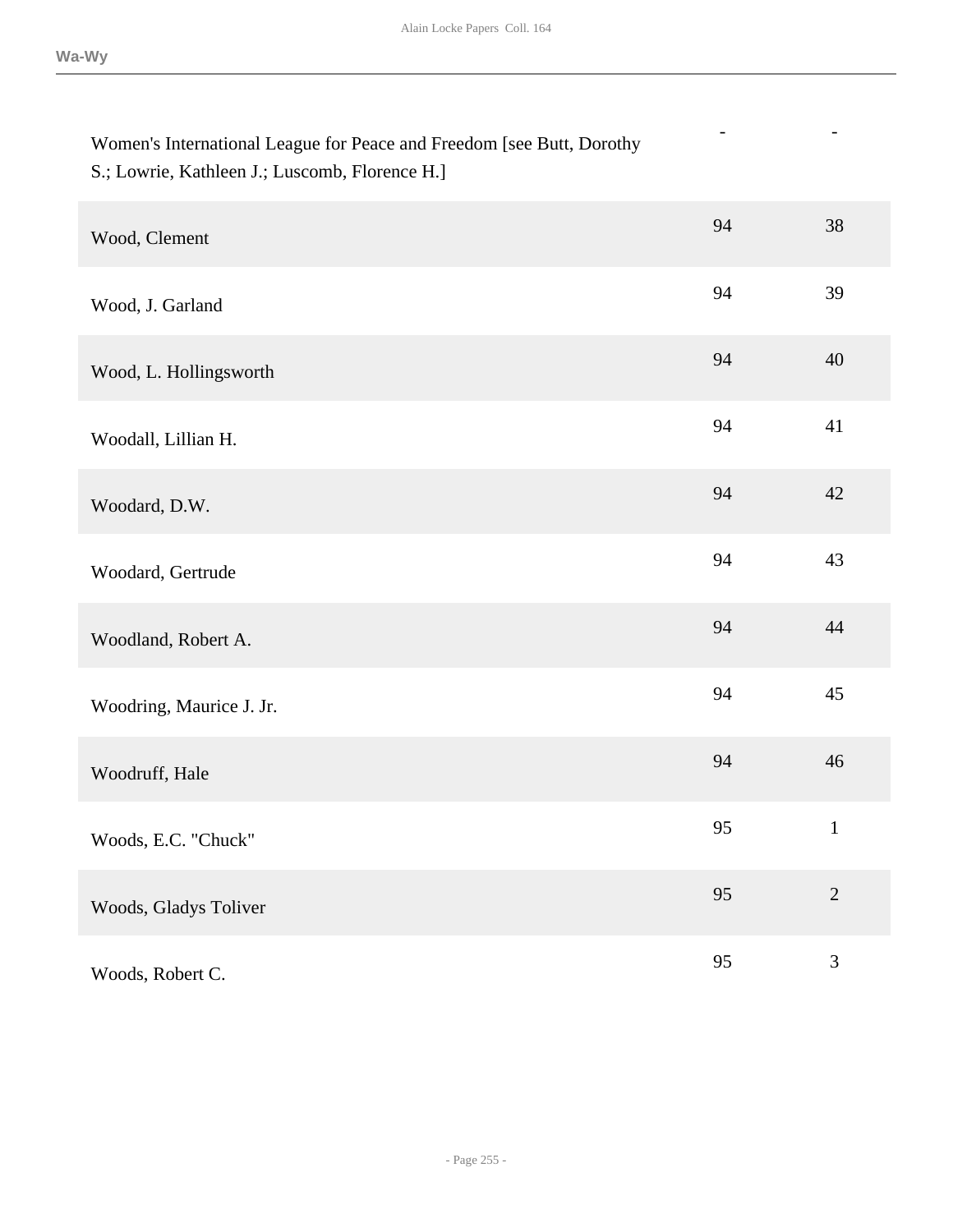| Woodson, Carter G.                                                               | 95                       | $\overline{4}$ |
|----------------------------------------------------------------------------------|--------------------------|----------------|
| Woodson, Roy A.                                                                  | 95                       | $\mathfrak{S}$ |
| Work, Arminta                                                                    | 95                       | 6              |
| Work, Monroe N.                                                                  | 95                       | $\tau$         |
| Works Progress Administration [see Godsoe, Robert U.; Johnson,<br>Momodu]        |                          |                |
| World Biography [see Kaye, S.A.]                                                 | $\overline{\phantom{a}}$ |                |
| World Conference for International Peace through Freedom [see Cranston,<br>Ruth] |                          |                |
| World Study Project, Virginia Union University                                   | 95                       | 8              |
| The World Tomorrow                                                               | 95                       | 9              |
| World University Alliance [see Schairer, Reinhold]                               |                          |                |
| Wright, Arthur D. no date                                                        | 95                       | 10             |
| Wright, Arthur D. no date                                                        | 95                       | $11\,$         |
| Wright, Arthur D. 1931-1942                                                      | 95                       | 12             |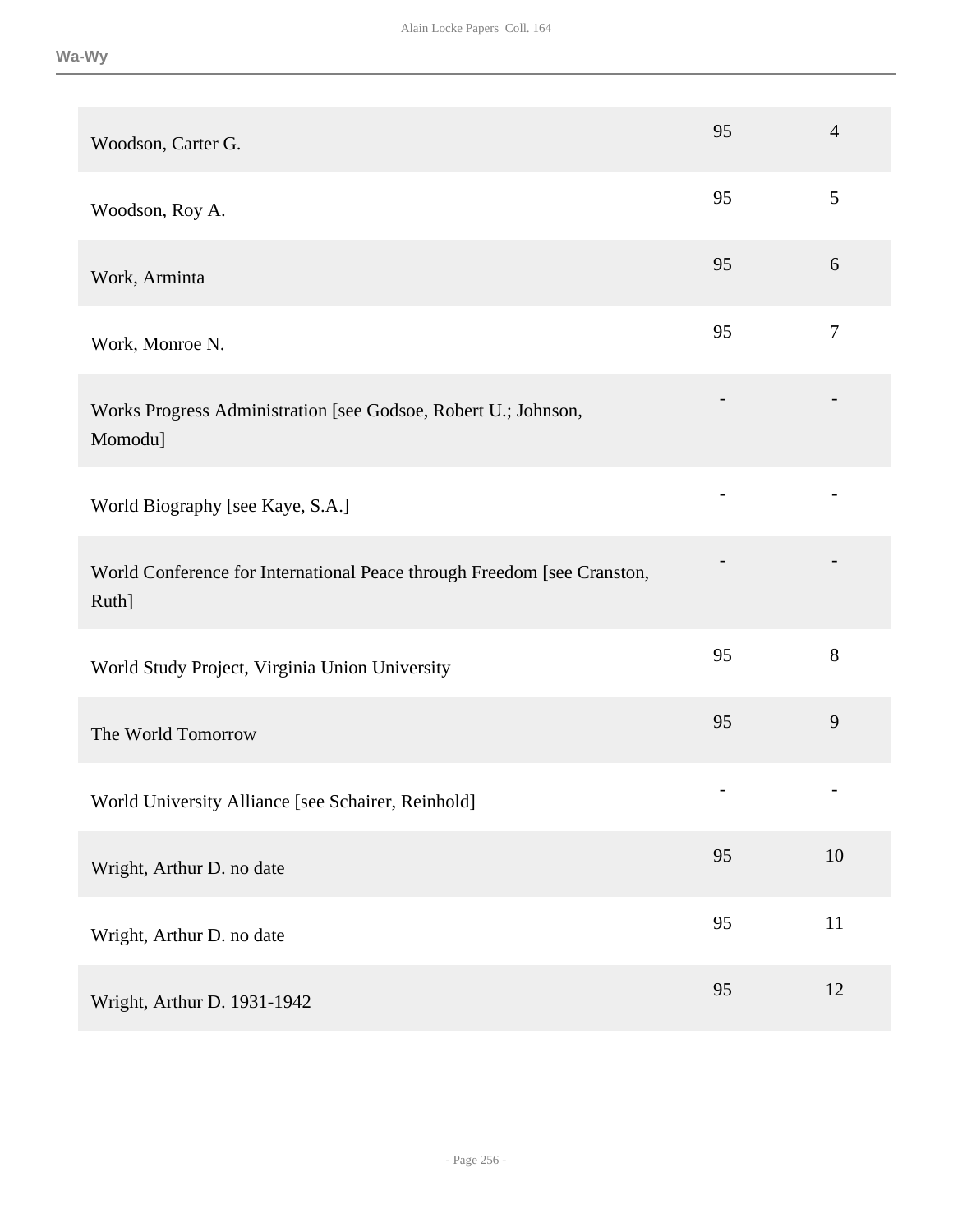| Wright, Arthur D. Jan. - May 1943   | 95 | 13           |
|-------------------------------------|----|--------------|
| Wright, Arthur D. June - Aug. 1943  | 95 | 14           |
| Wright, Arthur D. Sept. - Dec. 1943 | 95 | 15           |
| Wright, Arthur D. 1944              | 95 | 16           |
| Wright, Arthur D. 1945              | 95 | 17           |
| Wright, Arthur D. Feb.- July 1946   | 95 | 18           |
| Wright, Arthur D. Aug. 1946 - 1947  | 95 | 19           |
| Wright, Arthur D. 1948-1949         | 95 | 20           |
| Wright, Arthur D. 1950              | 95 | 21           |
| Wright, Arthur D. 1951              | 95 | $22\,$       |
| Wright, Arthur D. 1952-1953         | 95 | 23           |
| Wright, Leon E.                     | 95 | 24           |
| Wright, Louis T.                    | 95 | 25           |
| Wright, Margaretta                  | 96 | $\mathbf{1}$ |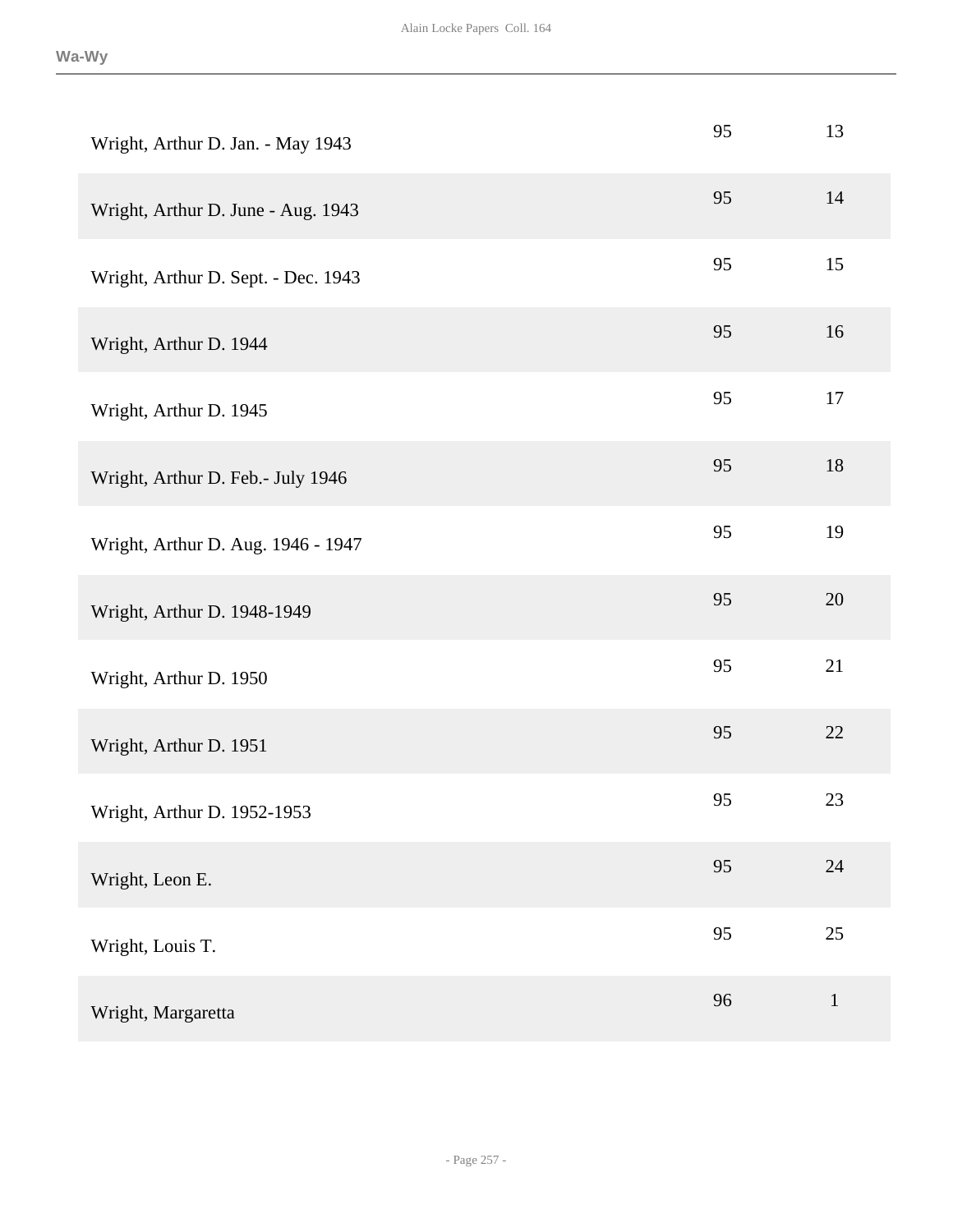| Wright, R.R. Jr.                              | 96 | $\overline{2}$ |
|-----------------------------------------------|----|----------------|
| Wright, Richard                               | 96 | 3              |
| Wygal, Winnifred                              | 96 | 4              |
| Wylie, Kathleen                               | 96 | 5              |
| Wylie, Philip [see Farrar and Rinehart, Inc.] | -  |                |

## **Ya-Yu**

|                                                  | <b>Box</b> | <b>Folder</b>    |
|--------------------------------------------------|------------|------------------|
| Yanase, Fuji                                     | 96         | 6                |
| Yancey, D.L.                                     | 96         | $\boldsymbol{7}$ |
| Yard, Mary Emma                                  | 96         | $8\,$            |
| Yearwood, Ruby B.                                | 96         | 9                |
| Yelson, April I. [see E.P. Dutton and Co., Inc.] |            |                  |
| Yergan, Max [see also Robeson, Paul]             | 96         | 10               |
| Yerkes, Sue C.                                   | 96         | 11               |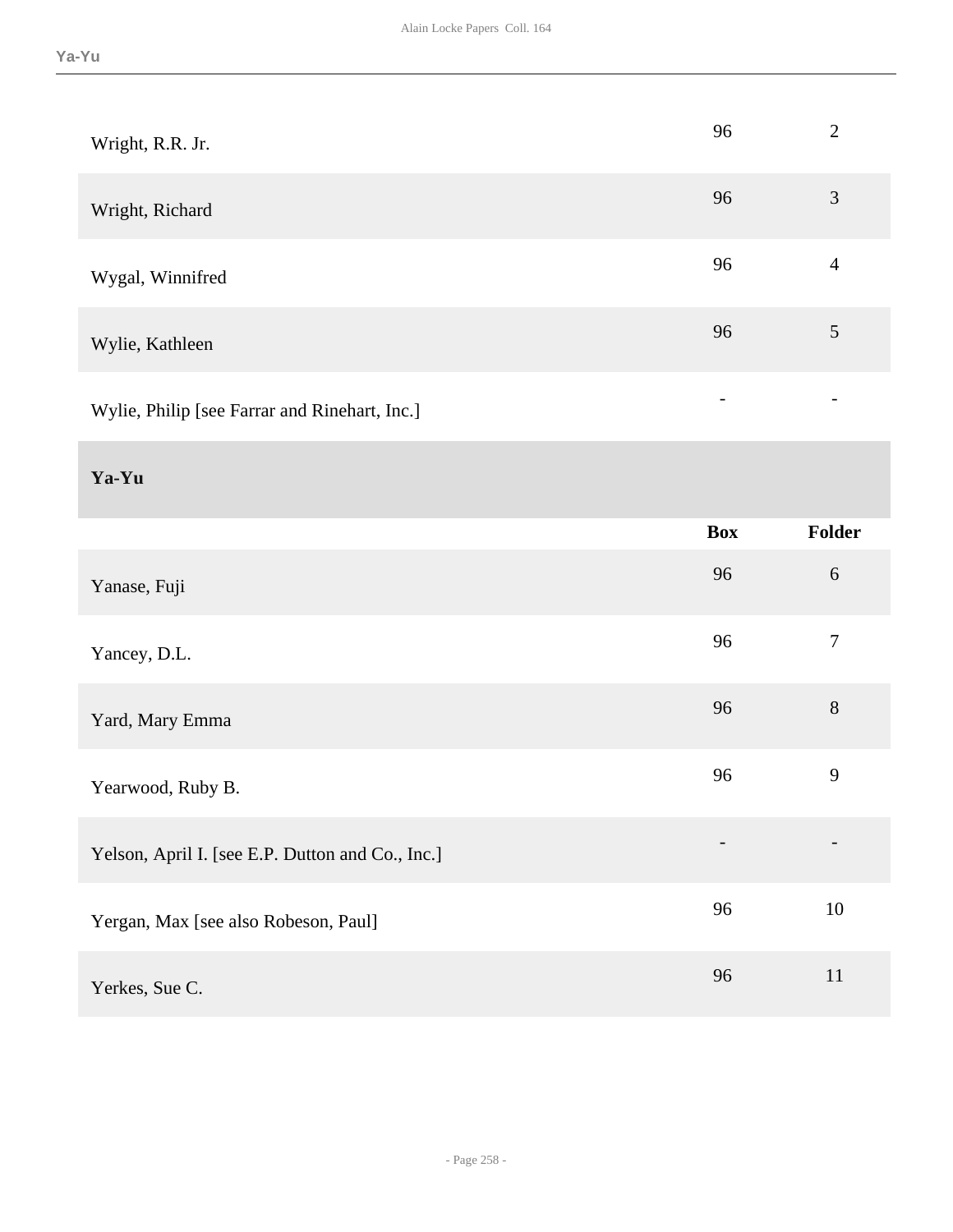| Young, Francis A.                           | 96         | 12     |
|---------------------------------------------|------------|--------|
| Young, James H.                             | 96         | 13     |
| Young, Louise                               | 96         | 14     |
| Young, Pauline                              | 96         | 15     |
| Youtz, Philip N.                            | 96         | $16\,$ |
| Yust, Walter [see Encyclopaedia Britannica] |            |        |
| $Zo-Zy$                                     |            |        |
|                                             |            |        |
|                                             | <b>Box</b> | Folder |
| Zook, George F.                             | 96         | $17\,$ |
| Zucker, Paul                                | 96         | $18\,$ |
| Zyrosser, Carl                              | 96         | 19     |
| <b>Partial names</b>                        |            |        |
|                                             | <b>Box</b> | Folder |
| $\mathbf{A}$                                | 96         | $20\,$ |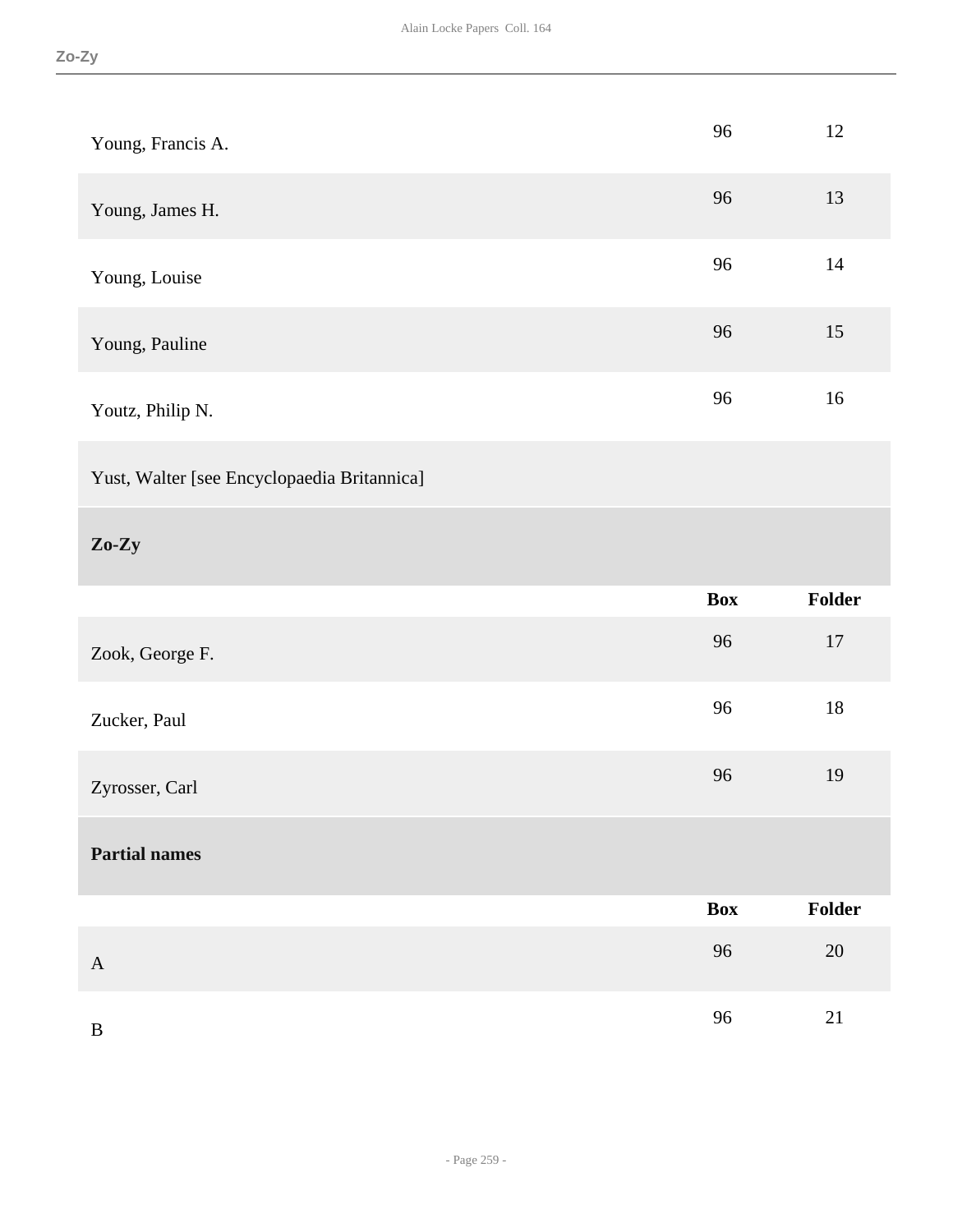| ${\bf C}$                      | 96          | $22\,$         |
|--------------------------------|-------------|----------------|
| $\mathbf{D}\text{-}\mathbf{E}$ | 96          | 23             |
| $\operatorname{F-H}$           | 96          | $24\,$         |
| $\bf J$                        | 96          | $25\,$         |
| $\mbox{K-L}$                   | 96          | $26\,$         |
| $\mathbf M$                    | 96          | $27\,$         |
| $\ensuremath{\text{N-Pe}}$     | 96          | $28\,$         |
| Phil                           | 96          | 29             |
| Philip-Phillips                | 97          | $1\,$          |
| $R-Ro$                         | 97          | $\overline{2}$ |
| ${\bf S}$                      | $\sqrt{97}$ | $\mathfrak{Z}$ |
| $T-V$                          | 97          | $\overline{4}$ |
| Wa-William                     | 97          | $\mathfrak{S}$ |
| Willie-Wilson                  | 97          | $\sqrt{6}$     |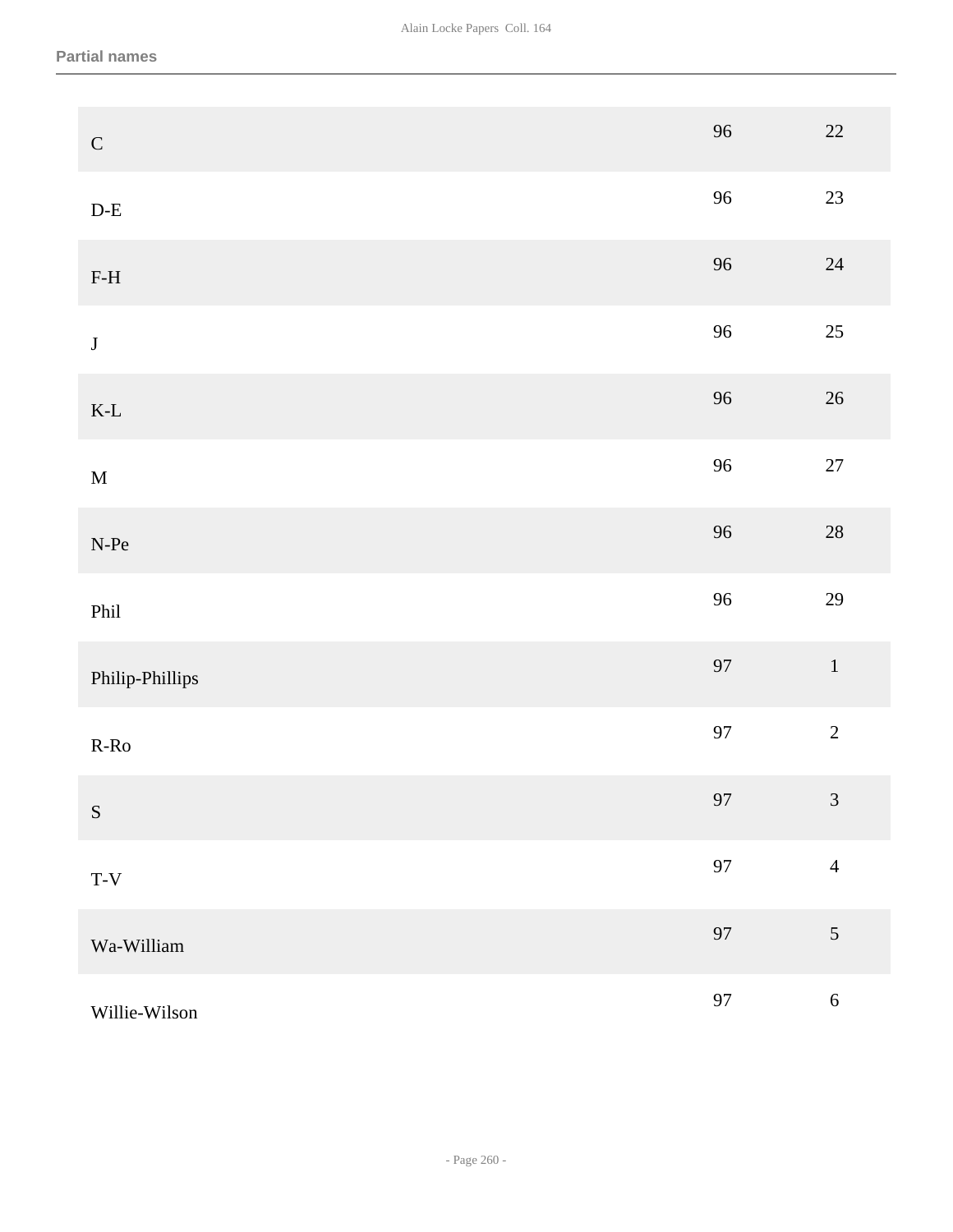| Initials only                  | 97 | $\overline{7}$ |
|--------------------------------|----|----------------|
| Initials only                  | 97 | $8\,$          |
| Initials only                  | 97 | 9              |
| Letters of introduction        | 97 | $10\,$         |
| Letters of reference           | 97 | 11             |
| Autograph requests             | 97 | $12\,$         |
| Notes to Locke                 | 97 | 13             |
| Notes to Locke                 | 97 | 14             |
| Notes to Locke                 | 97 | 15             |
| Recipient unknown (from Locke) | 97 | 16             |
| Unsigned                       | 97 | 17             |
| Unsigned                       | 97 | $18\,$         |
| Unsigned                       | 97 | 19             |
| Unsigned                       | 97 | $20\,$         |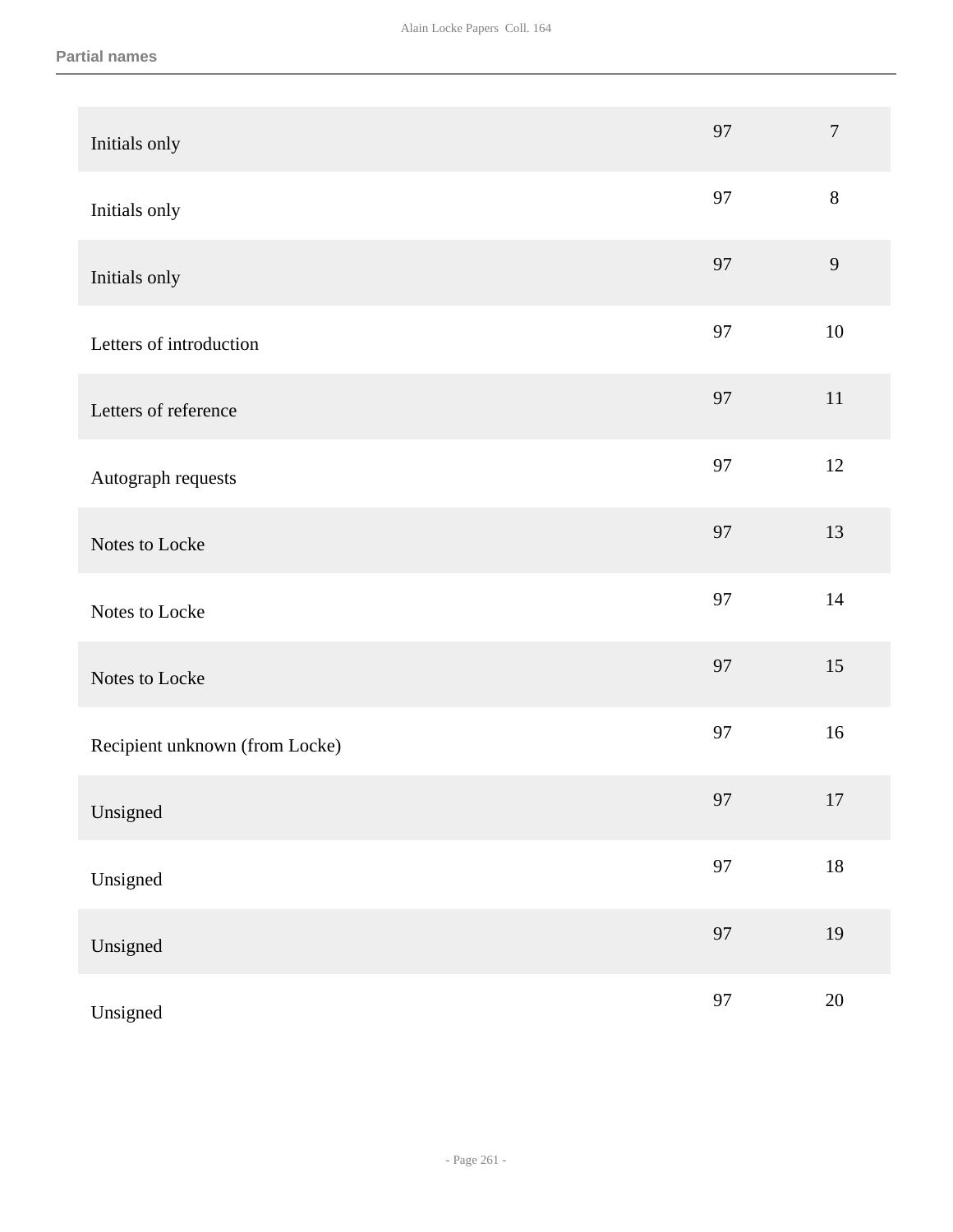| Unsigned                      | 97         | 21               |
|-------------------------------|------------|------------------|
| Illegible                     | 98         | $\,1\,$          |
| Illegible                     | 98         | $\overline{2}$   |
| Illegible                     | 98         | $\mathfrak{Z}$   |
| Illegible                     | 98         | $\overline{4}$   |
| Illegible                     | 98         | 5                |
| Illegible                     | 98         | $\sqrt{6}$       |
| Illegible (French)            | 98         | $\boldsymbol{7}$ |
| Illegible (German)            | 98         | $8\,$            |
| Illegible (German)            | 98         | $\mathbf{9}$     |
| Illegible (German)            | 98         | $10\,$           |
| Illegible (Italian/Farsi)     | 98         | $11\,$           |
| <b>Other's Correspondence</b> |            |                  |
|                               | <b>Box</b> | Folder           |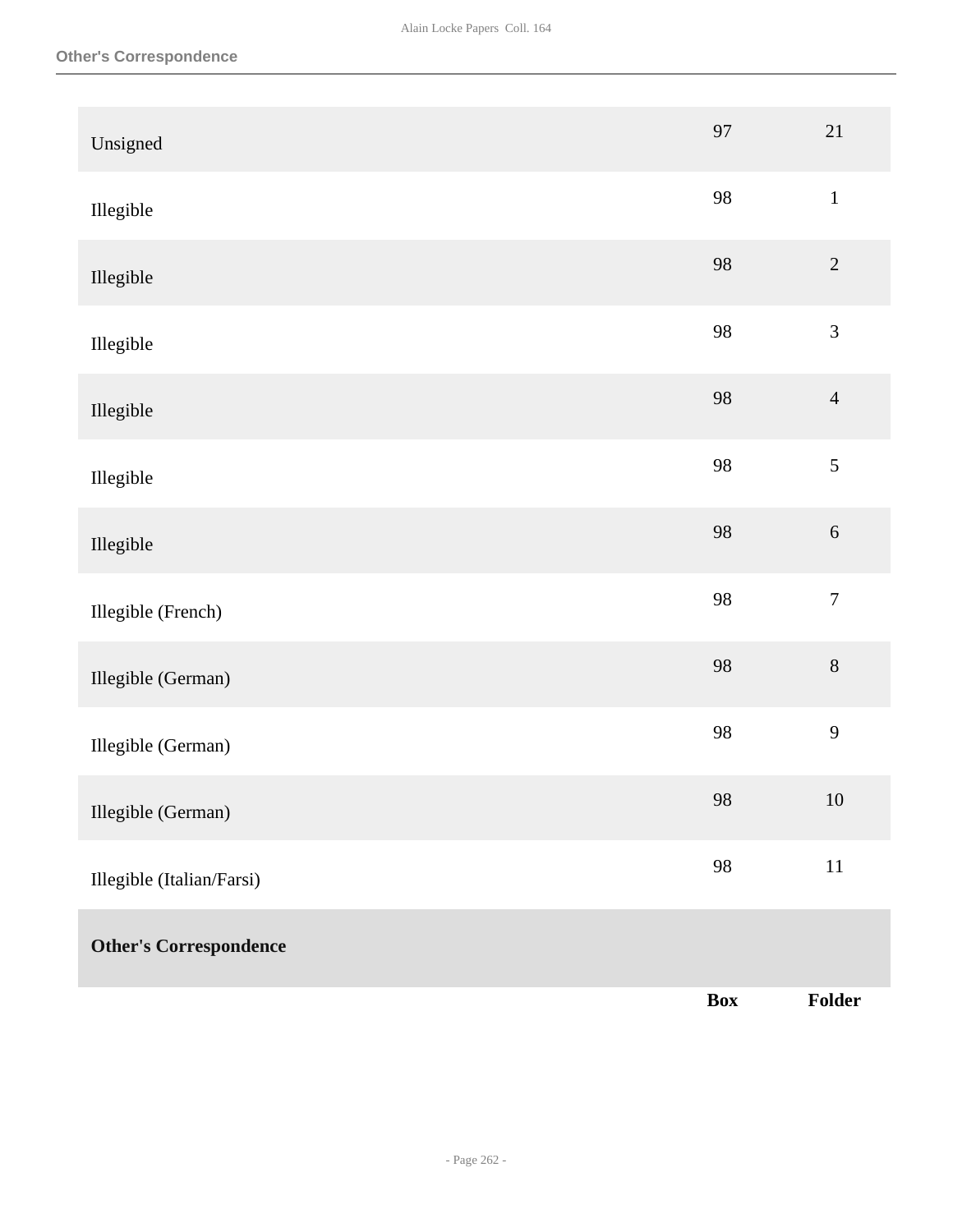| A-Hughes                          | 99         | $\sqrt{2}$    |
|-----------------------------------|------------|---------------|
| Mason, Mrs. R. Osgood [Charlotte] | <b>Box</b> | <b>Folder</b> |
| Fonseka, Manuel 1934-1936         |            |               |
| Fonseka, Manuel 1930-1933         | 99         | $\mathbf{1}$  |
|                                   | 98         | 21            |
| Bruce, John E. 1914-1917          | 98         | 20            |
| Bruce, John E. 1913               | 98         | 19            |
| Bruce, John E. 1912               | 98         | 18            |
| Bruce, John E. 1911               | 98         | $17\,$        |
| Bruce, John E. 1904-1910          | 98         | 16            |
| Bruce, John E. 1900-1903          | 98         | 15            |
| Bruce, John E. 1899               | 98         | 14            |
| Bruce, John E. 1897               | 98         | 13            |
| $A-L$                             | 98         | 12            |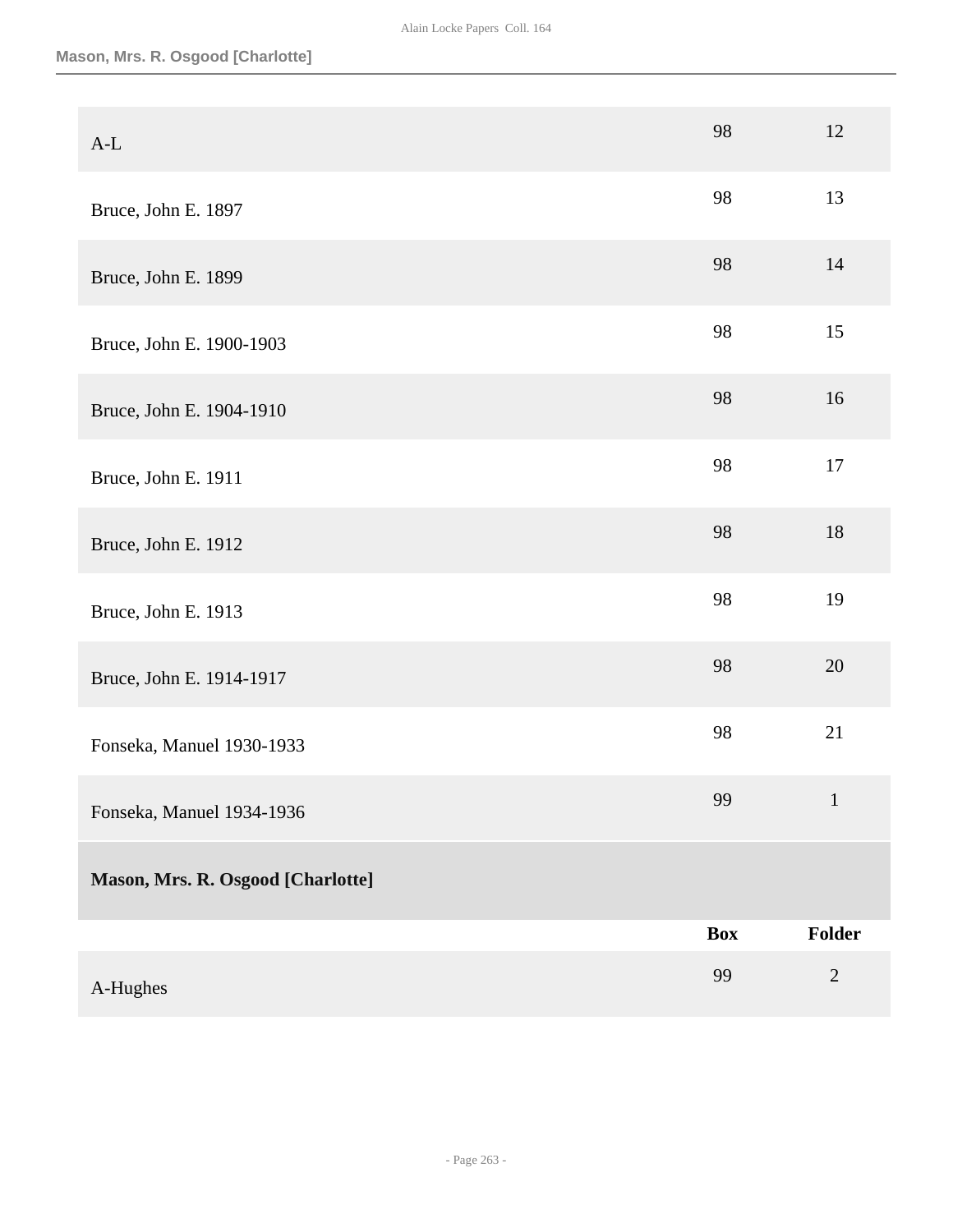| Hurston, Zora N. no date and 1928       | 99 | $\mathfrak{Z}$   |
|-----------------------------------------|----|------------------|
| Hurston, Zora N. 1930                   | 99 | $\overline{4}$   |
| Hurston, Zora N. Jan. - April 1931      | 99 | 5                |
| Hurston, Zora N. May - Sept. 1931       | 99 | 6                |
| Hurston, Zora N. Oct. 1931              | 99 | $\boldsymbol{7}$ |
| Hurston, Zora N. Dec. 1931              | 99 | $8\,$            |
| Hurston, Zora N. Jan. - April 1932      | 99 | 9                |
| Hurston, Zora N. May - June 1932        | 99 | 10               |
| Hurston, Zora N. July - Aug. 1932       | 99 | 11               |
| Hurston, Zora N. Sept. 1932 - Jan. 1933 | 99 | 12               |
| Johnson, Hall                           | 99 | 13               |
| Lawrence, William                       | 99 | 14               |
| Lewis, Cudgoe                           | 99 | 15               |
| McKay, Claude                           | 99 | 16               |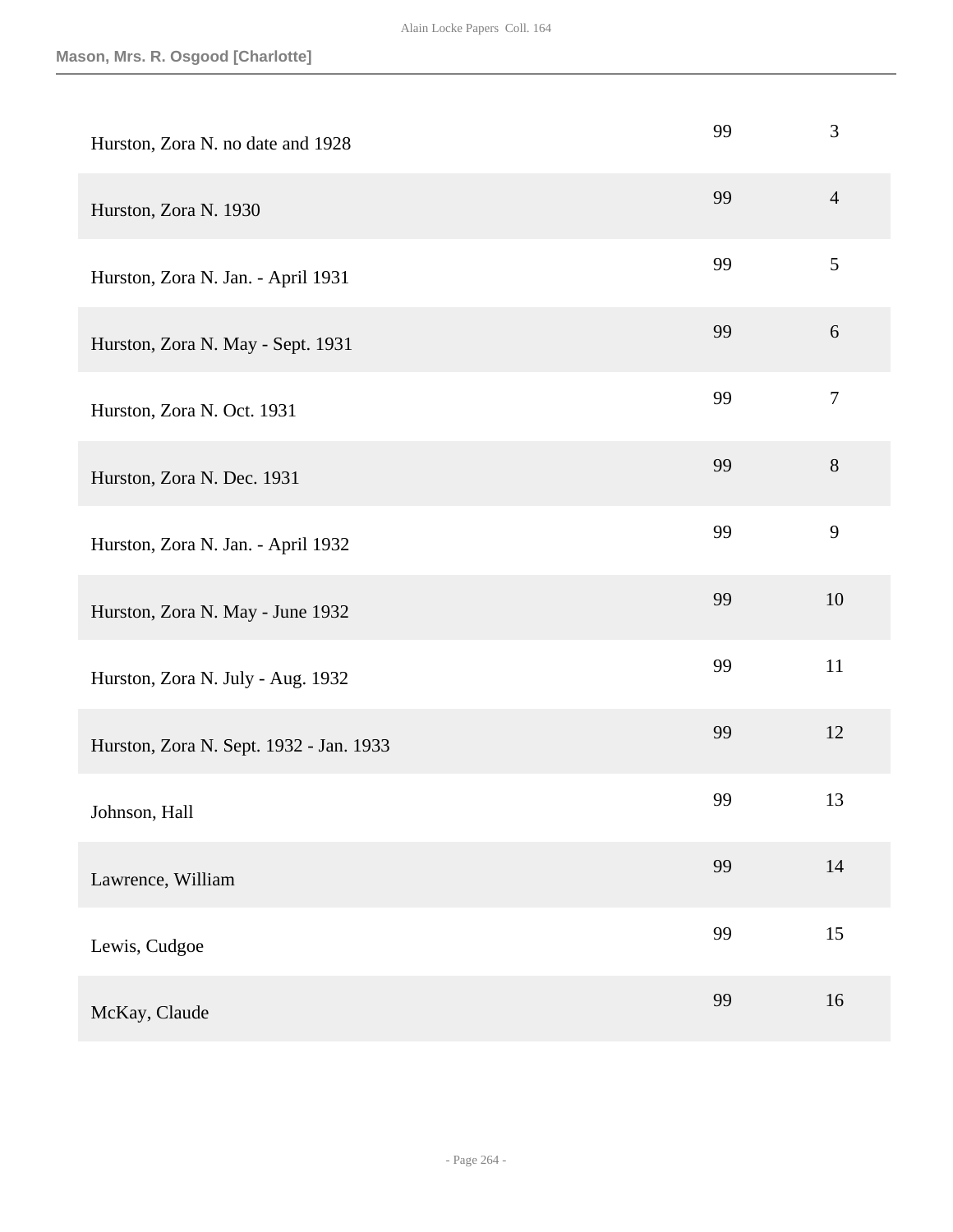| Weston, Karl  | 99 | 17 |
|---------------|----|----|
| Partial names | 99 | 18 |

### **Charlotte Mason's Notebooks**

|                                                             | <b>Box</b> | Folder         |
|-------------------------------------------------------------|------------|----------------|
| Notes about and drafts of letters to Locke Feb. - May 1927  | 99         | 19             |
| Notes about and drafts of letters to Locke June - Dec. 1927 | 99         | 20             |
| Notes about Locke April - Aug. 1927                         | 99         | 21             |
| Notes about Locke, Douglas, and Fauset Sept. - Dec. 1927    | 99         | 22             |
| Notes, drafts of letters 1927 - 1929                        | 99         | 23             |
| Drafts of letters to Locke 1928 - April 1929                | 100        | $\mathbf{1}$   |
| Notes about Locke 1929, 1931                                | 100        | $\overline{2}$ |
| Drafts of letters to Locke May - Dec. 1929                  | 100        | 3              |
| Draft of letter to Claude McKay Oct. 1929                   | 100        | $\overline{4}$ |
| Drafts of letters 1929 - 1930                               | 100        | 5              |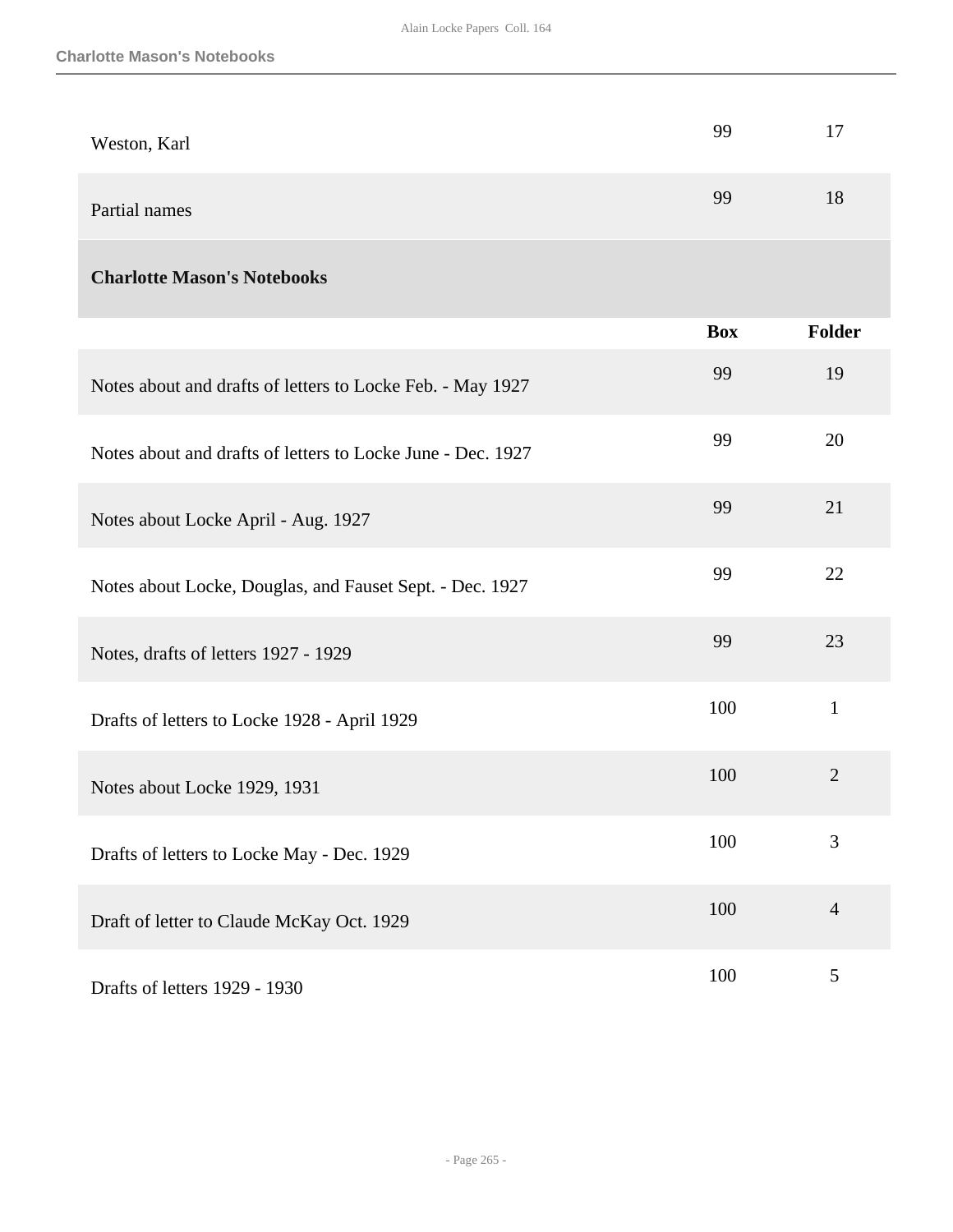| Notes and drafts of letters June 1930 - 1931                  | 100        | 6              |
|---------------------------------------------------------------|------------|----------------|
| Notes about and drafts of letters to Zora Hurston 1930 - 1932 | 100        | $\tau$         |
| Drafts of letters to Locke Nov. 1931 - June 1932              | 100        | $8\,$          |
| Drafts of letters to Zora Hurston April - June 1932           | 100        | $\overline{9}$ |
| $N-Z$                                                         | 100        | 10             |
| Partial names, illegible                                      | 100        | 11             |
| <b>Postcards</b>                                              |            |                |
|                                                               |            |                |
|                                                               | <b>Box</b> | Folder         |
| $A-C$                                                         | 100        | 12             |
| $D-G$                                                         | 100        | 13             |
| $H-J$                                                         | 100        | 14             |
| $\mathbf{K}\text{-}\mathbf{M}$                                | $100\,$    | $15\,$         |
| $\mathbf{N}\text{-}\mathbf{S}$                                | $100\,$    | 16             |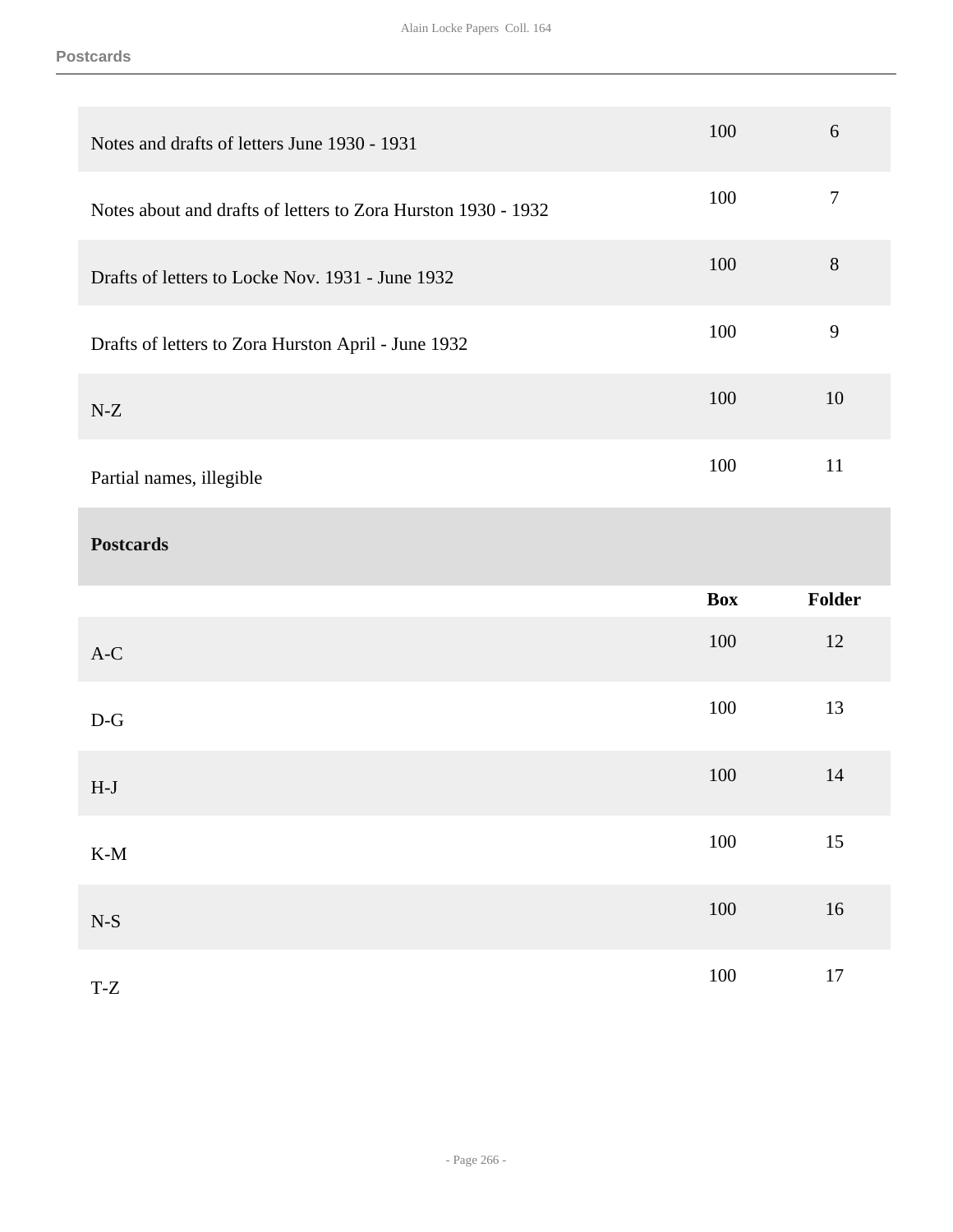| First names only             | 100        | 18               |
|------------------------------|------------|------------------|
| First names only             | 100        | 19               |
| Signature illegible (French) | 100        | 20               |
| Unsigned, illegible          | 101        | $\mathbf{1}$     |
| Death announcements          | 101        | $\sqrt{2}$       |
| <b>Printed Invitations</b>   |            |                  |
|                              | <b>Box</b> | Folder           |
|                              |            |                  |
| no date                      | 101        | $\mathfrak{Z}$   |
| no date                      | 101        | $\overline{4}$   |
| no date                      | 101        | 5                |
| 1899                         | 101        | $\sqrt{6}$       |
| 1902-1908                    | $101\,$    | $\boldsymbol{7}$ |
| 1912                         | $101\,$    | $\,8\,$          |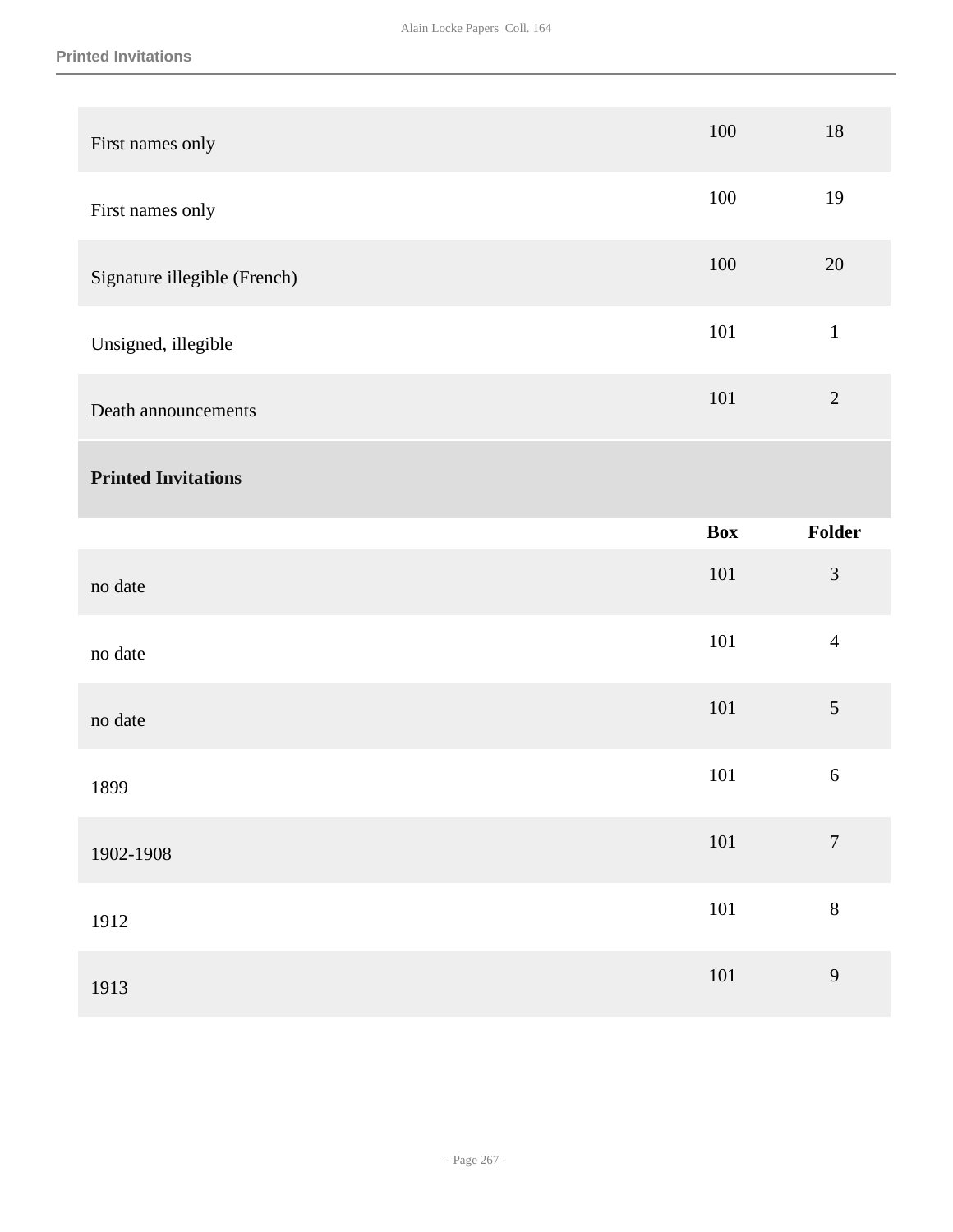| 1914      | $101\,$ | $10\,$         |
|-----------|---------|----------------|
| 1915      | $101\,$ | $11\,$         |
| 1916-1919 | $101\,$ | $12\,$         |
| 1920      | $101\,$ | 13             |
| 1921-1924 | $101\,$ | $14\,$         |
| 1925-1929 | 101     | $15\,$         |
| 1930-1938 | $101\,$ | $16\,$         |
| 1939      | $101\,$ | $17\,$         |
| 1940-1945 | $102\,$ | $\,1\,$        |
| 1946      | $102\,$ | $\overline{2}$ |
| 1947      | $102\,$ | $\mathfrak{Z}$ |
| 1948-1949 | $102\,$ | $\overline{4}$ |
| 1950-1952 | 102     | $\sqrt{5}$     |
| 1953      | $102\,$ | $\sqrt{6}$     |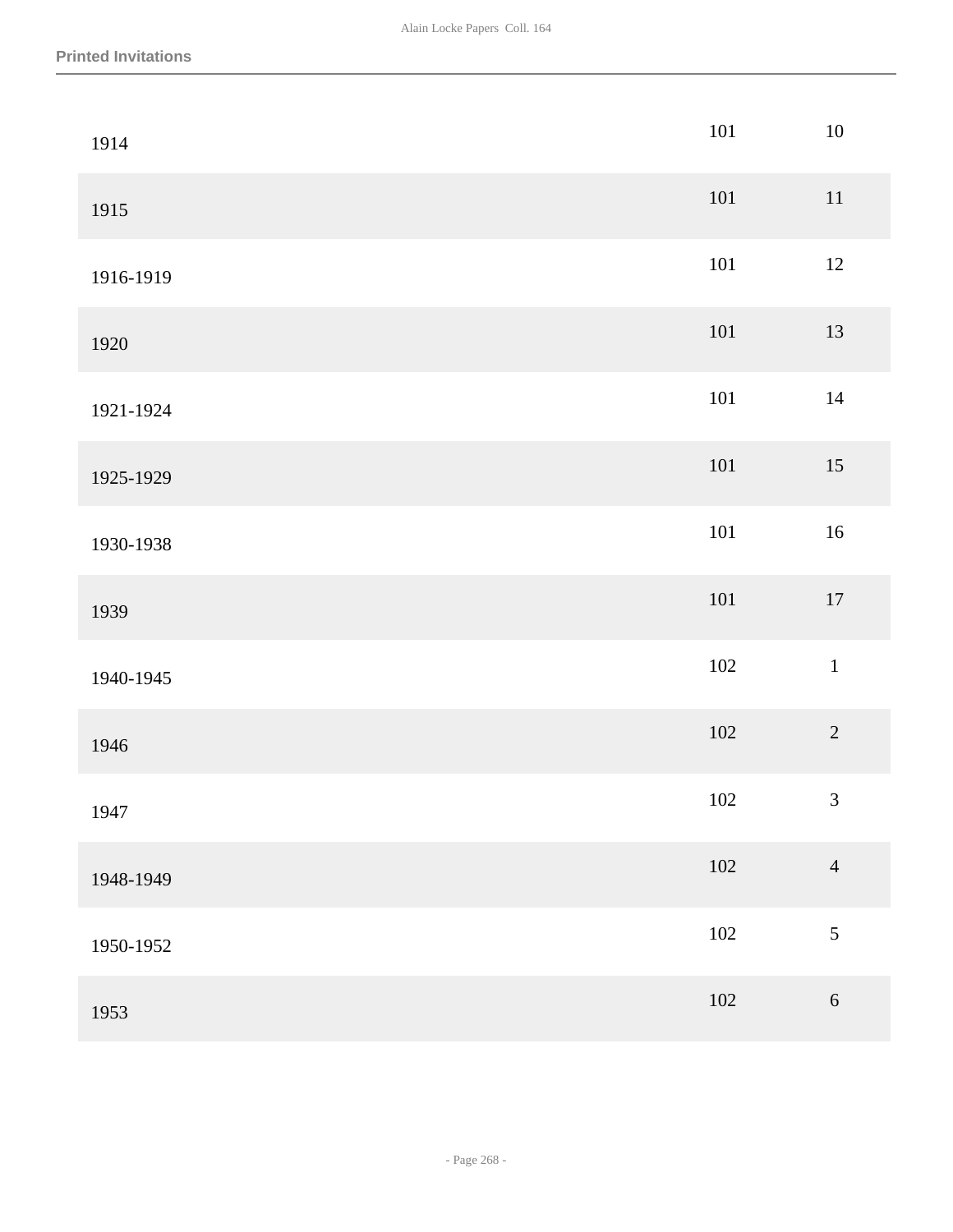| 1954                    | 102        | $\boldsymbol{7}$ |
|-------------------------|------------|------------------|
| <b>Empty Envelopes</b>  |            |                  |
|                         | <b>Box</b> | Folder           |
| <b>Empty Envelopes</b>  | 102        | $8 - 14$         |
| <b>Empty Envelopes</b>  | 103        | $1 - 7$          |
| <b>Greeting cards</b>   |            |                  |
|                         | <b>Box</b> | Folder           |
| $\mathbf A$             | 103        | $8\,$            |
| $\, {\bf B}$            | 103        | 9                |
| $\mathsf C$             | $104\,$    | $\,1\,$          |
| ${\bf D}$               | 104        | $\overline{2}$   |
| ${\bf E}$               | $104\,$    | $\mathfrak{Z}$   |
| ${\bf F}$               | $104\,$    | $\overline{4}$   |
| ${\bf G}$ to ${\bf Ha}$ | $104\,$    | $\mathfrak{S}$   |
| $\rm Hb$ to $\rm I$     | 104        | $\sqrt{6}$       |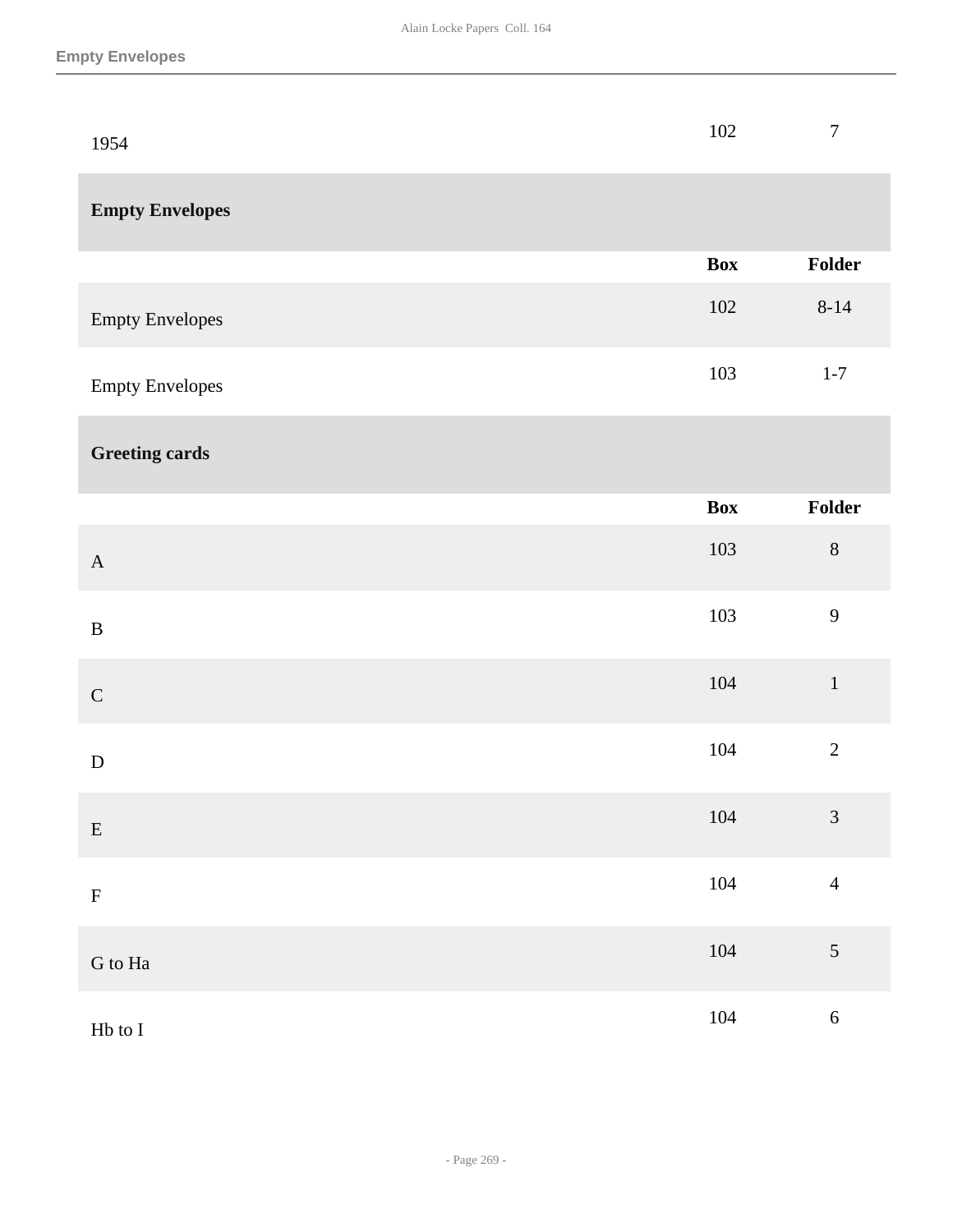| $\bf J$                    | 104     | $\boldsymbol{7}$ |
|----------------------------|---------|------------------|
| $\mathbf K$                | 104     | $\,8\,$          |
| ${\bf L}$                  | $104\,$ | $\overline{9}$   |
| $\mathbf M$                | 104     | $10\,$           |
| ${\bf N}$                  | $104\,$ | $11\,$           |
| $\mathbf 0$                | $104\,$ | $12\,$           |
| ${\bf P}$ to ${\bf Q}$     | $104\,$ | 13               |
| ${\bf R}$                  | 104     | $14\,$           |
| ${\bf S}$                  | $104\,$ | $15\,$           |
| $\mathbf T$                | 104     | $16\,$           |
| ${\bf U}$                  | 104     | 17               |
| $\mathbf V$ to $\mathbf Z$ | 104     | $18\,$           |
| First names only           | $104\,$ | 19               |
| First names only           | 104     | $20\,$           |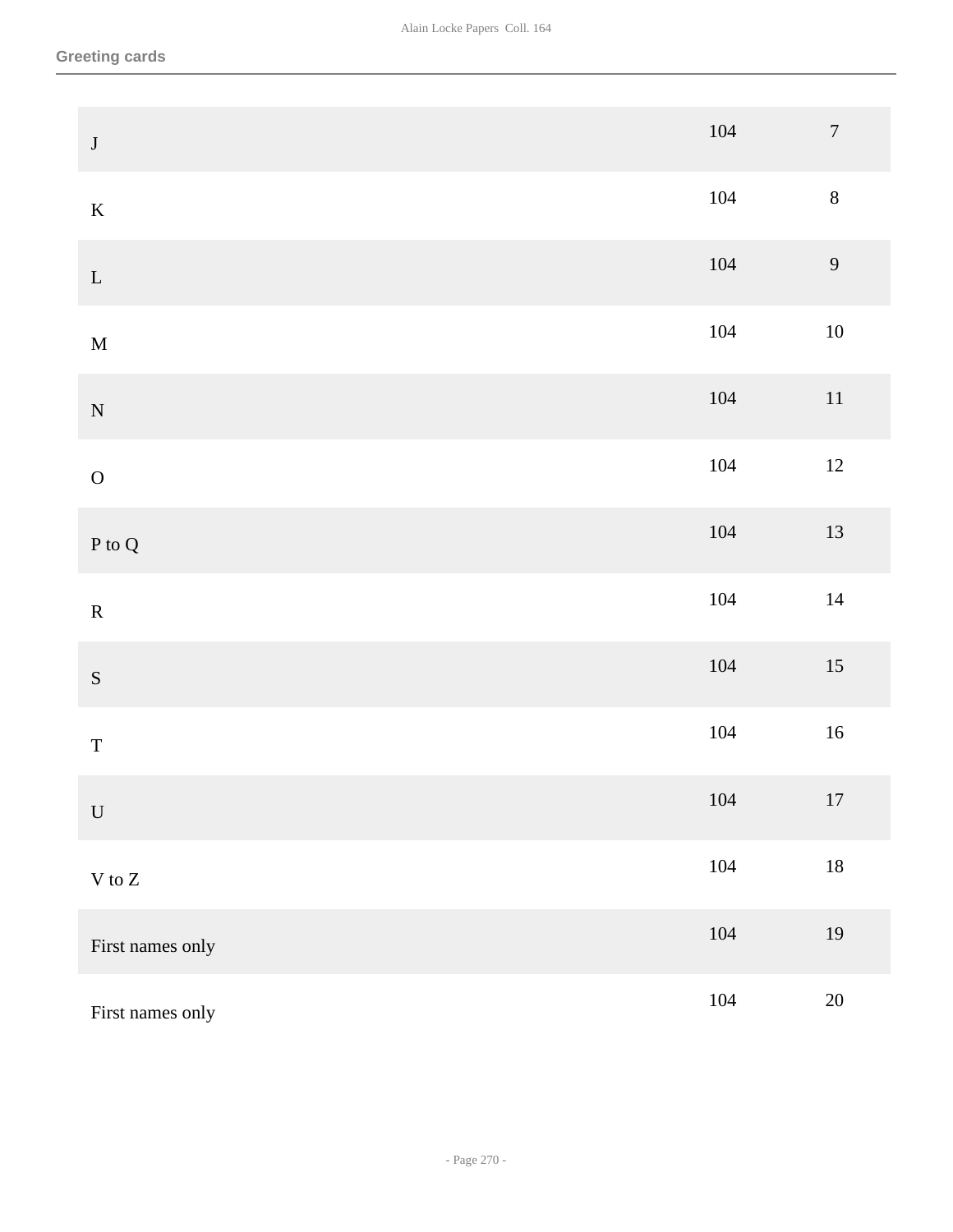| First names only | 104 | 21 |
|------------------|-----|----|
| Senders unknown  | 104 | 22 |

#### **Series D: Writings by Locke**

#### **Series Description**

Arranged alphabetically and includes speeches, articles, reviews, notes, and books, either written or edited by Locke. Research materials, financial papers, galleys, reviews, and publishers correspondence relating to a particular book are grouped together, under the book's title. Bronze Booklets written both by Locke and others are grouped together under the title "Bronze Booklets." For publication of Locke's lectures, "Race Contacts and Inter-Racial Relations" see Alain Locke, *Race Contacts and Interracial Relations: Lectures on the Theory and Practice of Race*, ed. Jeffrey C. Stewart (Wash., DC: Howard University Press, 1992). (See also Series P, Oversize, for galley proofs of *The Negro in Art*.)

#### **Ab-Af**

|                                                                                                                                                                  | <b>Box</b> | <b>Folder</b>               |
|------------------------------------------------------------------------------------------------------------------------------------------------------------------|------------|-----------------------------|
| [re: Absolutism.] Abstract of paper presented at the Second Conference<br>on Science, Philosophy and Religion. Columbia University, New York.<br>September 1941. | 105        |                             |
| [re: Abyssinia]                                                                                                                                                  | 105        | $\mathcal{D}_{\mathcal{L}}$ |
| Adequate Tests of Negro Progress. 9 February 1911 [for North American<br>Review]                                                                                 | 105        | 3                           |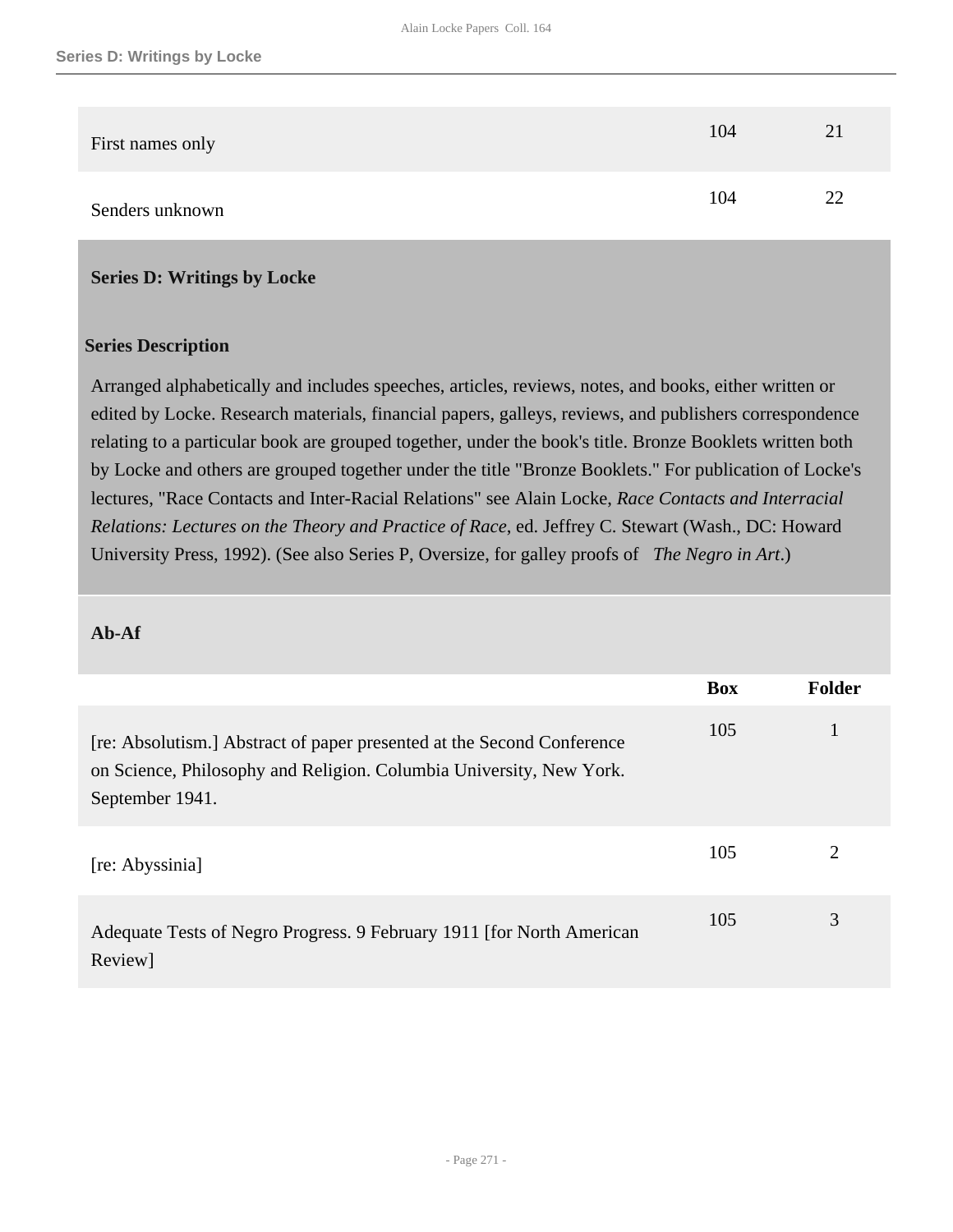| Address at the Twenty-Fifth Annual Meeting of the American Association<br>for Adult Education. Cleveland. May 1950. [typescript]                                                | 105 | 4  |
|---------------------------------------------------------------------------------------------------------------------------------------------------------------------------------|-----|----|
| Address at the Twenty-Fifth Annual Meeting of the American Association<br>for Adult Education. Cleveland. May 1950. [published]                                                 | 105 | 5  |
| Address before the African Union Society. Essex Hall, London. 1909                                                                                                              | 105 | 6  |
| Adult Education: Safeguard of Democracy. Speech presented at the<br>Southeastern Regional Conference of the American Association for Adult<br>Education [incomplete holograph]  | 105 | 7  |
| Adult Education: Safeguard of Democracy. Speech presented at the<br>Southeastern Regional Conference of the American Association for Adult<br>Education [incomplete typescript] | 105 | 8  |
| Advance on the Art Front. Opportunity 17 (May, 1939): 132-136.                                                                                                                  | 105 | 9  |
| Africa and the Sources of Civilization. [draft]                                                                                                                                 | 105 | 10 |
| [re: African Art and Culture. Syllabus from ASNLH course ca. 1927]                                                                                                              | 105 | 11 |
| African Art: Classic Style. [typescript]                                                                                                                                        | 105 | 12 |
| African Art: Classic Style. The American Magazine of Art 28 (May 1935):<br>271-278.                                                                                             | 105 | 13 |
| [re: African art exhibition]                                                                                                                                                    | 105 | 14 |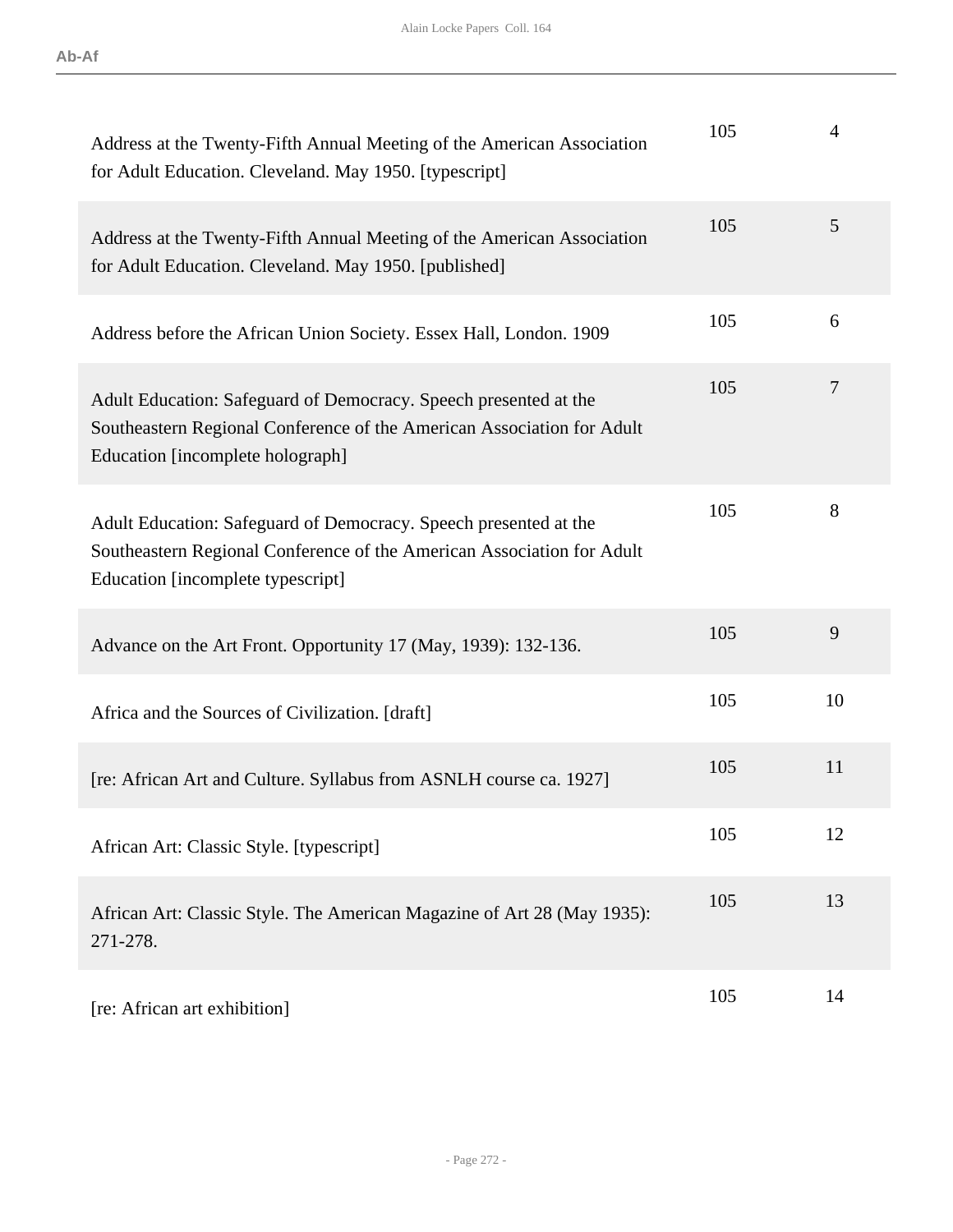| African Art in America. [Letter to the Editor] The Nation 124 (16 March<br>1927): 290. | 105        | 15     |
|----------------------------------------------------------------------------------------|------------|--------|
| <b>African Mandates Study Project 1927</b>                                             |            |        |
|                                                                                        | <b>Box</b> | Folder |
| Outline, memo stating objectives                                                       | 105        | 16     |
| Report on conference                                                                   | 105        | $17\,$ |
| <b>Notes</b>                                                                           | 105        | $18\,$ |
| <b>Notes</b>                                                                           | 105        | 19     |
| <b>Notes</b>                                                                           | 105        | 20     |
| <b>Notes</b>                                                                           | 105        | 21     |
| <b>Notes</b>                                                                           | $105\,$    | 22     |
| Notes                                                                                  | 105        | 23     |
| Notes                                                                                  | $105\,$    | $24\,$ |
| Notes                                                                                  | $105\,$    | $25\,$ |
| $Af-Av$                                                                                |            |        |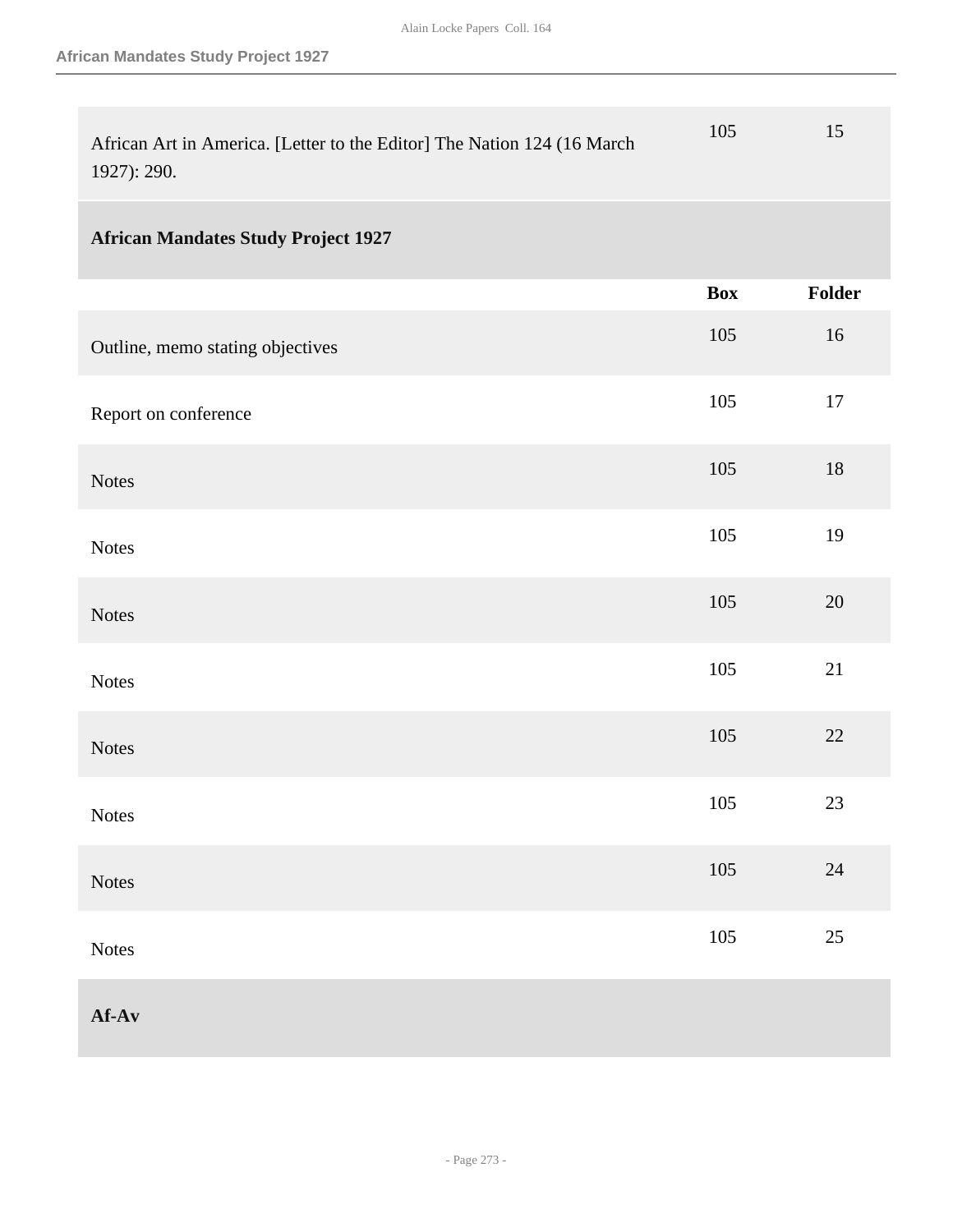|                                                                                                                                                               | <b>Box</b> | Folder |
|---------------------------------------------------------------------------------------------------------------------------------------------------------------|------------|--------|
| African Sculpture: A Live or Dead Art? [typescript]                                                                                                           | 105        | 26     |
| African Sculpture: A Live or Dead Art? Foreword to "An Exhibition of<br>African Art and Craft." Chicago: South Side Community Art Center. Jan. -<br>Feb. 1944 | 105        | 27     |
| Afro-Americans and West Africans: A New Understanding. Address<br>delivered to the West African Students' Union [typescript]                                  | 105        | 28     |
| Afro-Americans and West Africans: A New Understanding. WASU (Jan.<br>1929): 18-24.                                                                            | 105        | 29     |
| After College - What? [typescript]                                                                                                                            | 105        | 30     |
| After College - What? [notes]                                                                                                                                 | 105        | 31     |
| America's First Pacifist [Letter to the Editor] The Nation 123 (1 Dec.<br>1926): 560.                                                                         | 105        | 32     |
| [re: America's position in world affairs in relation to race.] Speech over<br>station KMYR, Denver. 6 August 1944.                                            | 105        | 33     |
| American Education's Latest Task - Teaching Democracy. [incomplete]                                                                                           | 105        | 34     |
| American Literary Tradition and the Negro. [typescript]                                                                                                       | 105        | 35     |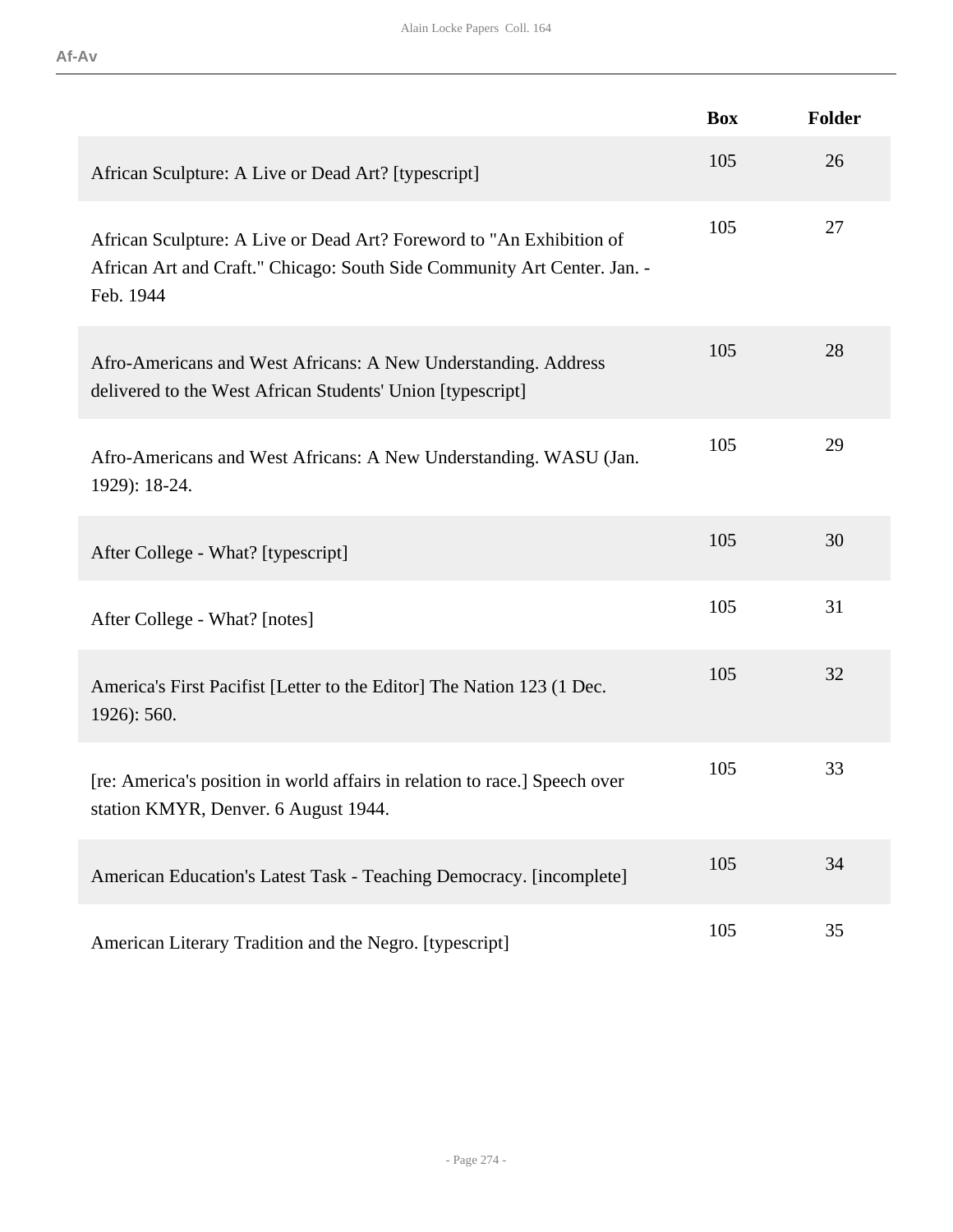| American Literary Tradition and the Negro. The Modern Quarterly 3<br>(May-July 1926): 215-222.                                                                                                   | 105 | 36             |
|--------------------------------------------------------------------------------------------------------------------------------------------------------------------------------------------------|-----|----------------|
| American Literature and Traditions of the Negro. Lecture given at Fisk<br>University, 6 Jan. 1928.                                                                                               | 105 | 37             |
| The American Negro as Artist. The American Magazine of Art<br>23(September 1931): 211-220.                                                                                                       | 106 | $\mathbf{1}$   |
| The American Negro Exposition's Showing of the Works of Negro Artists.<br>[typescript]                                                                                                           | 106 | $\overline{2}$ |
| The American Negro Exposition's Showing of the Works of Negro Artists.<br>In exhibition brochure from "The Art of the American Negro (1851 to<br>1940)" Tanner Art Galleries, Chicago, IL, 1940. | 106 | 3              |
| The American Negro's Contribution to Art and Literature. [outline]                                                                                                                               | 106 | $\overline{4}$ |
| The American Temperament. North American Review 194 (August 1911):<br>262-270.                                                                                                                   | 106 | 5              |
| Americans All - Immigrants All. Episode #6 "The Negro." Transcript of<br>broadcast 18 Dec. 1938.                                                                                                 | 106 | 6              |
| [re: Amity Convention]                                                                                                                                                                           | 106 | $\overline{7}$ |
| L'Apport Intellectuel et Culturel du Noir Americain. Les Etudes<br>Americaines (1951): 3-6.                                                                                                      | 106 | 8              |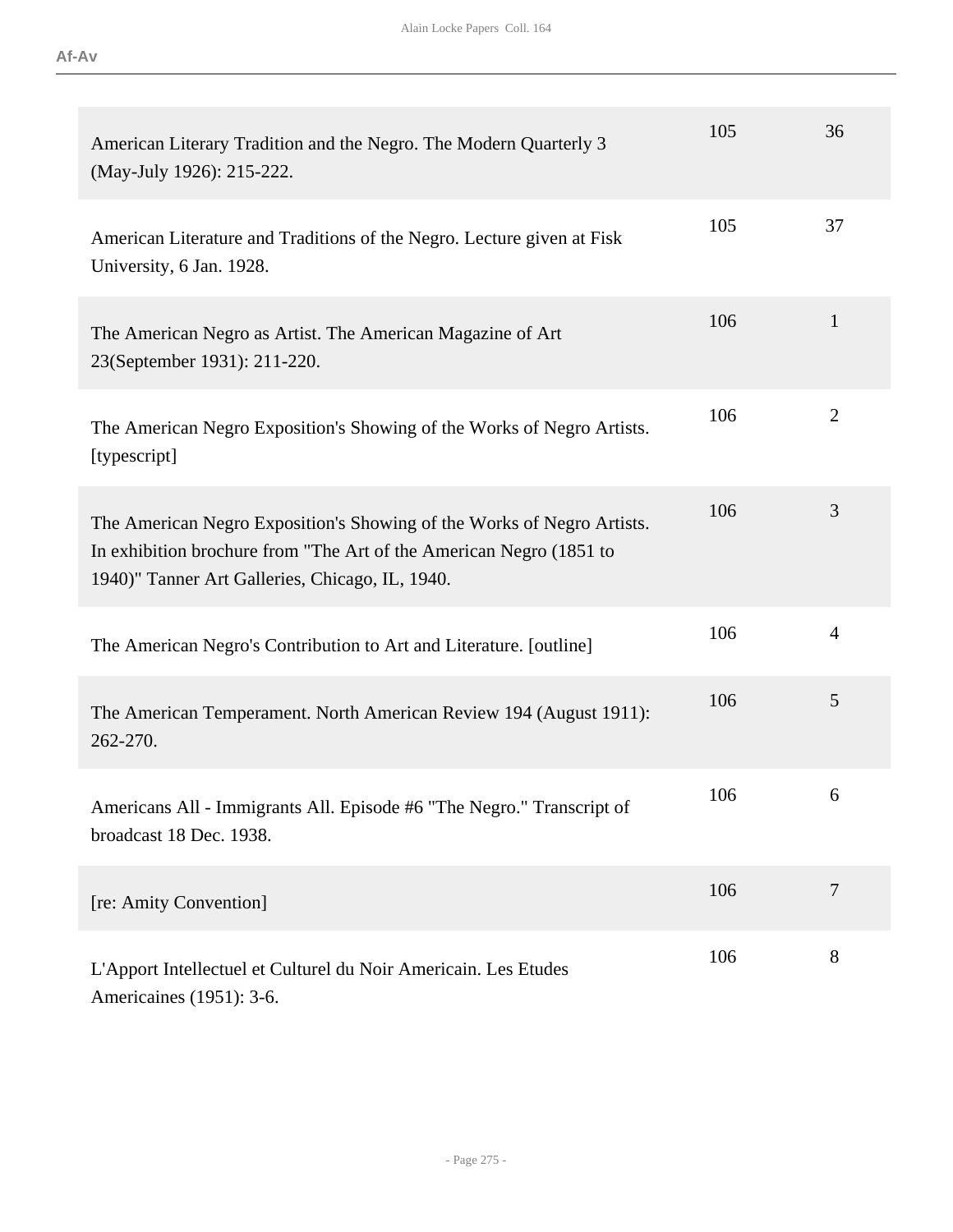| Appraisal of the Repertory Playhouse Associates. In Fourth Season<br>Program. 1935.                                                                       | 106 | 9  |
|-----------------------------------------------------------------------------------------------------------------------------------------------------------|-----|----|
| April Issue: Progressive Education. Comment on Alexander Dorner's<br>paper                                                                                | 106 | 10 |
| Apropos of Africa. Opportunity 2 (Feb. 1924): 37-40, 58.                                                                                                  | 106 | 11 |
| Archeology at the Crossroads. [notes]                                                                                                                     | 106 | 12 |
| Archeology at the Crossroads. [incomplete]                                                                                                                | 106 | 13 |
| Are Negroes Winning Their Fight for Civil Rights? Symposium in Harlem<br>Quarterly (Winter 1949-1950): 23.                                                | 106 | 14 |
| Areas of Extension and Improvement of Adult Education Among Negroes.<br>Journal of Negro Education Fourteenth Yearbook [includes outlines of<br>Yearbook] | 106 | 15 |
| The Art of Auguste Mambour. Opportunity 3(August 1925): 240-241,<br>252.                                                                                  | 106 | 16 |
| Art or Propaganda? [typescript]                                                                                                                           | 106 | 17 |
| Art or Propaganda? Harlem 1 (Nov. 1928): 12.                                                                                                              | 106 | 18 |
| As Others See Us. Opportunity 2 (April 1924): 109-110.                                                                                                    | 106 | 19 |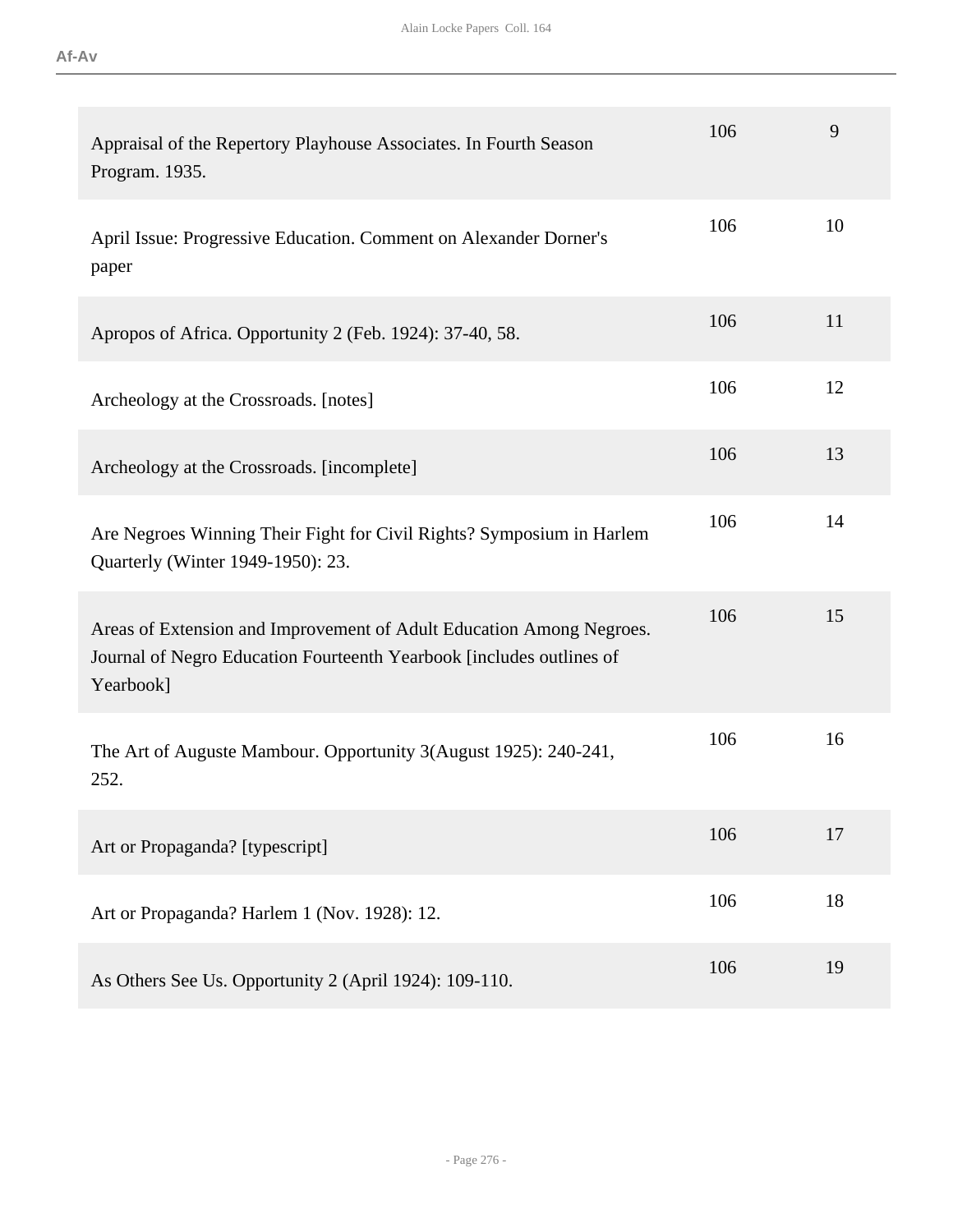| [re: The Association for the Study of Negro Life and History Tenth<br>Anniversary. incomplete]                                                                                       | 106        | 20            |
|--------------------------------------------------------------------------------------------------------------------------------------------------------------------------------------|------------|---------------|
| The Avatar - The Atavism                                                                                                                                                             | 106        | 21            |
| <b>Ba-Br</b>                                                                                                                                                                         |            |               |
|                                                                                                                                                                                      | <b>Box</b> | <b>Folder</b> |
| [re: Baha'i revelation of principles.]                                                                                                                                               | 106        | 22            |
| Ballad for Democracy: The Story of the Creation and Initial Presentation<br>of One of the Most Significant of Recent Musical Compositions.<br>Opportunity 18 (August 1940): 228-229. | 106        | 23            |
| Barthe. Introductory remarks at the Southside Community Art Center<br>exhibition of the sculpture of Richmond Barthe. November 1942.<br>[typescript]                                 | 106        | 24            |
| Barthe. Introductory remarks at the Southside Community Art Center<br>exhibition of the sculpture of Richmond Barthe. November 1942.<br>[published]                                  | 106        | 25            |
| Beauty and the Provinces. [typescript]                                                                                                                                               | 106        | 26            |
| Beauty and the Provinces. The Stylus (June 1929): 3-4.                                                                                                                               | 106        | 27            |
| Beauty Instead of Ashes. [typescript]                                                                                                                                                | 106        | 28            |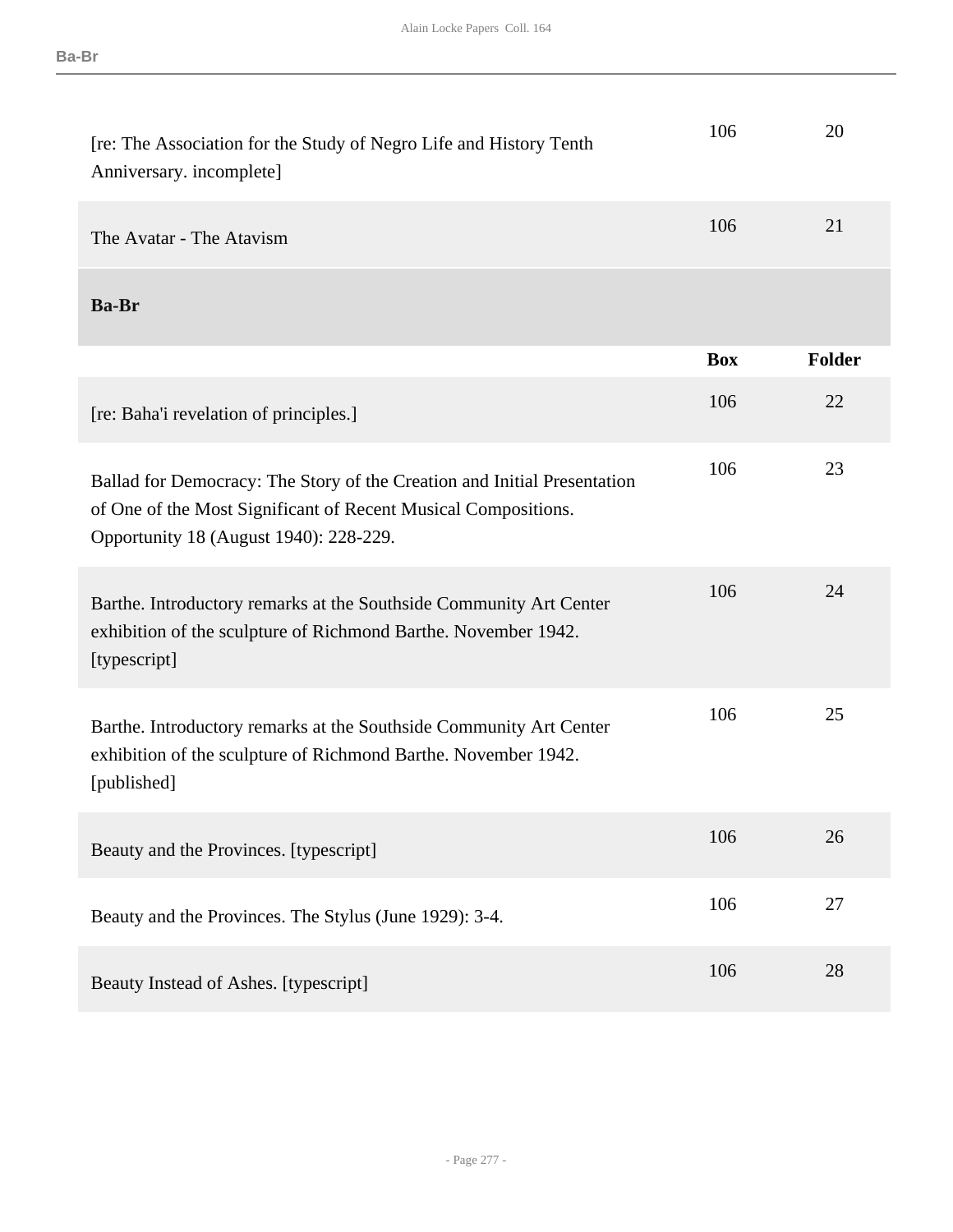| Beauty Instead of Ashes. [typescript]                                                                                                                             | 106 | 29             |
|-------------------------------------------------------------------------------------------------------------------------------------------------------------------|-----|----------------|
| Beauty Instead of Ashes. [typescript]                                                                                                                             | 106 | 30             |
| Beauty Instead of Ashes. The Nation 126 (18 April 1928): 432-434.                                                                                                 | 107 | $\mathbf{1}$   |
| The Black Watch on the Rhine. Opportunity 2 (Jan. 1924): 6-9.                                                                                                     | 107 | $\overline{2}$ |
| Blondiau-Theatre Arts Collection of Primitive African Art. Introduction to<br>exhibition catalog, The New Art Circle, New York, 1927.                             | 107 | 3              |
| Booker T. Washington As A Writer.                                                                                                                                 | 107 | $\overline{4}$ |
| Booker T. Washington: Strategist of Southern Reconstruction. [drafts,<br>notes]                                                                                   | 107 | 5              |
| Booker T. Washington: Strategist of Southern Reconstruction. [typescript]                                                                                         | 107 | 6              |
| The Boxed Compass of Our Race Relations: North and South: The<br>Washington Conference on the American Negro. The Survey Midmonthly<br>$(15$ Jan. 1929) [reprint] | 107 | 7              |
| Brains or Brawn.                                                                                                                                                  | 107 | 8              |
| Broadway and the Negro Drama. [typescripts]                                                                                                                       | 107 | 9              |
| Broadway and the Negro Drama. Theatre Arts 25 Oct. 1941: 745-750.                                                                                                 | 107 | 10             |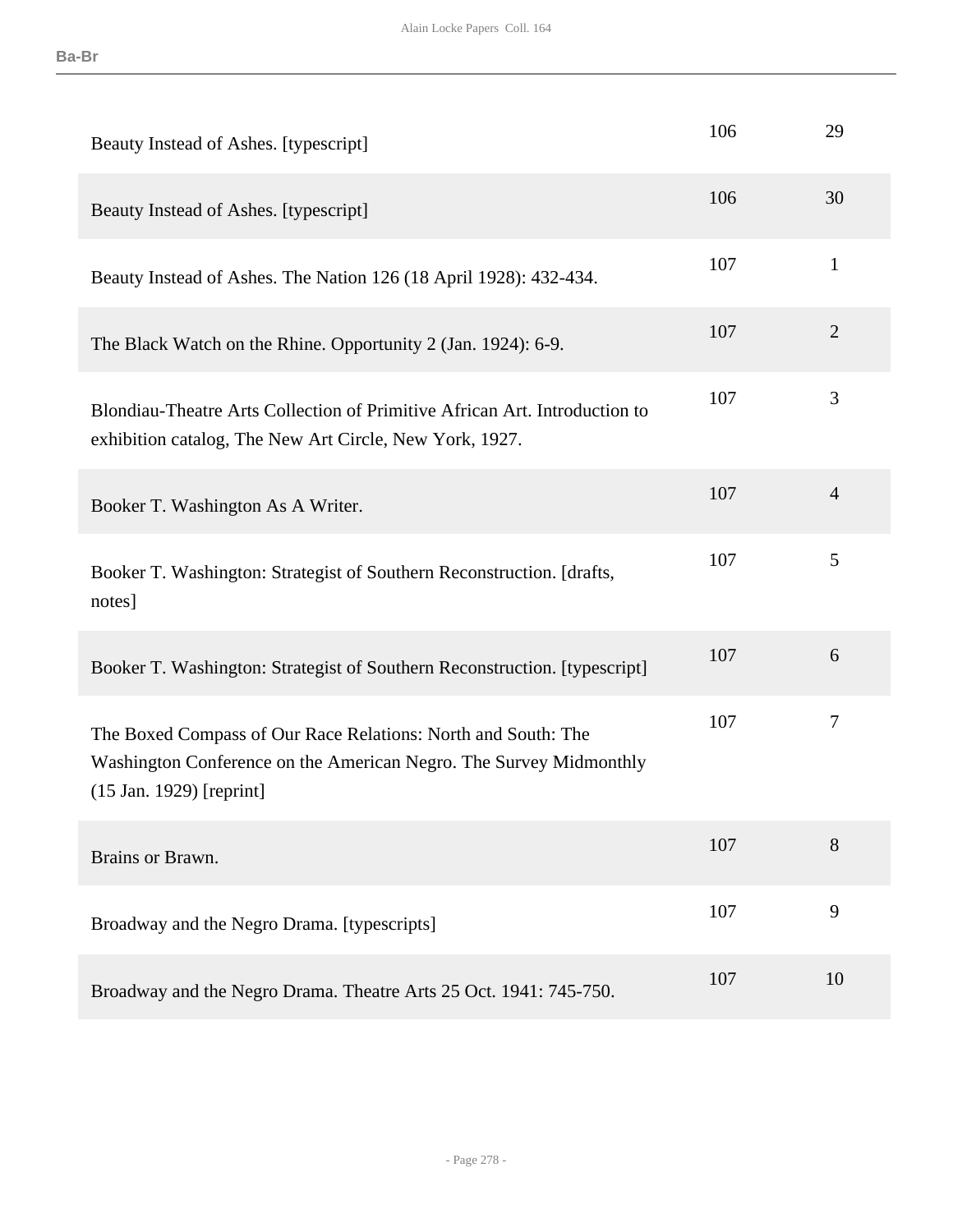## **Bronze Booklets/Associates in Negro Folk Education**

|                                                     | <b>Box</b> | Folder |
|-----------------------------------------------------|------------|--------|
| Correspondence - general                            | 107        | 11     |
| Correspondence - J.J. Little and Ives Co. 1935-1936 | 107        | 12     |
| Correspondence - J.B. Lyon Co. no date              | 107        | 13     |
| Correspondence - J.B. Lyon Co. 1935-1936            | 107        | 14     |
| Correspondence - J.B. Lyon Co. 1937                 | 107        | 15     |
| Correspondence - J.B. Lyon Co. 1938-1939            | 107        | 16     |
| Correspondence - Wilkinson, Garnett                 | 107        | 17     |
| Monthly statements - J.B. Lyon Co.                  | 107        | 18     |
| Invoices - J.B. Lyon Co.                            | 107        | 19     |
| Orders, invoices                                    | 107        | 20     |
| Orders, invoices                                    | 107        | $21\,$ |
| Orders                                              | 107        | $22\,$ |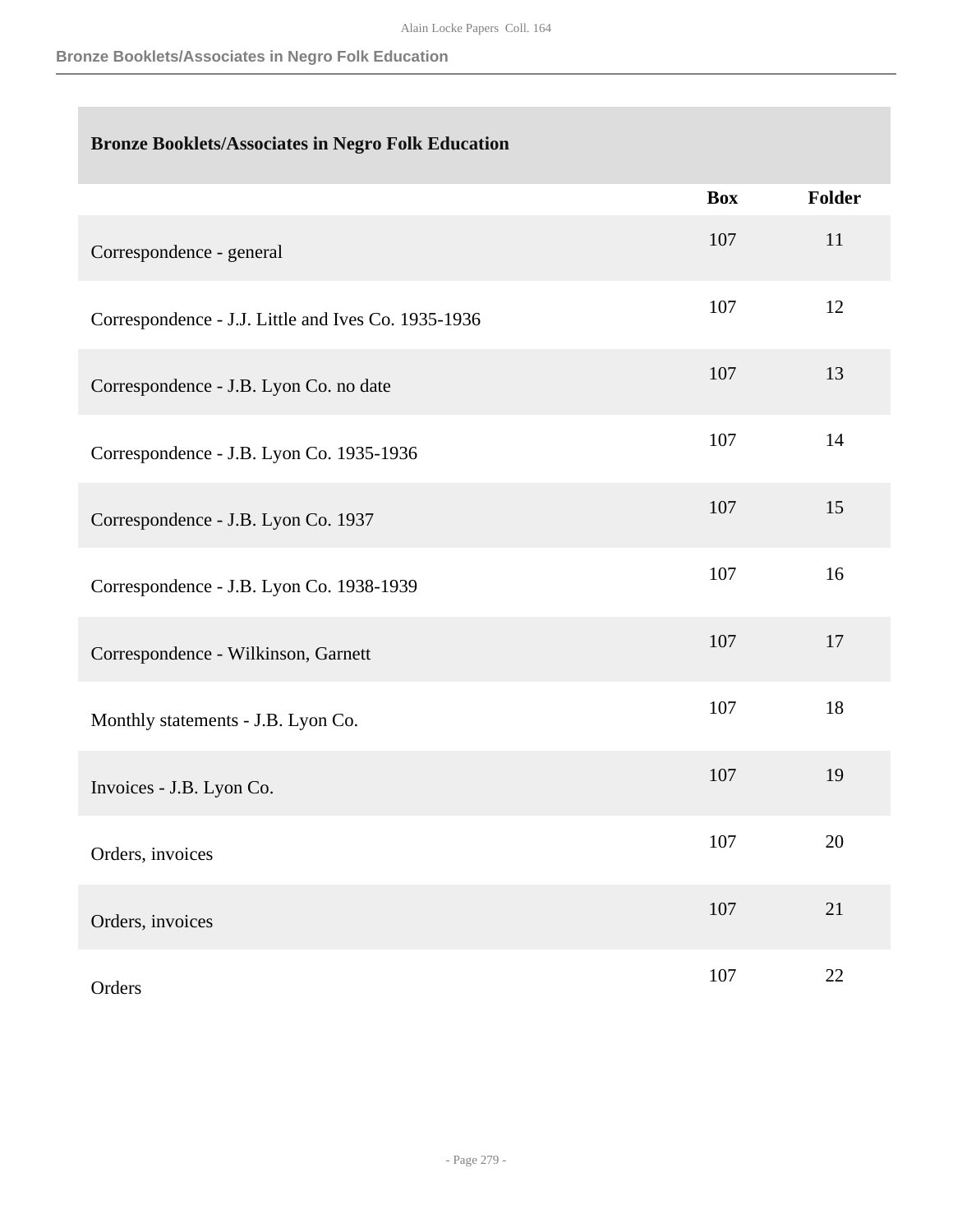## **No. 1 - Adult Education Among Negroes by Ira De A. Reid**

| Statement of orders                                     | 107               | 23                       |
|---------------------------------------------------------|-------------------|--------------------------|
| Financial reports                                       | 107               | 24                       |
| Financial notes                                         | 107               | 25                       |
| Schedule                                                | 107               | 26                       |
| Memorandum about Bronze Booklets                        | 107               | 27                       |
| List of ANFE committee members                          | 107               | 28                       |
| Publicity                                               | 107               | 29                       |
| Announcements                                           | 108               | $\mathbf{1}$             |
| No. 1 - Adult Education Among Negroes by Ira De A. Reid | <b>Box</b><br>108 | Folder<br>$\overline{2}$ |
| No. 2 - The Negro and His Music by Alain Locke          |                   |                          |
|                                                         | <b>Box</b>        | Folder                   |
| Preliminary outline                                     | 108               | 3                        |
| Cover                                                   | 108               | $\overline{4}$           |
| Notes                                                   | 108               | 5                        |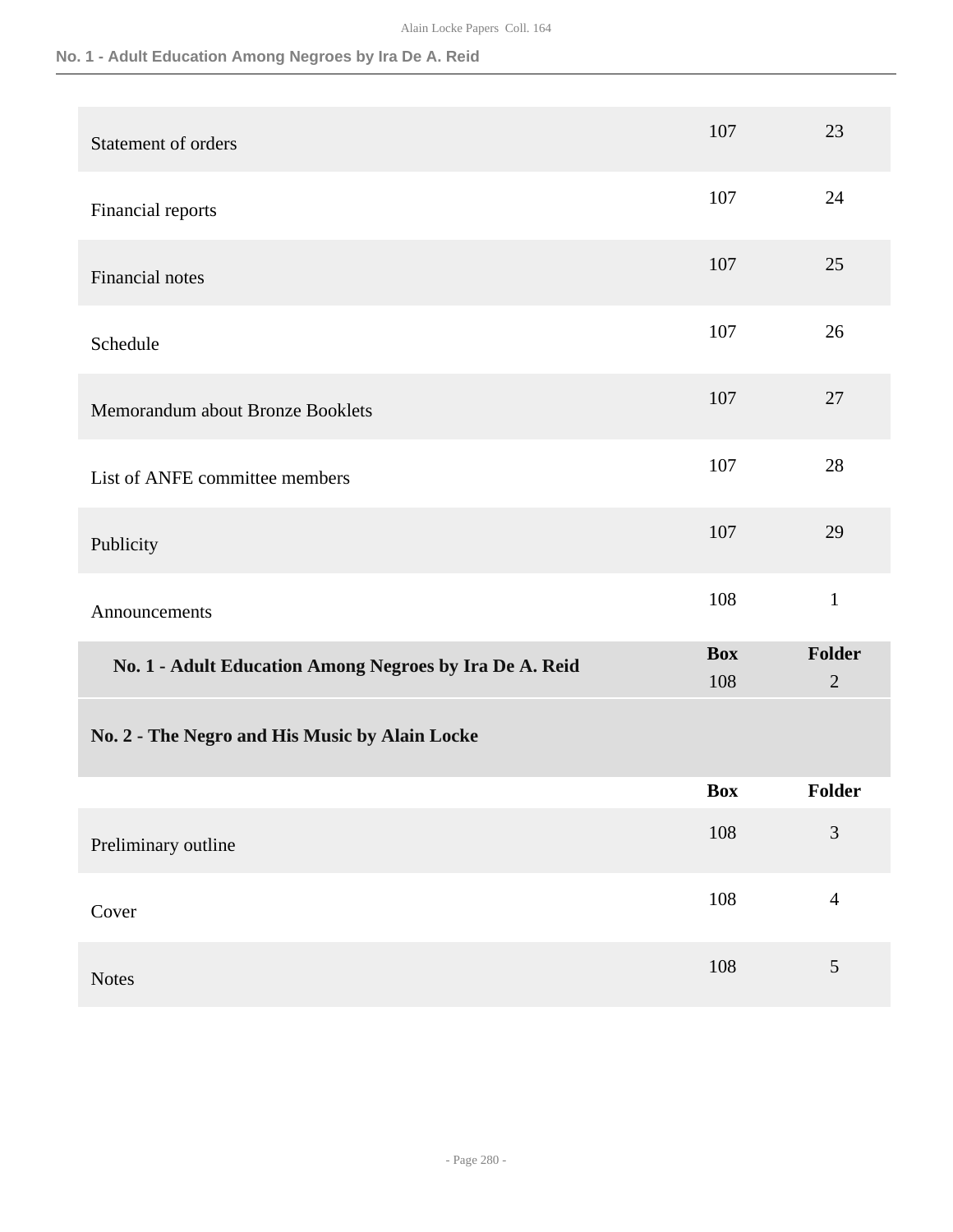### **No. 2 - The Negro and His Music by Alain Locke**

| <b>Notes</b>                 | 108 | 6                |
|------------------------------|-----|------------------|
| <b>Notes</b>                 | 108 | $\boldsymbol{7}$ |
| <b>Notes</b>                 | 108 | $8\,$            |
| <b>Notes</b>                 | 108 | 9                |
| <b>Notes</b>                 | 108 | $10\,$           |
| Notes and draft pages        | 108 | $11\,$           |
| Notes and draft pages        | 108 | 12               |
| Notes and draft pages        | 108 | 13               |
| Notes and draft pages        | 108 | $14$             |
| Notes and draft pages        | 108 | 15               |
| Incomplete drafts - Ch. 1-3  | 108 | 16               |
| Incomplete drafts - Ch. 4-8  | 108 | $17\,$           |
| Incomplete drafts - Ch. 9-13 | 109 | $\mathbf 1$      |
| Published book 1936          | 109 | $\overline{2}$   |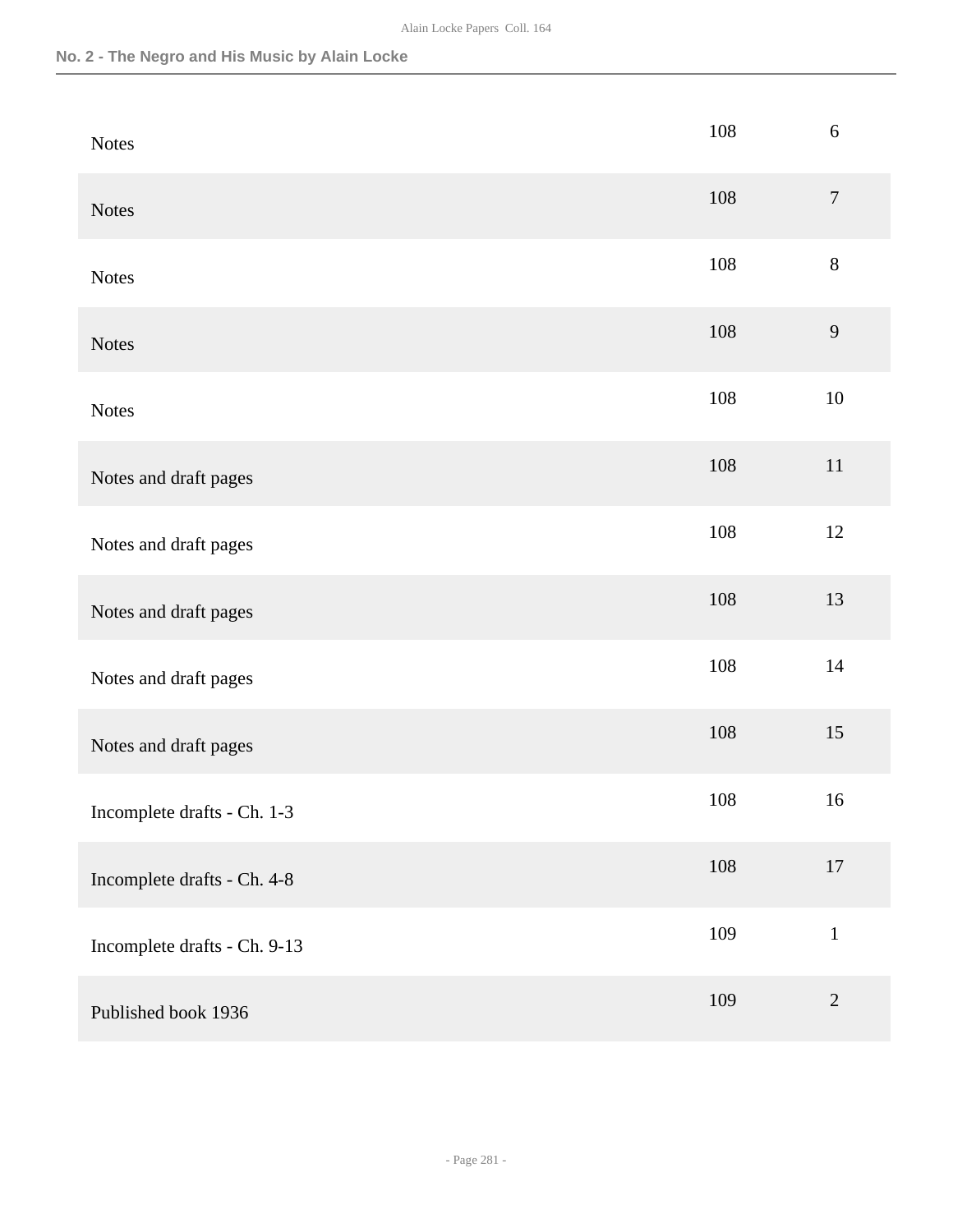#### **No. 3 Negro Art: Past and Present by Alain Locke**

| Reviews                                                           | 109        | 3                |
|-------------------------------------------------------------------|------------|------------------|
| No. 3 Negro Art: Past and Present by Alain Locke                  |            |                  |
|                                                                   | <b>Box</b> | <b>Folder</b>    |
| Cover pages, author information, table of contents                | 109        | $\overline{4}$   |
| Chapters 1 - 4                                                    | 109        | 5                |
| Chapters 5 - 6                                                    | 109        | 6                |
| Chapters 7 - 8                                                    | 109        | $\boldsymbol{7}$ |
| Chapters 9 - 10                                                   | 109        | 8                |
| Various pages                                                     | 109        | 9                |
| Partial galley proof                                              | 109        | 10               |
| Reviews                                                           | 109        | 11               |
| No. 4 A World View of Race by Ralph J. Bunche                     |            |                  |
|                                                                   | <b>Box</b> | <b>Folder</b>    |
| Table of contents, cover page, copyright page, suggested readings | 109        | 12               |
| Editor's Foreword by Locke                                        | 109        | 13               |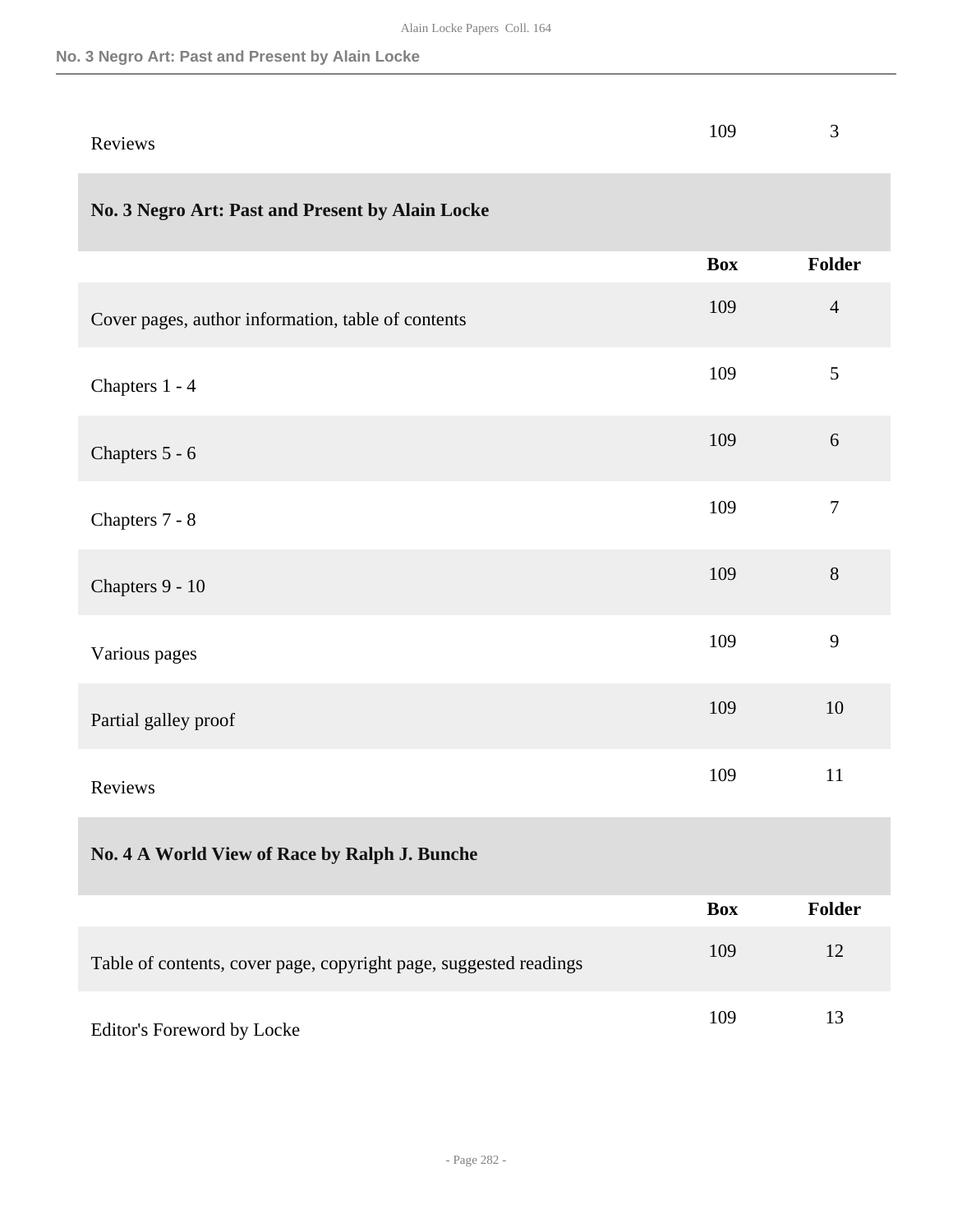### **No. 5 The Negro and Economic Reconstruction by T. Arnold Hill**

|                                                                                                         | <b>Box</b>        | <b>Folder</b>       |
|---------------------------------------------------------------------------------------------------------|-------------------|---------------------|
| Editorial Foreword by Alain Locke [incomplete]                                                          | 109               | 14                  |
| Introduction                                                                                            | 109               | 15                  |
| <b>Biographical Data</b>                                                                                | 109               | 16                  |
| No. 6 The Negro in American Fiction by Sterling Brown - Editorial<br><b>Foreword, Table of Contents</b> | <b>Box</b><br>109 | <b>Folder</b><br>17 |
| No. 7 Negro Poetry and Drama by Sterling Brown                                                          |                   |                     |
|                                                                                                         | <b>Box</b>        | <b>Folder</b>       |
| Table of Contents, Introduction                                                                         | 109               | 18                  |
| Editorial Foreword by Locke [typescript]                                                                | 109               | 19                  |
| Editorial Foreword by Locke [galley]                                                                    | 109               | 20                  |
| Reviews                                                                                                 | 109               | 21                  |
| No. 8 The Negro in the Caribbean by Eric Williams                                                       |                   |                     |
|                                                                                                         | <b>Box</b>        | <b>Folder</b>       |
| <b>Editorial Foreword</b>                                                                               | 109               | 22                  |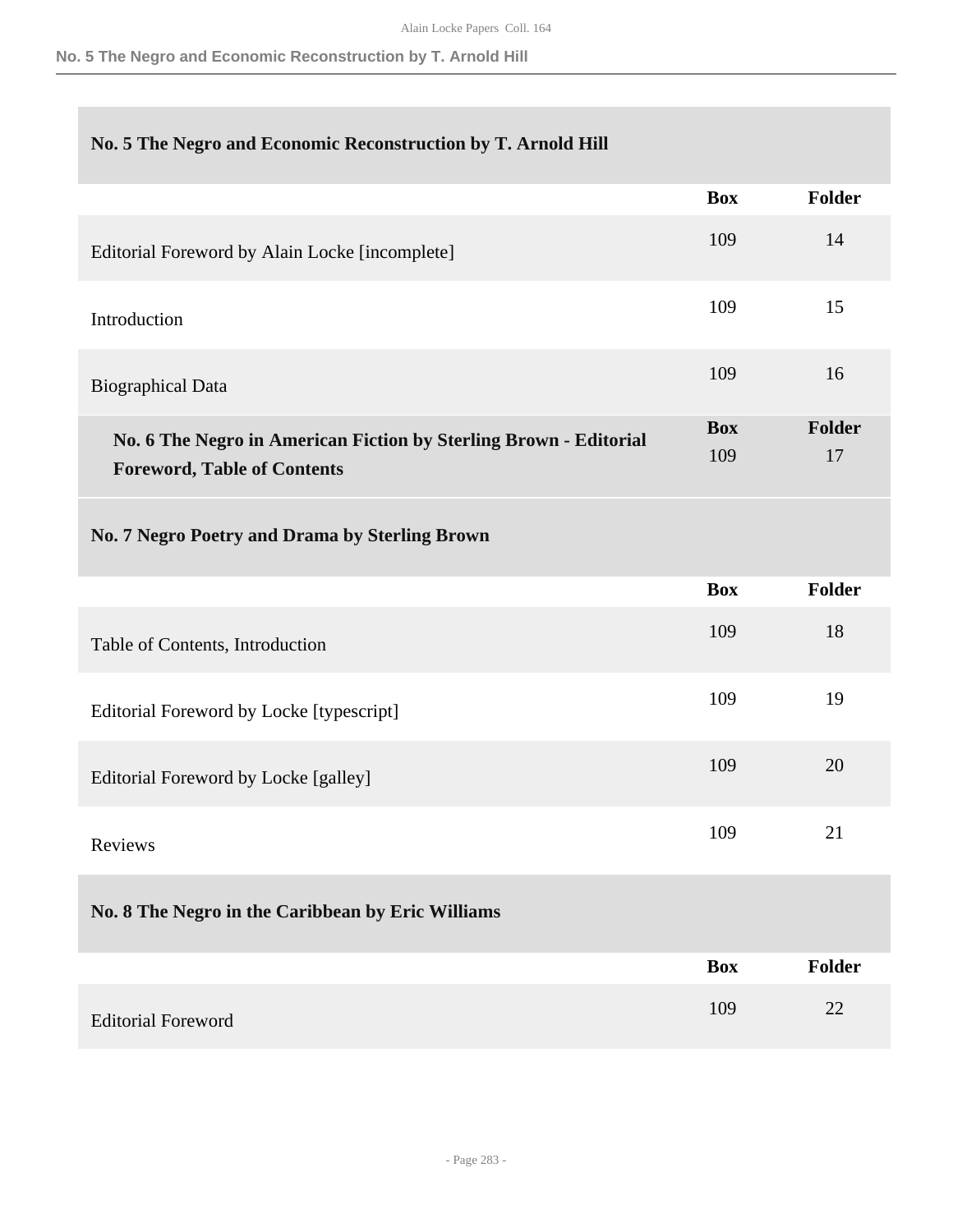### **Negro History in Outline by Arthur Schomburg [not published]**

|        | 109 | $\sim$<br>ر_ |
|--------|-----|--------------|
| Review |     |              |

### **Negro History in Outline by Arthur Schomburg [not published]**

|             | Box | <b>Folder</b> |
|-------------|-----|---------------|
|             |     |               |
| Draft pages | 109 | 24            |
| Draft pages | 109 | 25            |
| Draft pages | 110 | 1             |

## **The Negro and Social Reconstruction by W.E.B DuBois [not published]**

|                                 | <b>Box</b> | <b>Folder</b> |
|---------------------------------|------------|---------------|
| Draft pages 1-48 [incomplete]   | 110        | 2             |
| Draft pages 49-107 [incomplete] | 110        | 3             |
| $Ca-Co$                         |            |               |

|                                                                               | <b>Box</b> | Folder |
|-------------------------------------------------------------------------------|------------|--------|
| Cane. Lecture outline about various Black writers and works. 7 March<br>1928. | 110        | 4      |
| Caption for Primitive African Art.                                            | 110        |        |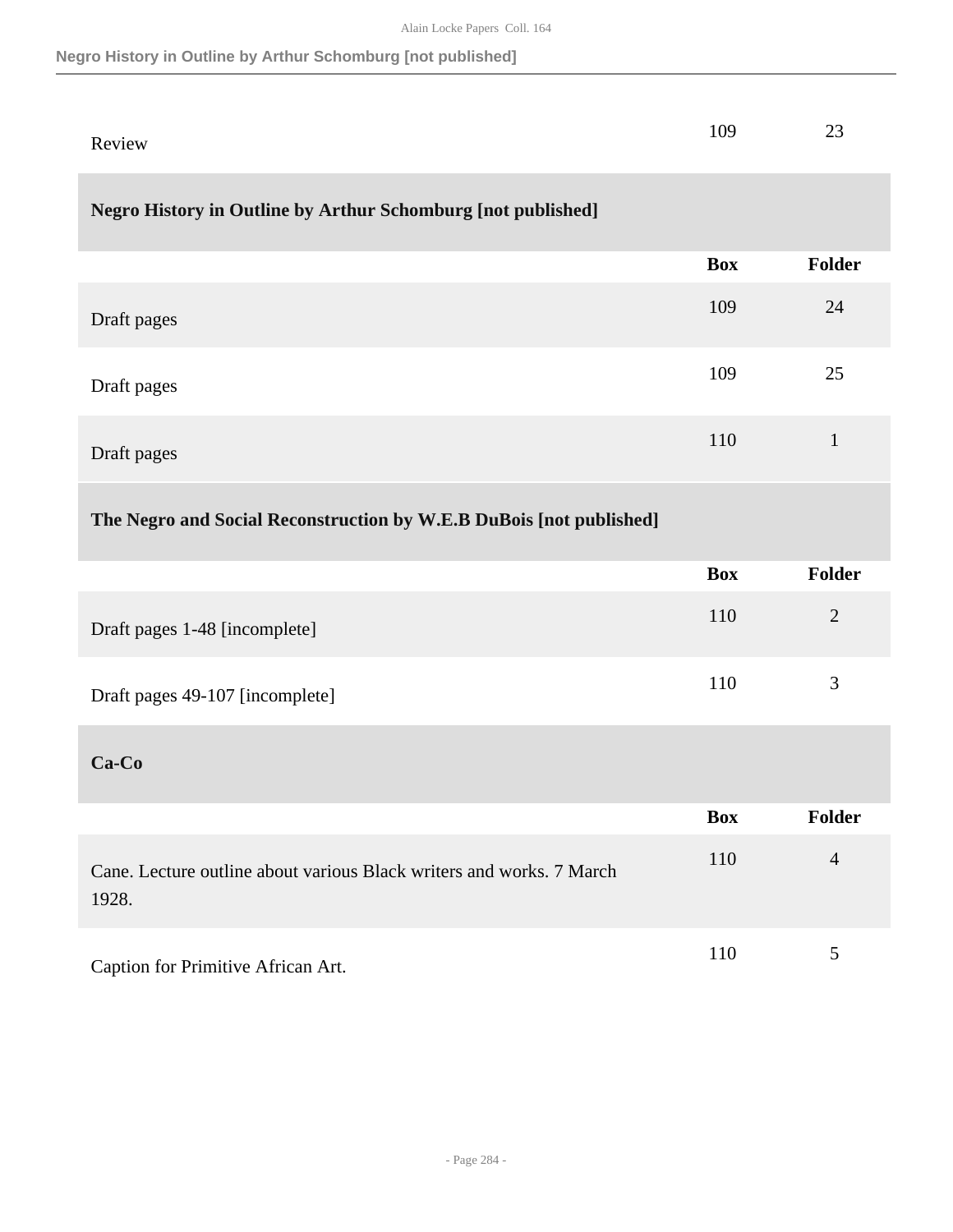| The Case of a Minority: Predicament of a Majority. Chicago Defender, 26<br>Sept. 1942, 31.                                       | 110 | 6  |
|----------------------------------------------------------------------------------------------------------------------------------|-----|----|
| Changing Values in the Western World. American Scholar. 20<br>(1950-1951): 341-358. Discussion held in New York on 14 Feb. 1951. | 110 | 7  |
| The Character and Significance of Negro History in a Liberal Arts College.<br>Speech. [typescript with notes for corrections]    | 110 | 8  |
| The Character and Significance of Negro History in a Liberal Arts College.<br>Speech. [typescript]                               | 110 | 9  |
| The Character of the Older Tradition. [incomplete]                                                                               | 110 | 10 |
| Chestnutt Memorila [sic] Talk. Speech at Stylus meeting to honor Charles<br>Waddell Chestnutt.                                   | 110 | 11 |
| The Child's Social Attitudes; - Whose Responsibility? Address to the Child<br>Study Association, New York,                       | 110 | 12 |
| A Collection of Congo Art. The Arts (Feb. 1927): 61-70.                                                                          | 110 | 13 |
| [re: college preparatory education]. Address to Bethel Literary Society. 29<br>Nov. 1932.                                        | 110 | 14 |
| The Colonial Literature of France. Opportunity 1 (November 1923):<br>331-335.                                                    | 110 | 15 |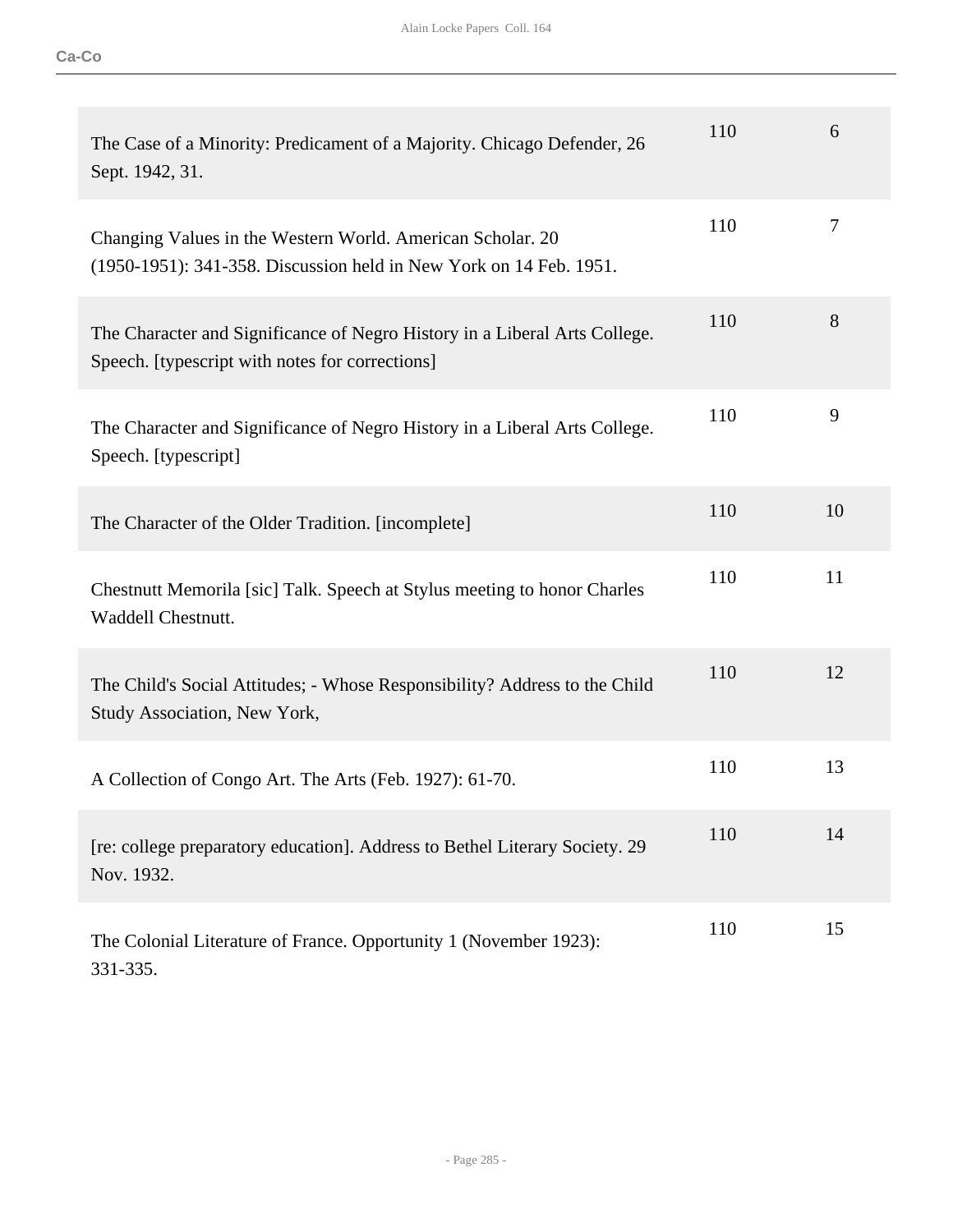#### **Color: Unfinished Business of Democracy [Edition of Survey Graphic 31(Nove...**

# **Color: Unfinished Business of Democracy [Edition of Survey Graphic 31(November 1942), guest edited by Locke]**

|                                    | <b>Box</b> | <b>Folder</b> |
|------------------------------------|------------|---------------|
| <b>Notes</b>                       | 110        | 16            |
| <b>Notes</b>                       | 110        | 17            |
| <b>Notes</b>                       | 110        | 18            |
| Correspondence A-B                 | 110        | 19            |
| Correspondence C-Daniels           | 110        | 20            |
| Correspondence Davis, John         | 110        | 21            |
| Correspondence Everitt, C. Raymond | 110        | 22            |
| Correspondence G                   | 110        | 23            |
| Correspondence Heyman, David M.    | 110        | 24            |
| Correspondence Hossain, Syud       | 110        | $25\,$        |
| Correspondence K-L                 | 110        | $26\,$        |
| Correspondence M                   | 110        | $27\,$        |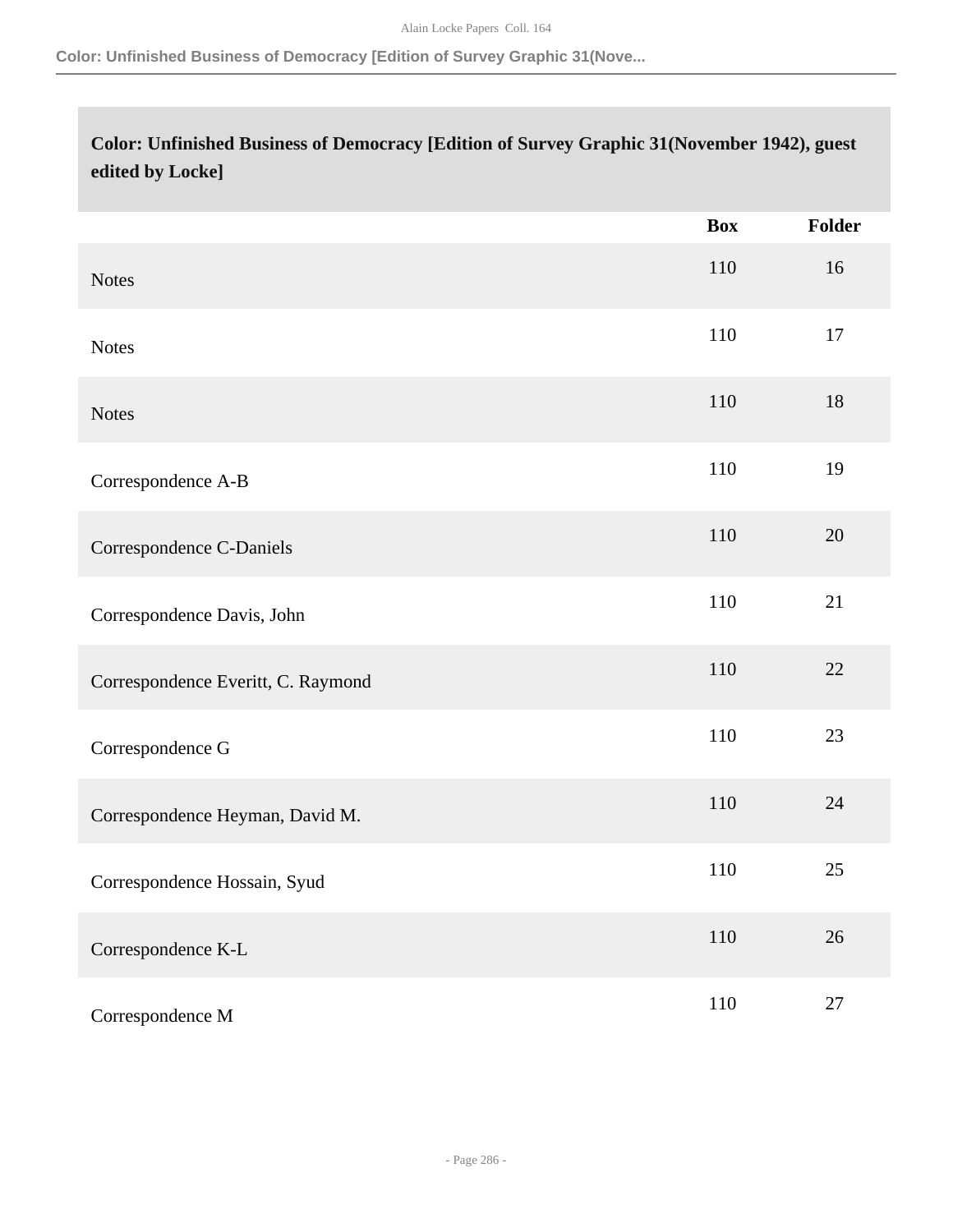### **Color: Unfinished Business of Democracy [Edition of Survey Graphic 31(Nove...**

| Correspondence P-S                    | 110     | 28             |
|---------------------------------------|---------|----------------|
| Correspondence Walker, Margaret       | 110     | 29             |
| Correspondence Yutang, Lin            | 110     | 30             |
| Paul Kellogg's correspondence         | 110     | 31             |
| Minutes of Survey Associates meetings | 110     | 32             |
| Expenses                              | 110     | 33             |
| List of clippings received            | 110     | 34             |
| Mailing list                          | 110     | 35             |
| Suggestions for material              | 110     | 36             |
| Prospectus                            | 111     | $\mathbf{1}$   |
| Suggested outline                     | 111     | $\overline{2}$ |
| Suggested outline                     | $111\,$ | $\mathfrak{Z}$ |
| Suggested outline                     | $111\,$ | $\overline{4}$ |
| Outlines                              | 111     | $\mathfrak{S}$ |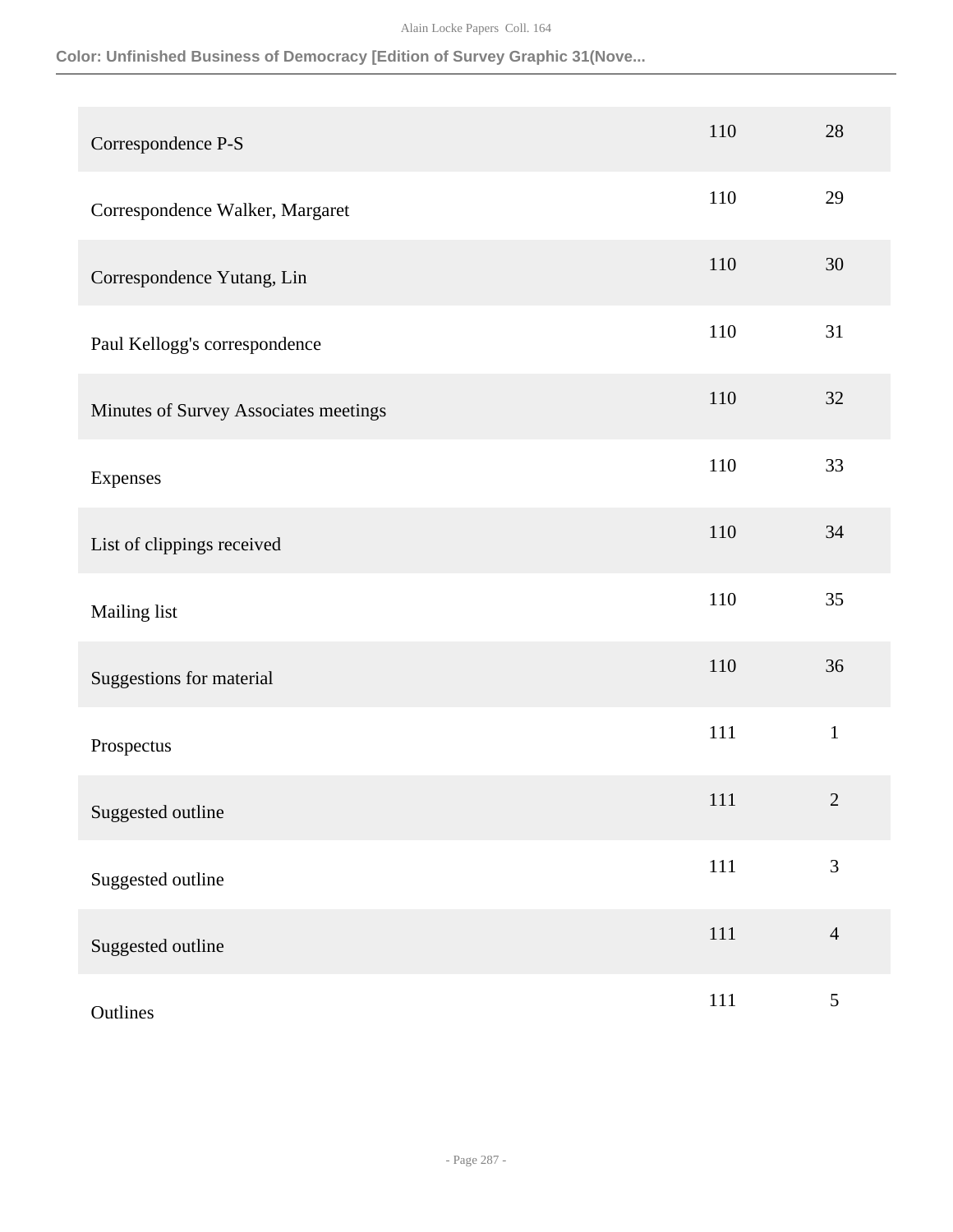## **Color: Unfinished Business of Democracy [Edition of Survey Graphic 31(Nove...**

| The Gist of It                                                    | 111 | 6  |
|-------------------------------------------------------------------|-----|----|
| Color: Unfinished Business of Democracy [incomplete drafts]       | 111 | 7  |
| Color: Unfinished Business of Democracy [first draft]             | 111 | 8  |
| Color: Unfinished Business of Democracy [second draft]            | 111 | 9  |
| Color: Unfinished Business of Democracy [drafts with corrections] | 111 | 10 |
| Color: Unfinished Business of Democracy [final draft]             | 111 | 11 |
| Color: Unfinished Business of Democracy [published]               | 111 | 12 |
| The Quest for Equality                                            | 111 | 13 |
| <b>Shadows of the Slave Tradition</b>                             | 111 | 14 |
| Negroes and War Production                                        | 111 | 15 |
| <b>Striking the Economic Balance</b>                              | 111 | 16 |
| The Negro Outlook Today                                           | 111 | 17 |
| The Outlook for the Negro Today [draft with corrections]          | 111 | 18 |
| The Outlook for the Negro Today [final draft]                     | 111 | 19 |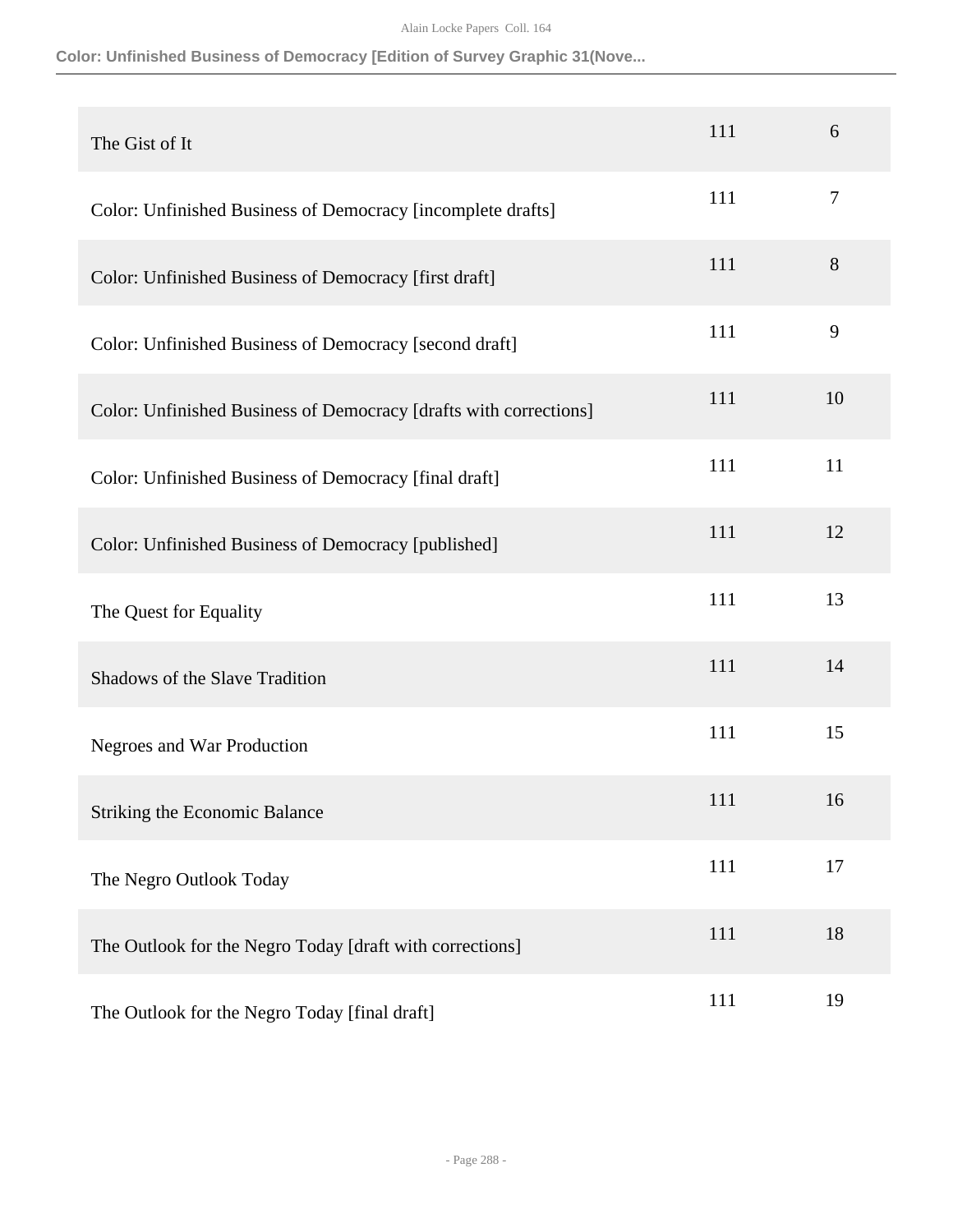**Color: Unfinished Business of Democracy [Edition of Survey Graphic 31(Nove...**

| The Challenge of Color                                                                                                                                      | 111 | 20 |
|-------------------------------------------------------------------------------------------------------------------------------------------------------------|-----|----|
| The Brazilian Negro: His Political and Cultural Relations                                                                                                   | 111 | 21 |
| Mexico's Demonstration of Democracy. [reprinted in The Courier-<br>Journal (Louisville) 21 November 1942 as "Mexican Reviews Mexico's<br>Democratic Growth" | 111 | 22 |
| Africa's Hope of Democracy [first and final drafts]                                                                                                         | 111 | 23 |
| East and West Must Meet                                                                                                                                     | 111 | 24 |
| Round the Rim of the Pacific                                                                                                                                | 111 | 25 |
| Boy in the Ghetto and "Figure on the Bridge"                                                                                                                | 111 | 26 |
| Anonymous essay re: race relations during World War II                                                                                                      | 111 | 27 |
| Covers                                                                                                                                                      | 111 | 28 |
| Promotional brochures, press release                                                                                                                        | 111 | 29 |
| Published magazine                                                                                                                                          | 111 | 30 |
| Reviews                                                                                                                                                     | 111 | 31 |
| Interview with Locke about Color [incomplete]                                                                                                               | 111 | 32 |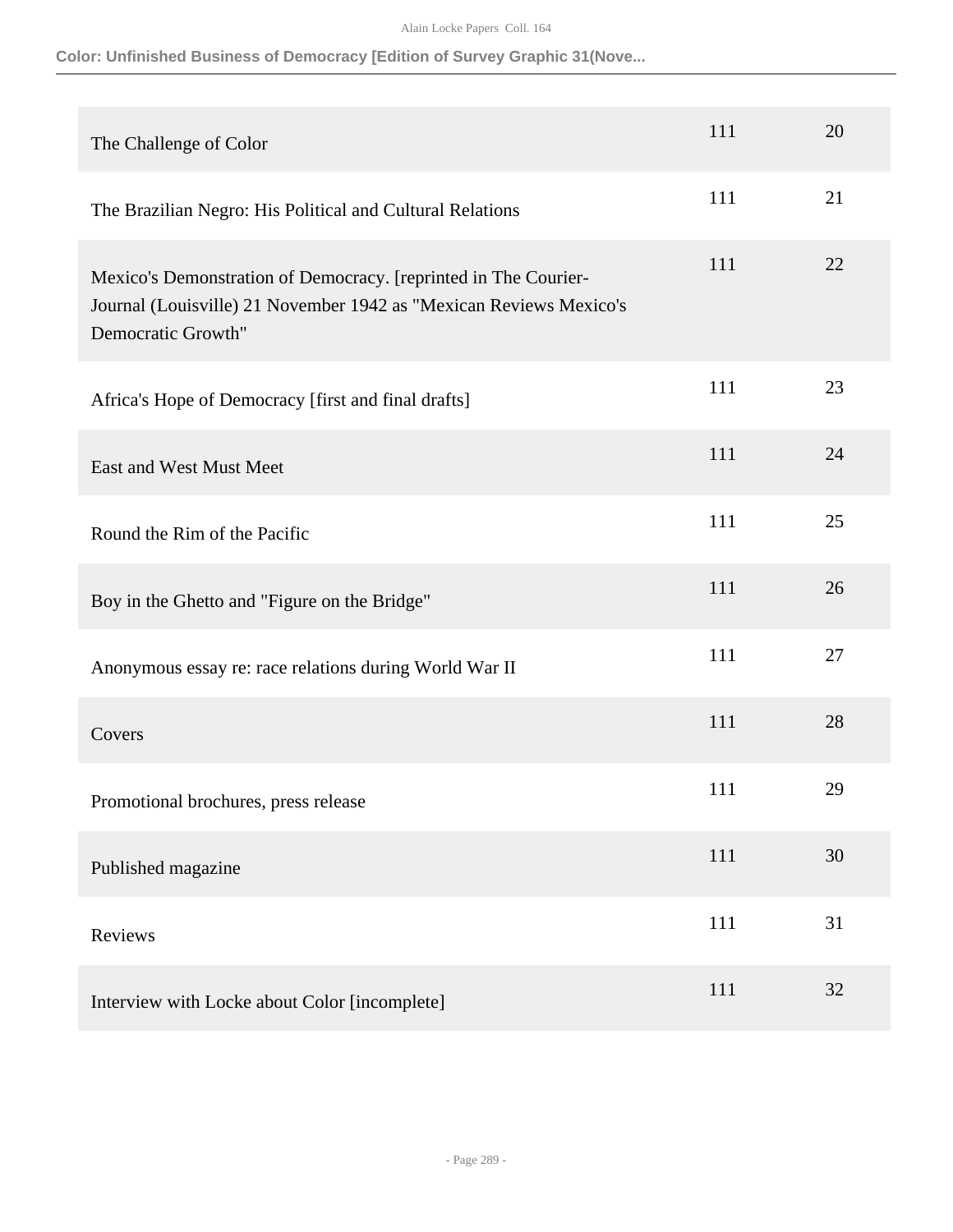# **Co-Cu**

|                                                                                                                                                                                                                                                         | <b>Box</b> | <b>Folder</b>  |
|---------------------------------------------------------------------------------------------------------------------------------------------------------------------------------------------------------------------------------------------------------|------------|----------------|
| Coming of Age. Adult Education Journal 6 (Jan. 1947): 1-3.                                                                                                                                                                                              | 112        | $\mathbf{1}$   |
| The Command of the Spirit. Address delivered at the fifty-fifth<br>Commencement of Hampton Institute, Hampton, VA, June 1925.<br>Reprinted in The Southern Workman 54 (July 1925): 295-299. [see<br>"Hampton Commencement Address" for another version] | 112        | 2              |
| Commencement Address. Fisk University, 9 June 1937. [typescripts]                                                                                                                                                                                       | 112        | 3              |
| A comparative study of religious cult behavior among Negroes:<br>[Foreword to Raymond Julius Jones's M.A. thesis, Howard Univ., 1939]                                                                                                                   | 112        | $\overline{4}$ |
| [re: comparison of international racial attitudes]                                                                                                                                                                                                      | 112        | 5              |
| Concept of Democracy. Outline of lecture for Philosophy of Democracy<br>course. 10 Dec. 1947.                                                                                                                                                           | 112        | 6              |
| The Concept of Race as Applied to Social Culture. [typescript]                                                                                                                                                                                          | 112        | $\overline{7}$ |
| The Concept of Race as Applied to Social Culture. [incomplete]<br>typescripts]                                                                                                                                                                          | 112        | 8              |
| The Concept of Race as Applied to Social Culture. The Howard Review 1<br>(June 1924): 290-299.                                                                                                                                                          | 112        | 9              |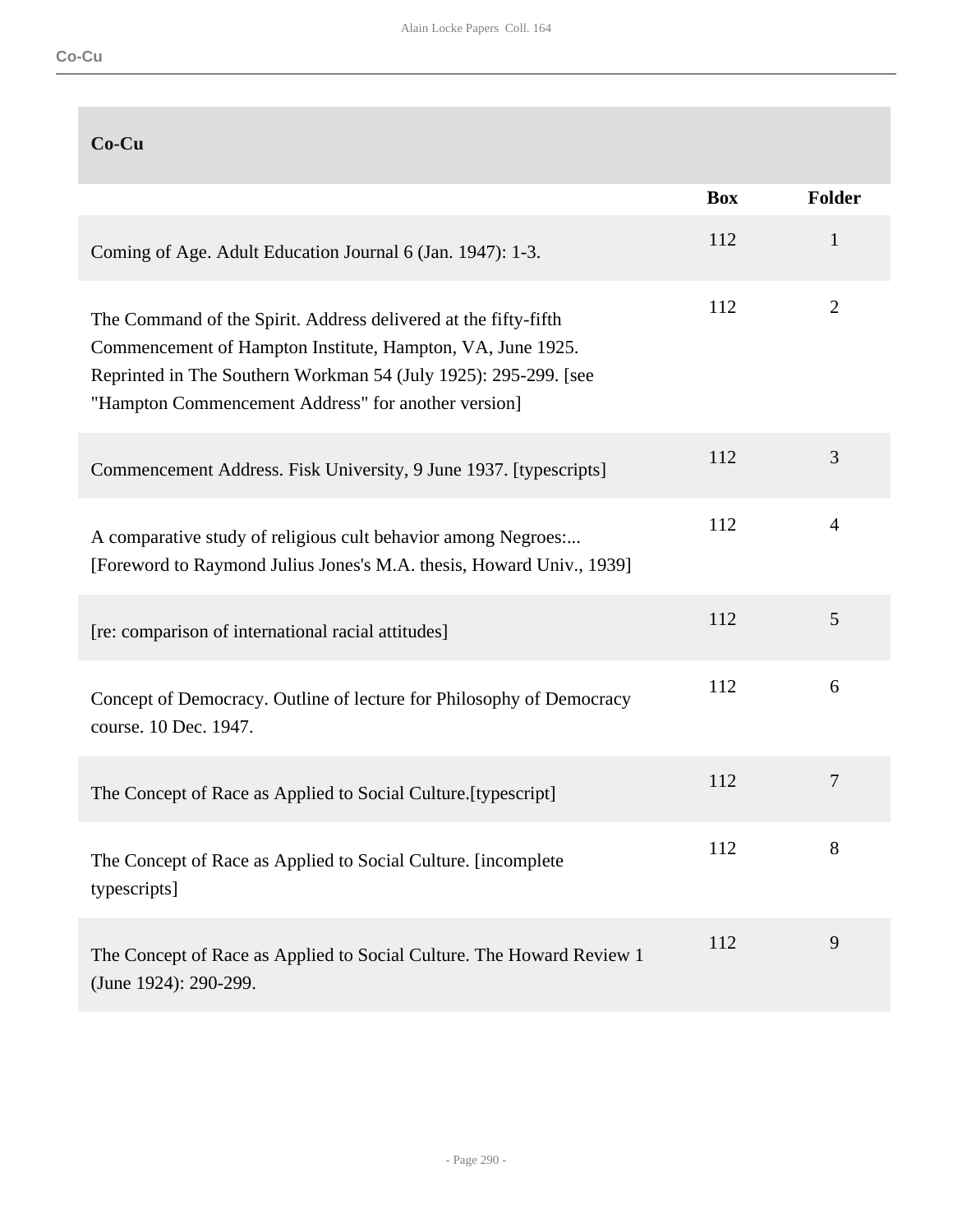| The Congo's Art Conquest.                                                          | 112 | 10 |
|------------------------------------------------------------------------------------|-----|----|
| A Consideration of Various Political Superstitions Present in America.             | 112 | 11 |
| [re: Contemporary unrest] for Cahiers de l'Etoile 16 June 1929                     | 112 | 12 |
| The Contented Slave and the Wretched Freeman.                                      | 112 | 13 |
| The Contribution of Race to Culture.[typescript]                                   | 112 | 14 |
| The Contribution of Race to Culture. The Student World 23 (Oct. 1930):<br>349-353. | 112 | 15 |
| A Contribution to American Culture. Opportunity 23 (Fall 1945): 192-193,<br>238.   | 112 | 16 |
| The Courts and the Negro Separate School [outline and introductory<br>statement]   | 112 | 17 |
| Creative Democracy.                                                                | 112 | 18 |
| Creative Expression and Suppressed Personalities. [incomplete abstract]            | 112 | 19 |
| Crispus Attucks. [incomplete]                                                      | 112 | 20 |
| Cultural Reciprocity.                                                              | 112 | 21 |
| Cultural Relativism. Speech to the Harvard Philosophy Club, 7 Feb. 1930.           | 112 | 22 |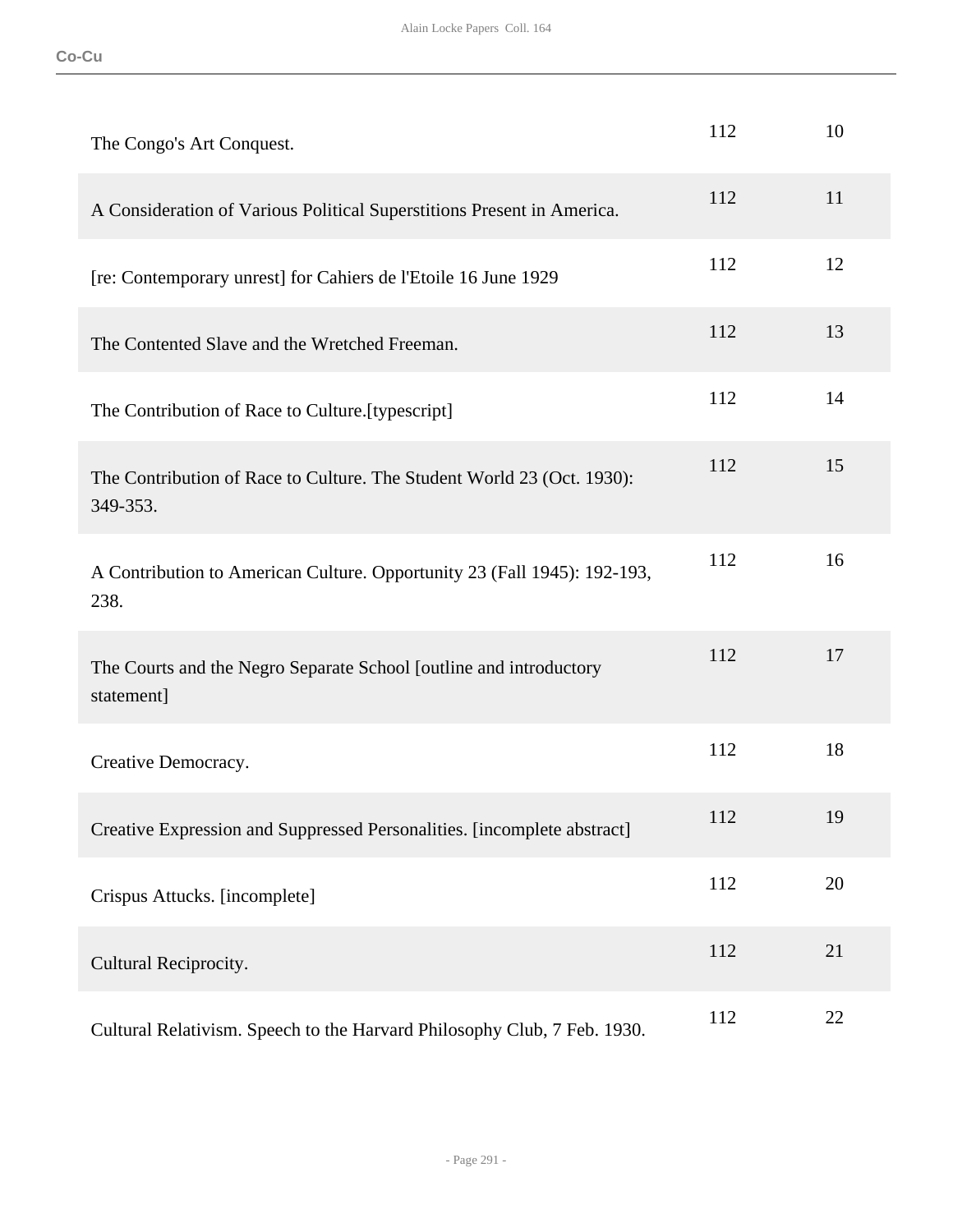| Cultural Relativism and Ideological Peace. [typescript - see also "Three<br>Corollaries"]                                                                                                                                                                                   | 112        | 23             |
|-----------------------------------------------------------------------------------------------------------------------------------------------------------------------------------------------------------------------------------------------------------------------------|------------|----------------|
| Cultural Relativism and Ideological Peace. In Approaches to World Peace.<br>Eds. Lyman Bryson, Louis Finkelstein, and Robert M. MacIver. NY:<br>Conference on Science, Philosophy and Religion in Their Relation to the<br>Democratic Way of Life, Inc., 1944, pp. 609-618. | 112        | 24             |
| Cultural vs. Vocational Education [drafts]                                                                                                                                                                                                                                  | 112        | 25             |
| "Culture and Race." Seminar at Talladega College, AL, 18 Feb. 1941.                                                                                                                                                                                                         | 112        | 26             |
| Culture Contacts and Conflicts: A Study in Human Group Relations.<br>[outline]                                                                                                                                                                                              | 112        | 27             |
| Culture Contacts and Conflicts: A Study in Human Group Relations.<br>In Proceedings of the Workshop in General Education, 1940, by the<br>University of Chicago. Chicago, IL: American Council on Education,<br>1941, 54-65.                                                | 113        | $\mathbf{1}$   |
| De-Dr                                                                                                                                                                                                                                                                       |            |                |
|                                                                                                                                                                                                                                                                             | <b>Box</b> | <b>Folder</b>  |
| A Decade of Negro Self-Expression. Occasional Paper No. 26 of the<br>Trustees of the John F. Slater Fund. 1928.                                                                                                                                                             | 113        | $\overline{2}$ |
| Degree of Master of Arts [at Howard University]                                                                                                                                                                                                                             | 113        | 3              |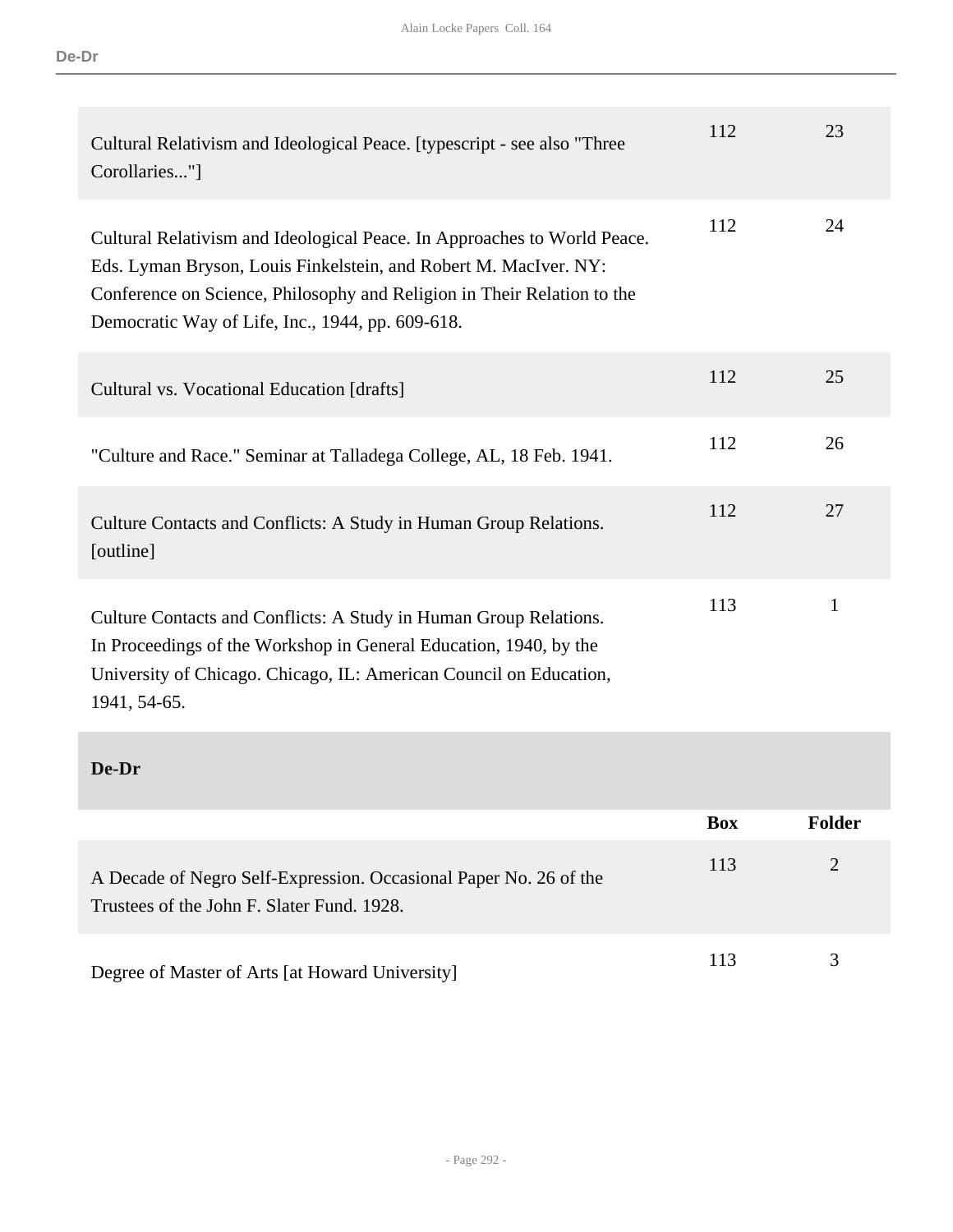| [re: democracy.] Departure speech to students at Talladega College, AL.<br>1941?                                                                                                                           | 113        | $\overline{4}$ |
|------------------------------------------------------------------------------------------------------------------------------------------------------------------------------------------------------------|------------|----------------|
| Democracy Faces a World Order. Address delivered at Harvard University<br>as the Phi Delta Kappa (Iota Chapter) Lecture, 12 Feb. 1942. [typescript]                                                        | 113        | 5              |
| Democracy Faces a World Order. Address delivered at Harvard University<br>as the Phi Delta Kappa (Iota Chapter) Lecture for 1942. Reprinted in the<br>Harvard Educational Review 12 (March 1942): 121-128. | 113        | 6              |
| The Descent of Man. [drafts]                                                                                                                                                                               | 113        | $\tau$         |
| The Dilemma of a Social Culture.                                                                                                                                                                           | 113        | 8              |
| Does Relativism Necessitate Value Anarchism? [notes]                                                                                                                                                       | 113        | 9              |
| Does Relativism Necessitate Value Anarchism? [incomplete]                                                                                                                                                  | 113        | 10             |
| The Drama of Negro Life. [typescript]                                                                                                                                                                      | 113        | 11             |
| The Drama of Negro Life. [typescript]                                                                                                                                                                      | 113        | 12             |
| The Drama of Negro Life. [typescript]                                                                                                                                                                      | 113        | 13             |
| The Drama of Negro Life. Theatre Arts Monthly 10 (Oct. 1926): 701-706.                                                                                                                                     | 113        | 14             |
| Ec-Ex                                                                                                                                                                                                      |            |                |
|                                                                                                                                                                                                            | <b>Box</b> | <b>Folder</b>  |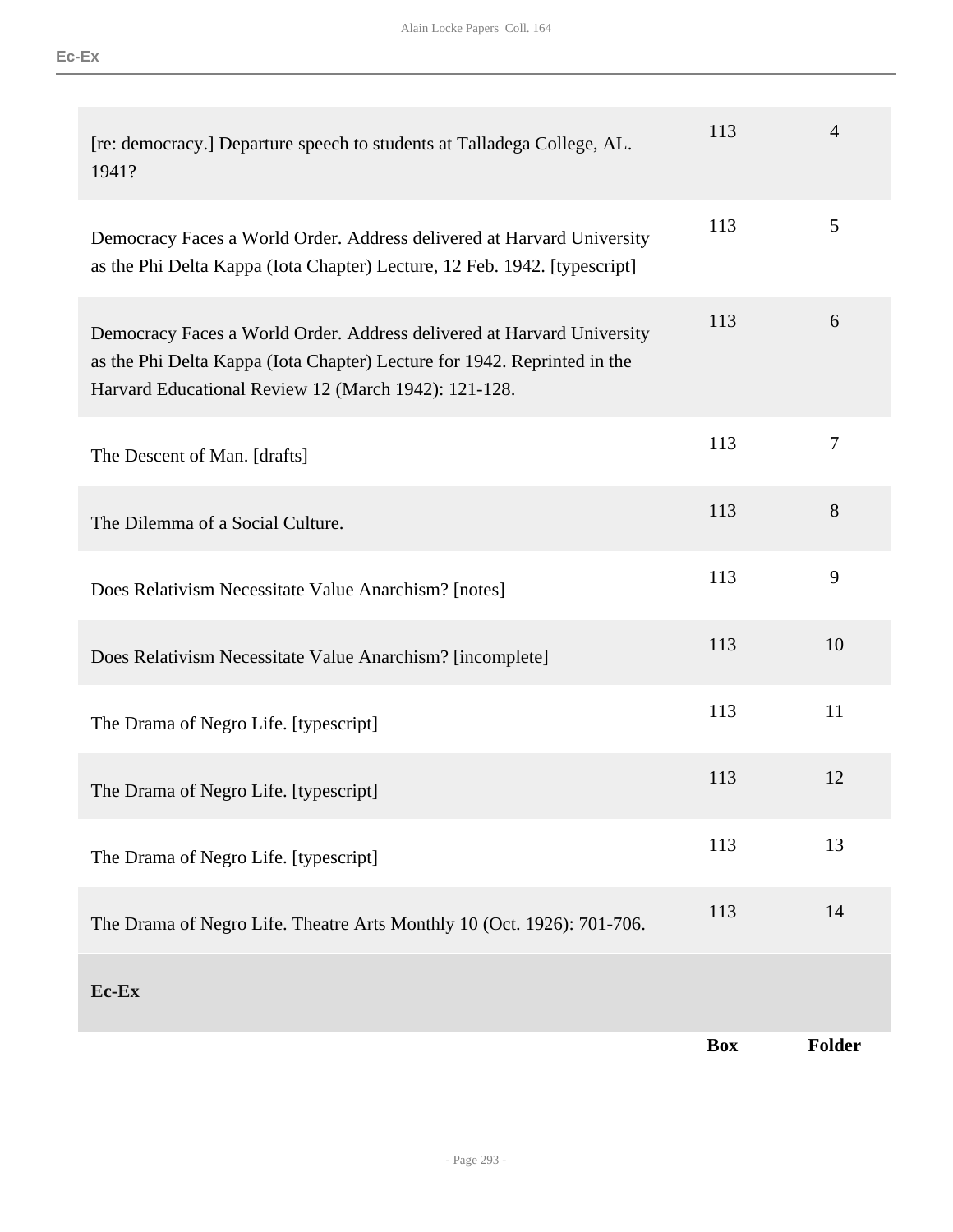| Economic Freedom - How:                                                                                                                                                        | 113 | 15 |
|--------------------------------------------------------------------------------------------------------------------------------------------------------------------------------|-----|----|
| Education for Adulthood. Presidential Address to the 22nd Annual<br>Convention of the American Association for Adult Education. 13 May<br>1947. [typescripts with corrections] | 113 | 16 |
| Education for Adulthood. Adult Education Journal 6 (July 1947):<br>104-111.                                                                                                    | 113 | 17 |
| Educational Aspects of the American Negro. [incomplete draft, notes]                                                                                                           | 113 | 18 |
| The Elder Boy Story                                                                                                                                                            | 113 | 19 |
| Emile Verhaeren. [holograph draft]                                                                                                                                             | 113 | 20 |
| Emile Verhaeren. [typescript draft]                                                                                                                                            | 113 | 21 |
| Emile Verhaeren. The Poetry Review 2(January 1917): 41-43.                                                                                                                     | 113 | 22 |
| Epistles to "Flos Florum."                                                                                                                                                     | 113 | 23 |
| The Ethics of Culture." [typescripts]                                                                                                                                          | 113 | 24 |
| The Ethics of Culture. Address delivered in the Freshman Lecture Course<br>for 1922-1923. Reprinted in Howard University Record 17 (Feb. 1923):<br>178-185.                    | 113 | 25 |
| European Opinion on the Race Question. [incomplete]                                                                                                                            | 113 | 26 |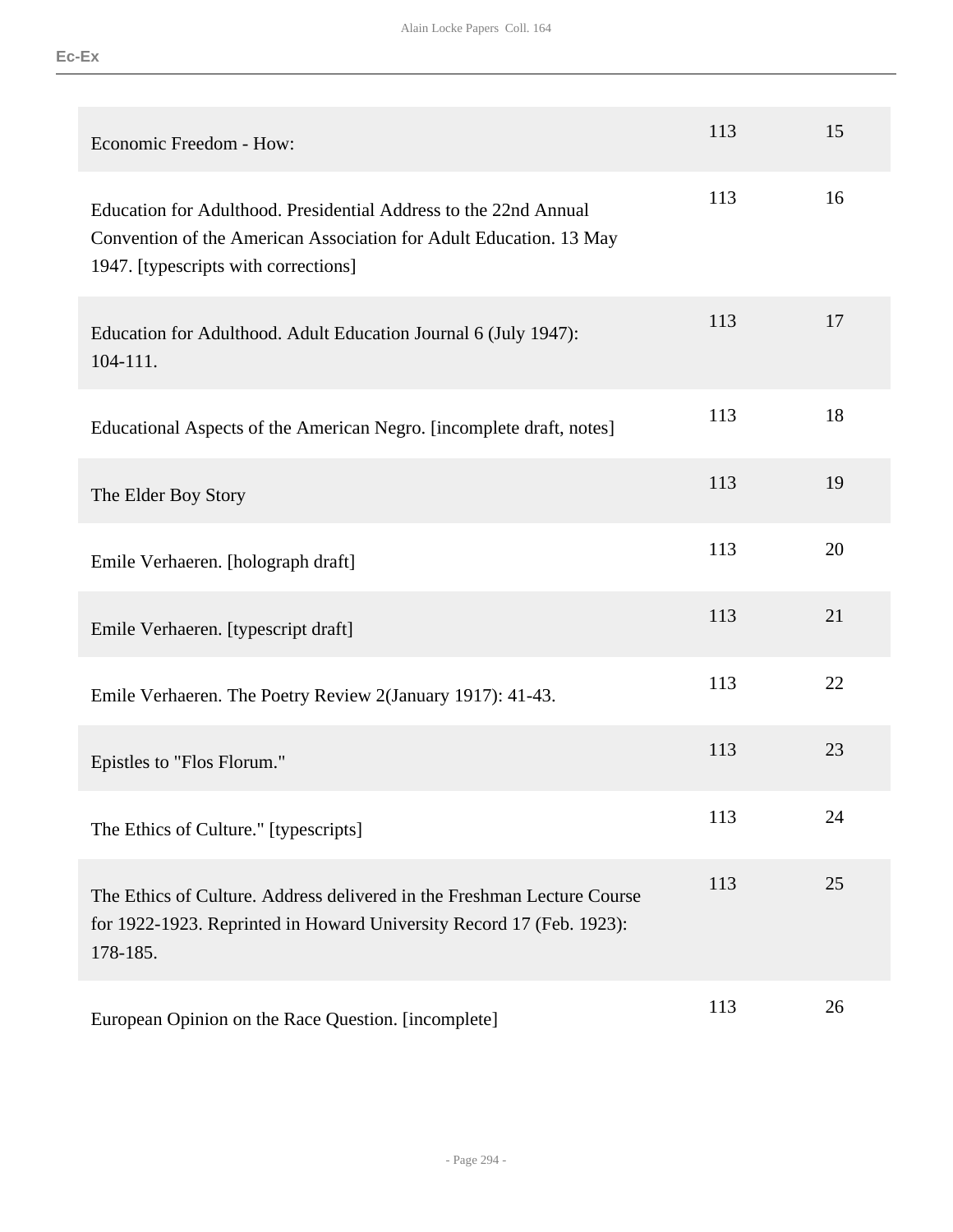| Everybody's Business. The Saturday Review (1951): 22.                                                                                | 113        | 27             |
|--------------------------------------------------------------------------------------------------------------------------------------|------------|----------------|
| Exhibition of Negro Paintings and Sculpture to be held at the Downtown<br>Gallery December 1-31, 1941.                               | 114        | $\mathbf{1}$   |
| Exponents of the Characteristic Trends and Attitudes of the Modern Mind.<br>Lecture presented for Locke by A. Franklin Fisher        | 114        | 2              |
| Fo-Fu                                                                                                                                |            |                |
|                                                                                                                                      | <b>Box</b> | <b>Folder</b>  |
| Folk Values in a New Medium.                                                                                                         | 114        | 3              |
| A Foreword About Negro Art (and Artists)                                                                                             | 114        | $\overline{4}$ |
| Foreword to "An Autumn Love Cycle" by Georgia Douglas Johnson 1928                                                                   | 114        | 5              |
| Foreword to "Contemporary Negro Art." Exhibition at the Baltimore<br>Museum of Art. 3-19 February 1939.                              | 114        | 6              |
| Foreword to "Exhibition of Paintings by Negro Artists of America."<br>Exhibition at Atlanta University 19 April - 10 May 1942.       | 114        | 7              |
| Foreword to exhibition catalog for "We Too Look at America." Exhibition<br>at the South Side Community Art Center, Chicago, May 1941 | 114        | 8              |
| Foreword to "New Names in American Art." [typescript]                                                                                | 114        | 9              |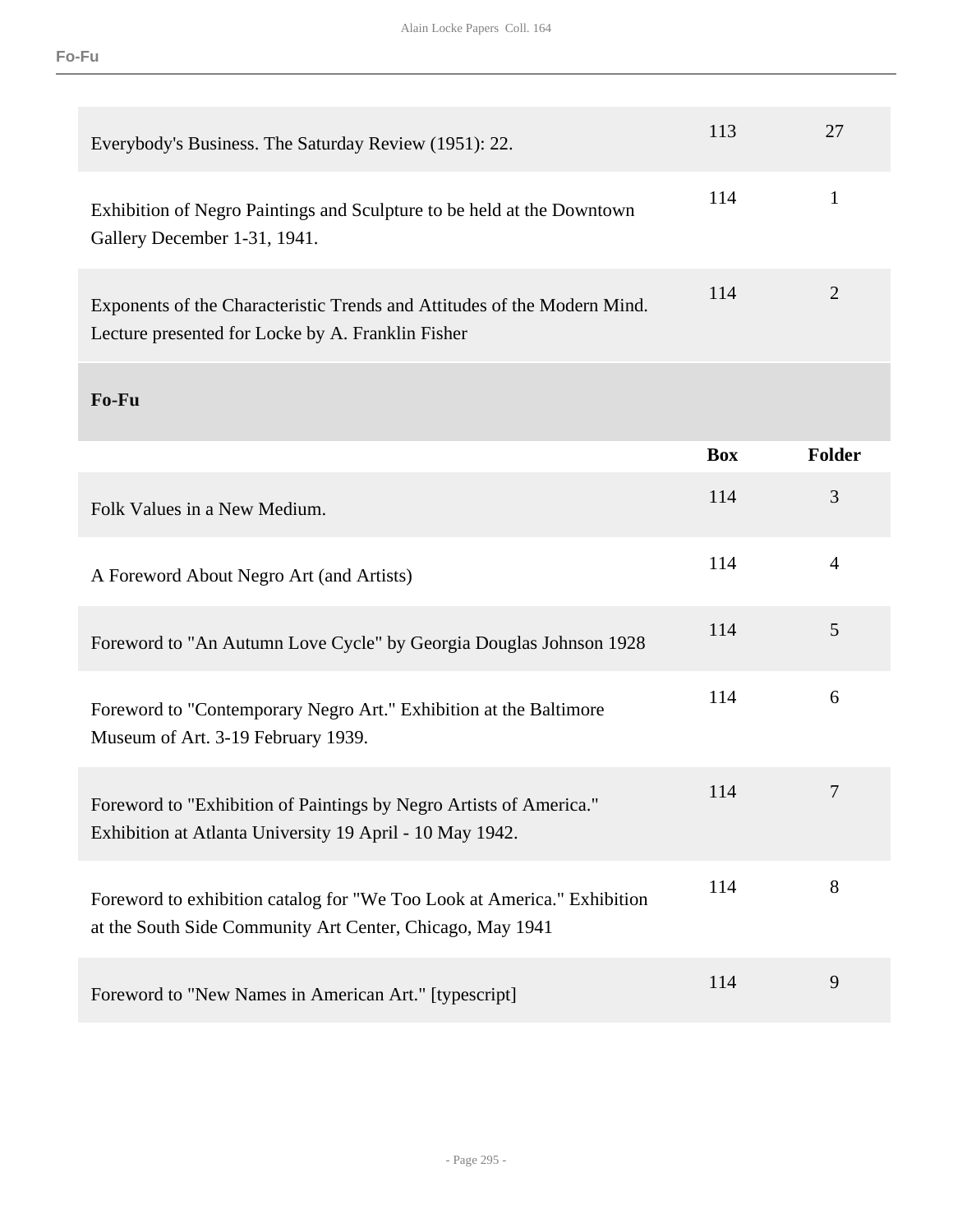| Foreword to "New Names in American Art." exhibition at the G Place<br>Gallery, Washington, DC.                                                                                      | 114 | 10 |
|-------------------------------------------------------------------------------------------------------------------------------------------------------------------------------------|-----|----|
| Foreword to The Life and Times of Frederick Douglass, written on the<br>occasion of the 102nd anniversary of Douglass's escape from slavery 3<br>Sept. 1940                         | 114 | 11 |
| Foreword to Witnesses for Freedom: Negro Americans In Autobiography.<br>NY: Harper and Row, 1948.                                                                                   | 114 | 12 |
| French Colonial Policy: Open Letters. [Response to Rene Maran]<br>Opportunity (Sept. 1924): 262-263.                                                                                | 114 | 13 |
| Freud and Scientific Morality. [holograph]                                                                                                                                          | 114 | 14 |
| Freud and Scientific Morality. [typescripts]                                                                                                                                        | 114 | 15 |
| Frontiers of Culture. [typescript]                                                                                                                                                  | 114 | 16 |
| Frontiers of Culture. Address at the public cultural meeting of the 35th<br>Anniversary Conclave - Phi Beta Sigma Fraternity. Reprinted in The<br>Crescent 34 (Spring 1950): 37-39. | 114 | 17 |
| Frontiers of Democracy.                                                                                                                                                             | 114 | 18 |
| The Function of the State. [incomplete]                                                                                                                                             | 114 | 19 |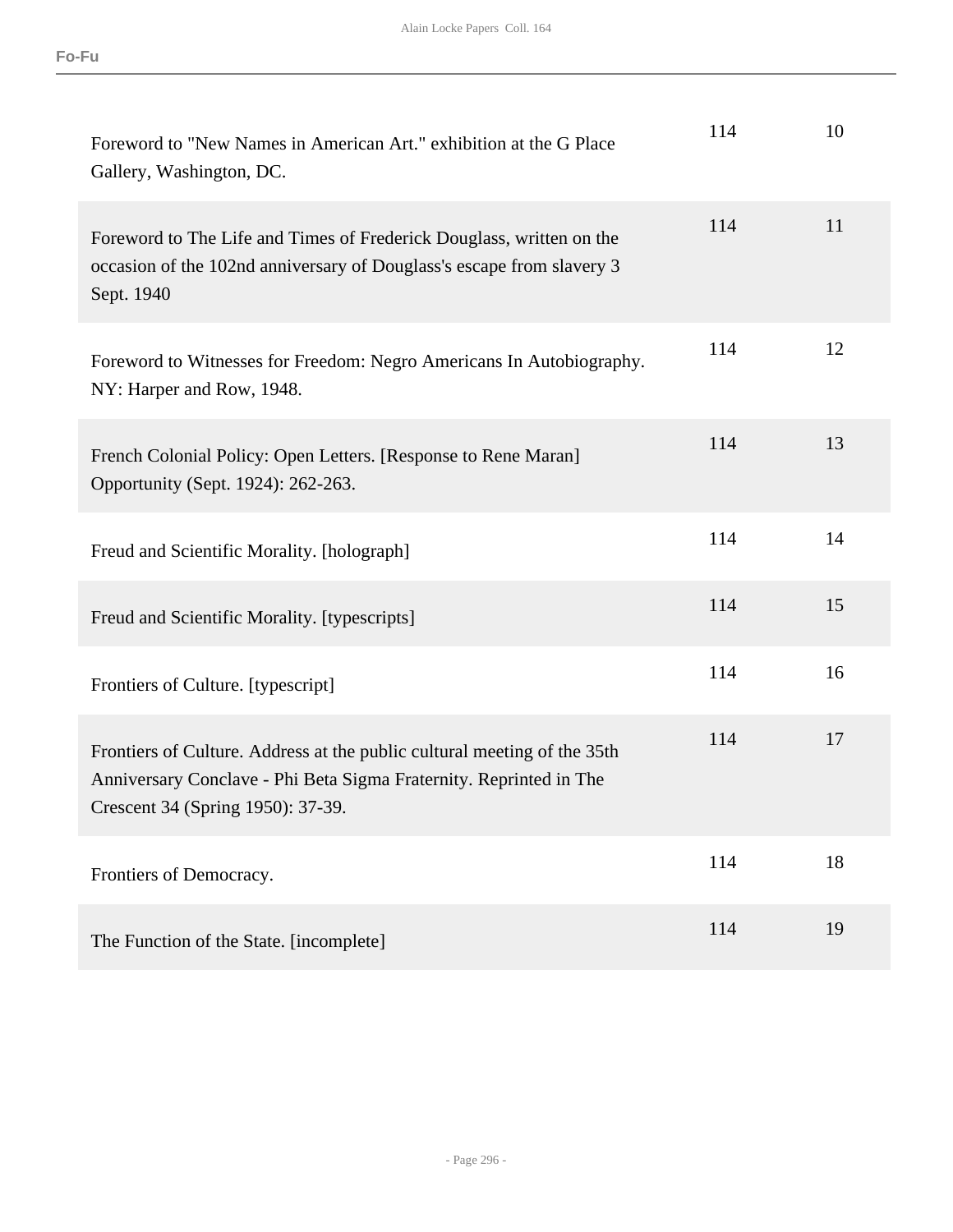| A Functional View of Value Ultimates. Read at Columbia University 13<br>Dec. 1945. [typescript] | 114        | 20            |
|-------------------------------------------------------------------------------------------------|------------|---------------|
| A Functional View of Value Ultimates. Read at Columbia University 13<br>Dec. 1945. [typescript] | 114        | 21            |
| Ge-Gr                                                                                           |            |               |
|                                                                                                 | <b>Box</b> | <b>Folder</b> |
| Georgia Douglas Johnson: An Appreciation. 20 July 1920 [holograph]                              | 114        | 22            |
| Georgia Douglas Johnson: An Appreciation. 20 July 1920 [typescript]                             | 114        | 23            |
| Ghosts. Limbo                                                                                   | 114        | 24            |
| The Great Disillusionment.                                                                      | 114        | 25            |
| Hai-Ham                                                                                         |            |               |
|                                                                                                 | <b>Box</b> | <b>Folder</b> |
| Hail Philadelphia! [typescript]                                                                 | 114        | 26            |
| Hail Philadelphia. Black Opals 1 (Spring 1927): 3.                                              | 114        | 27            |
| Haiti to the Fore. [typescript]                                                                 | 114        | 28            |
| Haiti to the Fore. People's Voice 12 June 1943                                                  | 114        | 29            |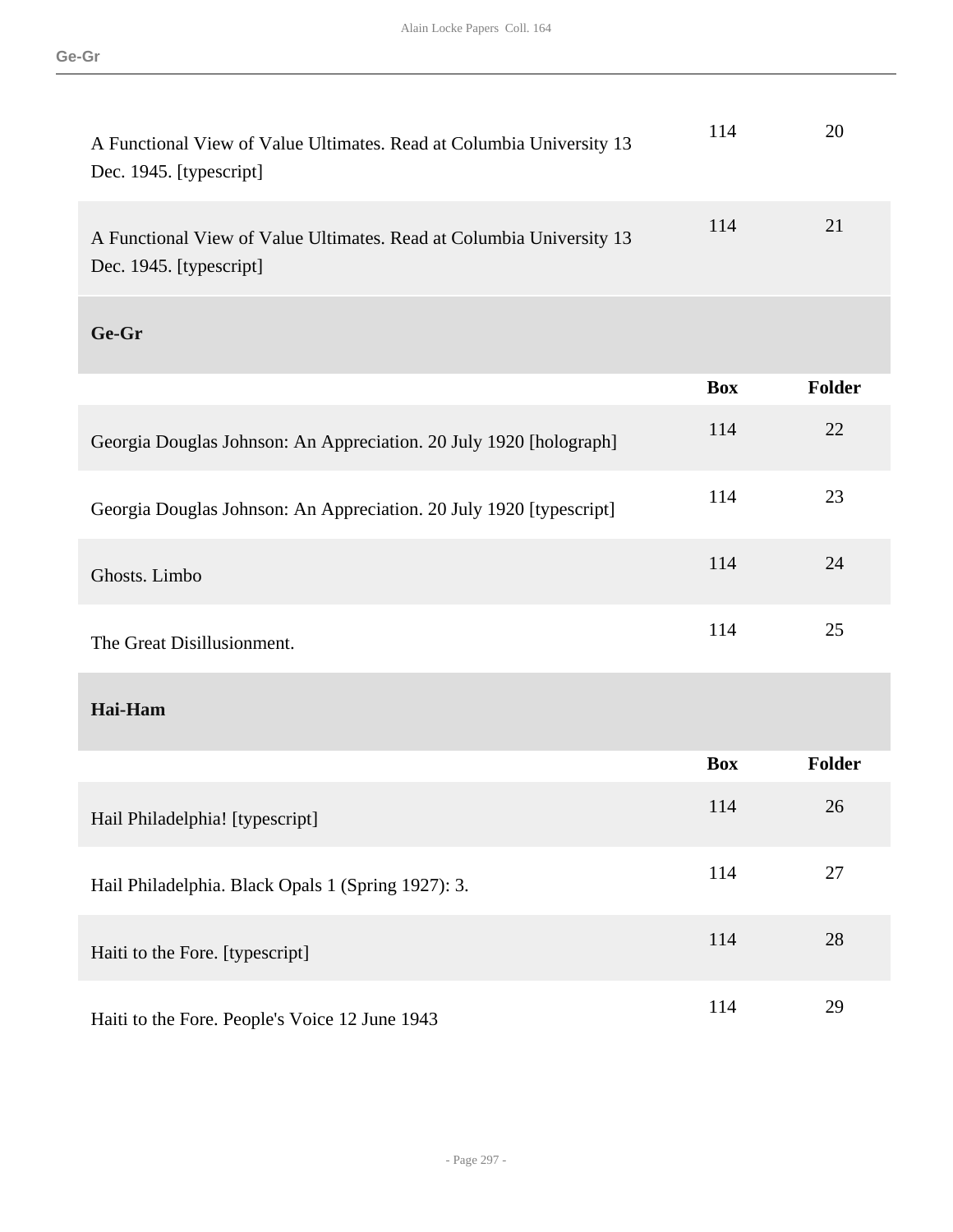**Harlem: Dark Weather-Vane. Survey Graphic 25 (August 1936): 457-462, 493-4...**

| Hampton Commencement Address. 3 June 1925. [see "The Command of | 114 |  |
|-----------------------------------------------------------------|-----|--|
| the Spirit" for another version                                 |     |  |

## **Harlem: Dark Weather-Vane. Survey Graphic 25 (August 1936): 457-462, 493-495.**

|                                                                                                     | <b>Box</b> | Folder       |
|-----------------------------------------------------------------------------------------------------|------------|--------------|
| Notes and insertions                                                                                | 114        | 31           |
| <b>Notes</b>                                                                                        | 114        | 32           |
| <b>Notes</b>                                                                                        | 114        | 33           |
| Correspondence                                                                                      | 114        | 34           |
| Typescript with corrections                                                                         | 114        | 35           |
| Published magazine                                                                                  | 114        | 36           |
| Editorial in Crisis April 1937: 113.                                                                | 115        | $\mathbf{1}$ |
| Harlem: Mecca of the New Negro [Edition of Survey Graphic 6 (March 1925), guest edited by<br>Locke] |            |              |

|              | Box | Folder |
|--------------|-----|--------|
| <b>Notes</b> | 115 | 2      |
| <b>Notes</b> | 115 | 3      |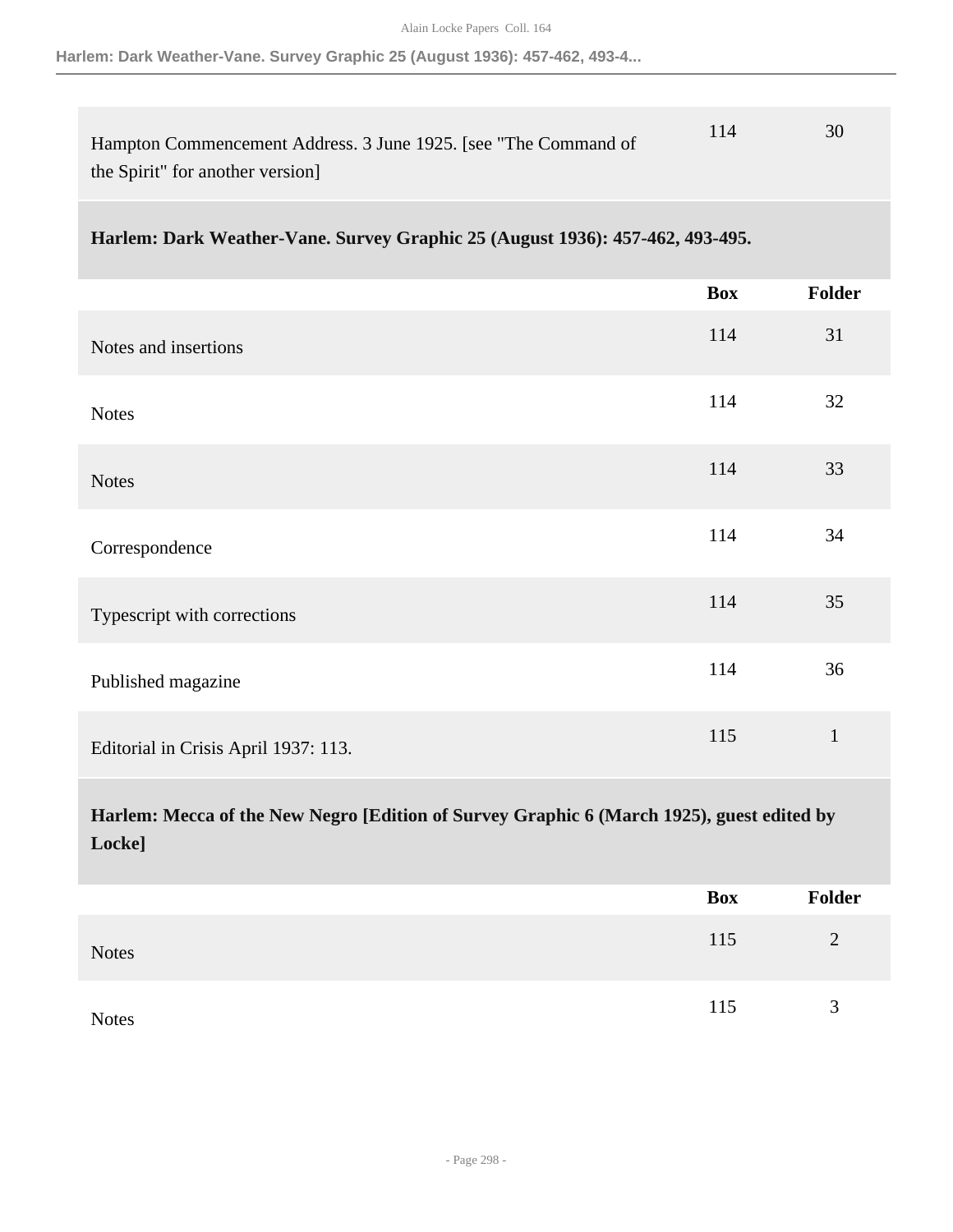## **Harlem: Mecca of the New Negro [Edition of Survey Graphic 6 (March 1925), ...**

| Correspondence                          | 115 | $\overline{4}$ |
|-----------------------------------------|-----|----------------|
| Magazine layout                         | 115 | 5              |
| Outlines of illustrations               | 115 | $6\,$          |
| Expense statements                      | 115 | $\overline{7}$ |
| Memorandum for the contributors         | 115 | 8              |
| Prospectus                              | 115 | 9              |
| Outline                                 | 115 | 10             |
| Outlines                                | 115 | 11             |
| Harlem [incomplete typescript]          | 115 | 12             |
| The New Setting [draft of "Harlem"]     | 115 | 13             |
| Enter the New Negro [incomplete drafts] | 115 | 14             |
| The New Negro [draft]                   | 115 | 15             |
| Youth Speaks [holograph draft]          | 115 | 16             |
| Youth Speaks [incomplete typescripts]   | 115 | 17             |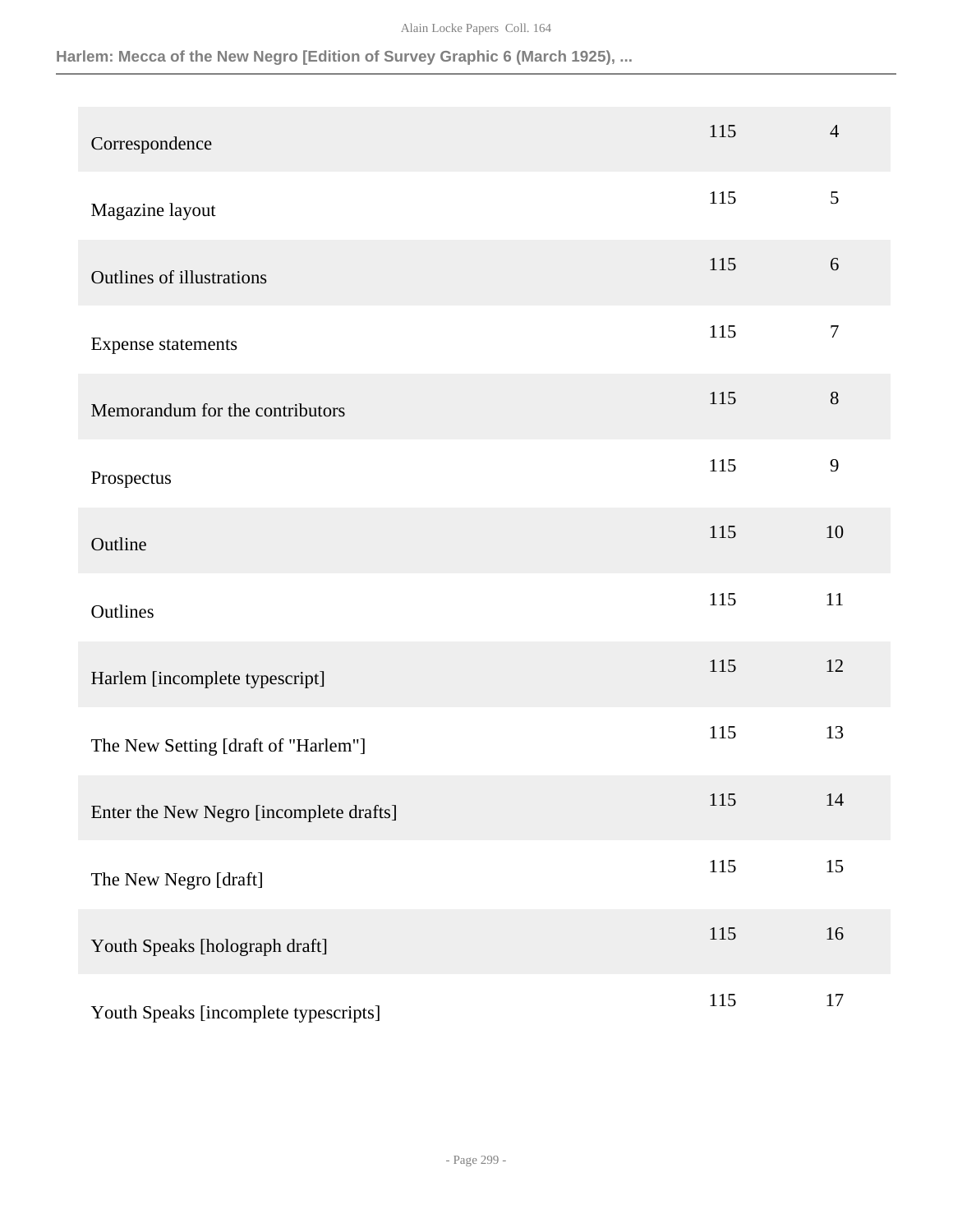| Youth Speaks [typescript]                                                                                                                                       | 115        | 18            |
|-----------------------------------------------------------------------------------------------------------------------------------------------------------------|------------|---------------|
| Youth Speaks [typescript and poetry]                                                                                                                            | 115        | 19            |
| Promotional brochure                                                                                                                                            | 115        | 20            |
| Published magazine                                                                                                                                              | 115        | 21            |
| <b>Haz-How</b>                                                                                                                                                  |            |               |
|                                                                                                                                                                 | <b>Box</b> | <b>Folder</b> |
| [re: Hazel Harrison]                                                                                                                                            | 115        | 22            |
| Heredity                                                                                                                                                        | 115        | 23            |
| His Own Dead Words. (Undertaker Story) [draft]                                                                                                                  | 115        | 24            |
| Horace Pippin: 1888-1946 [typescript]                                                                                                                           | 115        | 25            |
| Horace Pippin: 1888-1946 In exhibition catalog for Horace Pippin<br>Memorial Exhibition at the Art Alliance, Philadelphia. 8 April - 4 May<br>1947.             | 115        | 26            |
| Howard University in the War-A Record of Patriotic Service. The Howard<br>University Record 13 (April 1919): 159-178. [co-author with Lightfoot and<br>MacLear] | 115        | 27            |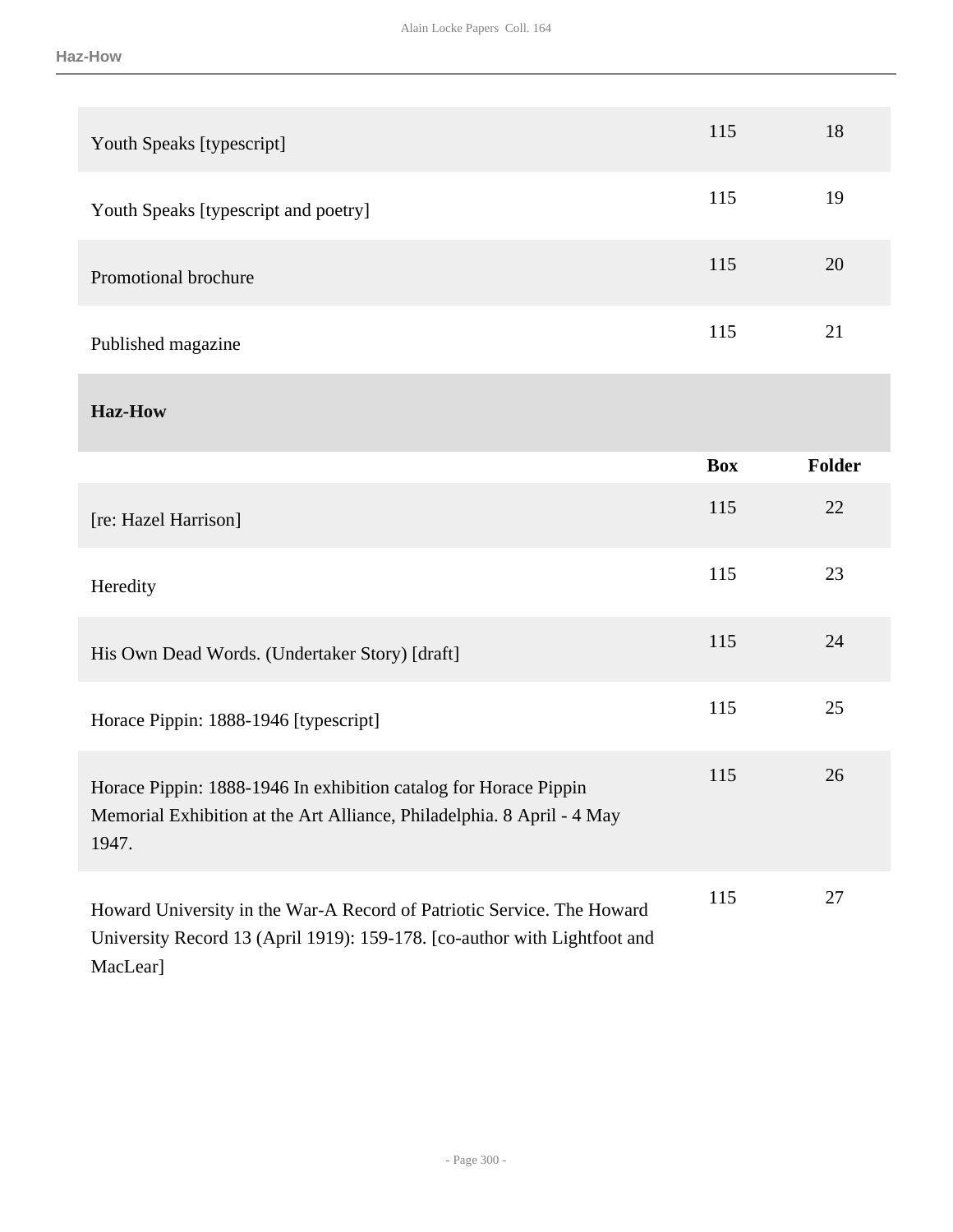|  | _ |              |
|--|---|--------------|
|  |   | ×<br>٠<br>__ |
|  |   |              |

| $II-Is$                                                                                                                                                 |            |                |
|---------------------------------------------------------------------------------------------------------------------------------------------------------|------------|----------------|
|                                                                                                                                                         | <b>Box</b> | <b>Folder</b>  |
| Ill Wind in Harlem! To What Good? An Analysis of Recent Race Tensions<br>[incomplete]                                                                   | 115        | 28             |
| Impressions of Haifa. [typescript]                                                                                                                      | 115        | 29             |
| Impressions of Haifa. The Baha'i World (1928-1930): 280-282.                                                                                            | 115        | 30             |
| Impressions of Luxor. [typescript]                                                                                                                      | 115        | 31             |
| Impressions of Luxor. [typescript]                                                                                                                      | 115        | 32             |
| Impressions of Luxor. The Howard Alumnus 2 (May 1924): 74-78.<br>164-116                                                                                | 115        | 33             |
| [re: Insanity]                                                                                                                                          | 116        | $\mathbf{1}$   |
| The Intellectual and Cultural Contributions of the American Negro.                                                                                      | 116        | $\overline{2}$ |
| The Intellectual Interests of Negroes. In Forum, `Types of Adult<br>Education: Education for Negroes' Journal of Adult Education 8 (June<br>1936): 352. | 116        | 3              |
| Internationalism: Friend or Foe of Art? [holograph]                                                                                                     | 116        | $\overline{4}$ |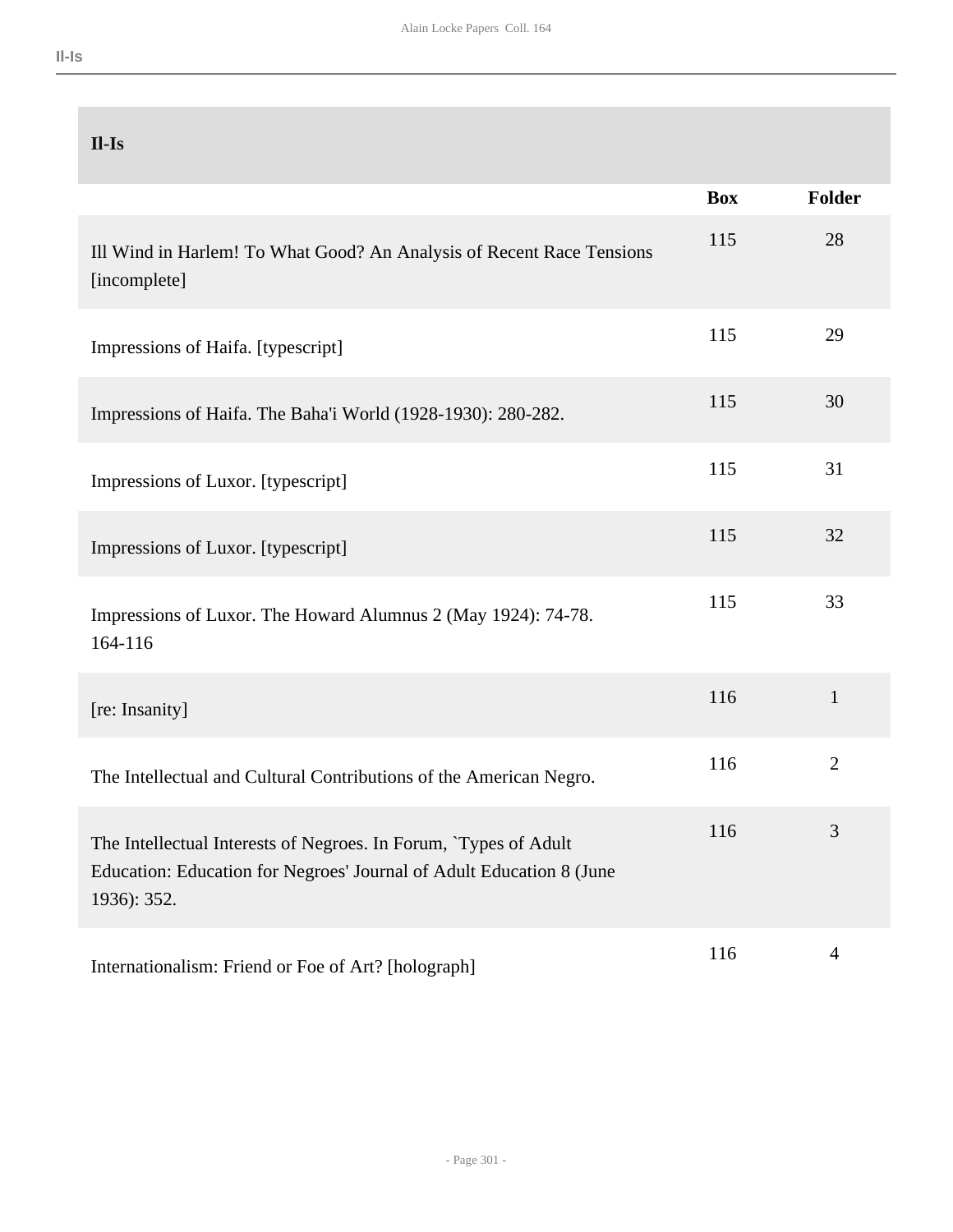| Internationalism: Friend or Foe of Art? The World Tomorrow 8 (March<br>1925): 75-76.                                                                                                    | 116        | 5      |
|-----------------------------------------------------------------------------------------------------------------------------------------------------------------------------------------|------------|--------|
| Interview [incomplete]                                                                                                                                                                  | 116        | 6      |
| Introduction to catalog for an exhibition of American Negro Paintings at<br>the Albany Institute of History and Art 1944                                                                | 116        | 7      |
| Introductions of Eleanor Roosevelt at dedication of the South Side<br>Community Art Center, Chicago, May 1941                                                                           | 116        | 8      |
| Introduction of the Sculpture of Eleanor Boudin at the Bonestell Gallery,<br>New York. 13 December 1941.                                                                                | 116        | 9      |
| Is There a Basis for spiritual Unity in the World Today? [typescript]                                                                                                                   | 116        | 10     |
| Is There a Basis for spiritual Unity in the World Today? Broadcast from<br>Andrew Rankin Memorial Chapel, Howard University, 28 May 1942.<br>Reprinted in Town Meeting 8 (1 June 1942). | 116        | 11     |
| Ja-Ju                                                                                                                                                                                   |            |        |
|                                                                                                                                                                                         | <b>Box</b> | Folder |
| "Jacques Roumain"                                                                                                                                                                       | 116        | 12     |
| [re: James Allen]                                                                                                                                                                       | 116        | 13     |
| Julius Rosenwald: Patron of Democracy.                                                                                                                                                  | 116        | 14     |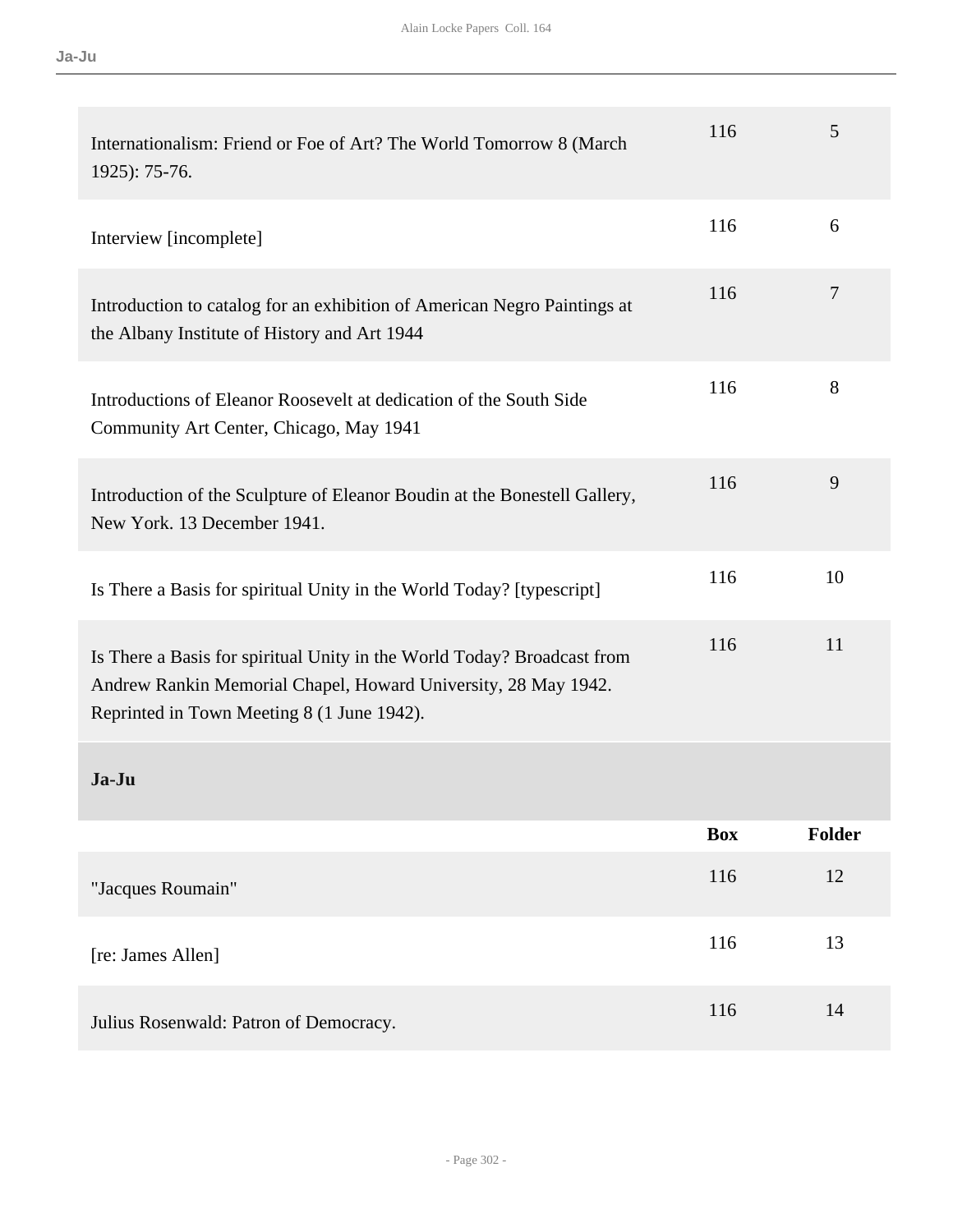| $\mathbf K$                                                   |            |               |
|---------------------------------------------------------------|------------|---------------|
|                                                               | <b>Box</b> | <b>Folder</b> |
| [re: Kelly Miller] obituary note                              | 116        | 15            |
| La-Ly                                                         |            |               |
|                                                               | <b>Box</b> | Folder        |
| La Guardia and Harlem 1937 [typescript and draft]             | 116        | 16            |
| The La Guardia Policy for a Better Harlem [holograph outline] | 116        | 17            |
| Lessons in World Crisis. Baha'i World (1940-1944): 745-747.   | 116        | 18            |
| [Letter to the Editor] Art Front 3 (Oct. 1937): 19-20.        | 116        | 19            |
| [re: Liberia.] 1931. [incomplete] for Survey Graphic          | 116        | 20            |
| Life and Death Love's Convalescence                           | 116        | 21            |
| Lines.                                                        | 116        | $22\,$        |
| The Lynching.                                                 | 116        | 23            |
| Ma-Mu                                                         |            |               |
|                                                               | <b>Box</b> | Folder        |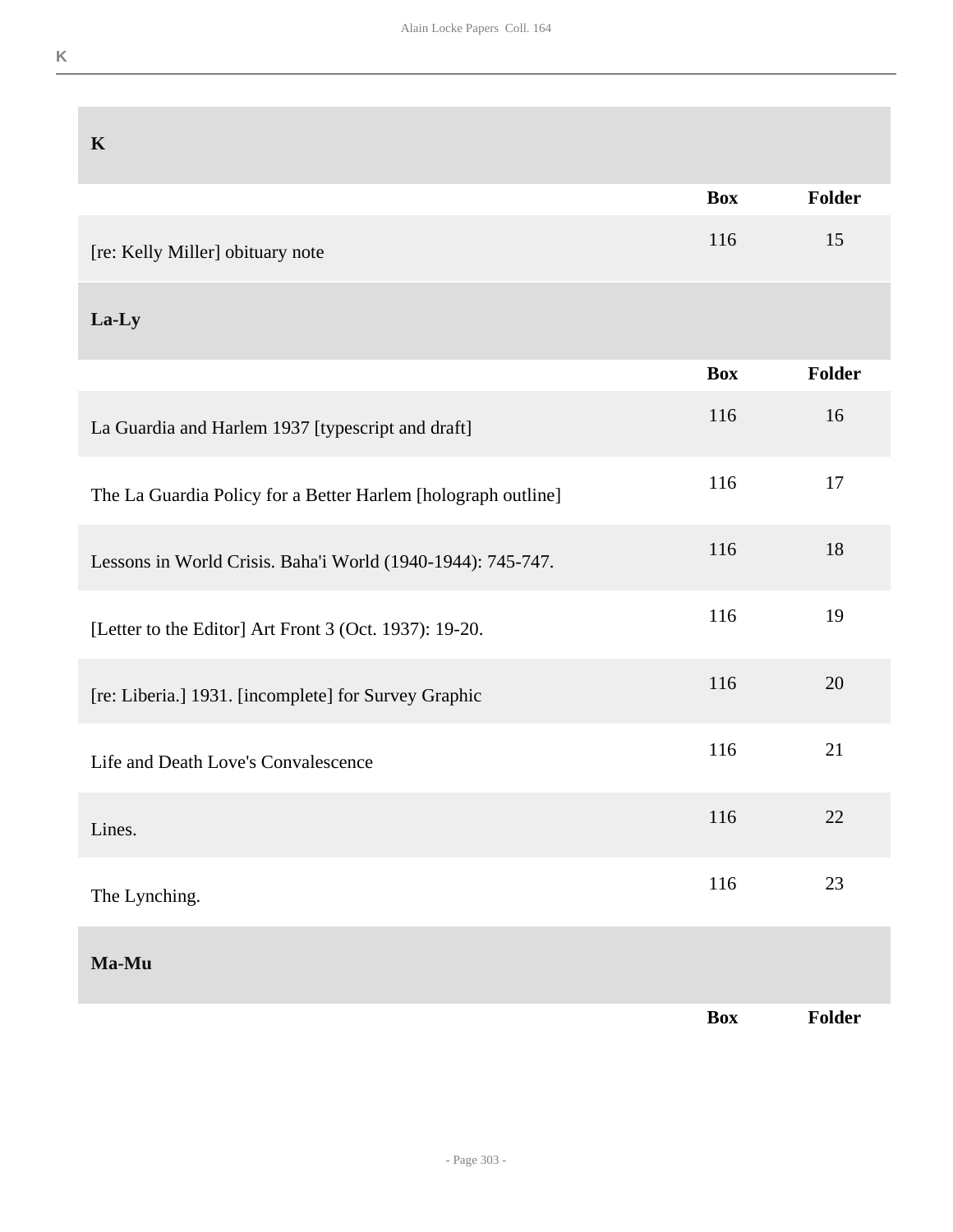| The Mandate System: A New Code of Empire. [draft]                                        | 116 | 24 |
|------------------------------------------------------------------------------------------|-----|----|
| The Mandate System: A New Code of Empire. [incomplete typescripts]                       | 116 | 25 |
| The Mandate System: A New Code of Empire. [typescript]                                   | 116 | 26 |
| Max Reinhardt Reads Our Dramatic Horoscope. [incomplete]                                 | 116 | 27 |
| Memo: Art Section: Chicago Exposition                                                    | 116 | 28 |
| Memo: Harlem Community Art and Recreation Center.                                        | 116 | 29 |
| Memo: Harlem Community Library, Art and Adult Education Center.                          | 116 | 30 |
| Memo: Stern Report                                                                       | 116 | 31 |
| Memorandum African Art Museum Project                                                    | 116 | 32 |
|                                                                                          |     |    |
| Memorandum Articles of General Political and Social Comment on Racial<br>Problems.       | 116 | 33 |
| Memorandum: Conference on Social Science Research - Howard<br>University - Dec. 15, 1927 | 116 | 34 |
| Memorandum for Madame Thabouis                                                           | 116 | 35 |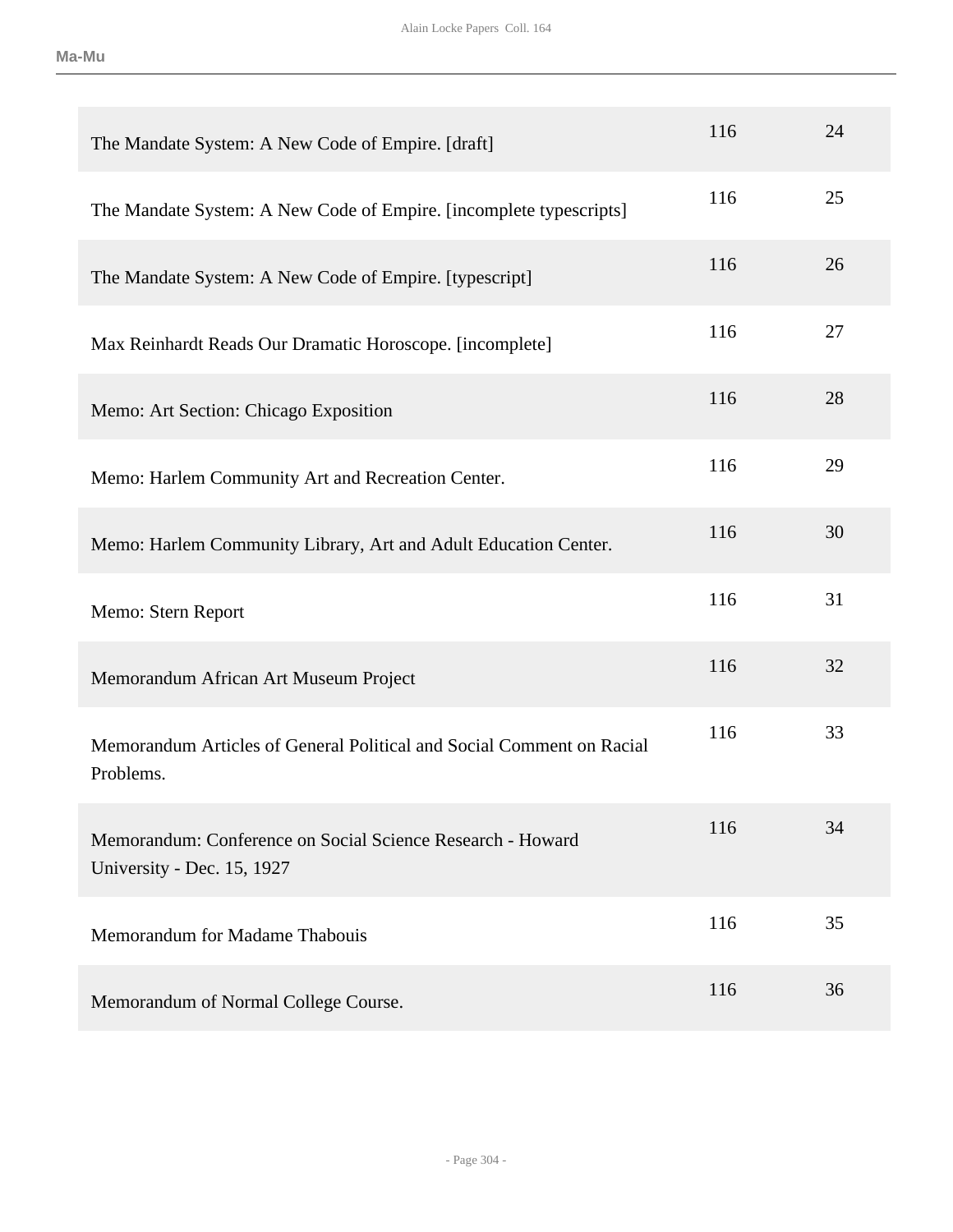| Memorandum on a Civil Service System and a School of Civil Service in<br>Haiti. 7 October 1943.                                                                                | 116 | 37             |
|--------------------------------------------------------------------------------------------------------------------------------------------------------------------------------|-----|----------------|
| Memorandum on Negro Participation in the George Washington<br>Bicentennial. 8 April 1931                                                                                       | 116 | 38             |
| Memorandum re an International Curriculum.                                                                                                                                     | 116 | 39             |
| Memorandum re Harlem Community Library Art and Adult Education<br>Center. 7 April 1938                                                                                         | 116 | 40             |
| Memorandum re: [the] Negro in Inter-American Relations                                                                                                                         | 116 | 41             |
| Memorandum re Representation of the Interests of Populations in Non-Self<br>Governing Areas in the International Organization for Educational and<br><b>Cultural Relations</b> | 116 | 42             |
| Memorandum re Silver Jubilee of the Blues.                                                                                                                                     | 116 | 43             |
| Memorandum: To the Attorney-General re: a National Council on the<br>Negro and Democracy.                                                                                      | 117 | $\mathbf{1}$   |
| Memorandum I: On a National Council on the Negro and Democracy. 4<br>September 1943                                                                                            | 117 | $\overline{2}$ |
| The Message of the Negro Poets. [typescript]                                                                                                                                   | 117 | 3              |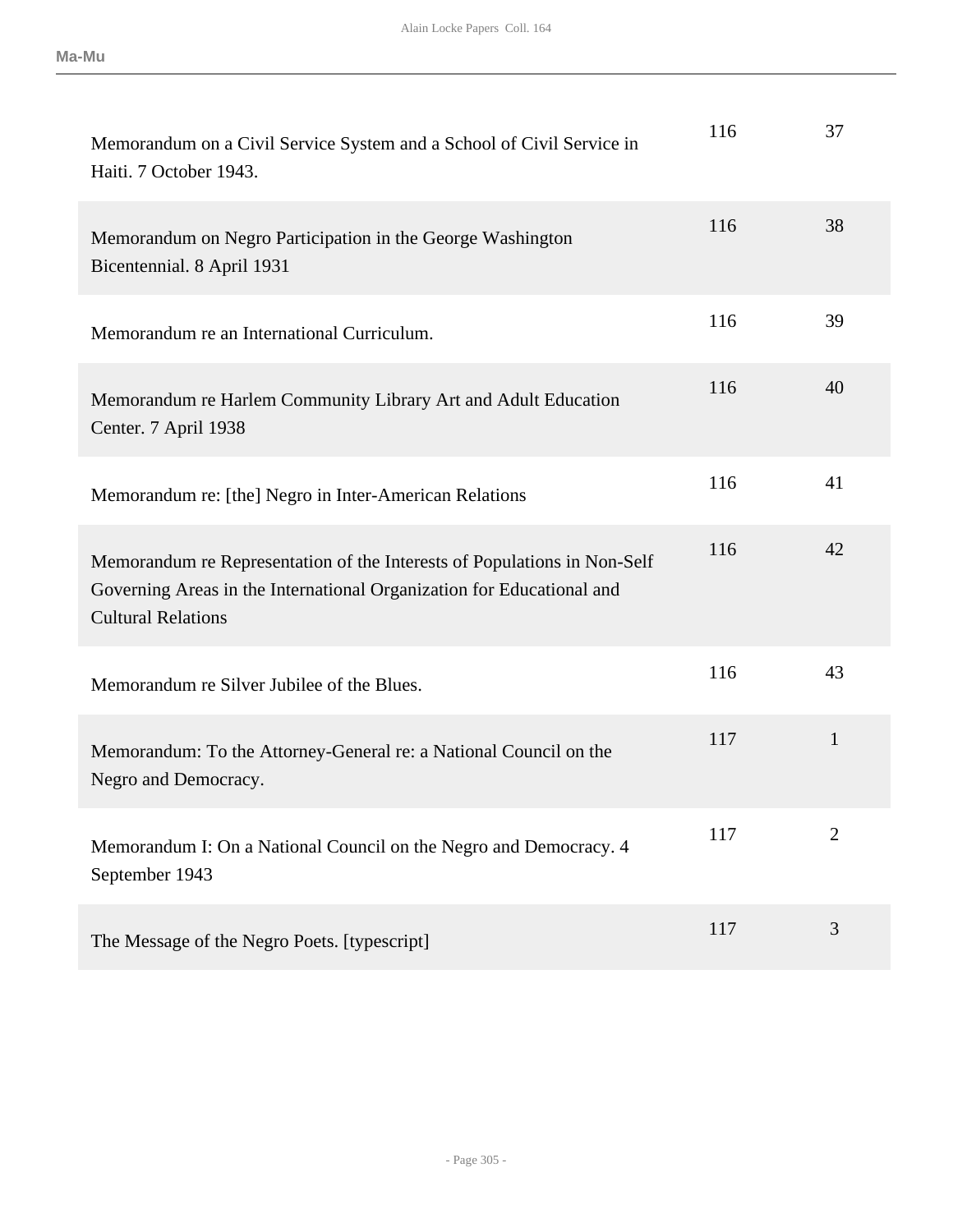| The Message of the Negro Poets. The Carolina Magazine 58 (May 1928):<br>$5 - 15.$                                              | 117 | $\overline{4}$  |
|--------------------------------------------------------------------------------------------------------------------------------|-----|-----------------|
| Minorities and the Social Mind. Progressive Education 12 (March 1935):<br>141-146.                                             | 117 | $5\overline{)}$ |
| Minorities in the United States. Read at the Progressive Education<br>Conference, New York, NY, 24 November 19??. [incomplete] | 117 | 6               |
| Minority Group Strategy. Seminar. 17 Feb. 1941.                                                                                | 117 | $\overline{7}$  |
| Minority Rights in A Democracy.                                                                                                | 117 | 8               |
| The Minority Side of Intercultural Education.                                                                                  | 117 | 9               |
| The Moon Maiden                                                                                                                | 117 | 10              |
| Moral Training in Elementary Schools. The Teacher 8 (April 1904):<br>95-101.                                                   | 117 | 11              |
| More of the Negro in Art. [incomplete typescript]                                                                              | 117 | 12              |
| More of the Negro in Art. Opportunity 3 (Dec. 1925): 363-366.                                                                  | 117 | 13              |
| More Than Blasting Brick and Mortar. Survey Graphic 36 (Jan. 1947):<br>87-89.                                                  | 117 | 14              |
| [re: "Musik in Leben de Volker" exposition in Frankfurt 23 August 1927]                                                        | 117 | 15              |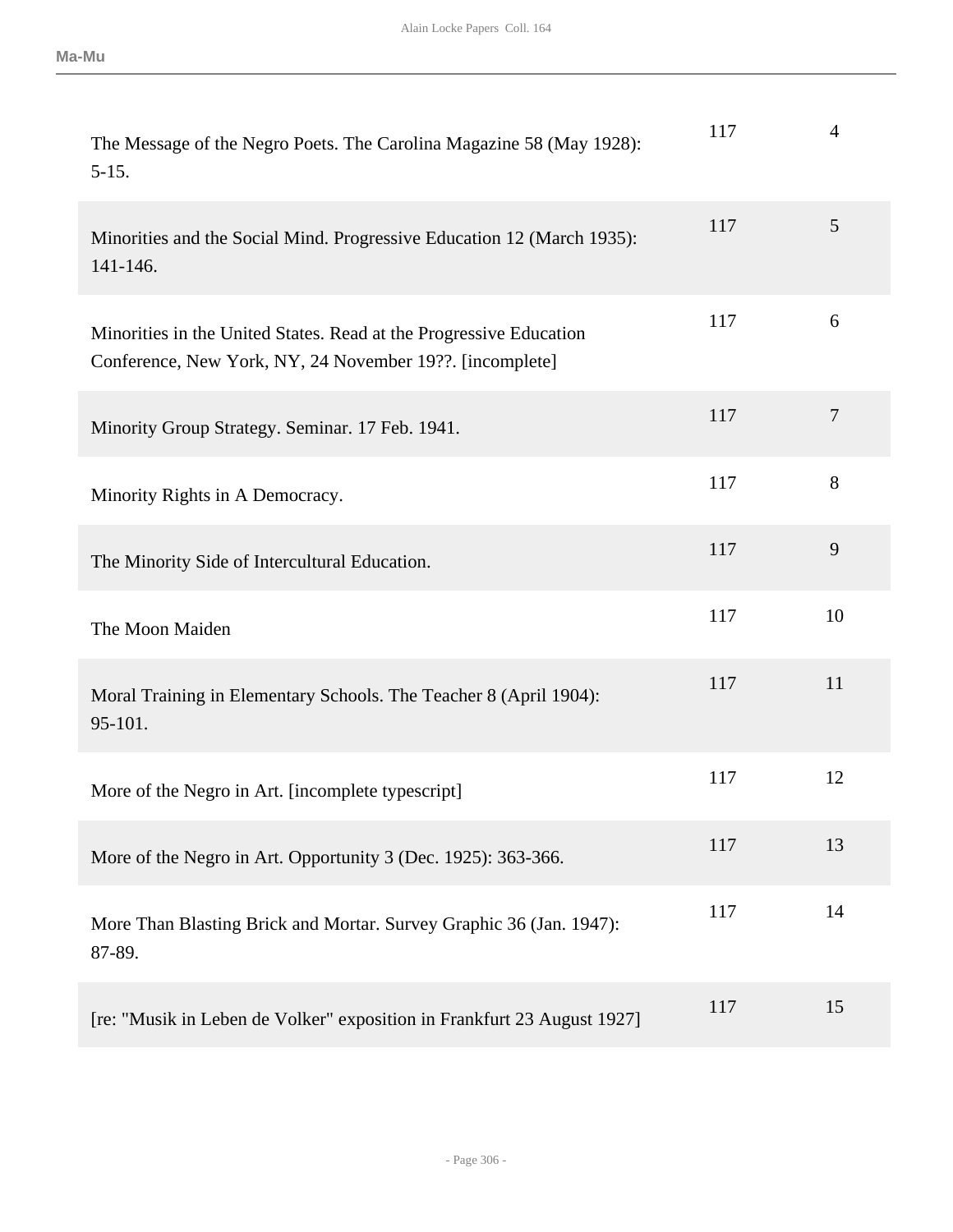| Na-Ne                                                                                                                            |            |               |
|----------------------------------------------------------------------------------------------------------------------------------|------------|---------------|
|                                                                                                                                  | <b>Box</b> | <b>Folder</b> |
| An African Statesman. [incomplete typescript of "Nana Amoah: An<br>African Statesman."]                                          | 117        | 16            |
| Nana Amoah: An African Statesman. Survey Graphic 8 (Jan. 1926):<br>435-436. [includes check stub]                                | 117        | 17            |
| [National Urban League's 30th anniversary]                                                                                       | 117        | 18            |
| The Need for a New Organon in Education. [typescript]                                                                            | 117        | 19            |
| The Need for a New Organon in Education. [typescript]                                                                            | 117        | 20            |
| The Need for a New Organon in Education. [various pages - corrected<br>typescript]                                               | 117        | 21            |
| Negro: A Test of Practical Democracy [outline]                                                                                   | 117        | 22            |
| [discussion re: Negro achievement in art]                                                                                        | 117        | 23            |
| The Negro and a Race Tradition. Address to the American Negro<br>Historical Society in Philadelphia. 24 October 1911 [holograph] | 117        | 24            |
| [re: The Negro and national unity]. Lecture for the Institute for Religious<br>Studies.                                          | 117        | 25            |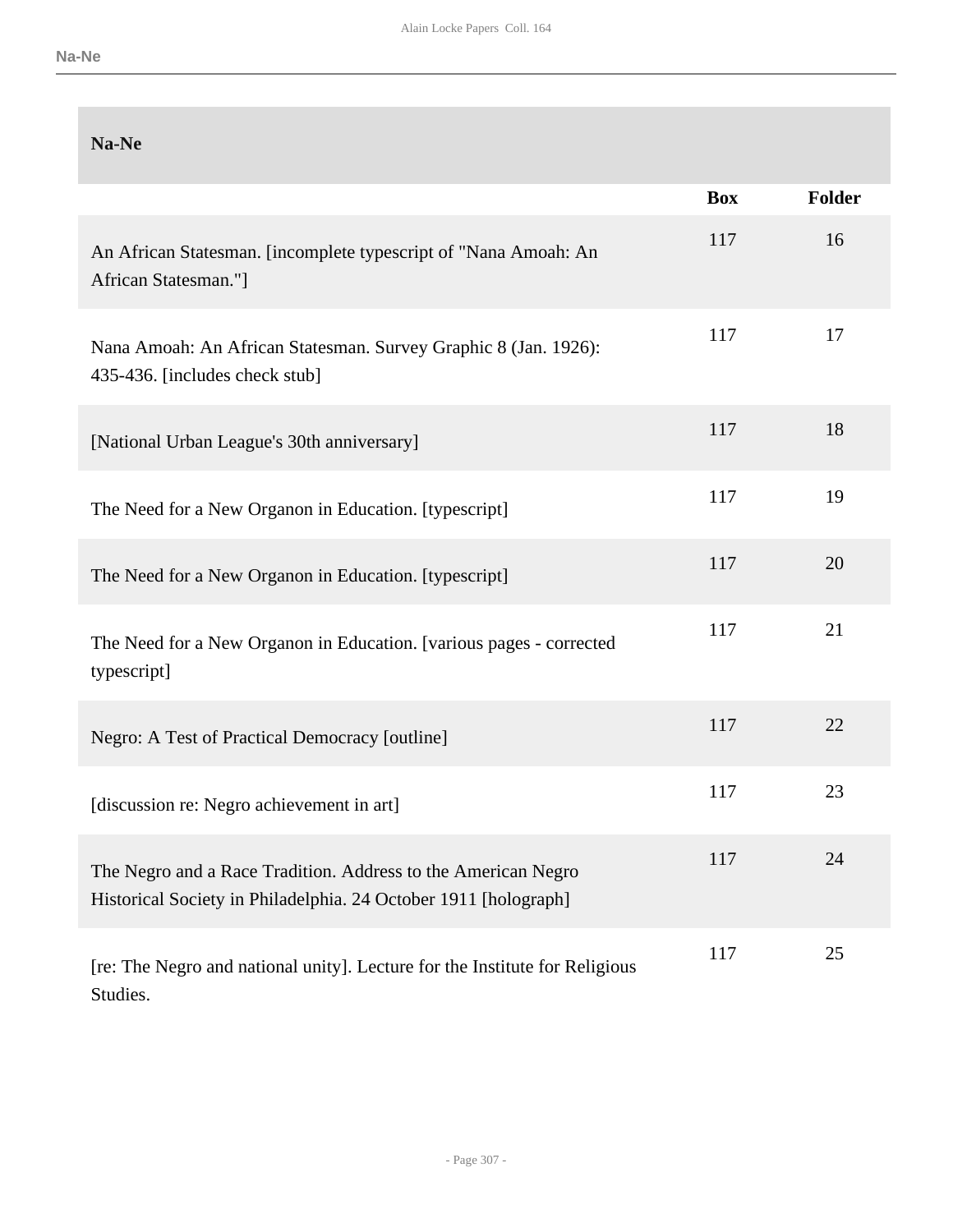| The Negro and the American Stage or Negro Art and the Theatre.<br>1926 [typescript, royalty statement for reprint of article in Theatre Arts<br>Anthology, A Record and a Prophecy. Ed. Rosamond Gilder, et. al. NY:<br>Theatre Art Books, 1950.] | 117 | 26             |
|---------------------------------------------------------------------------------------------------------------------------------------------------------------------------------------------------------------------------------------------------|-----|----------------|
| The Negro and the American Stage. Theatre Arts Monthly 10 (Feb. 1926):<br>112-120.                                                                                                                                                                | 117 | 27             |
| Negro Art. [typescript and draft pages]                                                                                                                                                                                                           | 117 | 28             |
| Negro Art in America. [typescript for Encyclopedia Britannica] 3 August<br>1928 [pub. 1929]                                                                                                                                                       | 117 | 29             |
| Negro Art in America. notes, drafts for Encyclopedia Britannica update[?]                                                                                                                                                                         | 118 | $\mathbf{1}$   |
| [address re: Negro art in America from the European point of view]                                                                                                                                                                                | 118 | $\overline{2}$ |
| Negro Art: Past and Present [see Bronze Booklets]                                                                                                                                                                                                 |     |                |
| Negro Business at the Crossroads.                                                                                                                                                                                                                 | 118 | 3              |
| The Negro Contribution to American Culture. [incomplete]                                                                                                                                                                                          | 118 | 4              |
| Negro Contributions to America. The World Tomorrow 12 (June 1929):<br>255-257.                                                                                                                                                                    | 118 | 5              |
| Negro Education Bids for Par. [typescripts]                                                                                                                                                                                                       | 118 | 6              |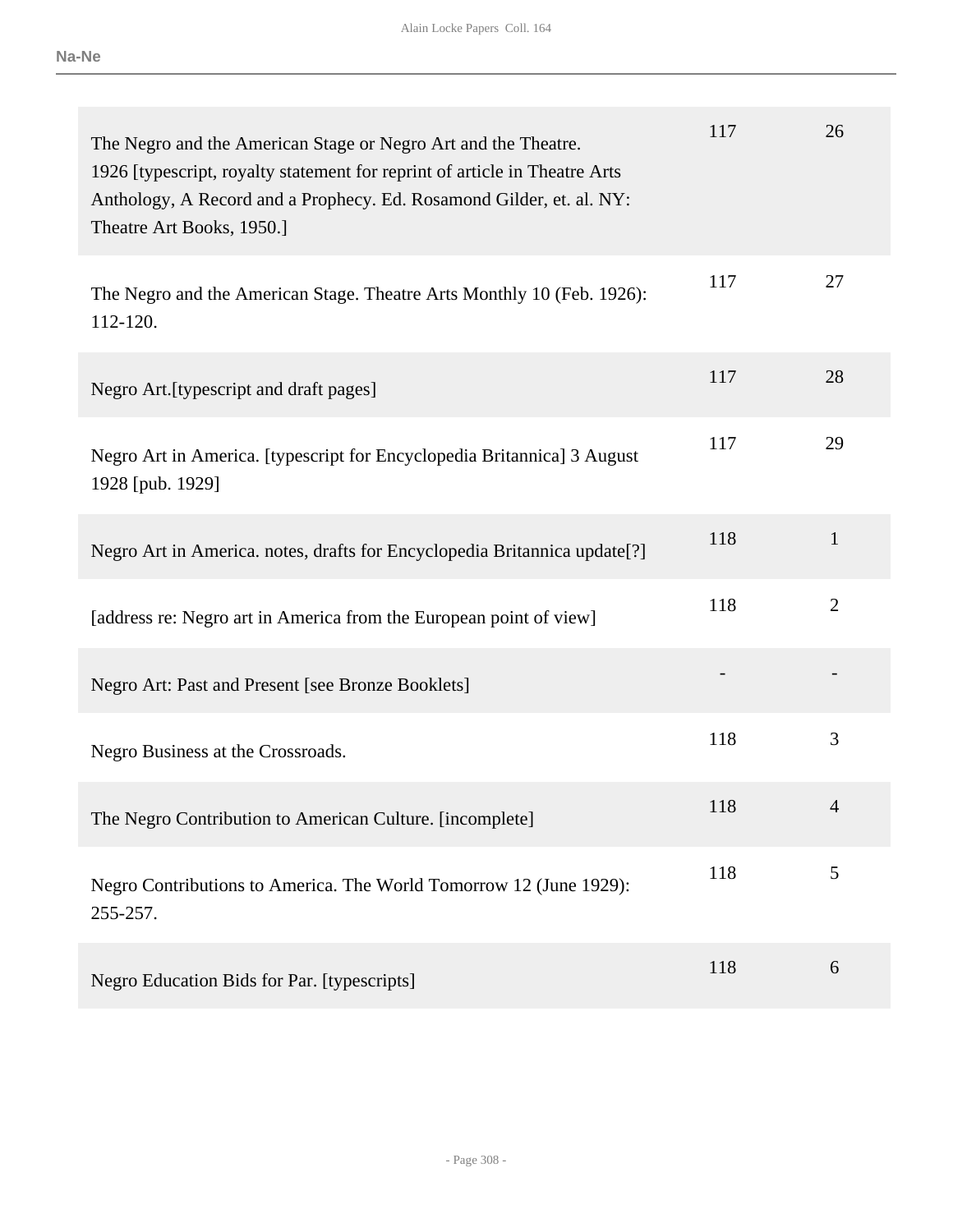| Negro Education Bids for Par. Survey Graphic 7 (Sept. 1925): 567-570,<br>592-593. [includes check stub]                                                                   | 118 |   |
|---------------------------------------------------------------------------------------------------------------------------------------------------------------------------|-----|---|
| The Negro Group. In Group Relations and Group Antagonism: A Series<br>of Addresses and Discussions. Edited by R.M. MacIver. NY: Institute for<br>Religious Studies, 1944. | 118 | 8 |

## **The Negro in America. Chicago, American Library Association.**

|                                                                | <b>Box</b> | <b>Folder</b> |
|----------------------------------------------------------------|------------|---------------|
| <b>Notes</b>                                                   | 118        | 9             |
| Typescript with holograph corrections [incomplete]             | 118        | 10            |
| Typescript with holograph corrections [incomplete]             | 118        | 11            |
| Typescript [incomplete]                                        | 118        | 12            |
| Study outline                                                  | 118        | 13            |
| <b>Financial Papers</b>                                        | 118        | 14            |
| Review                                                         | 118        | 15            |
| The Negro in American Culture. New Masses (18 Jan. 1944): 4-6. | 118        | 16            |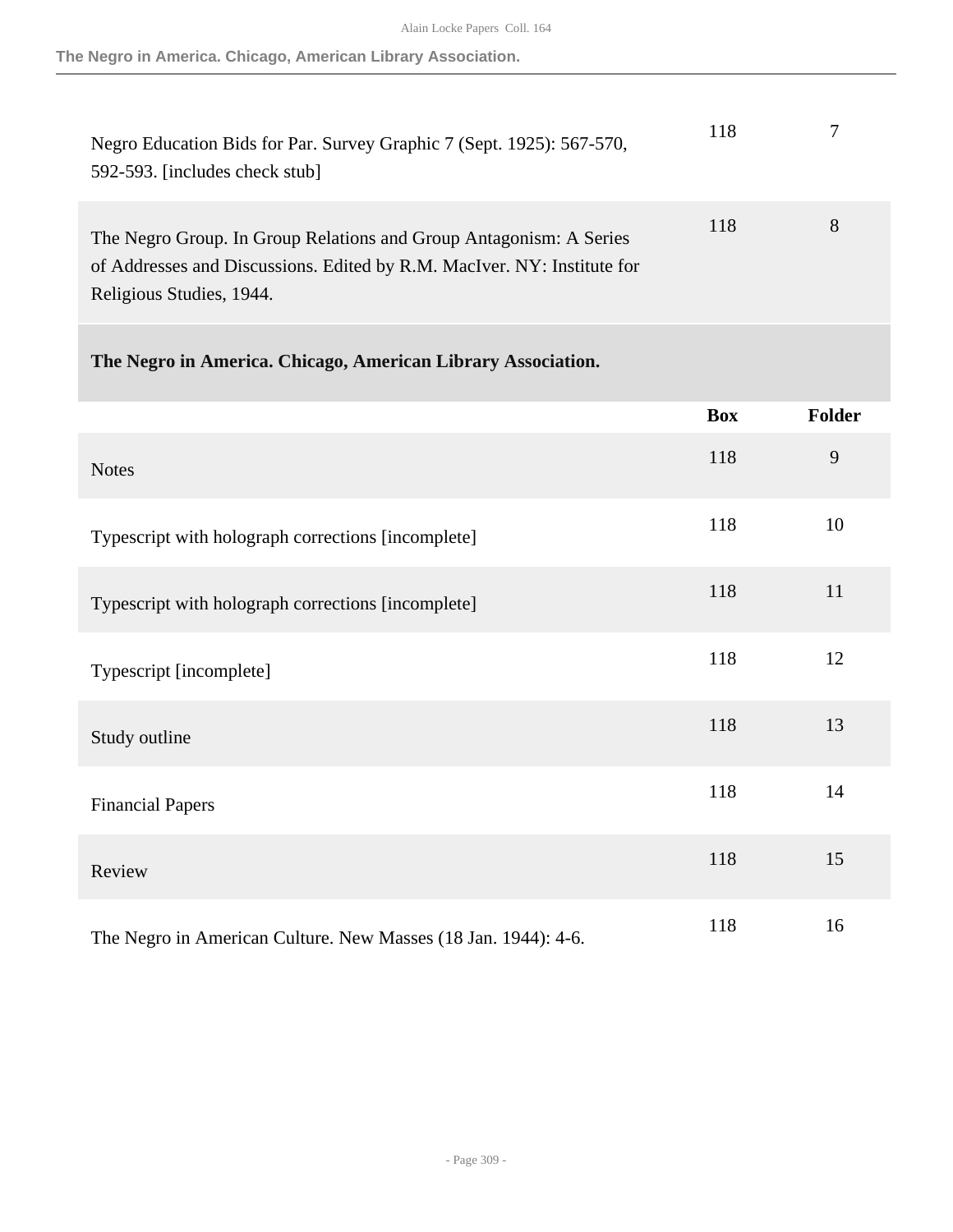| The Negro in American Culture. In Anthology of American Negro          | 118 |  |
|------------------------------------------------------------------------|-----|--|
| Literature, ed. by V.F. Calverton. NY: The Modern Library, 1929. pages |     |  |
| $248-266$ [typescript]                                                 |     |  |

### **The Negro in American Culture**

|                                                            | <b>Box</b> | <b>Folder</b> |
|------------------------------------------------------------|------------|---------------|
| [outline and Chapter One "The Negro in American Society."] | 118        | 18            |
| Financial papers                                           | 118        | 19            |
| Financial papers                                           | 118        | 20            |
| Financial papers                                           | 118        | 21            |

**Neg** 

|                                                                                                                    | <b>Box</b> | <b>Folder</b> |
|--------------------------------------------------------------------------------------------------------------------|------------|---------------|
| The Negro in American Literature. In New World Writing. NY: The New<br>American Library of World Literature, 1952. | 118        | 22            |
| The Negro in Art. In Bulletin of the American Library Association (Nov.<br>1931): 359-364.                         | 118        | 23            |

## **The Negro In Art: A Pictorial Record of the Negro Artist and of the Negro Theme in Art**

**Box Folder**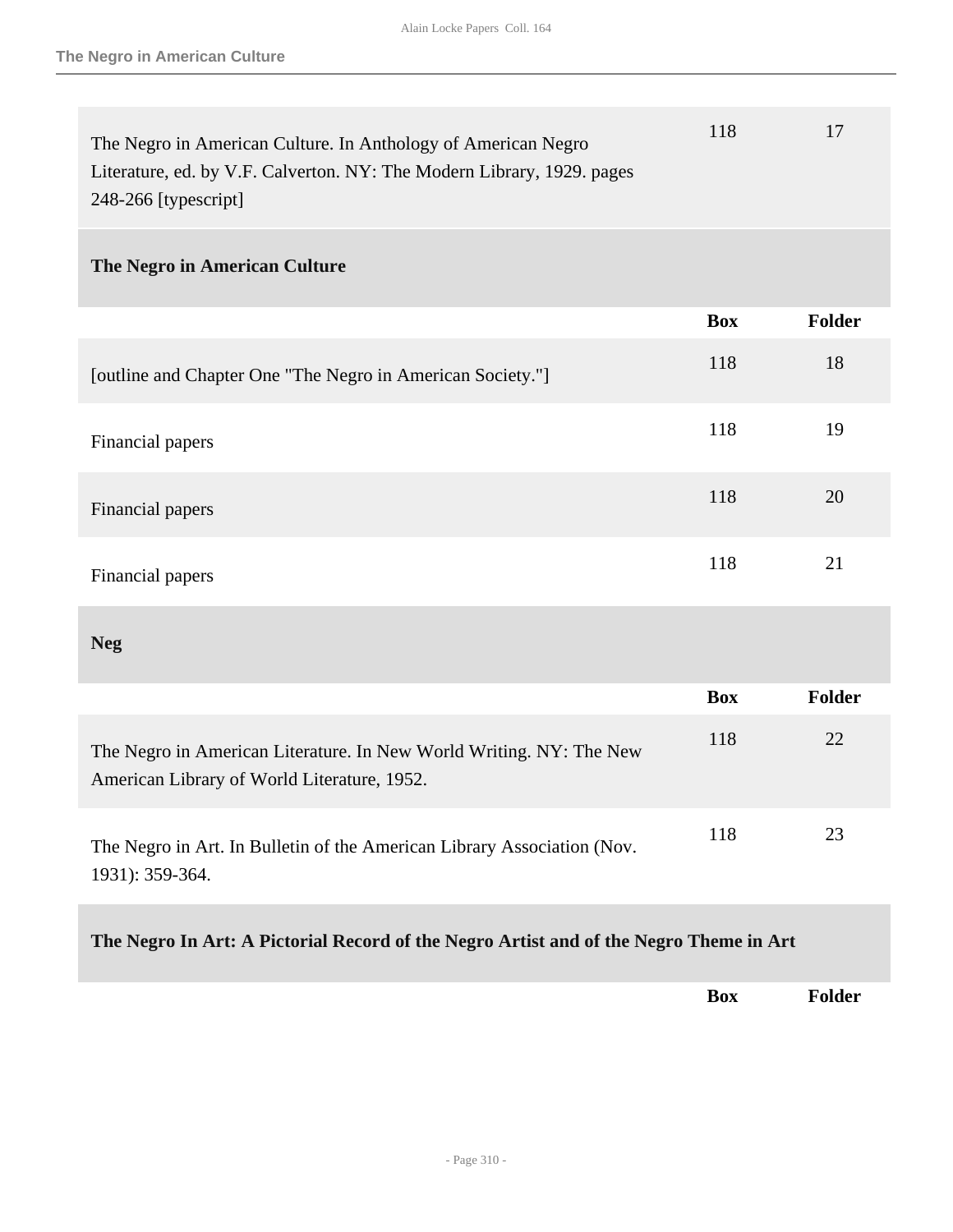### **The Negro In Art: A Pictorial Record of the Negro Artist and of the Negro ...**

| Certificate of Copyright Registration 27 Jan. 1941                  | 118 | 24             |
|---------------------------------------------------------------------|-----|----------------|
| Sample of biographical index                                        | 118 | 25             |
| Memorandum of a Publication Project. 11 Nov. 1938 - outline of book | 118 | 26             |
| Lists of photos, plates, and illustrations                          | 118 | 27             |
| Bibliography [incomplete]                                           | 118 | 28             |
| Research notes - biographical                                       | 118 | 29             |
| Research notes                                                      | 118 | 30             |
| Research notes                                                      | 119 | $\mathbf{1}$   |
| Financial notes                                                     | 119 | $\overline{2}$ |
| Financial papers 1943                                               | 119 | 3              |
| Financial papers 1944                                               | 119 | $\overline{4}$ |
| Financial papers 1946                                               | 119 | 5              |
| Financial papers. no date                                           | 119 | 6              |
| Financial ledger                                                    | 119 | $\tau$         |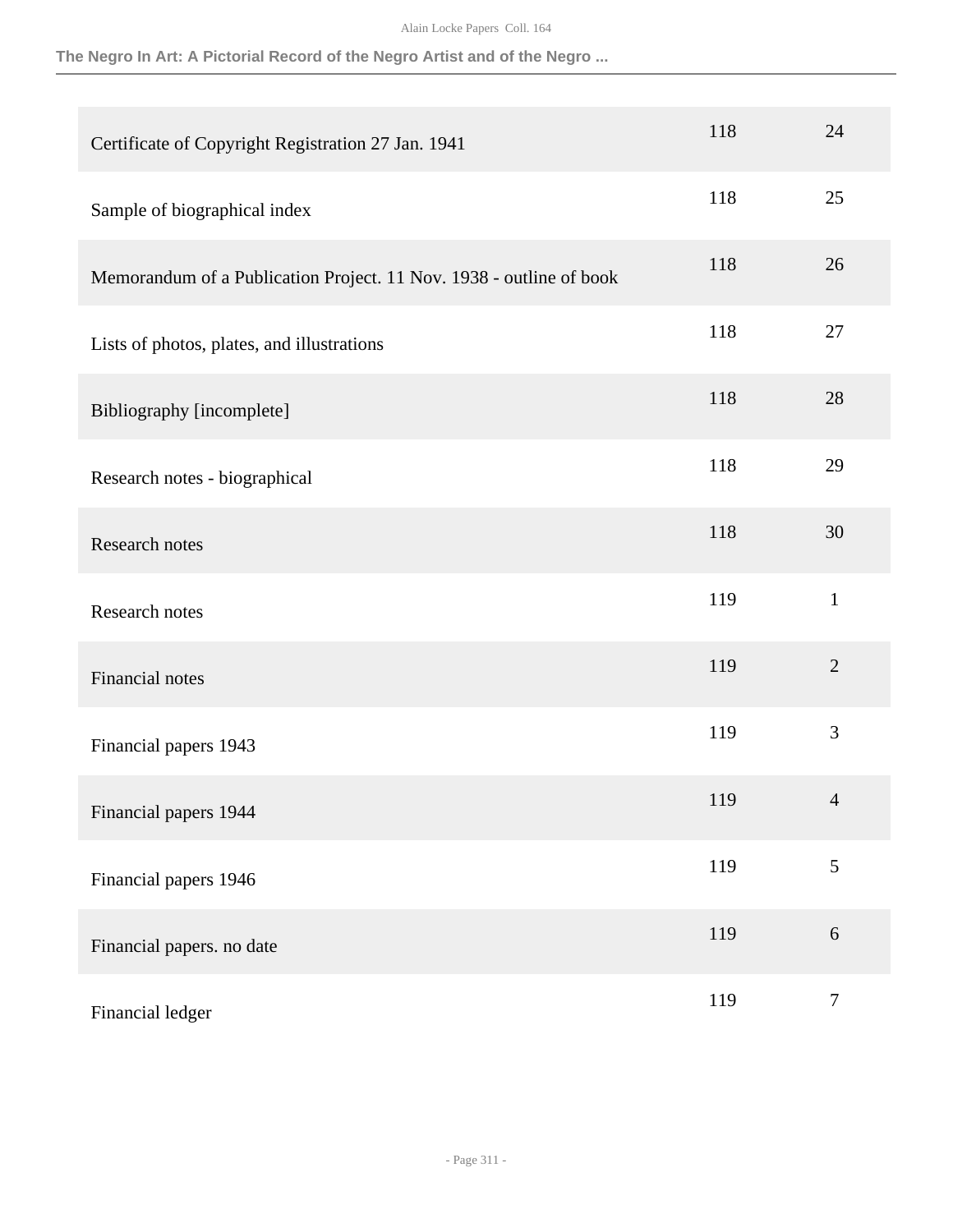### **The Negro In Art: A Pictorial Record of the Negro Artist and of the Negro ...**

| Correspondence                                                                                                                 | 119 | 8  |
|--------------------------------------------------------------------------------------------------------------------------------|-----|----|
| Printed and typed material about black artists, shows, and galleries                                                           | 119 | 9  |
| Report on James A. Porter's lecture, "The Negro's Contribution to<br>American Art," at The Book Shop, Wash. DC, Nov. 17, 1939. | 119 | 10 |
| Promotional brochures                                                                                                          | 119 | 11 |
| Promotional brochures, announcements                                                                                           | 119 | 12 |
| Artists to Whom Invitations Are to be Issued [book opening?]                                                                   | 119 | 13 |
| Foreword [incomplete draft]                                                                                                    | 119 | 14 |
| Part III - The Ancestral Arts. [draft]                                                                                         | 119 | 15 |
| First galley proof [incomplete]                                                                                                | 119 | 16 |
| Page proofs - pages 1-32                                                                                                       | 119 | 17 |
| Page proofs - pages 33-96                                                                                                      | 119 | 18 |
| Page proofs - pages 97-144                                                                                                     | 119 | 19 |
| Page proofs - pages 145-224                                                                                                    | 119 | 20 |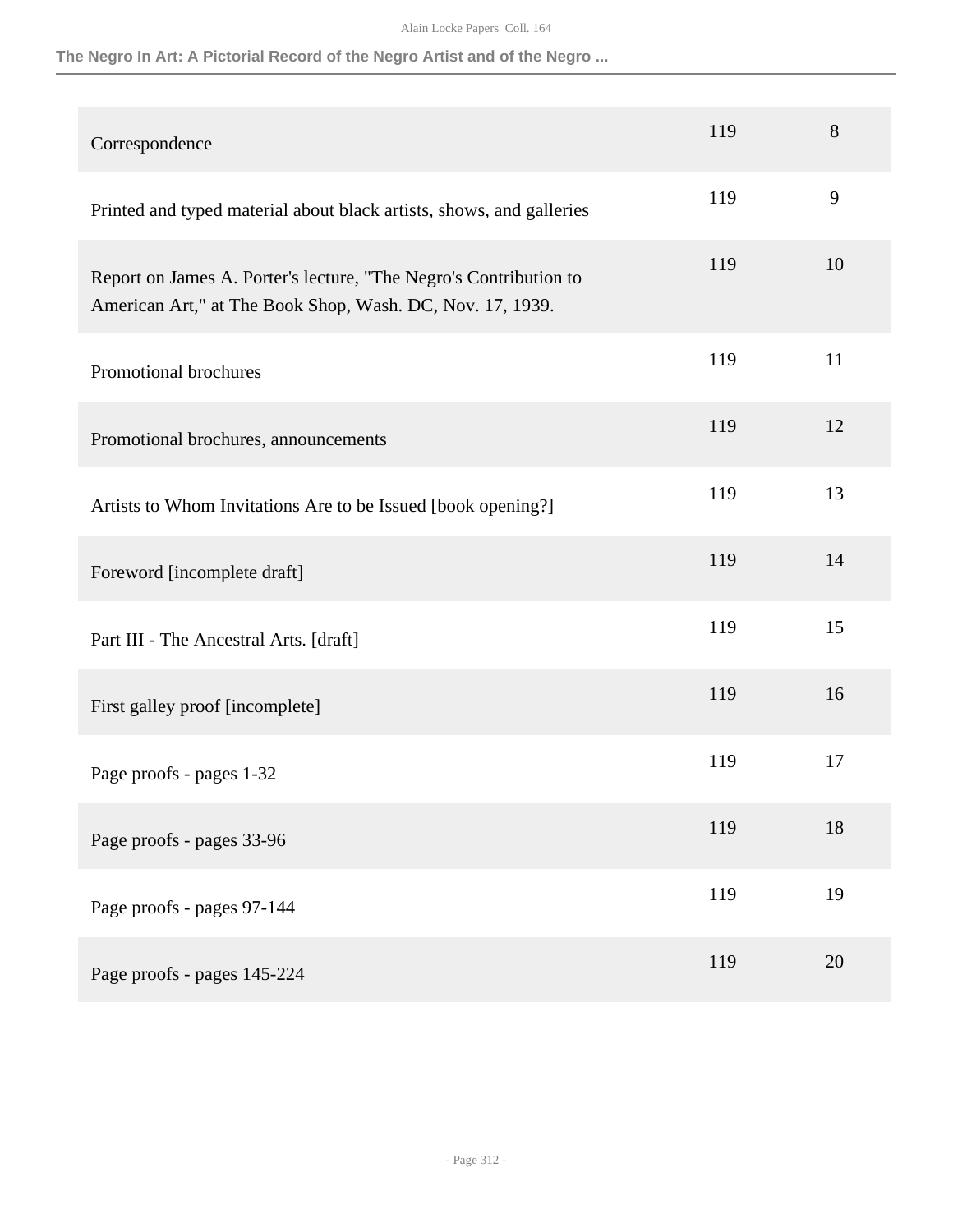| Page proofs - pages 33-96 [with marginalia]                           | 119        | 21             |
|-----------------------------------------------------------------------|------------|----------------|
| Page proofs - pages 97-144 [with marginalia]                          | 119        | 22             |
| Page proofs - pages 145-224 [with marginalia]                         | 120        | $\mathbf{1}$   |
| Printing directions and corrections                                   | 120        | $\overline{2}$ |
| Reviews                                                               | 120        | 3              |
| Reviews                                                               | 120        | $\overline{4}$ |
| <b>Neg</b>                                                            |            |                |
|                                                                       |            |                |
|                                                                       | <b>Box</b> | <b>Folder</b>  |
| The Negro in Polite Literature. [incomplete]                          | 120        | 5              |
| The Negro in the Armed Services [memo to the Attorney-General]        | 120        | 6              |
| The Negro in the Arts. United Asia n.d. 177-181.                      | 120        | $\overline{7}$ |
| The Negro in the Cultural Scene: Art and Music. Lecture. 16 May 1944. | 120        | 8              |

- Page 313 -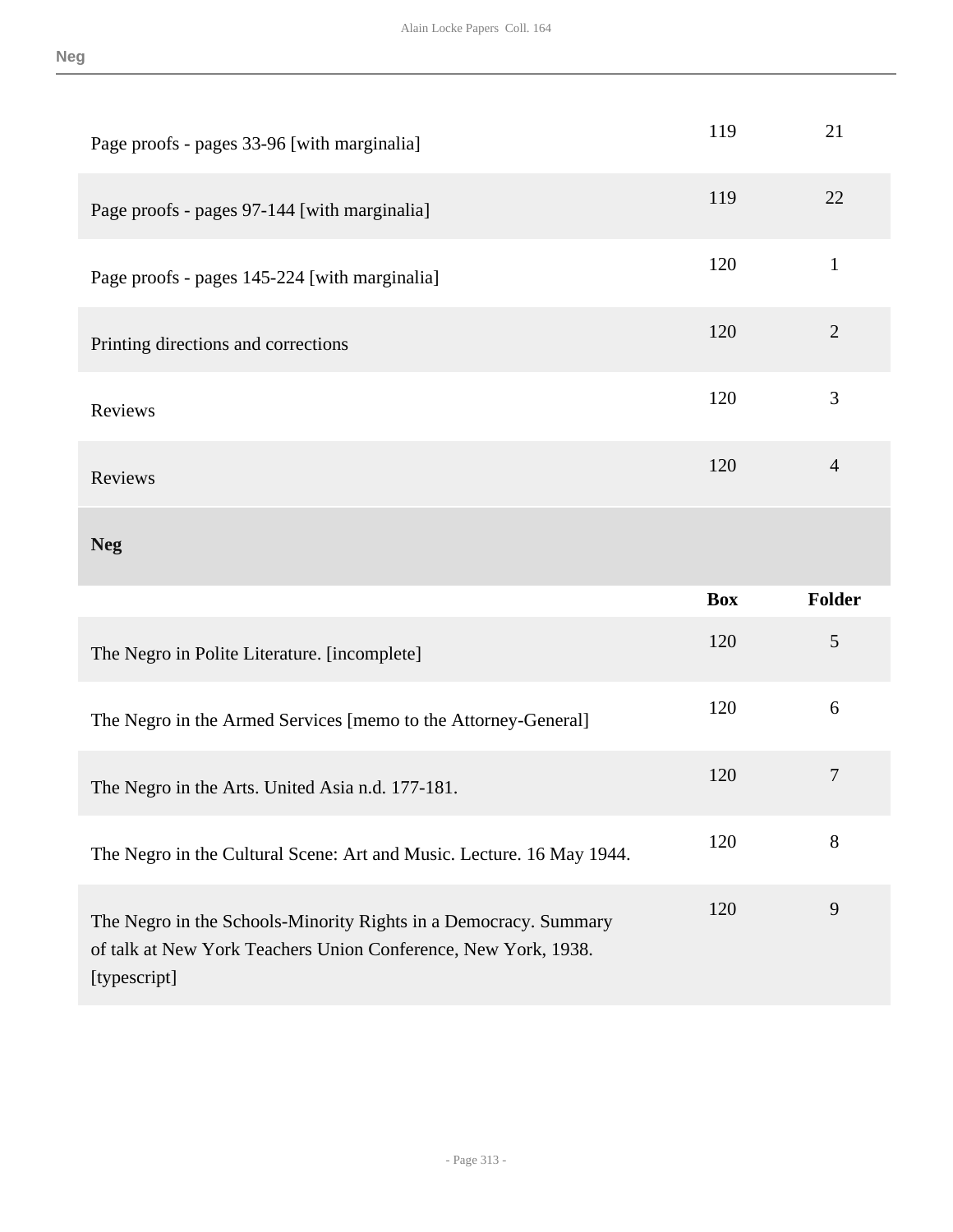| ٠                  |  |
|--------------------|--|
| .,<br>۰,<br>v<br>× |  |

| The Negro in the Schools-Minority Rights in a Democracy. Summary<br>in Education for Democracy: Annual Educational Conference Teachers<br>Union, Local 5, American Federation of Teachers: An Abstract of<br>Speeches and Discussion (2 April 1938): 45. | 120 | 10 |
|----------------------------------------------------------------------------------------------------------------------------------------------------------------------------------------------------------------------------------------------------------|-----|----|
| The Negro in the Two Americas. Address presented at the Springfield<br>Public Forums, 3 March 1936. [outlines]                                                                                                                                           | 120 | 11 |
| The Negro in the Two Americas. Address presented at the Springfield<br>Public Forums, 3 March 1936. [typescript]                                                                                                                                         | 120 | 12 |
| The Negro in Times Like These. The Survey 69 (June 1933): 222.                                                                                                                                                                                           | 120 | 13 |
| The Negro Minority in American Literature. [typescripts and revisions]                                                                                                                                                                                   | 120 | 14 |
| The Negro Minority in American Literature. The English Journal 35 (June<br>1946): 315-320.                                                                                                                                                               | 120 | 15 |
| Negro Needs As Adult Education Opportunities. Address presented at<br>Hampton Conference, 20 Oct. 1938.                                                                                                                                                  | 120 | 16 |
| Negro Professional Opportunities. Address before the American Interracial<br>Seminar at Howard University, 11 Nov. 1930.                                                                                                                                 | 120 | 17 |
| [re: Negro progress]. Broadcast speech for Omega Psi Phi's Negro<br>Achievement Week, W.O.L. Radio, Washington, DC, 15 Nov. 1935.                                                                                                                        | 120 | 18 |
| The Negro Sanhedrin Conference. [begins "Negro leadership"] 1924                                                                                                                                                                                         | 120 | 19 |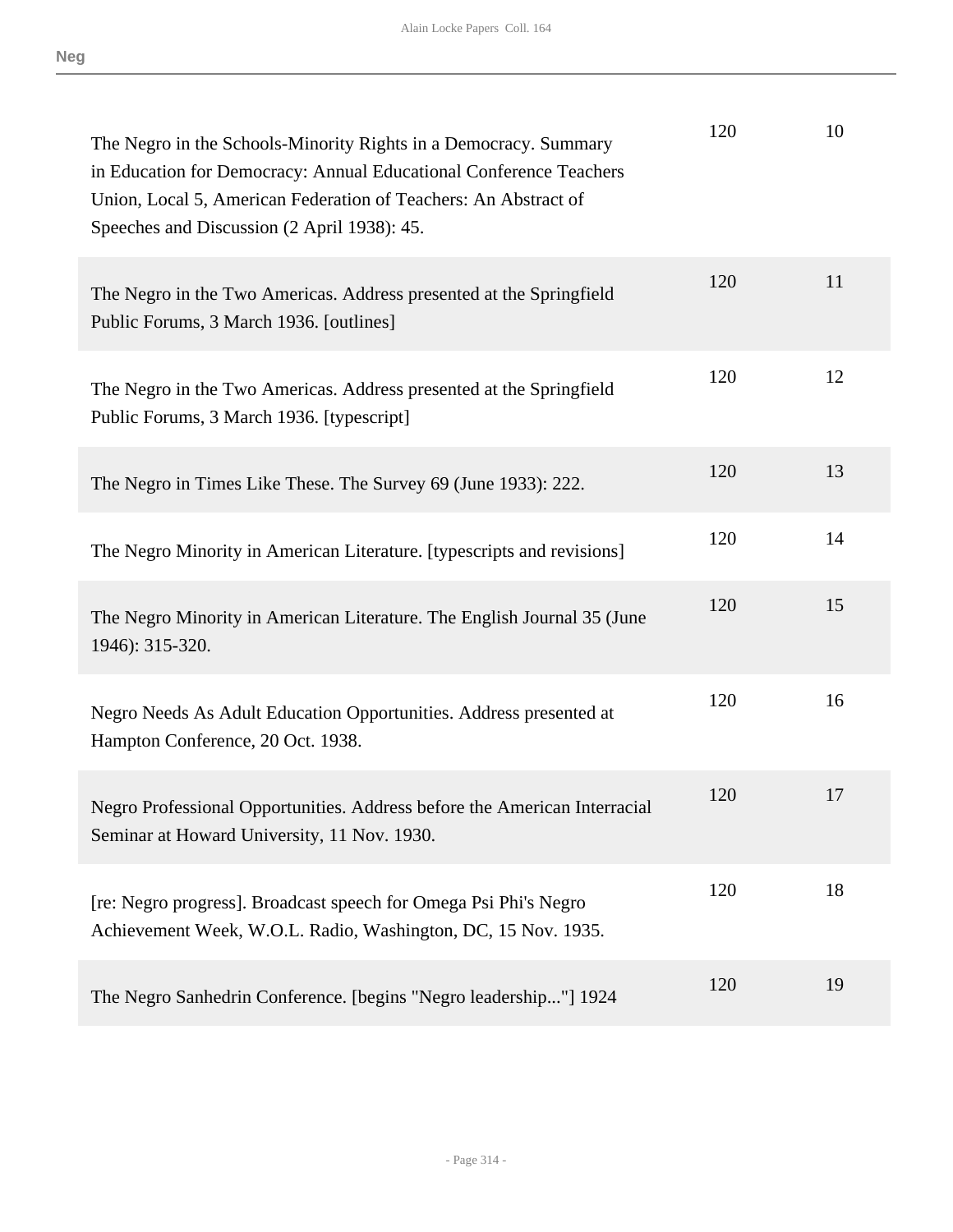| ٠      |  |
|--------|--|
| v<br>× |  |

| The Negro Sanhedrin Conference. [begins "In calling at Chicago"] 1924<br>[incomplete]                                                       | 120 | 20 |
|---------------------------------------------------------------------------------------------------------------------------------------------|-----|----|
| The Negro Share in American Culture. [draft]                                                                                                | 120 | 21 |
| The Negro Speaks for Himself. The Survey 52 (15 April 1924): 71-72.                                                                         | 120 | 22 |
| Negro Spirituals.                                                                                                                           | 120 | 23 |
| The Negro Takes His Place in American Art. [typescript]                                                                                     | 120 | 24 |
| The Negro Takes His Place in American Art. [introduction to Harmon<br>Foundation catalog, pages 9-12.] 1933.                                | 120 | 25 |
| Negro Thought and Leadership. Freshman Lecture in Humanities [includes<br>outlines for lecture series]                                      | 120 | 26 |
| [re: Negro vote and New Deal]. Oct. 1936                                                                                                    | 120 | 27 |
| The Negro's Art Contribution to American Culture. Speech to the National<br>Conference of Social Work.                                      | 120 | 28 |
| The Negro's Contribution to American Art and Literature. Annals of the<br>American Academy of Political and Social Science 140 (Nov. 1928). | 120 | 29 |
| The Negro's Contribution to American Culture. [typescript]                                                                                  | 121 | 1  |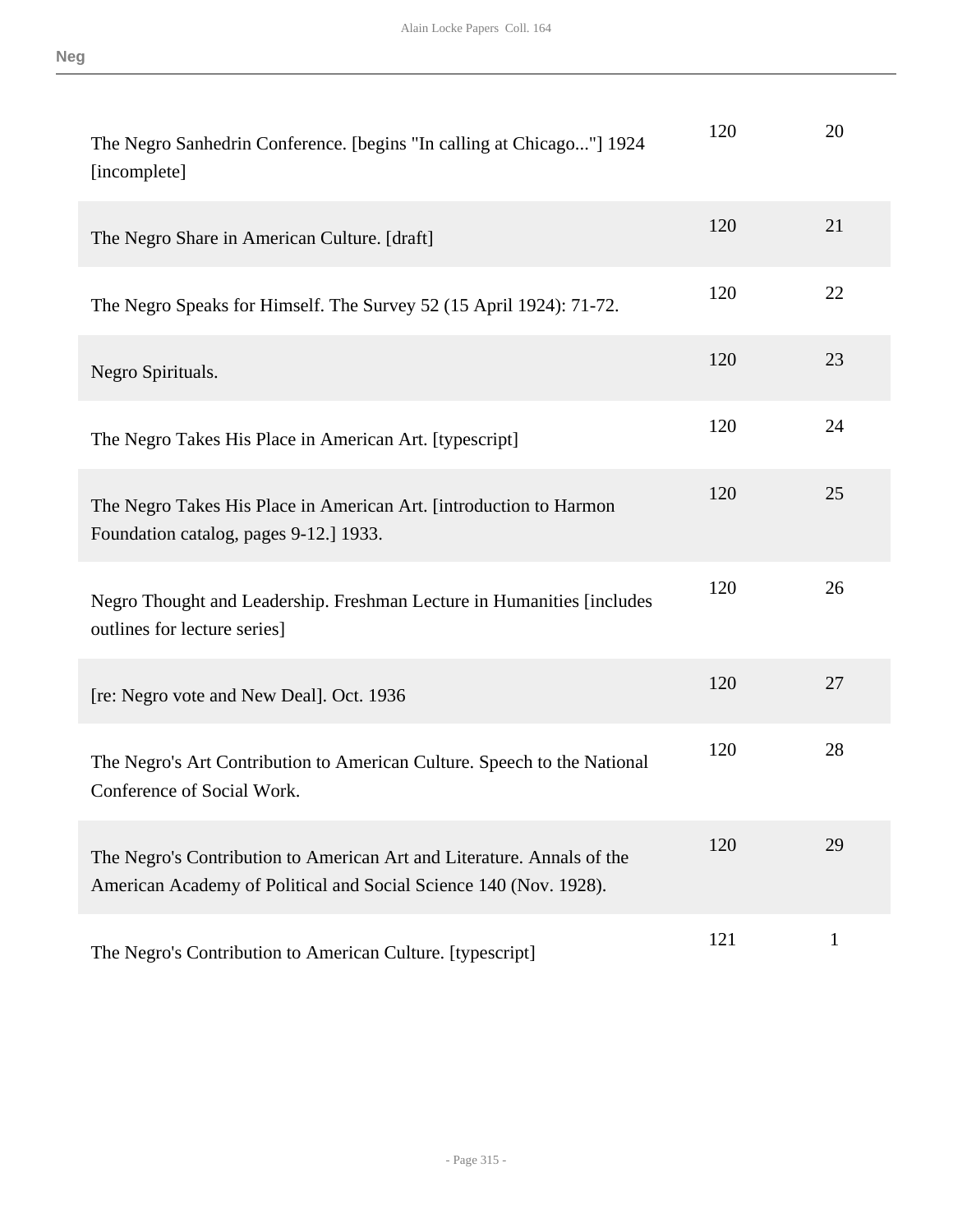**Negroes (American) in Britannica Book of the Year**

| The Negro's Contribution to American Culture. Journal of Negro<br>Education (July 1939): 521-529.                               | 121        | $\overline{2}$ |
|---------------------------------------------------------------------------------------------------------------------------------|------------|----------------|
| The Negro's Cultural Contribution. Talk on W.R.C. Radio, Washington<br>DC, 20 May 1932. [typescript with holograph corrections] | 121        | 3              |
| The Negro's Cultural Contribution. Talk on W.R.C. Radio, Washington<br>DC, 20 May 1932. [typescript]                            | 121        | 4              |
| The Negro's Cultural Contribution to America. Excerpts from address<br>given at Bennett College, NC, 12 January 1935.           | 121        | 5              |
| The Negro's Place in American Culture. [draft]                                                                                  | 121        | 6              |
| [re: Negro's position in politics; support for Republican Party]                                                                | 121        | 7              |
| <b>Negroes (American) in Britannica Book of the Year</b>                                                                        |            |                |
|                                                                                                                                 | <b>Box</b> | Folder         |
| 1940                                                                                                                            | 121        | 8              |
| 1941                                                                                                                            | 121        | 9              |
| 1942 [typescript]                                                                                                               | 121        | $10\,$         |
| 1942 [paste-up]                                                                                                                 | 121        | 11             |
|                                                                                                                                 |            |                |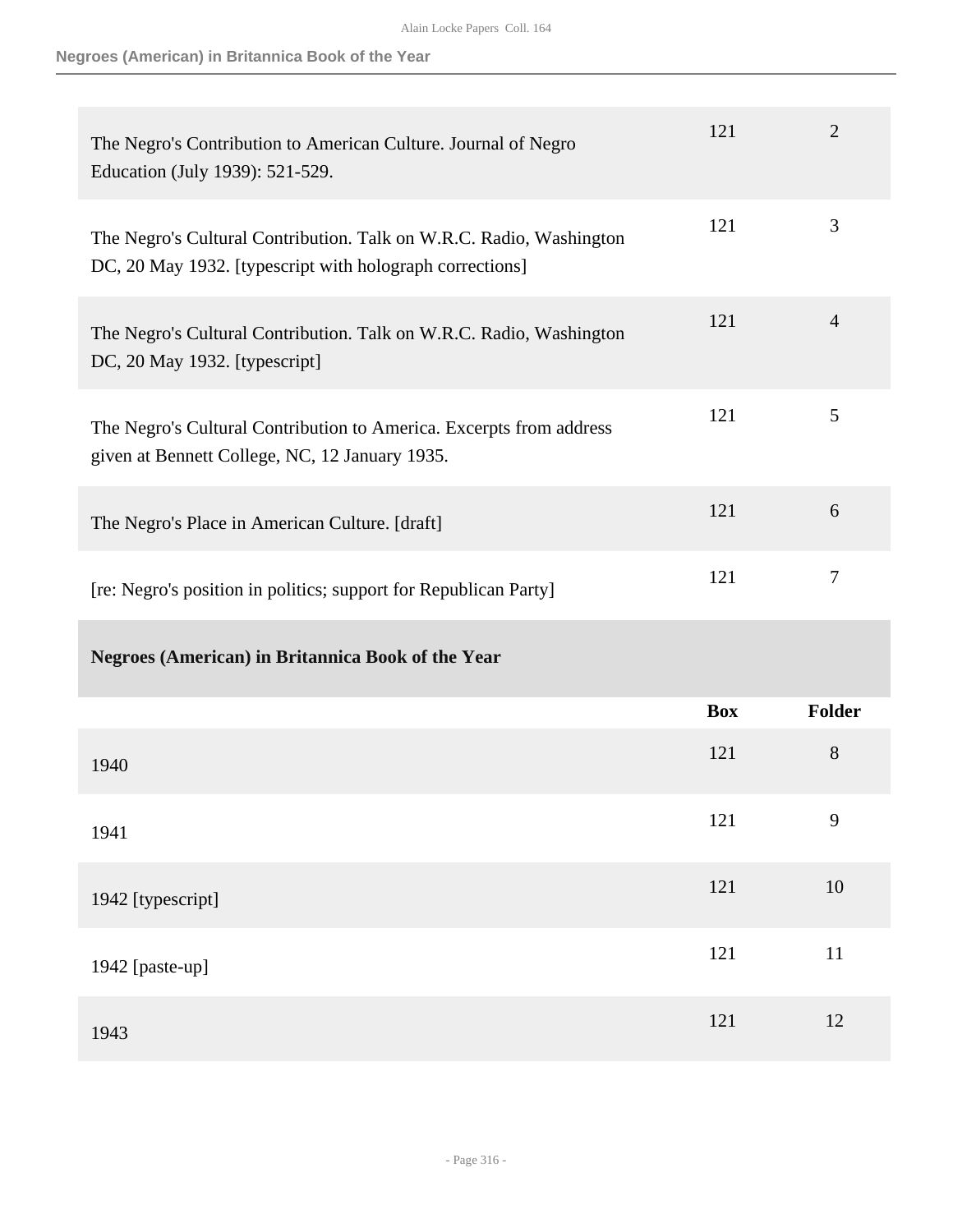| 1944 [typescript]                                                      | 121        | 13     |
|------------------------------------------------------------------------|------------|--------|
| 1944 [paste-up]                                                        | 121        | 14     |
| 1945 [typescript]                                                      | 121        | 15     |
| 1945 [paste-up]                                                        | 121        | 16     |
| 1946 [typescript]                                                      | 121        | 17     |
| 1946 [galley proof]                                                    | 121        | 18     |
| news clippings                                                         | 121        | 19     |
|                                                                        |            |        |
| <b>Negroes (American) in Ten Eventful Years, 1937-1946</b>             |            |        |
|                                                                        | <b>Box</b> | Folder |
| notes                                                                  | 121        | 20     |
| typescripts                                                            | 121        | 21     |
| galley proof [photocopy; original is fragile and therefore restricted] | 121        | 22     |
| Negroes, American in Britannica Book of the Year                       |            |        |
|                                                                        | <b>Box</b> | Folder |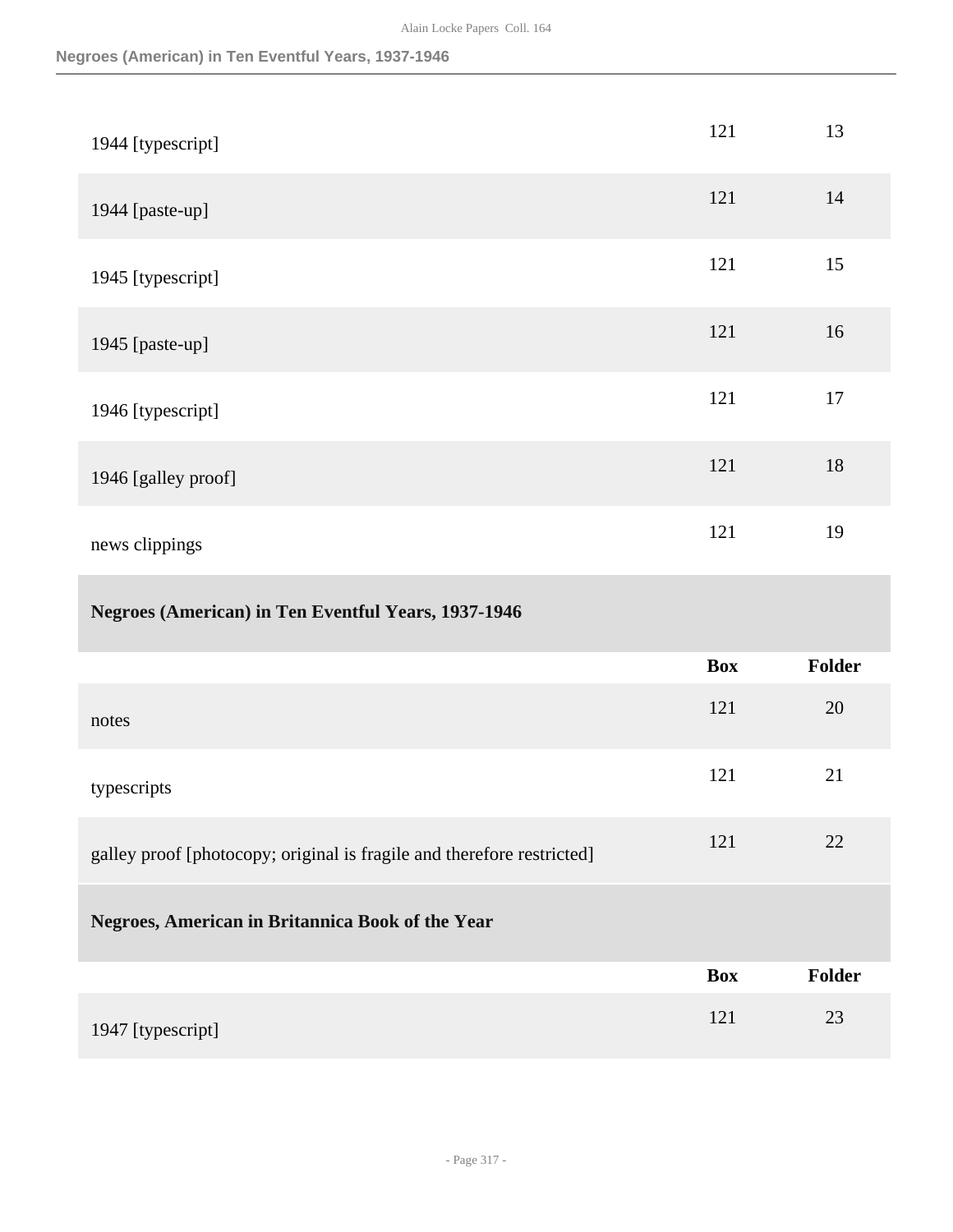| 1947 [paste-up]                                                    | 121        | 24     |
|--------------------------------------------------------------------|------------|--------|
| 1949                                                               | 121        | 25     |
| 1951 [notes]                                                       | 121        | 26     |
| 1951 [typescript]                                                  | 121        | 27     |
| 1951 [paste-up]                                                    | 121        | $28\,$ |
| 1952 [incomplete typescript]                                       | 121        | 29     |
| 1952 [paste-up]                                                    | 121        | $30\,$ |
| 1953 [typescript]                                                  | 121        | 31     |
| 1953 [paste-up]                                                    | 121        | $32\,$ |
| 1954 [notes]                                                       | 121        | 33     |
| 1954 [typescript]                                                  | 121        | 34     |
| Neg-New                                                            |            |        |
|                                                                    | <b>Box</b> | Folder |
| The Negroes of the U.S.A. The Aryan Path 10 (January 1939): 22-29. | 121        | 35     |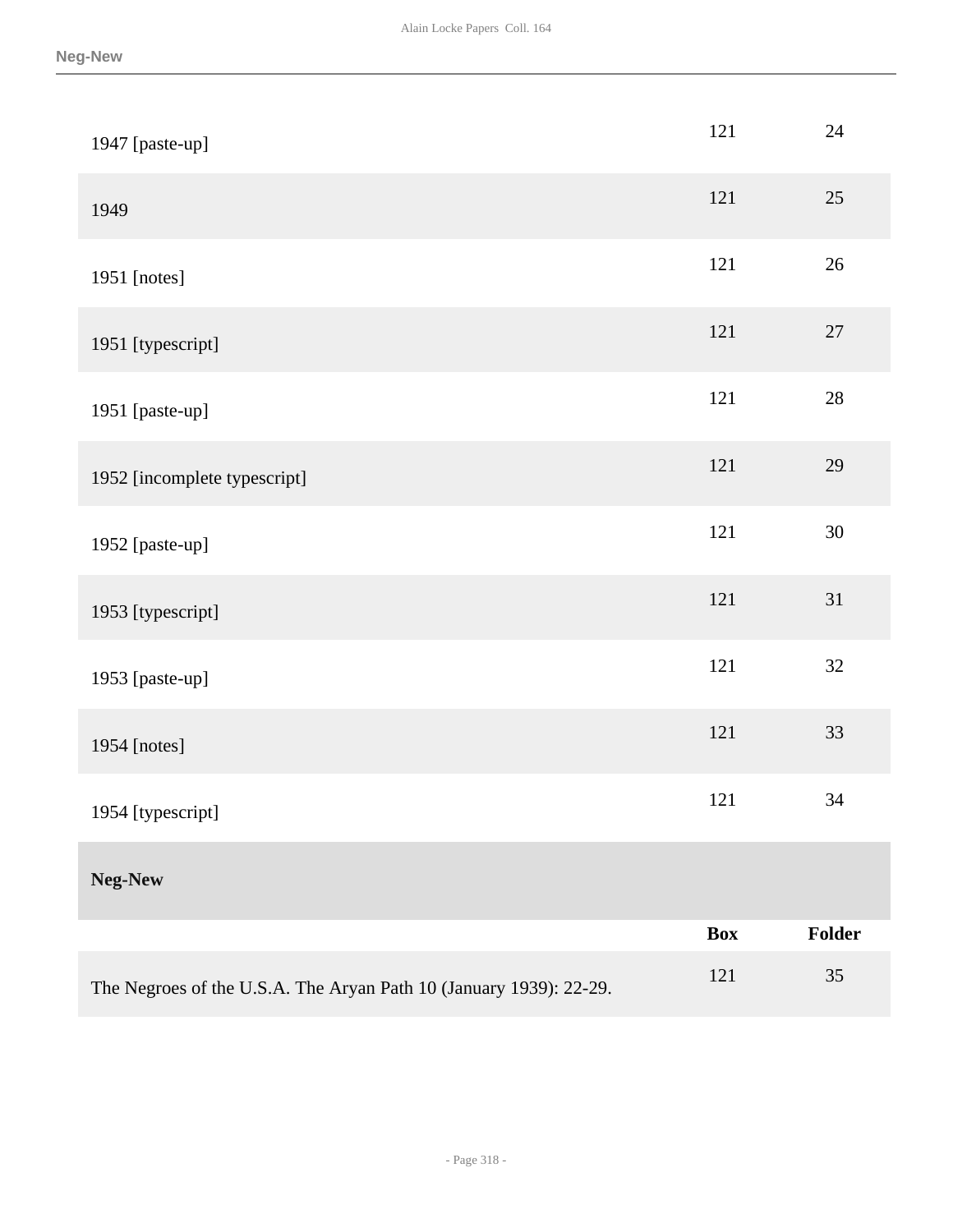| The Nemesis of Cleverness.                                | 121        | 36            |
|-----------------------------------------------------------|------------|---------------|
| New Learning for a New Age.                               | 121        | 37            |
| The New Negro: An Interpretation                          |            |               |
|                                                           | <b>Box</b> | <b>Folder</b> |
| <b>Notes</b>                                              | 121        | 38            |
| Outlines                                                  | 121        | 39            |
| Acknowledgements                                          | 121        | 40            |
| Galley proof of title page and part of "The New Negro."   | 121        | 41            |
| The New Negro. [holograph drafts]                         | 121        | 42            |
| The New Negro. [typescript drafts]                        | 121        | 43            |
| Notes on the "Younger Generation."                        | 121        | 44            |
| The Legacy of the Ancestral Arts. [incomplete typescript] | 121        | 45            |
| The Negro Spirituals. [incomplete typescript]             | 121        | 46            |
| The Young Negro. [typescript and holograph drafts]        | 122        | $\mathbf{1}$  |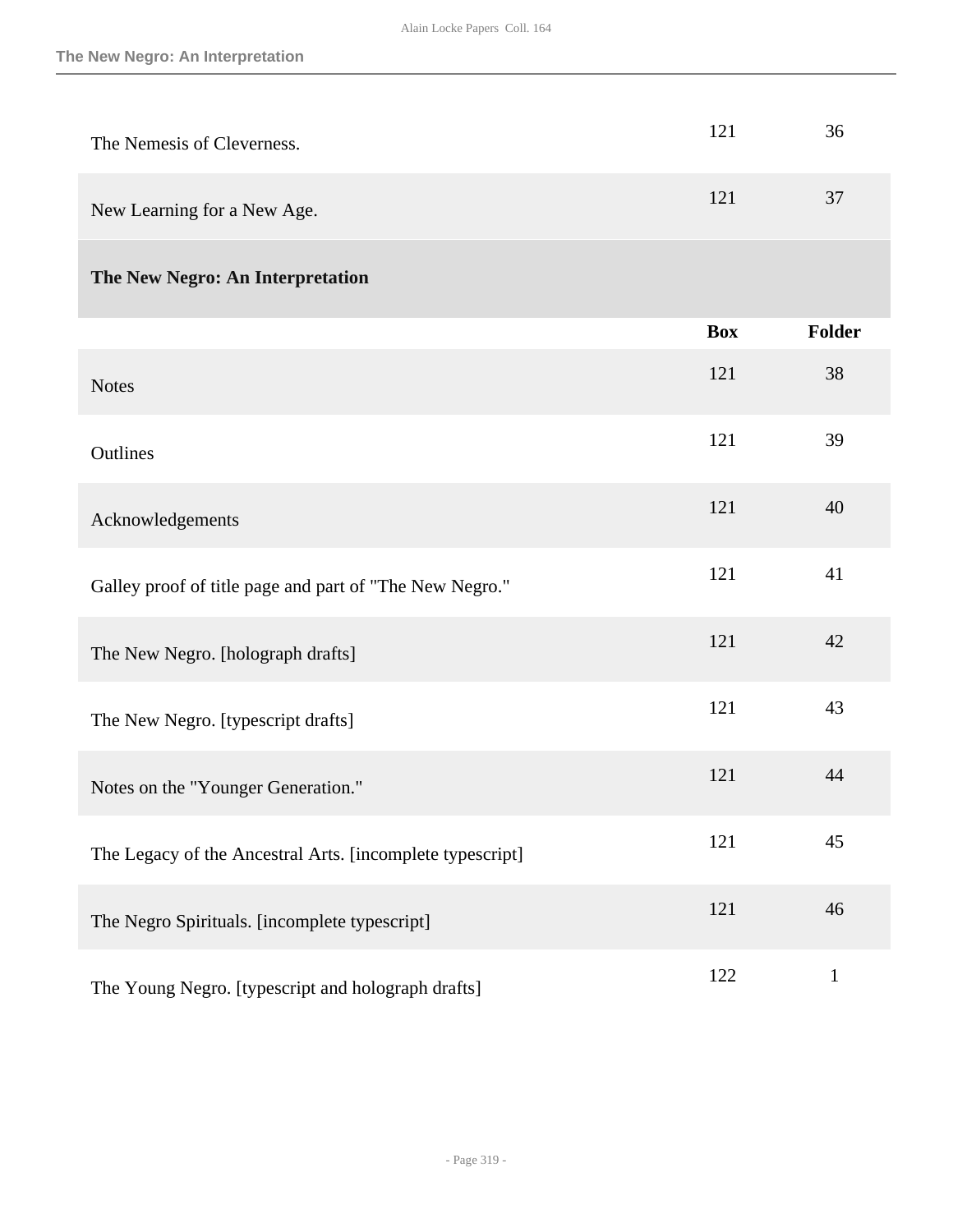| Youth Speaks. [incomplete typescript]                                               | 122 | $\overline{2}$ |
|-------------------------------------------------------------------------------------|-----|----------------|
| Notes/unidentified poetry                                                           | 122 | 3              |
| Poetry by Countee Cullen                                                            | 122 | $\overline{4}$ |
| Poetry by Langston Hughes                                                           | 122 | 5              |
| Poetry by Claude McKay                                                              | 122 | 6              |
| Poetry by George J. Davis, Angelina Grimke, Georgia D. Johnson, James<br>W. Johnson | 122 | $\tau$         |
| Poetry by Anne Spencer, Jean Toomer                                                 | 122 | 8              |
| Negro Folk Music: A Bibliography. [typescript]                                      | 122 | 9              |
| Galley proof of biographical sketches of contributors, bibliography                 | 122 | 10             |
| Addenda to bibliographies                                                           | 122 | 11             |
| Correspondence with publisher                                                       | 122 | 12             |
| Publishing contract                                                                 | 122 | 13             |
| Royalty statements                                                                  | 122 | 14             |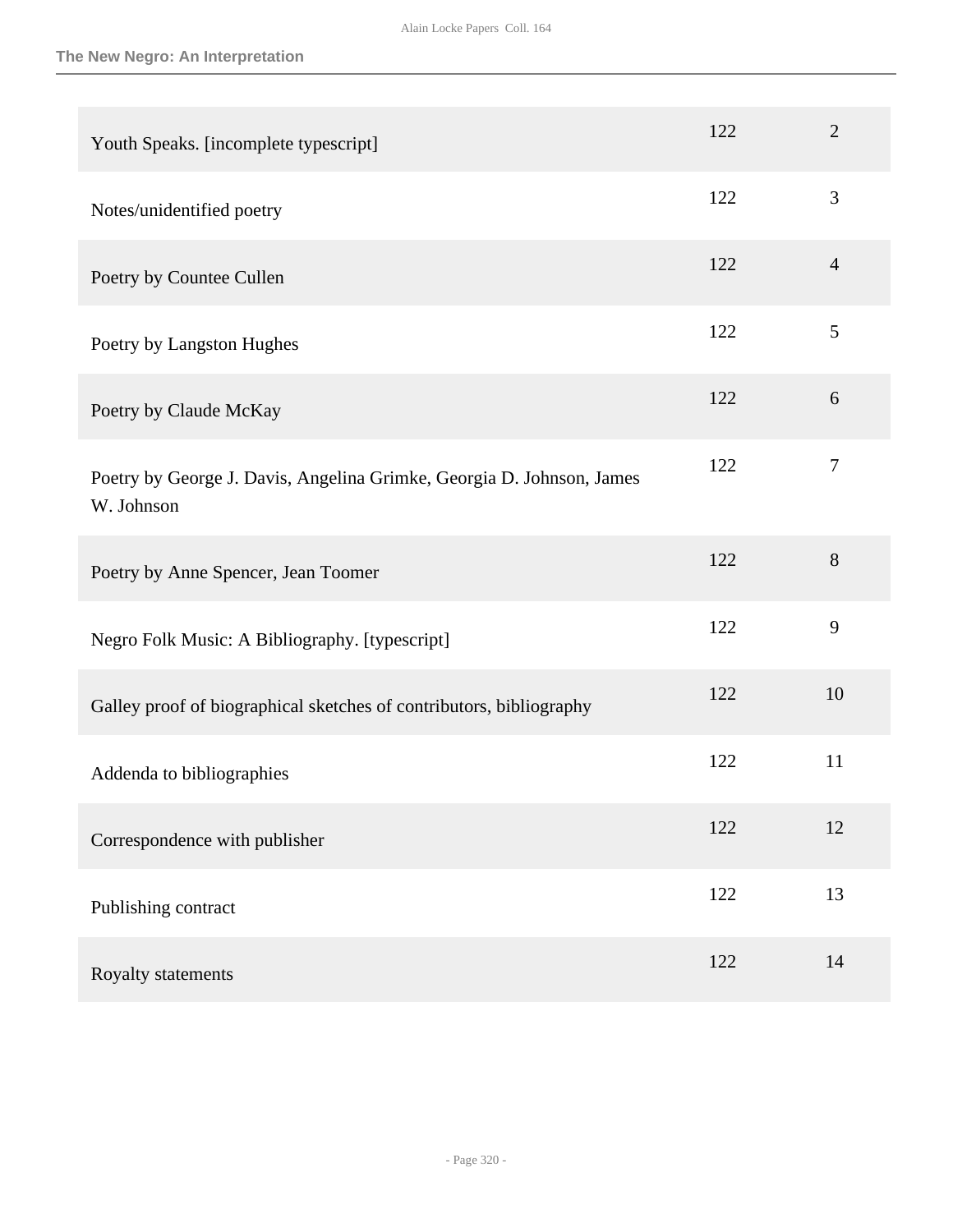| Book jackets                                                                                                                                                                                         | 122        | 15     |
|------------------------------------------------------------------------------------------------------------------------------------------------------------------------------------------------------|------------|--------|
| Promotional brochures                                                                                                                                                                                | 122        | 16     |
| Advertisements                                                                                                                                                                                       | 122        | 17     |
| Reviews                                                                                                                                                                                              | 122        | 18     |
| Reviews                                                                                                                                                                                              | 122        | 19     |
| Reviews                                                                                                                                                                                              | 122        | 20     |
| Reviews                                                                                                                                                                                              | 122        | 21     |
| Memorandum notes for second edition 23 March 1926                                                                                                                                                    | 122        | 22     |
| New-Not                                                                                                                                                                                              |            |        |
|                                                                                                                                                                                                      | <b>Box</b> | Folder |
| The New Negro: 15 Years After [notes]                                                                                                                                                                | 122        | 23     |
| The New Negro: 15 Years After [outlines]                                                                                                                                                             | 122        | 24     |
| The New Outlook on Literacy. Paper read before the Adult Education<br>Section at the Thirty-Sixth Annual Meeting of the National Council of<br>Teachers of English, Atlantic City, NJ, 29 Nov. 1946. | 122        | 25     |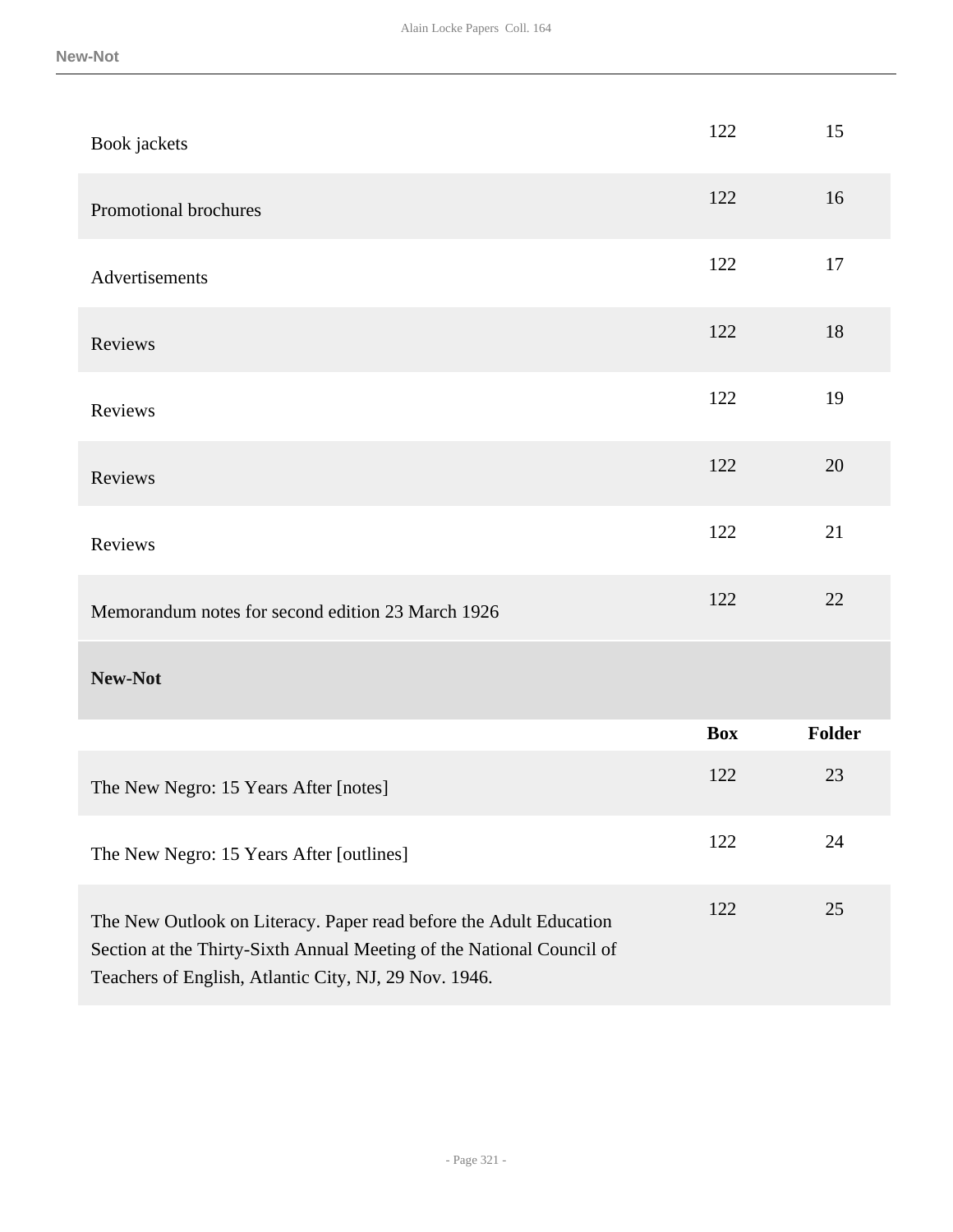| New Projects in Adult Education for Negro Groups 15 April 1934                                                                        | 122 | 26             |
|---------------------------------------------------------------------------------------------------------------------------------------|-----|----------------|
| North and South: The Washington Conference on the American Negro.<br>The Survey 61 (15 Jan. 1929): 469-472.                           | 122 | 27             |
| A Notable Conference. [incomplete typescript]                                                                                         | 123 | $\mathbf{1}$   |
| A Notable Conference. Opportunity 8 (May 1930).                                                                                       | 123 | $\overline{2}$ |
| A Note on African Art. [typescript]                                                                                                   | 123 | 3              |
| A Note on African Art. Opportunity 2 (May 1924): 134-138.                                                                             | 123 | $\overline{4}$ |
| Note on Negro Art. In Catalogue of the Third Annual Exhibition of<br>Paintings, Sculpture. at the Pyramid Club, Phila. February 1943. | 123 | 5              |

**Of-Ou** 

|                                                                                                                       | <b>Box</b> | <b>Folder</b> |
|-----------------------------------------------------------------------------------------------------------------------|------------|---------------|
| Of a Falling Star.                                                                                                    | 123        | 6             |
| On Becoming World Citizens. Commencement Address at University of<br>Wisconsin High School, 28 May 1946. [holograph]  | 123        |               |
| On Becoming World Citizens. Commencement Address at University of<br>Wisconsin High School, 28 May 1946. [typescript] | 123        | 8             |
| On Lynching [note to New York Evening Post] [draft]                                                                   | 123        | 9             |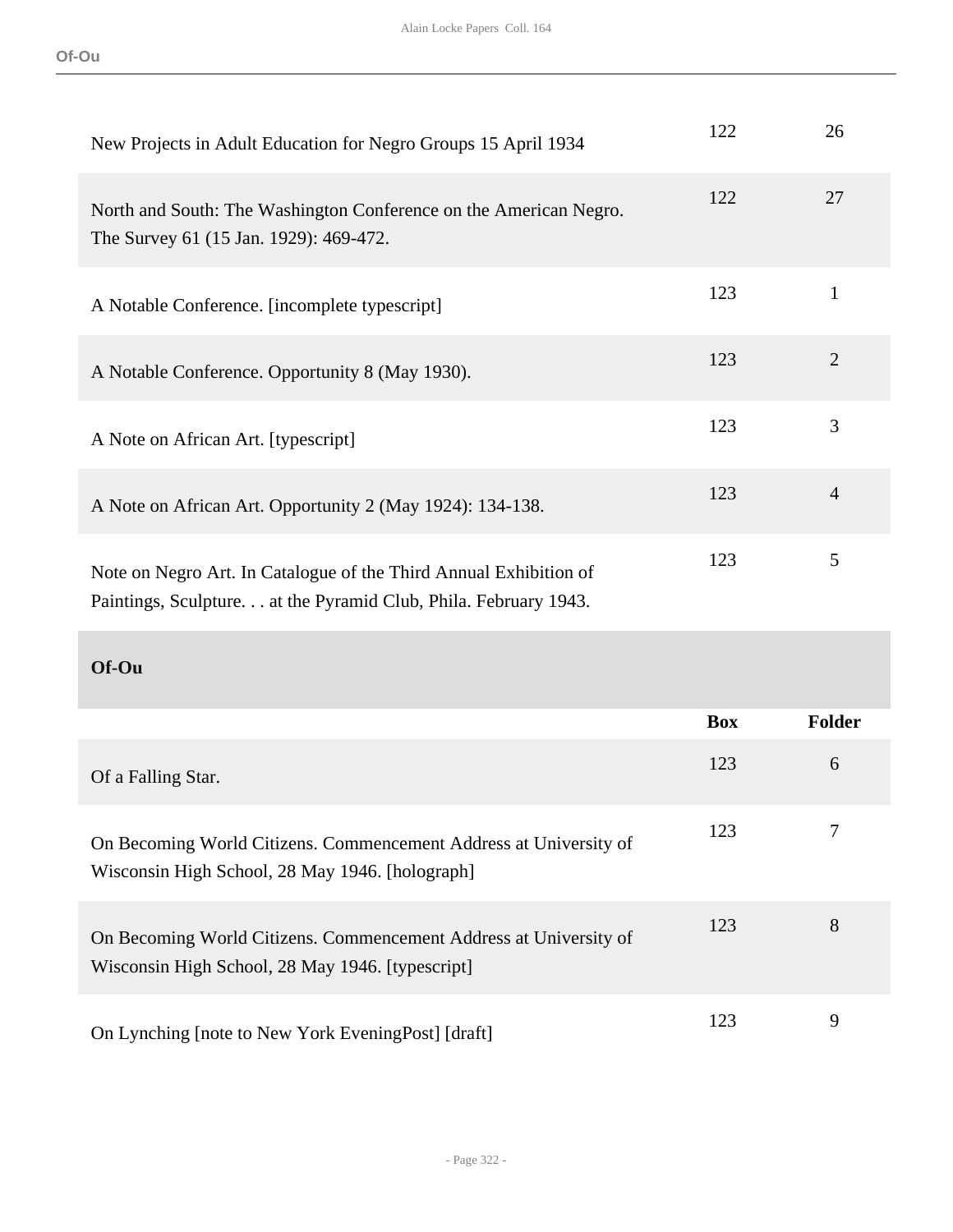| On the Possibility of Sainthood.                                  | 123        | 10     |
|-------------------------------------------------------------------|------------|--------|
| The Orientation of Hope. 1934 [typescript]                        | 123        | 11     |
| The Orientation of Hope. The Baha'i World (1932-1934): 527-528.   | 123        | 12     |
| Our Little Renaissance.                                           | 123        | 13     |
| Outline of a Study of African Art as an Index of African Cultures | 123        | 14     |
| An Outline of the Philosophy of John Locke                        | 123        | 15     |
|                                                                   |            |        |
| Par-Pla                                                           |            |        |
|                                                                   | <b>Box</b> | Folder |
| The Pardon of the Sea.                                            | 123        | 16     |
| The Pathetic Fallacy.                                             | 123        | 17     |
| Paul Laurence Dunbar.                                             | 123        | 18     |
| Peace Between Black and White in the United States.               | 123        | 19     |
| Philosophy. For GOOD READING [typescript and reprint]             | 123        | 20     |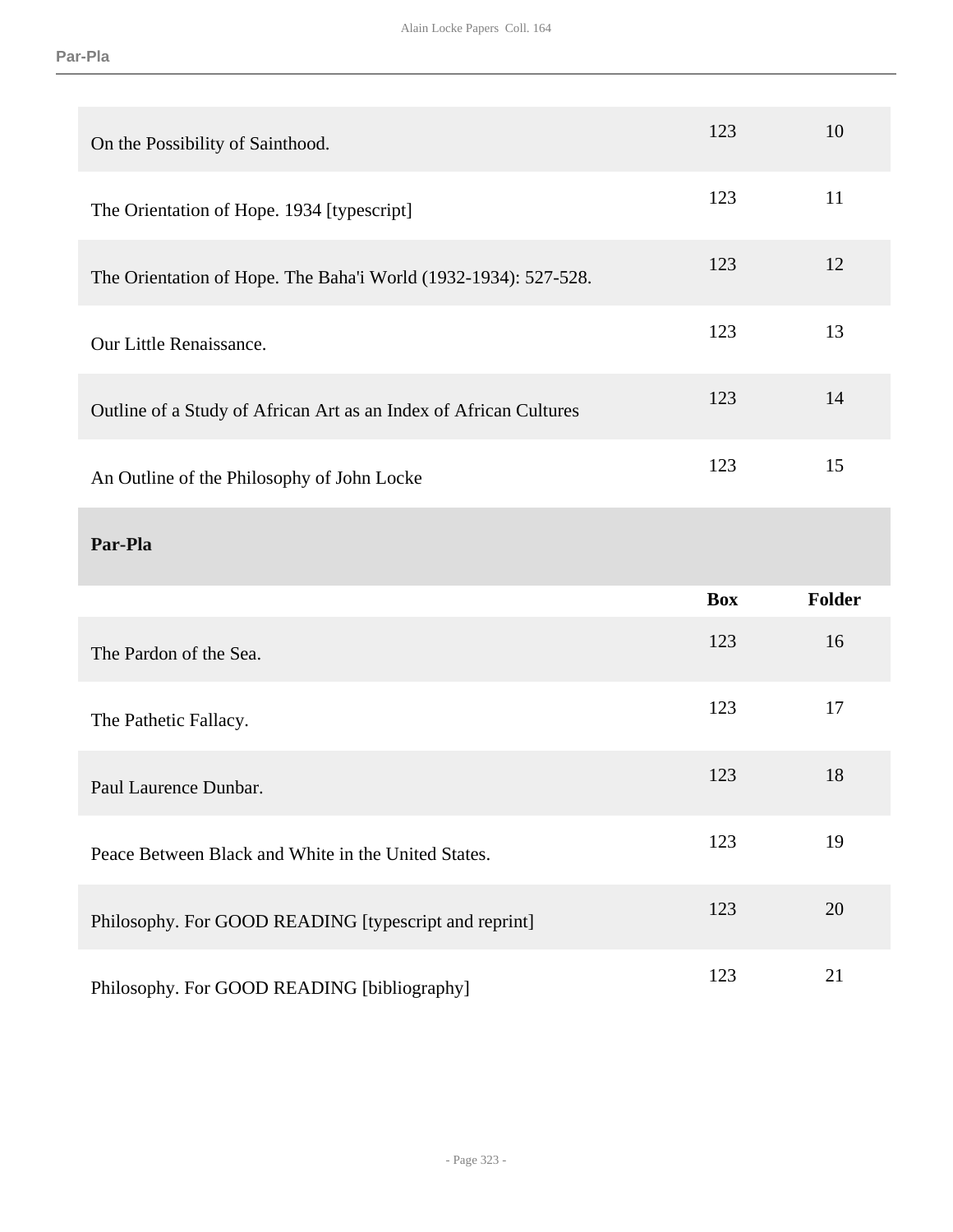| Plain Talks to my Own People [outline]      | 123        | 22     |
|---------------------------------------------|------------|--------|
| <b>Plays of Negro Life</b>                  |            |        |
|                                             | <b>Box</b> | Folder |
| Biographical information about contributors | 123        | 23     |
| Correspondence with publisher               | 123        | 24     |
| Publisher's contract                        | 123        | 25     |
| <b>Royalty List</b>                         | 123        | 26     |
| Royalty statements                          | 123        | 27     |
| Royalty statements                          | 123        | 28     |
| Book jackets                                | 123        | 29     |
| Outlines, notes, assorted pages             | 123        | 30     |
| The Drama of Negro Life [holograph draft]   | 123        | 31     |
| The Drama of Negro Life [typescript draft]  | 123        | 32     |
| The Drama of Negro Life [typescript draft]  | 123        | 33     |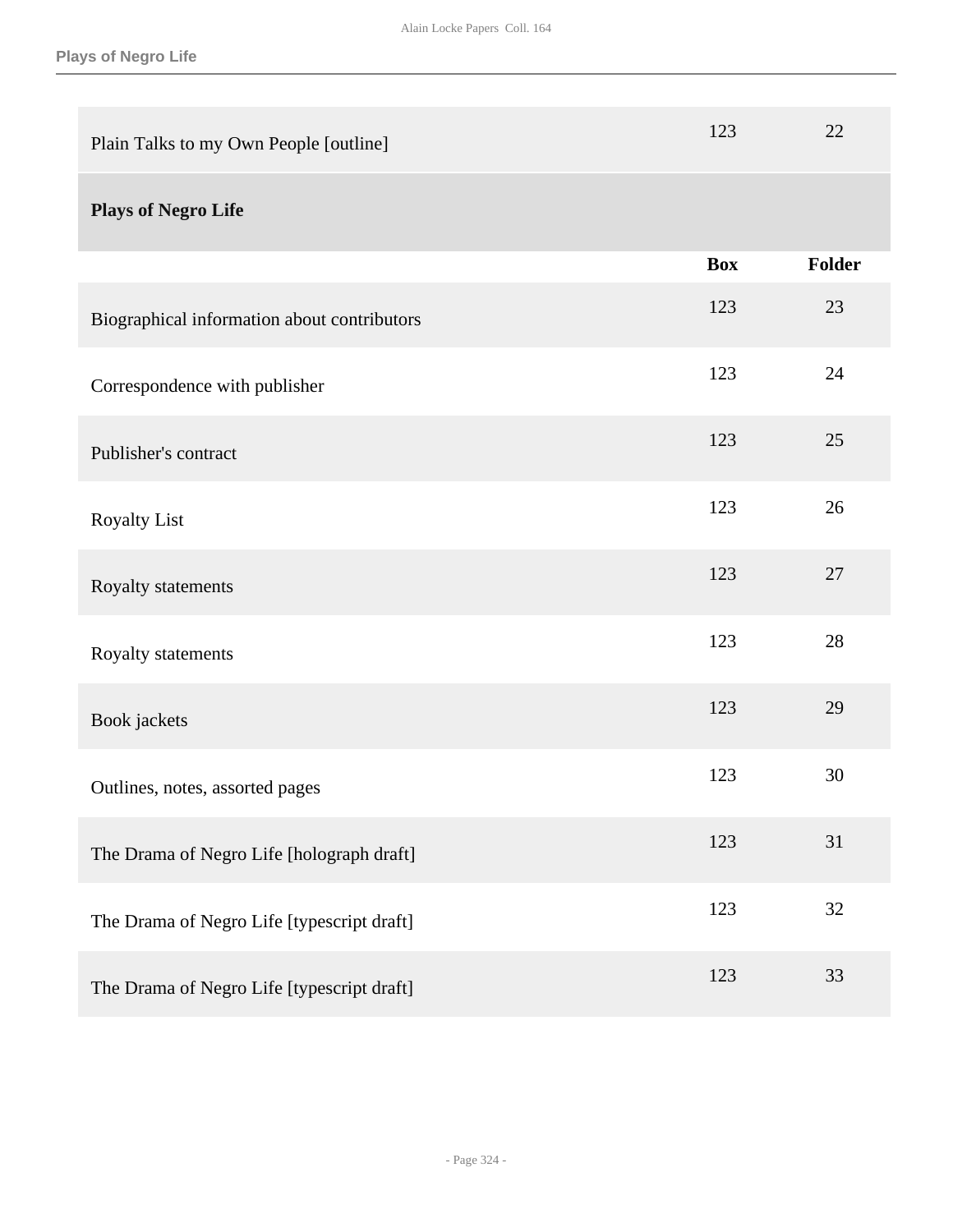| The Drama of Negro Life [typescript]                                                                                                    | 123        | 34             |
|-----------------------------------------------------------------------------------------------------------------------------------------|------------|----------------|
| The Dreamy Kid by Eugene O'Neill                                                                                                        | 123        | 35             |
| Granny Maumee by Ridgley Torrence                                                                                                       | 123        | 36             |
| The Rider of Dreams by Ridgely Torrence                                                                                                 | 123        | 37             |
| Pages of galley proofs                                                                                                                  | 123        | 38             |
| Typescript - various pages                                                                                                              | 123        | 39             |
| Publicity                                                                                                                               | 124        | $\mathbf{1}$   |
| Reviews                                                                                                                                 | 124        | $\overline{2}$ |
| Reviews                                                                                                                                 | 124        | $\overline{3}$ |
| Plu-Pru                                                                                                                                 |            |                |
|                                                                                                                                         | <b>Box</b> | <b>Folder</b>  |
| Pluralism and Intellectual Democracy. [draft]                                                                                           | 124        | $\overline{4}$ |
| Pluralism and Intellectual Democracy. Paper read at the Conference on<br>Science, Philosophy and Religion [incomplete typescript]. 1946 | 124        | $\mathfrak{S}$ |
| Pluralism and Intellectual Democracy. [incomplete typescript].                                                                          | 124        | 6              |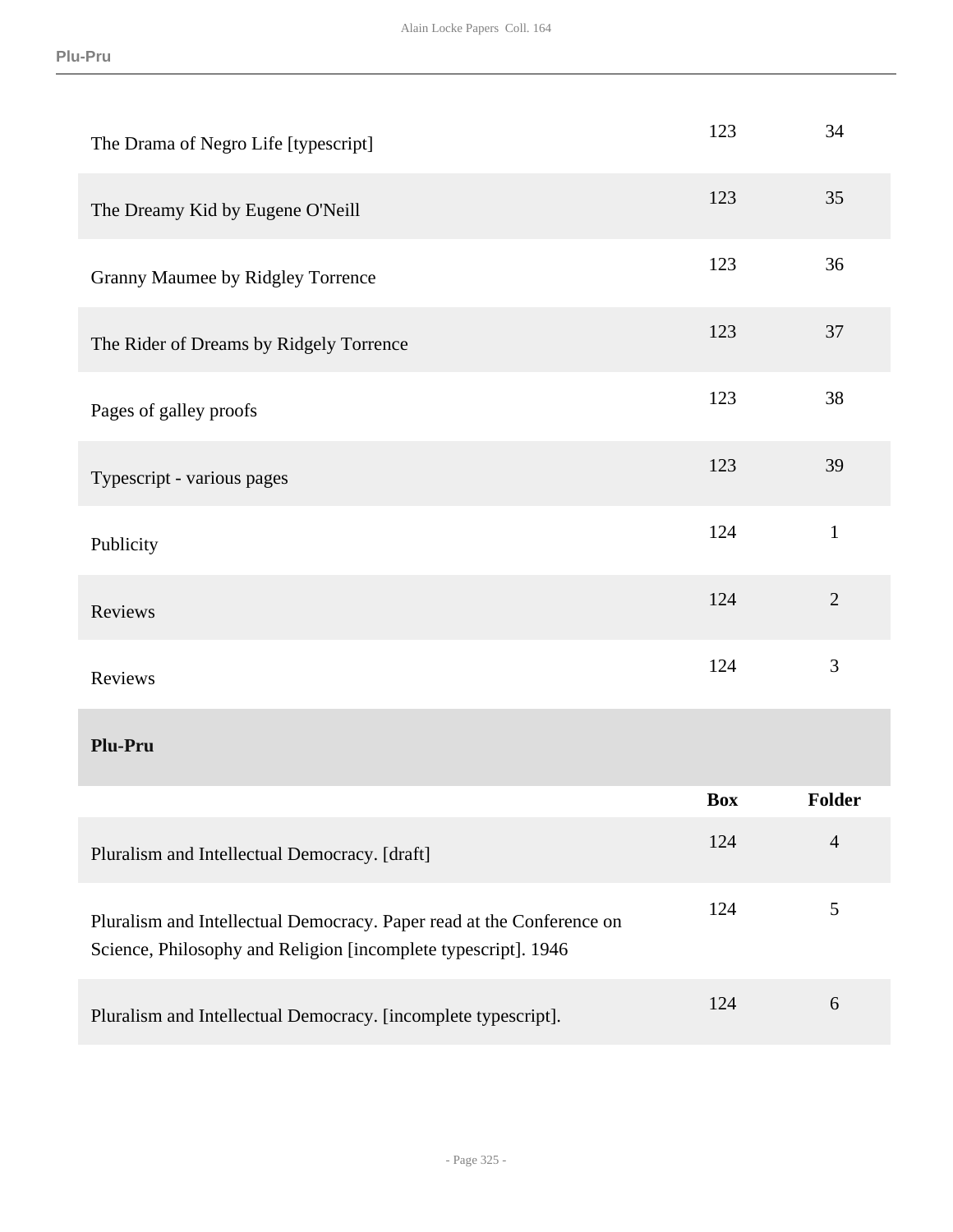| Pluralism and Intellectual Democracy. [typescript]                                           | 124 | $\tau$ |
|----------------------------------------------------------------------------------------------|-----|--------|
| Pluralism and Intellectual Democracy. Comment by Lyman Bryson                                | 124 | 8      |
| The Poetry of Negro Life. [drafts, notes]                                                    | 124 | 9      |
| The Poetry of Negro Life. Introduction to Four Negro Poets. NY: Simon<br>and Schuster, 1926. | 124 | 10     |
| The Position of the Colored Man in the National Economic Crisis<br>[Conference May 1935]     | 124 | 11     |
| The Position of the Negro in American Culture. [typescripts with<br>holograph corrections]   | 124 | 12     |
| The Position of the Negro in American Culture. [typescripts]                                 | 124 | 13     |
| Preference.                                                                                  | 124 | 14     |
| The Preservation of the Democratic Ideal.                                                    | 124 | 15     |
| The Problem of Race Classification. Opportunity 1 (Sept. 1923): 261-264.                     | 124 | 16     |
| The Problem of the Negro Musician Abroad. [incomplete]                                       | 124 | 17     |
| The Problems to be Studied. Paper presented at the Social Science<br>Seminar, 14 May 1937.   | 124 | 18     |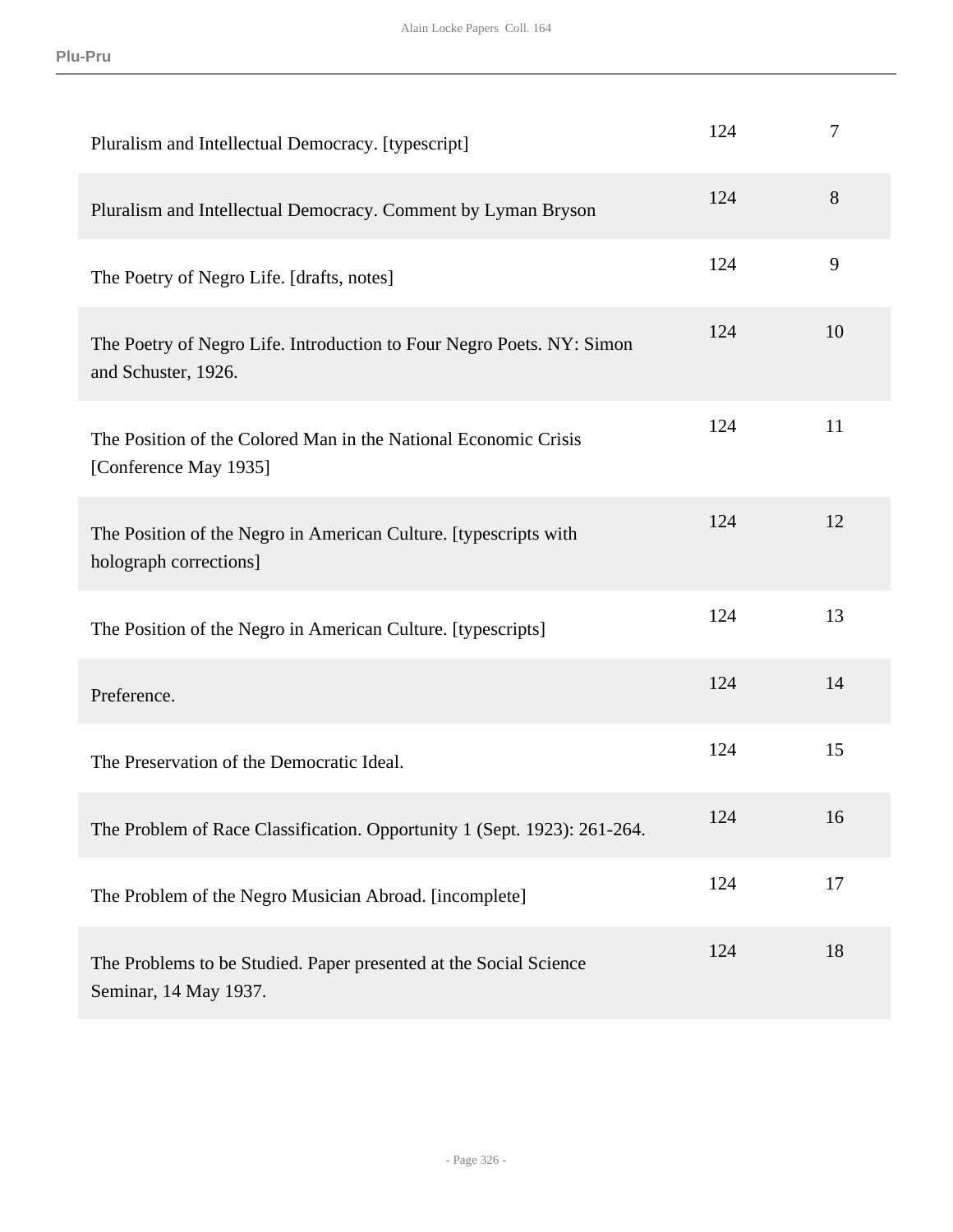**Race Contacts and Inter-Racial Relations [Lecture Series]**

| Professional Ideals in Teaching. [typescript]                                          | 124        | 19            |
|----------------------------------------------------------------------------------------|------------|---------------|
| Professional Ideals in Teaching. The Bulletin 2 (April 1923): 8-10.                    | 124        | 20            |
| [re: Prohibition and the Negro]                                                        | 124        | 21            |
| Propaganda or Poetry. Race 1 (Summer 1936): 70-76.                                     | 124        | 22            |
| Proposed Plan for Promotion of Art Education Among Negroes.                            | 124        | 23            |
| Prudence Crandall and Freedom of Education. [typescript with holograph<br>corrections] | 124        | 24            |
| Prudence Crandall and Freedom of Education. [typescripts]                              | 124        | 25            |
|                                                                                        |            |               |
| <b>Race Contacts and Inter-Racial Relations [Lecture Series]</b>                       |            |               |
|                                                                                        | <b>Box</b> | <b>Folder</b> |
| Outline, correspondence                                                                | 124        | 26            |
| Announcements [with notes on reverse]                                                  | 124        | 27            |
| Syllabi                                                                                | 124        | 28            |
| Certificate of copyright registration                                                  | 124        | 29            |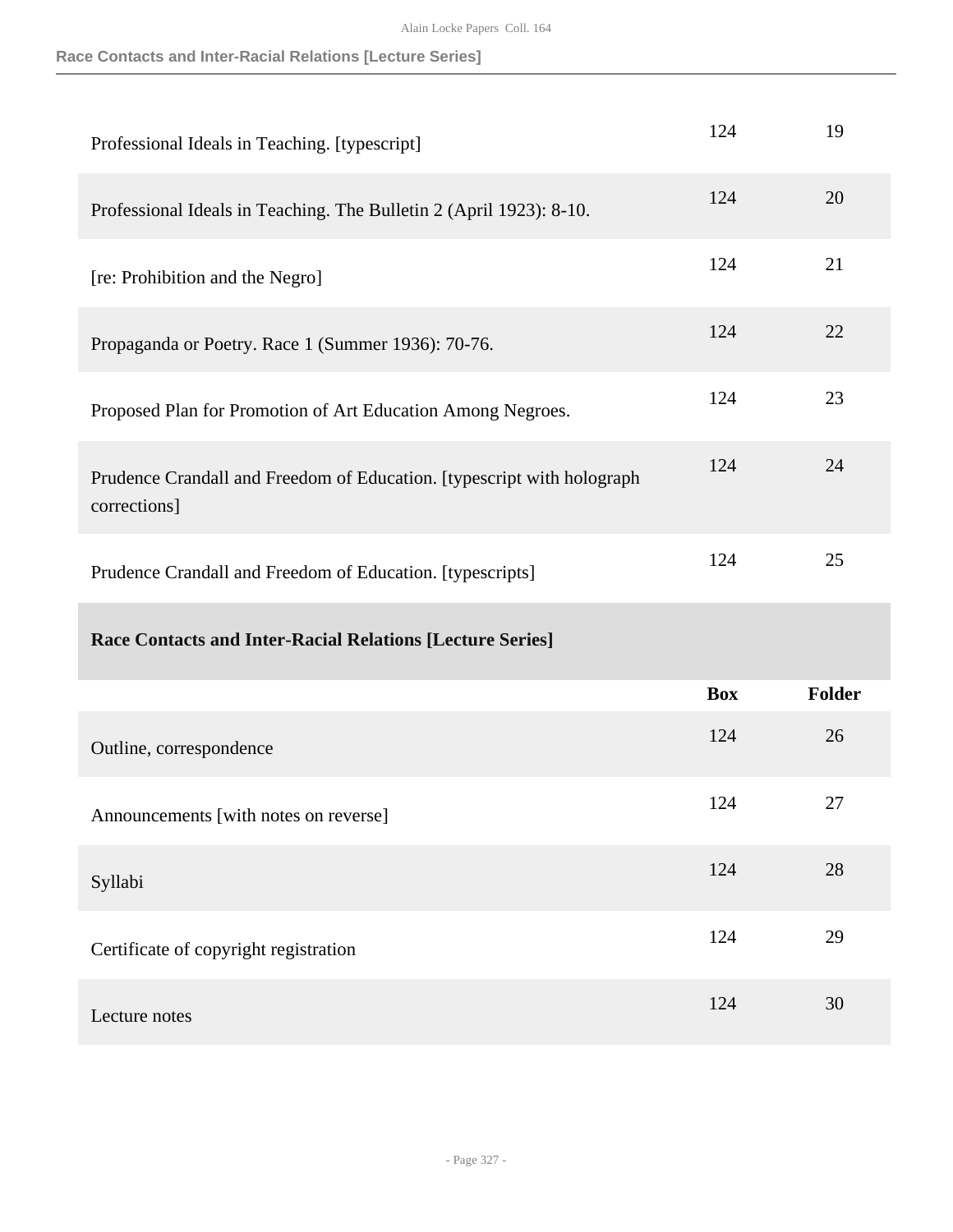**Race Contacts and Inter-Racial Relations [Lecture Series]**

| Lecture notes                                                                                      | 125 | $\mathbf{1}$   |
|----------------------------------------------------------------------------------------------------|-----|----------------|
| Lecture notes                                                                                      | 125 | 2              |
| Transcription of Lecture 1 - "The Theoretical and Scientific Conceptions<br>of Race." [incomplete] | 125 | 3              |
| Transcription of Lecture 1                                                                         | 125 | $\overline{4}$ |
| Typescripts of Lecture 1                                                                           | 125 | 5              |
| Transcription of Lecture 2 - "The Political and Practical Conceptions of<br>Race."                 | 125 | 6              |
| Transcription of Lecture 2                                                                         | 125 | $\tau$         |
| Typescript of Lecture 2 [Fisk University - 1928]                                                   | 125 | 8              |
| Transcription of Lecture 3 - "Phenomena and Laws of Race Contacts."                                | 125 | 9              |
| Transcription of Lecture 3                                                                         | 125 | 10             |
| Transcription of Lecture 4 - "Modern Race Creeds and their Fallacies."                             | 125 | 11             |
| Transcription of Lecture 4                                                                         | 125 | 12             |
| Transcription of Lecture 5 - "Racial Progress and Race Adjustment."                                | 125 | 13             |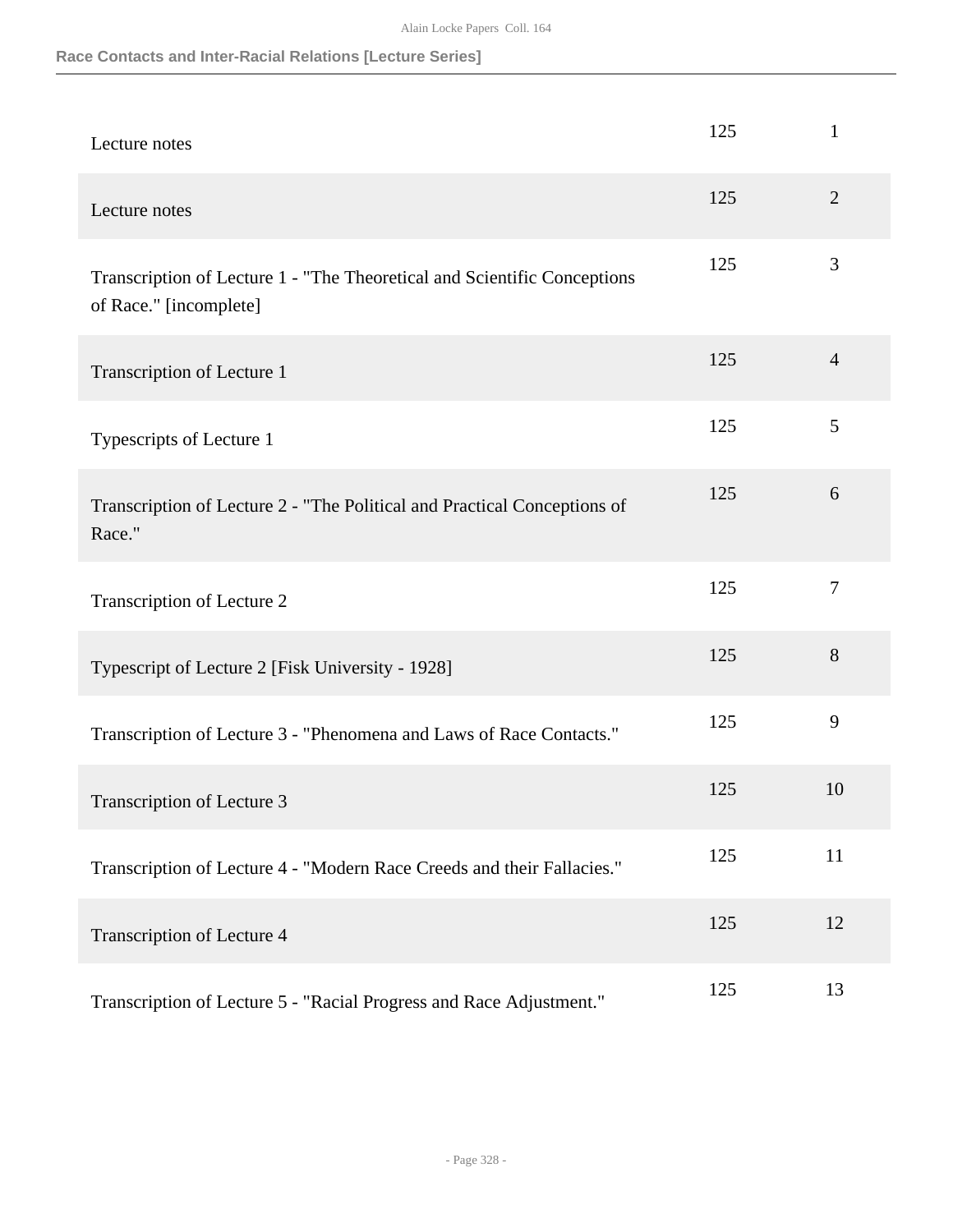| Transcription of Lecture 5 [incomplete]                                                                                                          | 125        | 14     |
|--------------------------------------------------------------------------------------------------------------------------------------------------|------------|--------|
| <b>Rac-Rol</b>                                                                                                                                   |            |        |
|                                                                                                                                                  | <b>Box</b> | Folder |
| Race in the Present World Crisis. [summary of Town Hall address,<br>typescript]                                                                  | 125        | 15     |
| Race in the Present World Crisis. Town Hall 6(7 August 1944).                                                                                    | 125        | 16     |
| Race Prejudice: Some Considerations of Cause and Cure. [drafts] Address<br>before the Interstate Bible Classof St. Marks A.M.E. Church, New York | 125        | 17     |
| Races and People. [typescript]                                                                                                                   | 125        | 18     |
| Races and People. [typescript]                                                                                                                   | 125        | 19     |
| Re Rhodes Scholar Question. [holograph - various pages]                                                                                          | 125        | 20     |
| Re Rhodes Scholar Question. [holograph]                                                                                                          | 125        | 21     |
| Re Tessier Collection of Primitive Art. 7 November 1928                                                                                          | 125        | 22     |
| Reason Against Prejudice: Education's Role in Democracy. [incomplete]<br>typescript and holograph]                                               | 125        | 23     |
| Report: Negro Adult Education Projects 10 January 1935                                                                                           | 125        | 24     |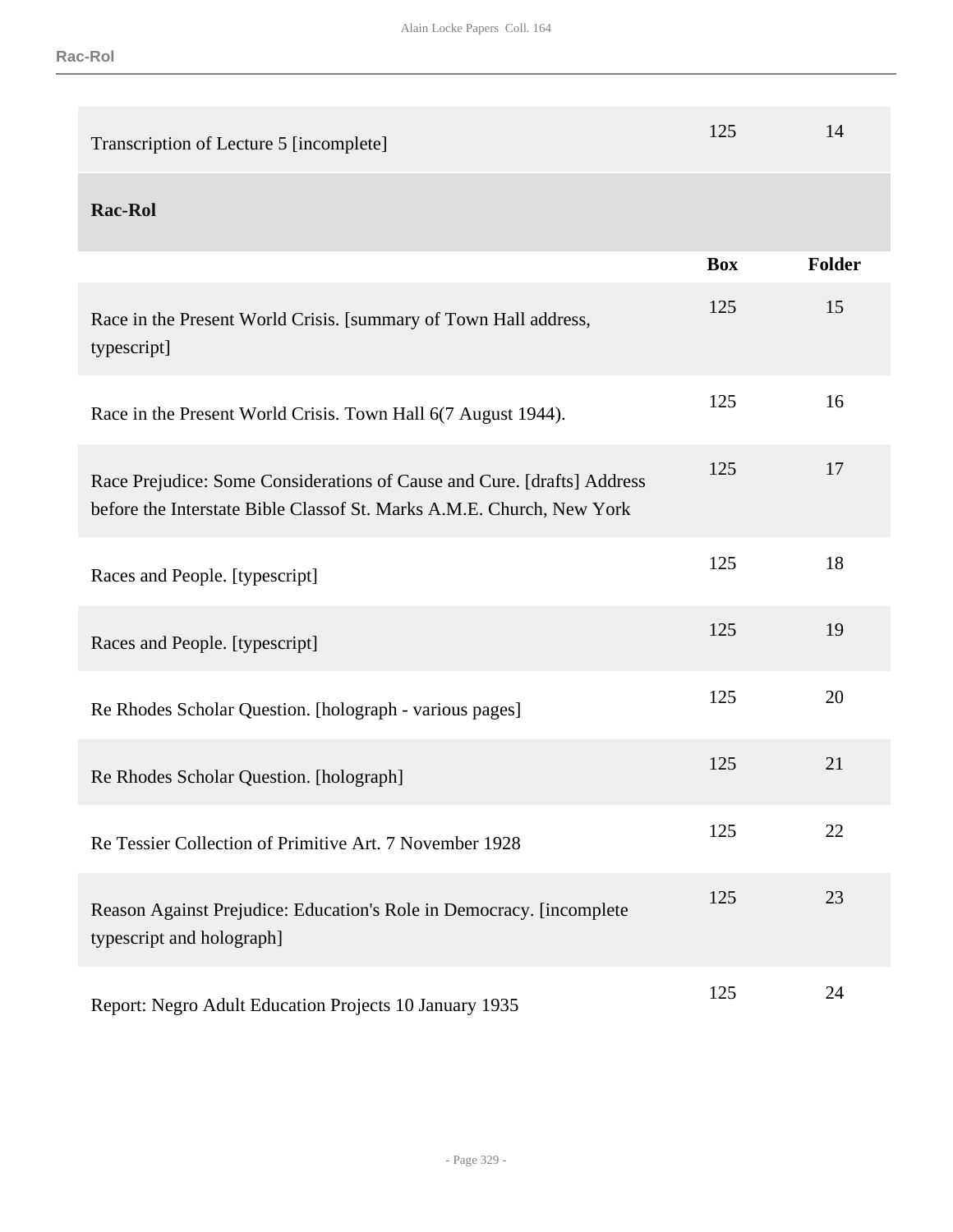**Le Role Du Negre Dans La Culture Des Ameriques**

| Report of the Sub-committee on Findings and Permanent Results of the<br>Negro Sanhedrin Conference. [signed by Locke and others] | 125 | 25 |
|----------------------------------------------------------------------------------------------------------------------------------|-----|----|
| Report on Negro Adult Education Projects 15 March 1934                                                                           | 126 |    |
| Resume of Talk and Discussion at National Negro Congress                                                                         | 126 |    |
| Roland Hayes: an appreciation. Opportunity 1 (December 1923): 356-358.                                                           | 126 | 3  |

# **Le Role Du Negre Dans La Culture Des Ameriques**

|                                                                                   | <b>Box</b> | Folder         |
|-----------------------------------------------------------------------------------|------------|----------------|
| Race, Culture, et Democratie. [incomplete typescript]                             | 126        | $\overline{4}$ |
| Race, Culture, et Democratie. [incomplete galleys]                                | 126        | 5              |
| L'Heritage Africain et sa Signification Culturelle.                               | 126        | 6              |
| The African Background and its Cultural Significance. [incomplete]                | 126        | 7              |
| La Position Du Negre Dans La Culture Nord-Americaine. [incomplete]<br>typescript] | 126        | 8              |
| La Position Du Negre Dans La Culture Nord-Americaine. [typescript]                | 126        | 9              |
| The Negro's Position in North American Culture. [incomplete typescript]           | 126        | 10             |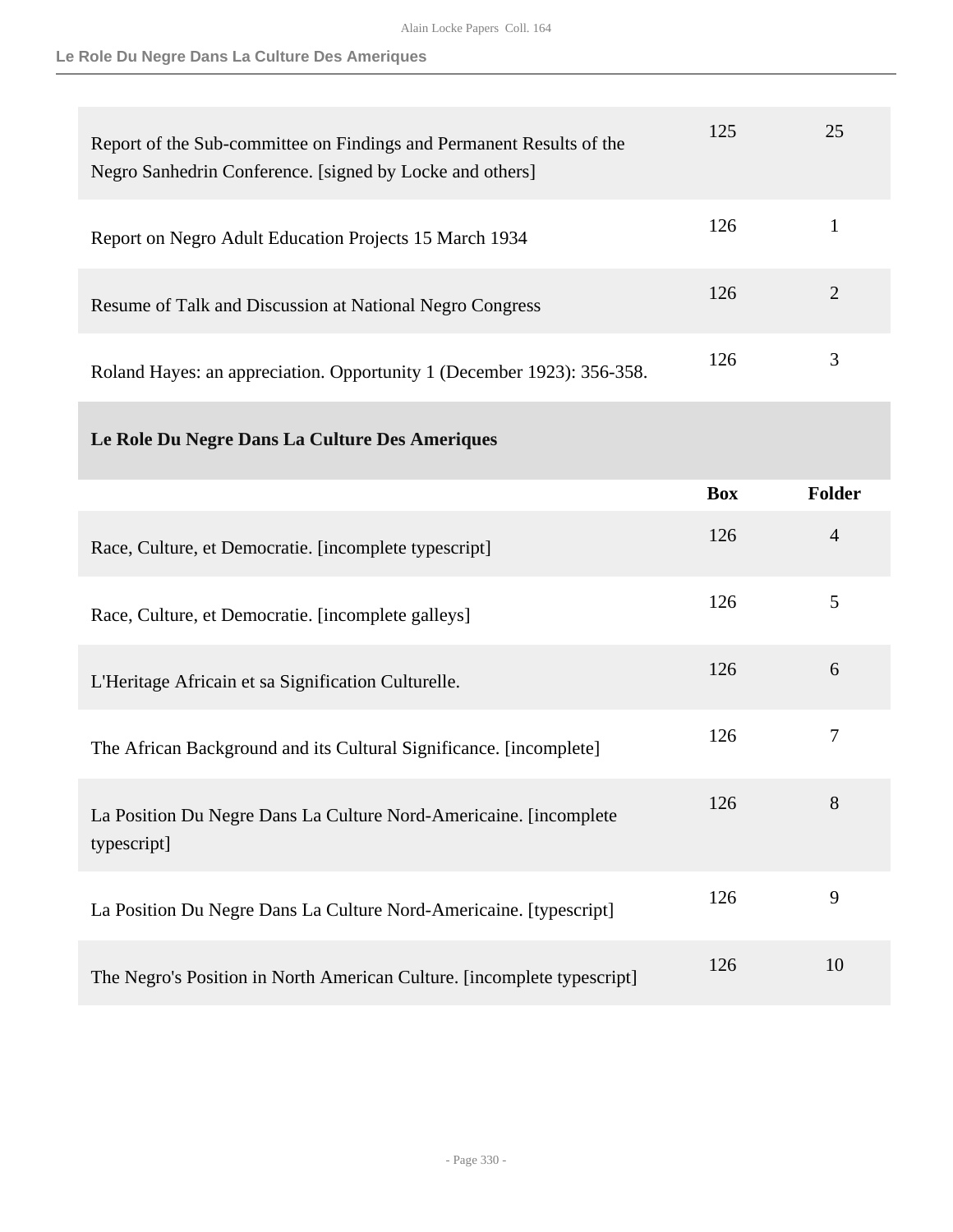**Le Role Du Negre Dans La Culture Des Ameriques**

| The Negro's Position in North American Culture. [incomplete typescript]               | 126 | 11 |
|---------------------------------------------------------------------------------------|-----|----|
| La Position Sociologique du Negre Aux Etats-Unis. [typescript]                        | 126 | 12 |
| La Position Sociologique du Negre Aux Etats-Unis. [typescript]                        | 126 | 13 |
| The Negro's Sociological Position in the United States. [incomplete]<br>typescript]   | 126 | 14 |
| Les Realisations des Negres Aux Etats-Unis. [typescript]                              | 126 | 15 |
| Les Realisations des Negres Aux Etats-Unis. [typescript]                              | 126 | 16 |
| Negro Achievement in the United States.[typescript]                                   | 126 | 17 |
| Le Negre Dans Les Trois Ameriques. [incomplete typescript]                            | 126 | 18 |
| Le Negre Dans Les Trois Ameriques. [typescript]                                       | 126 | 19 |
| Le Negre Dans Les Trois Ameriques. [typescript]                                       | 126 | 20 |
| Various pages from "The Negro in the Three Americas." and other<br>lectures           | 126 | 21 |
| The Negro in the Three Americas. Journal of Negro Education (Winter<br>$1944$ : 7-18. | 126 | 22 |
| Liste Bibliographique sur La Culture Des Negres.                                      | 126 | 23 |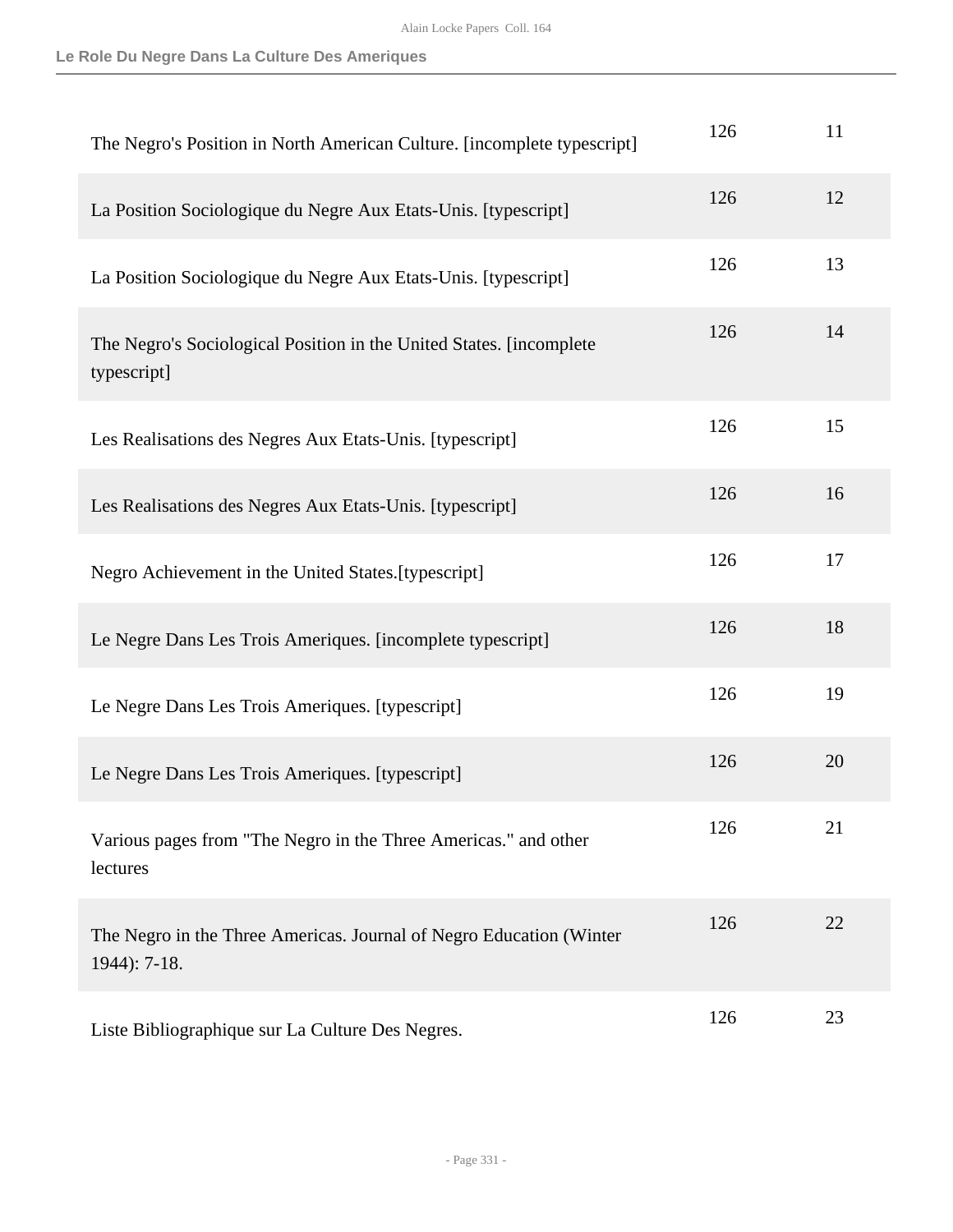| Book outline, project outline                                                                                                                                        | 126        | 24            |
|----------------------------------------------------------------------------------------------------------------------------------------------------------------------|------------|---------------|
| <b>Budget reports</b>                                                                                                                                                | 126        | 25            |
| List of book donations during visit to Haiti                                                                                                                         | 126        | 26            |
| Announcements of lecture series                                                                                                                                      | 126        | 27            |
| Title page, preface                                                                                                                                                  | 126        | 28            |
| <b>Book review</b>                                                                                                                                                   | 126        | 29            |
| Clippings from La Nation                                                                                                                                             | 126        | 30            |
| <b>Rol-Roo</b>                                                                                                                                                       |            |               |
|                                                                                                                                                                      | <b>Box</b> | <b>Folder</b> |
| The Role of the Talented Tenth. Speech for the Bethel Literary and<br>Historical Association, Washington, DC 3 Dec. 1912 [holograph and<br>notes]                    | 126        | 31            |
| The Role of the Talented Tenth. [illegible typescript]                                                                                                               | 126        | 32            |
| Roosevelt Agitated, Anti-British Factions: Egyptian Speech Recalls<br>Myriad Grievances of Nationalists Based on England's Negligence of<br>Education. 15 March 1934 | 126        | 33            |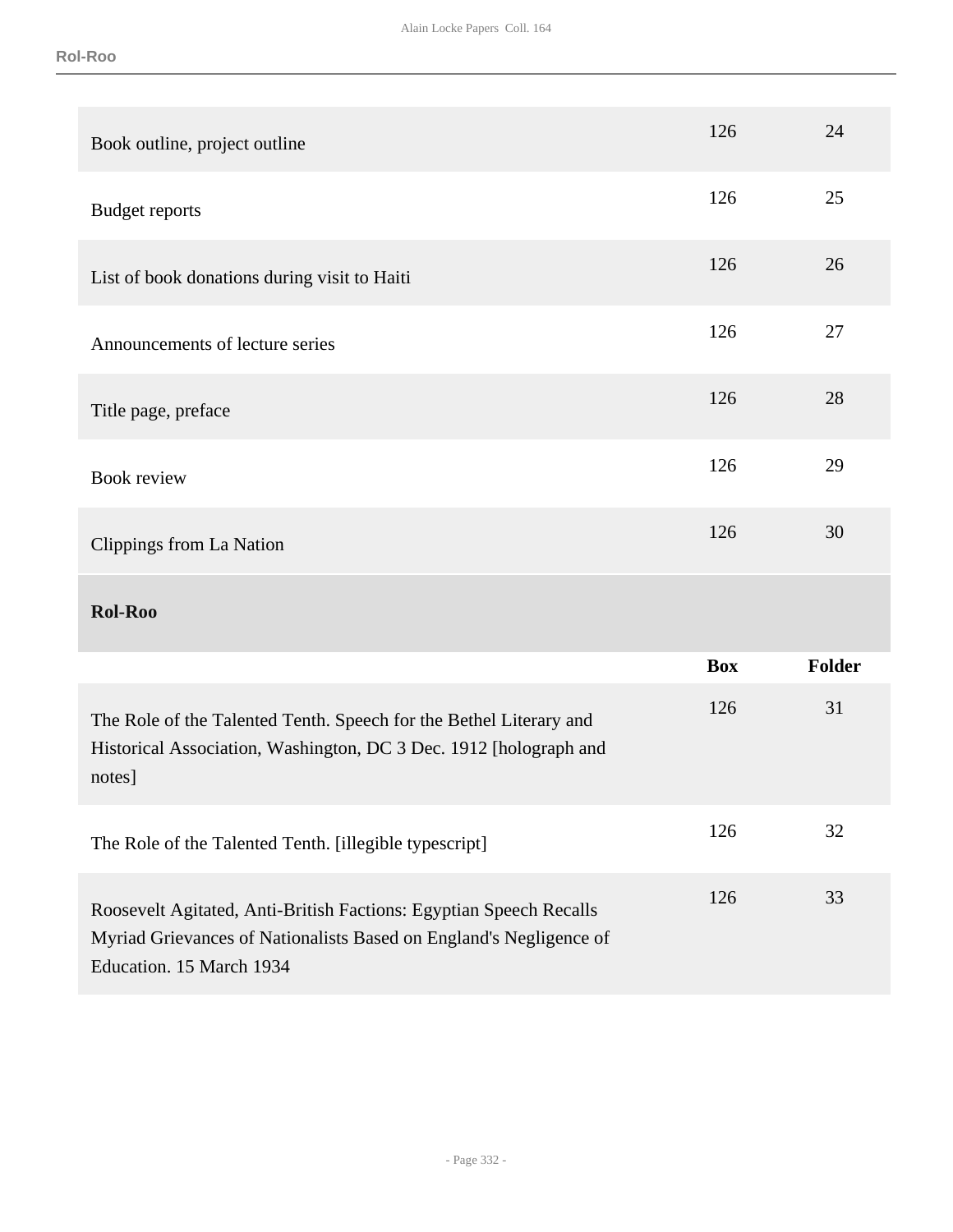| Sc-Sy                                                                                                                                     |            |                |
|-------------------------------------------------------------------------------------------------------------------------------------------|------------|----------------|
|                                                                                                                                           | <b>Box</b> | <b>Folder</b>  |
| Scenario Outline of a Negro Folk Play for Dramatic and Motion Picture<br>Production. [with Nokomis Cobb; incomplete]                      | 127        | $\mathbf{1}$   |
| [re: Schomburg Collection of Negro Literature and Art]                                                                                    | 127        | $\overline{2}$ |
| Self-Criticism: The Third Dimension in Culture. [typescript]                                                                              | 127        | 3              |
| Self-Criticism: The Third Dimension in Culture. Phylon (n.d.): 391-394.                                                                   | 127        | $\overline{4}$ |
| Separation or Fusion. [incomplete typescript draft]                                                                                       | 127        | 5              |
| Separation or Fusion. [typescript]                                                                                                        | 127        | 6              |
| Should the Negro Be Encouraged to Cultural Equality? [drafts, notes,<br>advertisement]                                                    | 127        | $\overline{7}$ |
| Should the Negro Be Encouraged to Cultural Equality? [typescript]                                                                         | 127        | 8              |
| Should the Negro Be Encouraged to Cultural Equality?: The High Cost of<br>Prejudice Forum (October 1927): 500-510.                        | 127        | 9              |
| Should the Negro Be Encouraged to Cultural Equality?: The High Cost of<br>Prejudice ["The Impasse at the Color Line" by Lothrop Stoddard] | 127        | 10             |
| <b>Slave Narratives</b>                                                                                                                   | 127        | 11             |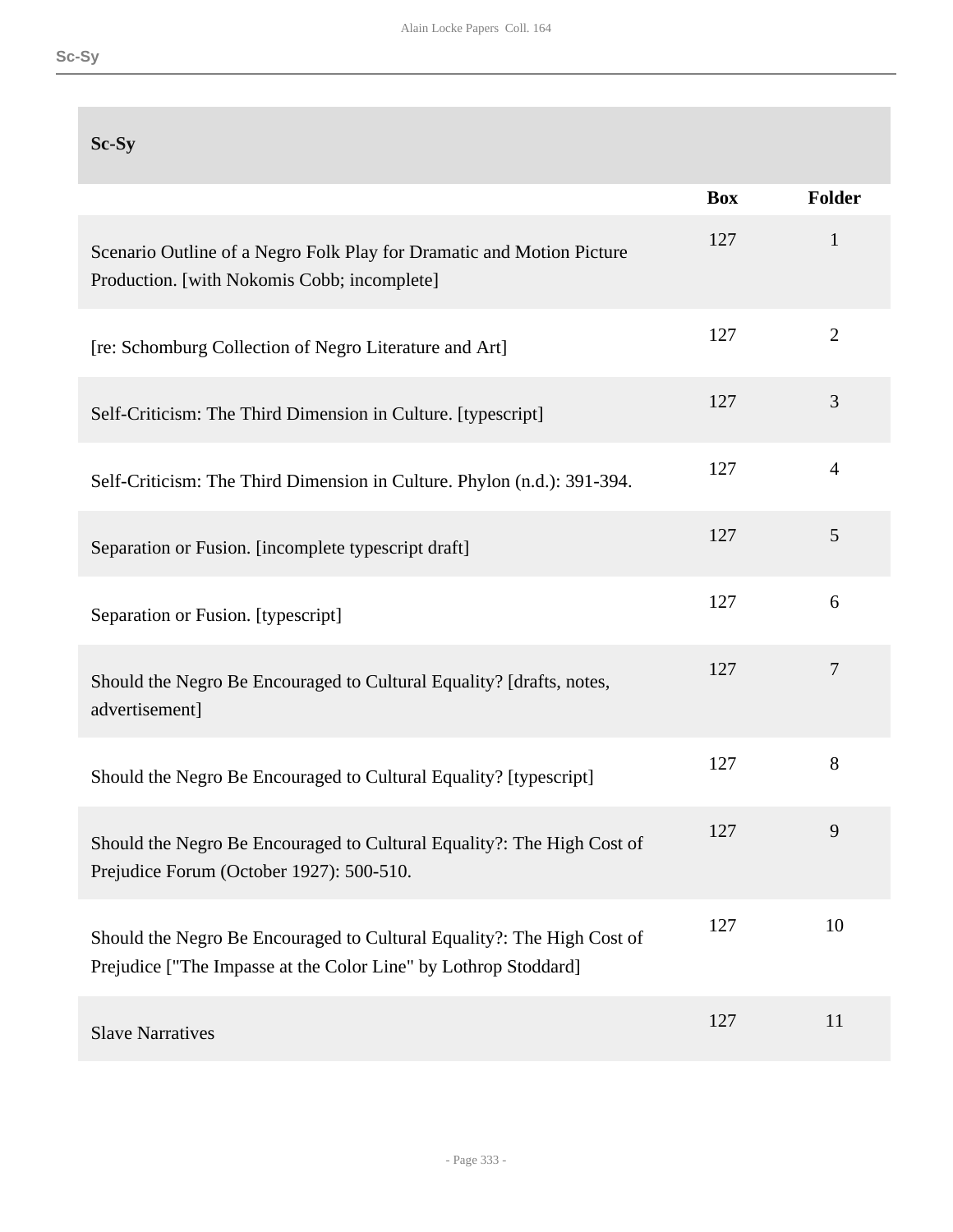| Slavery in the Modern Manner. Survey Graphic 18 (March 1931):<br>590-593, 629-631.                                                                         | 127 | 12 |
|------------------------------------------------------------------------------------------------------------------------------------------------------------|-----|----|
| Social Consciousness in Contemporary Negro Poetry.                                                                                                         | 127 | 13 |
| The Social Responsibility of the Scholar. Paper read at the Howard<br>University Conference on Academic Freedom, 14 March 1953 [incomplete]<br>typescript] | 127 | 14 |
| Some Aspects of Modernism. 1911 [holograph]                                                                                                                | 127 | 15 |
| Some Aspects of Modernism. 1911 [holograph]                                                                                                                | 127 | 16 |
| Some Aspects of [the] Present Condition in Europe. [typescript]                                                                                            | 127 | 17 |
| Some Outstanding American Negroes. [typescript, typescript with<br>corrections]                                                                            | 127 | 18 |
| Speech at a banquet in Haiti                                                                                                                               | 127 | 19 |
| Speech at the Negro Sanhedrin Conference 1924 [incomplete]                                                                                                 | 127 | 20 |
| Speech at Theatre Festival in the Soviet Union                                                                                                             | 127 | 21 |
| Spirituals. Comments accompanying the program of spirituals at the<br>Library of Congress, 20 Dec. 1940 [typescript with corrections]                      | 127 | 22 |
| Spirituals. [published]                                                                                                                                    | 127 | 23 |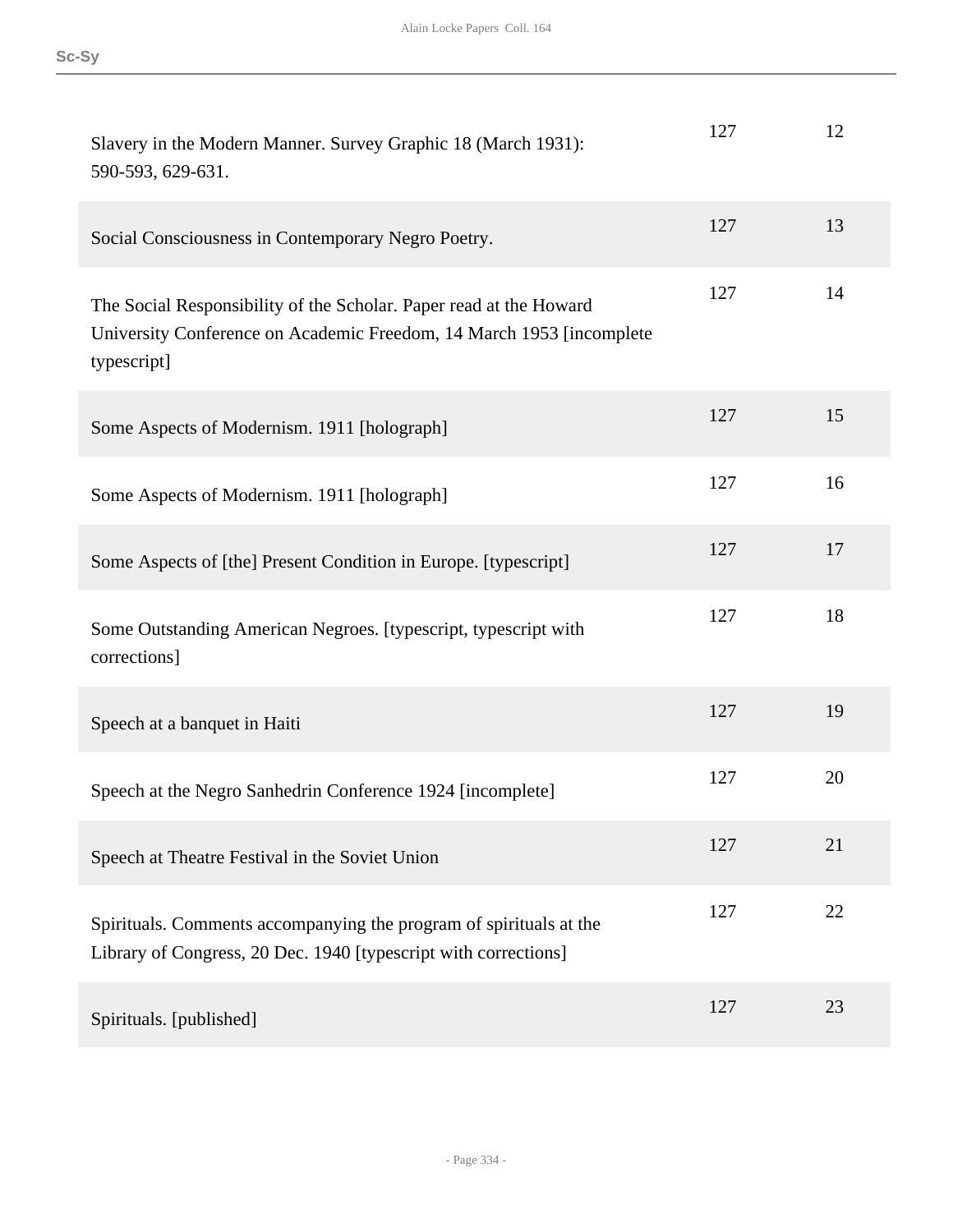|                                                                                                                                                                   | <b>Box</b> | Folder |
|-------------------------------------------------------------------------------------------------------------------------------------------------------------------|------------|--------|
| Te-Tw                                                                                                                                                             |            |        |
| Synopsis of articles. Proposals for a Series of Descriptive Articles on the<br>Social and Political Conditions in the Orient and Africa. [2 typescript<br>drafts] | 127        | 33     |
| Symposium on Diversity Within National Unity. Second Annual Meeting<br>of the National Council for the Social Studies. 25 Nov. 1944.                              | 127        | 32     |
| The Sun is the Sorrow Bringer.                                                                                                                                    | 127        | 31     |
| Stretching Our Social Mind. Commencement address at Hampton Institute,<br>18 Aug. 1944 [incomplete]                                                               | 127        | 30     |
| Sterne.                                                                                                                                                           | 127        | 29     |
| Steps Toward the Negro Theatre. The Crisis 25 (Dec. 1922): 66-68.                                                                                                 | 127        | 28     |
| Steps Toward the Negro Theatre. [draft]                                                                                                                           | 127        | 27     |
| Statement re: Negroes Support for Roosevelt.                                                                                                                      | 127        | 26     |
| Statement in behalf of H.R. 5733. 17 June 1935                                                                                                                    | 127        | 25     |
| Spring Song.                                                                                                                                                      | 127        | 24     |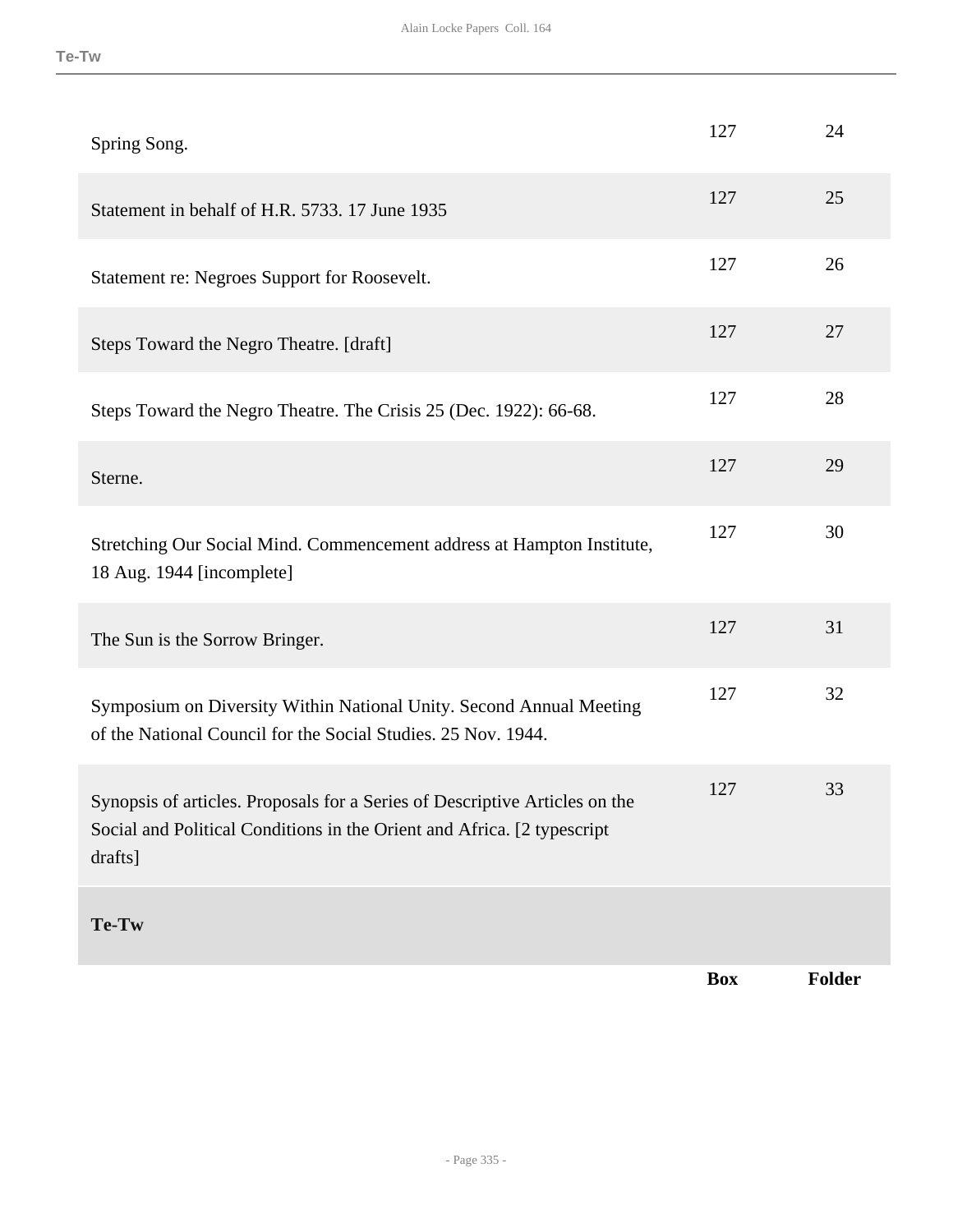| Teaching as a Profession. Summary of speech made at the Miner Normal<br>School, 6 December 1922.                                                                              | 128 | 1              |
|-------------------------------------------------------------------------------------------------------------------------------------------------------------------------------|-----|----------------|
| There is Confusion [incomplete typescript]                                                                                                                                    | 128 | $\overline{2}$ |
| Three Corollaries of Cultural Relativity. Paper read at the Fourth<br>Conference on Science, Philosophy and Religion. [typescript drafts - see<br>also "Cultural Relativism"] | 128 | 3              |
| Three Corollaries of Cultural Relativity. Paper read at the Fourth<br>Conference on Science, Philosophy and Religion. [typescript]                                            | 128 | $\overline{4}$ |
| Time or the Hour Glass.                                                                                                                                                       | 128 | 5              |
| To the Young Friend on Reading Jean Christophe.                                                                                                                               | 128 | 6              |
| To Certain of Our Philistines. Opportunity 3 (May 1925): 155-156.                                                                                                             | 128 | $\overline{7}$ |
| Toward a Critique of Negro Music. [holograph, notes]                                                                                                                          | 128 | 8              |
| Toward a Critique of Negro Music. [typescript draft with holograph<br>corrections]                                                                                            | 128 | 9              |
| Toward a Critique of Negro Music. [typescript with holograph]<br>corrections]                                                                                                 | 128 | 10             |
| Toward a Critique of Negro Music. Opportunity 12 (Nov. 1934): 328-331.                                                                                                        | 128 | 11             |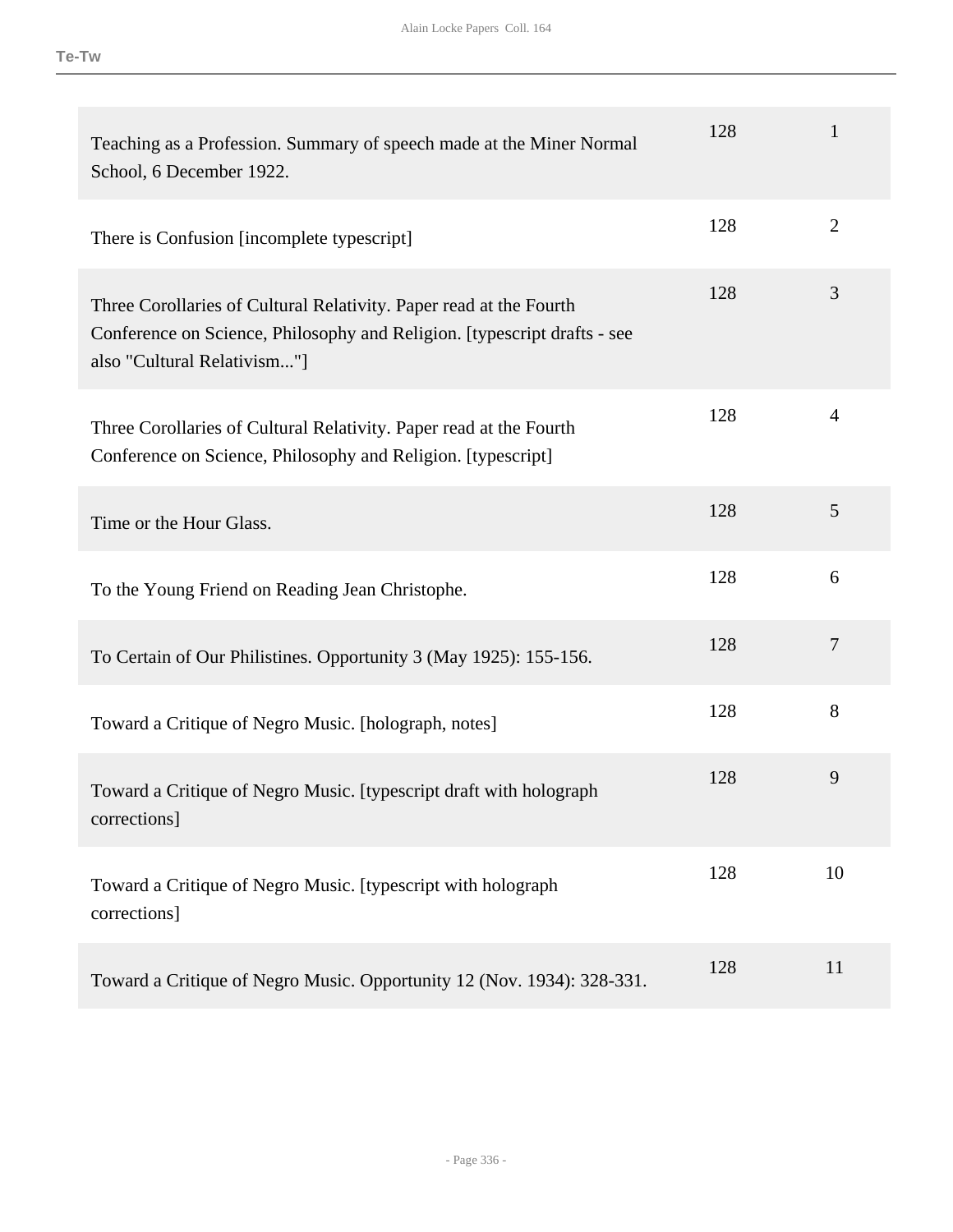| Twenty Last Words for Posterity. 28 Dec. 1939                                                                                         | 128 | 22 |
|---------------------------------------------------------------------------------------------------------------------------------------|-----|----|
| Tribute to Max Otto at a "jubilee dinner" marking his retirement. Madison,<br>Wisconsin. 6 May 1947 [published]                       | 128 | 21 |
| Tribute to Max Otto at a "jubilee dinner" marking his retirement. Madison,<br>Wisconsin. 6 May 1947 [typescripts]                     | 128 | 20 |
| Tribute to Max Otto at a "jubilee dinner" marking his retirement. Madison,<br>Wisconsin. 6 May 1947 [notes]                           | 128 | 19 |
| A Tribute to Alexander Walters. [eulogy]                                                                                              | 128 | 18 |
| Trends in Adult Education for Negroes. Paper read at Section Meeting of<br>the American Association for Adult Education, 22 May 1940. | 128 | 17 |
| The Transformation of African Studies. [complete typescript]                                                                          | 128 | 16 |
| The Transformation of African Studies. [incomplete typescripts]                                                                       | 128 | 15 |
| Town Hall of the Air. [final copy]                                                                                                    | 128 | 14 |
| Town Hall of the Air. Speech at Howard University, 28 May 1942 [drafts]                                                               | 128 | 13 |
| Toward a Critique of Negro Music. Opportunity 12 (Dec. 1934): 365-367.                                                                | 128 | 12 |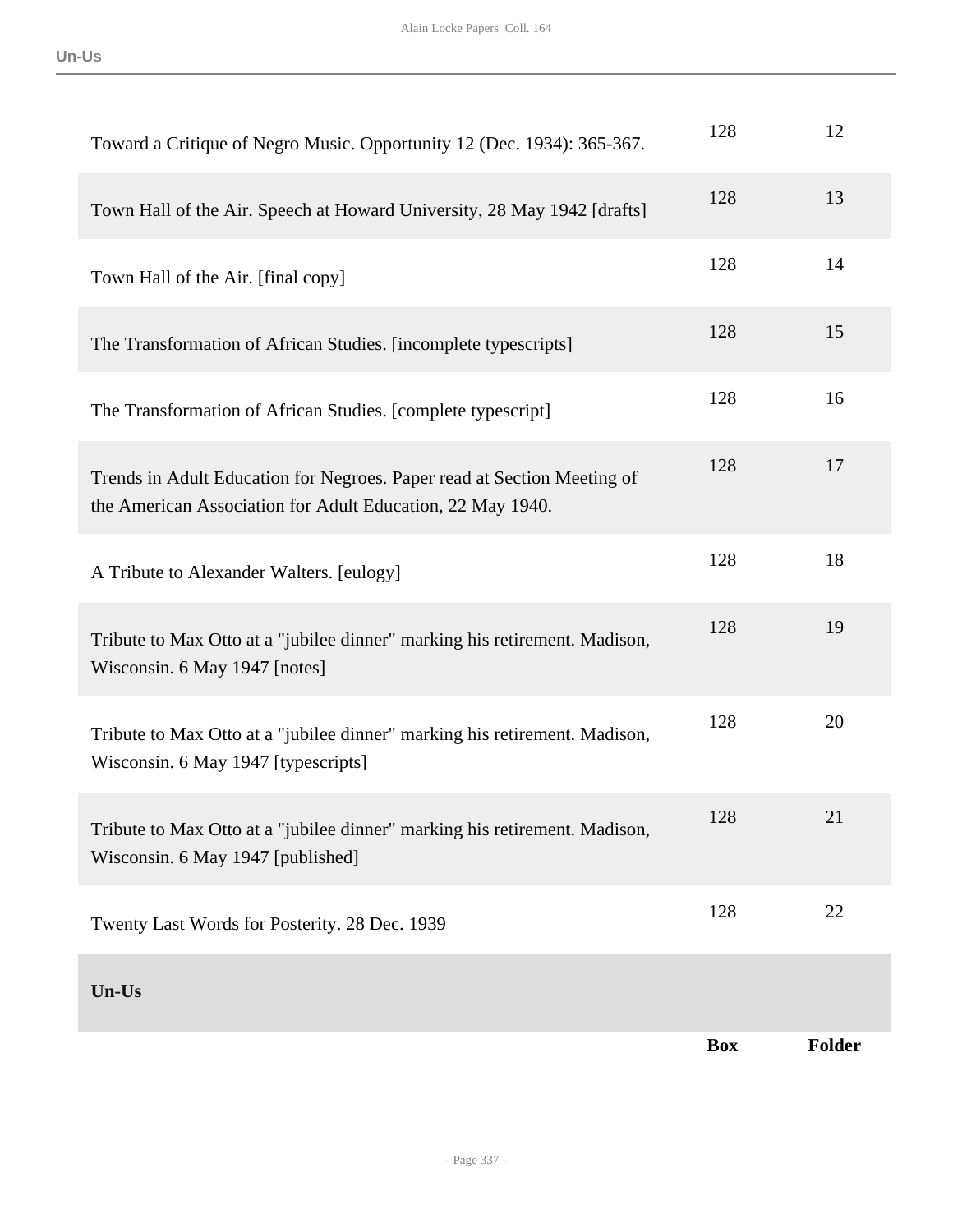| Understanding Through Art and Culture. Africa Today and Tomorrow<br>(April 1945): 23.                                                                    | 128        | 23     |
|----------------------------------------------------------------------------------------------------------------------------------------------------------|------------|--------|
| Understanding World Cultures. March 1944.                                                                                                                | 128        | 24     |
| Unity Through Diversity: A Baha'i Principle. Baha'i World (1930-1932):<br>372-374. [see also correspondence with LaFarge, Mrs. Oliver for<br>typescript] | 128        | 25     |
| Universal Compulsory Military Training Should Not be Adopted as a<br>Permanent Policy Because  [authorship questionable]                                 | 128        | 26     |
| University Contrasts.                                                                                                                                    | 128        | 27     |
| A Useful Annual. 1919                                                                                                                                    | 128        | 28     |
| Va                                                                                                                                                       |            |        |
|                                                                                                                                                          | <b>Box</b> | Folder |
| Value. [incomplete typescript]                                                                                                                           | 128        | 29     |
| Value. [complete typescript]                                                                                                                             | 128        | 30     |
| Value. [complete typescript]                                                                                                                             | 128        | 31     |

**Values and Imperatives. In American Philosophy Today and Tomorrow, ed. Horace M. Kallen and Sidney Hook, 313-333. NY: Lee Furman, Inc., 1935.**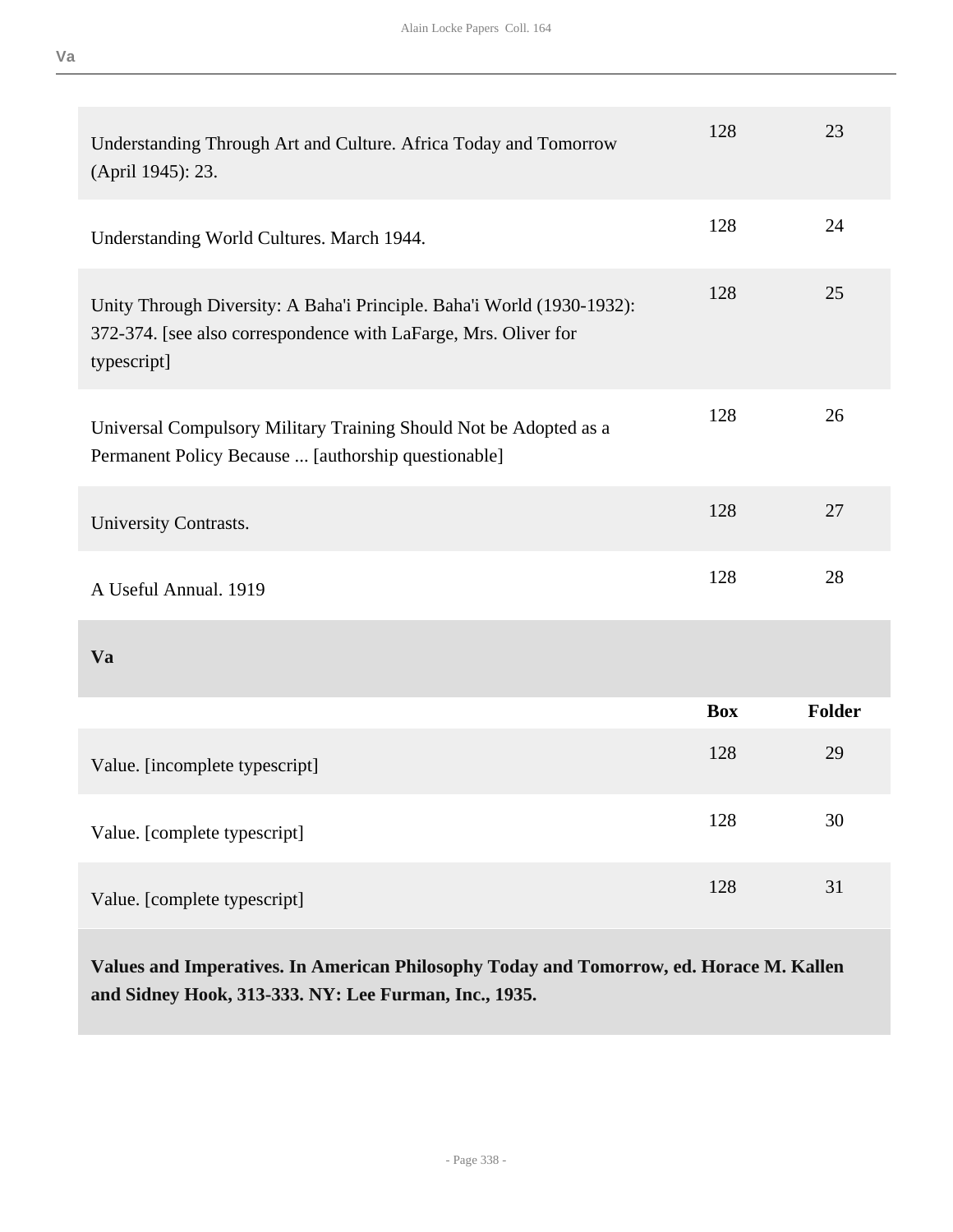|                                                               | <b>Box</b> | Folder         |
|---------------------------------------------------------------|------------|----------------|
| Advertisement/order form                                      | 128        | 32             |
| Correspondence with publisher and editor                      | 128        | 33             |
| Royalty statements                                            | 128        | 34             |
| Biographical sketch to accompany article                      | 128        | 35             |
| Draft [typescript with corrections] - various pages and notes | 129        | $\mathbf{1}$   |
| Second draft [typescript with corrections]                    | 129        | $\mathbf{2}$   |
| Third draft [typescript with corrections]                     | 129        | 3              |
| Fourth Draft [typescript]                                     | 129        | $\overline{4}$ |
| Final draft [typescript]                                      | 129        | 5              |
| Vi                                                            |            |                |
|                                                               | <b>Box</b> | Folder         |
| A Village Ananias. 1908 [drafts]                              | 129        | 6              |
| Wha                                                           |            |                |
|                                                               | <b>Box</b> | Folder         |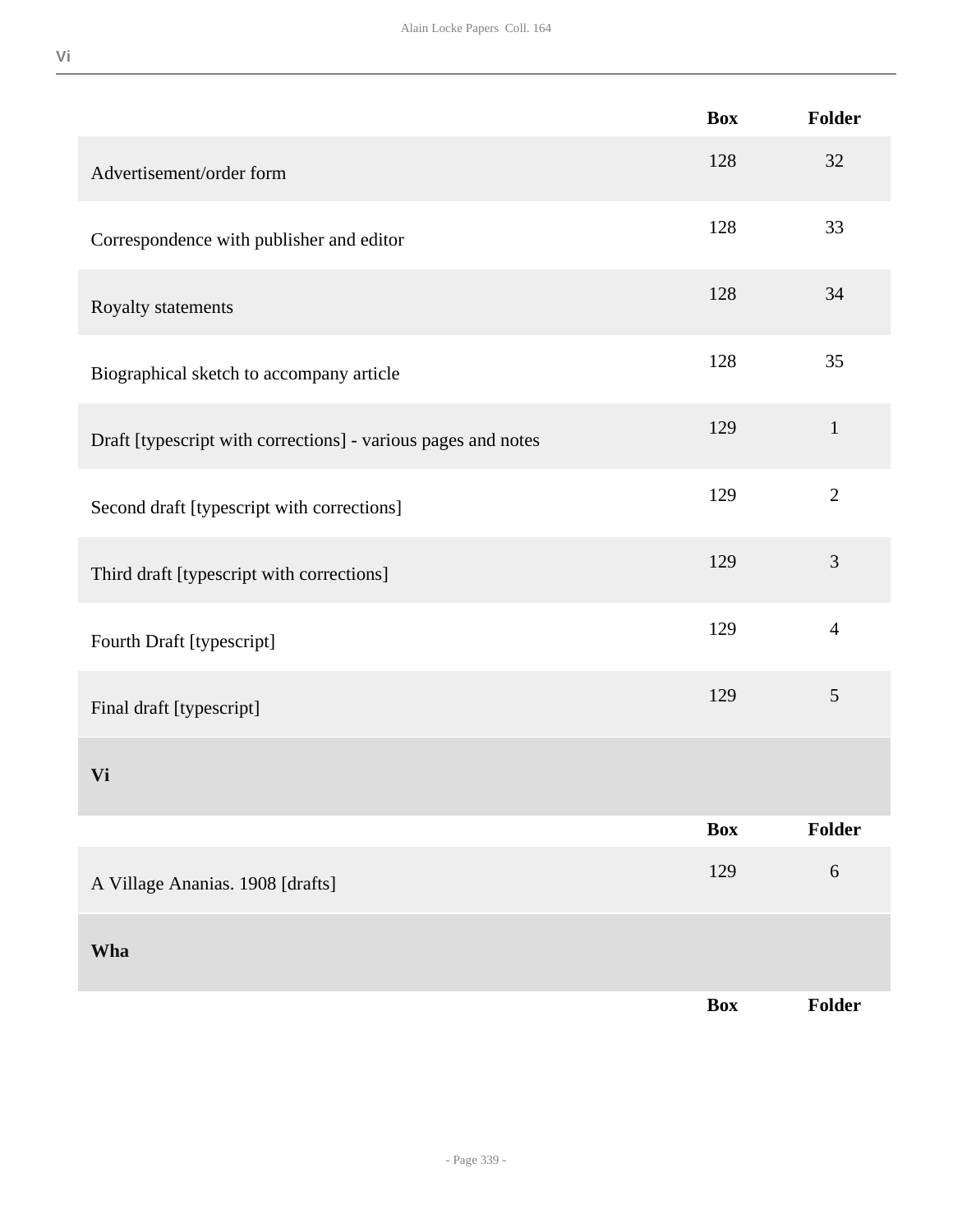**When Peoples Meet: A Study in Race and Culture Contacts [co-edited with Be...**

| What is New in the New Poetry. [notes]                                                      | 129 | 7        |
|---------------------------------------------------------------------------------------------|-----|----------|
| What We Can Learn from African Art. Talk at the Buffalo Museum of<br>Science, 11 Feb. 1941. | 129 | 8        |
| What We Have Lost?                                                                          | 129 | <b>Q</b> |

# **When Peoples Meet: A Study in Race and Culture Contacts [co-edited with Bernhard J. Stern]**

|                                              | <b>Box</b> | Folder |
|----------------------------------------------|------------|--------|
| Project proposal                             | 129        | 10     |
| Topic outline                                | 129        | 11     |
| Chapter outlines                             | 129        | 12     |
| Tentative outlines                           | 129        | 13     |
| Correspondence with Bernhard Stern no date   | 129        | 14     |
| Correspondence with Bernhard Stern 1935-1940 | 129        | 15     |
| Correspondence with Bernhard Stern 1941-1948 | 129        | 16     |
| Correspondence with publisher                | 129        | 17     |
| Promotional plans                            | 129        | 18     |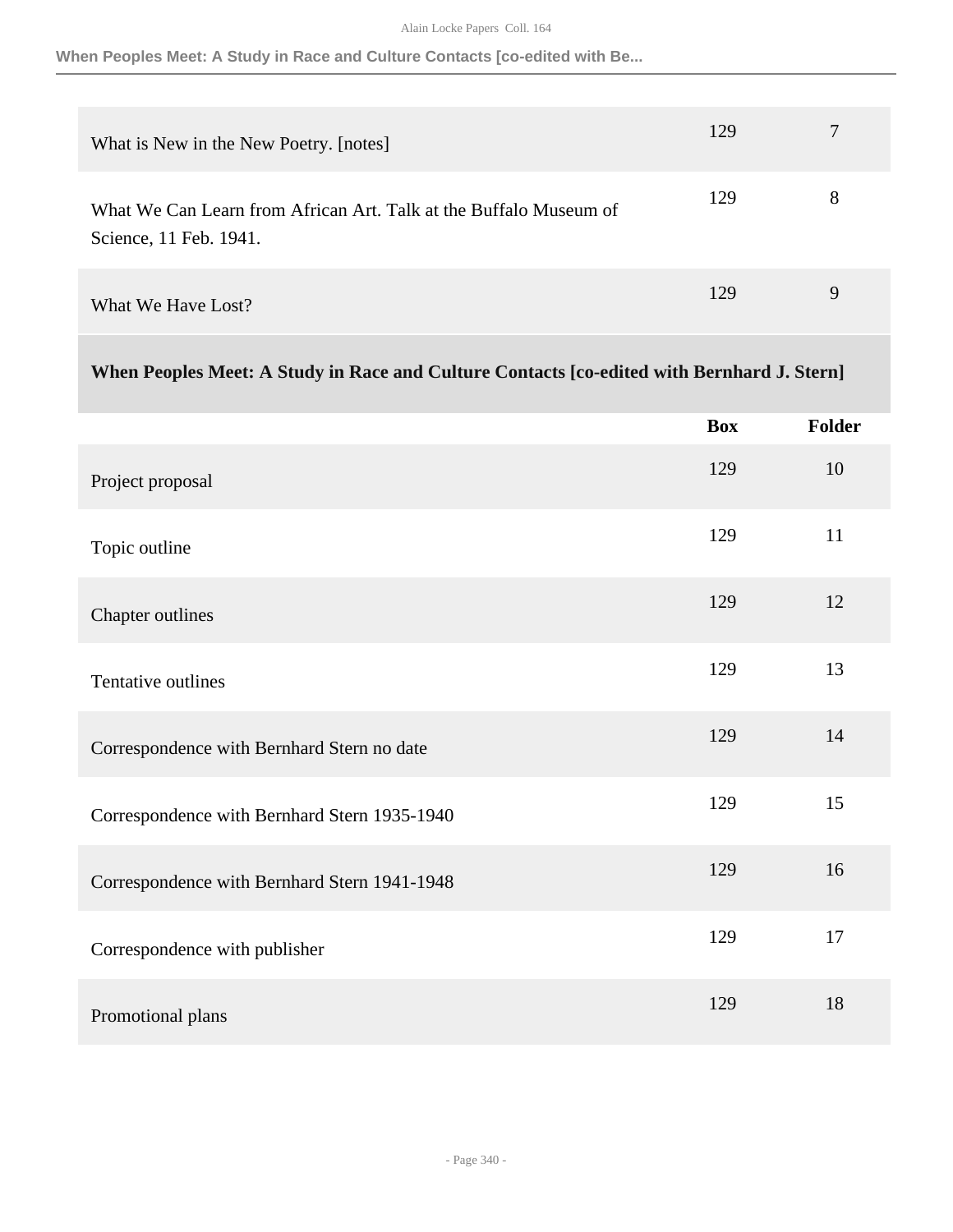### **When Peoples Meet: A Study in Race and Culture Contacts [co-edited with Be...**

| Financial papers                                                    | 129 | 19             |
|---------------------------------------------------------------------|-----|----------------|
| Assorted pages, notes                                               | 129 | 20             |
| Text commentary - Title, Part I                                     | 129 | 21             |
| Text commentary - Part II                                           | 129 | 22             |
| Text commentary - Part III                                          | 129 | 23             |
| Text commentary - Part IV                                           | 129 | 24             |
| Text commentary - Part V                                            | 129 | 25             |
| Commentary and notes - Chapter 16                                   | 129 | 26             |
| Contributors' and potential contributors' writings - last names A-B | 129 | 27             |
| Contributors' and potential contributors' writings - last names C-E | 130 | $\mathbf{1}$   |
| Contributors' and potential contributors' writings - last names F   | 130 | $\mathbf{2}$   |
| Contributors' and potential contributors' writings - last names Ga  | 130 | 3              |
| Contributors' and potential contributors' writings - last names Go  | 130 | $\overline{4}$ |
| Contributors' and potential contributors' writings - last names H   | 130 | $\mathfrak{S}$ |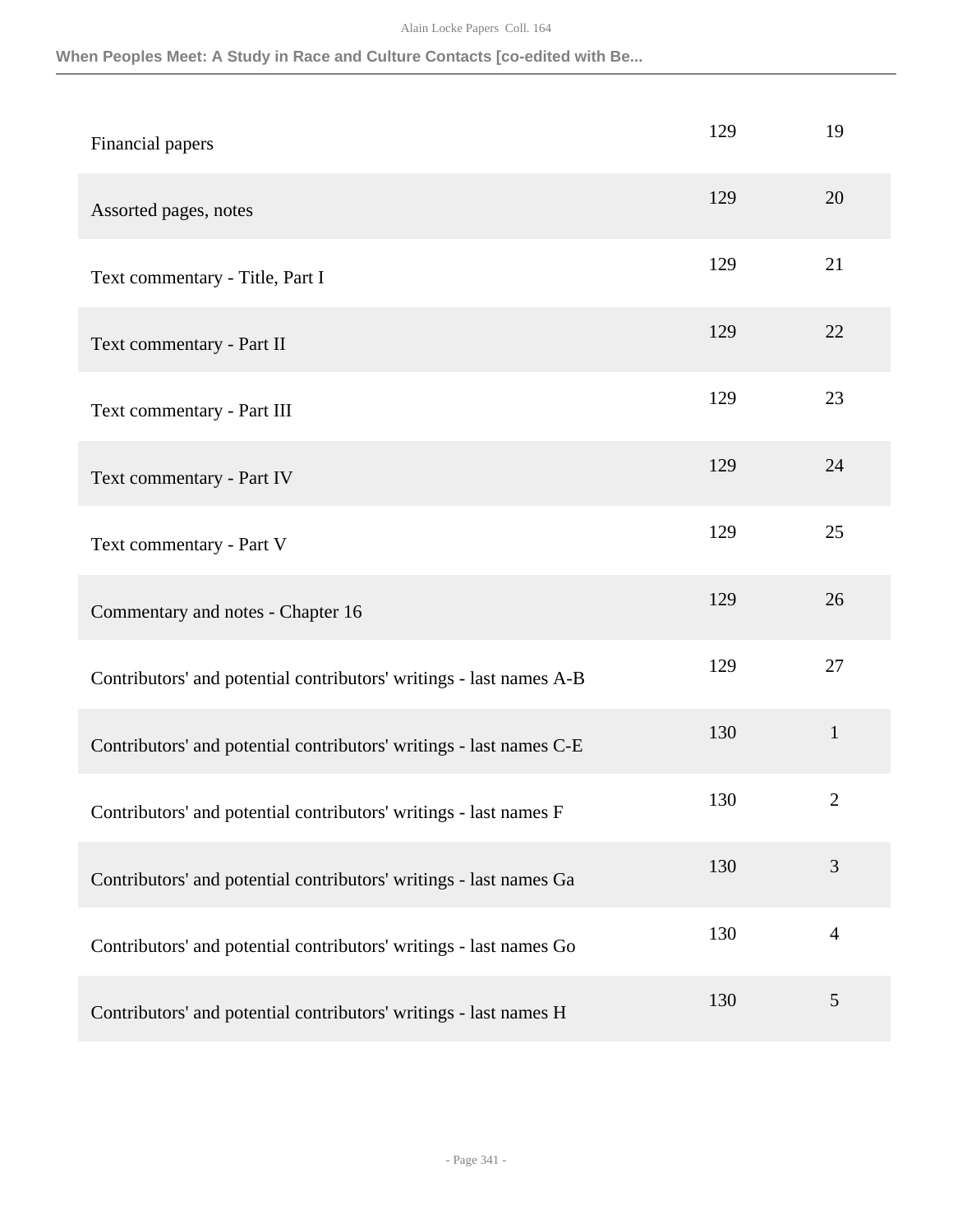**When Peoples Meet: A Study in Race and Culture Contacts [co-edited with Be...**

| Contributors' and potential contributors' writings - last names J   | 130 | 6              |
|---------------------------------------------------------------------|-----|----------------|
| Contributors' and potential contributors' writings - last names K-L | 130 | $\tau$         |
| Contributors' and potential contributors' writings - last names M   | 130 | $8\,$          |
| Contributors' and potential contributors' writings - last names P   | 130 | $\mathbf{9}$   |
| Contributors' and potential contributors' writings - last names R-S | 130 | 10             |
| Contributors' and potential contributors' writings - last names W   | 130 | 11             |
| Galley proof                                                        | 130 | 12             |
| Galley proof                                                        | 130 | 13             |
| Galley proof                                                        | 130 | 14             |
| Galley proof                                                        | 131 | $\mathbf 1$    |
| Galley proof                                                        | 131 | $\overline{2}$ |
| Galley proof                                                        | 131 | 3              |
| Galley proof - Authors' index                                       | 131 | $\overline{4}$ |
| Galley proof - Biographical sketches of authors                     | 131 | 5              |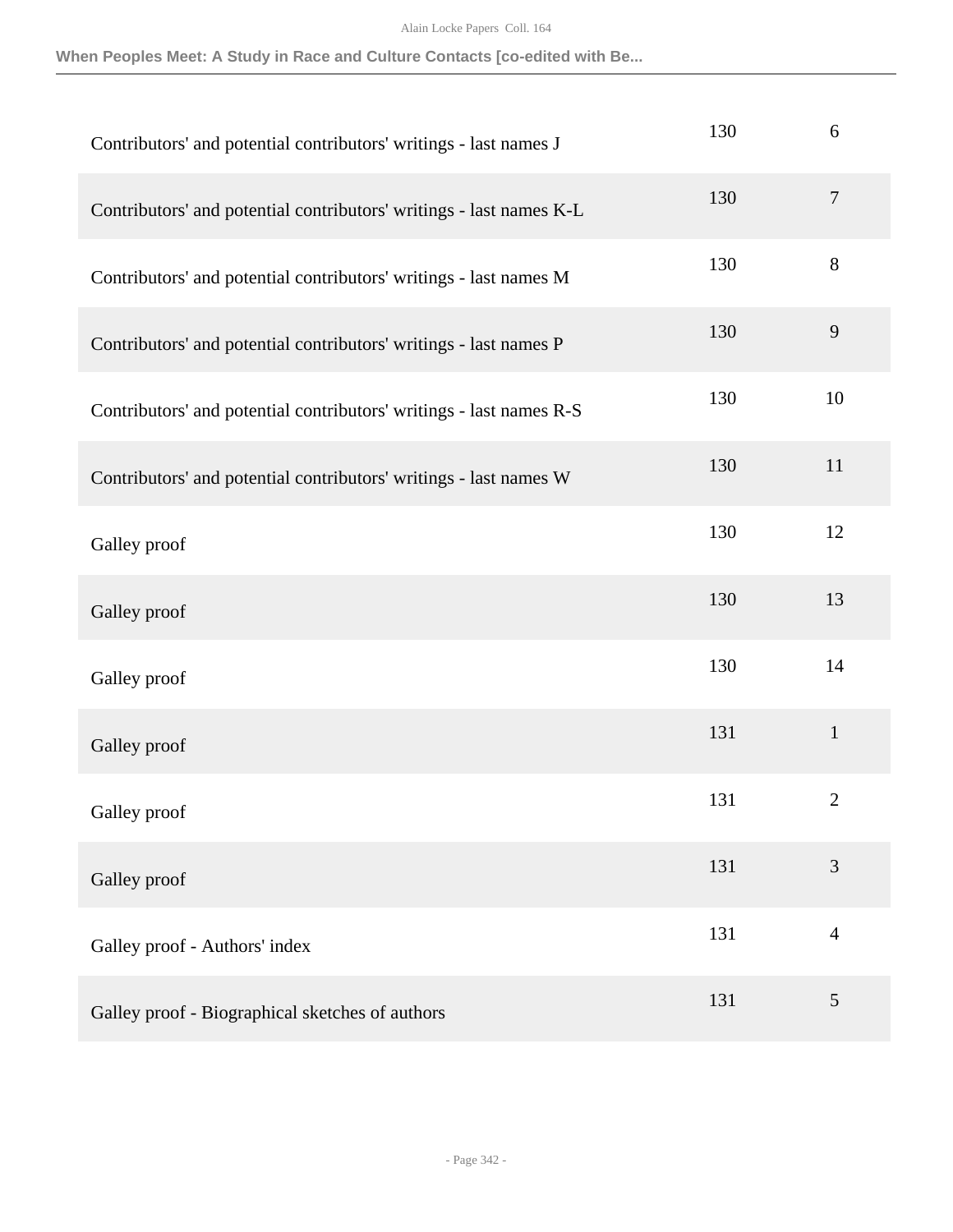|  | ×, |  |  |
|--|----|--|--|

| Announcements                                                                                                                                                             | 131        | 6              |
|---------------------------------------------------------------------------------------------------------------------------------------------------------------------------|------------|----------------|
| Reviews                                                                                                                                                                   | 131        | $\overline{7}$ |
| Reviews                                                                                                                                                                   | 131        | 8              |
| Whi                                                                                                                                                                       |            |                |
|                                                                                                                                                                           | <b>Box</b> | Folder         |
| Whither Race Relations? A Critical Commentary on Part II of articles in<br>section on Educational Programs for the Improvement of Race Relations in<br>the United States. | 131        | 9              |
| Whither Race Relations? A Critical Commentary. Journal of Negro<br>Education (Summer 1944): 398-406.                                                                      | 131        | 10             |
| Reviews of "Whither Race Relations in the U.S."                                                                                                                           | 131        | 11             |
| <b>Who's Who of Colored America</b>                                                                                                                                       |            |                |
|                                                                                                                                                                           | Box        | Folder         |
| Publisher's agreement                                                                                                                                                     | 131        | 12             |
| Prospectus, information                                                                                                                                                   | 131        | 13             |
| Questionnaire                                                                                                                                                             | 131        | 14             |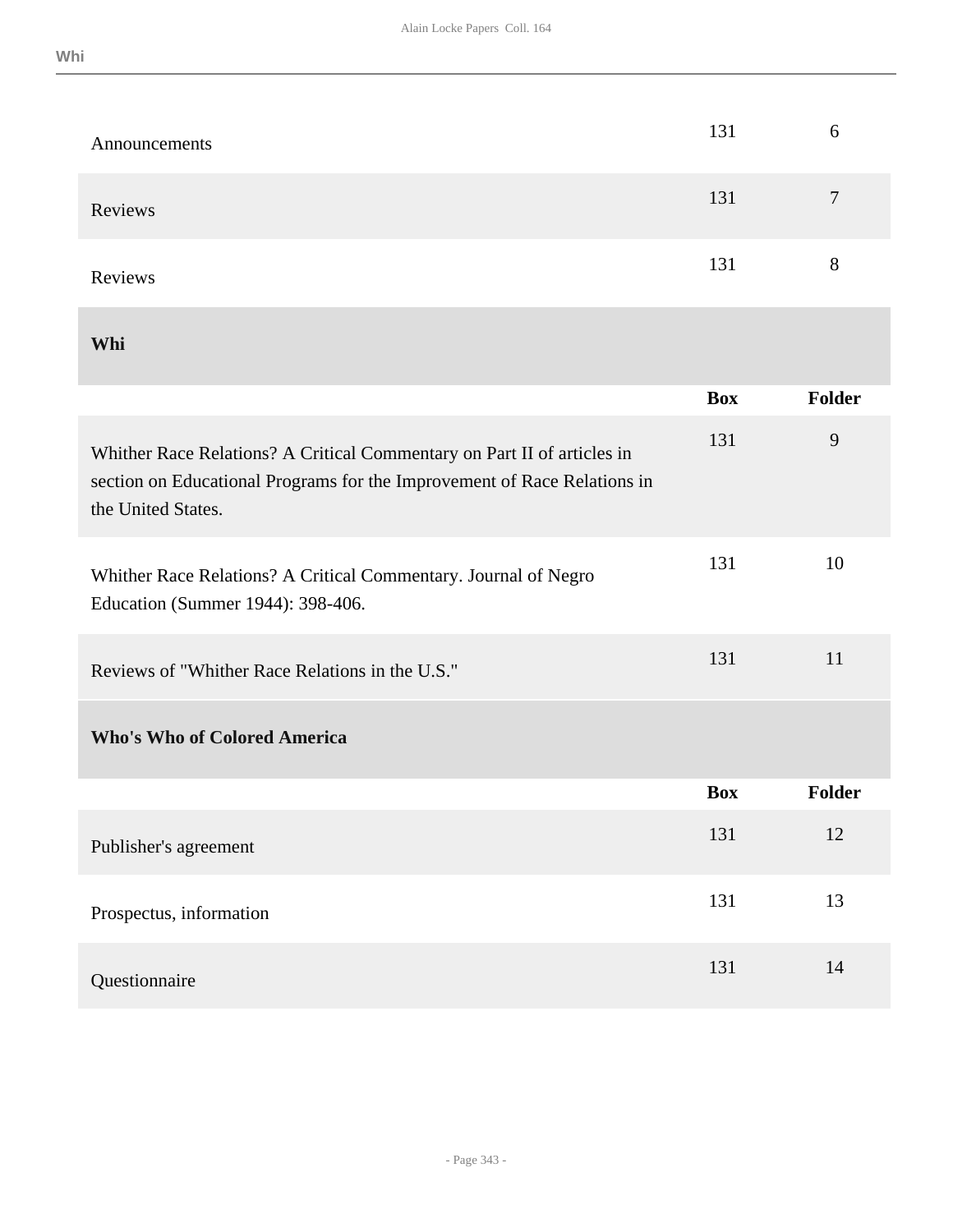| Correspondence - Bruce, Roscoe no date                                                | 131        | 15             |
|---------------------------------------------------------------------------------------|------------|----------------|
| Correspondence - Bruce, Roscoe 1925                                                   | 131        | 16             |
| Correspondence - Bruce, Roscoe 1926                                                   | 131        | 17             |
| Correspondence - Watts, Helen L.                                                      | 131        | 18             |
| Correspondence - Yenser, Thomas                                                       | 131        | 19             |
| Biographical notes                                                                    | 131        | 20             |
| Biographical notes                                                                    | 131        | 21             |
| <b>Biographical entries</b>                                                           | 131        | 22             |
| <b>Biographical entries</b>                                                           | 131        | 23             |
| Win-Wri                                                                               |            |                |
|                                                                                       | <b>Box</b> | <b>Folder</b>  |
| The Windmill of the Gods                                                              | 131        | $\mathbf{1}$   |
| A World Magna Charta for Labor. [incomplete typescript]                               | 131        | $\overline{2}$ |
| A World Magna Charta for Labor. [incomplete typescript with holograph<br>corrections] | 131        | 3              |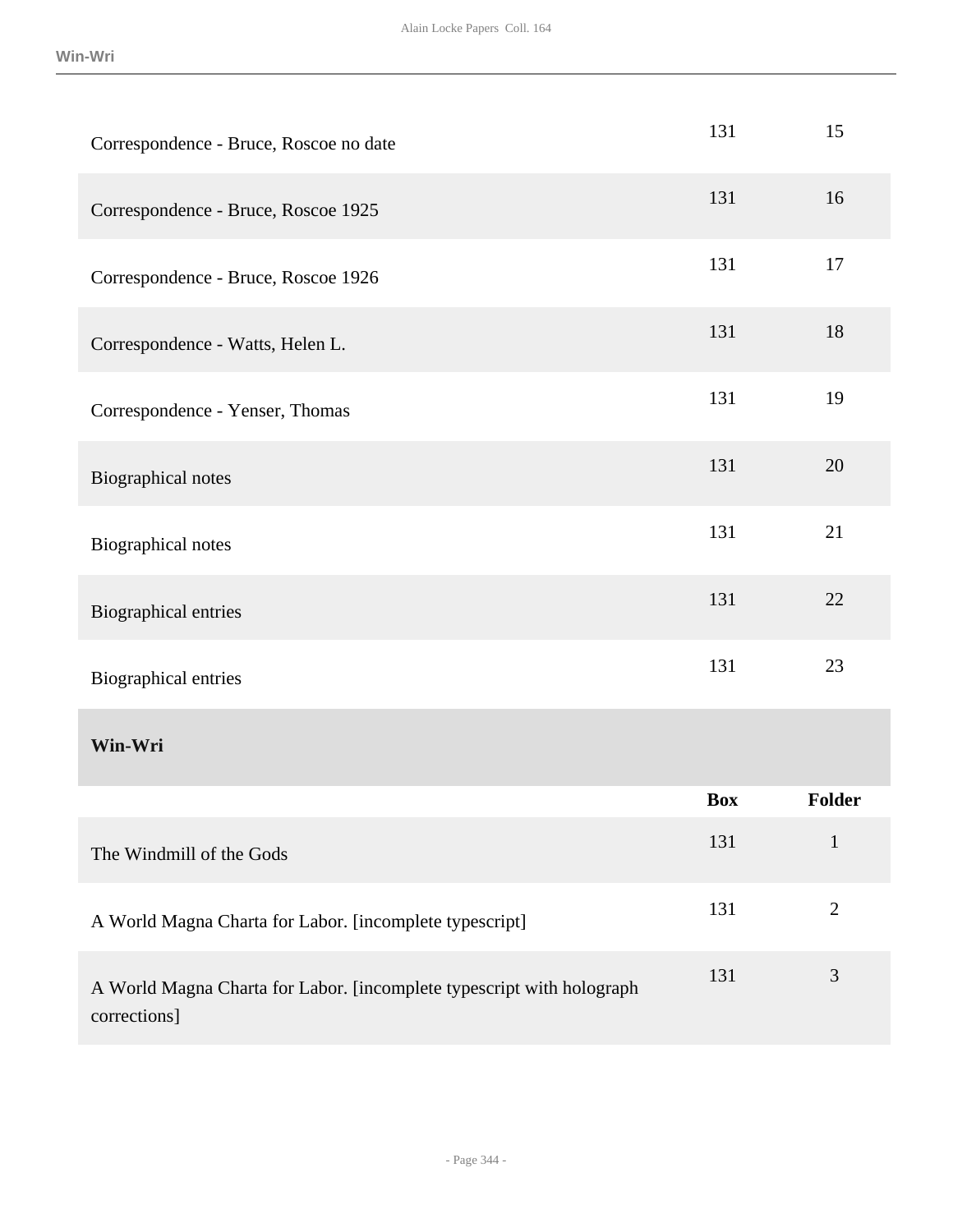| The World of Inter-racial Relations. [Review of Locke's Lectures by J.<br>Wesley Hatcher] The Berea Alumnus 6 (May 1931): 252-257.                               | 131 | 4 |
|------------------------------------------------------------------------------------------------------------------------------------------------------------------|-----|---|
| World View on Race and Democracy: A Study Guide in Human Group<br>Relations [compiled and annotated by Locke]. Final draft [typescript] 28<br>Feb. 1942          | 131 | 5 |
| World View on Race and Democracy: A Study Guide in Human Group<br>Relations Chicago: American Library Association, 1943.                                         | 131 | 6 |
| [re: The World's Most Urgent Problem.]                                                                                                                           | 131 | 7 |
| Writers Take Sides: Letters about the war in Spain from 418 American<br>authors. NY: The League of American Writers, 1938. [see page 40 for<br>Locke's comments] | 131 | 8 |

# **Y**

|                                                                                                                                                                              | <b>Box</b> | <b>Folder</b> |
|------------------------------------------------------------------------------------------------------------------------------------------------------------------------------|------------|---------------|
| The Younger Generation Negro and Religion. [incomplete] Speech for the<br>Conference of the National Association of College Instructors in Bible and<br>Biblical Literature. | 131        | 9             |
| The Younger Literary Movement. Crisis 4 (Feb. 1924): 161-163. [coauthor]<br>with W.E.B. DuBois                                                                               | 131        | 10            |
| The Youth Art Exhibit of the United                                                                                                                                          | 131        | 11            |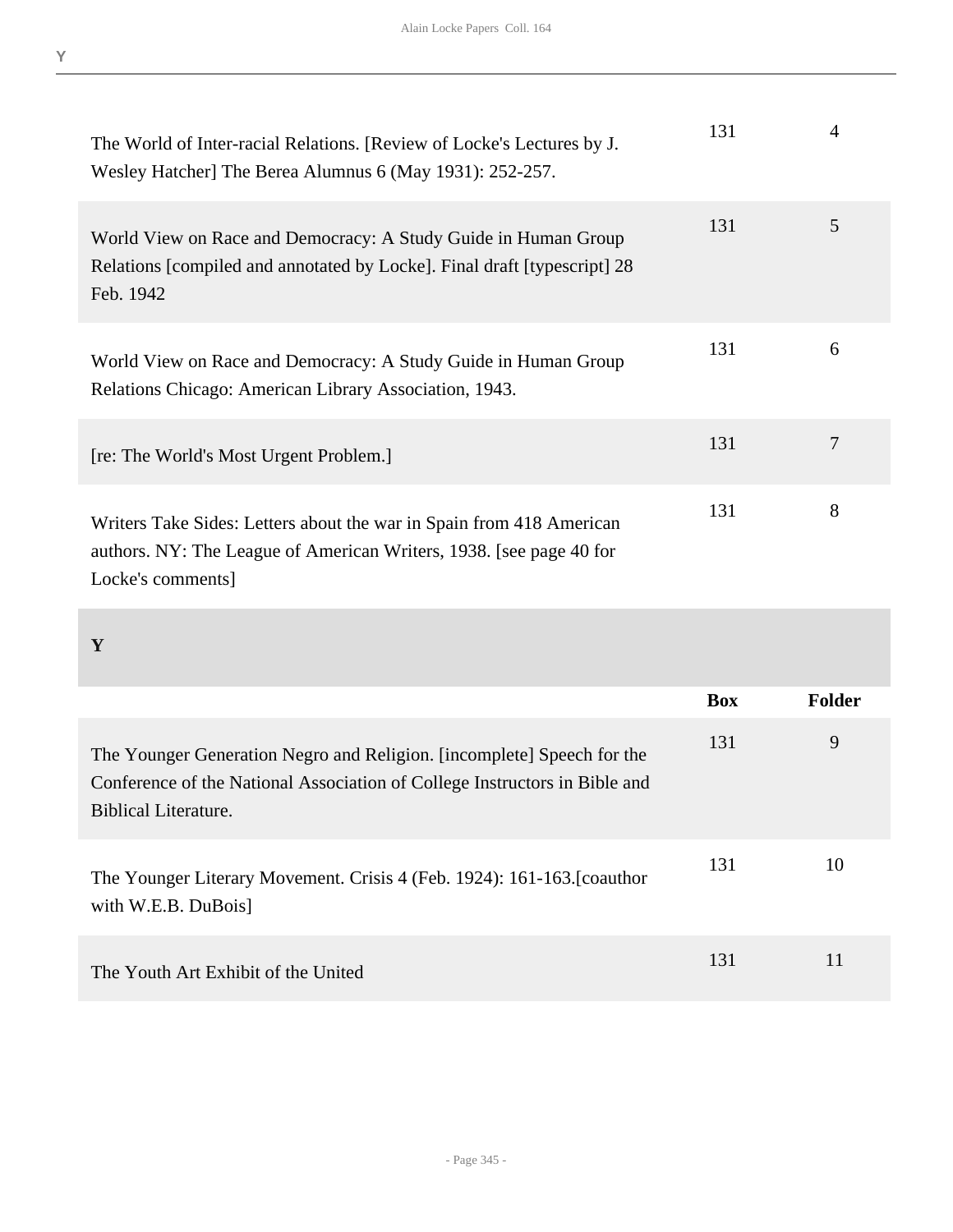# **Reviews by Locke**

**A** 

|                                                                                                                                                                                | <b>Box</b> | <b>Folder</b> |
|--------------------------------------------------------------------------------------------------------------------------------------------------------------------------------|------------|---------------|
| Accent on Integration. Review of Concert Varieties, play produced by<br>Billy Rose, at the Ziegfield Theatre; and Foxhole in the Parlor, play<br>produced by Harry Bloomfield. | 132        | 12            |
| The Advancing South, by Edwin Mims. [typescript]                                                                                                                               | 132        | 13            |
| The Advancing South, by Edwin Mims. In Opportunity (December 1926):<br>374-375.                                                                                                | 132        | 14            |
| The African Child: An Account of the International Conference on African<br>Children. [typescript]                                                                             | 132        | 15            |
| The African Child: An Account of the International Conference on African<br>Children. In The Survey (15 July 1932): 333.                                                       | 132        | 16            |
| African Dependencies: A Challenge to Western Democracy, by Nwanke<br>Chukuemeka.                                                                                               | 132        | 17            |
| American Jazz Music, by Wilder Hobson [see "Negro Music Goes to<br>Par"]                                                                                                       |            |               |
| American Negro, ed. for the American Academy of Political and Social<br>Science by Donald Young [typescript].                                                                  | 132        | 18            |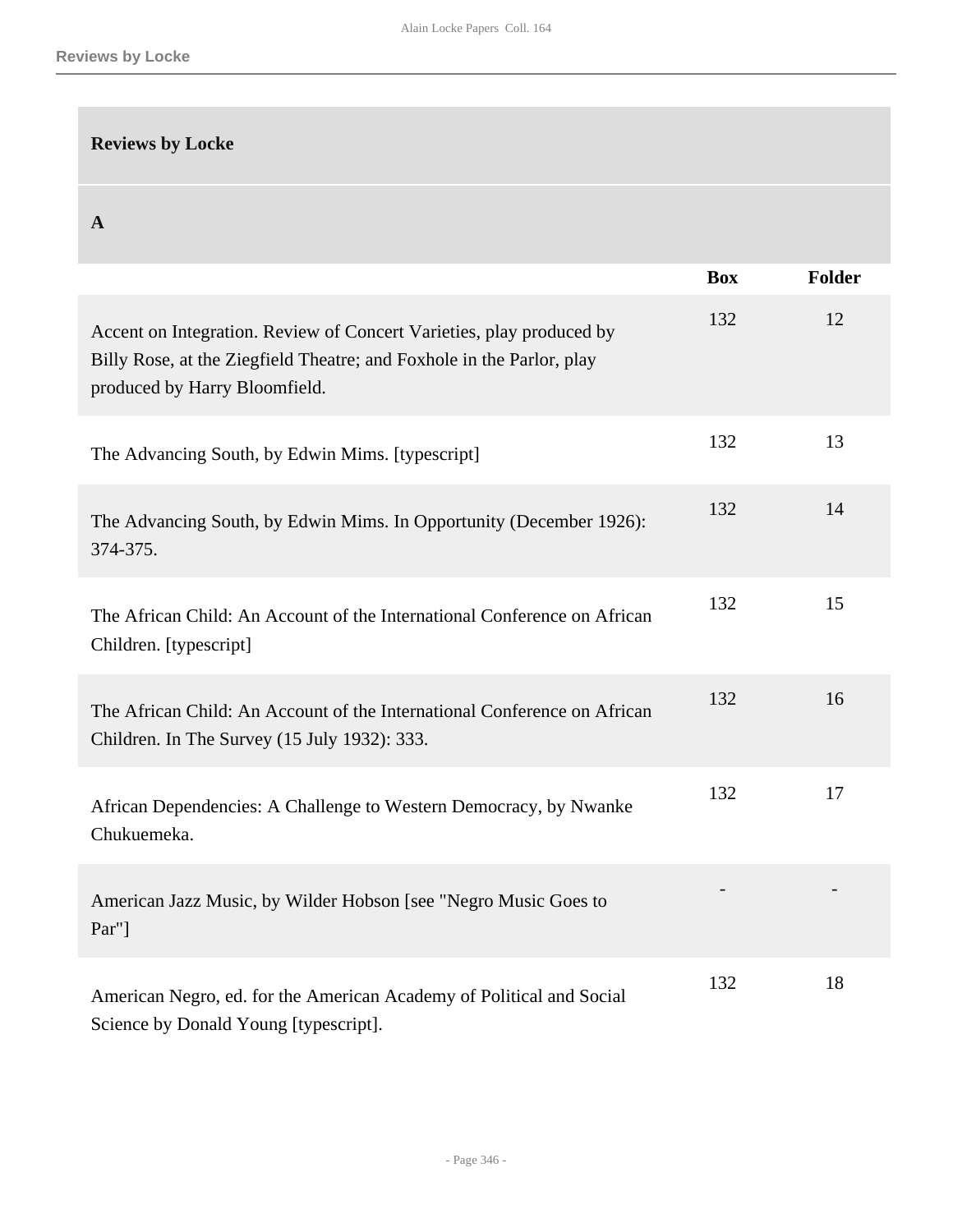| American Negro, ed. for the American Academy of Political and Social<br>Science by Donald Young. [excerpts of published reviews] | 132        | 19            |
|----------------------------------------------------------------------------------------------------------------------------------|------------|---------------|
| Anthology of American Negro Literature, ed. with an introduction by V. F.<br>Calverton. [typescript]                             | 132        | 20            |
| Anthology of American Negro Literature, ed. with an introduction by V. F.<br>Calverton. In The Survey.                           | 132        | 21            |
| An Anthology of American Negro Literature, ed. by Sylvestre C. Watkins.                                                          | 132        | 22            |
| Art and the Life of Action, by Max Eastman                                                                                       | 132        | 23            |
| B                                                                                                                                |            |               |
|                                                                                                                                  |            |               |
|                                                                                                                                  | <b>Box</b> | <b>Folder</b> |
| The Basis of Criticism in the Arts, by Stephen Coburn Pepper. [typescript]                                                       | 132        | 24            |
| The Basis of Criticism in the Arts, by Stephen Coburn Pepper. In Ethics<br>57(January 1947): 145-147.                            | 132        | 25            |
| Bases of World Understanding, by William Stuart Nelson.                                                                          | 132        | 26            |
| Black America, by Scott Nearing and What the Negro Thinks, by R.R.<br>Moton. [typescript]                                        | 132        | 27            |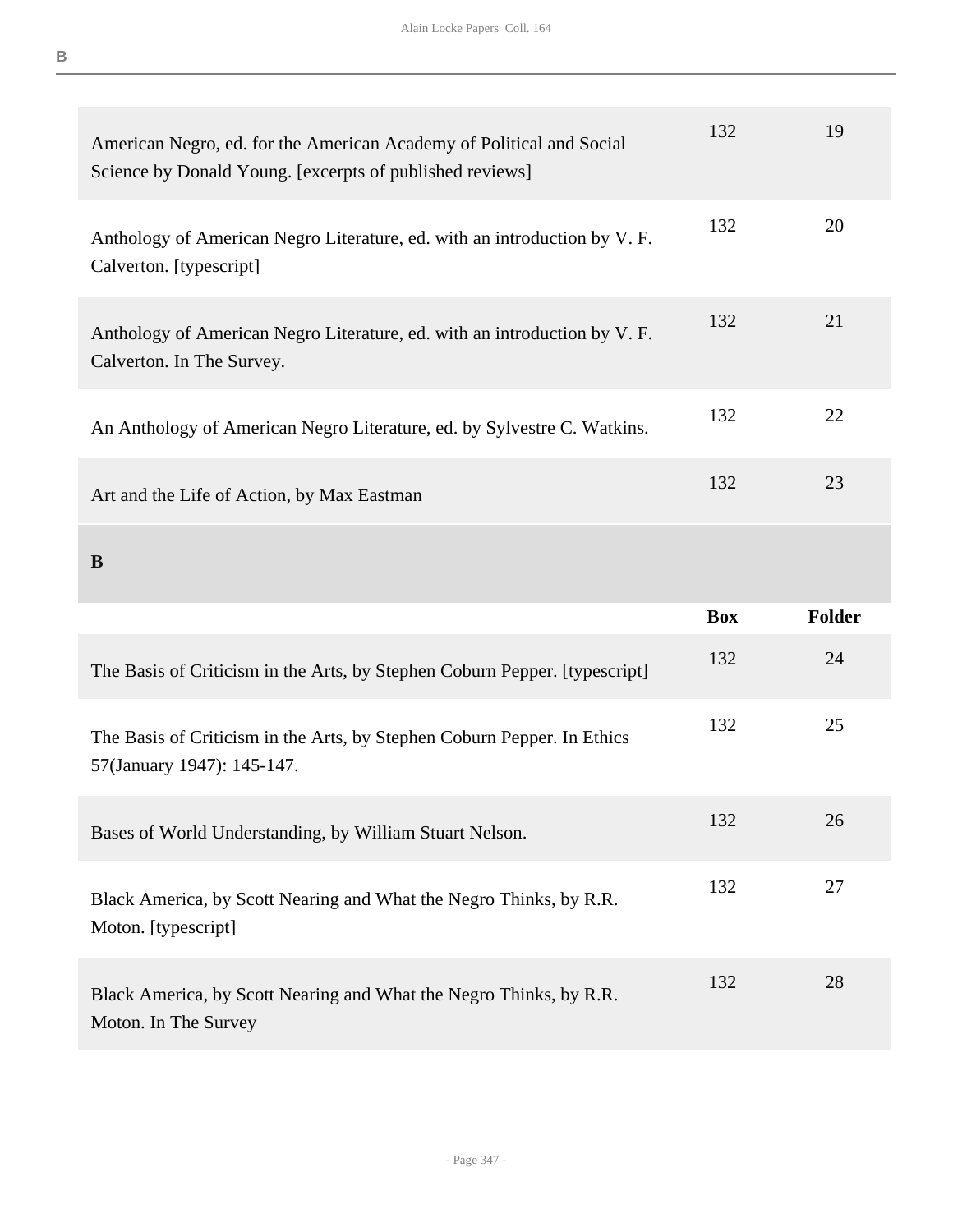| Black April, by Julia Peterkin. [typescript]                                                                                                          | 132 | 29 |
|-------------------------------------------------------------------------------------------------------------------------------------------------------|-----|----|
| Black April, by Julia Peterkin. [incomplete typescript]                                                                                               | 132 | 30 |
| Black April, by Julia Peterkin. In The Survey.                                                                                                        | 132 | 31 |
| Black Democracy-The Story of Haiti, by H.P. Davis.                                                                                                    | 132 | 32 |
| Black Laws of Virginia, by June Purcell Guild.                                                                                                        | 132 | 33 |
| Black Laws of Virginia, by June Purcell Guild. In Survey (May 1937):<br>171.                                                                          | 132 | 34 |
| The Black Man in White America, by John G. Van Deusen; American<br>Caste and the Negro College, by Buell G. Gallagher.                                | 132 | 35 |
| The Black Man in White America, by John G. Van Deusen; American<br>Caste and the Negro College, by Buell G. Gallagher. In Survey (March<br>1939): 91. | 132 | 36 |
| Black Metropolis, by St. Clair Drake and Horace Cayton.                                                                                               | 132 | 37 |
| The Black Patch War, by John G. Miller [typescript]                                                                                                   | 132 | 38 |
| The Black Patch War, by John G. Miller. In The Survey (June 1936): 187.                                                                               | 132 | 39 |
| Black Truth and Black Beauty: A Retrospective Review of the Literature<br>of the Negro for 1932. [typescript]                                         | 132 | 40 |

- Page 348 -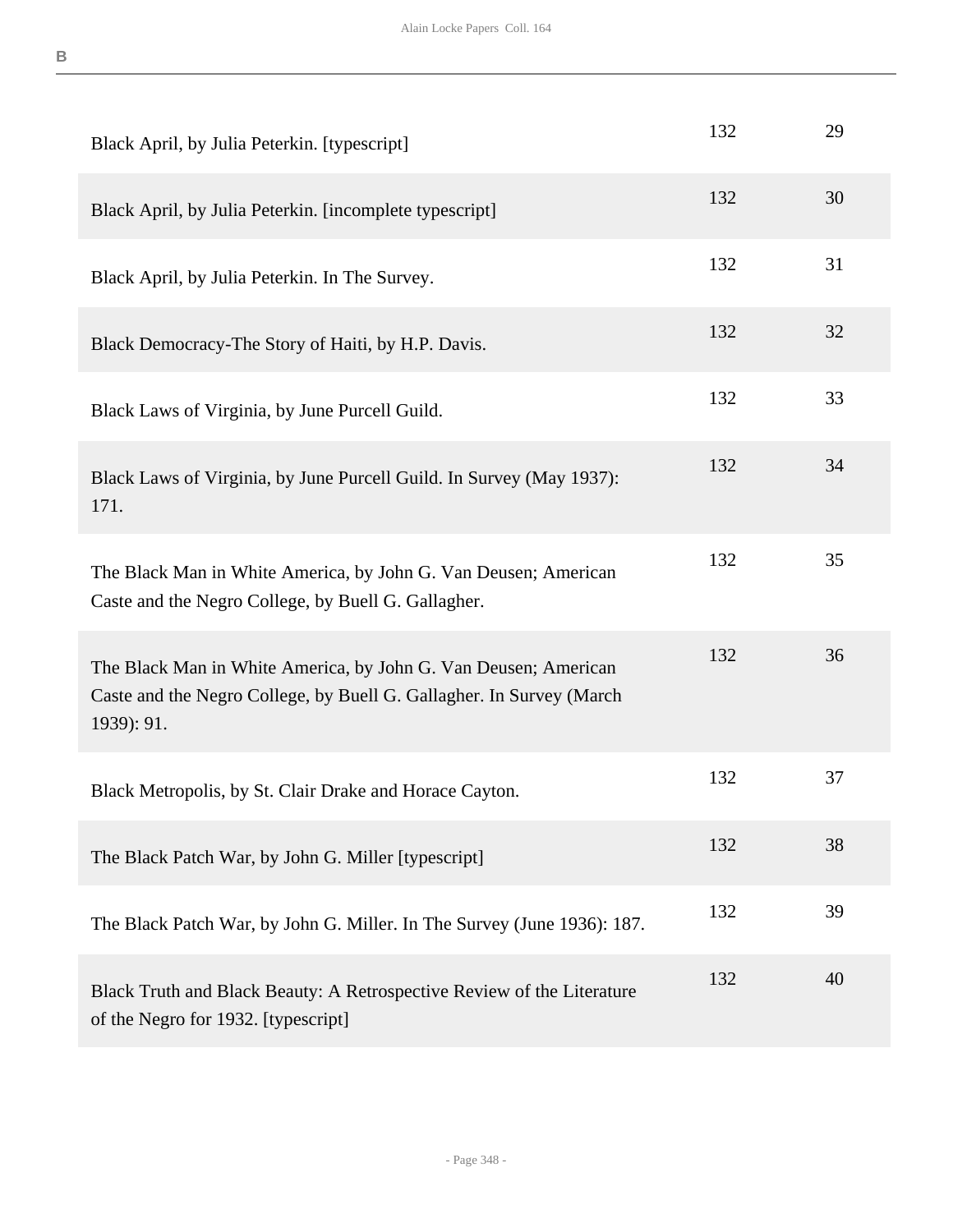| Black Truth and Black Beauty: A Retrospective Review of the Literature<br>of the Negro for 1932. In Opportunity 11(Jan. 1933): 14-18.                                                                                                                                   | 132 | 41 |
|-------------------------------------------------------------------------------------------------------------------------------------------------------------------------------------------------------------------------------------------------------------------------|-----|----|
| The Black Worker, by Sterling D. Spero and Abram L. Harris.                                                                                                                                                                                                             | 132 | 42 |
| The Black Worker, by Sterling D. Spero and Abram L. Harris. In The<br>Survey (15 March 1931): 679.                                                                                                                                                                      | 132 | 43 |
| The Blacker the Berry: A Novel of Negro Life, by Wallace Thurman and<br>Plum Bun, by Jessie R. Fauset. [typescript]                                                                                                                                                     | 132 | 44 |
| The Blacker the Berry: A Novel of Negro Life, by Wallace Thurman. In<br>Survey 62(1 June 1929): 325.                                                                                                                                                                    | 132 | 45 |
| Blue Holiday, Music by Al Moritz, E.Y. Harburg, and Earl Robinson;<br>Staged by Monroe Bennett Hack; Production designed and settings by<br>Perry Watkins; Choral direction by Hall Johnson; Dances by Katherine<br>Dunham; Production by Irvin Shapiro and Doris Cole. | 132 | 46 |
| Born to Be, by Taylor Gordon, with an introduction by Muriel Draper and<br>foreword by Carl Van Vechten.                                                                                                                                                                | 132 | 47 |
| Bright Victory, by James Edwards.                                                                                                                                                                                                                                       | 132 | 48 |
| Brown America: The Story of a New Race, by Edwin Embree. [typescript]                                                                                                                                                                                                   | 132 | 49 |
| Brown America: The Story of a New Race, by Edwin Embree. in Survey<br>Graphic.                                                                                                                                                                                          | 132 | 50 |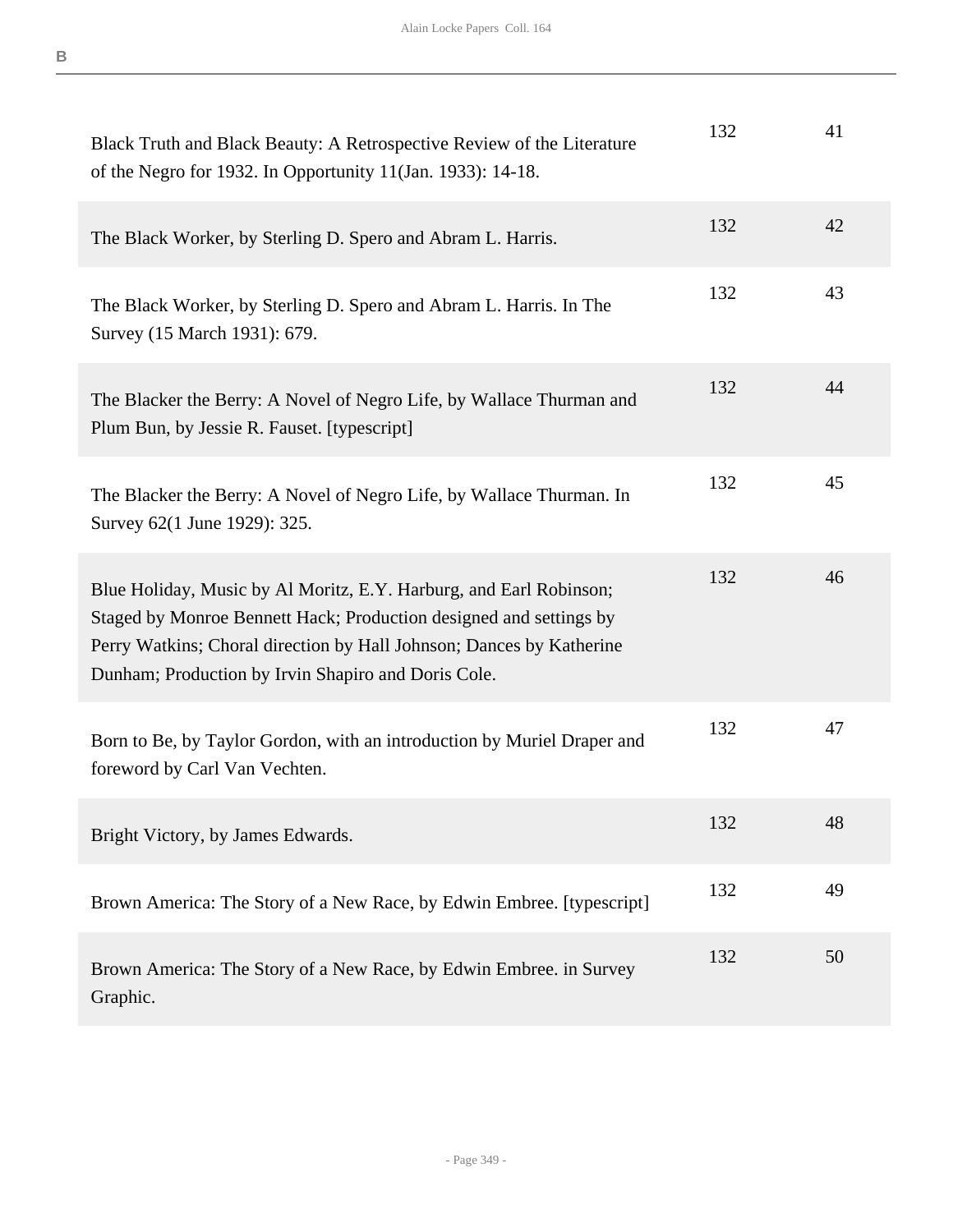| Brown Americans: The Story of a Tenth of the Nation, by Edwin R.<br>Embree.                                                                                     | 132        | 51             |
|-----------------------------------------------------------------------------------------------------------------------------------------------------------------|------------|----------------|
| Brown Americans: The Story of a Tenth of the Nation, by Edwin R.<br>Embree. In The Survey.                                                                      | 132        | 52             |
| $\mathbf C$                                                                                                                                                     |            |                |
|                                                                                                                                                                 | <b>Box</b> | <b>Folder</b>  |
| Carry On, America, a drama-pageant at the Third Negro Freedom Rally,<br>Madison Square Garden, New York. 25 June 1945.                                          | 132        | 53             |
| The Chinaberry Tree, by Jessie Fauset. [typescript]                                                                                                             | 132        | 54             |
| The Chinaberry Tree, by Jessie Fauset. In Harlem Feature Service (2 May<br>$1932$ : 2.                                                                          | 132        | 55             |
| The Cleavage in Our Culture: Studies in Scientific Humanism in Honor of<br>Max Otto, ed. by Frederick H. Burkhardt. In The Progressive (Feb. 1953):<br>$41-43.$ | 133        | $\mathbf{1}$   |
| The Colonial Literature of France. In Opportunity (November 1923):<br>331-335.                                                                                  | 133        | $\overline{2}$ |
| Color, by Countee Cullen. [typescript]                                                                                                                          | 133        | 3              |
| Color, by Countee Cullen. Opportunity 4 (Jan. 1926): 14-15.                                                                                                     | 133        | $\overline{4}$ |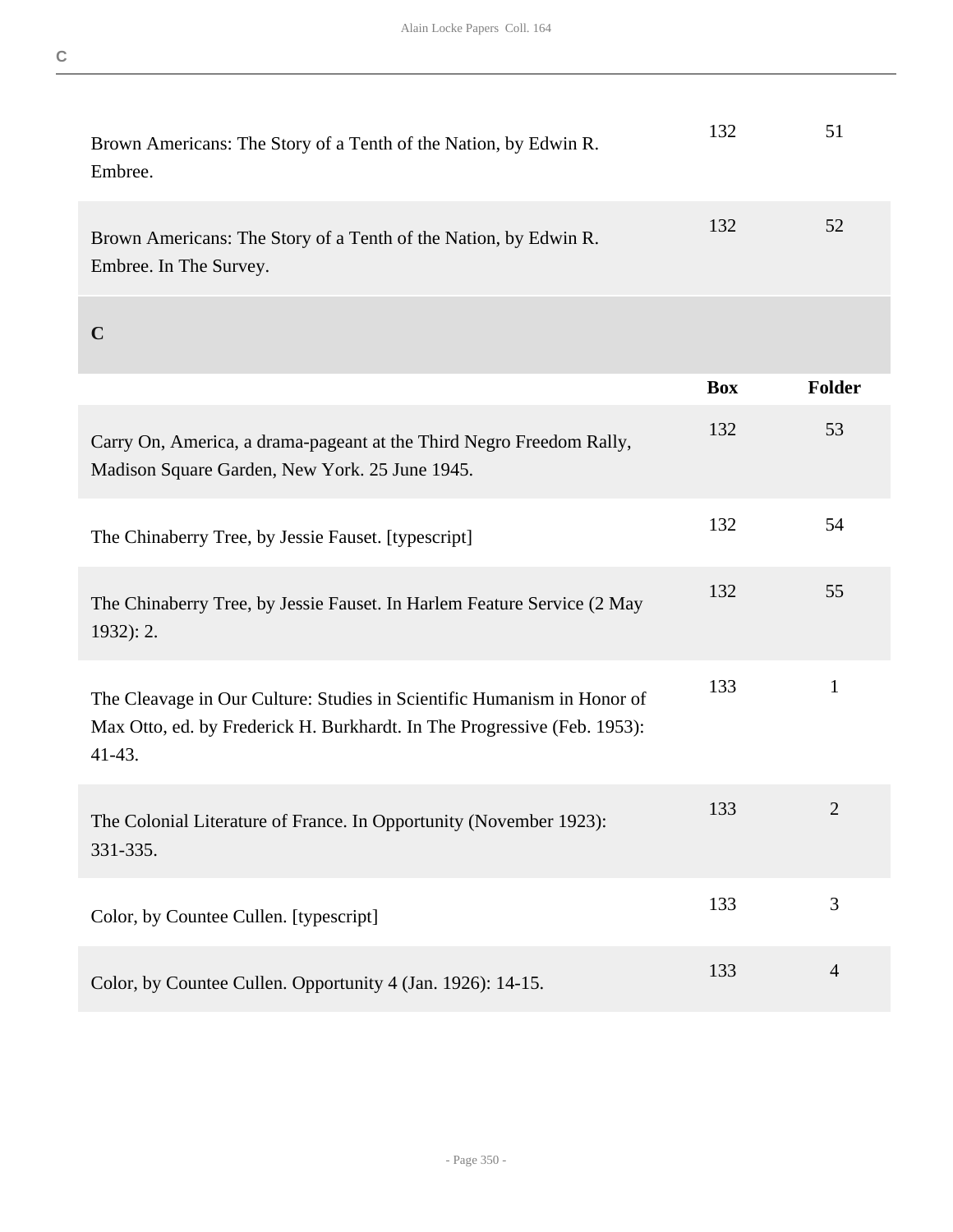| Color and Democracy: Colonies and Peace, by W.E.B. DuBois.<br>[typescript]                           | 133 |   |
|------------------------------------------------------------------------------------------------------|-----|---|
| Color and Democracy: Colonies and Peace, by W.E.B. DuBois. In Survey<br>Graphic (October 1945): 415. | 133 | 6 |
| A Critical Retrospect of the Literature of the Negro for 1947. In Phylon 9<br>$(1948): 3-12.$        | 133 |   |

**D** 

|                                                                                                     | <b>Box</b> | <b>Folder</b> |
|-----------------------------------------------------------------------------------------------------|------------|---------------|
| Dahomey: An Ancient African Kingdom, by Melville J. Herskovits.                                     | 133        | 8             |
| Dark Princess, by W.E.B. DuBois [typescript]                                                        | 133        | 9             |
| Dark Princess, by W.E.B. DuBois. In New York Herald Tribune Books, 20<br>May 1928.                  | 133        | 10            |
| Dawn Patrol: A Review of the Literature of the Negro for 1948. Part I.<br>[incomplete typescript]   | 133        | 11            |
| Dawn Patrol: A Review of the Literature of the Negro for 1948. Part I. In<br>Phylon 10(1949): 5-14. | 133        | 12            |
| Dawn Patrol: A Review of the Literature of the Negro for 1948. Part II.                             | 133        | 13            |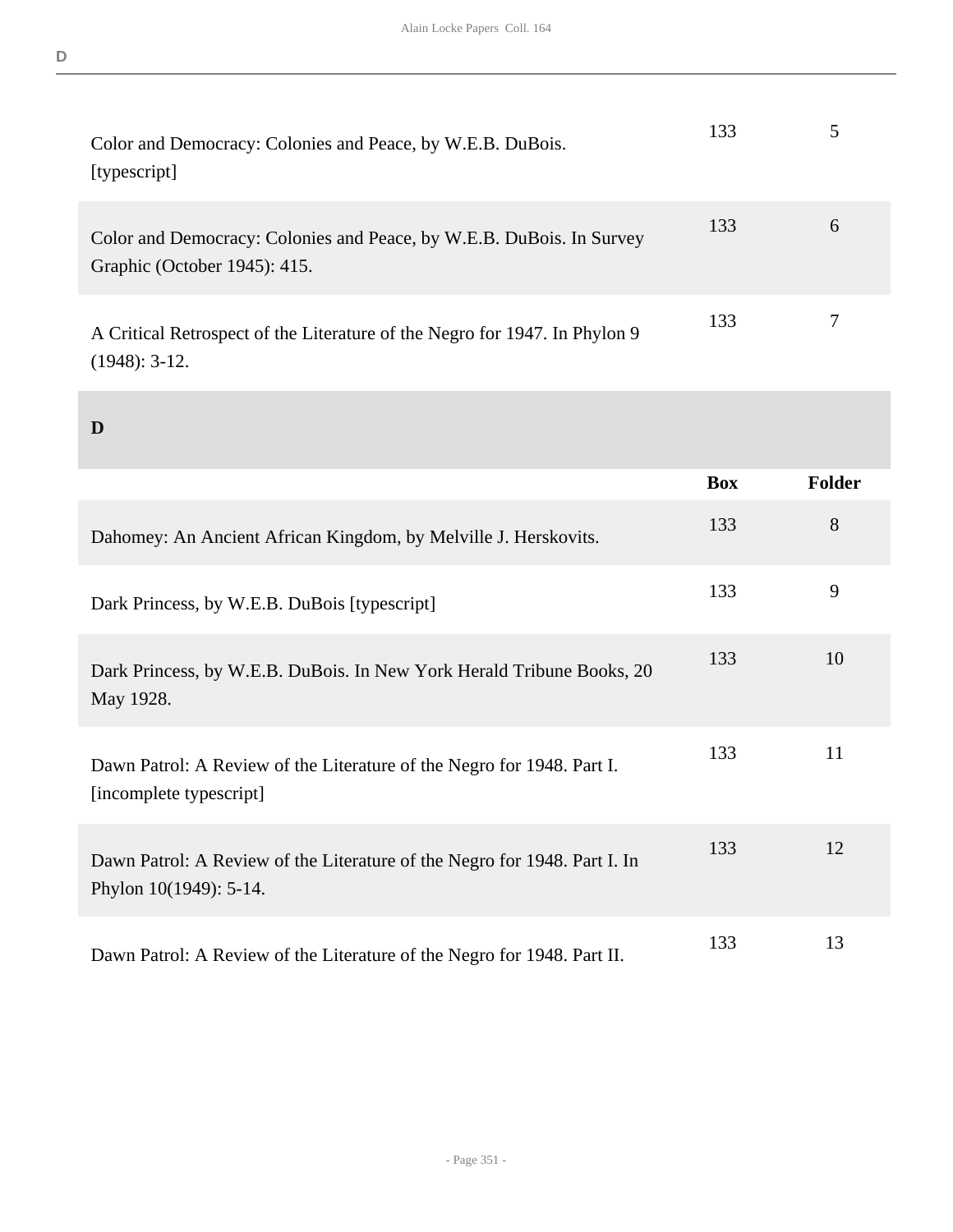| Deep River: Deeper Sea: Retrospective Review of the Literature of the<br>Negro for 1935. In Opportunity 14(Jan. 1936): 6-10. [Part I]              | 133        | 14            |
|----------------------------------------------------------------------------------------------------------------------------------------------------|------------|---------------|
| Deep River: Deeper Sea: Retrospective Review of the Literature of the<br>Negro for 1935. In Opportunity 14(Feb. 1936): 42-43, 61. [Part II]        | 133        | 15            |
| Dominations and Powers, by George Santayana In Key Reporter<br>16(Autumn 1951): 4-5.                                                               | 133        | 16            |
| Dry Fields and Green Pastures: A Retrospective Review of the Literature<br>of the Negro for 1939. [typescript, Part I]                             | 133        | 17            |
| Dry Fields and Green Pastures: A Retrospective Review of the Literature<br>of the Negro for 1939. In Opportunity 18(Jan. 1940): 4-10, 28. [Part I] | 133        | 18            |
| Dry Fields and Green Pastures: A Retrospective Review of the Literature<br>of the Negro for 1939. [typescript, Part II]                            | 133        | 19            |
| $\bf{E}$                                                                                                                                           |            |               |
|                                                                                                                                                    | <b>Box</b> | <b>Folder</b> |
| Education in a Divided World, by James Bryant Conant [incomplete<br>typescript]                                                                    | 133        | 20            |
| Education in a Divided World, by James Bryant Conant. In The Key<br>Reporter (Spring 1949): 4.                                                     | 133        | 21            |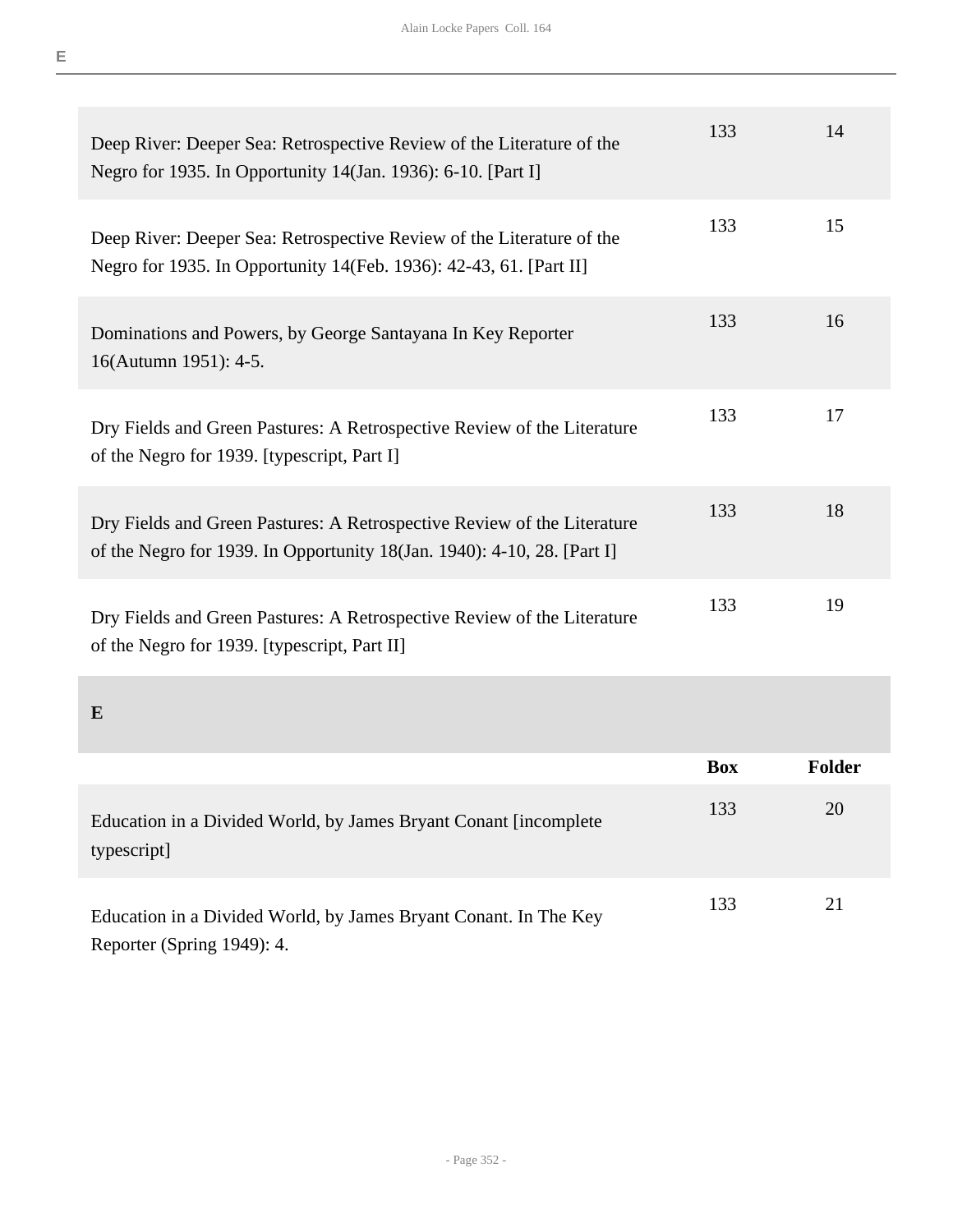| The Eleventh Hour of Nordicism--Retrospective Review of the Literature<br>of the Negro for 1934. [incomplete typescript]             | 133 | 22 |
|--------------------------------------------------------------------------------------------------------------------------------------|-----|----|
| The Eleventh Hour of Nordicism--Retrospective Review of the Literature<br>of the Negro for 1934. In Opportunity 13(Jan. 1935): 8-12. | 133 | 23 |
| The Eleventh Hour of Nordicism. (Part II.) [typescript]                                                                              | 133 | 24 |
| The Eleventh Hour of Nordicism. (Part II.) In Opportunity 13(February<br>1935): 46-48, 59.                                           | 133 | 25 |
| Encyclopedia of the Negro: Preparatory Syllabus, by W.E.B. DuBois and<br>Guy B. Johnson. In The Survey.                              | 133 | 26 |
| The Etiquette of Race Relations in the South, by Bertram W. Doyle.                                                                   | 133 | 27 |
| Existentialism, by Jean Paul Sartre, translated by Bernard Frechtman.                                                                | 133 | 28 |
| An Experiment in Modifying Attitudes Toward the Negro, by F. Tredwell<br>Smith                                                       | 133 | 29 |
| F                                                                                                                                    |     |    |

|                                                                                                         | <b>Box</b> | <b>Folder</b> |
|---------------------------------------------------------------------------------------------------------|------------|---------------|
| Fine Clothes to the Jew, by Langston Hughes. [typescript]                                               | 133        | 30            |
| Fine Clothes to the Jew, by Langston Hughes. The Saturday Review of<br>Literature (April 9, 1927): 712. | 133        | 31            |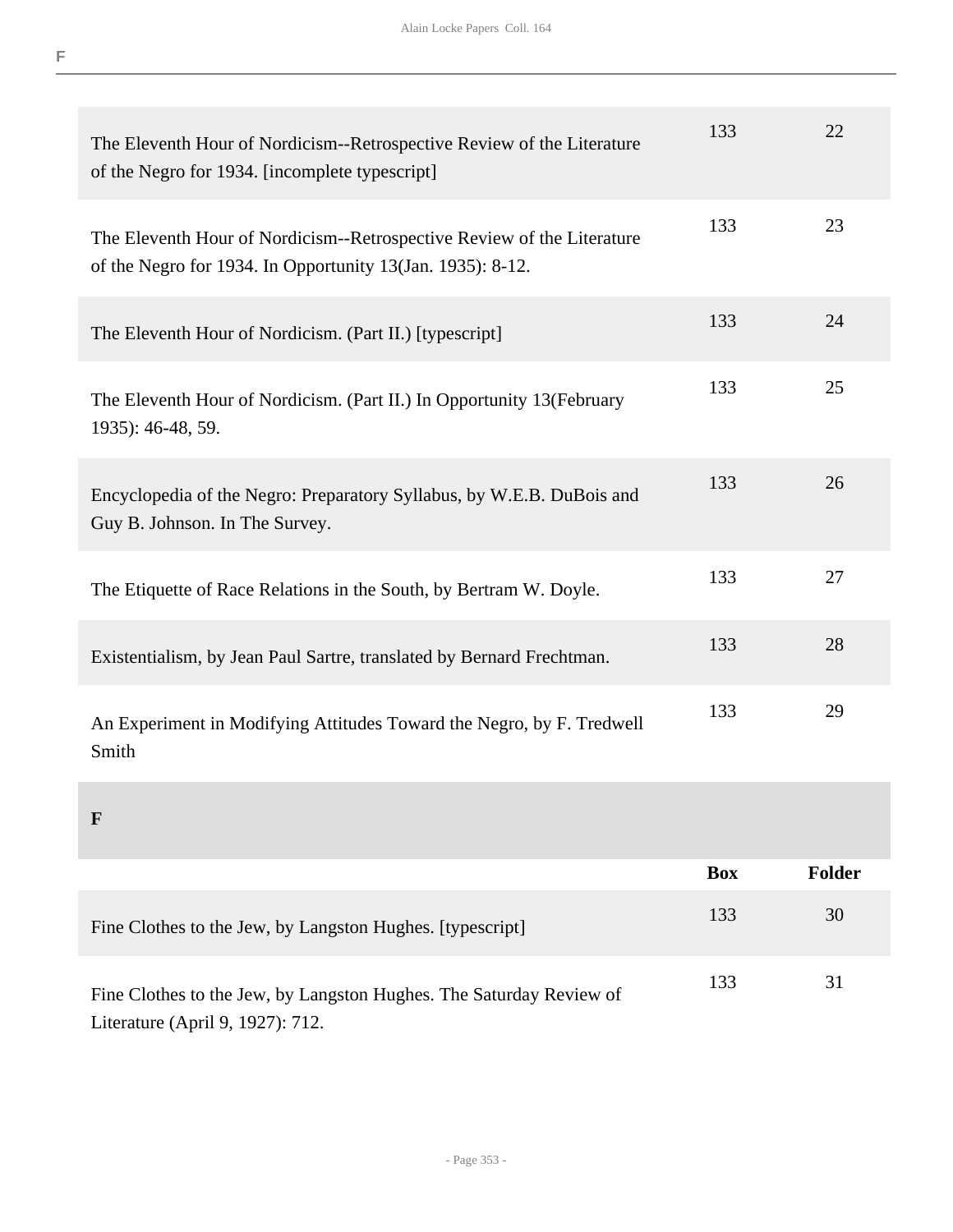| Fire: A Quarterly Devoted to Younger Negro Artists. In The Survey<br>(August 15 - September 15, 1927): 563.                                                            | 133 | 32             |
|------------------------------------------------------------------------------------------------------------------------------------------------------------------------|-----|----------------|
| Folk Beliefs of the Southern Negro, by N.N. Puckett                                                                                                                    | 133 | 33             |
| The Free Negro Family, by E. Franklin Frazier [typescript] [See also The<br>Negro in the Slaughtering and Meat-Packing Industry in Chicago, by Alma<br>Herbst.]        | 133 | 34             |
| Freedom Through Art: A Review of Negro Art, 1870-1938. [typescript]                                                                                                    | 133 | 35             |
| Freedom Through Art: A Review of Negro Art, 1870-1938. In The Crisis<br>(July 1938): 227-229.                                                                          | 133 | 36             |
| From Harlem to the Rhine: The Story of New York's Colored Volunteers,<br>by Arthur W. Little.                                                                          | 133 | 37             |
| From Native Son to Invisible Man: A Review of the Literature of the<br>Negro for 1952. [typescript]                                                                    | 133 | 38             |
| From Native Son to Invisible Man: A Review of the Literature of the<br>Negro for 1952. In Phylon.                                                                      | 133 | 39             |
| From Slavery to Freedom: A History of American Negroes, by John Hope<br>Franklin [typescript]                                                                          | 134 | $\mathbf{1}$   |
| From Slavery to Freedom: A History of American Negroes, by John Hope<br>Franklin; Masters of the Dew, by Jacques Roumain. In Survey Graphic<br>(August 1948): 374-375. | 134 | $\overline{2}$ |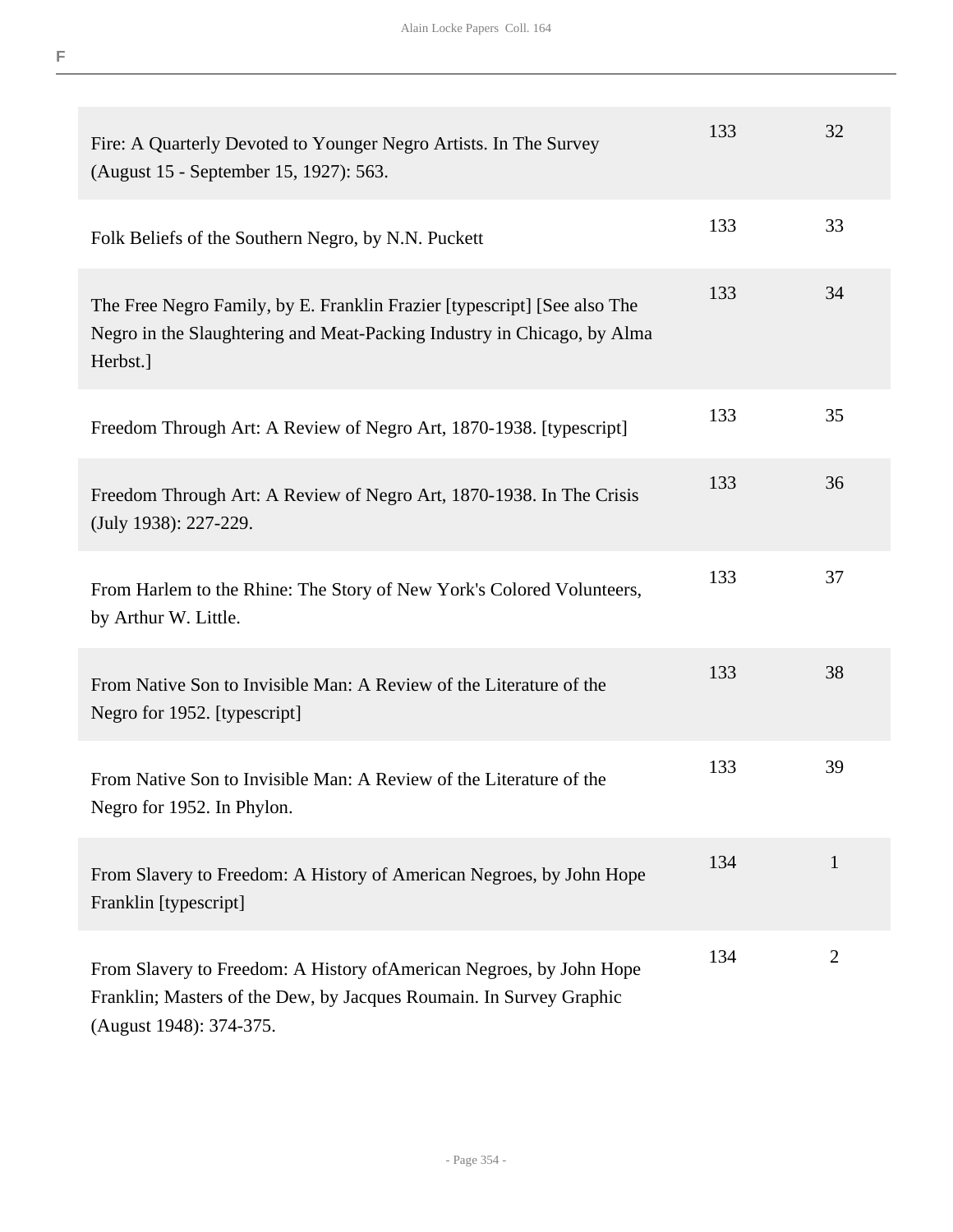| G                                                                                                                              |            |                |
|--------------------------------------------------------------------------------------------------------------------------------|------------|----------------|
|                                                                                                                                | <b>Box</b> | Folder         |
| George Washington Carver, by Rackham Holt. [typescript]                                                                        | 134        | 3              |
| George Washington Carver, by Rackham Holt. In Survey Graphic (July<br>1943): 301.                                              | 134        | $\overline{4}$ |
| Gingertown, by Claude McKay.                                                                                                   | 134        | 5              |
| Goat Alley, by Ernest Howard Culbertson. [typescript]                                                                          | 134        | 6              |
| Goat Alley, by Ernest Howard Culbertson. In Opportunity.                                                                       | 134        | $\overline{7}$ |
| God Save Reality!: Part I. Retrospective Review of the Literature of the<br>Negro: 1936. In Opportunity 15(Jan. 1937): 8-13.   | 134        | 8              |
| God Save Reality!: Part II. Retrospective Review of the Literature of the<br>Negro: 1936.                                      | 134        | 9              |
| God Save Reality!: Part II. Retrospective Review of the Literature of the<br>Negro: 1936. In Opportunity 15(Feb. 1937): 40-44. | 134        | 10             |
| God's Stepchildren, by Sarah Gertrude Millin. [incomplete typescript]                                                          | 134        | 11             |
| God's Stepchildren, by Sarah Gertrude Millin. In The Survey 54(1 May<br>1925): 180-181.                                        | 134        | 12             |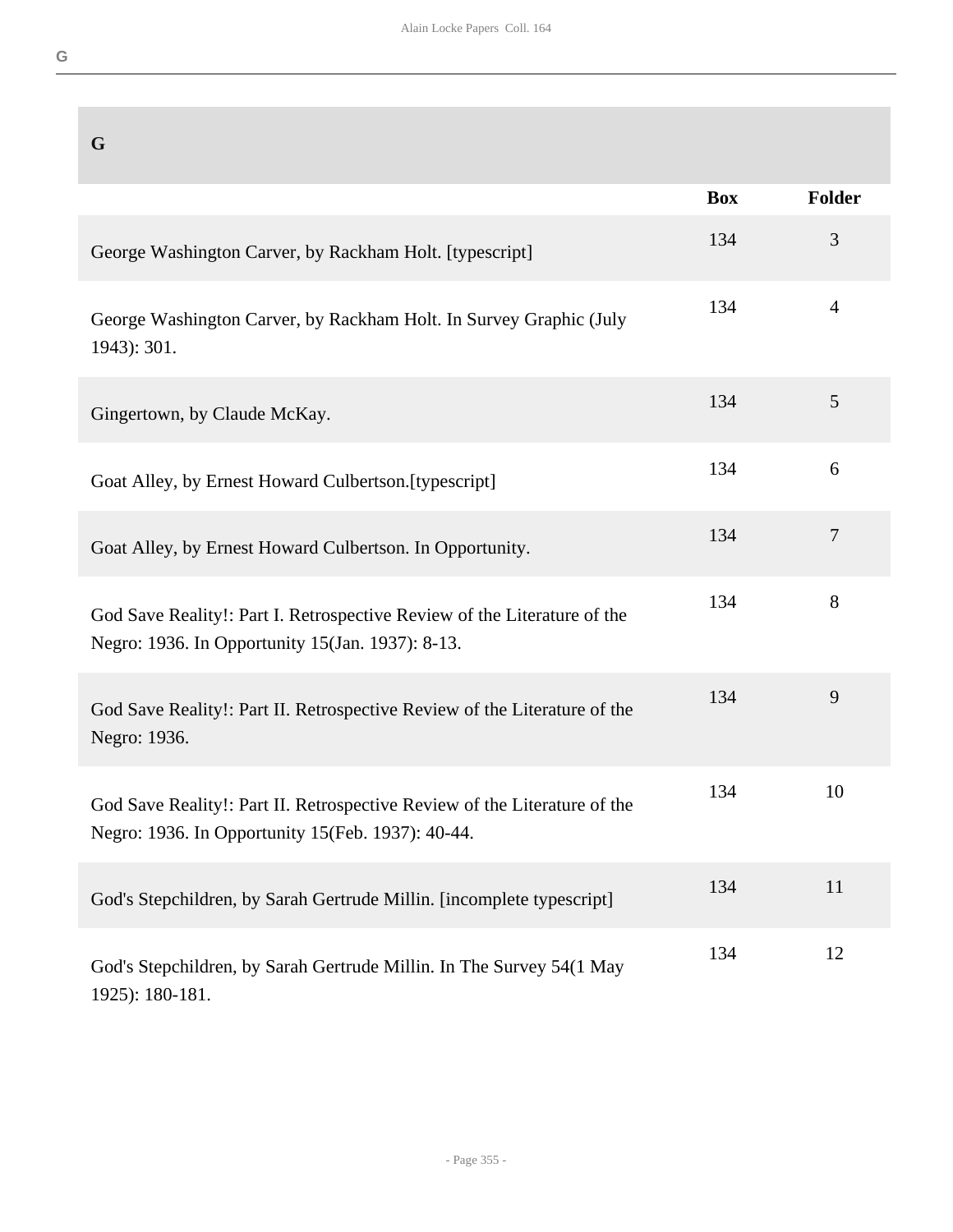| . .<br>- |  |  |
|----------|--|--|
|          |  |  |
|          |  |  |

| God's Trombones: Seven Negro Sermons in Verse, by James Weldon<br>Johnson. [typescript]                       | 134        | 13     |
|---------------------------------------------------------------------------------------------------------------|------------|--------|
| H                                                                                                             |            |        |
|                                                                                                               | <b>Box</b> | Folder |
| [play re: Henri Christophe], by Don Hammerman.                                                                | 134        | 14     |
| The High Price of Integration: A Review of the Literature of the Negro for<br>1951.                           | 134        | 15     |
| Homes of the Freed, by Rossa B. Cooley. [typescript]                                                          | 134        | 16     |
| $\mathbf I$                                                                                                   |            |        |
|                                                                                                               | <b>Box</b> | Folder |
| Infants of the Spring, by Wallace Thurman.                                                                    | 134        | 17     |
| Inventory at Mid-Century: A Review of the Literature of the Negro for<br>1950. Part I [typescript]            | 134        | 18     |
| Inventory at Mid-Century: The Literature of the Negro for 1950: Part II.<br>[incomplete typescript and notes] | 134        | 19     |
| Inventory at Mid-Century: The Literature of the Negro for 1950: Part II. In                                   | 134        | 20     |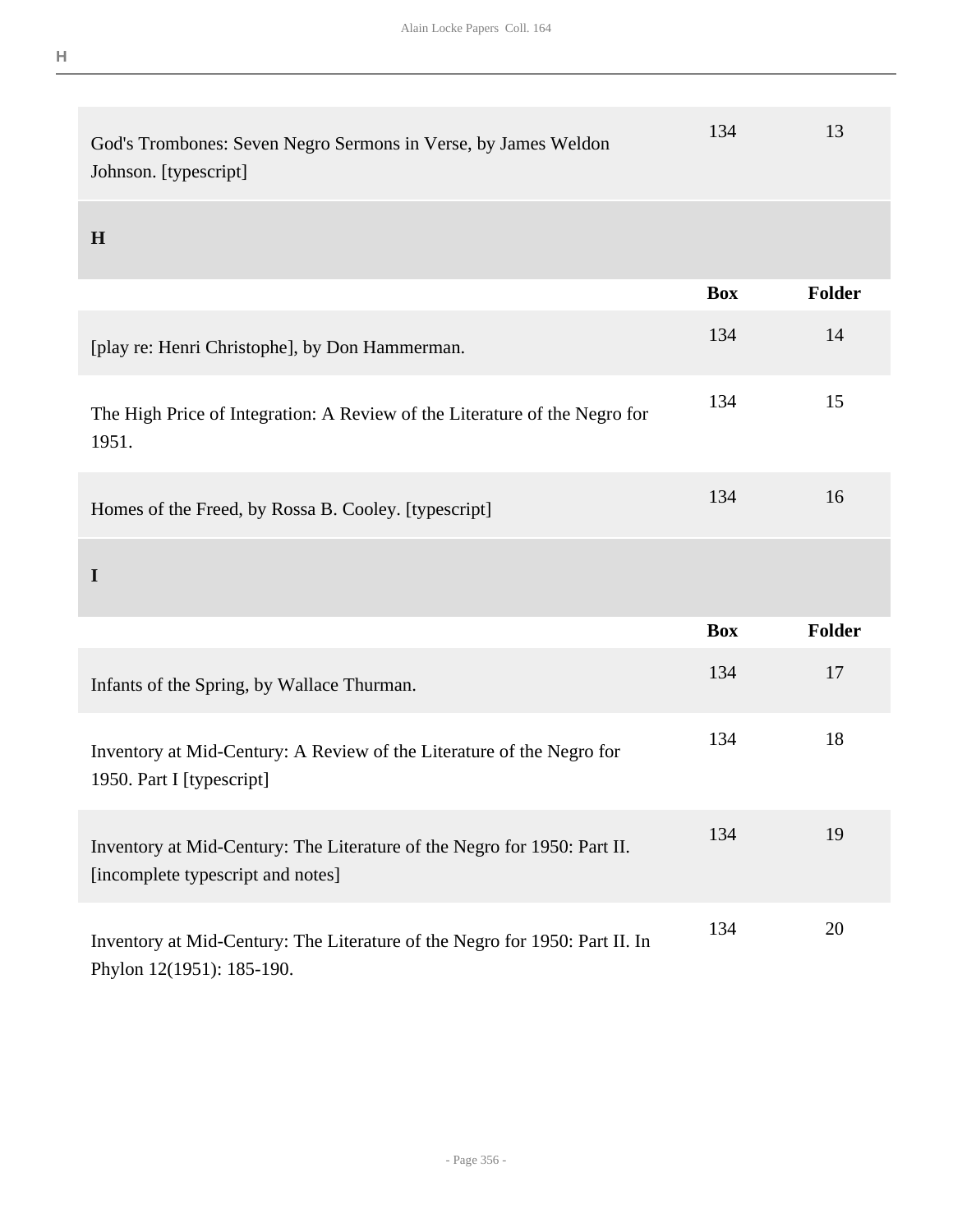| $\mathbf J$                                                                                                                               |            |               |
|-------------------------------------------------------------------------------------------------------------------------------------------|------------|---------------|
|                                                                                                                                           | <b>Box</b> | Folder        |
| Jazz: Hot and Hybrid, by Winthrop Sargeant [see "Negro Music Goes to<br>$Par''$ ]                                                         |            |               |
| Jingo, Counter-Jingo and Us.--Part I. Retrospective Review of the<br>Literature of the Negro: 1937. [typescript]                          | 134        | 21            |
| Jingo, Counter-Jingo and Us.--Part I. Retrospective Review of the<br>Literature of the Negro: 1937. In Opportunity 16(Jan. 1938): 7-11, 2 | 134        | 22            |
| Jingo, Counter-Jingo and Us.--Part II. Retrospective Review of the<br>Literature of the Negro: 1937.                                      | 134        | 23            |
| Jingo, Counter-Jingo and Us.--Part II. Retrospective Review of the<br>Literature of the Negro: 1937. In Opportunity 16(Feb. 1938): 39-4   | 134        | 24            |
| $\mathbf K$                                                                                                                               |            |               |
|                                                                                                                                           | <b>Box</b> | <b>Folder</b> |
| Kenya, by Norman Leys. [incomplete]                                                                                                       | 134        | 25            |
| The Kingdom of Swing, by Benny Goodman and I. Kolodin [see "Negro<br>Music Goes to Par"]                                                  |            |               |

**L**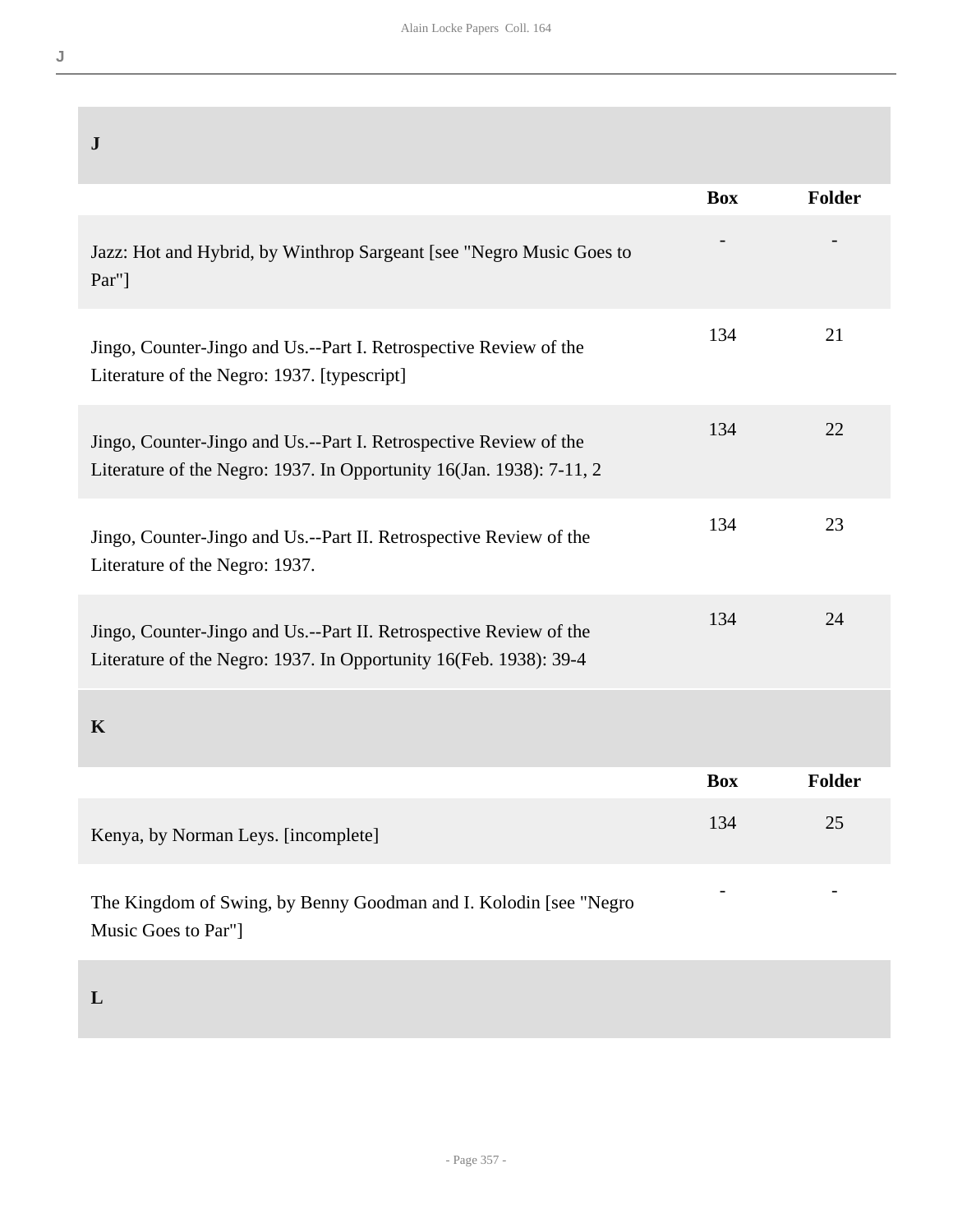|                                                                                                                           | <b>Box</b> | <b>Folder</b> |
|---------------------------------------------------------------------------------------------------------------------------|------------|---------------|
| Lament for the Stolen, by Katharine Garrison Chapin.                                                                      | 134        | 26            |
| The Legal Status of the Negro, by Charles S. Magnum Jr.                                                                   | 134        | 27            |
| Life on the Negro Frontier, by Geo. R. Arthur.                                                                            | 134        | 28            |
| A Long Way from Home, by Claude McKay. [drafts]                                                                           | 134        | 29            |
| A Long Way from Home, by Claude McKay. [typescripts]                                                                      | 134        | 30            |
| M                                                                                                                         |            |               |
|                                                                                                                           | <b>Box</b> | <b>Folder</b> |
| The Magic Island, by W.B. Seabrook; Scarlet Sister Mary, by Julia<br>Peterkin. [typescripts]                              | 134        | 31            |
| The Magic Island, by W.B. Seabrook; Scarlet Sister Mary, by Julia<br>Peterkin. In Opportunity 7(June 1929): 190-191.      | 134        | 32            |
| Marion [sic] Anderson: A Portrait, by Kosti Vehanen.                                                                      | 134        | 33            |
| The Mark of Oppression: A Psychological Study of the American Negro,<br>by Abram Kardiner and Lionel Ovesey. [drafts]     | 134        | 34            |
| The Mark of Oppression: A Psychological Study of the American Negro,<br>by Abram Kardiner and Lionel Ovesey. [typescript] | 134        | 35            |

**M**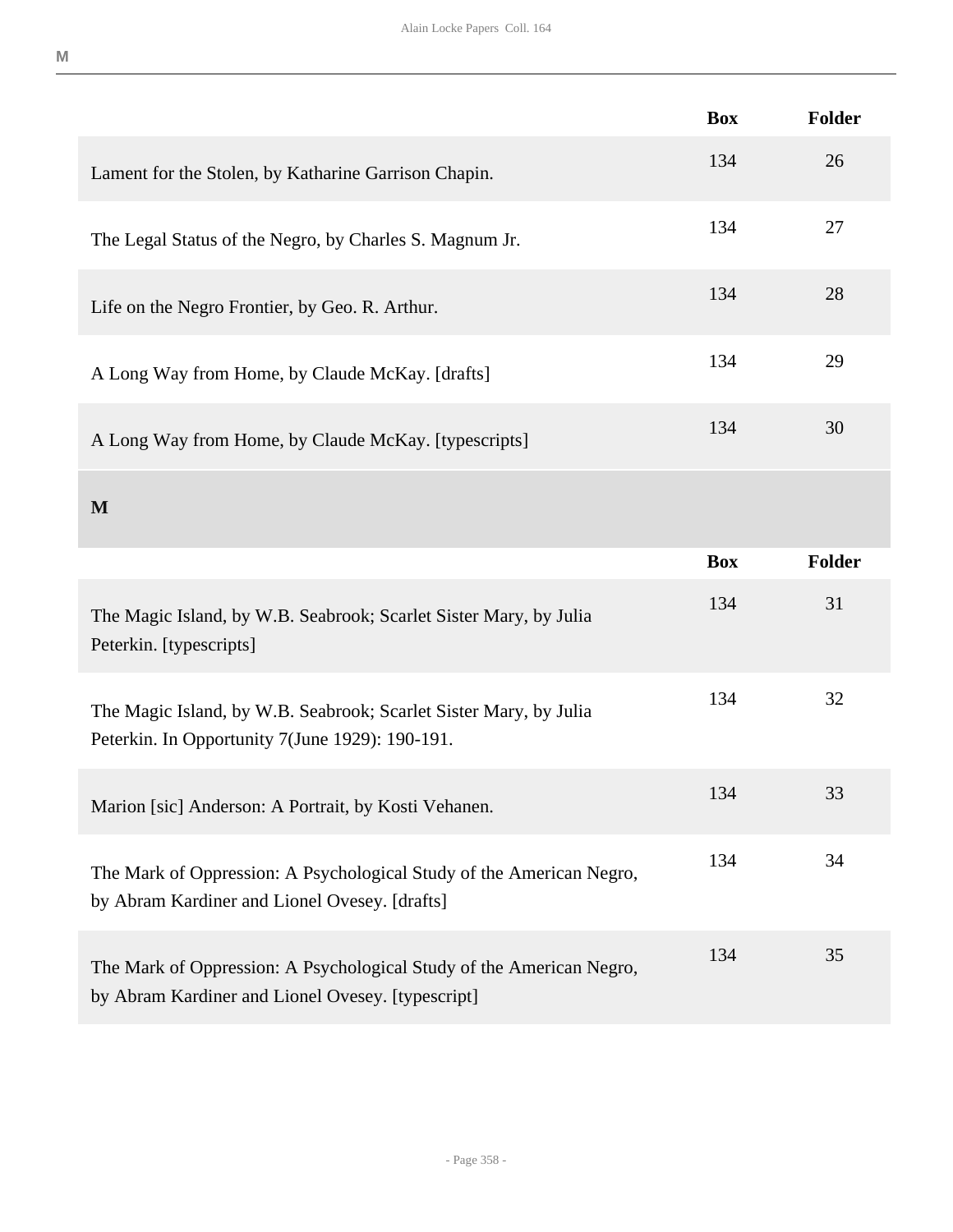| The Mark of Oppression: A Psychological Study of the American Negro,<br>by Abram Kardiner and Lionel Ovesey. In The Survey (Oct. 1951): 446.                                       | 134 | 36 |
|------------------------------------------------------------------------------------------------------------------------------------------------------------------------------------|-----|----|
| Masters of the Dew, by Jacques Roumain.                                                                                                                                            | 134 | 37 |
| Maya and Mexican Art, by Thomas Athol Joyce. [typescript]                                                                                                                          | 134 | 38 |
| Maya and Mexican Art, by Thomas Athol Joyce. In New Masses<br>(September 1927): 29.                                                                                                | 134 | 39 |
| Mellows, by R. Emmet Kennedy. typescript                                                                                                                                           | 134 | 40 |
| Mellows, by R. Emmet Kennedy. The Saturday Review of Literature (6<br>Feb. 1926): 540.                                                                                             | 134 | 41 |
| Memphis Bound, lyrics and music by Don Walker and Clay Warnick;<br>Book by Albert Barker and Sally Benson. Broadway Theatre, New York.                                             | 134 | 42 |
| Memphis Bound, lyrics and music by Don Walker and Clay Warnick;<br>Book by Albert Barker and Sally Benson. Broadway Theatre, New York.<br>Special News from Neil Scott Associates. | 134 | 43 |
| The Menace of Colour, by J.W. Gregory.                                                                                                                                             | 134 | 44 |
| The Mind of the Negro as Reflected in Letters Written During the Crisis,<br>1800-1860, ed. by Carter G. Woodson. [typescript]                                                      | 134 | 45 |
| Mr. George's Joint, by Elizabeth Lee Wheaton. [incomplete typescript]                                                                                                              | 134 | 46 |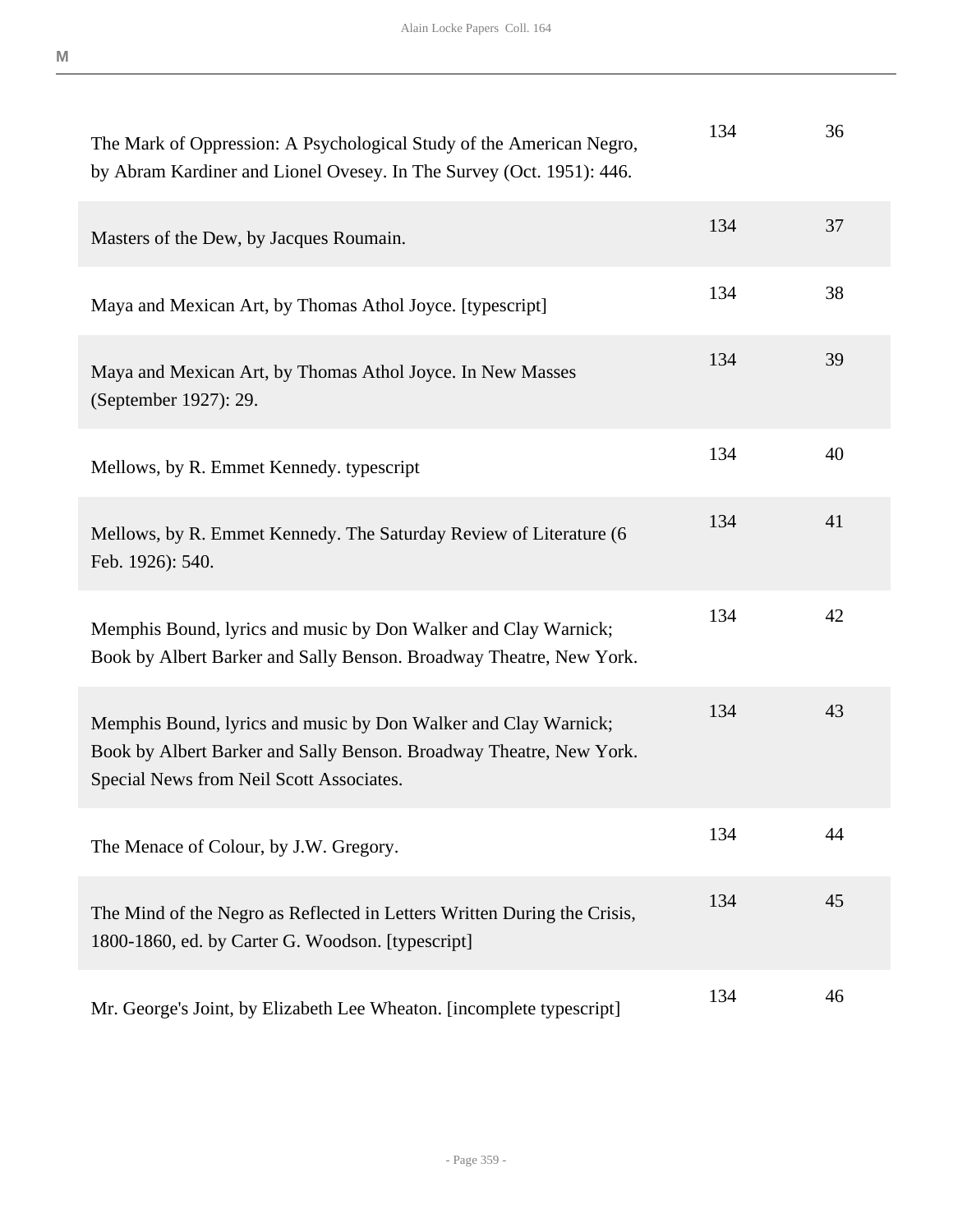| Mr. George's Joint, by Elizabeth Lee Wheaton. In Survey Midmonthly<br>(Jan. 1942): 32.                                                                                             | 134 | 47 |
|------------------------------------------------------------------------------------------------------------------------------------------------------------------------------------|-----|----|
| Modern Industry and the African-Report of the Commission of Enquiry,<br>Dept. of Social and Industrial Research of the International Missionary<br>Council, ed. by J. Merle Davis. | 134 | 48 |
| The Myth of the Negro Past, by Melville J. Herskovits. [typescript]                                                                                                                | 135 |    |
| The Myth of the Negro Past, by Melville J. Herskovits. In Intercultural<br>Education News 3(June 1942): 7.                                                                         | 135 | 2  |

**N** 

**N**

|                                                                                                         | <b>Box</b> | <b>Folder</b> |
|---------------------------------------------------------------------------------------------------------|------------|---------------|
| The Native Problem in Africa, by Raymond Leslie Buell. [typescript]                                     | 135        | 3             |
| The Native Problem in Africa, by Raymond Leslie Buell. In New York<br>Herald Tribune Books, 1 July 1928 | 135        | 4             |
| Negro Americans, What Now?, by James Weldon Johnson.                                                    | 135        | 5             |
| The Negro Author, by Vernon Loggins.                                                                    | 135        | 6             |
| The Negro Author, by Vernon Loggins. In New York Herald Tribune<br>Books, 27 March 1932.                | 135        | 7             |
| Negro Builders and Heroes, by Benjamin Brawley.                                                         | 135        | 8             |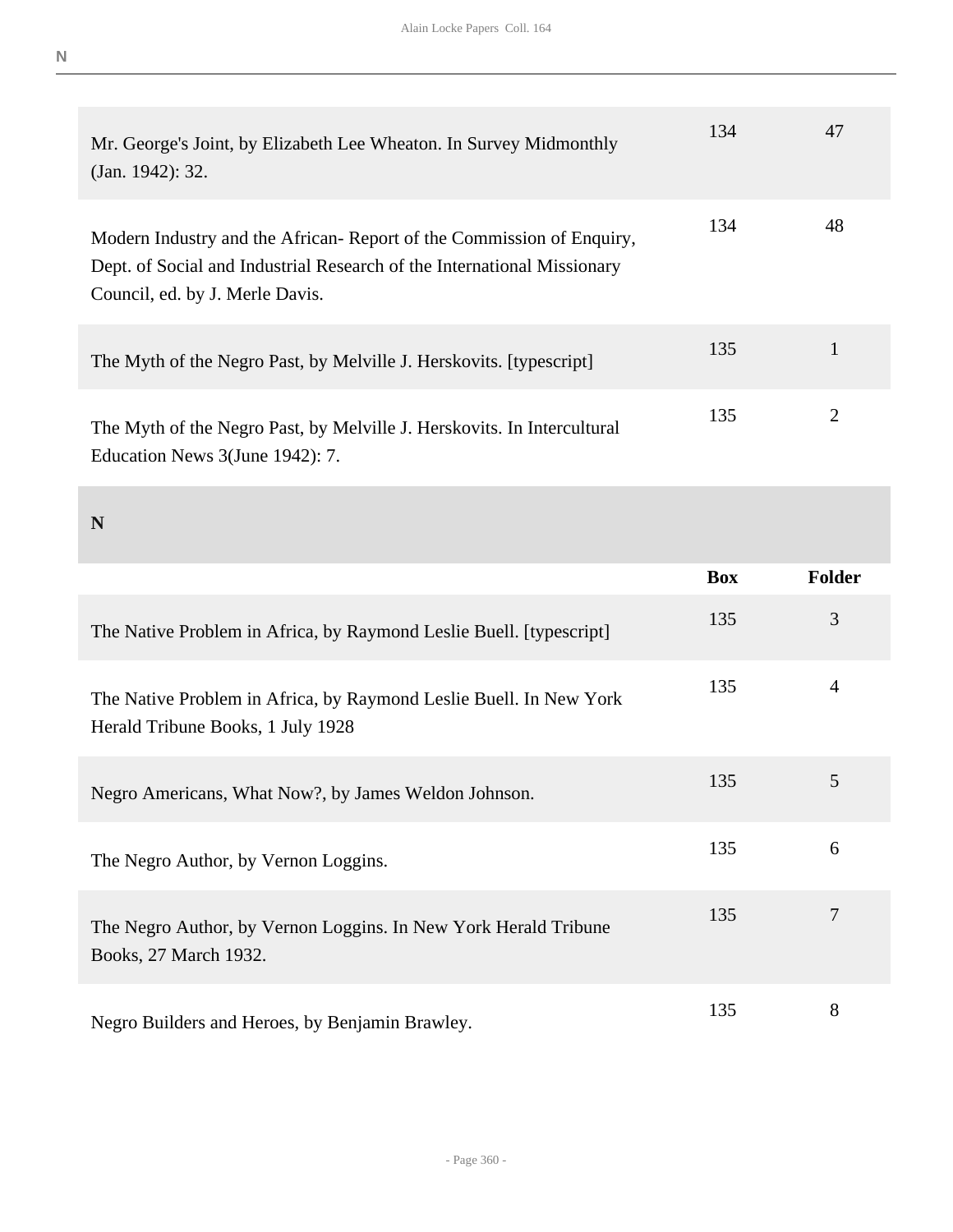| Negro Child Welfare in North Carolina, by Wiley B. Saunders.                                  | 135 | 9  |
|-----------------------------------------------------------------------------------------------|-----|----|
| The Negro College Graduate, by Charles S. Johnson. [typescript]                               | 135 | 10 |
| The Negro College Graduate, by Charles S. Johnson. In Survey<br>Midmonthly (July 1938): 252.  | 135 | 11 |
| The Negro Family in Chicago, by E. Franklin Frazier. [typescript]                             | 135 | 12 |
| The Negro Family in Chicago, by E. Franklin Frazier. In The Survey (15<br>April 1932): 90-91. | 135 | 13 |
| Negro Folk Songs as Sung by "Lead Belly," ed. by John A. and Allan<br>Lomax.                  | 135 | 14 |
| Negro Genius, by Benjamin Brawley.                                                            | 135 | 15 |
| The Negro Ghetto, by Robert C. Weaver. In The Survey (Jan. 1949):<br>$60-61.$                 | 135 | 16 |
| The Negro in American Civilization, by Charles S. Johnson.                                    | 135 | 17 |
| The Negro in American Life, by John Becker.                                                   | 135 | 18 |
| The Negro in American Life, by Jerome Dowd. [typescript]                                      | 135 | 19 |
| The Negro in American Life, by Willis J. King. In The Survey (15 Jan.<br>1927): 530.          | 135 | 20 |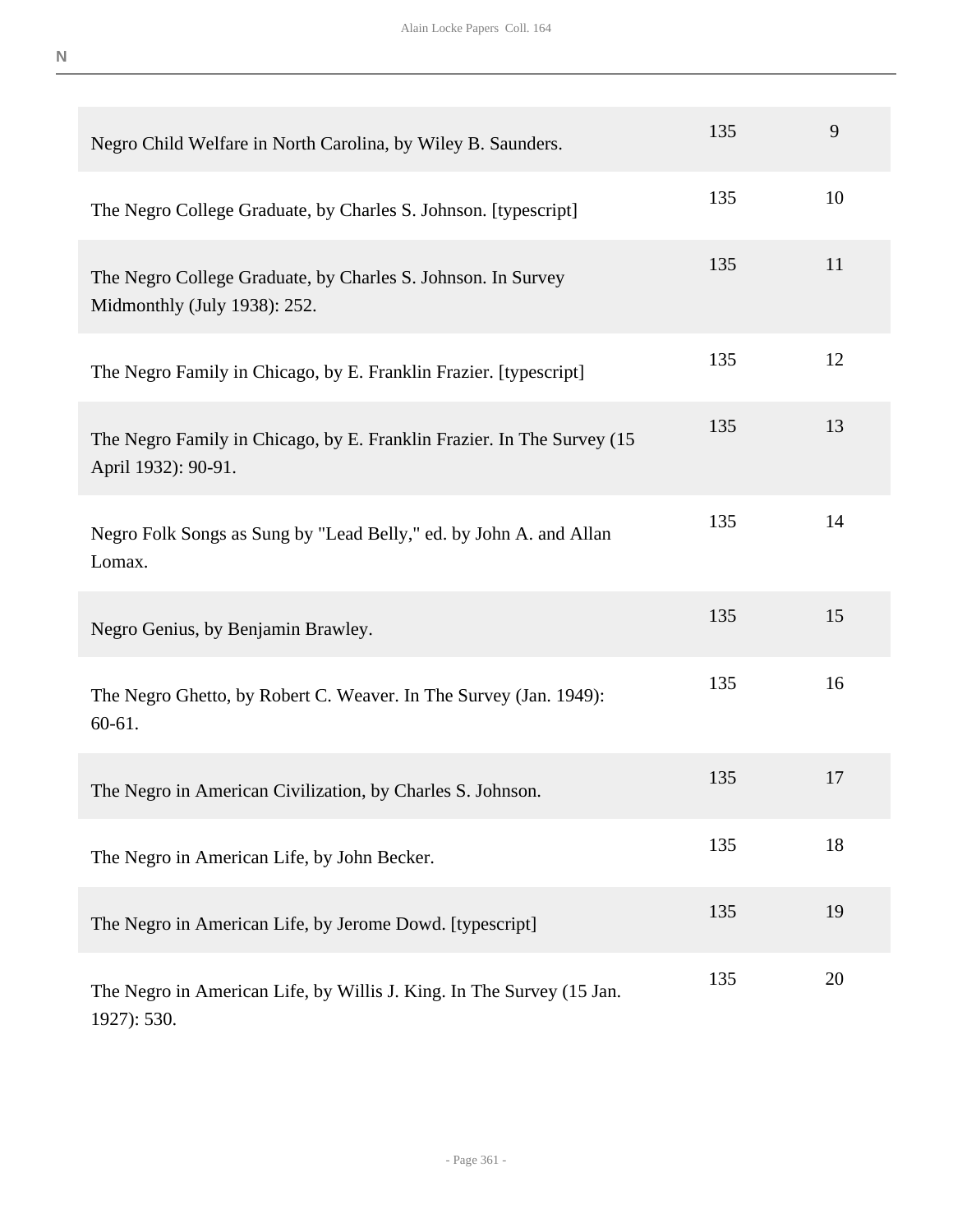| The Negro in Brazil, by Arthur Ramos, trans. by Richard Pattee.                                                                                                    | 135 | 21 |
|--------------------------------------------------------------------------------------------------------------------------------------------------------------------|-----|----|
| The Negro in Congress--1870-1901, by Samuel Denny Smith. In Survey<br>Midmonthly (Sept. 1940): 278-279.                                                            | 135 | 22 |
| The Negro in Our History, by Carter G. Woodson. [typescript]                                                                                                       | 135 | 23 |
| The Negro in Our History, by Carter G. Woodson. In Journal of Negro<br>History.                                                                                    | 135 | 24 |
| The Negro in Richmond Virginia. Report of the Negro Welfare Survey<br>Committee, by The Richmond Council of Social Agencies. [typescript]                          | 135 | 25 |
| The Negro in Richmond Virginia. Report of the Negro Welfare Survey<br>Committee, by The Richmond Council of Social Agencies. In The Survey<br>(15 Feb. 1930): 598. | 135 | 26 |
| The Negro in the Philadelphia Press, by George E. Simpson.                                                                                                         | 135 | 27 |
| The Negro in the Reconstruction of Virginia, by A.A. Taylor. [typescript]                                                                                          | 135 | 28 |
| The Negro in the Reconstruction of Virginia, by A.A. Taylor. In The<br>Survey.                                                                                     | 135 | 29 |
| The Negro in the Reconstruction of Virginia, by A.A. Taylor. In New York<br>Herald Tribune, 17 July 1927.                                                          | 135 | 30 |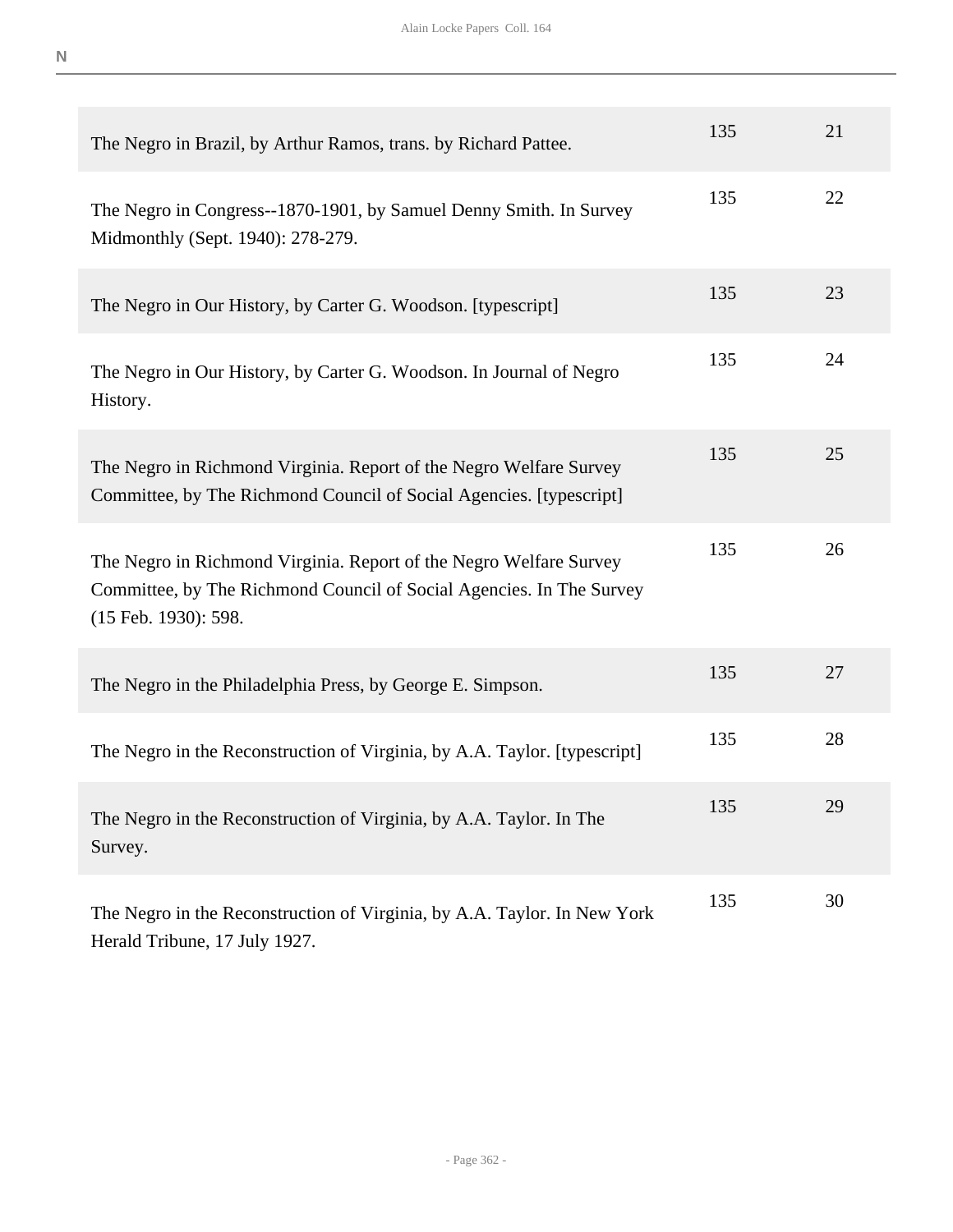| The Negro in the Slaughtering and Meat-Packing Industry in Chicago, by<br>Alma Herbst. [typescript]                                                                                    | 135 | 31 |
|----------------------------------------------------------------------------------------------------------------------------------------------------------------------------------------|-----|----|
| The Negro in the Slaughtering and Meat-Packing Industry in Chicago, by<br>Alma Herbst and The Free Negro Family, by E. Franklin Frazier. In The<br>Survey (15 December 1932): 699-700. | 135 | 32 |
| The Negro in Washington, by A.H. Shannon. [typescript]                                                                                                                                 | 135 | 33 |
| Negro Intelligence and Selective Migration, by Otto Klineberg.                                                                                                                         | 135 | 34 |
| Negro Music Goes to Par. [review of American Jazz Music, by Wilder<br>Hobson; Jazz: Hot and Hybrid, by Winthrop Sargeant; The Kingdom of<br>Swing, by Benny Goodman / I. Kolodin       | 135 | 35 |
| Negro Music Goes to Par. In Opportunity 17(July 1939): 196-200.                                                                                                                        | 135 | 36 |
| The Negro: 'New' or 'Newer': A Retrospective Review of the Literature of<br>the Negro for 1938 - Part I. [typescript]                                                                  | 135 | 37 |
| The Negro: 'New' or 'Newer': A Retrospective Review of the Literature of<br>the Negro for 1938 - Part I. In Opportunity 17(January 1939): 4-10.                                        | 135 | 38 |
| The Negro: 'New' or 'Newer': A Retrospective Review of the Literature of<br>the Negro for 1938 - Part II. [typescript]                                                                 | 135 | 39 |
| The Negro: 'New' or 'Newer': A Retrospective Review of the Literature of<br>the Negro for 1938 - Part II. In Opportunity 17 (February 1939): 36-42.                                    | 135 | 40 |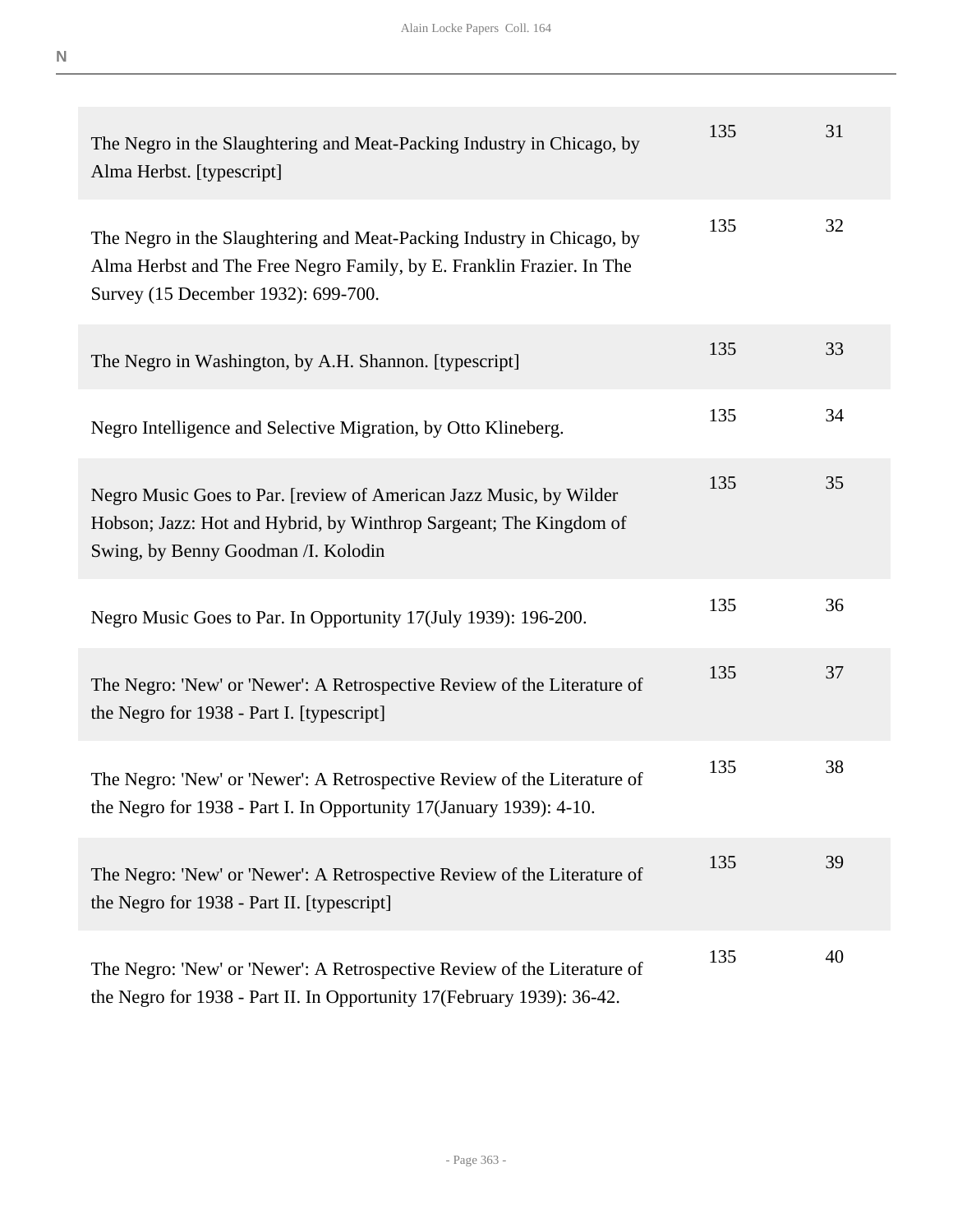| The Negro Peasant Turns Cityward, by Louise V. Kennedy; The Rural<br>Negro, by Carter G. Woodson.                                                            | 135 | 41 |
|--------------------------------------------------------------------------------------------------------------------------------------------------------------|-----|----|
| The Negro Peasant Turns Cityward, by Louise V. Kennedy; The Rural<br>Negro, by Carter G. Woodson. In New York Herald Tribune Books, 23<br>November 1930, 14. | 135 | 42 |
| Negro Politicians, by Harold F. Gosnell.                                                                                                                     | 135 | 43 |
| The Negro Professional Man and the Community, by Carter G. Woodson.                                                                                          | 135 | 44 |
| Negro Racial Movements and Leadership, by [Charles?] Johnson.                                                                                                | 135 | 45 |
| The Negro's Church, by B.E. Mays and J.W Nicholson.                                                                                                          | 135 | 46 |
| The Negro's Morale, by Arnold M. Rose. [typescript]                                                                                                          | 135 | 47 |
| The Negro's Morale, by Arnold M. Rose. In The Progressive (January<br>1950): 31-32.                                                                          | 135 | 48 |
| The Negro's Struggle for Survival, by S.J. Holmes. [typescript]                                                                                              | 135 | 49 |
| The Negro's Struggle for Survival, by S.J. Holmes. In New York Herald<br>Tribune Books, 24 July 1938, 8.                                                     | 135 | 50 |
| New Hopes for a Changing World, by Bertrand Russell. In The Key<br>Reporter (Winter 1952-53): 4.                                                             | 135 | 51 |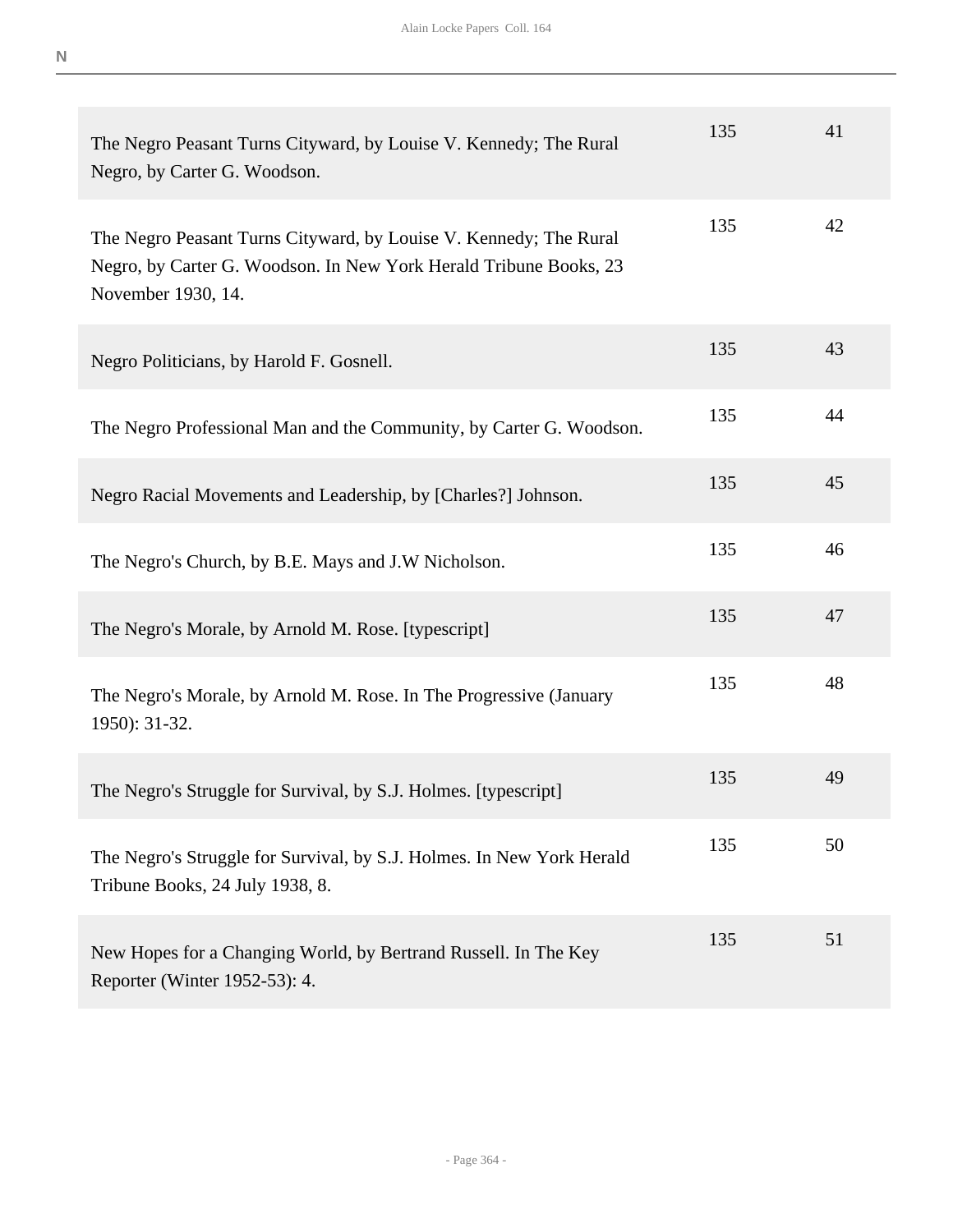| The New World of Islam, by Lothrop Stoddard.                                                                                                                                                                                                                                                                                                                                                                                                                                                 | 136 | $\mathbf{1}$   |
|----------------------------------------------------------------------------------------------------------------------------------------------------------------------------------------------------------------------------------------------------------------------------------------------------------------------------------------------------------------------------------------------------------------------------------------------------------------------------------------------|-----|----------------|
| 1928: A Retrospective Review. [various pages]                                                                                                                                                                                                                                                                                                                                                                                                                                                | 136 | 2              |
| 1928: A Retrospective Review. Opportunity 7(Jan. 1929): 8-11.                                                                                                                                                                                                                                                                                                                                                                                                                                | 136 | 3              |
| No Day of Triumph, by J. Saunders Redding; Angel Mo' and Her Son<br>(Roland Hayes), by McKinley Helm; Dust Tracks on a Road, by Zora<br>Neale Hurston; For My People, by Margaret Walker.                                                                                                                                                                                                                                                                                                    | 136 | $\overline{4}$ |
| [with Jessie Fauset] "Notes on the New Books." [Bronze: A Book of<br>Verse, by Georgia Douglas Johnson; Nigger: A Novel, by Clement Wood;<br>The World of Islam, by Lothrop Stoddard; The Trend of the Races, by<br>George Edmond Haynes; The Life of John Tengo Jabavu, by D.D.T.<br>Jabavu; The Negro Press in the United States, by Frederick G. Detweiler;<br>The Black Border. Gullah Stories of the Carolina Coast, by Ambrose E.<br>Gonzales]. In The Crisis 25 (Feb. 1923): 161-165. | 136 | 5              |

|                                                                                                                                                       | <b>Box</b> | <b>Folder</b> |
|-------------------------------------------------------------------------------------------------------------------------------------------------------|------------|---------------|
| Of Native Sons: Real and Otherwise: Retrospective Review of the<br>Literature of the Negro for the Year 1940. [various pages]                         | 136        | 6             |
| Of Native Sons: Real and Otherwise: Retrospective Review of the<br>Literature of the Negro for the Year 1940. In Opportunity 19(Jan. 1941):<br>$4-9.$ | 136        |               |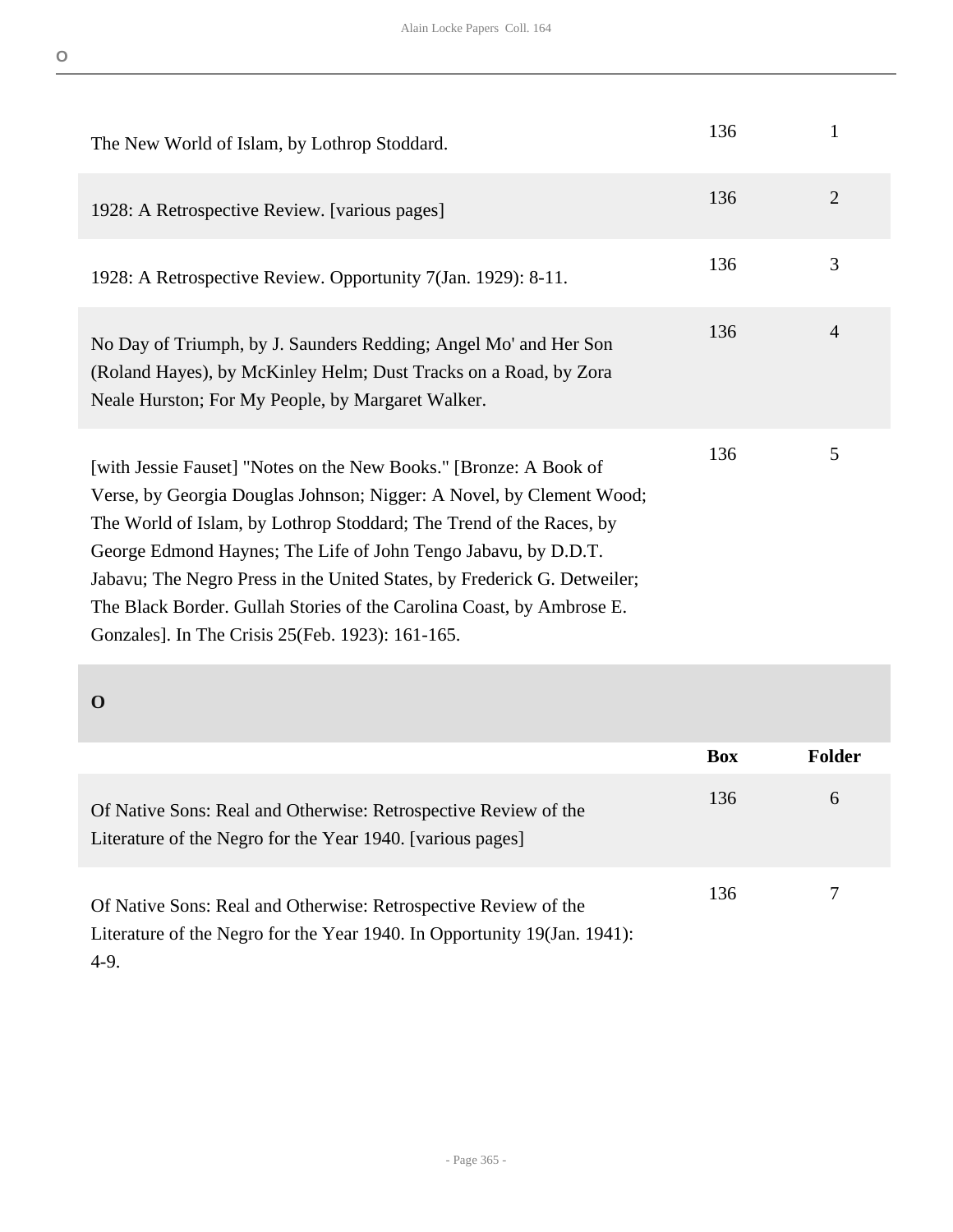| Of Native Sons: Real and Otherwise: Retrospective Review of the<br>Literature of the Negro for the Year 1940: Part II, and a Postscript on<br>Poetry. [typescript]                          | 136        | 8             |
|---------------------------------------------------------------------------------------------------------------------------------------------------------------------------------------------|------------|---------------|
| Of Native Sons: Real and Otherwise: Retrospective Review of the<br>Literature of the Negro for the Year 1940: Part II, and a Postscript on<br>Poetry. In Opportunity 19 (Feb. 1941): 48-52. | 136        | 9             |
| On the Trail of Negro Folk-Songs, by Dorothy Scarborough. [incomplete]<br>typescript]                                                                                                       | 136        | 10            |
| On the Trail of Negro Folk-Songs, by Dorothy Scarborough. In The<br>Saturday Review of Literature, 28 November 1925, 339.                                                                   | 136        | 11            |
| Our Racial and National Minorities, ed. by Francis J. Brown and Joseph S.<br>Roucek.                                                                                                        | 136        | 12            |
| ${\bf P}$                                                                                                                                                                                   |            |               |
|                                                                                                                                                                                             | <b>Box</b> | <b>Folder</b> |
| Paul Laurence Dunbar, by Benjamin Brawley. In Survey Graphic (Sept.<br>1937): 496.                                                                                                          | 136        | 13            |
| Plum Bun, by Jessie Redmon Fauset [excerpts of published reviews].                                                                                                                          | 136        | 14            |
| Poetry and Belles Lettres. [typescript]                                                                                                                                                     | 136        | 15            |

Portraits in Color, by Mary White Ovington. [typescript] 136 16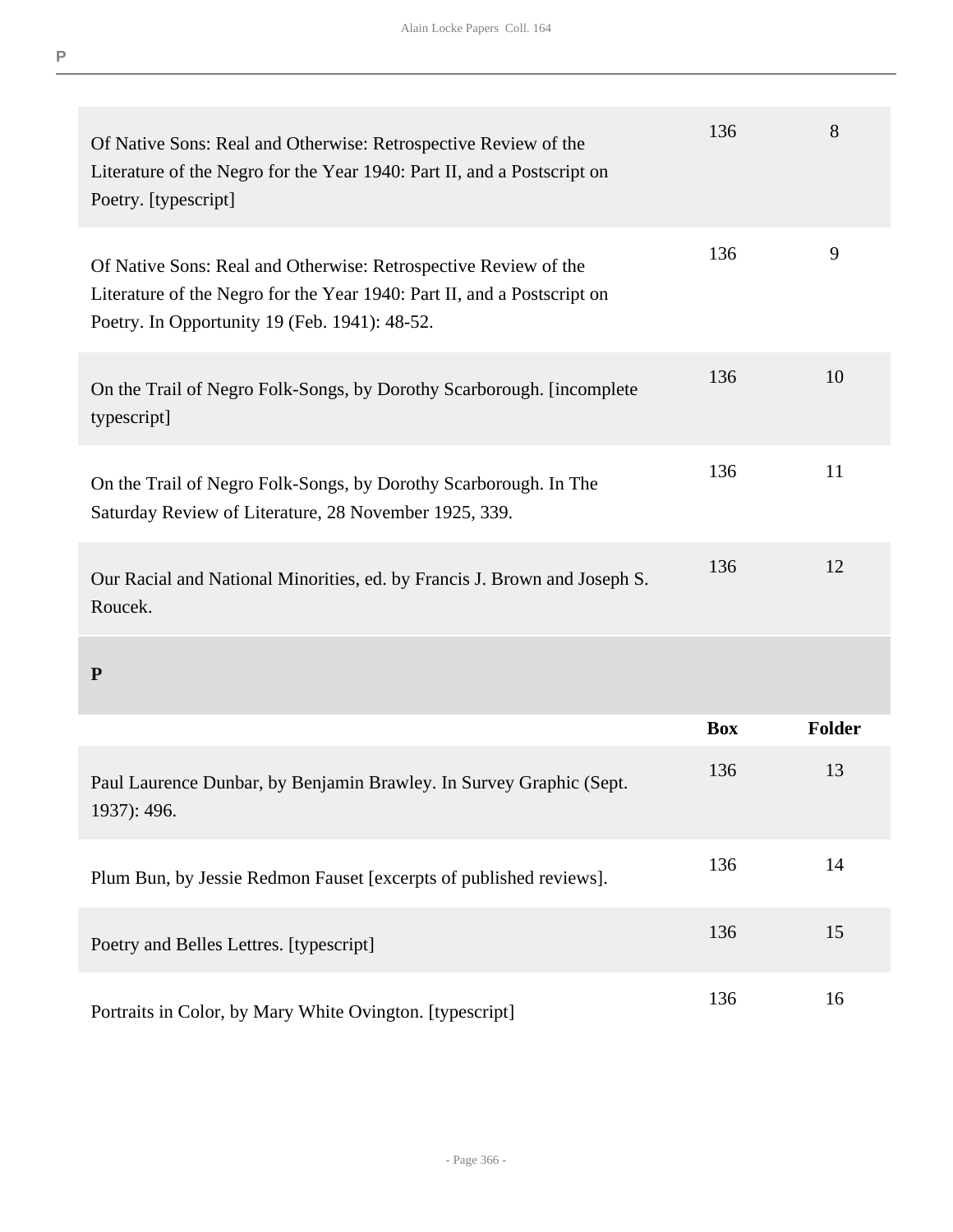| Portraits in Color, by Mary White Ovington. In The Nation (11 April<br>1928): 414. | 136        | 17            |
|------------------------------------------------------------------------------------|------------|---------------|
| Primitive Negro Sculpture, by Paul Guillaume.                                      | 136        | 18            |
| La Proie et l'Ombre, by Jacques Roumain. In The Crisis (October 1931):<br>341.     | 136        | 19            |
| Public Opinion in War and Peace, by Abbott Lawrence Lowell. typescript             | 136        | 20            |
| Public Opinion in War and Peace, by Abbott Lawrence Lowell. In<br>Opportunity      | 136        | 21            |
| Q                                                                                  |            |               |
|                                                                                    |            |               |
|                                                                                    | <b>Box</b> | Folder        |
| La Question des Noirs aux Etats-Unis, by Franck L. Schoell.                        | 136        | 22            |
| Ra-Re                                                                              |            |               |
|                                                                                    | <b>Box</b> | <b>Folder</b> |
| Race and Democratic Society, by Franz Boas                                         | 136        | 23            |
| Race and Rumors of Race, by Howard W. Odum. [typescript]                           | 136        | 24            |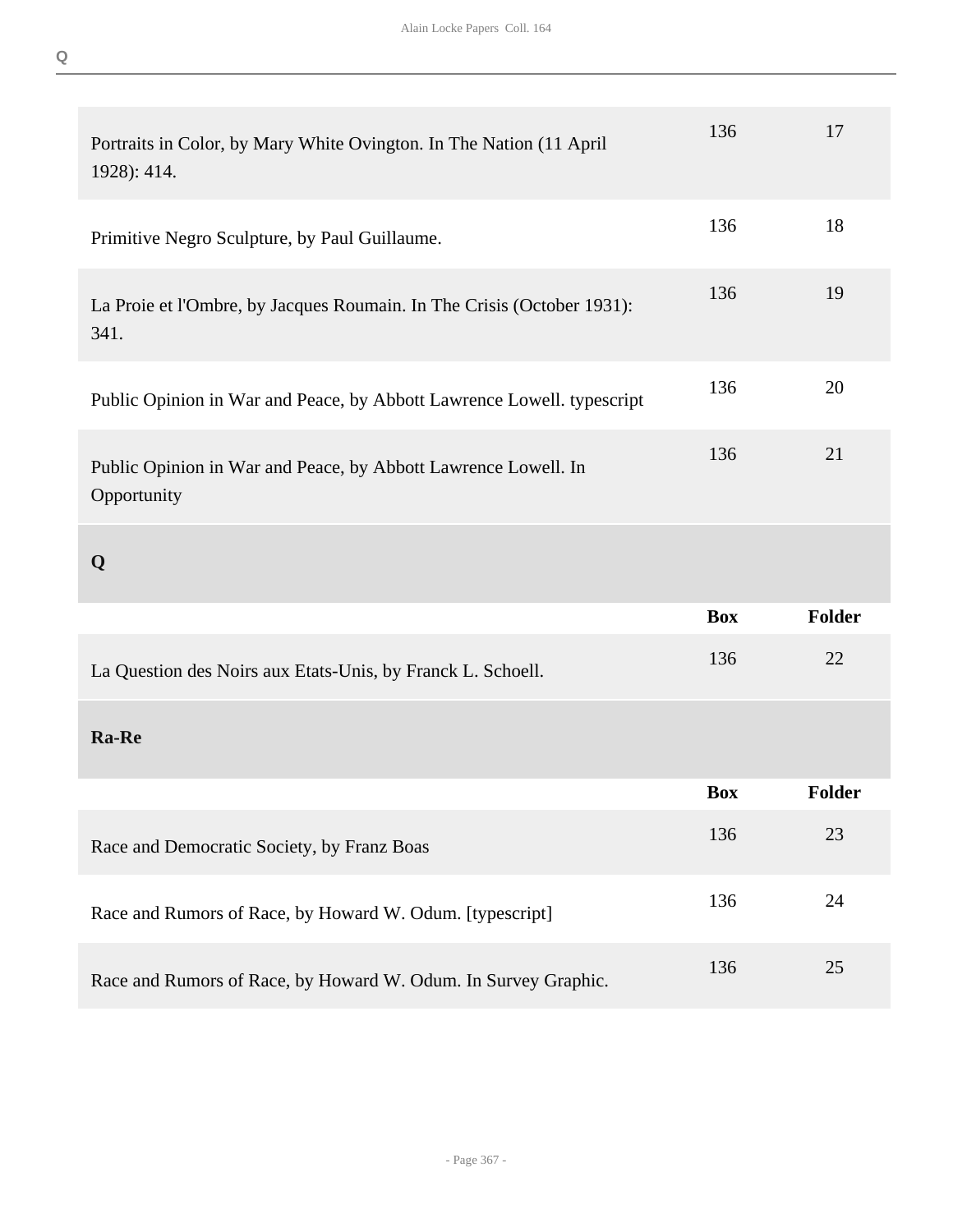| Race, Class and Party, by Paul Lewinson. [typescript]                                                                      | 136 | 26 |
|----------------------------------------------------------------------------------------------------------------------------|-----|----|
| Race, Class and Party, by Paul Lewinson. In The Survey (15 October<br>1932): 523.                                          | 136 | 27 |
| Race Relations, by Willis D. Weatherford and Charles S. Johnson.<br>[typescript]                                           | 136 | 28 |
| Race Relations, by Willis D. Weatherford and Charles S. Johnson. In<br>Survey Graphic.                                     | 136 | 29 |
| Race Relations: Adjustment of Whites and Negroes in the United States,<br>by Willis D. Weatherford and Charles S. Johnson. | 136 | 30 |
| Race Relations and the Race Problem: A Definition and an Analysis, ed.<br>by Edgar T. Thompson.                            | 136 | 31 |
| Realms of Value, by Ralph Barton Perry. [typescript]                                                                       | 136 | 32 |
| Realms of Value, by Ralph Barton Perry. [typescript]                                                                       | 136 | 33 |
| Realms of Value, by Ralph Barton Perry. In The Key Reporter (Summer<br>$1954$ : 4.                                         | 136 | 34 |
| Reason and Race: A Review of the Literature of the Negro for 1946.<br>[incomplete typescript]                              | 136 | 35 |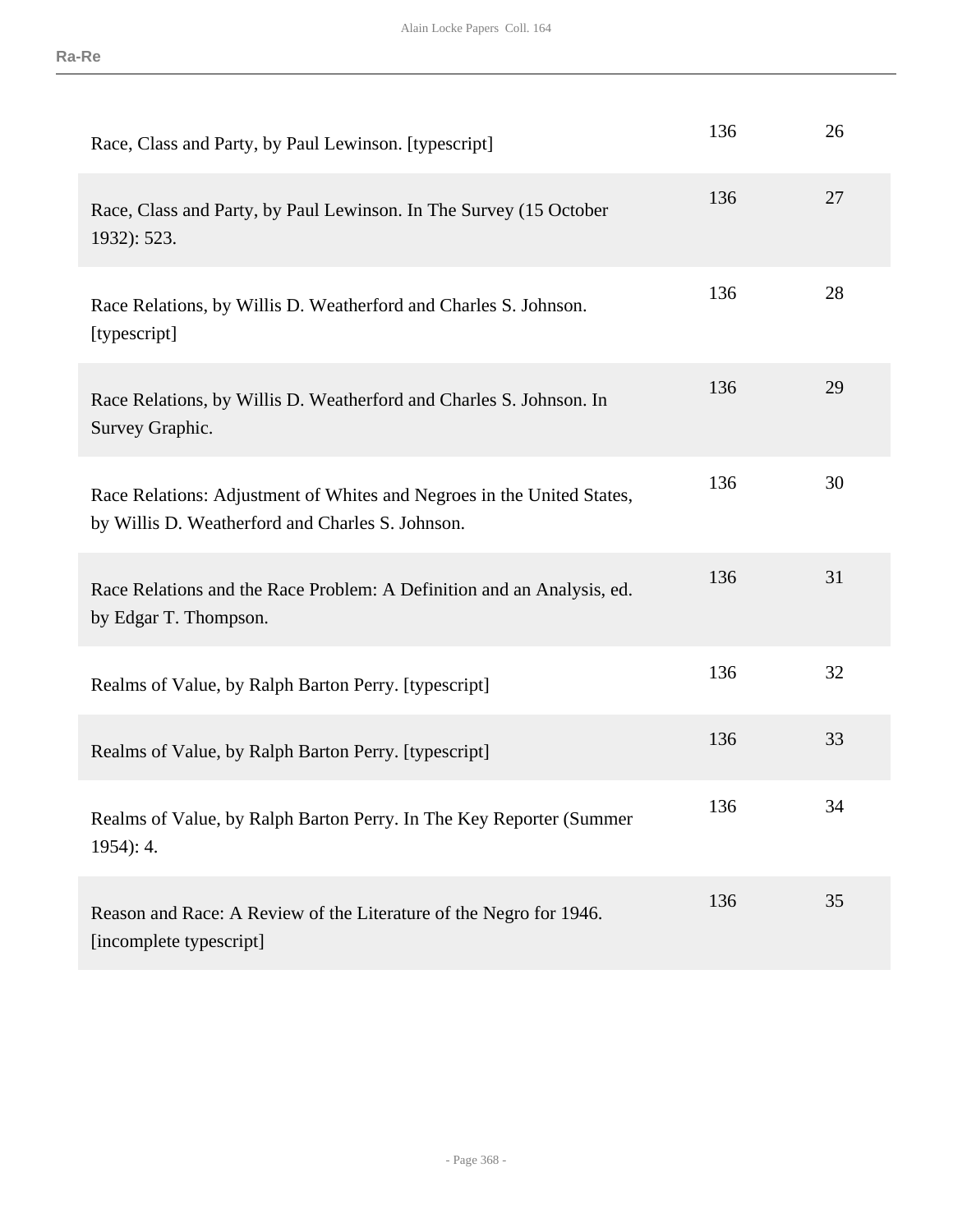| Reason and Race: A Review of the Literature of the Negro for 1946. In | 136 |  |
|-----------------------------------------------------------------------|-----|--|
| Phylon 8(First Quarter 1947): 17-27.                                  |     |  |

# **Recommended Reading. In The Key Reporter**

|                                                                             | <b>Box</b> | Folder |
|-----------------------------------------------------------------------------|------------|--------|
| drafts, notes                                                               | 136        | 37     |
| Volume 13 (Autumn 1948)                                                     | 136        | 38     |
| Volume 14 (Winter 1948-9, Spring 1949, Summer 1949, Autumn 1949)            | 136        | 39     |
| Volume 15 (Winter 1949-50, Spring 1950, Summer 1950, Autumn 1950)           | 136        | 40     |
| Volume 16 (Spring 1951, Summer 1951, Autumn 1951)                           | 136        | 41     |
| Volume 17 (Winter 1951-52, February 1952, May 1952, August 1952)            | 136        | 42     |
| Volume 18 (February 1953, May 1953, August 1953)                            | 136        | 43     |
| Volume 19 (February 1954, May 1954)                                         | 136        | 44     |
| Re-Ru                                                                       |            |        |
|                                                                             | <b>Box</b> | Folder |
| A Review of the Story of My Life, by Sir Harry H. Johnston<br>[incomplete?] | 136        | 45     |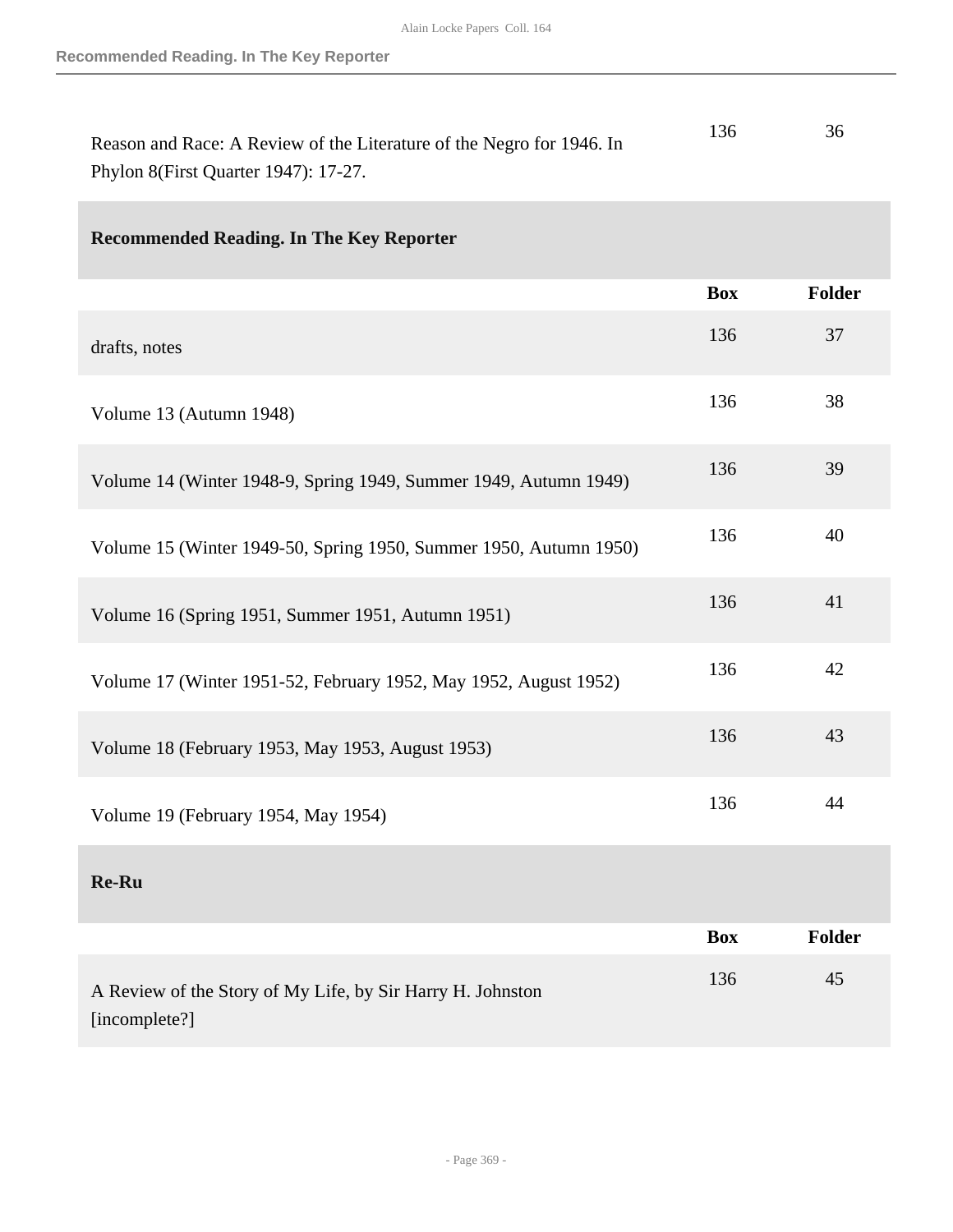| Rising Above Color, ed. by Philip H. Lotz; 13 Against the Odds, by Edwin<br>R. Embree.                                        | 137        | 1              |
|-------------------------------------------------------------------------------------------------------------------------------|------------|----------------|
| Rural Negro, by Carter Godwin Woodson [published excerpts].                                                                   | 137        | $\overline{2}$ |
| S                                                                                                                             |            |                |
|                                                                                                                               | <b>Box</b> | Folder         |
| The Saving Grace of Realism: Retrospective Review of the Negro<br>Literature of 1933. [typescript]                            | 137        | 3              |
| The Saving Grace of Realism: Retrospective Review of the Negro<br>Literature of 1933. Opportunity 12(January 1934): 8-11, 30. | 137        | $\overline{4}$ |
| Scarlet Sister Mary, by Julia Peterkin.                                                                                       | 137        | 5              |
| The Sculpture of Negro Africa, by Paul S. Wingert.                                                                            | 137        | 6              |
| The Second Book of Negro Spirituals, by James Weldon and Rosamond<br>Johnson. [incomplete typescript]                         | 137        | 7              |
| Sex Expression in Literature, by V.F. Calverton. [notes]                                                                      | 137        | 8              |
| Sex Expression in Literature, by V.F. Calverton. [typescript]                                                                 | 137        | 9              |
| Sex Expression in Literature, by V.F. Calverton. In Opportunity (February<br>1927): 57.                                       | 137        | 10             |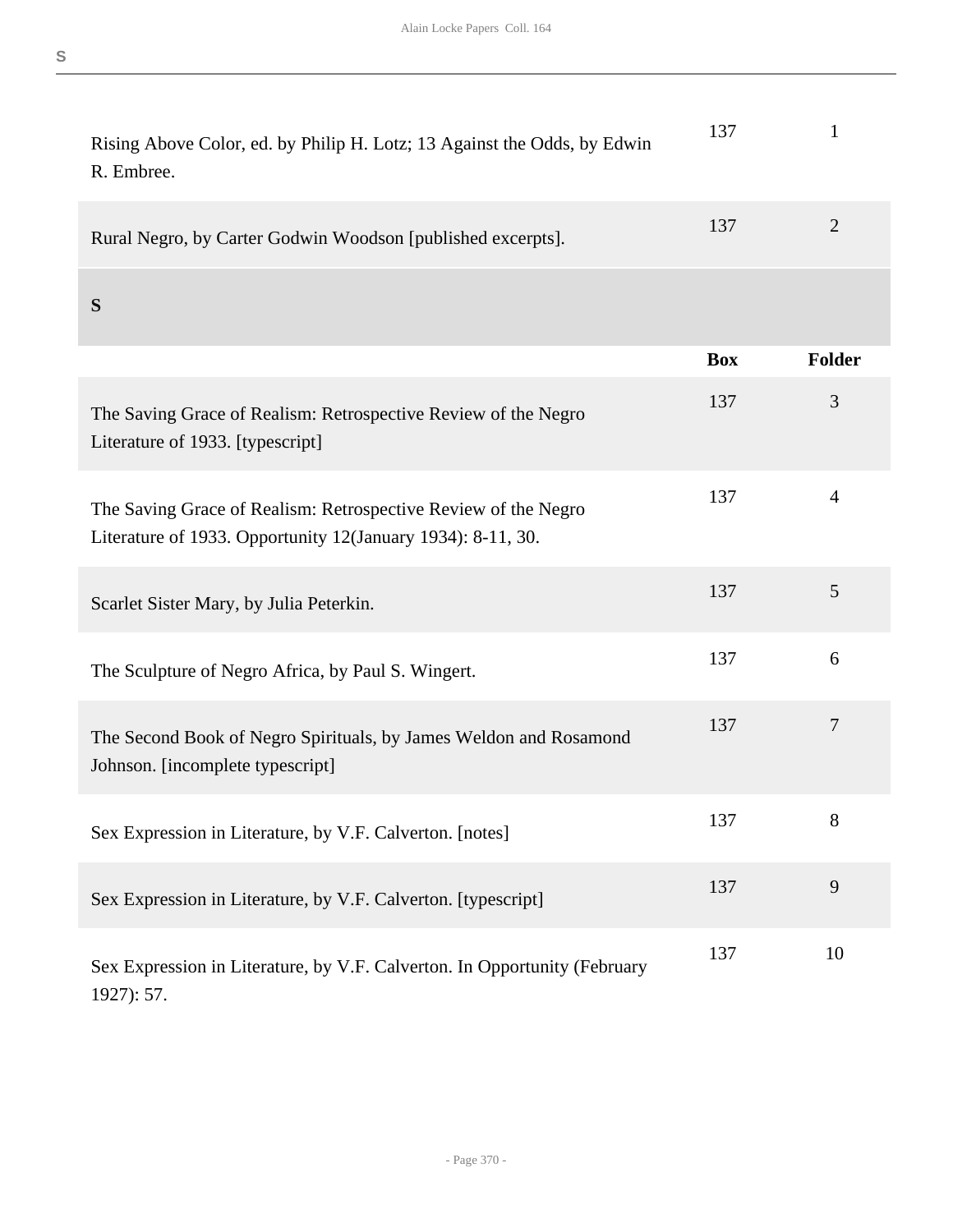| Shadow of the Plantation, by Charles S. Johnson. [typescript]                                                                                                                                                         | 137 | 11 |
|-----------------------------------------------------------------------------------------------------------------------------------------------------------------------------------------------------------------------|-----|----|
| Shadow of the Plantation, by Charles S. Johnson. In The Survey (Jan.<br>1935): 28.                                                                                                                                    | 137 | 12 |
| A Side-light on Anglo-American Relations, 1839-1858, by Annie H. Abel<br>and Frank J. Klingberg. [incomplete?]                                                                                                        | 137 | 13 |
| The Slavery Controversy, by Arthur Young Lloyd.                                                                                                                                                                       | 137 | 14 |
| Slavery in Mississippi, by Charles S. Sydnor; The Antislavery Impulse, by<br>H. Gilbert Barnes. [typescript]                                                                                                          | 137 | 15 |
| Slavery in Mississippi, by Charles S. Sydnor; The Antislavery Impulse, by<br>H. Gilbert Barnes. In Survey Graphic April 1934                                                                                          | 137 | 16 |
| Slavery Times in Kentucky, by J.W. Coleman; The Negro in Tennessee,<br>by A.A. Taylor; The Negro in Virginia, by The Works Projects<br>Administration of Virginia.                                                    | 137 | 17 |
| Slavery Times in Kentucky, by J.W. Coleman; The Negro in Tennessee,<br>by A.A. Taylor; The Negro in Virginia, by The Works Projects<br>Administration of Virginia. In Survey Mid-monthly (November 1941):<br>343-344. | 137 | 18 |
| Sociology Verses Art: A Critical Retrospect of the Literature of the Negro<br>for 1947.                                                                                                                               | 137 | 19 |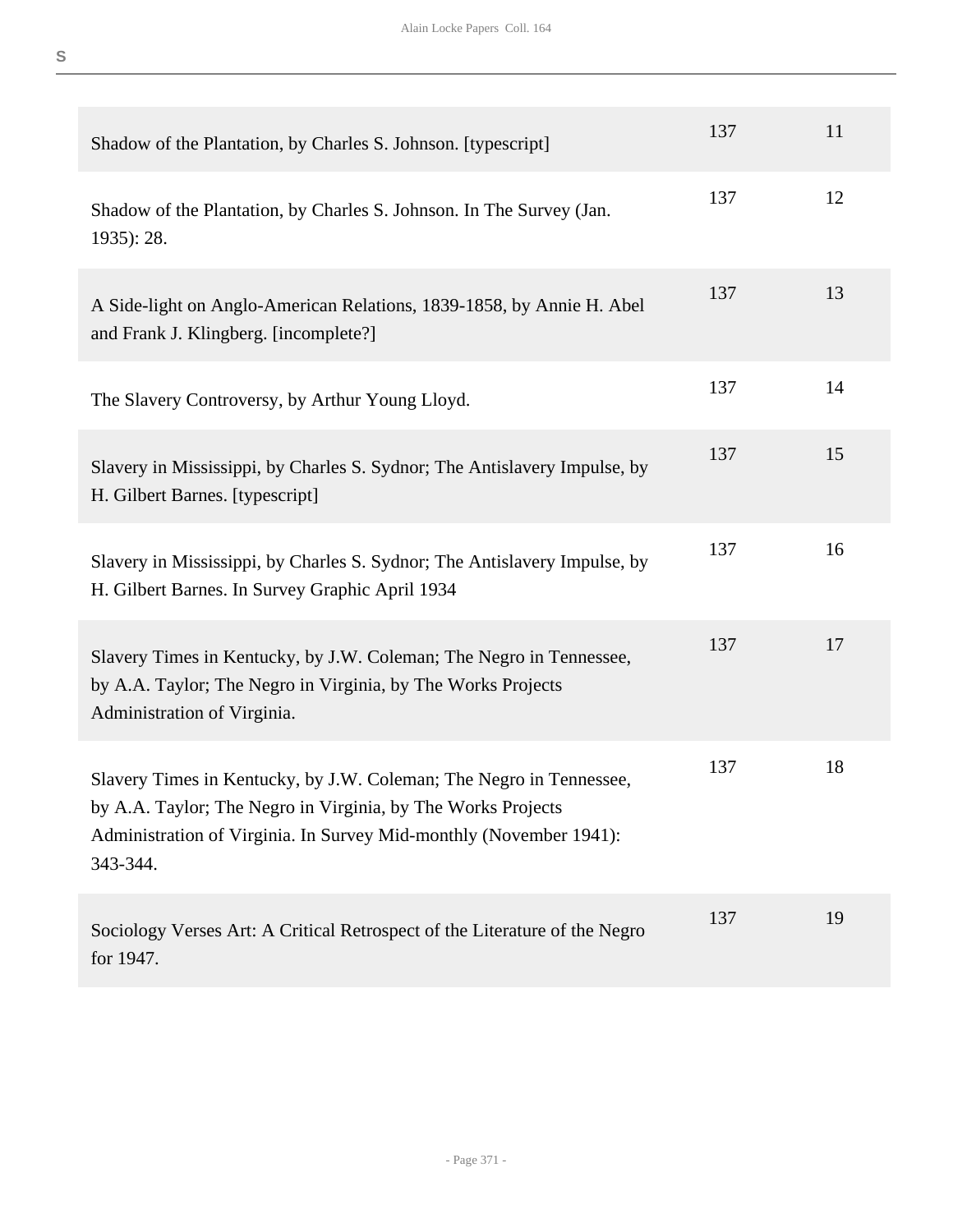| The Southern Negro as a Consumer, by Paul K. Edwards. In The Survey<br>(August 15, 1932): 380.               | 137        | 20            |
|--------------------------------------------------------------------------------------------------------------|------------|---------------|
| Southern Negroes: 1861-1865, by Bell Irvin Wiley.                                                            | 137        | 21            |
| Southern Negroes: 1861-1865, by Bell Irvin Wiley. In New York Herald<br>Tribune Books, 25 September 1938, 19 | 137        | 22            |
| The Southerner, by United Artists, 1945.                                                                     | 137        | 23            |
| The Story of My Life, by Sir H. Johnston. Opportunity 3 (April 1925):<br>112-114.                            | 137        | 24            |
| Т                                                                                                            |            |               |
|                                                                                                              | <b>Box</b> | <b>Folder</b> |

|                                                                                               | ▰   | 1 viuci |
|-----------------------------------------------------------------------------------------------|-----|---------|
| The Technical Study of the Spirituals: A Review. In Opportunity<br>3(November 1925): 331-332. | 137 | 25      |
| There Was Once a Slave, by Shirley Graham. [typescript]                                       | 137 | 26      |
| There Was Once a Slave, by Shirley Graham. In Survey Graphic (June<br>1947): 361-362.         | 137 | 27      |
| They Seek a City, by Arna Bontemps and Jack Conroy. [incomplete]                              | 137 | 28      |
| They Seek a City, by Arna Bontemps and Jack Conroy.                                           | 137 | 29      |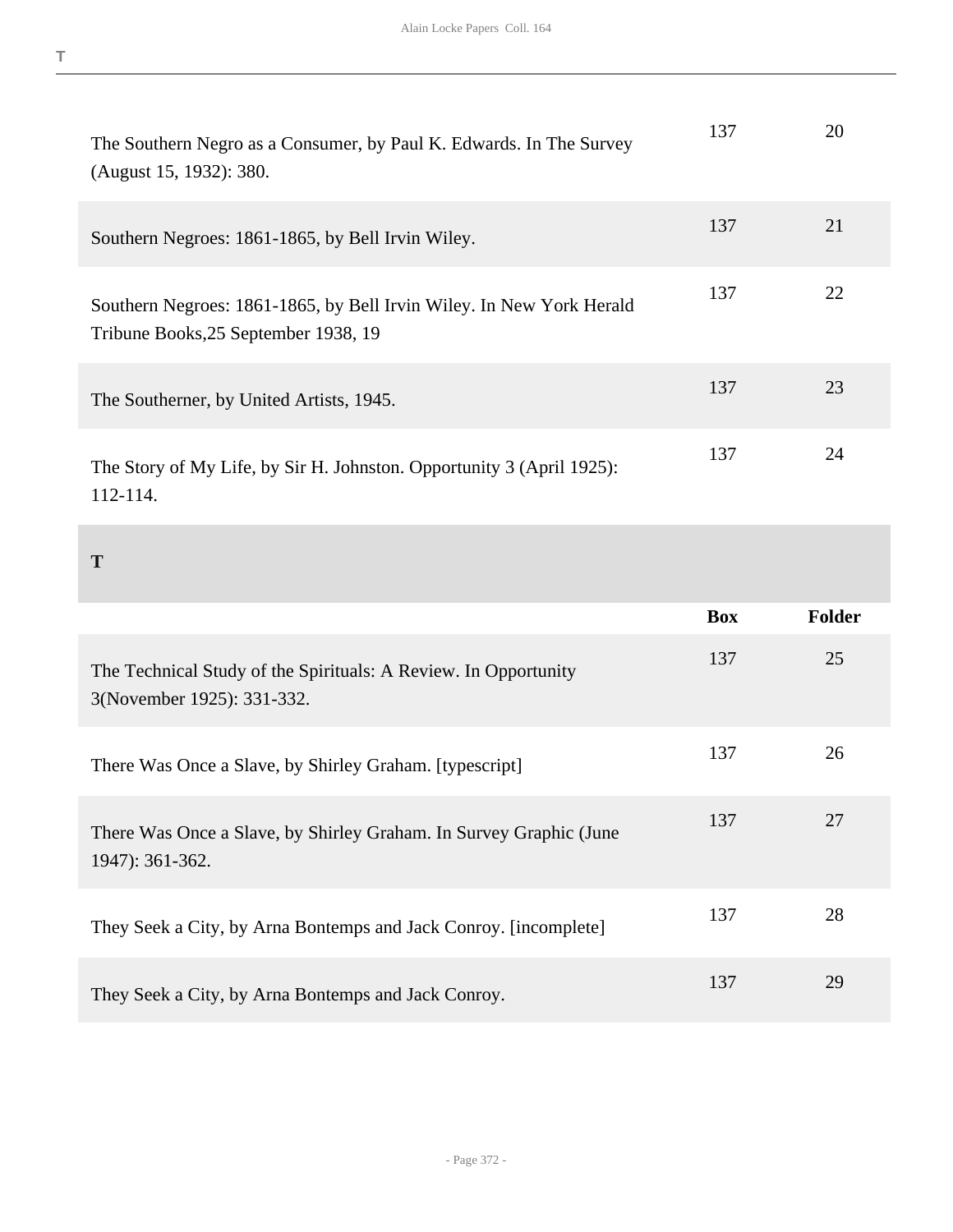| This Year of Grace in Negro Literature. [incomplete typescript with notes]                                        | 137        | 30            |
|-------------------------------------------------------------------------------------------------------------------|------------|---------------|
| This Year of Grace: Outstanding Books of the Year in Negro Literature. In<br>Opportunity 9(February 1931): 48-51. | 137        | 31            |
| Tom Tom, by John W. Vandercook. [incomplete typescripts]                                                          | 137        | 32            |
| Tom Tom, by John W. Vandercook. In The Survey.                                                                    | 137        | 33            |
| Transition und Intransition im Kanuri, by Johannes Lukas.                                                         | 137        | 34            |
| A Treasury of the Blues, edited by W.C. Handy, with an Historical and<br>Critical Text by Abbe Niles.             | 137        | 35            |
| Tuskegee and the Black Belt: A Portrait of a Race, by Anne Kendrick<br>Walker. [typescript]                       | 137        | 36            |
| Tuskegee and the Black Belt: A Portrait of a Race, by Anne Kendrick<br>Walker. In The Survey.                     | 137        | 37            |
| W                                                                                                                 |            |               |
|                                                                                                                   | <b>Box</b> | <b>Folder</b> |
| The Way of the South, by Howard Odum.                                                                             | 137        | 38            |
| The Ways of White Folks, by Langston Hughes. [typescript]                                                         | 137        | 39            |
| The Ways of White Folks, by Langston Hughes. In Survey Graphic.                                                   | 137        | 40            |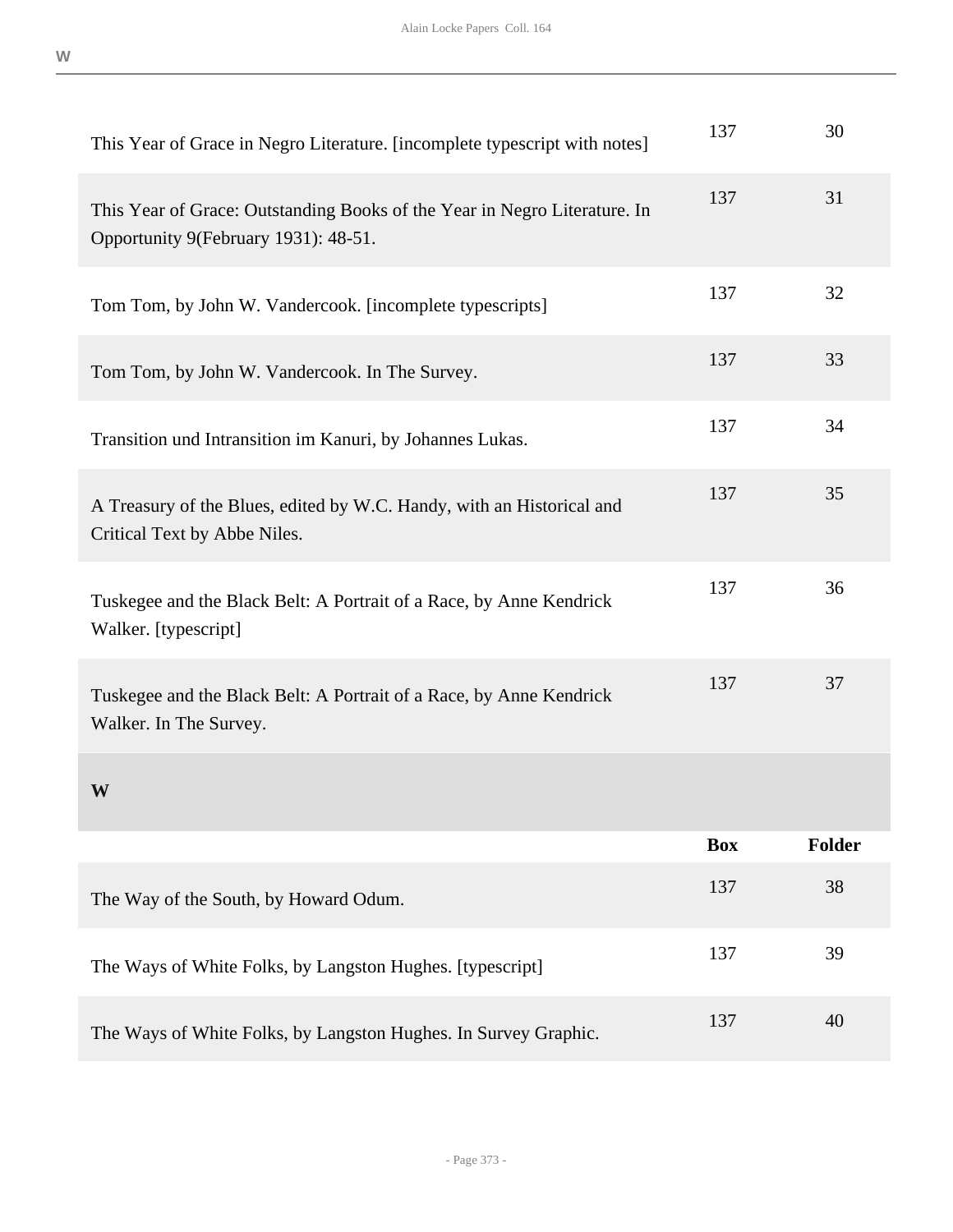| We Turn to Prose: A Retrospective Review of the Literature of the Negro<br>for 1931. [typescript]                                          | 137 | 41           |
|--------------------------------------------------------------------------------------------------------------------------------------------|-----|--------------|
| We Turn to Prose: A Retrospective Review of the Literature of the Negro<br>for 1931. In Opportunity 10(February 1932): 40-44.              | 137 | 42           |
| The Weary Blues, by Langston Hughes. In Palms (October 1926): 25-28.                                                                       | 137 | 43           |
| What the Negro Thinks, by R.R. Moton [see Black America, by Scott<br>Nearing]                                                              |     |              |
| What the Negro Wants, edited by Rayford Logan. [typescripts]                                                                               | 137 | 44           |
| What the Negro Wants, edited by Rayford Logan. In Survey Midmonthly<br>(March 1945): 95.                                                   | 137 | 45           |
| Who and What is 'Negro'? A Retrospective Review of the Literature of the<br>Negro for 1941. [typescript]                                   | 137 | 46           |
| Who and What is 'Negro'? A Retrospective Review of the Literature of the<br>Negro for 1941. In Opportunity 20(February 1942): 36-41.       | 137 | 47           |
| Who and What is 'Negro'? A Retrospective Review of the Literature of the<br>Negro for 1941, Part II. [incomplete typescript]               | 137 | 48           |
| Who and What is 'Negro'? A Retrospective Review of the Literature of the<br>Negro for 1941, Part II. In Opportunity 20(March 1942): 83-87. | 138 | $\mathbf{1}$ |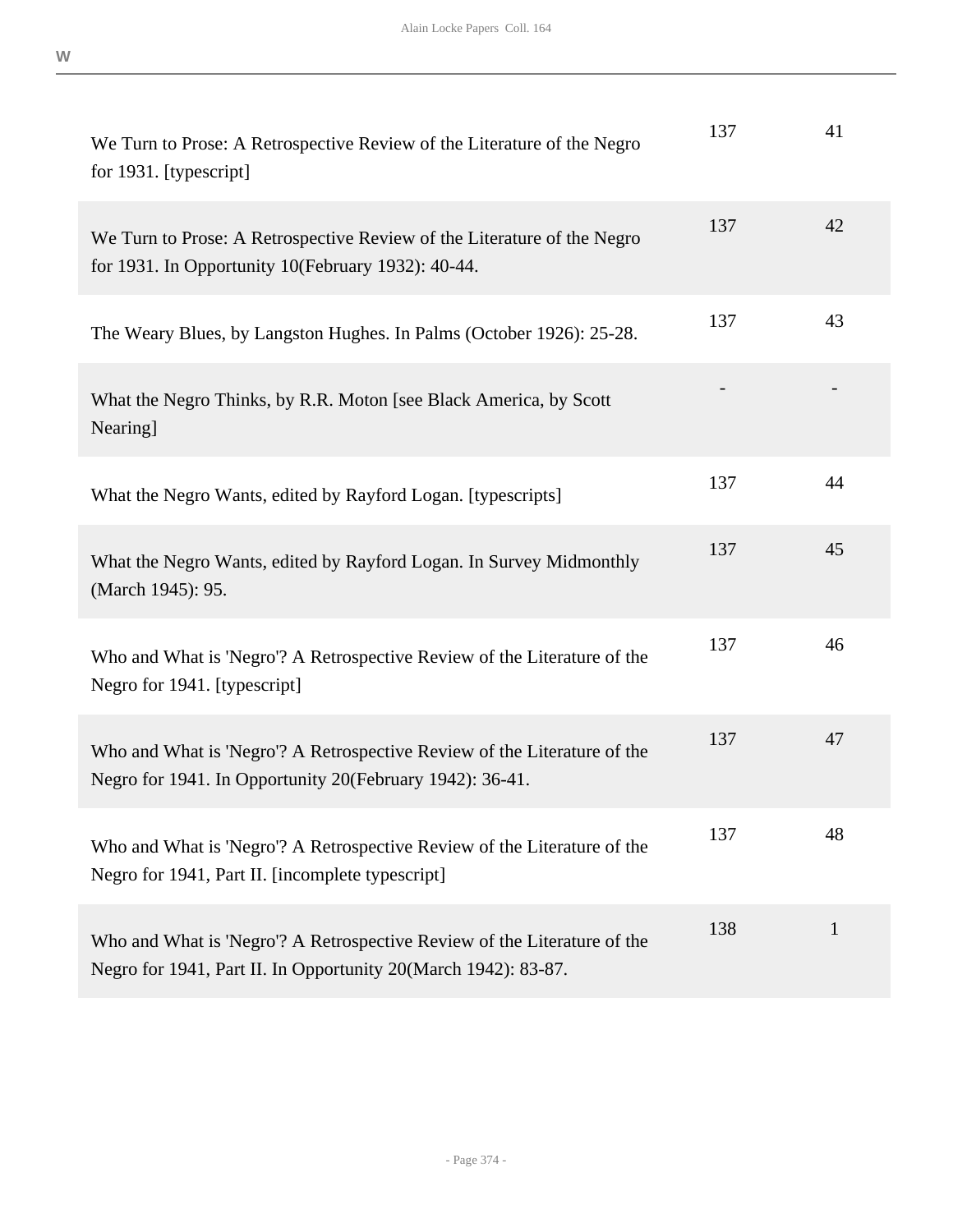| Wisdom de Profundis: The Literature of the Negro, 1949, Part I.<br>[incomplete typescript]                               | 138        | $\overline{2}$ |
|--------------------------------------------------------------------------------------------------------------------------|------------|----------------|
| Wisdom de Profundis: The Literature of the Negro, 1949, Part I. In Phylon<br>$11(1950): 5-14.$                           | 138        | 3              |
| Wisdom de Profundis: The Literature of the Negro, 1949, Part II - The<br>Social Literature. [typescript]                 | 138        | $\overline{4}$ |
| Wisdom de Profundis: The Literature of the Negro, 1949, Part II - The<br>Social Literature. [galley]                     | 138        | 5              |
| Wisdom de Profundis: The Literature of the Negro, 1949, Part II - The<br>Social Literature. In Phylon 11(1950): 171-175. | 138        | 6              |
| The World and Africa, by W.E.B. Du Bois. [two versions]                                                                  | 138        | $\tau$         |
| $\mathbf{Z}$                                                                                                             |            |                |
|                                                                                                                          | <b>Box</b> | Folder         |
| Zur Stellung des Darfur-Nubischen, by Ernst Zyhlarz.                                                                     | 138        | 8              |
| <b>Partial Reviews</b>                                                                                                   |            |                |
|                                                                                                                          | <b>Box</b> | <b>Folder</b>  |
| partial reviews                                                                                                          | 138        | 9              |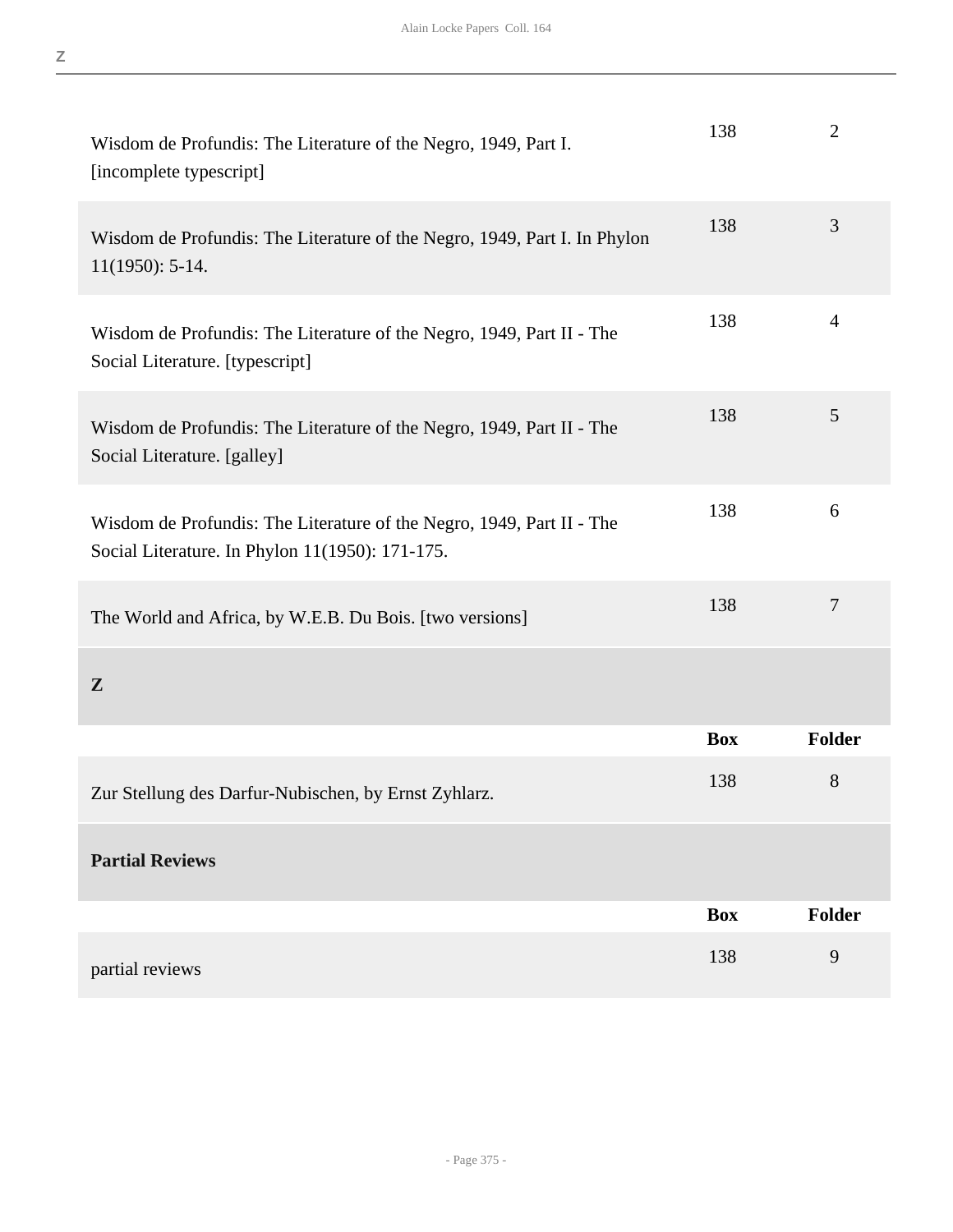| partial reviews      | 138        | $10\,$ |
|----------------------|------------|--------|
| <b>Notes</b>         |            |        |
|                      | <b>Box</b> | Folder |
| Poetry               | 138        | $11\,$ |
| Poetry               | 138        | 12     |
| Poetry               | 138        | 13     |
| Poetry               | 138        | $14\,$ |
| Poetry               | 138        | $15\,$ |
| Poetry               | 138        | $16\,$ |
| Poetry               | 138        | $17\,$ |
| Poetry               | 138        | $18\,$ |
| Poetry               | 138        | 19     |
| Poetry - "Corn Song" | 138        | $20\,$ |
| Poetry of war        | 138        | $21\,$ |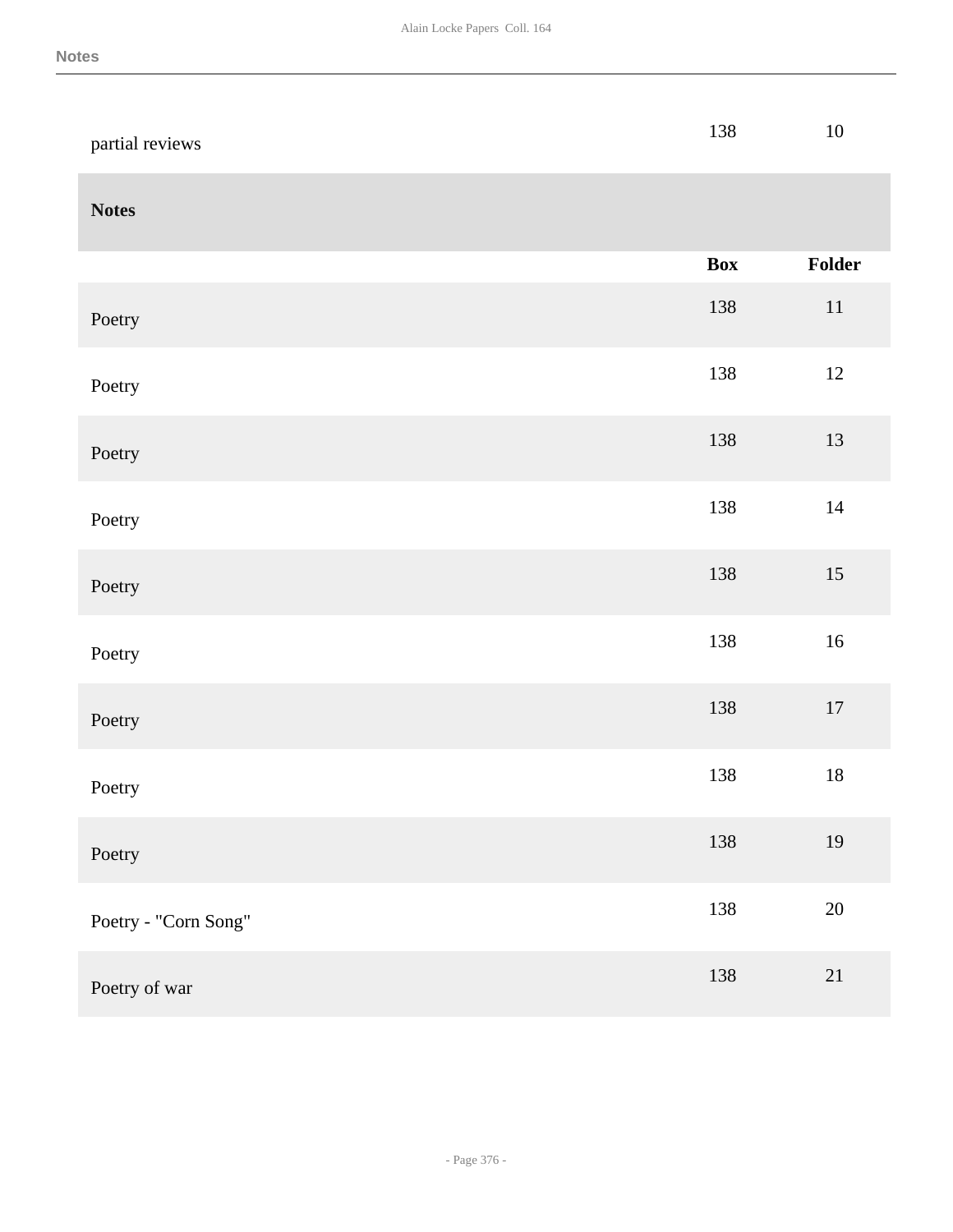| Negro poetry                                  | 138 | 22     |
|-----------------------------------------------|-----|--------|
| Negro poetry/Sterling Brown                   | 138 | 23     |
| Anti-slavery poetry                           | 138 | $24\,$ |
| Slavery poetry                                | 138 | 25     |
| Poetry/notes about Mary Locke                 | 138 | 26     |
| Poetry/short stories                          | 138 | 27     |
| Poetry/short stories                          | 138 | 28     |
| Poetry/short stories                          | 138 | 29     |
| Poetry/short stories                          | 138 | 30     |
| Short story - Russian story                   | 138 | 31     |
| Comedy and irony                              | 138 | 32     |
| Negroes in America                            | 138 | 33     |
| Negroes and American culture                  | 138 | 34     |
| Hist. of Negro from colonial times to present | 138 | 35     |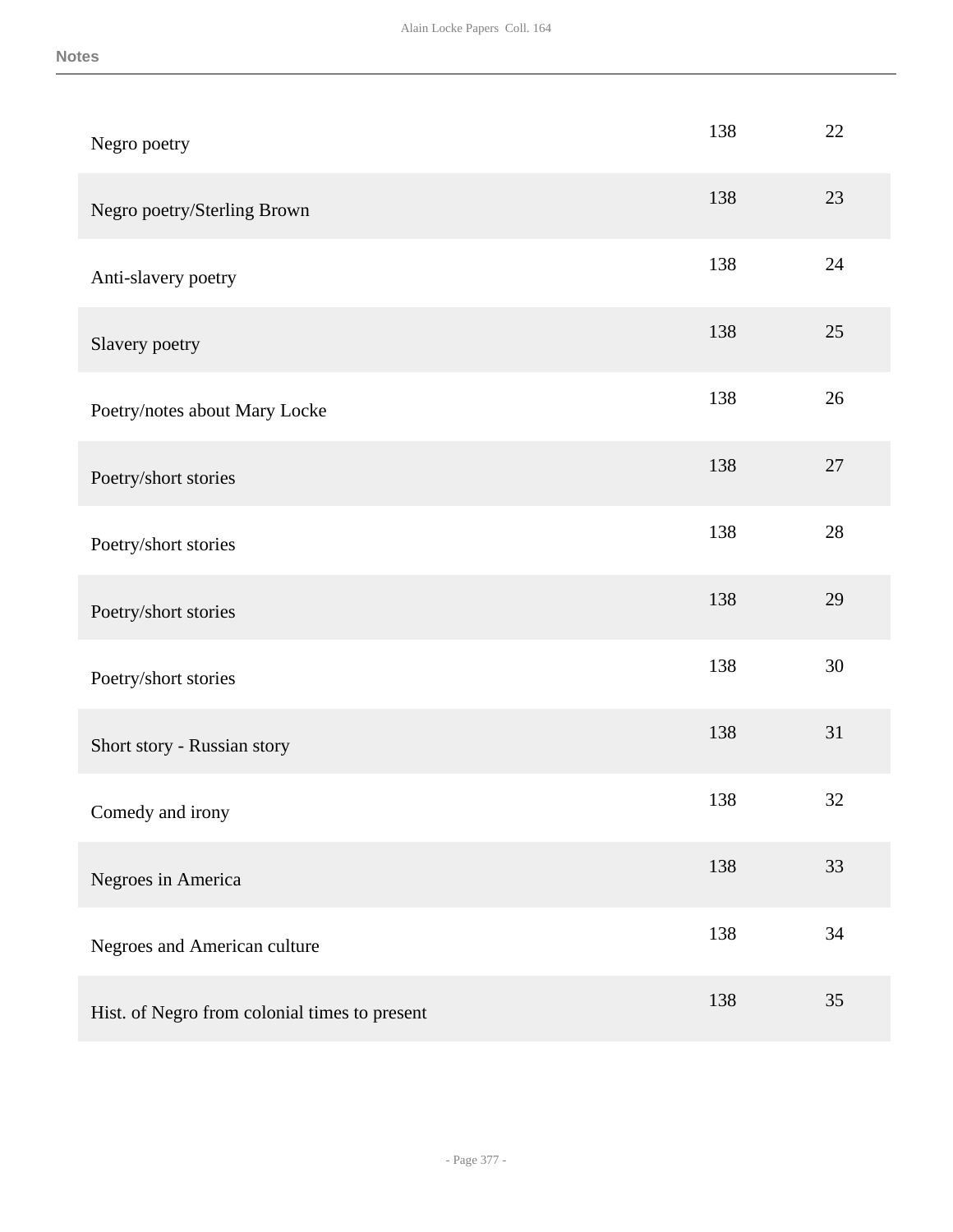| Story of the American Negro.                                                        | 138 | 36               |
|-------------------------------------------------------------------------------------|-----|------------------|
| Survey of American Negroes' accomplishments in music, education, arts<br>1890-1940s | 138 | 37               |
| The Negro in Literature and Art.                                                    | 138 | 38               |
| <b>Bias in Literature</b>                                                           | 139 | $\mathbf{1}$     |
| Surveys of literature                                                               | 139 | $\overline{2}$   |
| Literature                                                                          | 139 | 3                |
| Literature                                                                          | 139 | $\overline{4}$   |
| Literary portrayals of the Negro                                                    | 139 | 5                |
| Survey of Negro literature                                                          | 139 | 6                |
| American/African Folk literature                                                    | 139 | $\boldsymbol{7}$ |
| Zora Neale Hurston                                                                  | 139 | $8\,$            |
| Negro Literature course - 1 of 3                                                    | 139 | 9                |
| Negro Literature course - 2 of 3                                                    | 139 | $10\,$           |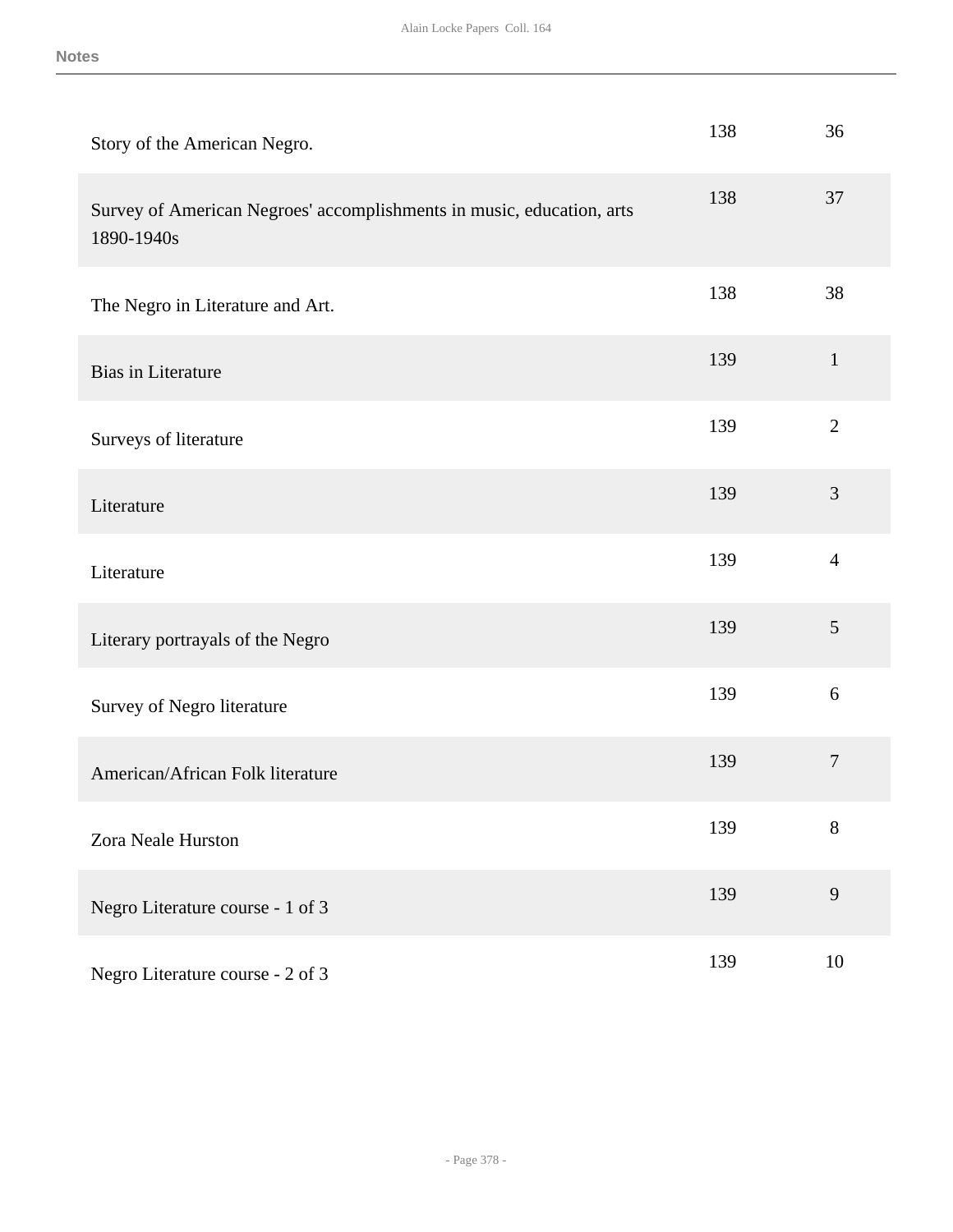| Negro Literature course - 3 of 3                                   | 139 | 11 |
|--------------------------------------------------------------------|-----|----|
| Negro before the Civil War                                         | 139 | 12 |
| Slave trade                                                        | 139 | 13 |
| Slavery                                                            | 139 | 14 |
| Frederick Douglass                                                 | 139 | 15 |
| Abraham Lincoln                                                    | 139 | 16 |
| Phyllis Wheatley                                                   | 139 | 17 |
| Bibliography/book abstracts - anti-slavery/abolitionism            | 139 | 18 |
| Bibliography - Negro Literature                                    | 139 | 19 |
| Bibliography - Negro Question: Sociological Bibliography           | 139 | 20 |
| Bibliography - Suggested list of readings about the American Negro | 139 | 21 |
| Bibliography/narrative - Trend of literature about the Negro       | 139 | 22 |
| Bibliographies                                                     | 139 | 23 |
| Bibliographies                                                     | 139 | 24 |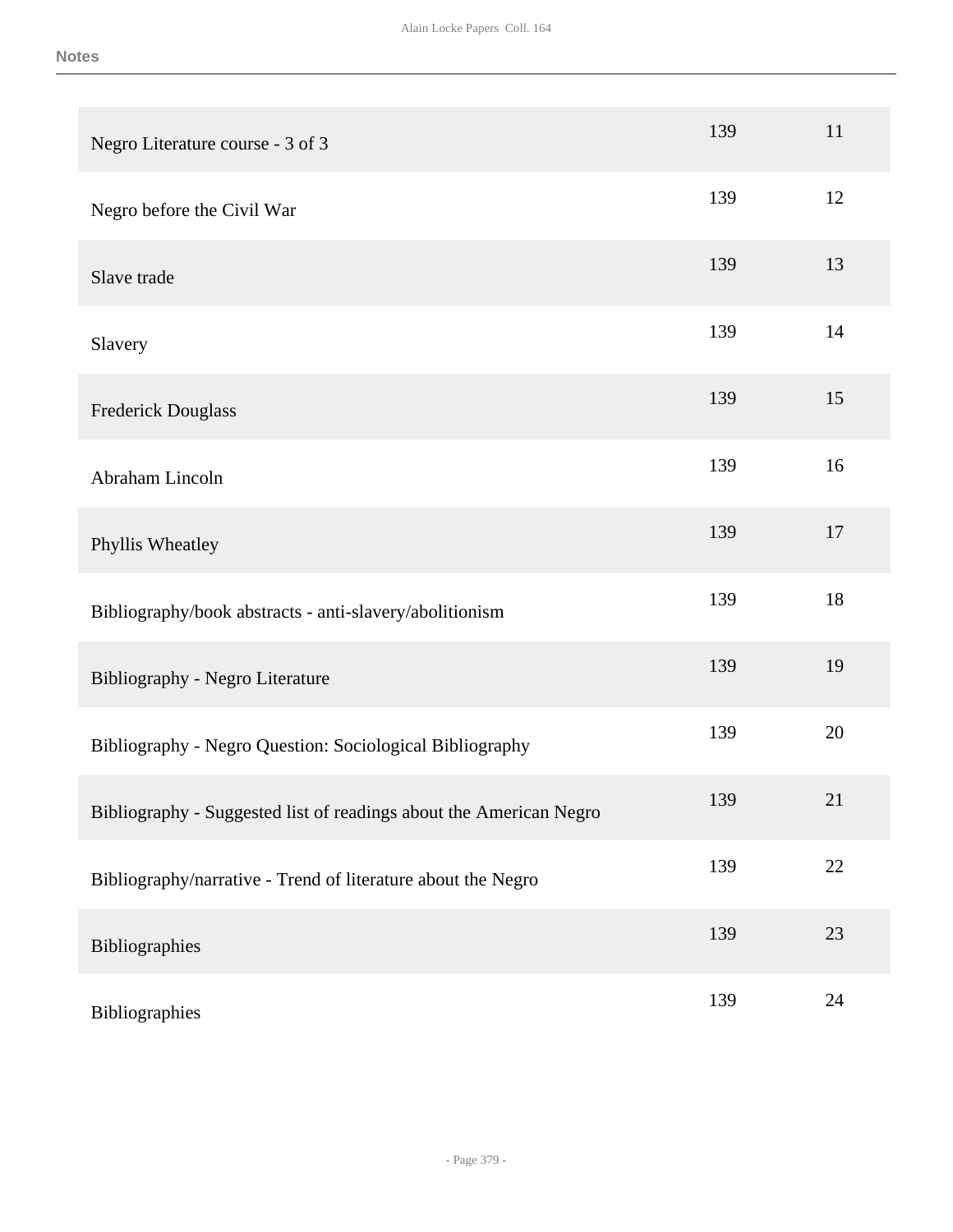| Drama - Howard Players | 139     | 25         |
|------------------------|---------|------------|
| Drama                  | 139     | 26         |
| Drama                  | 139     | $27\,$     |
| Drama                  | 139     | $28\,$     |
| Drama                  | 139     | 29         |
| Drama                  | 139     | 30         |
| Roland Hayes           | 139     | 31         |
| Art                    | 139     | 32         |
| Art                    | 139     | 33         |
| Art                    | 139     | 34         |
| Art                    | 139     | 35         |
| Art                    | 139     | 36         |
| Art                    | $140\,$ | $\,1\,$    |
| Art                    | $140\,$ | $\sqrt{2}$ |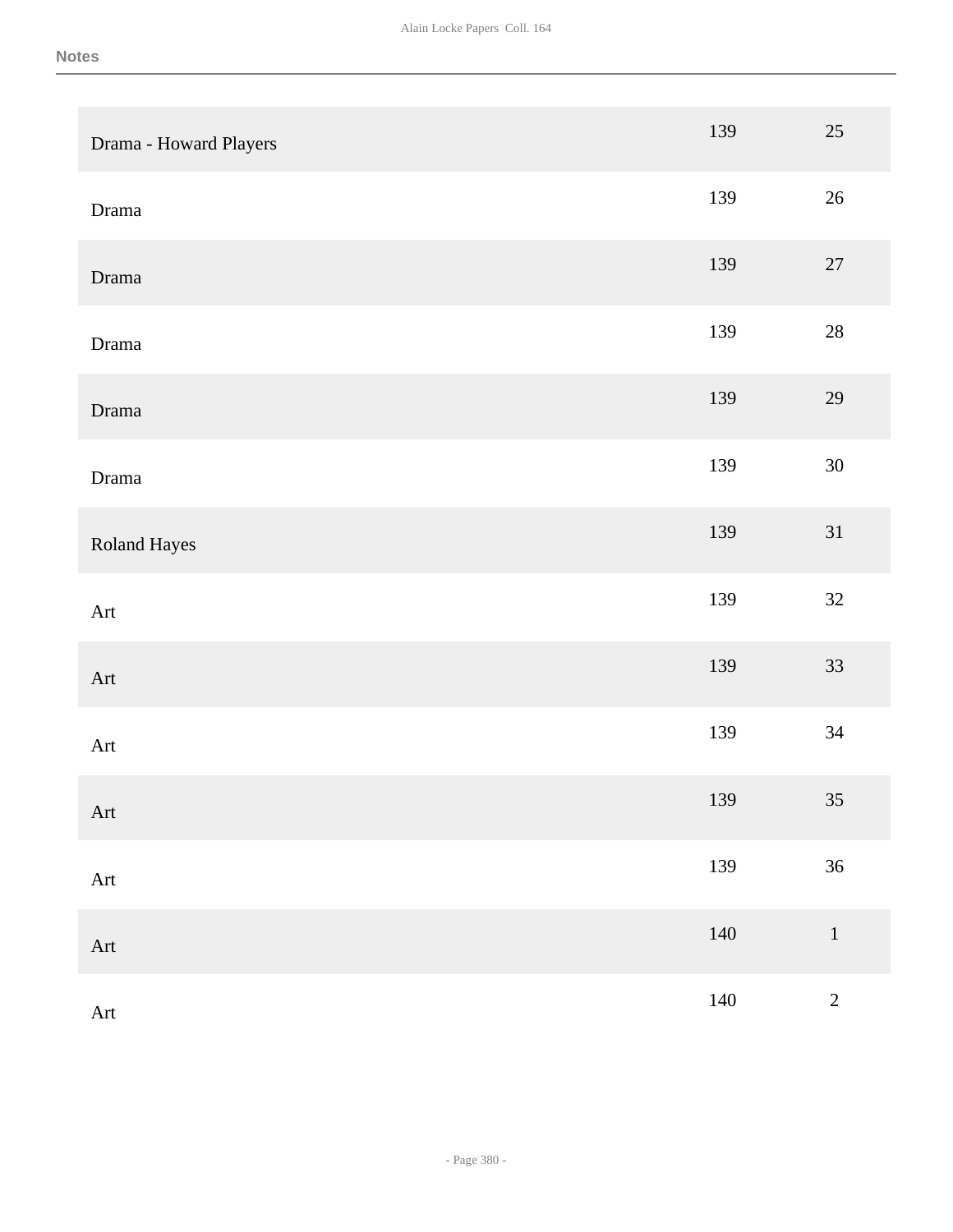| Art                                 | 140 | 3                |
|-------------------------------------|-----|------------------|
| Art - partial manuscript            | 140 | $\overline{4}$   |
| Art - partial manuscript            | 140 | $\mathfrak{S}$   |
| Art - Contemporary realism          | 140 | $\sqrt{6}$       |
| Art expression - partial manuscript | 140 | $\boldsymbol{7}$ |
| African art                         | 140 | $8\,$            |
| African art - partial manuscripts   | 140 | $\overline{9}$   |
| African art exhibits                | 140 | 10               |
| Art - painting                      | 140 | $11\,$           |
| Art - exhibits                      | 140 | 12               |
| Art - exhibits                      | 140 | 13               |
| Art - exhibits                      | 140 | $14\,$           |
| Art - inventory                     | 140 | 15               |
| Art - inventory                     | 140 | 16               |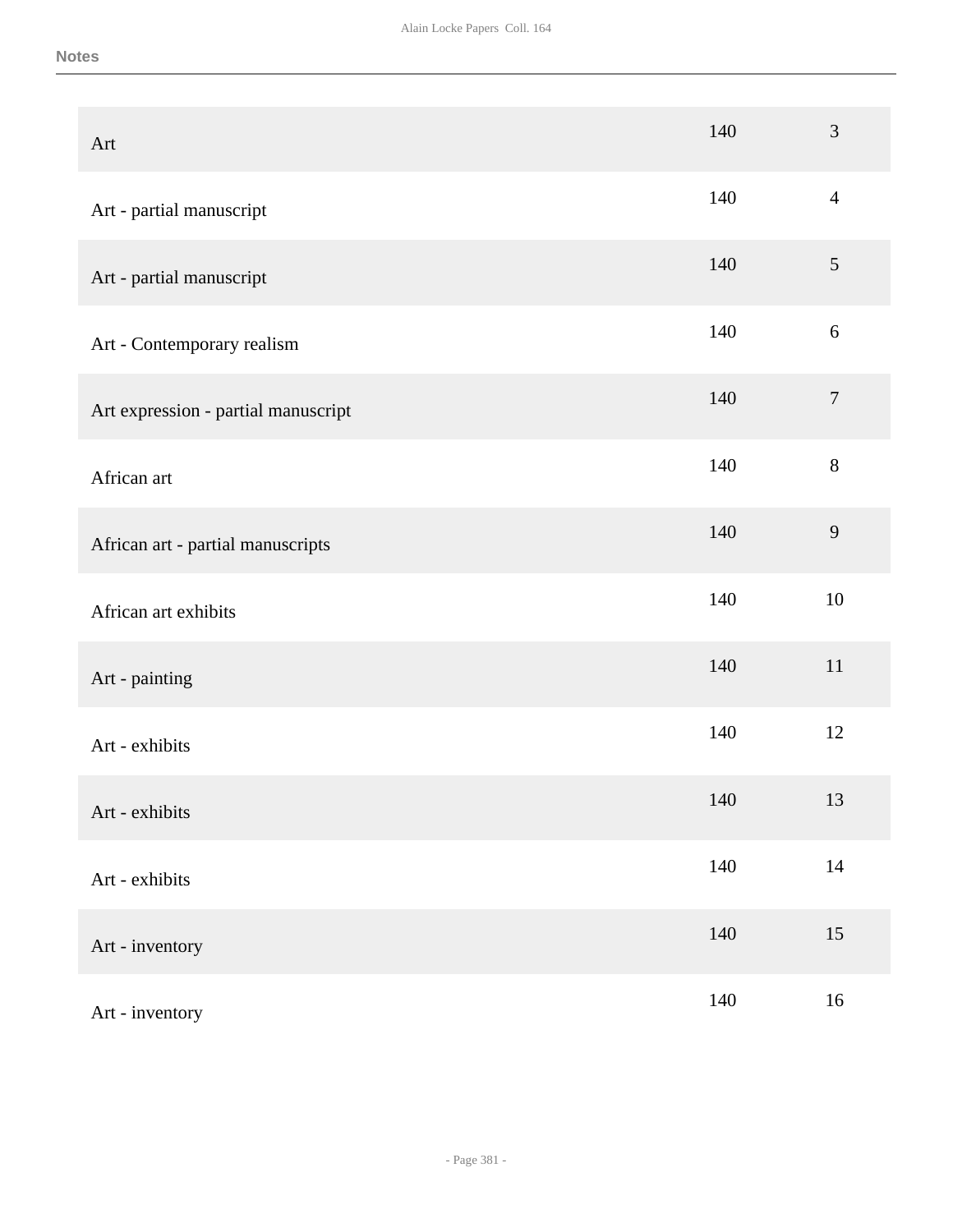| Art - Cleveland Group (inventory)                                    | 140 | 17          |
|----------------------------------------------------------------------|-----|-------------|
| Art - religion of decadence                                          | 140 | 18          |
| Music, art, literature - lecture notes                               | 140 | 19          |
| <b>Visual Arts</b>                                                   | 140 | 20          |
| Philosophy of Arts                                                   | 140 | 21          |
| Women - types                                                        | 140 | 22          |
| Sex                                                                  | 140 | 23          |
| Education                                                            | 140 | 24          |
| Curriculum                                                           | 140 | 25          |
| Negroes and adult education                                          | 140 | 26          |
| Adult education for Negroes - goals and opportunities                | 140 | 27          |
| Race education                                                       | 141 | $\mathbf 1$ |
| Negro colleges - control/administration; higher education of Negroes | 141 | $\sqrt{2}$  |
| Oxford University                                                    | 141 | 3           |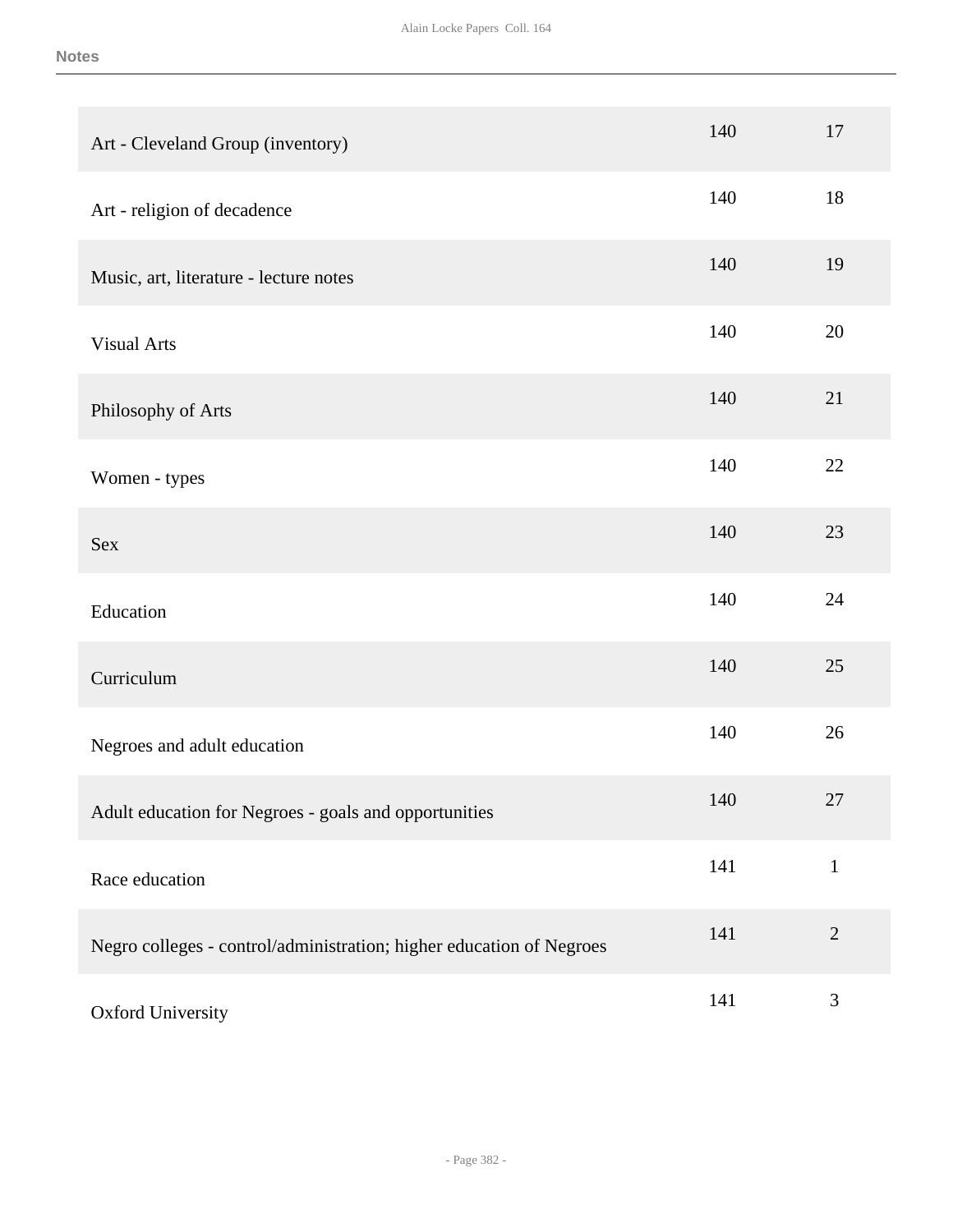| Fisk University                                   | 141 | $\overline{4}$ |
|---------------------------------------------------|-----|----------------|
| Howard University                                 | 141 | 5              |
| Howard University - Philosophy Department         | 141 | 6              |
| Howard University - Philosophy Department         | 141 | $\tau$         |
| Howard University - Philosophy Department         | 141 | 8              |
| Howard University - Philosophy Department         | 141 | 9              |
| Howard University - Psychology Department         | 141 | 10             |
| Social science seminar                            | 141 | 11             |
| Questions and answers from Locke's lectures       | 141 | 12             |
| Democracy - lecture notes                         | 141 | 13             |
| Democracy - political, economic, cultural         | 141 | 14             |
| America's democratic reputation, Negroes          | 141 | 15             |
| American Negro and democracy                      | 141 | 16             |
| American Negro article for Nelson's Encyclopaedia | 141 | 17             |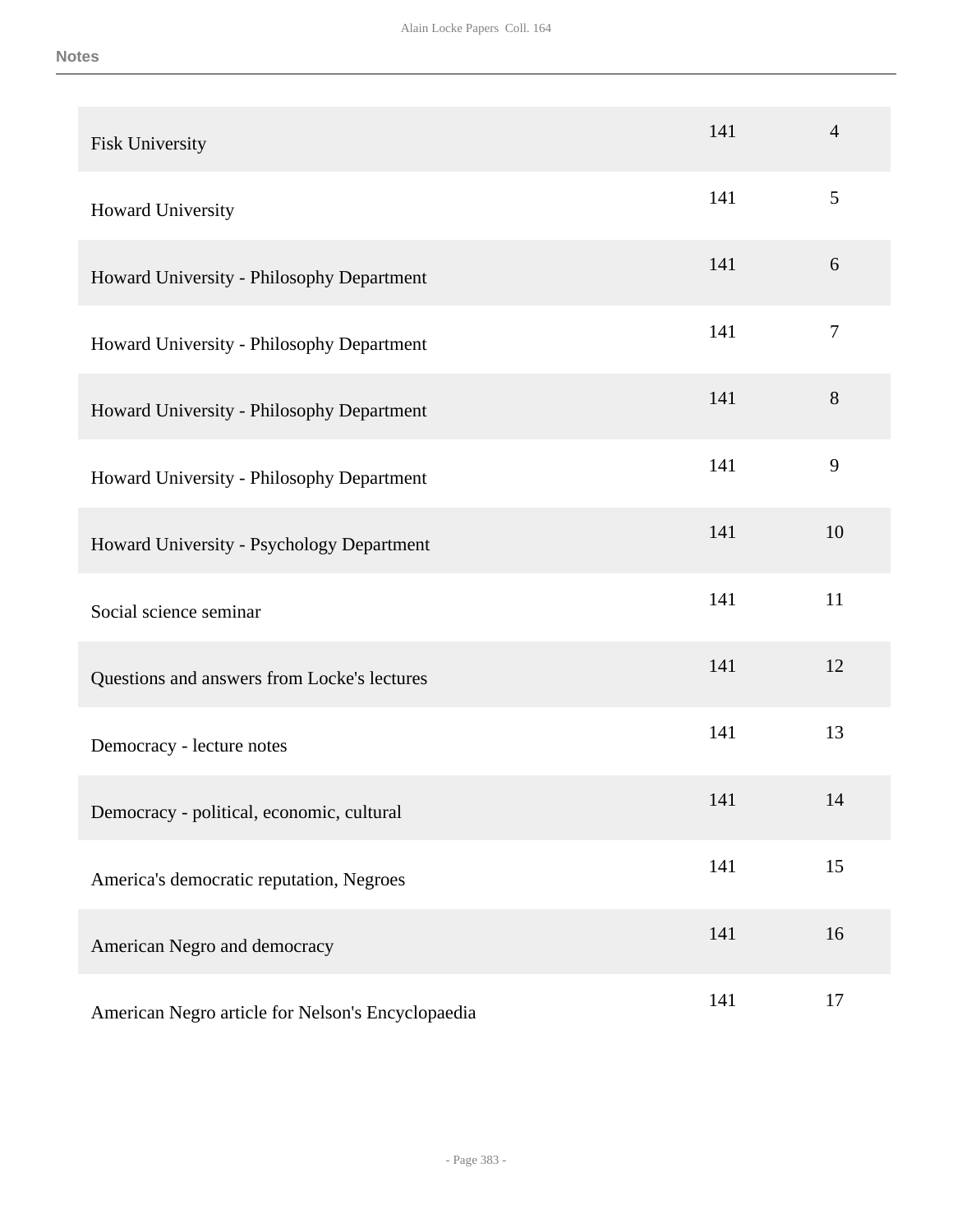| The Present World Crisis: Its Major Dilemmas and Contradictions        | 141 | 18 |
|------------------------------------------------------------------------|-----|----|
| The Present Situation of the Negro; Negro as a Problem                 | 141 | 19 |
| Racial and minority groups - speech notes                              | 141 | 20 |
| America and minorities - Post-war; minority question abroad            | 141 | 21 |
| History of immigration to U.S. - project for special issue of Harper's | 141 | 22 |
| <b>Minority Question</b>                                               | 141 | 23 |
| La Guardia campaign 1934                                               | 141 | 24 |
| Moral obstacles to peace                                               | 141 | 25 |
| Race loyalty, cultural self-determination, American culture            | 141 | 26 |
| Comparison of international attitudes about race                       | 141 | 27 |
| Comparison of the situations of Negroes and Jews                       | 141 | 28 |
| Cultural vs. Social Equality                                           | 141 | 29 |
| World-mindedness, cultural change                                      | 141 | 30 |
| Class and color; assimilation and racialism                            | 141 | 31 |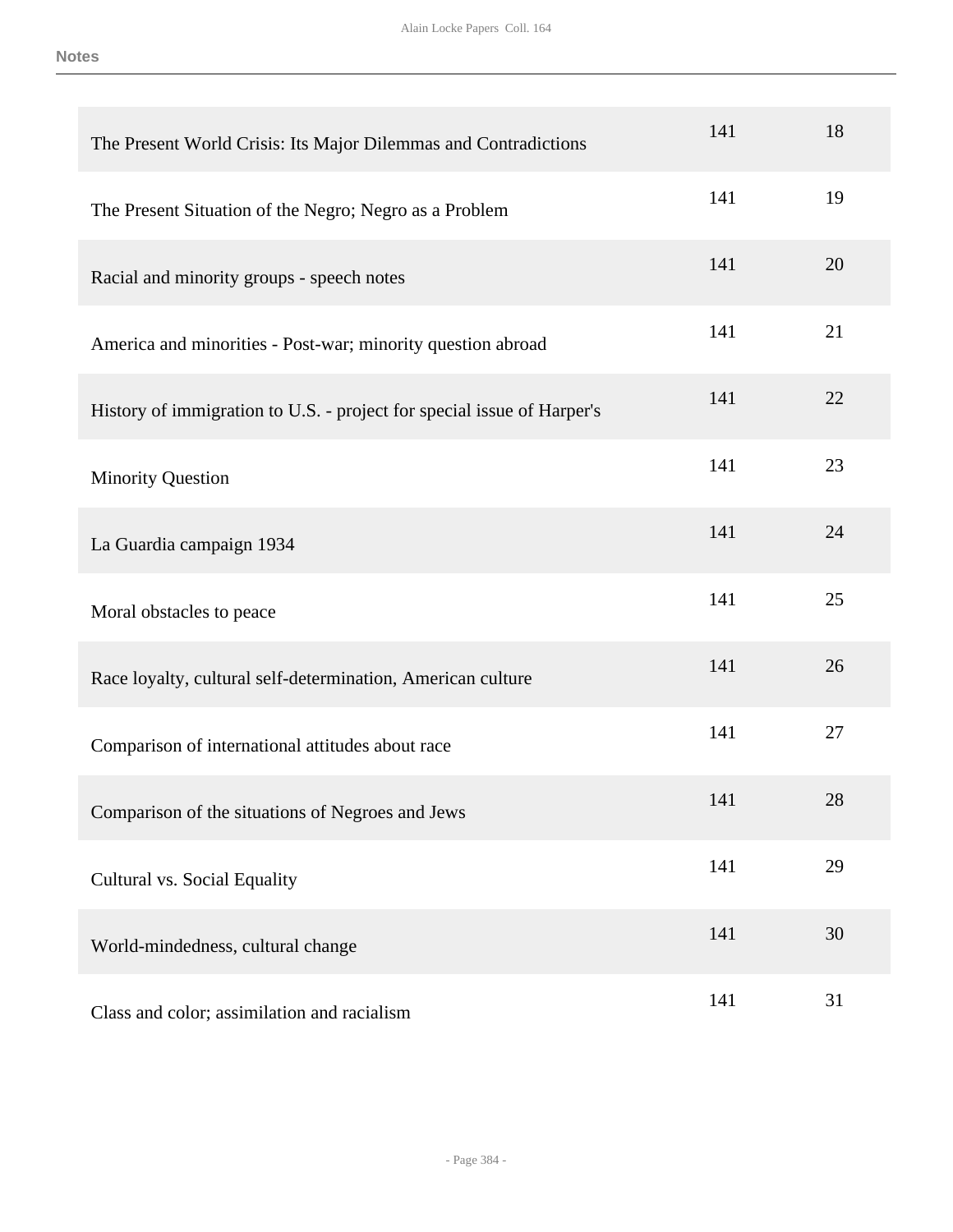| Interracial contacts                                             | 141 | 32             |
|------------------------------------------------------------------|-----|----------------|
| Race conflict                                                    | 141 | 33             |
| Negroes and radicalism                                           | 141 | 34             |
| Culture and race theories                                        | 141 | 35             |
| Culture and race                                                 | 141 | 36             |
| Culture and race                                                 | 142 | $\mathbf{1}$   |
| Culture/Acculturation                                            | 142 | $\overline{2}$ |
| Cultural reciprocity                                             | 142 | 3              |
| The culture dilemma (for Cleavage in Our Culture)                | 142 | $\overline{4}$ |
| Negro - differentiation and determination                        | 142 | 5              |
| Negro population statistics                                      | 142 | 6              |
| Negro womanhood                                                  | 142 | $\tau$         |
| Negro and economic development (speech in Chicago)               | 142 | 8              |
| New trends in the economic life of the Negro (speech in Chicago) | 142 | $\overline{9}$ |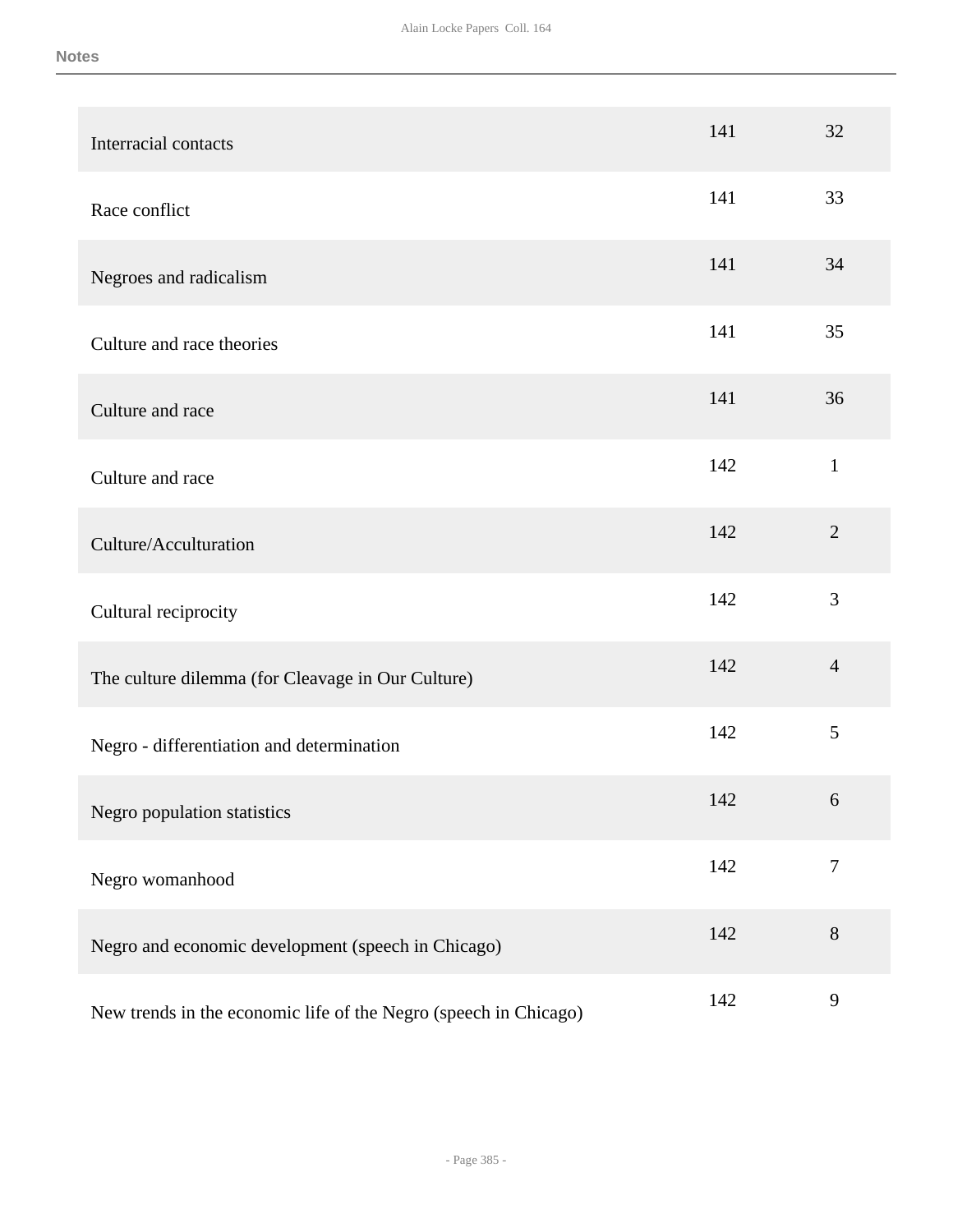| Chicago Negro Exposition                     | 142 | 10 |
|----------------------------------------------|-----|----|
| Dedication of Southside Community Art Center | 142 | 11 |
| Colonial connections, imperialism            | 142 | 12 |
| Colonial administration and policy in Africa | 142 | 13 |
| Africa                                       | 142 | 14 |
| Africa - Liberia, Ethiopia, commissions      | 142 | 15 |
| Africa - Liberia                             | 142 | 16 |
| Africa - Tanganyika [Tanzania]               | 142 | 17 |
| Africa - Negro question in South Africa      | 142 | 18 |
| Caribbean/Africa                             | 142 | 19 |
| Haiti                                        | 142 | 20 |
| Race in South and Central America            | 142 | 21 |
| Europe - notes from trip                     | 142 | 22 |
| Europe - notes from 1923, 1933 trips         | 142 | 23 |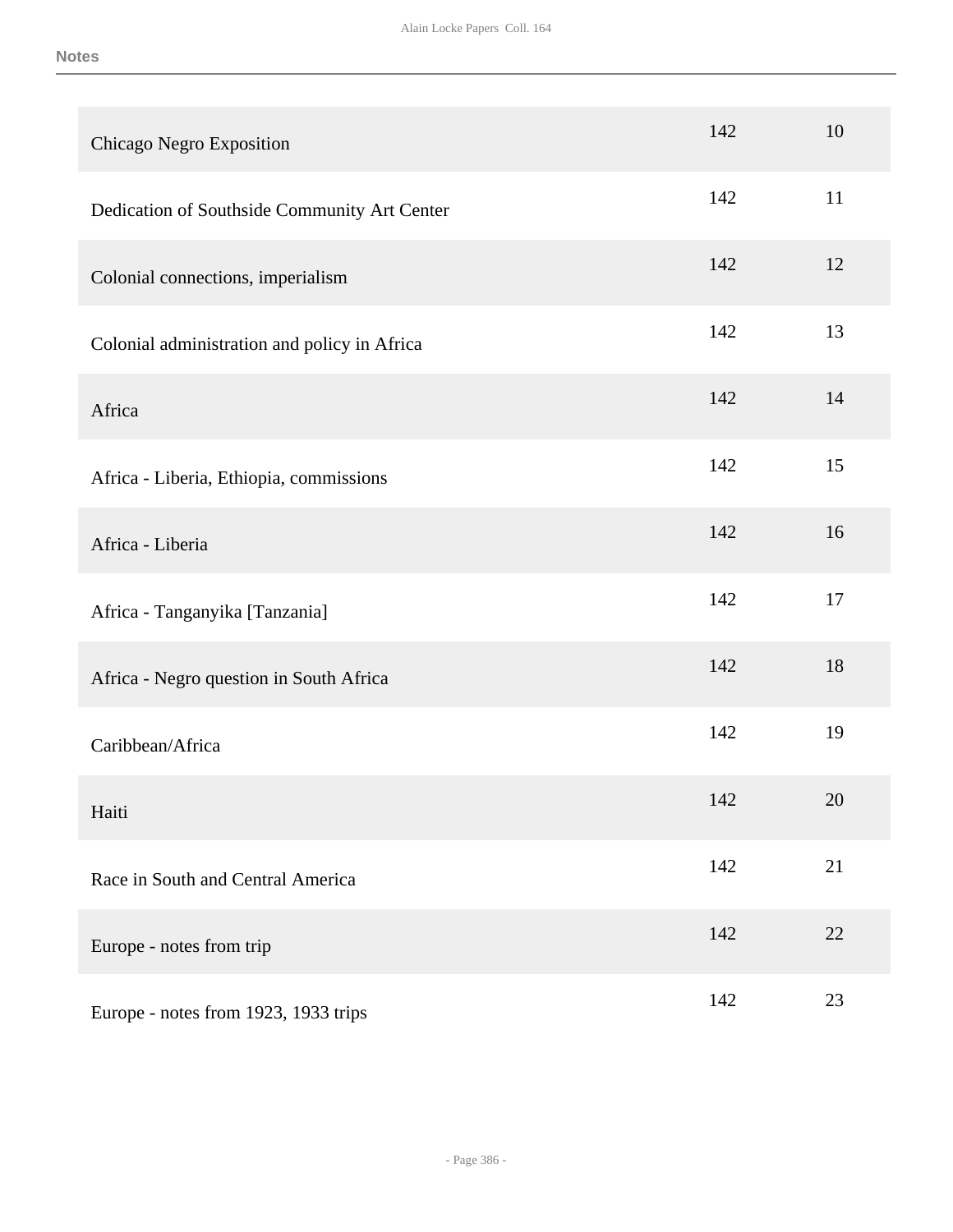| Europe - notes from 1936 trip        | 142 | 24             |
|--------------------------------------|-----|----------------|
| Philosophy                           | 142 | 25             |
| Philosophy                           | 142 | 26             |
| Philosophy of Values                 | 142 | 27             |
| Main Trends in American Philosophy   | 142 | 28             |
| Ethics, ethical systems              | 142 | 29             |
| Relativism                           | 142 | 30             |
| Value                                | 142 | 31             |
| Value                                | 142 | 32             |
| Value/classification                 | 143 | $\,1\,$        |
| Romantic movement, romanticism       | 143 | $\sqrt{2}$     |
| Christianity, spirituality, religion | 143 | $\overline{3}$ |
| Negro and Christianity               | 143 | $\overline{4}$ |
| Autobiographical writings            | 143 | $\mathfrak{S}$ |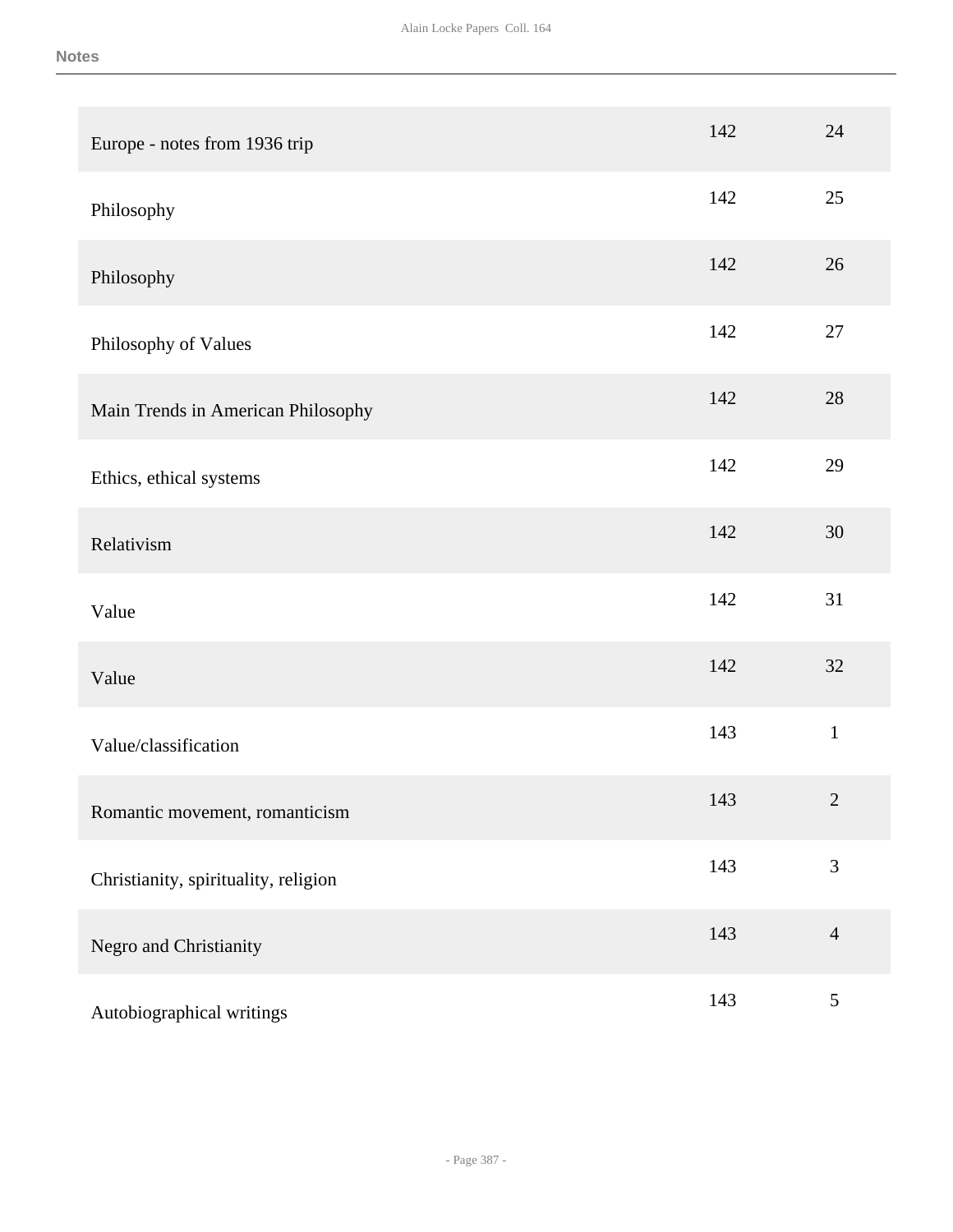| Profound thoughts            | 143 | $6\,$          |
|------------------------------|-----|----------------|
| Library committee            | 143 | $\overline{7}$ |
| Phi Beta Kappa reviews       | 143 | $8\,$          |
| Speaking schedules, outlines | 143 | 9              |
| <b>Notes</b>                 | 143 | $10 - 20$      |
| <b>Notes</b>                 | 144 | $1-46$         |
| <b>Notes</b>                 | 145 | $1-43$         |
| <b>Notes</b>                 | 146 | $1 - 11$       |

## **Series E: Writings about Locke**

## **Series Description**

Includes biographical sketches, press releases, periodical articles, and clippings documenting Locke's accomplishments and contributions.

## **By Author**

|                                                                                            | Box | Folder |
|--------------------------------------------------------------------------------------------|-----|--------|
| Bolivar, William C. "Alain LeRoy Locke." The A.M.E. Church Review<br>24(July 1907): 14-19. | 146 | 12     |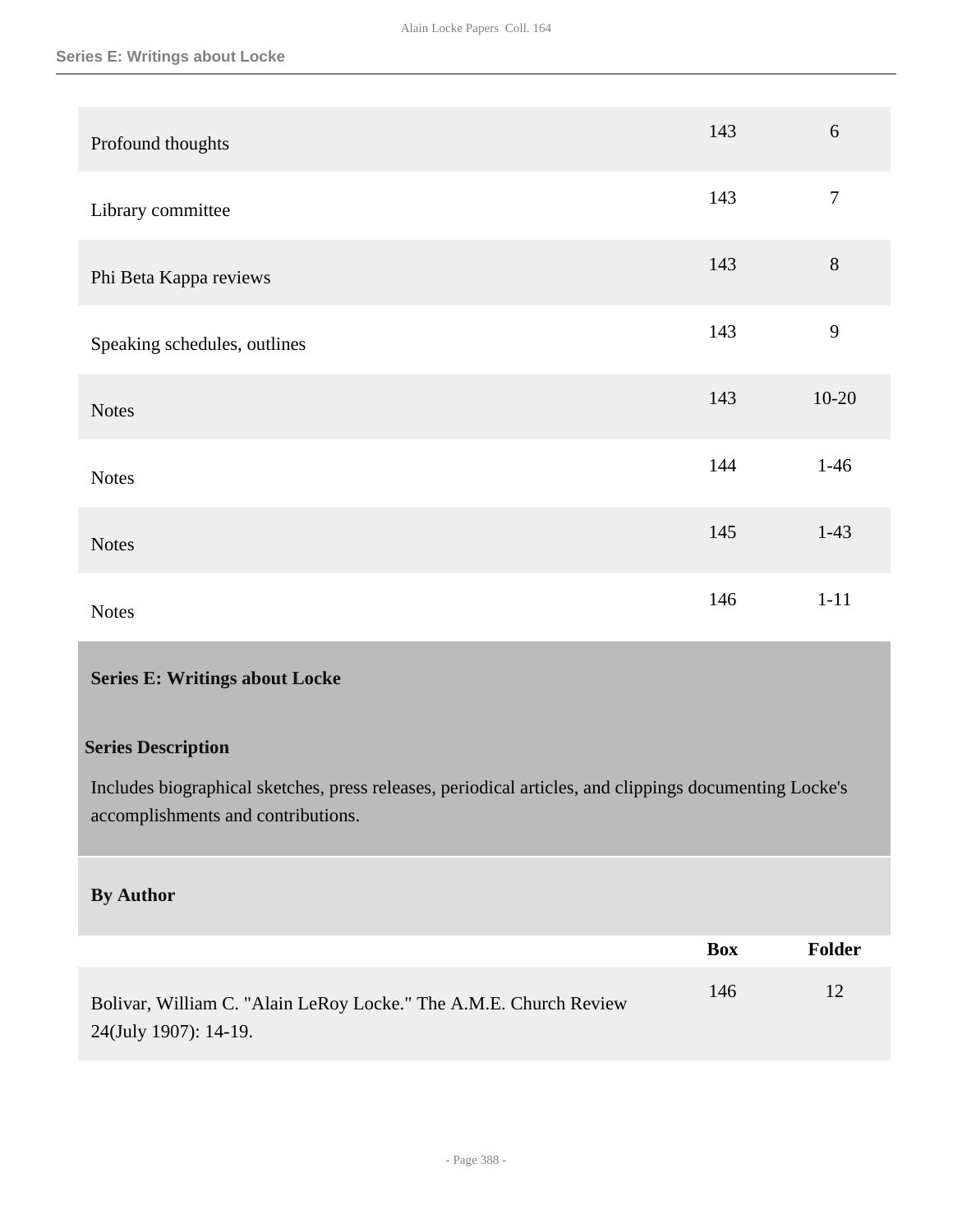| Cromwell, John W. "Alain Le Roy Locke." The African Times and Orient<br>Review 1(April 1913): 313-314.                                                           | 146 | 13 |
|------------------------------------------------------------------------------------------------------------------------------------------------------------------|-----|----|
| Dawson, Charles C. "Alain Locke: Father of the Negro Renaissance."                                                                                               | 146 | 14 |
| Ellis, ? and Wilson, ?. Interview about Negro artists. [incomplete]                                                                                              | 146 | 15 |
| Gordon, Eugene. "To Mr. Stoddard." The Messenger.                                                                                                                | 146 | 16 |
| Hayden, Robert C. and Eugene DuBois. "A Drum Major for Black Adult<br>Education: Alain L. Locke." Western Journal of Black Studies 1(December<br>1977): 293-296. | 146 | 17 |
| J, P.D. "Cultural Equality - Basis for Ideal Social Order." The "Y's" Man<br>19 Dec. 1924.                                                                       | 146 | 18 |
| Jones, H.D. "Allen [sic] LeRoy Locke - Art Critic." December 1947                                                                                                | 146 | 19 |
| Kallen, Horace M. "Alain Locke and Cultural Pluralism." The Journal of<br>Philosophy.                                                                            | 146 | 20 |
| Laing, Clarence. "Thumb Nail Biographies. No. 1, Dr. Alain Locke."                                                                                               | 146 | 21 |
| Maran, Rene. "Un ami de la France: Le Professeur Alain Leroy Locke."                                                                                             | 146 | 22 |
| National Urban League Publicity Service. "Alain Locke Criticizes Negro<br>Literary Output for 1938." 6 January 1939.                                             | 146 | 23 |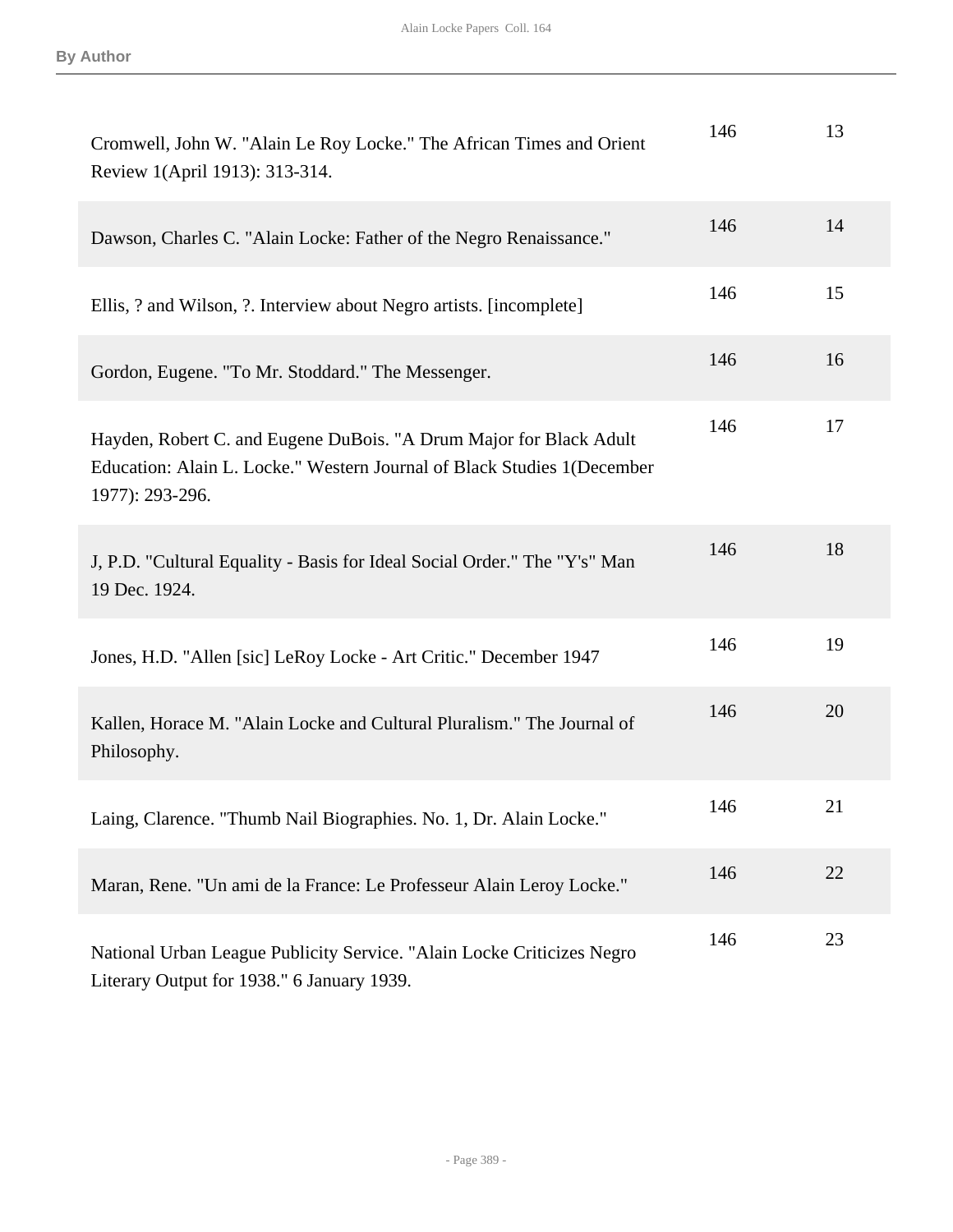| Perry, Blanche. "American Citizenship." The Century Club Bulletin<br>[Scranton, PA] (February 1948): 23.                                                 | 146        | 24            |
|----------------------------------------------------------------------------------------------------------------------------------------------------------|------------|---------------|
| The Philadelphia Society for Negro Records and Research. "Can You<br>Name This Distinguished Negro?"                                                     | 146        | 25            |
| Reddick, L.D. "The Honor Roll in Race Relations." December 1943.                                                                                         | 146        | 26            |
| Wyche, Hope. "Portraits." 1950                                                                                                                           | 146        | 27            |
| <b>Author Unknown</b>                                                                                                                                    |            |               |
|                                                                                                                                                          | <b>Box</b> | <b>Folder</b> |
|                                                                                                                                                          |            |               |
| A.A.A.E. News: Election Results. Adult Education Journal (July                                                                                           | 146        | 28            |
| The Appeal of the Afro-American. The Gold Coast Times 12-19 Jan.<br>1929.                                                                                | 146        | 29            |
| Appointment with Dr. Alain Locke, Dean of Philosophy, Howard<br>University. 1326 R Street, N.W. Washington, D.C. [synopsis of interview]<br>2 Nov. 1945. | 146        | 30            |
| Dr. Alain L. Locke. Oct. 1930                                                                                                                            | 146        | 31            |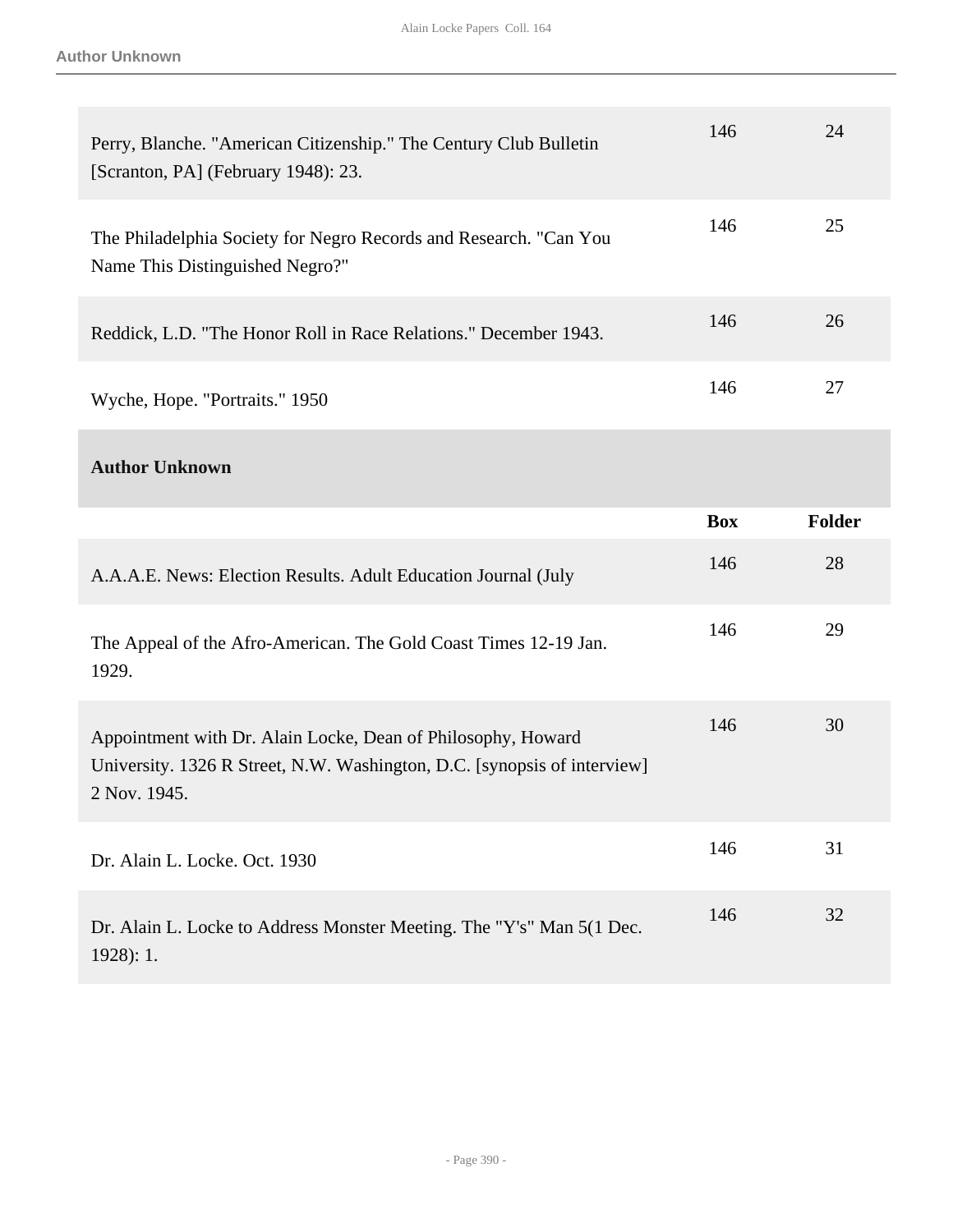| Dr. Alain Leroy Locke, Speaker Next Sunday. The "Y's" Man 4(26 Nov.<br>$1927$ : 1.                             | 146 | 33             |
|----------------------------------------------------------------------------------------------------------------|-----|----------------|
| Dr. Alain Leroy Locke to Speak at Monster Meeting. The "Y's" Man 6(30)<br>Nov. 1929): 1.                       | 146 | 34             |
| Dr. Alain Locke to Speak at the Roberts Park Church Inter-Racial Sunday.<br>The "Y's" Man 23(11 Feb. 1928): 1. | 146 | 35             |
| Dr. Locke Tells of the New Negro.                                                                              | 146 | 36             |
| Dr. Locke's Address. The "Y's" Man 4(18 Feb. 1928): 2.                                                         | 146 | 37             |
| <b>Editorial. Fisk News</b>                                                                                    | 146 | 38             |
| Factors for Solution of the Race Problem.                                                                      | 146 | 39             |
| Fourth Africa Dinner, Town Hall Club, New York. 21 January 1943.<br>Seating List.                              | 146 | 40             |
| Hear Alain Locke on March 19. The New School News 1(18 March 1927):<br>1.                                      | 146 | 41             |
| Howard University Statement of Gifts Received for the Year ended June<br>30, 1943.                             | 147 | $\mathbf{1}$   |
| In the Lecture of the Past Sunday, were present over two hundred.                                              | 147 | $\overline{2}$ |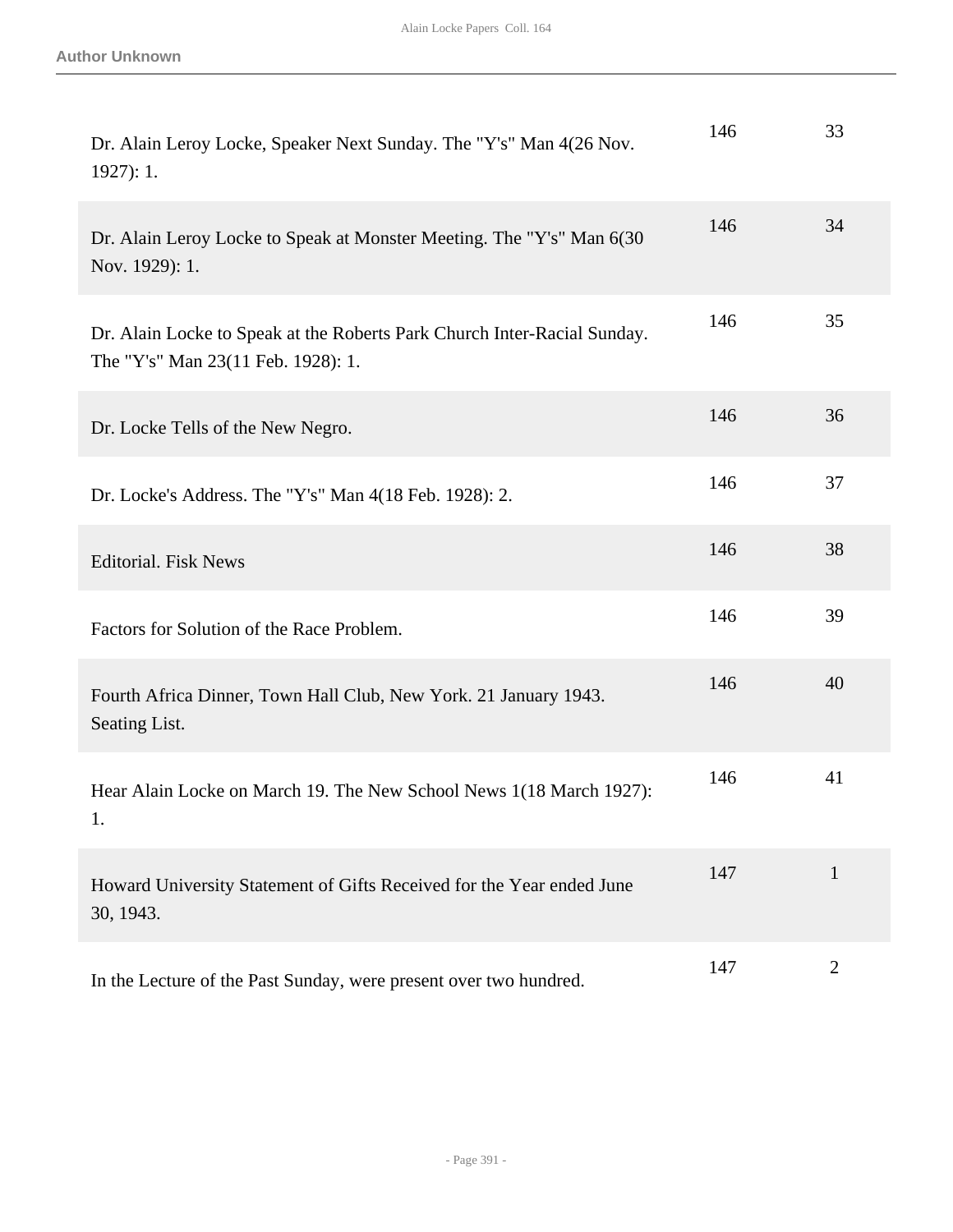| Introduction of Locke to Camden Rotary Club.                                                                                           | 147        | 3              |
|----------------------------------------------------------------------------------------------------------------------------------------|------------|----------------|
| Locke to Pay Tribute to Tanner. Art Alliance Bulletin (October 1945): 7.                                                               | 147        | $\overline{4}$ |
| [re: Locke's lecture about African Art]                                                                                                | 147        | 5              |
| Memorial Service Honors Chestnutt: Dr. Locke Extols Novelist's Talents.                                                                | 147        | 6              |
| The Negro. The Michigan Alumnus 33(25 Dec. 1926): 265.                                                                                 | 147        | $\overline{7}$ |
| [re: "Objectives of Adult Education," 164-147                                                                                          | 147        | 8              |
| Persons Who Had Accepted Invitations to Attend Conference on Inter-<br>American Relations in the Field of Music as of October 7, 1939. | 147        | 9              |
| Press releases                                                                                                                         | 147        | 10             |
| Announcements, lists that mention Locke                                                                                                | 147        | 11             |
| Articles, advertisements that mention Locke                                                                                            | 147        | 12             |
| <b>Clippings</b>                                                                                                                       |            |                |
|                                                                                                                                        | <b>Box</b> | <b>Folder</b>  |
| no date                                                                                                                                | 147        | 13             |
| no date                                                                                                                                | 147        | 14             |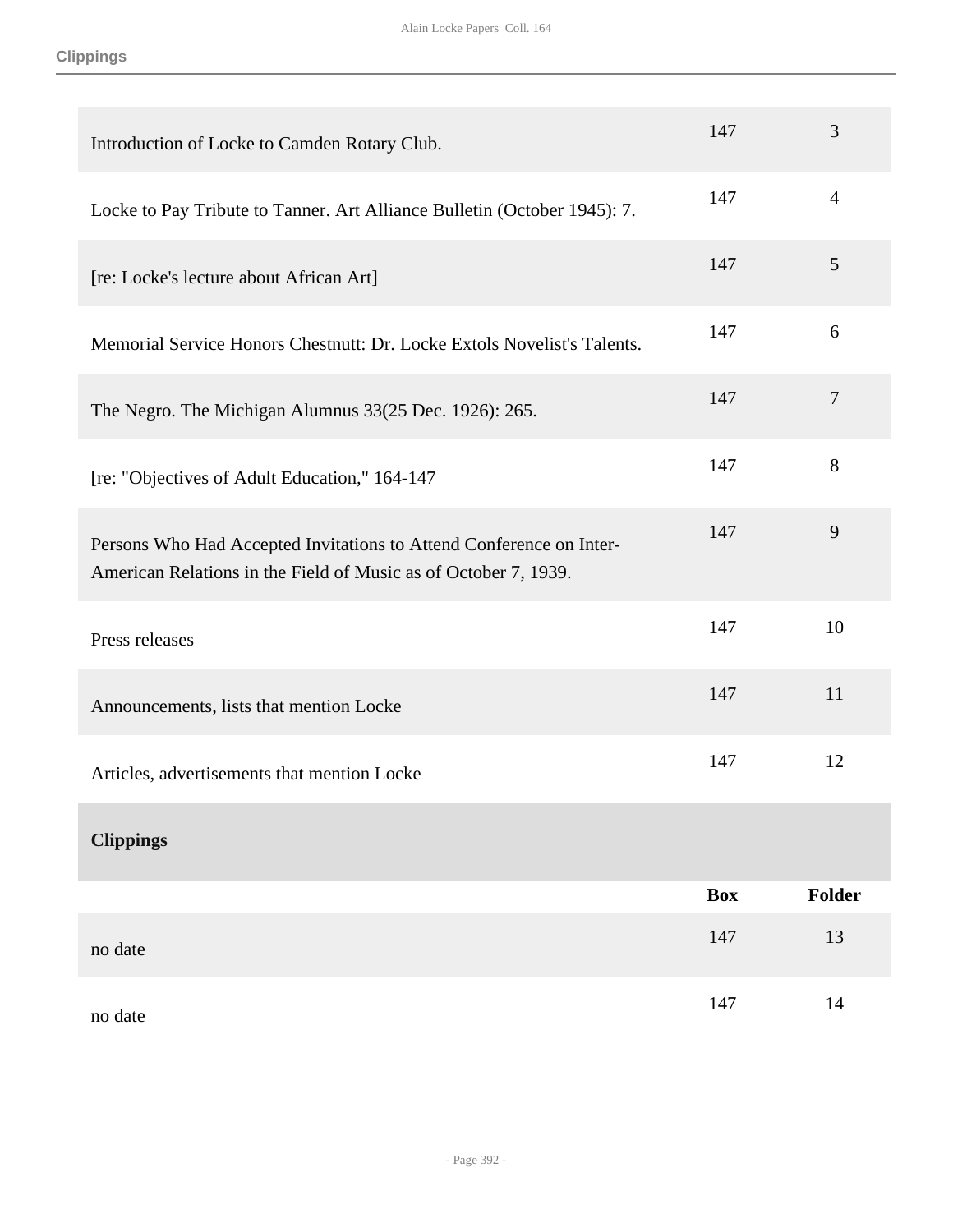| no date   | 147 | $15\,$  |
|-----------|-----|---------|
| no date   | 147 | $16\,$  |
| no date   | 147 | $17\,$  |
| 1902-1907 | 147 | $18\,$  |
| 1911-1925 | 147 | 19      |
| 1926      | 147 | $20\,$  |
| 1927      | 147 | 21      |
| 1928      | 147 | $22\,$  |
| 1929      | 147 | $23\,$  |
| 1930      | 147 | $24\,$  |
| 1931      | 147 | $25\,$  |
| 1932-1934 | 147 | $26\,$  |
| 1935-1937 | 147 | $27\,$  |
| 1938-1939 | 148 | $\,1\,$ |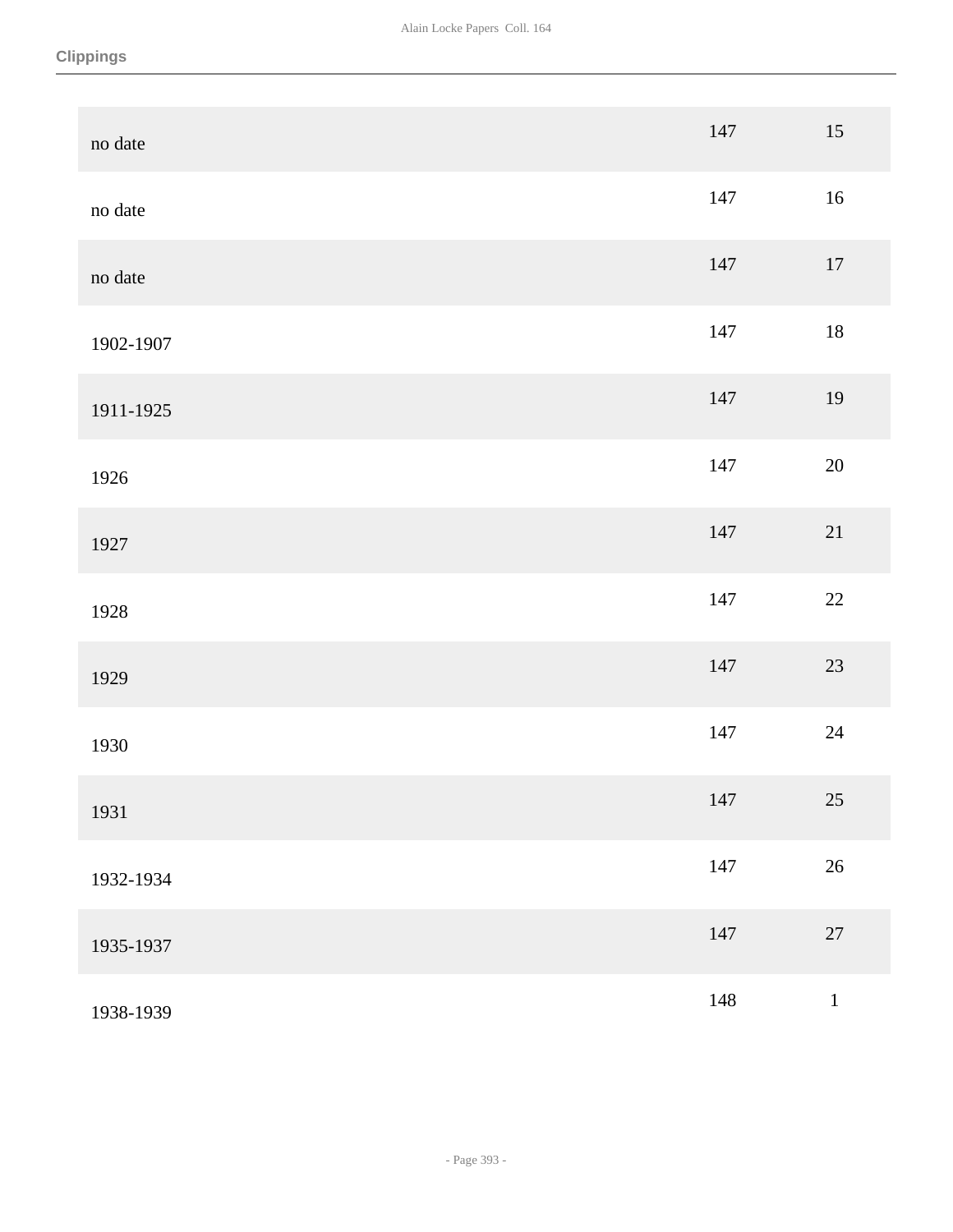| 1940                       | 148 | $\overline{c}$   |
|----------------------------|-----|------------------|
| 1941                       | 148 | $\overline{3}$   |
| 1942                       | 148 | $\overline{4}$   |
| 1943                       | 148 | $\mathfrak{S}$   |
| 1944                       | 148 | $\sqrt{6}$       |
| 1945                       | 148 | $\boldsymbol{7}$ |
| 1946                       | 148 | $\,8\,$          |
| 1947                       | 148 | 9                |
| 1948-1949                  | 148 | $10\,$           |
| 1950                       | 148 | $11\,$           |
| 1951-1953                  | 148 | $12\,$           |
| 1954                       | 148 | 13               |
| 1955-1983                  | 148 | $14\,$           |
| <b>Series F: Education</b> |     |                  |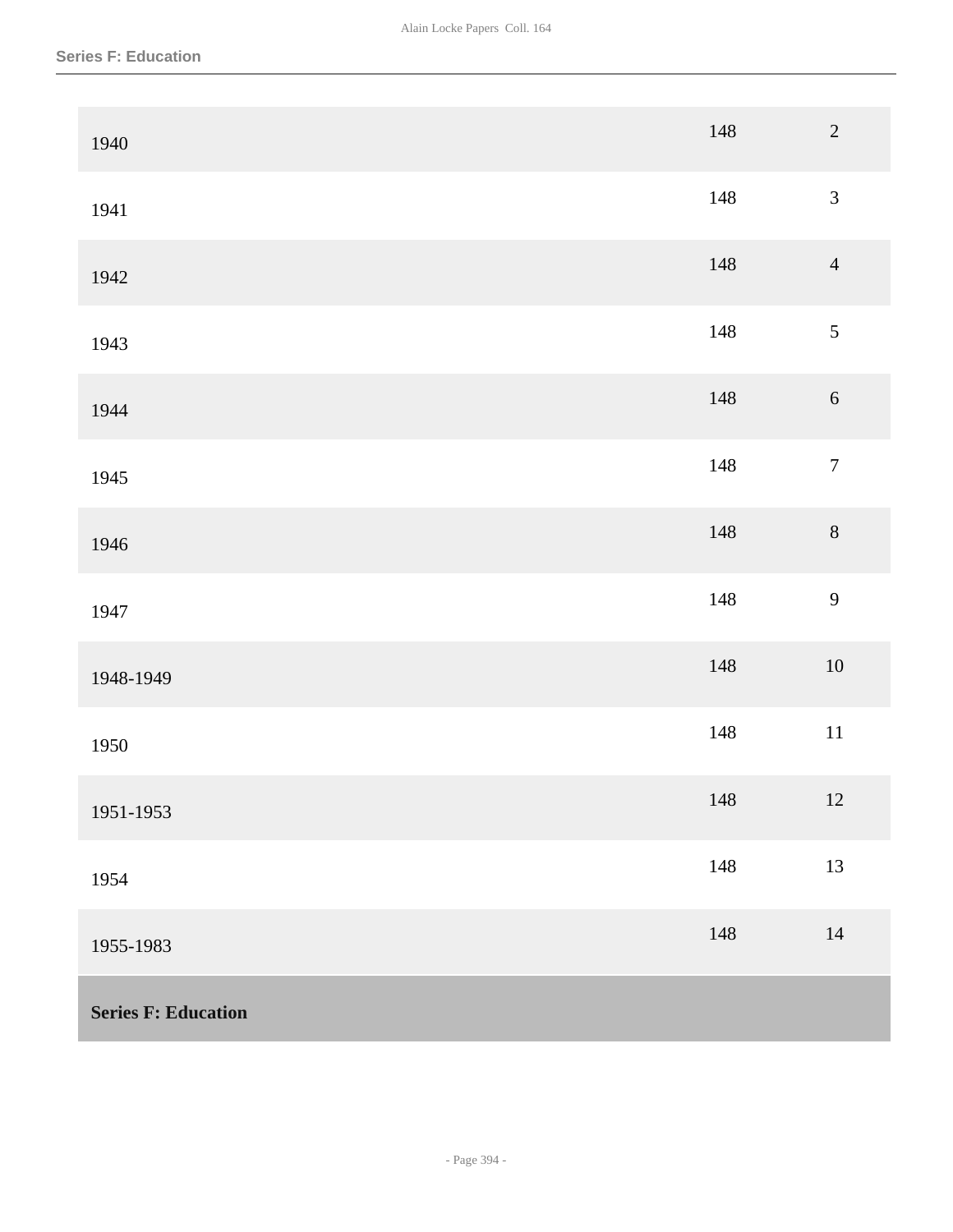#### **Series Description**

Arranged by institution. Contains primarily Locke's notes, writings, exams, and organizational printed material that he gathered while a student. This series also includes documents relating to Locke's appointment as a Rhodes Scholar. Prominent among Locke's writings are his thesis, dissertation, and award-winning essays. (See also Series C, Correspondence, for Harvard and Oxford correspondence. See Series M, Photographs, for images of the campuses and events from Harvard and Oxford Universities.)

#### **Charles Close School**

|                            | <b>Box</b> | <b>Folder</b> |
|----------------------------|------------|---------------|
| Writings                   | 148        | 15            |
| Writing book               | 148        | 16            |
| Clippings, report card     | 148        | $17\,$        |
| <b>Central High School</b> |            |               |
|                            | <b>Box</b> | Folder        |
| <b>Notes</b>               | 148        | 18            |
| Architecture               | 148        | 19            |
| Architecture               | 148        | 20            |
| Astronomy                  | 148        | 21            |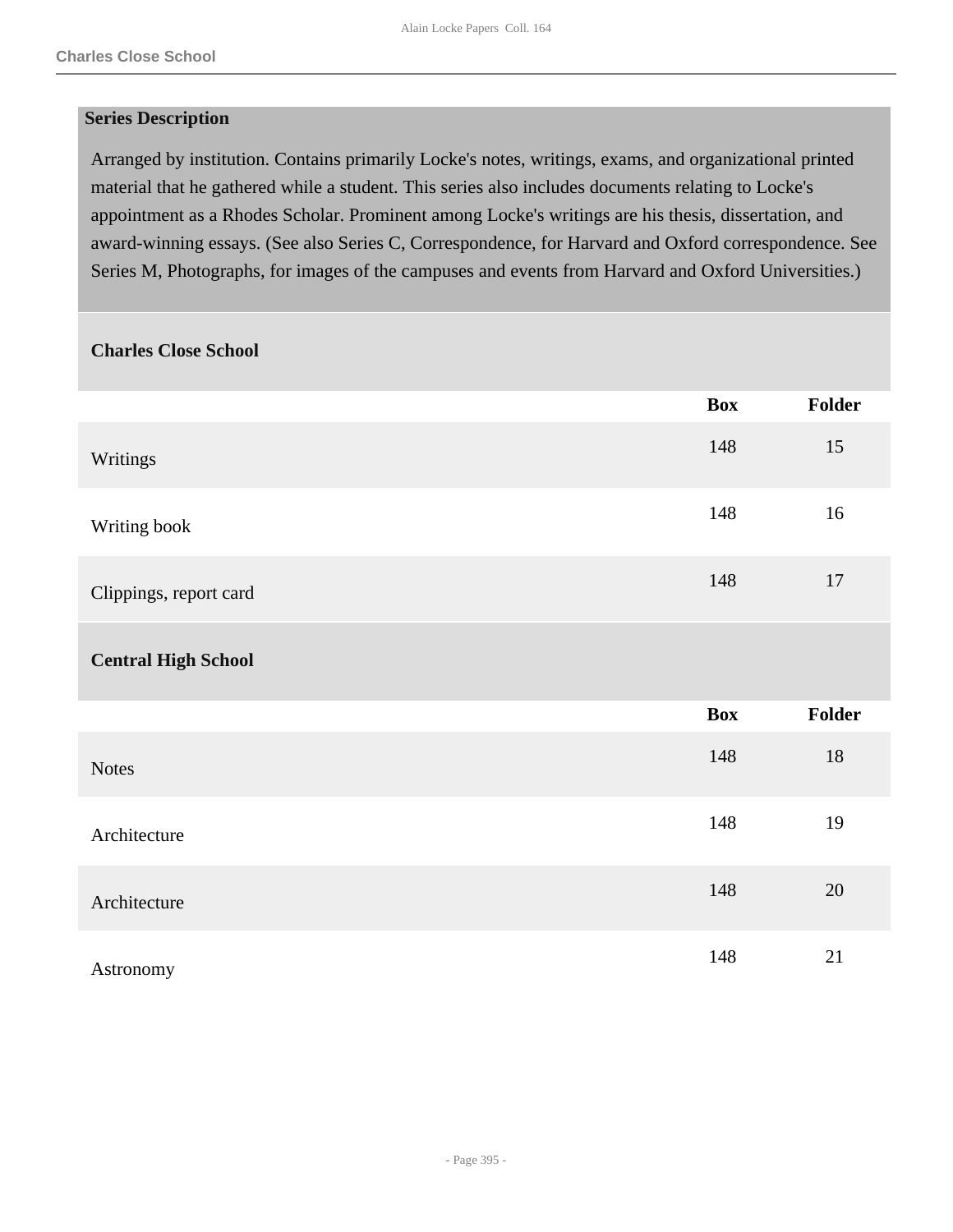| French                   | 148        | $22\,$ |
|--------------------------|------------|--------|
| Geometry                 | 148        | 23     |
| Greek                    | 148        | $24\,$ |
| Greek Mythology          | 148        | $25\,$ |
| History                  | 148        | $26\,$ |
| History (Roman)          | 148        | $27\,$ |
| History (and Geography)  | 148        | $28\,$ |
| Latin                    | 148        | 29     |
| Latin (and Greek)        | 148        | $30\,$ |
| Literature               | 148        | 31     |
| Trigonometry             | 148        | $32\,$ |
| Zoology                  | 148        | 33     |
| <b>Writings by Locke</b> |            |        |
|                          | <b>Box</b> | Folder |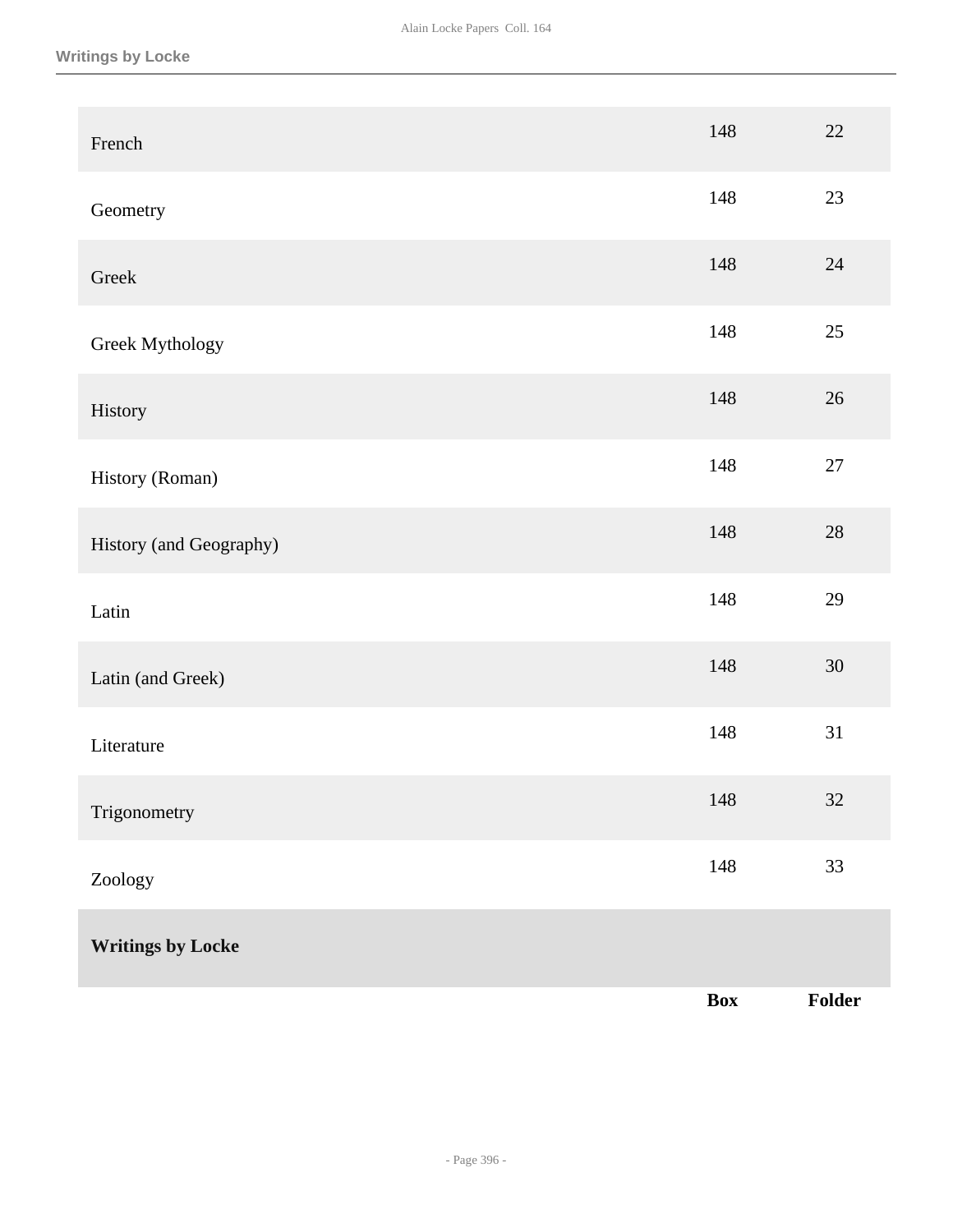| Addison's Sir Rodger           | 149 | $\mathbf{1}$   |
|--------------------------------|-----|----------------|
| The Aeneid                     | 149 | $\overline{2}$ |
| The Burning of a Lake Steamer  | 149 | $\mathfrak{Z}$ |
| <b>Byron's Narrative Poems</b> | 149 | $\overline{4}$ |
| Character of Napoleon          | 149 | $\mathfrak{S}$ |
| David Swan                     | 149 | $6\,$          |
| Defoe's Journal                | 149 | $\overline{7}$ |
| The French Constitution        | 149 | $8\,$          |
| Idylls of the King             | 149 | 9              |
| The Knights Tale               | 149 | 10             |
| The Legend of Sleepy Hollow    | 149 | 11             |
| Macaulays Essay on Bacon       | 149 | $12\,$         |
| Macaulays Essay on Milton      | 149 | 13             |
| Silence                        | 149 | 14             |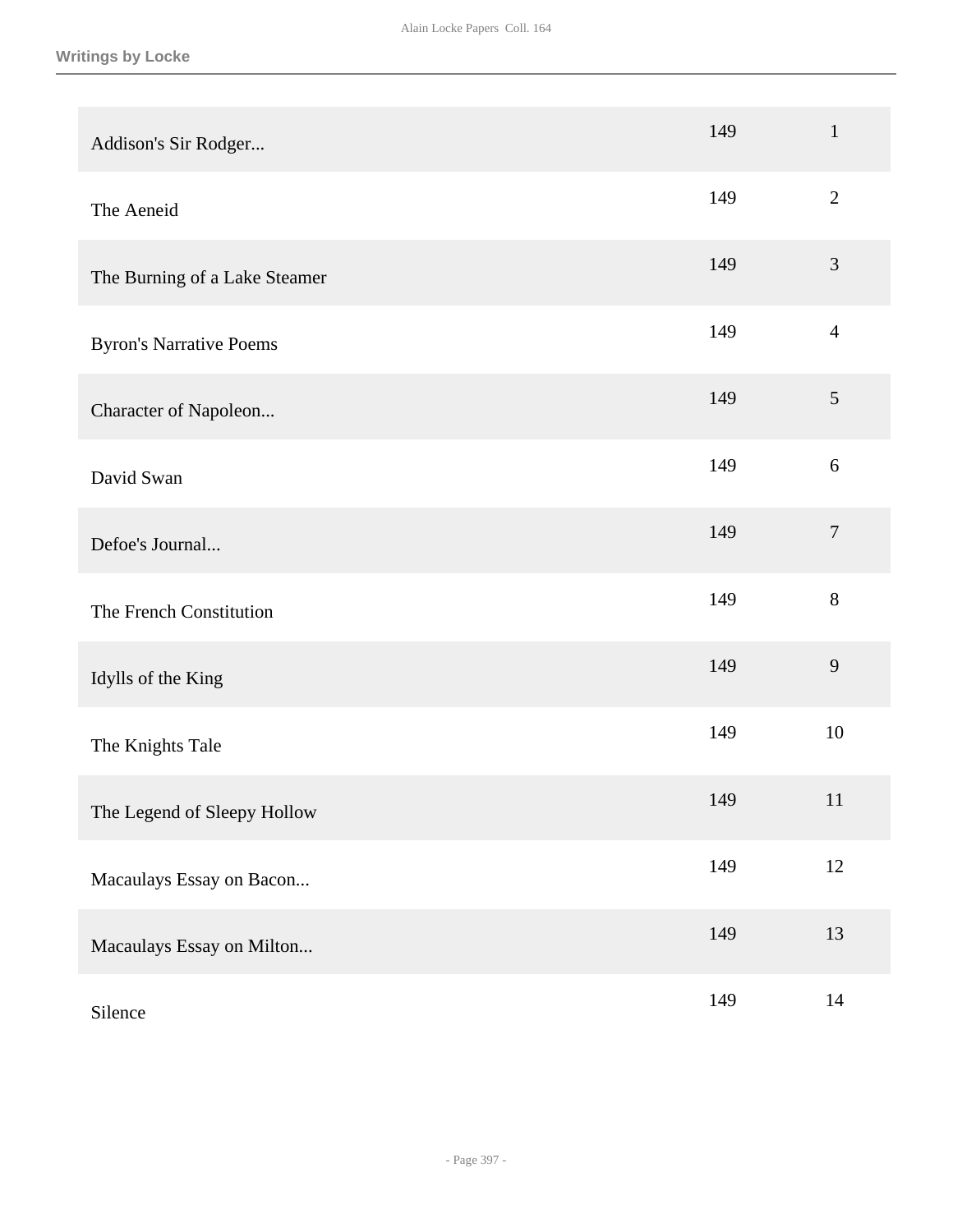| <b>Translation of Anavasis</b>                  | 149        | 15     |
|-------------------------------------------------|------------|--------|
| Translation of Virgil's Aeneid                  | 149        | 16     |
| Virginius                                       | 149        | 17     |
| The Vision of Sir Launfal                       | 149        | 18     |
| Grade reports                                   | 149        | 19     |
| Alumni Association                              | 149        | 20     |
| Alumni Association                              | 149        | 21     |
| Cards and invitations                           | 149        | 22     |
| Commencement programs and invitations 1903-1904 | 149        | 23     |
| <b>Class reunions</b>                           | 149        | 24     |
| Clippings                                       | 149        | 25     |
| <b>The Mirror</b>                               |            |        |
|                                                 | <b>Box</b> | Folder |
| Various pages, undated issue                    | 149        | 26     |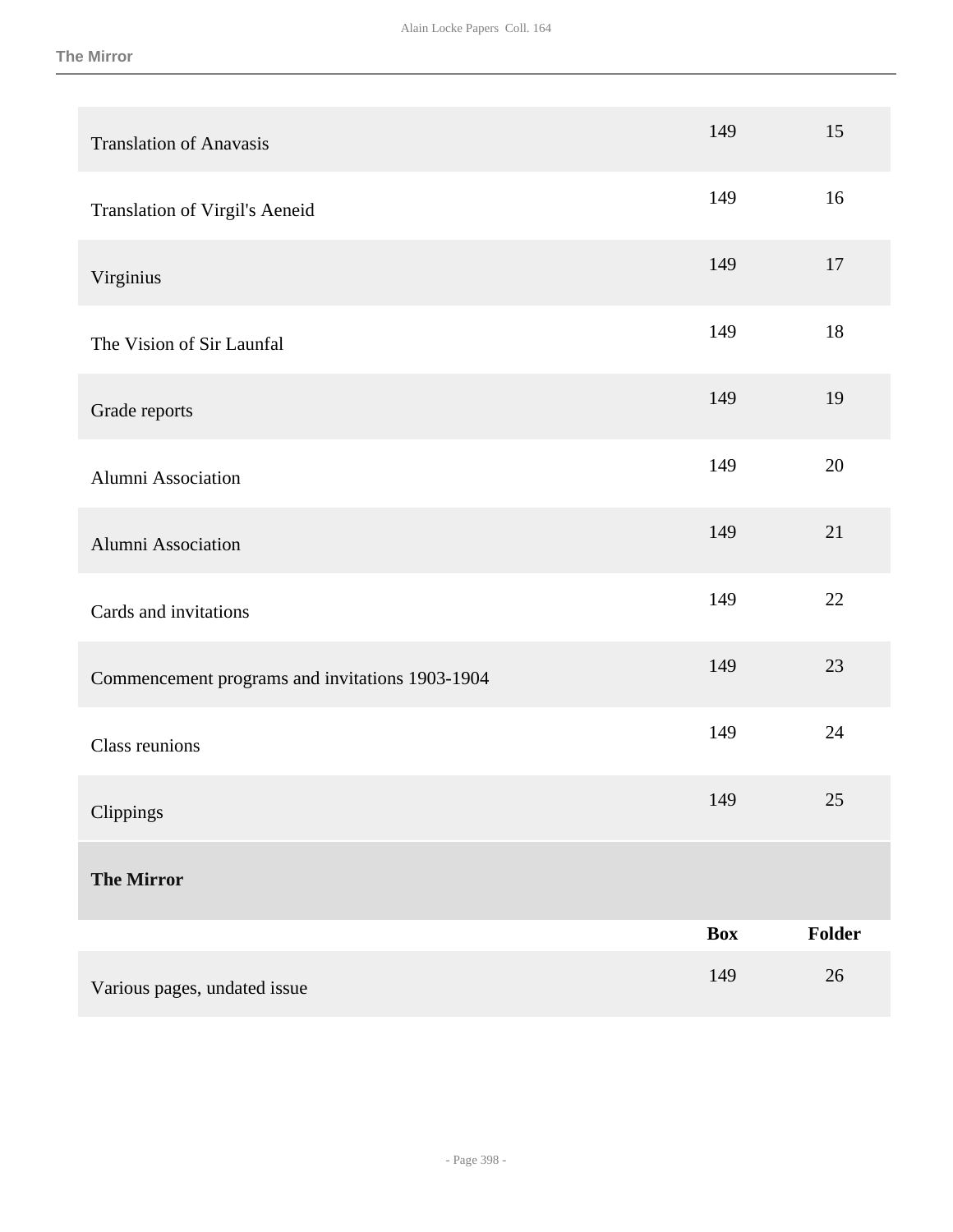| 1898 Sept., Oct., Nov., Dec.                           | 149        | 27               |
|--------------------------------------------------------|------------|------------------|
| 1899 Jan., May, June, Sept., Nov., Dec.                | 149        | 28               |
| 1900 Feb., Mar., Apr., May., June, Sept.               | 149        | 29               |
| 1901 Jan., Mar., Apr., Oct., Nov., Dec.                | 150        | $\mathbf{1}$     |
| 1902 Jan., Feb., Mar., Apr., Nov.                      | 150        | $\mathbf{2}$     |
| 1903 Feb., Apr.                                        | 150        | $\mathfrak{Z}$   |
| <b>Haverford College</b>                               |            |                  |
|                                                        |            |                  |
|                                                        | <b>Box</b> | Folder           |
| Entrance exam questions and results, letter of welcome | 150        | $\overline{4}$   |
| <b>School of Pedagogy</b>                              |            |                  |
|                                                        | <b>Box</b> | Folder           |
| <b>Notes</b>                                           | 150        | 5                |
| Class notes                                            | 150        | 6                |
| Class notes                                            | 150        | $\boldsymbol{7}$ |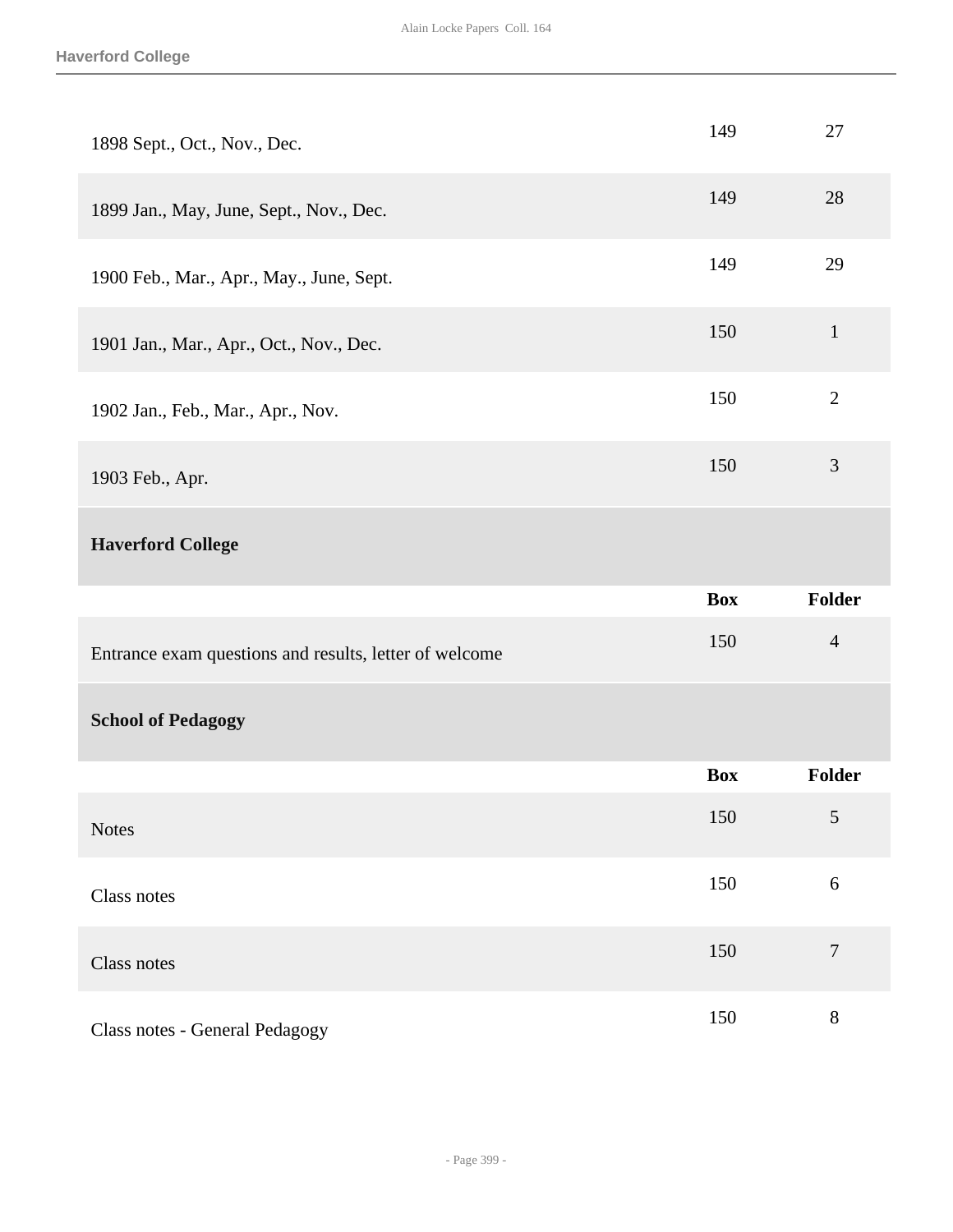| Class notes - General Pedagogy        | 150        | 9             |
|---------------------------------------|------------|---------------|
| Class notes - German Composition      | 150        | 10            |
| Class notes - Logic                   | 150        | 11            |
| Class notes - Psychology              | 150        | 12            |
| Class notes - Psychology              | 150        | 13            |
| <b>Class notes - Special Pedagogy</b> | 150        | 14            |
|                                       |            |               |
| <b>Titled Writings by Locke</b>       |            |               |
|                                       | <b>Box</b> | <b>Folder</b> |
| Daily Themes Sept. 1902-Sept. 1903    | 150        | 15            |
| Daily Themes Oct. 1903                | 150        | 16            |
| Daily Themes Nov. 1903-Jan. 1904      | 150        | 17            |
| Daily Themes Feb. 1904                | 150        | 18            |
| Daily Themes Mar.-April 1904          | 150        | 19            |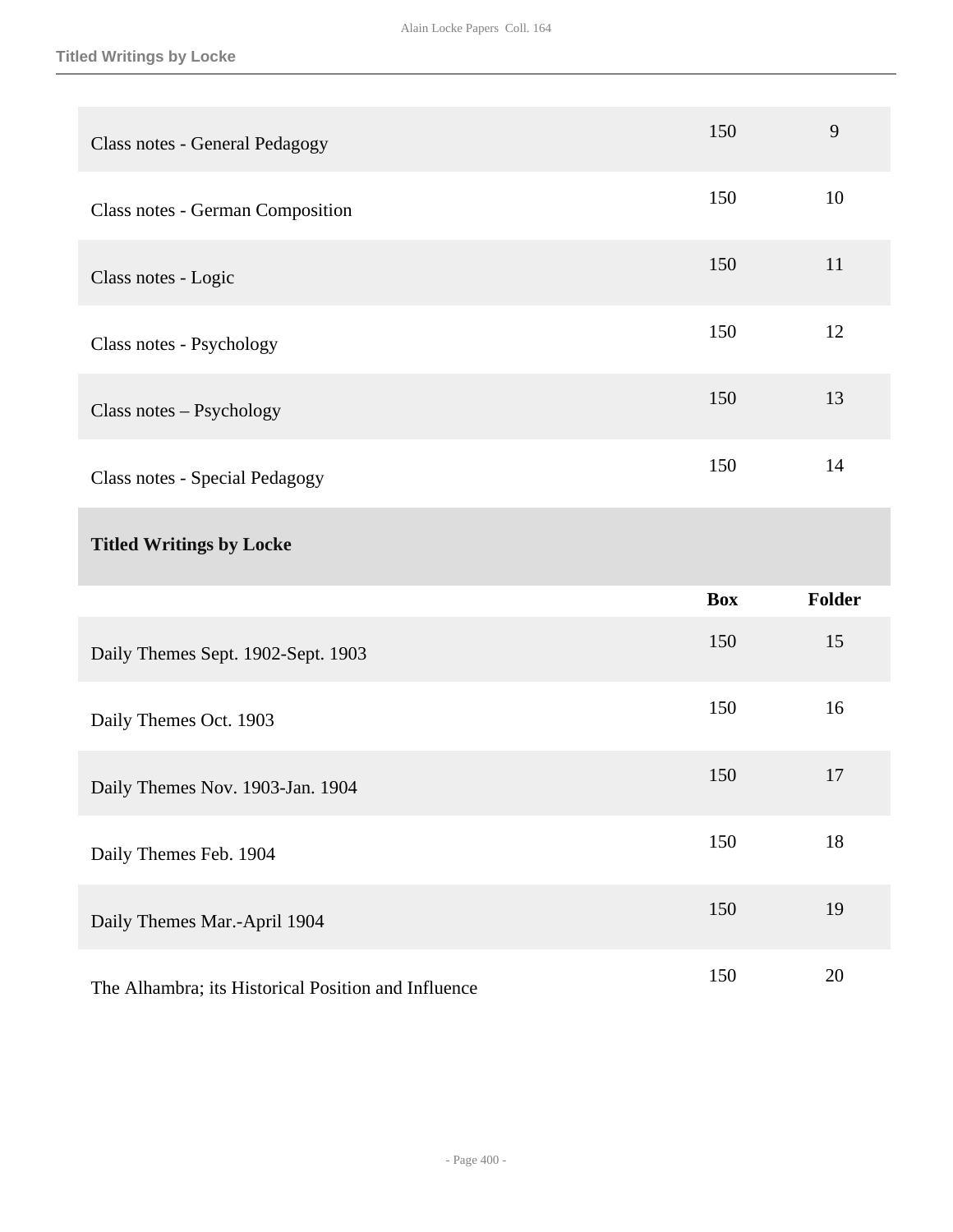| The Alien Invasion                 | 150 | 21             |
|------------------------------------|-----|----------------|
| The American Caricature            | 150 | 22             |
| The American Drama                 | 150 | 23             |
| Anarchism; its Origin and Creed    | 150 | 24             |
| The Artificial Milestone           | 151 | $\mathbf{1}$   |
| The Benefits of Limitation         | 151 | $\overline{2}$ |
| <b>Biography of Addison</b>        | 151 | 3              |
| <b>Biography of Alexander Pope</b> | 151 | $\overline{4}$ |
| Biography of Alfred Tennyson       | 151 | $\mathfrak{S}$ |
| Biography of Byron                 | 151 | 6              |
| Biography of John Milton           | 151 | $\tau$         |
| Biography of Marlowe               | 151 | $8\,$          |
| Biography of Shelly                | 151 | 9              |
| Biography of Sir Walter Scott      | 151 | $10\,$         |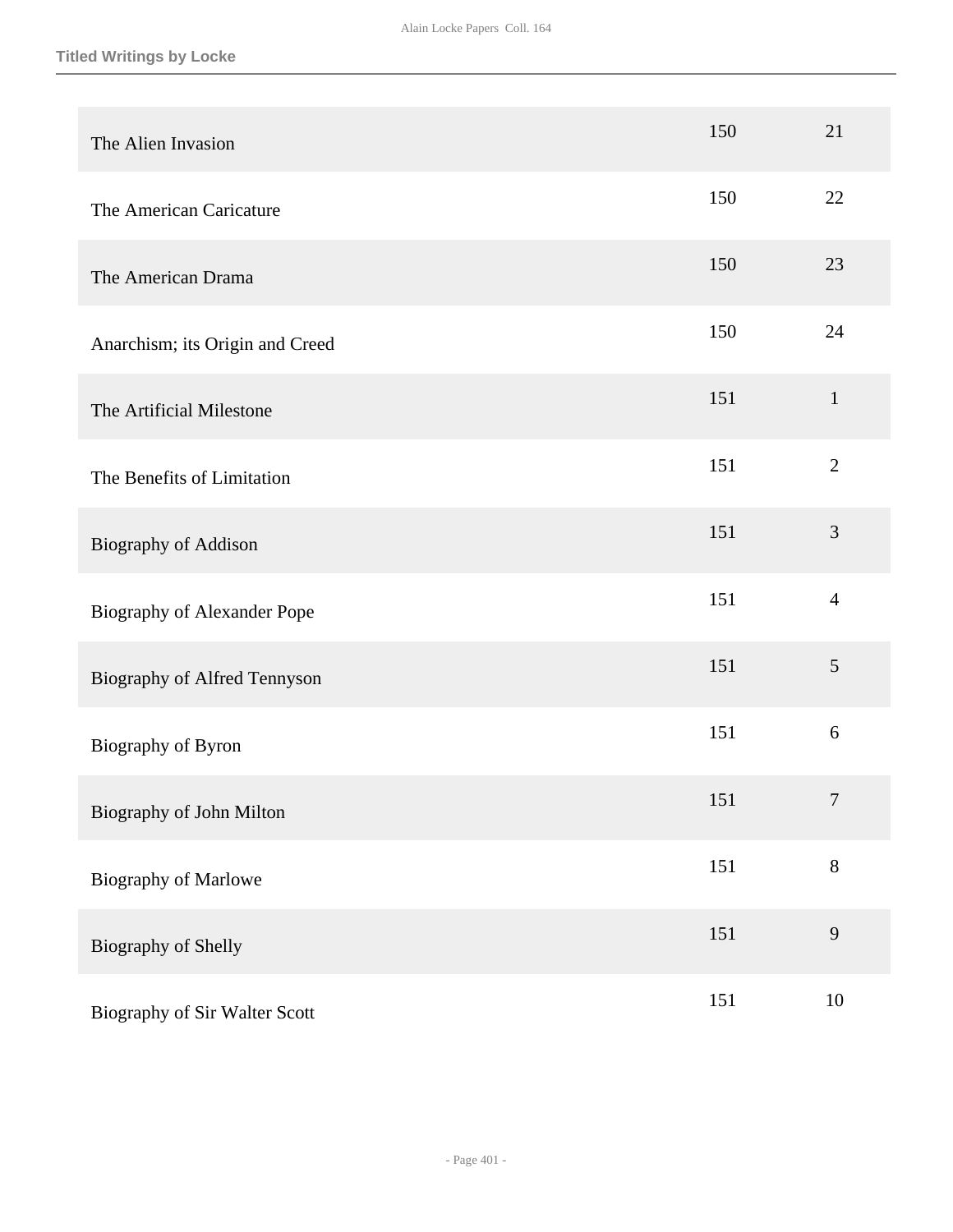| Biography of Thackeray                              | 151 | 11 |
|-----------------------------------------------------|-----|----|
| Biography of Thomas Carlyle                         | 151 | 12 |
| <b>Business Ideals</b>                              | 151 | 13 |
| Charles Kingsley's Westward Ho                      | 151 | 14 |
| Child Labor                                         | 151 | 15 |
| re: Christopher Columbus                            | 151 | 16 |
| City School Systems                                 | 151 | 17 |
| <b>College Atheletics</b>                           | 151 | 18 |
| Compensation                                        | 151 | 19 |
| Commercialism and Classicism                        | 151 | 20 |
| Commercialism and Fiction                           | 151 | 21 |
| <b>Congressional Sessions</b>                       | 151 | 22 |
| Courage in Literature                               | 151 | 23 |
| Criticism of Addison's Sir Rodger de Coverley Papus | 151 | 24 |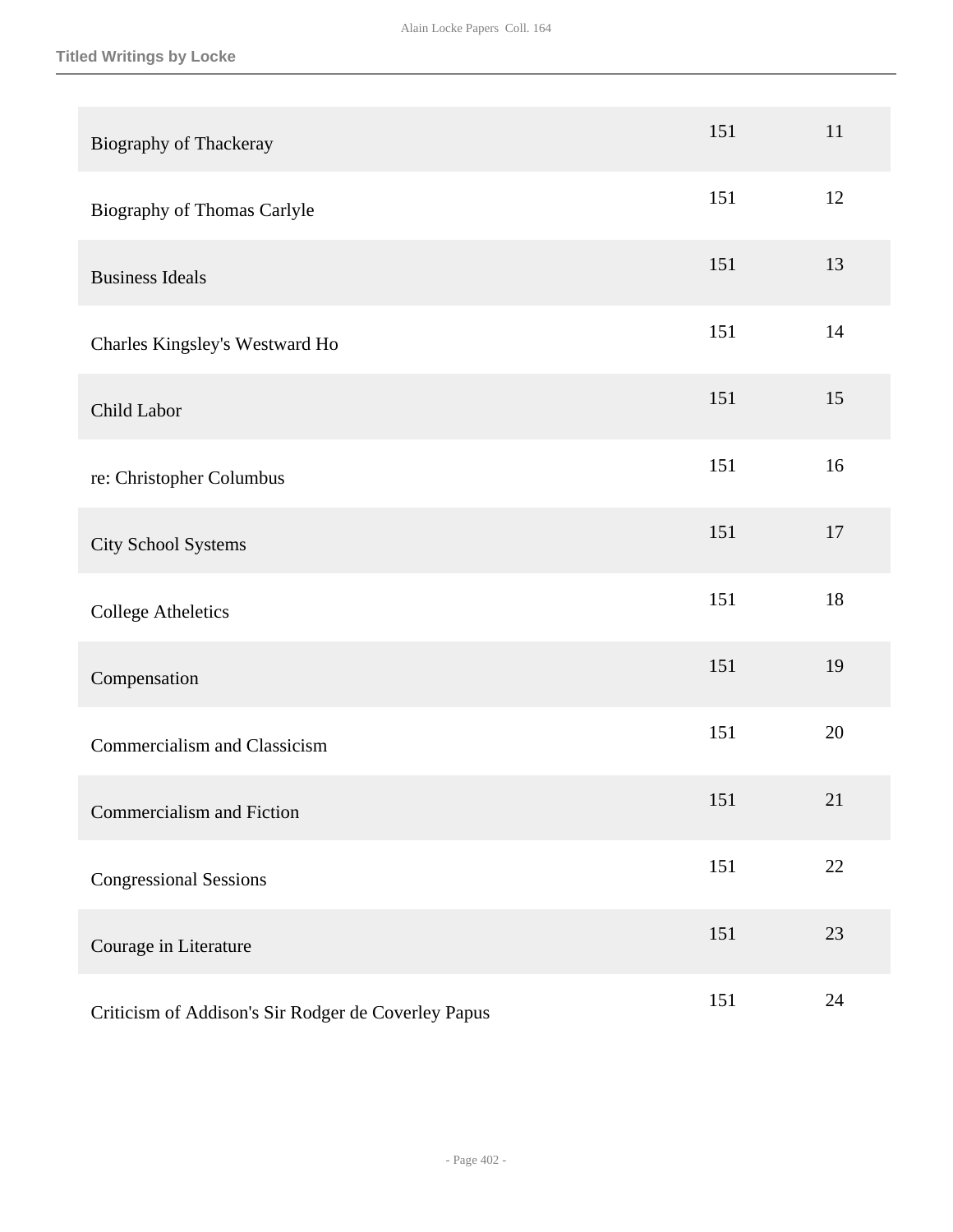**Titled Writings by Locke**

| Criticism of Byron's Childe Harold                    | 151 | 25 |
|-------------------------------------------------------|-----|----|
| Criticism of Carlyle's Heroes and Hero-Worship        | 151 | 26 |
| <b>Criticism of English Courses</b>                   | 151 | 27 |
| Criticism of Mr. Phillip's Theme                      | 151 | 28 |
| Criticism of Mr. Von Kessler's Theme on Modern Slaves | 151 | 29 |
| Criticism of Shelly's Prometheus Unbound              | 151 | 30 |
| Criticism of Tennyson's Idylls of the King            | 151 | 31 |
| Criticism of Thackeray's The Four Georges             | 151 | 32 |
| Disappearance of the Encyclopedic Scholar             | 151 | 33 |
| Re: English Composition                               | 151 | 34 |
| The Ethics of the Subordinate                         | 151 | 35 |
| Faith in History: Bible Story of David and Goliath    | 151 | 36 |
| Francis Crawford's Via Crucis                         | 151 | 37 |
| Friendship                                            | 151 | 38 |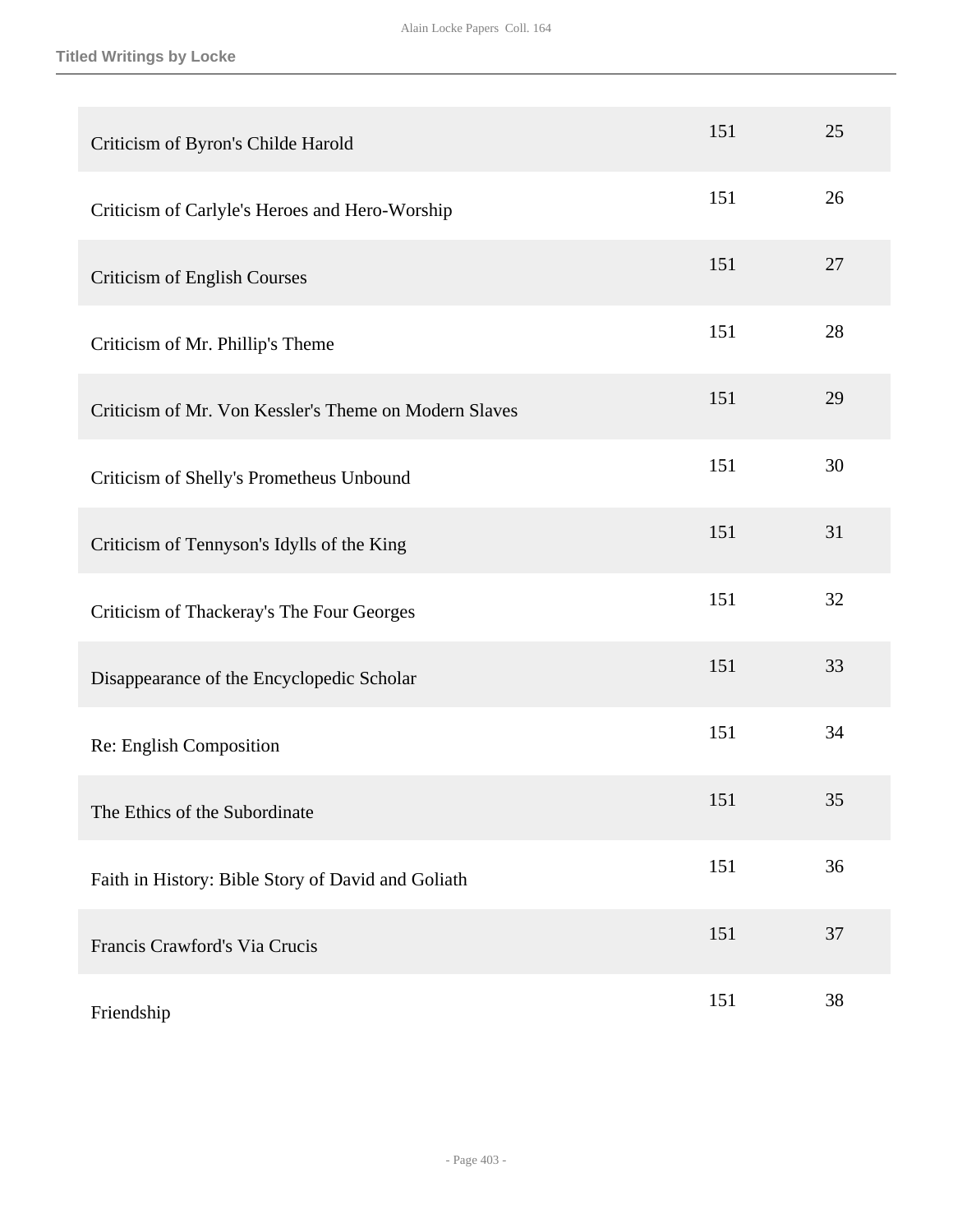| <b>Glimpses of Newport</b>                          | 151 | 39             |
|-----------------------------------------------------|-----|----------------|
| A Hero Fund                                         | 151 | 40             |
| Impressions of Niagara                              | 151 | 41             |
| The Improvement in the Campaigns of America         | 151 | 42             |
| In Memoriam of [President William] McKinley         | 151 | 43             |
| J. Pierpont Morgan as a Typical American Money-God  | 151 | 44             |
| Lunch Period at Central High                        | 151 | 45             |
| Materialism in Science                              | 151 | 46             |
| <b>Morning Declamations</b>                         | 151 | 47             |
| re: The Musical Ear                                 | 152 | $\mathbf{1}$   |
| A One-Act Play                                      | 152 | $\overline{2}$ |
| Opinion of the Lynching Which Occurred in Tennessee | 152 | 3              |
| Penna. Institution for the Blind                    | 152 | $\overline{4}$ |
| Permanent Court of Arbitration                      | 152 | $\mathfrak{S}$ |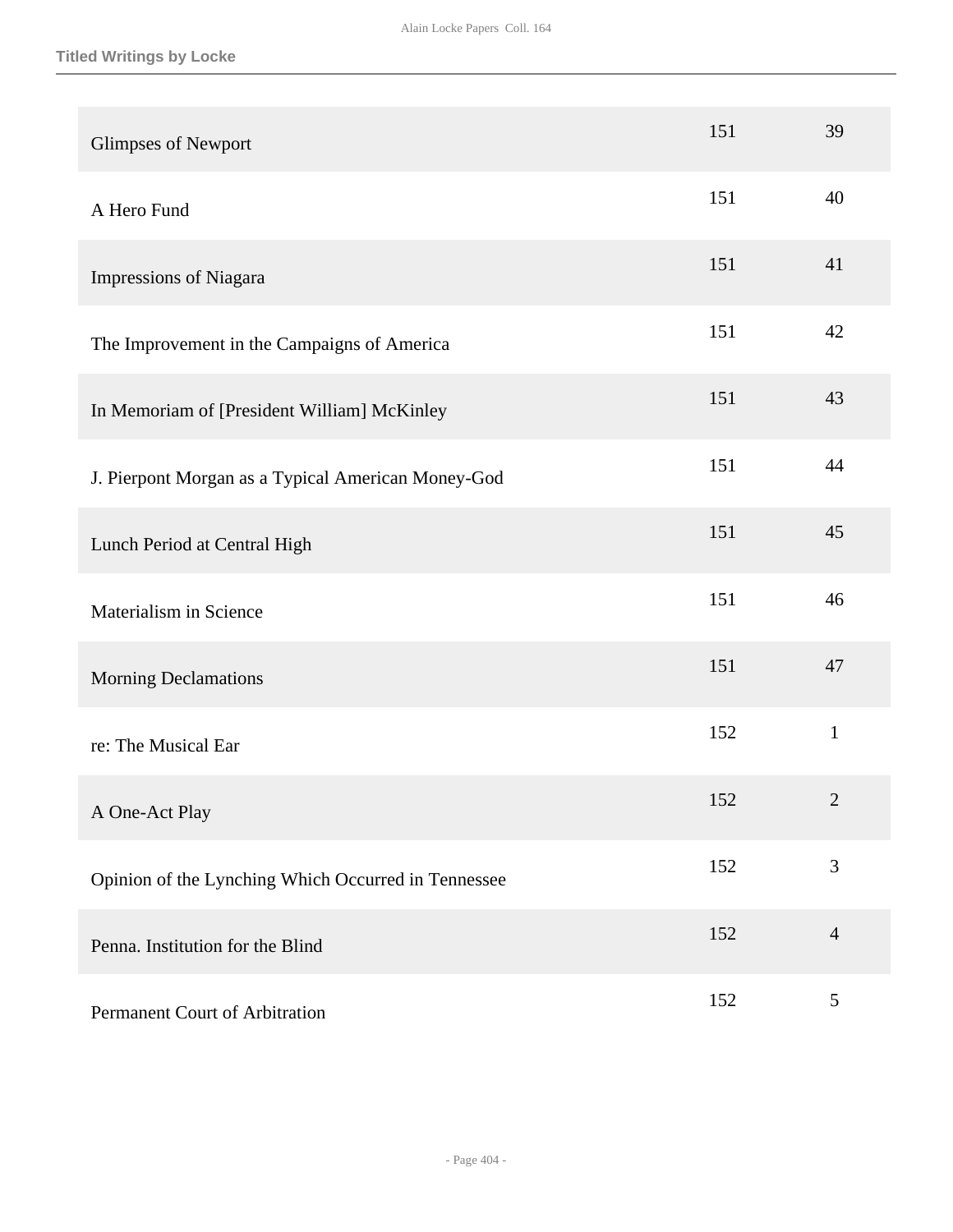| Philosophy of Travel Reflection, etc.                                                  | 152 | 6      |
|----------------------------------------------------------------------------------------|-----|--------|
| The Poet's Function                                                                    | 152 | $\tau$ |
| The President's Visit to the Central High School                                       | 152 | 8      |
| Pride of Lineage                                                                       | 152 | 9      |
| Rabbi Ben Ezra                                                                         | 152 | 10     |
| Report of Goldsmith's Vicar of Wakefield                                               | 152 | 11     |
| Report of Visit to the Robert Morris Combined School                                   | 152 | 12     |
| Report on Browning                                                                     | 152 | 13     |
| Report on Long Theme [series of reports on larger work about<br>Romanticism and Keats] | 152 | 14     |
| <b>Report on Readings</b>                                                              | 152 | 15     |
| Restoration of Divine Rights From Victor Hugo's 'Waterloo'                             | 152 | 16     |
| The Rise of the Real Anarchism                                                         | 152 | 17     |
| Santayana's Doctrine of Change                                                         | 152 | 18     |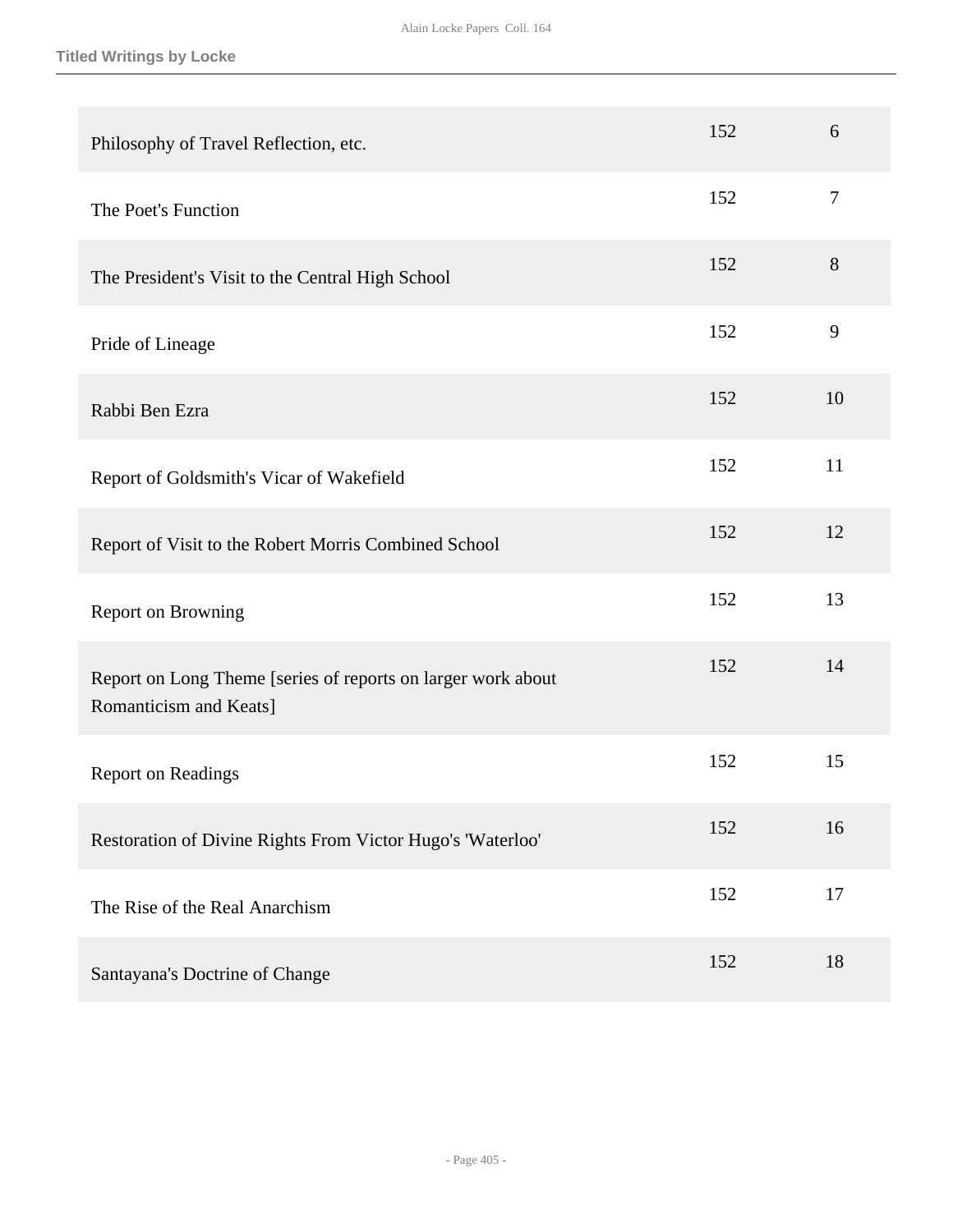| The Sea                                                                                                 | 152 | 19 |
|---------------------------------------------------------------------------------------------------------|-----|----|
| <b>Sectional High Schools</b>                                                                           | 152 | 20 |
| <b>Sensational Journalism</b>                                                                           | 152 | 21 |
| Sentence Forms [incomplete]                                                                             | 152 | 22 |
| The Shortening and Enrichment of Elementary School Programs                                             | 152 | 23 |
| Should Coeducation be Advocated for the High Schools of Phila?<br>[includes essay by Thomas J. Dobbins] | 152 | 24 |
| Sic Transit Gloria Mundi                                                                                | 152 | 25 |
| A Supposed Soliloquy of Shylock after the trial scene in The Merchant of<br>Venice                      | 152 | 26 |
| <b>Teachers' Salaries</b>                                                                               | 152 | 27 |
| The Teaching Profession                                                                                 | 152 | 28 |
| re: Thaddeus Stevens                                                                                    | 152 | 29 |
| "Training for Citizenship"                                                                              | 152 | 30 |
| "Visit to Glen Mills"                                                                                   | 152 | 31 |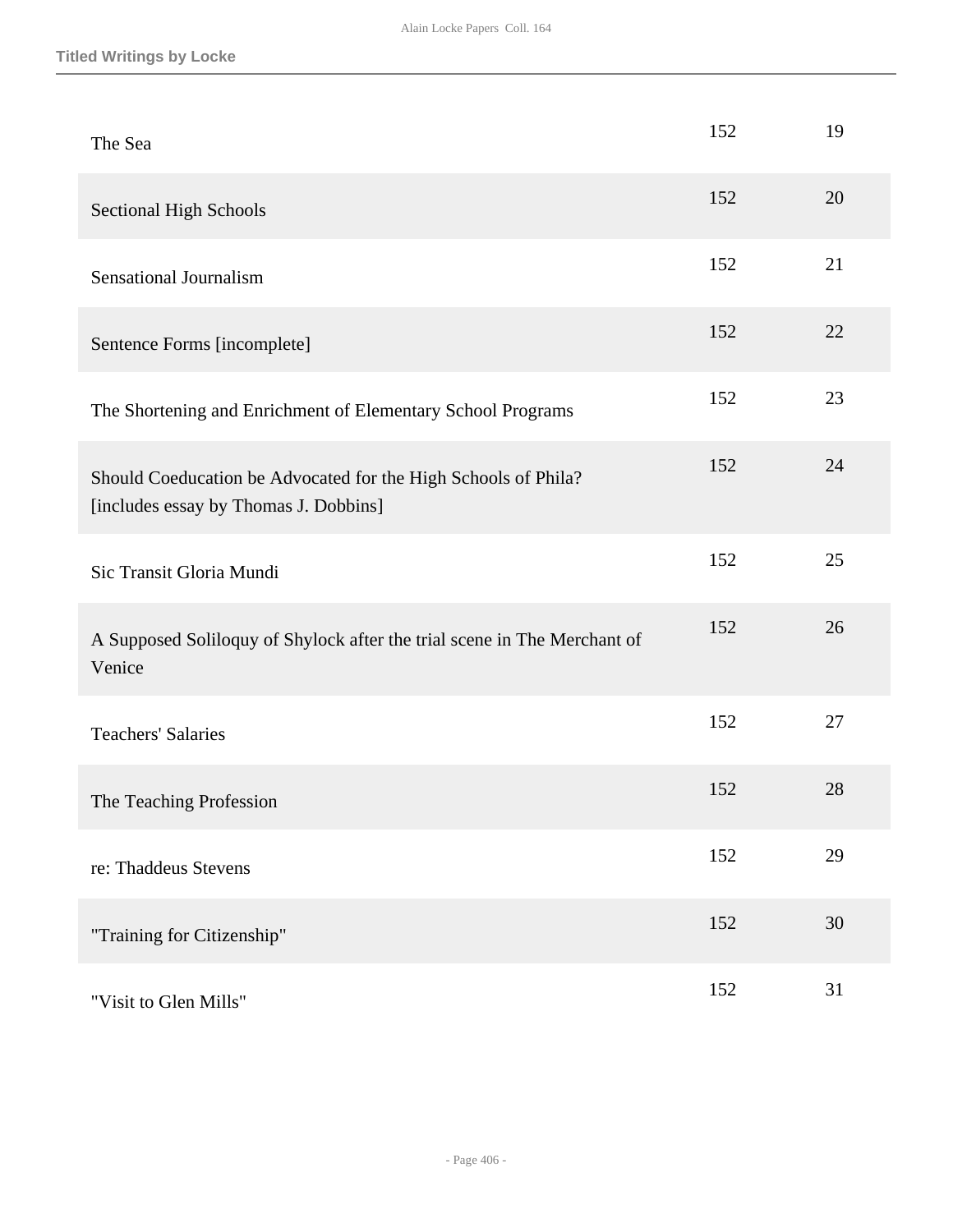### **Harvard University**

| "Vivisection"                        | 152        | 32     |
|--------------------------------------|------------|--------|
| "Westward: The Course of Empire"     | 152        | 33     |
| Letter of Inquiry 1902               | 152        | 34     |
| <b>Examinations and Assignments</b>  | 152        | 35     |
| <b>Grade Report</b>                  | 152        | 36     |
| <b>Banquet Program 1904</b>          | 152        | 37     |
| A Hundred Songs ForPublic Schools    | 152        | 38     |
| Speaking invitation 1910             | 152        | 39     |
| Announcement 1910-1911               | 152        | 40     |
| Alumni Association                   | 152        | 41     |
| <b>Harvard University</b>            |            |        |
|                                      | <b>Box</b> | Folder |
| <b>Certificate of Admission 1904</b> | 152        | 42     |
| <b>Registration Blank 1917</b>       | 152        | 43     |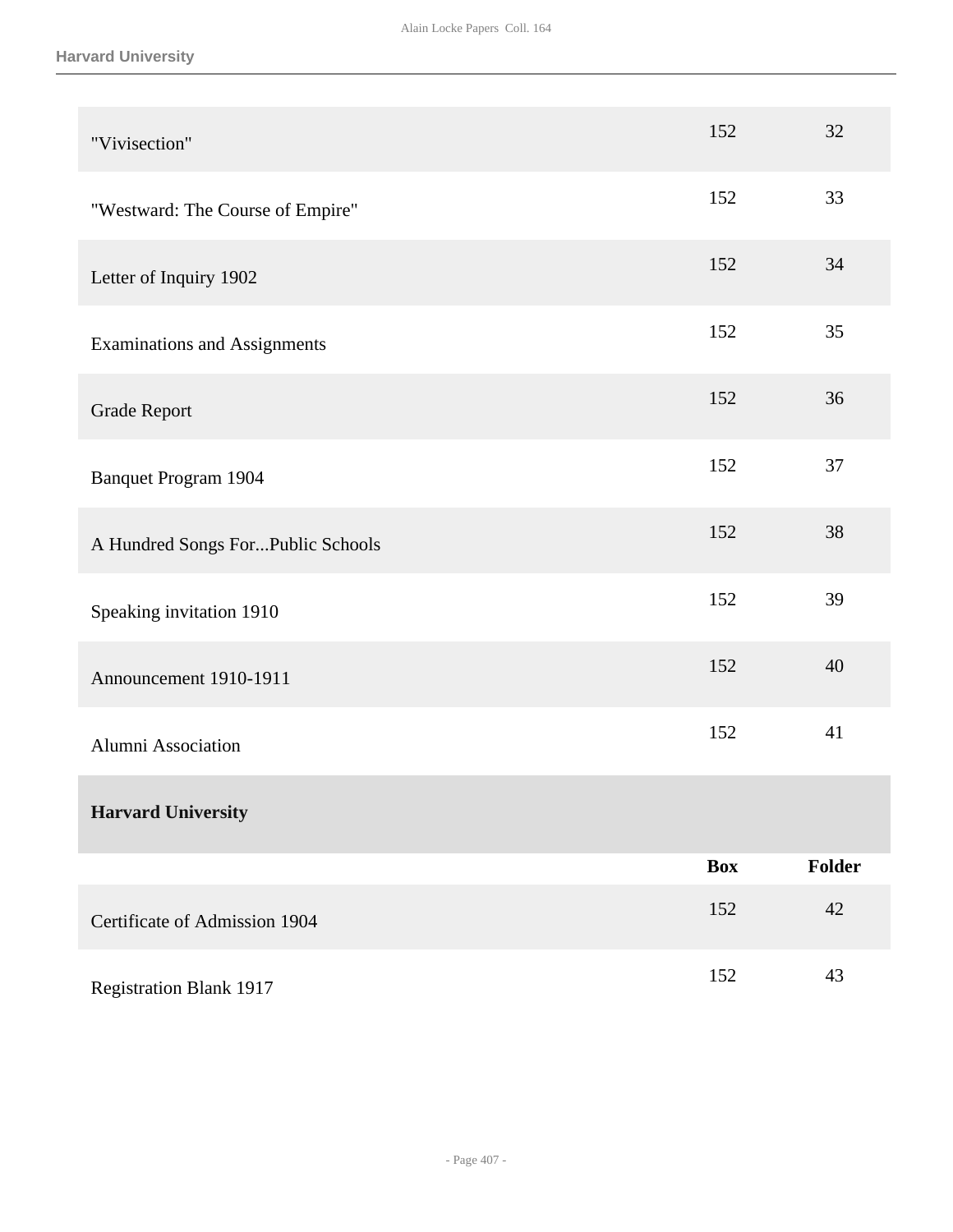#### **Harvard University**

| Scholarships, awards, honors 1904-1908                      | 152 | 44             |
|-------------------------------------------------------------|-----|----------------|
| Austin Scholarship 1916-1917                                | 153 | $\mathbf{1}$   |
| Letters of introduction, recommendation 1904                | 153 | $\overline{2}$ |
| Biographical sketches of Locke from Harvard College Reports | 153 | 3              |
| Grade reports 1904-1907, 1916-1917                          | 153 | $\overline{4}$ |
| Financial papers                                            | 153 | 5              |
| Harvard Endowment Fund                                      | 153 | 6              |
| Tutoring in Cambridge 1904-1906                             | 153 | $\overline{7}$ |
| <b>Notes</b>                                                | 153 | 8              |
| Class notes                                                 | 153 | 9              |
| Comparative Literature - exam questions, grade card         | 153 | 10             |
| Economics - exam questions and answers                      | 153 | $11\,$         |
| English - notes                                             | 153 | 12             |
| English - exam answers, report, grade cards                 | 153 | 13             |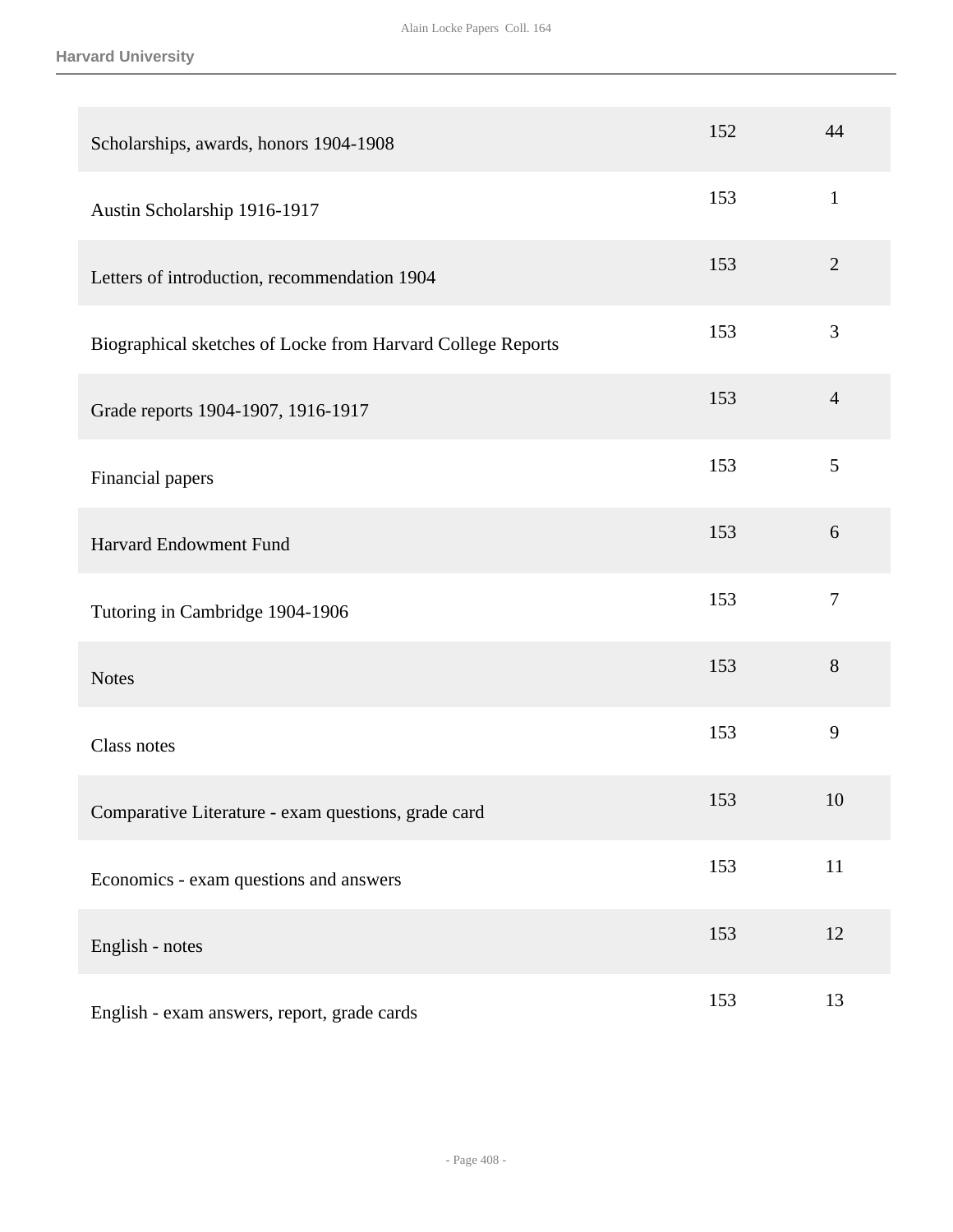**Harvard University**

| English - exam answers                | 153 | 14     |
|---------------------------------------|-----|--------|
| English - exam questions, grade cards | 153 | 15     |
| Ethics - notes                        | 153 | 16     |
| Ethics - notes                        | 153 | 17     |
| French - exam                         | 153 | 18     |
| Geometry - exam                       | 153 | 19     |
| German - exam questions               | 153 | 20     |
| German - exam answers                 | 153 | 21     |
| German - exam answers                 | 153 | 22     |
| German - exam answers                 | 153 | 23     |
| Greek - notes                         | 153 | 24     |
| Greek - exam questions, grade cards   | 153 | 25     |
| Greek - exam answers                  | 153 | 26     |
| Greek - exam answers                  | 153 | $27\,$ |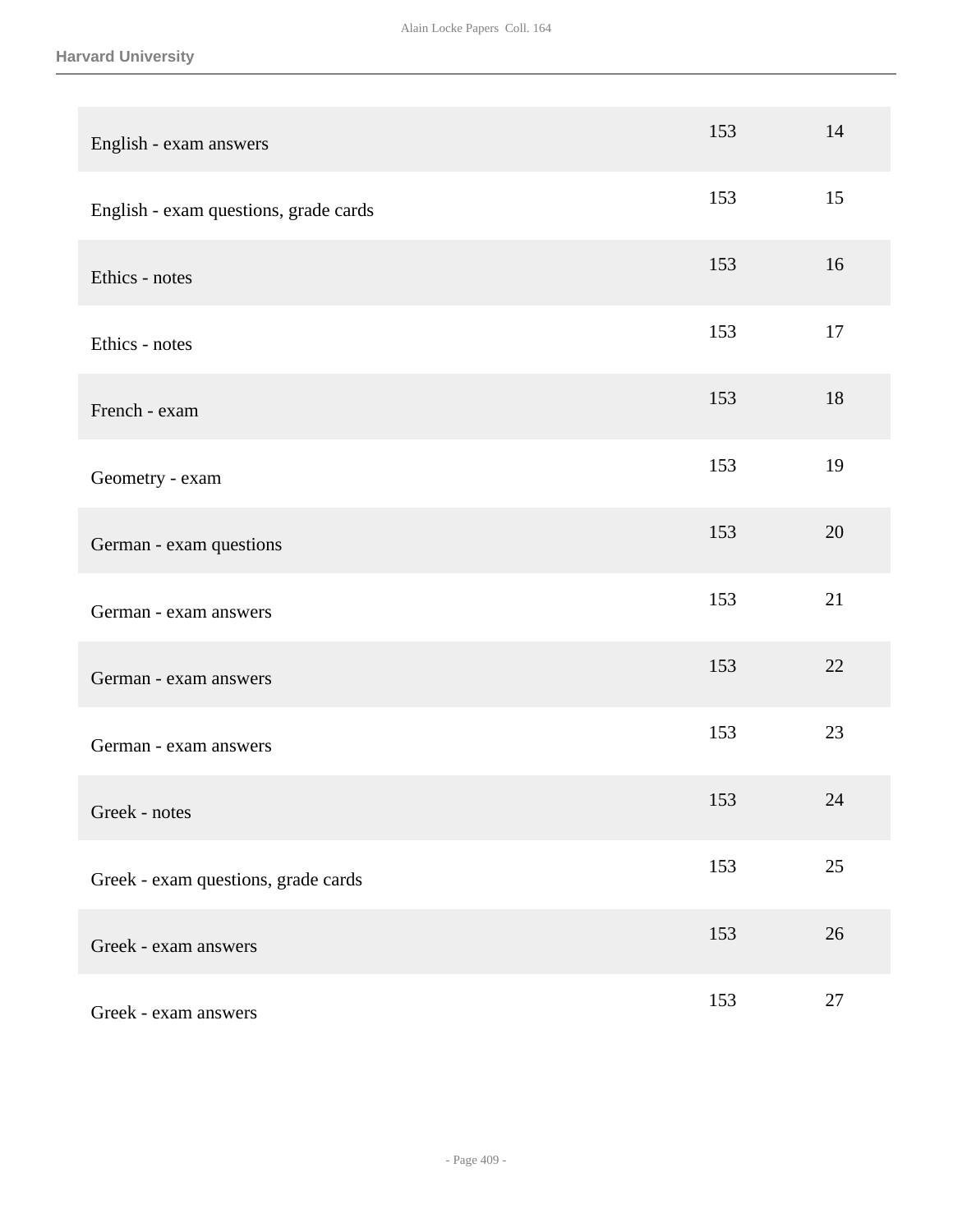| History - notes                          | 154 | $\mathbf{1}$     |
|------------------------------------------|-----|------------------|
| History - notes                          | 154 | $\mathbf{2}$     |
| History - notes                          | 154 | $\mathfrak{Z}$   |
| History - exam questions and answers     | 154 | $\overline{4}$   |
| Latin - notes, exam questions            | 154 | 5                |
| Philosophy - notes                       | 154 | 6                |
| Philosophy - exam questions, grade cards | 154 | $\boldsymbol{7}$ |
| Philosophy - exam answers                | 154 | 8                |
| Philosophy - exam answers                | 154 | 9                |
| Philosophy - exam answers                | 154 | 10               |
| Philosophy - exam answers                | 154 | 11               |
| Philosophy - exam answers                | 154 | 12               |
| Philosophy - exam answers                | 154 | 13               |
| Philosophy - exam answers                | 154 | 14               |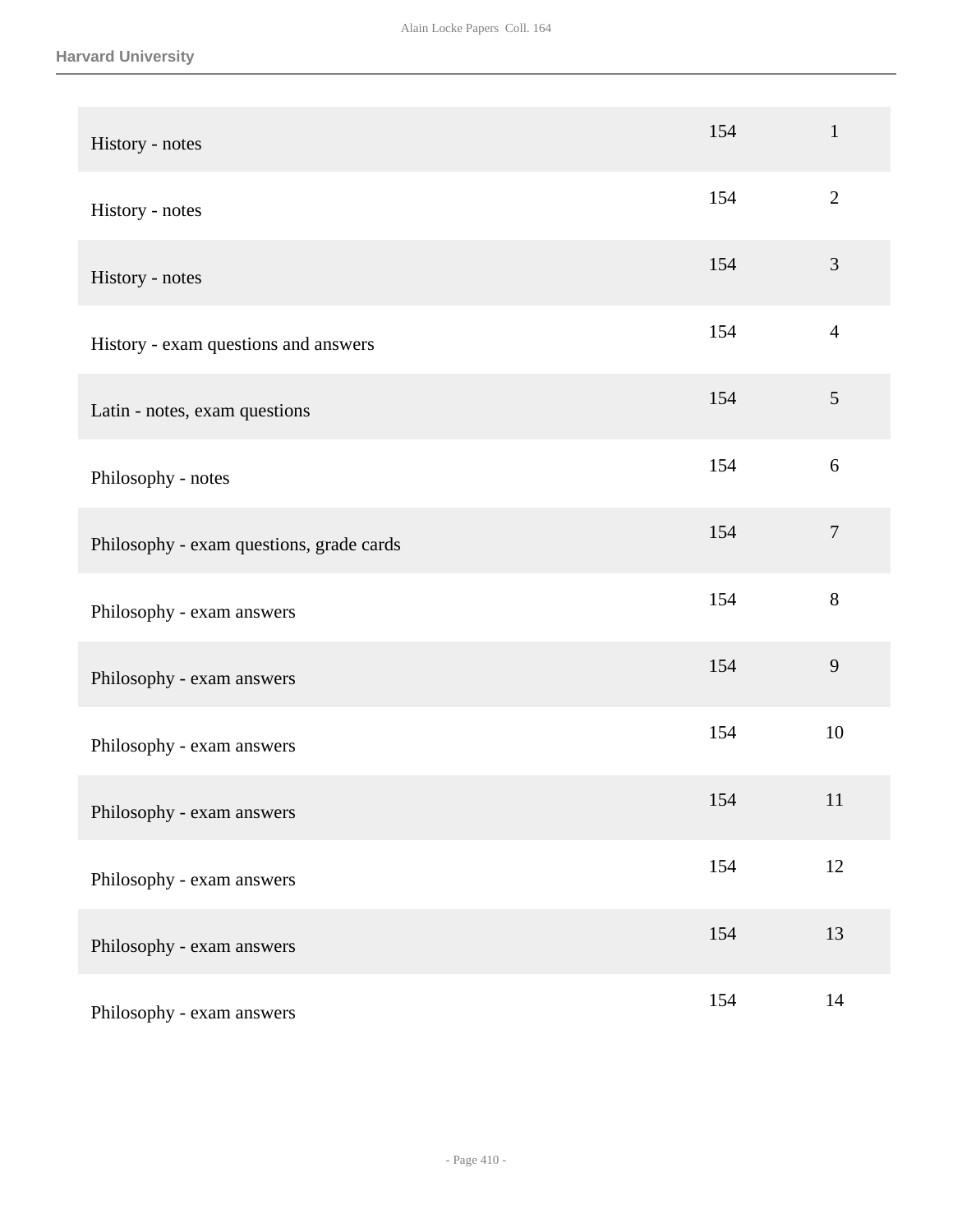| Philosophy - exam answers                                               | 154        | 15           |
|-------------------------------------------------------------------------|------------|--------------|
| Physics - exam questions                                                | 154        | 16           |
| <b>Writings by Locke</b>                                                |            |              |
|                                                                         | <b>Box</b> | Folder       |
| Art as a Catharsis                                                      | 154        | 17           |
| A Criticism of The Bosanquetian Doctrine of Judgment-Forms              | 154        | 18           |
| A Criticism of Utilitarianism                                           | 154        | 19           |
| The Ebb Tide                                                            | 154        | 20           |
| Free-Will as the Primary Ethical Sanctum of Life                        | 154        | 21           |
| Green's Prolegomena to Ethics                                           | 154        | 22           |
| The House of Death                                                      | 154        | 23           |
| Impressions of Dante                                                    | 154        | 24           |
| Impressions of the Influence of Roman Literature on Literary Traditions | 154        | 25           |
| Kant's Doctrine of Time: An Exposition and Criticism                    | 155        | $\mathbf{1}$ |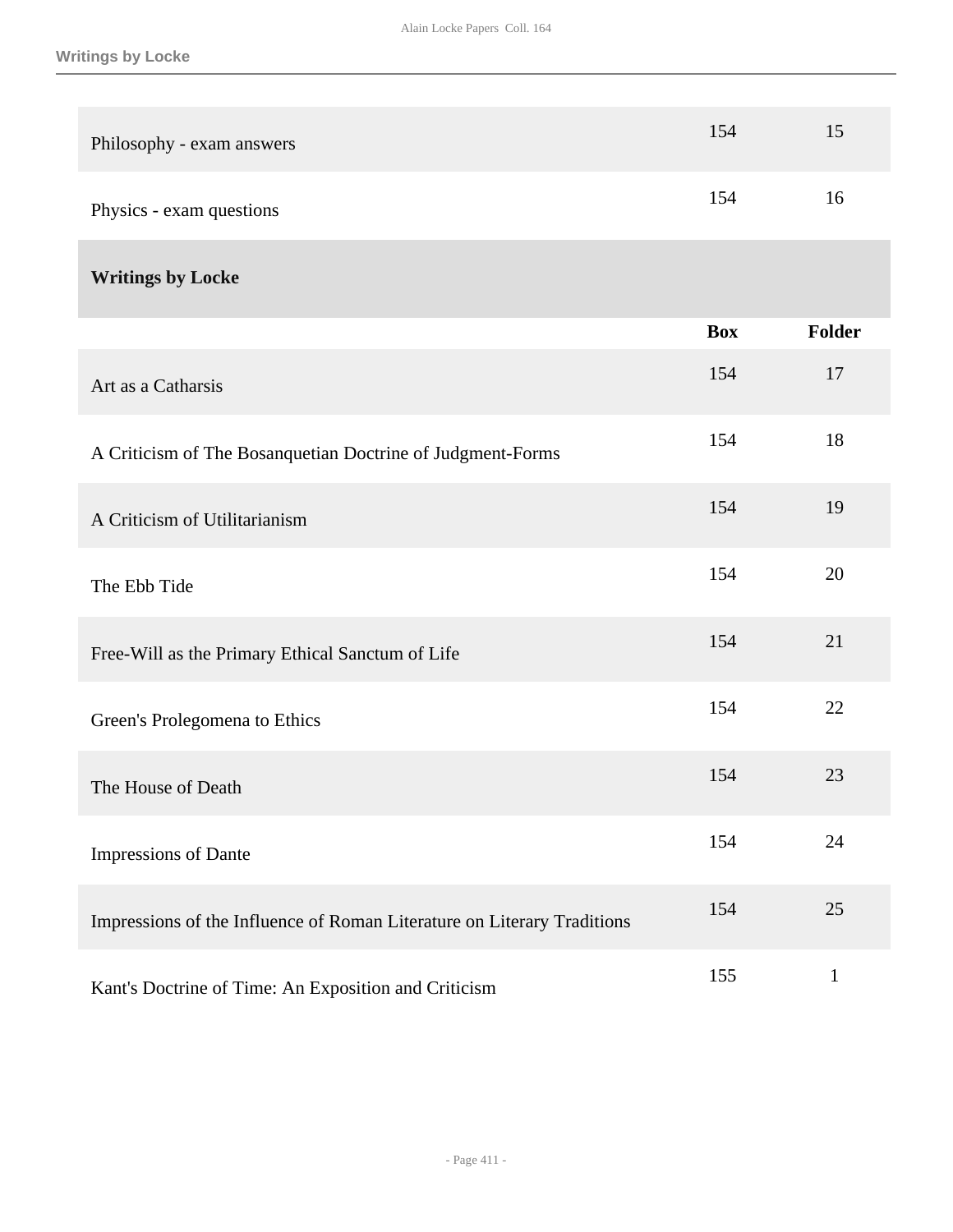## **The Problem of Classification in the Theory of Value [Ph.D. diss.]**

| The Metaphysical Implications of Value                                         | 155        | $\overline{2}$ |
|--------------------------------------------------------------------------------|------------|----------------|
| Mills's Utilitarianism                                                         | 155        | 3              |
| The Nature of Truth                                                            | 155        | $\overline{4}$ |
| A Note on Bosanquets Doctrine of Judgment as a Basis for a Logic of<br>Values. | 155        | 5              |
| On Carlyle's Sincerity                                                         | 155        | 6              |
| On Kant's Deduction of the Categories                                          | 155        | $\overline{7}$ |
| Plato's Conception of the Philosophical Function of the 'Myth'                 | 155        | 8              |
| Plato's Republic                                                               | 155        | 9              |
| Plato's Theory of Art                                                          | 155        | 10             |
| Plato's Theory of the Ideas                                                    | 155        | 11             |
| The Problem of Classification in the Theory of Value [Ph.D. diss.]             |            |                |
|                                                                                | <b>Box</b> | Folder         |
| Outlines                                                                       | 155        | 12             |
| Draft pages                                                                    | 155        | 13             |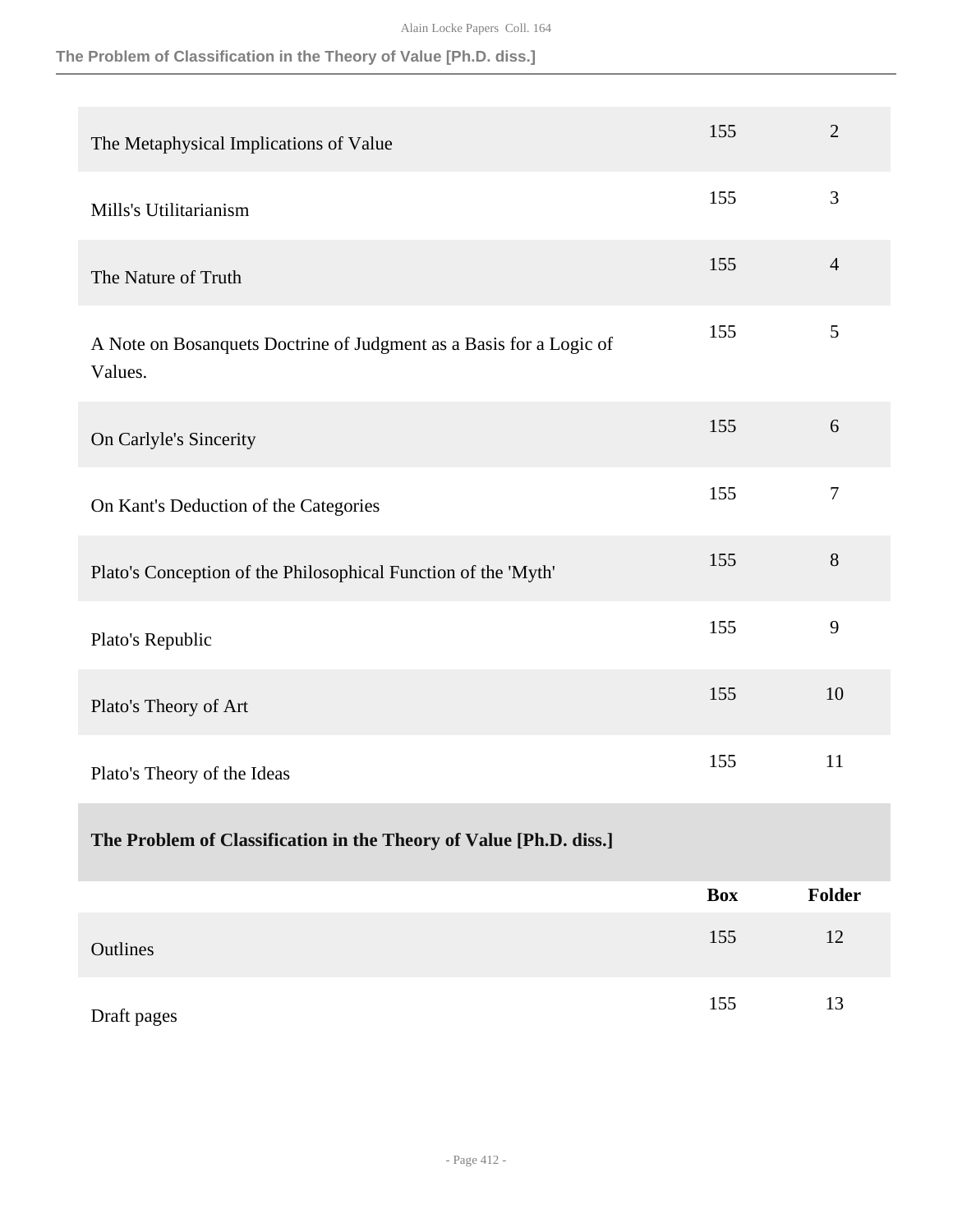## **The Problem of Classification in the Theory of Value [Ph.D. diss.]**

| Draft pages - Section I                                | 155 | 14           |
|--------------------------------------------------------|-----|--------------|
| Draft pages - Section II                               | 155 | 15           |
| Draft pages - Section II                               | 155 | 16           |
| Draft pages - Section II                               | 155 | 17           |
| Draft pages - Section III                              | 155 | 18           |
| Typescript - unnumbered pages                          | 155 | 19           |
| Typescript - Section I "The Problem of Value"          | 155 | 20           |
| Typescript - Section I "A Genetic Definition"          | 155 | 21           |
| Typescript - Section II "Types of Classification"      | 155 | 22           |
| Typescript - Section III "The Principles of a Genetic" | 155 | 23           |
| Typescript - Section IV "The Value Types"              | 155 | 24           |
| Typescript - Section IV "The 'Value Economies'"        | 155 | 25           |
| The Prometheus Myth: A Study in Literary Tradition.    | 156 | $\mathbf{1}$ |
| The Rain                                               | 156 | $\mathbf{2}$ |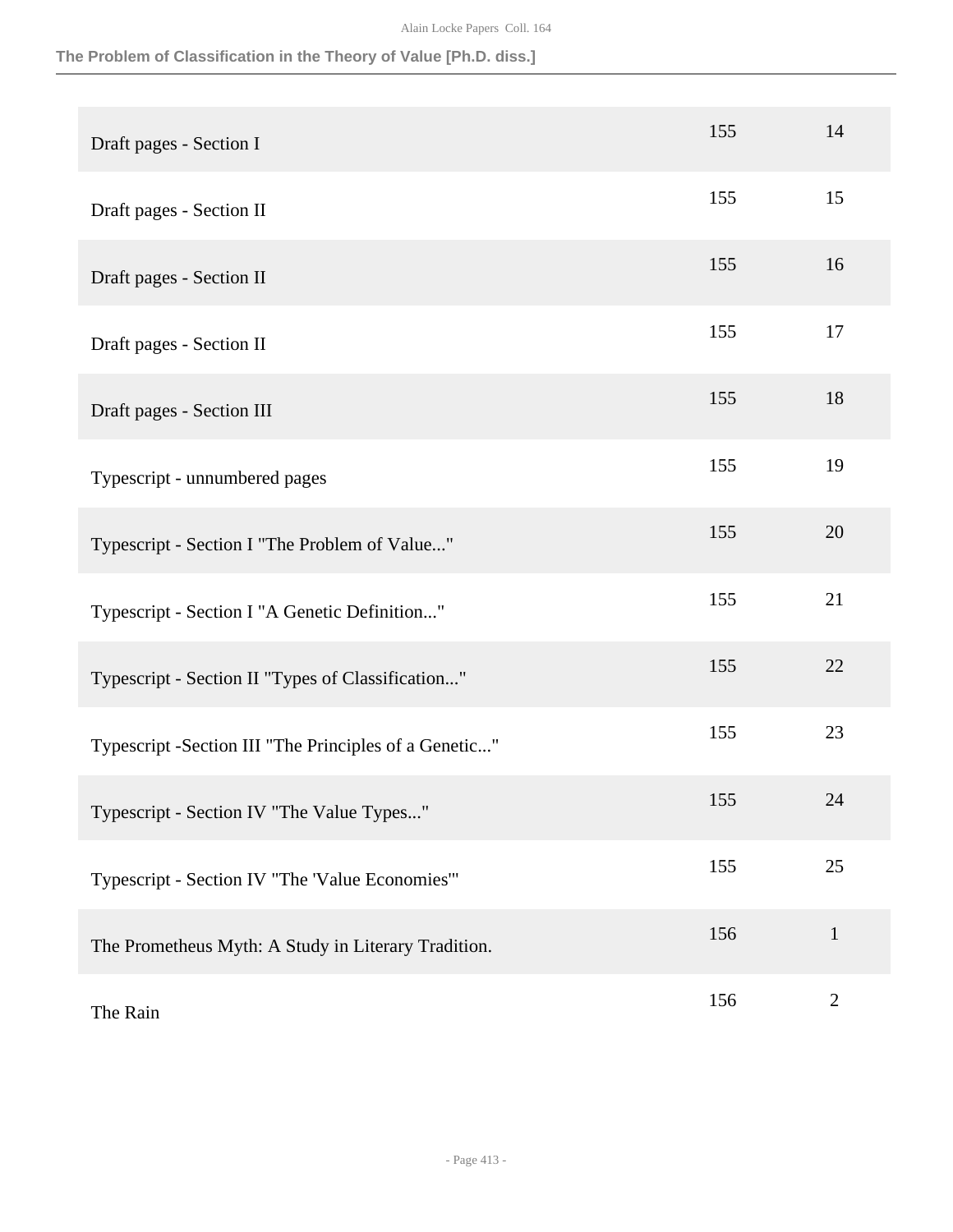## **The Problem of Classification in the Theory of Value [Ph.D. diss.]**

| The Rain                                                                        | 156 | 3              |
|---------------------------------------------------------------------------------|-----|----------------|
| Review of Wells's The Future in America                                         | 156 | $\overline{4}$ |
| The Romantic Movement as Expresed by John Keats - draft                         | 156 | 5              |
| The Romantic Movement as Expresed by John Keats - draft                         | 156 | 6              |
| The Romantic Movement as Expresed by John Keats - draft [typescript]            | 156 | 7              |
| The Romantic Movement as Expresed by John Keats - final version<br>[typescript] | 156 | 8              |
| Tennyson and His Literary Heritage [outline, progress reports]                  | 156 | 9              |
| Tennyson and His Literary Heritage [first draft]                                | 156 | 10             |
| Tennyson and His Literary Heritage [second draft]                               | 156 | 11             |
| Tennyson and His Literary Heritage [third draft]                                | 156 | 12             |
| Three Historical Conceptions of Being: An Exposition and Criticism.             | 156 | 13             |
| 'Volfrone's Apotheois' or the Foxe's [sic] Death.                               | 156 | 14             |
| What is Right?                                                                  | 156 | 15             |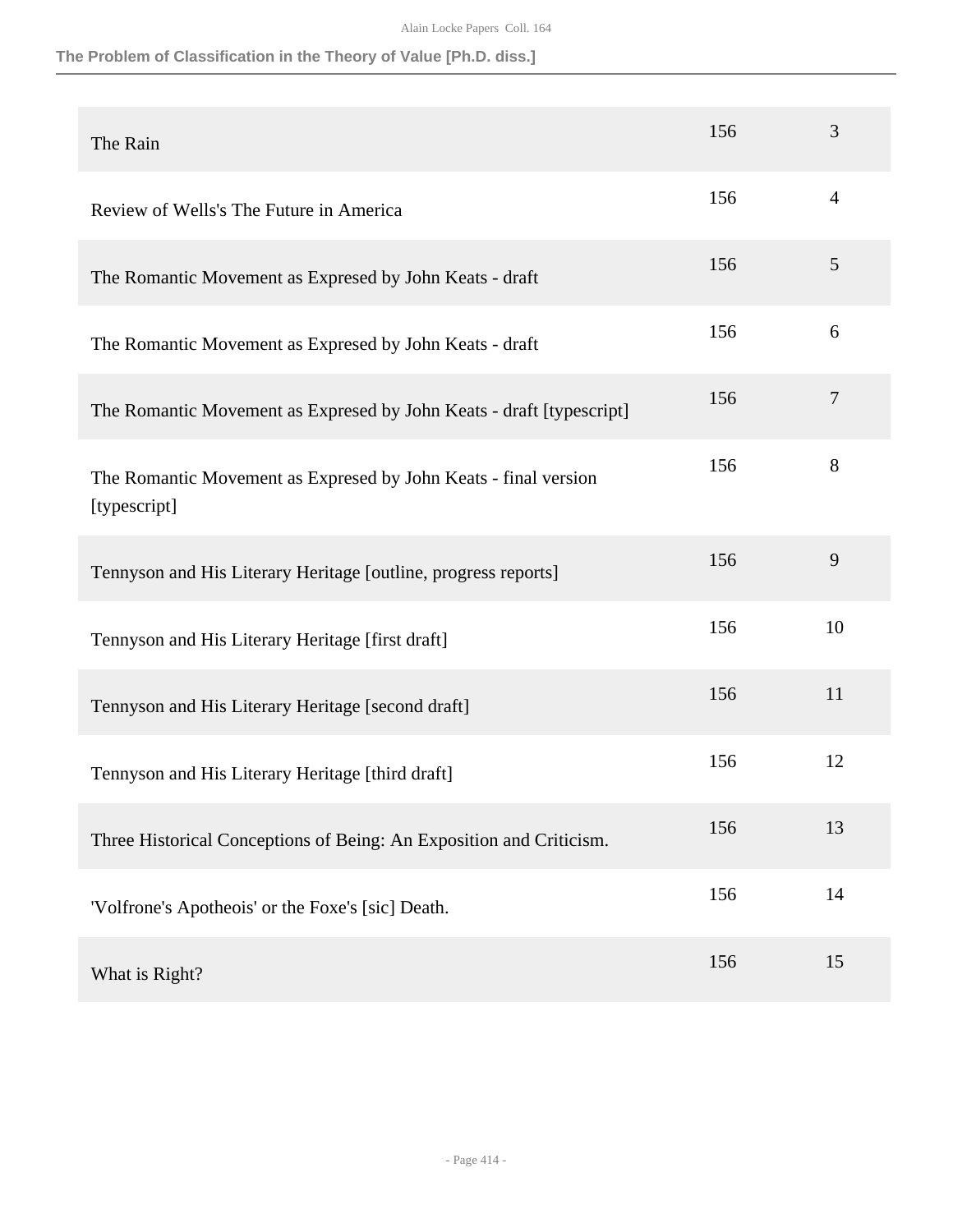| What is the Criminal Fact of the Universe?                | 156        | 16             |
|-----------------------------------------------------------|------------|----------------|
| <b>Printed Material</b>                                   |            |                |
|                                                           | <b>Box</b> | Folder         |
| Fliers, calendars, menu, notices                          | 156        | 17             |
| <b>Registration Blanks [empty]</b>                        | 156        | 18             |
| Admission schedules and exams, application to the library | 157        | $\mathbf{1}$   |
| Invitations, announcements                                | 157        | $\overline{2}$ |
| Course listings and student listings                      | 157        | 3              |
| Student clubs and organizations                           | 157        | $\overline{4}$ |
| Philadelphia Central High School Club                     | 157        | 5              |
| Programs                                                  | 157        | 6              |
| Commencement programs                                     | 157        | $\overline{7}$ |
| <b>Alumni Association</b>                                 | 157        | 8              |
| Alumni Association                                        | 157        | 9              |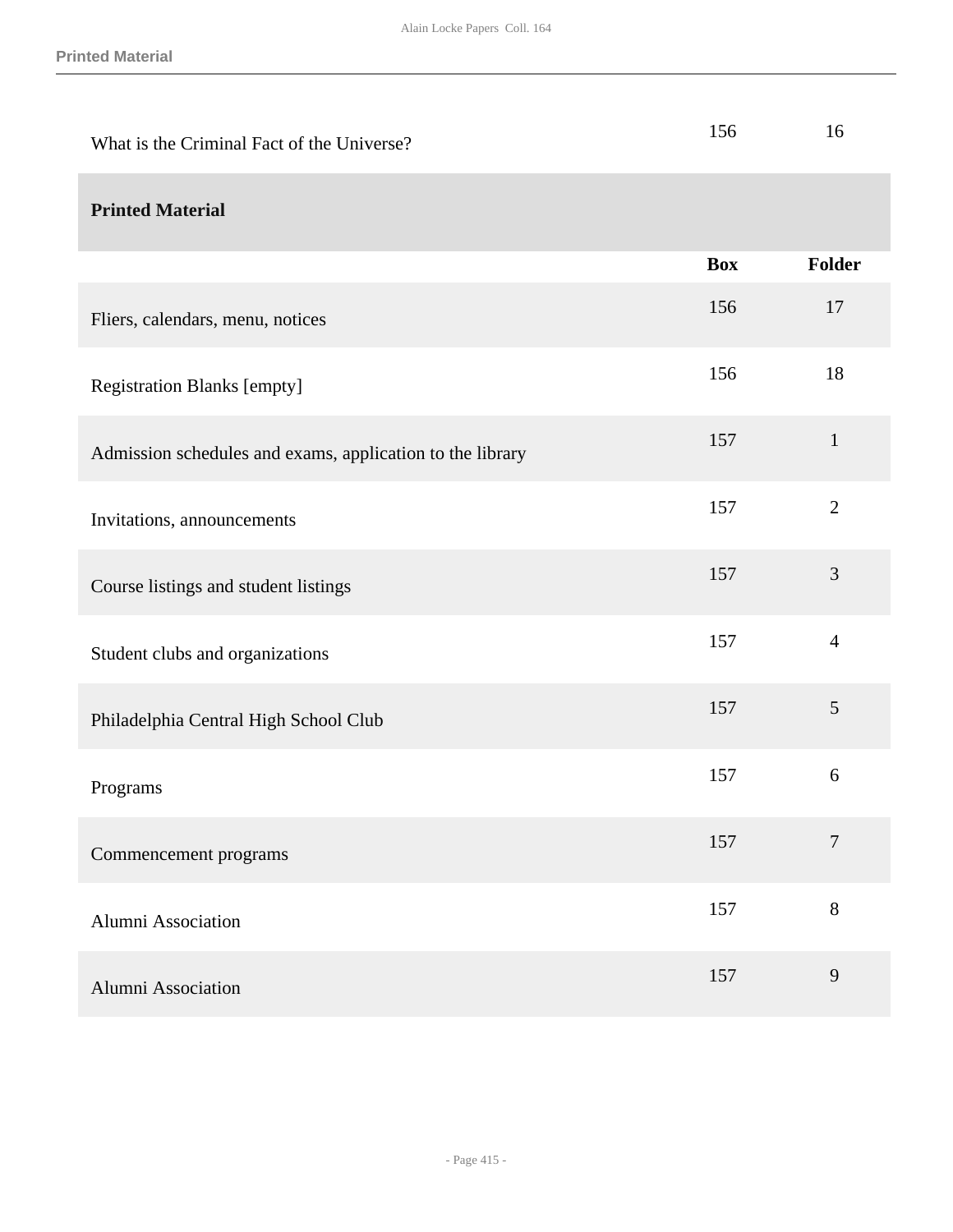| Alumni Association - correspondence       | 157        | 10     |
|-------------------------------------------|------------|--------|
| <b>Tickets</b>                            | 157        | 11     |
| Programs from Boston religious services   | 157        | 12     |
| Programs from Boston theatres             | 157        | 13     |
| Programs from Boston musical performances | 157        | 14     |
| Memorabilia of Boston                     | 157        | 15     |
| <b>Oxford University 1907-1910</b>        |            |        |
|                                           |            |        |
|                                           | <b>Box</b> | Folder |
| Certificate of Matriculation              | 157        | 16     |
| Correspondence list                       | 157        | 17     |
| Locke's Christmas card                    | 157        | 18     |
| <b>Writings by Locke</b>                  |            |        |
|                                           | <b>Box</b> | Folder |
| <b>Notes</b>                              | 157        | 19     |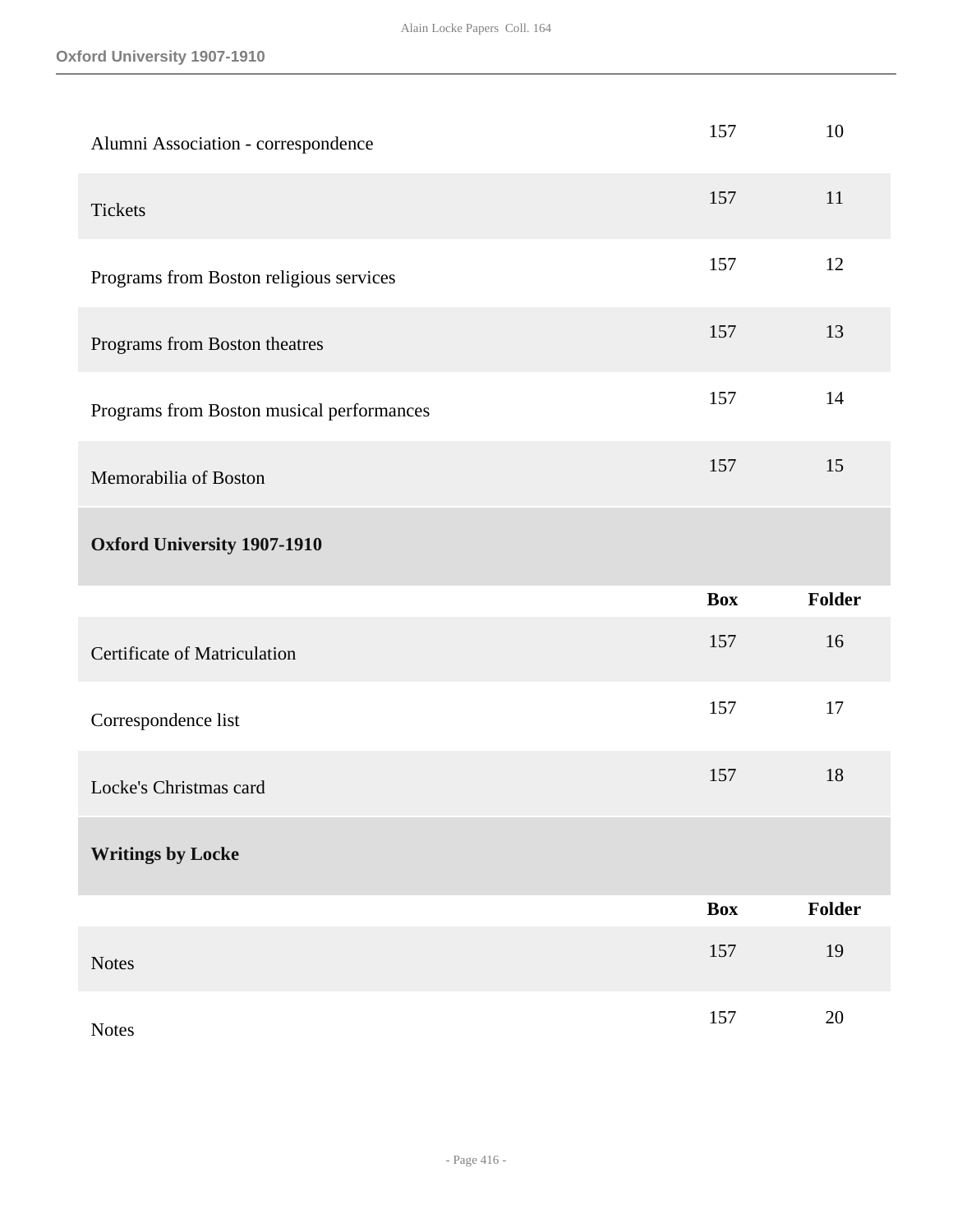| The American Temperament [draft]              | 157        | 21             |
|-----------------------------------------------|------------|----------------|
| The American Temperament [draft]              | 157        | 22             |
| <b>Concept of Value [thesis]</b>              |            |                |
|                                               | <b>Box</b> | <b>Folder</b>  |
| Incomplete descriptive outline                | 157        | 23             |
| Outline pages                                 | 157        | 24             |
| Outline pages                                 | 157        | 25             |
| Outline of Chapter Headings, Outline Synopsis | 157        | 26             |
| <b>Notes</b>                                  | 158        | $\mathbf{1}$   |
| <b>Notes</b>                                  | 158        | $\overline{2}$ |
| <b>Notes</b>                                  | 158        | $\mathfrak{Z}$ |
| <b>Notes</b>                                  | 158        | $\overline{4}$ |
| Notes, draft pages                            | 158        | $\sqrt{5}$     |
| Notes, draft pages                            | 158        | $\sqrt{6}$     |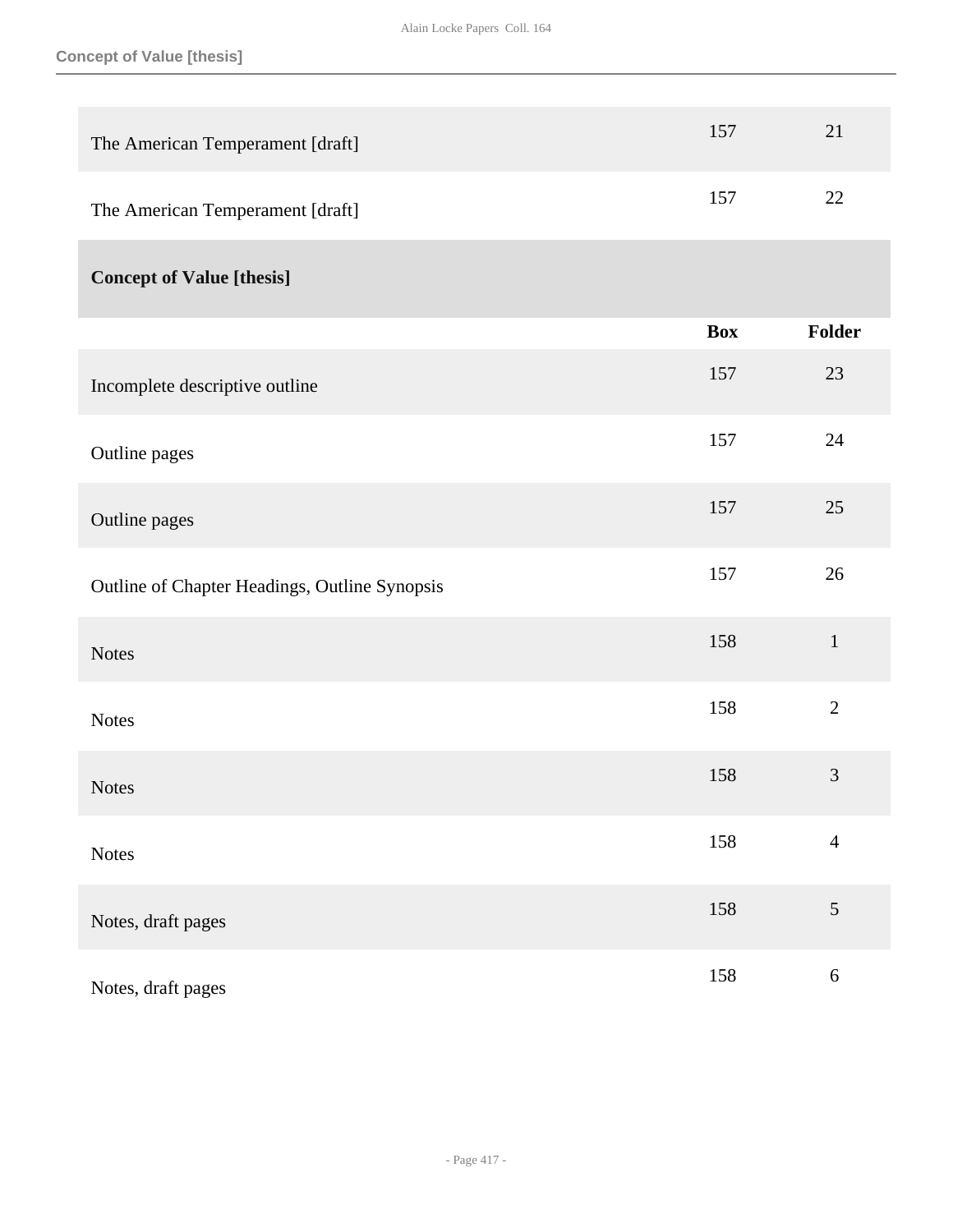| Notes, draft pages                                                              | 158 | $\overline{7}$ |
|---------------------------------------------------------------------------------|-----|----------------|
| Notes, draft pages                                                              | 158 | $8\,$          |
| Notes, draft pages                                                              | 158 | $\mathbf{9}$   |
| Notes, draft pages                                                              | 158 | 10             |
| Introduction [incomplete]                                                       | 158 | 11             |
| Introduction [incomplete]                                                       | 158 | 12             |
| The Principles of a Genetic Functional Classification of Values<br>[incomplete] | 158 | 13             |
| Pages 1-24                                                                      | 158 | 14             |
| Pages 25-48                                                                     | 158 | 15             |
| Pages 49-72                                                                     | 158 | 16             |
| Pages 73-114                                                                    | 158 | $17$           |
| Pages 115-141                                                                   | 158 | $18\,$         |
| Pages 142-162 [158 missing]                                                     | 158 | 19             |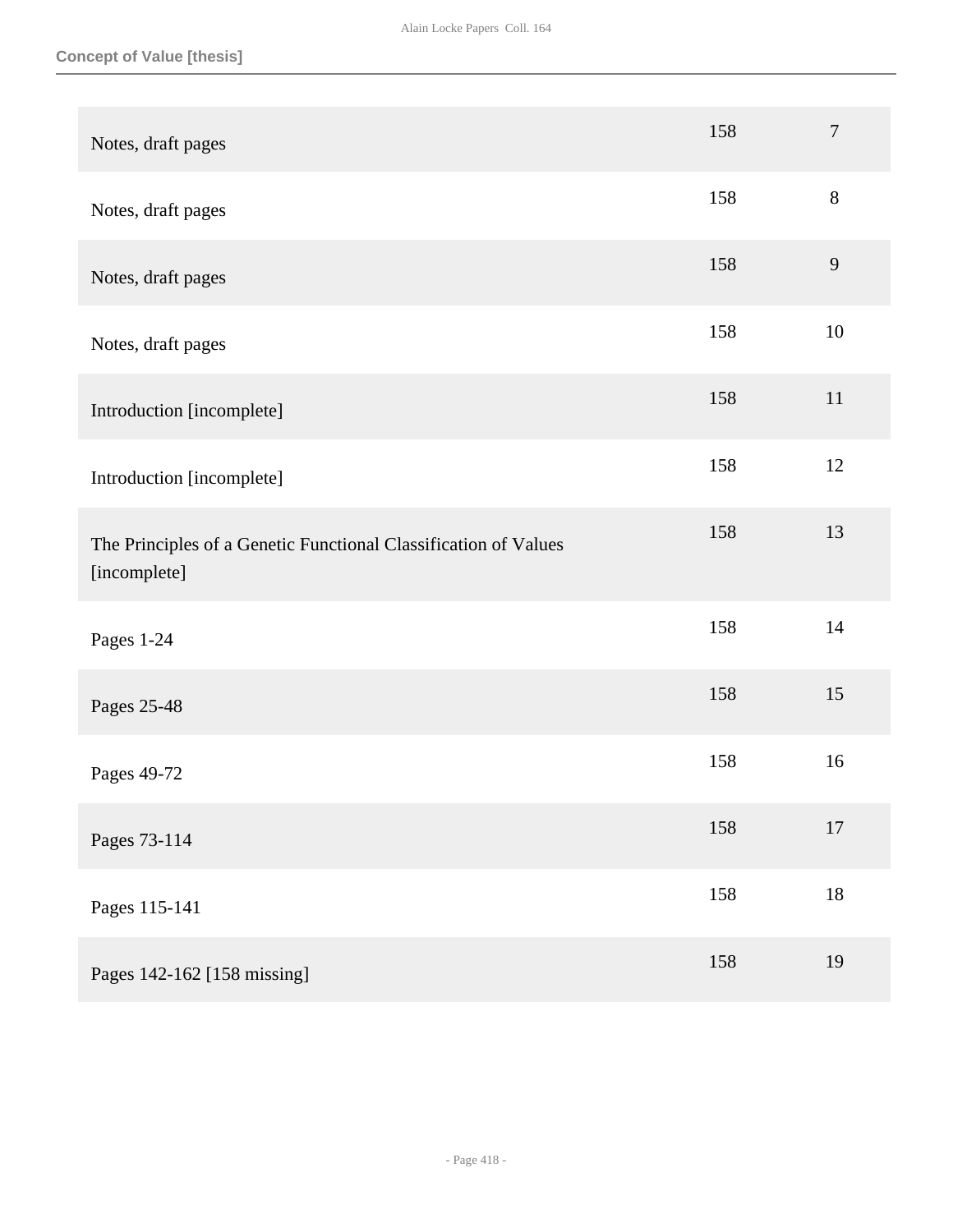| Pages 163-189                                             | 158 | 20               |
|-----------------------------------------------------------|-----|------------------|
| Pages 191-233                                             | 158 | 21               |
| Pages 234-244                                             | 158 | $22\,$           |
| Pages 245-272                                             | 158 | 23               |
| Pages 273-294                                             | 158 | 24               |
| Pages 295-323                                             | 159 | $1\,$            |
| Pages 324-345 [incomplete]                                | 159 | $\overline{2}$   |
| Pages 346-364                                             | 159 | $\mathfrak{Z}$   |
| Pages 365-381                                             | 159 | $\overline{4}$   |
| Pages 382-405                                             | 159 | 5                |
| Pages 406-429                                             | 159 | $\boldsymbol{6}$ |
| Pages 430-471                                             | 159 | $\boldsymbol{7}$ |
| Cosmopolitanism. Paper read to the Cosmopolitan Club 1908 | 159 | 8                |
| Cosmopolitanism and Culture. [draft]                      | 159 | 9                |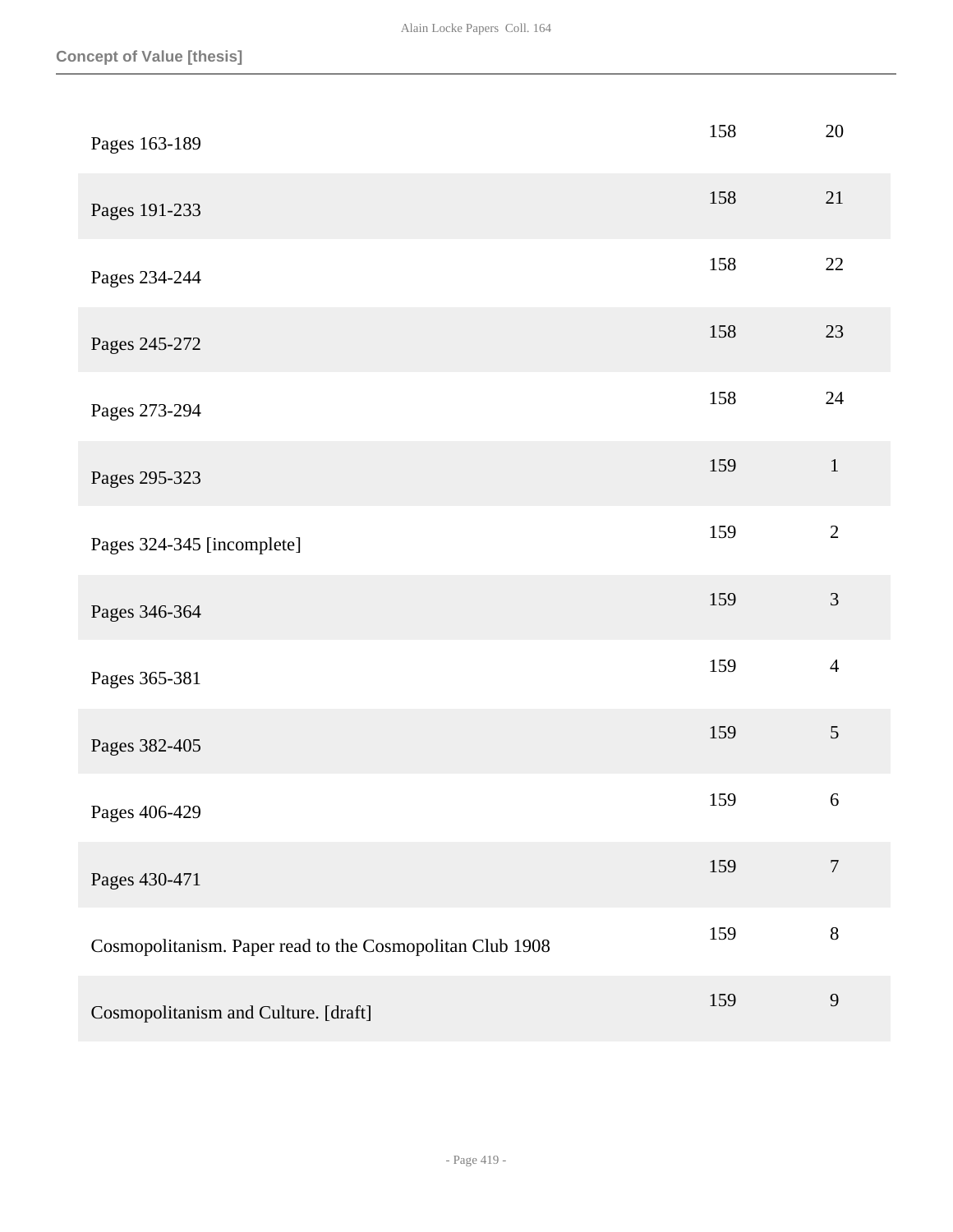| Cosmopolitanism and Culture. [draft]                                                | 159 | 10             |
|-------------------------------------------------------------------------------------|-----|----------------|
| Cosmopolitanism and Culture. [draft]                                                | 159 | 11             |
| Cosmopolitanism and Culture. [draft]                                                | 159 | 12             |
| Cosmopolitanism and Culture. [draft]                                                | 159 | 13             |
| Cosmopolitanism and Culture. [draft]                                                | 159 | 14             |
| Cosmopolitanism and Culture. [draft]                                                | 159 | 15             |
| The Miraculous Draught. [draft]                                                     | 159 | 16             |
| The Miraculous Draught. [draft]                                                     | 160 | $\mathbf{1}$   |
| The Miraculous Draught. [incomplete typescript]                                     | 160 | $\overline{2}$ |
| Oxford: By A Negro Student. The Colored American Magazine (Sept.<br>1909): 185-190. | 160 | $\mathfrak{Z}$ |
| Oxford Contrasts. The Independent (15 July 1909): 139-142.                          | 160 | $\overline{4}$ |
| To Ethiopia.                                                                        | 160 | 5              |
| Partial address to the African Union Society                                        | 160 | 6              |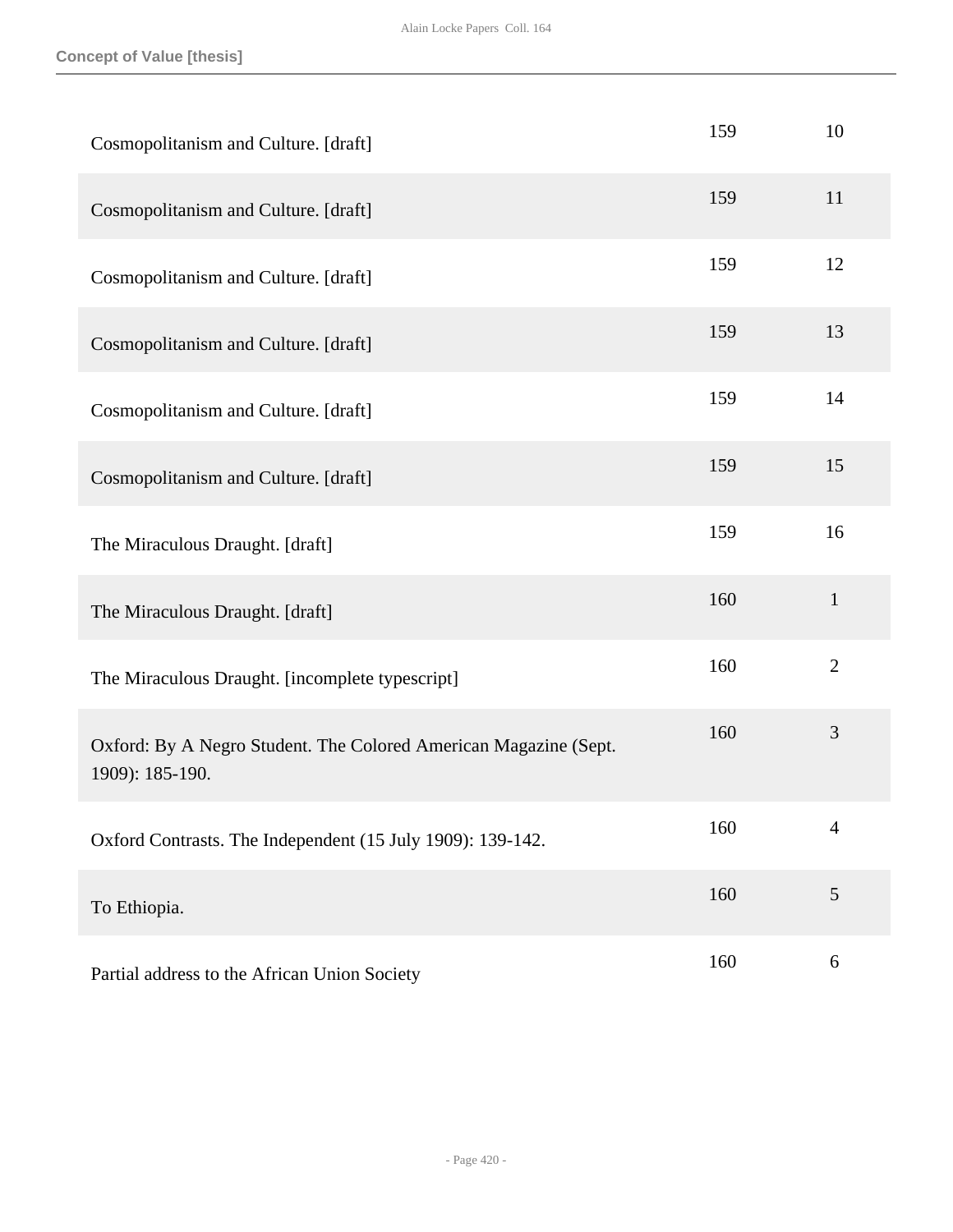### **Financial papers**

| Requests by the dean to meet with Locke | 160        | $\overline{7}$   |
|-----------------------------------------|------------|------------------|
| Lodging information                     | 160        | $8\,$            |
| Recommendation to borrow books          | 160        | $\boldsymbol{9}$ |
| <b>Financial papers</b>                 |            |                  |
|                                         | <b>Box</b> | <b>Folder</b>    |
| Account statements                      | 160        | 10               |
| Account statements                      | 160        | 11               |
| Receipts                                | 160        | 12               |
| Receipts                                | 160        | 13               |
| Receipts                                | 160        | 14               |
| Canceled checks                         | 160        | 15               |
| Canceled checks                         | 160        | $16\,$           |
| Canceled checks                         | 160        | $17\,$           |
| <b>Notes</b>                            | 160        | 18               |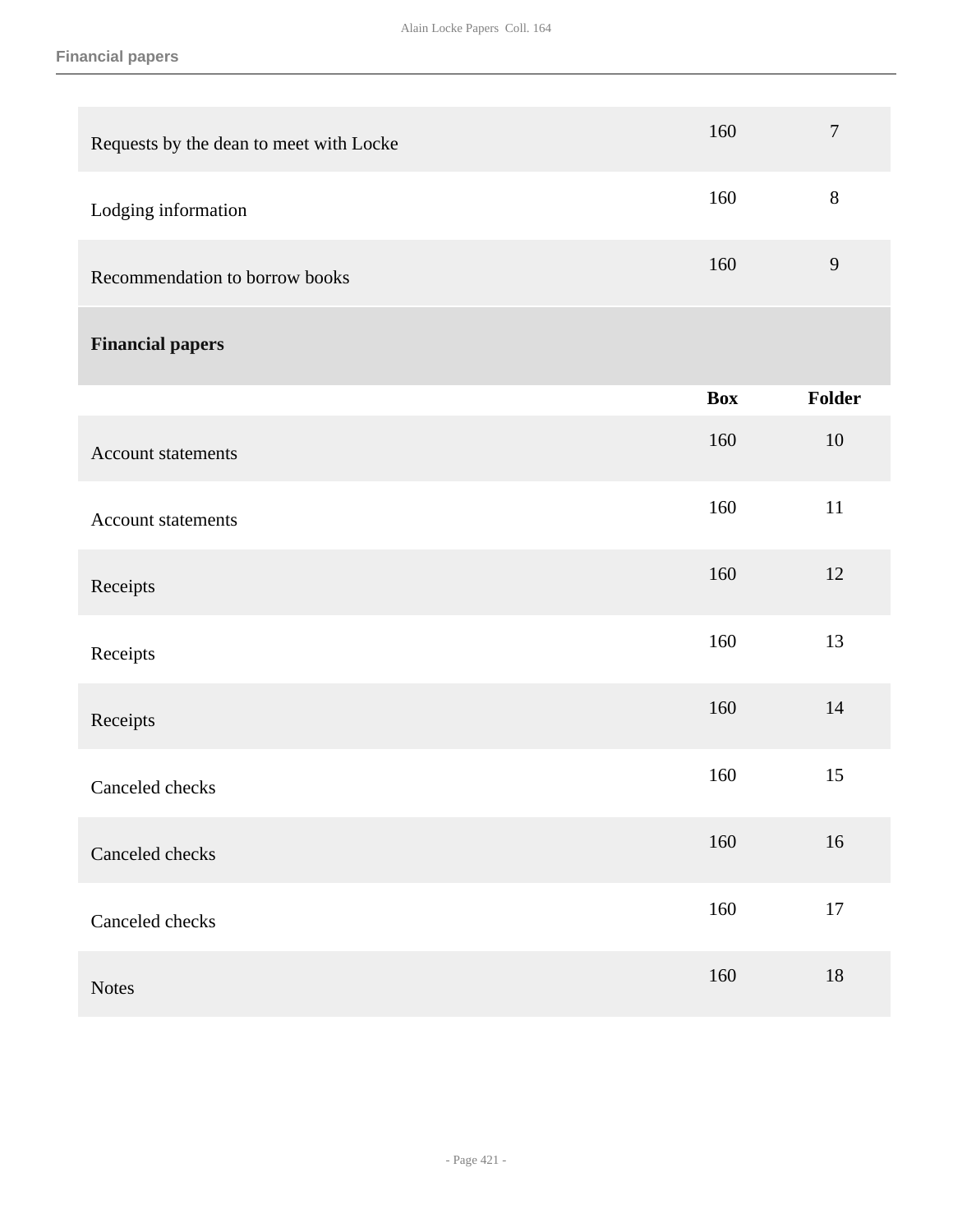| Lecture list                              | 160        | 19     |
|-------------------------------------------|------------|--------|
| Announcements                             | 160        | 20     |
| Invitations                               | 160        | 21     |
| <b>Tickets</b>                            | 160        | 22     |
| Calling cards                             | 160        | 23     |
| Commonwealth Fund Fellowships information | 160        | 24     |
| Letterhead                                | 160        | 25     |
| Programs                                  | 160        | 26     |
| Printed material                          | 160        | 27     |
| Printed material - Hertford College       | 160        | 28     |
| <b>Clubs</b>                              |            |        |
|                                           | <b>Box</b> | Folder |
| African Union Society                     | 160        | 29     |
| American Universities Club of London      | 160        | $30\,$ |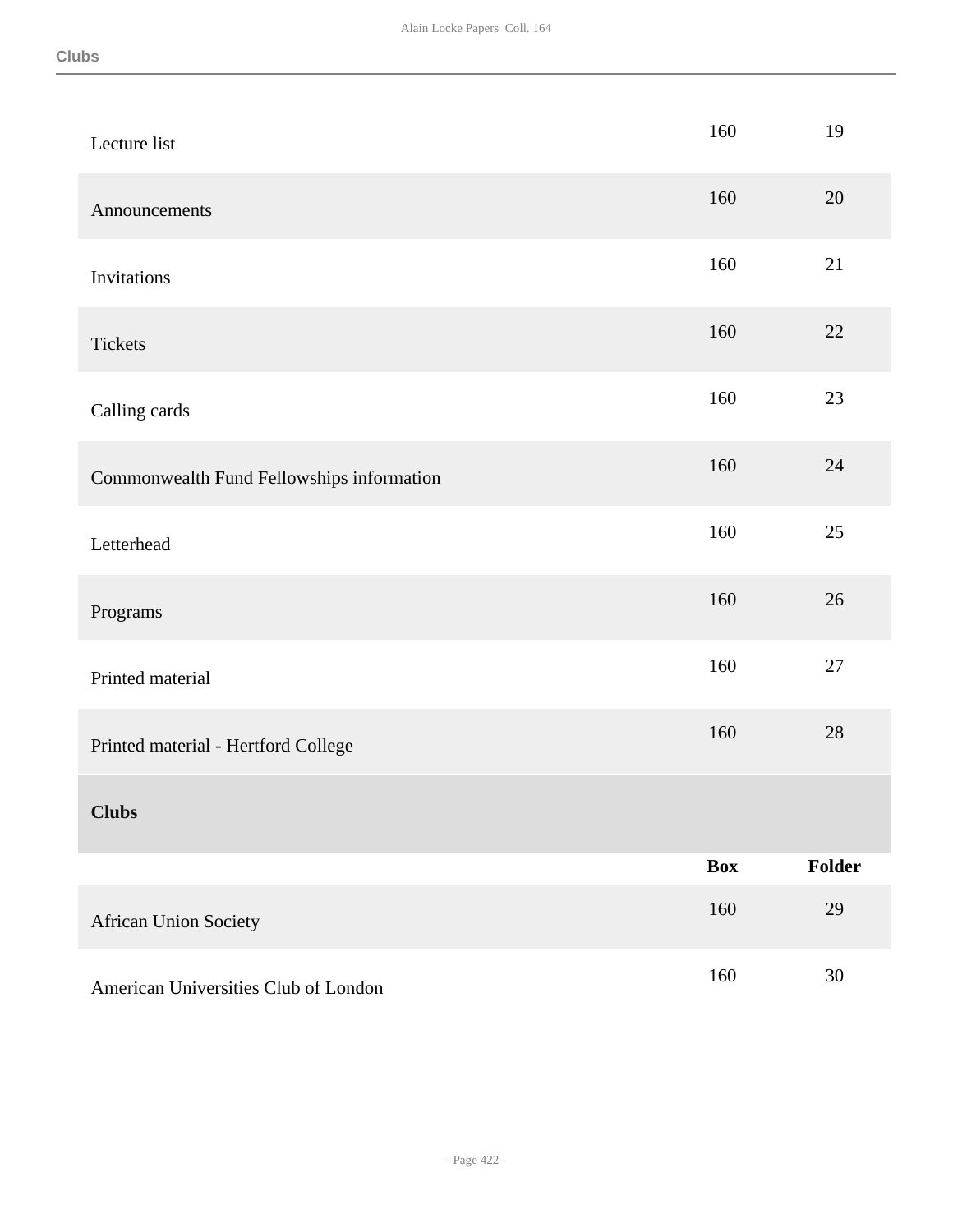| The Atlantic Union                          | 161        | $\mathbf{1}$     |
|---------------------------------------------|------------|------------------|
| Le Club Francais                            | 161        | $\mathbf{2}$     |
| The Harvard Club of London                  | 161        | $\mathfrak{Z}$   |
| <b>Oxford Rationalist Society</b>           | 161        | $\overline{4}$   |
| <b>Oxford University Cosmopolitan Club</b>  |            |                  |
|                                             | <b>Box</b> | Folder           |
| Thoreau's Experiment. Speech by P.J. Philip | 161        | $\mathfrak{S}$   |
| <b>Tickets</b>                              | 161        | 6                |
| Rules                                       | 161        | $\boldsymbol{7}$ |
| The Oxford Cosmopolitan 1(June 1908)        | 161        | 8                |
| Lists of meetings and speakers              | 161        | 9                |
| Announcements of meetings                   | 161        | 10               |
| Dinner menus                                | 161        | 11               |
| Oxford University Food Reform Society       | 161        | 12               |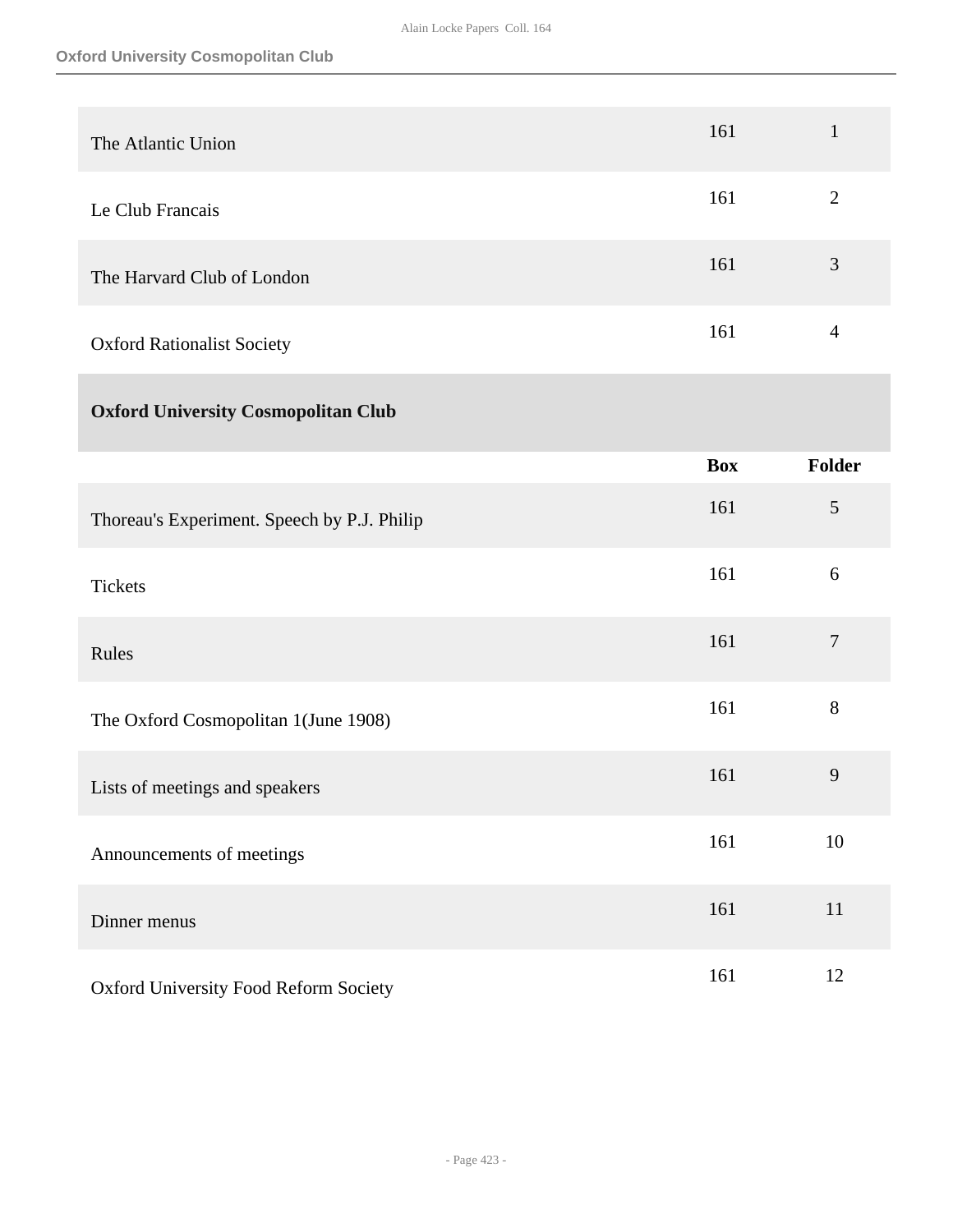| <b>Oxford University Musical Union</b>                      | 161        | 13     |
|-------------------------------------------------------------|------------|--------|
| <b>Oxford Union Society</b>                                 | 161        | 14     |
| <b>Rhodes Scholarship</b>                                   |            |        |
|                                                             | <b>Box</b> | Folder |
| Excerpts concerning Locke [copied from Rhodes publications] | 161        | 15     |
| Recommendations for scholarship                             | 161        | 16     |
| Local examinations                                          | 161        | 17     |
| Notice of award of scholarship                              | 161        | 18     |
| Dinner invitations                                          | 161        | 19     |
| Programs                                                    | 161        | 20     |
| Statement for 1906-1907                                     | 161        | 21     |
| Statement for 1907-1908                                     | 161        | 22     |
| Statement for 1911-1912                                     | 161        | 23     |
| <b>Statement for 1912-1913</b>                              | 161        | $24\,$ |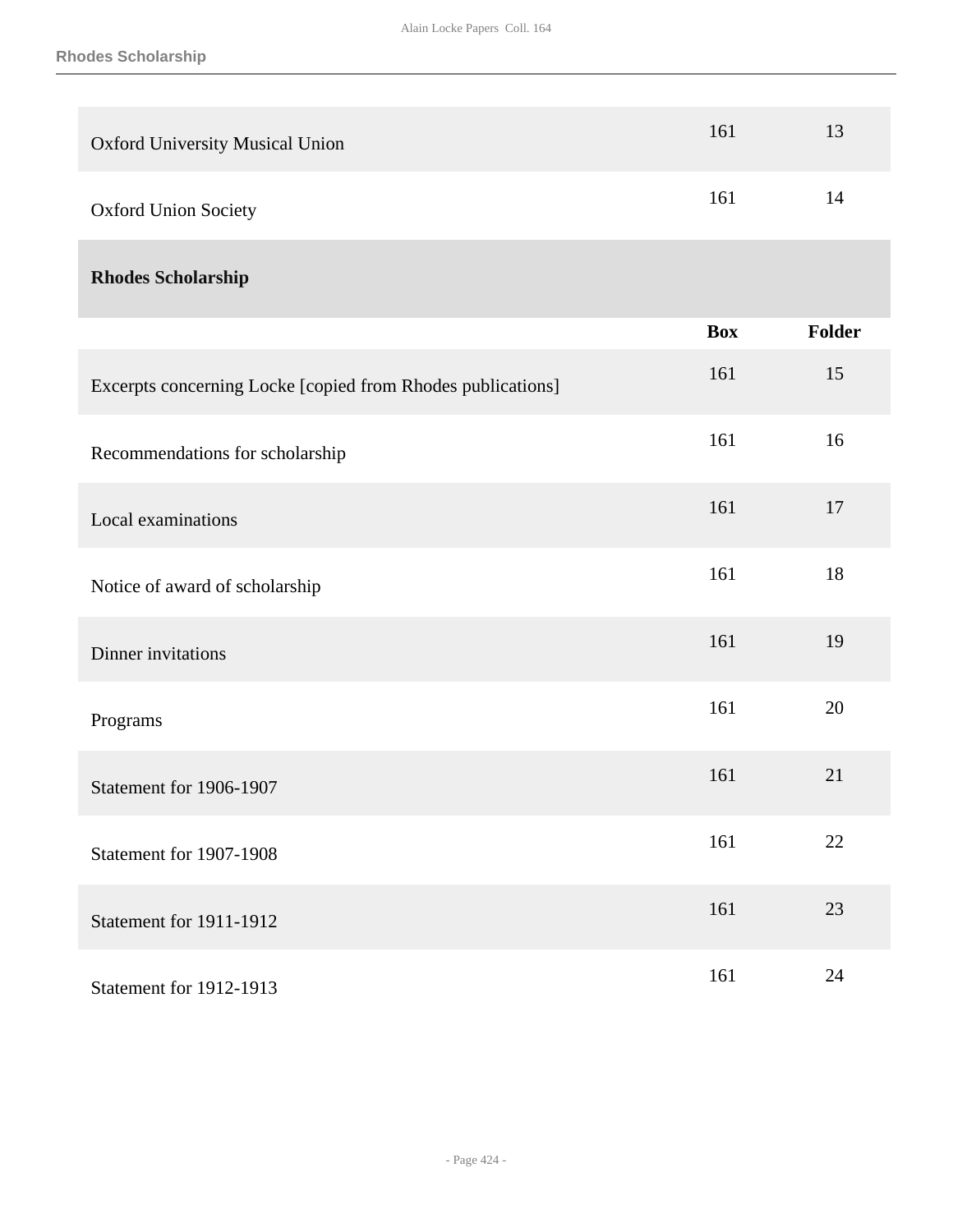| Statement for 1914-1915                                                                      | 161 | 25             |
|----------------------------------------------------------------------------------------------|-----|----------------|
| Statement for 1915-1916                                                                      | 161 | 26             |
| Statement for 1924-1925                                                                      | 161 | 27             |
| Memorandum 1914                                                                              | 161 | 28             |
| Memorandum 1926; Memorandum 1935                                                             | 161 | 29             |
| Memorandum 1947                                                                              | 161 | 30             |
| Scholars-elect for 1949                                                                      | 161 | 31             |
| The American Oxonian 35(Oct. 1948)                                                           | 161 | 32             |
| The American Oxonian 38(Oct. 1951)                                                           | 161 | 33             |
| Record of Past Scholars Dec. 1910                                                            | 161 | 34             |
| Record of Past Scholars June 1913                                                            | 161 | 35             |
| Record of Past Scholars Elected Between the Years 1903 and 1916                              | 162 | $\mathbf{1}$   |
| Record of Past Scholars Elected Between the Years 1903 and 1927<br>Inclusive published 1931. | 162 | $\overline{2}$ |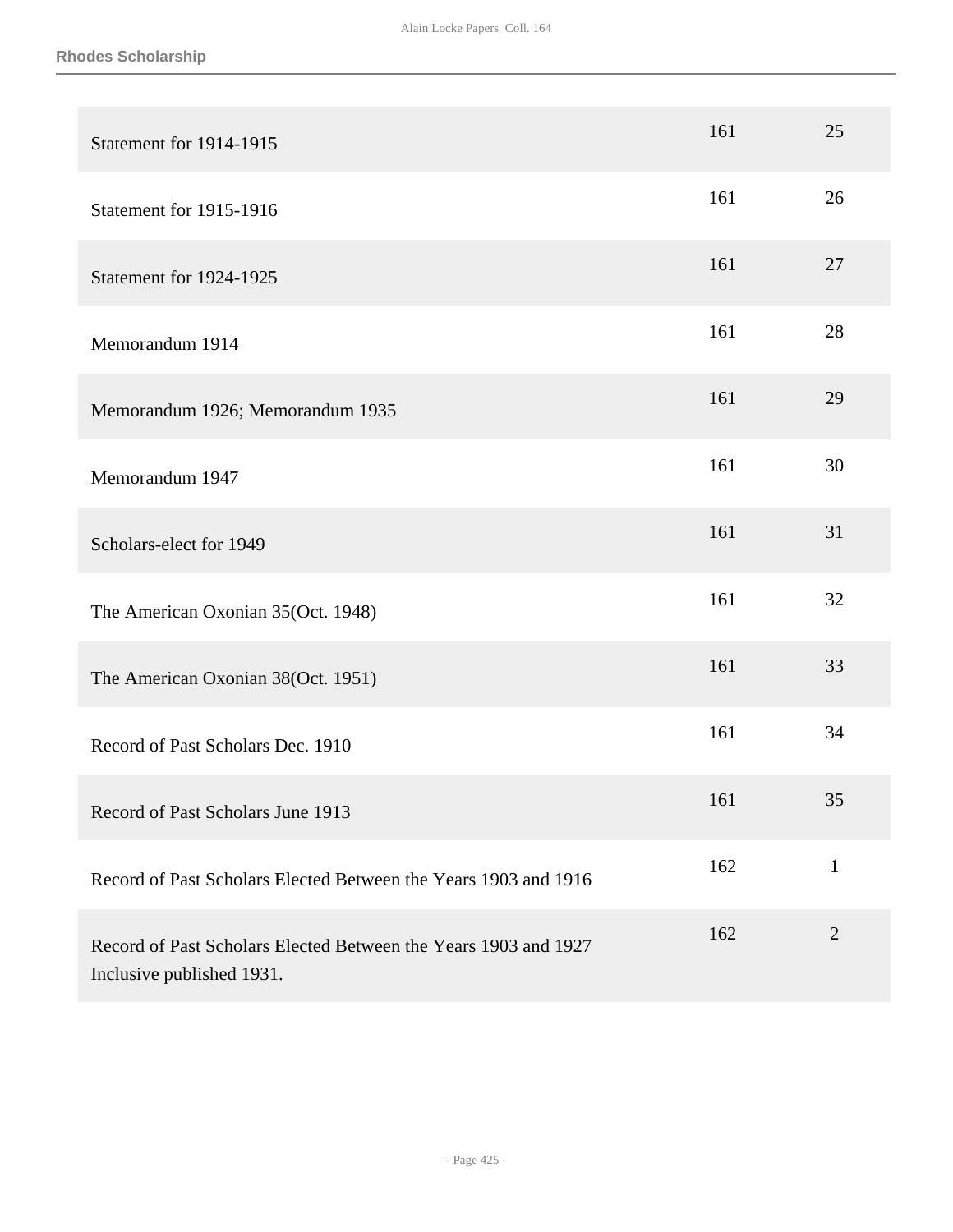| <b>University of Berlin</b> |            |                |
|-----------------------------|------------|----------------|
|                             | <b>Box</b> | Folder         |
| Literary notes              | 162        | 3              |
| List of courses taken       | 162        | $\overline{4}$ |
| Grade book                  | 162        | $\mathfrak{S}$ |
| <b>Comparative Pedagogy</b> | 162        | 6              |
| Roster of students          | 162        | $\overline{7}$ |
| Printed material            | 162        | 8              |
| Printed material            | 162        | 9              |

## **Series G: Teaching Materials**

## **Series Descrition**

Arranged by institution. Consists of course outlines, exams, lecture notes, and administrative memos from the various institutions in which Locke taught. The bulk of this series relates to Howard University and contains papers concerning proposals to establish an African Studies department, a National Negro Library, and to acquire an African art collection. (See also Series A, Personal Papers, for materials related to Locke's dismissal from Howard University, and the honorary doctorate that the university awarded him.)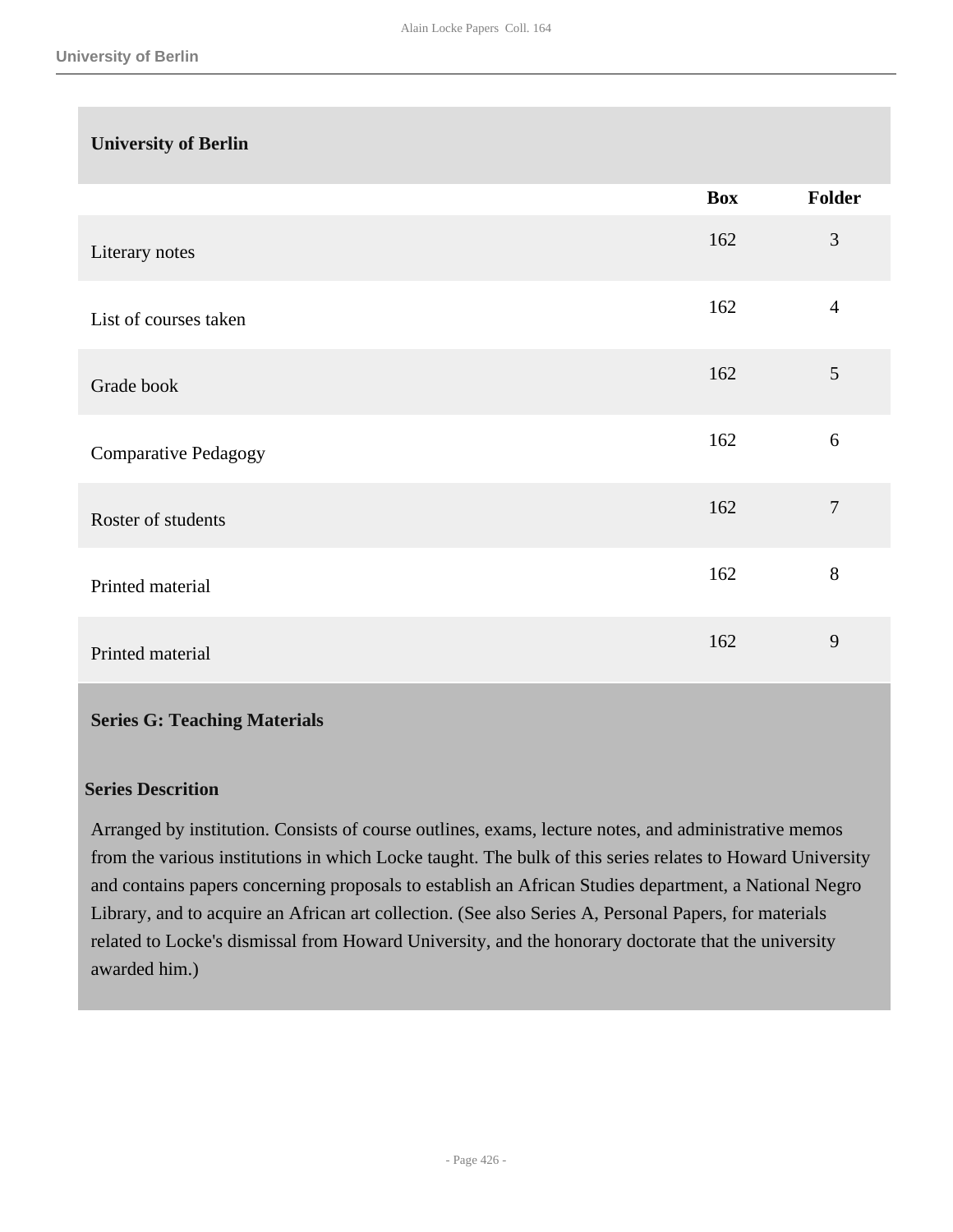# **Howard University**

|                                                | <b>Box</b> | Folder         |
|------------------------------------------------|------------|----------------|
| Employment records                             | 162        | 10             |
| Notes - administrative matters                 | 162        | 11             |
| Notes - teaching                               | 162        | 12             |
| Notes - teaching                               | 162        | 13             |
| Lecture notes - Literature of Slavery          | 163        | $\mathbf{1}$   |
| Lecture notes - Social Philosophy              | 163        | $\overline{2}$ |
| Lecture notes - Sociology                      | 163        | 3              |
| Lecture notes - Various philosophy courses     | 163        | $\overline{4}$ |
| Philosophy course descriptions                 | 163        | 5              |
| Philosophy course outlines                     | 163        | 6              |
| Philosophy course outlines                     | 163        | $\overline{7}$ |
| Course outline - Humanities Orientation Course | 163        | $8\,$          |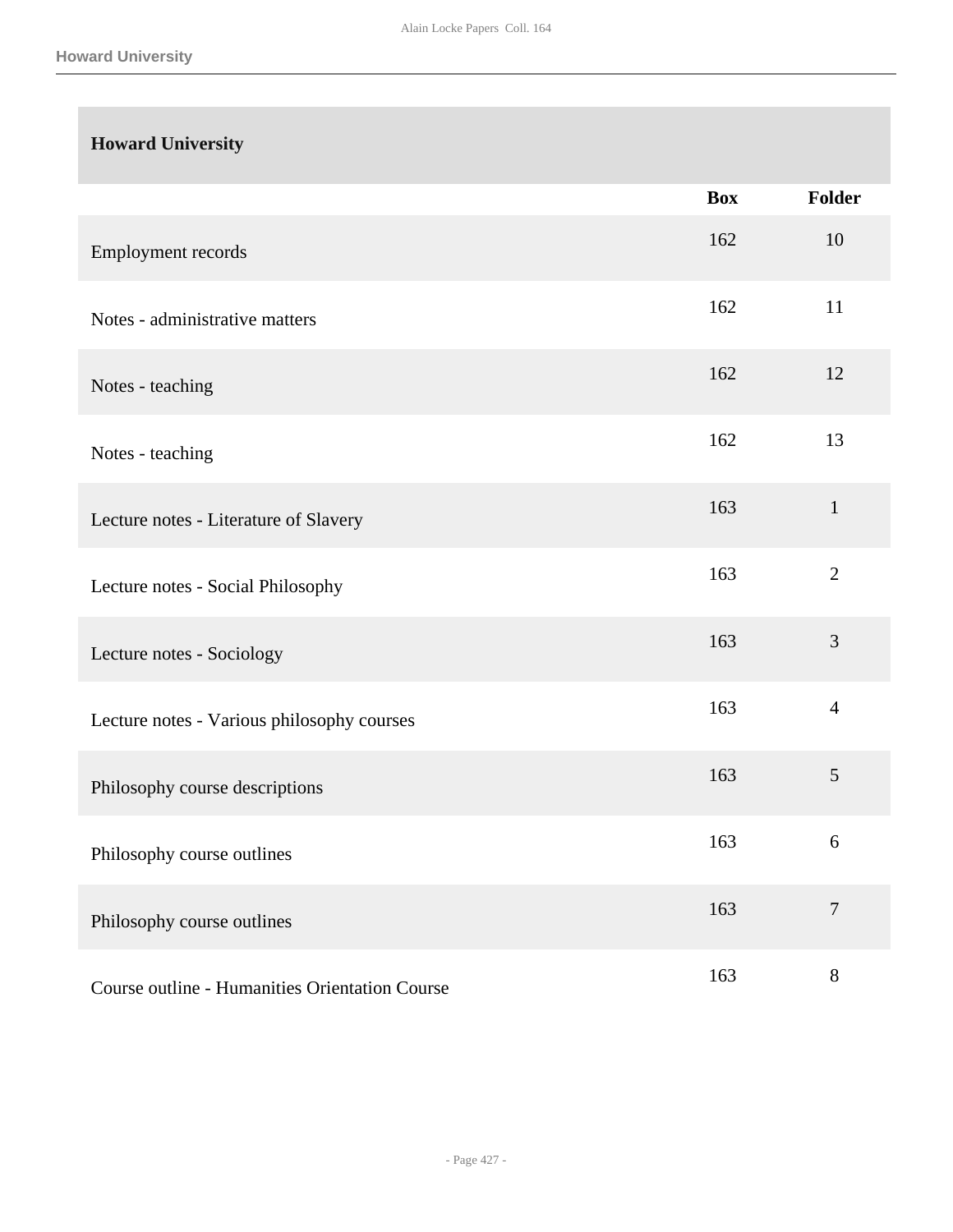**Howard University**

| Course outline - Literature of the Elementary School      | 163 | 9  |
|-----------------------------------------------------------|-----|----|
| Exams no dates                                            | 163 | 10 |
| Exams no dates                                            | 163 | 11 |
| Exams 1913-1916                                           | 163 | 12 |
| Exams 1917-1929                                           | 163 | 13 |
| Exams 1930-1936                                           | 163 | 14 |
| Exams 1937-1946                                           | 163 | 15 |
| Exams 1947-1953                                           | 163 | 16 |
| Quizzes/Assignments                                       | 163 | 17 |
| African Art Collection - proposals to acquire             | 163 | 18 |
| African Studies - proposals to establish                  | 163 | 19 |
| National Negro Library - proposals to establish, comments | 163 | 20 |
| Faculty meetings                                          | 163 | 21 |
| Administrative memos                                      | 163 | 22 |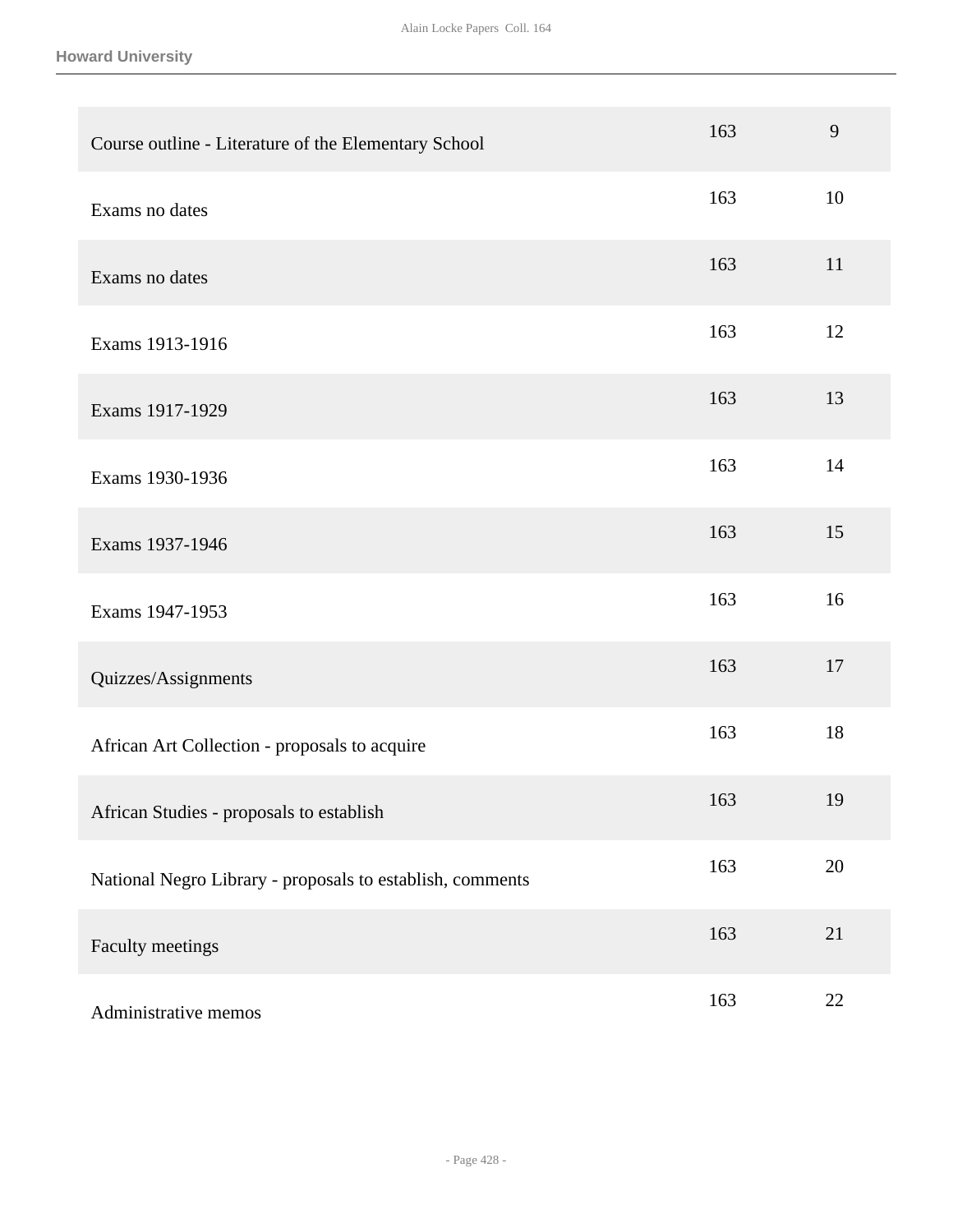| Announcements                                                                 | 163        | 23             |
|-------------------------------------------------------------------------------|------------|----------------|
| Course schedules                                                              | 163        | 24             |
| <b>Fisk University 1928</b>                                                   |            |                |
|                                                                               | <b>Box</b> | <b>Folder</b>  |
| Applications for position of typist                                           | 163        | 25             |
| Notes - A Course of Extension Lectures on the Negro in American<br>Literature | 163        | 26             |
| Notes - A Course of Extension Lectures on the Negro in American<br>Literature | 163        | 27             |
| Notes - A Course of Extension Lectures on the Negro in American<br>Literature | 164        | $\mathbf{1}$   |
| <b>Talladega College 1941</b>                                                 |            |                |
|                                                                               | <b>Box</b> | <b>Folder</b>  |
| Talladega College 1941 - Draft of course outline, page of catalog             | 164        | $\overline{2}$ |
| <b>Pendle Hill Summer 1942</b>                                                |            |                |
|                                                                               | <b>Box</b> | <b>Folder</b>  |
| Talladega College 1941 - Draft of course outline, page of catalog             | 164        | 3              |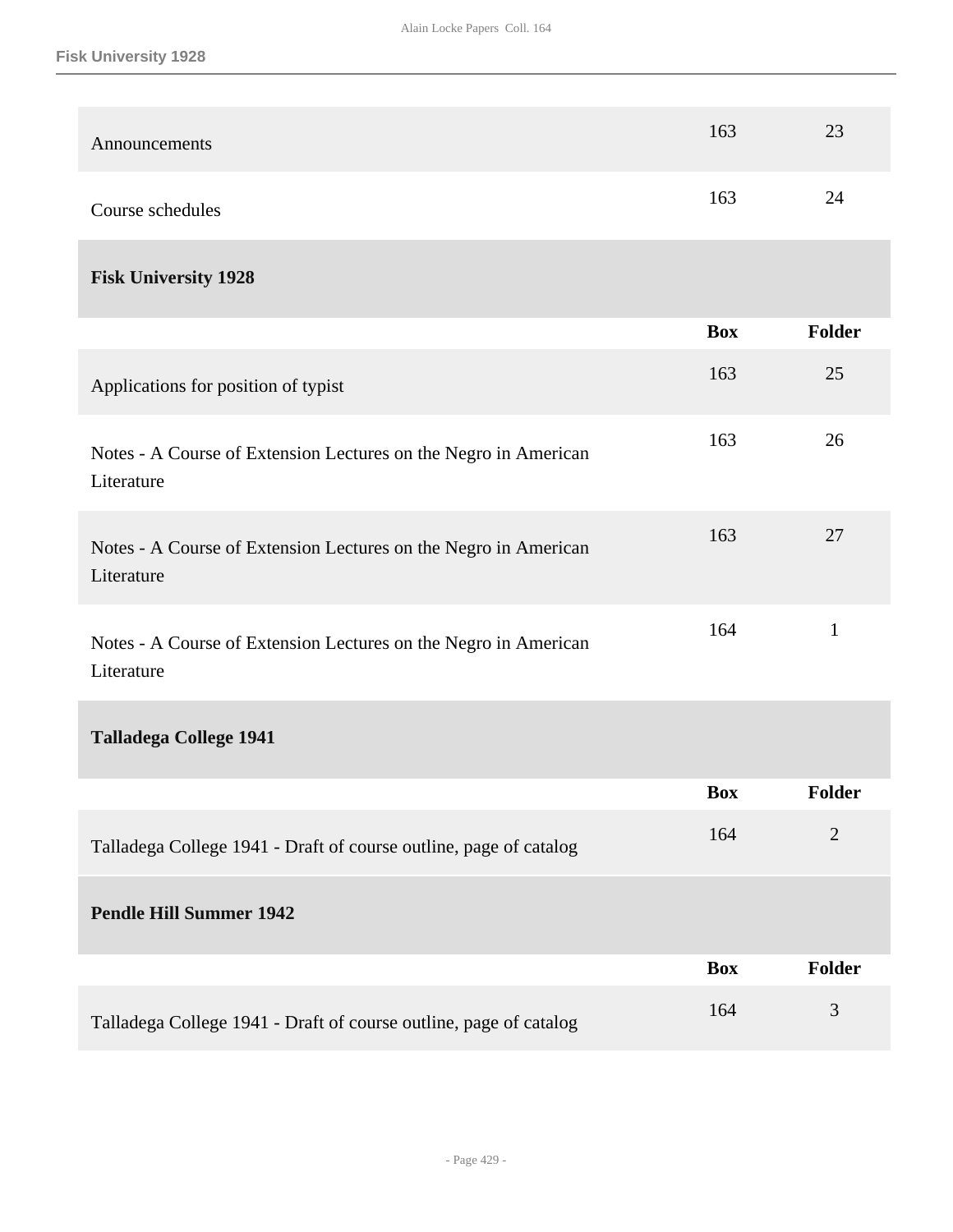# **John L. Elliott Institute Fall 1947**

|                                                                    | <b>Box</b> | <b>Folder</b>  |
|--------------------------------------------------------------------|------------|----------------|
| John L. Elliott Institute Fall 1947 - Course outline, bibliography | 164        | $\overline{4}$ |
| <b>University of Wisconsin 1946</b>                                |            |                |
|                                                                    | <b>Box</b> | <b>Folder</b>  |
| Lecture notes - Philosophy of Arts                                 | 164        | 5              |
| Notes - administrative                                             | 164        | 6              |
| Notes to Locke                                                     | 164        | $\tau$         |
| Guidelines for instructors                                         | 164        | $8\,$          |
| Course outlines, schedule                                          | 164        | 9              |
| Examinations                                                       | 164        | 10             |
| <b>Student Directory</b>                                           | 164        | 11             |
| Course offerings                                                   | 164        | 12             |
| Programs                                                           | 164        | 13             |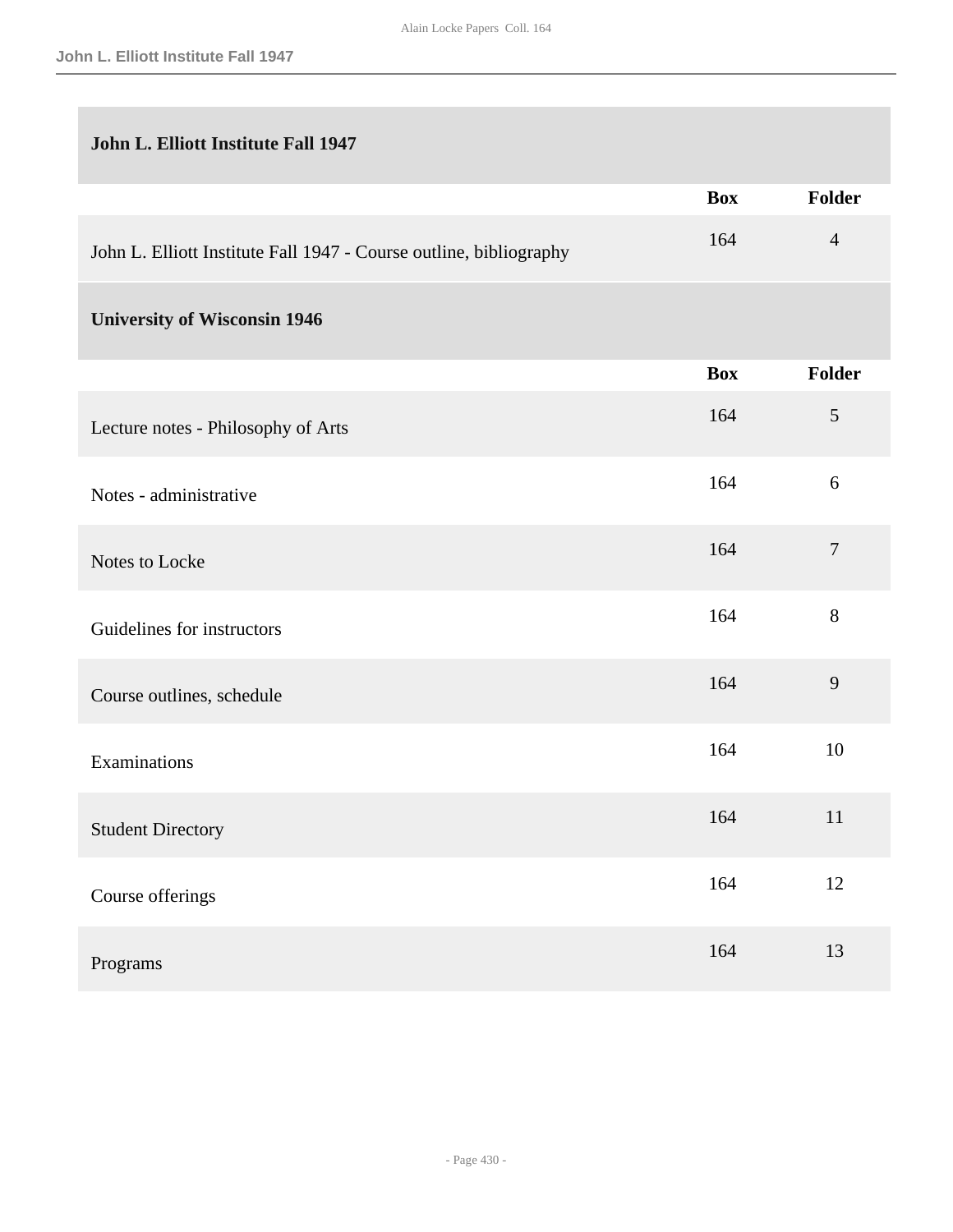# **New School for Social Research 1947**

|                                                                                         | <b>Box</b> | <b>Folder</b> |
|-----------------------------------------------------------------------------------------|------------|---------------|
| Lecture notes                                                                           | 164        | 14            |
| <b>Attendance lists</b>                                                                 | 164        | 15            |
| Course outline for "Minority Group Relations"                                           | 164        | 16            |
| Bibliography, reading list                                                              | 164        | 17            |
| Exams                                                                                   | 164        | 18            |
| Chart showing Graduate Faculty of Political and Social Science members'<br>office hours | 164        | 19            |
| Directory of the Graduate Faculty of Political and Social Science                       | 164        | 20            |
| Memos to faculty                                                                        | 164        | 21            |
| Course listings                                                                         | 164        | 22            |
| <b>City College of New York 1948-1949</b>                                               |            |               |
|                                                                                         | <b>Box</b> | Folder        |
| Letters of appointment                                                                  | 164        | $23\,$        |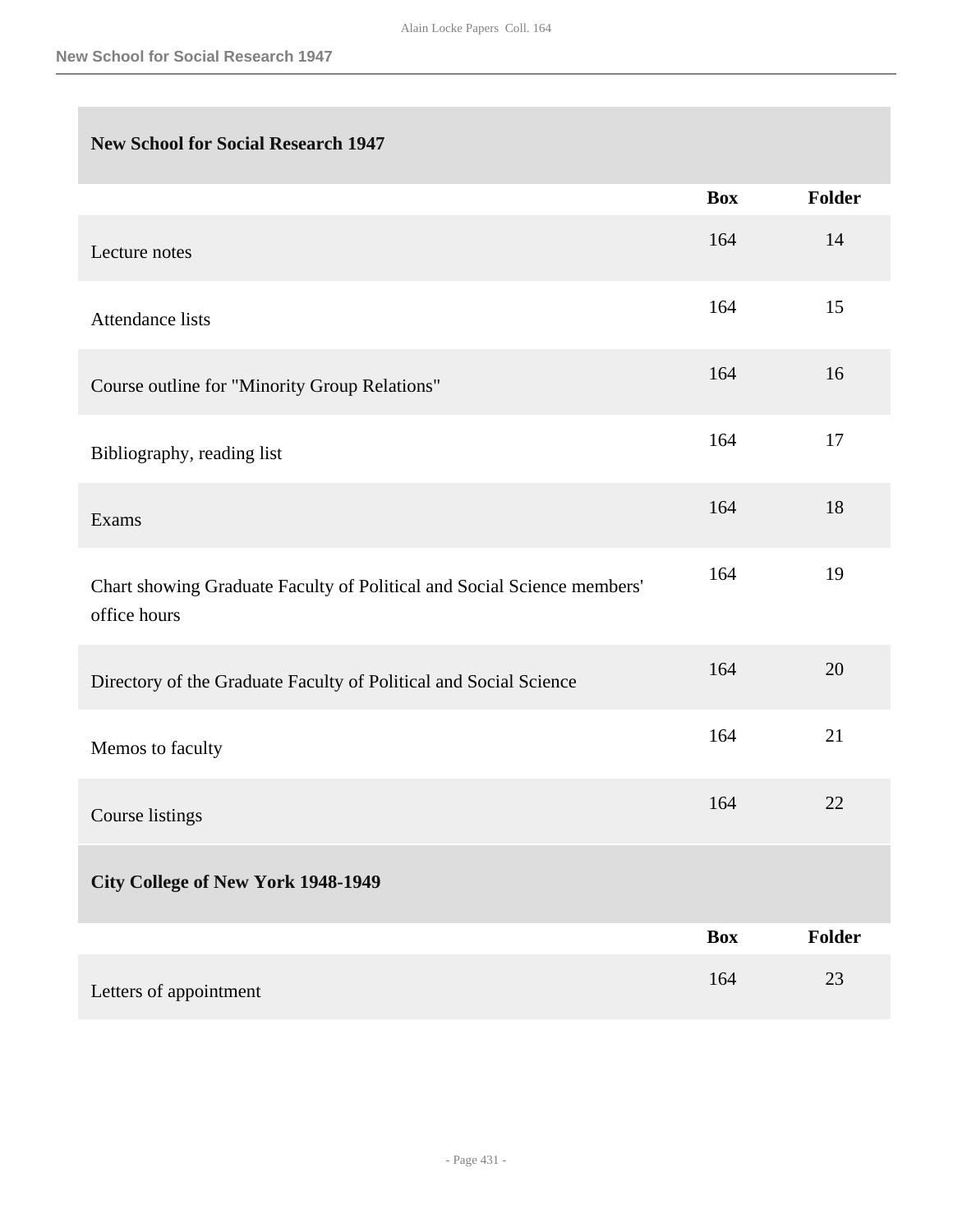## **Salzburg Seminar in American Studies 1950**

| Lecture notes, class roster - "Theory of Value"  | 164        | 24            |
|--------------------------------------------------|------------|---------------|
| Course outlines                                  | 164        | 25            |
| Course listings - Philosophy electives           | 164        | 26            |
| Final exam                                       | 164        | 27            |
| Notices from the registrar                       | 164        | 28            |
| <b>Salzburg Seminar in American Studies 1950</b> |            |               |
|                                                  | <b>Box</b> | <b>Folder</b> |
|                                                  |            |               |
| Reports                                          | 164        | 29            |
| Faculty and staff, student rosters               | 164        | 30            |
| Course outlines, schedules                       | 164        | 31            |
| Lecture notes, student works                     | 164        | 32            |
| Administrative memos                             | 164        | 33            |
| <b>Informational brochures</b>                   | 164        | 34            |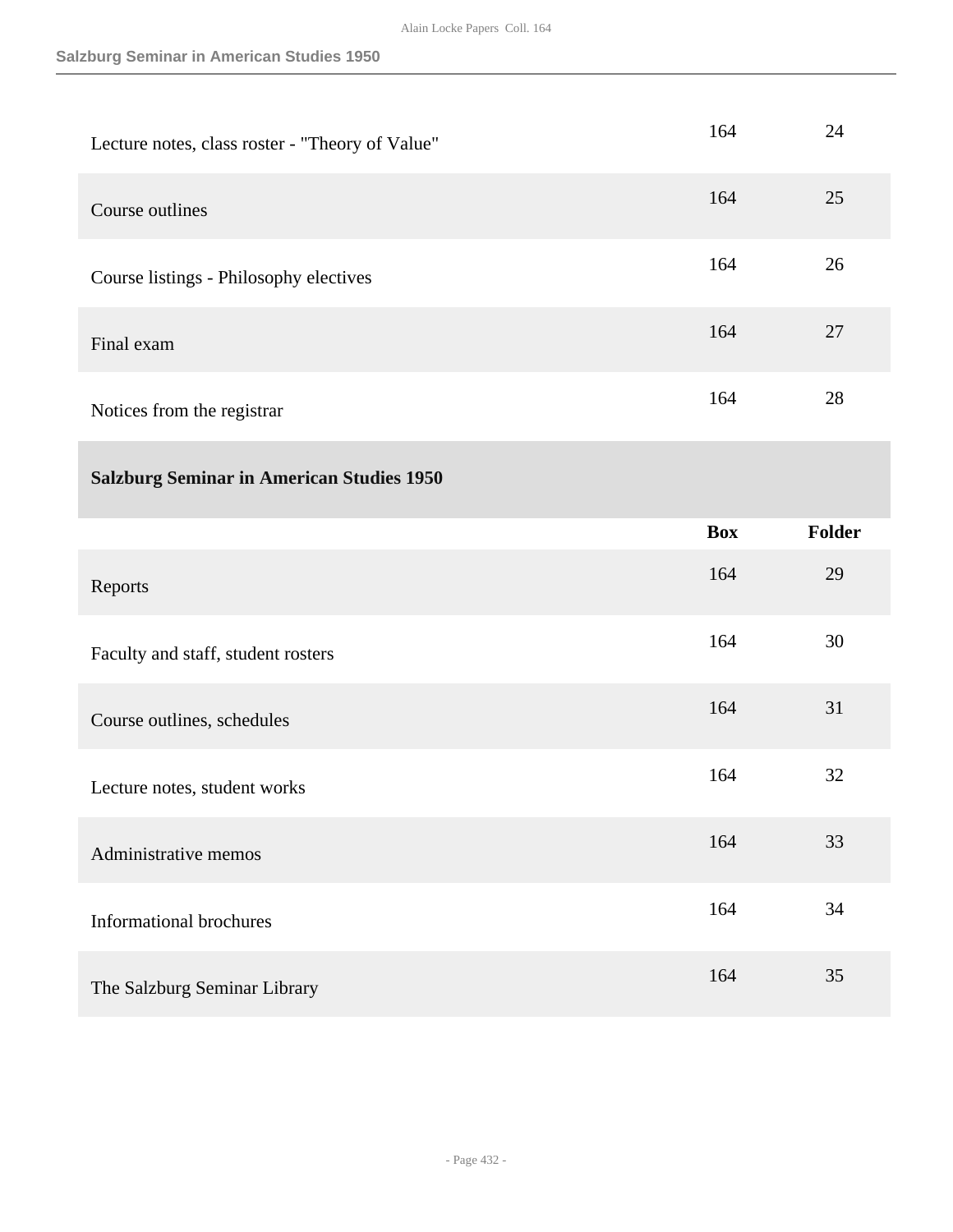# Travel information 164 36

## **Series H: Programs and Tickets**

#### **Series Description**

Programs are divided into those on which Locke's name appears to Box 164-174 and those on which it does not appear. The programs that include his name consist primarily of events at which he spoke and are organized chronologically. The programs on which his name does not appear are divided into those from Black-related events and those from other events. Within those categories they are initially arranged by type of event, and secondly by date. Tickets represent events that Locke attended, but in which he did not participate.

## **Programs on which Locke's Name Appears**

|           | <b>Box</b> | Folder         |
|-----------|------------|----------------|
| no date   | 164        | 37             |
| no date   | 165        | $\mathbf{1}$   |
| no date   | 165        | $\overline{2}$ |
| no date   | 165        | $\mathfrak{Z}$ |
| no date   | 165        | $\overline{4}$ |
| 1907-1911 | 165        | $\mathfrak{S}$ |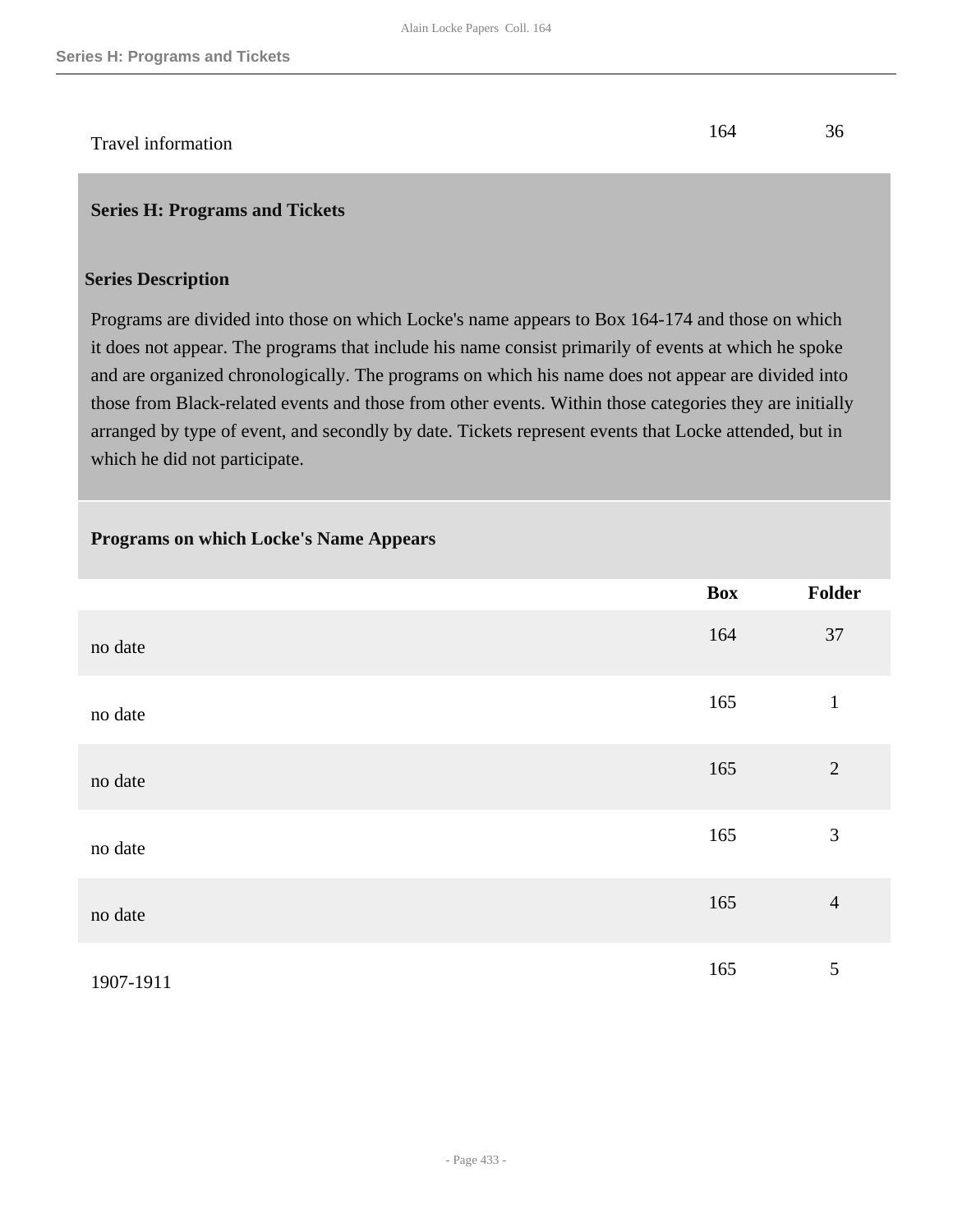| 1912      | 165     | $\sqrt{6}$       |
|-----------|---------|------------------|
| 1913      | 165     | $\boldsymbol{7}$ |
| 1914      | $165\,$ | $8\,$            |
| 1915      | 165     | 9                |
| 1916-1918 | $165\,$ | $10\,$           |
| 1919-1920 | 165     | $11\,$           |
| 1921      | 165     | $12\,$           |
| 1922      | 165     | 13               |
| 1923      | 165     | $14\,$           |
| 1924      | $165\,$ | $15\,$           |
| 1925      | 165     | 16               |
| 1926      | $165\,$ | $17\,$           |
| 1927      | 165     | $18\,$           |
| 1928      | $165\,$ | 19               |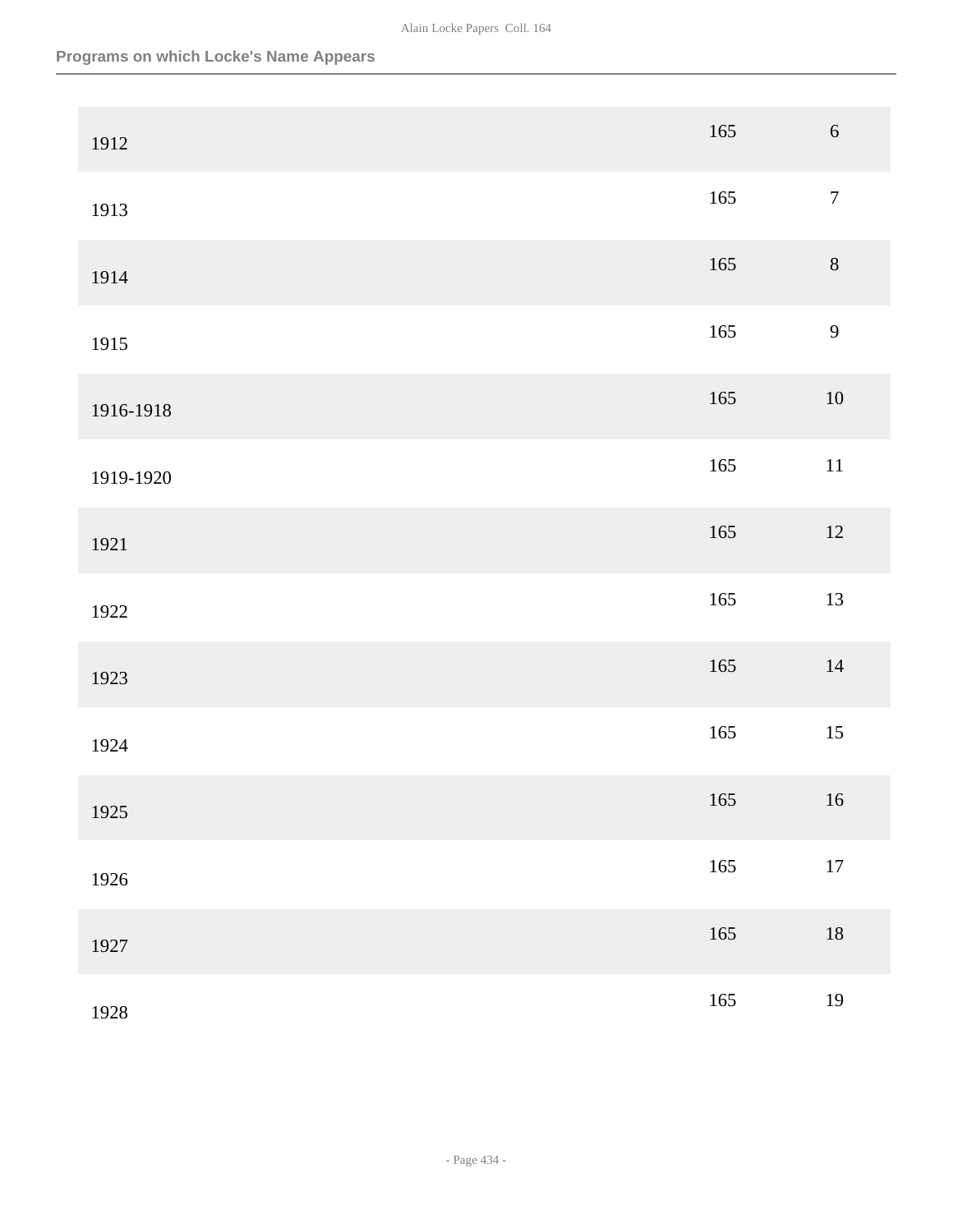| 1929              | 165     | $20\,$           |
|-------------------|---------|------------------|
| 1930              | 165     | 21               |
| 1931              | $165\,$ | $22\,$           |
| 1932              | $165\,$ | 23               |
| 1933              | 166     | $\,1$            |
| 1934              | 166     | $\overline{c}$   |
| 1935              | 166     | $\mathfrak{Z}$   |
| 1935 April        | 166     | $\overline{4}$   |
| 1936              | 166     | $\mathfrak{S}$   |
| 1937              | 166     | $\sqrt{6}$       |
| 1938              | 166     | $\boldsymbol{7}$ |
| 1939              | 166     | $\,8\,$          |
| 1940 Jan. - July  | $166\,$ | $\overline{9}$   |
| 1940 Sept. - Dec. | 166     | $10\,$           |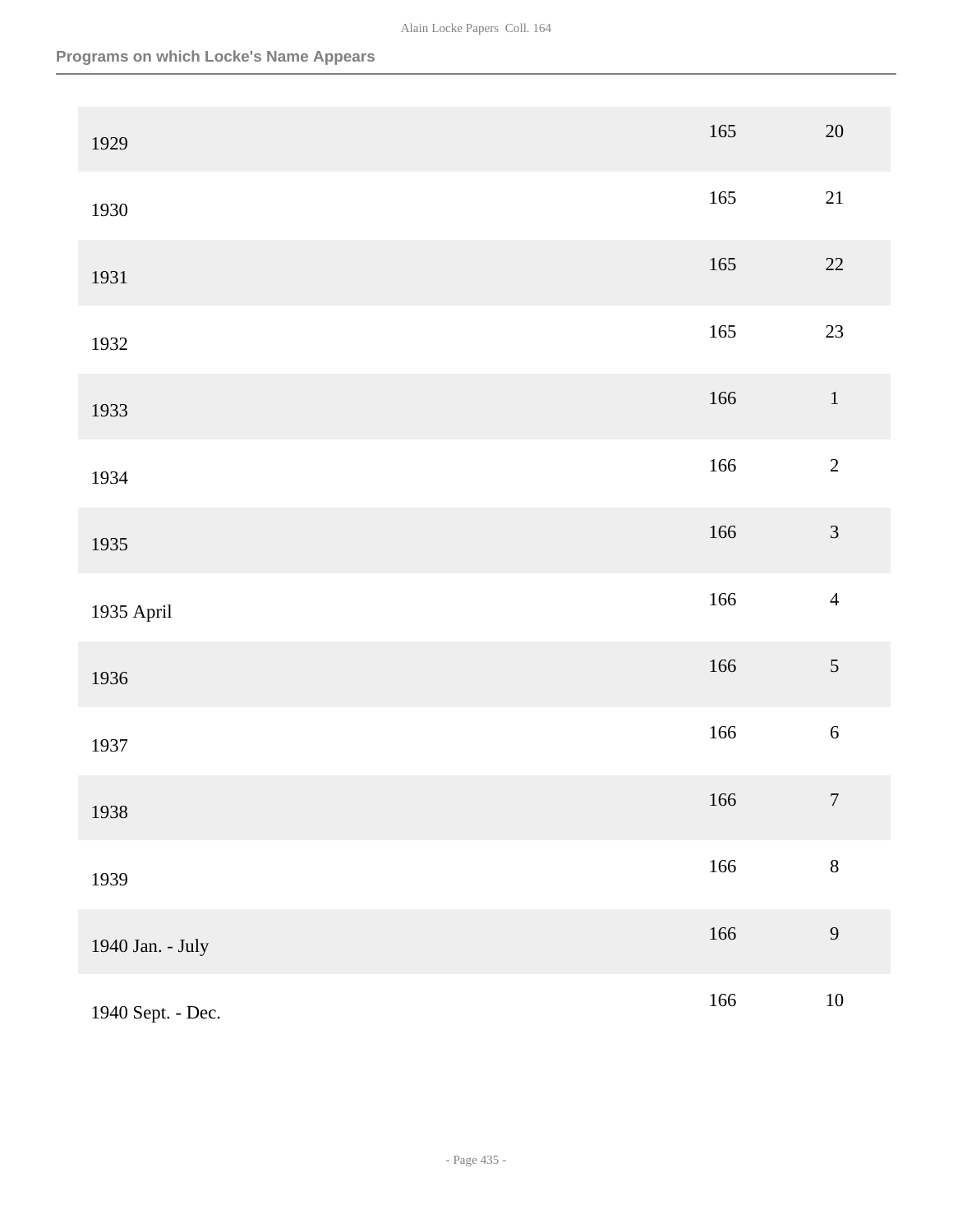| 1941                                      | 166            | $11\,$         |
|-------------------------------------------|----------------|----------------|
| 1942                                      | 166            | $12\,$         |
| 1943                                      | 166            | $13\,$         |
| 1944                                      | 166            | $14\,$         |
| 1945                                      | 166            | $15\,$         |
| 1946                                      | 166            | $16\,$         |
| 1947                                      | $167\,$        | $\,1\,$        |
| 1948                                      | 167            | $\overline{c}$ |
| 1949                                      | $167\,$        | $\mathfrak{Z}$ |
| 1950-1953                                 | $167\,$        | $\overline{4}$ |
| <b>Programs from Black-related Events</b> |                |                |
| Art                                       |                |                |
|                                           | $\mathbf{Box}$ | Folder         |
| no date                                   | $167\,$        | $\sqrt{5}$     |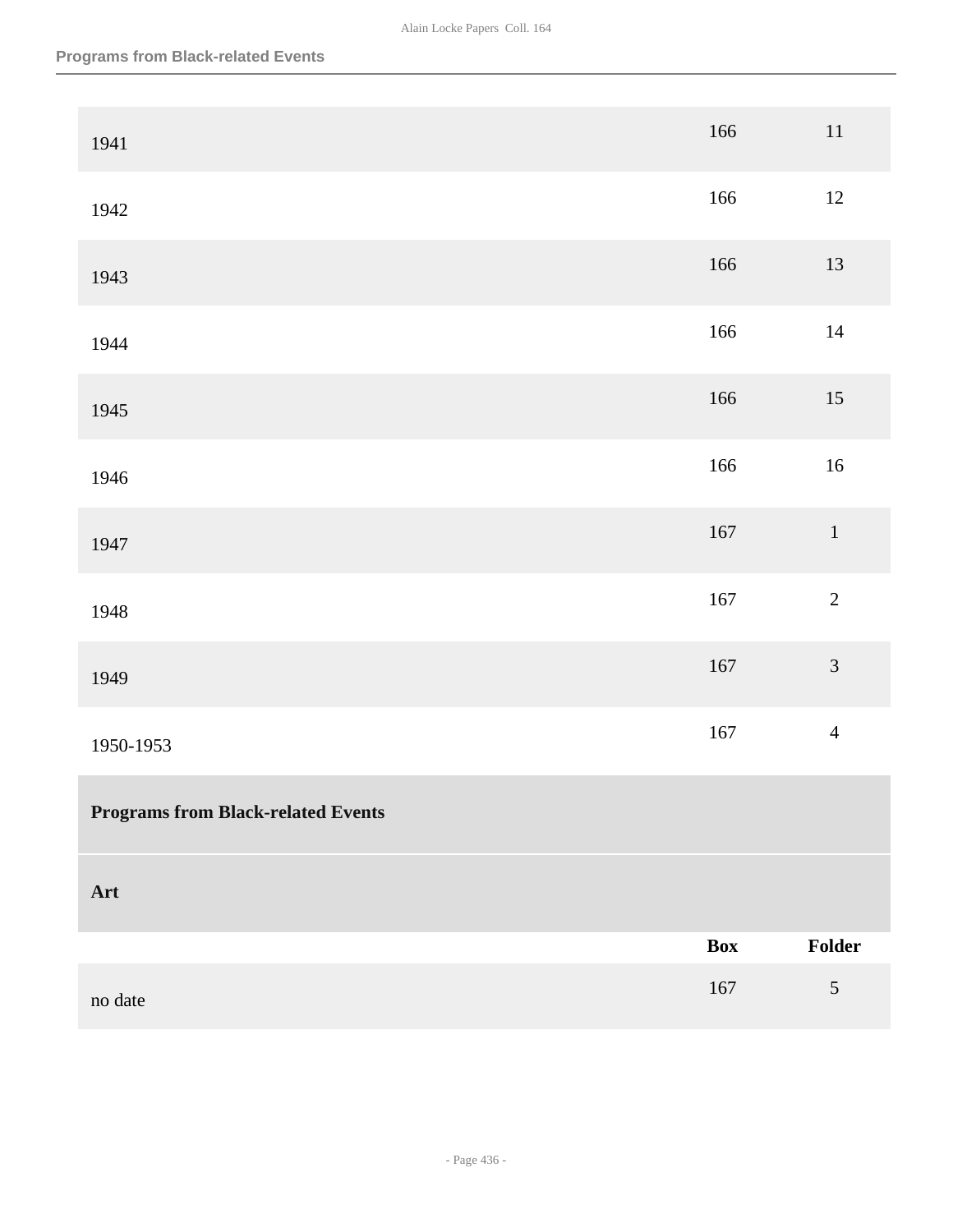| no date      | $167\,$ | $\sqrt{6}$       |
|--------------|---------|------------------|
| no date      | 167     | $\boldsymbol{7}$ |
| no date      | 167     | $8\,$            |
| 1911-1930    | 167     | $\mathbf{9}$     |
| 1931-1935    | 167     | $10\,$           |
| 1936-1938    | $167\,$ | $11\,$           |
| 1939-1940    | 167     | $12\,$           |
| 1941-1943    | 168     | $\,1\,$          |
| 1944-1945    | 168     | $\overline{2}$   |
| 1946-1950    | 168     | $\overline{3}$   |
| 1951-1956    | 168     | $\overline{4}$   |
| <b>Music</b> |         |                  |
|              | Box     | Folder           |
| no date      | $168\,$ | $\sqrt{5}$       |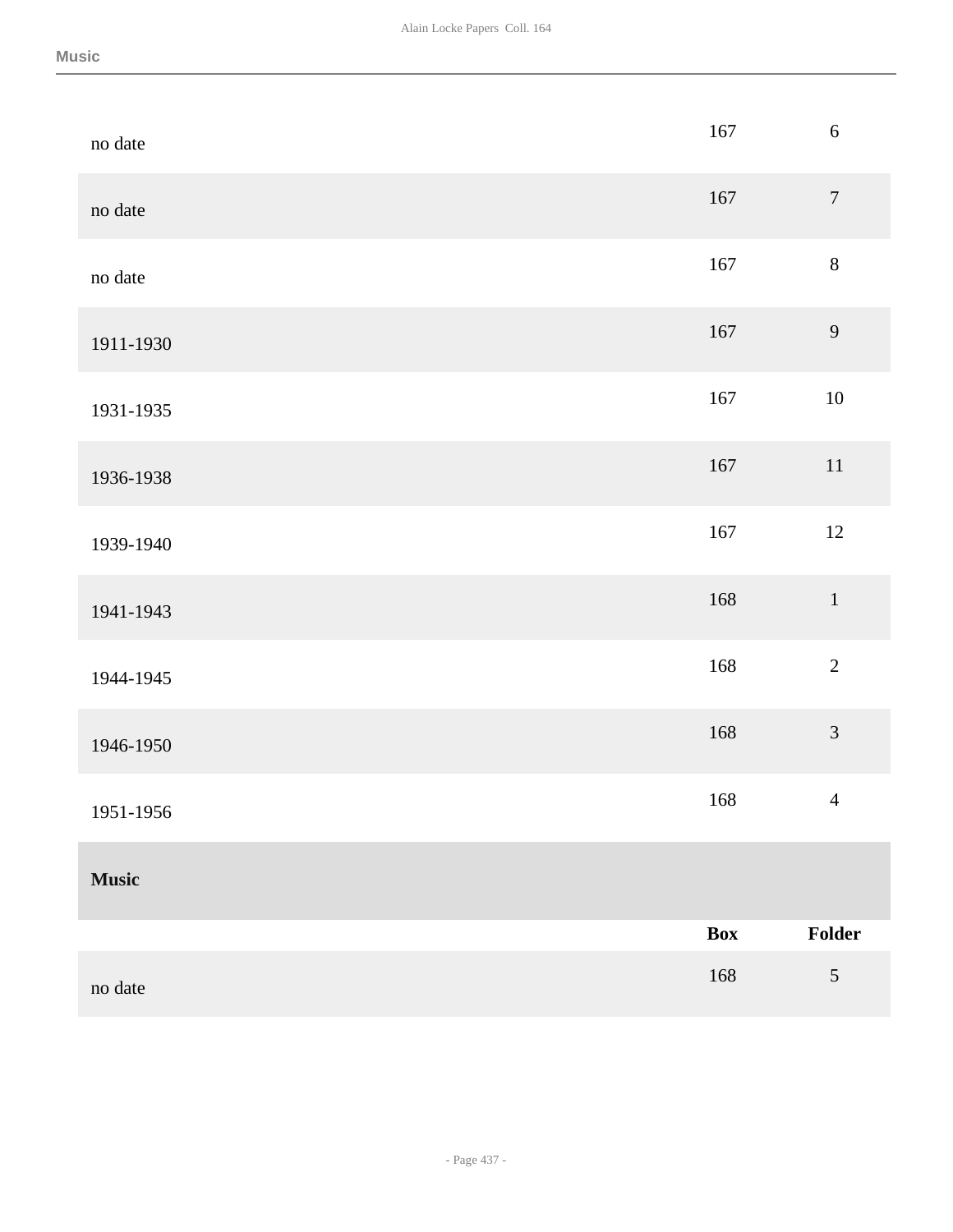| 1904-1910 | 168 | $\sqrt{6}$                  |
|-----------|-----|-----------------------------|
| 1911-1915 | 168 | $\boldsymbol{7}$            |
| 1916-1920 | 168 | $8\,$                       |
| 1921-1925 | 168 | 9                           |
| 1926-1930 | 168 | $10\,$                      |
| 1931-1935 | 168 | $11\,$                      |
| 1936-1937 | 168 | $12\,$                      |
| 1938      | 168 | 13                          |
| 1939      | 168 | $14\,$                      |
| 1940      | 169 | $\,1\,$                     |
| 1941-1942 | 169 | $\sqrt{2}$                  |
| 1943      | 169 | $\ensuremath{\mathfrak{Z}}$ |
| 1944      | 169 | $\overline{4}$              |
| 1945      | 169 | $\sqrt{5}$                  |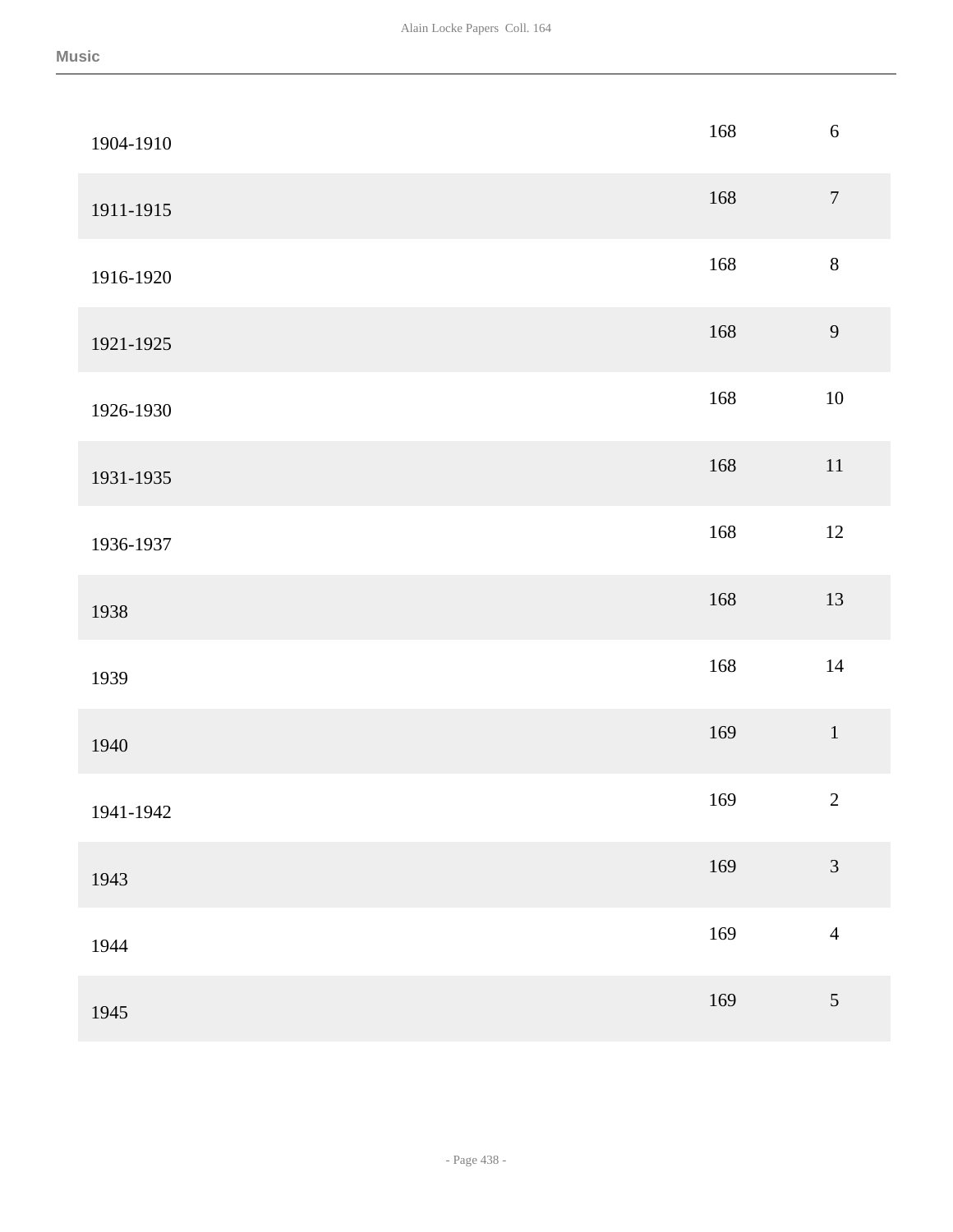| 1946-1950    | 169        | $\sqrt{6}$       |
|--------------|------------|------------------|
| 1951-1953    | 169        | $\boldsymbol{7}$ |
| Opera        | 169        | $\,8\,$          |
| <b>Drama</b> |            |                  |
|              | <b>Box</b> | Folder           |
| no date      | 169        | $\overline{9}$   |
| no date      | 169        | $10\,$           |
| no date      | 169        | $11\,$           |
| 1905-1915    | 169        | $12\,$           |
| 1916-1920    | 169        | 13               |
| 1921-1925    | 169        | $14\,$           |
| 1926-1930    | $170\,$    | $\,1\,$          |
| 1931-1935    | $170\,$    | $\overline{2}$   |
| 1936-1940    | $170\,$    | $\mathfrak{Z}$   |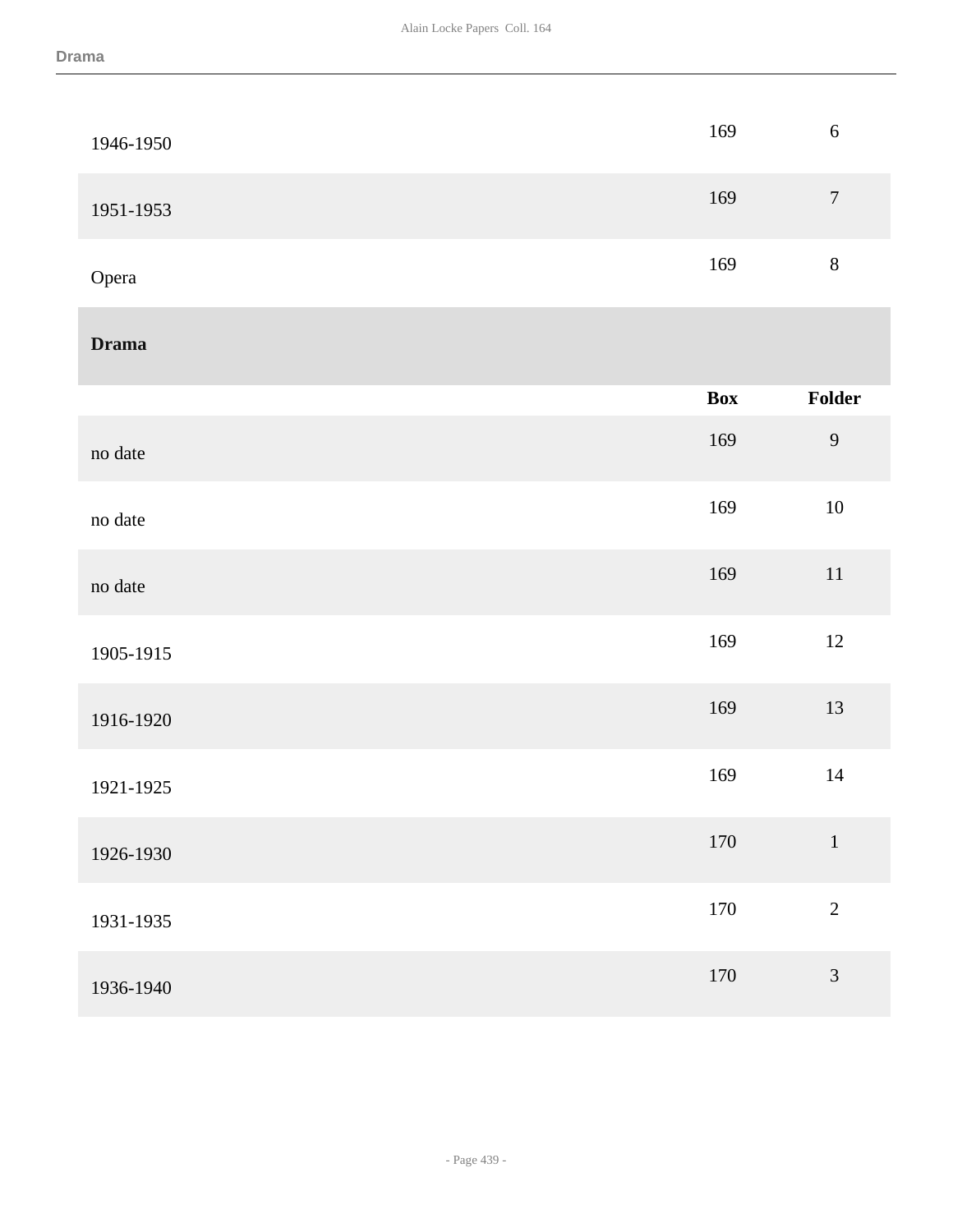| 1941-1945       | 170        | $\overline{4}$   |
|-----------------|------------|------------------|
| 1946-1950       | 170        | $\mathfrak{S}$   |
| 1951-1955       | 170        | $\sqrt{6}$       |
| Poetry readings | 170        | $\boldsymbol{7}$ |
| Film            | 170        | $8\,$            |
| Radio           | 170        | 9                |
| <b>Dance</b>    |            |                  |
|                 |            |                  |
|                 | <b>Box</b> | Folder           |
| no date         | 170        | $10\,$           |
| 1930-1939       | $170\,$    | $11\,$           |
| 1940-1949       | 170        | $12\,$           |
| 1950, 1952      | 170        | 13               |
| <b>Sports</b>   |            |                  |
|                 | <b>Box</b> | Folder           |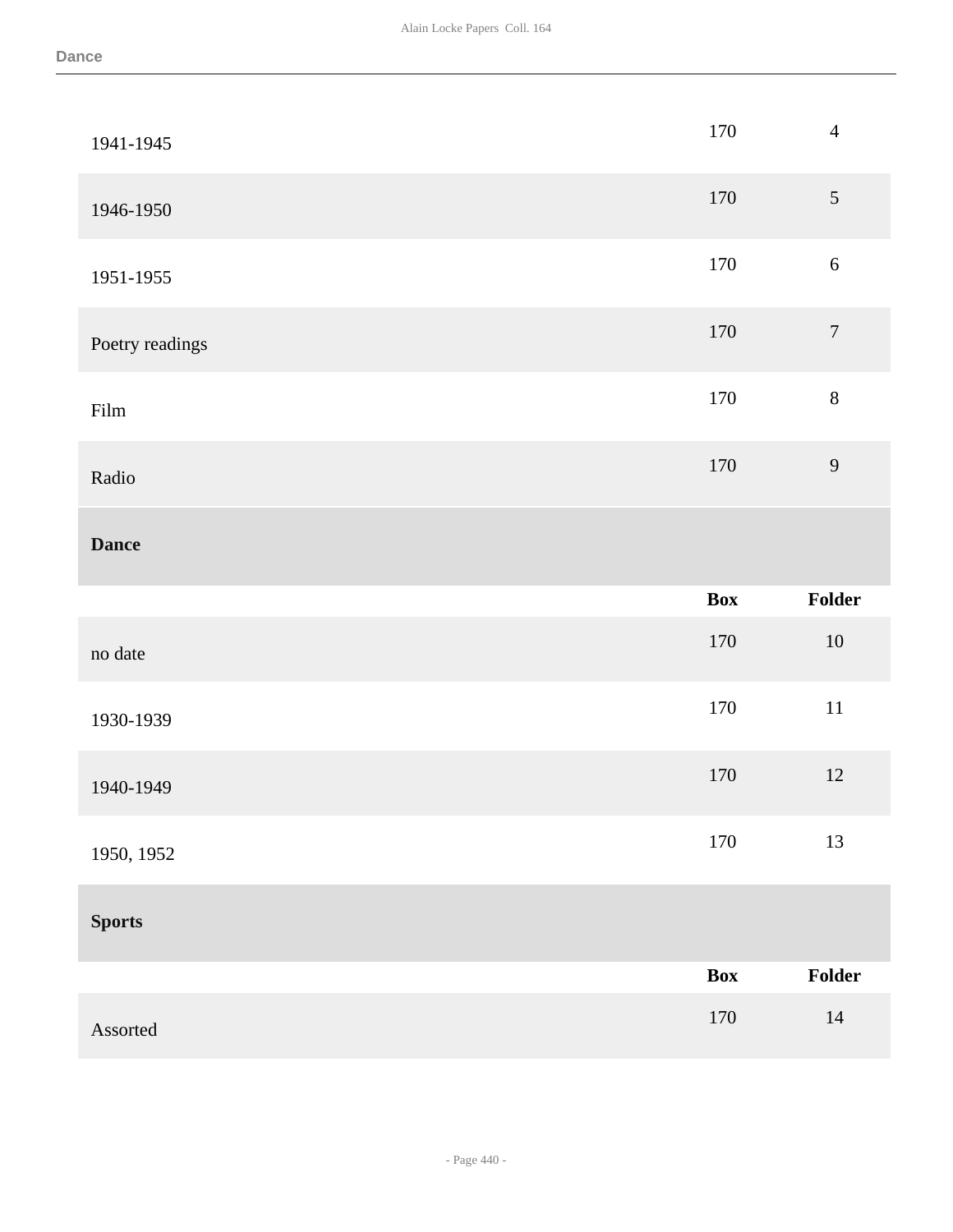| Basketball                       | 170        | 15             |
|----------------------------------|------------|----------------|
| Boxing                           | 170        | 16             |
| Fashion                          | 170        | $17\,$         |
| Debates                          | 170        | $18\,$         |
| Lectures                         | 170        | 19             |
| <b>Conferences</b>               |            |                |
|                                  | <b>Box</b> | Folder         |
| no date -1918                    | $171\,$    | $1\,$          |
| 1920-1929                        | 171        | $\overline{2}$ |
| 1930-1939                        | $171\,$    | $\mathfrak{Z}$ |
| 1940-1949                        | 171        | $\overline{4}$ |
| 1950                             | 171        | $\sqrt{5}$     |
| <b>Testimonials and Tributes</b> |            |                |
|                                  | <b>Box</b> | Folder         |
| no date                          | $171\,$    | $\sqrt{6}$     |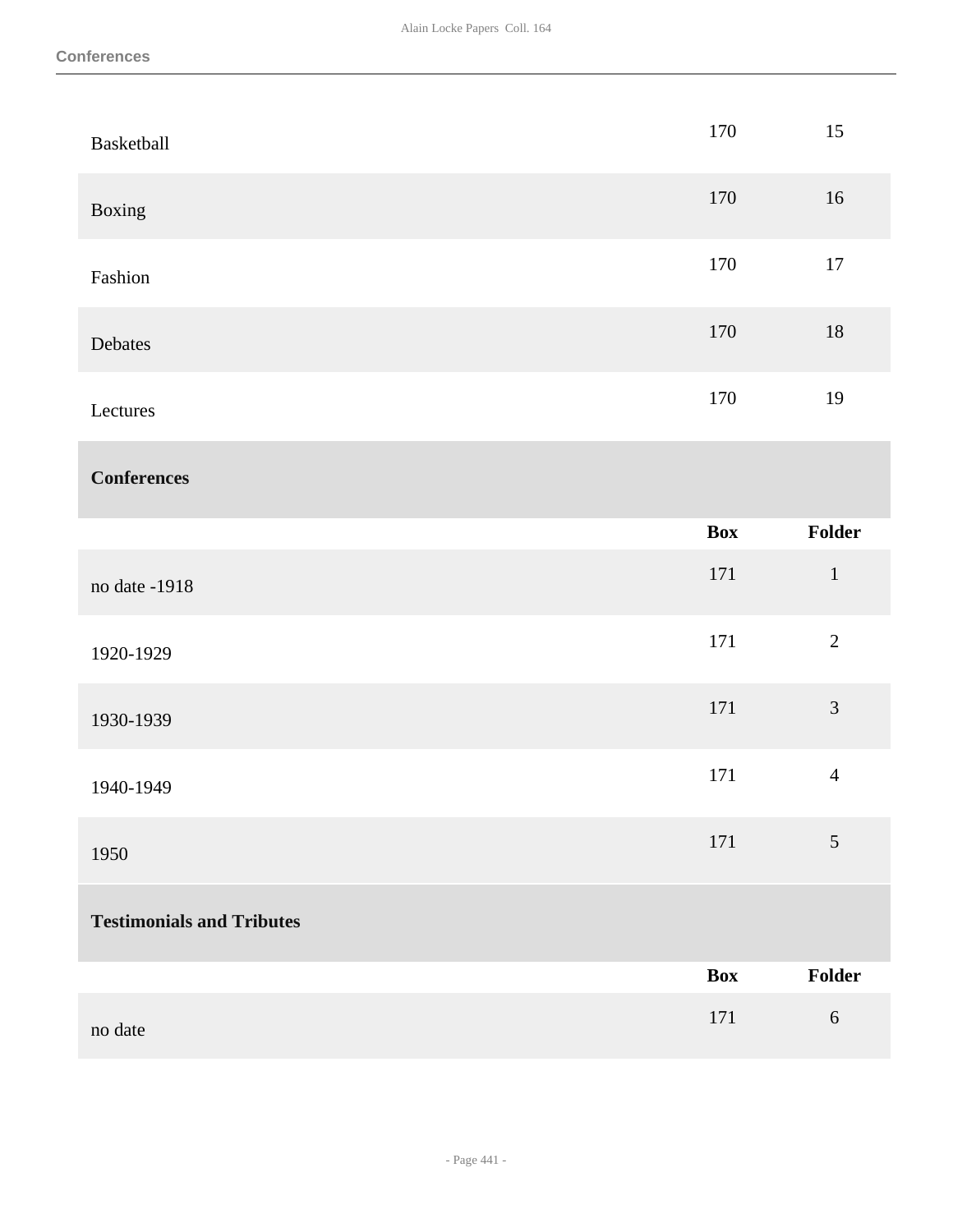| 1902-1919                       | 171        | $\boldsymbol{7}$ |
|---------------------------------|------------|------------------|
| 1920-1929                       | 171        | $8\,$            |
| 1930-1939                       | 171        | 9                |
| 1940-1949                       | 171        | $10\,$           |
| 1950-1951                       | 171        | $11\,$           |
| Expositions, Festivals, Rallies | 171        | 12               |
| <b>Commencement Exercises</b>   | 171        | 13               |
| Competitive Drill               | 171        | 14               |
| Church bulletins                | 171        | 15               |
| Church bulletins                | 171        | 16               |
| <b>Other Programs</b>           |            |                  |
|                                 | <b>Box</b> | Folder           |
| <b>Ballet</b>                   | 171        | $17\,$           |
| <b>Theatre</b>                  |            |                  |
|                                 | Box        | Folder           |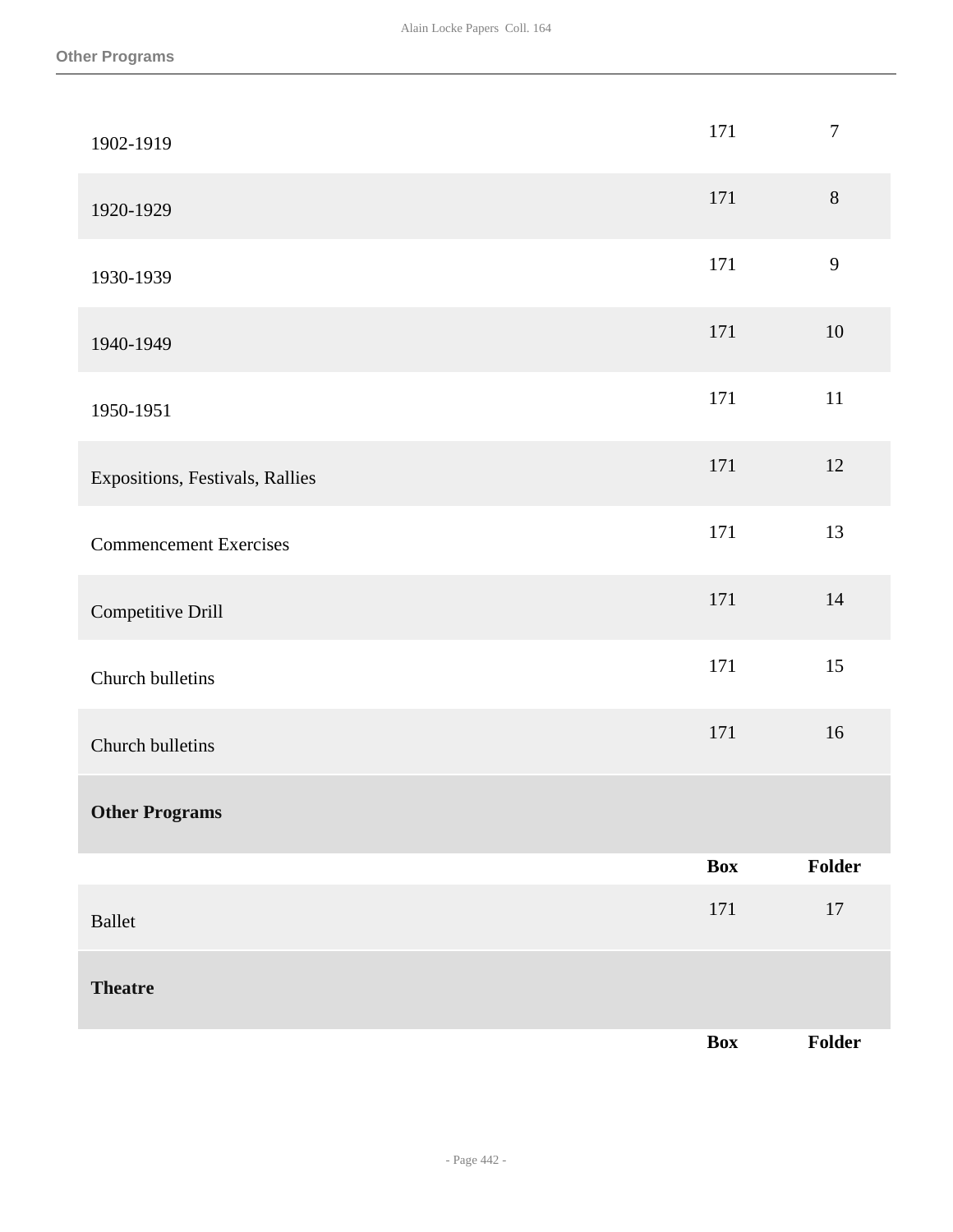| no date                           | 171        | 18               |
|-----------------------------------|------------|------------------|
| 1904-1917                         | 172        | $1\,$            |
| 1920-1929                         | 172        | $\overline{2}$   |
| 1930-1939                         | 172        | $\mathfrak{Z}$   |
| Moscow Theatre Festival 1935-1936 | 172        | $\overline{4}$   |
| 1940-1944                         | 172        | 5                |
| 1946-1949                         | 172        | $\sqrt{6}$       |
| 1950-1953                         | 172        | $\boldsymbol{7}$ |
| <b>Music</b>                      |            |                  |
|                                   | <b>Box</b> | Folder           |
| no date                           | 172        | $\, 8$           |
| 1905                              | 172        | $\overline{9}$   |
| 1907-1908                         | 172        | $10\,$           |
| 1909                              | $172\,$    | $11\,$           |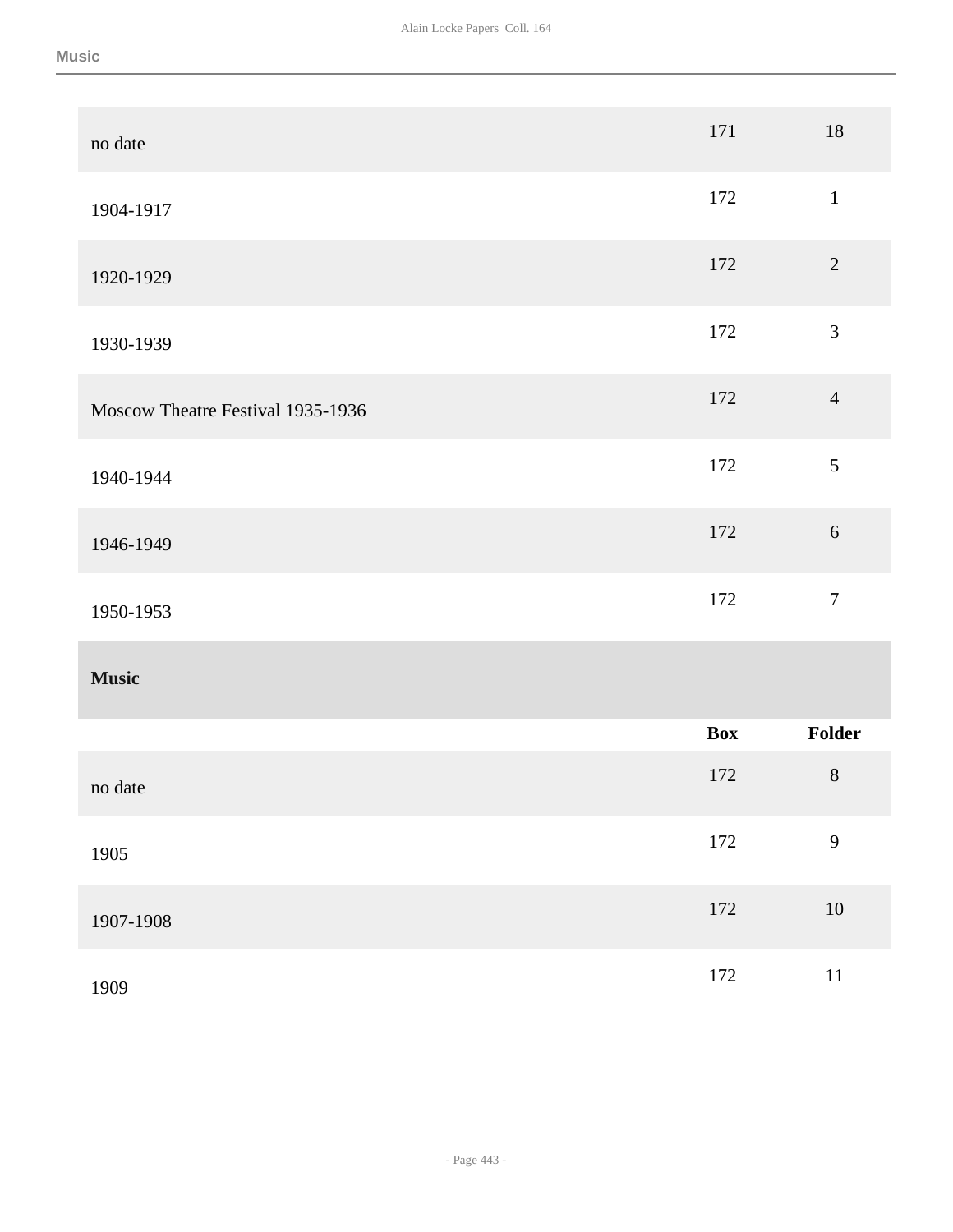| 1912 | 172     | $12\,$ |
|------|---------|--------|
| 1913 | 172     | 13     |
| 1914 | 172     | $14\,$ |
| 1915 | $172\,$ | 15     |
| 1915 | $172\,$ | $16\,$ |
| 1916 | 172     | $17\,$ |
| 1917 | $172\,$ | $18\,$ |
| 1918 | $172\,$ | 19     |
| 1919 | $172\,$ | $20\,$ |
| 1920 | 172     | 21     |
| 1921 | 172     | 22     |
| 1922 | 172     | 23     |
| 1923 | 172     | 24     |
| 1924 | 172     | $25\,$ |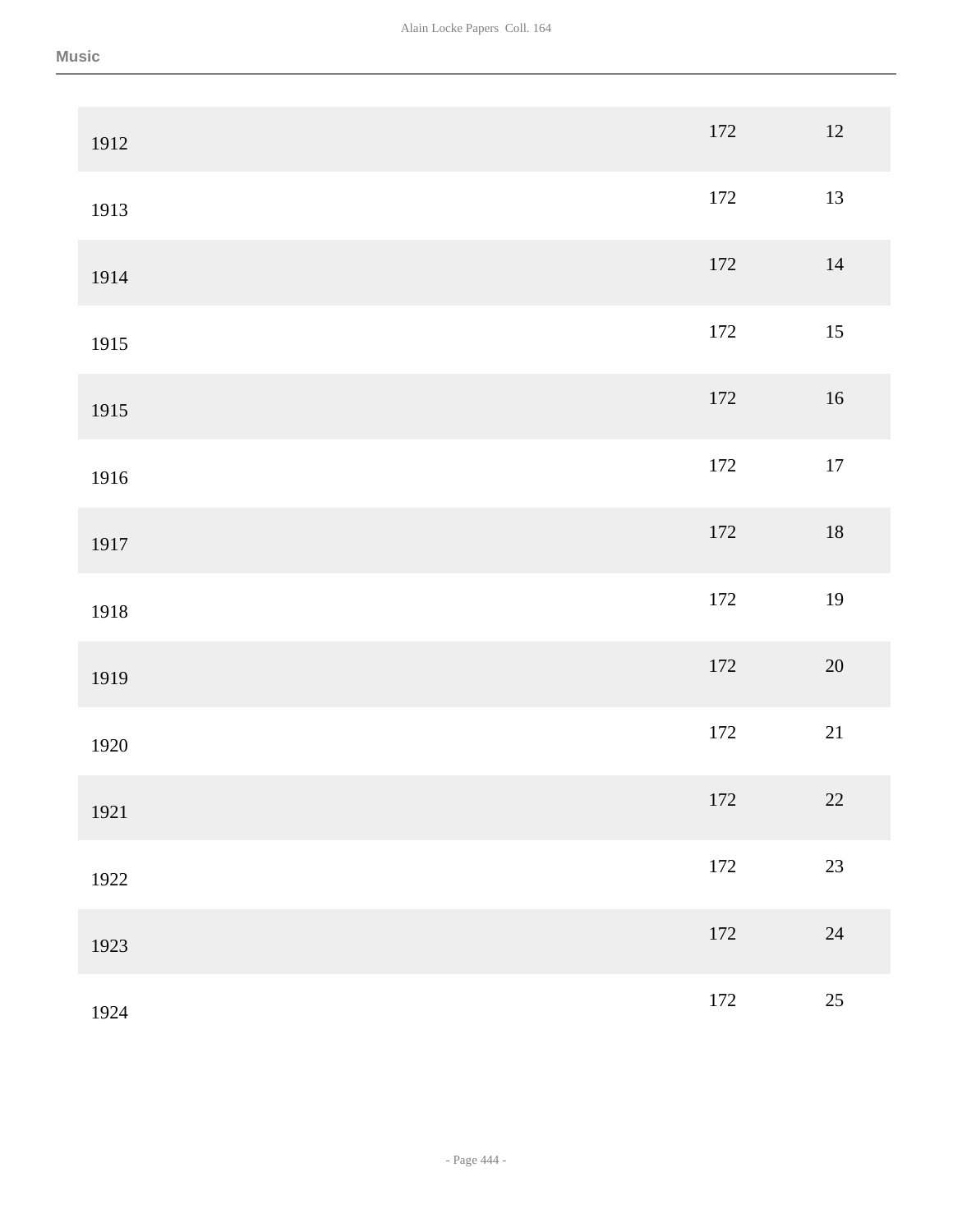| 1925 | 172     | $26\,$ |
|------|---------|--------|
| 1926 | 172     | $27\,$ |
| 1927 | $172\,$ | $28\,$ |
| 1928 | 172     | $29\,$ |
| 1929 | 172     | $30\,$ |
| 1930 | 172     | 31     |
| 1930 | 172     | $32\,$ |
| 1931 | 172     | 33     |
| 1931 | $172\,$ | 34     |
| 1932 | $172\,$ | 35     |
| 1933 | $172\,$ | 36     |
| 1934 | 172     | $37\,$ |
| 1935 | $172\,$ | $38\,$ |
| 1936 | 172     | 39     |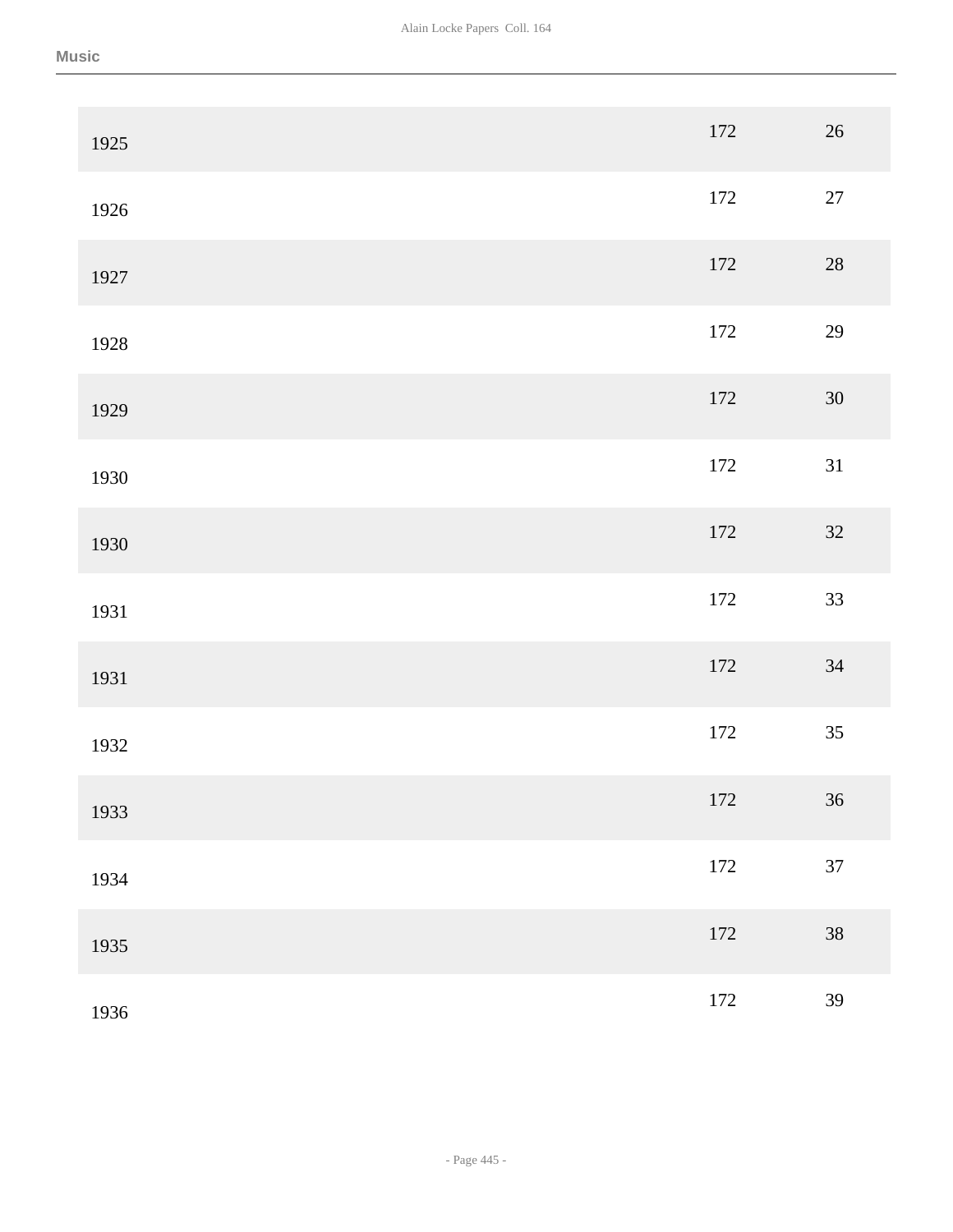| 1937 | 173 | $\,1\,$          |
|------|-----|------------------|
| 1938 | 173 | $\sqrt{2}$       |
| 1939 | 173 | $\sqrt{3}$       |
| 1940 | 173 | $\overline{4}$   |
| 1941 | 173 | $\sqrt{5}$       |
| 1942 | 173 | $\sqrt{6}$       |
| 1943 | 173 | $\boldsymbol{7}$ |
| 1944 | 173 | $\,8\,$          |
| 1945 | 173 | 9                |
| 1946 | 173 | $10\,$           |
| 1947 | 173 | 11               |
| 1948 | 173 | $12\,$           |
| 1949 | 173 | 13               |
| 1950 | 173 | $14\,$           |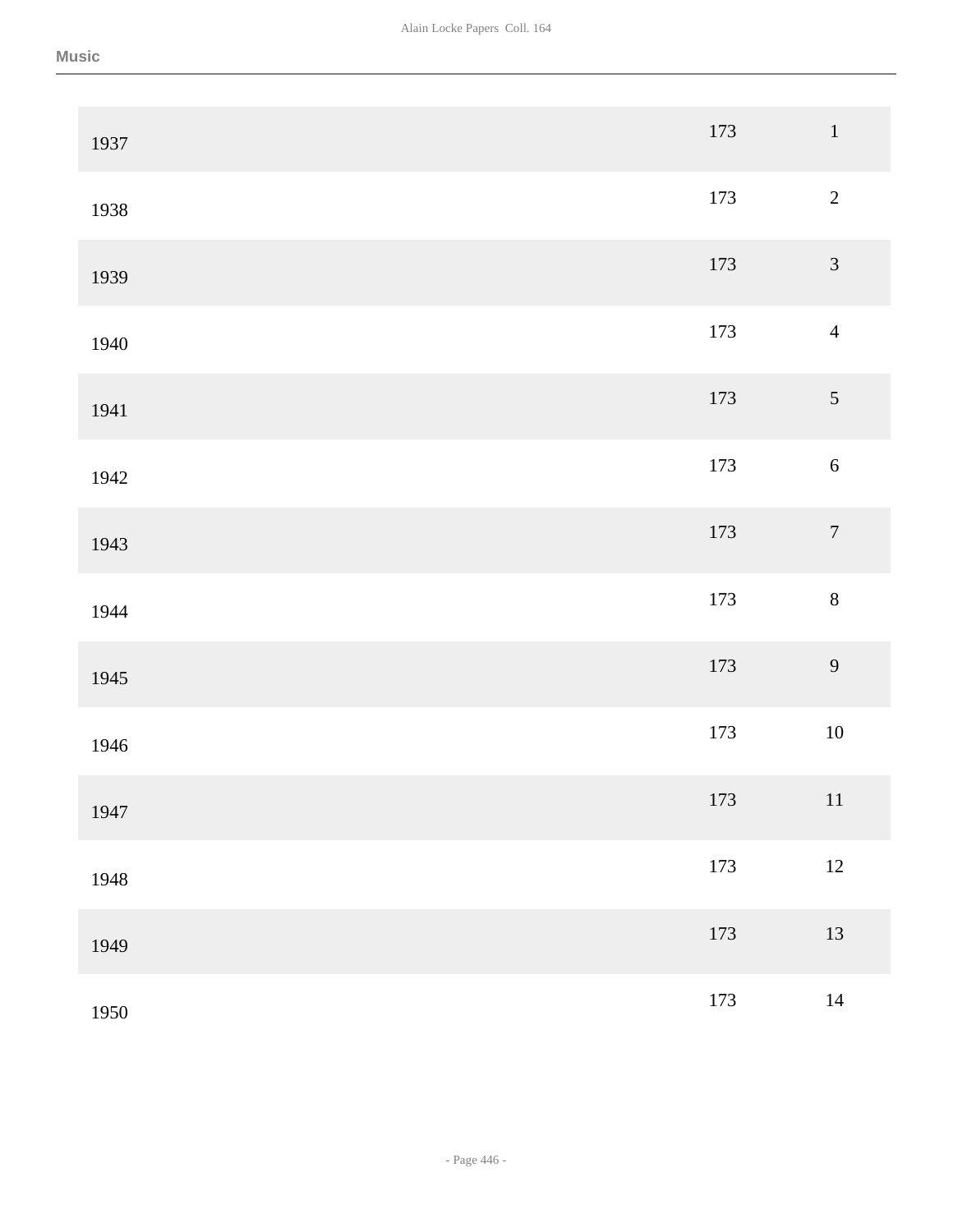| 1951                                               | 173        | 15             |
|----------------------------------------------------|------------|----------------|
| 1952                                               | 173        | $16\,$         |
| 1953                                               | 173        | $17\,$         |
| 1954                                               | 173        | $18\,$         |
| <b>Lectures and Conferences</b>                    |            |                |
|                                                    | <b>Box</b> | Folder         |
| no date                                            | 173        | 19             |
| 1901-1927                                          | 173        | $20\,$         |
| 1928-1943                                          | 173        | 21             |
| 1944-1951                                          | 174        | $1\,$          |
| Church bulletins                                   | 174        | $\overline{2}$ |
| Church bulletins - St. Thomas Church, Philadelphia | 174        | $\mathfrak{Z}$ |
| Tickets                                            | 174        | $4 - 11$       |
| <b>Series I: Organizations</b>                     |            |                |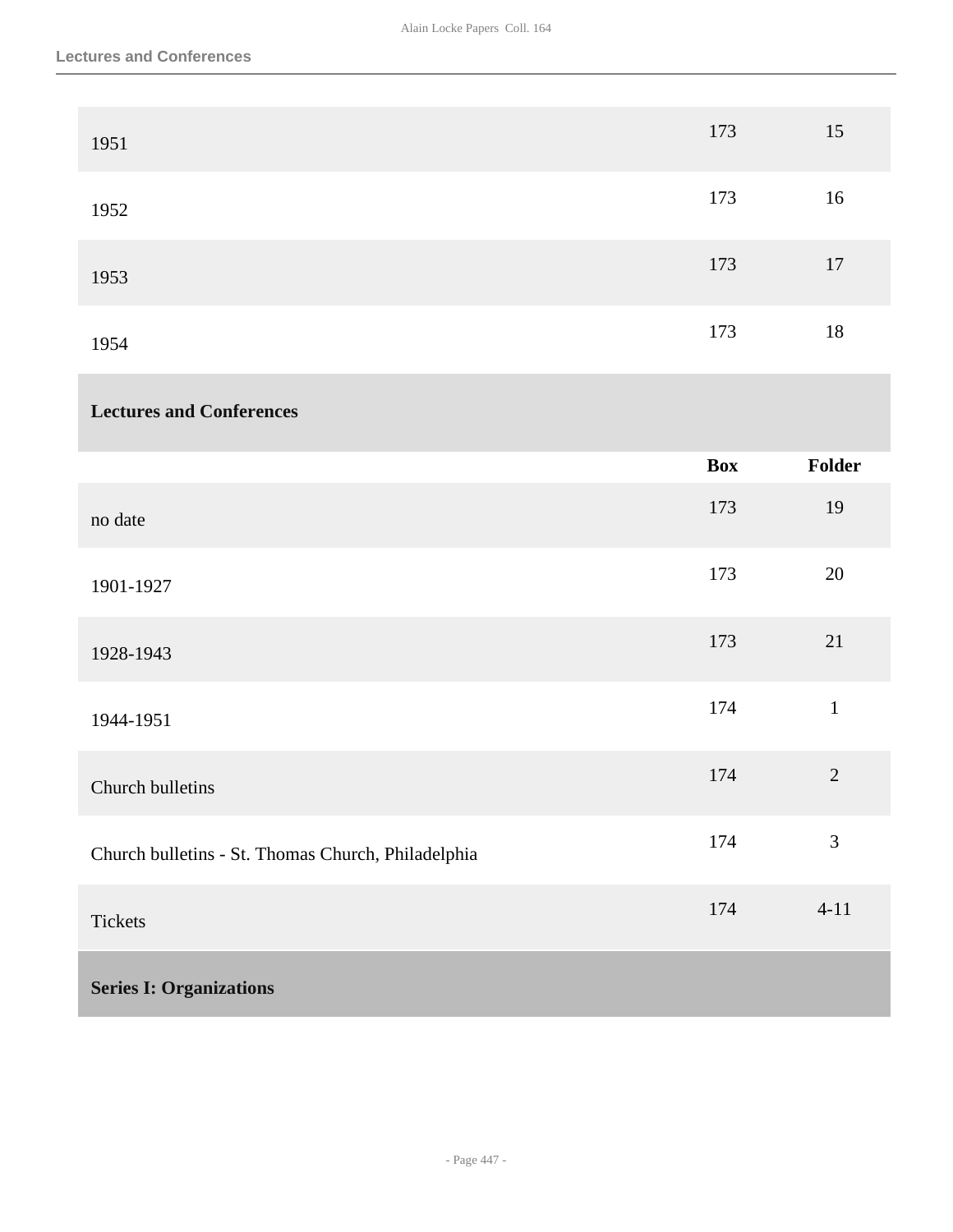#### **Series Description**

Consists primarily of printed material from organizations that Locke was either associated with or whose members sent information to Locke. Among those that the collection documents extensively, and in which Locke played a pivotal role, are the American Association for Adult Education, The Associates in Negro Folk Education, The Conference on Science, Philosophy and Religion, The Emancipation Proclamation Commission of New Jersey, and Phi Beta Kappa. Although this series contains some correspondence, see Series C, Correspondence, for most of the organizational correspondence. (See also Series D, Writings by Locke, for materials relating to the Bronze Booklets.)

## **Af-Al**

|                                                 | <b>Box</b> | <b>Folder</b> |
|-------------------------------------------------|------------|---------------|
| The African Academy of Arts and Research        | 174        | 12            |
| Alain Locke Literary Guild                      | 174        | 13            |
| All-Southern Negro Youth Conference             | 174        | 14            |
| <b>American Association for Adult Education</b> |            |               |
|                                                 | <b>Box</b> | <b>Folder</b> |
| <b>Statement on Policy</b>                      | 174        | 15            |
| Ninth Annual Meeting 1934                       | 174        | 16            |
| Tenth Annual Meeting 1935                       | 174        | 17            |
| Twelfth Annual Meeting 1937                     | 174        | 18            |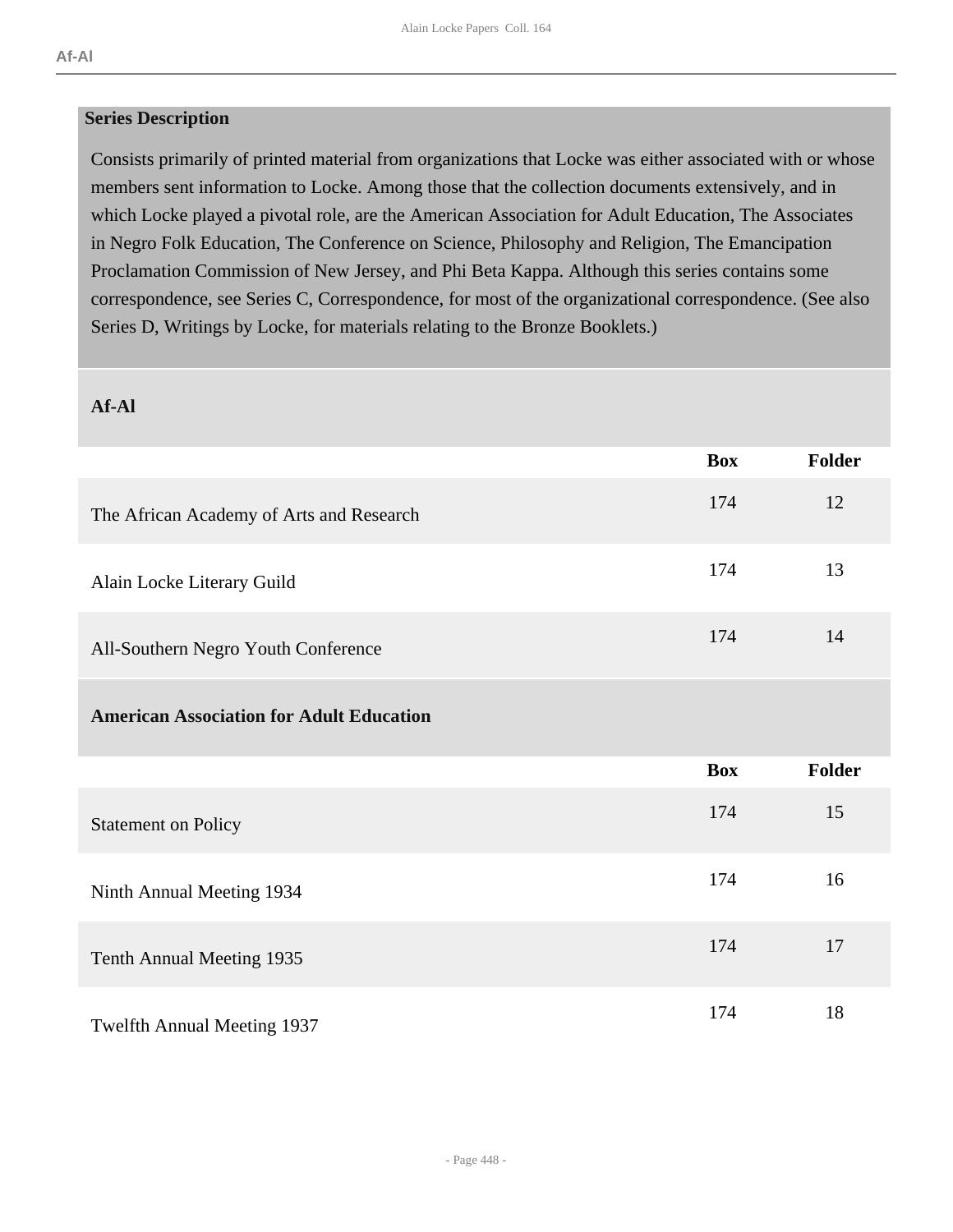| Thirteenth Annual Meeting 1938                                                                     | 174 | 19             |
|----------------------------------------------------------------------------------------------------|-----|----------------|
| Fourteenth Annual Meeting 1939                                                                     | 174 | 20             |
| Fifteenth Annual Meeting 1940                                                                      | 174 | 21             |
| Sixteenth Annual Meeting 1941                                                                      | 174 | 22             |
| Twenty-Second Annual Meeting 1947                                                                  | 174 | 23             |
| Twenty-Fifth Annual Meeting 1950                                                                   | 175 | $\mathbf{1}$   |
| Third Annual Conference on Adult Education and the Negro 1940                                      | 175 | $\overline{2}$ |
| Fourth Annual Conference on Adult Education and the Negro 1942                                     | 175 | 3              |
| Meeting of the Executive Board 1946                                                                | 175 | $\overline{4}$ |
| Fifth Annual Conference on Adult Education and the Negro 1946                                      | 175 | 5              |
| Annual Report of the Director for 1932-33. In Journal of Adult Education<br>5(June 1933): 340-366. | 175 | 6              |
| Annual Report of the Director for 1934-35                                                          | 175 | $\overline{7}$ |
| Annual Report of the Director for 1936-37                                                          | 175 | 8              |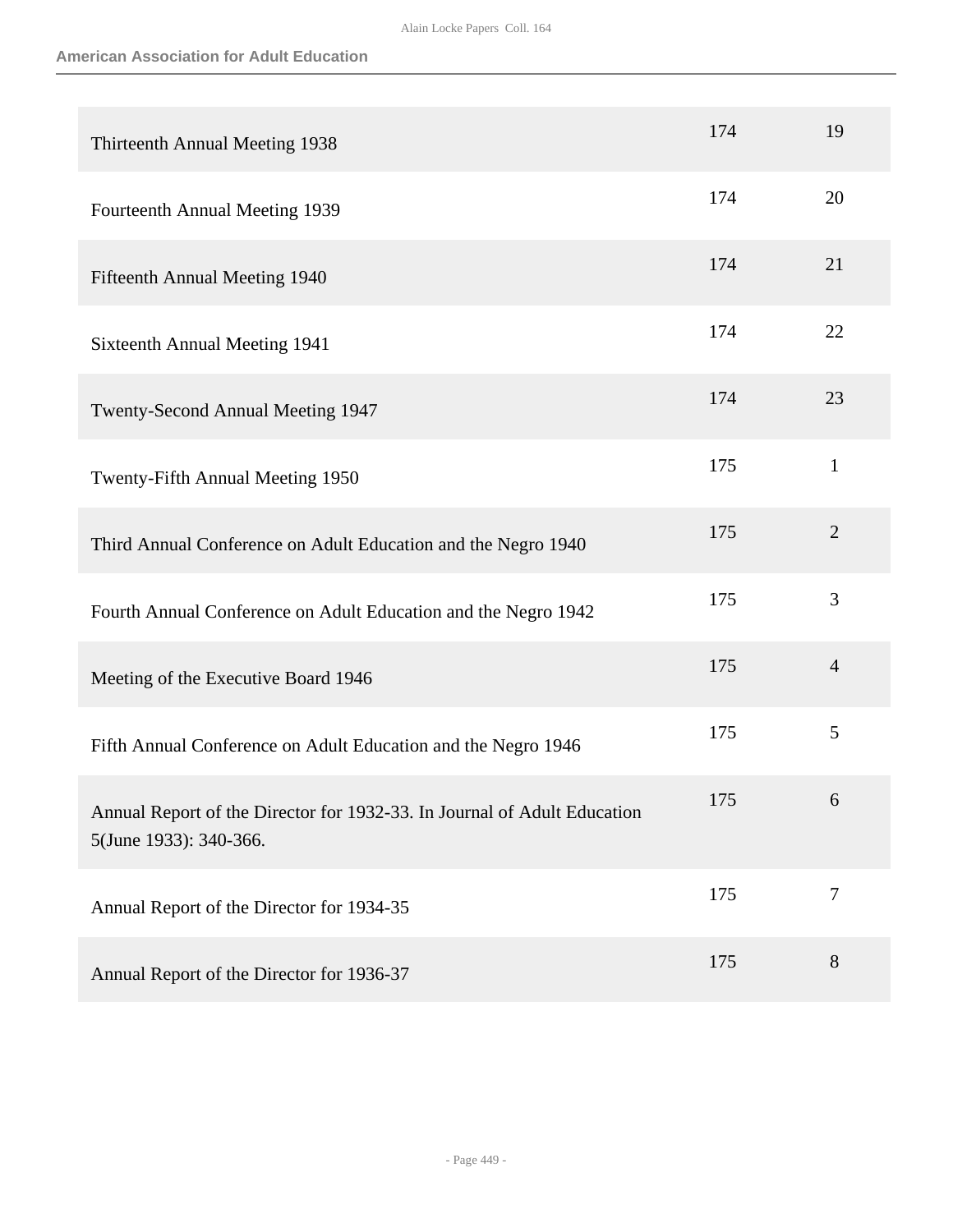|                                                                               | <b>Box</b> | <b>Folder</b> |
|-------------------------------------------------------------------------------|------------|---------------|
| Am-An                                                                         |            |               |
| Programs - general                                                            | 175        | 20            |
| Living and Learning: A Brief Aid to the Seeker after Adult Education          | 175        | 19            |
| Locke's Memo on Suggested Message "AAAE's Coming of Age in an<br>Atomic Age." | 175        | 18            |
| Adult Education Program - program scheme and organization scheme              | 175        | 17            |
| Recommendations of the Committee on Resolutions                               | 175        | 16            |
| Lists of Officers and Committees 1934-35 - 1944-45                            | 175        | 15            |
| Ballots, Election results, memos from the Nominating Committee 1945           | 175        | 14            |
| Reports of Meetings 21 Jan. 1935; 21 Nov. 1935; 4 Feb. 1936                   | 175        | 13            |
| Annual Report of the Director for 1940-41                                     | 175        | 12            |
| Annual Report of the Director for 1939-40                                     | 175        | 11            |
| Annual Report of the Director for 1938-39                                     | 175        | 10            |
| Annual Report of the Director for 1937-38                                     | 175        | 9             |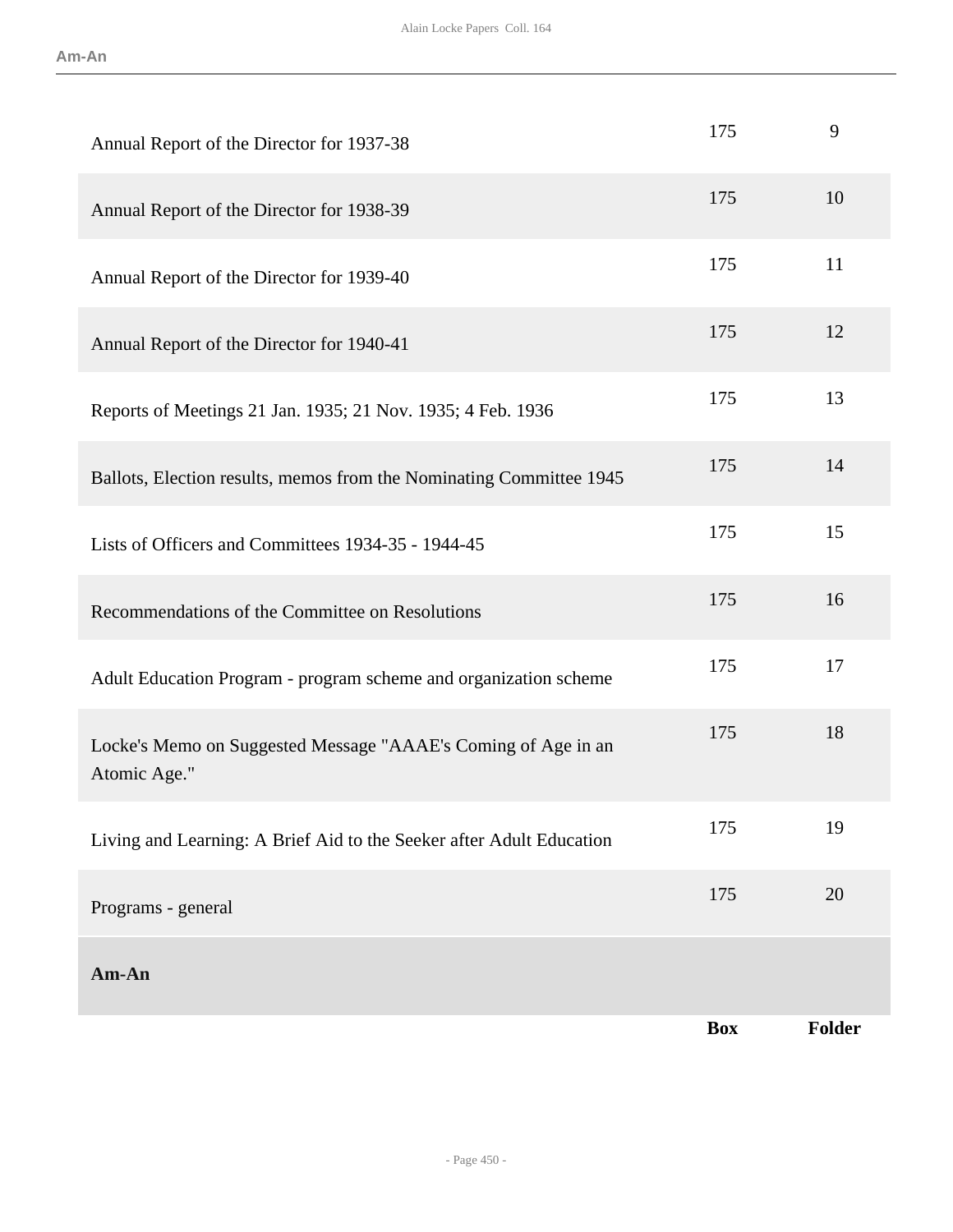| American Association for International Conciliation          | 175 | 21 |
|--------------------------------------------------------------|-----|----|
| American Committee for Protection of Foreign Born            | 175 | 22 |
| <b>American Council of Learned Societies</b>                 | 175 | 23 |
| American Council on African Education                        | 175 | 24 |
| <b>American Council on Education</b>                         | 175 | 25 |
| <b>American Friends Service Committee</b>                    | 175 | 26 |
| <b>American Jewish Committee</b>                             | 175 | 27 |
| American Jewish Congress                                     | 175 | 28 |
| <b>American Missionary Association</b>                       | 175 | 29 |
| American Negro Academy                                       | 175 | 30 |
| American Negro Biographical Association                      | 175 | 31 |
| American Philosophical Association                           | 175 | 32 |
| American Youth for Democracy                                 | 175 | 33 |
| The Anglo-American Institute of the University of Heidelberg | 175 | 34 |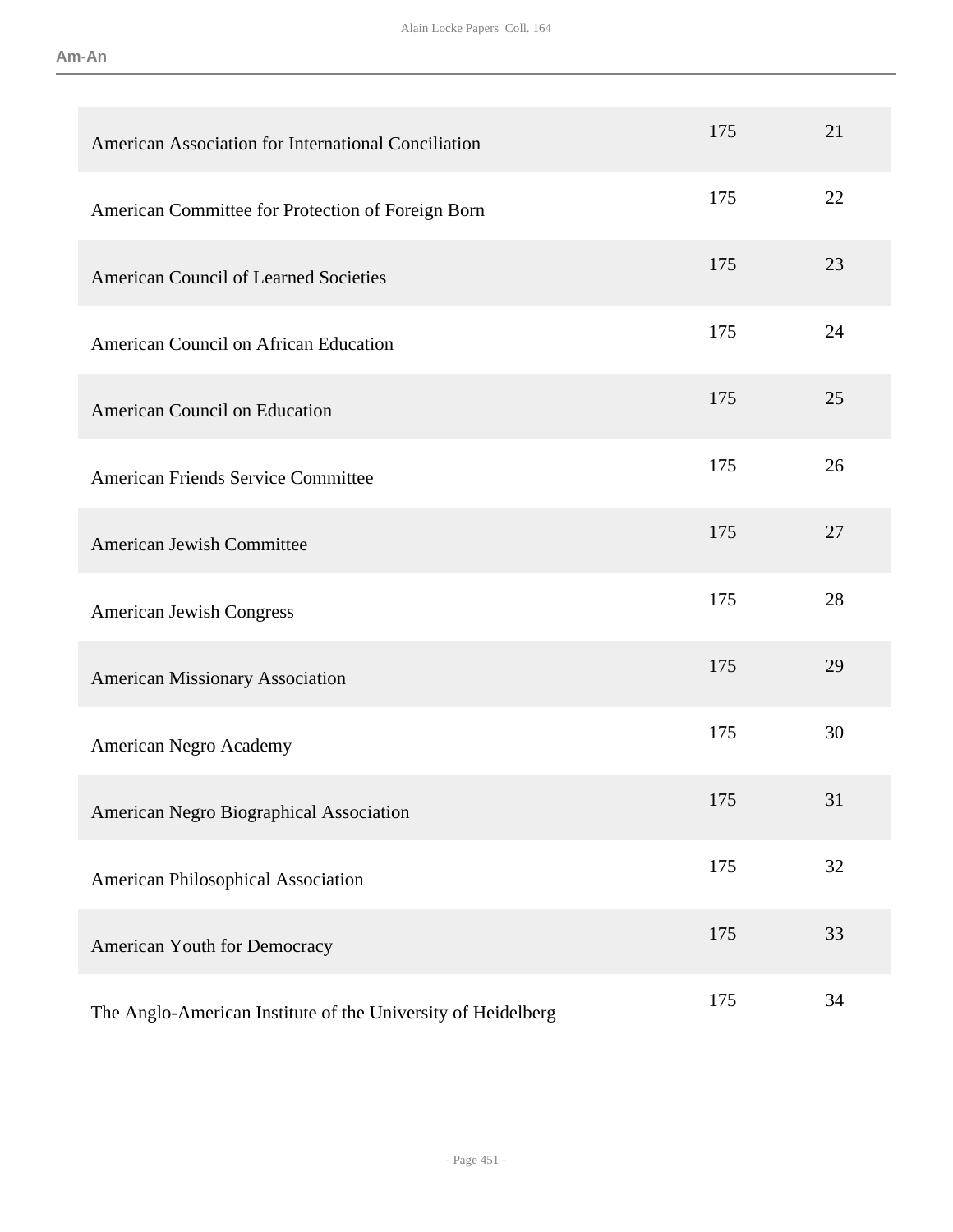# **Associates in Negro Folk Education**

|                                                     | <b>Box</b> | <b>Folder</b>  |
|-----------------------------------------------------|------------|----------------|
| Certificate of Incorporation                        | 176        | $\mathbf{1}$   |
| Agendas                                             | 176        | $\overline{2}$ |
| Minutes of meetings                                 | 176        | 3              |
| Tentative program, "Adult Education and the Negro"  | 176        | $\overline{4}$ |
| Reports, Memoranda of organization                  | 176        | 5              |
| <b>Notes</b>                                        | 176        | 6              |
| Stationery                                          | 176        | $\tau$         |
| As-At                                               |            |                |
|                                                     | <b>Box</b> | <b>Folder</b>  |
| Association for Academic Travel Abroad, Inc.        | 176        | $8\,$          |
| Association for the Study of Negro Life and History | 176        | 9              |
| Association of Colleges for Negro Youth             | 176        | $10\,$         |
| Association of Young Writers and Artists            | 176        | 11             |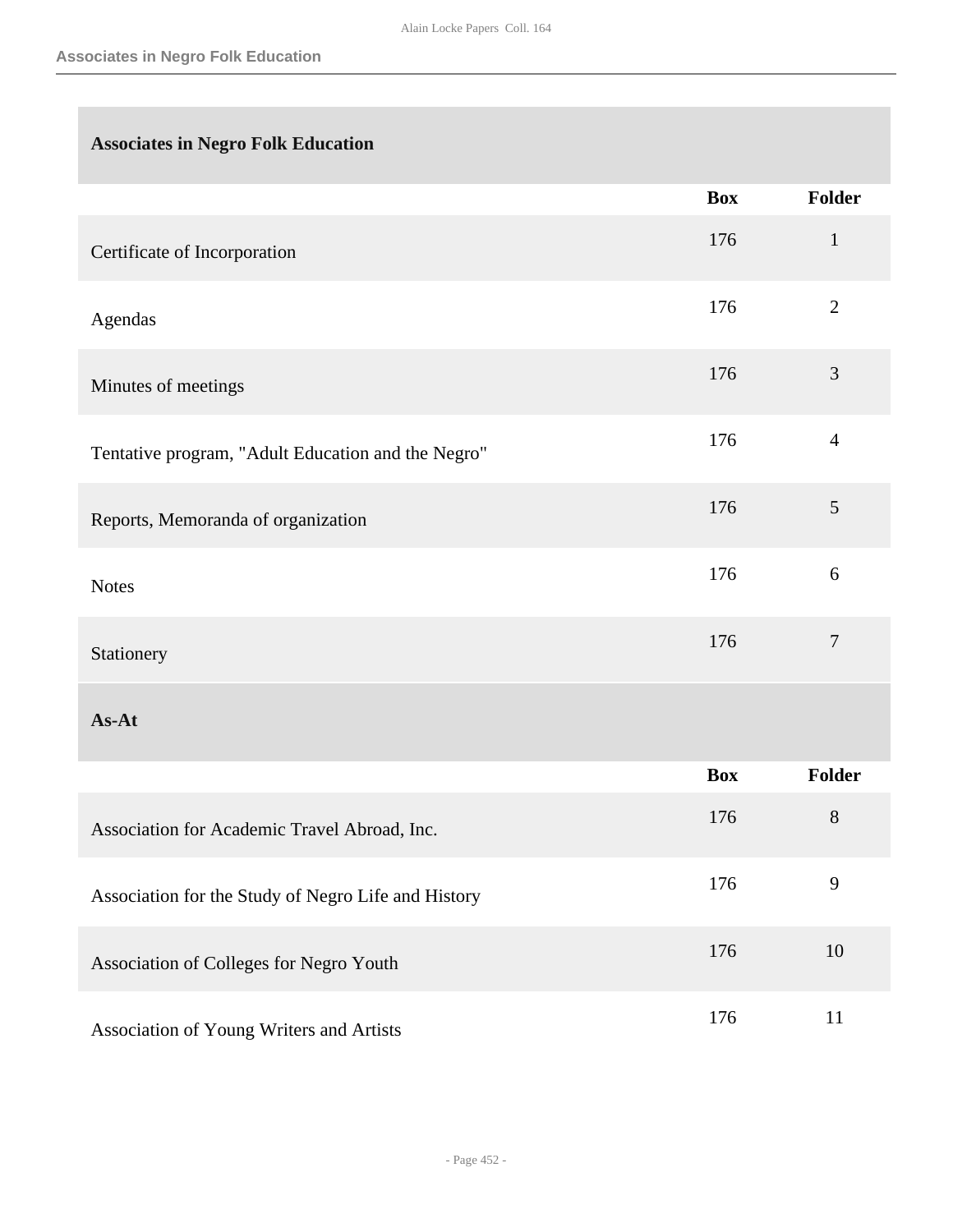| Atlanta School of Social Work                             | 176        | 12     |
|-----------------------------------------------------------|------------|--------|
| B                                                         |            |        |
|                                                           | <b>Box</b> | Folder |
| Baha'i Faith                                              | 176        | 13     |
| Book Lovers Circle of Washington, D.C.                    | 176        | 14     |
| <b>Book Lovers Club</b>                                   | 176        | 15     |
| Brotherhood of Andrew and Philip                          | 176        | 16     |
| <b>Building America</b>                                   | 176        | 17     |
| <b>Bureau for Inter-Cultural Education</b>                | 176        | 18     |
| <b>Bureau of Educational Research</b>                     | 176        | 19     |
| Business and Professional Men's Forum                     | 176        | 20     |
| Car-Com                                                   |            |        |
|                                                           | <b>Box</b> | Folder |
| Carnegie Institution of Washington                        | 176        | 21     |
| Central Commission on Mental Health and World Citizenship | 176        | 22     |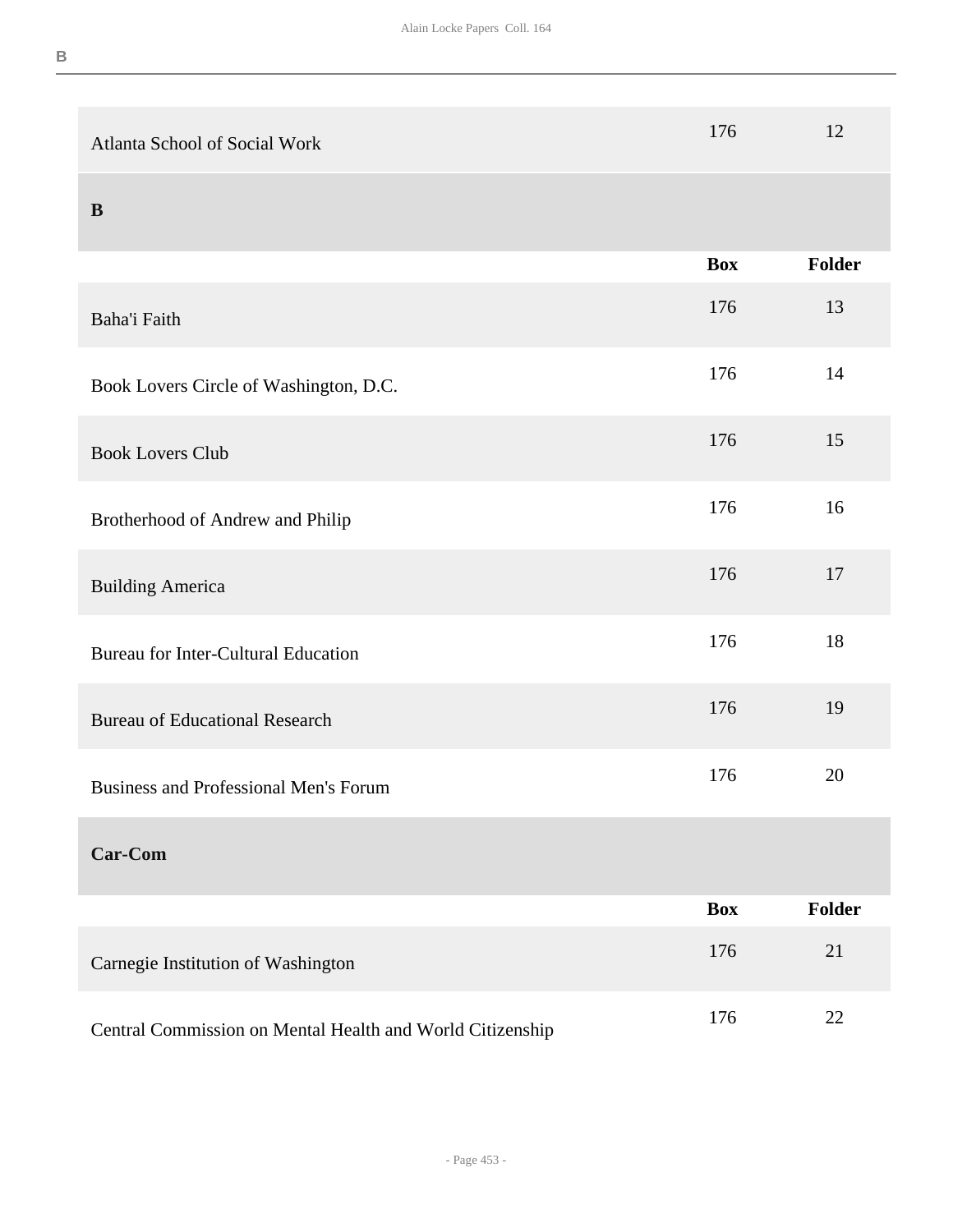| Central Committee of Negro College Men                                 | 176 | 23 |
|------------------------------------------------------------------------|-----|----|
| Citizens Committee on Intercultural Education                          | 176 | 24 |
| <b>Citizens for Victory</b>                                            | 176 | 25 |
| Colored Merchants' Association, New York City                          | 176 | 26 |
| <b>Colored Social Settlement</b>                                       | 176 | 27 |
| Columbia University                                                    | 176 | 28 |
| Commission on Interracial Co-operation                                 | 176 | 29 |
| Committee for African Students in North America                        | 176 | 30 |
| Committee for Recommending American Books to the U.S.S.R.              | 176 | 31 |
| Committee for the Establishment of a Permanent Negro Repertory Theatre | 176 | 32 |
| Committee for the Negro in the Arts                                    | 176 | 33 |
| Committee for the Release of Jacques Roumain                           | 176 | 34 |
| Committee for U.S. Information Abroad                                  | 176 | 35 |
| Committee of 100                                                       | 176 | 36 |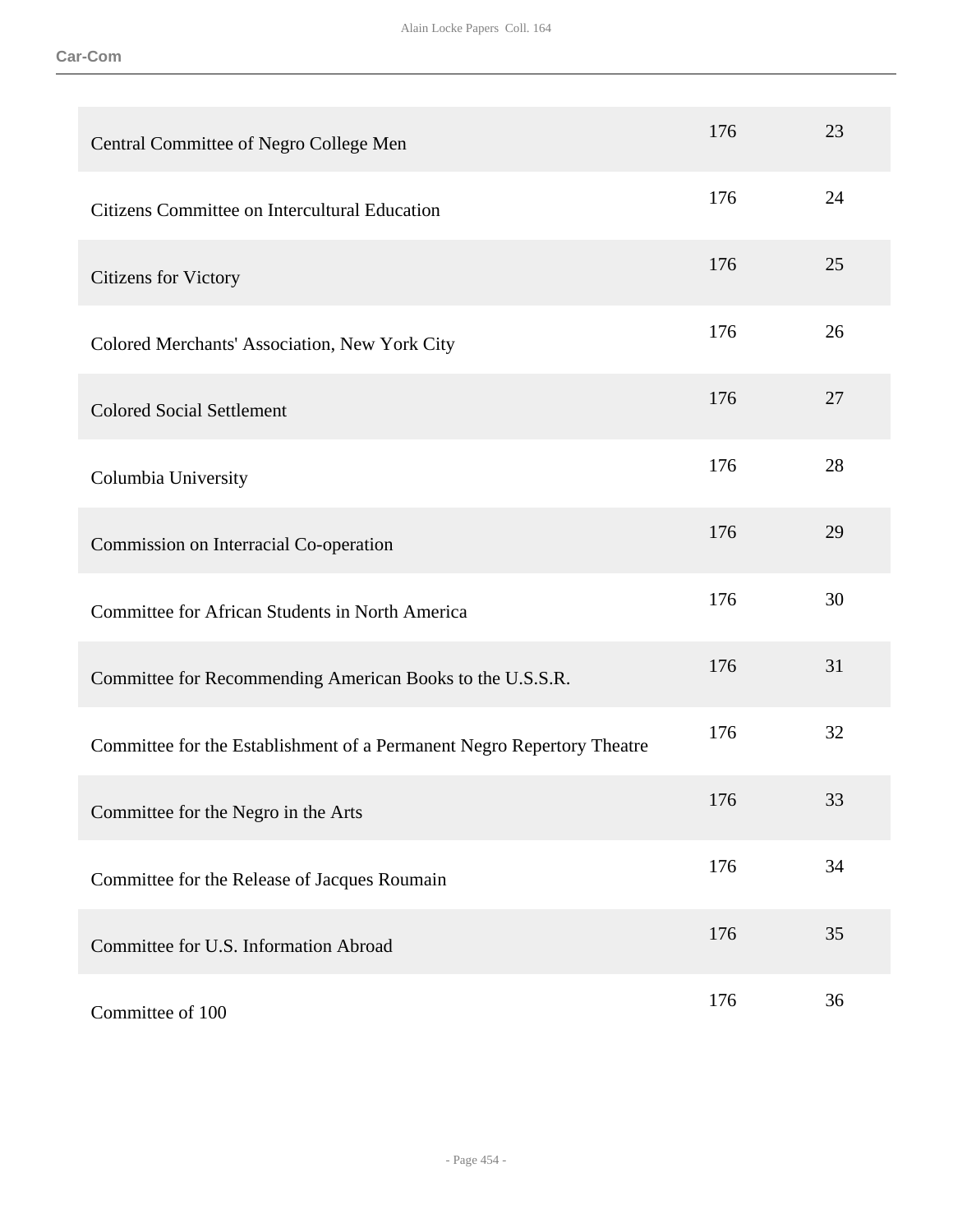# **Conference on Science, Philosophy and Religion**

| Committee on College Reading                                  | 176 | 37 |
|---------------------------------------------------------------|-----|----|
| Committee on Discrimination in Employment                     | 176 | 38 |
| Committee on Leisure Time Facilities for Government Employees | 176 | 39 |
| Committee to Restore Paul Robeson's Passport                  | 176 | 40 |

**Conference on Science, Philosophy and Religion** 

# **Programs and Reports**

|      | <b>Box</b> | Folder           |
|------|------------|------------------|
| 1940 | 177        | $\mathbf{1}$     |
| 1941 | 177        | $\sqrt{2}$       |
| 1943 | 177        | $\mathfrak{Z}$   |
| 1944 | $177\,$    | $\overline{4}$   |
| 1945 | 177        | $\overline{5}$   |
| 1947 | 177        | 6                |
| 1948 | 177        | $\boldsymbol{7}$ |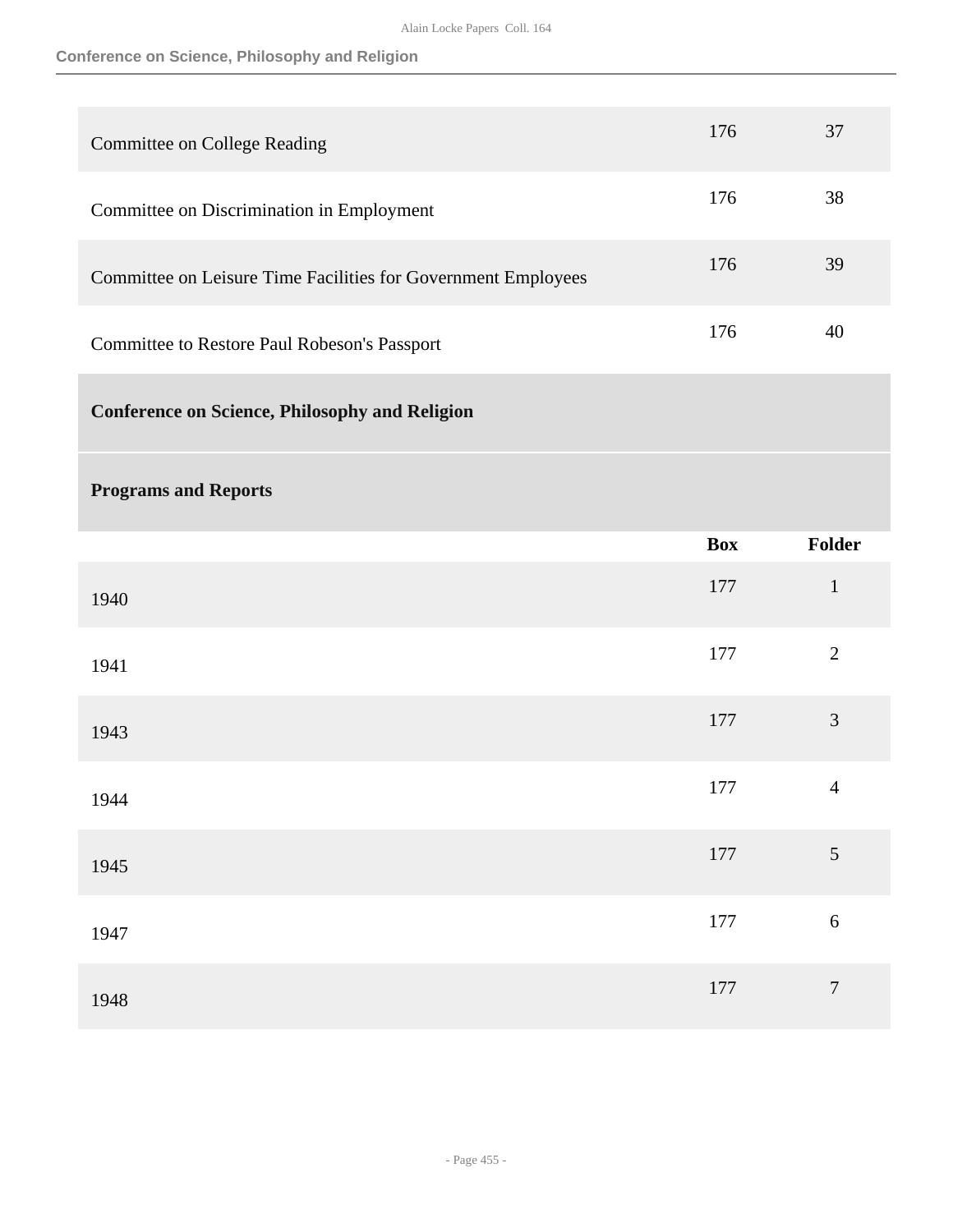| 1949 | 177 | 8  |
|------|-----|----|
| 1952 | 177 | 9  |
| 1954 | 177 | 10 |

# **Conference Papers and Comments**

|          | <b>Box</b> | Folder |
|----------|------------|--------|
| 1946 A-J | 177        | $11\,$ |
| 1946 K-Z | 177        | $12\,$ |
| 1948 A-C | 177        | 13     |
| 1948 D   | 177        | $14\,$ |
| 1948 E-J | 177        | 15     |
| 1948 K-L | 177        | 16     |
| 1948 M-N | 177        | $17\,$ |
| 1948 O-Z | 177        | $18\,$ |
| 1949 A-F | 178        | $1\,$  |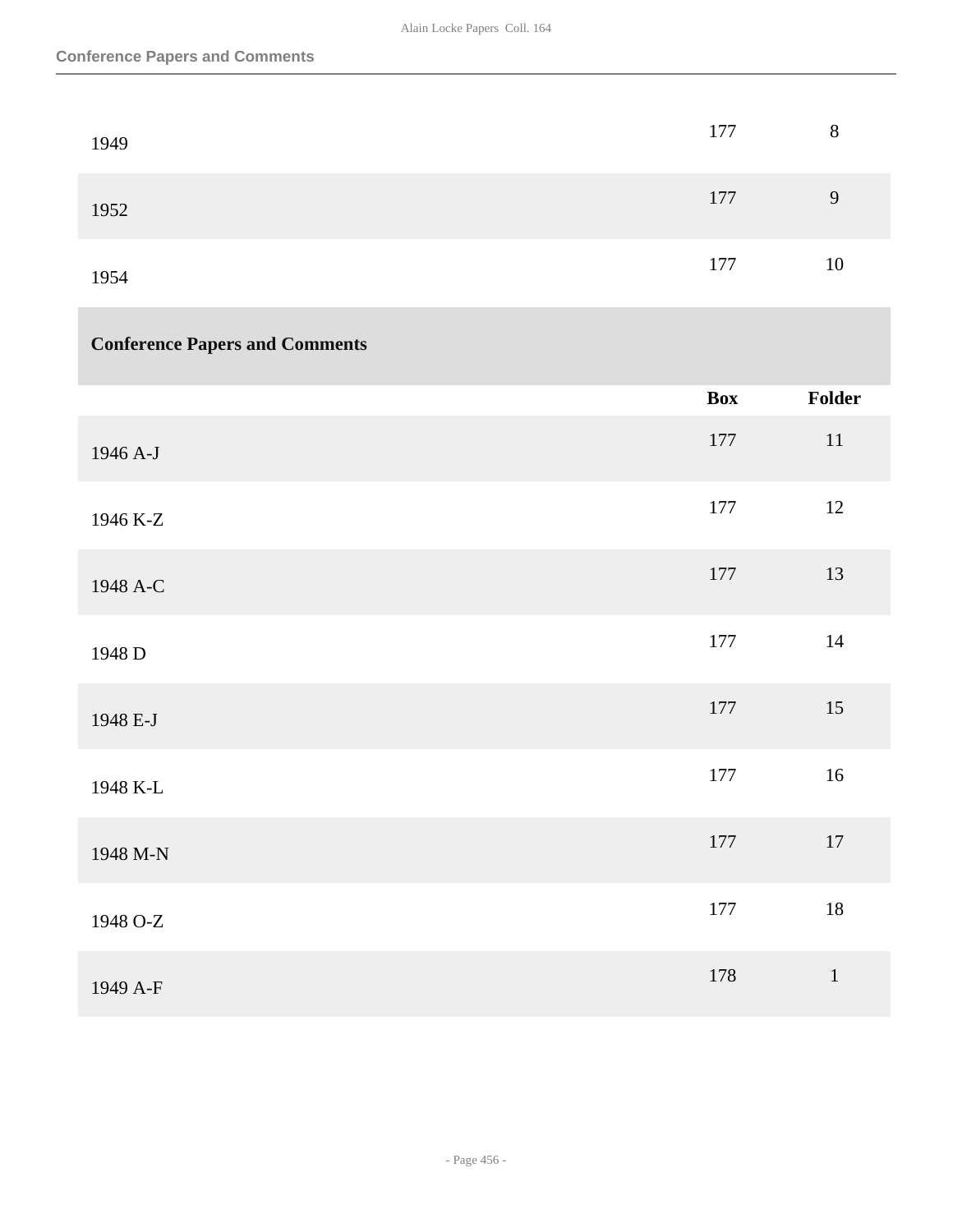| 1949 G-L                                                      | 178        | $\overline{2}$ |
|---------------------------------------------------------------|------------|----------------|
| 1949 M-N                                                      | 178        | 3              |
| 1949 P-S                                                      | 178        | $\overline{4}$ |
| 1949 T-Z                                                      | 178        | 5              |
| <b>Con-Cul</b>                                                |            |                |
|                                                               | <b>Box</b> | <b>Folder</b>  |
|                                                               |            |                |
| Conference on Social and Economic Aspects of the Race Problem | 178        | $6\,$          |
| Conference on the Scientific Spirit and Democratic Faith      | 178        | $\overline{7}$ |
| <b>Congress of Racial Equality</b>                            | 178        | 8              |
| Congress on Education for Democracy                           | 178        | 9              |
| <b>Countee Cullen Memorial Foundation</b>                     | 178        | 10             |

Culture Club 12<br>
2011 - Culture Club 12<br>
2022 - Culture Club 12

**D** 

**Box Folder**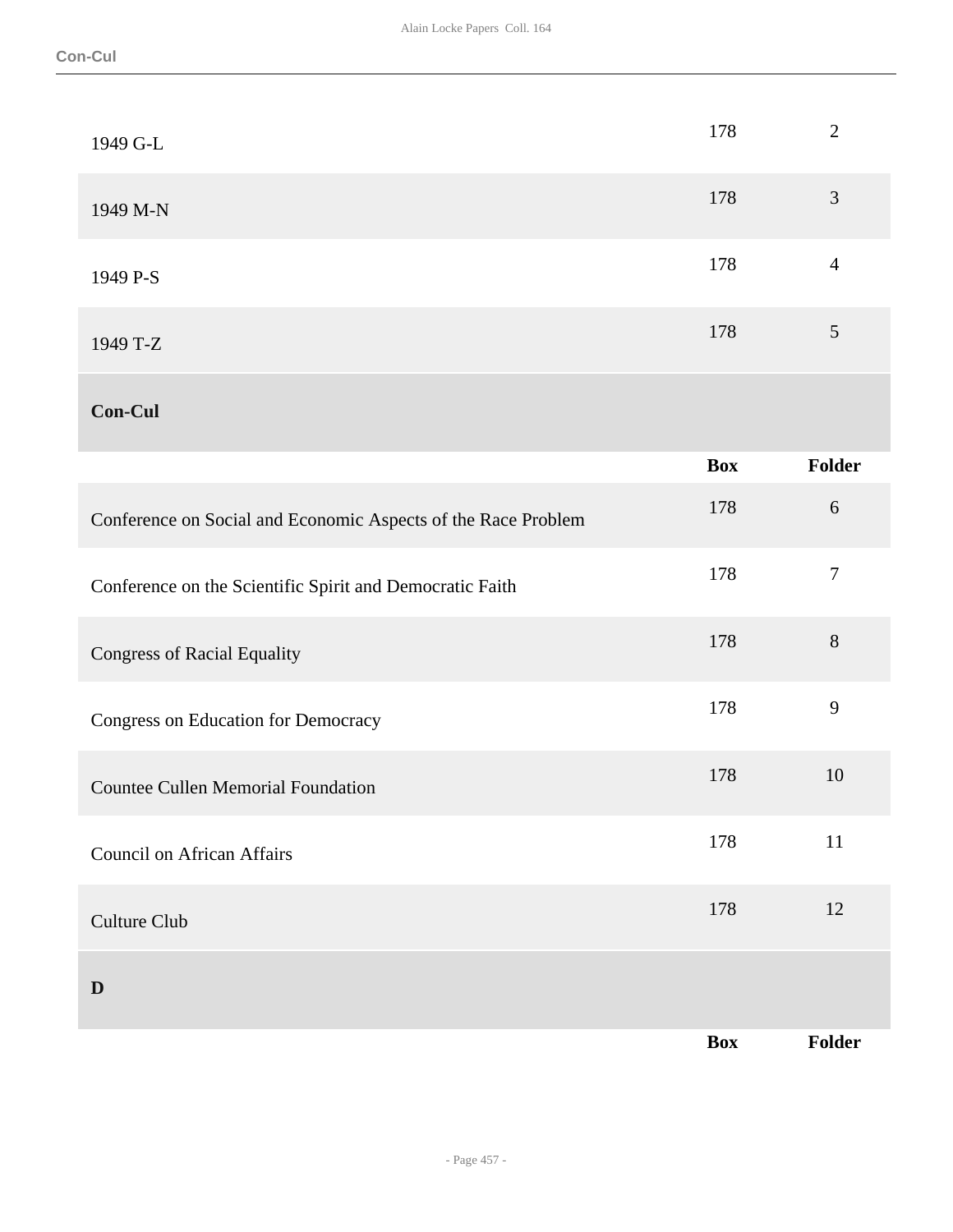| Douglass Community Service Association                  | 178        | 13            |
|---------------------------------------------------------|------------|---------------|
| Downtown Gallery                                        | 178        | 14            |
| Ea                                                      |            |               |
|                                                         | <b>Box</b> | <b>Folder</b> |
| <b>East-West Association</b>                            | 178        | 15            |
| <b>Emancipation Proclamation Commission, New Jersey</b> |            |               |
|                                                         | <b>Box</b> | <b>Folder</b> |
| Writings about, drafts                                  | 178        | 16            |
| <b>Statistical Outline for Exposition</b>               | 178        | 17            |
| Inquiry forms                                           | 178        | 18            |
| Memo to teachers                                        | 178        | 19            |
| Announcements, brochures, clippings                     | 178        | 20            |
| Program, draft copy                                     | 178        | 21            |
| Certificate, letter of appointments                     | 178        | 22            |
| Bill to amend celebration                               | 178        | 23            |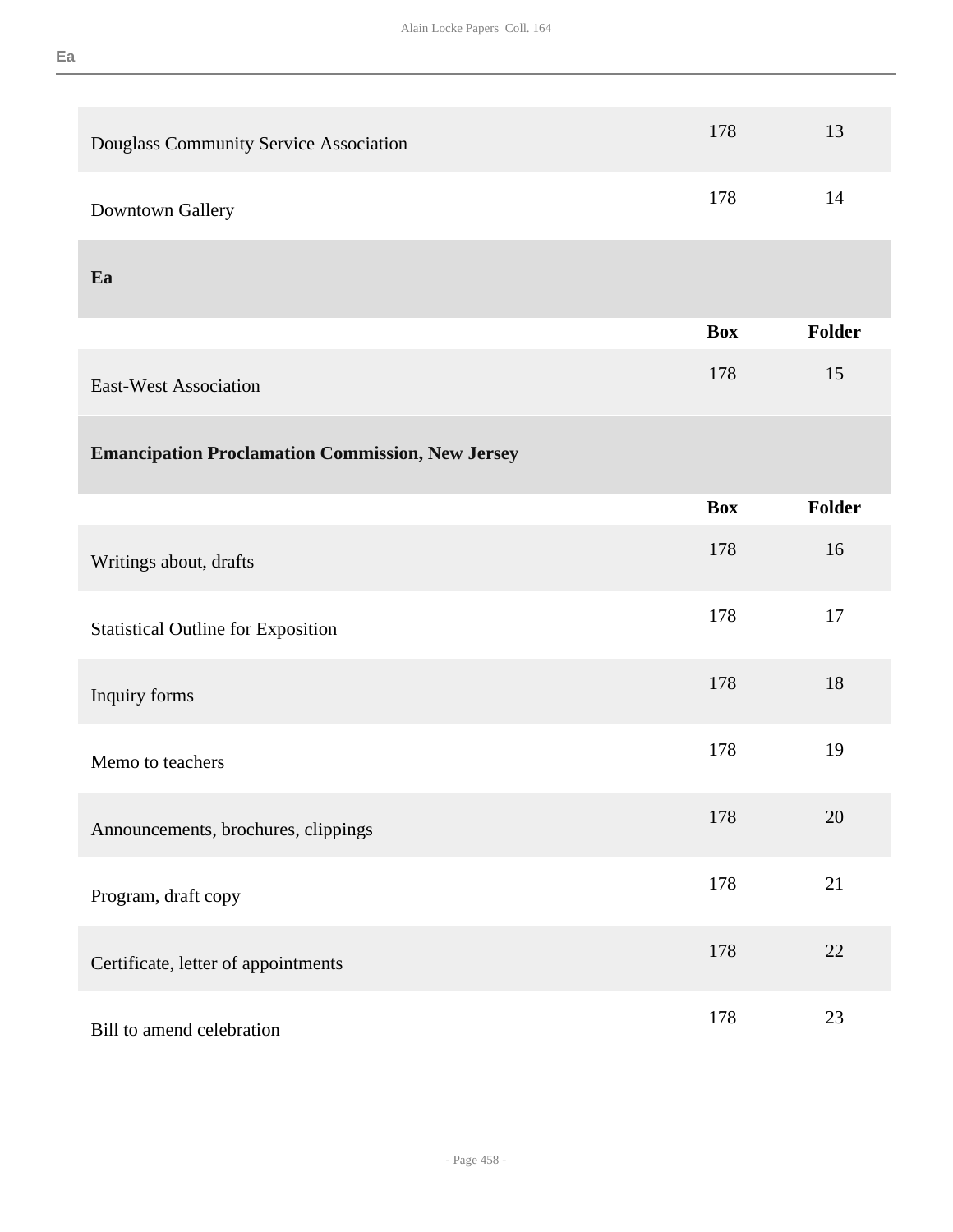| Exposition souvenir buttons             | 178        | 24               |
|-----------------------------------------|------------|------------------|
| <b>Business cards</b>                   | 178        | 25               |
| Stationery                              | 178        | 26               |
| Finances                                | 179        | $\mathbf{1}$     |
| <b>Notes</b>                            | 179        | $\sqrt{2}$       |
| $Em-Ep$                                 |            |                  |
|                                         | <b>Box</b> | Folder           |
| <b>Emergency World Peoples Congress</b> | 179        | $\mathfrak{Z}$   |
| Encyclopedia of the Negro               | 179        | $\overline{4}$   |
| Epsilon                                 | 179        | 5                |
| $\mathbf{F}$                            |            |                  |
|                                         | <b>Box</b> | Folder           |
| Fellowship of Youth for Peace           | 179        | $6\,$            |
| Fifth Pan African Congress              | 179        | $\boldsymbol{7}$ |
| Film Council of America                 | 179        | $\, 8$           |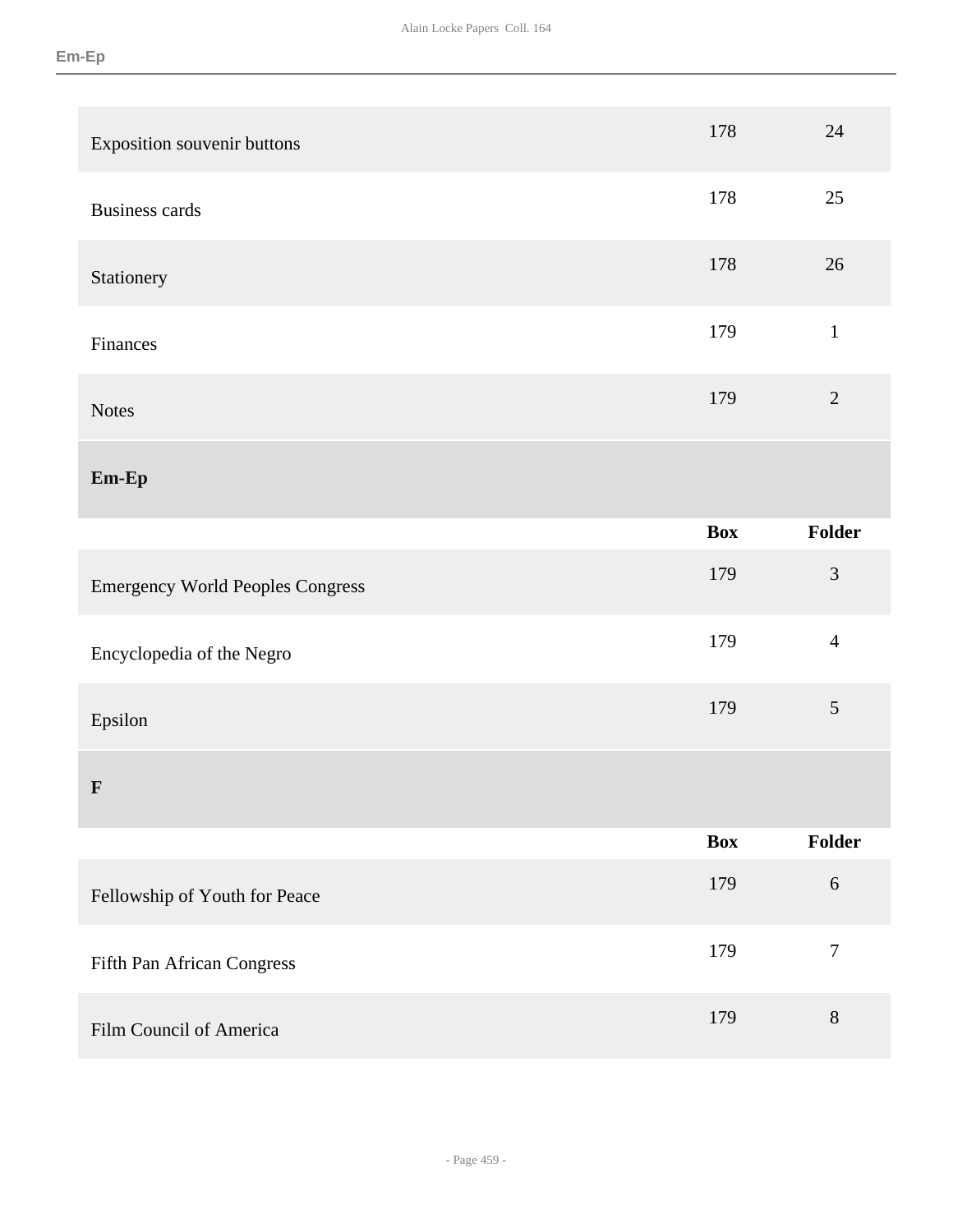| Fisk University                                   | 179        | 9      |
|---------------------------------------------------|------------|--------|
| Fleur de Lis Club                                 | 179        | 10     |
| Foreign Policy Association                        | 179        | 11     |
| Fourth Pan African Congress                       | 179        | 12     |
| Frederick Douglass Historical and Cultural League | 179        | 13     |
| Free and Accepted Masons                          | 179        | 14     |
| Friends of Freedom for India                      | 179        | 15     |
| <b>Fund for Adult Education</b>                   | 179        | 16     |
| <b>Hal-Har</b>                                    |            |        |
|                                                   | <b>Box</b> | Folder |
| Hall Johnson Negro Choir                          | 179        | 17     |
| Hampton-Tuskegee Endowment Fund                   | 179        | 18     |
| <b>Harlem Adult Education Committee</b>           | 179        | 19     |
| Harlem Artists' Guild                             | 179        | 20     |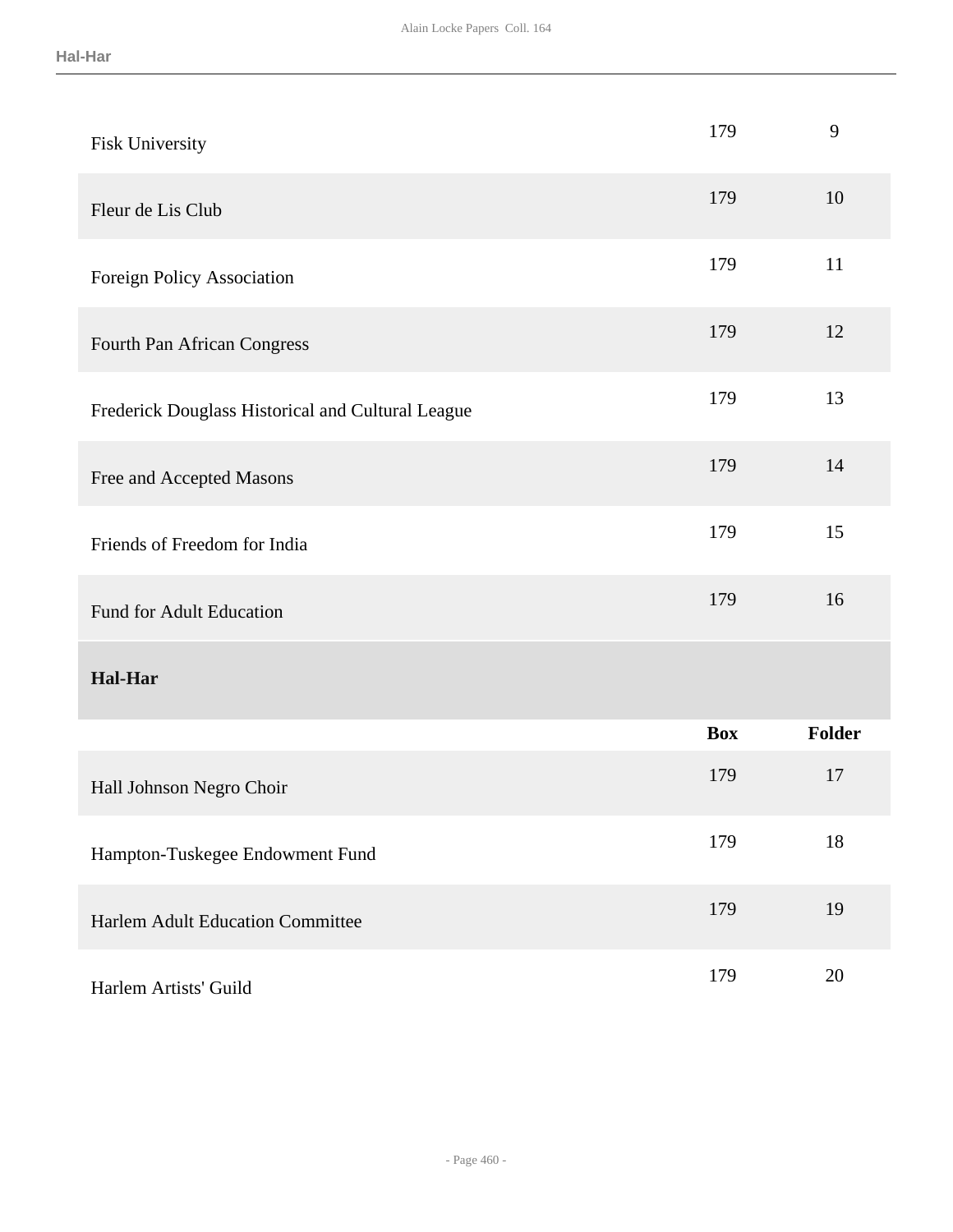| Harlem Community Center                                  | 179        | 21            |
|----------------------------------------------------------|------------|---------------|
| Harlem Community Training School for Religious Education | 179        | 22            |
| <b>Harlem Museum of African Art</b>                      |            |               |
|                                                          | <b>Box</b> | <b>Folder</b> |
| <b>Statement of Purpose/Minutes</b>                      | 179        | 23            |
| Blondiau Collection of Primitive African Art             | 179        | 24            |
| Blondiau catalog, draft                                  | 179        | 25            |
| Blondiau catalog, draft                                  | 179        | 26            |
| Blondiau catalog                                         | 179        | 27            |
| Traveling exhibit                                        | 179        | 28            |
| Traveling exhibit announcements                          | 179        | 29            |
| Finances                                                 | 179        | 30            |
| <b>Benefit Concert</b>                                   | 179        | 31            |
| <b>Notes</b>                                             | 179        | $32\,$        |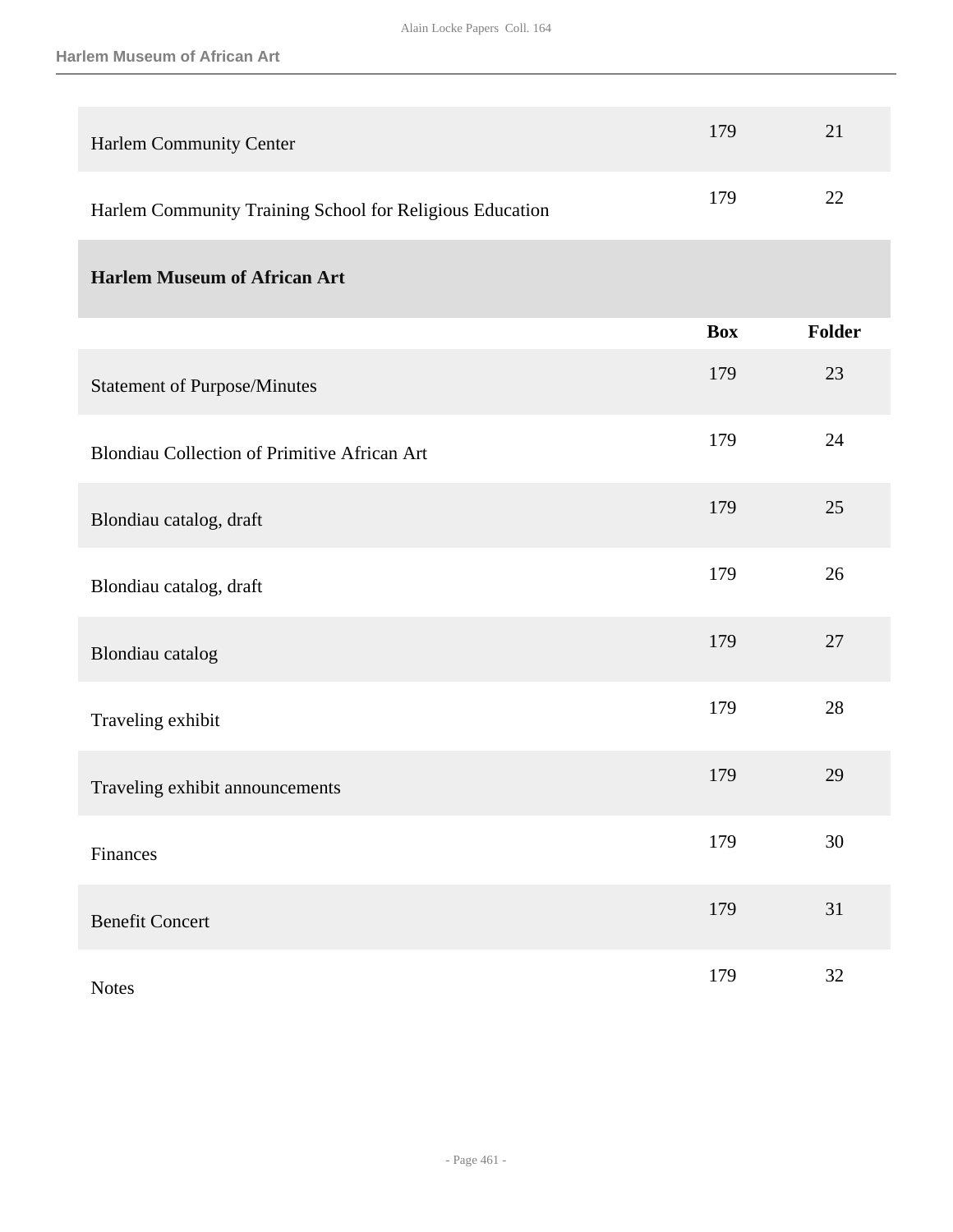| Har                                         |            |                |
|---------------------------------------------|------------|----------------|
|                                             | <b>Box</b> | <b>Folder</b>  |
| <b>Harmon Foundation</b>                    | 179        | 33             |
| Harmon Foundation                           | 180        | $\mathbf{1}$   |
| The Harriet Tubman Aid to the Blind, Inc.   | 180        | $\overline{2}$ |
| <b>Howard University</b>                    |            |                |
|                                             | <b>Box</b> | <b>Folder</b>  |
| C.H.A.Y.                                    | 180        | 3              |
| Committee on Military Instruction           | 180        | $\overline{4}$ |
| Committee on Scholarships and Prizes        | 180        | 5              |
| <b>Committee on Social Science Research</b> | 180        | 6              |
| <b>Committee on Tenure and Retirement</b>   | 180        | $\overline{7}$ |
| Conference on Academic Freedom              | 180        | $8\,$          |
| <b>Curriculum Committee</b>                 | 180        | 9              |
| Debate Team                                 | 180        | 10             |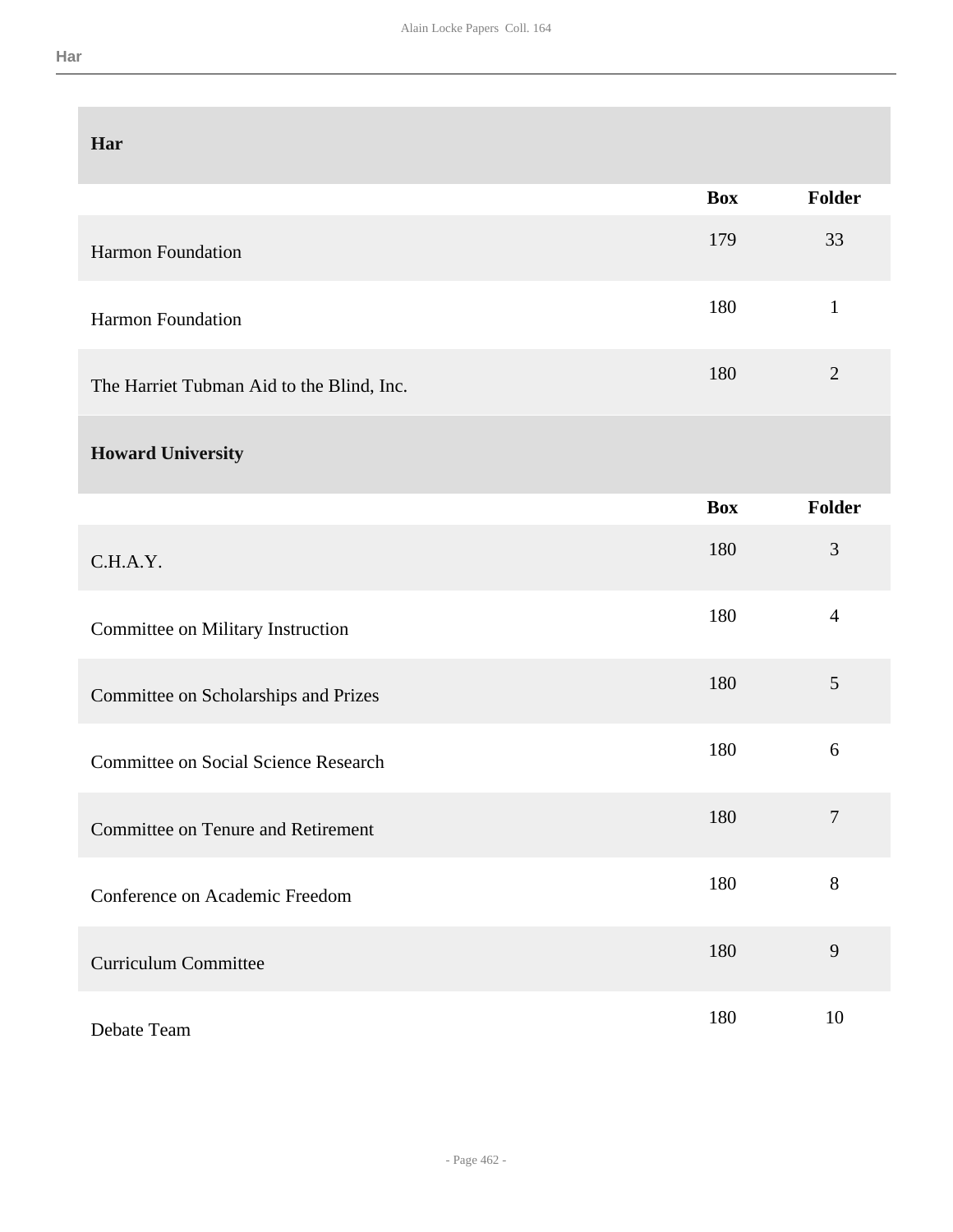|  |         | ۹ |  |
|--|---------|---|--|
|  | _______ |   |  |

| Delta Sigma Theta                                           | 180        | 11     |
|-------------------------------------------------------------|------------|--------|
| <b>Faculty Club</b>                                         | 180        | 12     |
| <b>Faculty Committee on Salaries</b>                        | 180        | 13     |
| Howard Teachers' Union                                      | 180        | $14$   |
| Music Project Committee                                     | 180        | 15     |
| N.A.A.C.P.                                                  | 180        | 16     |
| Philosophy Club                                             | 180        | 17     |
| Sigma Pi Sigma                                              | 180        | 18     |
| Stylus                                                      | 180        | 19     |
| Hun                                                         |            |        |
|                                                             | Box        | Folder |
| Hungerford Normal and Industrial School                     | 180        | 20     |
| $II-In$                                                     |            |        |
|                                                             | <b>Box</b> | Folder |
| Illinois National Half-Century Anniversary of Negro Freedom | 180        | 21     |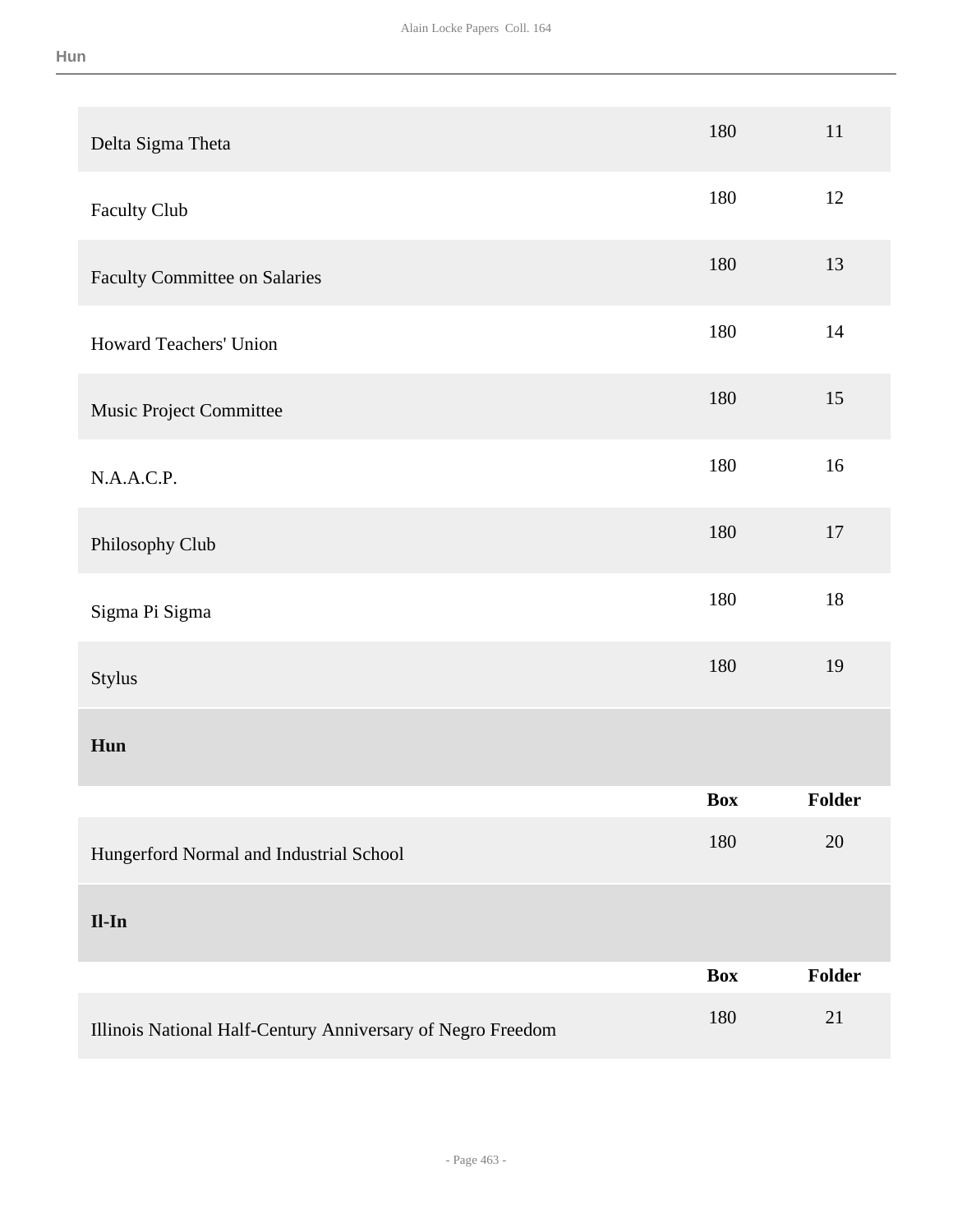Alain Locke Papers Coll. 164

|  |  |  | International Student Services (See also Series C, Correspondence) |  |
|--|--|--|--------------------------------------------------------------------|--|
|  |  |  |                                                                    |  |

| Independent Voters' Committee of the Arts and Sciences for Roosevelt      | 180        | 22     |
|---------------------------------------------------------------------------|------------|--------|
| Institute of Democracy                                                    | 180        | 23     |
| <b>Institute of International Education</b>                               | 180        | 24     |
| <b>Institute of International Relations</b>                               | 180        | 25     |
| <b>Institute of Race Relations</b>                                        | 180        | 26     |
| Institute of Social and Religious Research                                | 180        | 27     |
| <b>Intercollegiate Student Colony Conference</b>                          | 180        | 28     |
| Intercultural Council of Southeastern Michigan                            | 180        | 29     |
| <b>International Institute for Afro-American Studies</b>                  | 180        | 30     |
| International Institute of African Languages and Culture                  | 180        | 31     |
| <b>International Student Services (See also Series C, Correspondence)</b> |            |        |
|                                                                           | <b>Box</b> | Folder |
| Minutes, programs                                                         | 180        | 32     |
| Publication                                                               | 180        | 33     |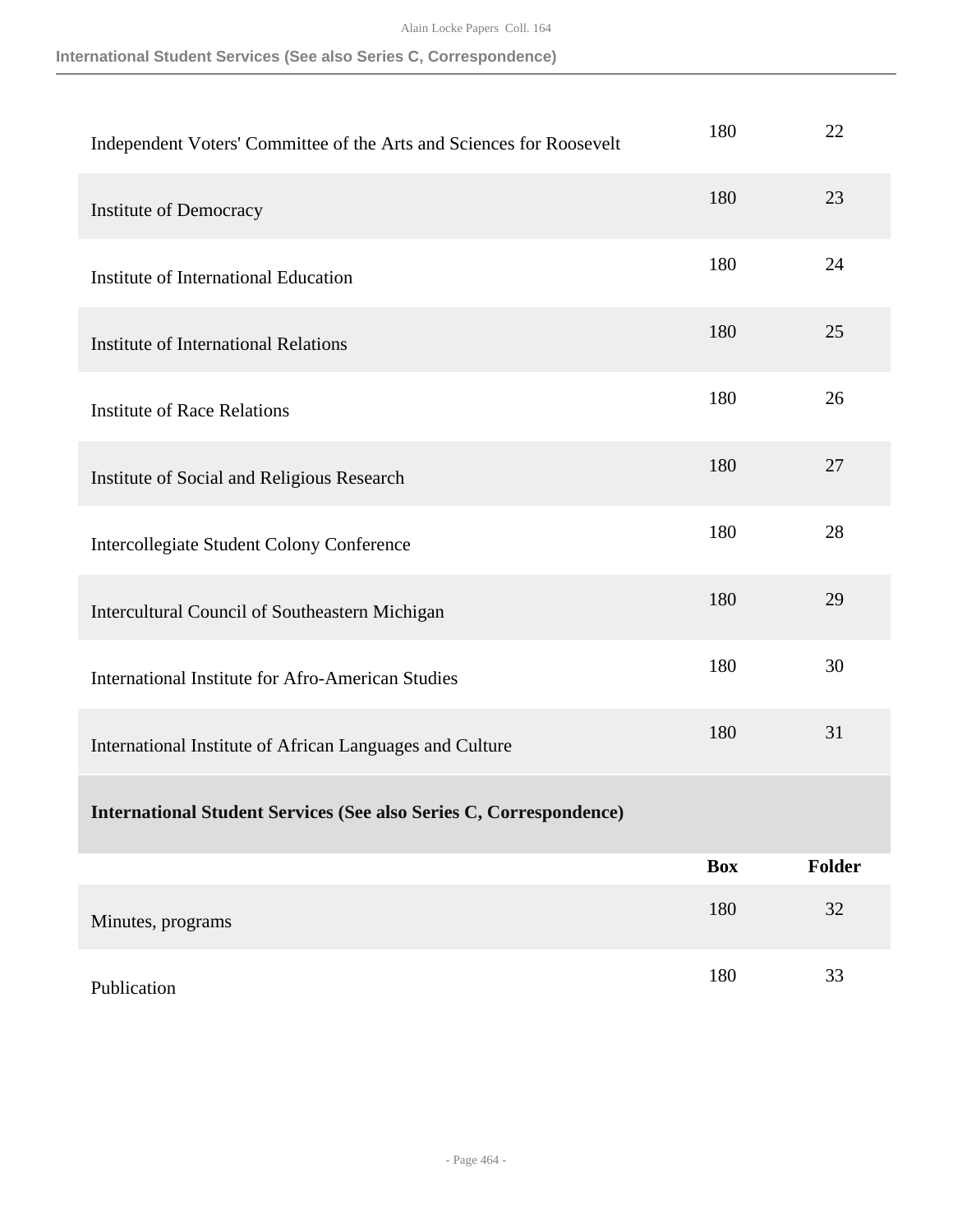| In                                               |            |               |
|--------------------------------------------------|------------|---------------|
|                                                  | <b>Box</b> | Folder        |
| <b>Inter-Racial Committee of Montclair</b>       | 180        | 34            |
| ${\bf J}$                                        |            |               |
|                                                  | <b>Box</b> | Folder        |
| Joint Committee on National Recovery             | 180        | 35            |
| L                                                |            |               |
|                                                  | <b>Box</b> | <b>Folder</b> |
| League for Minority Rights                       | 180        | 36            |
| League for Mutual Aid                            | 180        | 37            |
| League of American Writers                       | 180        | 38            |
| League of Coloured Peoples                       | 180        | 39            |
| League of Nations Non-Partisan Association, Inc. | 180        | 40            |
| League of Women for Community Service            | 180        | 41            |
| Liberian Centennial Commission                   | 180        | 42            |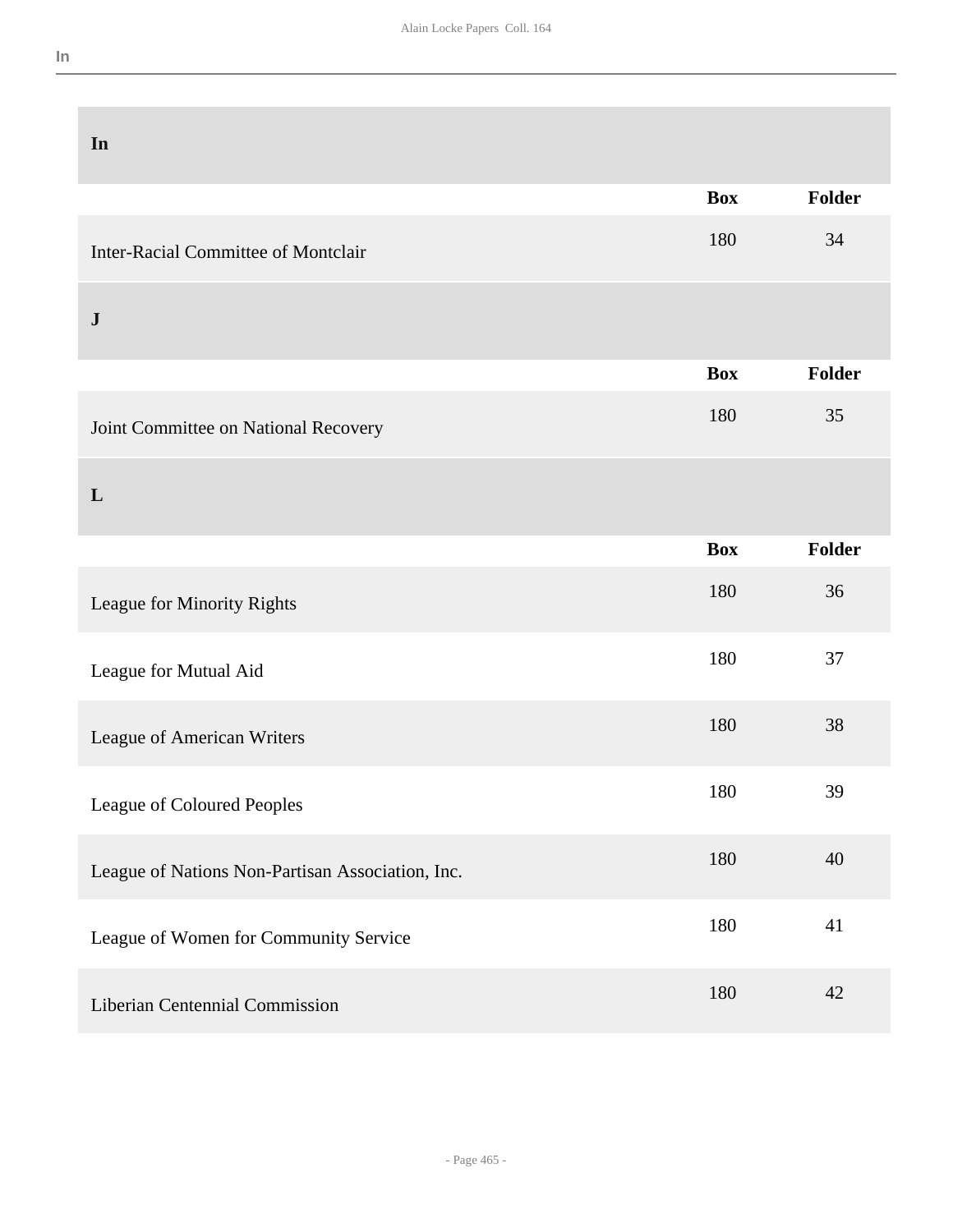| M                                                          |            |                |
|------------------------------------------------------------|------------|----------------|
|                                                            | <b>Box</b> | Folder         |
| March on Washington Movement                               | 181        | $\mathbf{1}$   |
| Midcentury White House Conference on Children and Youth    | 181        | $\overline{2}$ |
| Mu-So-Lit Club                                             | 181        | 3              |
| N                                                          |            |                |
|                                                            | <b>Box</b> | Folder         |
| National Association for the Advancement of Colored People | 181        | $\overline{4}$ |
| National Association of Colored Women                      | 181        | 5              |
| <b>National Citizens Political Action Committee</b>        | 181        | 6              |
| National Conference of Christians and Jews                 | 181        | $\tau$         |
| National Council for Art Week                              | 181        | 8              |
| National Council for the Social Studies                    | 181        | 9              |
| <b>National Education Association</b>                      | 181        | 10             |
| The National Forum                                         | 181        | 11             |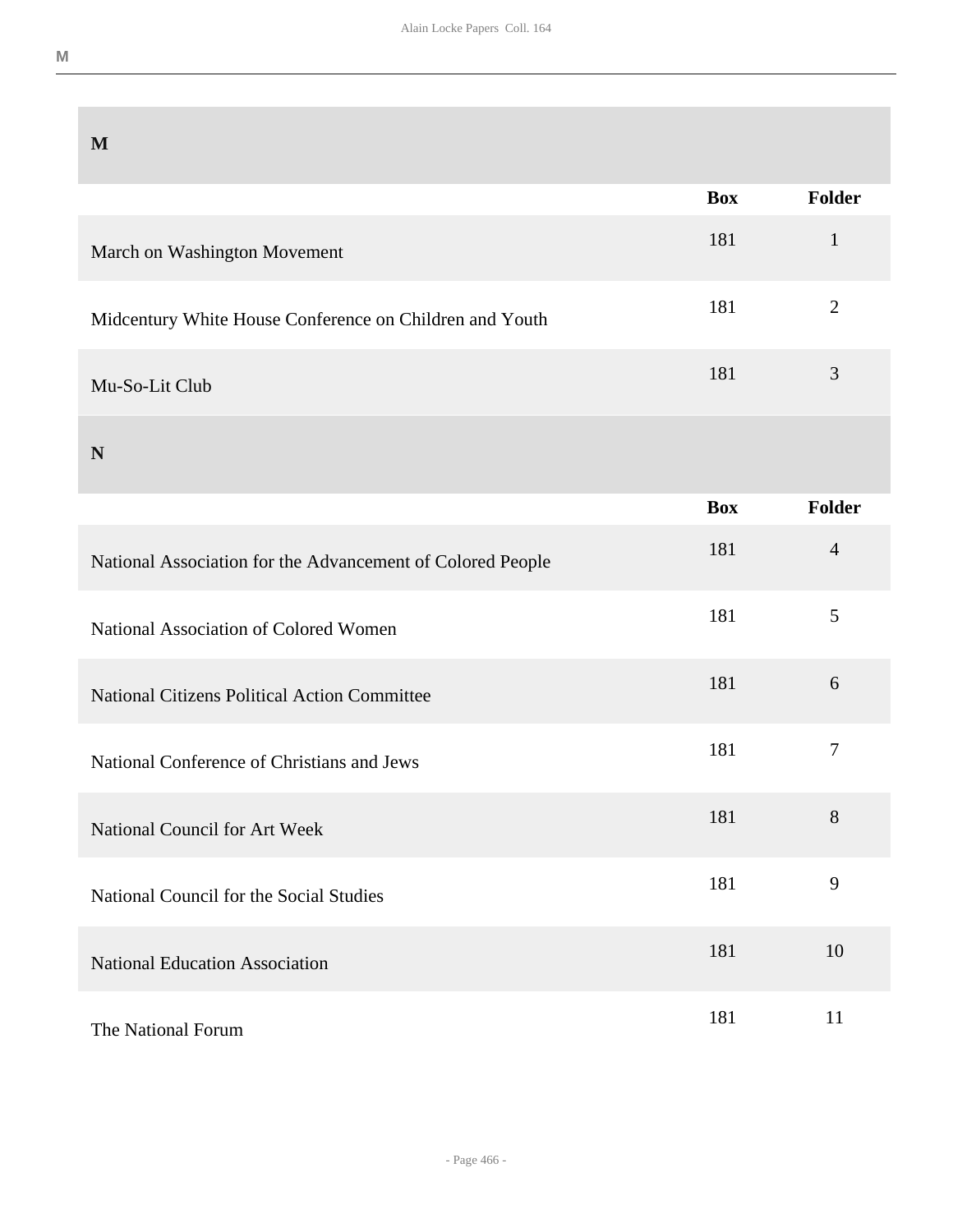| National League on Urban Conditions among Negroes | 181 | 12 |
|---------------------------------------------------|-----|----|
| <b>National Memorial Association</b>              | 181 | 13 |
| National Negro Business League                    | 181 | 14 |
| <b>National Negro Congress</b>                    | 181 | 15 |
| National Sharecroppers Fund, Inc.                 | 181 | 16 |
| National Spiritual Assembly (See Baha'i Faith)    |     |    |
| National Tuberculosis Association                 | 181 | 17 |
| National Urban League                             | 181 | 18 |
| <b>Negro Art Education Program</b>                | 181 | 19 |
| Negro-Caucasian Club                              | 181 | 20 |
| <b>Negro Christian Student Convention</b>         | 181 | 21 |
| <b>Negro Education Club</b>                       | 181 | 22 |
| Negro Foreign Fellowship Foundation               | 181 | 23 |
| Negro People's Theatre                            | 181 | 24 |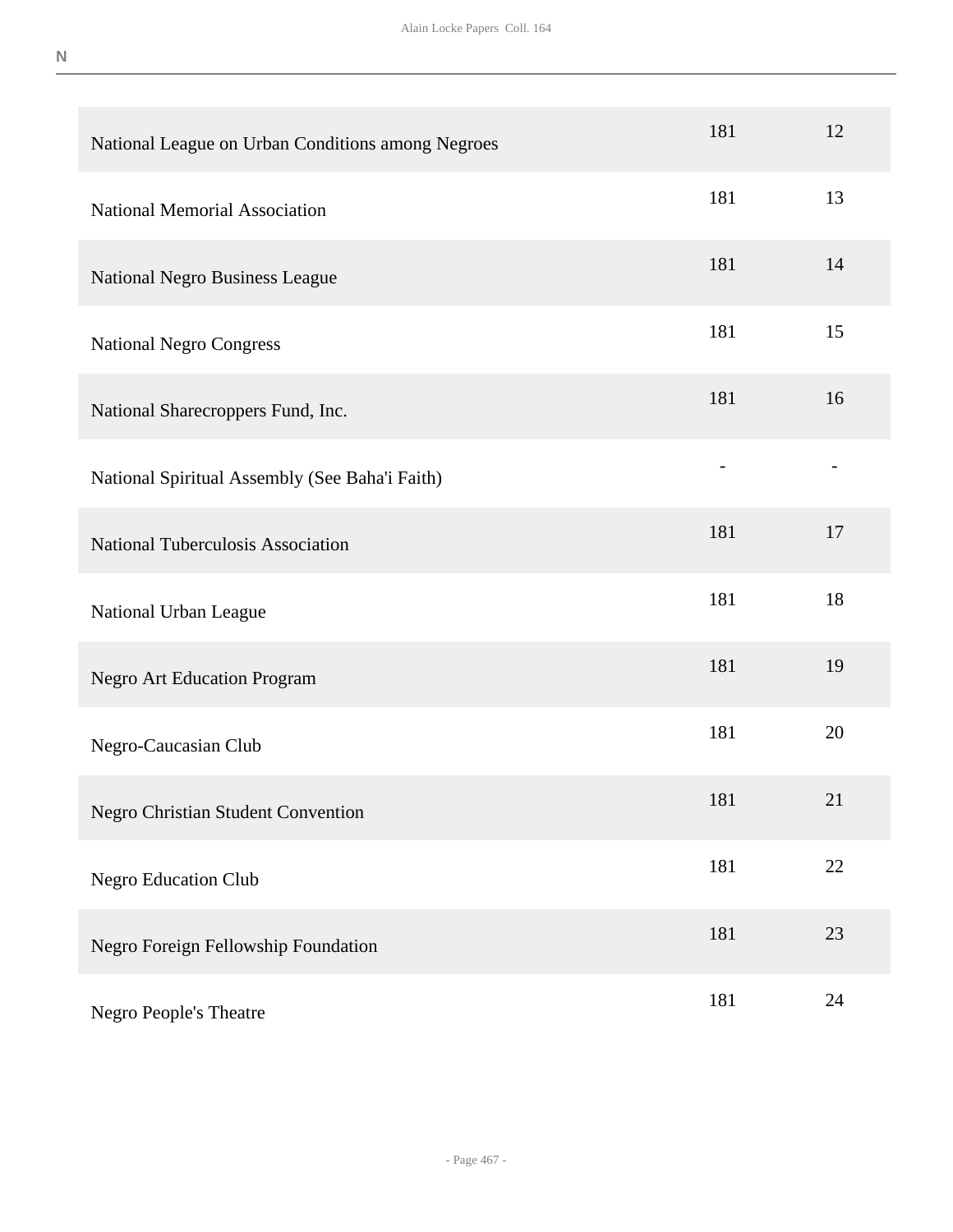| New Public Opinion Club                                                | 181        | 25            |
|------------------------------------------------------------------------|------------|---------------|
| New York Public Library                                                | 181        | 26            |
| $\mathbf 0$                                                            |            |               |
|                                                                        | <b>Box</b> | Folder        |
| Omega Psi Phi                                                          | 181        | 27            |
| One World Award Committee                                              | 181        | 28            |
| Pe                                                                     |            |               |
|                                                                        | <b>Box</b> | <b>Folder</b> |
|                                                                        |            |               |
| Penguins - The National Liberal Club                                   | 181        | 29            |
| Phi Beta Kappa - Howard University (See also Series C, Correspondence) |            |               |
|                                                                        | <b>Box</b> | <b>Folder</b> |
| Memoranda - 1941-1950                                                  | 181        | 30            |
| Clippings                                                              | 181        | 31            |
| Locke speaking engagements                                             | 181        | $32\,$        |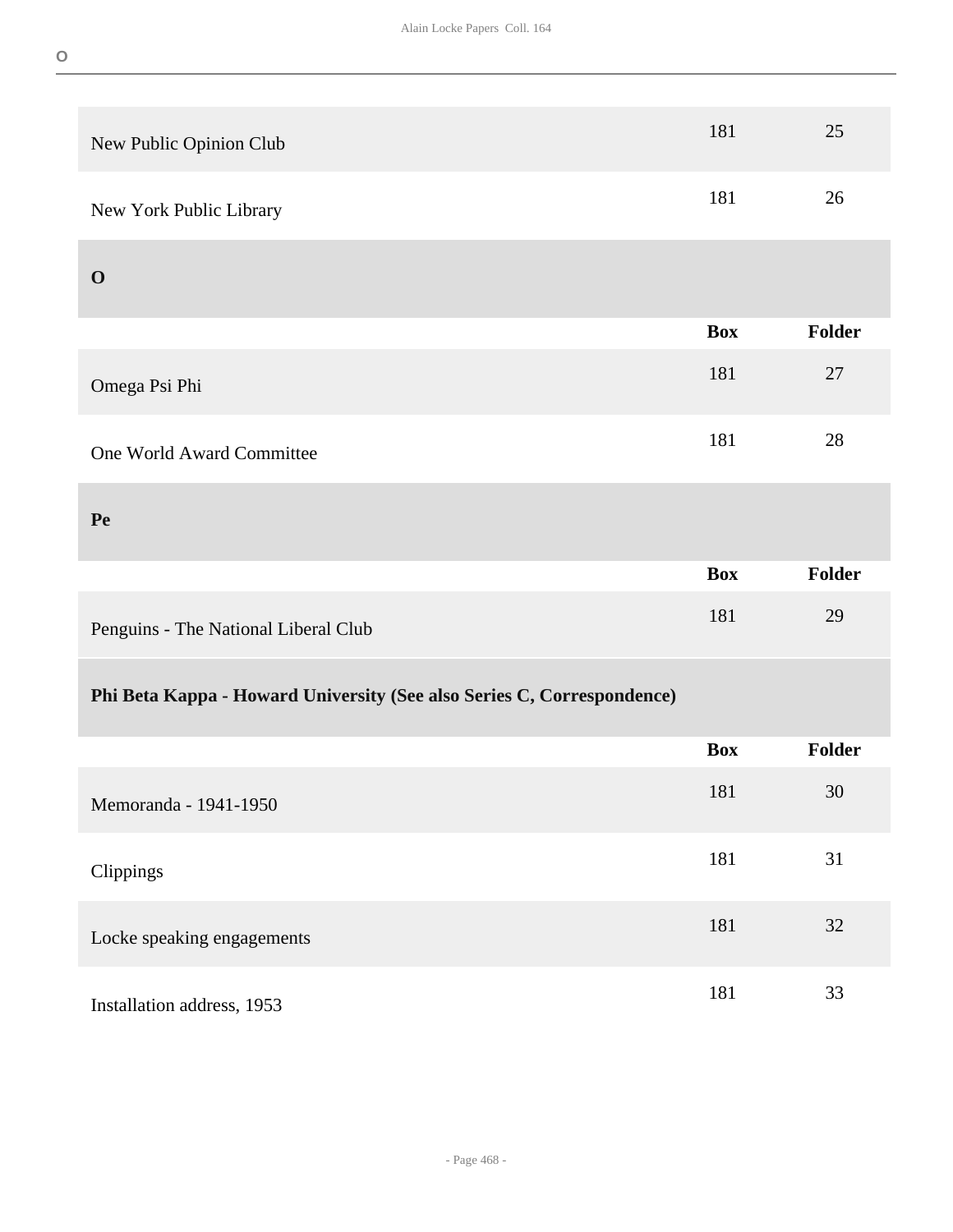| Procedures, guidelines, regulations                | 182        | $\mathbf{1}$   |
|----------------------------------------------------|------------|----------------|
| Reports, minutes, announcements                    | 182        | $\overline{2}$ |
| Programs, invitations                              | 182        | $\mathfrak{Z}$ |
| Lists of members                                   | 182        | $\overline{4}$ |
| <b>Notes</b>                                       | 182        | $\mathfrak{S}$ |
| <b>Phi-Pre</b>                                     |            |                |
|                                                    | <b>Box</b> | <b>Folder</b>  |
| Phi Beta Kappa - Harvard University                | 182        | $6\,$          |
| Phi Beta Sigma (See also Series C, Correspondence) | 182        | $\overline{7}$ |
| Phyllis Wheatley Y. W. C. A.                       | 182        | 8              |
| President's Committee on Fair Employment Practice  | 182        | 9              |
| <b>Progressive Education Association</b>           |            |                |
|                                                    | <b>Box</b> | Folder         |
| Minutes, reports, brochures                        | 182        | 10             |
| <b>Summer Workshops finances</b>                   | 182        | 11             |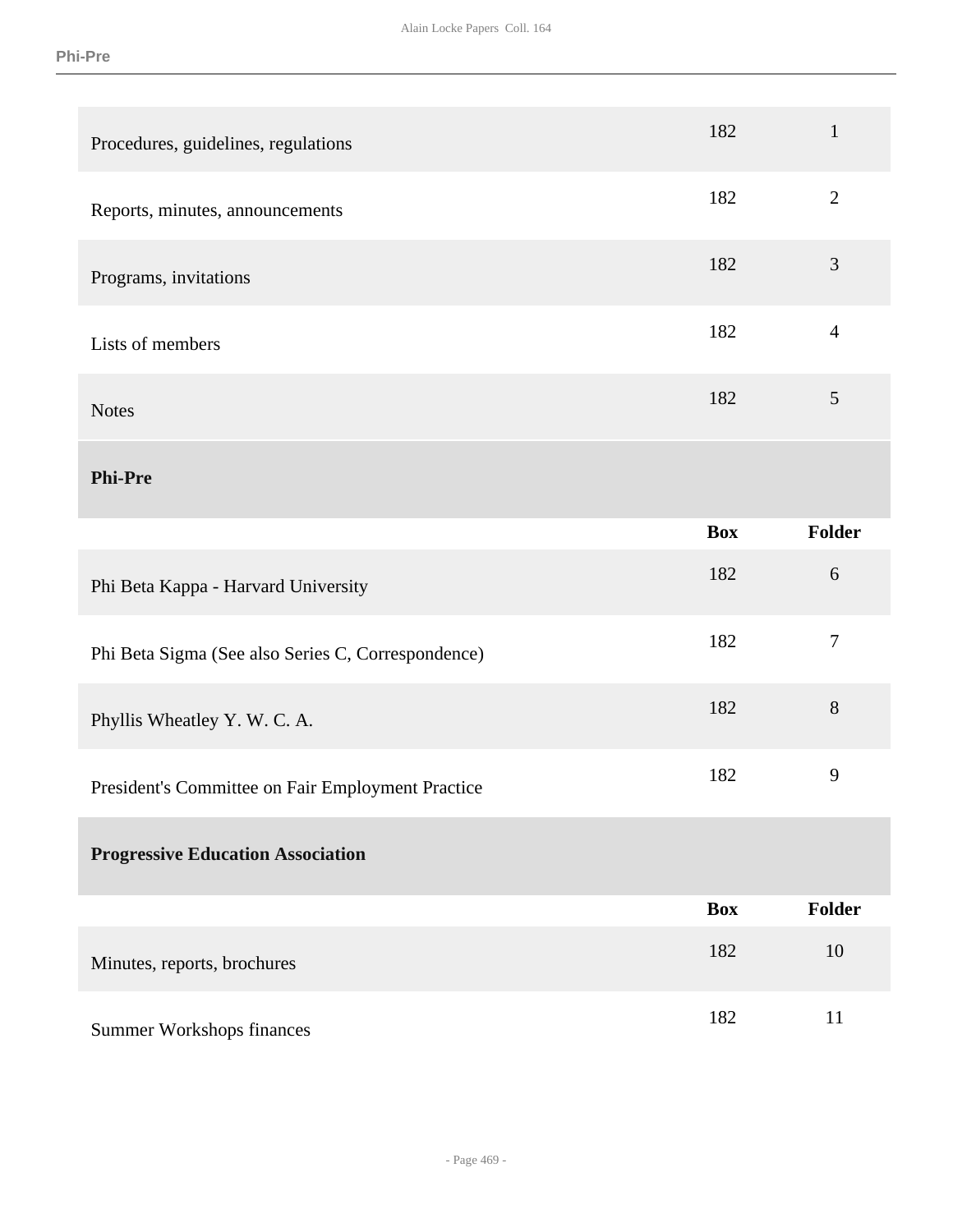| Project description, outline                   | 182        | 12     |
|------------------------------------------------|------------|--------|
| $\mathbf R$                                    |            |        |
|                                                | <b>Box</b> | Folder |
| Research Committee on Intergroup Relations     | 182        | 13     |
| Royal African Aboriginal Music and Art Society | 182        | 14     |
| S                                              |            |        |
|                                                | <b>Box</b> | Folder |
| Service Bureau for Intercultural Education     | 182        | 15     |
| Sigma Pi Phi Fraternity                        | 182        | 16     |
| <b>Social Education</b>                        | 182        | 17     |
| Society for Free Philosophy                    | 182        | 18     |
| South African Institute of Race Relations      | 182        | 19     |
| Southern Conference for Human Welfare          | 182        | 20     |
| <b>Southern Tenant Farmers Union</b>           | 182        | 21     |
| <b>Survey Associates</b>                       | 182        | 22     |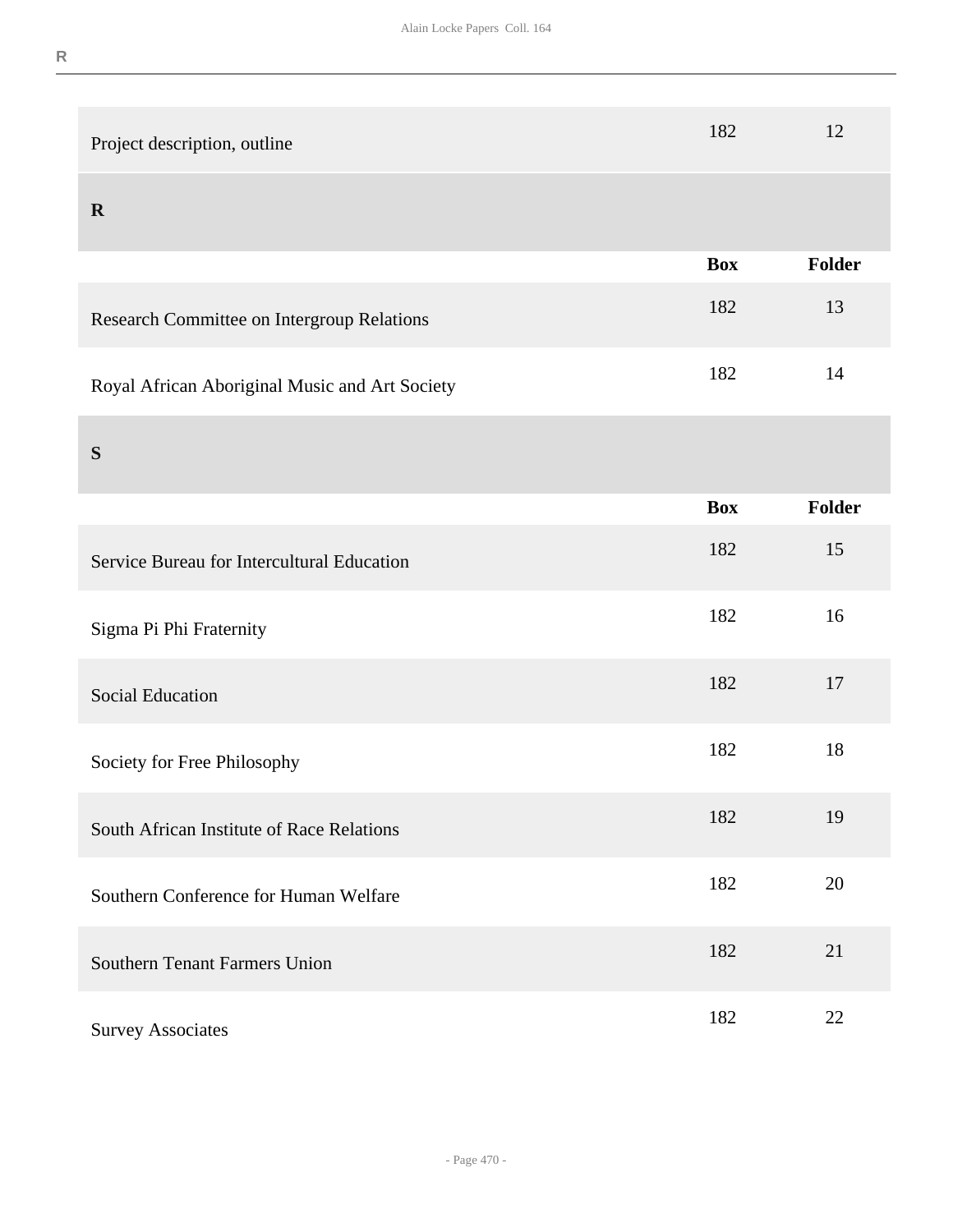| T                                           |            |                |
|---------------------------------------------|------------|----------------|
|                                             | <b>Box</b> | Folder         |
| Theta Sigma Fraternity                      | 182        | 23             |
| Training Bureau for Jewish Communal Service | 182        | 24             |
| $\mathbf U$                                 |            |                |
|                                             | <b>Box</b> | Folder         |
| <b>UNESCO</b>                               | 182        | 25             |
| U.S. Office of Education                    | 182        | 26             |
| U.S. Office of War Information              | 183        | $\mathbf{1}$   |
| United Tiberias Institutions Relief Society | 183        | $\overline{2}$ |
| University Literary Bureau                  | 183        | $\mathfrak{Z}$ |
| University of Chicago                       | 183        | $\overline{4}$ |
| <b>Wo</b>                                   |            |                |
|                                             | <b>Box</b> | <b>Folder</b>  |
| Workers Defense League                      | 183        | 5              |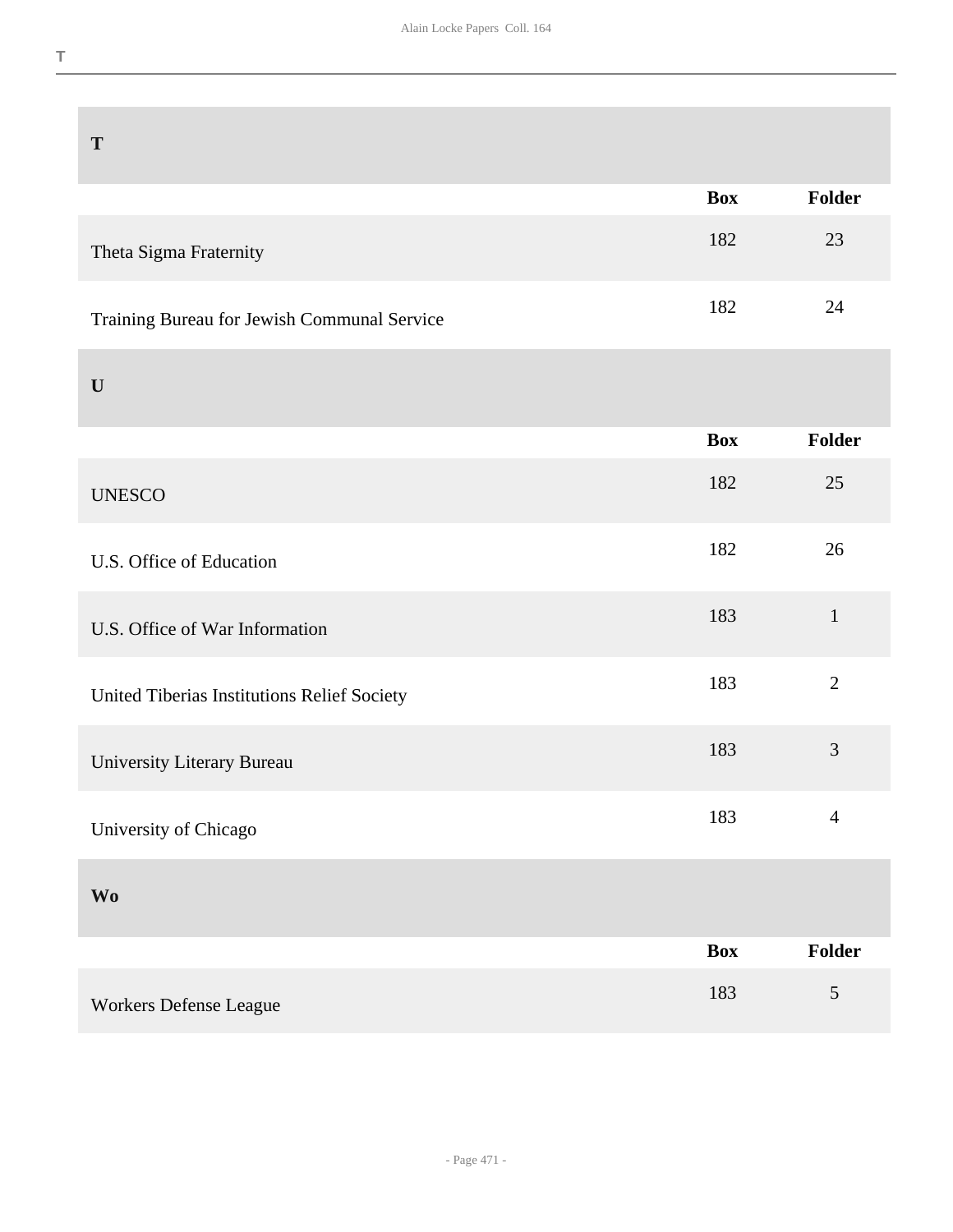# **Works Progress Administration**

|                                                       | <b>Box</b> | <b>Folder</b> |
|-------------------------------------------------------|------------|---------------|
| A Brief Consideration of the American Negro Soldier   | 183        | 6             |
| Creative Art of the American Negro                    | 183        | $\tau$        |
| WPA and Negro Health                                  | 183        | 8             |
| Traditional Ballads Mainly from West Virginia         | 183        | 9             |
| Press releases                                        | 183        | 10            |
| Press releases on non-discrimination                  | 183        | 11            |
| Press release on the Federal Theatre Project          | 183        | 12            |
| Press release on Richard Wright                       | 183        | 13            |
| Federal Music Project                                 | 183        | 14            |
| Federal Art Project                                   | 183        | 15            |
| Federal Art Project - catalogues                      | 183        | 16            |
| Technical Series - Art Circular No. 5 Adult Education | 183        | 17            |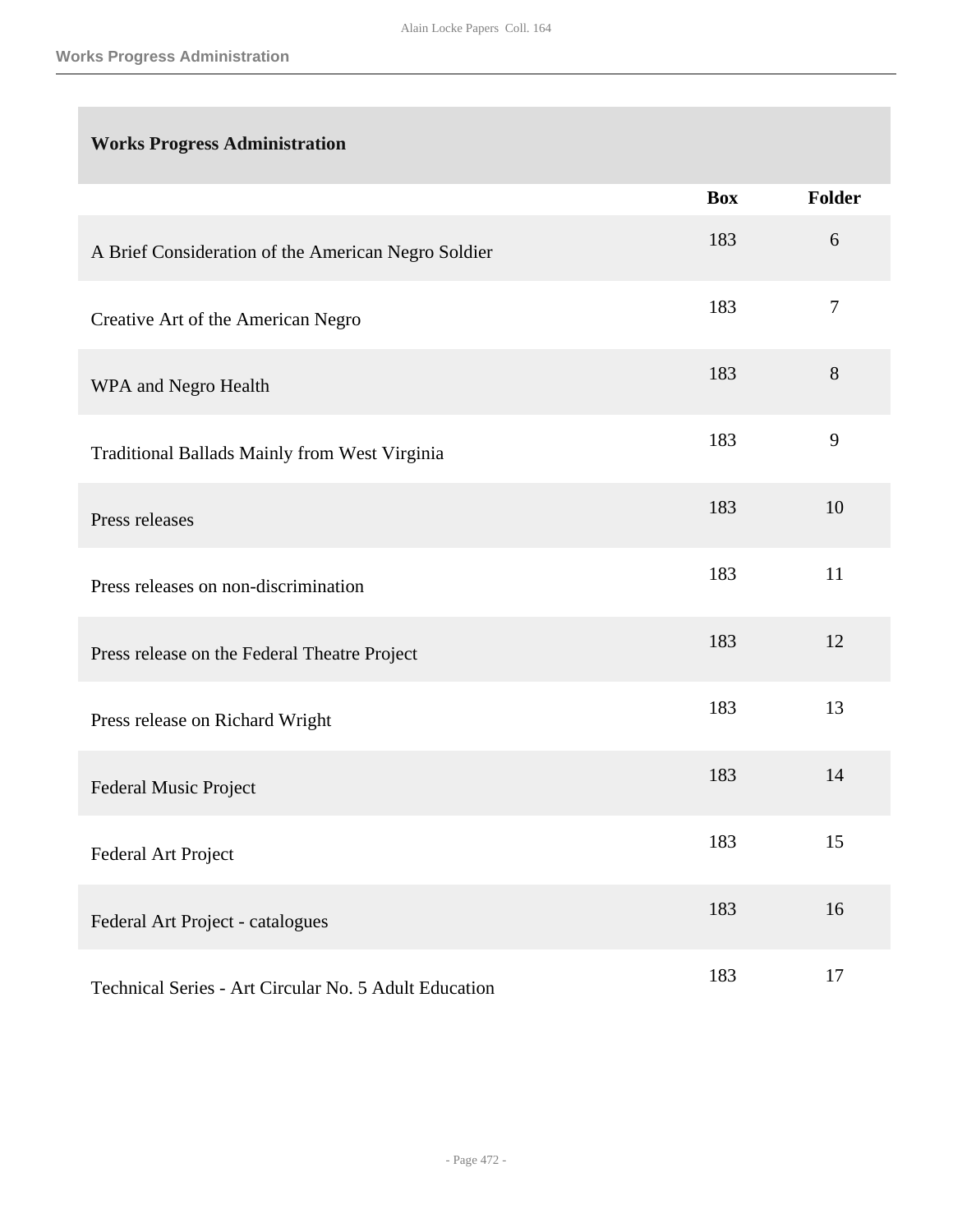| <b>Adult Education</b>                                    | 183        | 18     |
|-----------------------------------------------------------|------------|--------|
| <b>Wo</b>                                                 |            |        |
|                                                           | <b>Box</b> | Folder |
| World Citizenship Movement                                | 183        | 19     |
| World Conference for International Peace through Religion | 183        | 20     |
| World Encyclopedia Institute                              | 183        | 21     |
| World Unity                                               | 183        | 22     |
| $\mathbf Y$                                               |            |        |
|                                                           | <b>Box</b> | Folder |
| Young Progressives of America                             | 183        | 23     |
| <b>Unknown</b>                                            |            |        |
|                                                           | <b>Box</b> | Folder |
| Unknown organizations                                     | 183        | 24     |
| <b>Series J: Writings by Others</b>                       |            |        |
| <b>Series Description</b>                                 |            |        |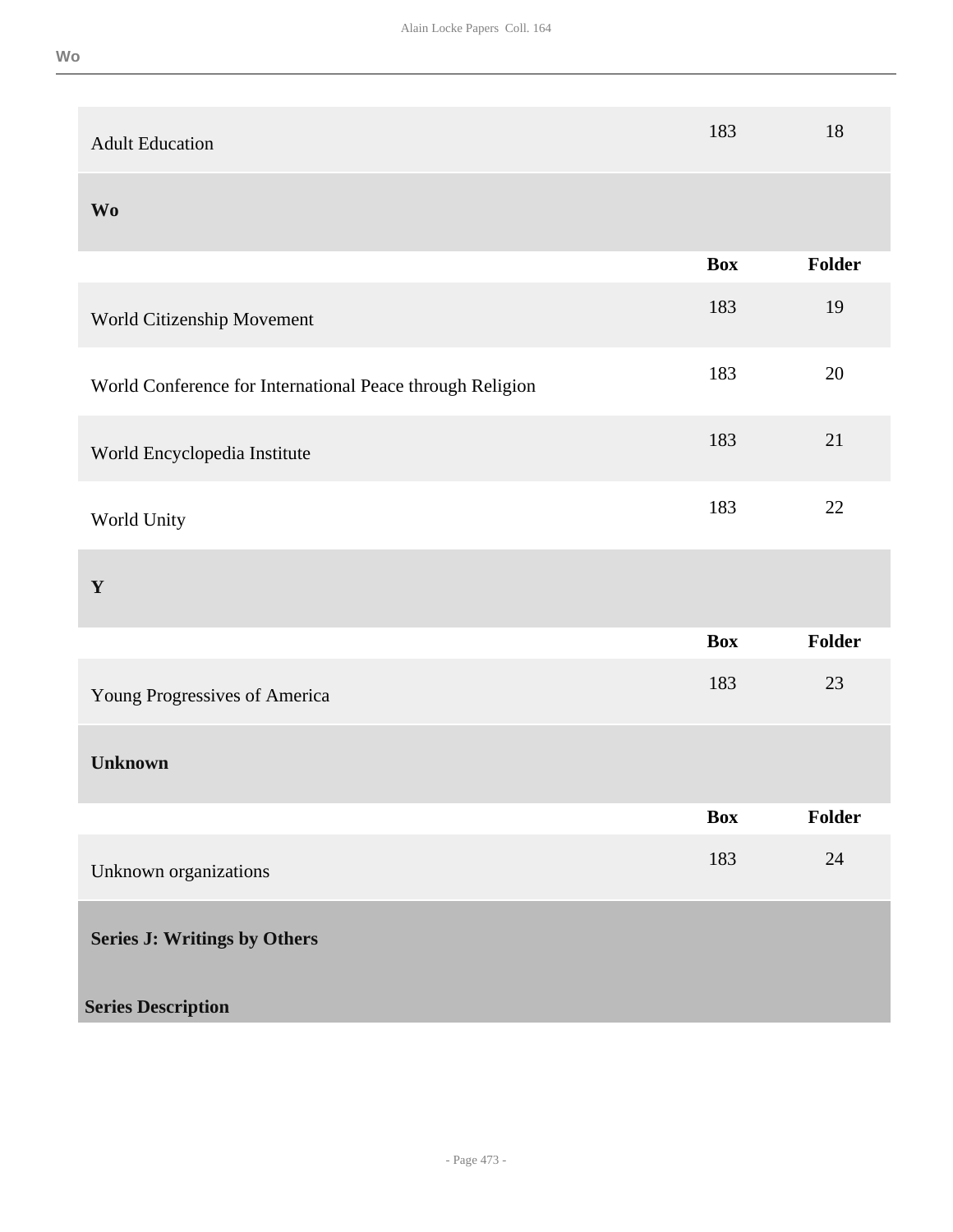Includes unpublished literature, poetry, and plays, as well as to Box 164-190 works of non-fiction. Among the authors are Zora Hurston, Claude McKay, and Rene Maran. Poetry anthologies comprise the latter portion of this series. (See also Series L, Printed Material, for published writings by others.)

**A** 

|                                                                                             | <b>Box</b> | <b>Folder</b>  |
|---------------------------------------------------------------------------------------------|------------|----------------|
| Achille, Louis T. "The Life and Poetical Works of Paul Laurence Dunbar"<br>1933             | 183        | 25             |
| Alexander, Lewis. "My Body." n.d.                                                           | 183        | 26             |
| --------. incomplete poetry.                                                                | 183        | 27             |
| Allen, Lawrence A. "Plan for Proposed Art Exhibition at the Museum of<br>Modern Art." n.d.  | 183        | 28             |
| Anderson, T.J. and E. B. Henderson. "Recreation and Race Adjustment in<br>Washington." n.d. | 184        | $\mathbf{1}$   |
| Armstrong, D. Hercules. "Boy in the Ghetto." n.d.                                           | 184        | $\overline{2}$ |
| Azikiwe, Benjamin Nnamdi. "Tropical Legends." 1924                                          | 184        | 3              |
| --------. "Tropical Legends." 1924                                                          | 184        | $\overline{4}$ |
| B                                                                                           |            |                |
|                                                                                             | <b>Box</b> | Folder         |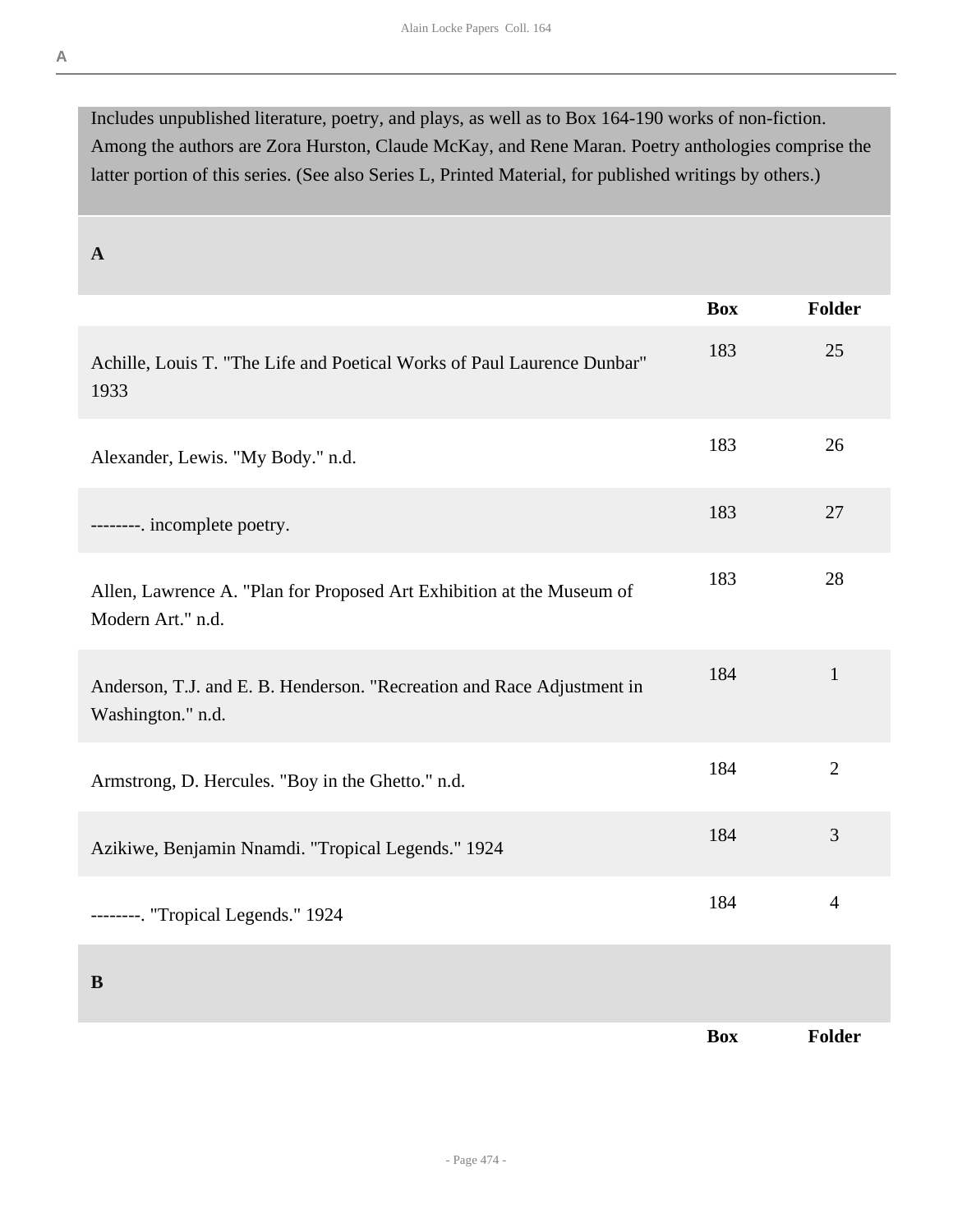| Barradas League. "America's Civil War of Ideals." Press Release 2 July<br>1952                            | 184 | 5              |
|-----------------------------------------------------------------------------------------------------------|-----|----------------|
| Barton, Rebecca Chalmers. "Pigeonholing the Negro Author." [synopsis]<br>n.d.                             | 184 | 6              |
| Bauer, Anne. "South Africa's 'New Racial Order." n.d.                                                     | 184 | $\overline{7}$ |
| Beausey, DeReath Byrd. "The Yellow Tree; a Play in One Act." n.d.                                         | 184 | 8              |
| Bennett, Gwendolyn. "Threnody for Spain." [poem] 1939.                                                    | 184 | 9              |
| Bennett, Hilda and Agnes F. Ford. "The New Negro I and II." n.d.                                          | 184 | 10             |
| Biddle, Francis. "Democracy and Racial Minorities." 1943                                                  | 184 | 11             |
| Blue, A. "A Creed [poem]." n.d.                                                                           | 184 | 12             |
| Bode, Boyd H. "The Cleavage in Our Culture." 1940s                                                        | 184 | 13             |
| Boltz, Joseph, et al. "The Detroit Citizenship Education Study" [draft]<br>1945                           | 184 | 14             |
| Braithwaite, William S. "Omnibus of Negro Literature." 1934                                               | 184 | 15             |
| --------. The Story of the Life of William S. Braithwaite, Poet, Critic,<br>Writer, Anthropologist." n.d. | 184 | 16             |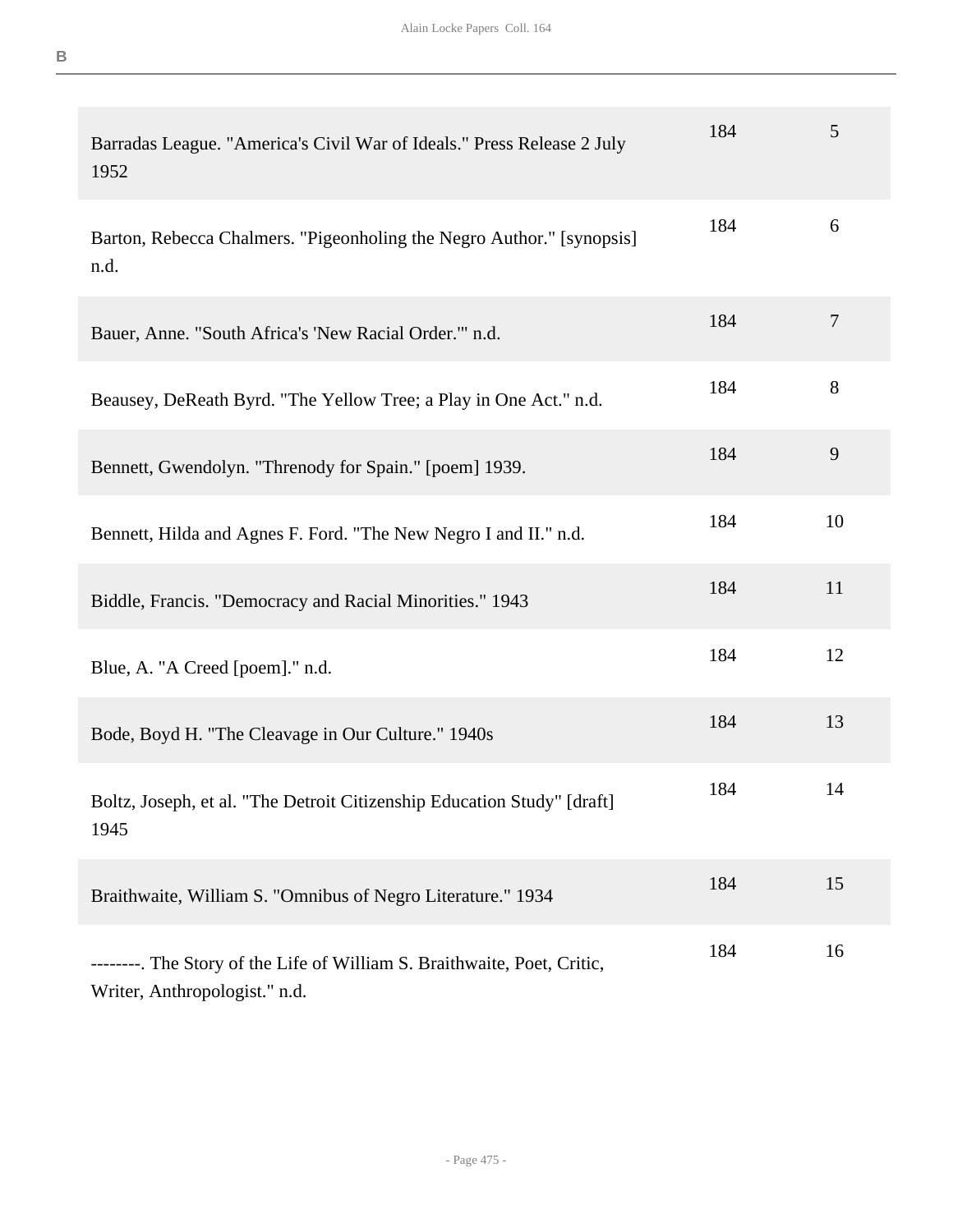| Buell, Raymond Leslie. "Autonomy Versus Assimilation." [abstract of<br>address] 1935.            | 184        | 17            |
|--------------------------------------------------------------------------------------------------|------------|---------------|
| Bunche, Ralph J. "Some Reflections on Peace in Our Time." [Nobel Peace<br>Prize Lecture] 1950.   | 184        | 18            |
| --------. "Howard University Installation of Phi Beta Kappa - Gamma<br>Chapter." [address] 1953. | 184        | 19            |
| Burchardt, D. "Sidelights on Modern Norwegian Literature." n.d.                                  | 184        | 20            |
| Bush, Julian Thaddeus. "A Critique of Political Comedy." [outline] n.d.                          | 184        | 21            |
| Butler, F. "The Courtesan." [short story] n.d.                                                   | 184        | 22            |
| Butler, Francis M. "A Prayer." [short story] ca. 1928.                                           | 184        | 23            |
| $\mathbf C$                                                                                      |            |               |
|                                                                                                  | <b>Box</b> | <b>Folder</b> |
| Clark, Ken. "To the Founders!" [history of the Stylus] n.d.                                      | 184        | 24            |
| Clark, Louis. Poems 1916                                                                         | 184        | 25            |
| Clinchy, Russell. "Religion as a Unifying Force." n.d.                                           | 184        | 26            |
| Cobb, W. Montague. Abstracts and discussions of articles and papers<br>1947-48.                  | 184        | 27            |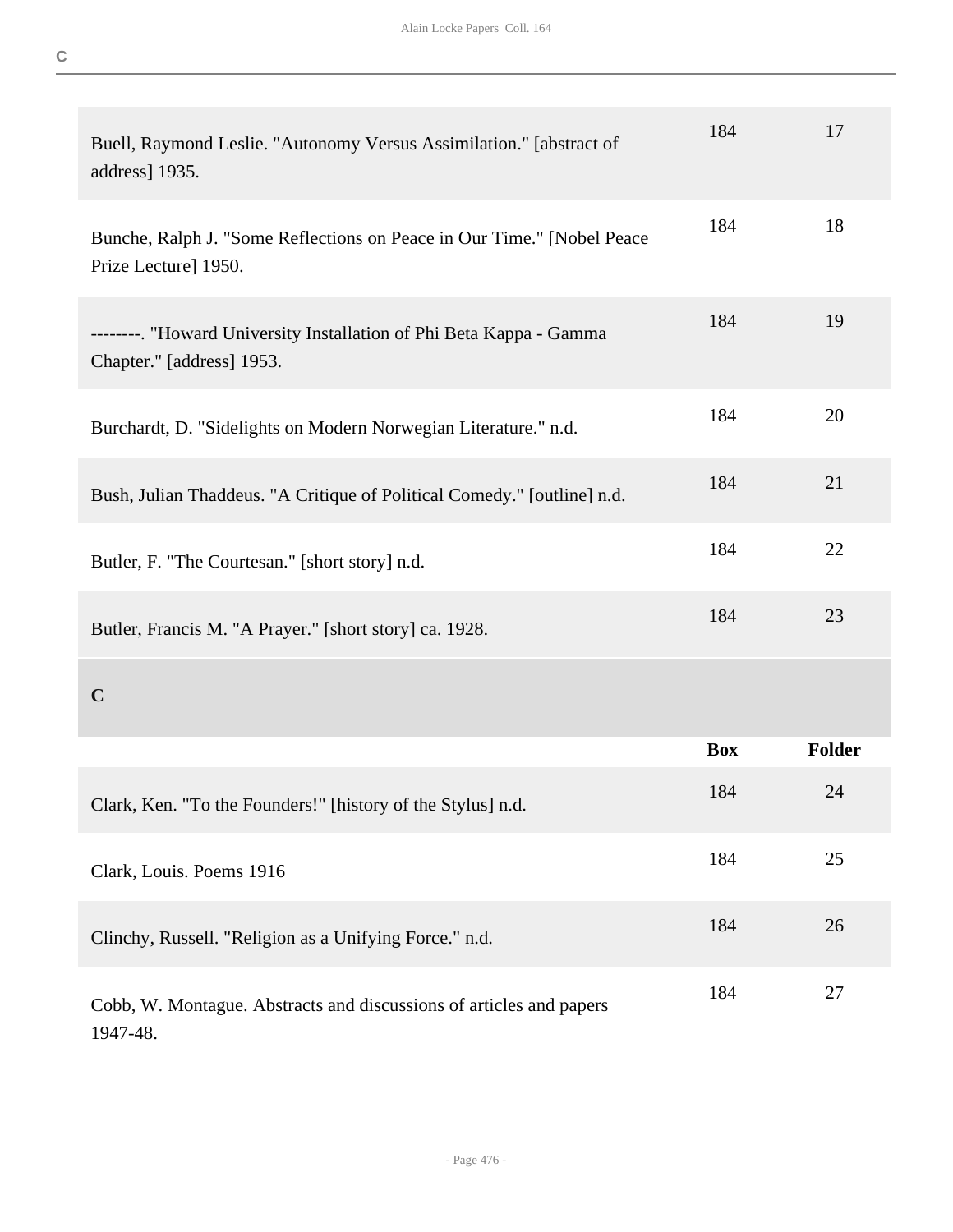| Collier, John. "An Address on the Diversity of the Contributions of the<br>American Indian." 1935. | 184        | 28            |
|----------------------------------------------------------------------------------------------------|------------|---------------|
| Cullen, Countee. "Leaves" [poem] 1923.                                                             | 184        | 29            |
| --------. "On Going" [poem] 1923.                                                                  | 184        | 30            |
| Cuney, Waring. "Sergeant Dusty and Other Poems." 1947                                              | 184        | 31            |
| D                                                                                                  |            |               |
|                                                                                                    | <b>Box</b> | <b>Folder</b> |
| Daniels, James. "Portraits"                                                                        | 184        | 32            |
|                                                                                                    |            |               |
| Das, Taraknath. "The Position of the Oriental in the Present Day World."<br>n.d.                   | 184        | 33            |
| Davis, Allison. "Plans for Study." n.d.                                                            | 184        | 34            |
| Davis, John P. "The Negro in Labor Struggles Since the New Deal." n.d.                             | 184        | 35            |
| Dover, Cedric. "Hullo There, Nigger!" [poems] n.d.                                                 | 184        | 36            |
| Drachler, Jacob. "One Tenth of Us." 1940.                                                          | 184        | 37            |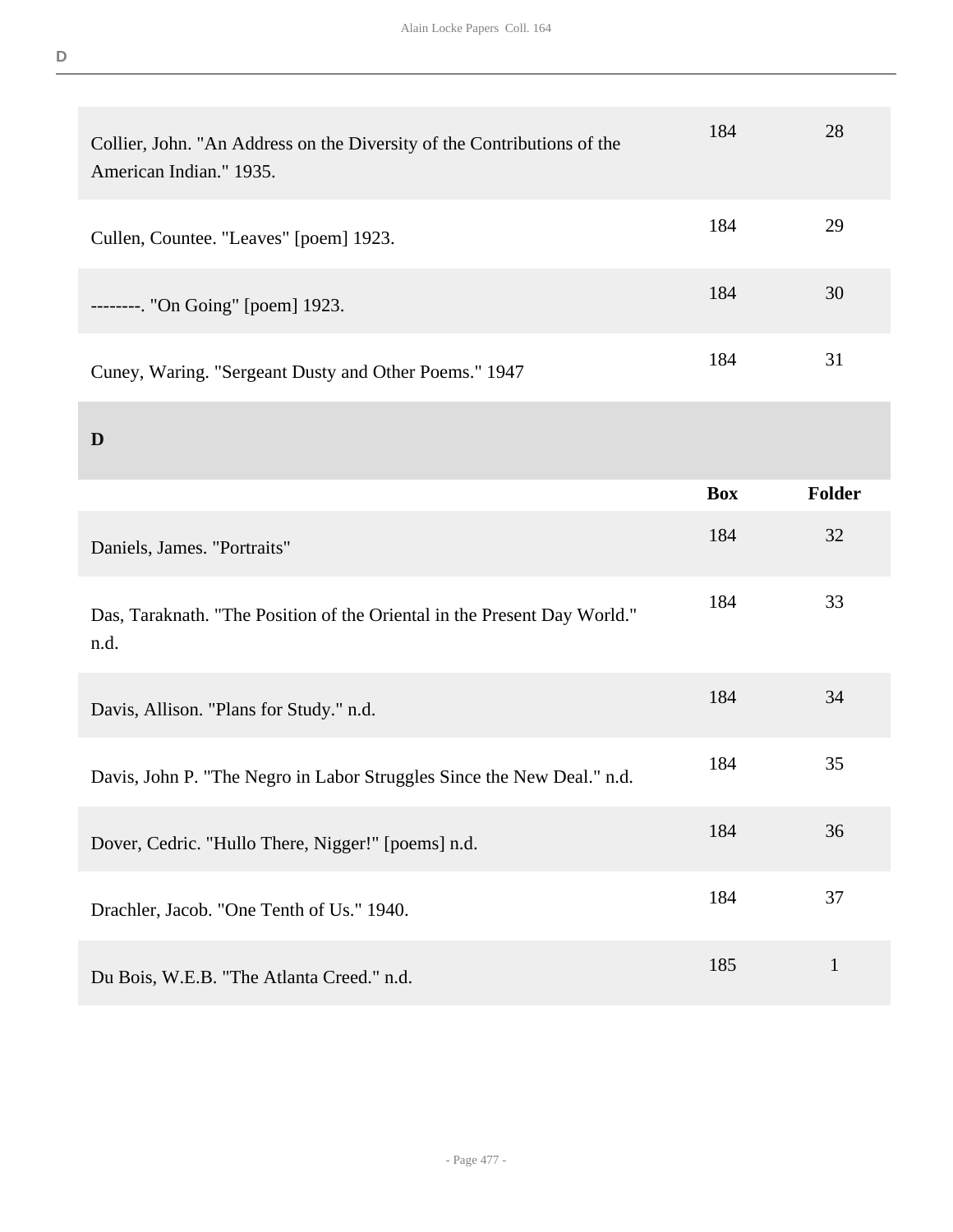| --------. "Atlanta University Project for Extending Cooperation Among<br>Negroes." 1935. | 185        | $\overline{2}$ |
|------------------------------------------------------------------------------------------|------------|----------------|
| --------. "Negro Group Alternatives Today." n.d.                                         | 185        | 3              |
| Duncan, Thelma Myrtle. "The Death Dance; a One-Act Play." n.d.                           | 185        | $\overline{4}$ |
| E                                                                                        |            |                |
|                                                                                          | <b>Box</b> | <b>Folder</b>  |
| Ervin, Charles. "A Man and a Thinker" [Frederick Douglass] n.d.                          | 185        | 5              |
|                                                                                          |            |                |
| $\mathbf{F}$                                                                             |            |                |
|                                                                                          | <b>Box</b> | <b>Folder</b>  |
| Fauset, Arthur H. "American Negro Folk Literature" [incomplete] n.d.                     | 185        | 6              |
| --------. "Cultural Contributions of the American Negro." 1940.                          | 185        | $\tau$         |
| Ferguson, Dutton. "We Ask of Us" [poem] n.d.                                             | 185        | 8              |
| Frazier, E. Franklin. "Bi-racialism in the United States." n.d.                          | 185        | 9              |
| --------. Talk at Urban League Conference 1926                                           | 185        | 10             |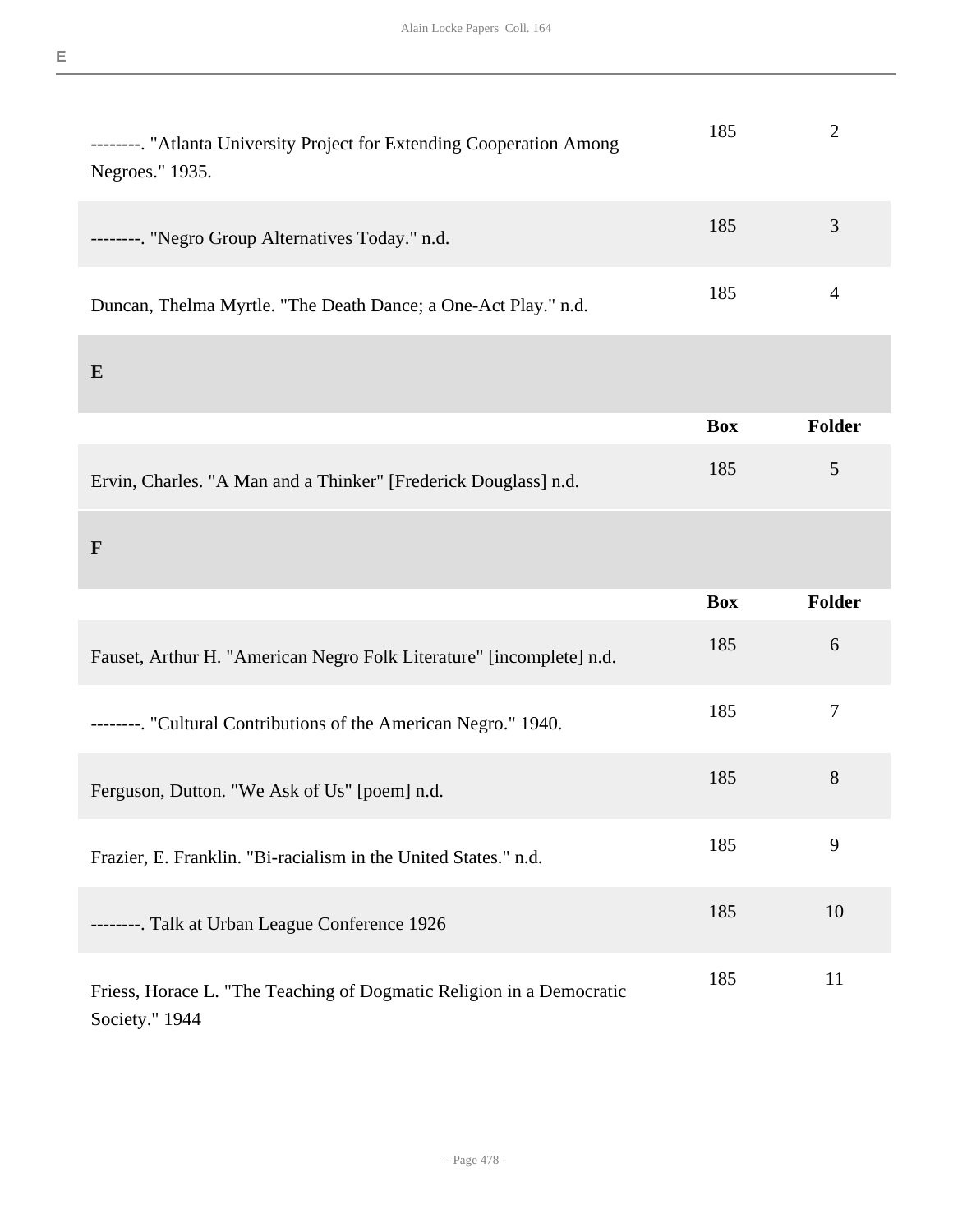| G                                                                                                                            |            |        |
|------------------------------------------------------------------------------------------------------------------------------|------------|--------|
|                                                                                                                              | <b>Box</b> | Folder |
| Gaines, Francis Pendleton. "The Southern Plantation" 1925                                                                    | 185        | 12     |
| Garrett, Casper, et.al. "Gophered; a Play of Negro Rural Life." Music and<br>lyrics by Hall Johnson and Langston Hughes n.d. | 185        | 13     |
| Gibson, Wilfred. Review of Minty Alley, by C.L.R. James 1936                                                                 | 185        | 14     |
| Goldaber, Irving and Albert Vorspan. "Race and Racialism" 1948                                                               | 185        | 15     |
| Guillaume, Paul. "African Art at the Barnes Foundation." n.d.                                                                | 185        | 16     |
| Guy, Fred, et al. "Report of Citizens Committee of Greater Little Rock,<br>Arkansas" 29 March 1942                           | 185        | 17     |

## **H**

|                                                                                                                            | <b>Box</b> | <b>Folder</b> |
|----------------------------------------------------------------------------------------------------------------------------|------------|---------------|
| Harper, George T. and Maurice V. Russell. "Abstract: Non-Academic<br>Factors Influencing Academic Achievement." Aug. 1950. | 185        | 18            |
| Harris, John A. "On Kant's Theory of Value" 1934                                                                           | 185        | 19            |
| Havinghurst, Robert J. "The Influence of Recent Social Change on the<br>Desire for Social Mobility." n.d.                  | 185        | 20            |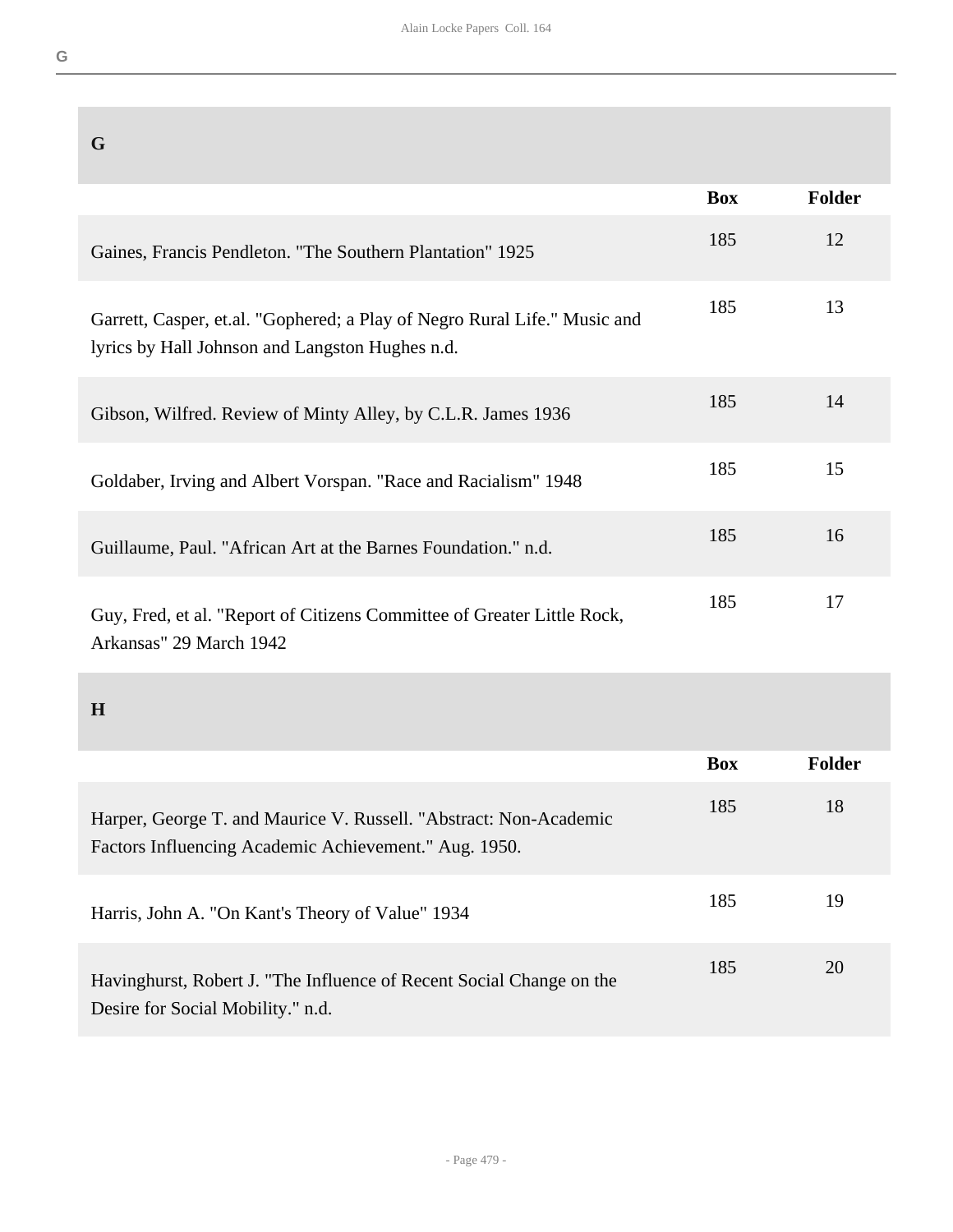| Hayakawa, S. I. "Semantics, General Semantics." 1947                                                                                                  | 185 | 21  |
|-------------------------------------------------------------------------------------------------------------------------------------------------------|-----|-----|
| Henson, Francis. "Militant Tactics for Negro Emancipation." n.d.                                                                                      | 185 | 22  |
| Herney, Victor. "A Glimpse of Old Greece" [poem] n.d.                                                                                                 | 185 | 23  |
| Herskovits, Melville J. "A Preliminary Consideration of the Culture Areas<br>of Africa" [incomplete] n.d.                                             | 185 | 24  |
| Heyl, Bernard C. New Bearings in Esthetics and Art Criticism New<br>Haven: Yale Univ. Press, 1943. [excerpt, "Problems in Evaluation:<br>Relativism"] | 185 | 25  |
| Hocking, William Ernest. "Cultural Autonomy and World Peace." n.d.                                                                                    | 185 | 26  |
| Hogue, David. "To Acheson, Arnold and Alger Hiss." [poem] n.d.                                                                                        | 185 | 27  |
| Holley, Horace. "Basic Religion and World Unity." n.d.                                                                                                | 185 | 28  |
| Hope, John. [Script of a presentation on education in the South] n.d.                                                                                 | 185 | 29  |
| Houenou, Kojo Tovalou. "Problem of the Negro Race." 1924                                                                                              | 185 | 30  |
| Hughes, Langston. "Books Make Friends." n.d.                                                                                                          | 185 | 31  |
| Hurston, Zora Neale. ["All Day Long/Suwanee"] play [incomplete]                                                                                       | 185 | 31A |
| --------. "Barracoon" [draft, various pages] 1931                                                                                                     | 185 | 32  |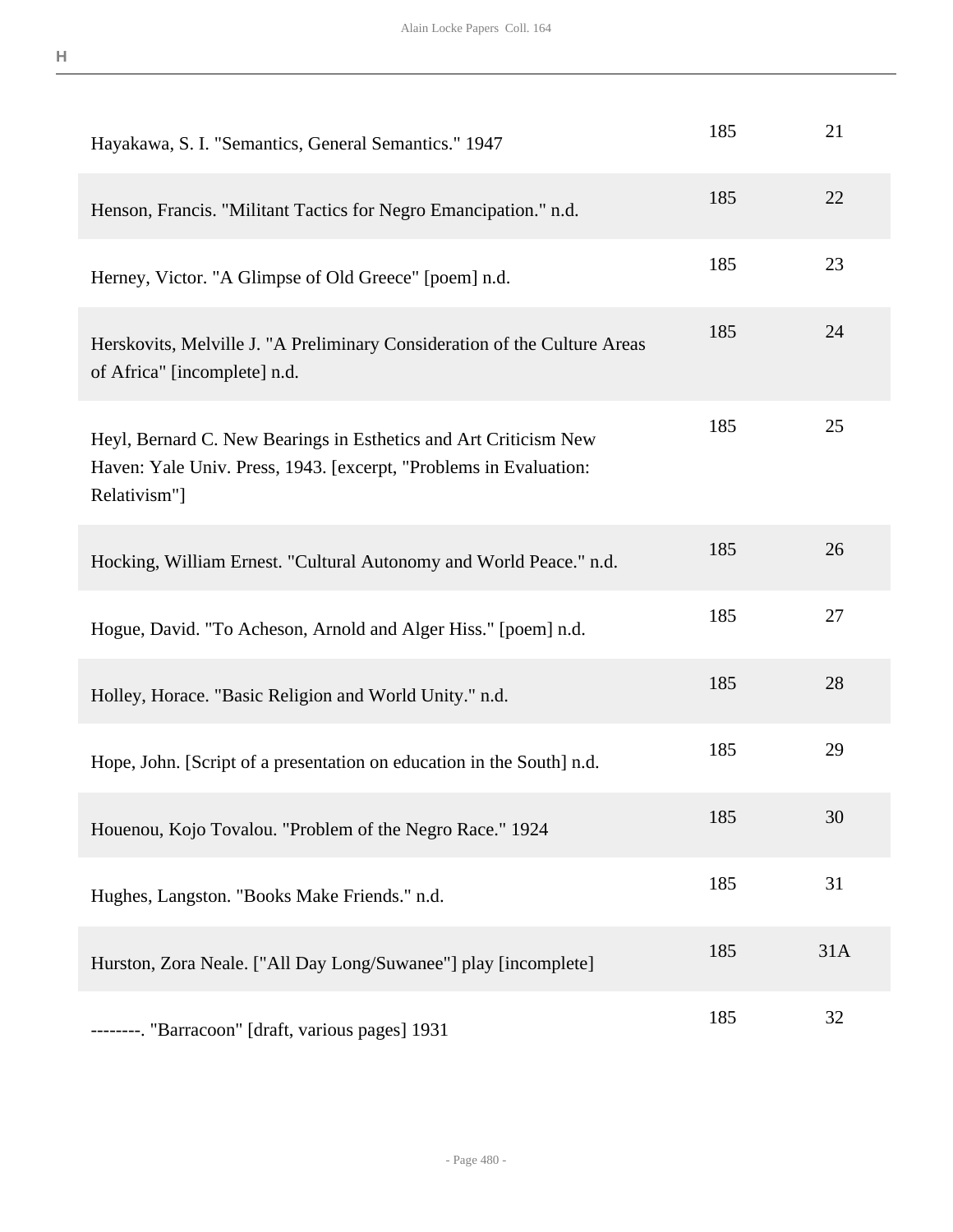**I**

| --------. "Barracoon" [draft, various pages] 1931   | 185        | 33             |
|-----------------------------------------------------|------------|----------------|
| --------. "Barracoon" [typescript] 1931             | 186        | $\mathbf{1}$   |
| --------. "Barracoon" [typescript] [photocopy] 1931 | 186        | $\mathbf{2}$   |
| --------. "Black Death" n.d.                        | 186        | 3              |
| --------. "The Bone of Contention." n.d.            | 186        | $\overline{4}$ |
| --------. "From Sun to Sun." [play]                 | 186        | 4A             |
| --------. "Joe Wiley of Magazine Point." 1928       | 186        | $\mathfrak{S}$ |
| --------. Untitled short story                      | 186        | 5A             |
| Hutchinson, W. F. "African Prophets." n.d.          | 186        | 6              |
| $\mathbf I$                                         |            |                |
|                                                     | <b>Box</b> | <b>Folder</b>  |
| Irvin, Helen B. "Liberia: The Ally" [scenario] n.d. | 186        | $\tau$         |
| ${\bf J}$                                           |            |                |
|                                                     | <b>Box</b> | <b>Folder</b>  |
| James, C.L.R. "Toussaint L'Ouverture" [play] 1936   | 186        | $8\,$          |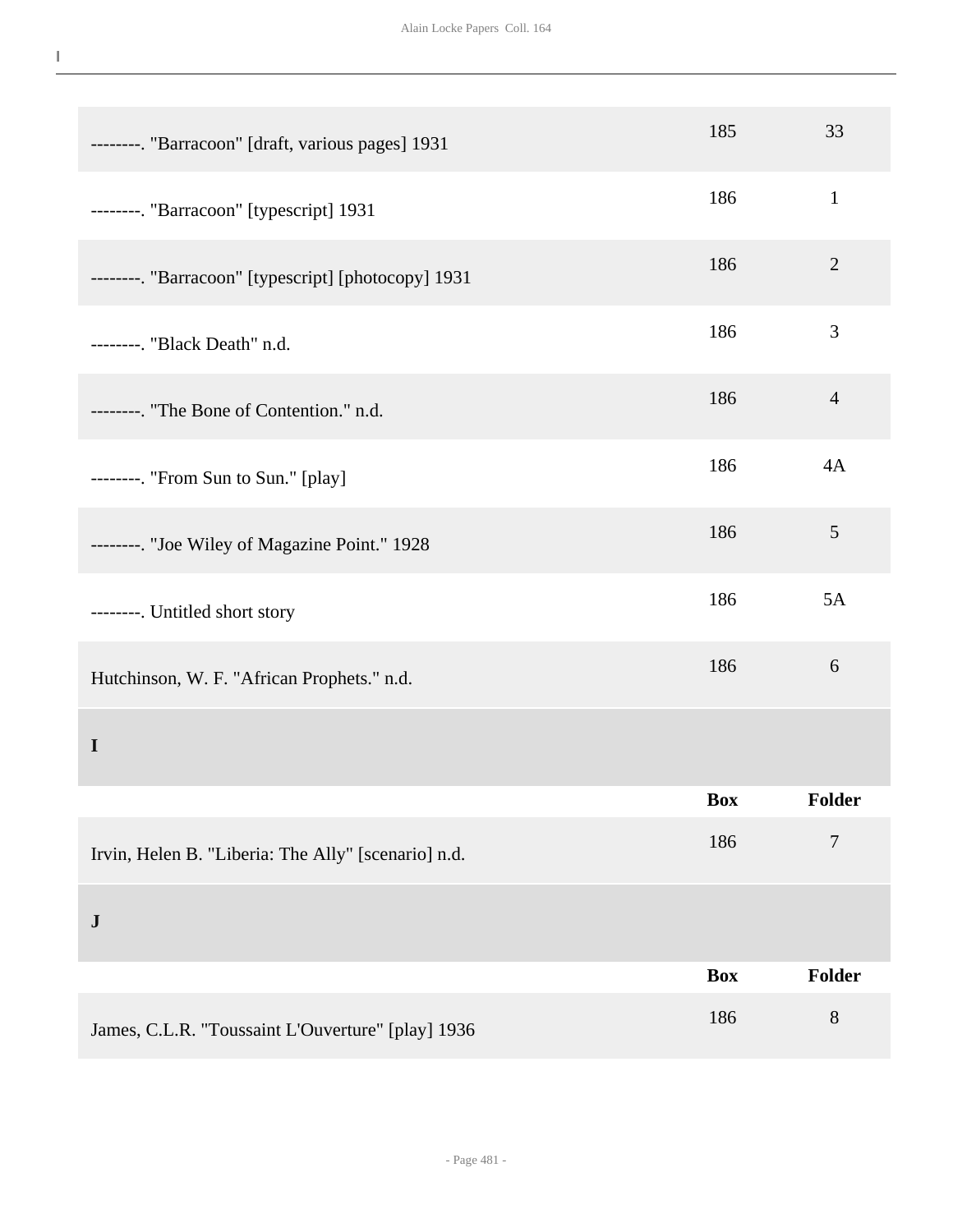| Johnson, Georgia Douglas. "Blue Blood" [play] n.d.                                                                                 | 186        | 9      |
|------------------------------------------------------------------------------------------------------------------------------------|------------|--------|
| --------. "A Personality." n.d.                                                                                                    | 186        | 10     |
| Johnson, Mordecai W. "Address Opening the Series of Lectures and<br>discussion conferences - Social Science Division 4 April 1935" | 186        | 11     |
| --------. "Non-violent Tactics" 1935                                                                                               | 186        | 12     |
| Jones, Robert C. "Negroes in the Western Hemisphere" n.d.                                                                          | 186        | 13     |
| --------. "The Western Hemisphere Remembers its Early Settlers." n.d.                                                              | 186        | 14     |
|                                                                                                                                    |            |        |
| $\mathbf K$                                                                                                                        |            |        |
|                                                                                                                                    | <b>Box</b> | Folder |
| Kalibala, Ernest B. "Selected Subjects on Africa." [outline] n.d.                                                                  | 186        | 15     |
| Kallen, Horace. "Culture and Democracy in the U.S." n.d.                                                                           | 186        | 16     |
| Karpman, Ben. "An Outline for the Study of the Psychopathology of<br>Crime." n.d.                                                  | 186        | 17     |
| Keith, Arthur. "The Differentiation of Mankind into Racial Types." 1919                                                            | 186        | 18     |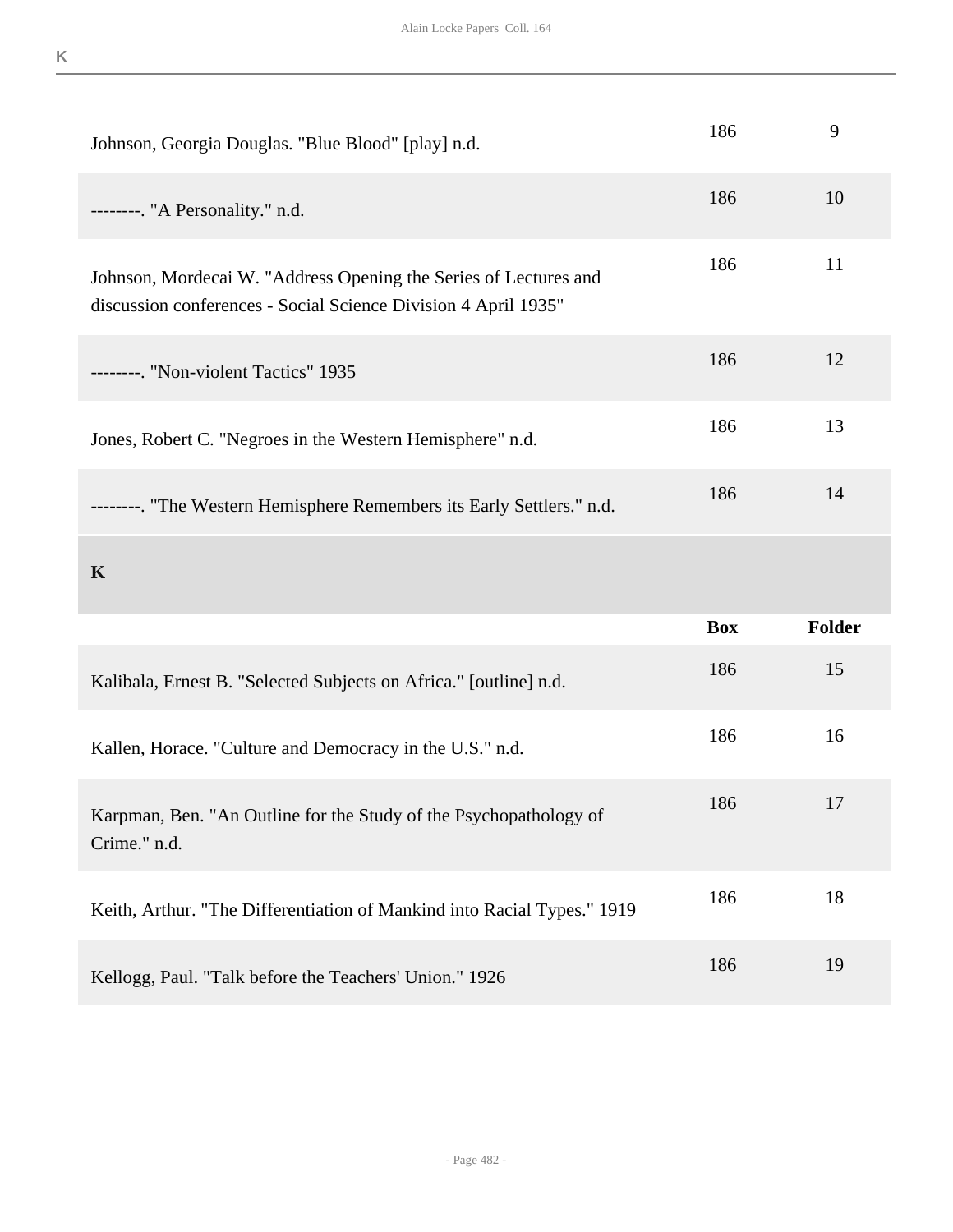| L                                                                                                           |            |               |
|-------------------------------------------------------------------------------------------------------------|------------|---------------|
|                                                                                                             | <b>Box</b> | <b>Folder</b> |
| Lange, Francisco Curt. "Facilitating the Exchange of 'Serious' Musical<br>Compositions." n.d.               | 186        | 20            |
| Lanux, Pierre de. "Remarks on the Assimilation of Minorities." n.d.                                         | 186        | 21            |
| Lasswell, Harold D. "Propaganda; Encyclopedia of the Social Sciences."<br>n.d.                              | 186        | 22            |
| Lawrence, Jacob. Statement re temperas of Frederick Douglass. n.d.                                          | 186        | 23            |
| Leavitt, Sturgis E. "Some Phases of the Cultural Relationships Between<br>the U.S. and Latin America." n.d. | 186        | 24            |
| LeBon, G. "The Psychology of Peoples." 1912                                                                 | 186        | 25            |
| Lescot, Elie. "Message of His Excellency, Elie Lescot, President of Haiti."<br>1942                         | 186        | 26            |
| Lowenthal, Marvin. "The Plight of the Minorities in the Present Day<br>World." n.d.                         | 186        | 27            |
| Mac-Mag                                                                                                     |            |               |
|                                                                                                             | <b>Box</b> | <b>Folder</b> |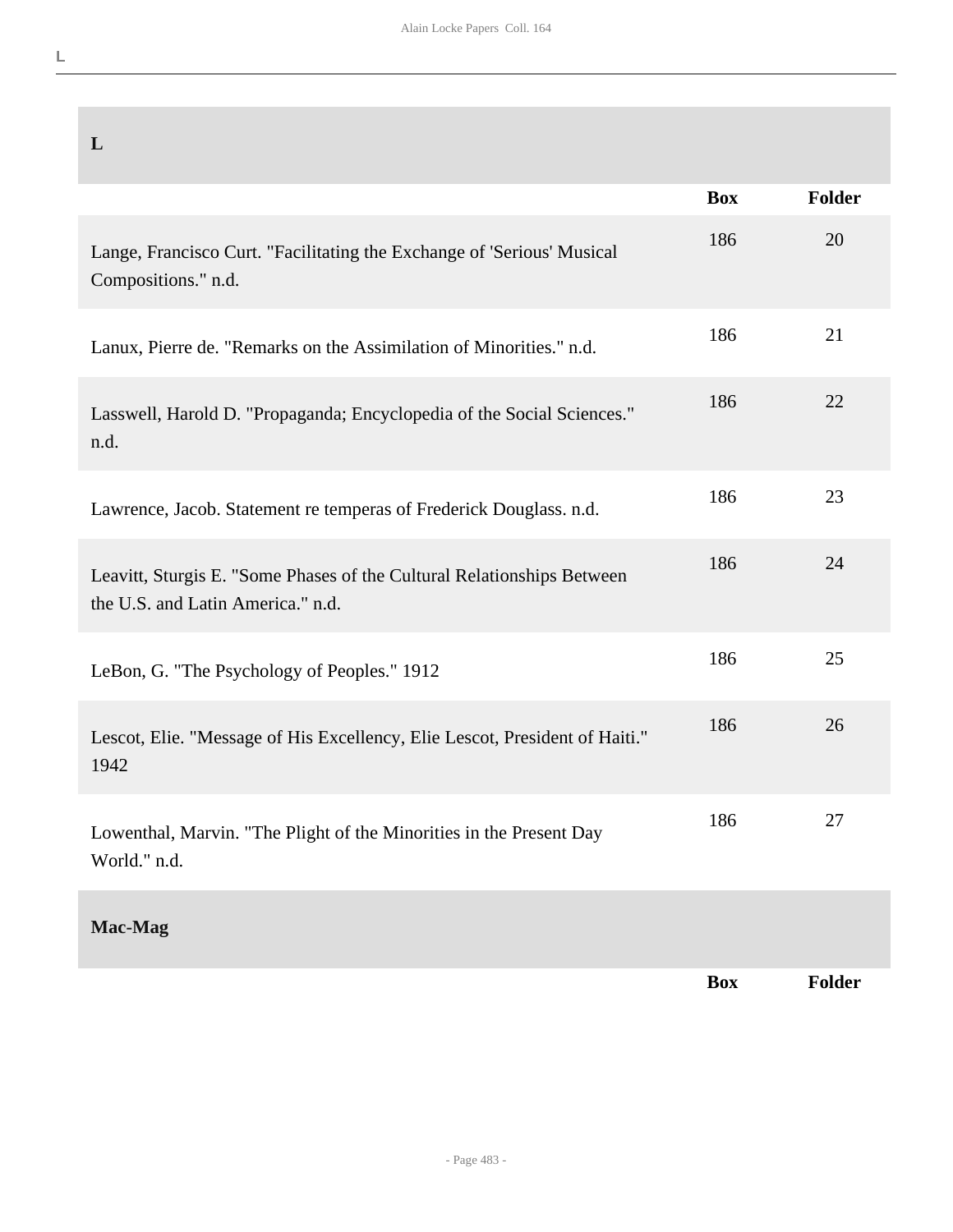| MacIver, Robert M. "After the Price of War, the Price of Peace." n.d.           | 186 | 28 |
|---------------------------------------------------------------------------------|-----|----|
| McKay, Claude. "Boy Prostitute." [poem]                                         | 186 | 29 |
| --------. Home to Harlem [galley]                                               | 186 | 30 |
| Magnusson, Leifur. "Assimilation as an Alternative to Minority Status."<br>n.d. | 186 | 31 |

**Rene Maran** 

|                                                                      | <b>Box</b> | <b>Folder</b>  |
|----------------------------------------------------------------------|------------|----------------|
| Avant-Propos                                                         | 186        | 32             |
| Djogoni 1928 [photocopy]                                             | 186        | 33             |
| Kongo - correspondence with publisher, royalty statement             | 187        | $\mathbf{1}$   |
| Kongo - English translation [typescript]                             | 187        | $\mathbf{2}$   |
| Kongo - English translation [typescript]                             | 187        | $\overline{3}$ |
| Kongo - English translation [typescript] pp. 1-73.                   | 187        | $\overline{4}$ |
| Kongo - English translation [typescript] pp. 74-132.                 | 187        | 5              |
| Kongo - English translation [typescript] pp. 1-59 [with corrections] | 187        | 6              |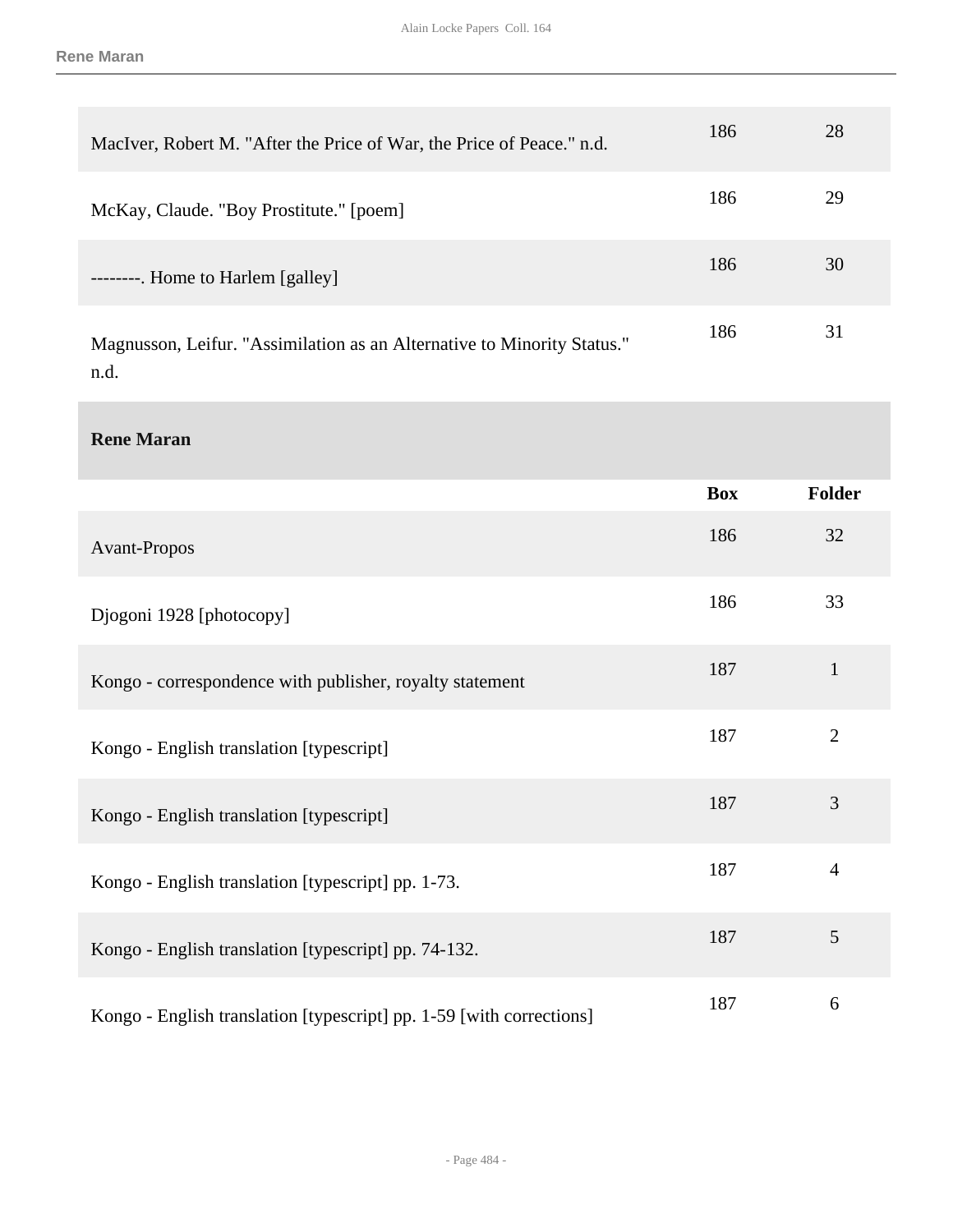| Kongo - English translation [typescript] pp. 60-134.                          | 187        | $\overline{7}$ |
|-------------------------------------------------------------------------------|------------|----------------|
| Le Livre de la Brousse. pp. 1-130.                                            | 187        | 8              |
| Le Livre de la Brousse. pp. 131-243.                                          | 187        | 9              |
| Le Mouvement noir aux Etats-Unis. In Le Journal de Peuple n.d.<br>[photocopy] | 187        | 10             |
| Pohirro.                                                                      | 187        | 11             |
| Draft pages from various unidentified writings of Maran                       | 187        | 12             |
| Mar-Myr                                                                       |            |                |
|                                                                               |            |                |
|                                                                               | <b>Box</b> | <b>Folder</b>  |
| Martin, Paul. "Three New Federal Health Advances." 1953                       | 187        | 13             |
| Mocking, William Ernest. "Cultural Autonomy and World Peace." n.d.            | 187        | 14             |
| Myrdal, Gunnar. "American Negro" 1939                                         | 187        | 15             |
| $\mathbf N$                                                                   |            |                |
|                                                                               | <b>Box</b> | <b>Folder</b>  |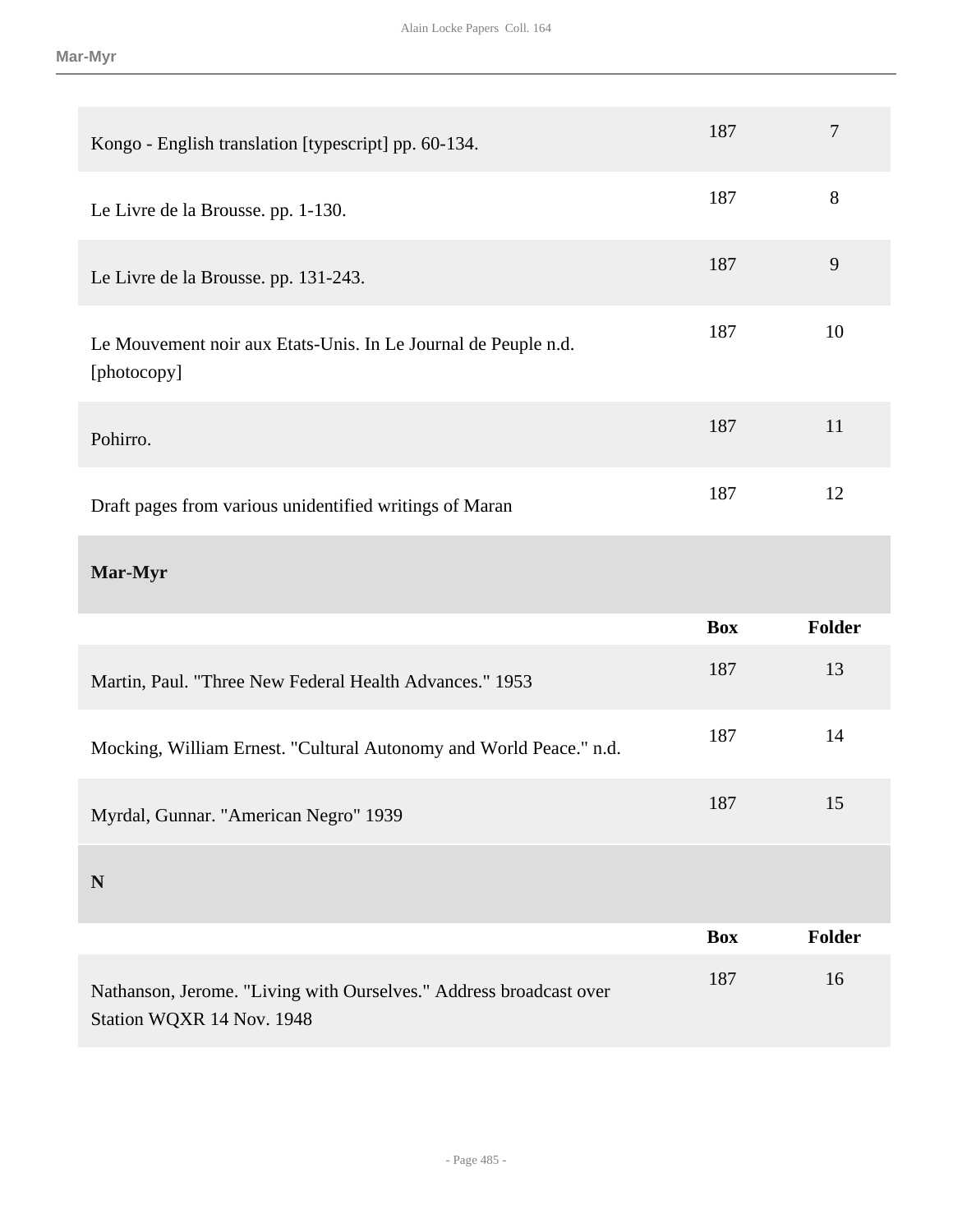| Nietzsche, Friedrich. "The Will to Power in Art."                                                                                               | 187        | 17             |
|-------------------------------------------------------------------------------------------------------------------------------------------------|------------|----------------|
| Nugent, Richard Bruce. "Smoke Lillies d Jade!"                                                                                                  | 187        | 18             |
| --------. Untitled holograph                                                                                                                    | 188        | $\mathbf{1}$   |
| Nyabonga, Akiki K. "African Tribal Customs." Chapters 3-5.                                                                                      | 188        | $\overline{2}$ |
| Nygatt, Tracy D. "The Noose" [one-act play] 1918.                                                                                               | 188        | 3              |
| ${\bf P}$                                                                                                                                       |            |                |
|                                                                                                                                                 | <b>Box</b> | Folder         |
| Parker, George Wells. "The Keys to the African Origins."                                                                                        | 188        | $\overline{4}$ |
| Parker, Thomas C. [re: Negro Art.] Speech delivered before the General<br>Conference of the American Teachers Assoc., Tuskegee, AL 29 July 1938 | 188        | 5              |
|                                                                                                                                                 |            |                |
| Phelps-Stokes Fund. "Digest of a Survey of African Students Studying in<br>the United States." May 1949                                         | 188        | 6              |
| $\mathbf R$                                                                                                                                     |            |                |
|                                                                                                                                                 | <b>Box</b> | <b>Folder</b>  |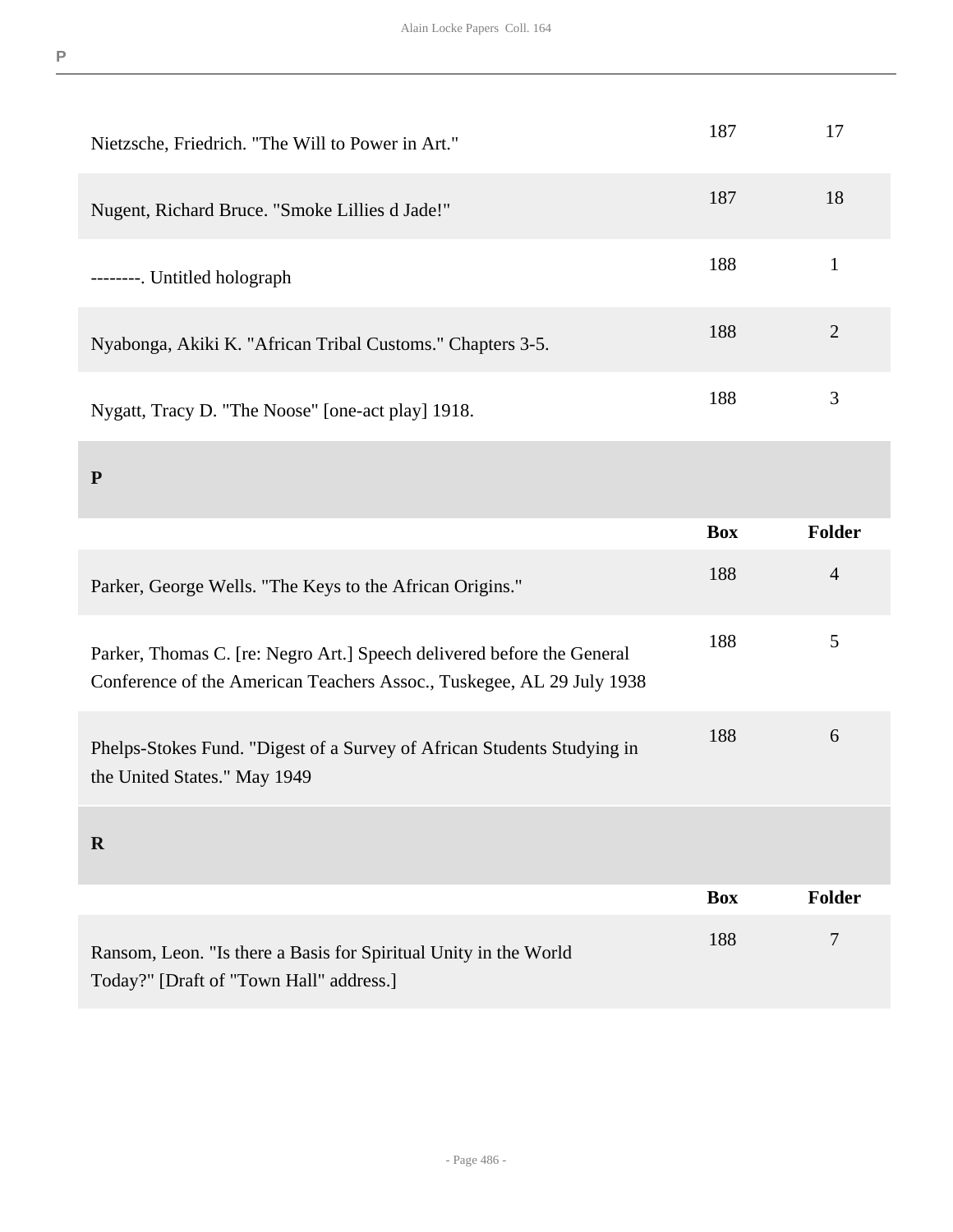| Richardson, Willis. "The Chip Woman's Fortune: A Play."                                                | 188        | 8             |
|--------------------------------------------------------------------------------------------------------|------------|---------------|
| Rodman, Selden. "Horace Pippin." 1947                                                                  | 188        | 9             |
| Roosevelt, T. Jr. English A Exam. Harvard University 1904                                              | 188        | 10            |
| Roper, Moses. "A Narrative of the Adventures and Escape of Moses<br>Roper, from American Slavery" 1838 | 188        | 11            |
| Ross, Carl A. "World Citizeship."                                                                      | 188        | 12            |
| Russell, Bertrand. "Freedom in Education: A Protest Against<br>Mechanism."                             | 188        | 13            |
| S                                                                                                      |            |               |
|                                                                                                        |            |               |
|                                                                                                        | <b>Box</b> | <b>Folder</b> |
| Samuels, Linda. "The Races of Man." [incomplete]                                                       | 188        | 14            |
| Schomburg, Arthur. unidentified.                                                                       | 188        | 15            |
| Smith, T.V. "Demos, What Hour of the Night?"                                                           | 188        | 16            |
| --------. "Making the World Safe for Minorities." Howard Univ. 13 April<br>1935                        | 188        | 17            |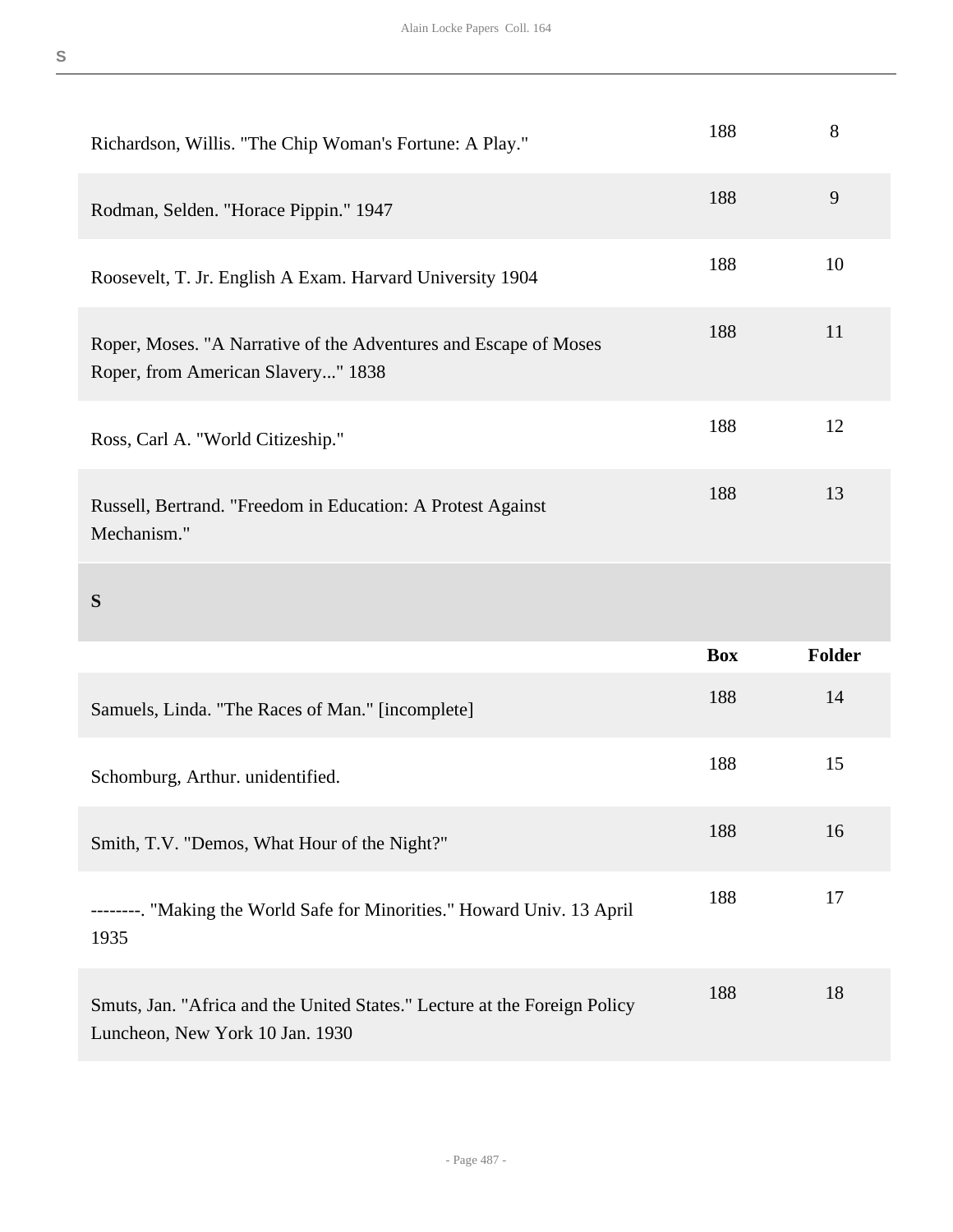| --------. "The Color Problem in South Africa." Town Hall, New York 9<br>Jan. 1930                  | 188        | 19            |
|----------------------------------------------------------------------------------------------------|------------|---------------|
| Spence, Eulalie. "Hot Stuff." [play]                                                               | 188        | 20            |
| Stern, Bernhard. "Religion as a Separatist Force."                                                 | 188        | 21            |
| --------. "Report of Bernhard J. Stern on Visit to Syracuse Summer<br>Workshop, August 7-9, 1939." | 188        | 22            |
| Sumner, Frances Hughston. "The Mental Health of White and Negro<br>College Students." [abstract]   | 188        | 23            |
|                                                                                                    |            |               |
| T                                                                                                  |            |               |
|                                                                                                    | <b>Box</b> | <b>Folder</b> |
| Taylor, Charles Robert S. "An Ode to Howard." [poem]                                               | 188        | 24            |
| Torrence, Ridgely. "Danse Calinda: A Pantomine with Folk-Music."                                   | 188        | 25            |
| Turpin, Waters Edward. "These Low Grounds." [Chapter 41]                                           | 188        | 26            |
| W                                                                                                  |            |               |
|                                                                                                    | <b>Box</b> | Folder        |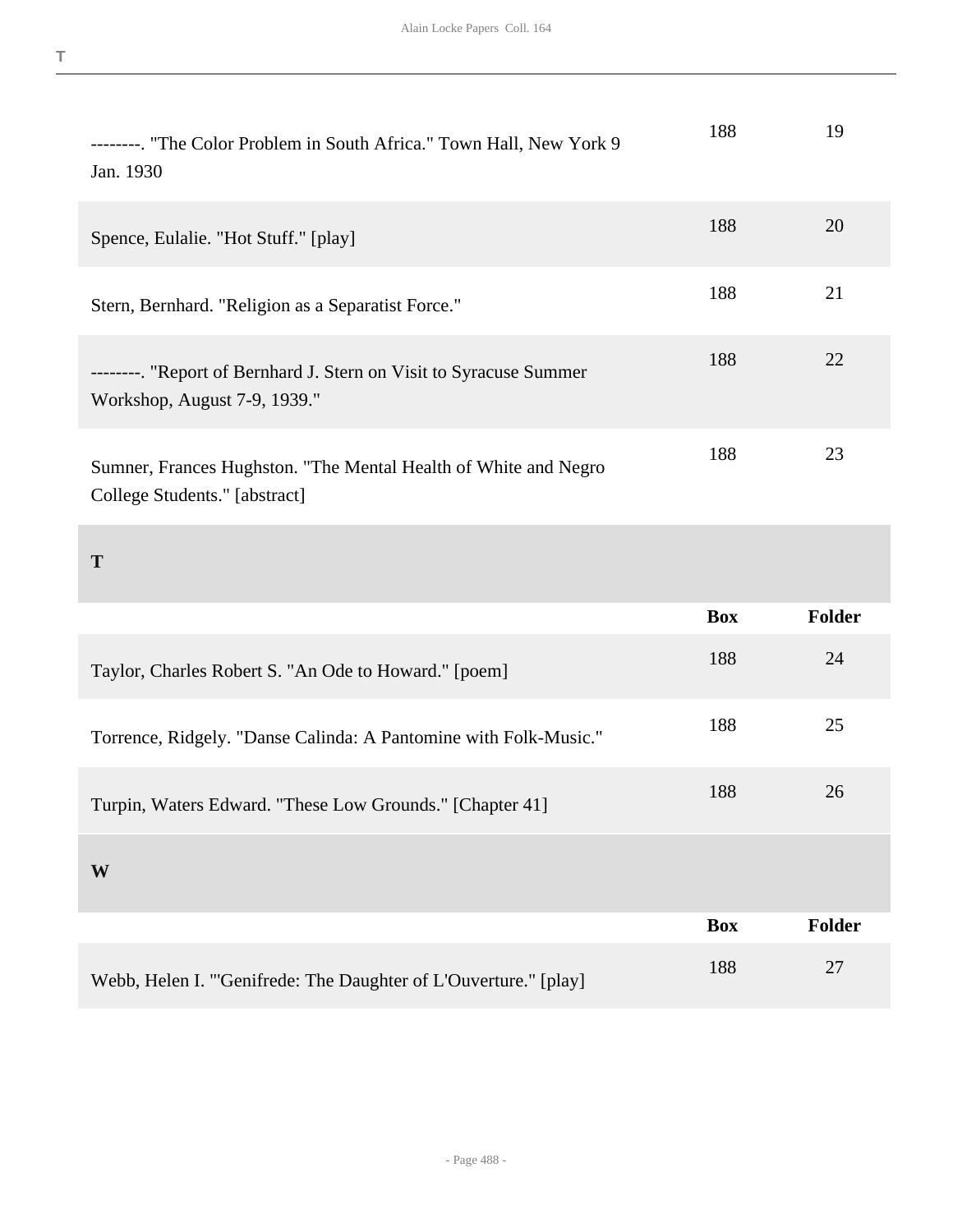| Whiting, Helen. "Booker T. Washington: Educator, Author, Orator,<br>Statesman." | 188        | 28               |
|---------------------------------------------------------------------------------|------------|------------------|
| Wiborg, Mary Hoyt. "Voodoo" [play-Act 1]                                        | 188        | 29               |
| --------. "Voodoo" [play-Act 2]                                                 | 188        | 30               |
| --------. "Voodoo" [play-Act 3]                                                 | 188        | 31               |
| --------. "Voodoo" [reviews of play] 1922                                       | 189        | $\mathbf{1}$     |
| Willis, Robert W. Poetry 1945                                                   | 189        | $\overline{2}$   |
|                                                                                 |            |                  |
| <b>Authors unknown</b>                                                          |            |                  |
|                                                                                 | <b>Box</b> | Folder           |
| Notes re: Booker T. Washington                                                  | 189        | 3                |
| Notes re: Frederick Douglass                                                    | 189        | $\overline{4}$   |
| <b>Notes</b>                                                                    | 189        | $\mathfrak{S}$   |
| [deleted - see Box 164-185, folder 31A]                                         | 189        | 6                |
| Announcement of literary contest for Negro writers [incomplete]                 | 189        | $\boldsymbol{7}$ |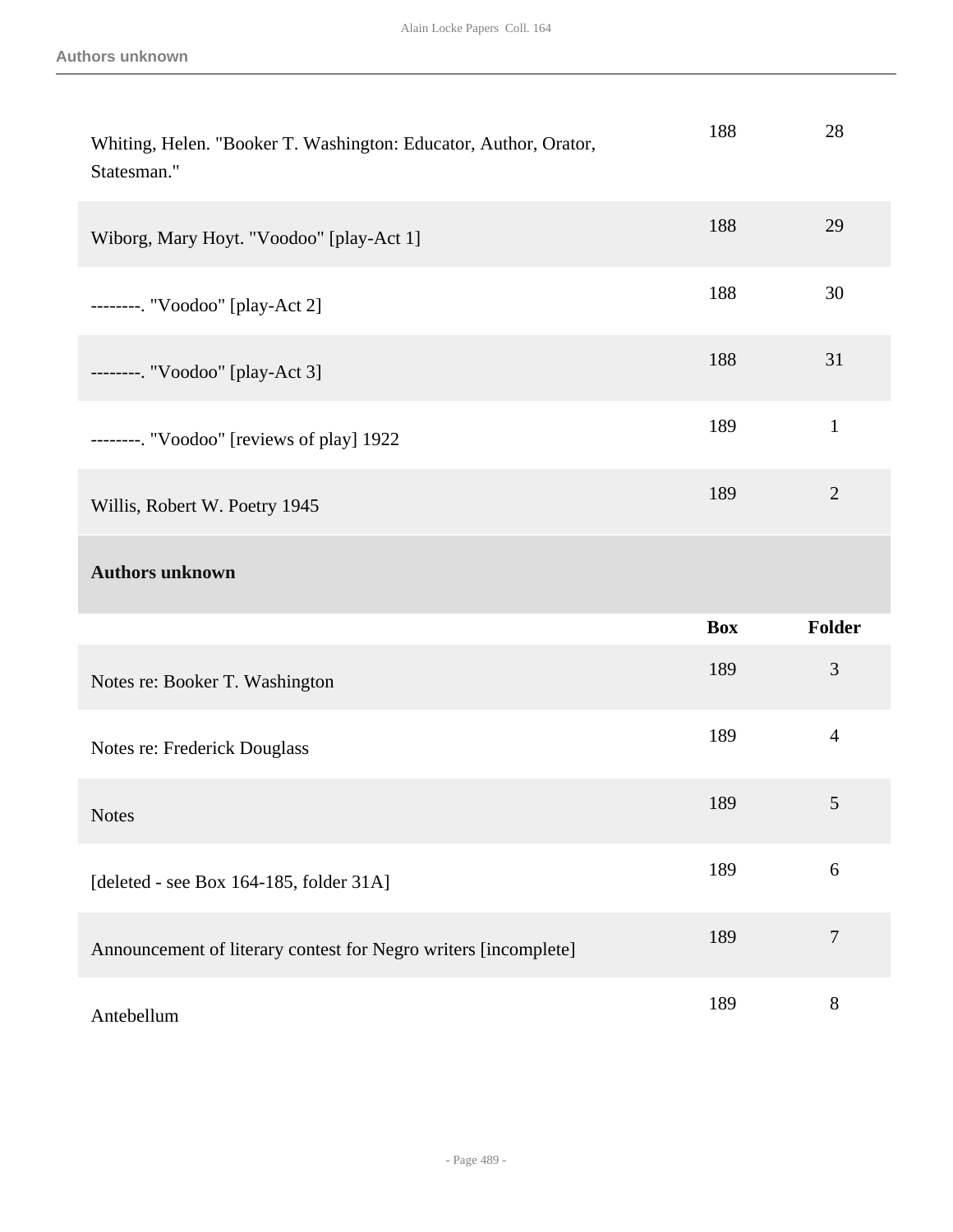| The Black Irish                                                                                    | 189 | 9  |
|----------------------------------------------------------------------------------------------------|-----|----|
| <b>Book Reviews</b>                                                                                | 189 | 10 |
| Color Blind: A Play in One Act [play]                                                              | 189 | 11 |
| A Consideration of Kant's Imperative and Kohler's Requiredness for the<br>Investigation of Values. | 189 | 12 |
| The Distinction between True and False Judgements.                                                 | 189 | 13 |
| Editorial on National Interracial Conference. 1929                                                 | 189 | 14 |
| [Ex-slave narrative]                                                                               | 189 | 15 |
| [deleted - see Box 164-186, folder 4A]                                                             | 189 | 16 |
| A Good Time with the Hall Johnson Singers [holograph, various pages]                               | 189 | 17 |
| [Harlem Film Outline]                                                                              | 189 | 18 |
| Human Relations in a Democracy. [book outline]                                                     | 189 | 19 |
| [re: Ike and Martha] [incomplete short story]                                                      | 189 | 20 |
| The Implications and Significance of an Aging Population                                           | 189 | 21 |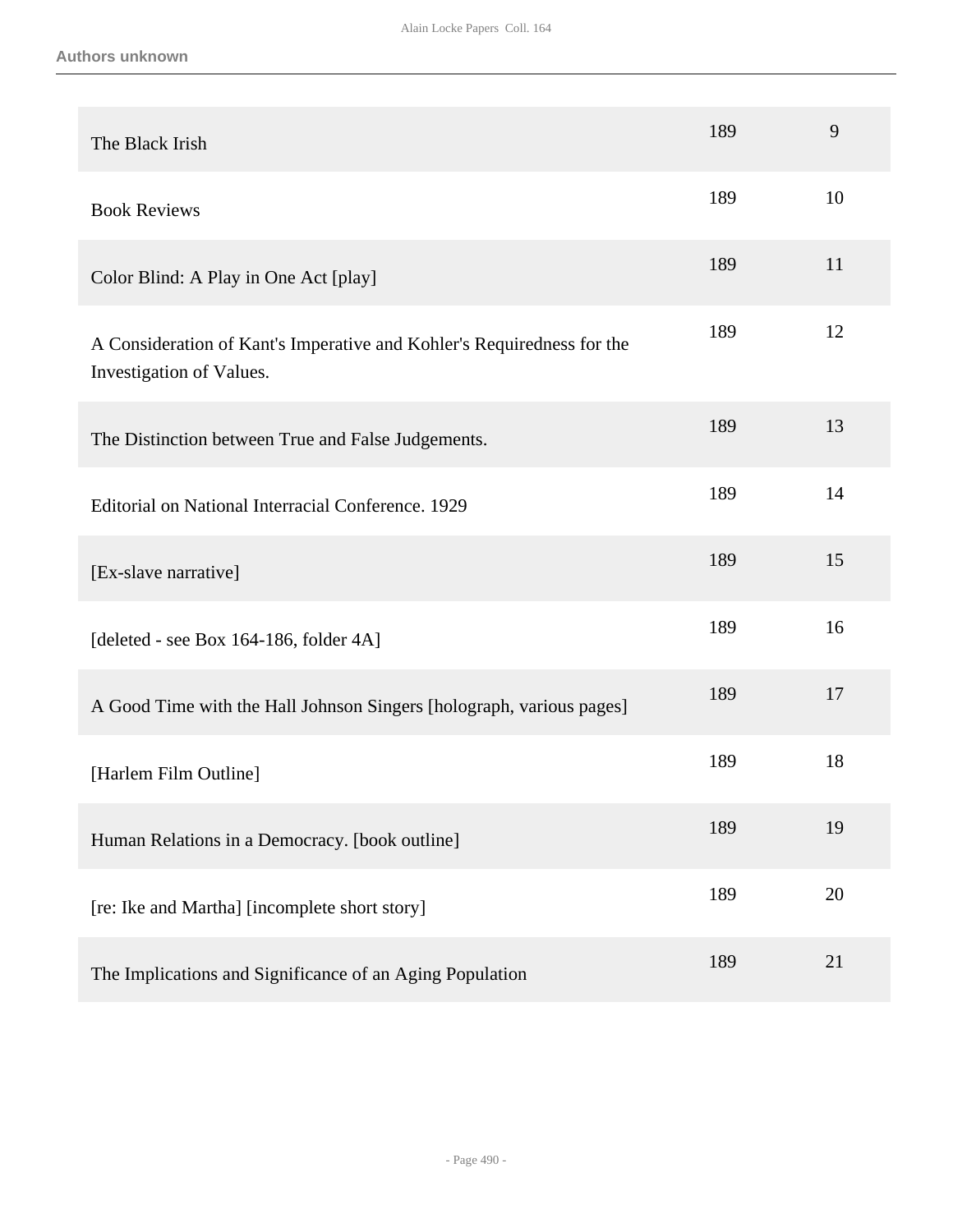**Poetry anthologies**

| Modern Policies of Imperialistic Administration of Subject Peoples             | 189        | 22     |
|--------------------------------------------------------------------------------|------------|--------|
| [re: The Negro and Liberty]                                                    | 189        | 23     |
| [re: Negro Renaissance] [in German]                                            | 189        | 24     |
| Poetry                                                                         | 189        | 25     |
| Suggestive Framework for the Comparison of Negro Minority Group<br>Leadership. | 189        | 26     |
| What Does the Schomburg Collection Need?                                       | 189        | 27     |
| World Literature                                                               | 189        | 28     |
| Notebook                                                                       | 189        | 29     |
| [deleted - see Box 164-186, folder 5A]                                         | 189        | 30     |
| <b>Poetry anthologies</b>                                                      |            |        |
|                                                                                | <b>Box</b> | Folder |
| Anthology #1                                                                   | 189        | 31     |
| Anthology #2                                                                   |            |        |
|                                                                                | <b>Box</b> | Folder |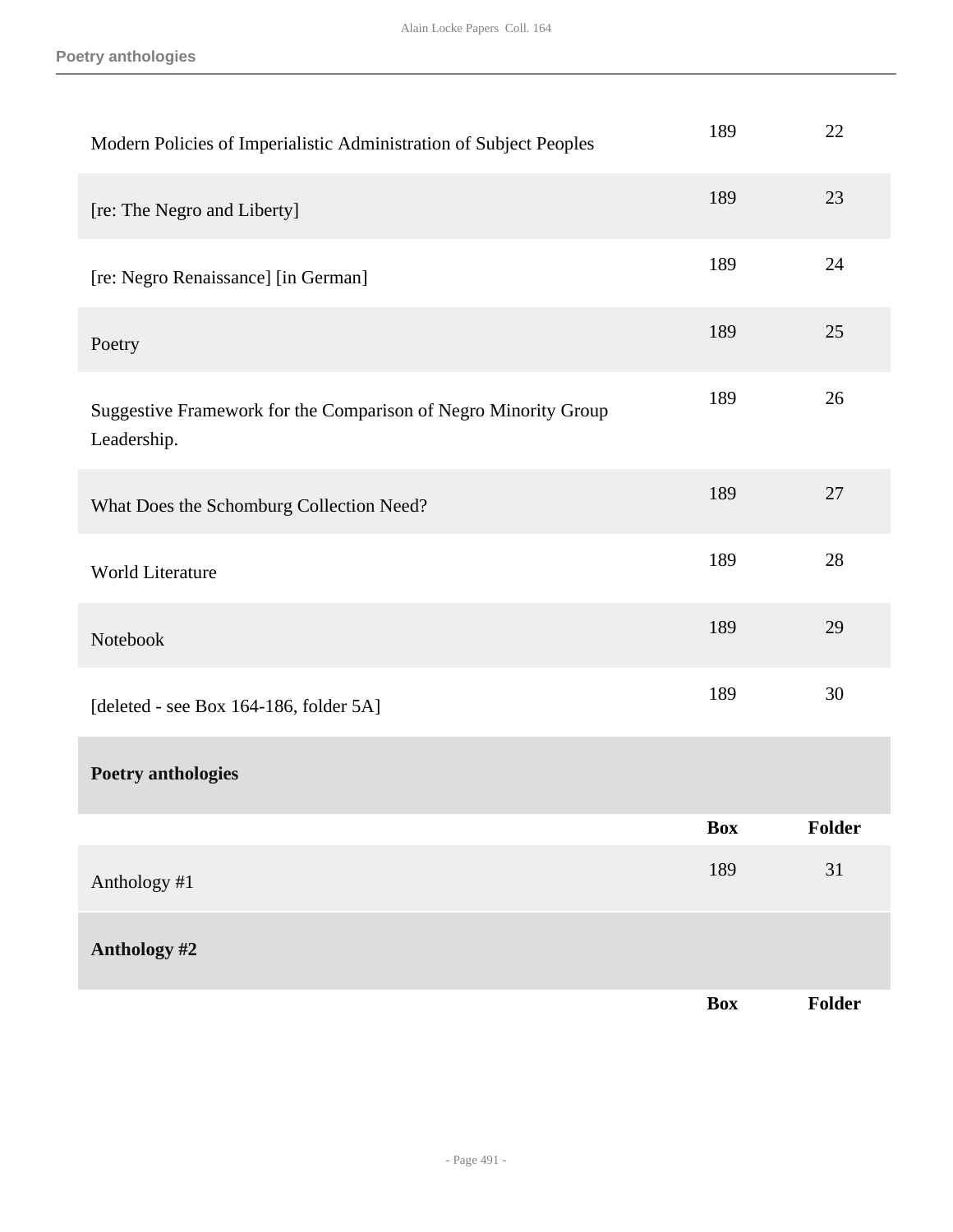#### **Series K: Legal, Financial, and Business Papers**

| Anthology 2                            | 190 | $1 - 14$ |
|----------------------------------------|-----|----------|
| Anthology 2 - Armstrong, D. Hercules   | 190 | 15       |
| Anthology 2 - Cullen, Countee          | 190 | 16       |
| Anthology 2 - Hughes, Langston         | 190 | 17       |
| Anthology 2 - Johnson, Georgia Douglas | 190 | 18       |
| Anthology 2 - Toomer, Jean             | 190 | 19       |

## **Series K: Legal, Financial, and Business Papers**

### **Series Description**

Legal papers include contracts and court papers involving Locke to Box 164-199 and others. Locke's financial and business papers include correspondence, bank statements, checks, account books, tax documents, and papers concerning real estate co-owned by Locke and Arthur Fauset. Among others' financial and legal papers are Zora Hurston's contracts and expense statements, and Charlotte Mason's death certificate. (See also Series F, Education, for financial papers concerning Oxford University.)

|                                                      | <b>Box</b> | <b>Folder</b> |
|------------------------------------------------------|------------|---------------|
| Laurence A. Charlton vs. Alain Leroy Locke 1915-1916 | 190        | 20            |
| Laurence A. Charlton vs. Alain Leroy Locke 1915-1916 | 190        | 21            |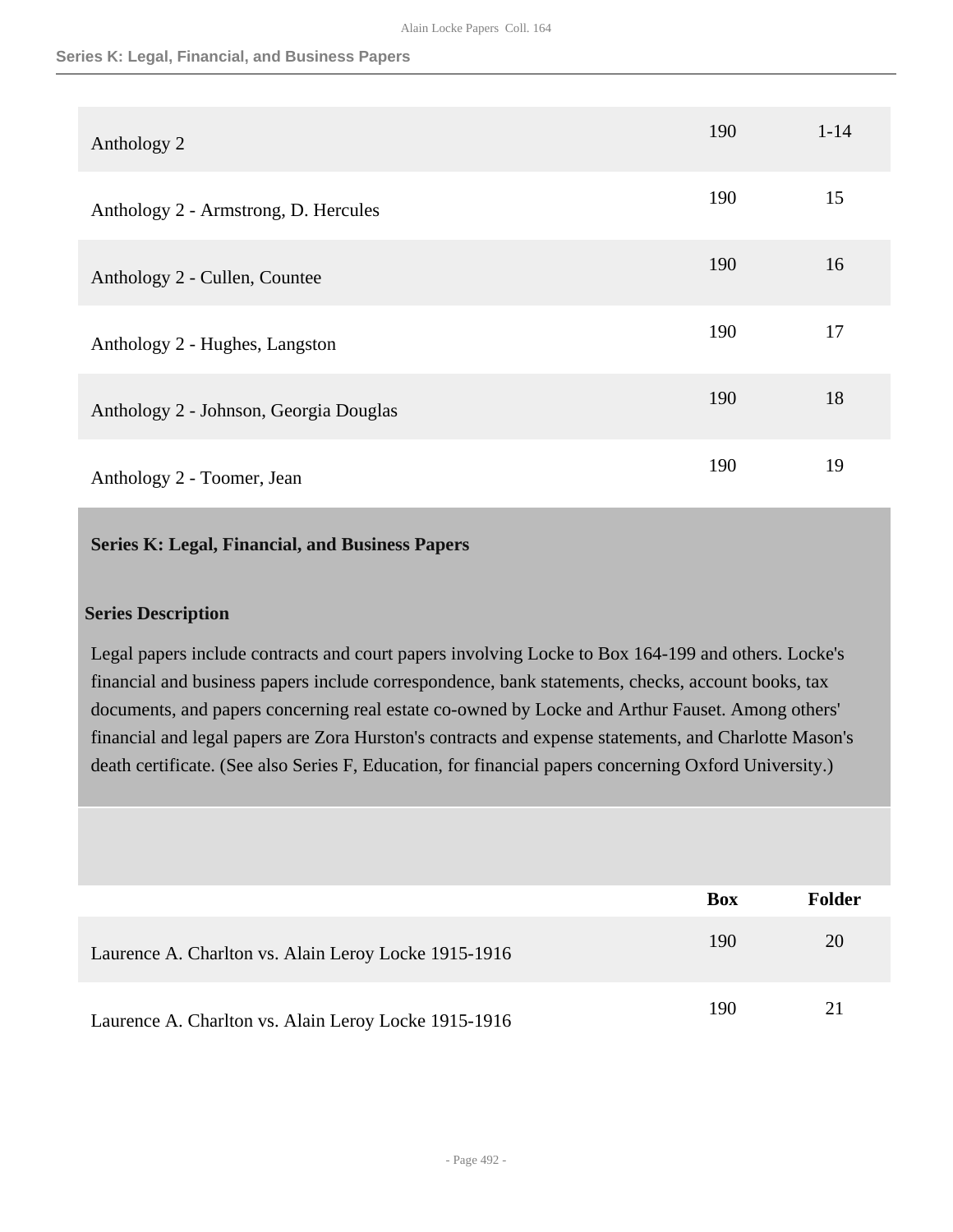| re: Thomas Charles Clarke deceased 1931                                                                                                | 190        | 22            |
|----------------------------------------------------------------------------------------------------------------------------------------|------------|---------------|
| <b>Rental leases</b>                                                                                                                   | 190        | 23            |
| Agreement between Locke and James W. Johnson and Albert and Charles<br>Boni [to publish "World Anthology of Negro Poetry"] 6 July 1927 | 190        | 24            |
| Agreement between Locke and Harlem Feature Service [to write book<br>reviews] 11 March 1932                                            | 190        | 25            |
| Agreement between Locke and the University of Minnesota [to speak]<br>1947                                                             | 190        | 26            |
| Agreement between Locke and Sid Ahmed Mohamed El Gabri [to collect<br>Egyptian antiquities] 12 December 1923                           | 190        | 27            |
| Agreement of partnership with Arthur Huff Fauset for Philadelphia<br>property 22 November 1940                                         | 190        | 28            |
| Notices from the City of New York concerning property                                                                                  | 190        | 29            |
| Insurance papers                                                                                                                       | 190        | 30            |
| <b>Financial correspondence</b>                                                                                                        |            |               |
|                                                                                                                                        | <b>Box</b> | <b>Folder</b> |
| 1908 - 1909                                                                                                                            | 190        | 31            |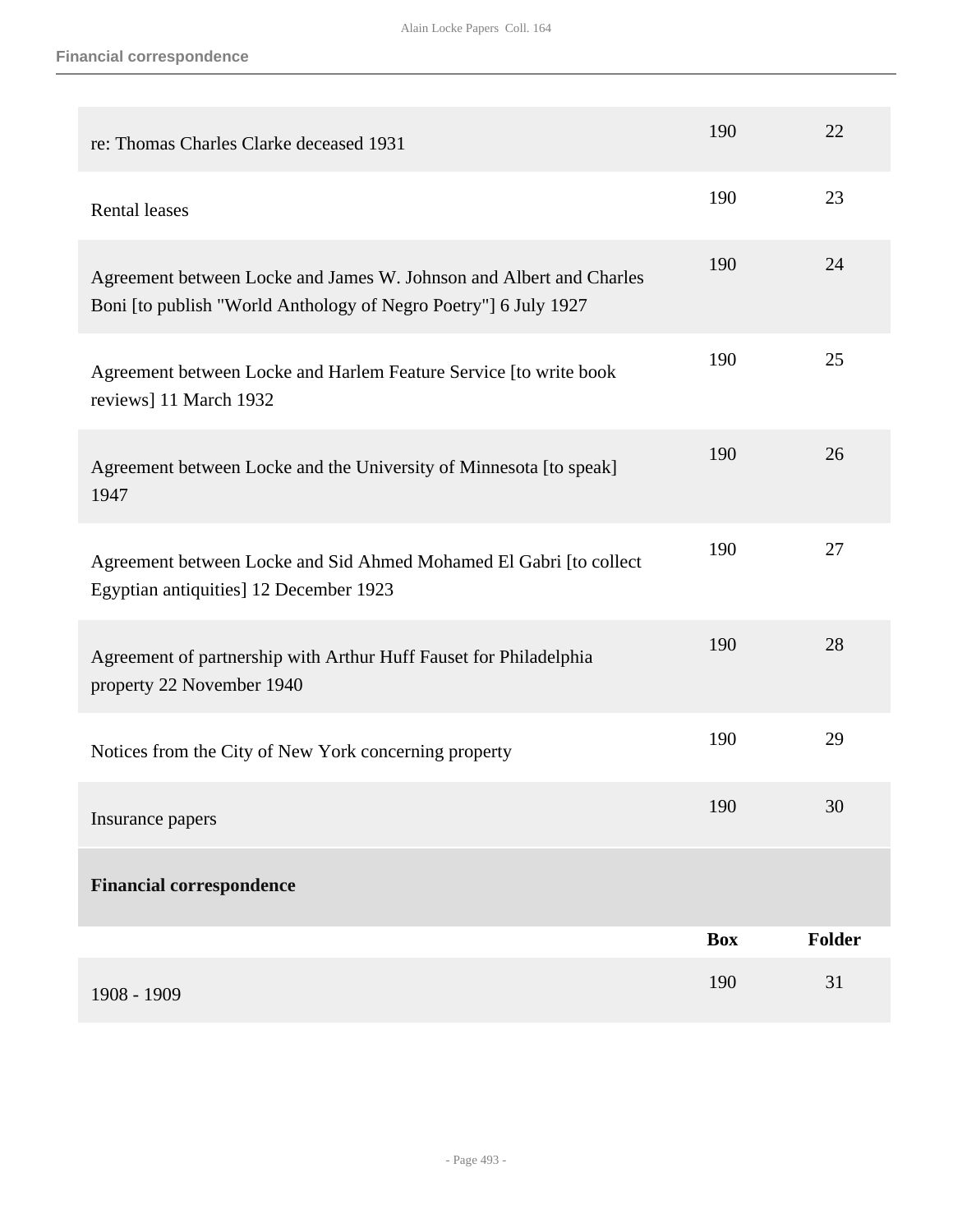| 1910-1914                       | 190        | 32               |
|---------------------------------|------------|------------------|
| 1915                            | 190        | 33               |
| 1916                            | 191        | $\mathbf{1}$     |
| 1917 - 1918                     | 191        | $\sqrt{2}$       |
| 1919 - 1923                     | 191        | $\overline{3}$   |
| 1925 - 1928                     | 191        | $\overline{4}$   |
| 1929 - 1939                     | 191        | 5                |
| 1940 - 1943                     | 191        | $\sqrt{6}$       |
| 1944 - 1949                     | 191        | $\boldsymbol{7}$ |
| 1950 - 1952                     | 191        | $8\,$            |
| 1953 - 1954                     | 191        | $\mathbf{9}$     |
| Philadelphia real estate        |            |                  |
|                                 | <b>Box</b> | Folder           |
| Legal papers and correspondence | 191        | 10               |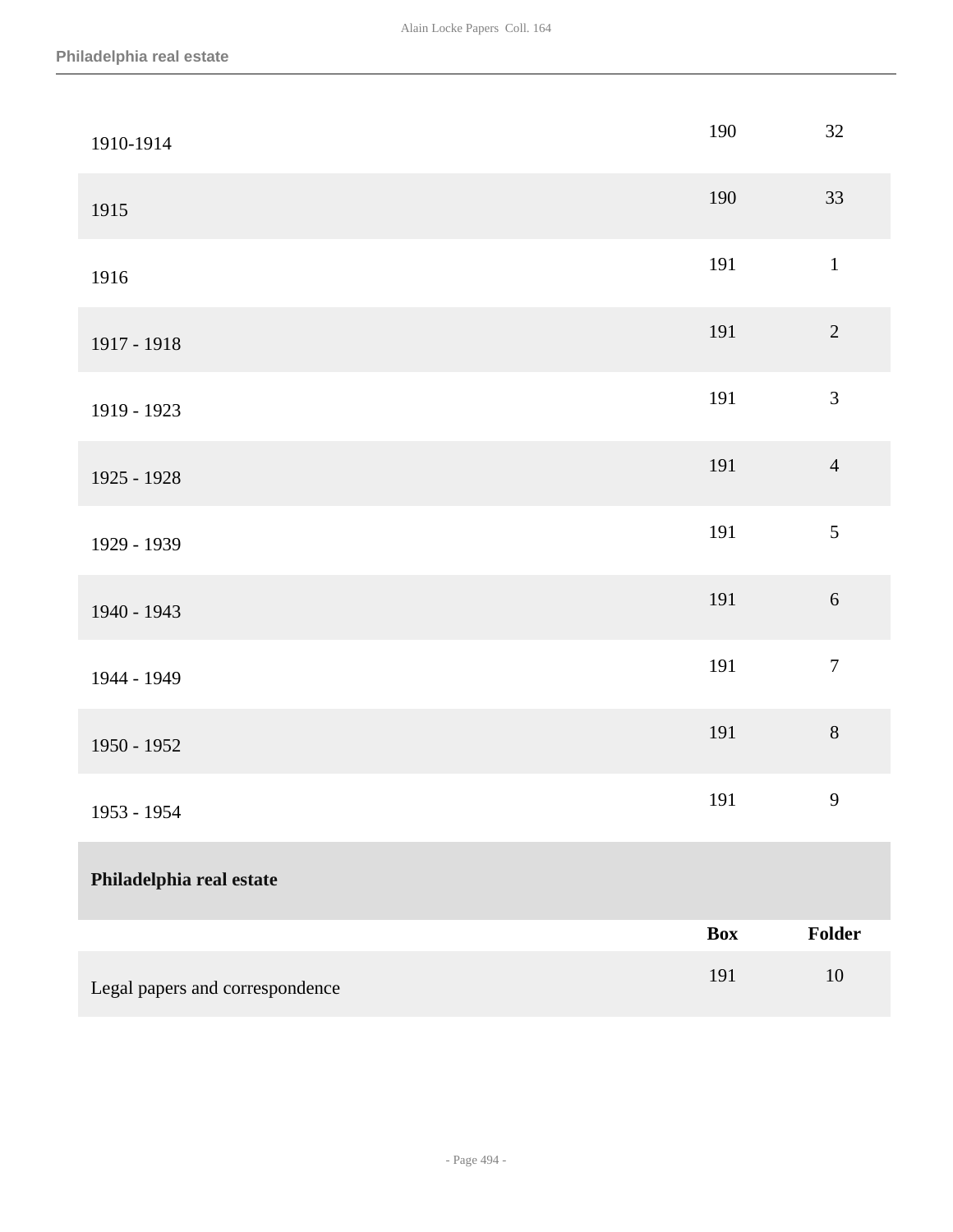| Statements and receipts - utilities | 191        | 11     |
|-------------------------------------|------------|--------|
| Statements and receipts             | 191        | 12     |
| Statements and receipts             | 191        | 13     |
| Statements and receipts             | 191        | 14     |
| Statements and receipts             | 191        | 15     |
| Statements and receipts             | 191        | 16     |
| Statements and receipts             | 191        | 17     |
| Statements and receipts             | 191        | 18     |
| Statements and receipts             | 191        | 19     |
| <b>Taxes</b>                        |            |        |
|                                     | <b>Box</b> | Folder |
| Poll tax statements 1913-1915       | 191        | 20     |
| Income and property tax documents   |            |        |
|                                     | <b>Box</b> | Folder |
| 1918                                | 191        | 21     |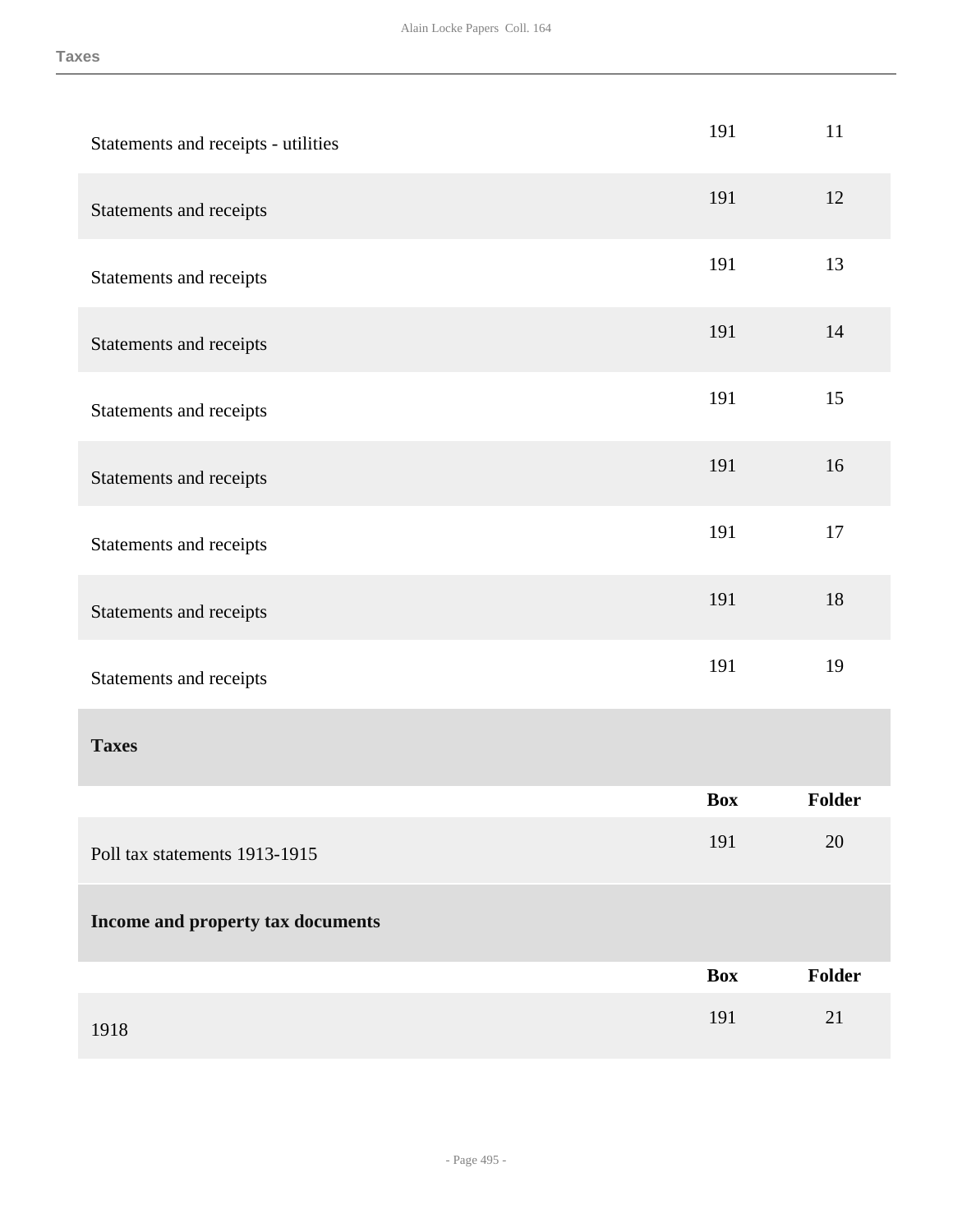| 1930        | 191 | 22               |
|-------------|-----|------------------|
| 1936 - 1937 | 192 | $\,1\,$          |
| 1938        | 192 | $\overline{c}$   |
| 1939        | 192 | $\overline{3}$   |
| 1940        | 192 | $\overline{4}$   |
| 1941        | 192 | $\sqrt{5}$       |
| 1942        | 192 | $\sqrt{6}$       |
| 1943        | 192 | $\boldsymbol{7}$ |
| 1944        | 192 | $8\,$            |
| 1945        | 192 | 9                |
| 1946        | 192 | $10\,$           |
| 1947        | 192 | $11\,$           |
| 1948        | 192 | $12\,$           |
| 1949 - 1950 | 192 | 13               |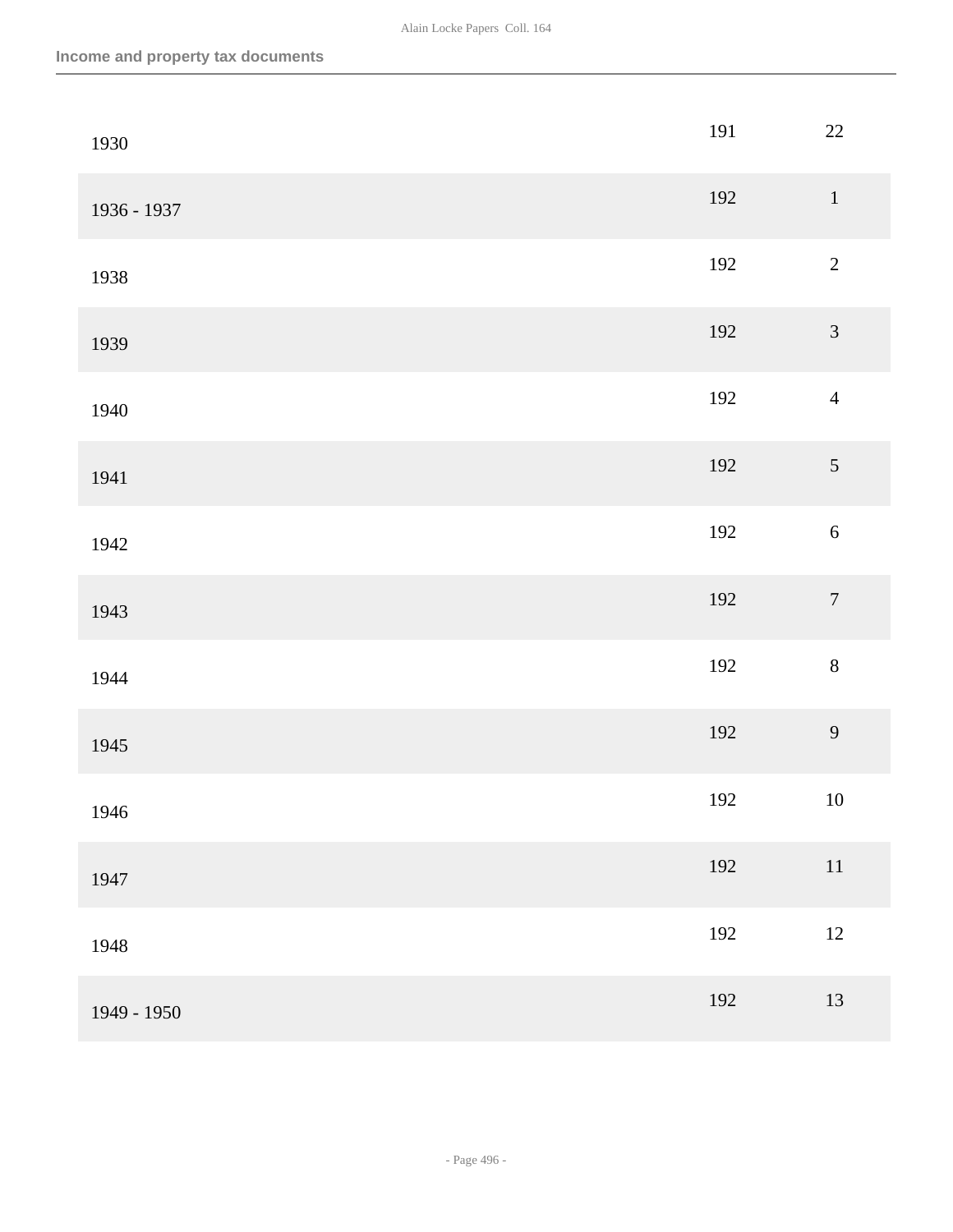| 1951 - 1952                                | 192        | 14            |
|--------------------------------------------|------------|---------------|
| 1953 - 1954                                | 192        | 15            |
| notes from tax preparation no dates        | 192        | 16            |
| Memoranda of travel expenses               | 192        | 17            |
| Uncashed bank checks                       | 192        | 18            |
| Notices of bounced checks and unpaid bills | 192        | 19            |
| Loans - promissory notes and receipts      | 192        | 20            |
| Check payment stubs [Locke was recipient]  | 192        | 21            |
| <b>Canceled checks and bank statements</b> |            |               |
|                                            | <b>Box</b> | <b>Folder</b> |
| 1910                                       | 192        | 22            |
| 1914                                       | 192        | 23            |
| 1915                                       | 192        | $24\,$        |
| 1915                                       | 192        | 25            |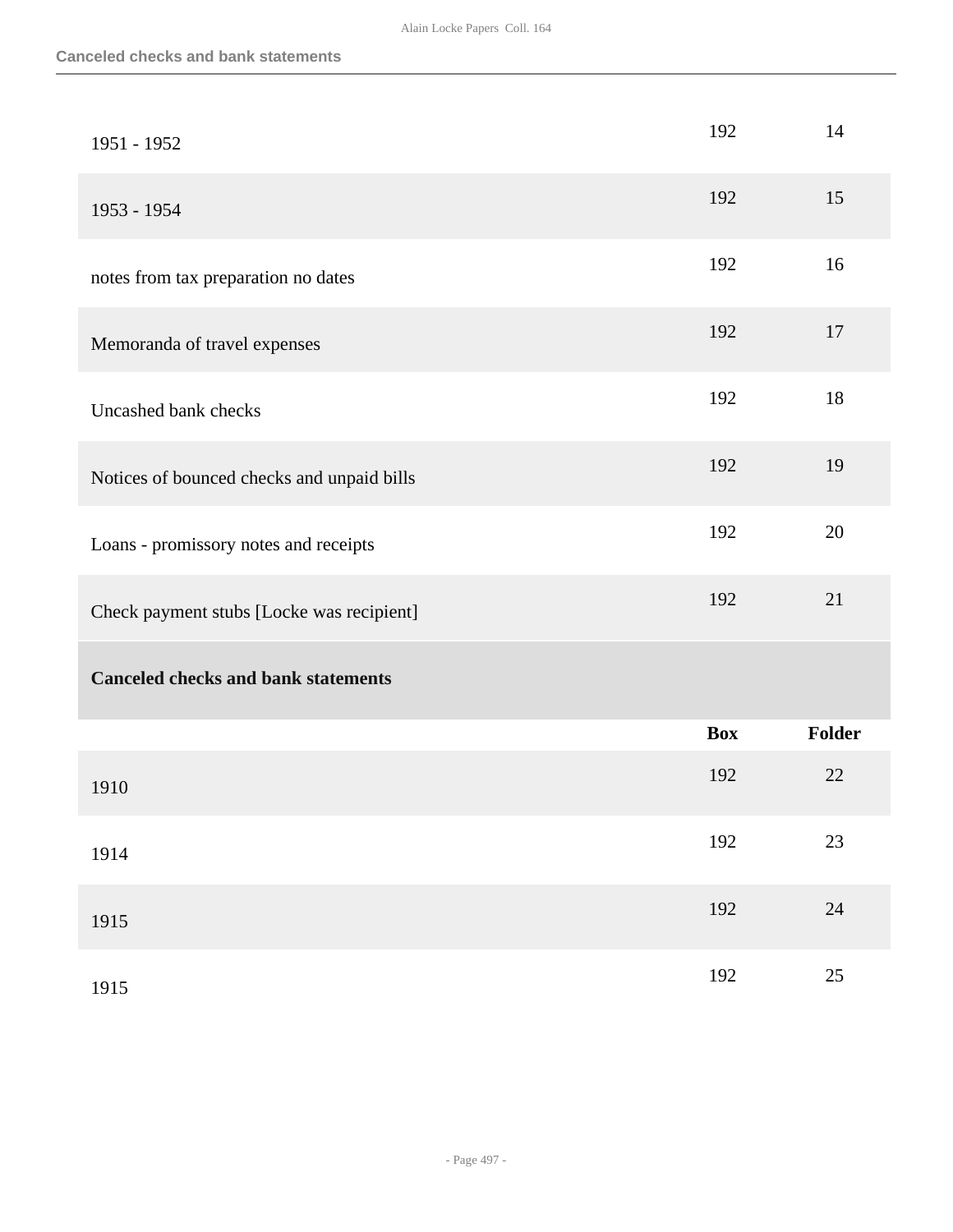| 1915        | 192 | $26\,$           |
|-------------|-----|------------------|
| 1916        | 192 | $27\,$           |
| 1920        | 193 | $\,1\,$          |
| 1921        | 193 | $\sqrt{2}$       |
| 1921        | 193 | $\mathfrak{Z}$   |
| 1922        | 193 | $\overline{4}$   |
| 1923        | 193 | $\mathfrak{S}$   |
| 1928 - 1930 | 193 | $\sqrt{6}$       |
| 1931        | 193 | $\boldsymbol{7}$ |
| 1932        | 193 | $\,8\,$          |
| 1933        | 193 | $\overline{9}$   |
| 1934 - 1935 | 193 | $10\,$           |
| 1939        | 193 | $11\,$           |
| 1940        | 193 | $12\,$           |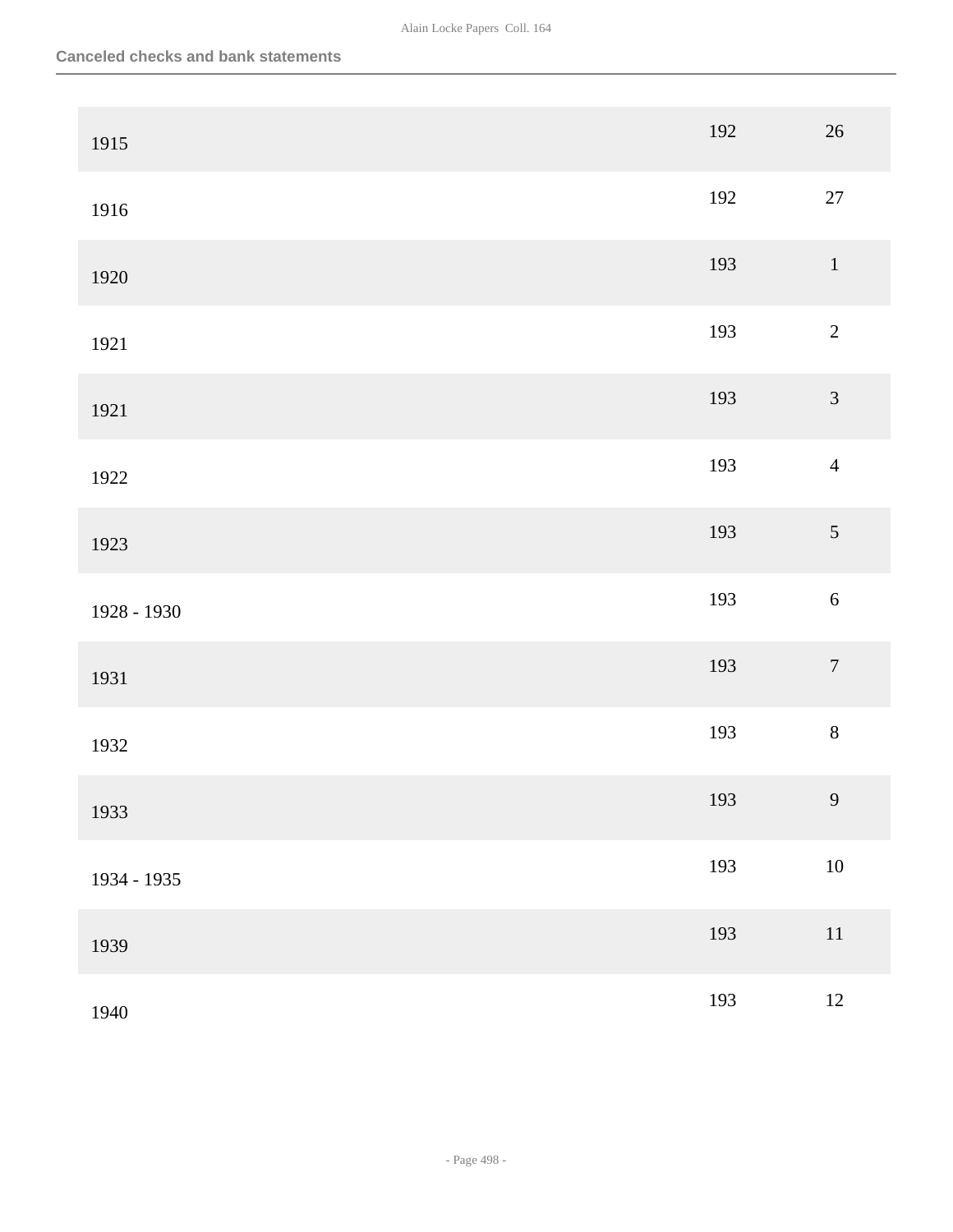| 1940        | 193 | $13\,$           |
|-------------|-----|------------------|
| 1941        | 193 | $14\,$           |
| 1941        | 194 | $\,1\,$          |
| 1942 - 1944 | 194 | $\sqrt{2}$       |
| 1944        | 194 | $\mathfrak{Z}$   |
| 1945        | 194 | $\overline{4}$   |
| 1945        | 194 | $\sqrt{5}$       |
| 1946        | 194 | $\sqrt{6}$       |
| 1947        | 194 | $\boldsymbol{7}$ |
| 1948        | 194 | $8\,$            |
| 1948        | 194 | $\overline{9}$   |
| 1949        | 194 | $10\,$           |
| 1949        | 194 | $11\,$           |
| 1949        | 194 | $12\,$           |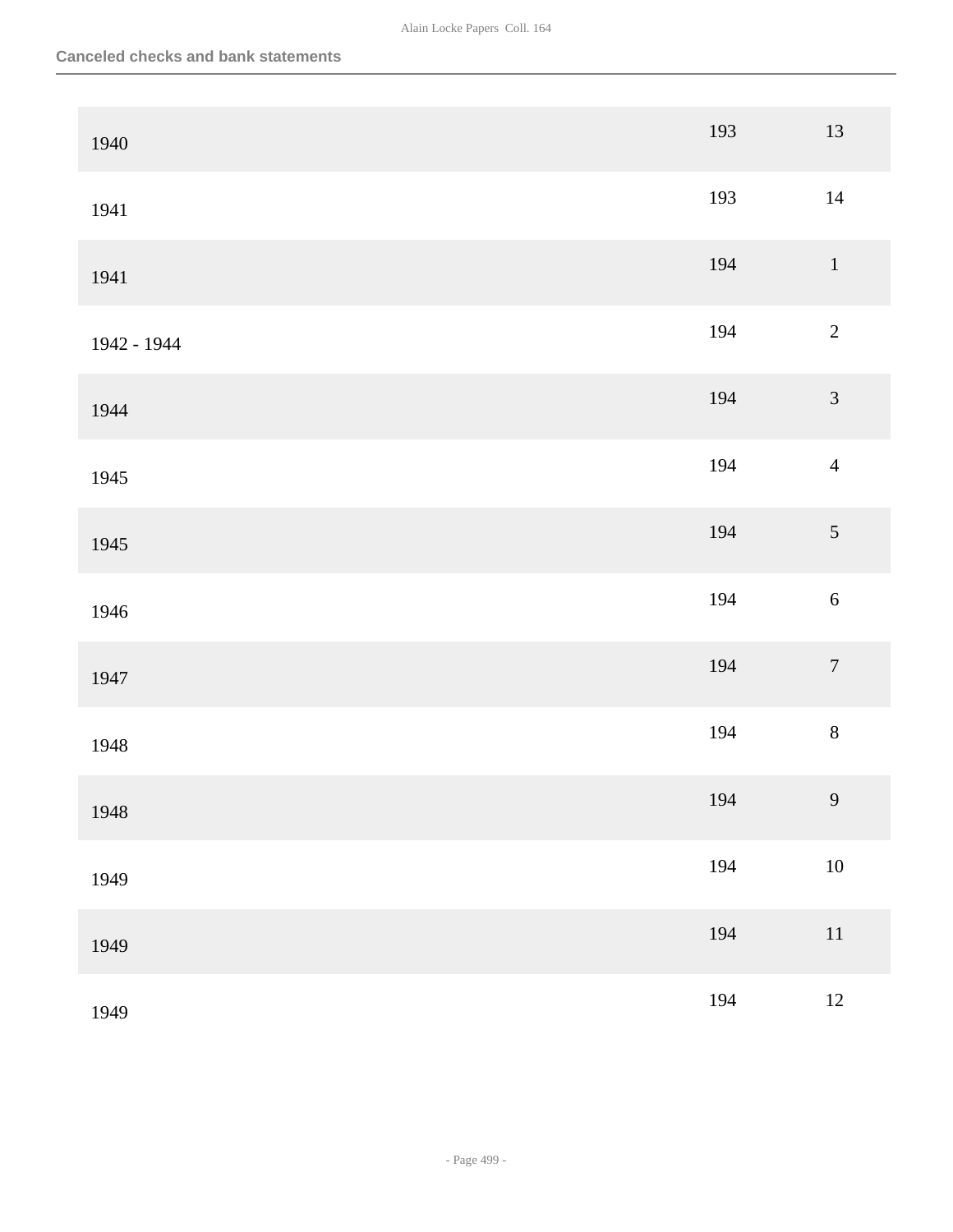| 1950               | 194 | $13\,$           |
|--------------------|-----|------------------|
| 1950               | 194 | $14\,$           |
| 1951               | 194 | $15\,$           |
| 1951               | 194 | $16\,$           |
| 1951               | 194 | $17\,$           |
| 1952               | 195 | $\,1\,$          |
| 1952               | 195 | $\sqrt{2}$       |
| 1953               | 195 | $\mathfrak{Z}$   |
| <b>Check stubs</b> |     |                  |
|                    | Box | Folder           |
| no dates           | 195 | $\overline{4}$   |
| no dates           | 195 | $\mathfrak{S}$   |
| no dates           | 195 | $\sqrt{6}$       |
| no dates           | 195 | $\boldsymbol{7}$ |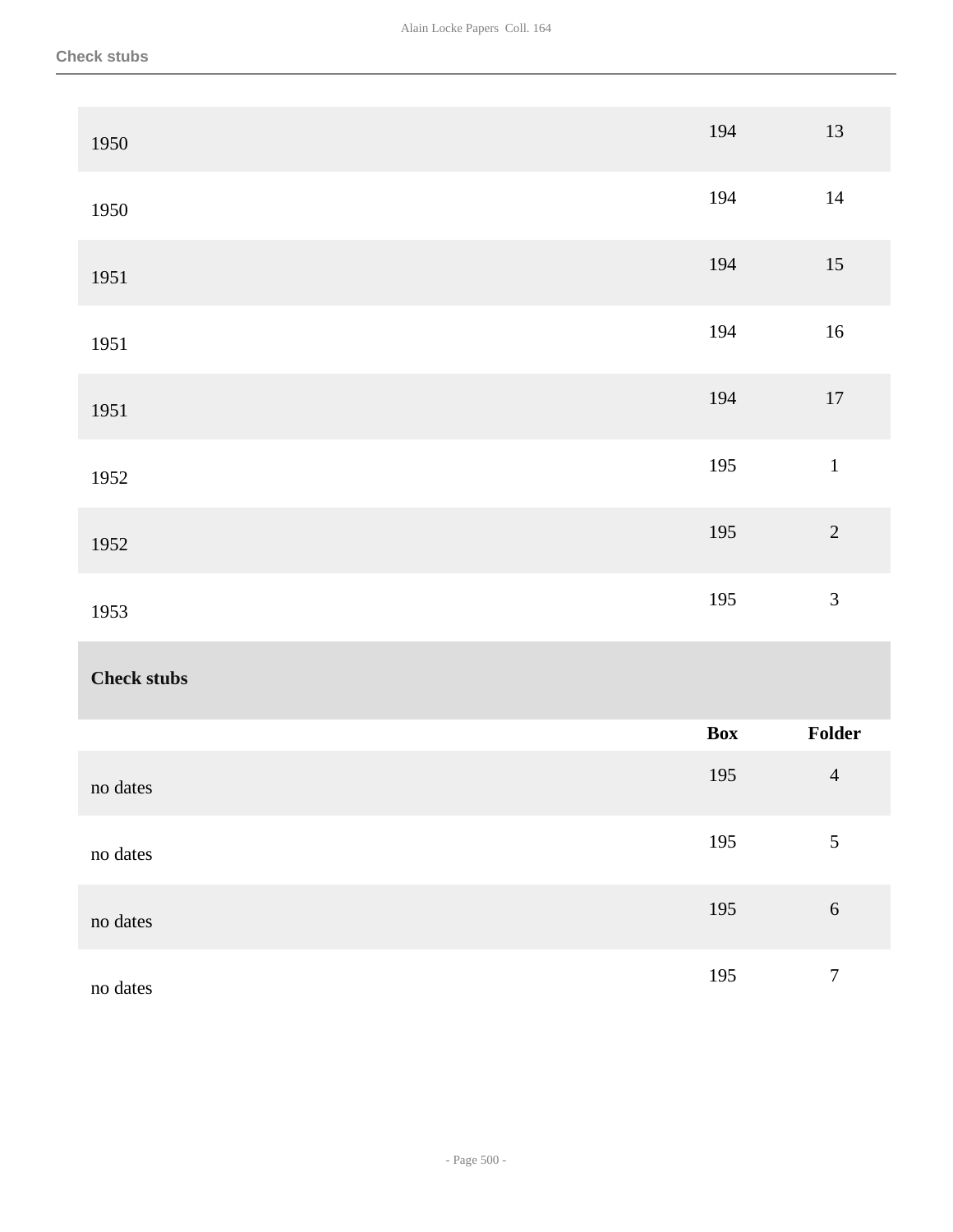| 1907-1910                 | 195 | $8\,$          |
|---------------------------|-----|----------------|
| 1915                      | 195 | 9              |
| 1916                      | 195 | $10\,$         |
| 1917                      | 195 | $11\,$         |
| 1920                      | 195 | $12\,$         |
| 1942 - 1946               | 195 | 13             |
| 1947 - 1948               | 195 | $14\,$         |
| 1952                      | 195 | 15             |
| Canceled deposit slips    | 195 | $16\,$         |
| <b>Bank deposit books</b> |     |                |
|                           | Box | Folder         |
| no dates                  | 195 | $17\,$         |
| 1920 - 1921               | 196 | $\,1$          |
| 1922                      | 196 | $\overline{2}$ |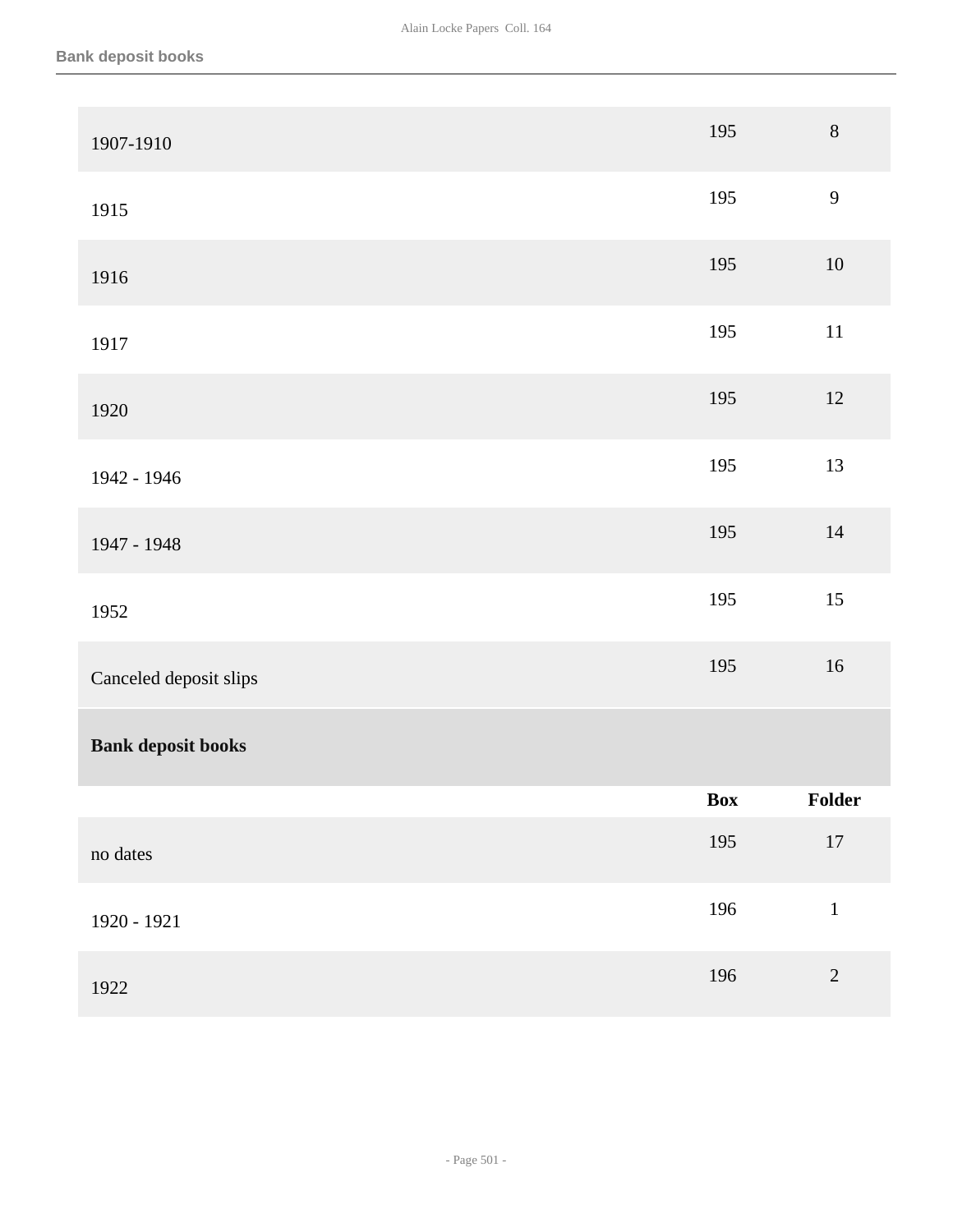| 1941 - 1946                                                                                                 | 196 | 3              |
|-------------------------------------------------------------------------------------------------------------|-----|----------------|
| 1942 - 1943                                                                                                 | 196 | $\overline{4}$ |
| 1946 - 1947                                                                                                 | 196 | 5              |
| 1948                                                                                                        | 196 | $6\,$          |
| 1949                                                                                                        | 196 | $\overline{7}$ |
| 1949 - 1950                                                                                                 | 196 | 8              |
| 1950 - 1951                                                                                                 | 196 | 9              |
| Howard University account book [blank]                                                                      | 196 | 10             |
| Hecht and Co. account book                                                                                  | 196 | 11             |
| 1912-1913 financial summary                                                                                 | 196 | 12             |
| 1913 financial summary                                                                                      | 196 | 13             |
| Royalty statements and correspondence re: On the Truth of Decorative Art,<br>by Lionel de Fonseka 1913-1917 | 196 | 14             |
| Repair and merchandise purchase tags                                                                        | 196 | 15             |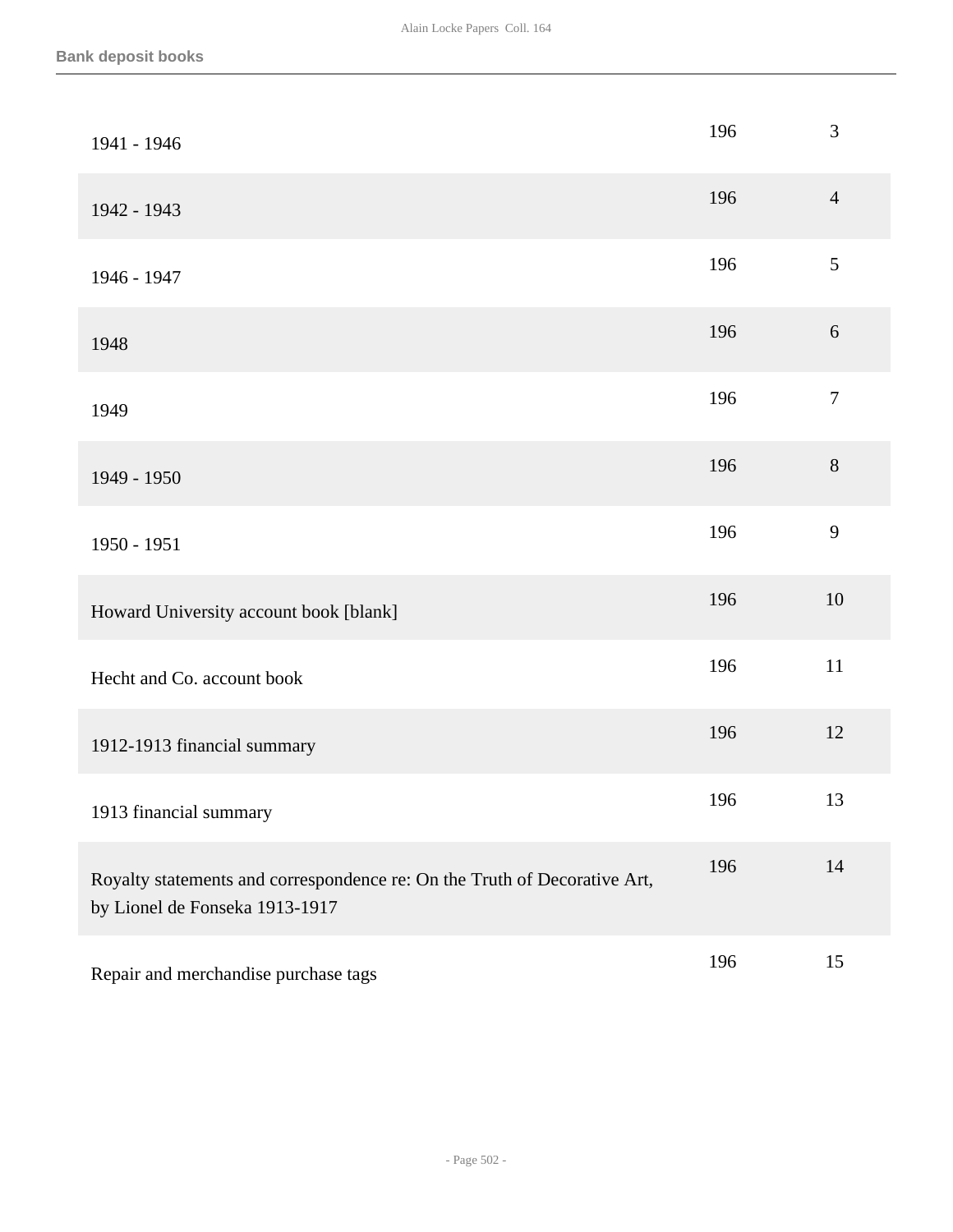| <b>Statements and receipts</b> |            |          |
|--------------------------------|------------|----------|
|                                | <b>Box</b> | Folder   |
| Unarranged                     | 196        | $16-22$  |
| Unarranged                     | 197        | $1 - 19$ |
| <b>Utilities</b>               |            |          |
|                                | <b>Box</b> | Folder   |
| 1917-1918                      | 197        | $20\,$   |
| 1919                           | 197        | 21       |
| 1920                           | 197        | $22\,$   |
| 1921                           | 197        | $23\,$   |
| 1943-1949                      | 197        | $24\,$   |
| 1950                           | 197        | $25\,$   |
| 1951                           | 197        | $26\,$   |
| 1952                           | 197        | $27\,$   |
| 1953                           | 197        | $28\,$   |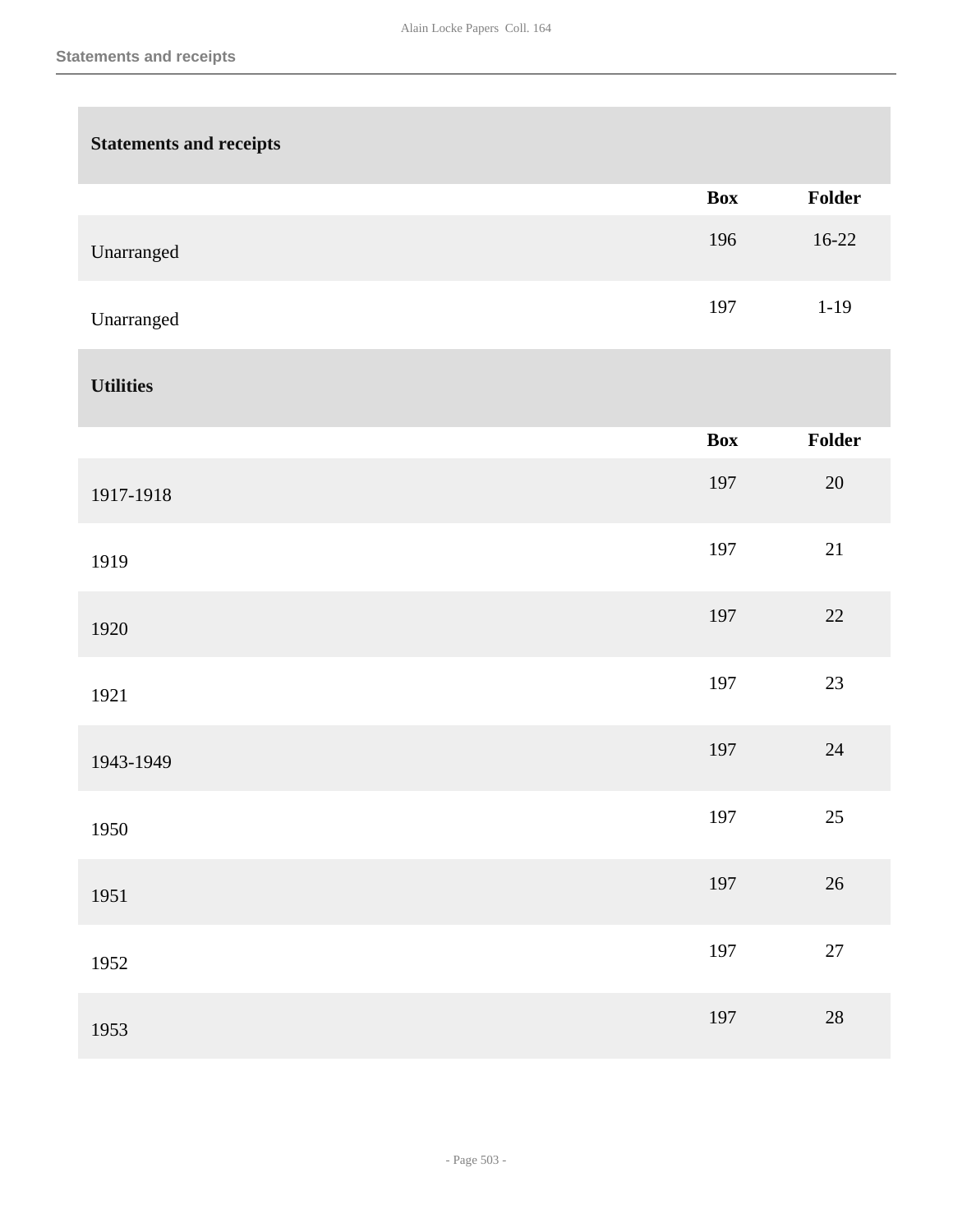| 1954                                  | 198        | $\mathbf{1}$   |
|---------------------------------------|------------|----------------|
| no dates [telephone bills]            | 198        | $\sqrt{2}$     |
| travel receipts                       | 198        | 3              |
| Medical 1918, 1948-1954               | 198        | $\overline{4}$ |
| William H. Hoskins Co. 1912-1915      | 198        | 5              |
| Macy's 1938-1951                      | 198        | $6\,$          |
| Steinway piano                        | 198        | $\overline{7}$ |
| Receipts from rent payments 1912-1921 | 198        | 8              |
| Solomon J. Jones General Contractor   | 198        | $\mathbf{9}$   |
| City of New York Fire Dept. 1952-1954 | 198        | 10             |
| <b>Financial notes</b>                |            |                |
|                                       | <b>Box</b> | Folder         |
| Unarranged                            | 198        | $11-19$        |
| Unarranged                            | 199        | $\mathbf{1}$   |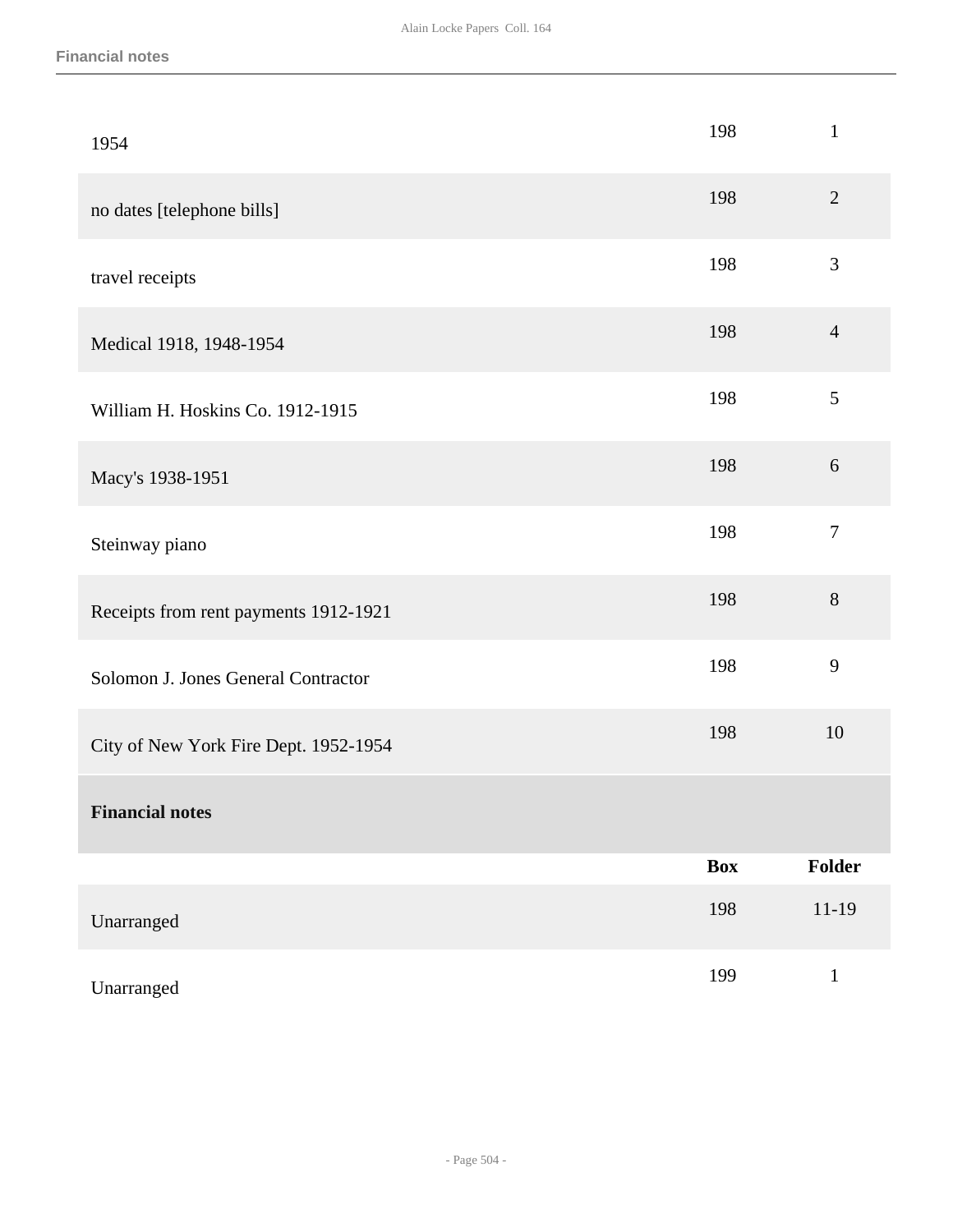| 1929 trip to Europe | 199 | $\mathcal{D}$        |
|---------------------|-----|----------------------|
| Notebook            | 199 | $\blacktriangleleft$ |

## **Others' financial and legal papers**

|                                                                                             | <b>Box</b> | <b>Folder</b>  |
|---------------------------------------------------------------------------------------------|------------|----------------|
| Notices, receipts, statements                                                               | 199        | $\overline{4}$ |
| Agreement between Charlotte Mason and Zora Hurston 1 Dec. 1927<br>[signed on $8$ Dec. 1927] | 199        | 5              |
| Contracts between Forbes Randolph and Zora Hurston 1931                                     | 199        | 6              |
| Contracts between Forbes Randolph and Zora Hurston 1931 [photocopies]                       | 199        | 7              |
| Zora Hurston's expense statements 1930-1932                                                 | 199        | 8              |
| Certificate of Death of Charlotte Mason 15 April 1946                                       | 199        | 9              |

#### **Series L: Printed Material**

#### **Series Description**

Includes reprints of articles by colleagues, pamphlets, periodicals, books, Harvard College Reports, and travel memorabilia. Natalie Curtis's *The Indians' Book* is located in Box 164-202. (See also Series F, Education, for printed material from schools and universities that Locke attended.)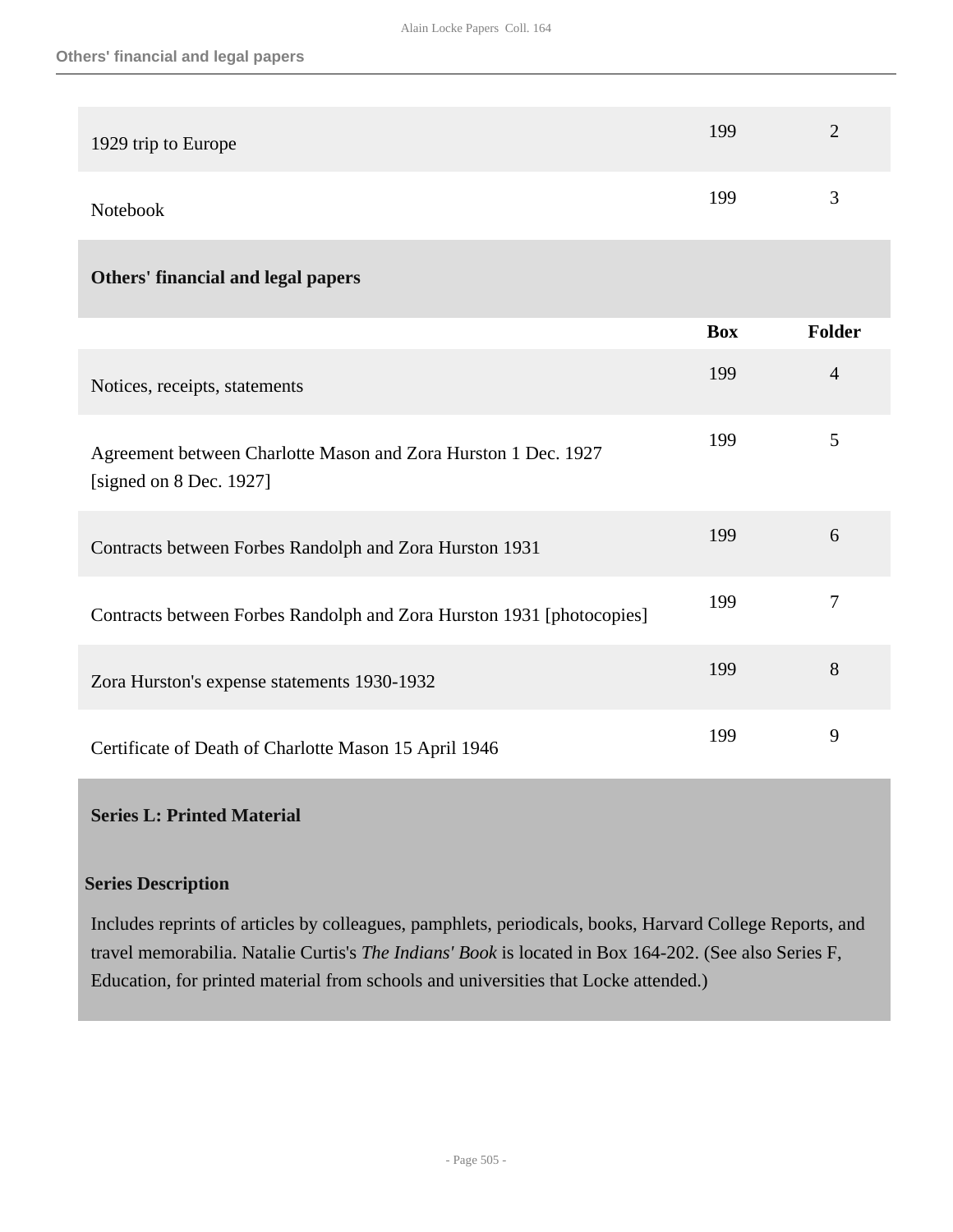|                        | <b>Box</b> | <b>Folder</b> |
|------------------------|------------|---------------|
| Bibliographies         | 199        | 10            |
| Bibliographies         | 199        | 11            |
| Bibliographies         | 199        | 12            |
| Book announcements A-J | 199        | 13            |
| Book announcements K-Z | 199        | 14            |
| Fellowship information | 199        | 15            |
|                        |            |               |

# **Reprints of Writings by Others**

|                                                                                                                                                                                                     | <b>Box</b> | <b>Folder</b> |
|-----------------------------------------------------------------------------------------------------------------------------------------------------------------------------------------------------|------------|---------------|
| Balz, Albert G.A. and John Dewey. "A Letter to Mr. Dewey Concerning<br>John Dewey's Doctrine of Possibility, Published Together with his Reply."<br>Journal of Philosophy 49(26 May 1949): 313-342. | 199        | 16            |
| Brameld, Theodore. "The Philosophy of Education as Philosophy of<br>Politics." School and Society 68(13 Nov. 1948): 329-334.                                                                        | 199        | 17            |
| Brown, Sterling A. "Negro Character as Seen by White Authors." Journal<br>of Negro Education. [n.d.]                                                                                                | 199        | 18            |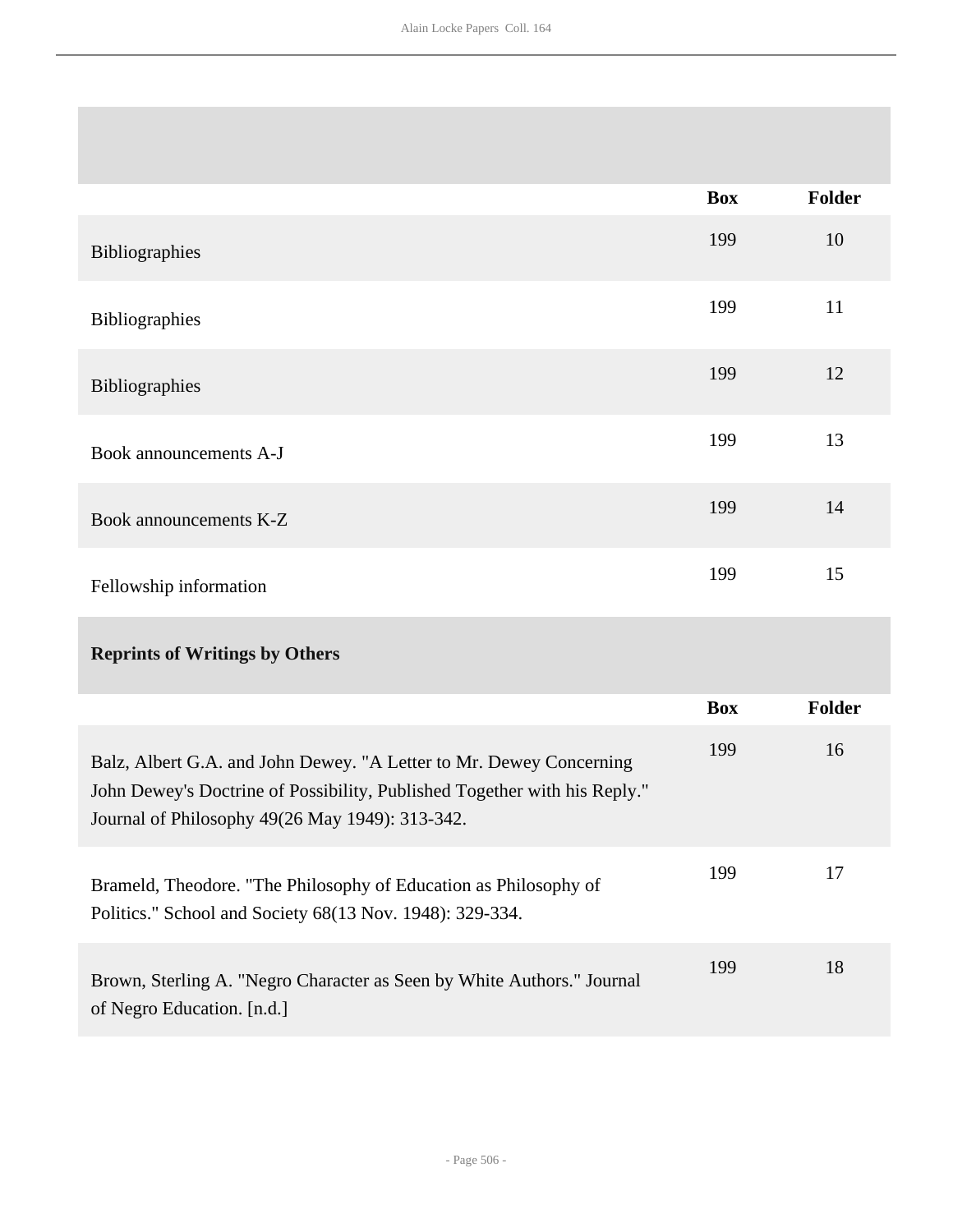| Claytor, Schieffelin. "Topological Immersion of Peanian Continua in a<br>Spherical Surface." Annals of Mathematics 35(Oct. 1934): 809-835.                                 | 199 | 19 |
|----------------------------------------------------------------------------------------------------------------------------------------------------------------------------|-----|----|
| Eliasberg, W. "Philosophy of Psychotherapy. Philosophy of Science<br>13(July 1946): 203-214.                                                                               | 199 | 20 |
| Ellinger, Tage U.H. "On the Breeding of Aryans and Other Genetic<br>Problems of War-time Germany." Journal of Heredity (April 1942):<br>141-143. [includes typed comments] | 199 | 21 |
| Feuer, Lewis. "The Paradox of Verifiability." Philosophy and<br>Phenomenological Research 12(Sept. 1951): 24-41.                                                           | 199 | 22 |
| Geiger, George R. "Philosophic Humanism Today." Antioch Review<br>(Winter 1948-1949): 447-462.                                                                             | 199 | 23 |
| George, Waldemar. "Le Crepuscule des Idoles." [incomplete]                                                                                                                 | 199 | 24 |
| Goldschmidt, Richard. "Anthropological Determination of 'Aryanism."<br>Journal of Heredity (June 1942): 215-216.                                                           | 199 | 25 |
| Gotshalk, D.W. "Needed for Liberalism: a New Metaphysics and a New<br>Program." Antioch Review (Spring 1954): 55-64.                                                       | 199 | 26 |
| Hovde, Bryn J. "A Needed Program of International Education."<br>Supplement No. 16 to The Educational Record (Jan. 1947): 14-34.                                           | 199 | 27 |
| Kallen, Horace M. "Remarks on R.B. Perry's Portrait of William James."<br>Philosophical Review (Jan. 1937): 68-78.                                                         | 199 | 28 |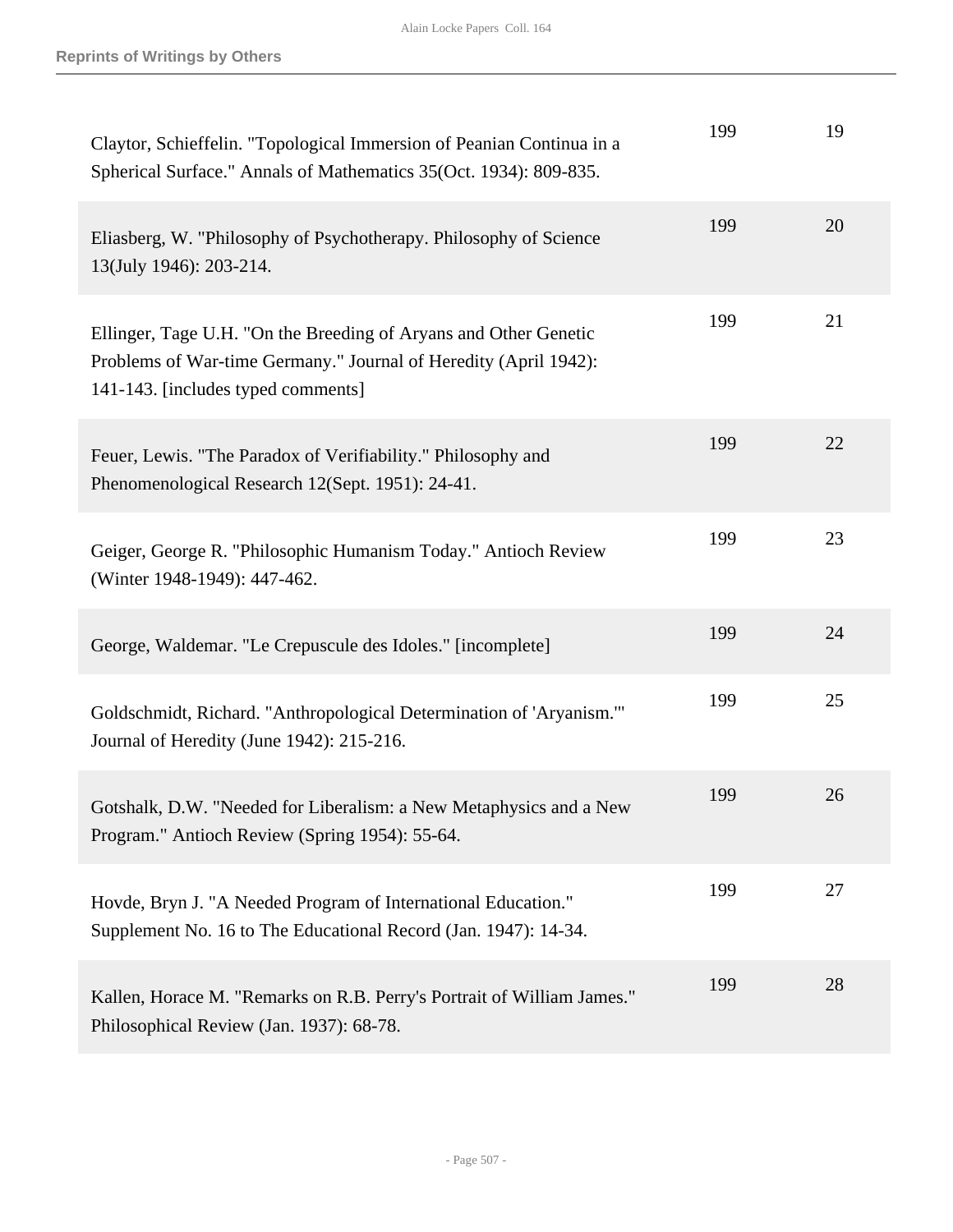| Karpman, Ben. "The Obsessive Paraphilias (Pervisions): A Critical<br>Review of Stekel's Works on Sadism, Masochism and Fetishism."<br>Archives of Neurology and Psychiatry 32(Summer 1934): 577-626. | 199 | 29             |
|------------------------------------------------------------------------------------------------------------------------------------------------------------------------------------------------------|-----|----------------|
| --------. "Psychoses in Criminals: Clinical Studies in the Psychopathology<br>of Crime. Part Two: Clinical and Casuistic Material. Journal of Nervous<br>and Mental Disease 68(1928): 1-21.          | 199 | 30             |
| --------. "The Sexual Psychopath." JAMA 146(23 June 1951): 721-726.                                                                                                                                  | 199 | 31             |
| Langer, Susanne K. "The Primary Illusions and the Great Orders of Art."<br>Hudson Review (n.d.)                                                                                                      | 199 | 32             |
| Lee, Harold N. "Kant's Theory of Aesthetics." Philosophical Review<br>40(Nov. 1931): 537-548.                                                                                                        | 200 | $\mathbf{1}$   |
| McAllister, Kermit. "Toward a Re-Examination of Psychological<br>Hedonism." Philosophy and Phenomenological Research 13(June 1953):<br>499-505.                                                      | 200 | $\overline{2}$ |
| Mason, Charlotte Osgood. "The Passing of a Prophet: A True Narrative of<br>Death and Life." North American Review (16 Aug. 1907).                                                                    | 200 | 3              |
| Mason, R. Osgood. "What is Genius?" The Metaphysical Magazine<br>9(March 1899).                                                                                                                      | 200 | $\overline{4}$ |
| Miller, Kelly. "Is Race Prejudice Innate or Acquired?" (n.d.)                                                                                                                                        | 200 | 5              |
| Milosz, Czeslaw. "Murti-Bing." Twentieth Century (July 1951): 9-23.                                                                                                                                  | 200 | 6              |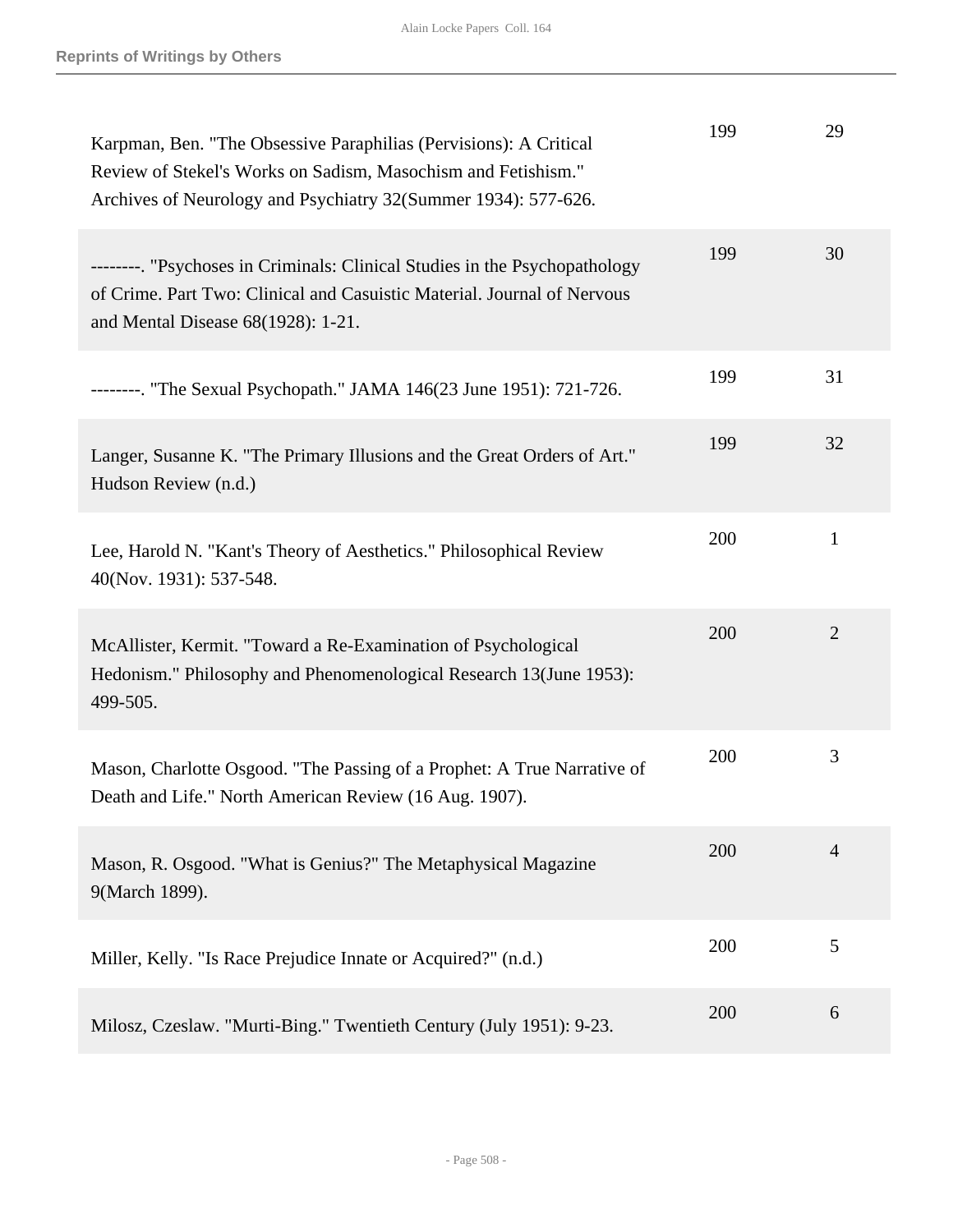| Montagu, M.F. Ashley. Review of "On the Breeding of Aryans." by Tage<br>U.H. Ellinger. In Psychiatry (1943): 254-255. | 200 | 7  |
|-----------------------------------------------------------------------------------------------------------------------|-----|----|
| Rosenstock-Hussy, Eugen. "The Predicament of History." Journal of<br>Philosophy 32(14 Feb. 1935): 1-8.                | 200 | 8  |
| Schaub-Koch, Emile. "L'Esthetique et la Technique de Rodin." La<br>Nouvelle Revue (1 Sept. 1933): 1-15.               | 200 | 9  |
| Schneider, Herbert W. "Metaphysical Vision." The Philosophical Review<br>58(Sept. 1949): 399-411.                     | 200 | 10 |
| Scott, Nathan A. Jr. "Poetry and the Crisis of Metaphysics." Christian<br>Scholar 36(Dec. 1953): 273-280.             | 200 | 11 |
| --------. "The Relation of Theology to Literary Criticism." Journal of<br>Religion 33(Oct. 1953): 266-277.            | 200 | 12 |
| Taylor, Harold. "Education As Experiment." Antioch Review (Summer<br>1949): 219-235.                                  | 200 | 13 |
| --------. "Education in the Modern World." Educational Record<br>Supplement (Jan. 1948): 30-40.                       | 200 | 14 |
| --------. "The Future of American Education." Report of the President's<br>Commission (n.d.)                          | 200 | 15 |
| --------. "Human Nature and Education." Educational and Psychological<br>Measurement 8(Autumn 1948): 530-539.         | 200 | 16 |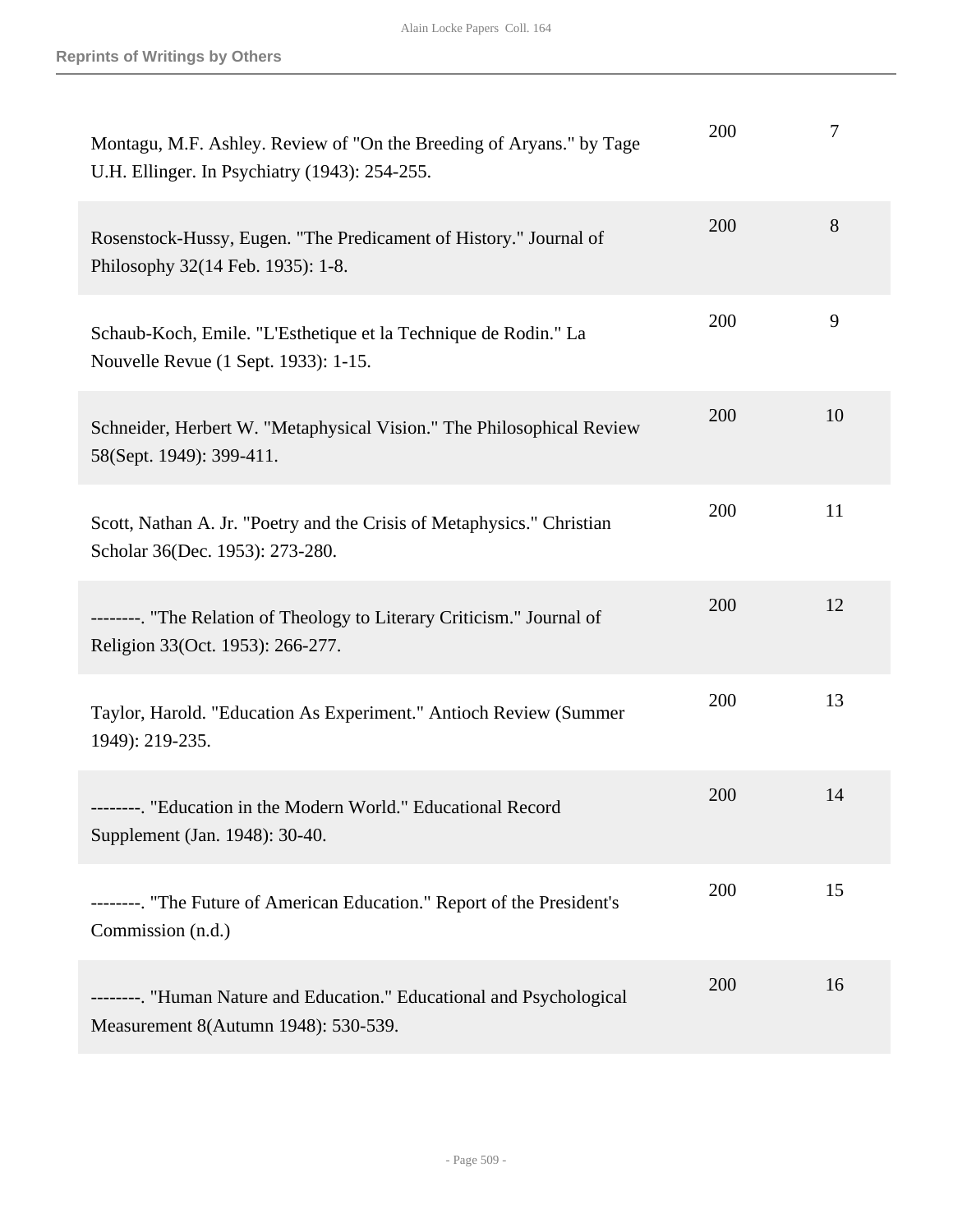| --------. "Some Questions and Answers." Philosophy and<br>Phenomenological Research 7(March 1947): 446-452. | 200        | 17            |
|-------------------------------------------------------------------------------------------------------------|------------|---------------|
| Taylor, W.S. "The Essence of Democracy." Journal of Social Psychology<br>22(1945): 203-208.                 | 200        | 18            |
| Tolson, Melvin B. "Rendezvous With America." Common Ground<br>(Summer 1942).                                | 200        | 19            |
| <b>Periodicals</b>                                                                                          |            |               |
|                                                                                                             | <b>Box</b> | <b>Folder</b> |
| The Arts June 1927                                                                                          | 200        | 20            |
| Les Arts A Paris April 1924, October 1927, July 1931                                                        | 200        | 21            |
| The Aryan Path Jan. - Dec. 1937                                                                             | 200        | 22            |
| Direction May - June 1939                                                                                   | 200        | 23            |
| Gazette (Liberia) March - April 1928                                                                        | 200        | 24            |
| The Journal of Philosophy 20 May 1948, 8 Dec. 1949, 28 Feb. 1952, 26<br>Feb. 1953                           | 200        | 25            |
| Journal of the Barnes Foundation Jan. 1926                                                                  | 200        | 26            |
| Magazine of Art April 1937                                                                                  | 200        | 27            |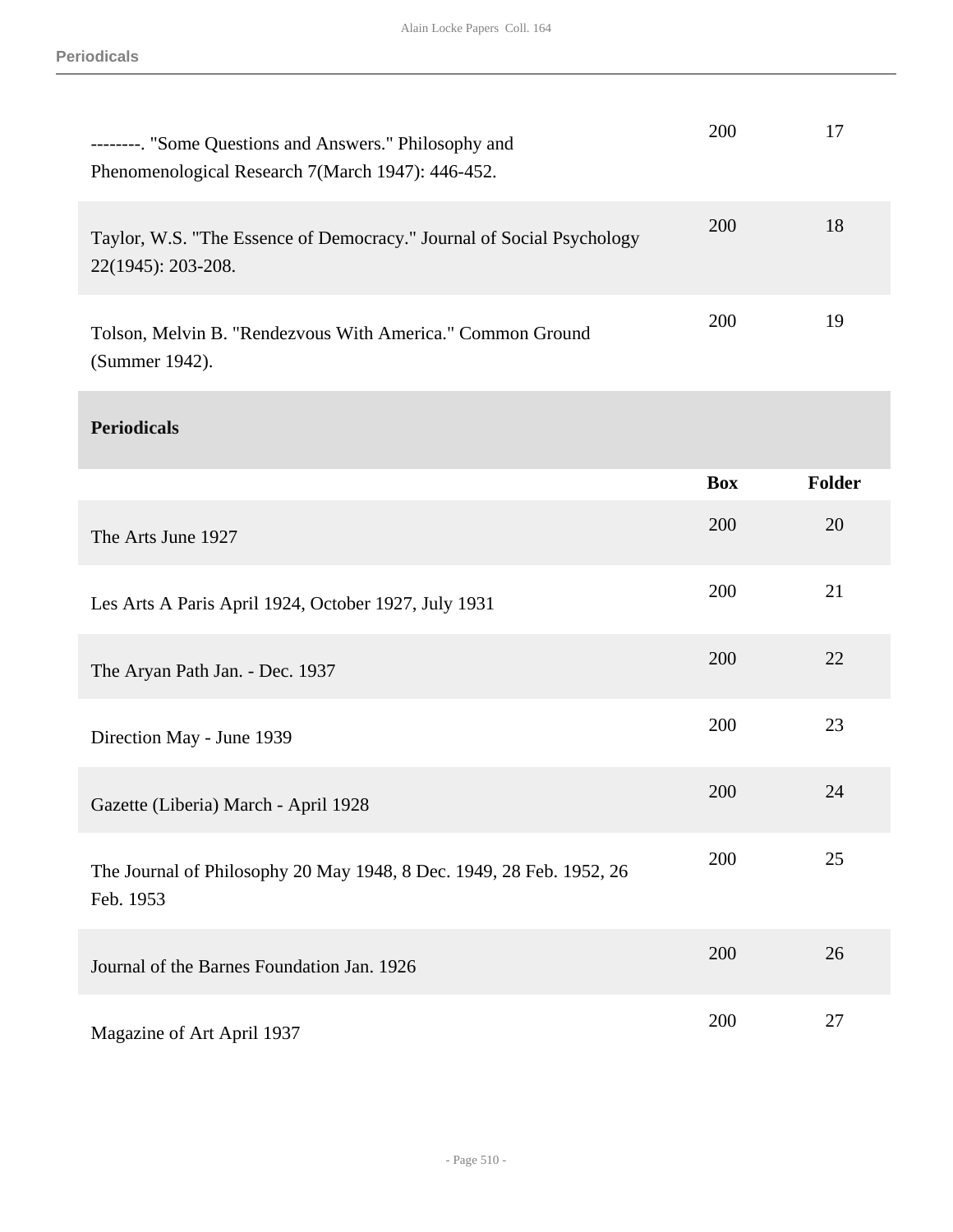| Manas 7 Jan. 1948, 27 April 1949                        | 200        | 28     |
|---------------------------------------------------------|------------|--------|
| The Philomath Sept. - Oct. 1918                         | 200        | 29     |
| The Survey 15 Feb. 1929                                 | 200        | 30     |
| Survey Graphic July 1943                                | 200        | 31     |
| The Teacher May 1902, March 1904                        | 200        | 32     |
| Theatre Arts Monthly August 1936                        | 200        | 33     |
| Youth (London) July 1928                                | 200        | 34     |
| <b>Pamphlets</b>                                        |            |        |
|                                                         |            |        |
|                                                         | <b>Box</b> | Folder |
| Armer, Laura Adams. Sand-Painting of the Navaho Indians | 200        | 35     |
| Austin, Mary. Indian Poetry                             | 200        | 36     |
| Boston Museum of Fine Arts. What Use Is Art Anyway      | 200        | 37     |
| Bunker, M.N. What Does Your Handwriting Indicate?       | 200        | 38     |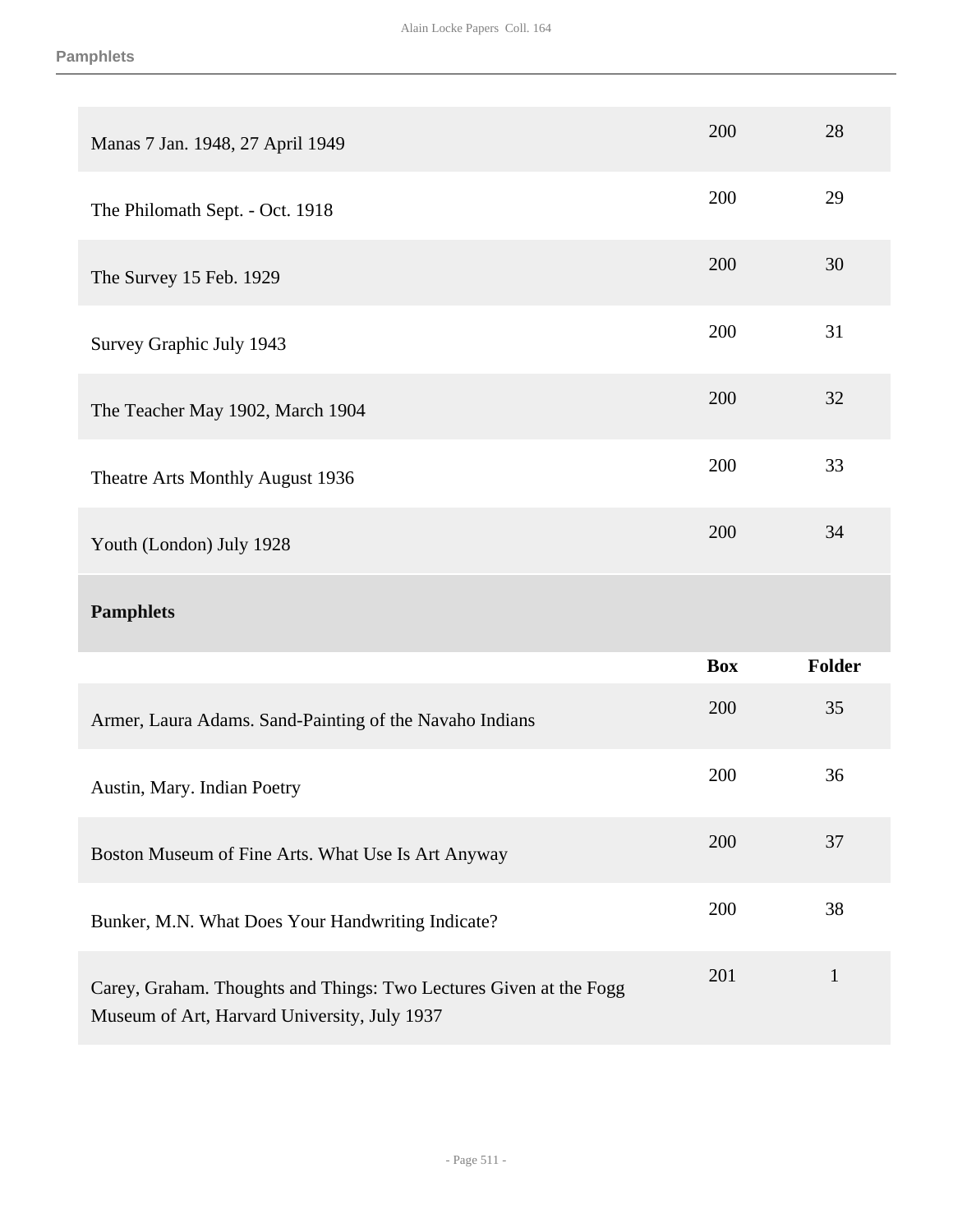| Chapman, Kenneth M. Indian Pottery                                                                              | 201 | $\overline{2}$ |
|-----------------------------------------------------------------------------------------------------------------|-----|----------------|
| Columbia University. Outline of the Course on Issues of the War for the<br>Student Army Training Corps (Part I) | 201 | 3              |
| Easton, Christopher. Some Observations of Democracy (Part II)                                                   | 201 | $\overline{4}$ |
| Eliot, Charles W. Changes Needed in American Secondary Education                                                | 201 | 5              |
| Gifford, E.W. Indian Basketry                                                                                   | 201 | 6              |
| Henderson, Alice Corbin. Modern Indian Painting                                                                 | 201 | $\overline{7}$ |
| Hobson, Henry Wise. The Lie of Isolationism                                                                     | 201 | 8              |
| Hubbard, Elbert. A Message to Garcia                                                                            | 201 | 9              |
| Judd, Neil M. Indian Sculpture and Carving                                                                      | 201 | 10             |
| Kendrix, Moss Hyles. The Negro Press is an American Institution                                                 | 201 | 11             |
| Kirnon, Hodge. Montserrat and Montserratians                                                                    | 201 | 12             |
| Kissell, Mary Lois. Indian Weaving                                                                              | 201 | 13             |
| Lewis, John L. The C.I.O. and the Farmers                                                                       | 201 | 14             |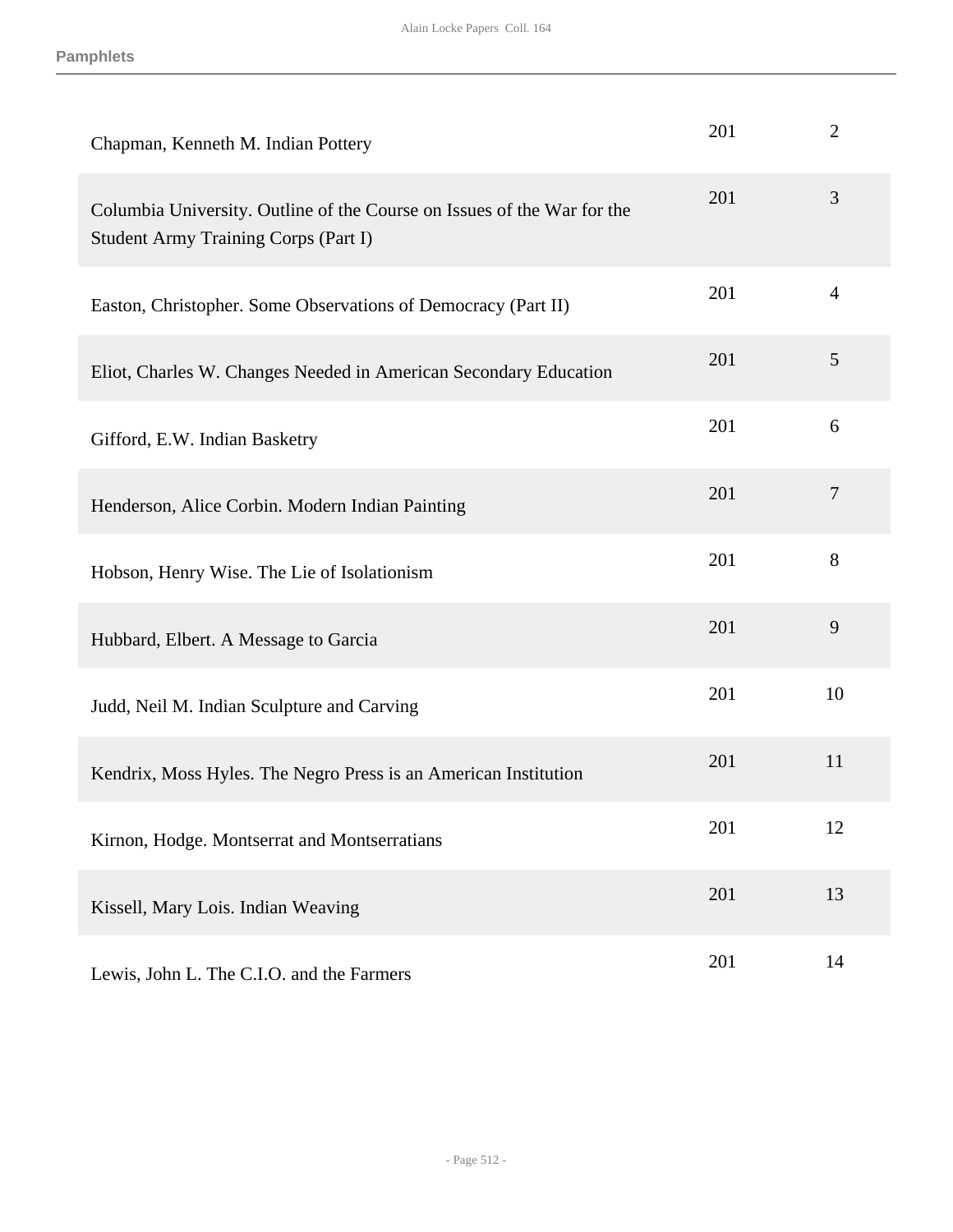| Mond, Air Alfred and Chaim Weizmann. The Jewish National Home and<br>its Critics                           | 201        | 15            |
|------------------------------------------------------------------------------------------------------------|------------|---------------|
| Orchard, William C. Indian Porcupine-Quill and Beadwork                                                    | 201        | 16            |
| Rafton, Harold R. What Do Roman Catholic Colleges Teach?                                                   | 201        | 17            |
| Russell, Bertrand. How to Become a Philosopher; How to Become a<br>Logician; How to Become a Mathematician | 201        | 18            |
| --------. Why I Am Not a Christian                                                                         | 201        | 19            |
| Spinden, Herbert J. Fine Art and the First Americans                                                       | 201        | 20            |
| --------. Indian Symbolism                                                                                 | 201        | 21            |
| U.S. Army. Manual of Interior Guard Duty                                                                   | 201        | 22            |
| Whitman, Walt. The Pamphlet Poets [compilation of Whitman's poetry]                                        | 201        | 23            |
| Willoughby, Charles C. Indian Masks                                                                        | 201        | 24            |
| Wolffe, Joseph B. A Plan for Medical Pioneering in Israel                                                  | 201        | 25            |
| <b>Authors not Listed</b>                                                                                  |            |               |
|                                                                                                            | <b>Box</b> | <b>Folder</b> |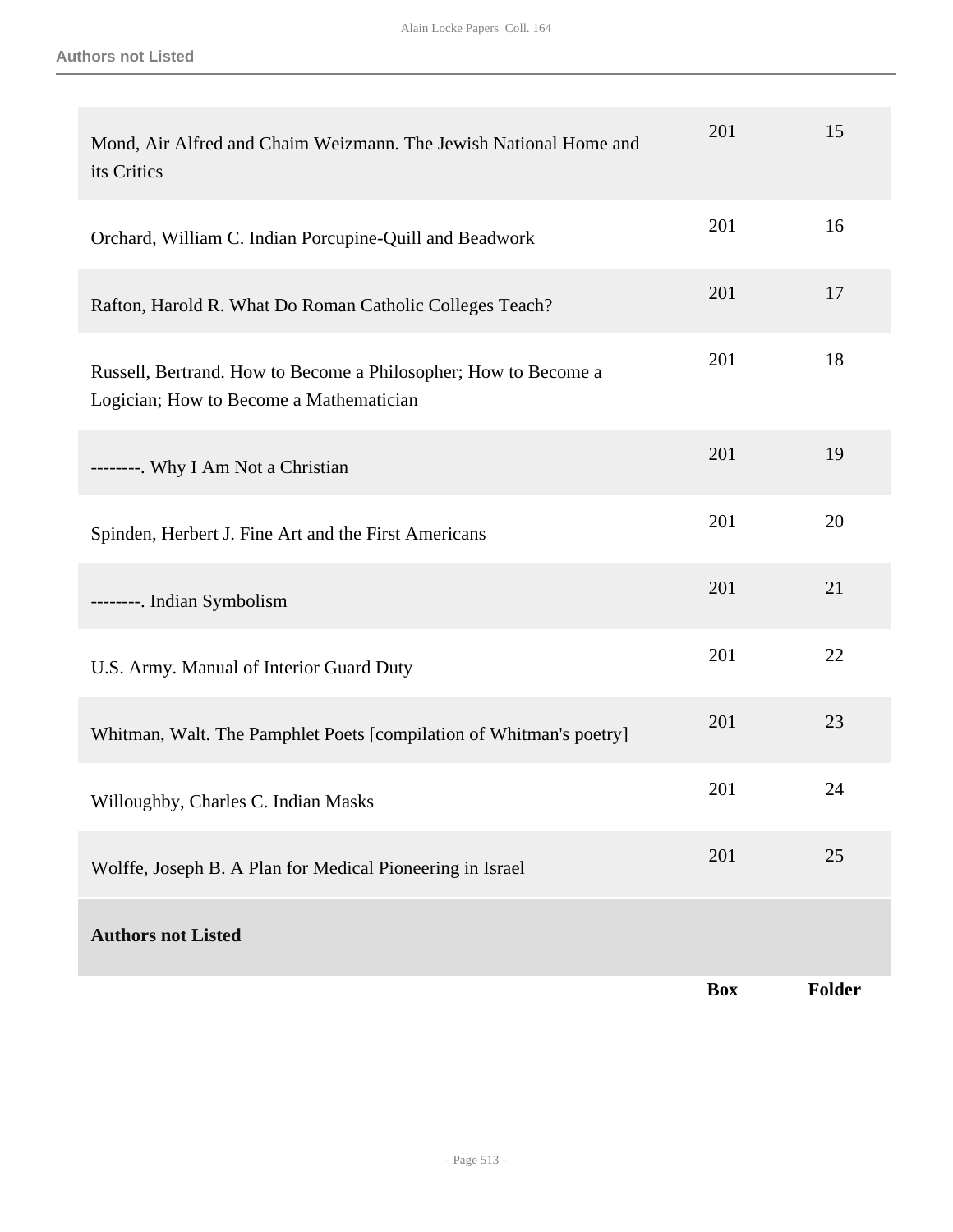| Congress Hall, Philadelphia                                                          | 201 | 26 |
|--------------------------------------------------------------------------------------|-----|----|
| Cosmovitality                                                                        | 201 | 27 |
| The Crown of Edward Seventh: The Living Descendants of Queen<br>Victoria             | 201 | 28 |
| His Honor the Congressman-at-Large [re: T.V. Smith]                                  | 201 | 29 |
| New Developments in Philosophy in the University of Southern California              | 201 | 30 |
| A Survey of Opinions and Attitudes Prepared for use among College<br><b>Students</b> | 201 | 31 |

## **Books**

|                                                                                                                                                                                                                                   | <b>Box</b> | Folder |
|-----------------------------------------------------------------------------------------------------------------------------------------------------------------------------------------------------------------------------------|------------|--------|
| Bukharin, Nikolai. Historical Materialism: A System of Sociology. NY:<br>International Publishers, 1925.                                                                                                                          | 201        | 32     |
| Curtis, Natalie, recorder and editor. The Indians' Book: An Offering by the<br>American Indians of Indian Lore, Musical and Narrative, to Form a Record<br>of the Songs and Legends of their Race. NY: Harper and Brothers, 1907. | <b>202</b> |        |
| Iacovleff, Alexandre. Dessins et Peintures d'Afrique. Paris: Lucien Vogel,<br>1927. [includes 50 plates]                                                                                                                          | 202        | 2      |
| MacGregor, G. Christian Doubt. NY: Longmans Green and Co., 1951.                                                                                                                                                                  | 202        | 3      |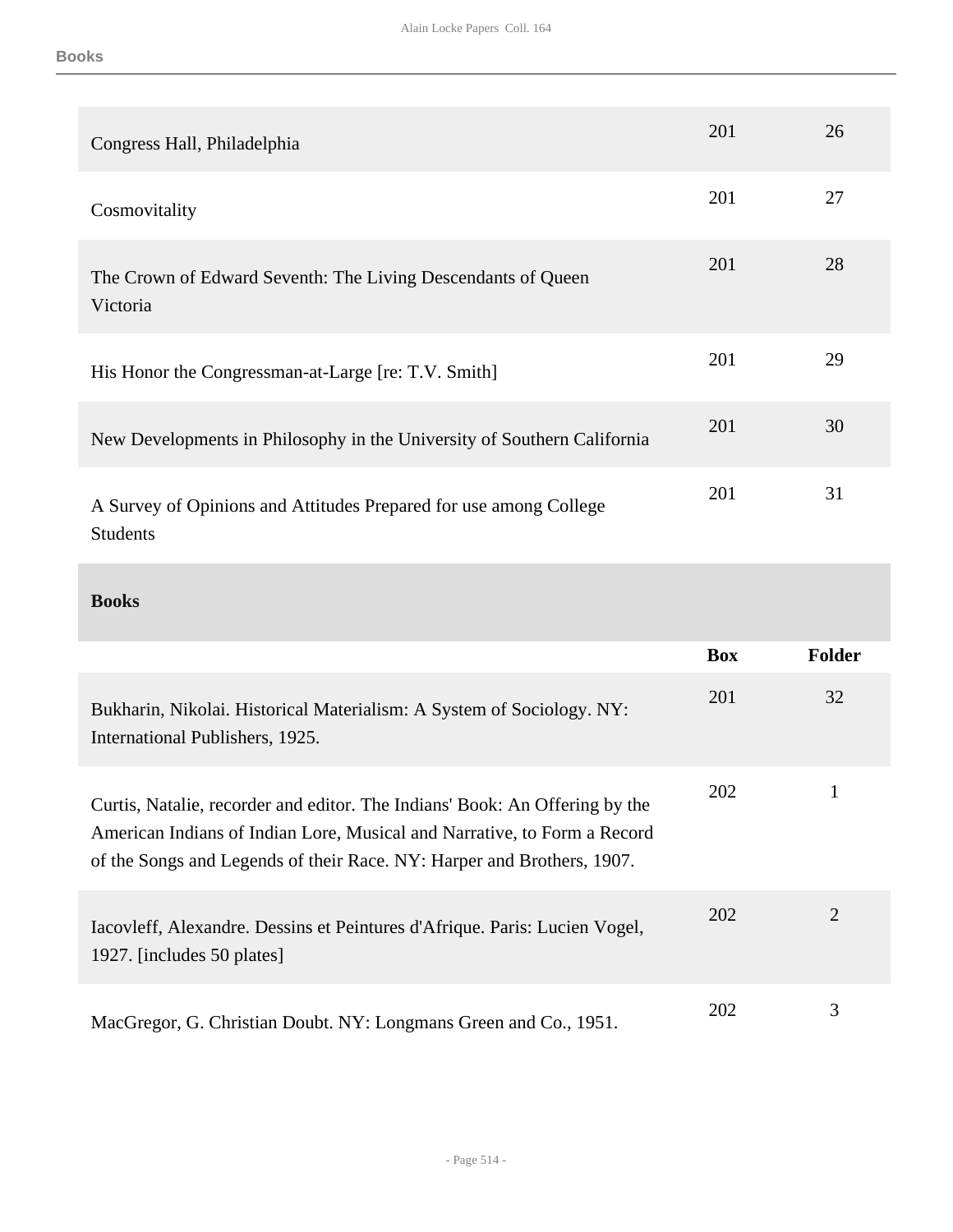| Murray, Kenton Foster and Charles Pinckney Sapp. Norfolk, Virginia: The<br>Gateway of the South. Phila.: Sheldon Co., Inc., 1904. | 202        | $\overline{4}$ |
|-----------------------------------------------------------------------------------------------------------------------------------|------------|----------------|
| Rauschenbusch, Walter. For God and the People: Prayers of the Social<br>Awakening. Boston: Pilgrim Press, 1909.                   | 202        | 5              |
| Record reviews                                                                                                                    | 202        | 6              |
| Music advertisements                                                                                                              | 203        | $1 - 2$        |
| Music catalogs                                                                                                                    | 203        | $3 - 8$        |
| Art catalogs                                                                                                                      | 203        | $9 - 16$       |
| <b>Harvard College Class of 1908 Reports</b>                                                                                      |            |                |
|                                                                                                                                   | <b>Box</b> | <b>Folder</b>  |
| First Report 1909                                                                                                                 | 203        | 17             |
| Second Report 1914                                                                                                                | 203        | 18             |
| Third Report 1920                                                                                                                 | 204        | $\mathbf{1}$   |
| Fourth Report 1923                                                                                                                | 204        | $\mathbf{2}$   |
|                                                                                                                                   |            |                |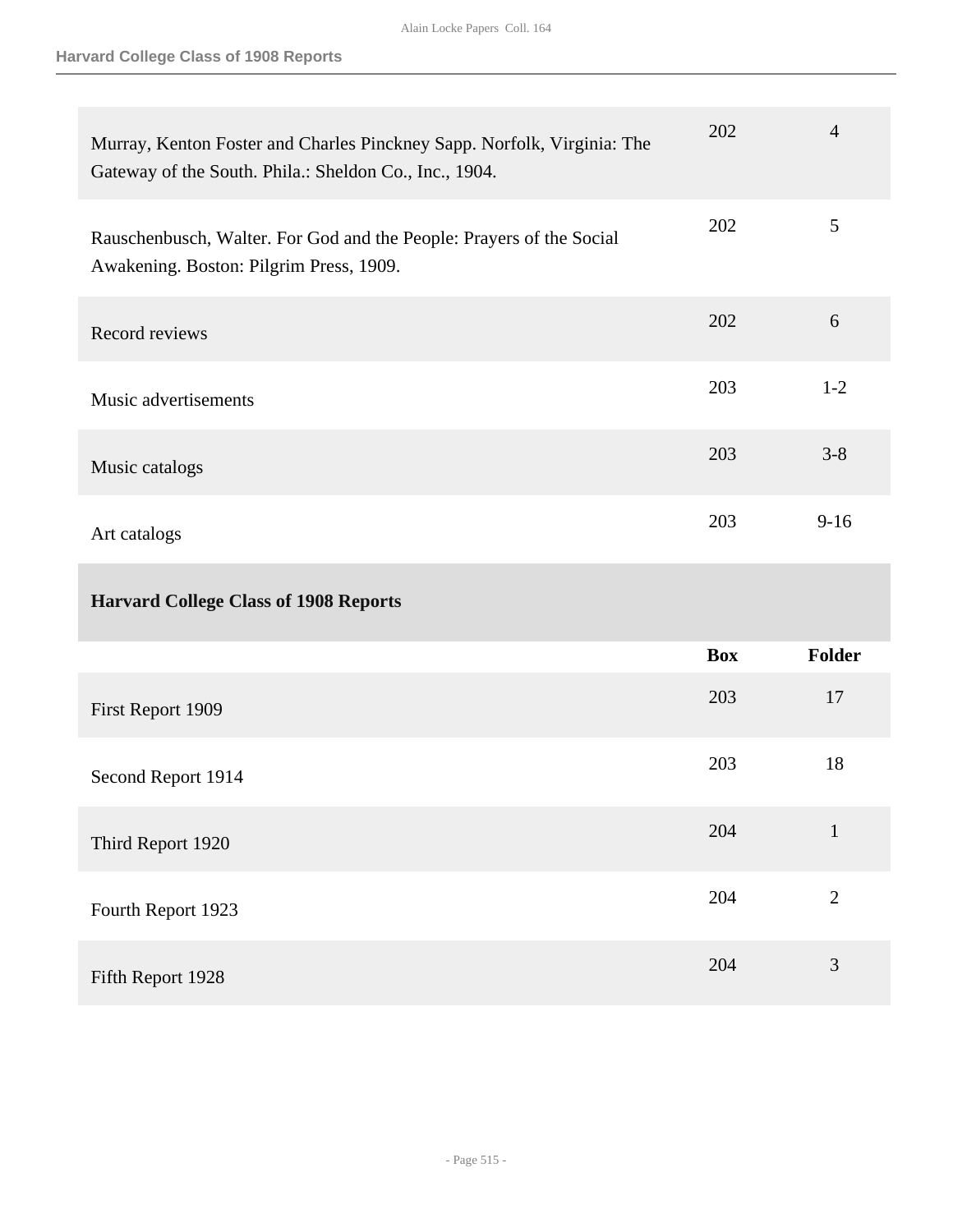| Twenty-fifth Anniversary Report 1933 | 204        | $\overline{4}$   |
|--------------------------------------|------------|------------------|
| Seventh Report 1938                  | 204        | 5                |
| Fortieth Annual Report 1948          | 204        | $6\,$            |
| Forty-Fifth Anniversary Report 1953  | 204        | $\boldsymbol{7}$ |
| <b>Travel Memorabilia</b>            |            |                  |
|                                      | <b>Box</b> | <b>Folder</b>    |
| Luggage tags                         | 204        | $8\,$            |
| Ship line guides and schedules       | 204        | 9                |
| Ship line guides and schedules       | 204        | 10               |
| Ship line guides and schedules       | 204        | 11               |
| Ship menus, map                      | 204        | 12               |
| Global tours                         | 204        | 13               |
| Africa                               | 204        | $14\,$           |
| Europe                               | 205        | $\mathbf{1}$     |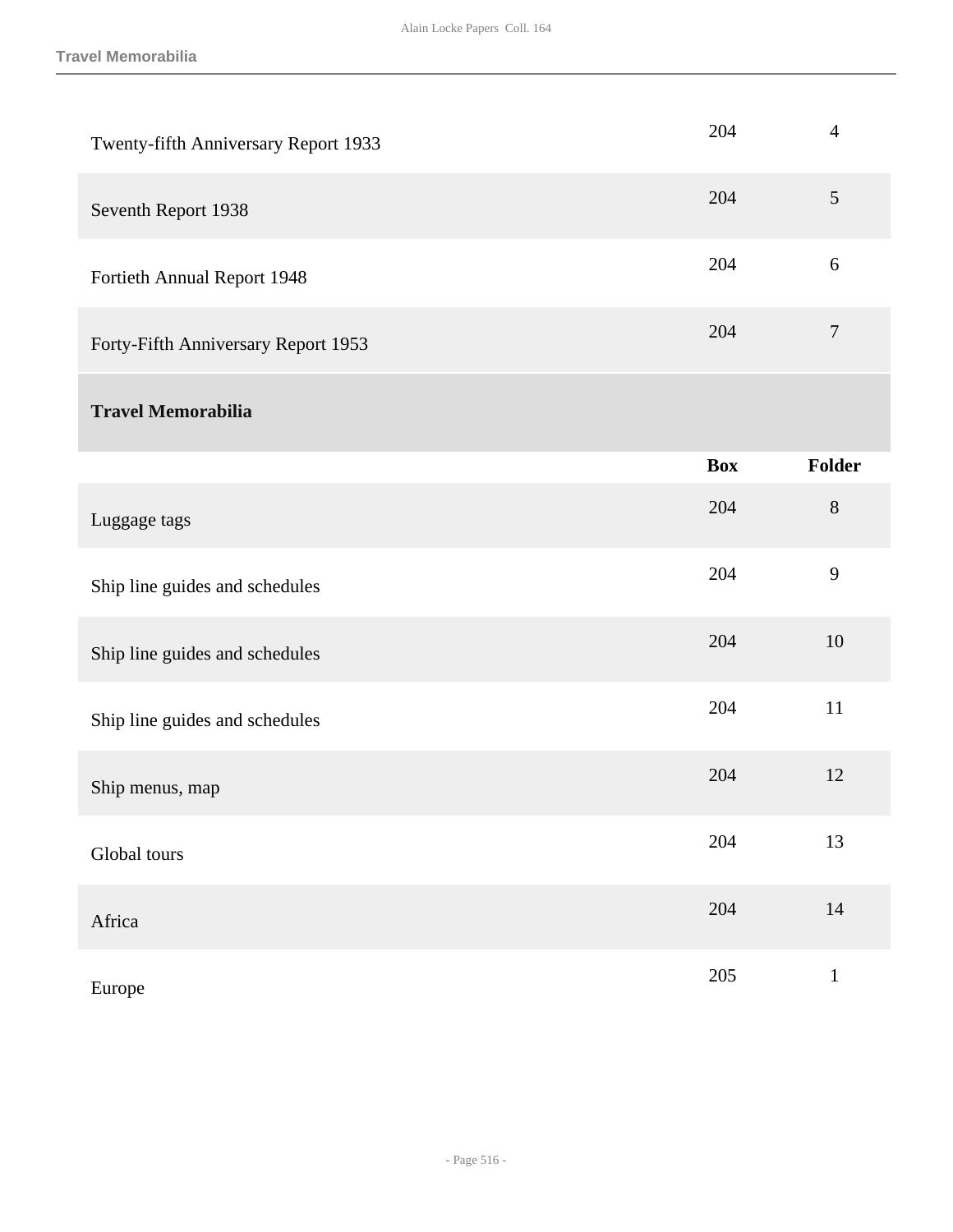#### **Travel Memorabilia**

| Europe                     | 205     | $\overline{2}$   |
|----------------------------|---------|------------------|
| Europe                     | 205     | $\mathfrak{Z}$   |
| Europe                     | $205\,$ | $\overline{4}$   |
| European airline schedules | $205\,$ | $\mathfrak{S}$   |
| Mediterranean cruises      | 205     | $6\,$            |
| The Orient                 | 205     | $\boldsymbol{7}$ |
| Algeria                    | $205\,$ | $8\,$            |
| Austria                    | $205\,$ | $\mathbf{9}$     |
| Belgium                    | $205\,$ | $10\,$           |
| Belgium                    | $205\,$ | $11\,$           |
| Bermuda                    | 205     | 12               |
| Cameroon                   | 205     | 13               |
| Canada                     | $205\,$ | $14\,$           |
| Cuba                       | $205\,$ | $15\,$           |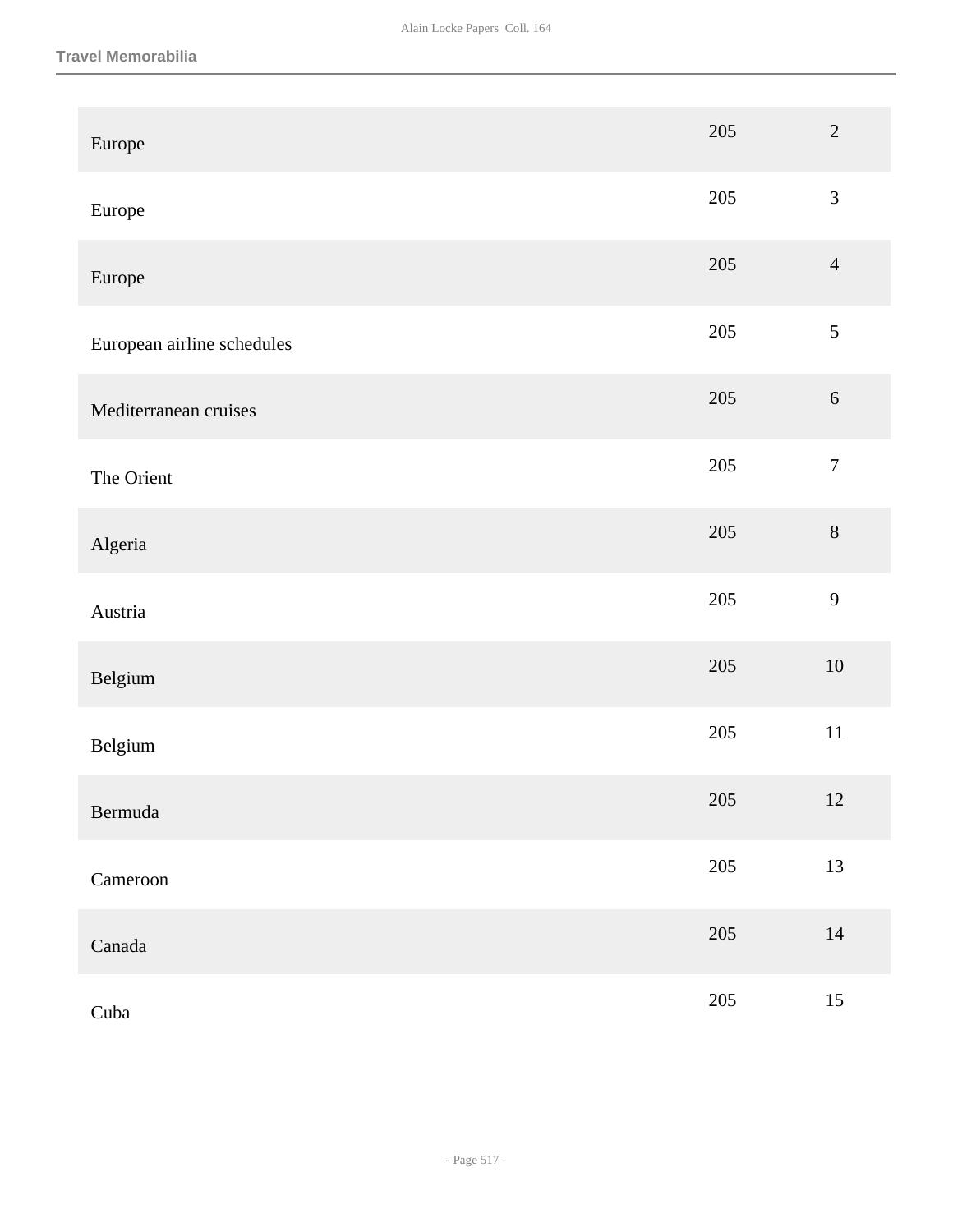| Czechoslovakia          | 205     | 16     |
|-------------------------|---------|--------|
| Denmark                 | 205     | 17     |
| Egypt, Sudan, Palestine | 205     | $18\,$ |
| France                  | 205     | 19     |
| France                  | $205\,$ | $20\,$ |
| France                  | 205     | 21     |
| Germany                 | 205     | 22     |
| Germany                 | 205     | 23     |
| Germany                 | 205     | 24     |
| Germany                 | 205     | 25     |
| Germany                 | $205\,$ | $26\,$ |
| Germany                 | 205     | $27\,$ |
| Germany                 | 205     | 28     |
| <b>Great Britain</b>    | 205     | 29     |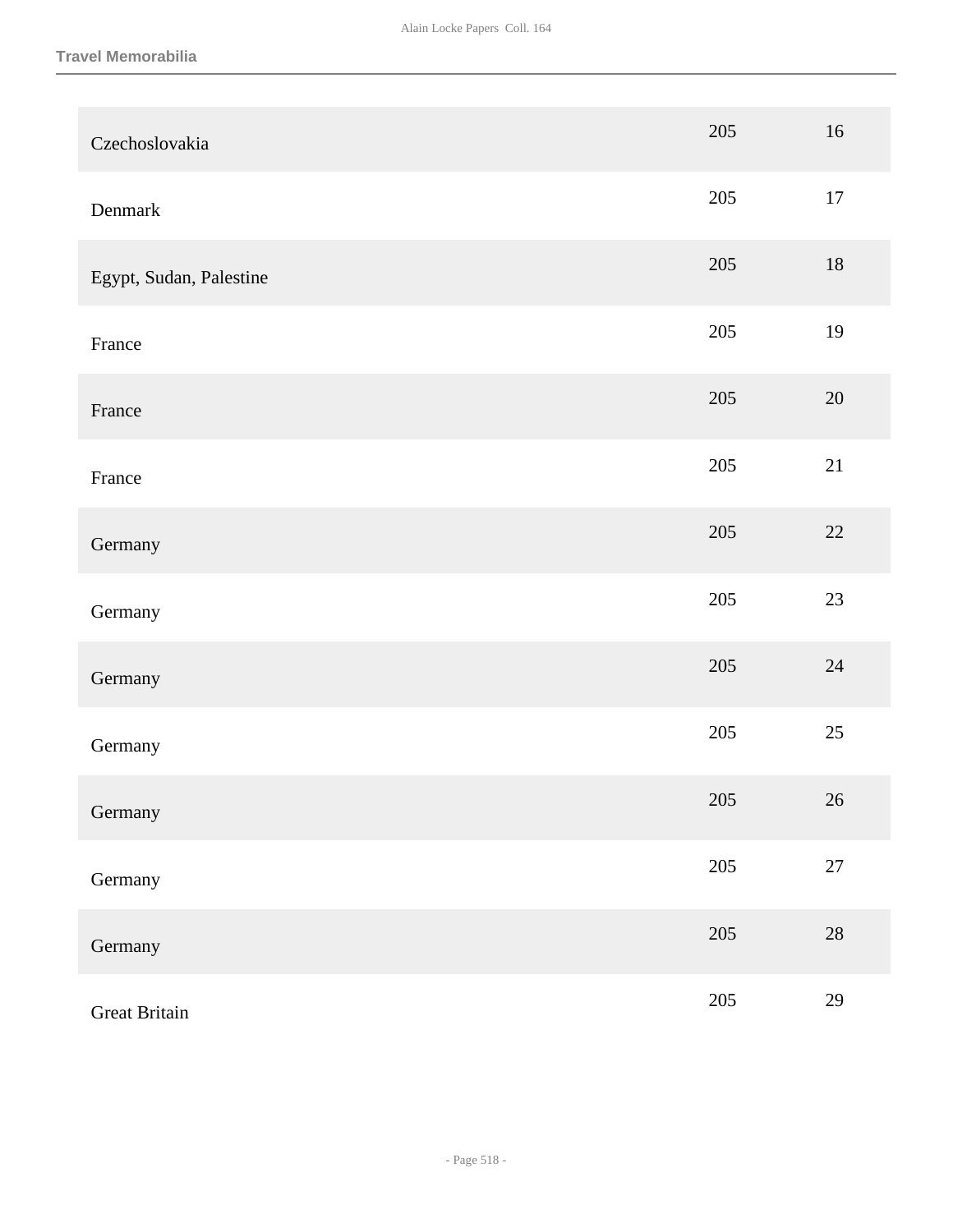| <b>Great Britain</b> | 206 | $\,1\,$          |
|----------------------|-----|------------------|
| <b>Great Britain</b> | 206 | $\sqrt{2}$       |
| <b>Great Britain</b> | 206 | $\mathfrak{Z}$   |
| <b>Great Britain</b> | 206 | $\overline{4}$   |
| Greece               | 206 | $\mathfrak{S}$   |
| Hungary              | 206 | $\sqrt{6}$       |
| Hungary              | 206 | $\boldsymbol{7}$ |
| Ireland              | 206 | $8\,$            |
| Italy                | 206 | $\mathbf{9}$     |
| Italy                | 206 | $10\,$           |
| Morocco              | 206 | 11               |
| Netherlands          | 206 | $12\,$           |
| Netherlands          | 206 | 13               |
| Norway               | 206 | $14\,$           |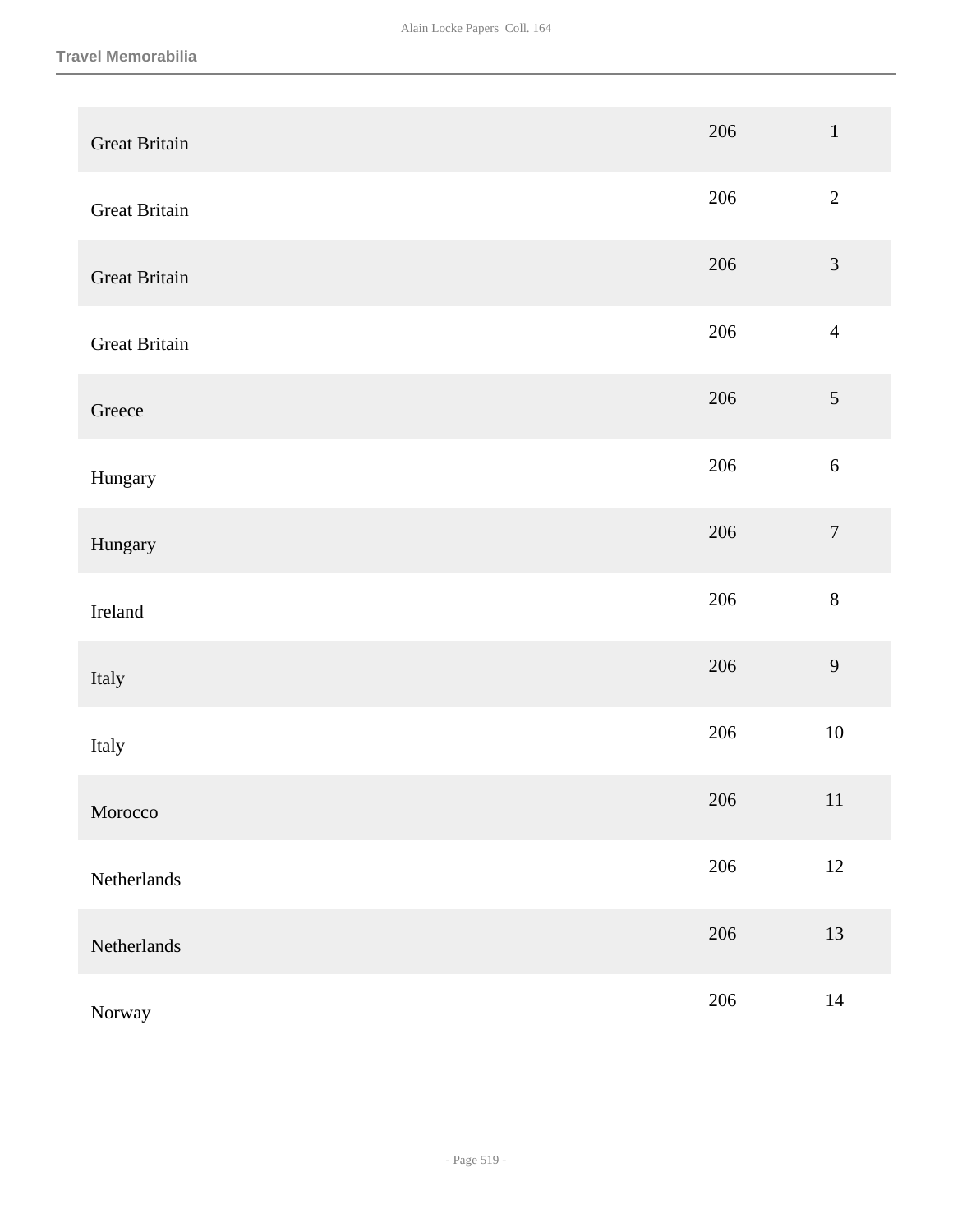| South Africa         | 206        | 15     |
|----------------------|------------|--------|
| Spain                | 206        | 16     |
| Sudan                | 206        | $17\,$ |
| Switzerland          | 206        | $18\,$ |
| Switzerland          | 206        | 19     |
| Togo                 | 206        | $20\,$ |
| Turkey               | 206        | 21     |
| <b>U.S.S.R.</b>      | 206        | $22\,$ |
| <b>United States</b> |            |        |
|                      | <b>Box</b> | Folder |
| California           | 206        | $23\,$ |
| District of Columbia | 206        | $24\,$ |
| Illinois             | 206        | $25\,$ |
| Kentucky             | 206        | $26\,$ |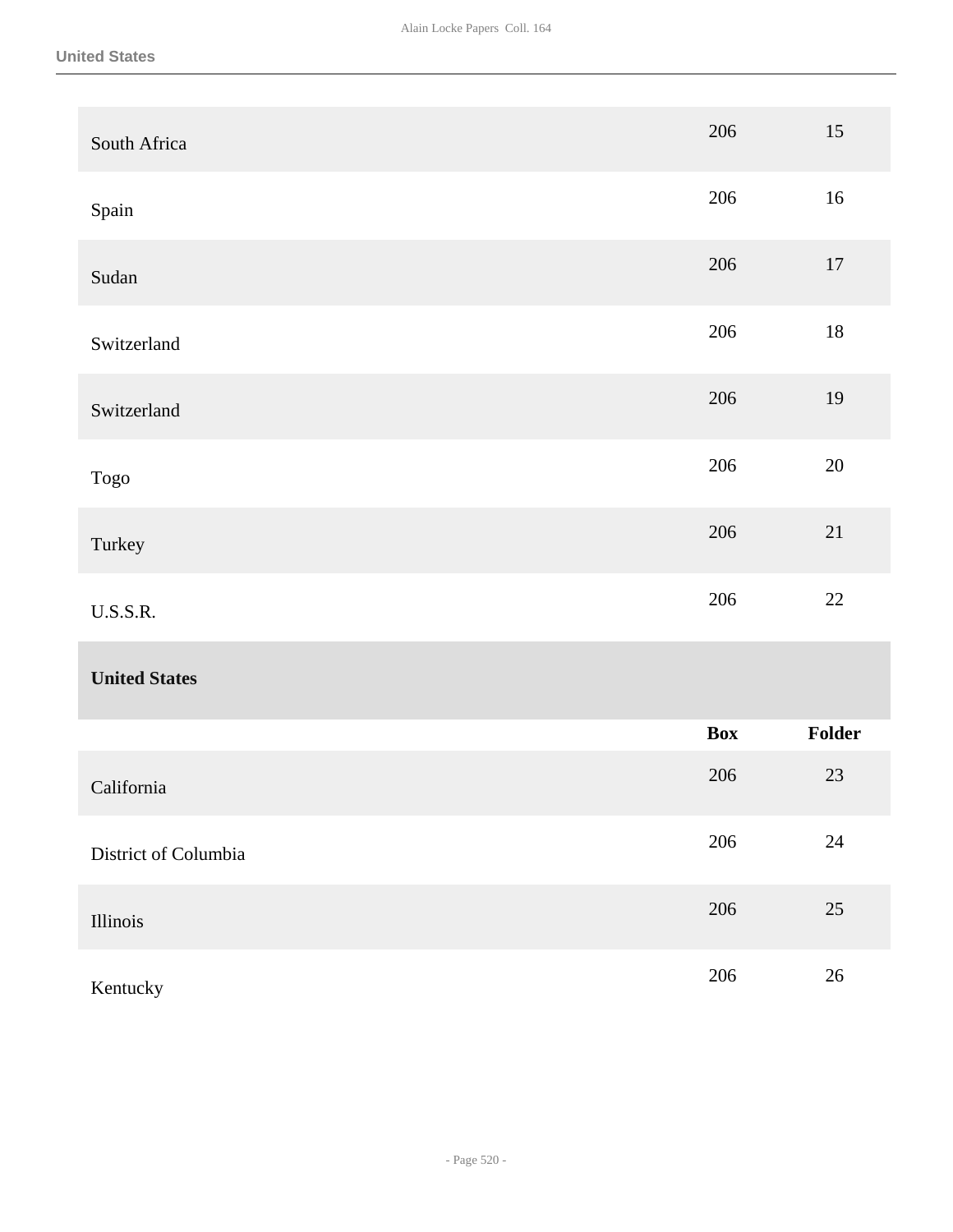| Louisiana           | 206 | $27\,$ |
|---------------------|-----|--------|
| Massachusetts       | 206 | $28\,$ |
| New Hampshire       | 206 | 29     |
| New York            | 206 | 30     |
| New York            | 206 | 31     |
| New York            | 206 | 32     |
| Pennsylvania (R.R.) | 206 | 33     |
| Rhode Island        | 206 | 34     |
| Virginia            | 206 | 35     |

## **Series M: Photographs**

## **Series Description**

Images include Locke alone and with others, identified groups and individuals, places and events, art photos, art postcards, and travel postcards. The album includes photos of both historical figures and Locke's family.

## **Alain Locke**

**Box Folder**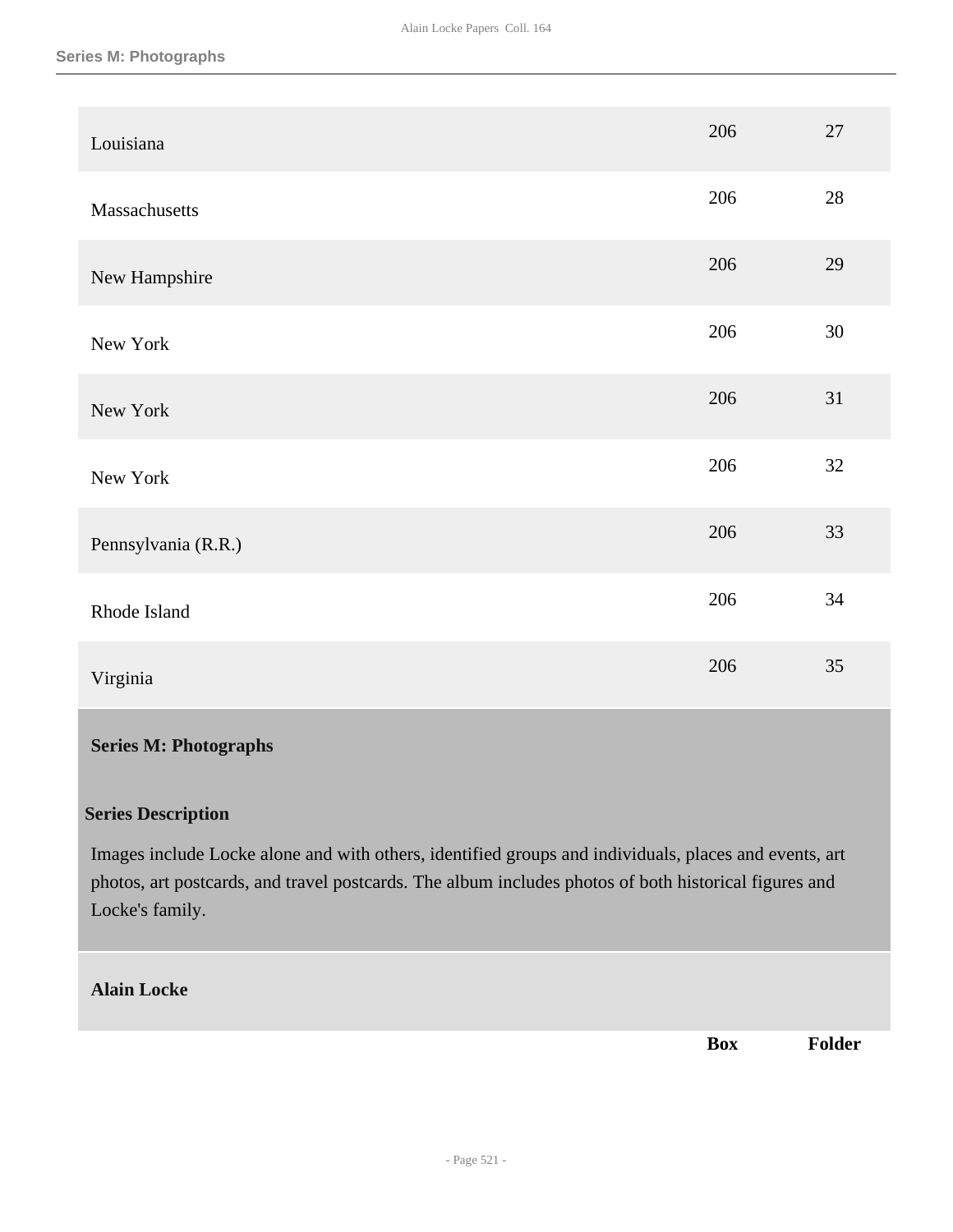| Portraits; photos by James Allen          | 207 | $\mathbf{1}$   |
|-------------------------------------------|-----|----------------|
| Portraits; photos by James Allen          | 207 | $\overline{2}$ |
| Portraits; photos by James Allen          | 207 | 3              |
| Portraits; photos by Arthur Studios       | 207 | $\overline{4}$ |
| Portraits; photos by Glenn Carrington     | 207 | $\mathfrak{S}$ |
| Portraits; photos by Geo. M. Cutler Jr.   | 207 | $6\,$          |
| Portraits; photos by Robert H. Davis      | 207 | $\tau$         |
| Portraits 1946; photos by Harold Hone     | 207 | 8              |
| Portraits 1917; photo by Addison Scurlock | 207 | 9              |
| Portrait; photo by Carl Van Vechten       | 207 | 10             |
| Portraits of Locke in youth               | 207 | 11             |
| Portraits                                 | 207 | 12             |
| Portraits                                 | 207 | 13             |
| Portraits                                 | 207 | 14             |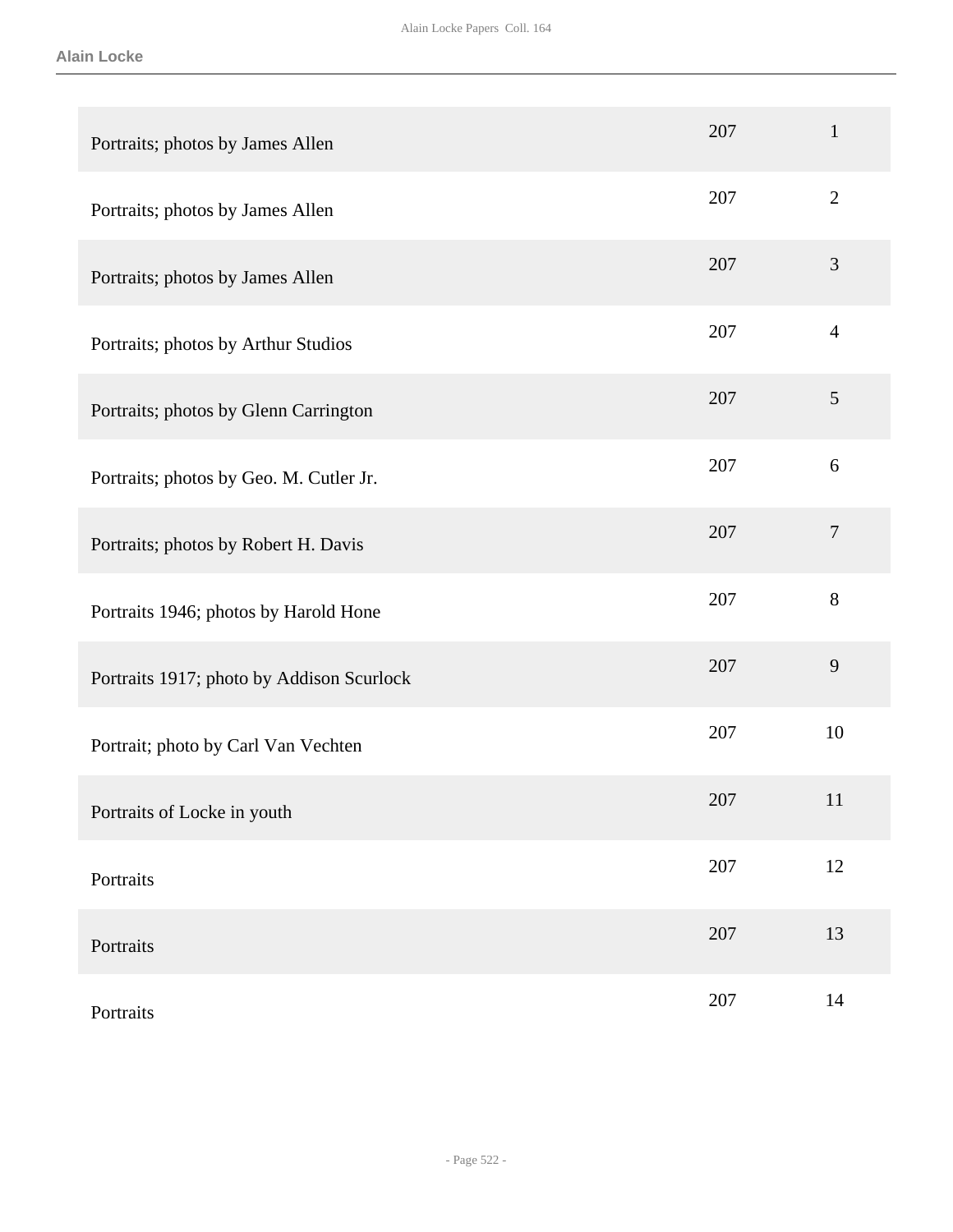**Alain Locke with Others**

| Standing outdoors; photo by S.K. Edmiston representing Geo. Dury Co.                   | 207        | 15     |
|----------------------------------------------------------------------------------------|------------|--------|
| In office, classroom                                                                   | 207        | 16     |
| In England 1908                                                                        | 207        | 17     |
| In Bermuda 1913?                                                                       | 207        | 18     |
| 1920s                                                                                  | 207        | 19     |
| With sculpture at Southside Community Art Center 1940; photo by<br><b>Gordon Parks</b> | 207        | 20     |
| At home 1940s?                                                                         | 207        | 21     |
| Salzburg 1950; photos by J. Werner                                                     | 207        | 22     |
| Salzburg 1950; photo by H.H. von Veltheim-Ostrau                                       | 207        | 23     |
| At Valley Forge Heart Institute 1952                                                   | 207        | 24     |
| Italy?; photos by E. Sottsass Jr.                                                      | 207        | 25     |
| Sculpture of Locke; photos by James Allen                                              | 207        | 26     |
| <b>Alain Locke with Others</b>                                                         |            |        |
|                                                                                        | <b>Box</b> | Folder |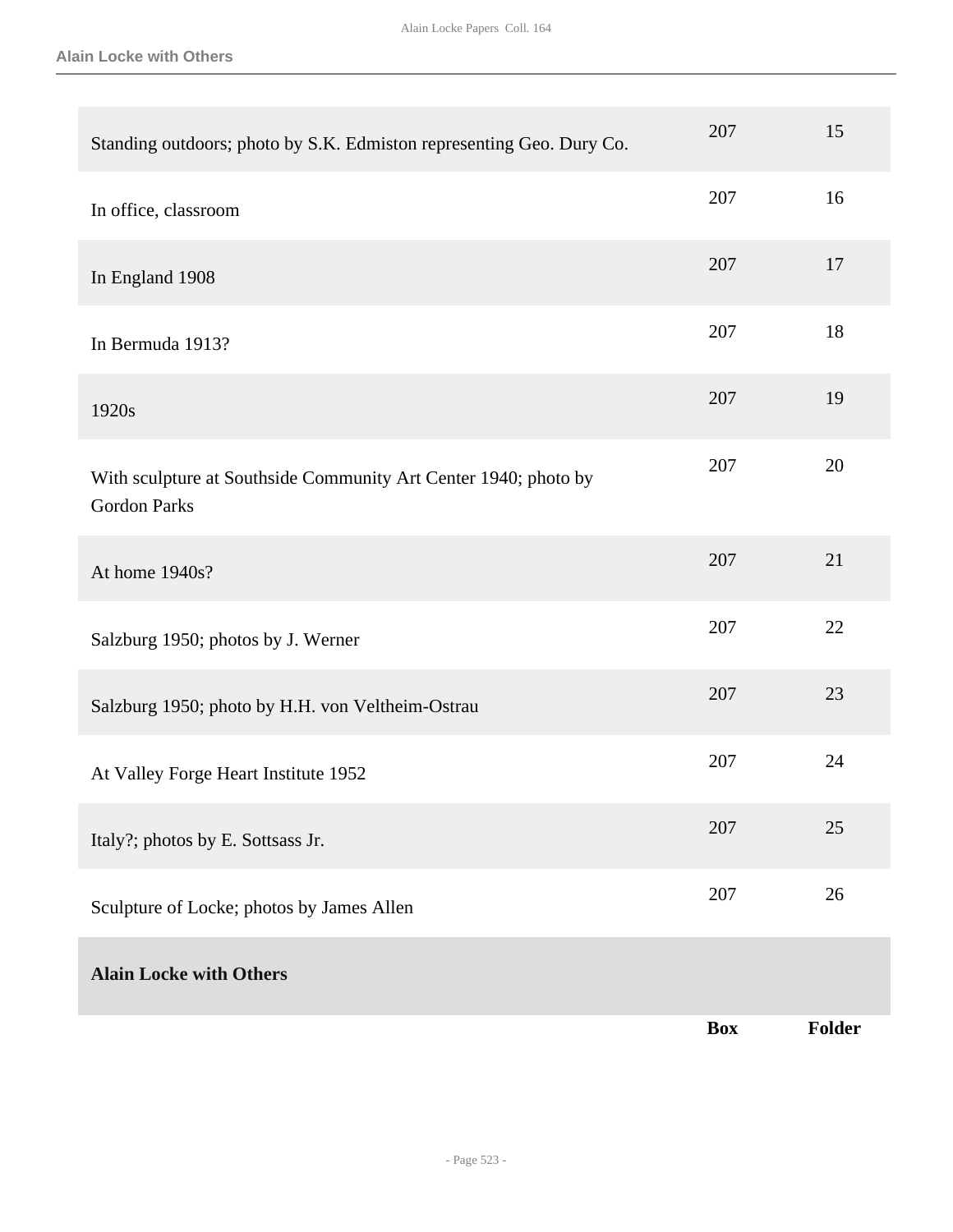| Alain Locke, Mary Locke, and unidentified group                                                                  | 207 | 27             |
|------------------------------------------------------------------------------------------------------------------|-----|----------------|
| Locke and unidentified group [class picture, Harvard?]                                                           | 207 | 28             |
| Locke and Cosmopolitan Club, Oxford University                                                                   | 207 | 29             |
| Locke and unidentified group, Oxford University                                                                  | 207 | 30             |
| Locke and unidentifed group from New Jersey                                                                      | 207 | 31             |
| Unidentifed man, Jay Clifford, unidentified man, Locke, and R. Nathaniel<br>Dett; photo by Midwest Photo Service | 207 | 32             |
| Locke and Mrs. S. Nyman at Howard University 1930                                                                | 207 | 33             |
| Locke and others at night clubs 1940s                                                                            | 207 | 34             |
| Locke and Paul Robeson 1940s                                                                                     | 208 | $\mathbf{1}$   |
| Locke, Richmond Barthe, and others 1940                                                                          | 208 | $\overline{2}$ |
| Locke, Eleanor Roosevelt, and others                                                                             | 208 | 3              |
| Locke and delegates at Fourth Annual Conference on Adult Education<br>1942; photo by Griffith J. Davis           | 208 | $\overline{4}$ |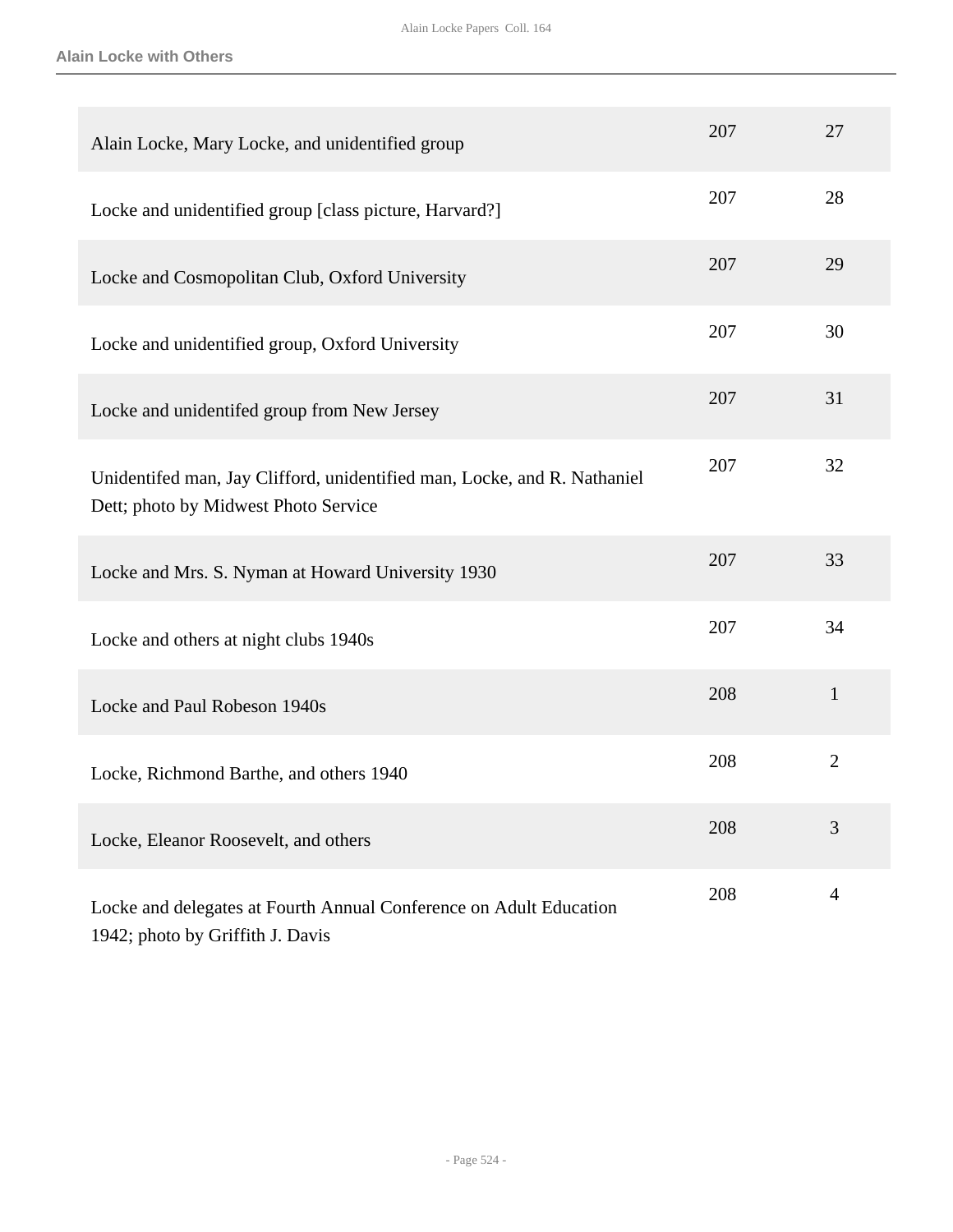| Locke, Louis Finkelstein, R.M. MacIver, John G. Murray, and Swami<br>Akhilananda at Eighth Annual Conference of Science, Philosophy and<br>Religion 1948 | 208        | 5              |
|----------------------------------------------------------------------------------------------------------------------------------------------------------|------------|----------------|
| Locke and unidentified group [Salzburg 1950?]; photos by J. Werner                                                                                       | 208        | 6              |
| Locke and Mildred Solomon at Valley Forge Heart Institute 1952                                                                                           | 208        | $\overline{7}$ |
| Locke and unidentified man 1953?; photo by Press Syndicate                                                                                               | 208        | 8              |
| Locke and others at installation of Phi Beta Kappa chapter at Howard<br>University 1953; photos by Scurlock                                              | 208        | 9              |
| Locke and others at Howard University commencement 1953                                                                                                  | 208        | 10             |
| Locke, Francis Gregory, and William Stanley Braithwaite                                                                                                  | 208        | 11             |
| Locke, Charles Wesley, James Nabrit, and Lewis K. Downing                                                                                                | 208        | 12             |
| Locke and unidentified groups                                                                                                                            | 208        | 13             |
| Locke and unidentified men                                                                                                                               | 208        | 14             |
| Locke and unidentified women                                                                                                                             | 208        | 15             |
| <b>Identified Individuals and Groups</b>                                                                                                                 |            |                |
|                                                                                                                                                          | <b>Box</b> | <b>Folder</b>  |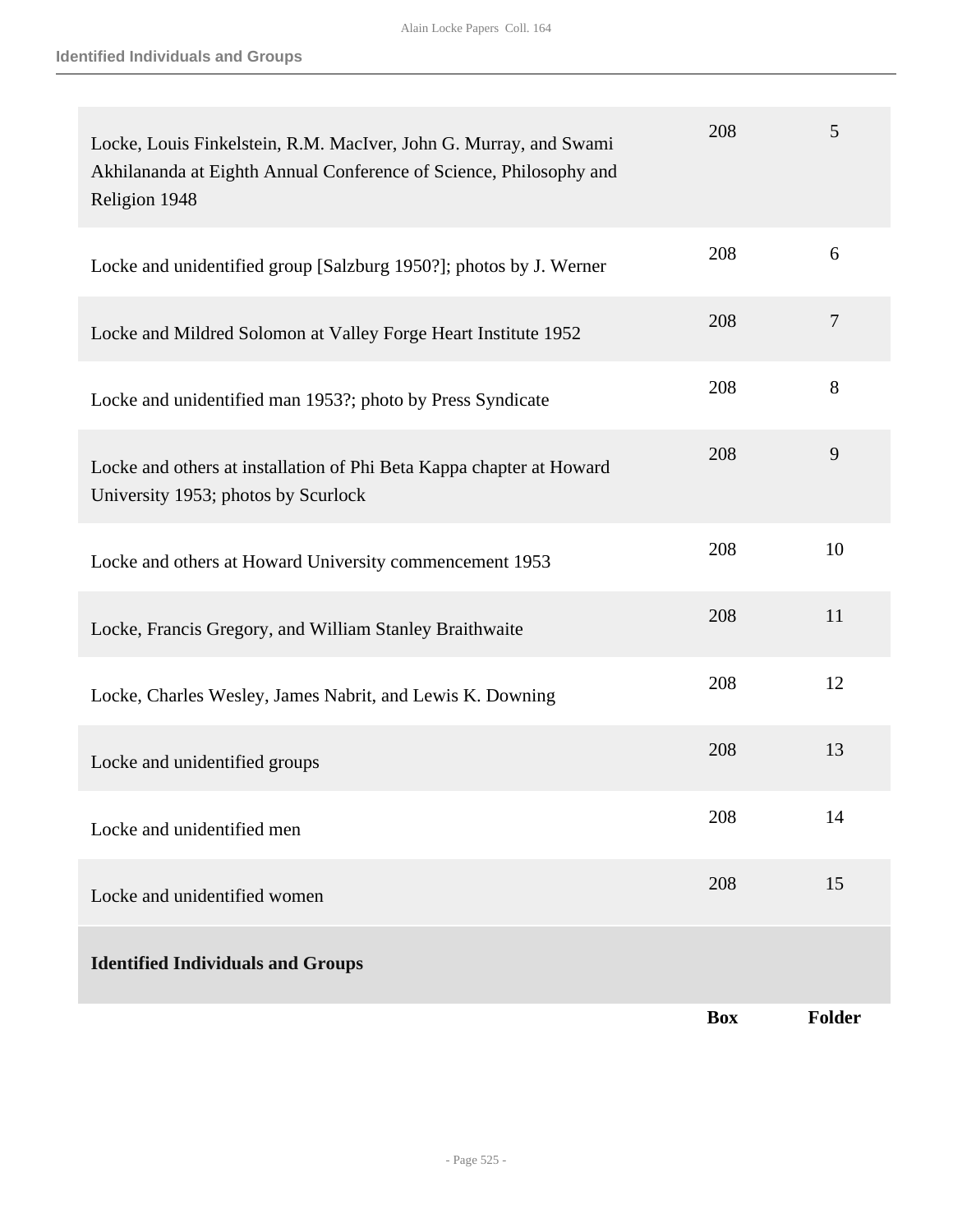| Abbas, Abdul-Baha                                                                              | 208 | 16 |
|------------------------------------------------------------------------------------------------|-----|----|
| Achilles, Louis and Family                                                                     | 208 | 17 |
| Aden, Alonzo J.; photo by Hyman Studio                                                         | 208 | 18 |
| Alexander, Scholley P.                                                                         | 208 | 19 |
| Allen, James                                                                                   | 208 | 20 |
| Anderson, Marian                                                                               | 208 | 21 |
| Anthony, Robert                                                                                | 208 | 22 |
| Baker, Josephine                                                                               | 208 | 23 |
| Banks, Robert                                                                                  | 208 | 24 |
| Barthe', Richmond; photo by Electric Studio                                                    | 208 | 25 |
| Barthe', Richmond                                                                              | 208 | 26 |
| Benga, Feral                                                                                   | 208 | 27 |
| Black Elijah (William Wade Harris); photo by the Wesleyan Methodist<br>Mission Society, London | 208 | 28 |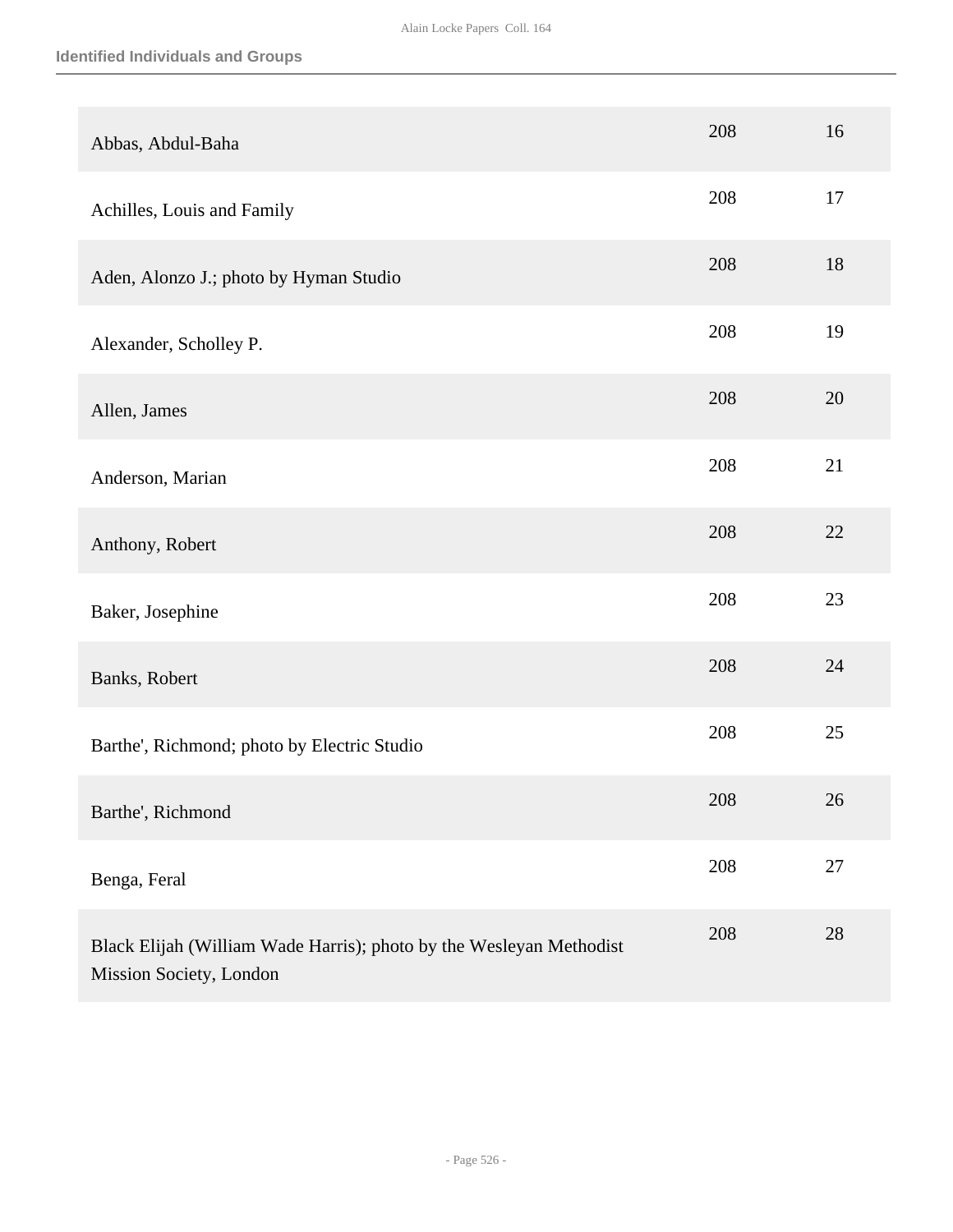| Black John the Baptist; photo by the Wesleyan Methodist Mission Society,<br>London | 208 | 29 |
|------------------------------------------------------------------------------------|-----|----|
| Blackburn, Robert; photo by James Allen                                            | 208 | 30 |
| Blackburn, Roy; photo by E.F. Joseph                                               | 208 | 31 |
| Blanco, Ramos                                                                      | 208 | 32 |
| Branhar, Joseph A.                                                                 | 208 | 33 |
| Bond, Bili                                                                         | 208 | 34 |
| Bowman, Tom                                                                        | 208 | 35 |
| Braithwaite, Fiona; photo by Vantine and Vantine                                   | 208 | 36 |
| Braithwaite, Katharine; photo by Waid Studio                                       | 208 | 37 |
| <b>Butcher Family</b>                                                              | 208 | 38 |
| Byrd, Edward M.                                                                    | 208 | 39 |
| Clark, Claude Lockhart                                                             | 208 | 40 |
| Cobb, William Montague; photo by White Studio                                      | 208 | 41 |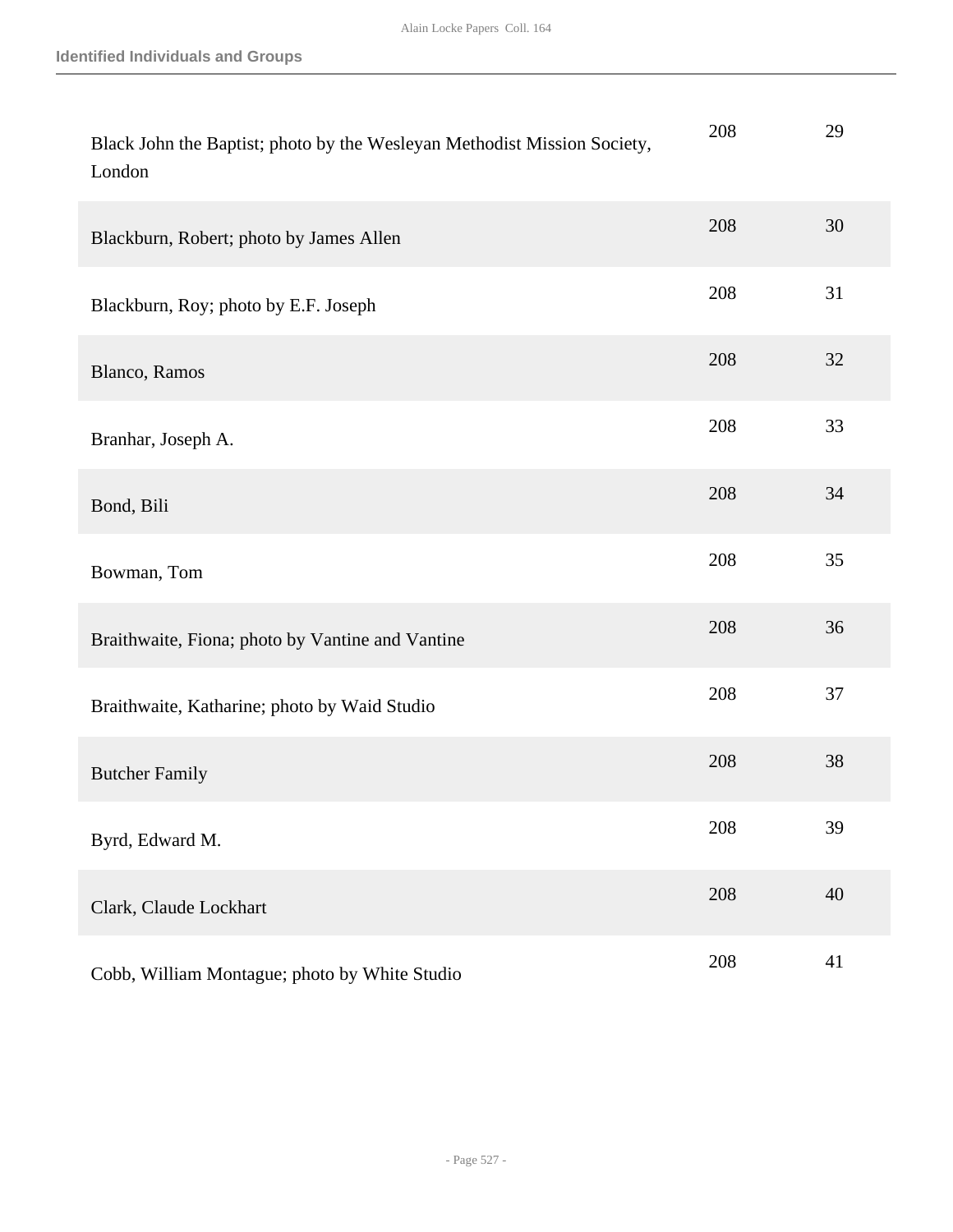| Cousins, Harold B.                                       | 208 | 42               |
|----------------------------------------------------------|-----|------------------|
| Crawford, Hubert and family                              | 208 | 43               |
| Daniels, Jimmie                                          | 208 | 44               |
| Dunham, Albert M.                                        | 208 | 45               |
| Dunham, Kaye Lawrence (7 weeks old, with Albert, father) | 208 | 46               |
| Dyett, Thomas; photo by R.McDougall                      | 208 | 47               |
| Easmon, Kathleen                                         | 208 | 48               |
| Ellington, Duke                                          | 209 | $\mathbf{1}$     |
| Fisher, Frank; photo by Champlain Studios                | 209 | $\overline{2}$   |
| George, Collins C.; photo by Sockwell Studio             | 209 | 3                |
| George, Juanita and Bill                                 | 209 | $\overline{4}$   |
| Gelabert, Flarencio                                      | 209 | 5                |
| Germaiy, Claude                                          | 209 | $\sqrt{6}$       |
| Gilpin, Charles                                          | 209 | $\boldsymbol{7}$ |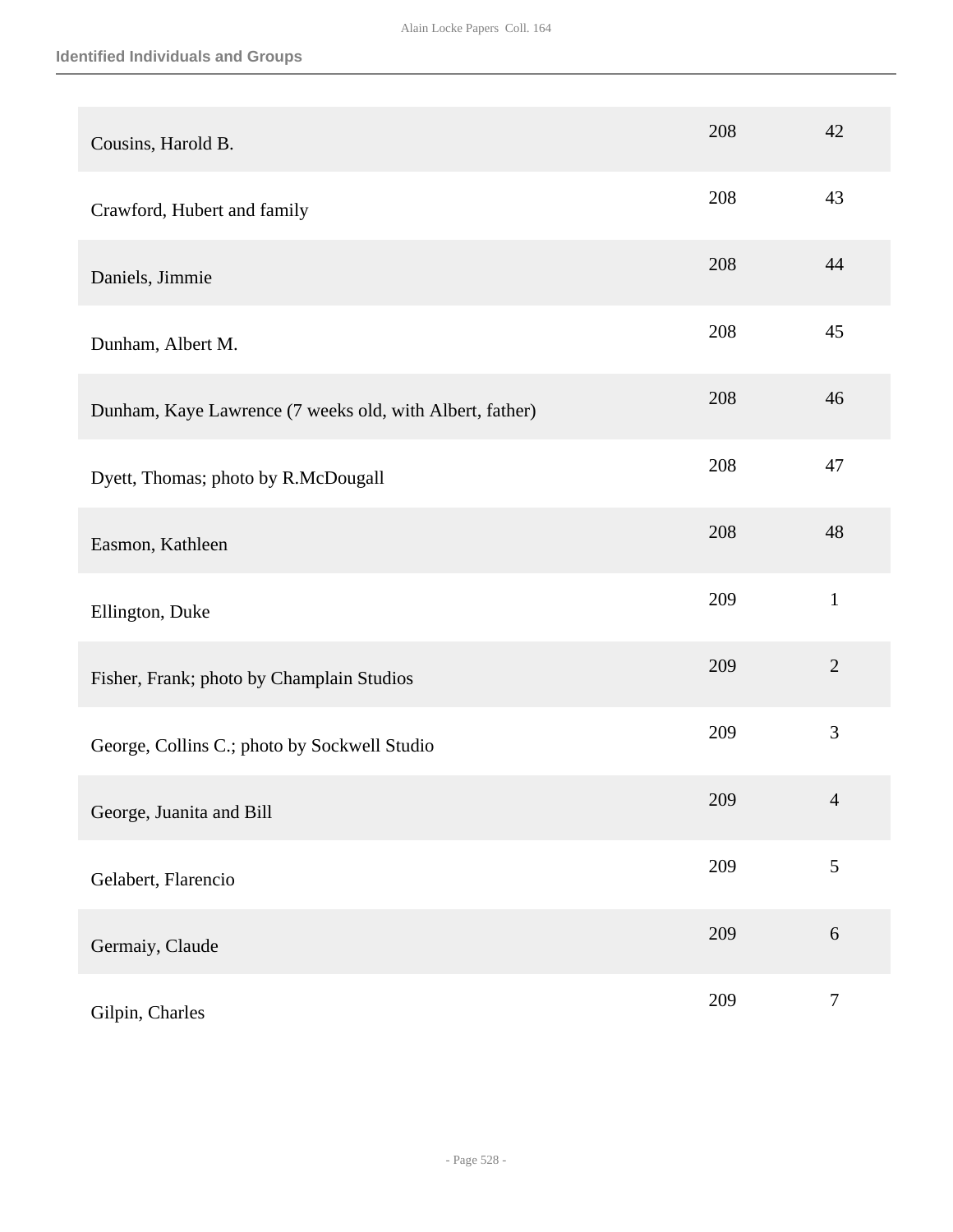| Goreleigh, Rex                                       | 209 | $8\,$ |
|------------------------------------------------------|-----|-------|
| Gregory, Montgomery                                  | 209 | 9     |
| Handy, W.C.                                          | 209 | 10    |
| Hannig, Walter                                       | 209 | 11    |
| Harper, Frances Ellen Watkins; photo by F. Gutekunst | 209 | 12    |
| Harrison, Frank                                      | 209 | 13    |
| Hawkins, Ross                                        | 209 | 14    |
| Hippolyt, Sunonett                                   | 209 | 15    |
| Hopkins, Claude                                      | 209 | 16    |
| Hosemann, Evelyne                                    | 209 | 17    |
| Hughes, Langston; photos by James Allen              | 209 | 18    |
| Hughes, Langston; photo by Nicholas Muray            | 209 | 19    |
| Hughes, Langston                                     | 209 | 20    |
| Hurst, John; photo by Scurlock                       | 209 | 21    |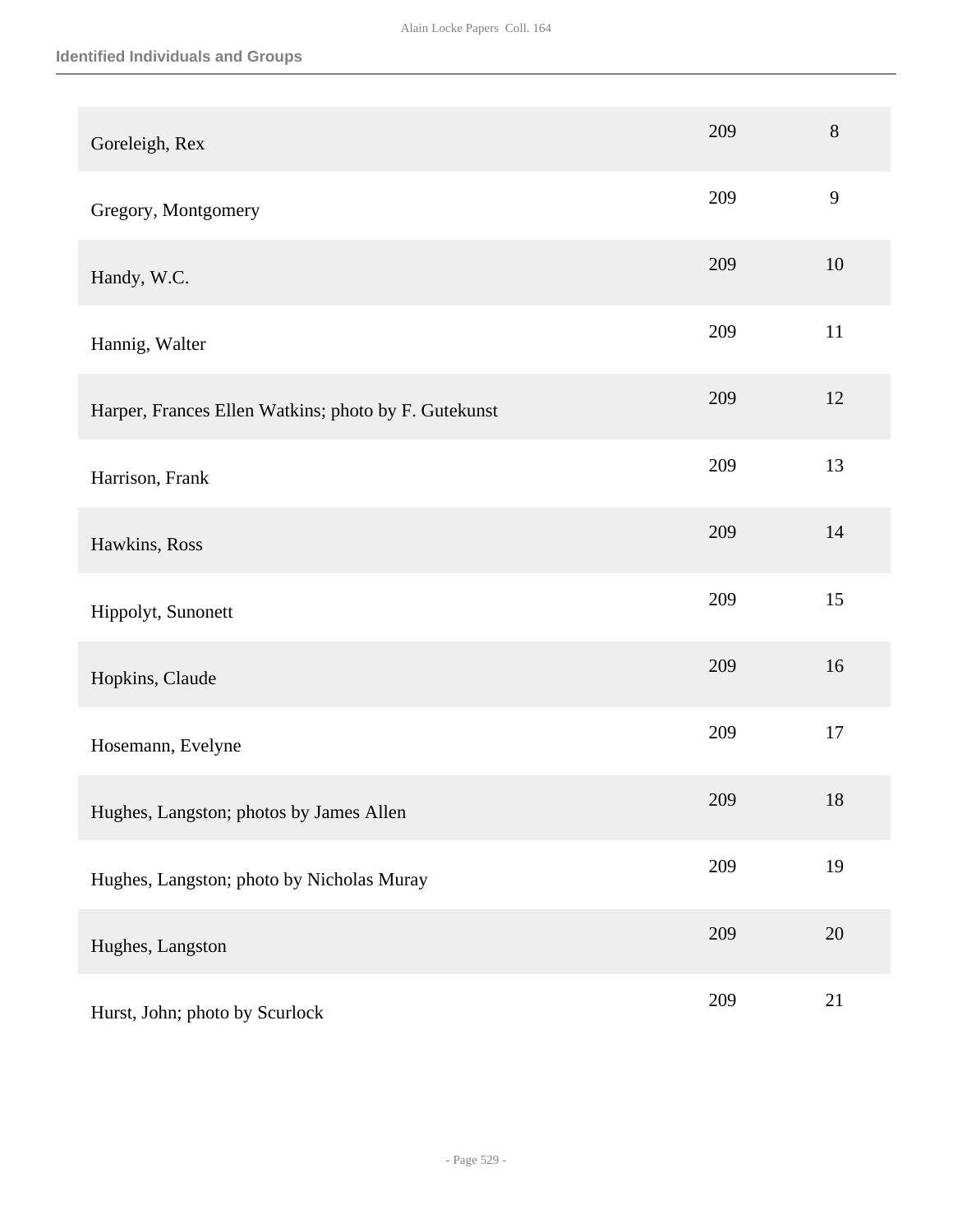| Irvin, Helen and Gould, Agnes                | 209 | 22 |
|----------------------------------------------|-----|----|
| Johnson, Hall                                | 209 | 23 |
| Jones, James H. (Jeff Davis's body guard)    | 209 | 24 |
| Jones, Lois M.; photo by Marc Vaux           | 209 | 25 |
| Jones, Louia V.; photo by Electric Studio    | 209 | 26 |
| Jones, R. Steven                             | 209 | 27 |
| Kay, Ulysses; photo by Silver Shadows Studio | 209 | 28 |
| Kernisan, Jean-Claude and Yves               | 209 | 29 |
| Krauce, Rudolf                               | 209 | 30 |
| Kyles, Ira                                   | 209 | 31 |
| Langston, Charles and pupils                 | 209 | 32 |
| Lawrence, Jacob; photo by James Allen        | 209 | 33 |
| Lawrence, Jacob; photo by Carl Van Vechten   | 209 | 34 |
| Lee baby                                     | 209 | 35 |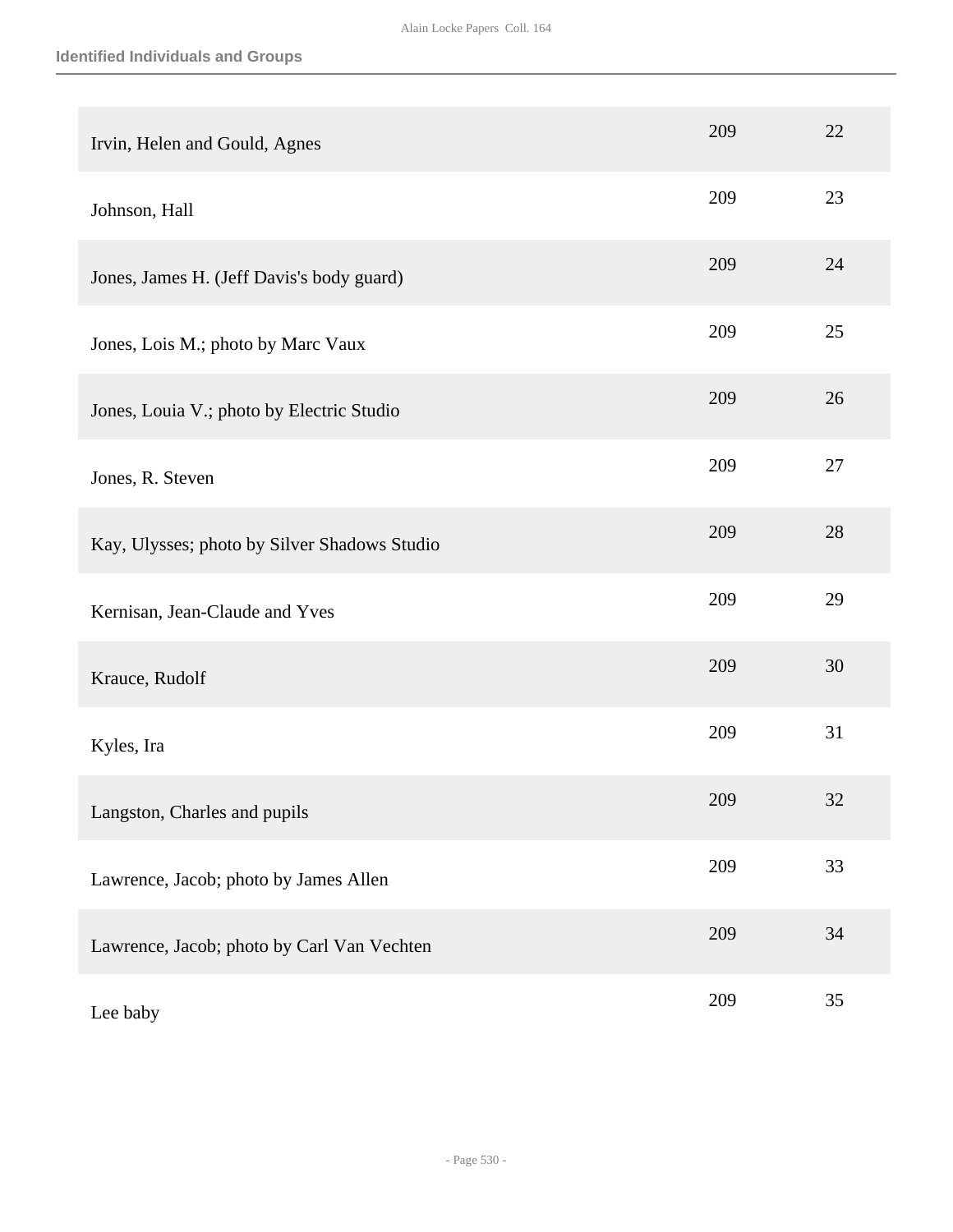| Leonard, Henry S.                                          | 209 | 36             |
|------------------------------------------------------------|-----|----------------|
| Lewis, Norman; photo by James Allen                        | 209 | 37             |
| Lherisson, Camille                                         | 209 | 38             |
| Lobitz, Louise                                             | 209 | 39             |
| Locke, Mary                                                | 209 | 40             |
| Locke, Mary (Locke's mother); photo by A.H. Brown          | 209 | 41             |
| Locke, Mary in Bermuda 1913?                               | 209 | 42             |
| Locke, Mary in casket                                      | 209 | 43             |
| Locke, Pliny (Locke's father); photos by Gilbert and Bacon | 210 | $\mathbf{1}$   |
| Logan, Warrin; photo by A.P Bedou                          | 210 | $\overline{2}$ |
| McClendon, Rose; photo by Carl Van Vechten                 | 210 | $\mathfrak{Z}$ |
| McKay, Claude                                              | 210 | $\overline{4}$ |
| McKeldin, Theodore                                         | 210 | $\sqrt{5}$     |
| Maran, Rene                                                | 210 | $\sqrt{6}$     |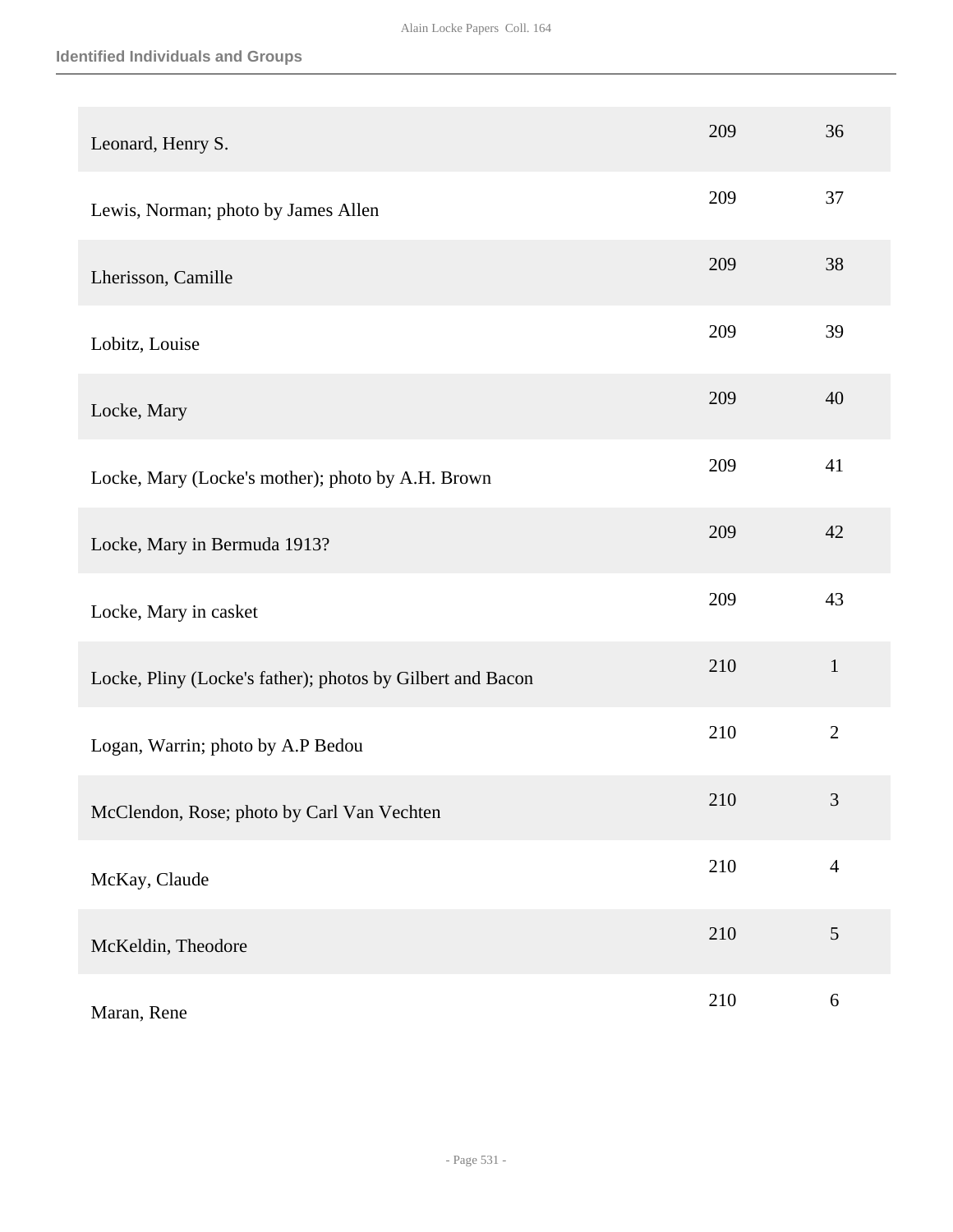| Martin, Sue and Bob                                          | 210 | $\overline{7}$ |
|--------------------------------------------------------------|-----|----------------|
| Mason, Charlotte; photo by Hollinger                         | 210 | 8              |
| Maynor, Dorothy and unidentified man                         | 210 | 9              |
| Miller, Israel                                               | 210 | 10             |
| Moore, Al with unidentified woman dancer; photo by Elcha     | 210 | 11             |
| Myliar, Van; photo by L. Garcia-Moreno Arzew                 | 210 | 12             |
| Nicely, Dorothy, Harold and family                           | 210 | 13             |
| Otto, Max; photo by Harold Hone                              | 210 | 14             |
| Perkins, Julius Jr. with the lion; photo by Carl Van Vechten | 210 | 15             |
| Pinn, James; photo by Scurlock                               | 210 | 16             |
| Pollack, Peter                                               | 210 | 17             |
| Poplar, M.                                                   | 210 | $18\,$         |
| Pride, Walter                                                | 210 | 19             |
| Pushkin, Alexander                                           | 210 | $20\,$         |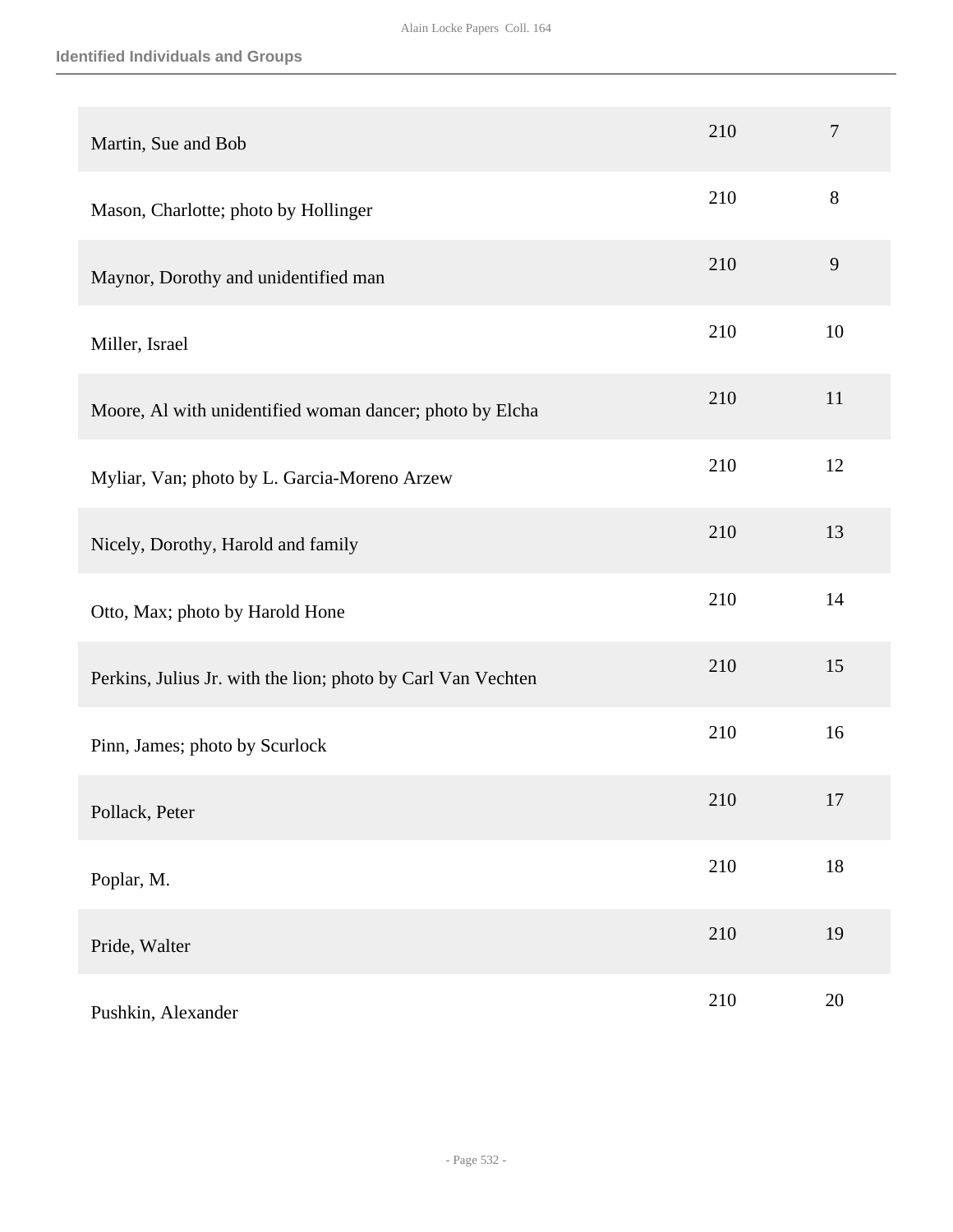| Ramsey, Jim                                                                            | 210 | 21 |
|----------------------------------------------------------------------------------------|-----|----|
| Ransom, Llewellyn                                                                      | 210 | 22 |
| Richards, Jimmy                                                                        | 210 | 23 |
| Robeson, Paul; photo by Maurice Goldberg                                               | 210 | 24 |
| Robeson, Paul; photo by Carl Van Vechten                                               | 210 | 25 |
| Robeson, Paul, Eslanda and unidentified man                                            | 210 | 26 |
| Robyson, Bennie                                                                        | 210 | 27 |
| Rofritsch, [Mr.]                                                                       | 210 | 28 |
| Rogers, Alain B.; photo by Jack and Jill Photo Studios                                 | 210 | 29 |
| Russell, Maurice; photo by James Ellery Marble                                         | 210 | 30 |
| Savage, Augusta [see Box 164-220, folder 3, for photos of Savage with her<br>art work] |     |    |
| Schomburg, Arthur A.; photo by Gushiniere Studio                                       | 210 | 31 |
| Schomburg, Arthur A                                                                    | 210 | 32 |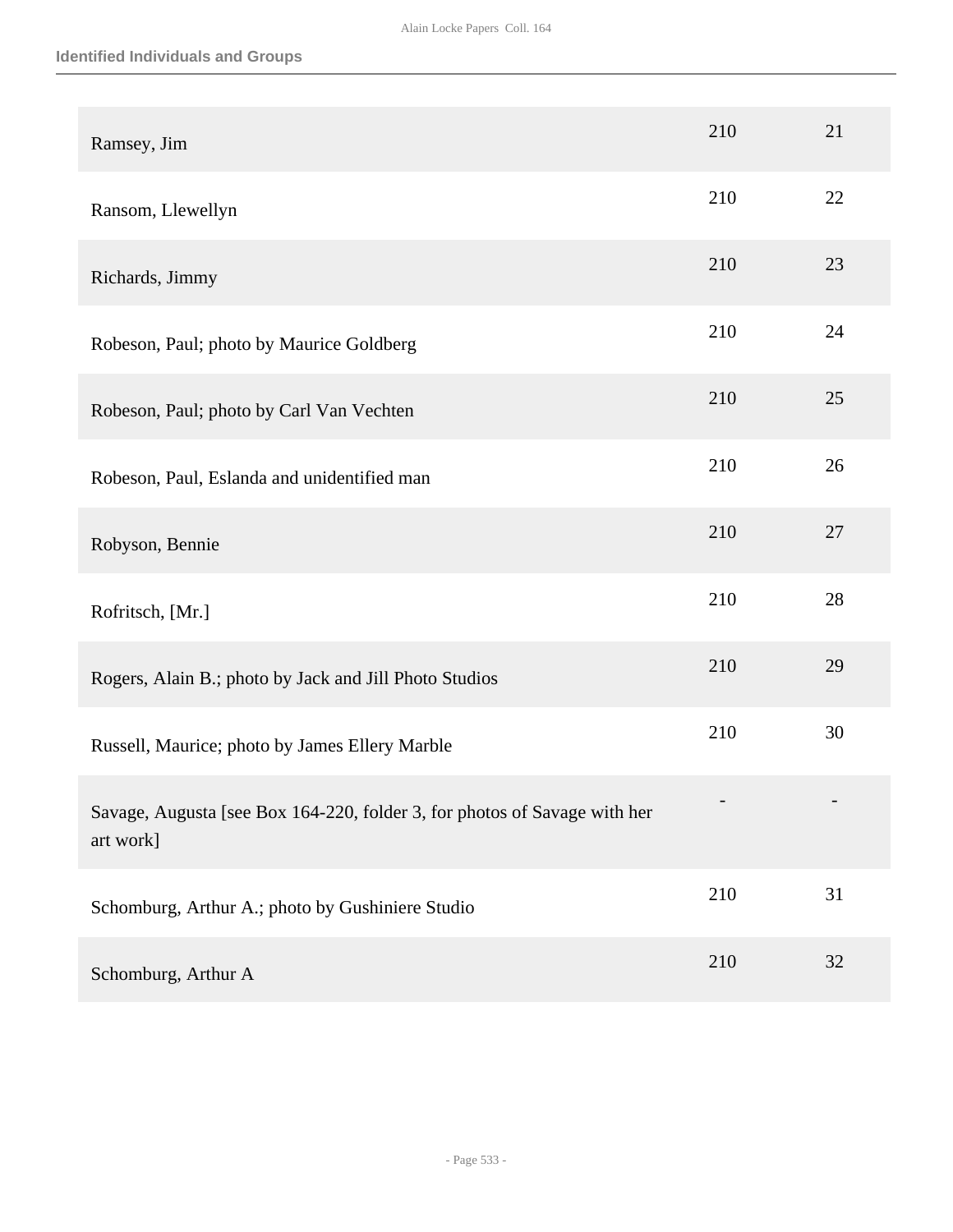| Shirazi, M.                                                                  | 210 | 33 |
|------------------------------------------------------------------------------|-----|----|
| Sinclair, William                                                            | 210 | 34 |
| Skinner, Charles L.; photo by Press Photo Service                            | 210 | 35 |
| Smith, N. Clark                                                              | 210 | 36 |
| Stafford, Douglas; photo by U.S. Air Force                                   | 210 | 37 |
| Stallings, Marvin                                                            | 210 | 38 |
| Suggs, Frank and Levithia                                                    | 210 | 39 |
| Tibbs, Roy                                                                   | 210 | 40 |
| Uerutia, G.E. [?]                                                            | 210 | 41 |
| Valazquez, Diego Rodriguez de Silva; photo by Hispanic Society of<br>America | 210 | 42 |
| Wells, James L.; photo by James Allen                                        | 210 | 43 |
| Williams, Alain                                                              | 210 | 44 |
| Williams, James A.                                                           | 210 | 45 |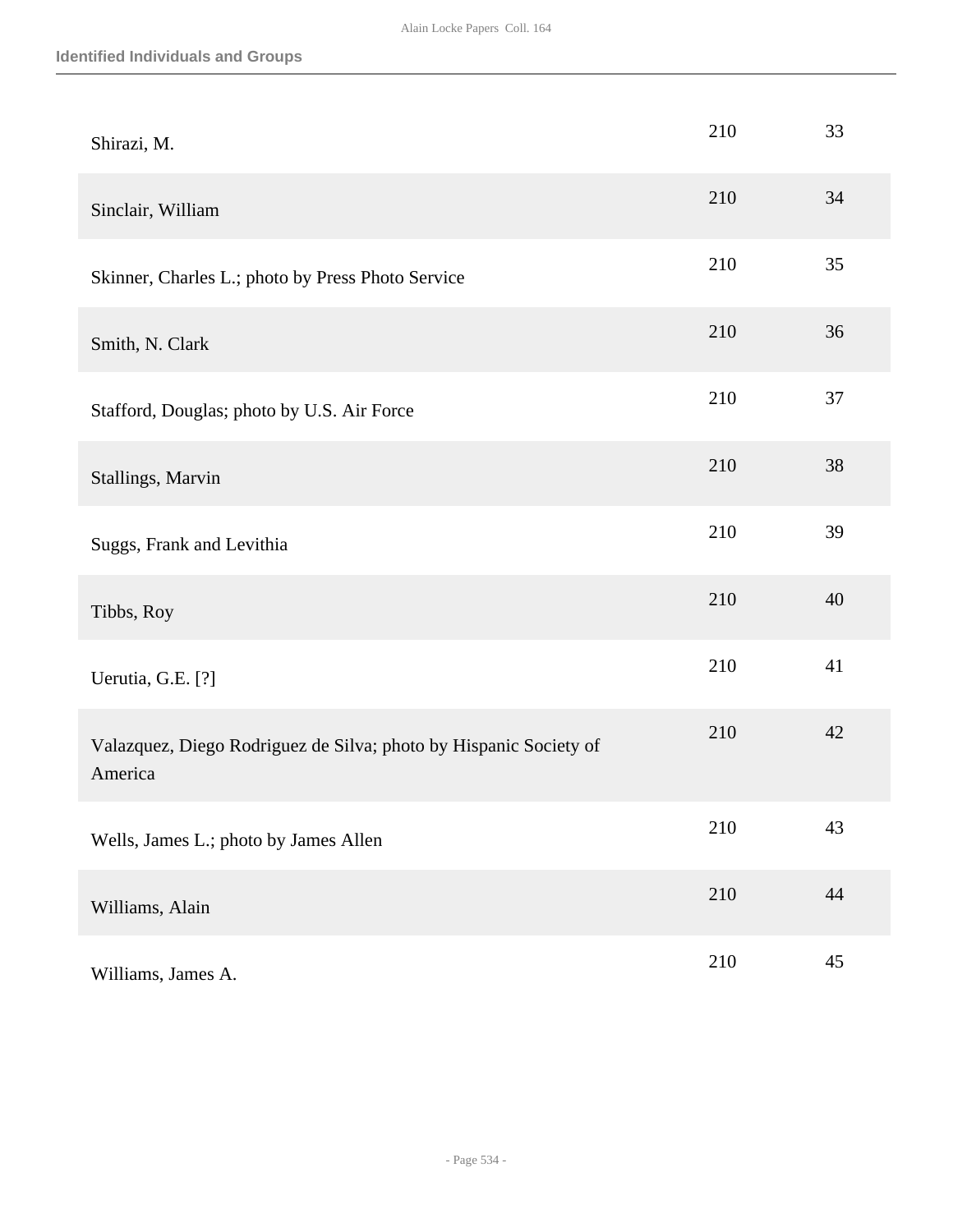| Wilson, Gerard                                                                                                   | 210        | 46     |
|------------------------------------------------------------------------------------------------------------------|------------|--------|
| Wright, Arthur; photo by Annan and Sons                                                                          | 210        | 47     |
| Yosenaia, A. [?]; photo by Soichi Sunami                                                                         | 210        | 48     |
| Group including Clarence Ford, G. Gregg, Hattie Booker Jimmie the<br>Irrepressible, and John Nuchar              | 210        | 49     |
| Group including Loren Miller, Wayland Rudd, and Langston Hughes                                                  | 210        | 50     |
| Group - Dr. Johnson, Mrs. Prescott, Daniel Rich, Pauline Redmond                                                 | 210        | 51     |
| Group - A. Harris Church and part of its congregation; photo by Wesleyan<br>Methodist Missionary Society, London | 210        | 52     |
| Individuals - one name only                                                                                      |            |        |
|                                                                                                                  | <b>Box</b> | Folder |
| Alfred                                                                                                           | 210        | 53     |
| Bob                                                                                                              | 210        | 54     |
| <b>Bobby</b>                                                                                                     | $210\,$    | 55     |
| Dickie                                                                                                           | 210        | 56     |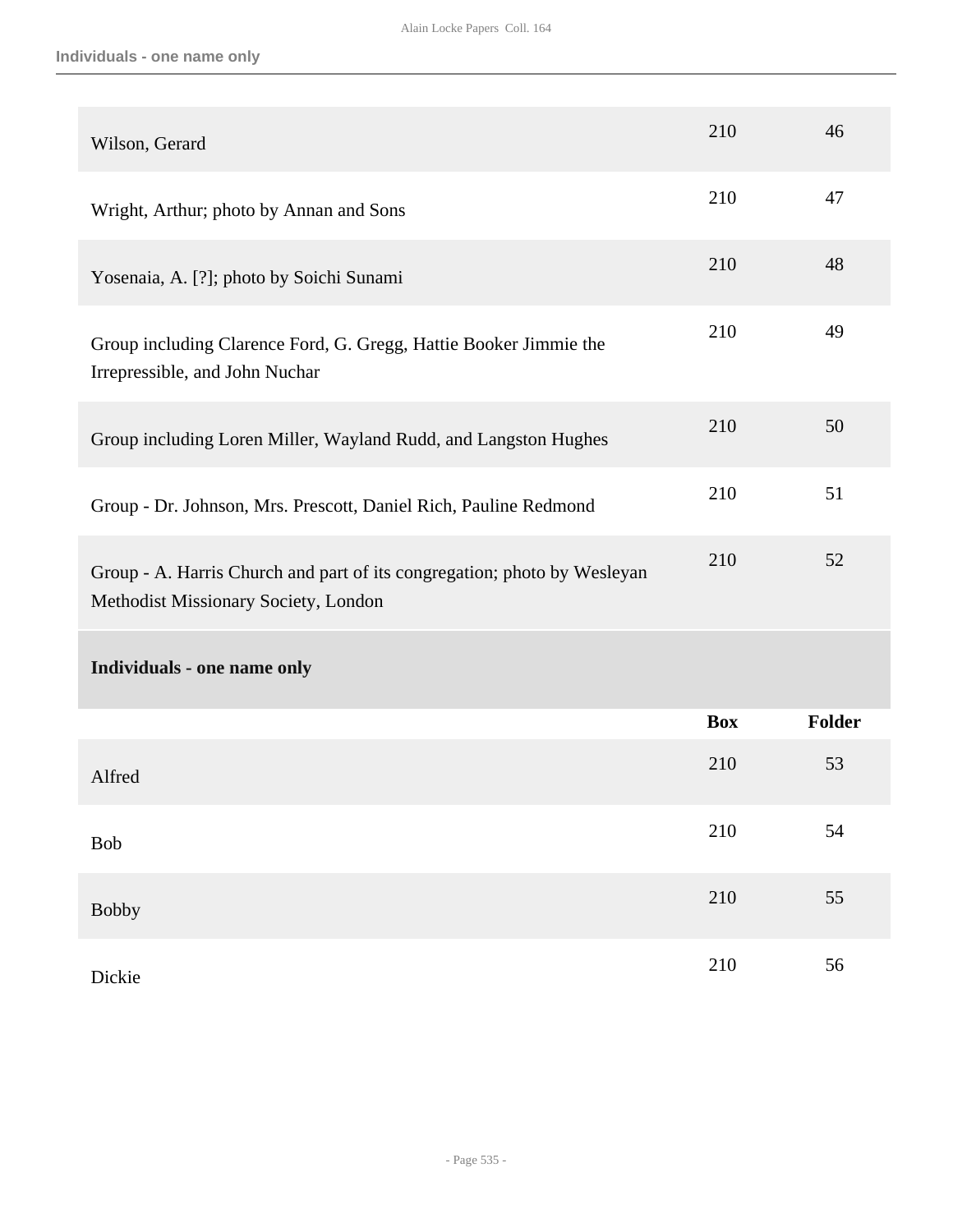| Ira                              | 210        | 57            |
|----------------------------------|------------|---------------|
| Jerry                            | 210        | 58            |
| Jimmy and Mary; Gregory          | 210        | 59            |
| Johnny                           | 210        | 60            |
| Kreuz and unidentified group     | 210        | 61            |
| Max                              | 210        | 62            |
| Norma                            | 210        | 63            |
| Pheobe and unidentified boy      | 210        | 64            |
| <b>Places and events</b>         |            |               |
|                                  | <b>Box</b> | <b>Folder</b> |
| Chicago Art Institute 1927       | 210        | 65            |
| Fisk University - student strike | 210        | 66            |
| Harvard University               | $210\,$    | 67            |
| Harvard University               | 211        | $\,1\,$       |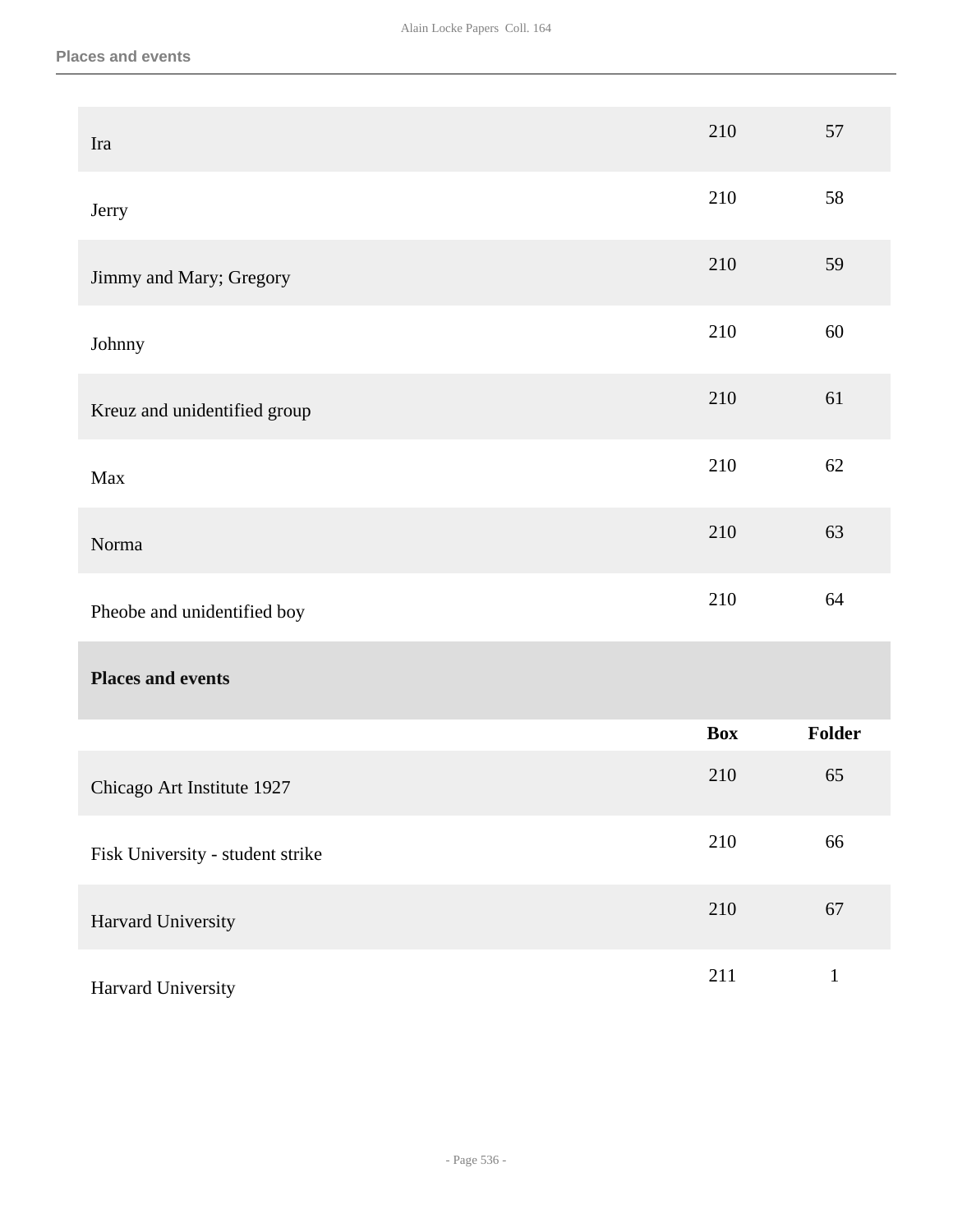| Harvard University                                                     | 211 | $\overline{2}$ |
|------------------------------------------------------------------------|-----|----------------|
| Howard University - Student Army Training Corps 1918                   | 211 | 3              |
| Howard University - commencement 1953                                  | 211 | $\overline{4}$ |
| <b>Oxford University</b>                                               | 211 | 5              |
| Salzburg Seminar 1950; photos by J. Werner                             | 211 | 6              |
| W.P.A. Song Festival, Lexington, Kentucky 1940                         | 211 | $\overline{7}$ |
| W.P.A. art classes, St. Edwards Hall, Cincinnati                       | 211 | 8              |
| Federal Art Project, D.C. classes; photos by Federal Art Project, D.C. | 211 | 9              |
| Art class participants                                                 | 211 | 10             |
| Southside Community Art Center, Chicago 1940-1941                      | 211 | 11             |
| New York World's Fair 1939                                             | 211 | 12             |
| Negro theatre                                                          | 211 | 13             |
| Negro troops                                                           | 211 | 14             |
| Interior of Alain Locke's home in Wash., DC                            | 211 | 15             |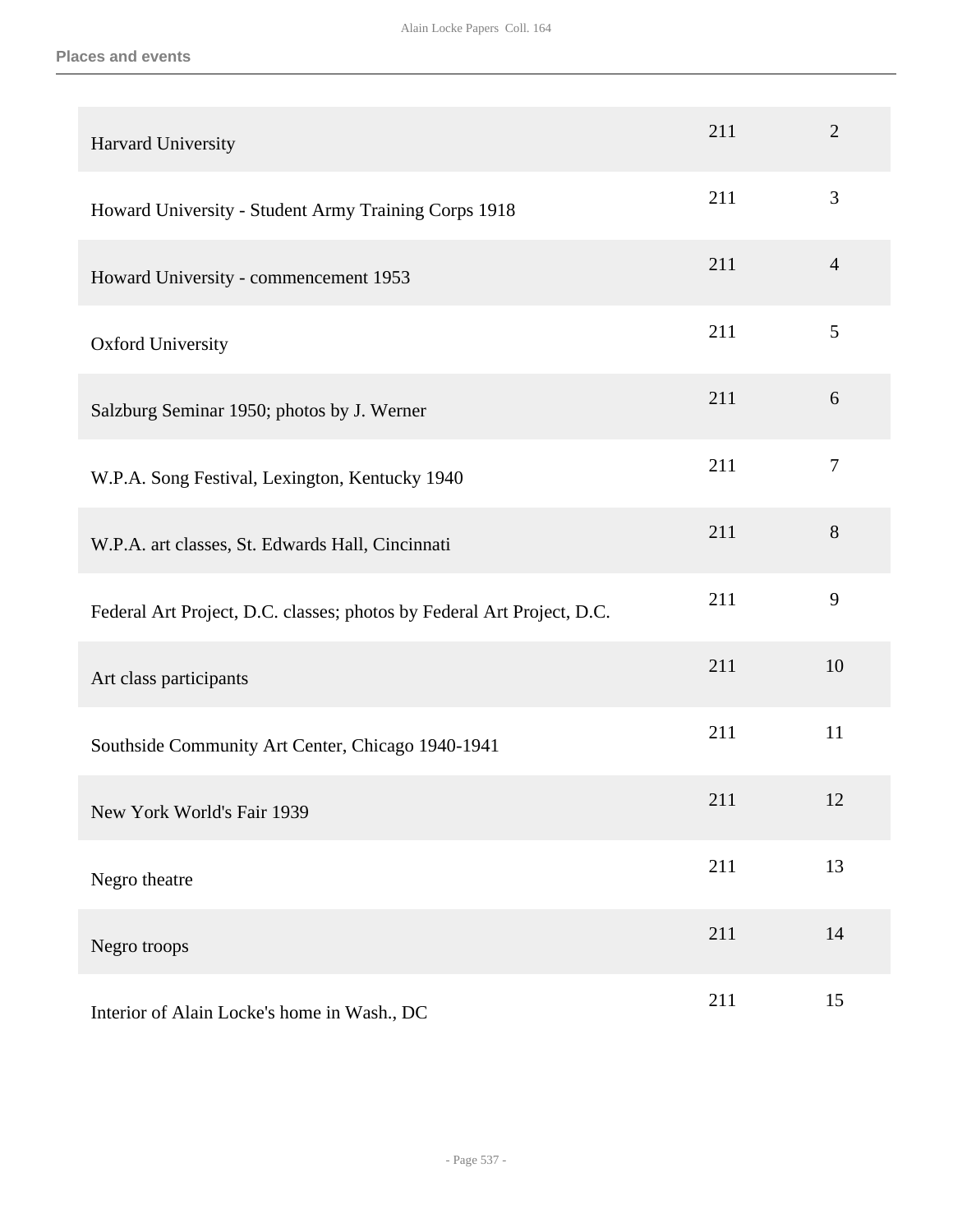| Interior of Alain Locke's office in Wash. DC | 211        | 16             |
|----------------------------------------------|------------|----------------|
| Exterior of Mary Locke's home in Camden, NJ  | 211        | 17             |
| Cyrus Northrop Memorial Auditorium 1947      | 211        | 18             |
| <b>Bayeux Cathedral</b>                      | 211        | 19             |
| Bermuda                                      | 211        | 20             |
| Egypt, Asia                                  | 211        | 21             |
| England 1908                                 | 212        | $\mathbf{1}$   |
| Europe                                       | 212        | $\sqrt{2}$     |
| Haiti and West Africa                        | 212        | $\mathfrak{Z}$ |
| Rouen Cathedral                              | 212        | $\overline{4}$ |
| Rothenburg, Germany                          | 212        | $\sqrt{5}$     |
| Washington, D.C.                             | 212        | $6\,$          |
| Unidentified                                 |            |                |
|                                              | <b>Box</b> | Folder         |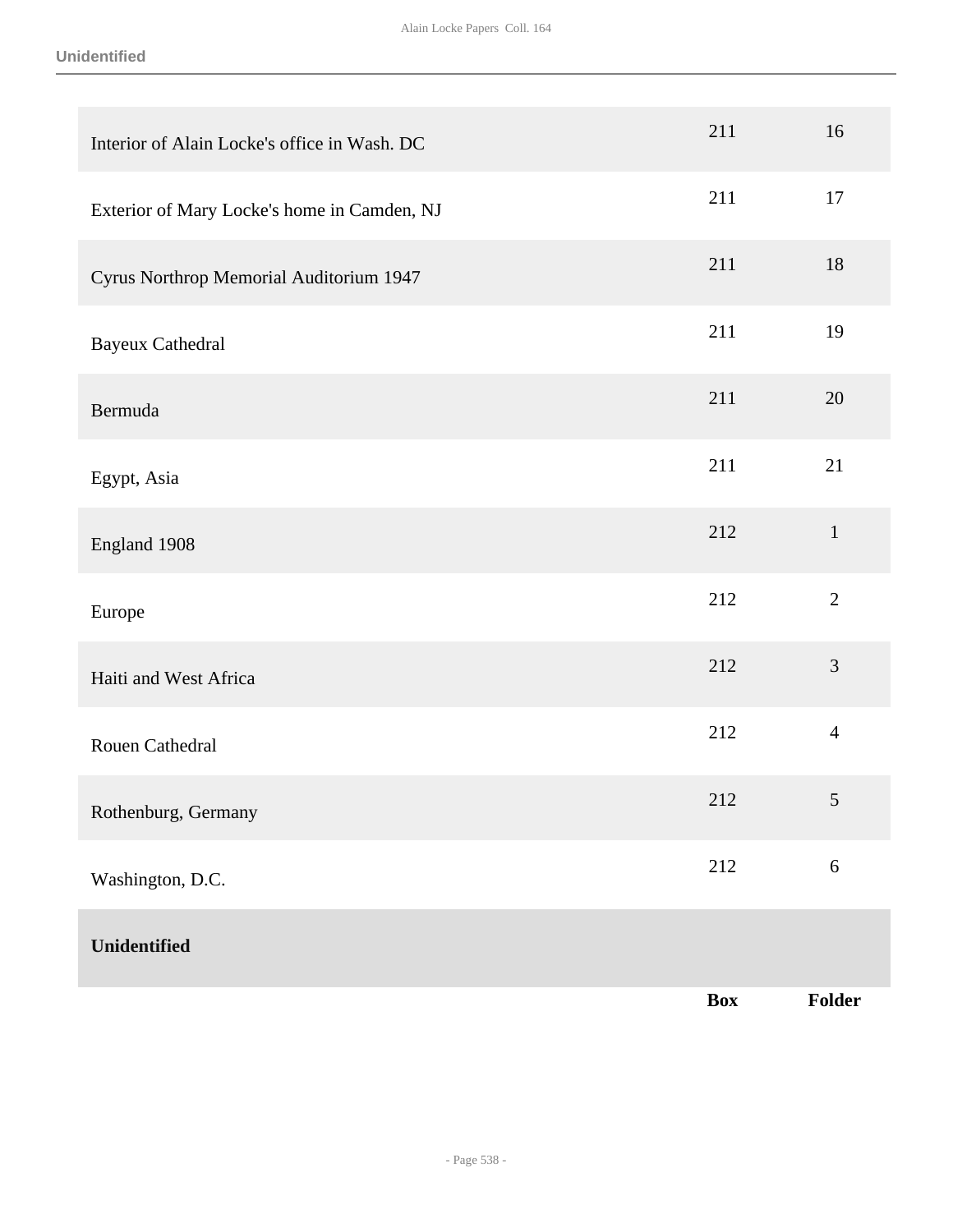| Children                                      | 212 | $\boldsymbol{7}$         |
|-----------------------------------------------|-----|--------------------------|
| Women                                         | 212 | $8\,$                    |
| Women                                         | 212 | $\mathbf{9}$             |
| Men                                           | 212 | $10\,$                   |
| Men                                           | 212 | $11\,$                   |
| Men                                           | 212 | 12                       |
| Men                                           | 212 | 13                       |
| People and places; photos by Carl Van Vechten | 213 | $\mathbf 1$              |
| Groups                                        | 213 | $\overline{2}$           |
| Groups                                        | 213 | 3                        |
| Scenery                                       | 213 | $\overline{4}$           |
| Scenery, buildings                            | 213 | 5                        |
| <b>Buildings</b>                              | 213 | $\sqrt{6}$               |
| Photo album                                   | 214 | $\overline{\phantom{0}}$ |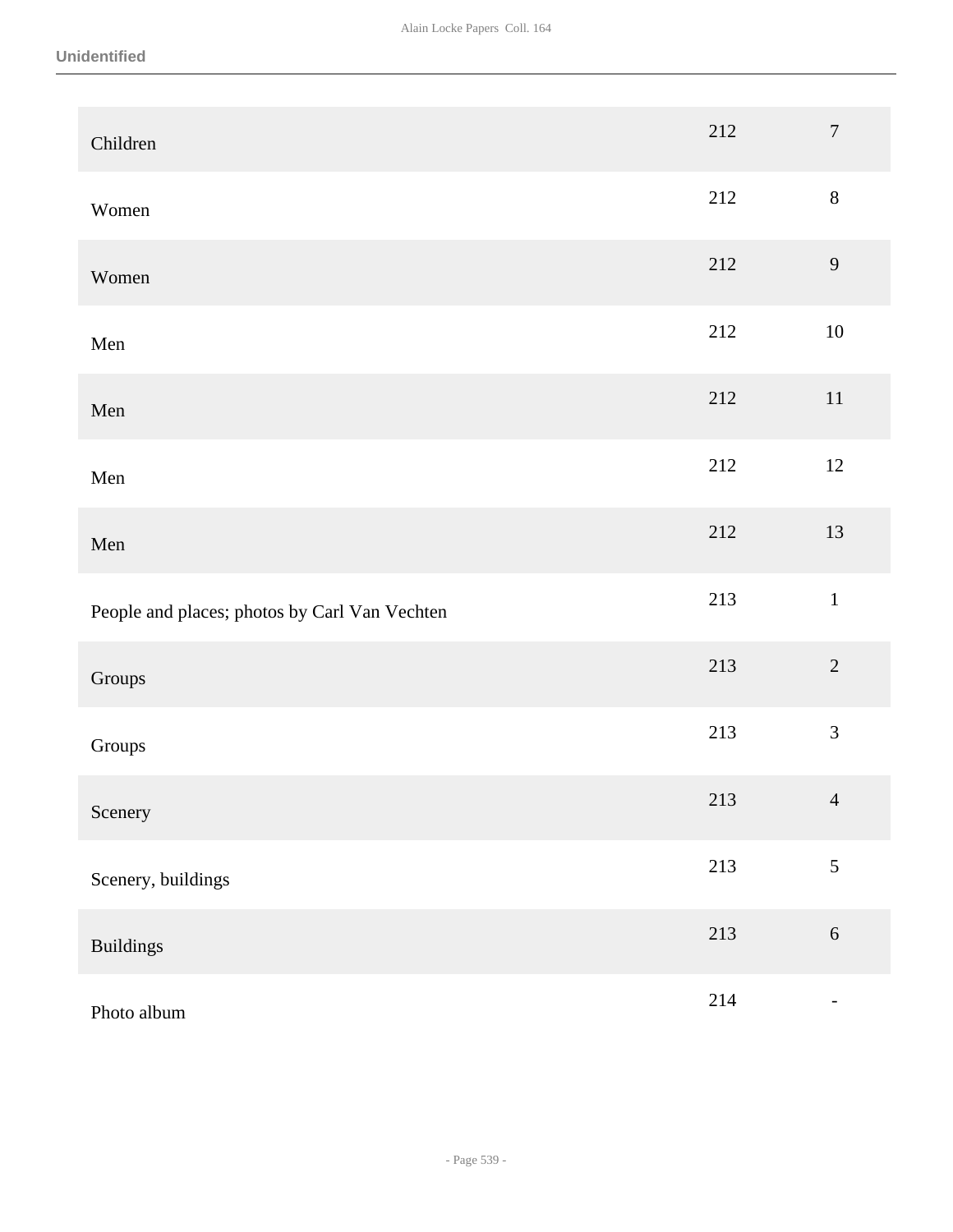# **Art photos**

# **Works by individual artists**

|                            | <b>Box</b> | Folder         |
|----------------------------|------------|----------------|
| Adams, Wayman              | 215        | $\mathbf{1}$   |
| Alston, Charles            | 215        | $\overline{2}$ |
| Archer, Edmond             | 215        | 3              |
| Argudin Y. Pedroso, Pastor | 215        | $\overline{4}$ |
| Arnold, Eugene             | 215        | 5              |
| Artis, William             | 215        | $\sqrt{6}$     |
| Avery, Henry               | 215        | $\overline{7}$ |
| Baker, Lamar               | 215        | $8\,$          |
| Bannarn, Henry             | 215        | 9              |
| Bannister, Edward Mitchell | 215        | 10             |
| Barthe, Richmond           | 215        | 11             |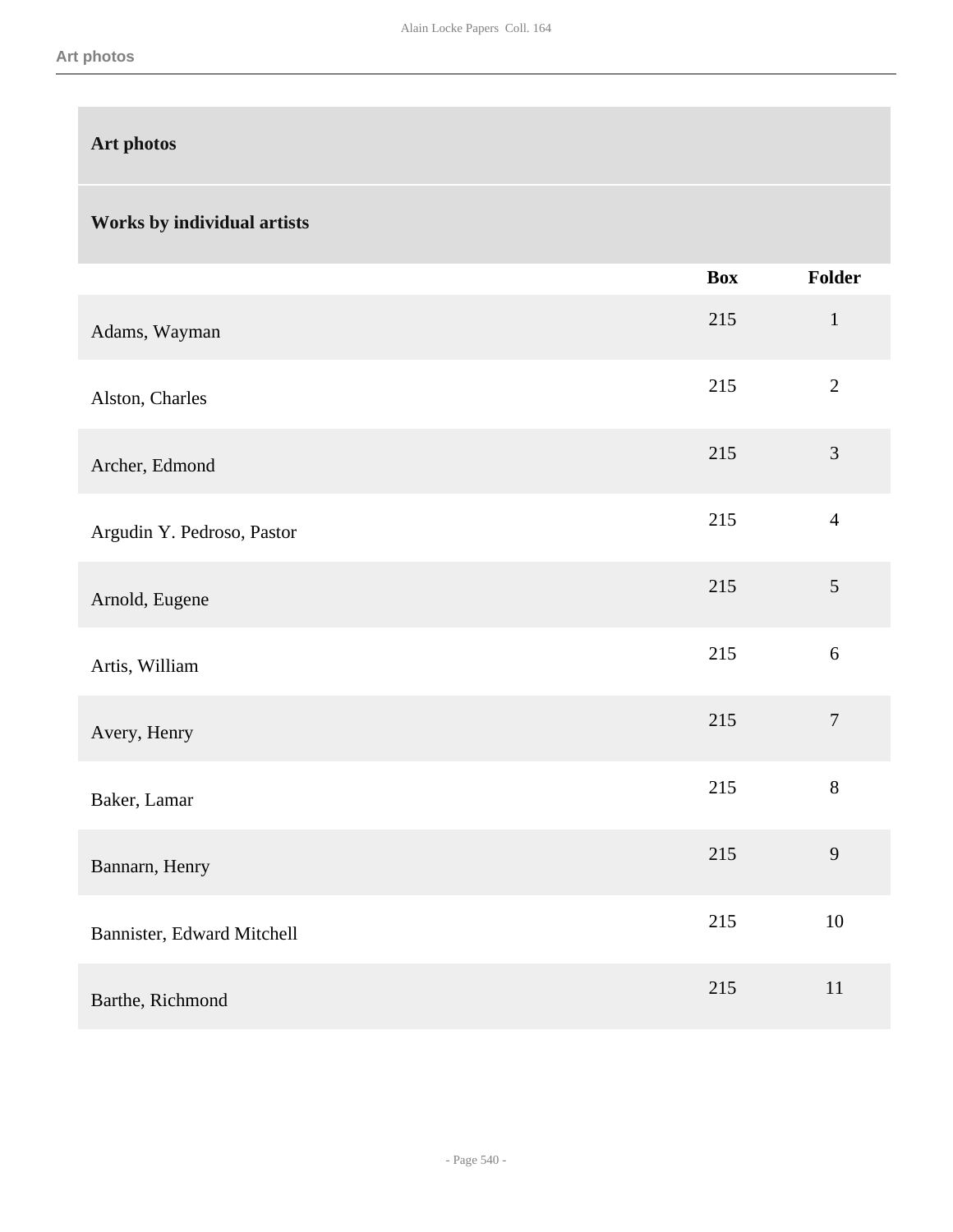| Baxter, Adriano    | 215 | 12     |
|--------------------|-----|--------|
| Bearden, Romare    | 215 | 13     |
| Bekker, David      | 215 | $14$   |
| Bellows, George    | 215 | 15     |
| Bennett, Gwendolyn | 215 | 16     |
| Berkman, Bernice   | 215 | 17     |
| Biddle, George     | 215 | $18\,$ |
| Blackburn, Robert  | 215 | 19     |
| Blanch, Arnold     | 215 | 20     |
| Blanco, Teodoro R. | 215 | 21     |
| Bloch, Julius      | 215 | $22\,$ |
| Boada, Fernando    | 215 | 23     |
| Bohrod, Aaron      | 215 | 24     |
| Botkin, Henry      | 216 | $1\,$  |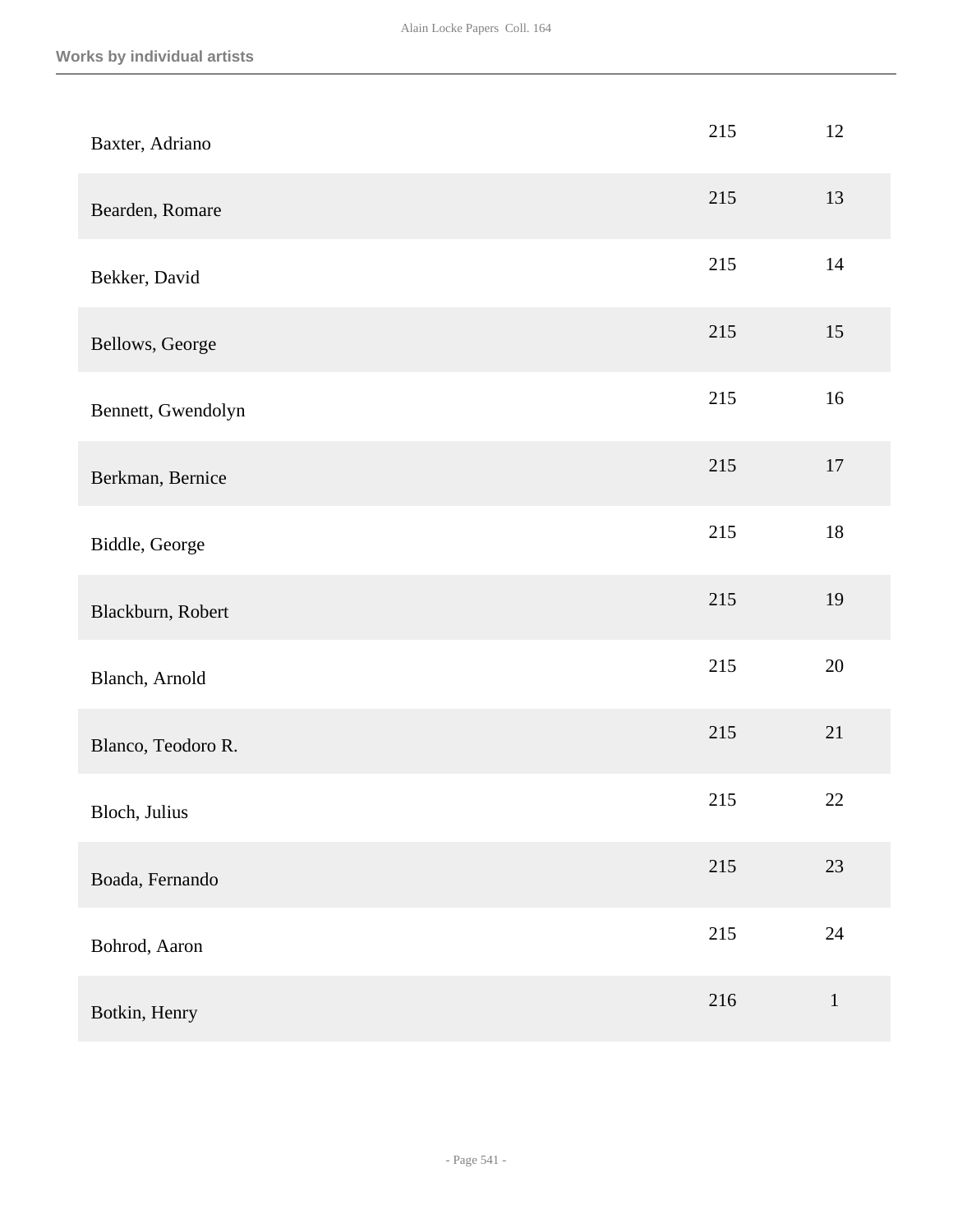| Boyd, David P.        | 216     | $\overline{2}$   |
|-----------------------|---------|------------------|
| Brassler, Margaret K. | 216     | $\mathfrak{Z}$   |
| Brook, Alexander      | 216     | $\overline{4}$   |
| Brooks, Daisy C.      | 216     | $\mathfrak{S}$   |
| Brown, Mather         | 216     | $\sqrt{6}$       |
| Brown, Samuel J.      | 216     | $\boldsymbol{7}$ |
| Bruce, Edward         | 216     | $8\,$            |
| Burke, Selma          | 216     | 9                |
| Caldwell, Olivia      | $216\,$ | $10\,$           |
| Cantine, ?            | 216     | $11\,$           |
| Caravia, Enrique      | 216     | 12               |
| Carothers, Rice       | 216     | 13               |
| Carroll, John         | $216\,$ | $14\,$           |
| Carter, William       | $216\,$ | 15               |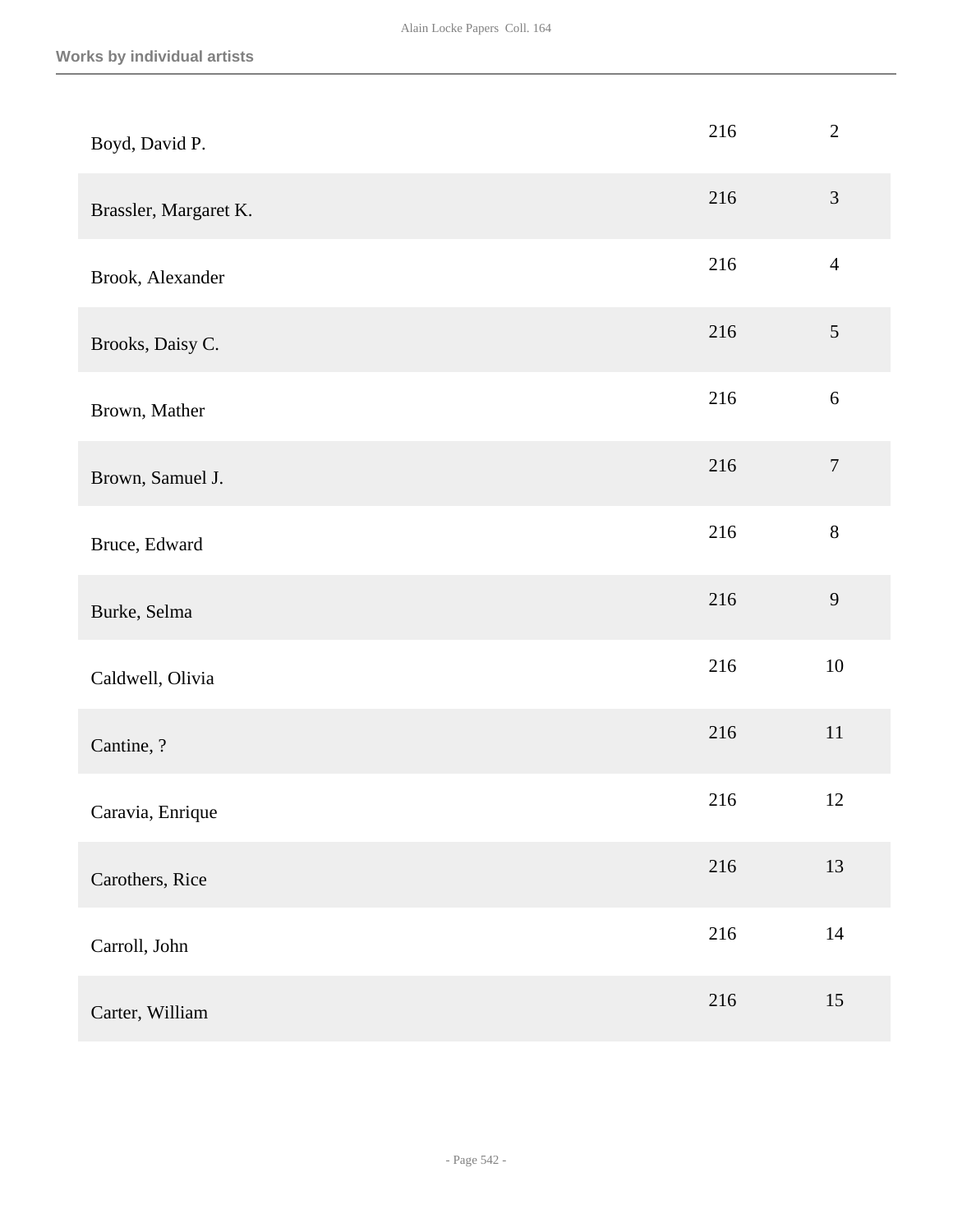| Catlett, Elizabeth              | 216 | 16     |
|---------------------------------|-----|--------|
| Chapin, James                   | 216 | 17     |
| Cook, Howard                    | 216 | $18\,$ |
| Cooper, William A.              | 216 | 19     |
| Countee, Samuel                 | 216 | $20\,$ |
| Covarrubias, Miguel [clippings] | 216 | 21     |
| Crawford, Hubert                | 216 | $22\,$ |
| Crichlow, Ernest                | 216 | 23     |
| Crite, Allan R.                 | 216 | 24     |
| Crump, Robert                   | 216 | $25\,$ |
| Curry, John S.                  | 216 | 26     |
| Davis, Charles                  | 216 | $27\,$ |
| Day, Selma                      | 216 | $28\,$ |
| Delaney, Joseph                 | 216 | 29     |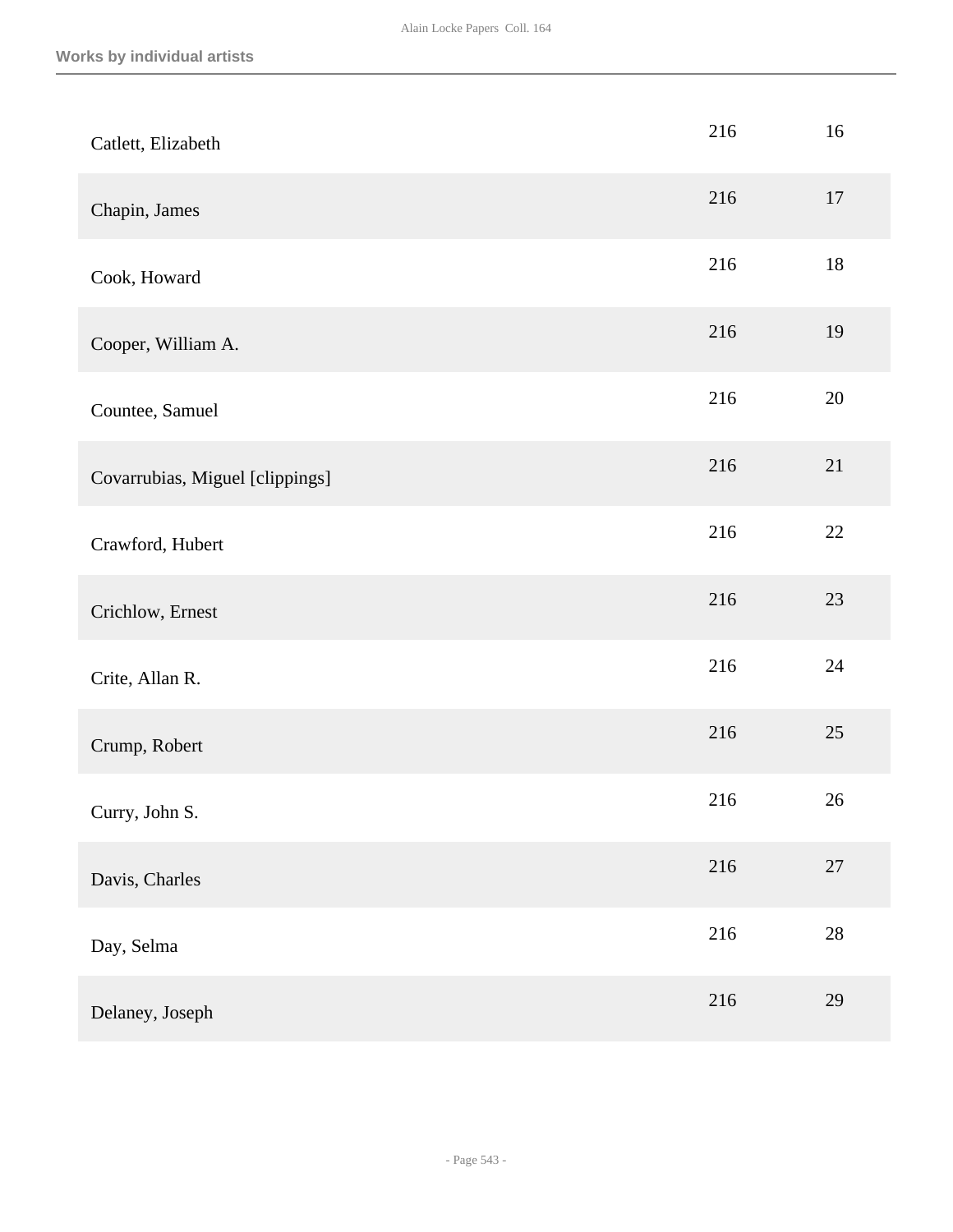| De Largilliere, Nicholas (?) | 216     | 30               |
|------------------------------|---------|------------------|
| De Roucy - Triason, Girodet  | 216     | 31               |
| Diggs, Arthur                | 216     | 32               |
| Dillon, Frank J.             | 216     | 33               |
| Dodd, Lamar                  | 217     | $\,1\,$          |
| Dorsey, Lillian              | 217     | $\sqrt{2}$       |
| Douglas, Aaron [prints]      | 217     | 3                |
| Downman, John                | 217     | $\overline{4}$   |
| Duncanson, Robert S.         | 217     | 5                |
| Durer, Albrecht              | 217     | $\sqrt{6}$       |
| Embtega, ?                   | 217     | $\boldsymbol{7}$ |
| Enriquez, Carlos             | 217     | $8\,$            |
| Farrow, William M.           | $217\,$ | 9                |
| Fax, Elton                   | 217     | 10               |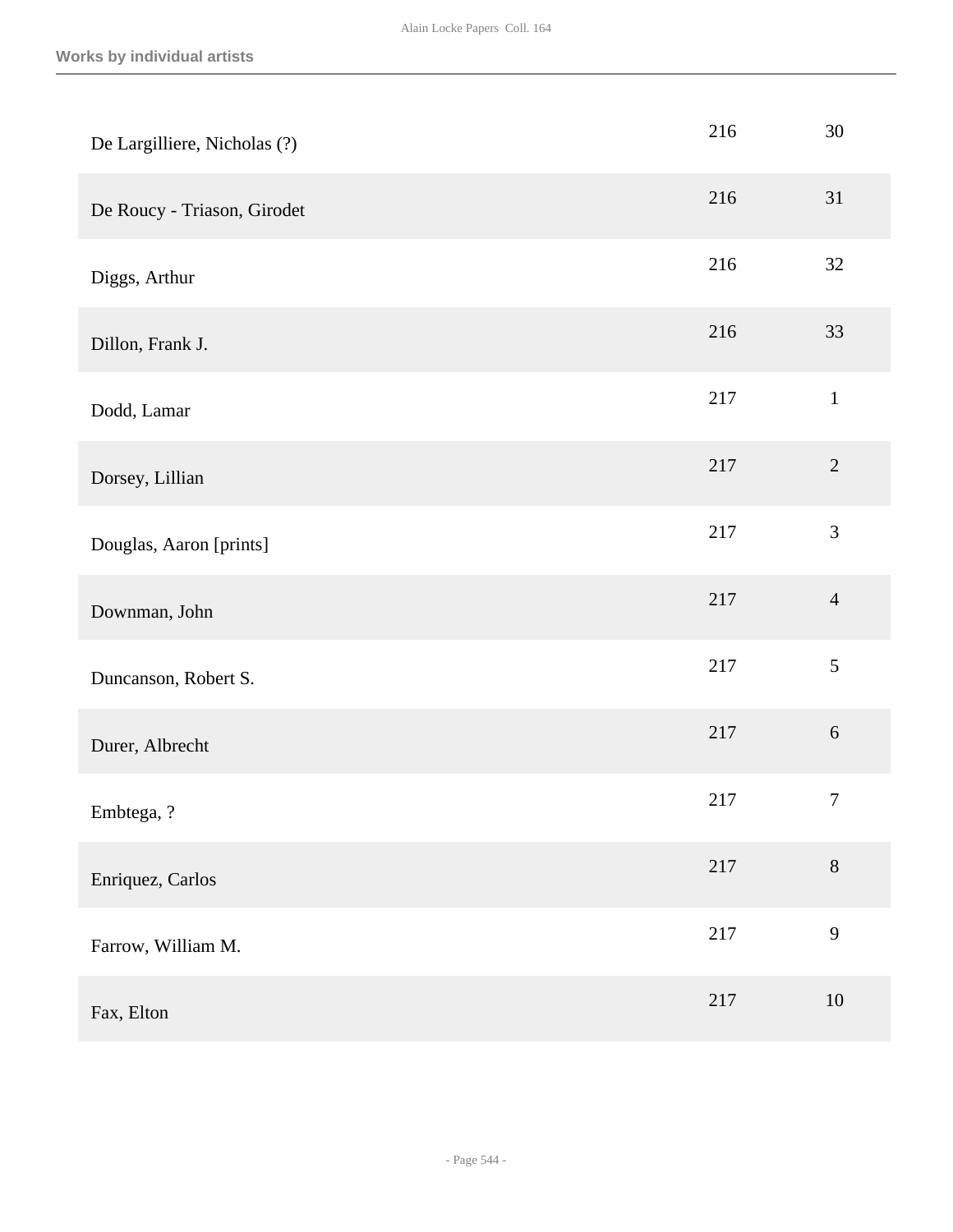| Freelon, Allan R.   | 217 | 11     |
|---------------------|-----|--------|
| Fippein             | 217 | 12     |
| Fuller, Meta W.     | 217 | 13     |
| Gabriel, Ramon      | 217 | 14     |
| Gericault, Theodore | 217 | 15     |
| Glickman, Maurice   | 217 | 16     |
| Goldwaithe, Anne    | 217 | 17     |
| Gomez, Sebastian    | 217 | $18\,$ |
| Goreleigh, Rex      | 217 | 19     |
| Goss, Bernard       | 217 | 20     |
| Goss, William T.    | 217 | 21     |
| Hardrick, John W.   | 217 | $22\,$ |
| Harkavy, Minna      | 217 | $23\,$ |
| Hauser, Alonzo      | 217 | 24     |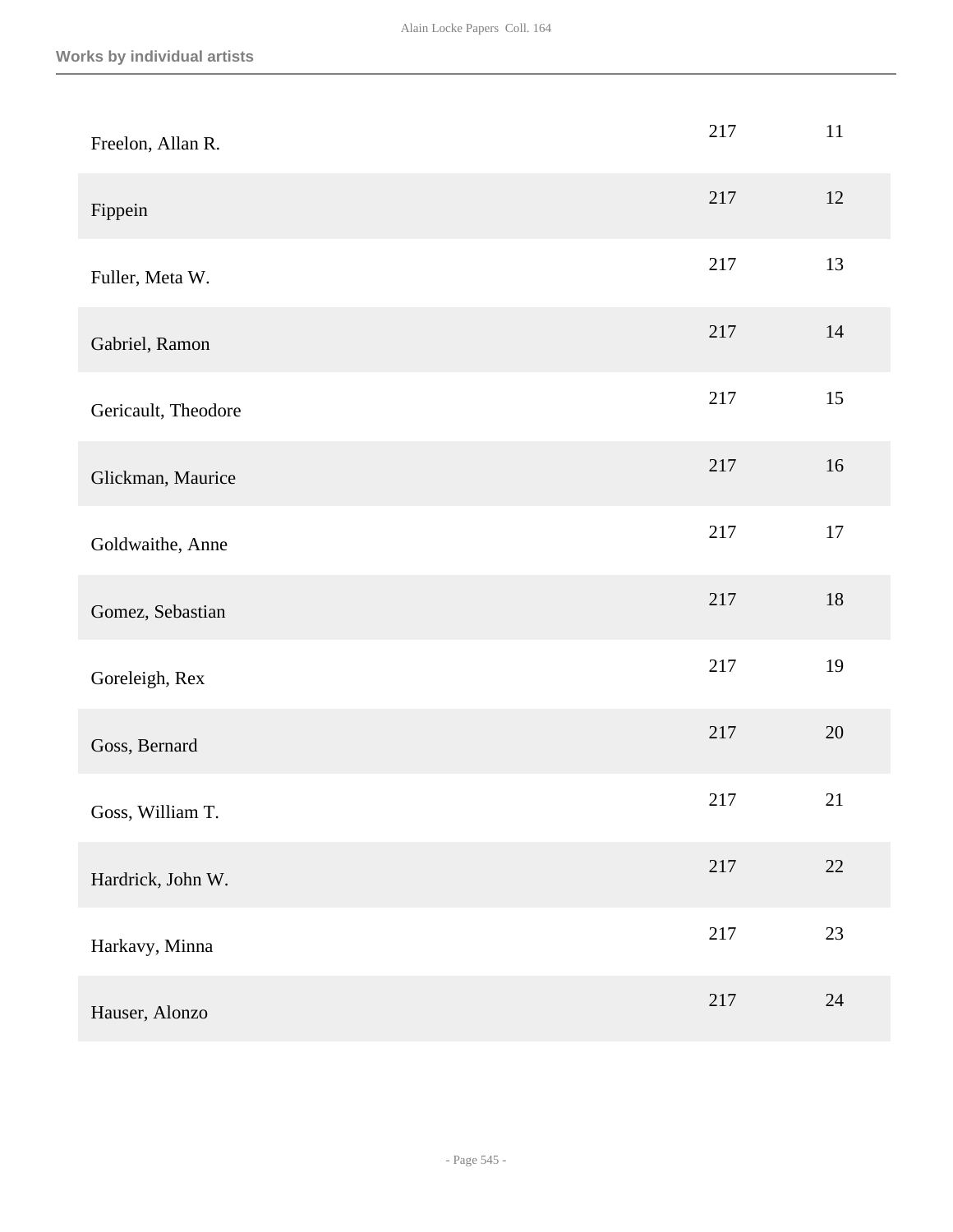| Hayden, Palmer      | 217 | 25             |
|---------------------|-----|----------------|
| Hayden, William     | 217 | 26             |
| Hayes, Vertis       | 217 | $27\,$         |
| Henri, Robert       | 217 | 28             |
| Hill, Josephine E.  | 217 | 29             |
| Hoffman, Malvina    | 217 | 30             |
| Holmes, Henry       | 217 | 31             |
| Homer, Winslow      | 217 | 32             |
| Hovannes, John      | 217 | 33             |
| Hovenden, Thomas    | 218 | $\,1\,$        |
| Howard, Humbert     | 218 | $\sqrt{2}$     |
| Hunt, William H.    | 218 | 3              |
| Jackson, May Howard | 218 | $\overline{4}$ |
| James, Alexander    | 218 | $\sqrt{5}$     |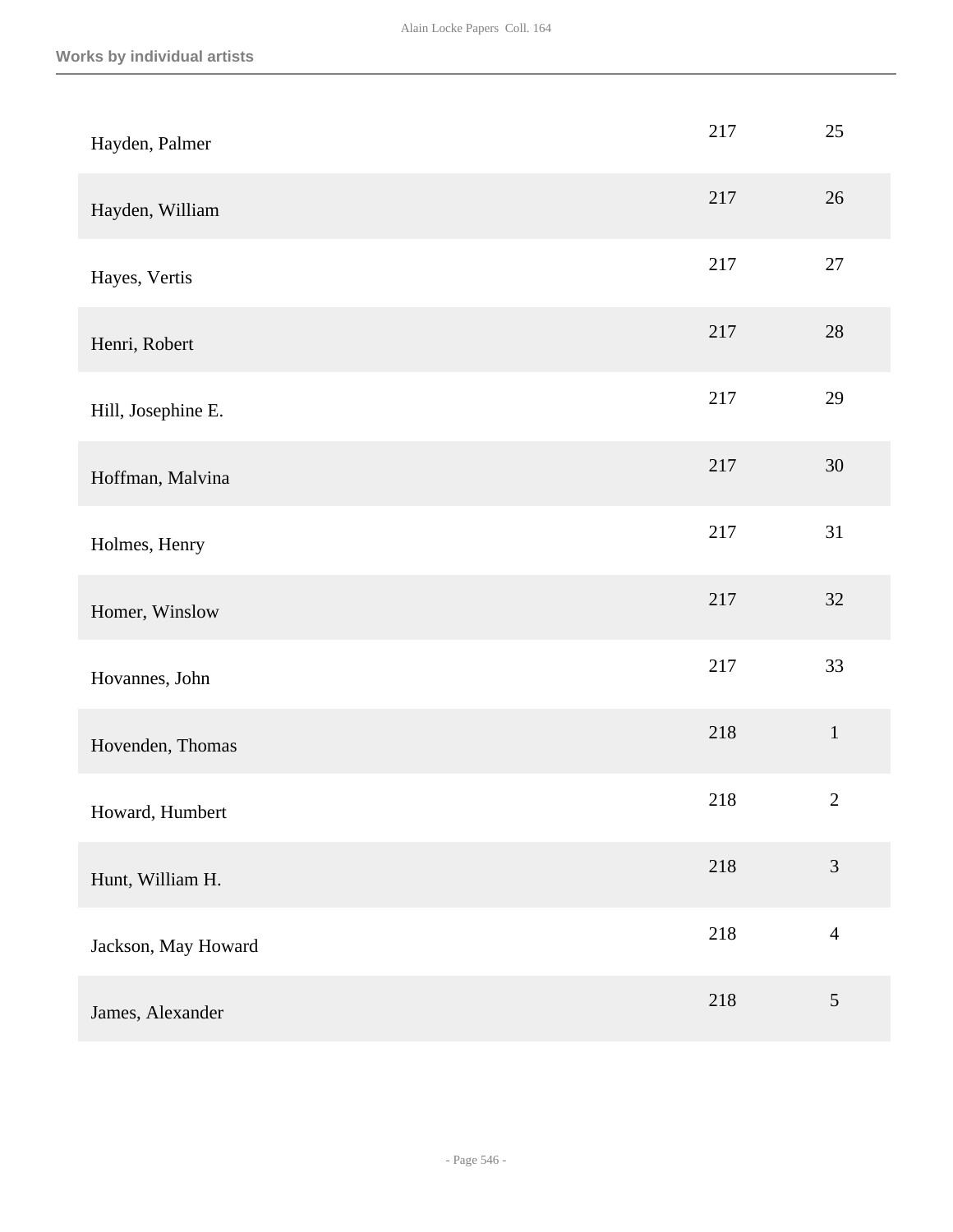| Jefferson, Louise   | 218 | $6\,$            |
|---------------------|-----|------------------|
| Jenkins, Marion     | 218 | $\boldsymbol{7}$ |
| Jennings, Wilmer    | 218 | $8\,$            |
| Johnson, Eastman    | 218 | 9                |
| Johnson, Malvin G.  | 218 | $10\,$           |
| Johnson, Sargent    | 218 | 11               |
| Johnson, William H. | 218 | 12               |
| Jones, Henry B.     | 218 | 13               |
| Jones, Joe          | 218 | 14               |
| Jones, Lois M.      | 218 | 15               |
| Jones, W.R.         | 218 | 16               |
| Joseph, Ronald      | 218 | $17\,$           |
| Kahn, Max           | 218 | $18\,$           |
| Kane, Margeret B.   | 218 | 19               |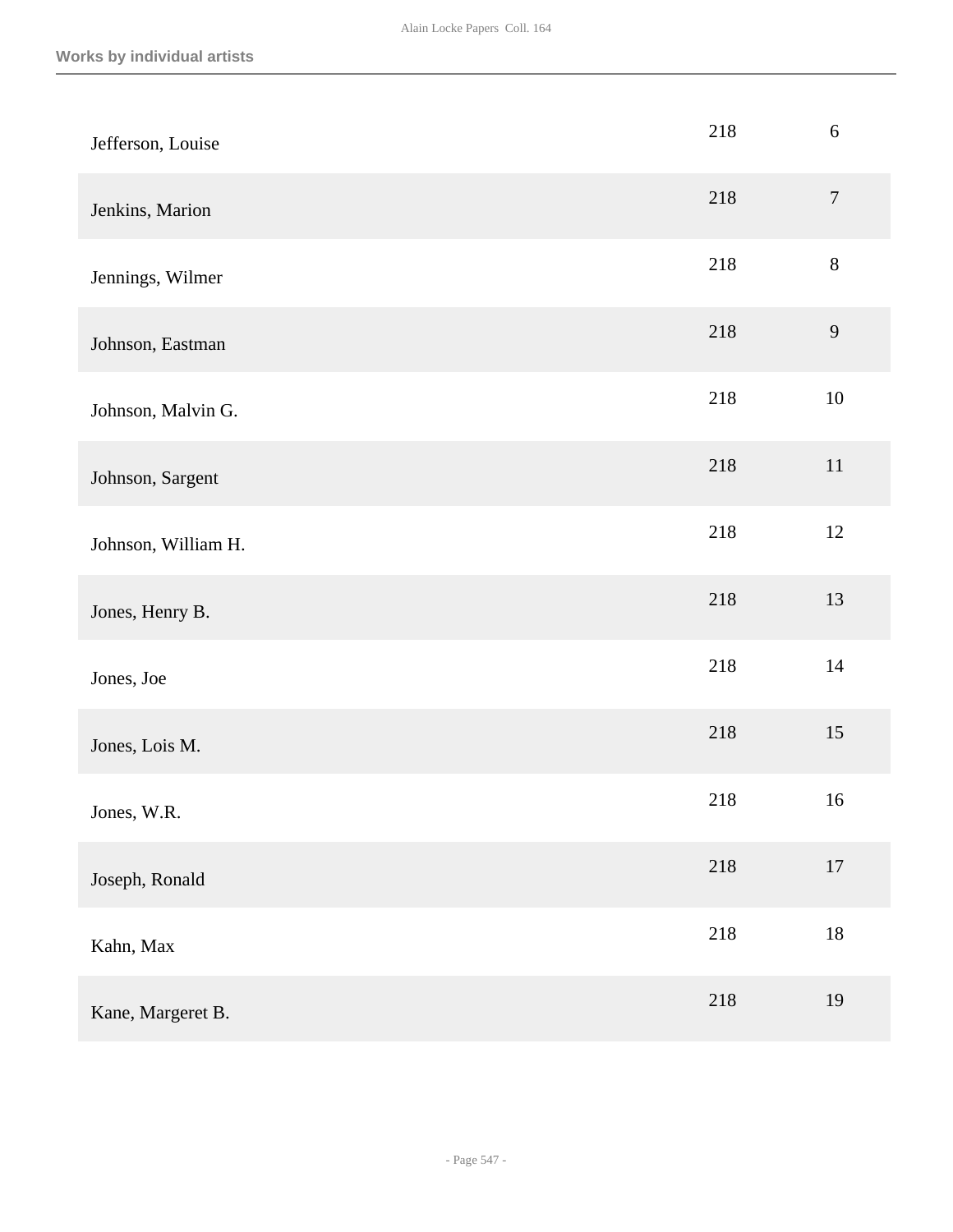| Karfiol, Bernard [clipping] | 218 | 20           |
|-----------------------------|-----|--------------|
| Kersey, Joseph              | 218 | 21           |
| Key, Vivian S.              | 218 | 22           |
| Knight, Laura               | 218 | 23           |
| La Grone, Oliver            | 218 | 24           |
| de Largilliere, Nicholas    | 218 | 25           |
| Lawrence, Jacob A.          | 218 | $26\,$       |
| Lawson, Charles             | 218 | $27\,$       |
| Lewis, Edmonia [clipping]   | 218 | $28\,$       |
| Lewis, Norman               | 218 | 29           |
| Lightfoot, Elba             | 218 | 30           |
| Lindsay, ?                  | 218 | 31           |
| Lipchitz, Jacques           | 219 | $\mathbf{1}$ |
| Lippman, Romeyn Van Vleck   | 219 | $\sqrt{2}$   |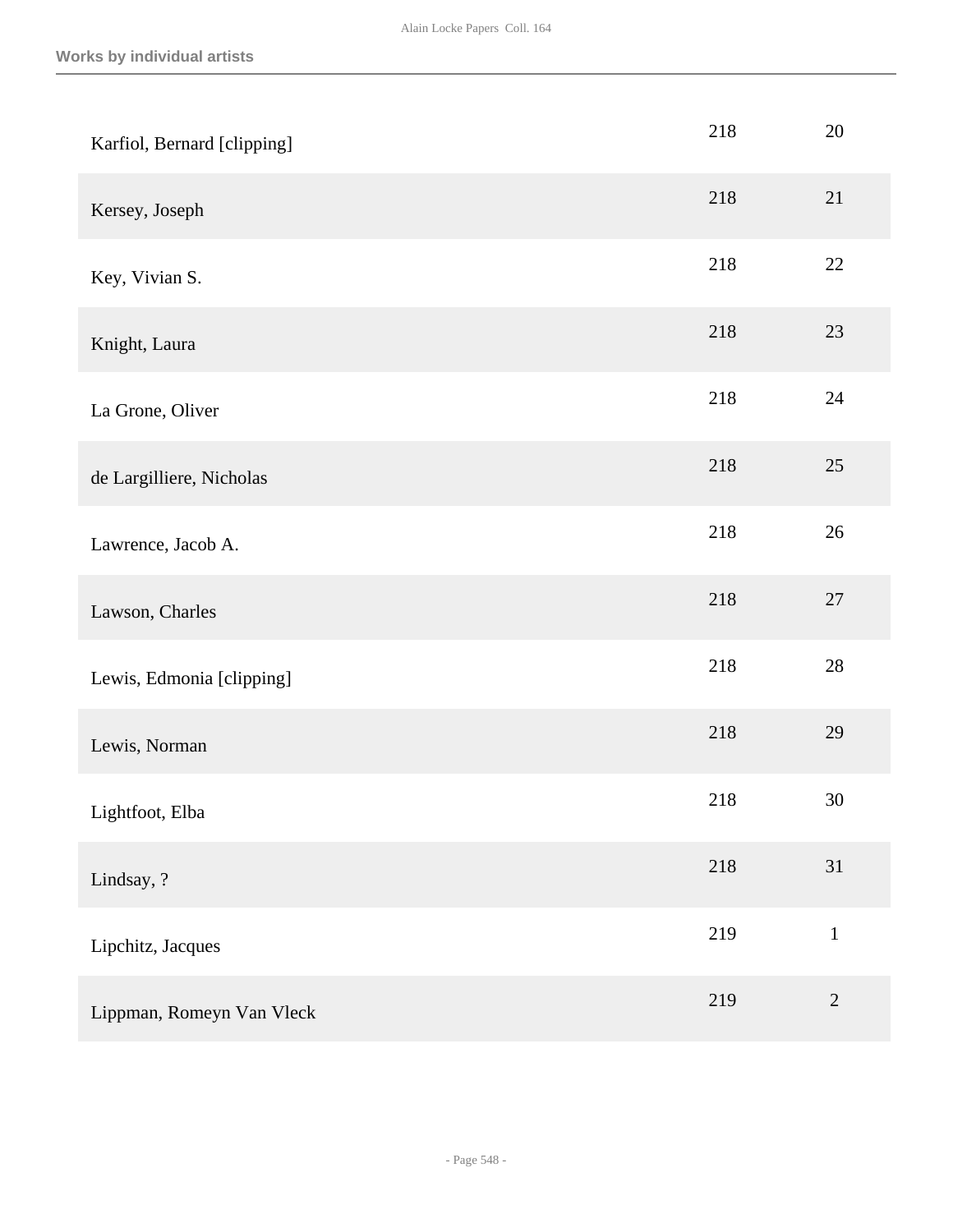| Loper, Edward L.             | 219 | $\mathfrak{Z}$   |
|------------------------------|-----|------------------|
| Lord, Francisco              | 219 | $\overline{4}$   |
| Loy, Ramon                   | 219 | $\mathfrak{S}$   |
| Lucioni, Luigi               | 219 | $\sqrt{6}$       |
| Lutz, John C.                | 219 | $\boldsymbol{7}$ |
| Maillol, Aristide [clipping] | 219 | $8\,$            |
| Marsh, Reginald              | 219 | 9                |
| Martin, Alfred               | 219 | $10\,$           |
| McFee, Henry L.              | 219 | $11\,$           |
| Modigliani, Amadeo           | 219 | $12\,$           |
| Moody, Ronald                | 219 | 13               |
| Morgan, Frances M.           | 219 | $14\,$           |
| Motley, Archibald V. Jr.     | 219 | 15               |
| Murrell, Sarah               | 219 | 16               |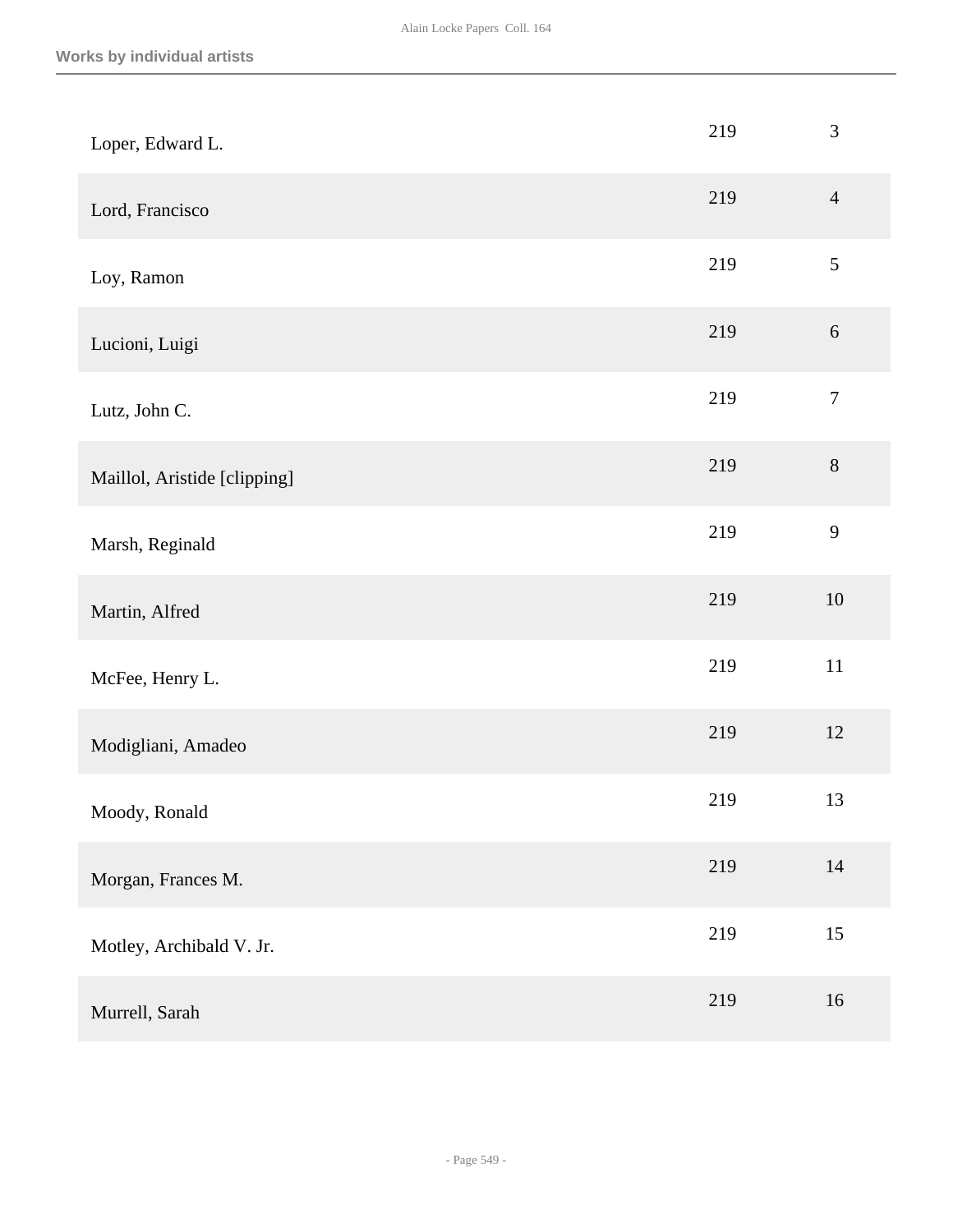| Neal, Frank                 | 219 | 17     |
|-----------------------------|-----|--------|
| Neal, George                | 219 | 18     |
| Nugent, R. Bruce            | 219 | 19     |
| Oclesby, Allison L.         | 219 | $20\,$ |
| Ogernjami, Suzanne          | 219 | 21     |
| O'Neal, Kenneth R.          | 219 | 22     |
| Oubre, Hayward              | 219 | 23     |
| Pareja, Juan de [photostat] | 219 | 24     |
| Pena, Alberto [clippings]   | 219 | $25\,$ |
| Perry, Fred                 | 219 | $26\,$ |
| Porter, James Amos          | 219 | 27     |
| Prophet, Nancy Elizabeth    | 219 | $28\,$ |
| Purviance, F.V.             | 219 | 29     |
| Reid, Donald H.             | 219 | $30\,$ |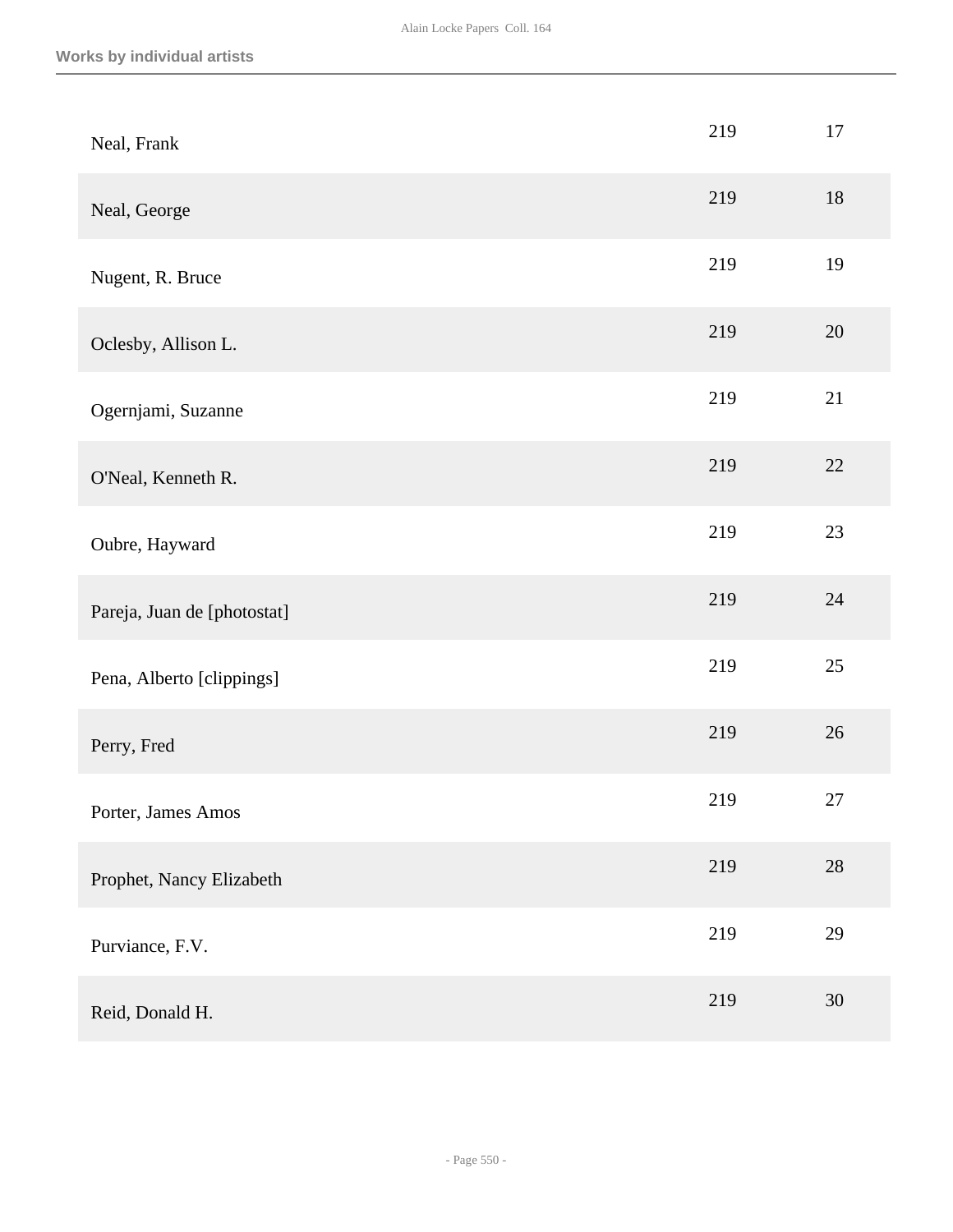| Reiss, Winold                 | 219 | 31             |
|-------------------------------|-----|----------------|
| Reyneau, Betsy Graves         | 219 | 32             |
| Reynolds, Sir Joshua          | 219 | 33             |
| Ribak, Louis                  | 219 | 34             |
| Richardson, Ben A.            | 219 | 35             |
| Richardson, Earl W.           | 219 | 36             |
| Robinson, Hilyard             | 219 | 37             |
| Rohland, Caroline Speare      | 219 | 38             |
| Rubens, Peter Paul [clipping] | 219 | 39             |
| Ruellan, Andree               | 219 | 40             |
| Sallee, Charles               | 219 | 41             |
| Sando [clipping]              | 220 | $\mathbf{1}$   |
| Sardean, Helene               | 220 | $\overline{2}$ |
| Savage, Augusta               | 220 | $\mathfrak{Z}$ |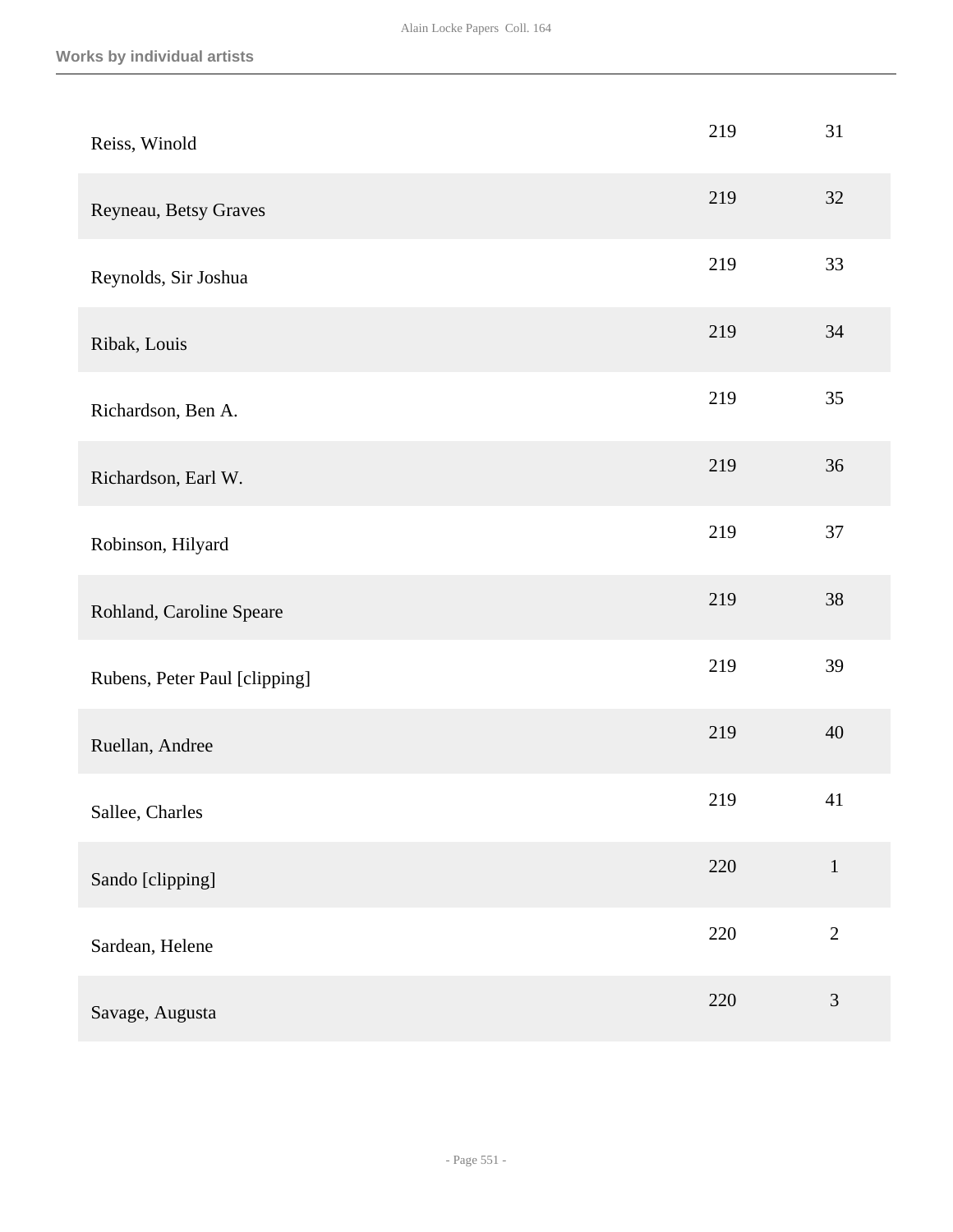| Savage, Edward        | 220 | $\overline{4}$   |
|-----------------------|-----|------------------|
| Scott, William E.     | 220 | $\mathfrak{S}$   |
| Seabrooke, Georgette  | 220 | $\sqrt{6}$       |
| Sebree, Charles       | 220 | $\boldsymbol{7}$ |
| Shannon, Charles      | 220 | $8\,$            |
| Simpson, William      | 220 | 9                |
| Slavin, John          | 220 | 10               |
| Smith, Albert A.      | 220 | $11\,$           |
| Smith, Hughie Lee     | 220 | 12               |
| Smith, Lawrence B.    | 220 | 13               |
| Smith, Marvin E.      | 220 | 14               |
| Sorrells, Willie Pope | 220 | 15               |
| Speicher, Eugene      | 220 | 16               |
| Steaud, E.P           | 220 | $17\,$           |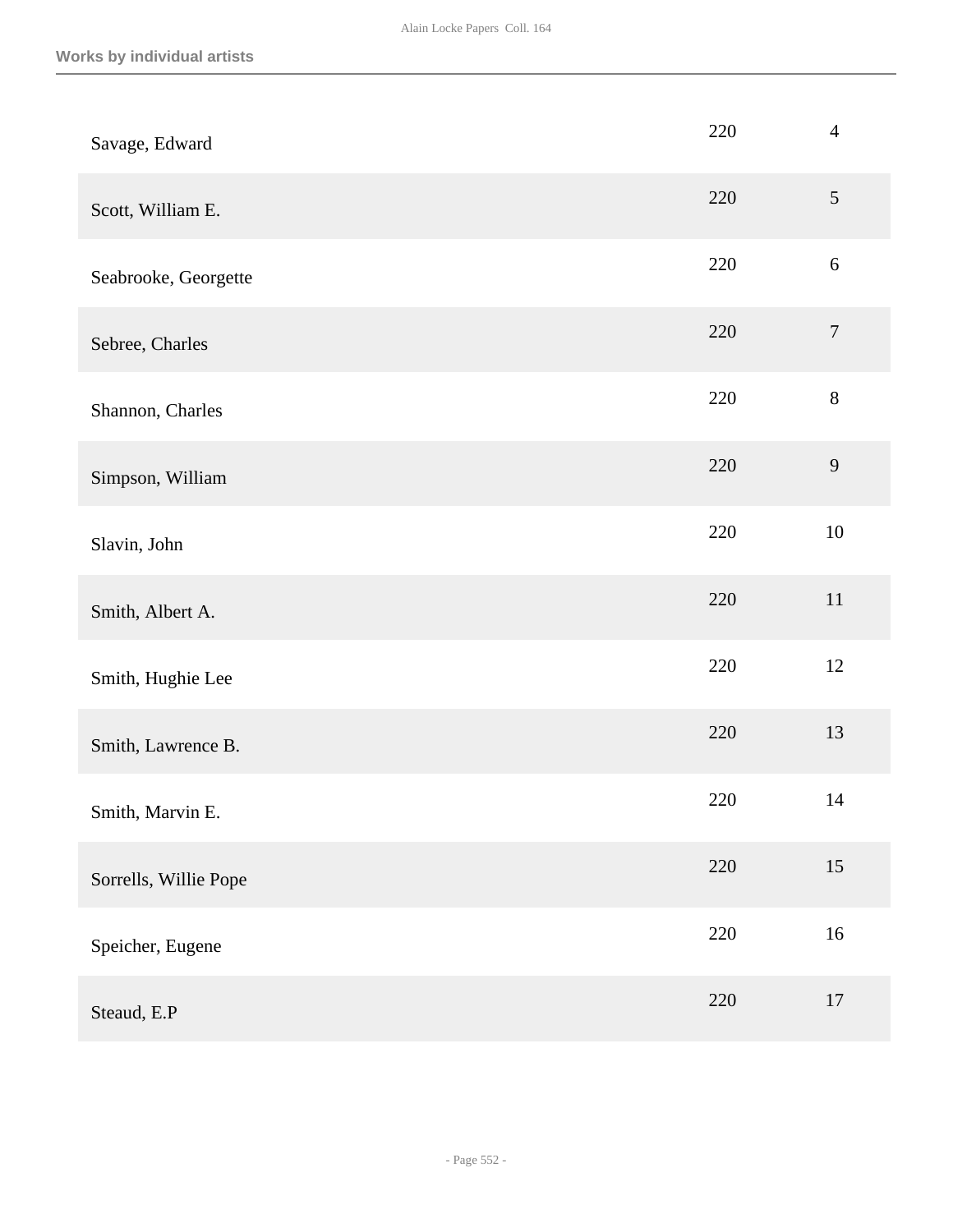| Sternberg, Harry        | 220 | 18     |
|-------------------------|-----|--------|
| Sterne, Maurice         | 220 | 19     |
| Steth, Raymond          | 220 | 20     |
| Sully, Thomas           | 220 | 21     |
| Tanner, Henry O.        | 220 | $22\,$ |
| Tintoretto, Jacopo R.   | 220 | 23     |
| Topchevsky, Morris      | 220 | 24     |
| Troy, Adrian            | 220 | 25     |
| Trumbull, John          | 220 | 26     |
| Tura, Cosimo [clipping] | 220 | 27     |
| Van Loo, Charles A.     | 220 | 28     |
| Van Ryn, Rembrandt      | 220 | 29     |
| Velasques, Diego        | 220 | $30\,$ |
| Vorst, J.               | 220 | 31     |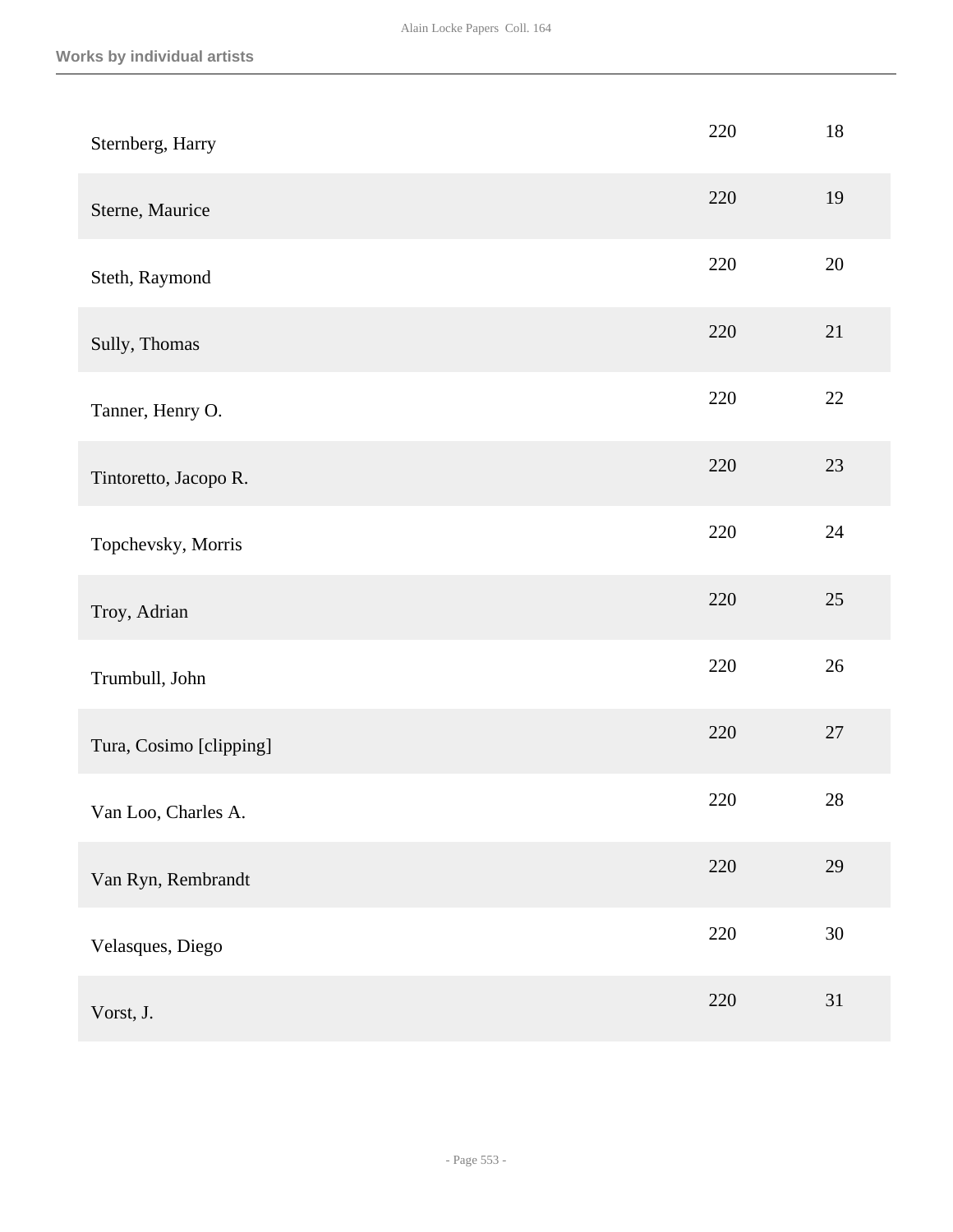|                           | <b>Box</b> | Folder           |
|---------------------------|------------|------------------|
| <b>Exhibits</b>           |            |                  |
| Zak, Eugene [clipping]    | 221        | $\boldsymbol{7}$ |
| Woodruff, Hale A.         | 221        | $\sqrt{6}$       |
| Winslow, V.               | 221        | 5                |
| Wilson, Walter            | 221        | $\overline{4}$   |
| Wilson, Ellis             | 221        | $\mathfrak{Z}$   |
| Wilbert, Warren           | 221        | $\overline{2}$   |
| White, Charles            | 221        | $\mathbf{1}$     |
| Wells, James L.           | 220        | 36               |
| Weaver, Lamar             | 220        | 35               |
| Warneke, Heinz [clipping] | 220        | 34               |
| Waring, Laura W.          | 220        | 33               |
| Walker, Earl              | 220        | 32               |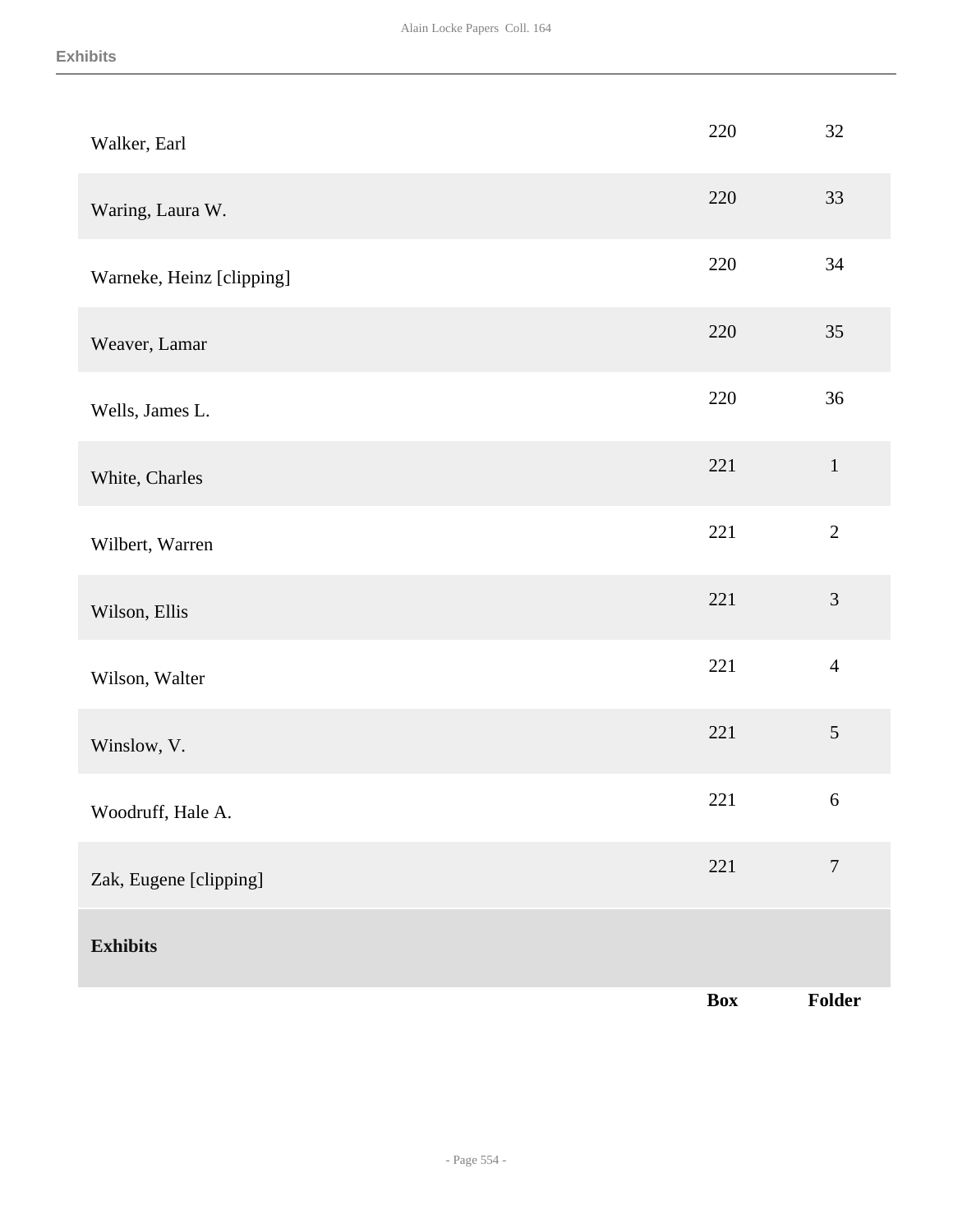| Baltimore Museum of Art 1939 or 1945                                                                        | 221        | 8      |
|-------------------------------------------------------------------------------------------------------------|------------|--------|
| Dillard University, New Orleans, Louisiana, 4th annual exhibition of<br>paintings by Negroes, 14 April 1940 | 221        | 9      |
| Dillard University, Black Photographers Exhibit, 1940                                                       | 221        | 10     |
| Southside Community Art Center, 1940-1941                                                                   | 221        | 11     |
| Florsheim, Richard A., Lithographs, Art Institute of Chicago, 1945                                          | 221        | 12     |
| <b>African Art</b>                                                                                          |            |        |
|                                                                                                             | <b>Box</b> |        |
|                                                                                                             |            | Folder |
| <b>Blondiau-Theater Arts Collection</b>                                                                     | 221        | 13     |
| Combs                                                                                                       | 221        | 14     |
| Containers                                                                                                  | 221        | 15     |
| Cups                                                                                                        | 221        | 16     |
| Edged weapons                                                                                               | 221        | 17     |
| Figurines - male and female                                                                                 | 221        | 18     |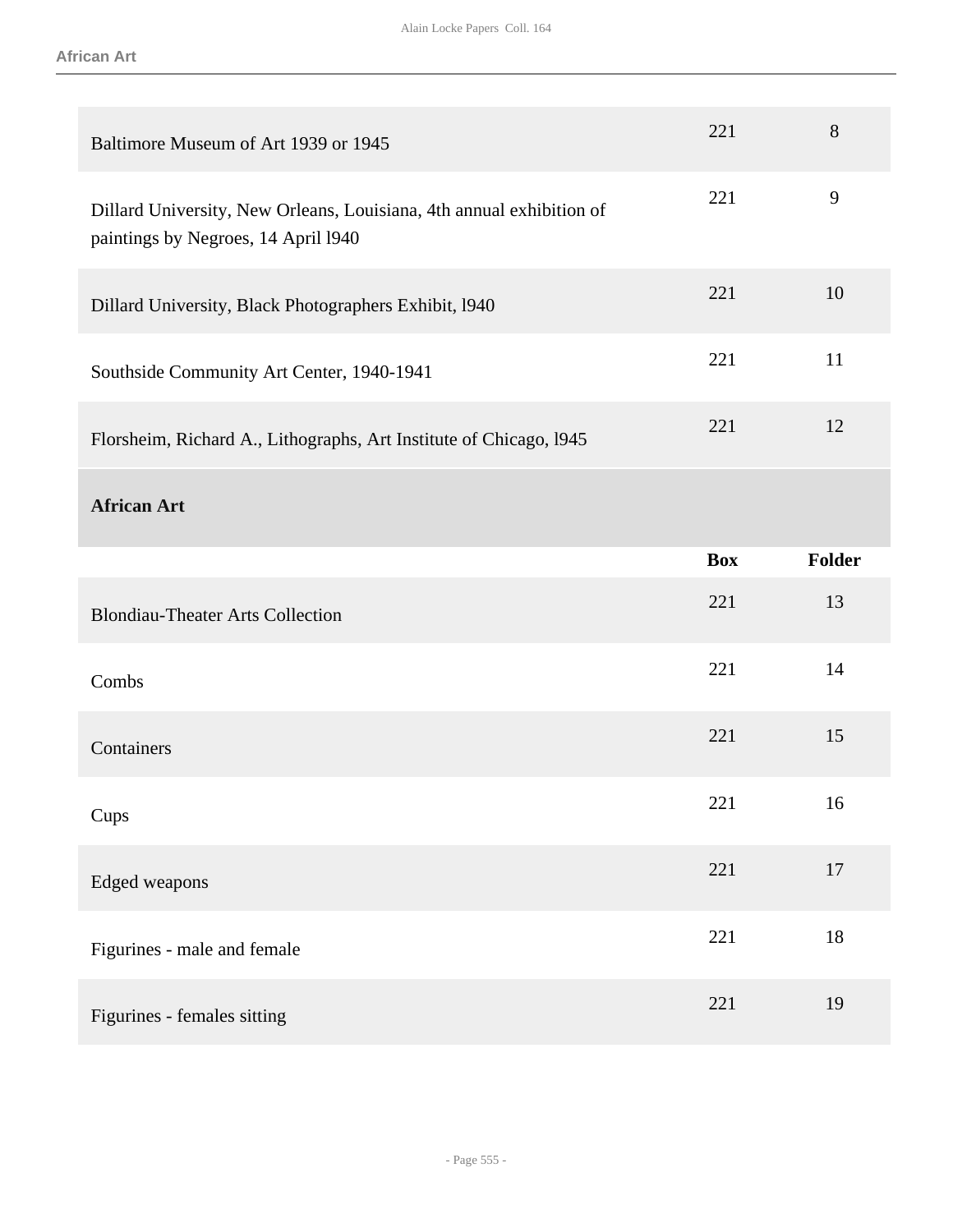| Figurines - females standing                         | 221 | 20               |
|------------------------------------------------------|-----|------------------|
| Figurines - males standing                           | 221 | 21               |
| Handles                                              | 221 | 22               |
| Horn carving                                         | 221 | 23               |
| Ivory carvings                                       | 221 | 24               |
| Jewelry                                              | 221 | 25               |
| Masks (Face Types)                                   | 221 | $26\,$           |
| Masks (Head Type)                                    | 222 | $\mathbf{1}$     |
| Musical instruments                                  | 222 | $\overline{2}$   |
| Pipes                                                | 222 | $\mathfrak{Z}$   |
| <b>Staffs</b>                                        | 222 | $\overline{4}$   |
| Stools                                               | 222 | $\mathfrak{S}$   |
| African sculpture photographed by Marjorie Griffiths | 222 | 6                |
| African sculpture photographed by Marjorie Griffiths | 222 | $\boldsymbol{7}$ |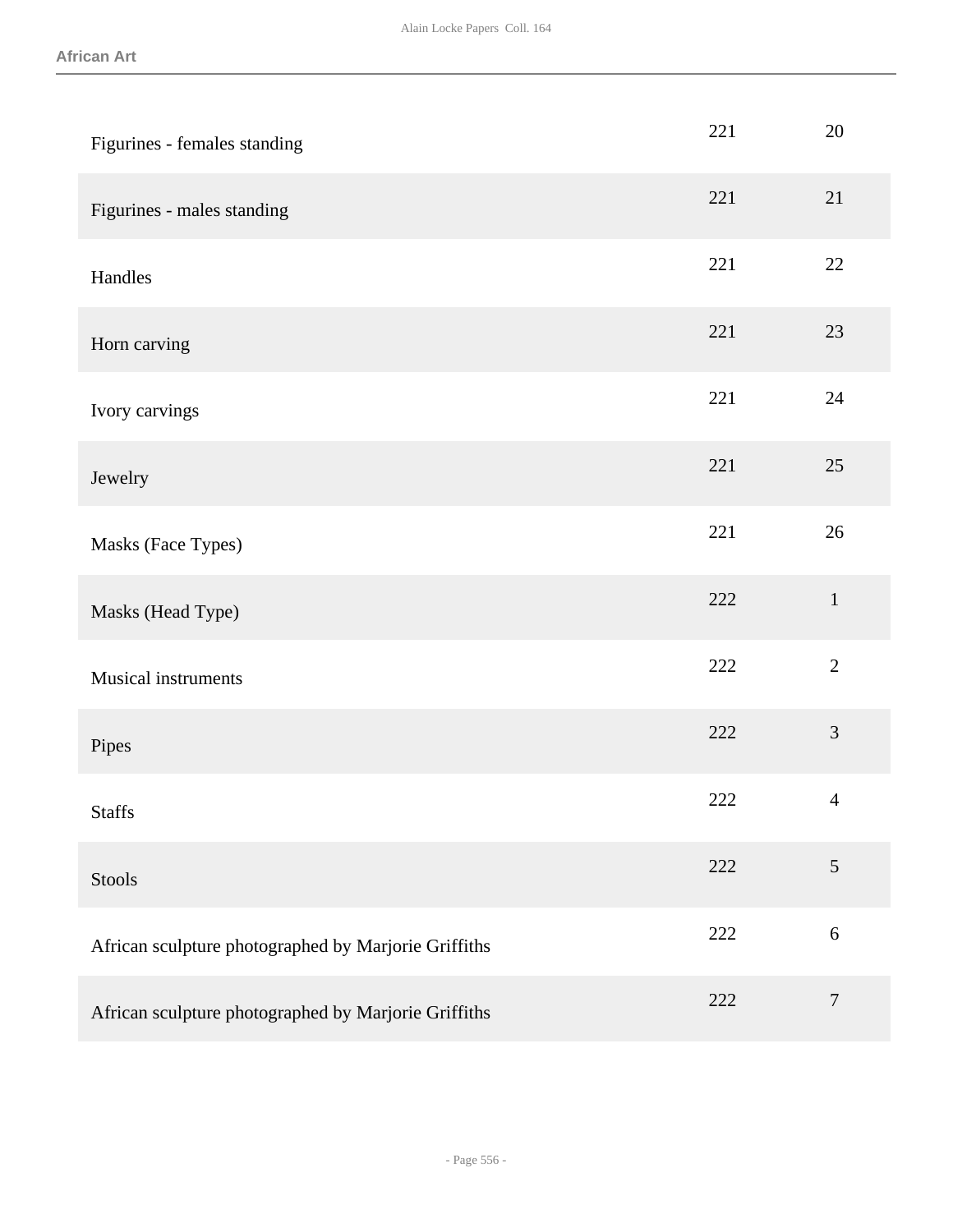**Art Postcards**

| African sculpture photographed by Marjorie Griffiths                                                                                                   | 222        | 8              |
|--------------------------------------------------------------------------------------------------------------------------------------------------------|------------|----------------|
| African sculpture photographed by Marjorie Griffiths                                                                                                   | 222        | 9              |
| Sculpture photographed by John Rhoden                                                                                                                  | 222        | 10             |
| Sculpture photographed by John Rhoden                                                                                                                  | 222        | 11             |
| Sculpture photographed by John Rhoden                                                                                                                  | 222        | 12             |
| Commercial illustrations reproduced in The Negro in Art in 1940. For<br>research purposes they have been filed together as they appear in the<br>book. | 222        | 13             |
| Illustrations removed from magazines and catalogs.                                                                                                     | 223        | $\mathbf{1}$   |
| Sculpture and paintings in unidentified gallery                                                                                                        | 223        | $\overline{2}$ |
| Unidentified sculpture                                                                                                                                 | 223        | 3              |
| Unidentified paintings                                                                                                                                 | 223        | $\overline{4}$ |
| Unidentified textiles                                                                                                                                  | 223        | 5              |
| <b>Art Postcards</b>                                                                                                                                   |            |                |
|                                                                                                                                                        | <b>Box</b> | <b>Folder</b>  |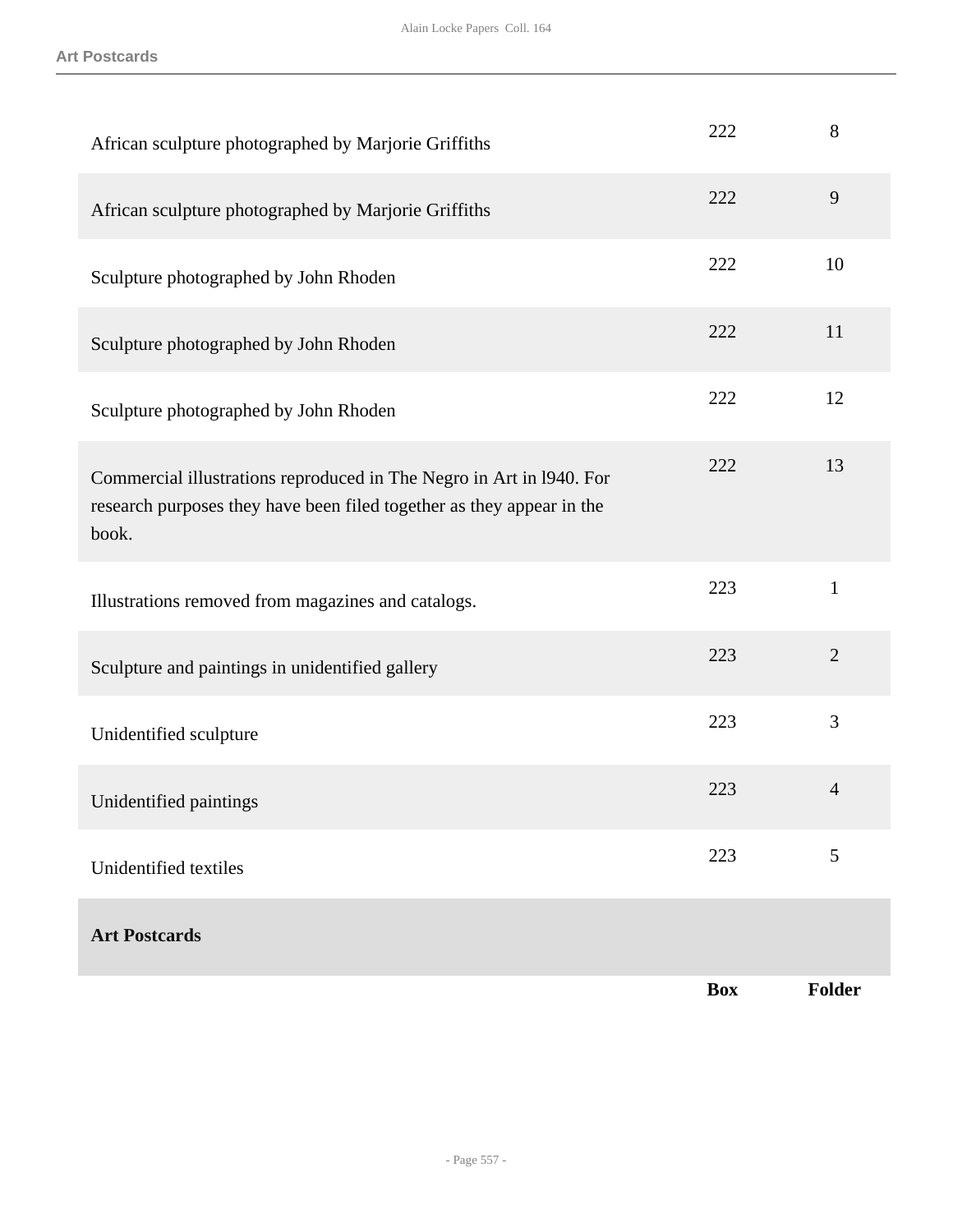### **Series N: Names and Addresses and Business Cards**

|                                                                                                                                            | <b>Box</b> | Folder           |
|--------------------------------------------------------------------------------------------------------------------------------------------|------------|------------------|
|                                                                                                                                            |            |                  |
| Consists of scraps of paper containing the names and addresses of associates. Also contains printed<br>business cards and an address book. |            |                  |
| <b>Series N: Names and Addresses and Business Cards</b><br><b>Series Description</b>                                                       |            |                  |
| Travel Postcards - arranged alphabetically by name of country                                                                              | 224        |                  |
| Sculpture                                                                                                                                  | 223        | 13               |
| Reliefs                                                                                                                                    | 223        | 12               |
| Paintings                                                                                                                                  | 223        | 11               |
| Paintings                                                                                                                                  | 223        | 10               |
| Paintings from Exposition Coloniale Internationale, Paris 1931                                                                             | 223        | 9                |
| Paintings by H.O. Walker                                                                                                                   | 223        | 8                |
| Frescos of Diego Rivera                                                                                                                    | 223        | $\boldsymbol{7}$ |
| Architectural model                                                                                                                        | 223        | 6                |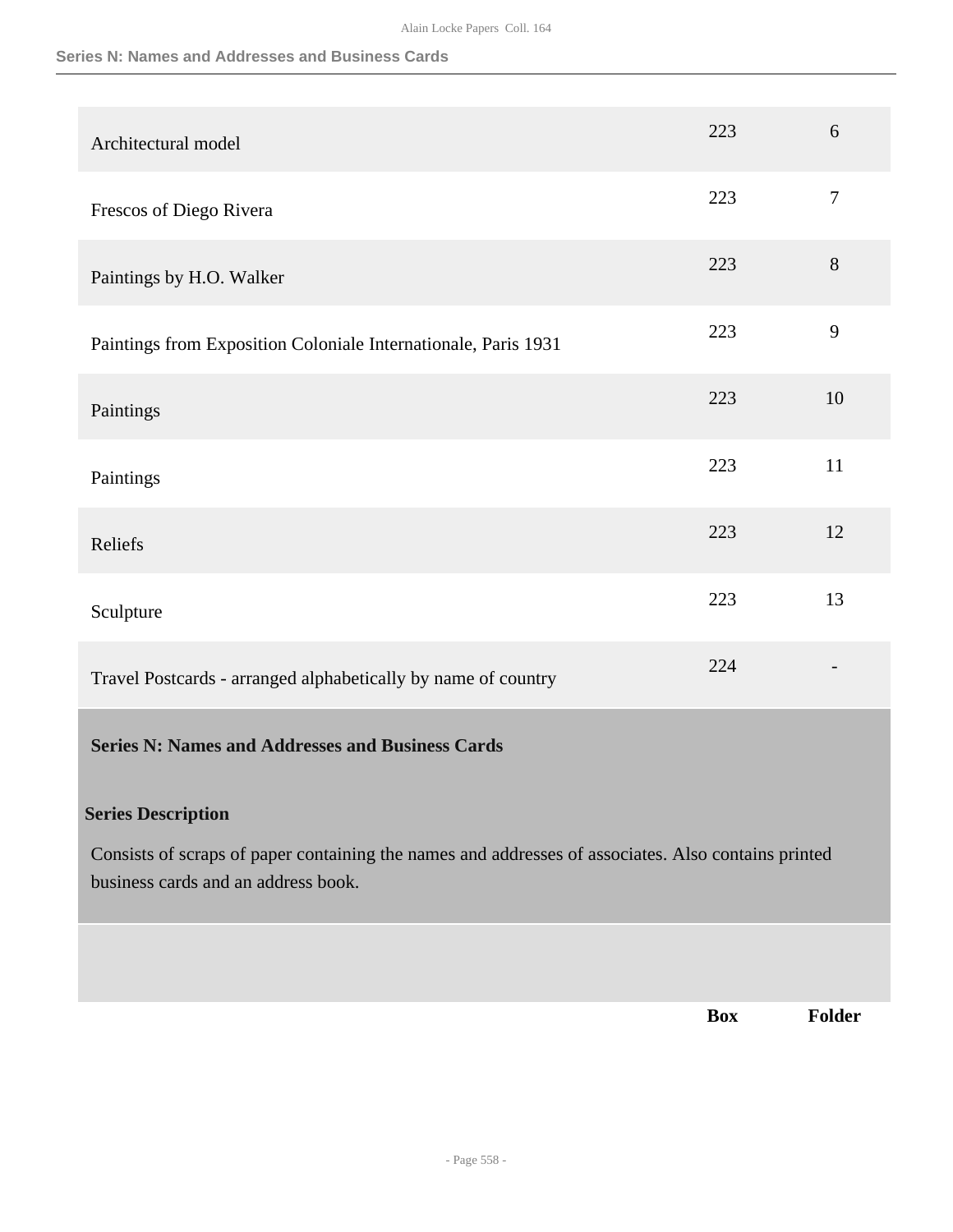| <b>Business cards</b> | 225 | $1 - 8$  |
|-----------------------|-----|----------|
| Names and Addresses   | 225 | $9 - 17$ |
| Address books         | 225 | 18       |
| Phone messages        | 225 | 19       |

### **Series O: Agendas**

### **Series Description**

Comprised of pieces of paper on which Locke recorded his schedule. Most address his activities for only one day, but a few cover longer periods. These papers are not arranged and only some contain complete dates.

|         | Box | <b>Folder</b> |
|---------|-----|---------------|
| Agendas | 225 | $20 - 35$     |
| Agendas | 226 | $1 - 23$      |

## **Series P: Oversize**

## **Series Description**

Includes Howard University weekly calendars, announcements, certificates, and awards, on which Alain, Mary, or Pliny Locke's name appears. Also includes printed material, Locke's pre-college art work, and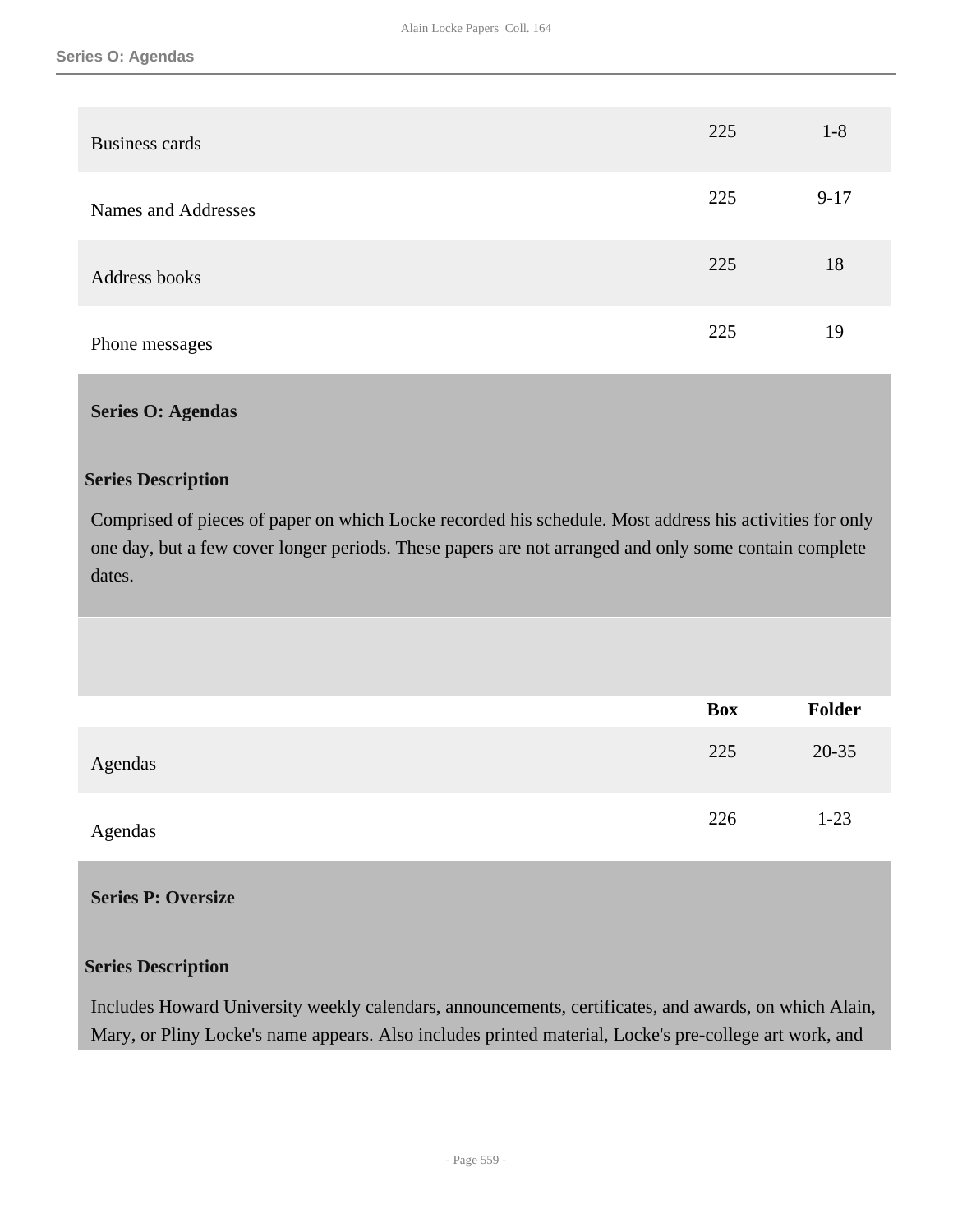galleys from *The Negro in Art*. Copies of some of these items can be found in Series H, Programs and Tickets.

|                                                                  | Box  | Folder                   |
|------------------------------------------------------------------|------|--------------------------|
| Locke's grade school art work, high school architectural drawing | -227 | $\overline{\phantom{a}}$ |

# **Materials on which Locke's name appears [copies of items with an \* asterisk can be found in Programs series]**

|                                                                                             | <b>Box</b> | Folder |
|---------------------------------------------------------------------------------------------|------------|--------|
| Advertisement featuring Locke, for Lord Calvert Whiskey (includes copy)<br>n.d.             | 228        |        |
| Certificate of appreciation from the African Academy of Arts and<br>Research n.d.           | 228        |        |
| Certificate of Qualification to teach in the Public Schools of Philadelphia<br>14 June 1904 | 228        |        |
| Oxford University Musical Union officer and membership list 1907                            | 228        |        |
| Oxford University Musical Union officer and membership list 1908                            | 228        |        |
| Rhodes Scholarship Trust. Randolph Hotel. Seating chart 28 May 1908                         | 228        |        |
| Rhodes Scholarship Trust. Randolph Hotel. Seating chart 28 May 1909                         | 228        |        |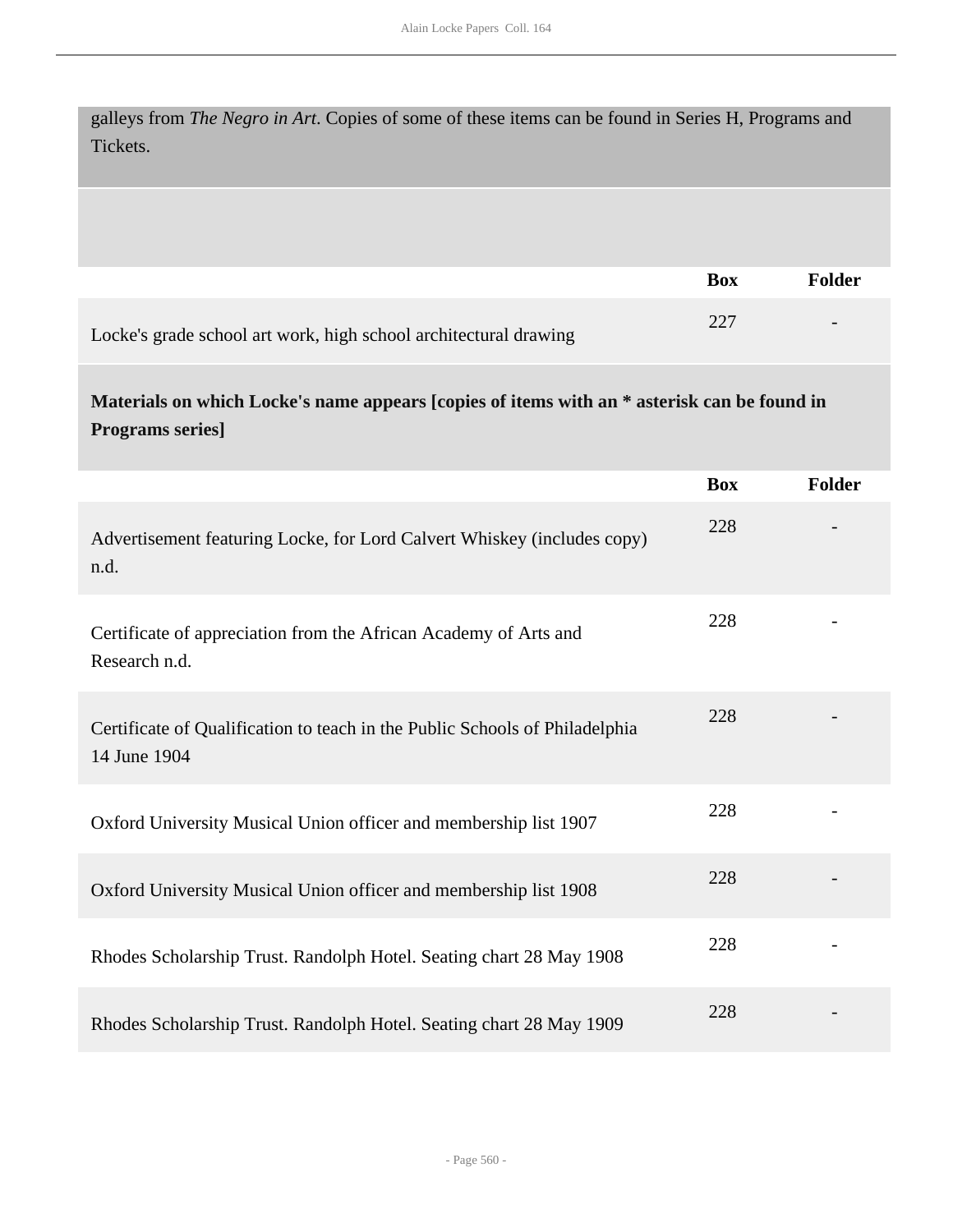**Materials on which Locke's name appears [copies of items with an \* asteris...**

| Certificate (in Italian) from a German institution 1910                                                                                                    | 228 |  |
|------------------------------------------------------------------------------------------------------------------------------------------------------------|-----|--|
| U.S. Dept. of State travel permit 19 Nov. 1910                                                                                                             | 228 |  |
| Certificate (in Italian) from a German institution 1911                                                                                                    | 228 |  |
| Embassy of the U.S. in Berlin, Germany. Emergency passport 5 August<br>1914                                                                                | 228 |  |
| Diploma awarded by Harvard University 25 Feb. 1918                                                                                                         | 228 |  |
| *Broadside announcing the the Feb. 1923 issue of Opportunity                                                                                               | 228 |  |
| Broadside announcing publication of The New Negro                                                                                                          | 228 |  |
| *Broadside announcing speaking appearance of Locke and A.A.<br>Schomburg 9 Feb. 1926                                                                       | 228 |  |
| *Broadside announcing speaking engagement on "The Negro<br>Renaissance" 3 Dec. 1926                                                                        | 228 |  |
| Broadside announcing speech by Locke at the Colored Y.M.C.A. in<br>Wash., DC 20 Nov. 1927[?] (photocopy. Original is fragile and therefore<br>restricted). | 228 |  |
| Howard University Weekly Calendar 17-23 October 1927                                                                                                       | 228 |  |
| *Howard University Weekly Calendar 4-11 Dec. 1927                                                                                                          | 228 |  |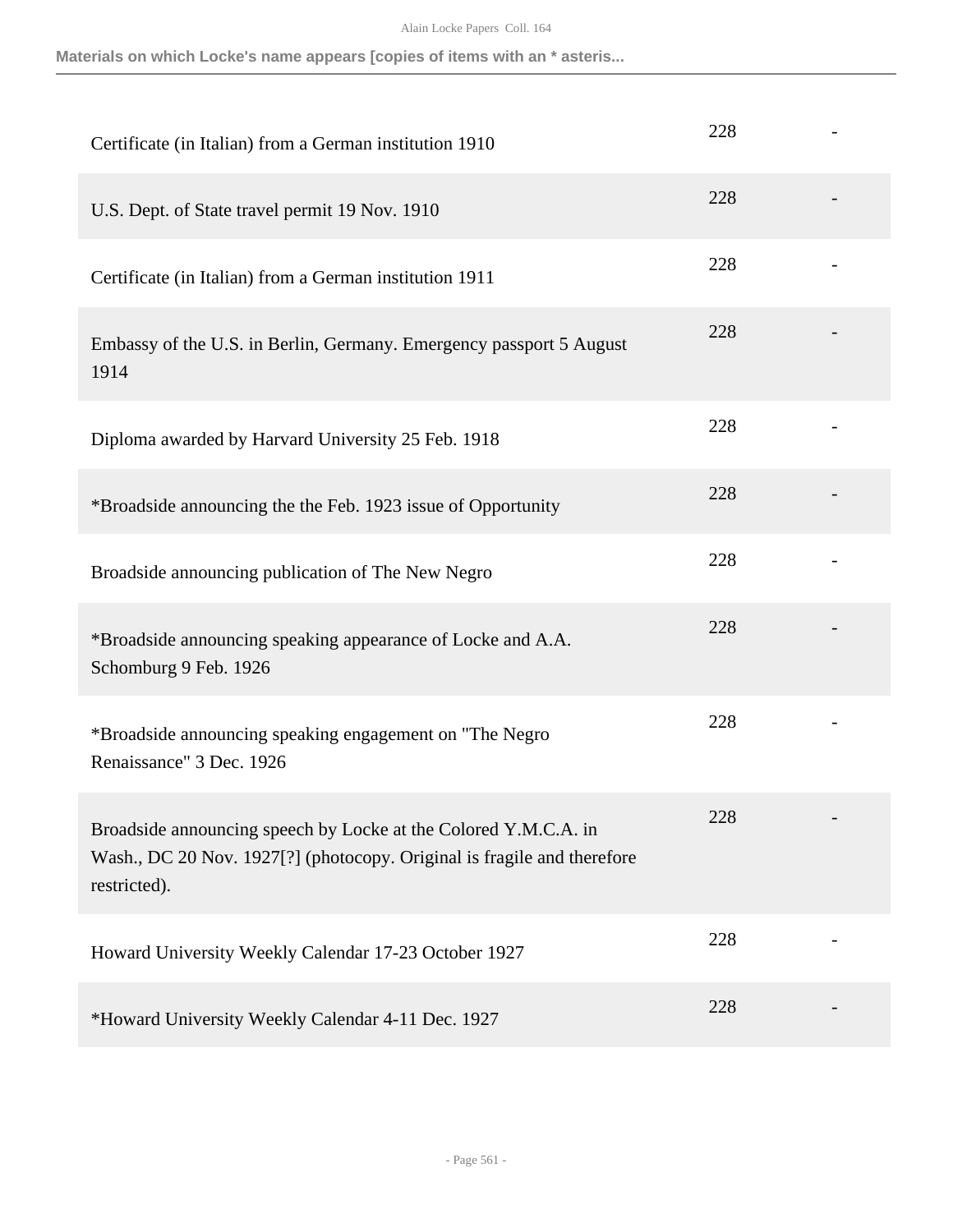**Materials on which Locke's name appears [copies of items with an \* asteris...**

| *Broadside announcing series of Extension Lectures at Fisk University<br>Jan. - March 1928                                | 228 |  |
|---------------------------------------------------------------------------------------------------------------------------|-----|--|
| *Howard University Weekly Calendar 25 Nov. - 2 Dec. 1928                                                                  | 228 |  |
| *Howard University Weekly Calendar 10 - 17 Nov. 1929                                                                      | 228 |  |
| *Howard University Weekly Calendar 15 - 22 Dec. 1929                                                                      | 228 |  |
| Broadside listing "10 Outstanding Magazine Articles selected by a council<br>of librarians." March 1931                   | 228 |  |
| *Howard University Weekly Calendar 8 - 15 Nov. 1936                                                                       | 228 |  |
| Certificate of honorary membership from the Cultural Committee of<br>Argentina 1 Aug. 1939                                | 228 |  |
| Broadside listing "10 Outstanding Magazine Articles selected by a council<br>of librarians." Nov. 1942                    | 228 |  |
| Certificate awarding honorary membership from the Haitian National<br>Commission of Intellectual Cooperation 21 June 1943 | 228 |  |
| Honorary diploma from Alliance Francaise Conseil de Gerance. 23 June<br>1943                                              | 228 |  |
| Honorary diploma of merit from the Republic of Haiti 25 June 1943                                                         | 228 |  |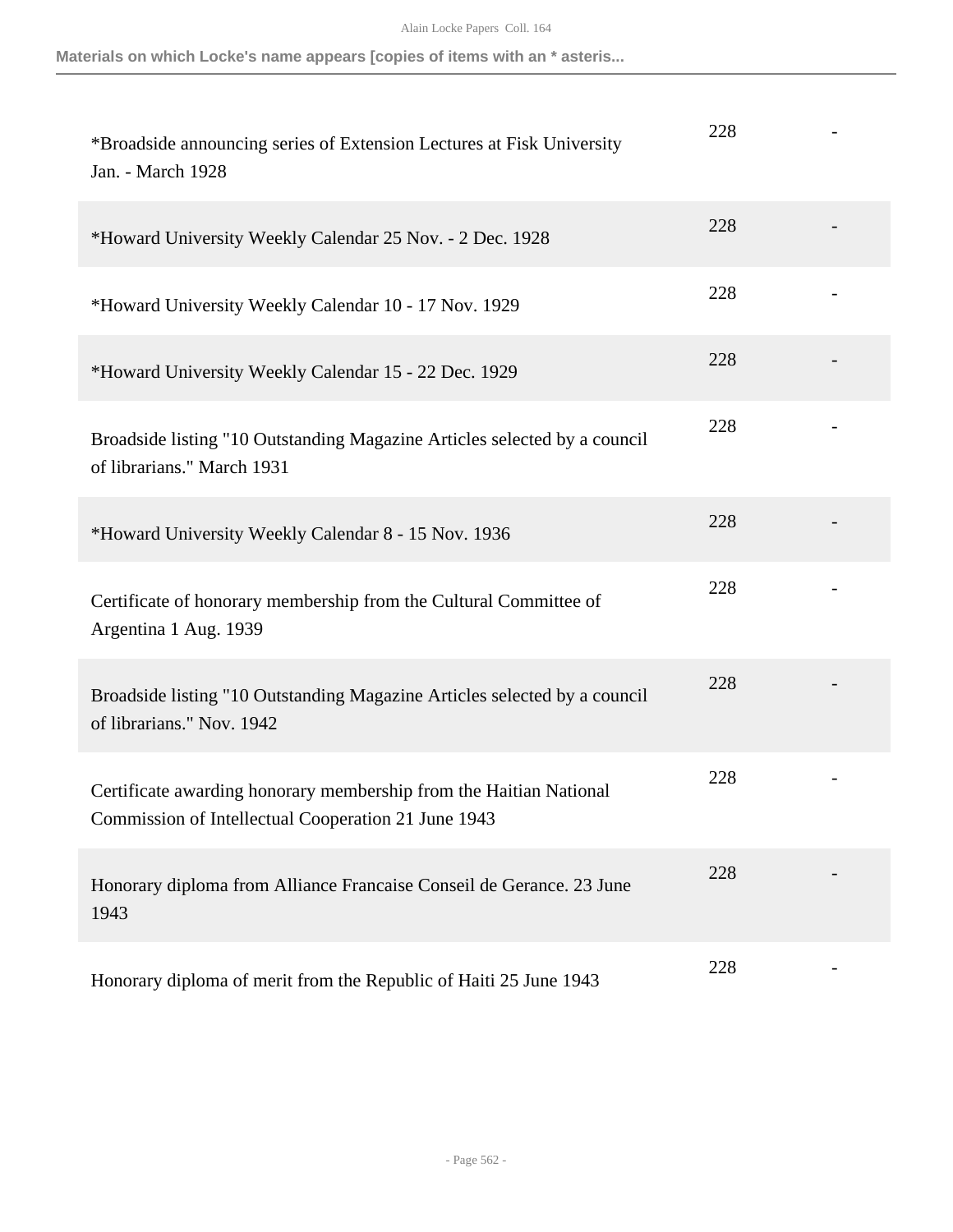**Materials on which Mary or Pliny Locke's name appear**

| Award certificate from the New Masses Awards Dinner 14 Jan. 1946                                                     | 228        |        |
|----------------------------------------------------------------------------------------------------------------------|------------|--------|
| Honorary Doctorate of Humane Letters from Howard University 5 June<br>1953                                           | 228        |        |
| Galleys from The Negro in Art                                                                                        | 229        |        |
| <b>Materials on which Mary or Pliny Locke's name appear</b>                                                          |            |        |
|                                                                                                                      | <b>Box</b> | Folder |
| Pliny Locke's letter of commission as a second lieutenant in Pennsylvania<br>National Guard 26 Sept. 1870            | 230        |        |
| Pliny Locke's letter of appointment as a census enumerator in Philadelphia<br>20 May 1890                            | 230        |        |
| Mary Hawkins [Locke's] certificate of completion of study at the Institute<br>for Colored Youth, Phila. 23 Dec. 1869 | 230        |        |
| Mary Locke's teacher's certificate for Camden County, NJ 29 Aug. 1891                                                | 230        |        |
| Mary Locke's teacher's certificate for Camden County, NJ 6 May 1893                                                  | 230        |        |
| Mary Locke's teacher's certificate for Camden County, NJ 2 May 1896                                                  | 230        |        |
| Printed material [broadsides, maps, ballot, periodicals] and poem, "The<br>Last Concerto"                            | 231        |        |